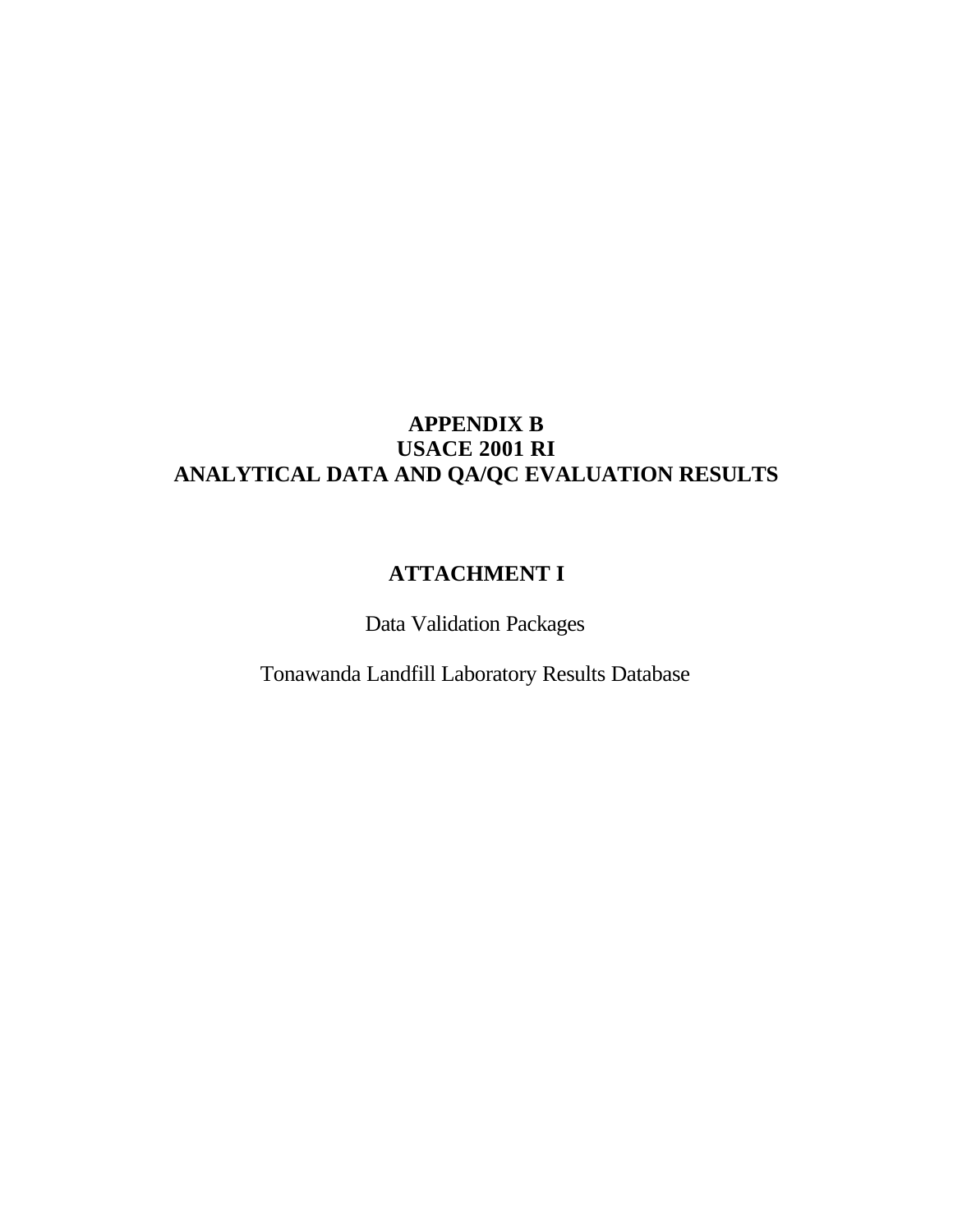# **Data Validation Package Index**

Click on Lab I.D. to open Data Validation Package(\*)

#### **Mudflats Soil**

| <b>Description</b>                                 |
|----------------------------------------------------|
| Mudflats Reference Area                            |
| Class 3A, Class 3B Random                          |
| Class 3A, Class 3B Random                          |
| Mudflats Reference Area, Class 3A, Class 3B Random |
| Mudflats Reference Area                            |
| Mudflats Reference Area, Class 3A                  |
| Class 3B Random, Class 3B Biased                   |
| Class 3B Random, Class 3B Biased                   |
| Class 3B Biased, Class 2 Area C, Class 1 Area C    |
| Chemical – Class 1 Area C                          |
| Class 3B Biased, Class 2 Area C                    |
| Class 2 Area C                                     |
| Class 2 Area C                                     |
| Class 2 Area C, Class 1 Area C                     |
| Class 2 Area C, Class 1 Area C                     |
|                                                    |

#### **Landfill Soil**

| Lab I.D.      | <b>Description</b>                                             |
|---------------|----------------------------------------------------------------|
| G01070024     | Landfill Reference Area, Class 3 Random                        |
| G01070025     | Landfill Reference Area, Class 3 Random                        |
| G01070026     | Landfill Reference Area, Class 3 Random, Class 2 Area B        |
| G01070031     | Class 3 Random, Class 3 Biased, Class 2 Area B,                |
|               | Class 1 Area B1A, Class 1 Area B1B                             |
| G01070034     | Class 3 Biased, Class 2 Area B                                 |
| G01070035     | Class $2$ Area B – 'Porcelain' sample                          |
| G01070037 (C) | Chemical – Class 1 Area A                                      |
| G01070038     | Class 3 Random, Class 3 Biased, Class 2 Area A,                |
|               | Class 1 Area B1A                                               |
| G01070039     | Class 3 Random, Class 3 Biased, Class 2 Area A, Class 2 Area B |
| G01070040     | Class 3 Random, Class 3 Biased, Class 2 Area A, Class 2 Area B |
| G01070041     | Class 3 Random, Class 1 Area A                                 |
| G01070042     | Class 3 Random, Class 3 Biased, Class 2 Area A, Class 1 Area A |
| G01070043     | Class 3 Biased, Class 2 Area A (includes Addendum)             |
| G01070044     | Class 3 Random, Class 3 Biased, Class 2 Area A, Class 2 Area B |
| G01080001     | Class 1 Area A (includes Addendum)                             |
| G01080002     | Class 1 Area A                                                 |
| G01080003     | Class 1 Area A                                                 |
| G01080004     | Class 3 Random, Class 1 Area A                                 |

<sup>(\*)</sup> ADDENDUM: For those Data Validation Packages that discuss gross beta results, the following statement is also applicable to the discussion under Quantification: "All samples were qualified as estimated (J) since the radionuclides used for gross beta calibration do not closely match the energy of the radionuclides found by the project. The error introduced was judged to be greater than the established accuracy measurement quality objective (MQO) of +/- 25%."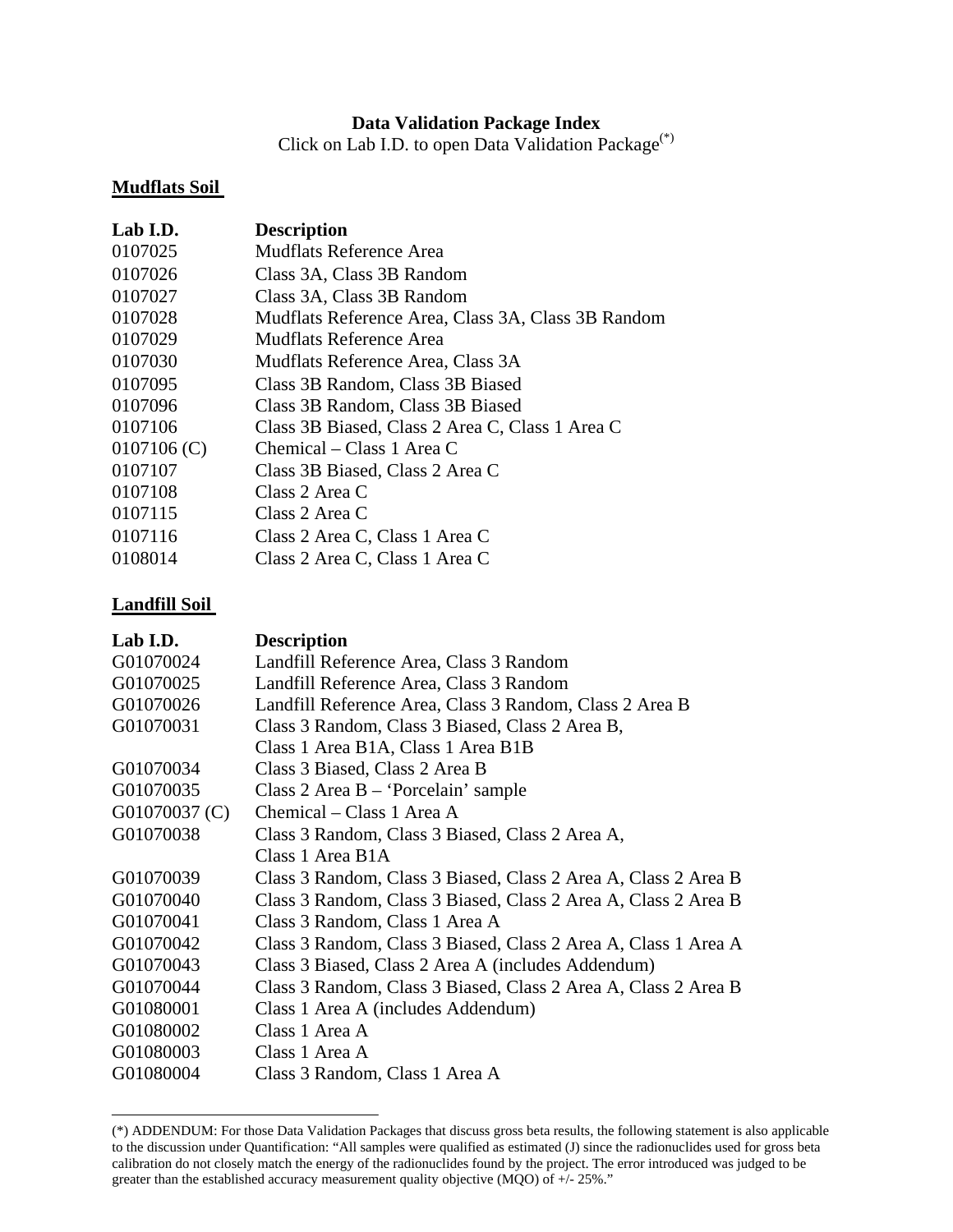### **Data Validation Package Index**

Click on Lab I.D. to open Data Validation Package(\*)

# **Aqueous Samples (Groundwater, Surface Water and QC)**

| Lab I.D. | <b>Description</b>           |
|----------|------------------------------|
| 45784    | QC samples                   |
| 46757    | Surface water and QC samples |
| 49323    | Groundwater                  |
| 49379    | Groundwater and QC samples   |
| 49386    | Groundwater                  |

<sup>(\*)</sup> ADDENDUM: For those Data Validation Packages that discuss gross beta results, the following statement is also applicable to the discussion under Quantification: "All samples were qualified as estimated (J) since the radionuclides used for gross beta calibration do not closely match the energy of the radionuclides found by the project. The error introduced was judged to be greater than the established accuracy measurement quality objective (MQO) of  $+/- 25\%$ ."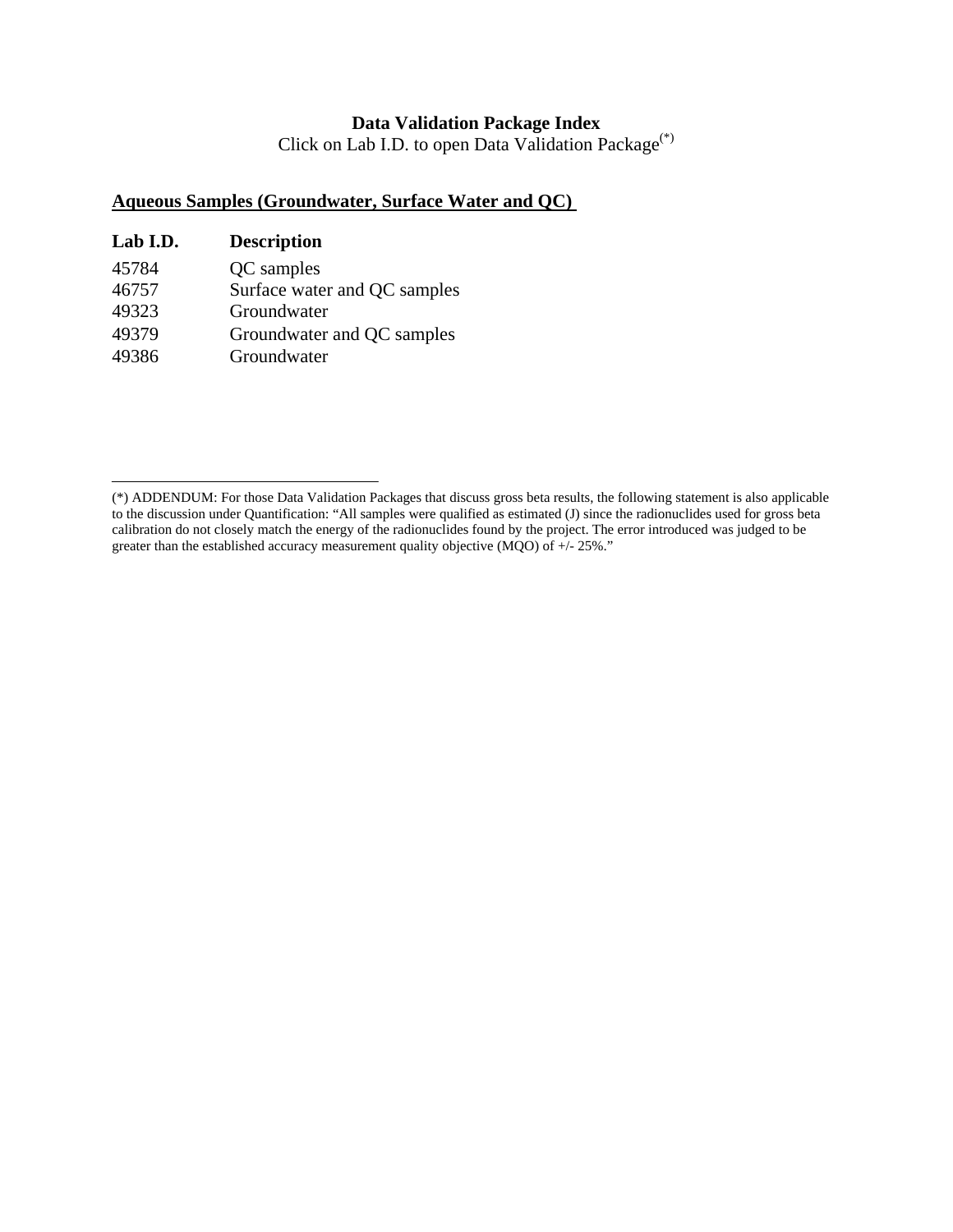# **Radiological Analytical Data Verification Comments on Data for SDG 0107025**

This sample delivery group (SDG) contained twenty individual soil samples from the Tonawanda Landfill FUSRAP Site for radiological analysis. The requested analyses from [Statement of Work for Radiological and Chemical Analytical Laboratory Services Town of Tonawanda Landfill Vicinity FUSRAP Property Tonawanda, NY, April 2001] were 234/235/238U and  $^{228/230/232}$ Th by alpha spectrometry,  $^{228}$ Ac,  $^{234}$ Th,  $^{231/234m}$ Pa,  $^{235}$ U,  $^{241}$ Am, and any radioisotopes detected above the decision level (DL) by gamma spectrometry;  $^{226}$ Ra by radon emanation; gross alpha/beta by gas proportional counting; and total activity by liquid scintillation were requested for all samples. All of the analyses requested by the statement of work (SOW) were performed and reported by Paragon Analytics, Inc. The uncertainties and results were provided in the Sample Result Summary, Certificate of Analysis, or in the raw data; therefore, the gross alpha/beta analyses can be compared to the sum of the individual results using the propagated uncertainties to determine if the differences are statistically significant.

| <b>Client Identification</b> | <b>Laboratory Identification</b> |
|------------------------------|----------------------------------|
| <b>TMF-0021</b>              | 0107025-1                        |
| <b>TMF-0022</b>              | 0107025-2                        |
| <b>TMF-0011</b>              | 0107025-3                        |
| <b>TMF-0012</b>              | 0107025-4                        |
| <b>TMF-0029</b>              | 0107025-5                        |
| <b>TMF-0030</b>              | 0107025-6                        |
| <b>TMF-0033</b>              | 0107025-7                        |
| <b>TMF-0034</b>              | 0107025-8                        |
| <b>TMF-0031</b>              | 0107025-9                        |
| <b>TMF-0032</b>              | 0107025-10                       |
| <b>TMF-0003</b>              | 0107025-11                       |
| <b>TMF-0004</b>              | 0107025-12                       |
| <b>TMF-0005</b>              | 0107025-13                       |
| <b>TMF-0006</b>              | 0107025-14                       |
| <b>TMF-0013</b>              | 0107025-15                       |
| <b>TMF-0014</b>              | 0107025-16                       |
| TMF-0023                     | 0107025-17                       |
| <b>TMF-0024</b>              | 0107025-18                       |
| <b>TMF-0025</b>              | 0107025-19                       |
| <b>TMF-0026</b>              | 0107025-20                       |

The duplicate results were evaluated by calculation of the duplicate error ratio (DER). The DER is defined in the following equation: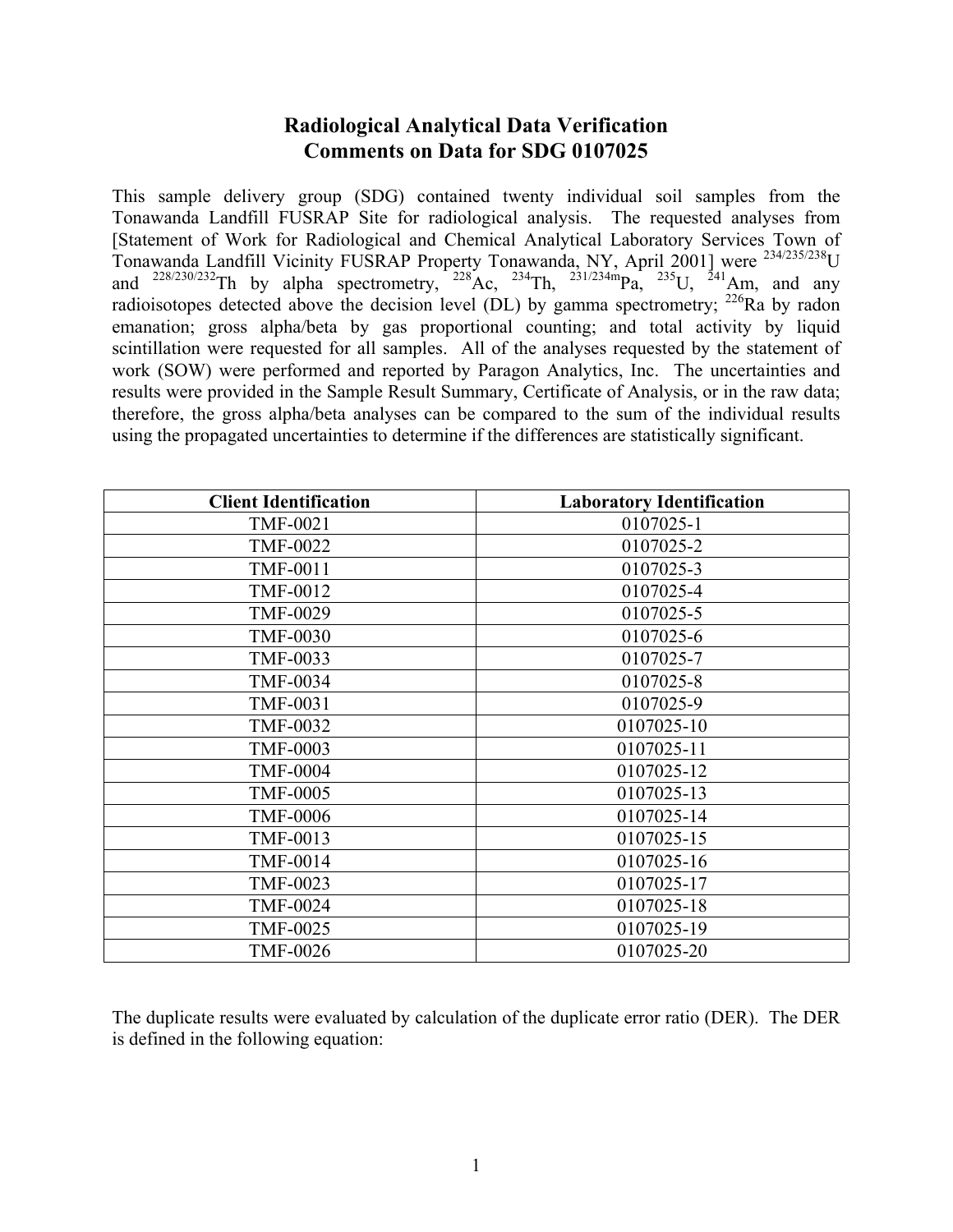$$
\text{DER} = \frac{|\text{S} - \text{D}|}{\sqrt{(2\sigma_{\text{S}})^{2} + (2\sigma_{\text{D}})^{2}}}
$$

Where,

 $S =$  First Sample Value (original)  $D =$  Second Sample Value (duplicate)  $2\sigma_s$  = First Sample Uncertainty  $2\sigma_D$  = Second Sample Uncertainty.

A DER of less than 1.29 indicates that the duplicate analyses agree at the 99% confidence level. The uncertainties reported were assumed to be 2 sigma. The attached sheets show the DER results with the results for each sample.

### **1.0 GAMMA SPECTROMETRY ANALYSIS**

#### Method Blank

There was no indication of blank contamination in the gamma spectrometry method blank for the liquid samples.

#### Equipment Rinsate Sample:

There was no indication of contamination in equipment rinsate blank sample for gamma spectrometry analyses.

#### Laboratory Control Sample:

The percent recoveries for the laboratory control sample (LCS) are within acceptable limits.

#### Duplicate Analysis:

The DERs are within acceptable limits for the duplicate analysis for all gamma spectrometry analyses.

#### Identification and Quantification:

As the following tables show, all target radionuclides  $(^{241}Am, ^{228}Ac, ^{231/234m}Pa, ^{234}Th$  and  $^{235}U)$ were reported for in all samples. Since <sup>228</sup>Ra decay emits no discernible gamma photons, this activity is calculated from the gamma energies of its immediate daughter  $^{228}$ Ac, assuming secular equilibrium. In addition,  ${}^{40}K$ ,  ${}^{212/214}Bi$ ,  ${}^{212/214}Pb$ ,  ${}^{228}Ra$ , and  ${}^{208}Ti$  gamma emitting radionuclides were reported for most samples.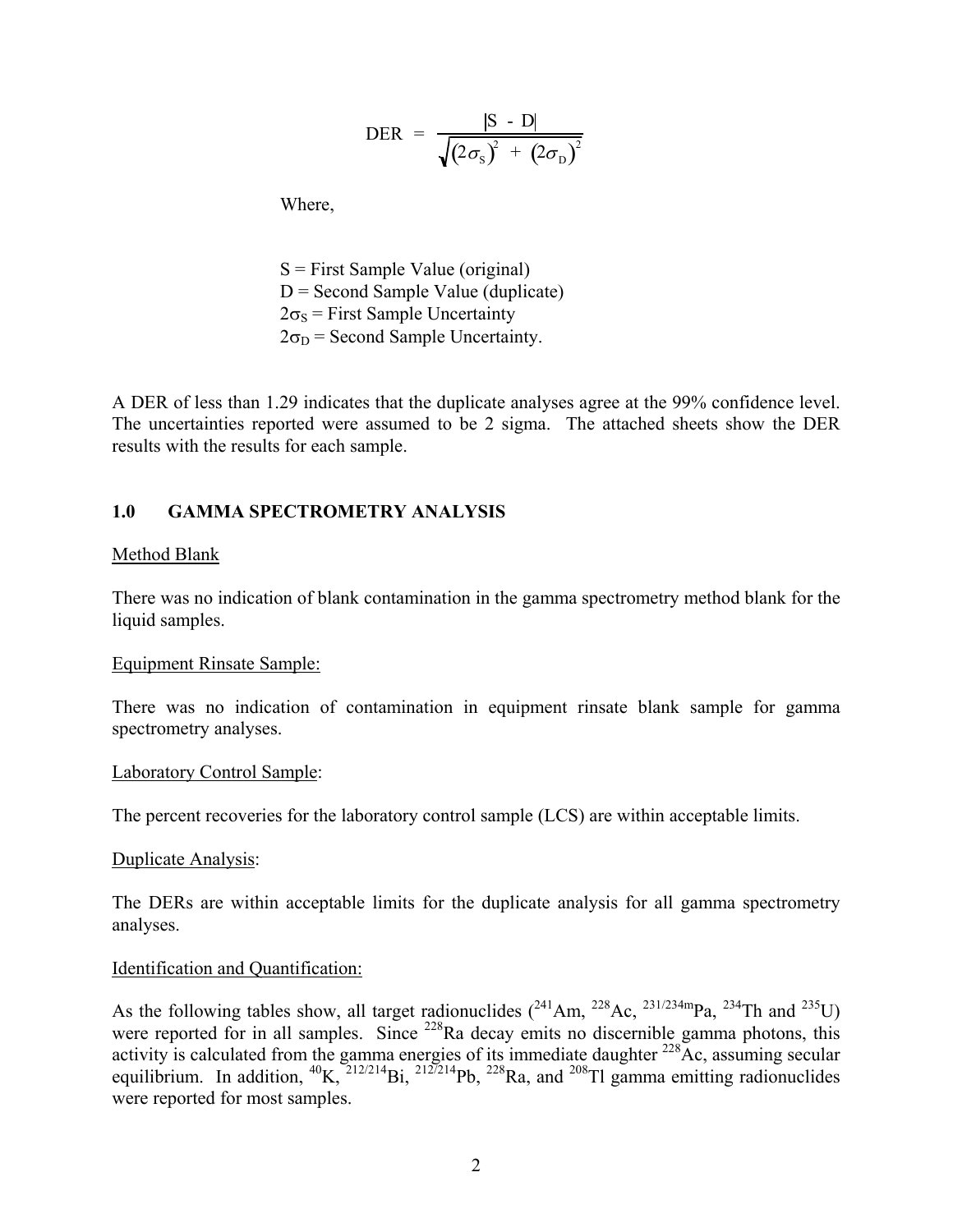The <sup>212</sup>Pb, <sup>214</sup>Pb, <sup>212</sup>Bi, <sup>214</sup>Bi, and <sup>208</sup>Tl reported results are progeny from the <sup>238</sup>U and <sup>232</sup>Th series. These reported radionuclides may be due to equilibrium with  $^{238}$ U and  $^{232}$ Th. Results for natural <sup>40</sup>K were reported for all samples. **Inclusion of** <sup>212</sup>**Pb**, <sup>214</sup>**Pb**, <sup>214</sup>**Bi**, and <sup>208</sup>Tl in the **database is not recommended since any modeling will assume equilibrium throughout the 235/238U and 232Th decay chains.** 

Improper background subtraction is indicated when a negative result is reported with a smaller  $2\sigma$  uncertainty. This would indicate a negative bias on the analysis data for a particular radionuclide. Improper background subtractions were indicated for the  $^{231}$ Pa result for samples TMF-0031 and TMF-0013. **Therefore, it is recommended that the 231Pa result for samples TMF-0031 and TMF-0013 be qualified as estimated (J).**

# **2.0 ALPHA SPECTROMETRY**

### Method Blank:

There was no indication of blank contamination in the  $234/235/238$ U alpha spectrometry analyses. There was an indication of blank contamination in the method blank for  $230$ Th. All associated sample results less than 5 times the blank value for  $230$ Th analyses should be qualified as estimated (J). All samples have results that are greater than 5 times the blank value for the  $^{230}$ Th analyses. No qualification is required.

#### Equipment Rinsate Sample:

There was an indication of  $228$ Th and  $230$ Th contamination of equipment rinsate blank contamination for alpha spectrometry analyses. All associated sample results less than 5 times the blank value for  $228/230$ Th analyses should be qualified as estimated (J). All samples had  $228/230$ Th results greater than 5 times the blank. No qualification is necessary.

#### Laboratory Control Sample:

The percent recoveries for the LCSs are within acceptable limits for all the alpha spectrometry analyses.

#### Duplicate Analysis:

The DERs are within acceptable limits for the duplicate analysis for all alpha spectrometry analyses.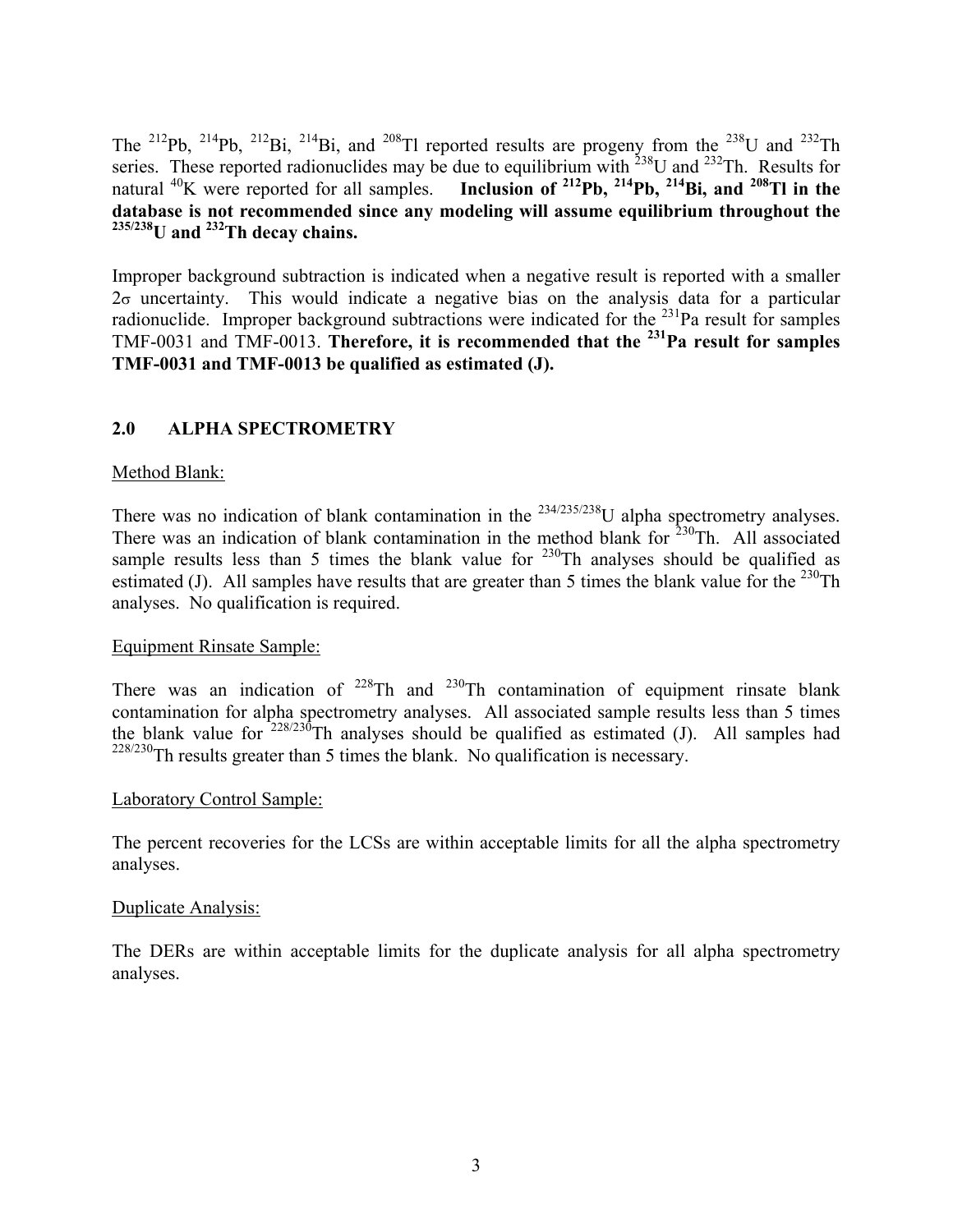### Sample-Specific Chemical Recovery:

The tracer recoveries were greater than 17.14% for all samples for the Th and U alpha spectrometry analyses. The sample-specific percent recovery results for all samples have less than 10% uncertainty for the U alpha spectrometry analyses. However, there is greater than 10% uncertainty in the sample-specific percent recovery results for the Th alpha spectrometry analyses. There is between 15.86% - 22.11% uncertainty in the sample specific recovery result for the Th analysis for all samples**. Therefore, it is recommended that the 228/230/232Th results for all samples be qualified as estimated (J).** 

### Spectral Analysis:

Relatively small spectral interferences were observed in four samples of the alpha spectra for isotopic thorium. The spectral interference observed is from the tailing of a higher energy peak into a lower energy peak. In the isotopic thorium analyses, the tracer peaks for  $229$ Th tails into the <sup>230</sup>Th in samples TMF-0031, TMF-0031 (laboratory duplicate), TMF-0004, and TMF-0006, including the matrix blank sample. The measured blank activity is below the MDC (1.0 pCi/g). Therefore, it is recommended that the <sup>230</sup>Th results for samples TMF-0031, TMF-0031 **(laboratory duplicate), TMF-0004, and TMF-0006 be qualified as estimated (J).**

Several of the isotopic thorium alpha spectra show at least five extra peaks. These peaks are in the 5.8 MeV, 6.3 MeV, 6.7 MeV, 6.9 MeV, and 7.1 MeV regions. It is assumed that the peaks can be attributed to <sup>216</sup>Po, <sup>217</sup>At, <sup>225</sup>Ac and <sup>221</sup>Fr, which are progeny of <sup>228</sup>Th and the <sup>229</sup>Th tracer. There is no indication of interference with the quantitation of the isotopic thorium results. No further qualification of the isotopic thorium results is required.

# **3.0 226Ra ANALYSES**

# Method Blank:

There no indication of blank contamination in the method blank for  $226$ Ra analyses.

#### Equipment Rinsate Sample:

There was an indication of  $^{226}$ Ra contamination of equipment rinsate blank contamination for the radon emmination analyses. All associated sample results less than 5 times the blank value for <sup>226</sup>Ra analyses should be qualified as estimated (J). All samples had <sup>226</sup>Ra results greater than 5 times the blank. No qualification is necessary.

#### Laboratory Control Sample:

The percent recoveries for the LCSs for the  $^{226}$ Ra analyses were within acceptable limits.

# Duplicate Analysis: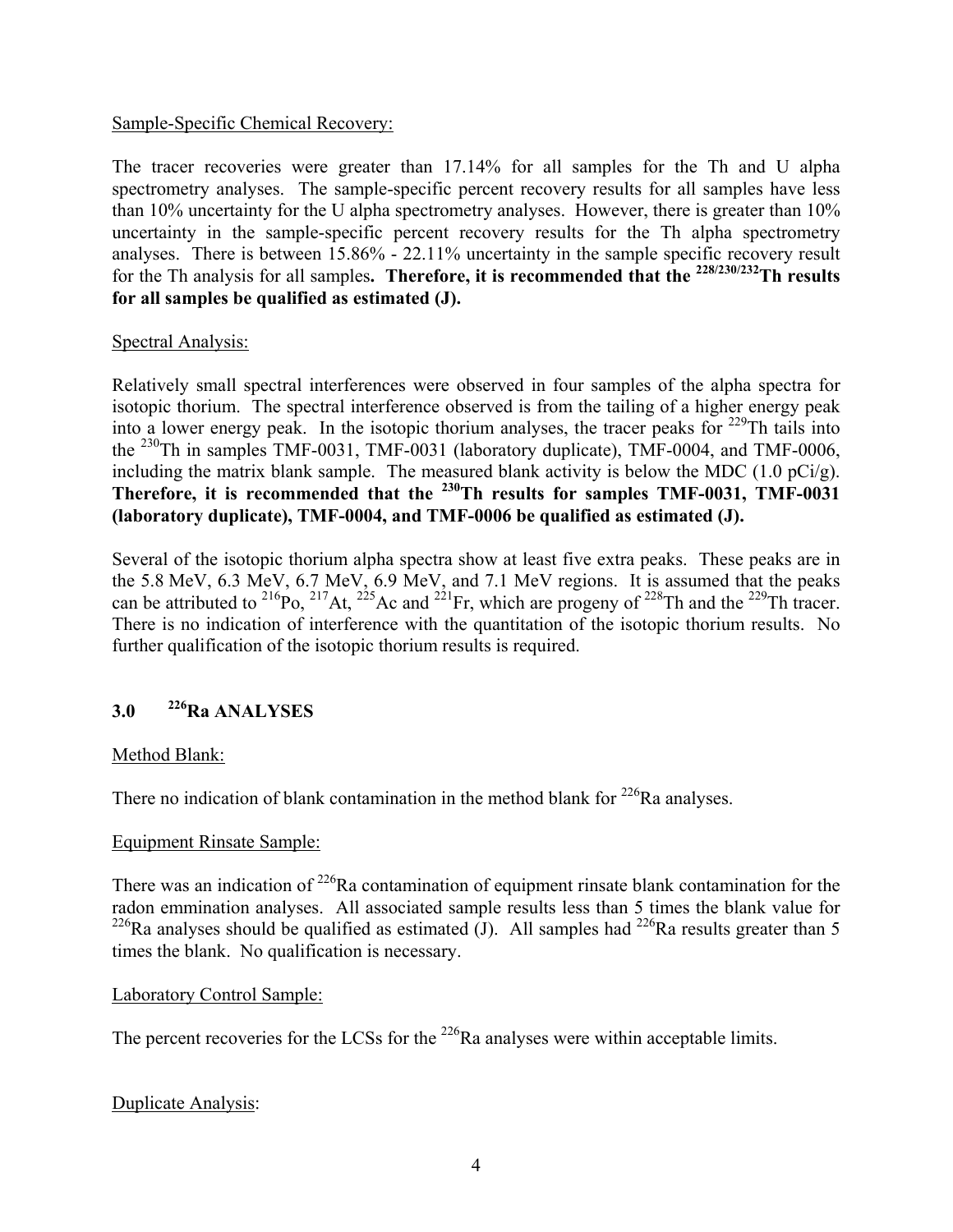The duplicate DERs for the <sup>226</sup>Ra analyses were within acceptable limits.

# Matrix Spike Sample:

No MSS was included for the 226Ra analyses as specified in the SOW.

# Chemical Recoveries:

The sample-specific chemical recoveries for the <sup>226</sup>Ra analysis were within acceptable limits.

# Method Detection Limit:

All samples met the required method detection limit (MDL) of 0.5 pCi/g for <sup>226</sup>Ra except for sample TMF-0024 with an MDL of 0.56 pCi/g.

# **4.0 GROSS ALPHA AND BETA ANALYSIS**

# Method Blank:

There was no indication of blank contamination in the gross alpha/beta analyses.

# Equipment Rinsate Sample:

There was no indication of gross alpha or gross beta contamination of equipment rinsate blank.

# Laboratory Control Sample:

The percent recovery for the LCS is within acceptable limits for the gross alpha/beta analyses.

# Duplicate Analysis:

The duplicate DERs for the gross alpha/beta analyses are within acceptable limits.

# Matrix Spike Sample Analysis:

The MSS result was within acceptable limits for both gross alpha and gross beta analyses.

# Quantification:

**It is recommended that the gross beta analysis results for all samples be qualified as estimated (J) because the gross beta analysis was performed using gas proportional counting, which is not quantitative and does not include volatile radionuclides (e.g., <sup>3</sup> H and 99Tc).**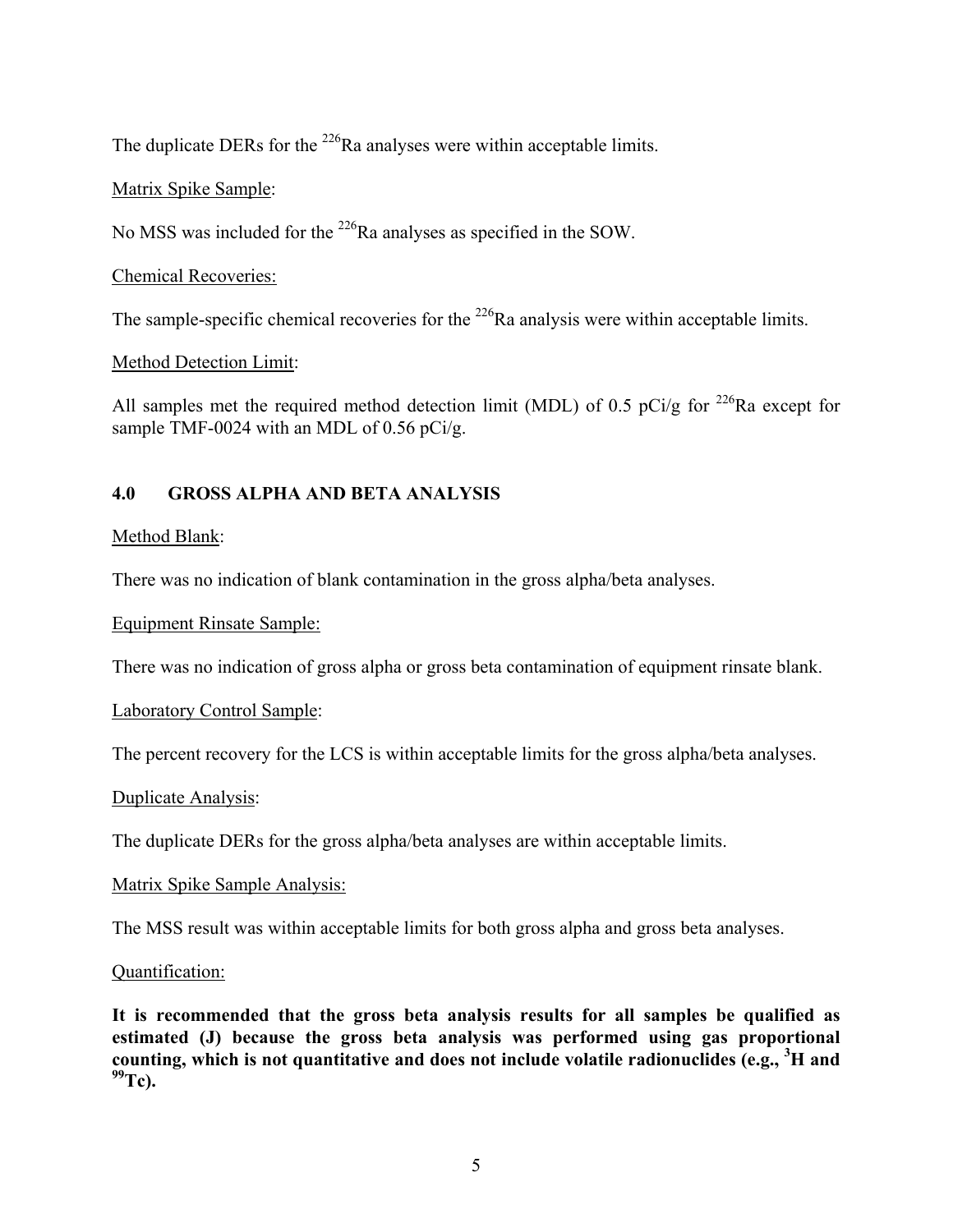### Method Detection Limit:

The required method detection limit (MDL) for the gross alpha/beta analysis is 1 pCi/g. All of the samples results met the required MDL.

# **5.0 TOTAL ACTIVITY**

### Method Blank:

There was no indication of blank contamination for the total activity analyses.

#### Equipment Rinsate Sample:

There was no indication of total activity contamination of equipment rinsate blank.

#### Laboratory Control Sample:

The percent recoveries for the reported LCSs are within acceptable limits for the total activity analysis.

#### Duplicate Analysis:

The total activity laboratory duplicate DER is within acceptable limits.

#### Matrix Spike Sample:

The MSS recovery was within acceptable limits for the total activity analysis.

#### Method Detection Limit:

The required method detection limit (MDL) for the total activity analysis is 10 pCi/g. All of the samples results met the required MDL.

# **6.0 DATA INTERCOMPARISON**

#### U Alpha to U Gamma:

For all samples, the uranium alpha and uranium gamma agree within the uncertainties. No further qualification of the gamma spectrometry results is required.

#### Alpha/Beta Sums to Gross Alpha/Beta Analysis:

The comparison of alpha and beta emitter sums to the gross alpha and beta analyses was performed in the same way that the duplicates were evaluated. The DER equation was used to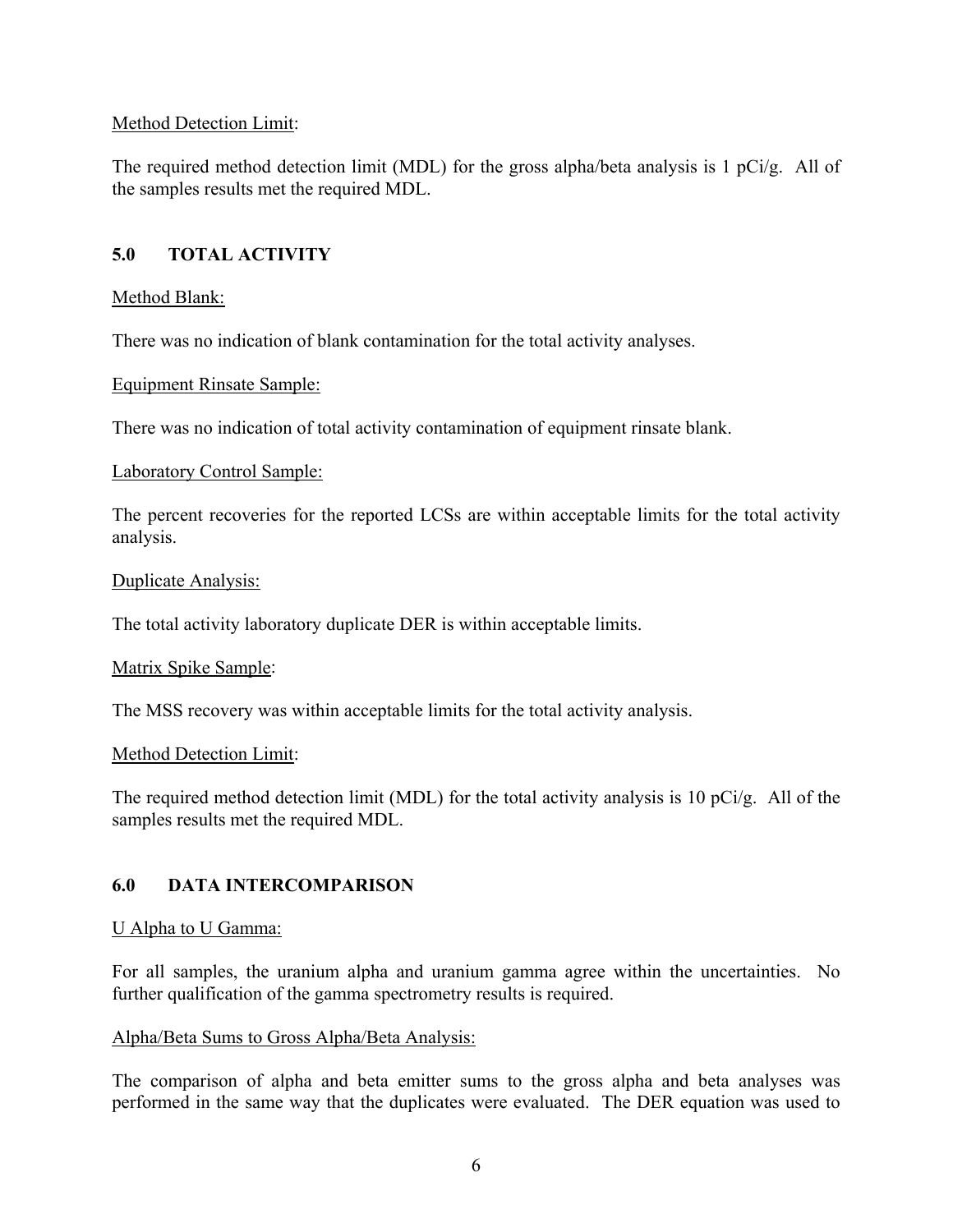determine if the alpha and beta sums were statistically different from the gross alpha and beta analysis results at the 99% confidence level. If the DER was greater than 1.29, the sums and the gross analyses were assumed not to be in agreement. The results are shown on the attached sheets.

The DERs (2.39) for sample TMF-0030 indicates that the gross alpha analysis did not agree with the sum of the alpha emitters within a 99% confidence level. In addition, the RPD (89.2%) was also outside acceptable limits. The gross alpha activity was smaller than the alpha sum value. The gross alpha analysis was performed by gas proportional counting, which has uncertainties in corrections for geometry and self-absorption of the alpha particles, which may cause the negative bias observed in the gross alpha analysis. **Therefore, it is recommended that the gross alpha results for sample TMF-0030 be qualified as estimated (J).** 

When comparing the sums of the beta emitters to the gross beta analyses, it was assumed that the <sup>234</sup>Th and <sup>234m</sup>Pa are in equilibrium with <sup>238</sup>U, thus having the same activity as the <sup>238</sup>U. The DERs (from 2.97 to 4.88) for all samples are greater than or equal to 1.29 indicating that the gross beta analyses are in agreement with the sum of the beta emitters within a 99% confidence level. The corresponding RPDs (from 112% to 139) are also outside acceptable limits. The gross beta results are a factor of approximately 5 smaller than the beta sums. This difference may be indicative of a negative bias in the gross beta sample results. **Therefore, it is recommended that the gross beta results from all samples be qualified as estimated (J).** 

# Total Activity to Sum of Alpha and Beta Emitters:

The DERs (from 2.27 to 3.86) for all samples indicate that the total activity analysis do not agree with the sum of the alpha and beta emitters within a 99% confidence level. In addition, the corresponding RPDs (84.2% to 122%) are also outside acceptable limits. The total activity results range for a factor of 2 to 4 smaller than the total activity sums. Again, this may be indicative of a negative bias in the total activity. **Therefore, it is recommended that the total activity results from all samples be qualified as estimated (J).**

# $^{228}$ Ra Gamma to  $^{232}$ Th Alpha:

When comparing the <sup>228</sup>Ra activity to <sup>232</sup>Th activity, it was assumed that the radium and thorium were in equilibrium. The activities are all within the uncertainties of the measurements for all samples.

 $^{231}$ Pa Gamma to  $^{235}$ U Alpha:

When comparing the  $^{231}$ Pa activity and  $^{235}$ U activity, it was assumed that the protactinium was in equilibrium. The  $^{231}$ Pa and  $^{235}$ U activities are within the measurement uncertainties for all samples except TMF-0030 and TMF-0014. These two exceptions are indicative of incomplete equilibrium.

Summary: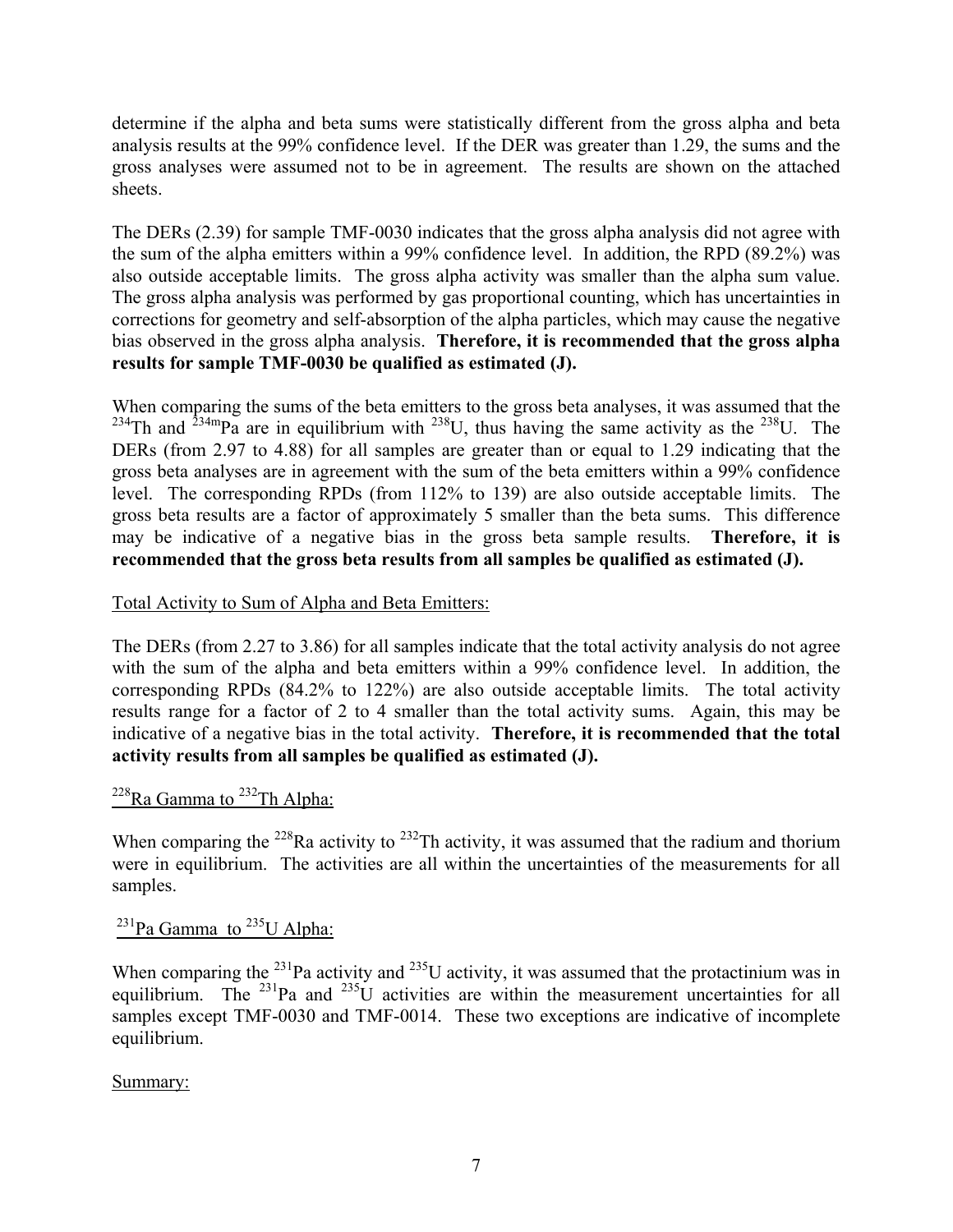For all samples, there was agreement within the measurement uncertainties between the total activity results and the sum of the gross alpha and gross beta results. However, there appears to be a negative bias on the gross alpha/beta and total activity results. **Therefore, it is recommended that the individual analysis results be used.**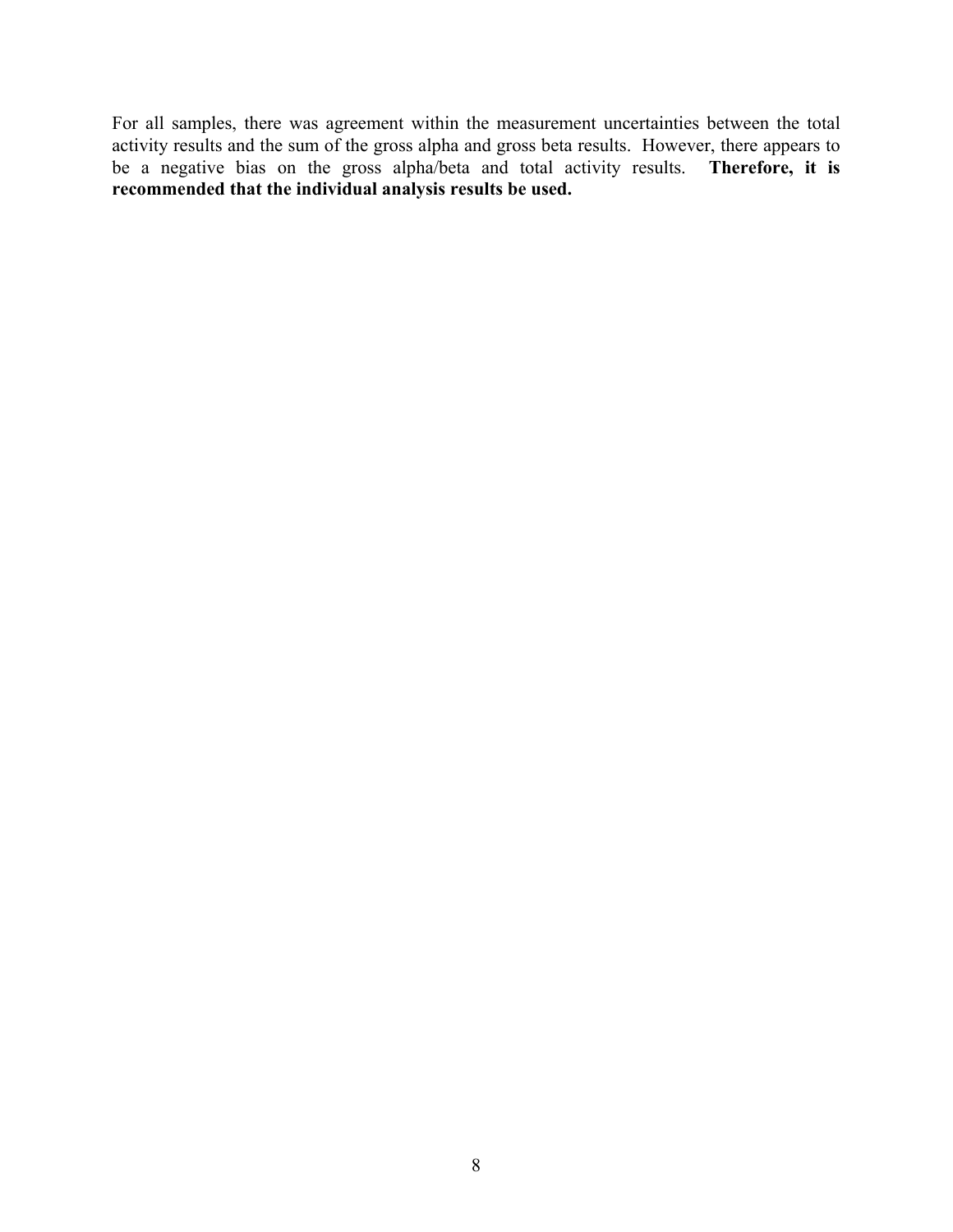| 0107025-1                    |               |              | <b>TMF-0021</b>  |                  |            |            |         |                     | <b>FROM GAMMA</b> |                  |                            |         |      |                |
|------------------------------|---------------|--------------|------------------|------------------|------------|------------|---------|---------------------|-------------------|------------------|----------------------------|---------|------|----------------|
|                              |               |              | <b>Duplicate</b> | <b>Duplicate</b> |            |            |         |                     |                   | <b>Duplicate</b> | <b>Duplicate</b>           |         |      |                |
|                              | <b>Result</b> | Uncertainty  | <b>Result</b>    | Uncertainty      |            |            |         | <b>Result</b>       | Uncertainty       | <b>Result</b>    | Uncertainty                |         |      | Val            |
| <b>Analyses</b>              | (pCi/g)       | (pCi/g)      | (pCi/g)          | (pCi/g)          | <b>DER</b> | <b>RPD</b> | Val Q   | (pCi/g)             | (pCi/g)           | (pCi/g)          | (pCi/g)                    | DER RPD |      | $\bf Q$        |
| Am-241                       |               |              |                  |                  |            |            |         | $0.00E + 00$        | 2.90E-01          | 2.30E-01         | 6.40E-01                   | 0.33    | 200  | $\overline{U}$ |
| Ra-226                       | 3.00E-01      | 2.70E-01     |                  |                  |            |            |         |                     |                   |                  |                            |         |      |                |
| Np-237                       |               |              |                  |                  |            |            |         |                     |                   |                  |                            |         |      |                |
| Pu-238                       |               |              |                  |                  |            |            |         |                     |                   |                  |                            |         |      |                |
| Pu-239                       |               |              |                  |                  |            |            |         |                     |                   |                  |                            |         |      |                |
| Th-228                       | $1.36E + 00$  | 4.50E-01     |                  |                  |            |            | J       |                     |                   |                  |                            |         |      |                |
| $Th-230$                     | 9.40E-01      | 3.40E-01     |                  |                  |            |            | $\bf J$ |                     |                   |                  |                            |         |      |                |
| Th-232                       | 9.60E-01      | 3.50E-01     |                  |                  |            |            | $\bf J$ |                     |                   |                  |                            |         |      |                |
| $U-234$                      | 8.00E-01      | 2.20E-01     |                  |                  |            |            |         |                     |                   |                  |                            |         |      |                |
| $U-235$                      | 5.50E-02      | 5.40E-02     |                  |                  |            |            |         | $-4.00E-02$         | 3.50E-01          | 1.80E-01         | 4.10E-01                   | 0.41    | 314  | U              |
| $U-238$                      | 9.40E-01      | 2.50E-01     |                  |                  |            |            |         |                     |                   |                  |                            |         |      |                |
| <b>Total U Alpha</b>         | $1.80E + 00$  | 3.37E-01     |                  |                  |            |            |         |                     |                   |                  |                            |         |      |                |
| <b>Alpha Sum</b>             | $5.18E + 00$  | $1.72E + 00$ |                  |                  |            |            |         |                     |                   |                  |                            |         |      |                |
|                              |               |              |                  |                  |            |            |         |                     |                   |                  |                            |         |      |                |
| Total U by KPA               |               |              |                  |                  |            |            |         |                     |                   |                  |                            |         |      |                |
| Total U by KPA               |               |              |                  |                  |            |            |         |                     |                   |                  |                            |         |      |                |
| U-235 wt% (by alpha spect)   |               |              |                  |                  |            |            |         |                     |                   |                  |                            |         |      |                |
| U-233 wt%                    |               |              |                  |                  |            |            |         |                     |                   |                  |                            |         |      |                |
| <b>Total U Alpha (Calc)</b>  |               |              |                  |                  |            |            |         |                     |                   |                  |                            |         |      |                |
|                              |               |              |                  |                  |            |            |         |                     |                   |                  |                            |         |      |                |
|                              |               |              |                  |                  |            |            |         |                     |                   |                  |                            |         |      |                |
| <b>Total Radiological Sr</b> |               |              |                  |                  |            |            |         |                     |                   |                  |                            |         |      |                |
| Tc-99                        |               |              |                  |                  |            |            |         |                     |                   |                  |                            |         |      |                |
| Th-234 (Assumed from U-238)  | 9.40E-01      | 2.50E-01     |                  |                  |            |            |         | 9.00E-01            | $1.10E + 00$      | 4.00E-01         | $1.30E + 00$               | 0.29    | 76.9 | $\mathbf U$    |
| Pa-234m (Assumed from U-238) | 9.40E-01      | 2.50E-01     |                  |                  |            |            |         | $-4.40E + 00$       | 8.30E+00          | $2.10E + 00$     | 9.30E+00                   | 0.52    | 565  | $\mathbf U$    |
| $K-40$                       | $2.48E + 01$  | $4.50E + 00$ | $2.22E+01$       | $4.50E + 00$     | 0.41       | 11.1       |         |                     |                   |                  |                            |         |      |                |
| Ra-228                       | 9.70E-01      | 2.40E-01     | 7.50E-01         | 2.60E-01         | 0.62       | 25.6       |         |                     |                   |                  |                            |         |      |                |
| Pa-231                       | $-2.00E-01$   | 1.70E+00     | 1.00E-01         | 2.10E+00         | 0.11       | 600        | U       |                     |                   |                  |                            |         |      |                |
| <b>Beta Sum</b>              | $2.76E + 01$  | $4.52E + 00$ |                  |                  |            |            |         | $2.22E+01$          | $9.51E + 00$      | $2.55E+01$       | $1.04E + 01$               |         |      |                |
| <b>Total Activity Sum</b>    | $3.28E + 01$  | $4.84E + 00$ |                  |                  |            |            |         | $2.74E + 01$        | $9.67E + 00$      |                  |                            |         |      |                |
|                              |               |              |                  |                  |            |            |         | DER (sums to gross) |                   |                  | <b>RPD</b> (sums to gross) |         |      |                |
| Gross Alpha                  | $5.02E + 00$  | 9.20E-01     |                  |                  |            |            |         | 0.08                | (from gamma)      |                  | 3.04                       |         |      |                |
| Gross Beta                   | 4.95E+00      | 8.40E-01     |                  |                  |            |            | J       | 4.93                | 1.81              |                  | 139                        |         |      |                |
| <b>Total Activity</b>        | 9.50E+00      | $3.80E + 00$ |                  |                  |            |            | J       | 3.79                | 1.73              |                  | 110                        |         |      |                |
|                              |               |              |                  |                  |            |            |         |                     |                   |                  |                            |         |      |                |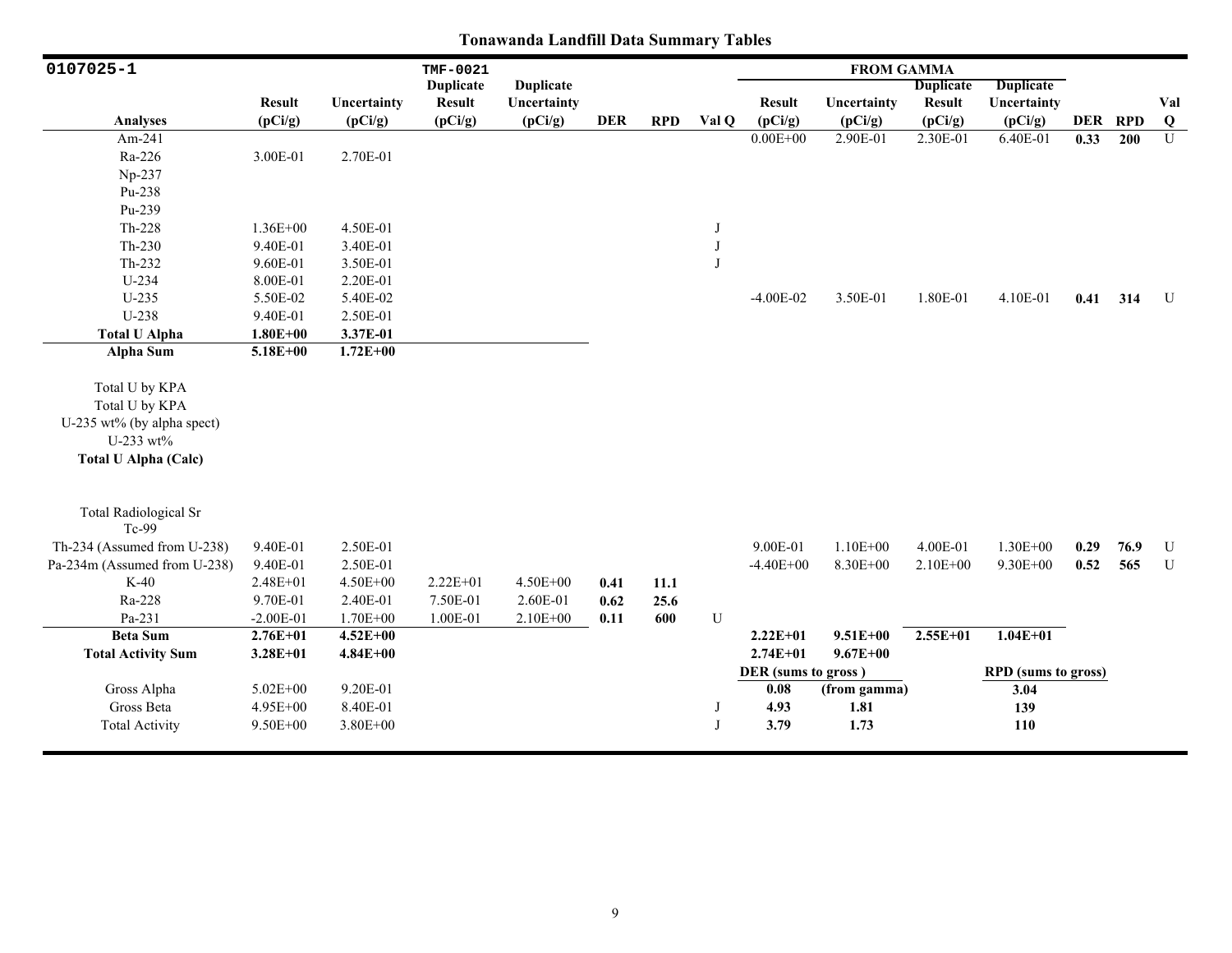| 0107025-2                                                                                                  |               |              | TMF-0022         |                  |            |            |             |                     | <b>FROM GAMMA</b> |                  |                            |         |                |
|------------------------------------------------------------------------------------------------------------|---------------|--------------|------------------|------------------|------------|------------|-------------|---------------------|-------------------|------------------|----------------------------|---------|----------------|
|                                                                                                            |               |              | <b>Duplicate</b> | <b>Duplicate</b> |            |            |             |                     |                   | <b>Duplicate</b> | <b>Duplicate</b>           |         |                |
|                                                                                                            | <b>Result</b> | Uncertainty  | <b>Result</b>    | Uncertainty      |            |            |             | <b>Result</b>       | Uncertainty       | <b>Result</b>    | Uncertainty                |         | Val            |
| Analyses                                                                                                   | (pCi/g)       | (pCi/g)      | (pCi/g)          | (pCi/g)          | <b>DER</b> | <b>RPD</b> | Val Q       | (pCi/g)             | (pCi/g)           | (pCi/g)          | (pCi/g)                    | DER RPD | $\bf{Q}$       |
| Am-241                                                                                                     |               |              |                  |                  |            |            |             | $-2.60E-01$         | 4.90E-01          |                  |                            |         | $\overline{U}$ |
| Ra-226                                                                                                     | 4.90E-01      | 2.30E-01     |                  |                  |            |            |             |                     |                   |                  |                            |         |                |
| Np-237                                                                                                     |               |              |                  |                  |            |            |             |                     |                   |                  |                            |         |                |
| Pu-238                                                                                                     |               |              |                  |                  |            |            |             |                     |                   |                  |                            |         |                |
| Pu-239                                                                                                     |               |              |                  |                  |            |            |             |                     |                   |                  |                            |         |                |
| $Th-228$                                                                                                   | 7.70E-01      | 2.80E-01     | $1.23E + 00$     | 4.30E-01         | 0.90       | 46.0       | J           |                     |                   |                  |                            |         |                |
| $Th-230$                                                                                                   | 7.90E-01      | 2.60E-01     | 8.90E-01         | 3.30E-01         | 0.24       | 11.9       | $_{\rm J}$  |                     |                   |                  |                            |         |                |
| Th-232                                                                                                     | 9.20E-01      | 2.90E-01     | 9.20E-01         | 3.40E-01         | 0.00       | 0.00       | J           |                     |                   |                  |                            |         |                |
| U-234                                                                                                      | 9.60E-01      | 2.60E-01     |                  |                  |            |            |             |                     |                   |                  |                            |         |                |
| $U-235$                                                                                                    | 7.60E-02      | 6.50E-02     |                  |                  |            |            |             | $-2.00E-02$         | 3.10E-01          |                  |                            |         | U              |
| U-238                                                                                                      | 7.60E-01      | 2.30E-01     |                  |                  |            |            |             |                     |                   |                  |                            |         |                |
| <b>Total U Alpha</b>                                                                                       | $1.80E + 00$  | 3.53E-01     |                  |                  |            |            |             |                     |                   |                  |                            |         |                |
| Alpha Sum                                                                                                  | $4.32E + 00$  | $1.66E + 00$ |                  |                  |            |            |             |                     |                   |                  |                            |         |                |
| Total U by KPA<br>Total U by KPA<br>U-235 wt% (by alpha spect)<br>U-233 wt%<br><b>Total U Alpha (Calc)</b> |               |              |                  |                  |            |            |             |                     |                   |                  |                            |         |                |
| <b>Total Radiological Sr</b><br>Tc-99                                                                      |               |              |                  |                  |            |            |             |                     |                   |                  |                            |         |                |
| Th-234 (Assumed from U-238)                                                                                | 7.60E-01      | 2.30E-01     |                  |                  |            |            |             | $1.06E + 00$        | 9.90E-01          |                  |                            |         |                |
| Pa-234m (Assumed from U-238)                                                                               | 7.60E-01      | 2.30E-01     |                  |                  |            |            |             | 9.00E-01            | $9.20E + 00$      |                  |                            |         | ${\bf U}$      |
| $K-40$                                                                                                     | $1.65E + 01$  | 3.40E+00     |                  |                  |            |            |             |                     |                   |                  |                            |         |                |
| Ra-228                                                                                                     | 6.70E-01      | 2.20E-01     |                  |                  |            |            |             |                     |                   |                  |                            |         |                |
| Pa-231                                                                                                     | $-5.00E-01$   | $1.70E + 00$ |                  |                  |            |            | $\mathbf U$ |                     |                   |                  |                            |         |                |
| <b>Beta Sum</b>                                                                                            | $1.86E + 01$  | $3.43E + 00$ |                  |                  |            |            |             | $1.91E + 01$        | $9.86E + 00$      |                  |                            |         |                |
| <b>Total Activity Sum</b>                                                                                  | $2.29E + 01$  | $3.81E + 00$ |                  |                  |            |            |             | $2.34E + 01$        | $1.00E + 01$      |                  |                            |         |                |
|                                                                                                            |               |              |                  |                  |            |            |             | DER (sums to gross) |                   |                  | <b>RPD</b> (sums to gross) |         |                |
| Gross Alpha                                                                                                | $4.93E + 00$  | 9.90E-01     |                  |                  |            |            |             | 0.32                | (from gamma)      |                  | 13.3                       |         |                |
| Gross Beta                                                                                                 | 4.25E+00      | 7.50E-01     |                  |                  |            |            | J           | 4.10                | 1.50              |                  | 126                        |         |                |
| <b>Total Activity</b>                                                                                      | 8.90E+00      | 3.70E+00     |                  |                  |            |            | J           | 2.65                | 1.36              |                  | 88.2                       |         |                |
|                                                                                                            |               |              |                  |                  |            |            |             |                     |                   |                  |                            |         |                |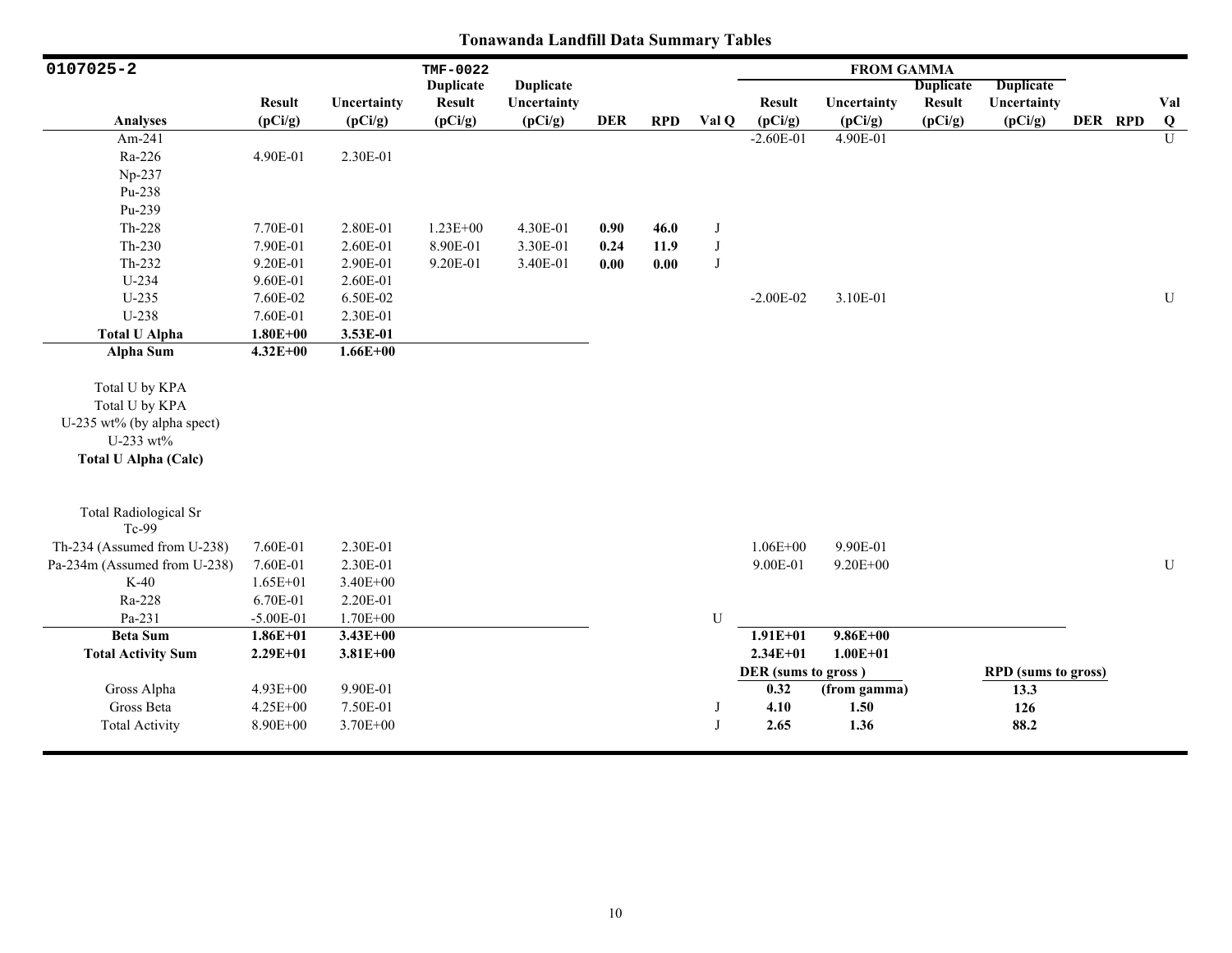| 0107025-3                                                                                                  |               |              | TMF-0011         |                  |            |            |              |                     | <b>FROM GAMMA</b> |                  |                            |         |                |
|------------------------------------------------------------------------------------------------------------|---------------|--------------|------------------|------------------|------------|------------|--------------|---------------------|-------------------|------------------|----------------------------|---------|----------------|
|                                                                                                            |               |              | <b>Duplicate</b> | <b>Duplicate</b> |            |            |              |                     |                   | <b>Duplicate</b> | <b>Duplicate</b>           |         |                |
|                                                                                                            | <b>Result</b> | Uncertainty  | <b>Result</b>    | Uncertainty      |            |            |              | <b>Result</b>       | Uncertainty       | <b>Result</b>    | Uncertainty                |         | Val            |
| <b>Analyses</b>                                                                                            | (pCi/g)       | (pCi/g)      | (pCi/g)          | (pCi/g)          | <b>DER</b> | <b>RPD</b> | Val Q        | (pCi/g)             | (pCi/g)           | (pCi/g)          | (pCi/g)                    | DER RPD | Q              |
| Am-241                                                                                                     |               |              |                  |                  |            |            |              | $-1.70E-01$         | 3.50E-01          |                  |                            |         | $\overline{U}$ |
| Ra-226                                                                                                     | 3.20E-01      | 2.00E-01     |                  |                  |            |            |              |                     |                   |                  |                            |         |                |
| Np-237                                                                                                     |               |              |                  |                  |            |            |              |                     |                   |                  |                            |         |                |
| Pu-238                                                                                                     |               |              |                  |                  |            |            |              |                     |                   |                  |                            |         |                |
| Pu-239                                                                                                     |               |              |                  |                  |            |            |              |                     |                   |                  |                            |         |                |
| $Th-228$                                                                                                   | 7.50E-01      | 3.10E-01     |                  |                  |            |            | J            |                     |                   |                  |                            |         |                |
| $Th-230$                                                                                                   | 4.90E-01      | 2.20E-01     |                  |                  |            |            | J            |                     |                   |                  |                            |         |                |
| Th-232                                                                                                     | 6.20E-01      | 2.50E-01     |                  |                  |            |            | $\mathbf{J}$ |                     |                   |                  |                            |         |                |
| $U-234$                                                                                                    | 8.30E-01      | 2.20E-01     |                  |                  |            |            |              |                     |                   |                  |                            |         |                |
| $U-235$                                                                                                    | 2.20E-02      | 3.30E-02     |                  |                  |            |            | U            | 2.40E-01            | 3.20E-01          |                  |                            |         | U              |
| U-238                                                                                                      | 8.20E-01      | 2.20E-01     |                  |                  |            |            |              |                     |                   |                  |                            |         |                |
| <b>Total U Alpha</b>                                                                                       | $1.67E + 00$  | 3.13E-01     |                  |                  |            |            |              |                     |                   |                  |                            |         |                |
| Alpha Sum                                                                                                  | $3.13E + 00$  | $1.89E + 00$ |                  |                  |            |            |              |                     |                   |                  |                            |         |                |
| Total U by KPA<br>Total U by KPA<br>U-235 wt% (by alpha spect)<br>U-233 wt%<br><b>Total U Alpha (Calc)</b> |               |              |                  |                  |            |            |              |                     |                   |                  |                            |         |                |
| <b>Total Radiological Sr</b><br>Tc-99                                                                      |               |              |                  |                  |            |            |              |                     |                   |                  |                            |         |                |
| Th-234 (Assumed from U-238)                                                                                | 8.20E-01      | 2.20E-01     |                  |                  |            |            |              | 4.70E-01            | 8.20E-01          |                  |                            |         | ${\bf U}$      |
| Pa-234m (Assumed from U-238)                                                                               | 8.20E-01      | 2.20E-01     |                  |                  |            |            |              | $2.00E + 00$        | $1.30E + 01$      |                  |                            |         | ${\bf U}$      |
| $K-40$                                                                                                     | $1.66E + 01$  | $3.60E + 00$ |                  |                  |            |            |              |                     |                   |                  |                            |         |                |
| Ra-228                                                                                                     | 8.20E-01      | 2.80E-01     |                  |                  |            |            |              |                     |                   |                  |                            |         |                |
| Pa-231                                                                                                     | $-8.00E - 01$ | $2.00E + 00$ |                  |                  |            |            | U            |                     |                   |                  |                            |         |                |
| <b>Beta Sum</b>                                                                                            | $1.90E + 01$  | $3.63E + 00$ |                  |                  |            |            |              | $1.98E + 01$        | $1.35E + 01$      |                  |                            |         |                |
| <b>Total Activity Sum</b>                                                                                  | $2.21E + 01$  | $4.10E + 00$ |                  |                  |            |            |              | $2.29E + 01$        | $1.37E + 01$      |                  |                            |         |                |
|                                                                                                            |               |              |                  |                  |            |            |              | DER (sums to gross) |                   |                  | <b>RPD</b> (sums to gross) |         |                |
| Gross Alpha                                                                                                | 4.73E+00      | 9.00E-01     |                  |                  |            |            |              | 0.76                | (from gamma)      |                  | 40.7                       |         |                |
| Gross Beta                                                                                                 | 4.39E+00      | 7.60E-01     |                  |                  |            |            | J            | 3.93                | 1.14              |                  | 125                        |         |                |
| <b>Total Activity</b>                                                                                      | 7.60E+00      | 3.70E+00     |                  |                  |            |            | J            | 2.63                | 1.08              |                  | 97.6                       |         |                |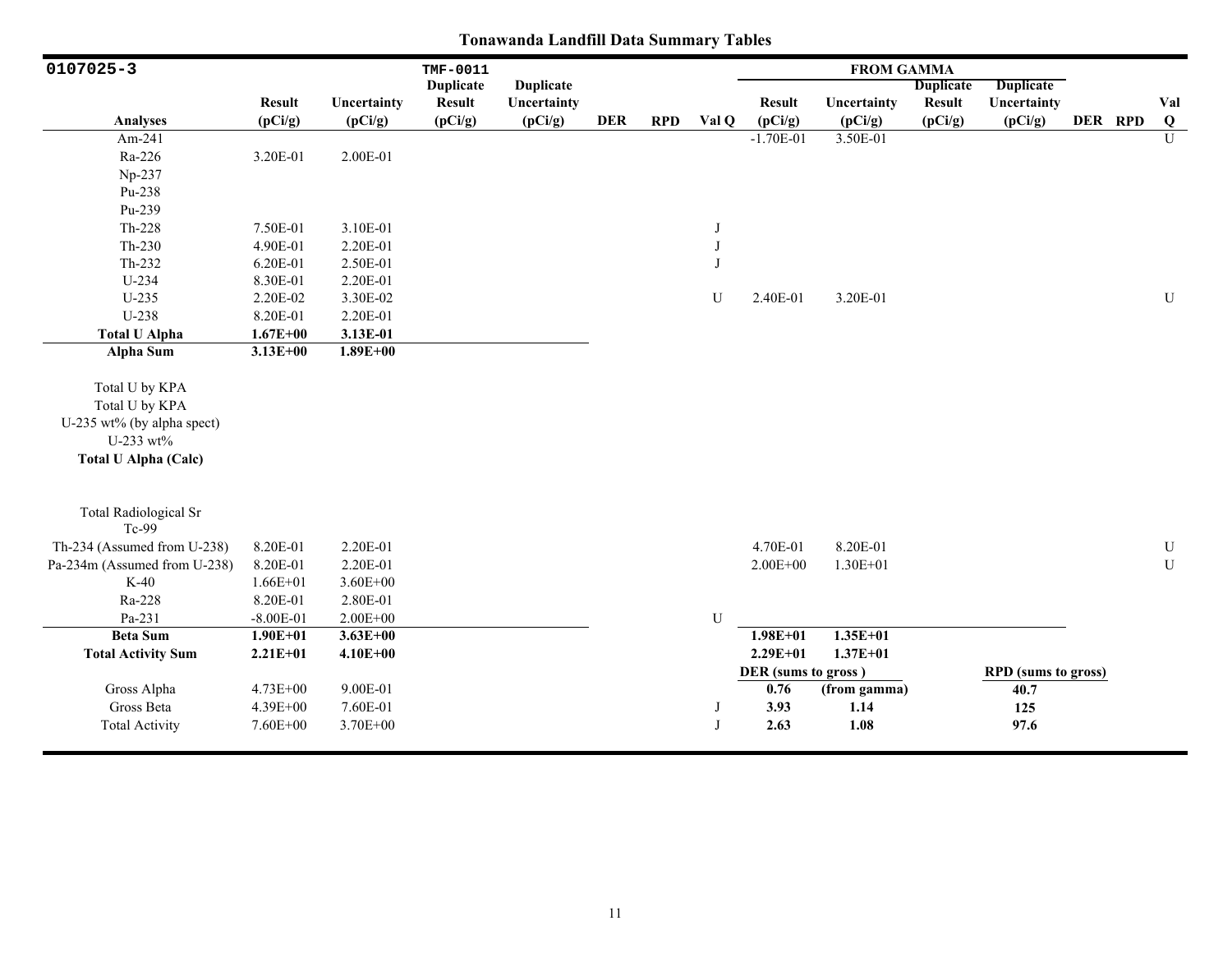| 0107025-4                             |               |              | TMF-0012         |                  |            |            |              |                     | <b>FROM GAMMA</b> |                  |                     |         |                |
|---------------------------------------|---------------|--------------|------------------|------------------|------------|------------|--------------|---------------------|-------------------|------------------|---------------------|---------|----------------|
|                                       |               |              | <b>Duplicate</b> | <b>Duplicate</b> |            |            |              |                     |                   | <b>Duplicate</b> | <b>Duplicate</b>    |         |                |
|                                       | <b>Result</b> | Uncertainty  | <b>Result</b>    | Uncertainty      |            |            |              | <b>Result</b>       | Uncertainty       | <b>Result</b>    | Uncertainty         |         | Val            |
| <b>Analyses</b>                       | (pCi/g)       | (pCi/g)      | (pCi/g)          | (pCi/g)          | <b>DER</b> | <b>RPD</b> | Val Q        | (pCi/g)             | (pCi/g)           | (pCi/g)          | (pCi/g)             | DER RPD | $\overline{Q}$ |
| Am-241                                |               |              |                  |                  |            |            |              | 2.10E-02            | 8.60E-02          |                  |                     |         | $\overline{U}$ |
| Ra-226                                | 4.60E-01      | 2.10E-01     |                  |                  |            |            |              |                     |                   |                  |                     |         |                |
| Np-237                                |               |              |                  |                  |            |            |              |                     |                   |                  |                     |         |                |
| Pu-238                                |               |              |                  |                  |            |            |              |                     |                   |                  |                     |         |                |
| Pu-239                                |               |              |                  |                  |            |            |              |                     |                   |                  |                     |         |                |
| $Th-228$                              | 9.60E-01      | 3.70E-01     |                  |                  |            |            | $\mathbf{J}$ |                     |                   |                  |                     |         |                |
| $Th-230$                              | 7.40E-01      | 2.90E-01     |                  |                  |            |            | J            |                     |                   |                  |                     |         |                |
| Th-232                                | 7.20E-01      | 2.90E-01     |                  |                  |            |            | $\mathbf I$  |                     |                   |                  |                     |         |                |
| $U-234$                               | 5.80E-01      | 1.80E-01     | 8.40E-01         | 2.30E-01         | 0.89       | 36.6       |              |                     |                   |                  |                     |         |                |
| $U-235$                               | 4.90E-02      | 5.00E-02     | 3.50E-02         | 4.20E-02         | 0.21       | 33.3       |              | $-1.20E-01$         | 2.70E-01          |                  |                     |         | $\mathbf U$    |
| U-238                                 | 8.60E-01      | 2.30E-01     | 8.00E-01         | 2.30E-01         | 0.18       | 7.23       |              |                     |                   |                  |                     |         |                |
| <b>Total U Alpha</b>                  | $1.49E + 00$  | 2.96E-01     | $1.68E + 00$     | 3.28E-01         |            |            |              |                     |                   |                  |                     |         |                |
| Alpha Sum                             | $4.37E + 00$  | $1.92E + 00$ | $1.68E + 00$     | 3.28E-01         |            |            |              |                     |                   |                  |                     |         |                |
|                                       |               |              |                  |                  |            |            |              |                     |                   |                  |                     |         |                |
| Total U by KPA                        |               |              |                  |                  |            |            |              |                     |                   |                  |                     |         |                |
| Total U by KPA                        |               |              |                  |                  |            |            |              |                     |                   |                  |                     |         |                |
| U-235 wt% (by alpha spect)            |               |              |                  |                  |            |            |              |                     |                   |                  |                     |         |                |
| U-233 wt%                             |               |              |                  |                  |            |            |              |                     |                   |                  |                     |         |                |
| <b>Total U Alpha (Calc)</b>           |               |              |                  |                  |            |            |              |                     |                   |                  |                     |         |                |
|                                       |               |              |                  |                  |            |            |              |                     |                   |                  |                     |         |                |
| <b>Total Radiological Sr</b><br>Tc-99 |               |              |                  |                  |            |            |              |                     |                   |                  |                     |         |                |
| Th-234 (Assumed from U-238)           | 8.60E-01      | 2.30E-01     | 8.00E-01         | 2.30E-01         | 0.18       | 7.23       |              | 9.40E-01            | 6.70E-01          |                  |                     |         |                |
| Pa-234m (Assumed from U-238)          | 8.60E-01      | 2.30E-01     | 8.00E-01         | 2.30E-01         | 0.18       | 7.23       |              | $-5.00E + 00$       | $1.20E + 01$      |                  |                     |         | ${\bf U}$      |
| $K-40$                                | $1.68E + 01$  | 3.70E+00     |                  |                  |            |            |              |                     |                   |                  |                     |         |                |
| Ra-228                                | 7.70E-01      | 3.00E-01     |                  |                  |            |            |              |                     |                   |                  |                     |         |                |
| Pa-231                                | $-4.00E-01$   | $2.00E + 00$ |                  |                  |            |            | U            |                     |                   |                  |                     |         |                |
| <b>Beta Sum</b>                       | $1.92E + 01$  | $3.73E + 00$ | $1.60E + 00$     | 3.25E-01         |            |            |              | $1.35E + 01$        | $1.26E + 01$      |                  |                     |         |                |
| <b>Total Activity Sum</b>             | $2.36E + 01$  | $4.20E + 00$ | $3.28E + 00$     | $4.62E-01$       |            |            |              | $1.78E + 01$        | $1.27E + 01$      |                  |                     |         |                |
|                                       |               |              |                  |                  |            |            |              | DER (sums to gross) |                   |                  | RPD (sums to gross) |         |                |
| Gross Alpha                           | 4.93E+00      | 9.30E-01     |                  |                  |            |            |              | 0.26                | (from gamma)      |                  | 12.1                |         |                |
| Gross Beta                            | 4.13E+00      | 7.10E-01     |                  |                  |            |            | J            | 3.98                | 0.74              |                  | 129                 |         |                |
| <b>Total Activity</b>                 | 5.70E+00      | $3.60E + 00$ |                  |                  |            |            | J            | 3.24                | 0.92              |                  | 122                 |         |                |
|                                       |               |              |                  |                  |            |            |              |                     |                   |                  |                     |         |                |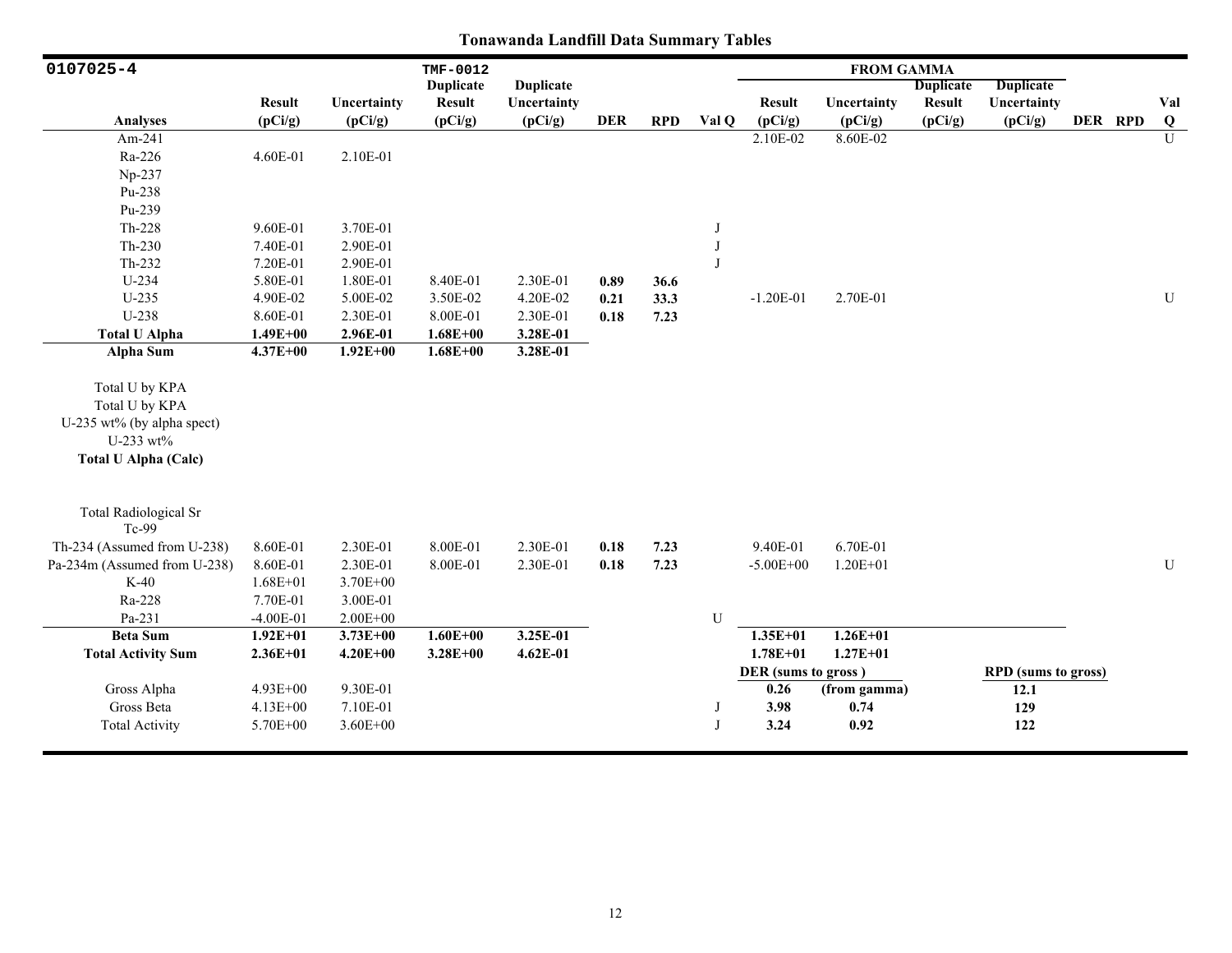| 0107025-5                    |               |              | TMF-0029         |                  |            |            |            |                     | <b>FROM GAMMA</b> |                  |                            |      |         |                |
|------------------------------|---------------|--------------|------------------|------------------|------------|------------|------------|---------------------|-------------------|------------------|----------------------------|------|---------|----------------|
|                              |               |              | <b>Duplicate</b> | <b>Duplicate</b> |            |            |            |                     |                   | <b>Duplicate</b> | <b>Duplicate</b>           |      |         |                |
|                              | <b>Result</b> | Uncertainty  | <b>Result</b>    | Uncertainty      |            |            |            | <b>Result</b>       | Uncertainty       | <b>Result</b>    | Uncertainty                |      |         | Val            |
| Analyses                     | (pCi/g)       | (pCi/g)      | (pCi/g)          | (pCi/g)          | <b>DER</b> | <b>RPD</b> | Val Q      | (pCi/g)             | (pCi/g)           | (pCi/g)          | (pCi/g)                    |      | DER RPD | $\bf Q$        |
| Am-241                       |               |              |                  |                  |            |            |            | 5.00E-02            | 1.20E-01          | $-1.90E-01$      | 2.90E-01                   | 0.76 | 343     | $\overline{U}$ |
| Ra-226                       | 6.80E-01      | 2.30E-01     | 8.50E-01         | 2.90E-01         | 0.46       | 22.2       |            |                     |                   |                  |                            |      |         |                |
| $Np-237$                     |               |              |                  |                  |            |            |            |                     |                   |                  |                            |      |         |                |
| Pu-238                       |               |              |                  |                  |            |            |            |                     |                   |                  |                            |      |         |                |
| Pu-239                       |               |              |                  |                  |            |            |            |                     |                   |                  |                            |      |         |                |
| Th-228                       | $1.33E + 00$  | 4.40E-01     |                  |                  |            |            | J          |                     |                   |                  |                            |      |         |                |
| $Th-230$                     | $1.17E + 00$  | 3.90E-01     |                  |                  |            |            | $_{\rm J}$ |                     |                   |                  |                            |      |         |                |
| Th-232                       | $1.17E + 00$  | 3.90E-01     |                  |                  |            |            | $_{\rm J}$ |                     |                   |                  |                            |      |         |                |
| $U-234$                      | $1.07E + 00$  | 2.70E-01     |                  |                  |            |            |            |                     |                   |                  |                            |      |         |                |
| $U-235$                      | 4.60E-02      | 4.80E-02     |                  |                  |            |            |            | 1.90E-01            | 2.90E-01          | 2.70E-01         | 3.30E-01                   | 0.18 | 34.8    | U              |
| $U-238$                      | $1.15E + 00$  | 2.80E-01     |                  |                  |            |            |            |                     |                   |                  |                            |      |         |                |
| <b>Total U Alpha</b>         | $2.27E + 00$  | 3.92E-01     |                  |                  |            |            |            |                     |                   |                  |                            |      |         |                |
| <b>Alpha Sum</b>             | $5.81E + 00$  | $1.82E + 00$ |                  |                  |            |            |            |                     |                   |                  |                            |      |         |                |
|                              |               |              |                  |                  |            |            |            |                     |                   |                  |                            |      |         |                |
| Total U by KPA               |               |              |                  |                  |            |            |            |                     |                   |                  |                            |      |         |                |
| Total U by KPA               |               |              |                  |                  |            |            |            |                     |                   |                  |                            |      |         |                |
| U-235 wt% (by alpha spect)   |               |              |                  |                  |            |            |            |                     |                   |                  |                            |      |         |                |
| U-233 wt%                    |               |              |                  |                  |            |            |            |                     |                   |                  |                            |      |         |                |
| <b>Total U Alpha (Calc)</b>  |               |              |                  |                  |            |            |            |                     |                   |                  |                            |      |         |                |
|                              |               |              |                  |                  |            |            |            |                     |                   |                  |                            |      |         |                |
|                              |               |              |                  |                  |            |            |            |                     |                   |                  |                            |      |         |                |
| <b>Total Radiological Sr</b> |               |              |                  |                  |            |            |            |                     |                   |                  |                            |      |         |                |
| Tc-99                        |               |              |                  |                  |            |            |            |                     |                   |                  |                            |      |         |                |
| Th-234 (Assumed from U-238)  | 1.15E+00      | 2.80E-01     |                  |                  |            |            |            | $1.20E + 00$        | 9.80E-01          | 2.60E-01         | 7.80E-01                   | 0.75 | 129     |                |
| Pa-234m (Assumed from U-238) | $1.15E + 00$  | 2.80E-01     |                  |                  |            |            |            | $4.00E + 00$        | $1.10E + 01$      | 7.50E+00         | 7.00E+00                   | 0.27 | 60.9    | U              |
| $K-40$                       | $1.86E + 01$  | $4.00E + 00$ | 2.20E+01         | $4.00E + 00$     | 0.60       | 16.7       |            |                     |                   |                  |                            |      |         |                |
| Ra-228                       | 7.90E-01      | 2.50E-01     | 9.30E-01         | 2.30E-01         | 0.41       | 16.3       |            |                     |                   |                  |                            |      |         |                |
| Pa-231                       | $-9.00E-01$   | $1.80E + 00$ | $-1.00E + 00$    | $1.60E + 00$     | 0.04       | 10.5       | U          |                     |                   |                  |                            |      |         |                |
| <b>Beta Sum</b>              | $2.16E + 01$  | $4.03E + 00$ |                  |                  |            |            |            | $2.45E + 01$        | $1.18E + 01$      | $3.06E + 01$     | $8.11E+00$                 |      |         |                |
| <b>Total Activity Sum</b>    | $2.74E + 01$  | $4.43E + 00$ |                  |                  |            |            |            | $3.03E + 01$        | $1.19E + 01$      |                  |                            |      |         |                |
|                              |               |              |                  |                  |            |            |            | DER (sums to gross) |                   |                  | <b>RPD</b> (sums to gross) |      |         |                |
| Gross Alpha                  | 5.75E+00      | 9.90E-01     | $6.60E + 00$     | $1.10E + 00$     | 0.57       | 13.8       |            | 0.03                | (from gamma)      |                  | 0.97                       |      |         |                |
| Gross Beta                   | 4.99E+00      | 8.10E-01     | 5.54E+00         | 8.90E-01         | 0.46       | 10.4       | $_{\rm J}$ | 4.03                | 1.65              |                  | 125                        |      |         |                |
| <b>Total Activity</b>        | 9.70E+00      | 3.90E+00     | $1.15E + 01$     | 3.90E+00         | 0.33       | 17.0       | $_{\rm J}$ | 3.00                | 1.65              |                  | 95.4                       |      |         |                |
|                              |               |              |                  |                  |            |            |            |                     |                   |                  |                            |      |         |                |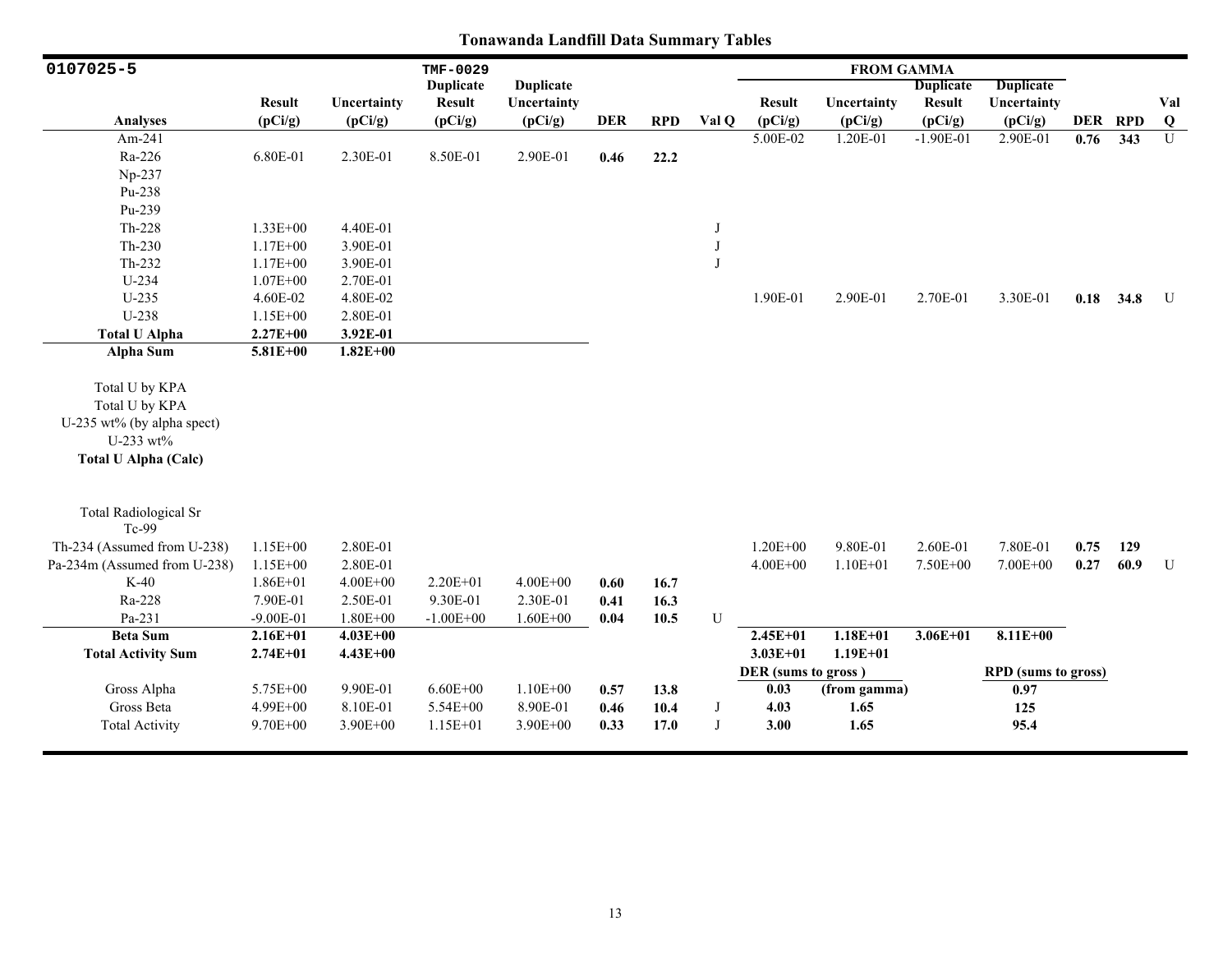| 0107025-6                    |               |              | TMF-0030         |                  |            |            |           |                     | <b>FROM GAMMA</b> |                  |                            |         |           |
|------------------------------|---------------|--------------|------------------|------------------|------------|------------|-----------|---------------------|-------------------|------------------|----------------------------|---------|-----------|
|                              |               |              | <b>Duplicate</b> | <b>Duplicate</b> |            |            |           |                     |                   | <b>Duplicate</b> | <b>Duplicate</b>           |         |           |
|                              | <b>Result</b> | Uncertainty  | <b>Result</b>    | Uncertainty      |            |            |           | <b>Result</b>       | Uncertainty       | <b>Result</b>    | Uncertainty                |         | Val       |
| <b>Analyses</b>              | (pCi/g)       | (pCi/g)      | (pCi/g)          | (pCi/g)          | <b>DER</b> | <b>RPD</b> | Val Q     | (pCi/g)             | (pCi/g)           | (pCi/g)          | (pCi/g)                    | DER RPD | Q         |
| Am-241                       |               |              |                  |                  |            |            |           | 4.00E-02            | 5.20E-01          |                  |                            |         | U         |
| Ra-226                       | $-3.00E-02$   | 1.80E-01     |                  |                  |            |            | ${\bf U}$ |                     |                   |                  |                            |         |           |
| Np-237                       |               |              |                  |                  |            |            |           |                     |                   |                  |                            |         |           |
| Pu-238                       |               |              |                  |                  |            |            |           |                     |                   |                  |                            |         |           |
| Pu-239                       |               |              |                  |                  |            |            |           |                     |                   |                  |                            |         |           |
| Th-228                       | 8.60E-01      | 3.10E-01     |                  |                  |            |            | J         |                     |                   |                  |                            |         |           |
| $Th-230$                     | 8.20E+00      | 2.90E+00     |                  |                  |            |            | J         |                     |                   |                  |                            |         |           |
| Th-232                       | 8.50E-01      | 2.90E-01     |                  |                  |            |            | J         |                     |                   |                  |                            |         |           |
| $U-234$                      | 7.60E-01      | 2.00E-01     |                  |                  |            |            |           |                     |                   |                  |                            |         |           |
| $U-235$                      | 5.20E-02      | 4.90E-02     |                  |                  |            |            |           | $-2.70E-01$         | 3.50E-01          |                  |                            |         | ${\bf U}$ |
| U-238                        | 6.90E-01      | 1.90E-01     |                  |                  |            |            |           |                     |                   |                  |                            |         |           |
| <b>Total U Alpha</b>         | $1.50E + 00$  | 2.80E-01     |                  |                  |            |            |           |                     |                   |                  |                            |         |           |
| <b>Alpha Sum</b>             | $1.37E + 01$  | $3.41E + 00$ |                  |                  |            |            |           |                     |                   |                  |                            |         |           |
|                              |               |              |                  |                  |            |            |           |                     |                   |                  |                            |         |           |
| Total U by KPA               |               |              |                  |                  |            |            |           |                     |                   |                  |                            |         |           |
| Total U by KPA               |               |              |                  |                  |            |            |           |                     |                   |                  |                            |         |           |
| U-235 wt% (by alpha spect)   |               |              |                  |                  |            |            |           |                     |                   |                  |                            |         |           |
| U-233 wt%                    |               |              |                  |                  |            |            |           |                     |                   |                  |                            |         |           |
| <b>Total U Alpha (Calc)</b>  |               |              |                  |                  |            |            |           |                     |                   |                  |                            |         |           |
|                              |               |              |                  |                  |            |            |           |                     |                   |                  |                            |         |           |
| <b>Total Radiological Sr</b> |               |              |                  |                  |            |            |           |                     |                   |                  |                            |         |           |
| Tc-99                        |               |              |                  |                  |            |            |           |                     |                   |                  |                            |         |           |
| Th-234 (Assumed from U-238)  | 6.90E-01      | 1.90E-01     |                  |                  |            |            |           | 6.00E-01            | $1.00E + 00$      |                  |                            |         | ${\bf U}$ |
| Pa-234m (Assumed from U-238) | 6.90E-01      | 1.90E-01     |                  |                  |            |            |           | $-7.00E + 00$       | $1.20E + 01$      |                  |                            |         | ${\bf U}$ |
| $K-40$                       | $1.65E + 01$  | 3.70E+00     |                  |                  |            |            |           |                     |                   |                  |                            |         |           |
| Ra-228                       | 7.20E-01      | 3.00E-01     |                  |                  |            |            |           |                     |                   |                  |                            |         |           |
| Pa-231                       | $2.60E + 00$  | 1.90E+00     |                  |                  |            |            |           |                     |                   |                  |                            |         |           |
| <b>Beta Sum</b>              | $1.89E + 01$  | $3.73E + 00$ |                  |                  |            |            |           | $1.11E + 01$        | $1.26E + 01$      |                  |                            |         |           |
| <b>Total Activity Sum</b>    | $3.26E + 01$  | $5.05E + 00$ |                  |                  |            |            |           | $2.49E + 01$        | $1.31E + 01$      |                  |                            |         |           |
|                              |               |              |                  |                  |            |            |           | DER (sums to gross) |                   |                  | <b>RPD</b> (sums to gross) |         |           |
| Gross Alpha                  | 5.26E+00      | 9.60E-01     |                  |                  |            |            | J         | 2.39                | (from gamma)      |                  | 89.2                       |         |           |
| Gross Beta                   | 4.32E+00      | 7.40E-01     |                  |                  |            |            | J         | 3.84                | 0.54              |                  | 126                        |         |           |
| <b>Total Activity</b>        | $9.20E + 00$  | 3.70E+00     |                  |                  |            |            | $\bf{J}$  | 3.74                | 1.15              |                  | 112                        |         |           |
|                              |               |              |                  |                  |            |            |           |                     |                   |                  |                            |         |           |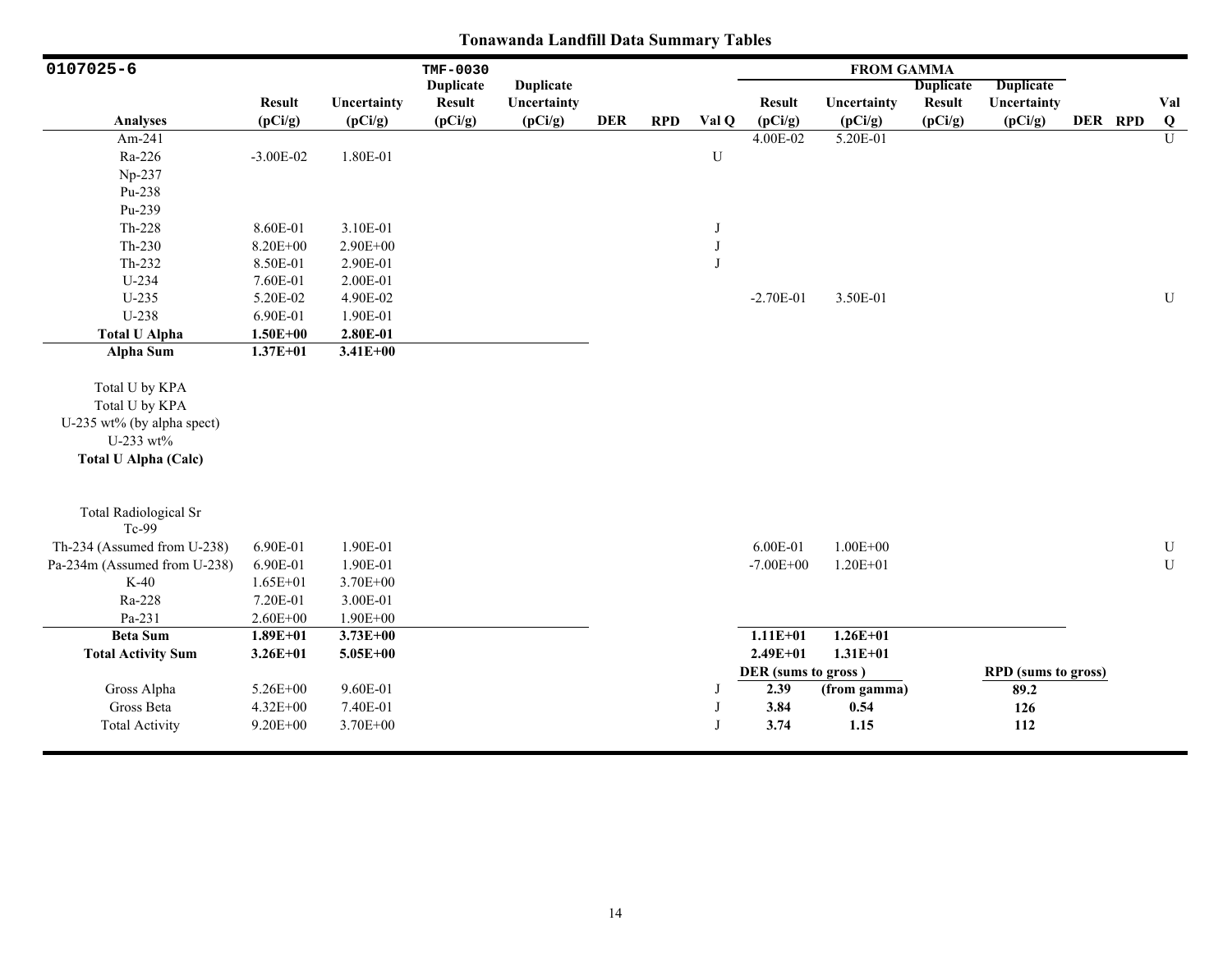| 0107025-7                                                                                                  | TMF-0033      |              |                  |                  |            |            |              | <b>FROM GAMMA</b>   |              |                  |                            |  |         |                |
|------------------------------------------------------------------------------------------------------------|---------------|--------------|------------------|------------------|------------|------------|--------------|---------------------|--------------|------------------|----------------------------|--|---------|----------------|
|                                                                                                            |               |              | <b>Duplicate</b> | <b>Duplicate</b> |            |            |              |                     |              | <b>Duplicate</b> | <b>Duplicate</b>           |  |         |                |
|                                                                                                            | <b>Result</b> | Uncertainty  | <b>Result</b>    | Uncertainty      |            |            |              | <b>Result</b>       | Uncertainty  | <b>Result</b>    | Uncertainty                |  |         | Val            |
| <b>Analyses</b>                                                                                            | (pCi/g)       | (pCi/g)      | (pCi/g)          | (pCi/g)          | <b>DER</b> | <b>RPD</b> | Val Q        | (pCi/g)             | (pCi/g)      | (pCi/g)          | (pCi/g)                    |  | DER RPD | $\bf{Q}$       |
| Am-241                                                                                                     |               |              |                  |                  |            |            |              | 2.40E-01            | 3.50E-01     |                  |                            |  |         | $\overline{U}$ |
| Ra-226                                                                                                     | 6.00E-01      | 3.20E-01     |                  |                  |            |            |              |                     |              |                  |                            |  |         |                |
| Np-237                                                                                                     |               |              |                  |                  |            |            |              |                     |              |                  |                            |  |         |                |
| Pu-238                                                                                                     |               |              |                  |                  |            |            |              |                     |              |                  |                            |  |         |                |
| Pu-239                                                                                                     |               |              |                  |                  |            |            |              |                     |              |                  |                            |  |         |                |
| $Th-228$                                                                                                   | $1.12E + 00$  | 3.80E-01     |                  |                  |            |            | J            |                     |              |                  |                            |  |         |                |
| $Th-230$                                                                                                   | 9.80E-01      | 3.30E-01     |                  |                  |            |            | $_{\rm J}$   |                     |              |                  |                            |  |         |                |
| Th-232                                                                                                     | 6.50E-01      | 2.50E-01     |                  |                  |            |            | $\mathbf{J}$ |                     |              |                  |                            |  |         |                |
| $U-234$                                                                                                    | 8.60E-01      | 2.10E-01     |                  |                  |            |            |              |                     |              |                  |                            |  |         |                |
| $U-235$                                                                                                    | 5.90E-02      | 4.80E-02     |                  |                  |            |            |              | $-1.00E-01$         | 3.40E-01     |                  |                            |  |         | ${\bf U}$      |
| U-238                                                                                                      | 7.80E-01      | 2.00E-01     |                  |                  |            |            |              |                     |              |                  |                            |  |         |                |
| <b>Total U Alpha</b>                                                                                       | $1.70E + 00$  | 2.94E-01     |                  |                  |            |            |              |                     |              |                  |                            |  |         |                |
| Alpha Sum                                                                                                  | 5.41E+00      | $1.94E + 00$ |                  |                  |            |            |              |                     |              |                  |                            |  |         |                |
| Total U by KPA<br>Total U by KPA<br>U-235 wt% (by alpha spect)<br>U-233 wt%<br><b>Total U Alpha (Calc)</b> |               |              |                  |                  |            |            |              |                     |              |                  |                            |  |         |                |
| <b>Total Radiological Sr</b><br>Tc-99                                                                      |               |              |                  |                  |            |            |              |                     |              |                  |                            |  |         |                |
| Th-234 (Assumed from U-238)                                                                                | 7.80E-01      | 2.00E-01     |                  |                  |            |            |              | $1.70E + 00$        | 1.30E+00     |                  |                            |  |         |                |
| Pa-234m (Assumed from U-238)                                                                               | 7.80E-01      | 2.00E-01     |                  |                  |            |            |              | $-6.00E + 00$       | $1.10E + 01$ |                  |                            |  |         | U              |
| $K-40$                                                                                                     | $2.02E + 01$  | 4.10E+00     |                  |                  |            |            |              |                     |              |                  |                            |  |         |                |
| Ra-228                                                                                                     | 8.10E-01      | 2.40E-01     |                  |                  |            |            |              |                     |              |                  |                            |  |         |                |
| Pa-231                                                                                                     | 4.00E-01      | $2.00E + 00$ |                  |                  |            |            | U            |                     |              |                  |                            |  |         |                |
| <b>Beta Sum</b>                                                                                            | $2.26E + 01$  | $4.12E + 00$ |                  |                  |            |            |              | $1.68E + 01$        | $1.18E + 01$ |                  |                            |  |         |                |
| <b>Total Activity Sum</b>                                                                                  | $2.80E + 01$  | $4.56E + 00$ |                  |                  |            |            |              | $2.22E+01$          | $1.20E + 01$ |                  |                            |  |         |                |
|                                                                                                            |               |              |                  |                  |            |            |              | DER (sums to gross) |              |                  | <b>RPD</b> (sums to gross) |  |         |                |
| Gross Alpha                                                                                                | 5.74E+00      | $1.00E + 00$ |                  |                  |            |            |              | 0.15                | (from gamma) |                  | 5.94                       |  |         |                |
| Gross Beta                                                                                                 | 4.70E+00      | 7.60E-01     |                  |                  |            |            | J            | 4.27                | 1.02         |                  | 131                        |  |         |                |
| <b>Total Activity</b>                                                                                      | 9.90E+00      | 3.80E+00     |                  |                  |            |            | J            | 3.06                | 0.98         |                  | 95.6                       |  |         |                |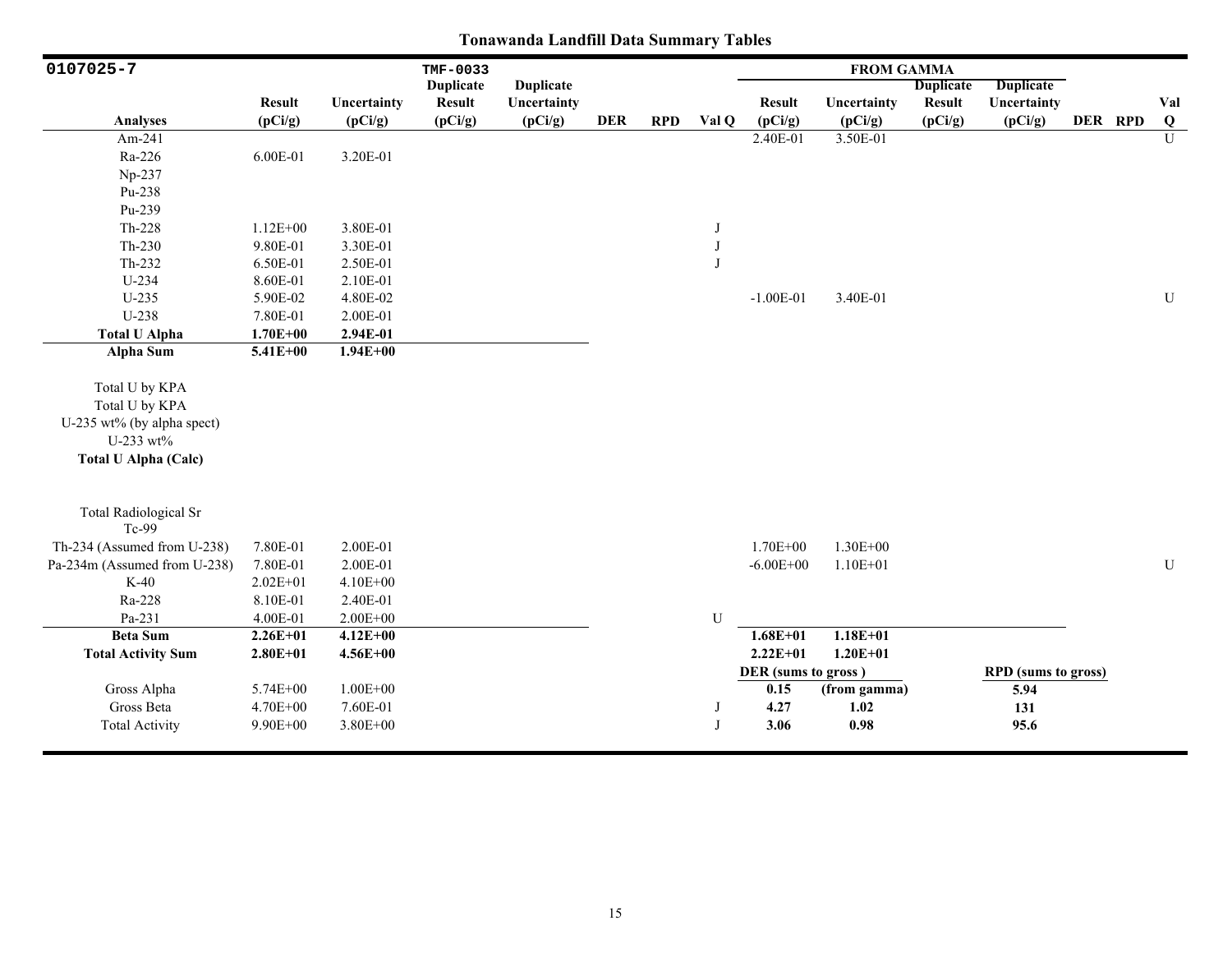| 0107025-8                                                                                                  |               |              | TMF-0034         |                  |            |            |              |                     | <b>FROM GAMMA</b> |                  |                            |         |              |
|------------------------------------------------------------------------------------------------------------|---------------|--------------|------------------|------------------|------------|------------|--------------|---------------------|-------------------|------------------|----------------------------|---------|--------------|
|                                                                                                            |               |              | <b>Duplicate</b> | <b>Duplicate</b> |            |            |              |                     |                   | <b>Duplicate</b> | <b>Duplicate</b>           |         |              |
|                                                                                                            | <b>Result</b> | Uncertainty  | <b>Result</b>    | Uncertainty      |            |            |              | <b>Result</b>       | Uncertainty       | <b>Result</b>    | Uncertainty                |         | Val          |
| Analyses                                                                                                   | (pCi/g)       | (pCi/g)      | (pCi/g)          | (pCi/g)          | <b>DER</b> | <b>RPD</b> | Val Q        | (pCi/g)             | (pCi/g)           | (pCi/g)          | (pCi/g)                    | DER RPD | $\mathbf{Q}$ |
| Am-241                                                                                                     |               |              |                  |                  |            |            |              | 1.12E-01            | $9.80E - 02$      |                  |                            |         |              |
| Ra-226                                                                                                     | 5.50E-01      | 2.20E-01     |                  |                  |            |            |              |                     |                   |                  |                            |         |              |
| Np-237                                                                                                     |               |              |                  |                  |            |            |              |                     |                   |                  |                            |         |              |
| Pu-238                                                                                                     |               |              |                  |                  |            |            |              |                     |                   |                  |                            |         |              |
| Pu-239                                                                                                     |               |              |                  |                  |            |            |              |                     |                   |                  |                            |         |              |
| $Th-228$                                                                                                   | 9.30E-01      | 3.00E-01     |                  |                  |            |            | J            |                     |                   |                  |                            |         |              |
| $Th-230$                                                                                                   | $1.00E + 00$  | 3.00E-01     |                  |                  |            |            | J            |                     |                   |                  |                            |         |              |
| Th-232                                                                                                     | 8.60E-01      | 2.70E-01     |                  |                  |            |            | $\mathbf{J}$ |                     |                   |                  |                            |         |              |
| $U-234$                                                                                                    | 7.60E-01      | 2.00E-01     |                  |                  |            |            |              |                     |                   |                  |                            |         |              |
| U-235                                                                                                      | 6.70E-02      | 5.20E-02     |                  |                  |            |            |              | $-6.00E - 02$       | 2.80E-01          |                  |                            |         | ${\bf U}$    |
| U-238                                                                                                      | 9.00E-01      | 2.20E-01     |                  |                  |            |            |              |                     |                   |                  |                            |         |              |
| <b>Total U Alpha</b>                                                                                       | $1.73E + 00$  | 3.02E-01     |                  |                  |            |            |              |                     |                   |                  |                            |         |              |
| <b>Alpha Sum</b>                                                                                           | $4.89E + 00$  | $1.99E + 00$ |                  |                  |            |            |              |                     |                   |                  |                            |         |              |
| Total U by KPA<br>Total U by KPA<br>U-235 wt% (by alpha spect)<br>U-233 wt%<br><b>Total U Alpha (Calc)</b> |               |              |                  |                  |            |            |              |                     |                   |                  |                            |         |              |
| <b>Total Radiological Sr</b><br>Tc-99                                                                      |               |              |                  |                  |            |            |              |                     |                   |                  |                            |         |              |
| Th-234 (Assumed from U-238)                                                                                | 9.00E-01      | 2.20E-01     |                  |                  |            |            |              | 9.90E-01            | 6.90E-01          |                  |                            |         |              |
| Pa-234m (Assumed from U-238)                                                                               | 9.00E-01      | 2.20E-01     |                  |                  |            |            |              | 7.70E+00            | $9.20E + 00$      |                  |                            |         |              |
| $K-40$                                                                                                     | $2.00E + 01$  | 4.20E+00     |                  |                  |            |            |              |                     |                   |                  |                            |         |              |
| Ra-228                                                                                                     | 6.70E-01      | 2.40E-01     |                  |                  |            |            |              |                     |                   |                  |                            |         |              |
| Pa-231                                                                                                     | $-2.00E-01$   | $2.10E + 00$ |                  |                  |            |            | U            |                     |                   |                  |                            |         |              |
| <b>Beta Sum</b>                                                                                            | $2.24E + 01$  | $4.23E+00$   |                  |                  |            |            |              | $2.93E + 01$        | $1.01E + 01$      |                  |                            |         |              |
| <b>Total Activity Sum</b>                                                                                  | $2.73E + 01$  | $4.67E + 00$ |                  |                  |            |            |              | $3.42E + 01$        | $1.03E + 01$      |                  |                            |         |              |
|                                                                                                            |               |              |                  |                  |            |            |              | DER (sums to gross) |                   |                  | <b>RPD</b> (sums to gross) |         |              |
| Gross Alpha                                                                                                | 5.11E+00      | 9.30E-01     |                  |                  |            |            |              | 0.10                | (from gamma)      |                  | 4.46                       |         |              |
| Gross Beta                                                                                                 | $4.11E + 00$  | 7.10E-01     |                  |                  |            |            | J            | 4.28                | 2.48              |                  | 138                        |         |              |
| <b>Total Activity</b>                                                                                      | 8.80E+00      | 3.70E+00     |                  |                  |            |            | J            | 3.11                | 2.32              |                  | 103                        |         |              |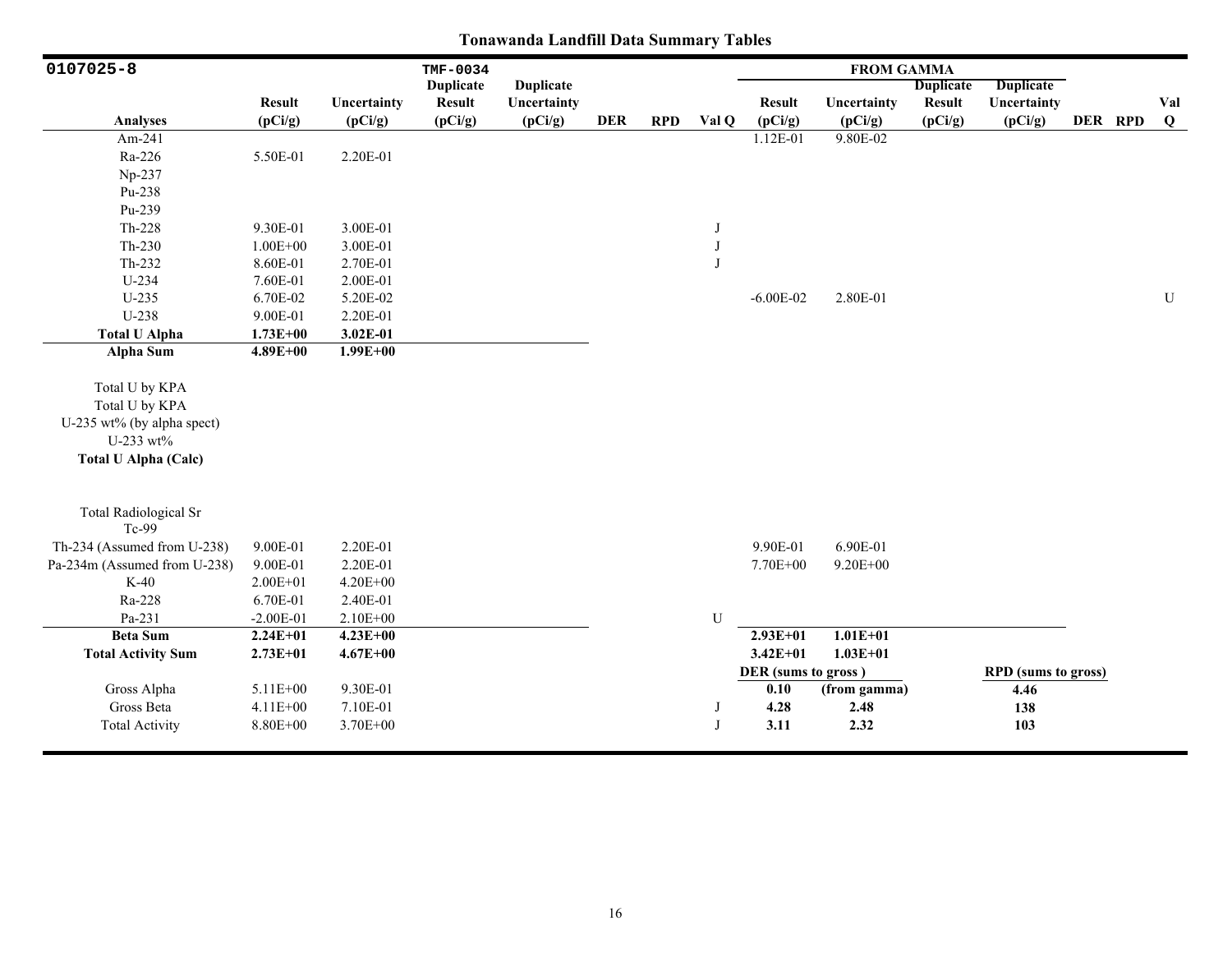| 0107025-9                                                                                                  |               |              | TMF-0031         |                  |            |            |            |                     | <b>FROM GAMMA</b> |                  |                            |         |                |
|------------------------------------------------------------------------------------------------------------|---------------|--------------|------------------|------------------|------------|------------|------------|---------------------|-------------------|------------------|----------------------------|---------|----------------|
|                                                                                                            |               |              | <b>Duplicate</b> | <b>Duplicate</b> |            |            |            |                     |                   | <b>Duplicate</b> | <b>Duplicate</b>           |         |                |
|                                                                                                            | <b>Result</b> | Uncertainty  | <b>Result</b>    | Uncertainty      |            |            |            | <b>Result</b>       | Uncertainty       | <b>Result</b>    | Uncertainty                |         | Val            |
| <b>Analyses</b>                                                                                            | (pCi/g)       | (pCi/g)      | (pCi/g)          | (pCi/g)          | <b>DER</b> | <b>RPD</b> | Val Q      | (pCi/g)             | (pCi/g)           | (pCi/g)          | (pCi/g)                    | DER RPD | $\bf Q$        |
| Am-241                                                                                                     |               |              |                  |                  |            |            |            | $0.00E + 00$        | 1.00E-01          |                  |                            |         | $\overline{U}$ |
| Ra-226                                                                                                     | 9.90E-01      | 2.60E-01     |                  |                  |            |            |            |                     |                   |                  |                            |         |                |
| Np-237                                                                                                     |               |              |                  |                  |            |            |            |                     |                   |                  |                            |         |                |
| Pu-238                                                                                                     |               |              |                  |                  |            |            |            |                     |                   |                  |                            |         |                |
| Pu-239                                                                                                     |               |              |                  |                  |            |            |            |                     |                   |                  |                            |         |                |
| Th-228                                                                                                     | $1.26E + 00$  | 4.90E-01     | $1.20E + 00$     | 4.10E-01         | 0.09       | 4.88       | J          |                     |                   |                  |                            |         |                |
| Th-230                                                                                                     | 9.10E-01      | 3.80E-01     | 8.20E-01         | 3.00E-01         | 0.19       | 10.4       | J          |                     |                   |                  |                            |         |                |
| Th-232                                                                                                     | $1.13E + 00$  | 4.50E-01     | 9.30E-01         | 3.30E-01         | 0.36       | 19.4       | $_{\rm J}$ |                     |                   |                  |                            |         |                |
| $U-234$                                                                                                    | 8.30E-01      | 2.20E-01     |                  |                  |            |            |            |                     |                   |                  |                            |         |                |
| U-235                                                                                                      | 6.40E-02      | 5.40E-02     |                  |                  |            |            |            | 4.00E-02            | 2.90E-01          |                  |                            |         | U              |
| U-238                                                                                                      | 8.60E-01      | 2.30E-01     |                  |                  |            |            |            |                     |                   |                  |                            |         |                |
| <b>Total U Alpha</b>                                                                                       | $1.75E + 00$  | 3.23E-01     |                  |                  |            |            |            |                     |                   |                  |                            |         |                |
| <b>Alpha Sum</b>                                                                                           | $4.51E + 00$  | $1.68E + 00$ |                  |                  |            |            |            |                     |                   |                  |                            |         |                |
| Total U by KPA<br>Total U by KPA<br>U-235 wt% (by alpha spect)<br>U-233 wt%<br><b>Total U Alpha (Calc)</b> |               |              |                  |                  |            |            |            |                     |                   |                  |                            |         |                |
| <b>Total Radiological Sr</b><br>Tc-99                                                                      |               |              |                  |                  |            |            |            |                     |                   |                  |                            |         |                |
| Th-234 (Assumed from U-238)                                                                                | 8.60E-01      | 2.30E-01     |                  |                  |            |            |            | 8.80E-01            | 7.10E-01          |                  |                            |         |                |
| Pa-234m (Assumed from U-238)                                                                               | 8.60E-01      | 2.30E-01     |                  |                  |            |            |            | $1.00E + 00$        | $1.00E + 01$      |                  |                            |         | ${\bf U}$      |
| $K-40$                                                                                                     | $1.94E + 01$  | $4.00E + 00$ |                  |                  |            |            |            |                     |                   |                  |                            |         |                |
| Ra-228                                                                                                     | 6.70E-01      | 2.30E-01     |                  |                  |            |            |            |                     |                   |                  |                            |         |                |
| Pa-231                                                                                                     | $-1.70E + 00$ | $1.60E + 00$ |                  |                  |            |            | U          |                     |                   |                  |                            |         |                |
| <b>Beta Sum</b>                                                                                            | $2.16E + 01$  | $4.02E + 00$ |                  |                  |            |            |            | $2.17E+01$          | $1.08E + 01$      |                  |                            |         |                |
| <b>Total Activity Sum</b>                                                                                  | $2.61E + 01$  | $4.36E + 00$ |                  |                  |            |            |            | $2.63E + 01$        | $1.09E + 01$      |                  |                            |         |                |
|                                                                                                            |               |              |                  |                  |            |            |            | DER (sums to gross) |                   |                  | <b>RPD</b> (sums to gross) |         |                |
| Gross Alpha                                                                                                | $5.54E + 00$  | 9.80E-01     |                  |                  |            |            |            | 0.53                | (from gamma)      |                  | 20.4                       |         |                |
| Gross Beta                                                                                                 | 4.71E+00      | 7.90E-01     |                  |                  |            |            | J          | 4.11                | 1.57              |                  | 128                        |         |                |
| <b>Total Activity</b>                                                                                      | $9.10E + 00$  | $3.80E + 00$ |                  |                  |            |            | J          | 2.94                | 1.48              |                  | 96.6                       |         |                |
|                                                                                                            |               |              |                  |                  |            |            |            |                     |                   |                  |                            |         |                |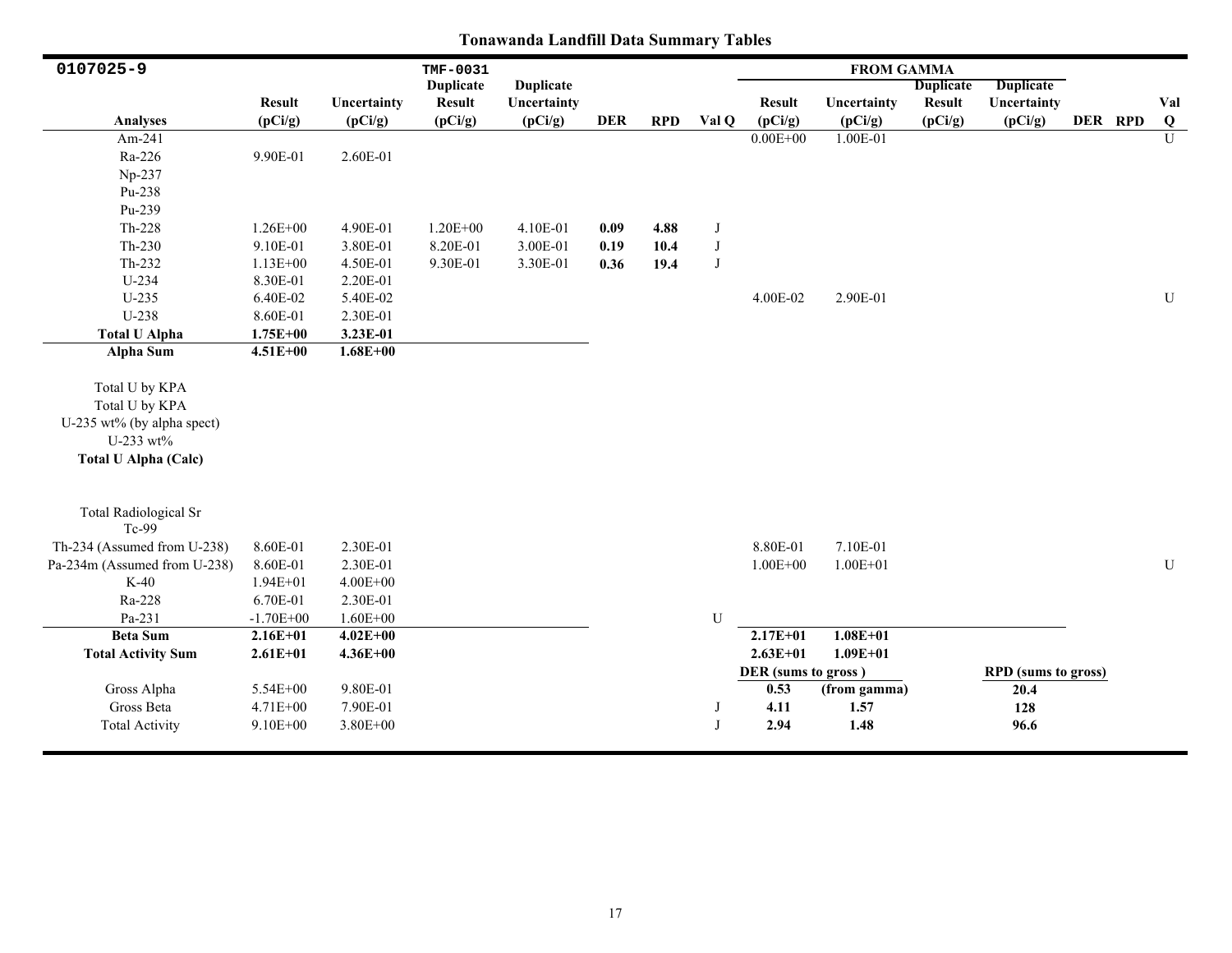| 0107025-10                                                                                                 |               |              | TMF-0032         |                  |            |            |            |                     | <b>FROM GAMMA</b> |                  |                            |         |                |
|------------------------------------------------------------------------------------------------------------|---------------|--------------|------------------|------------------|------------|------------|------------|---------------------|-------------------|------------------|----------------------------|---------|----------------|
|                                                                                                            |               |              | <b>Duplicate</b> | <b>Duplicate</b> |            |            |            |                     |                   | <b>Duplicate</b> | <b>Duplicate</b>           |         |                |
|                                                                                                            | <b>Result</b> | Uncertainty  | <b>Result</b>    | Uncertainty      |            |            |            | <b>Result</b>       | Uncertainty       | <b>Result</b>    | Uncertainty                |         | Val            |
| <b>Analyses</b>                                                                                            | (pCi/g)       | (pCi/g)      | (pCi/g)          | (pCi/g)          | <b>DER</b> | <b>RPD</b> | Val Q      | (pCi/g)             | (pCi/g)           | (pCi/g)          | (pCi/g)                    | DER RPD | $\bf Q$        |
| Am-241                                                                                                     |               |              |                  |                  |            |            |            | 8.00E-02            | 5.30E-01          |                  |                            |         | $\overline{U}$ |
| Ra-226                                                                                                     | 4.30E-01      | 2.30E-01     |                  |                  |            |            |            |                     |                   |                  |                            |         |                |
| Np-237                                                                                                     |               |              |                  |                  |            |            |            |                     |                   |                  |                            |         |                |
| Pu-238                                                                                                     |               |              |                  |                  |            |            |            |                     |                   |                  |                            |         |                |
| Pu-239                                                                                                     |               |              |                  |                  |            |            |            |                     |                   |                  |                            |         |                |
| Th-228                                                                                                     | 7.80E-01      | 3.20E-01     |                  |                  |            |            |            |                     |                   |                  |                            |         |                |
| $Th-230$                                                                                                   | 9.30E-01      | 3.20E-01     |                  |                  |            |            |            |                     |                   |                  |                            |         |                |
| Th-232                                                                                                     | 8.40E-01      | 3.00E-01     |                  |                  |            |            |            |                     |                   |                  |                            |         |                |
| $U-234$                                                                                                    | 7.20E-01      | 2.00E-01     | 6.20E-01         | 1.80E-01         | 0.37       | 14.9       | J          |                     |                   |                  |                            |         |                |
| $U-235$                                                                                                    | 3.90E-02      | 4.30E-02     | 4.70E-02         | 4.90E-02         | 0.12       | 18.6       | $\bf J$    | $-1.40E-01$         | 3.30E-01          |                  |                            |         | U              |
| U-238                                                                                                      | 9.30E-01      | 2.30E-01     | 7.70E-01         | 2.10E-01         | 0.51       | 18.8       | $_{\rm J}$ |                     |                   |                  |                            |         |                |
| <b>Total U Alpha</b>                                                                                       | $1.69E + 00$  | 3.08E-01     | $1.44E + 00$     | 2.81E-01         |            |            |            |                     |                   |                  |                            |         |                |
| Alpha Sum                                                                                                  | $3.41E + 00$  | $2.00E + 00$ | $1.44E + 00$     | 2.81E-01         |            |            |            |                     |                   |                  |                            |         |                |
| Total U by KPA<br>Total U by KPA<br>U-235 wt% (by alpha spect)<br>U-233 wt%<br><b>Total U Alpha (Calc)</b> |               |              |                  |                  |            |            |            |                     |                   |                  |                            |         |                |
| <b>Total Radiological Sr</b><br>Tc-99                                                                      |               |              |                  |                  |            |            |            |                     |                   |                  |                            |         |                |
| Th-234 (Assumed from U-238)                                                                                | 9.30E-01      | 2.30E-01     | 7.70E-01         | 2.10E-01         | 0.51       | 18.8       |            | 5.00E-01            | $1.10E + 00$      |                  |                            |         | ${\bf U}$      |
| Pa-234m (Assumed from U-238)                                                                               | 9.30E-01      | 2.30E-01     | 7.70E-01         | 2.10E-01         | 0.51       | 18.8       |            | $-1.00E + 00$       | 1.30E+01          |                  |                            |         | ${\bf U}$      |
| $K-40$                                                                                                     | $2.04E + 01$  | 4.40E+00     |                  |                  |            |            |            |                     |                   |                  |                            |         |                |
| Ra-228                                                                                                     | 7.50E-01      | 2.70E-01     |                  |                  |            |            |            |                     |                   |                  |                            |         |                |
| Pa-231                                                                                                     | $-1.40E + 00$ | 2.10E+00     |                  |                  |            |            | U          |                     |                   |                  |                            |         |                |
| <b>Beta Sum</b>                                                                                            | $2.28E + 01$  | $4.43E + 00$ | $1.54E + 00$     | $2.97E-01$       |            |            |            | $2.05E + 01$        | $1.38E + 01$      |                  |                            |         |                |
| <b>Total Activity Sum</b>                                                                                  | $2.63E+01$    | $4.86E + 00$ | $2.98E + 00$     | 4.09E-01         |            |            |            | $2.39E + 01$        | $1.39E + 01$      |                  |                            |         |                |
|                                                                                                            |               |              |                  |                  |            |            |            | DER (sums to gross) |                   |                  | <b>RPD</b> (sums to gross) |         |                |
| Gross Alpha                                                                                                | $4.47E + 00$  | 9.20E-01     | $4.04E + 00$     | 9.00E-01         | 0.33       | 10.1       |            | 0.48                | (from gamma)      |                  | 26.9                       |         |                |
| Gross Beta                                                                                                 | $4.34E + 00$  | 7.70E-01     | 4.21E+00         | 7.50E-01         | 0.12       | 3.04       | J          | 4.12                | 1.17              |                  | 136                        |         |                |
| <b>Total Activity</b>                                                                                      | 8.40E+00      | 3.70E+00     | 7.20E+00         | 3.70E+00         | 0.23       | 15.4       | $_{\rm J}$ | 2.92                | 1.08              |                  | 103                        |         |                |
|                                                                                                            |               |              |                  |                  |            |            |            |                     |                   |                  |                            |         |                |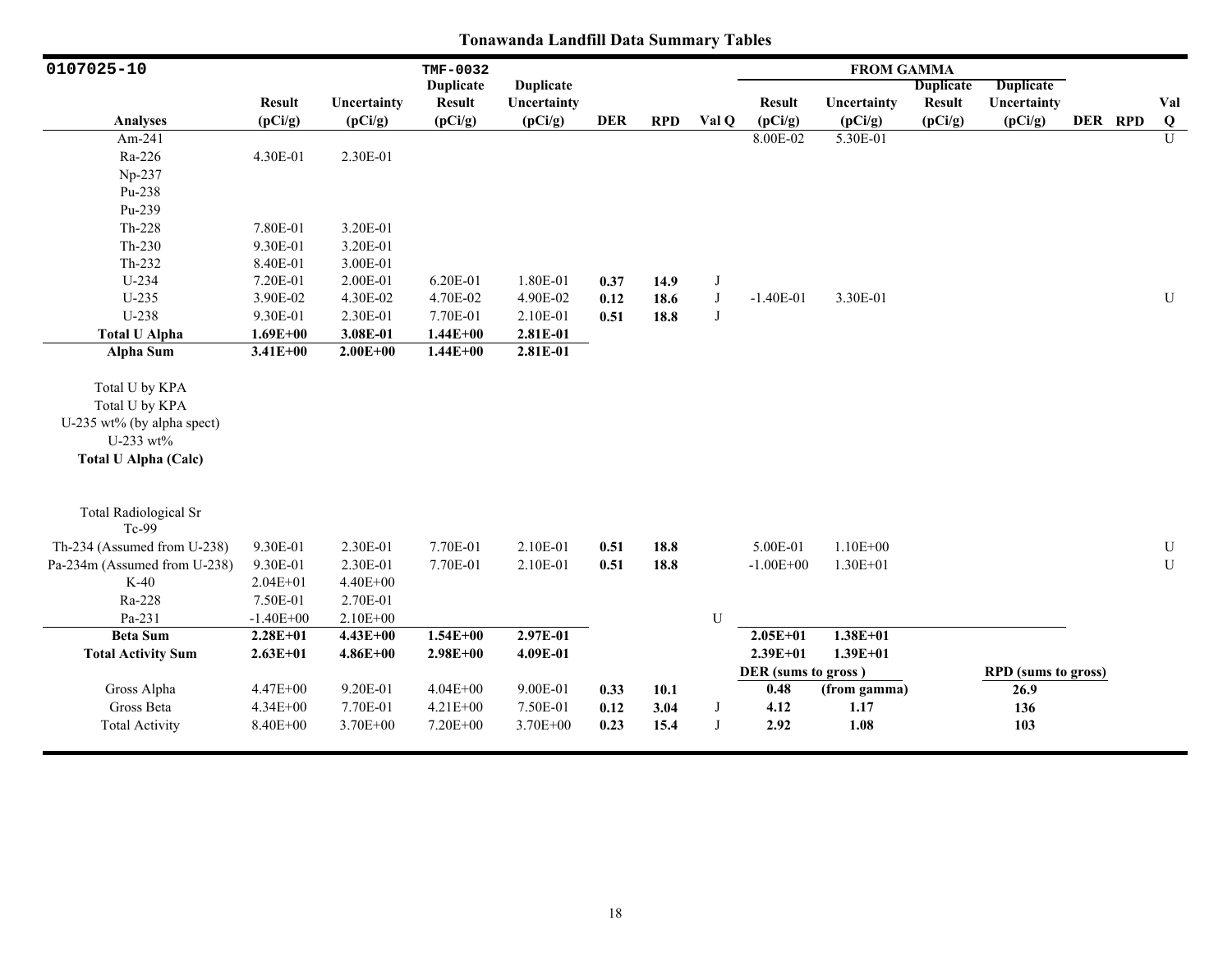| 0107025-11                   |               |              | TMF-0003         |                  |            |            |            |                     | <b>FROM GAMMA</b> |                  |                            |         |      |             |
|------------------------------|---------------|--------------|------------------|------------------|------------|------------|------------|---------------------|-------------------|------------------|----------------------------|---------|------|-------------|
|                              |               |              | <b>Duplicate</b> | <b>Duplicate</b> |            |            |            |                     |                   | <b>Duplicate</b> | Duplicate                  |         |      |             |
|                              | <b>Result</b> | Uncertainty  | <b>Result</b>    | Uncertainty      |            |            |            | <b>Result</b>       | Uncertainty       | <b>Result</b>    | Uncertainty                |         |      | Val         |
| <b>Analyses</b>              | (pCi/g)       | (pCi/g)      | (pCi/g)          | (pCi/g)          | <b>DER</b> | <b>RPD</b> | Val Q      | (pCi/g)             | (pCi/g)           | (pCi/g)          | (pCi/g)                    | DER RPD |      | $\bf Q$     |
| Am-241                       |               |              |                  |                  |            |            |            | 6.00E-02            | 1.20E-01          | 5.00E-02         | 1.20E-01                   | 0.06    | 18.2 | U           |
| Ra-226                       | 4.40E-01      | 1.90E-01     |                  |                  |            |            |            |                     |                   |                  |                            |         |      |             |
| Np-237                       |               |              |                  |                  |            |            |            |                     |                   |                  |                            |         |      |             |
| Pu-238                       |               |              |                  |                  |            |            |            |                     |                   |                  |                            |         |      |             |
| Pu-239                       |               |              |                  |                  |            |            |            |                     |                   |                  |                            |         |      |             |
| Th-228                       | $1.06E + 00$  | 4.10E-01     |                  |                  |            |            | J          |                     |                   |                  |                            |         |      |             |
| $Th-230$                     | 9.00E-01      | 3.50E-01     |                  |                  |            |            | $\bf J$    |                     |                   |                  |                            |         |      |             |
| Th-232                       | $1.03E + 00$  | 3.80E-01     |                  |                  |            |            | $_{\rm J}$ |                     |                   |                  |                            |         |      |             |
| U-234                        | 7.80E-01      | 2.10E-01     |                  |                  |            |            |            |                     |                   |                  |                            |         |      |             |
| $U-235$                      | 2.70E-02      | 3.60E-02     |                  |                  |            |            | U          | $0.00E + 00$        | 4.00E-01          | 1.10E-01         | 4.20E-01                   | 0.19    | 200  | U           |
| U-238                        | 9.10E-01      | 2.30E-01     |                  |                  |            |            |            |                     |                   |                  |                            |         |      |             |
| <b>Total U Alpha</b>         | $1.72E + 00$  | 3.14E-01     |                  |                  |            |            |            |                     |                   |                  |                            |         |      |             |
| Alpha Sum                    | $5.60E + 00$  | $2.63E + 00$ |                  |                  |            |            |            |                     |                   |                  |                            |         |      |             |
|                              |               |              |                  |                  |            |            |            |                     |                   |                  |                            |         |      |             |
| Total U by KPA               |               |              |                  |                  |            |            |            |                     |                   |                  |                            |         |      |             |
| Total U by KPA               |               |              |                  |                  |            |            |            |                     |                   |                  |                            |         |      |             |
| U-235 wt% (by alpha spect)   |               |              |                  |                  |            |            |            |                     |                   |                  |                            |         |      |             |
| U-233 wt%                    |               |              |                  |                  |            |            |            |                     |                   |                  |                            |         |      |             |
| <b>Total U Alpha (Calc)</b>  |               |              |                  |                  |            |            |            |                     |                   |                  |                            |         |      |             |
|                              |               |              |                  |                  |            |            |            |                     |                   |                  |                            |         |      |             |
|                              |               |              |                  |                  |            |            |            |                     |                   |                  |                            |         |      |             |
| <b>Total Radiological Sr</b> |               |              |                  |                  |            |            |            |                     |                   |                  |                            |         |      |             |
| Tc-99                        |               |              |                  |                  |            |            |            |                     |                   |                  |                            |         |      |             |
| Th-234 (Assumed from U-238)  | 9.10E-01      | 2.30E-01     |                  |                  |            |            |            | $1.40E + 00$        | $1.10E + 00$      | 4.00E-01         | $1.20E + 00$               | 0.61    | 111  |             |
| Pa-234m (Assumed from U-238) | 9.10E-01      | 2.30E-01     |                  |                  |            |            |            | $-1.60E + 01$       | $2.30E + 01$      | $-2.00E + 00$    | $1.80E + 01$               | 0.48    | 156  | $\mathbf U$ |
| $K-40$                       | $1.82E + 01$  | $5.20E + 00$ | $1.76E + 01$     | 4.70E+00         | 0.09       | 3.35       |            |                     |                   |                  |                            |         |      |             |
| Ra-228                       | 6.10E-01      | 4.00E-01     | 5.60E-01         | 3.60E-01         | 0.09       | 8.55       |            |                     |                   |                  |                            |         |      |             |
| Pa-231                       | 5.00E-01      | $2.80E + 00$ | $-1.10E + 00$    | 2.50E+00         | 0.43       | 533        | U          |                     |                   |                  |                            |         |      |             |
| <b>Beta Sum</b>              | $2.07E + 01$  | $5.24E + 00$ |                  |                  |            |            |            | $4.27E + 00$        | 2.36E+01          | $1.64E + 01$     | $1.86E+01$                 |         |      |             |
| <b>Total Activity Sum</b>    | $2.63E + 01$  | $5.86E + 00$ |                  |                  |            |            |            | $9.87E + 00$        | $2.38E + 01$      |                  |                            |         |      |             |
|                              |               |              |                  |                  |            |            |            | DER (sums to gross) |                   |                  | <b>RPD</b> (sums to gross) |         |      |             |
| Gross Alpha                  | 5.19E+00      | 9.60E-01     |                  |                  |            |            |            | 0.15                | (from gamma)      |                  | 7.55                       |         |      |             |
| Gross Beta                   | 4.94E+00      | 8.30E-01     |                  |                  |            |            | J          | 2.97                | 0.03              |                  | 123                        |         |      |             |
| <b>Total Activity</b>        | $1.03E + 01$  | $3.90E + 00$ |                  |                  |            |            | J          | 2.27                | 0.02              |                  | 87.4                       |         |      |             |
|                              |               |              |                  |                  |            |            |            |                     |                   |                  |                            |         |      |             |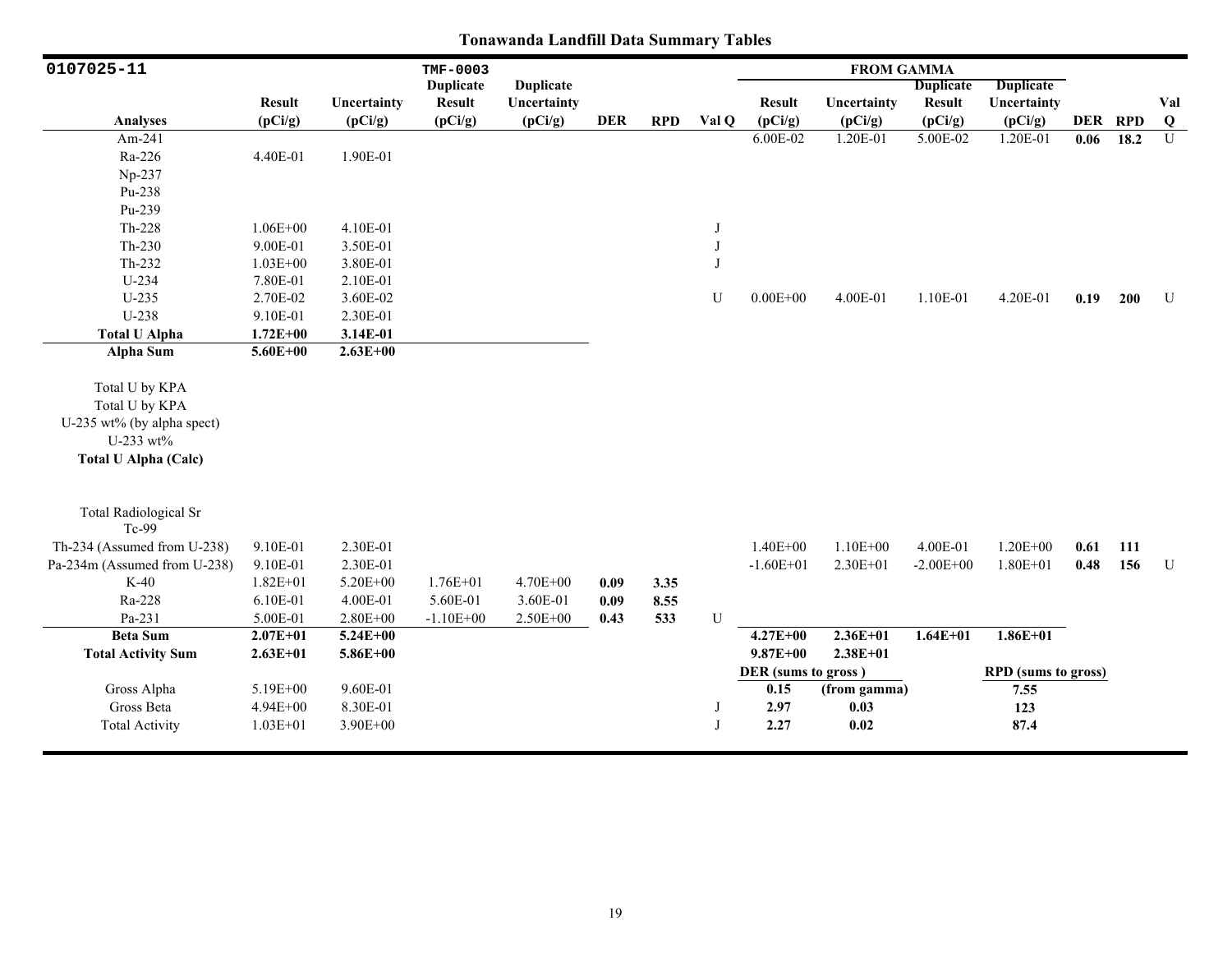| 0107025-12                                                                                                 |                                  |                                      | TMF-0004         |                  |            |            |        |                                             | <b>FROM GAMMA</b>            |                  |                                                   |         |                |
|------------------------------------------------------------------------------------------------------------|----------------------------------|--------------------------------------|------------------|------------------|------------|------------|--------|---------------------------------------------|------------------------------|------------------|---------------------------------------------------|---------|----------------|
|                                                                                                            |                                  |                                      | <b>Duplicate</b> | <b>Duplicate</b> |            |            |        |                                             |                              | <b>Duplicate</b> | <b>Duplicate</b>                                  |         |                |
|                                                                                                            | <b>Result</b>                    | Uncertainty                          | <b>Result</b>    | Uncertainty      |            |            |        | <b>Result</b>                               | Uncertainty                  | <b>Result</b>    | Uncertainty                                       |         | Val            |
| Analyses                                                                                                   | (pCi/g)                          | (pCi/g)                              | (pCi/g)          | (pCi/g)          | <b>DER</b> | <b>RPD</b> | Val Q  | (pCi/g)                                     | (pCi/g)                      | (pCi/g)          | (pCi/g)                                           | DER RPD | $\bf{Q}$       |
| Am-241                                                                                                     |                                  |                                      |                  |                  |            |            |        | $-2.00E - 02$                               | 2.40E-01                     |                  |                                                   |         | $\overline{U}$ |
| Ra-226                                                                                                     | 6.70E-01                         | 2.70E-01                             |                  |                  |            |            |        |                                             |                              |                  |                                                   |         |                |
| Np-237                                                                                                     |                                  |                                      |                  |                  |            |            |        |                                             |                              |                  |                                                   |         |                |
| Pu-238                                                                                                     |                                  |                                      |                  |                  |            |            |        |                                             |                              |                  |                                                   |         |                |
| Pu-239                                                                                                     |                                  |                                      |                  |                  |            |            |        |                                             |                              |                  |                                                   |         |                |
| Th-228                                                                                                     | 7.50E-01                         | 2.80E-01                             |                  |                  |            |            | J      |                                             |                              |                  |                                                   |         |                |
| $Th-230$                                                                                                   | $1.00E + 00$                     | 3.10E-01                             |                  |                  |            |            | J      |                                             |                              |                  |                                                   |         |                |
| $Th-232$                                                                                                   | 7.70E-01                         | 2.60E-01                             |                  |                  |            |            |        |                                             |                              |                  |                                                   |         |                |
| U-234                                                                                                      | 8.00E-01                         | 2.30E-01                             |                  |                  |            |            |        |                                             |                              |                  |                                                   |         |                |
| $U-235$                                                                                                    | 3.90E-02                         | 4.40E-02                             |                  |                  |            |            |        | 1.70E-01                                    | 2.80E-01                     |                  |                                                   |         | U              |
| U-238                                                                                                      | 7.20E-01                         | 2.10E-01                             |                  |                  |            |            |        |                                             |                              |                  |                                                   |         |                |
| <b>Total U Alpha</b>                                                                                       | $1.56E + 00$                     | 3.15E-01                             |                  |                  |            |            |        |                                             |                              |                  |                                                   |         |                |
| <b>Alpha Sum</b>                                                                                           | $4.21E + 00$                     | $1.26E + 00$                         |                  |                  |            |            |        |                                             |                              |                  |                                                   |         |                |
| Total U by KPA<br>Total U by KPA<br>U-235 wt% (by alpha spect)<br>U-233 wt%<br><b>Total U Alpha (Calc)</b> |                                  |                                      |                  |                  |            |            |        |                                             |                              |                  |                                                   |         |                |
| <b>Total Radiological Sr</b><br>Tc-99                                                                      |                                  |                                      |                  |                  |            |            |        |                                             |                              |                  |                                                   |         |                |
| Th-234 (Assumed from U-238)                                                                                | 7.20E-01                         | 2.10E-01                             |                  |                  |            |            |        | 3.20E-01                                    | 8.10E-01                     |                  |                                                   |         | $\mathbf U$    |
| Pa-234m (Assumed from U-238)                                                                               | 7.20E-01                         | 2.10E-01                             |                  |                  |            |            |        | $6.80E + 00$                                | $6.70E + 00$                 |                  |                                                   |         |                |
| $K-40$                                                                                                     | $1.80E + 01$                     | 3.30E+00                             |                  |                  |            |            |        |                                             |                              |                  |                                                   |         |                |
| Ra-228                                                                                                     | 7.10E-01                         | 1.90E-01                             |                  |                  |            |            |        |                                             |                              |                  |                                                   |         |                |
| Pa-231                                                                                                     | $-6.00E-01$                      | $1.20E + 00$                         |                  |                  |            |            | U      |                                             |                              |                  |                                                   |         |                |
| <b>Beta Sum</b>                                                                                            | $2.01E + 01$                     | $3.32E + 00$                         |                  |                  |            |            |        | $2.58E + 01$                                | $7.52E + 00$                 |                  |                                                   |         |                |
| <b>Total Activity Sum</b>                                                                                  | $2.43E + 01$                     | $3.55E + 00$                         |                  |                  |            |            |        | $3.00E + 01$                                | $7.62E + 00$                 |                  |                                                   |         |                |
| Gross Alpha<br>Gross Beta<br><b>Total Activity</b>                                                         | 5.80E+00<br>4.25E+00<br>9.90E+00 | $1.10E + 00$<br>8.70E-01<br>3.70E+00 |                  |                  |            |            | J<br>J | DER (sums to gross)<br>0.95<br>4.61<br>2.81 | (from gamma)<br>2.84<br>2.37 |                  | <b>RPD</b> (sums to gross)<br>31.8<br>130<br>84.2 |         |                |
|                                                                                                            |                                  |                                      |                  |                  |            |            |        |                                             |                              |                  |                                                   |         |                |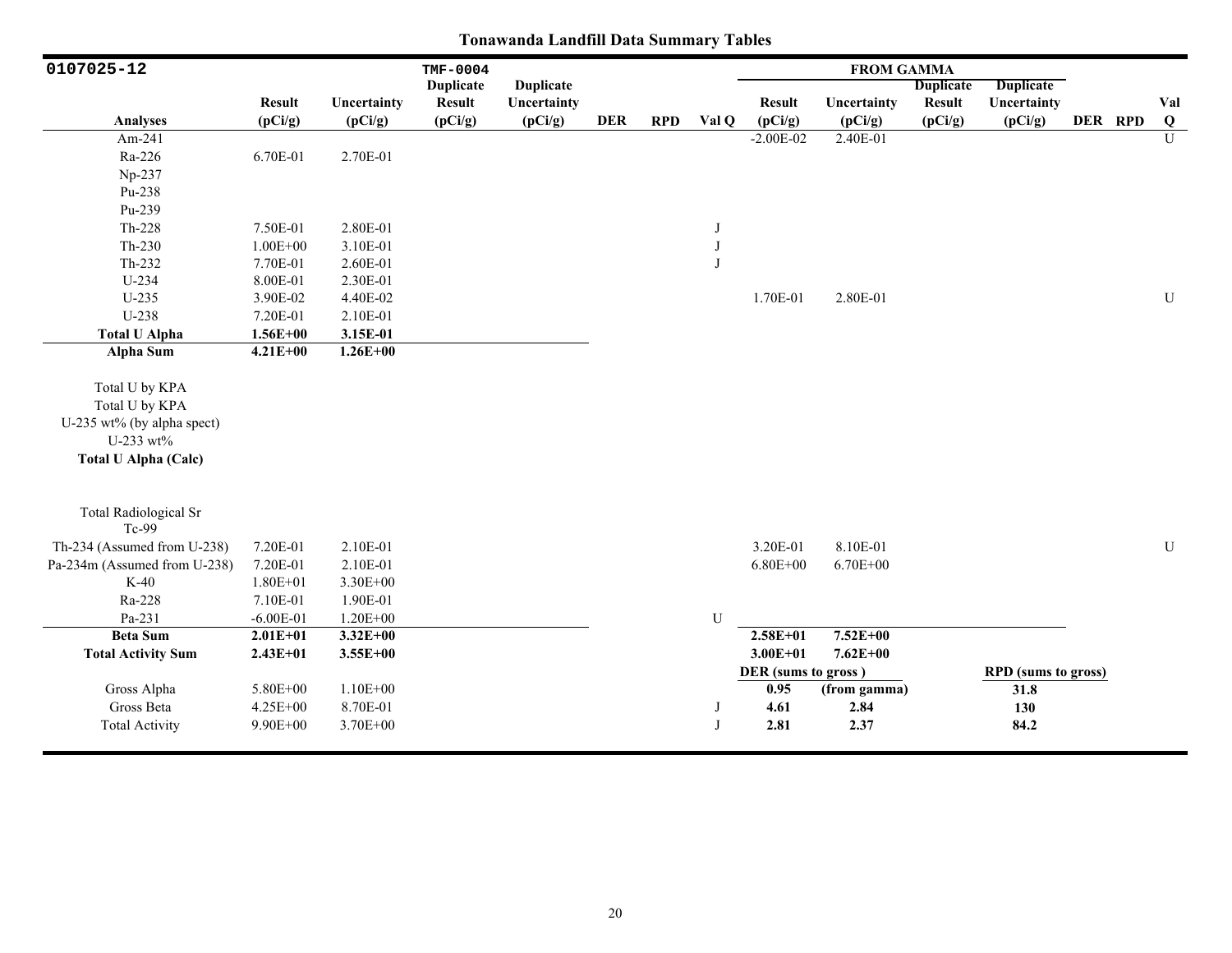| 0107025-13                   |               |              | <b>TMF-0005</b>  |                  |            |            |       |                     | <b>FROM GAMMA</b> |                  |                            |         |           |
|------------------------------|---------------|--------------|------------------|------------------|------------|------------|-------|---------------------|-------------------|------------------|----------------------------|---------|-----------|
|                              |               |              | <b>Duplicate</b> | <b>Duplicate</b> |            |            |       |                     |                   | <b>Duplicate</b> | <b>Duplicate</b>           |         |           |
|                              | <b>Result</b> | Uncertainty  | <b>Result</b>    | Uncertainty      |            |            |       | <b>Result</b>       | Uncertainty       | <b>Result</b>    | Uncertainty                |         | Val       |
| Analyses                     | (pCi/g)       | (pCi/g)      | (pCi/g)          | (pCi/g)          | <b>DER</b> | <b>RPD</b> | Val Q | (pCi/g)             | (pCi/g)           | (pCi/g)          | (pCi/g)                    | DER RPD | $\bf{Q}$  |
| Am-241                       |               |              |                  |                  |            |            |       | 5.00E-01            | 6.00E-01          |                  |                            |         |           |
| Ra-226                       | 6.70E-01      | 2.80E-01     |                  |                  |            |            |       |                     |                   |                  |                            |         |           |
| Np-237                       |               |              |                  |                  |            |            |       |                     |                   |                  |                            |         |           |
| Pu-238                       |               |              |                  |                  |            |            |       |                     |                   |                  |                            |         |           |
| Pu-239                       |               |              |                  |                  |            |            |       |                     |                   |                  |                            |         |           |
| Th-228                       | $1.57E + 00$  | 5.20E-01     |                  |                  |            |            | J     |                     |                   |                  |                            |         |           |
| $Th-230$                     | 1.35E+00      | 4.60E-01     |                  |                  |            |            | J     |                     |                   |                  |                            |         |           |
| $Th-232$                     | 1.15E+00      | 4.10E-01     |                  |                  |            |            |       |                     |                   |                  |                            |         |           |
| $U-234$                      | 9.00E-01      | 2.50E-01     |                  |                  |            |            |       |                     |                   |                  |                            |         |           |
| $U-235$                      | 7.50E-02      | 6.40E-02     |                  |                  |            |            |       | $-1.00E-01$         | 3.90E-01          |                  |                            |         | U         |
| U-238                        | 8.10E-01      | 2.30E-01     |                  |                  |            |            |       |                     |                   |                  |                            |         |           |
| <b>Total U Alpha</b>         | $1.79E + 00$  | 3.46E-01     |                  |                  |            |            |       |                     |                   |                  |                            |         |           |
| <b>Alpha Sum</b>             | 8.51E+00      | $2.27E+00$   |                  |                  |            |            |       |                     |                   |                  |                            |         |           |
|                              |               |              |                  |                  |            |            |       |                     |                   |                  |                            |         |           |
| Total U by KPA               |               |              |                  |                  |            |            |       |                     |                   |                  |                            |         |           |
| Total U by KPA               |               |              |                  |                  |            |            |       |                     |                   |                  |                            |         |           |
| U-235 wt% (by alpha spect)   |               |              |                  |                  |            |            |       |                     |                   |                  |                            |         |           |
| U-233 wt%                    |               |              |                  |                  |            |            |       |                     |                   |                  |                            |         |           |
| <b>Total U Alpha (Calc)</b>  |               |              |                  |                  |            |            |       |                     |                   |                  |                            |         |           |
|                              |               |              |                  |                  |            |            |       |                     |                   |                  |                            |         |           |
| <b>Total Radiological Sr</b> |               |              |                  |                  |            |            |       |                     |                   |                  |                            |         |           |
| $Cs-137$                     | 1.16E-01      | 6.70E-02     |                  |                  |            |            |       |                     |                   |                  |                            |         |           |
| Th-234 (Assumed from U-238)  | 8.10E-01      | 2.30E-01     |                  |                  |            |            |       | $2.10E + 00$        | $1.40E + 00$      |                  |                            |         |           |
| Pa-234m (Assumed from U-238) | 8.10E-01      | 2.30E-01     |                  |                  |            |            |       | $6.00E + 00$        | $1.20E + 01$      |                  |                            |         | ${\bf U}$ |
| $K-40$                       | $2.01E + 01$  | $4.10E + 00$ |                  |                  |            |            |       |                     |                   |                  |                            |         |           |
| Ra-228                       | 9.70E-01      | 2.80E-01     |                  |                  |            |            |       |                     |                   |                  |                            |         |           |
| Pa-231                       | 2.20E+00      | 2.30E+00     |                  |                  |            |            |       |                     |                   |                  |                            |         |           |
| <b>Beta Sum</b>              | $2.31E+01$    | $4.13E + 00$ |                  |                  |            |            |       | $2.96E + 01$        | $1.28E + 01$      |                  |                            |         |           |
| <b>Total Activity Sum</b>    | $3.16E + 01$  | $4.71E + 00$ |                  |                  |            |            |       | $3.81E + 01$        | $1.30E + 01$      |                  |                            |         |           |
|                              |               |              |                  |                  |            |            |       | DER (sums to gross) |                   |                  | <b>RPD</b> (sums to gross) |         |           |
| Gross Alpha                  | 5.50E+00      | $1.00E + 00$ |                  |                  |            |            |       | 1.21                | (from gamma)      |                  | 42.9                       |         |           |
| Gross Beta                   | $6.50E + 00$  | $1.00E + 00$ |                  |                  |            |            | J     | 3.90                | 1.80              |                  | 112                        |         |           |
| <b>Total Activity</b>        | 9.90E+00      | $3.80E + 00$ |                  |                  |            |            | J     | 3.58                | 2.08              |                  | 105                        |         |           |
|                              |               |              |                  |                  |            |            |       |                     |                   |                  |                            |         |           |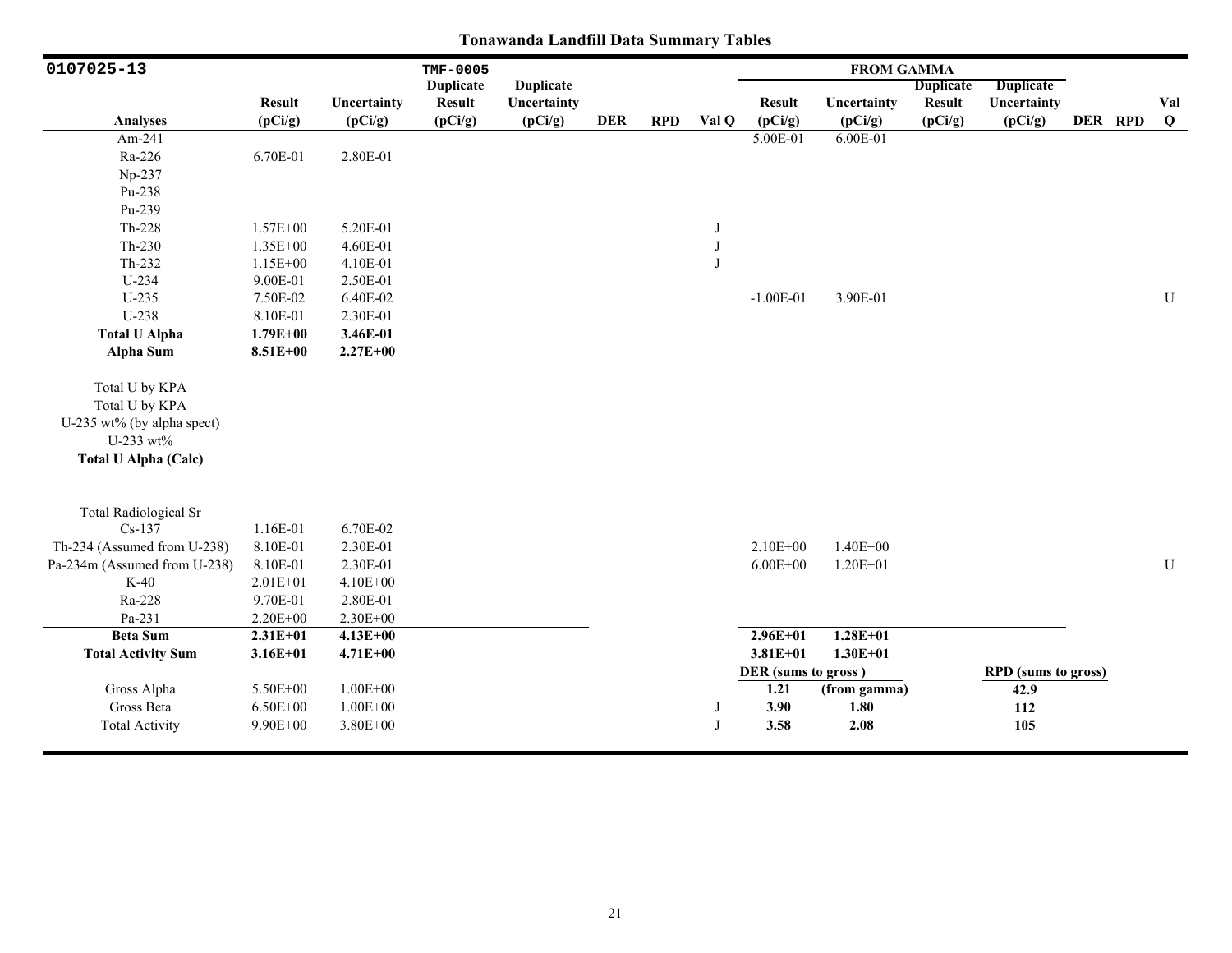| 0107025-14                                                                                                 |               |              | TMF-0006         |                  |            |            |       |                     | <b>FROM GAMMA</b> |                  |                            |         |           |
|------------------------------------------------------------------------------------------------------------|---------------|--------------|------------------|------------------|------------|------------|-------|---------------------|-------------------|------------------|----------------------------|---------|-----------|
|                                                                                                            |               |              | <b>Duplicate</b> | <b>Duplicate</b> |            |            |       |                     |                   | <b>Duplicate</b> | <b>Duplicate</b>           |         |           |
|                                                                                                            | <b>Result</b> | Uncertainty  | <b>Result</b>    | Uncertainty      |            |            |       | <b>Result</b>       | Uncertainty       | <b>Result</b>    | Uncertainty                |         | Val       |
| <b>Analyses</b>                                                                                            | (pCi/g)       | (pCi/g)      | (pCi/g)          | (pCi/g)          | <b>DER</b> | <b>RPD</b> | Val Q | (pCi/g)             | (pCi/g)           | (pCi/g)          | (pCi/g)                    | DER RPD | $\bf{Q}$  |
| Am-241                                                                                                     |               |              |                  |                  |            |            |       | $0.00E + 00$        | 3.10E-01          |                  |                            |         | U         |
| Ra-226                                                                                                     | 7.80E-01      | 2.60E-01     |                  |                  |            |            |       |                     |                   |                  |                            |         |           |
| Np-237                                                                                                     |               |              |                  |                  |            |            |       |                     |                   |                  |                            |         |           |
| Pu-238                                                                                                     |               |              |                  |                  |            |            |       |                     |                   |                  |                            |         |           |
| Pu-239                                                                                                     |               |              |                  |                  |            |            |       |                     |                   |                  |                            |         |           |
| $Th-228$                                                                                                   | 8.90E-01      | 3.50E-01     |                  |                  |            |            | J     |                     |                   |                  |                            |         |           |
| $Th-230$                                                                                                   | 7.80E-01      | 2.90E-01     |                  |                  |            |            | J     |                     |                   |                  |                            |         |           |
| Th-232                                                                                                     | $1.03E + 00$  | 3.50E-01     |                  |                  |            |            | J     |                     |                   |                  |                            |         |           |
| U-234                                                                                                      | 8.60E-01      | 2.20E-01     |                  |                  |            |            |       |                     |                   |                  |                            |         |           |
| $U-235$                                                                                                    | 4.20E-02      | 4.10E-02     |                  |                  |            |            |       | 5.00E-02            | 3.20E-01          |                  |                            |         | ${\bf U}$ |
| U-238                                                                                                      | 7.20E-01      | 2.00E-01     |                  |                  |            |            |       |                     |                   |                  |                            |         |           |
| <b>Total U Alpha</b>                                                                                       | $1.62E + 00$  | 3.00E-01     |                  |                  |            |            |       |                     |                   |                  |                            |         |           |
| <b>Alpha Sum</b>                                                                                           | $4.02E + 00$  | $1.68E + 00$ |                  |                  |            |            |       |                     |                   |                  |                            |         |           |
| Total U by KPA<br>Total U by KPA<br>U-235 wt% (by alpha spect)<br>U-233 wt%<br><b>Total U Alpha (Calc)</b> |               |              |                  |                  |            |            |       |                     |                   |                  |                            |         |           |
| <b>Total Radiological Sr</b><br>Tc-99                                                                      |               |              |                  |                  |            |            |       |                     |                   |                  |                            |         |           |
| Th-234 (Assumed from U-238)                                                                                | 7.20E-01      | 2.00E-01     |                  |                  |            |            |       | 2.50E-01            | 5.00E-01          |                  |                            |         | ${\bf U}$ |
| Pa-234m (Assumed from U-238)                                                                               | 7.20E-01      | 2.00E-01     |                  |                  |            |            |       | 5.20E+00            | 7.90E+00          |                  |                            |         | ${\bf U}$ |
| $K-40$                                                                                                     | $1.63E + 01$  | 3.40E+00     |                  |                  |            |            |       |                     |                   |                  |                            |         |           |
| Ra-228                                                                                                     | 9.10E-01      | 2.50E-01     |                  |                  |            |            |       |                     |                   |                  |                            |         |           |
| Pa-231                                                                                                     | $-1.20E + 00$ | $1.70E + 00$ |                  |                  |            |            | U     |                     |                   |                  |                            |         |           |
| <b>Beta Sum</b>                                                                                            | $1.85E + 01$  | $3.43E + 00$ |                  |                  |            |            |       | $2.25E+01$          | $8.62E + 00$      |                  |                            |         |           |
| <b>Total Activity Sum</b>                                                                                  | $2.25E + 01$  | $3.82E + 00$ |                  |                  |            |            |       | $2.65E + 01$        | $8.78E + 00$      |                  |                            |         |           |
|                                                                                                            |               |              |                  |                  |            |            |       | DER (sums to gross) |                   |                  | <b>RPD</b> (sums to gross) |         |           |
| Gross Alpha                                                                                                | 4.77E+00      | 9.20E-01     |                  |                  |            |            |       | 0.39                | (from gamma)      |                  | 17.0                       |         |           |
| Gross Beta                                                                                                 | 4.18E+00      | 7.20E-01     |                  |                  |            |            | J     | 4.09                | 2.12              |                  | 126                        |         |           |
| <b>Total Activity</b>                                                                                      | 7.00E+00      | $3.60E + 00$ |                  |                  |            |            | J     | 2.96                | 2.06              |                  | 105                        |         |           |
|                                                                                                            |               |              |                  |                  |            |            |       |                     |                   |                  |                            |         |           |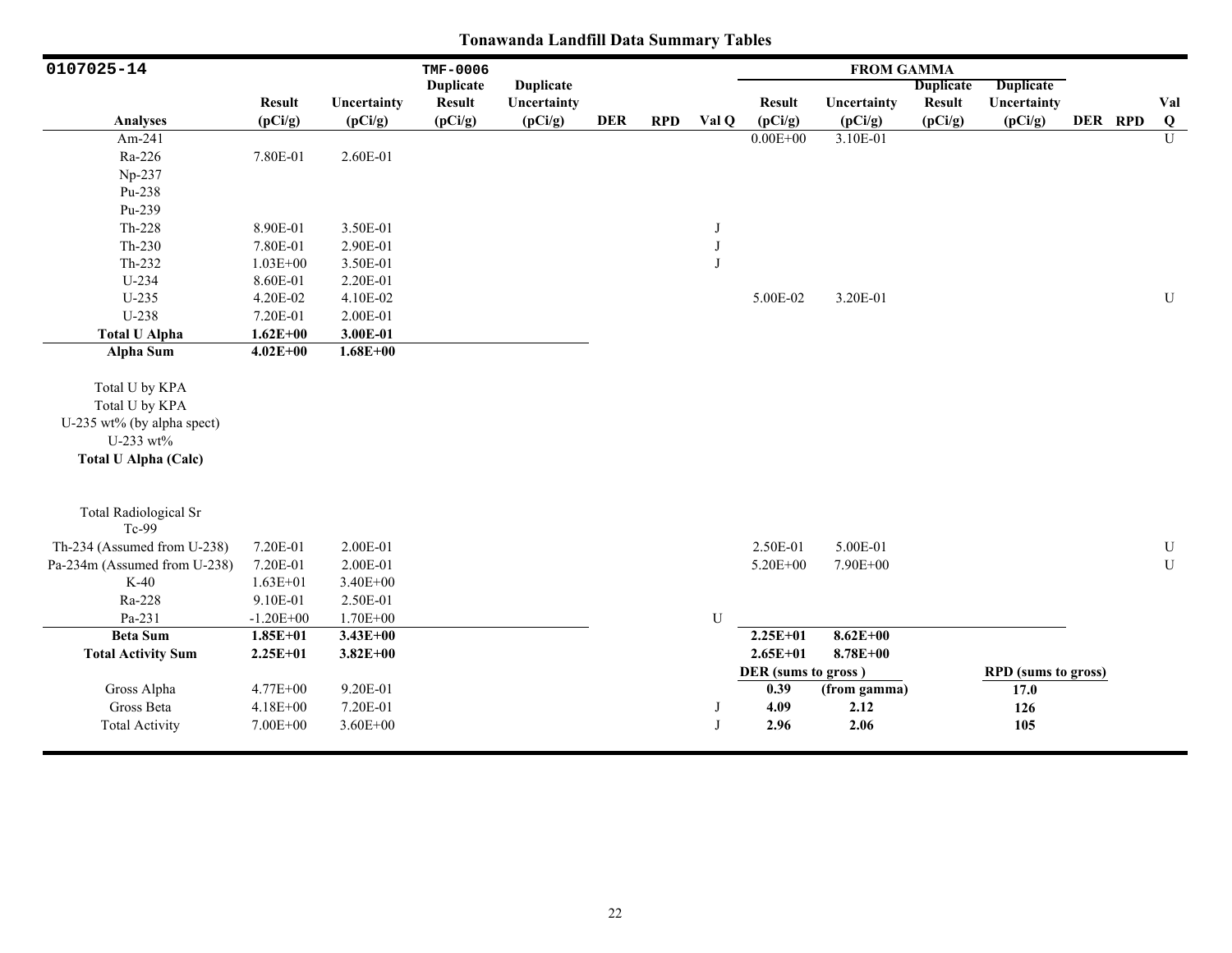| 0107025-15                                                                                                 |               |              | TMF-0013         |                  |            |            |           |                     | <b>FROM GAMMA</b> |                  |                            |         |                |
|------------------------------------------------------------------------------------------------------------|---------------|--------------|------------------|------------------|------------|------------|-----------|---------------------|-------------------|------------------|----------------------------|---------|----------------|
|                                                                                                            |               |              | <b>Duplicate</b> | <b>Duplicate</b> |            |            |           |                     |                   | <b>Duplicate</b> | <b>Duplicate</b>           |         |                |
|                                                                                                            | <b>Result</b> | Uncertainty  | <b>Result</b>    | Uncertainty      |            |            |           | <b>Result</b>       | Uncertainty       | <b>Result</b>    | Uncertainty                |         | Val            |
| Analyses                                                                                                   | (pCi/g)       | (pCi/g)      | (pCi/g)          | (pCi/g)          | <b>DER</b> | <b>RPD</b> | Val Q     | (pCi/g)             | (pCi/g)           | (pCi/g)          | (pCi/g)                    | DER RPD | Q              |
| Am-241                                                                                                     |               |              |                  |                  |            |            |           | 5.00E-02            | 1.10E-01          |                  |                            |         | $\overline{U}$ |
| Ra-226                                                                                                     | $1.07E + 00$  | 3.00E-01     |                  |                  |            |            |           |                     |                   |                  |                            |         |                |
| Np-237                                                                                                     |               |              |                  |                  |            |            |           |                     |                   |                  |                            |         |                |
| Pu-238                                                                                                     |               |              |                  |                  |            |            |           |                     |                   |                  |                            |         |                |
| Pu-239                                                                                                     |               |              |                  |                  |            |            |           |                     |                   |                  |                            |         |                |
| Th-228                                                                                                     | $1.22E + 00$  | 4.60E-01     |                  |                  |            |            | J         |                     |                   |                  |                            |         |                |
| $Th-230$                                                                                                   | 1.49E+00      | 5.10E-01     |                  |                  |            |            | J         |                     |                   |                  |                            |         |                |
| $Th-232$                                                                                                   | 9.10E-01      | 3.60E-01     |                  |                  |            |            | J         |                     |                   |                  |                            |         |                |
| $U-234$                                                                                                    | 7.80E-01      | 2.10E-01     |                  |                  |            |            |           |                     |                   |                  |                            |         |                |
| $U-235$                                                                                                    | 7.30E-02      | 5.80E-02     |                  |                  |            |            |           | 1.40E-01            | 3.80E-01          |                  |                            |         | U              |
| U-238                                                                                                      | 6.80E-01      | 1.90E-01     |                  |                  |            |            |           |                     |                   |                  |                            |         |                |
| <b>Total U Alpha</b>                                                                                       | $1.53E + 00$  | 2.89E-01     |                  |                  |            |            |           |                     |                   |                  |                            |         |                |
| <b>Alpha Sum</b>                                                                                           | $3.79E + 00$  | $2.08E + 00$ |                  |                  |            |            |           |                     |                   |                  |                            |         |                |
| Total U by KPA<br>Total U by KPA<br>U-235 wt% (by alpha spect)<br>U-233 wt%<br><b>Total U Alpha (Calc)</b> |               |              |                  |                  |            |            |           |                     |                   |                  |                            |         |                |
|                                                                                                            |               |              |                  |                  |            |            |           |                     |                   |                  |                            |         |                |
| <b>Total Radiological Sr</b><br>$Cs-137$                                                                   | 3.80E-01      | 1.40E-01     |                  |                  |            |            |           |                     |                   |                  |                            |         |                |
| Th-234 (Assumed from U-238)                                                                                | 6.80E-01      | 1.90E-01     |                  |                  |            |            |           | $1.56E + 00$        | 9.80E-01          |                  |                            |         |                |
| Pa-234m (Assumed from U-238)                                                                               | 6.80E-01      | 1.90E-01     |                  |                  |            |            |           | 8.00E+00            | $1.00E + 01$      |                  |                            |         | ${\bf U}$      |
| $K-40$                                                                                                     | 2.15E+01      | 4.80E+00     |                  |                  |            |            |           |                     |                   |                  |                            |         |                |
| Ra-228                                                                                                     | 8.80E-01      | 3.40E-01     |                  |                  |            |            |           |                     |                   |                  |                            |         |                |
| Pa-231                                                                                                     | $-2.70E + 00$ | 2.10E+00     |                  |                  |            |            | ${\bf U}$ |                     |                   |                  |                            |         |                |
| <b>Beta Sum</b>                                                                                            | $2.38E + 01$  | $4.83E + 00$ |                  |                  |            |            |           | $3.20E + 01$        | $1.11E+01$        |                  |                            |         |                |
| <b>Total Activity Sum</b>                                                                                  | $2.76E + 01$  | $5.26E + 00$ |                  |                  |            |            |           | $3.58E + 01$        | $1.13E + 01$      |                  |                            |         |                |
|                                                                                                            |               |              |                  |                  |            |            |           | DER (sums to gross) |                   |                  | <b>RPD</b> (sums to gross) |         |                |
| Gross Alpha                                                                                                | 5.30E+00      | 9.40E-01     |                  |                  |            |            |           | 0.66                | (from gamma)      |                  | 33.1                       |         |                |
| Gross Beta                                                                                                 | 5.30E+00      | 8.60E-01     |                  |                  |            |            | J         | 3.77                | 2.39              |                  | 127                        |         |                |
| <b>Total Activity</b>                                                                                      | 9.80E+00      | 3.80E+00     |                  |                  |            |            | J         | 2.74                | 2.17              |                  | 95.2                       |         |                |
|                                                                                                            |               |              |                  |                  |            |            |           |                     |                   |                  |                            |         |                |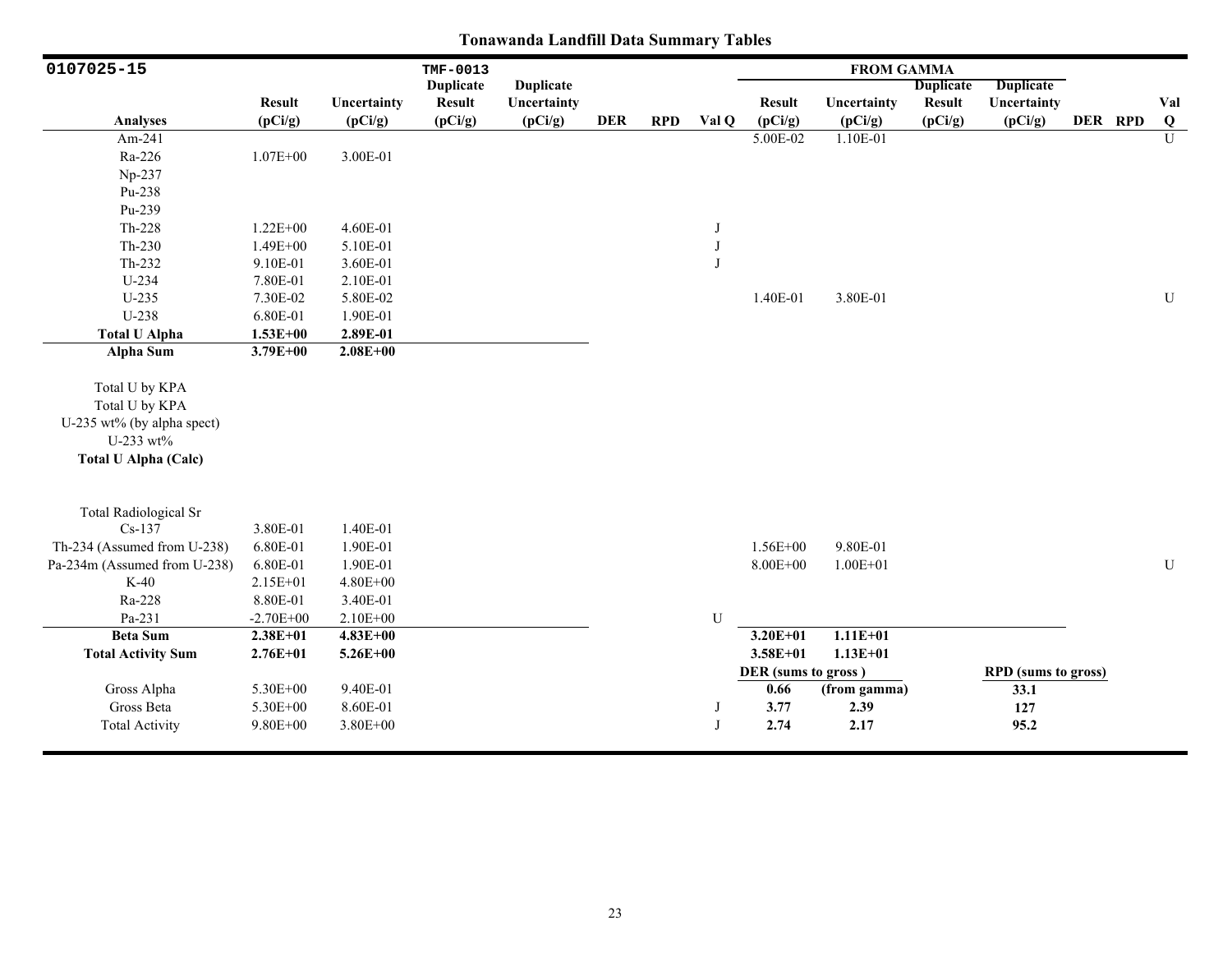| 0107025-16                                                                                                 |               |              | TMF-0014         |                  |            |            |              |                     | <b>FROM GAMMA</b> |                  |                            |         |           |
|------------------------------------------------------------------------------------------------------------|---------------|--------------|------------------|------------------|------------|------------|--------------|---------------------|-------------------|------------------|----------------------------|---------|-----------|
|                                                                                                            |               |              | <b>Duplicate</b> | <b>Duplicate</b> |            |            |              |                     |                   | <b>Duplicate</b> | <b>Duplicate</b>           |         |           |
|                                                                                                            | <b>Result</b> | Uncertainty  | <b>Result</b>    | Uncertainty      |            |            |              | <b>Result</b>       | Uncertainty       | <b>Result</b>    | Uncertainty                |         | Val       |
| Analyses                                                                                                   | (pCi/g)       | (pCi/g)      | (pCi/g)          | (pCi/g)          | <b>DER</b> | <b>RPD</b> | Val Q        | (pCi/g)             | (pCi/g)           | (pCi/g)          | (pCi/g)                    | DER RPD | $\bf{Q}$  |
| Am-241                                                                                                     |               |              |                  |                  |            |            |              | 9.20E-02            | 9.70E-02          |                  |                            |         |           |
| Ra-226                                                                                                     | 6.30E-01      | 2.30E-01     |                  |                  |            |            |              |                     |                   |                  |                            |         |           |
| Np-237                                                                                                     |               |              |                  |                  |            |            |              |                     |                   |                  |                            |         |           |
| Pu-238                                                                                                     |               |              |                  |                  |            |            |              |                     |                   |                  |                            |         |           |
| Pu-239                                                                                                     |               |              |                  |                  |            |            |              |                     |                   |                  |                            |         |           |
| $Th-228$                                                                                                   | 7.90E-01      | 2.90E-01     |                  |                  |            |            | J            |                     |                   |                  |                            |         |           |
| $Th-230$                                                                                                   | 7.90E-01      | 2.80E-01     |                  |                  |            |            | $_{\rm J}$   |                     |                   |                  |                            |         |           |
| $Th-232$                                                                                                   | 9.60E-01      | 3.10E-01     |                  |                  |            |            | $\mathbf{J}$ |                     |                   |                  |                            |         |           |
| $U-234$                                                                                                    | 7.00E-01      | 2.10E-01     |                  |                  |            |            |              |                     |                   |                  |                            |         |           |
| $U-235$                                                                                                    | 6.00E-02      | 5.40E-02     |                  |                  |            |            |              | $0.00E + 00$        | 2.70E-01          |                  |                            |         | ${\bf U}$ |
| U-238                                                                                                      | 7.90E-01      | 2.20E-01     |                  |                  |            |            |              |                     |                   |                  |                            |         |           |
| <b>Total U Alpha</b>                                                                                       | $1.55E+00$    | 3.09E-01     |                  |                  |            |            |              |                     |                   |                  |                            |         |           |
| Alpha Sum                                                                                                  | $3.28E + 00$  | $1.57E + 00$ |                  |                  |            |            |              |                     |                   |                  |                            |         |           |
| Total U by KPA<br>Total U by KPA<br>U-235 wt% (by alpha spect)<br>U-233 wt%<br><b>Total U Alpha (Calc)</b> |               |              |                  |                  |            |            |              |                     |                   |                  |                            |         |           |
| <b>Total Radiological Sr</b><br>Tc-99                                                                      |               |              |                  |                  |            |            |              |                     |                   |                  |                            |         |           |
| Th-234 (Assumed from U-238)                                                                                | 7.90E-01      | 2.20E-01     |                  |                  |            |            |              | $1.03E + 00$        | 8.50E-01          |                  |                            |         |           |
| Pa-234m (Assumed from U-238)                                                                               | 7.90E-01      | 2.20E-01     |                  |                  |            |            |              | 9.00E-01            | $7.20E + 00$      |                  |                            |         | U         |
| $K-40$                                                                                                     | $1.72E + 01$  | $3.60E + 00$ |                  |                  |            |            |              |                     |                   |                  |                            |         |           |
| Ra-228                                                                                                     | 7.40E-01      | 2.30E-01     |                  |                  |            |            |              |                     |                   |                  |                            |         |           |
| Pa-231                                                                                                     | $-1.60E + 00$ | $1.60E + 00$ |                  |                  |            |            | U            |                     |                   |                  |                            |         |           |
| <b>Beta Sum</b>                                                                                            | $1.93E+01$    | $3.63E + 00$ |                  |                  |            |            |              | $1.97E + 01$        | $8.10E + 00$      |                  |                            |         |           |
| <b>Total Activity Sum</b>                                                                                  | $2.26E + 01$  | $3.95E + 00$ |                  |                  |            |            |              | $2.30E + 01$        | $8.25E + 00$      |                  |                            |         |           |
|                                                                                                            |               |              |                  |                  |            |            |              | DER (sums to gross) |                   |                  | <b>RPD</b> (sums to gross) |         |           |
| Gross Alpha                                                                                                | 4.75E+00      | 8.90E-01     |                  |                  |            |            |              | 0.81                | (from gamma)      |                  | 36.6                       |         |           |
| Gross Beta                                                                                                 | $4.42E + 00$  | 7.50E-01     |                  |                  |            |            | J            | 4.03                | 1.88              |                  | 126                        |         |           |
| <b>Total Activity</b>                                                                                      | 8.70E+00      | 3.70E+00     |                  |                  |            |            | J            | 2.57                | 1.58              |                  | 88.8                       |         |           |
|                                                                                                            |               |              |                  |                  |            |            |              |                     |                   |                  |                            |         |           |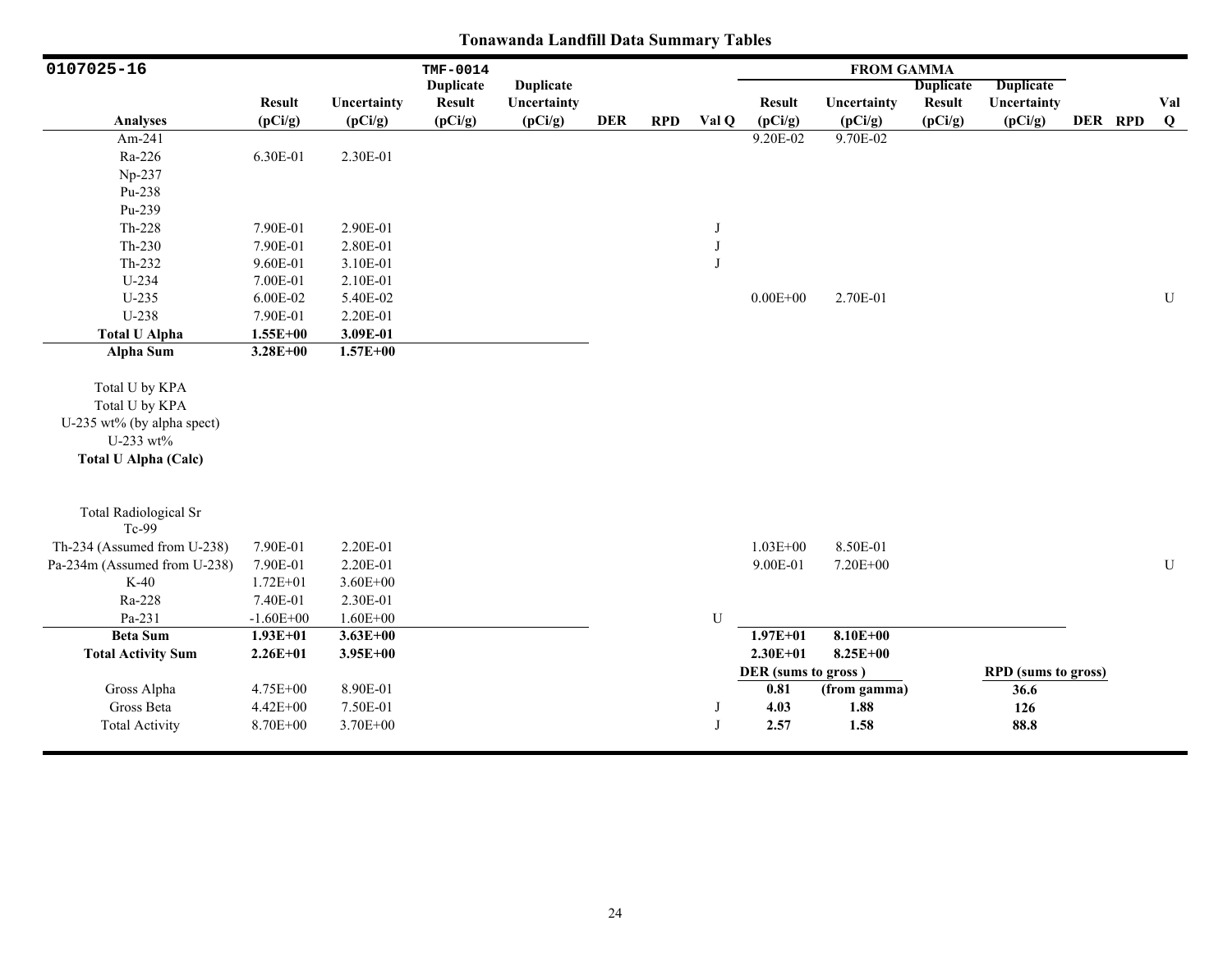| 0107025-17                                                                                                 |               |              | TMF-0023         |                  |            |            |           |                     | <b>FROM GAMMA</b> |                  |                            |         |                |
|------------------------------------------------------------------------------------------------------------|---------------|--------------|------------------|------------------|------------|------------|-----------|---------------------|-------------------|------------------|----------------------------|---------|----------------|
|                                                                                                            |               |              | <b>Duplicate</b> | <b>Duplicate</b> |            |            |           |                     |                   | <b>Duplicate</b> | <b>Duplicate</b>           |         |                |
|                                                                                                            | <b>Result</b> | Uncertainty  | <b>Result</b>    | Uncertainty      |            |            |           | <b>Result</b>       | Uncertainty       | <b>Result</b>    | Uncertainty                |         | Val            |
| Analyses                                                                                                   | (pCi/g)       | (pCi/g)      | (pCi/g)          | (pCi/g)          | <b>DER</b> | <b>RPD</b> | Val Q     | (pCi/g)             | (pCi/g)           | (pCi/g)          | (pCi/g)                    | DER RPD | Q              |
| Am-241                                                                                                     |               |              |                  |                  |            |            |           | $-2.90E-01$         | 3.00E-01          |                  |                            |         | $\overline{U}$ |
| Ra-226                                                                                                     | 9.10E-01      | 2.90E-01     |                  |                  |            |            |           |                     |                   |                  |                            |         |                |
| Np-237                                                                                                     |               |              |                  |                  |            |            |           |                     |                   |                  |                            |         |                |
| Pu-238                                                                                                     |               |              |                  |                  |            |            |           |                     |                   |                  |                            |         |                |
| Pu-239                                                                                                     |               |              |                  |                  |            |            |           |                     |                   |                  |                            |         |                |
| Th-228                                                                                                     | $1.05E + 00$  | 3.40E-01     |                  |                  |            |            | J         |                     |                   |                  |                            |         |                |
| $Th-230$                                                                                                   | $1.16E + 00$  | 3.50E-01     |                  |                  |            |            | J         |                     |                   |                  |                            |         |                |
| Th-232                                                                                                     | $1.11E + 00$  | 3.40E-01     |                  |                  |            |            | J         |                     |                   |                  |                            |         |                |
| $U-234$                                                                                                    | 9.50E-01      | 2.40E-01     |                  |                  |            |            |           |                     |                   |                  |                            |         |                |
| $U-235$                                                                                                    | 3.00E-02      | 3.90E-02     |                  |                  |            |            | U         | $-1.00E-01$         | 3.40E-01          |                  |                            |         | U              |
| U-238                                                                                                      | 7.40E-01      | 2.10E-01     |                  |                  |            |            |           |                     |                   |                  |                            |         |                |
| <b>Total U Alpha</b>                                                                                       | $1.72E + 00$  | 3.21E-01     |                  |                  |            |            |           |                     |                   |                  |                            |         |                |
| <b>Alpha Sum</b>                                                                                           | $5.32E + 00$  | $1.70E + 00$ |                  |                  |            |            |           |                     |                   |                  |                            |         |                |
| Total U by KPA<br>Total U by KPA<br>U-235 wt% (by alpha spect)<br>U-233 wt%<br><b>Total U Alpha (Calc)</b> |               |              |                  |                  |            |            |           |                     |                   |                  |                            |         |                |
| <b>Total Radiological Sr</b><br>Tc-99                                                                      |               |              |                  |                  |            |            |           |                     |                   |                  |                            |         |                |
| Th-234 (Assumed from U-238)                                                                                | 7.40E-01      | 2.10E-01     |                  |                  |            |            |           | 2.70E-01            | 7.60E-01          |                  |                            |         | ${\bf U}$      |
| Pa-234m (Assumed from U-238)                                                                               | 7.40E-01      | 2.10E-01     |                  |                  |            |            |           | $-7.10E + 00$       | 8.70E+00          |                  |                            |         | ${\bf U}$      |
| $K-40$                                                                                                     | 2.51E+01      | 4.50E+00     |                  |                  |            |            |           |                     |                   |                  |                            |         |                |
| Ra-228                                                                                                     | $1.10E + 00$  | 2.60E-01     |                  |                  |            |            |           |                     |                   |                  |                            |         |                |
| Pa-231                                                                                                     | $-7.00E-01$   | $1.70E + 00$ |                  |                  |            |            | ${\bf U}$ |                     |                   |                  |                            |         |                |
| <b>Beta Sum</b>                                                                                            | $2.76E + 01$  | $4.52E + 00$ |                  |                  |            |            |           | $1.93E + 01$        | $9.83E + 00$      |                  |                            |         |                |
| <b>Total Activity Sum</b>                                                                                  | $3.29E + 01$  | $4.83E + 00$ |                  |                  |            |            |           | $2.46E + 01$        | $9.98E + 00$      |                  |                            |         |                |
|                                                                                                            |               |              |                  |                  |            |            |           | DER (sums to gross) |                   |                  | <b>RPD</b> (sums to gross) |         |                |
| Gross Alpha                                                                                                | $6.50E + 00$  | $1.10E + 00$ |                  |                  |            |            |           | 0.58                | (from gamma)      |                  | 20.0                       |         |                |
| Gross Beta                                                                                                 | 5.14E+00      | 8.50E-01     |                  |                  |            |            | J         | 4.88                | 1.43              |                  | 137                        |         |                |
| <b>Total Activity</b>                                                                                      | 9.20E+00      | 3.80E+00     |                  |                  |            |            | J         | 3.86                | 1.44              |                  | 113                        |         |                |
|                                                                                                            |               |              |                  |                  |            |            |           |                     |                   |                  |                            |         |                |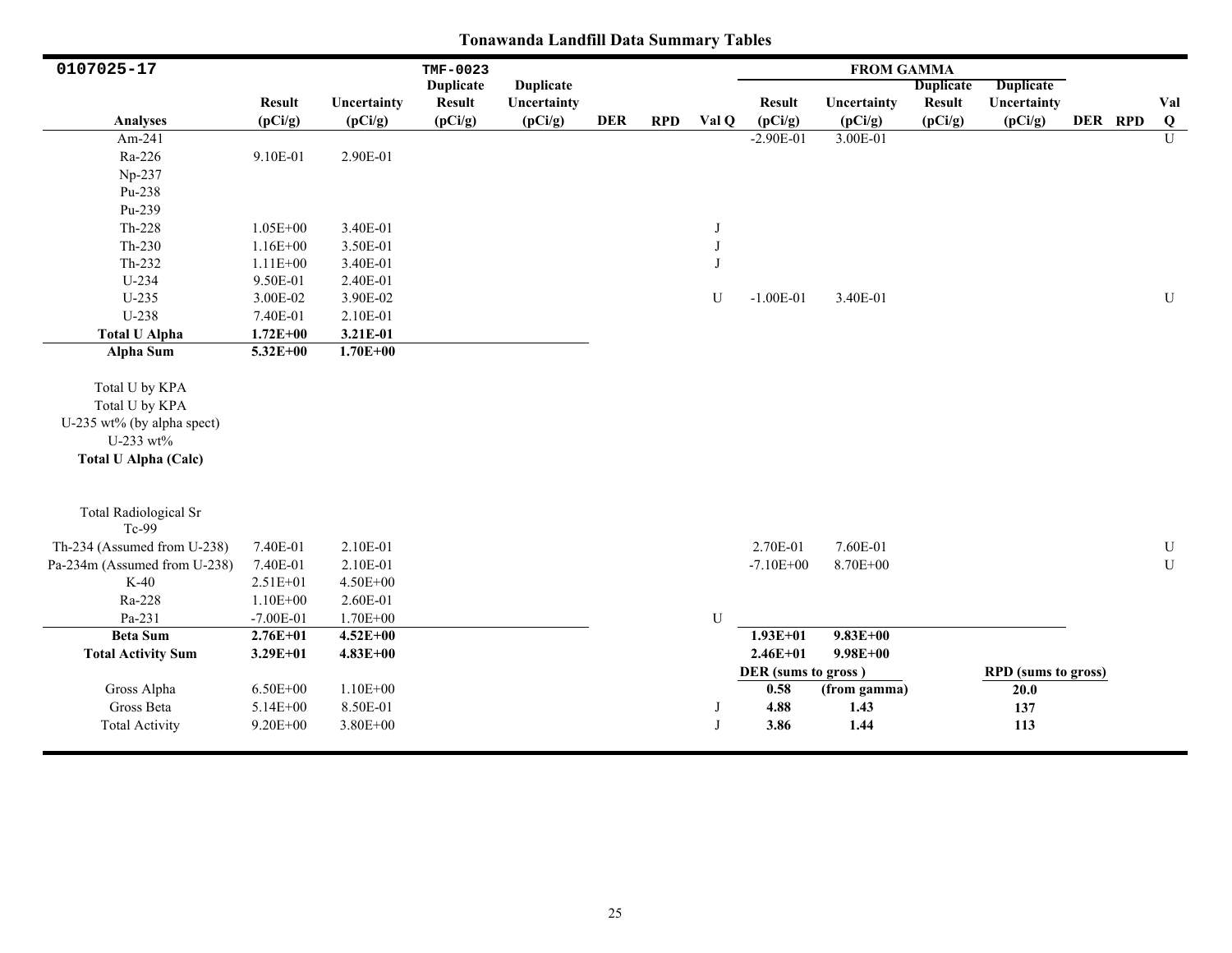| 0107025-18                                                                                                 |               |              | TMF-0024         |                  |            |            |              |                     | <b>FROM GAMMA</b> |                  |                            |         |                |
|------------------------------------------------------------------------------------------------------------|---------------|--------------|------------------|------------------|------------|------------|--------------|---------------------|-------------------|------------------|----------------------------|---------|----------------|
|                                                                                                            |               |              | <b>Duplicate</b> | <b>Duplicate</b> |            |            |              |                     |                   | <b>Duplicate</b> | <b>Duplicate</b>           |         |                |
|                                                                                                            | <b>Result</b> | Uncertainty  | <b>Result</b>    | Uncertainty      |            |            |              | <b>Result</b>       | Uncertainty       | <b>Result</b>    | Uncertainty                |         | Val            |
| Analyses                                                                                                   | (pCi/g)       | (pCi/g)      | (pCi/g)          | (pCi/g)          | <b>DER</b> | <b>RPD</b> | Val Q        | (pCi/g)             | (pCi/g)           | (pCi/g)          | (pCi/g)                    | DER RPD | Q              |
| Am-241                                                                                                     |               |              |                  |                  |            |            |              | $-2.00E-02$         | 2.30E-01          |                  |                            |         | $\overline{U}$ |
| Ra-226                                                                                                     | 8.30E-01      | 3.80E-01     |                  |                  |            |            |              |                     |                   |                  |                            |         |                |
| Np-237                                                                                                     |               |              |                  |                  |            |            |              |                     |                   |                  |                            |         |                |
| Pu-238                                                                                                     |               |              |                  |                  |            |            |              |                     |                   |                  |                            |         |                |
| Pu-239                                                                                                     |               |              |                  |                  |            |            |              |                     |                   |                  |                            |         |                |
| $Th-228$                                                                                                   | 6.60E-01      | 2.50E-01     |                  |                  |            |            | J            |                     |                   |                  |                            |         |                |
| $Th-230$                                                                                                   | 6.80E-01      | 2.40E-01     |                  |                  |            |            | $_{\rm J}$   |                     |                   |                  |                            |         |                |
| Th-232                                                                                                     | 8.10E-01      | 2.70E-01     |                  |                  |            |            | $\mathbf{J}$ |                     |                   |                  |                            |         |                |
| $U-234$                                                                                                    | 8.00E-01      | 2.20E-01     |                  |                  |            |            |              |                     |                   |                  |                            |         |                |
| $U-235$                                                                                                    | 1.40E-01      | 8.60E-02     |                  |                  |            |            |              | 1.00E-02            | 2.80E-01          |                  |                            |         | ${\bf U}$      |
| U-238                                                                                                      | 6.00E-01      | 1.90E-01     |                  |                  |            |            |              |                     |                   |                  |                            |         |                |
| <b>Total U Alpha</b>                                                                                       | $1.54E + 00$  | 3.03E-01     |                  |                  |            |            |              |                     |                   |                  |                            |         |                |
| <b>Alpha Sum</b>                                                                                           | $5.06E + 00$  | $1.34E + 00$ |                  |                  |            |            |              |                     |                   |                  |                            |         |                |
| Total U by KPA<br>Total U by KPA<br>U-235 wt% (by alpha spect)<br>U-233 wt%<br><b>Total U Alpha (Calc)</b> |               |              |                  |                  |            |            |              |                     |                   |                  |                            |         |                |
| <b>Total Radiological Sr</b><br>$Tc-99$                                                                    |               |              |                  |                  |            |            |              |                     |                   |                  |                            |         |                |
| Th-234 (Assumed from U-238)                                                                                | 6.00E-01      | 1.90E-01     |                  |                  |            |            |              | $1.17E + 00$        | 9.10E-01          |                  |                            |         |                |
| Pa-234m (Assumed from U-238)                                                                               | 6.00E-01      | 1.90E-01     |                  |                  |            |            |              | $6.50E + 00$        | $6.80E + 00$      |                  |                            |         |                |
| $K-40$                                                                                                     | 1.85E+01      | 3.40E+00     |                  |                  |            |            |              |                     |                   |                  |                            |         |                |
| Ra-228                                                                                                     | 6.80E-01      | 1.80E-01     |                  |                  |            |            |              |                     |                   |                  |                            |         |                |
| Pa-231                                                                                                     | 6.00E-01      | 1.30E+00     |                  |                  |            |            | U            |                     |                   |                  |                            |         |                |
| <b>Beta Sum</b>                                                                                            | $2.05E + 01$  | $3.42E + 00$ |                  |                  |            |            |              | $2.69E + 01$        | $7.66E + 00$      |                  |                            |         |                |
| <b>Total Activity Sum</b>                                                                                  | $2.55E+01$    | $3.67E + 00$ |                  |                  |            |            |              | $3.20E + 01$        | 7.78E+00          |                  |                            |         |                |
|                                                                                                            |               |              |                  |                  |            |            |              | DER (sums to gross) |                   |                  | <b>RPD</b> (sums to gross) |         |                |
| Gross Alpha                                                                                                | 5.37E+00      | 9.90E-01     |                  |                  |            |            |              | 0.19                | (from gamma)      |                  | 5.94                       |         |                |
| Gross Beta                                                                                                 | 4.44E+00      | 7.40E-01     |                  |                  |            |            | J            | 4.58                | 2.92              |                  | 129                        |         |                |
| <b>Total Activity</b>                                                                                      | 8.90E+00      | 3.70E+00     |                  |                  |            |            | J            | 3.19                | 2.68              |                  | 96.5                       |         |                |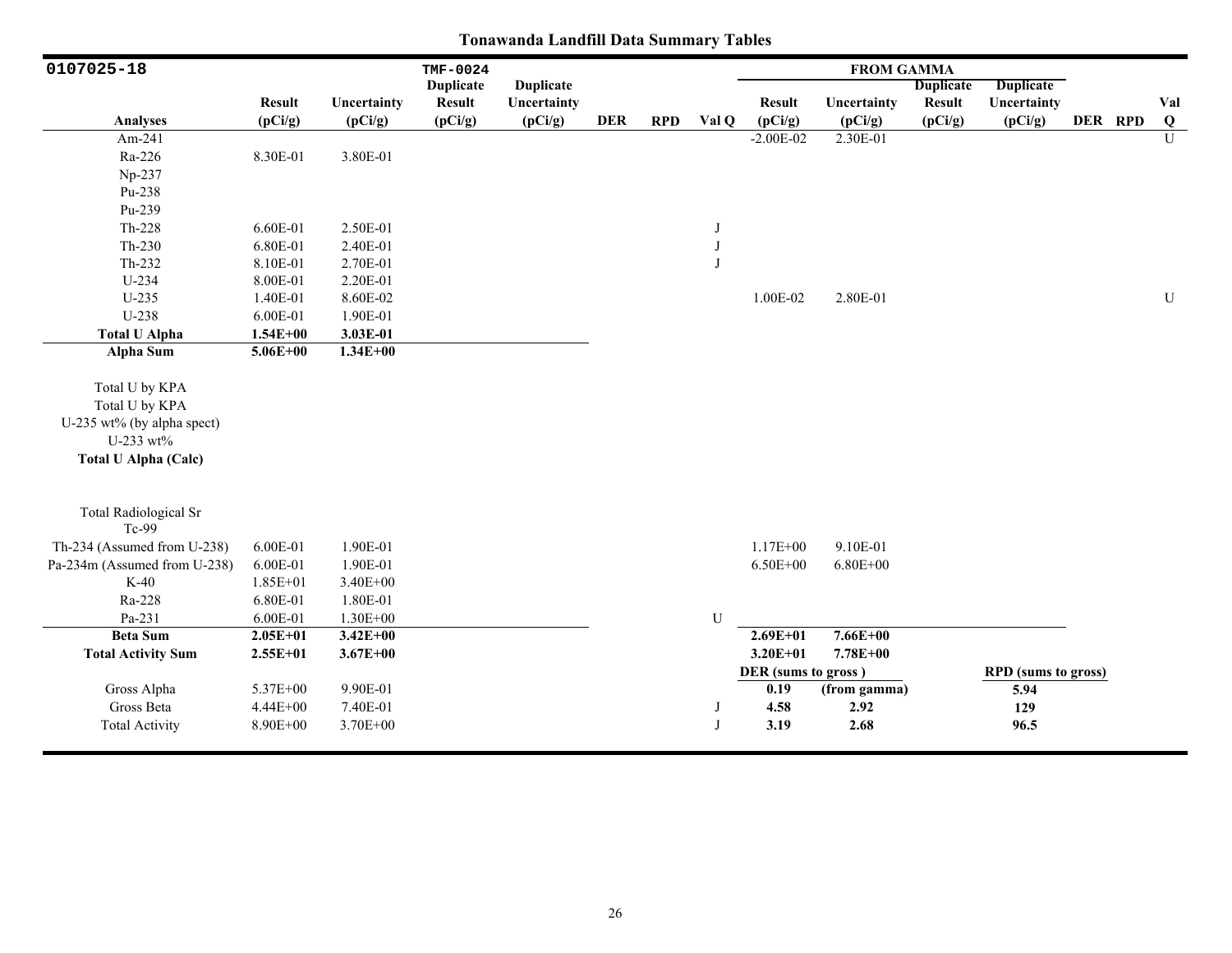| 0107025-19                                                                                                 |               |              | TMF-0025         |                  |            |            |         |                     | <b>FROM GAMMA</b> |                  |                            |         |           |
|------------------------------------------------------------------------------------------------------------|---------------|--------------|------------------|------------------|------------|------------|---------|---------------------|-------------------|------------------|----------------------------|---------|-----------|
|                                                                                                            |               |              | <b>Duplicate</b> | <b>Duplicate</b> |            |            |         |                     |                   | <b>Duplicate</b> | Duplicate                  |         |           |
|                                                                                                            | <b>Result</b> | Uncertainty  | <b>Result</b>    | Uncertainty      |            |            |         | <b>Result</b>       | Uncertainty       | <b>Result</b>    | Uncertainty                |         | Val       |
| Analyses                                                                                                   | (pCi/g)       | (pCi/g)      | (pCi/g)          | (pCi/g)          | <b>DER</b> | <b>RPD</b> | Val Q   | (pCi/g)             | (pCi/g)           | (pCi/g)          | (pCi/g)                    | DER RPD | $\bf{Q}$  |
| Am-241                                                                                                     |               |              |                  |                  |            |            |         | $-0.02$             | 0.56              |                  |                            |         | U         |
| Ra-226                                                                                                     | 6.50E-01      | 2.30E-01     |                  |                  |            |            |         |                     |                   |                  |                            |         |           |
| Np-237                                                                                                     |               |              |                  |                  |            |            |         |                     |                   |                  |                            |         |           |
| Pu-238                                                                                                     |               |              |                  |                  |            |            |         |                     |                   |                  |                            |         |           |
| Pu-239                                                                                                     |               |              |                  |                  |            |            |         |                     |                   |                  |                            |         |           |
| Th-228                                                                                                     | $1.35E + 00$  | 4.30E-01     |                  |                  |            |            | J       |                     |                   |                  |                            |         |           |
| $Th-230$                                                                                                   | $1.24E + 00$  | 3.90E-01     |                  |                  |            |            | $\bf J$ |                     |                   |                  |                            |         |           |
| Th-232                                                                                                     | $1.06E + 00$  | 3.50E-01     |                  |                  |            |            | J       |                     |                   |                  |                            |         |           |
| $U-234$                                                                                                    | 7.80E-01      | 2.00E-01     |                  |                  |            |            |         |                     |                   |                  |                            |         |           |
| $U-235$                                                                                                    | 4.60E-02      | 4.60E-02     |                  |                  |            |            |         | 9.00E-02            | 3.30E-01          |                  |                            |         | ${\bf U}$ |
| U-238                                                                                                      | 8.30E-01      | 2.10E-01     |                  |                  |            |            |         |                     |                   |                  |                            |         |           |
| <b>Total U Alpha</b>                                                                                       | $1.66E + 00$  | 2.94E-01     |                  |                  |            |            |         |                     |                   |                  |                            |         |           |
| <b>Alpha Sum</b>                                                                                           | $4.61E + 00$  | $1.80E + 00$ |                  |                  |            |            |         |                     |                   |                  |                            |         |           |
| Total U by KPA<br>Total U by KPA<br>U-235 wt% (by alpha spect)<br>U-233 wt%<br><b>Total U Alpha (Calc)</b> |               |              |                  |                  |            |            |         |                     |                   |                  |                            |         |           |
| <b>Total Radiological Sr</b><br>Tc-99                                                                      |               |              |                  |                  |            |            |         |                     |                   |                  |                            |         |           |
| Th-234 (Assumed from U-238)                                                                                | 8.30E-01      | 2.10E-01     |                  |                  |            |            |         | $1.36E + 00$        | 9.90E-01          |                  |                            |         |           |
| Pa-234m (Assumed from U-238)                                                                               | 8.30E-01      | 2.10E-01     |                  |                  |            |            |         | $6.00E + 00$        | $1.10E + 01$      |                  |                            |         | ${\bf U}$ |
| $K-40$                                                                                                     | $2.18E + 01$  | $4.40E + 00$ |                  |                  |            |            |         |                     |                   |                  |                            |         |           |
| Ra-228                                                                                                     | 8.50E-01      | 2.60E-01     |                  |                  |            |            |         |                     |                   |                  |                            |         |           |
| Pa-231                                                                                                     | $-1.50E + 00$ | $1.80E + 00$ |                  |                  |            |            | U       |                     |                   |                  |                            |         |           |
| <b>Beta Sum</b>                                                                                            | $2.41E + 01$  | $4.42E + 00$ |                  |                  |            |            |         | $2.98E + 01$        | $1.19E + 01$      |                  |                            |         |           |
| <b>Total Activity Sum</b>                                                                                  | $2.87E + 01$  | $4.77E + 00$ |                  |                  |            |            |         | $3.44E + 01$        | $1.20E + 01$      |                  |                            |         |           |
|                                                                                                            |               |              |                  |                  |            |            |         | DER (sums to gross) |                   |                  | <b>RPD</b> (sums to gross) |         |           |
| Gross Alpha                                                                                                | $6.00E + 00$  | $1.10E + 00$ |                  |                  |            |            |         | 0.66                | (from gamma)      |                  | 26.3                       |         |           |
| Gross Beta                                                                                                 | $6.12E + 00$  | 9.50E-01     |                  |                  |            |            | J       | 3.98                | 1.99              |                  | 119                        |         |           |
| <b>Total Activity</b>                                                                                      | $1.11E + 01$  | $3.80E + 00$ |                  |                  |            |            | J       | 2.89                | 1.85              |                  | 88.5                       |         |           |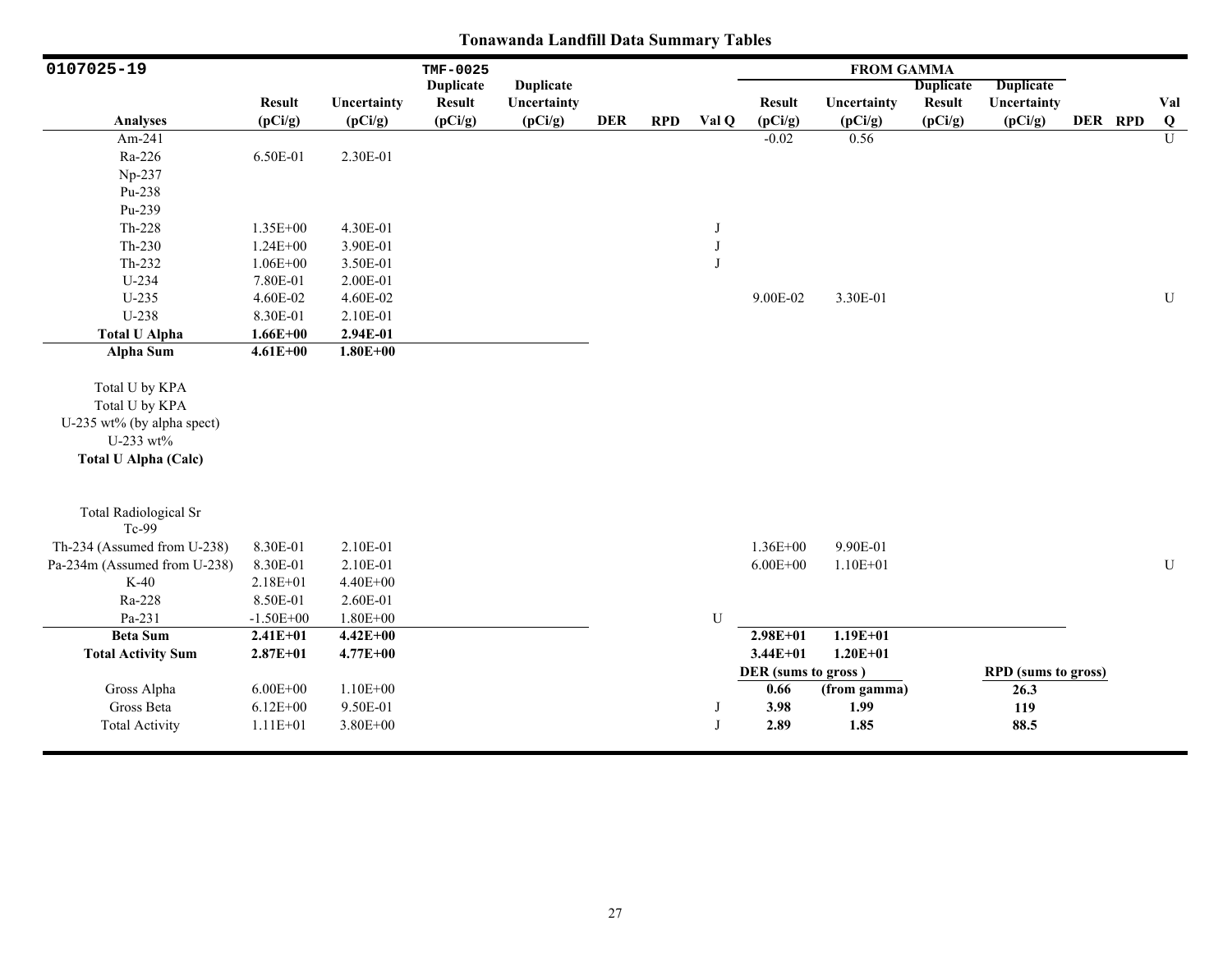| 0107025-20                                                                                                 |               |              | TMF-0026         |                  |            |            |              |                     | <b>FROM GAMMA</b> |                  |                            |         |                |
|------------------------------------------------------------------------------------------------------------|---------------|--------------|------------------|------------------|------------|------------|--------------|---------------------|-------------------|------------------|----------------------------|---------|----------------|
|                                                                                                            |               |              | <b>Duplicate</b> | <b>Duplicate</b> |            |            |              |                     |                   | <b>Duplicate</b> | <b>Duplicate</b>           |         |                |
|                                                                                                            | <b>Result</b> | Uncertainty  | <b>Result</b>    | Uncertainty      |            |            |              | <b>Result</b>       | Uncertainty       | <b>Result</b>    | Uncertainty                |         | Val            |
| <b>Analyses</b>                                                                                            | (pCi/g)       | (pCi/g)      | (pCi/g)          | (pCi/g)          | <b>DER</b> | <b>RPD</b> | Val Q        | (pCi/g)             | (pCi/g)           | (pCi/g)          | (pCi/g)                    | DER RPD | $\bf{Q}$       |
| Am-241                                                                                                     |               |              |                  |                  |            |            |              | $-1.00E-01$         | 3.60E-01          |                  |                            |         | $\overline{U}$ |
| Ra-226                                                                                                     | 6.90E-01      | 2.50E-01     |                  |                  |            |            |              |                     |                   |                  |                            |         |                |
| Np-237                                                                                                     |               |              |                  |                  |            |            |              |                     |                   |                  |                            |         |                |
| Pu-238                                                                                                     |               |              |                  |                  |            |            |              |                     |                   |                  |                            |         |                |
| Pu-239                                                                                                     |               |              |                  |                  |            |            |              |                     |                   |                  |                            |         |                |
| $Th-228$                                                                                                   | 7.90E-01      | 3.40E-01     |                  |                  |            |            | J            |                     |                   |                  |                            |         |                |
| $Th-230$                                                                                                   | 7.80E-01      | 3.10E-01     |                  |                  |            |            | $_{\rm J}$   |                     |                   |                  |                            |         |                |
| Th-232                                                                                                     | 1.28E+00      | 4.30E-01     |                  |                  |            |            | $\mathbf{J}$ |                     |                   |                  |                            |         |                |
| $U-234$                                                                                                    | 8.40E-01      | 2.30E-01     |                  |                  |            |            |              |                     |                   |                  |                            |         |                |
| $U-235$                                                                                                    | 2.60E-02      | 3.60E-02     |                  |                  |            |            | U            | 3.70E-01            | 3.50E-01          |                  |                            |         |                |
| U-238                                                                                                      | 7.80E-01      | 2.20E-01     |                  |                  |            |            |              |                     |                   |                  |                            |         |                |
| <b>Total U Alpha</b>                                                                                       | $1.65E + 00$  | 3.20E-01     |                  |                  |            |            |              |                     |                   |                  |                            |         |                |
| Alpha Sum                                                                                                  | $4.20E + 00$  | $1.95E + 00$ |                  |                  |            |            |              |                     |                   |                  |                            |         |                |
| Total U by KPA<br>Total U by KPA<br>U-235 wt% (by alpha spect)<br>U-233 wt%<br><b>Total U Alpha (Calc)</b> |               |              |                  |                  |            |            |              |                     |                   |                  |                            |         |                |
| <b>Total Radiological Sr</b><br>Tc-99                                                                      |               |              |                  |                  |            |            |              |                     |                   |                  |                            |         |                |
| Th-234 (Assumed from U-238)                                                                                | 7.80E-01      | 2.20E-01     |                  |                  |            |            |              | $1.07E + 00$        | 9.90E-01          |                  |                            |         |                |
| Pa-234m (Assumed from U-238)                                                                               | 7.80E-01      | 2.20E-01     |                  |                  |            |            |              | $2.00E + 00$        | $1.10E + 01$      |                  |                            |         | U              |
| $K-40$                                                                                                     | 1.85E+01      | 3.90E+00     |                  |                  |            |            |              |                     |                   |                  |                            |         |                |
| Ra-228                                                                                                     | 9.00E-01      | 3.00E-01     |                  |                  |            |            |              |                     |                   |                  |                            |         |                |
| Pa-231                                                                                                     | $-1.10E + 00$ | $2.00E + 00$ |                  |                  |            |            | $\mathbf U$  |                     |                   |                  |                            |         |                |
| <b>Beta Sum</b>                                                                                            | $2.08E + 01$  | $3.93E + 00$ |                  |                  |            |            |              | $2.23E+01$          | $1.17E + 01$      |                  |                            |         |                |
| <b>Total Activity Sum</b>                                                                                  | $2.50E + 01$  | $4.39E + 00$ |                  |                  |            |            |              | $2.65E + 01$        | $1.19E + 01$      |                  |                            |         |                |
|                                                                                                            |               |              |                  |                  |            |            |              | DER (sums to gross) |                   |                  | <b>RPD</b> (sums to gross) |         |                |
| Gross Alpha                                                                                                | 5.14E+00      | 9.80E-01     |                  |                  |            |            |              | 0.43                | (from gamma)      |                  | 20.2                       |         |                |
| Gross Beta                                                                                                 | 4.41E+00      | 7.50E-01     |                  |                  |            |            | J            | 4.10                | 1.53              |                  | 130                        |         |                |
| <b>Total Activity</b>                                                                                      | 7.60E+00      | 3.70E+00     |                  |                  |            |            | J            | 3.04                | 1.52              |                  | 107                        |         |                |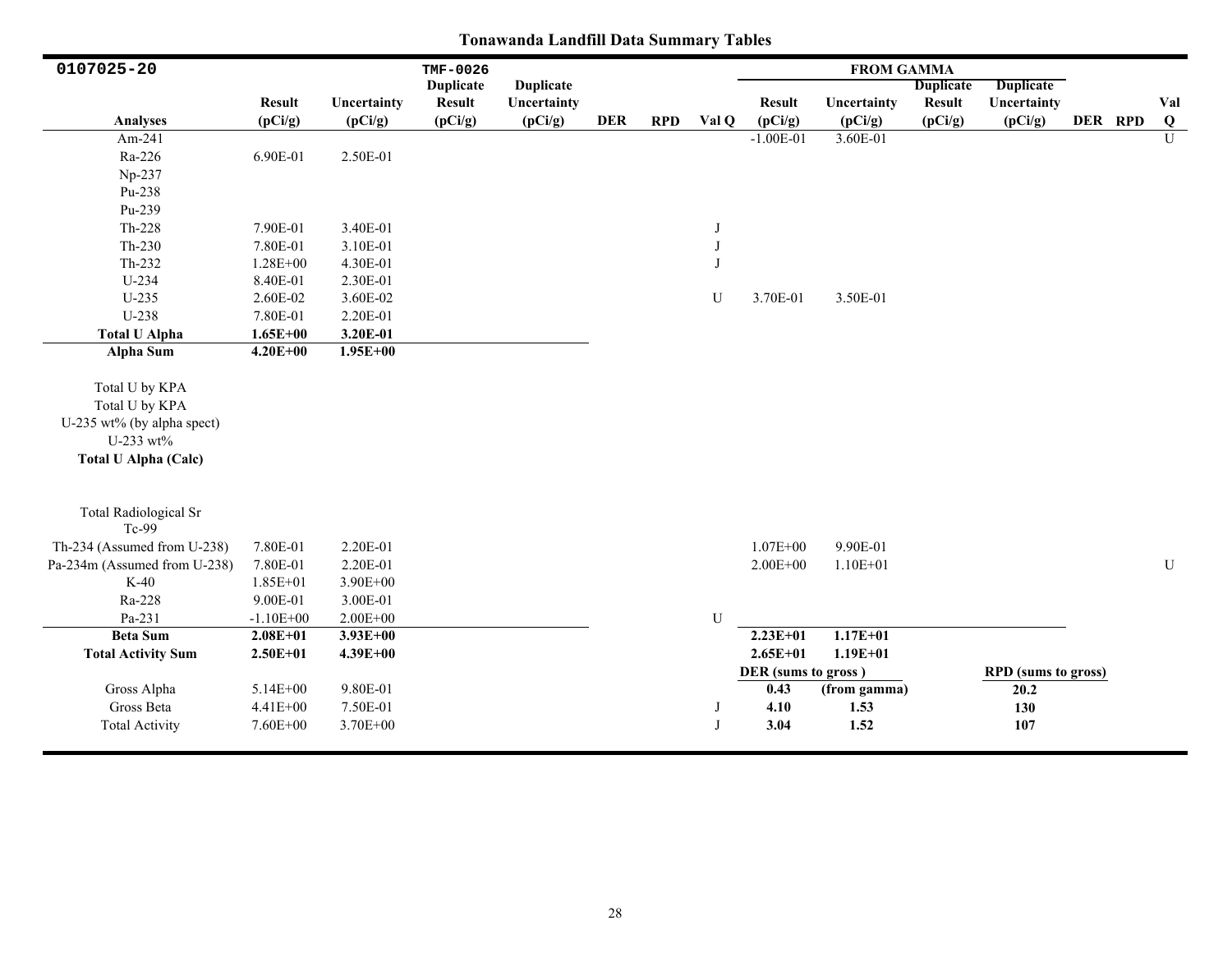# **Radiological Analytical Data Verification Comments on Data for SDG 0107026**

This sample delivery group (SDG) contained fourteen (14) individual soil samples from the town of Tonawanda Landfill vicinity FUSRAP property Tonawanda, NY for radiological analysis. The requested analyses from [Statement of Work for Radiological and Chemical Analytical Laboratory Services Town of Tonawanda Landfill Vicinity FUSRAP Property Tonawanda, NY, April 2001] for all samples included  $^{234/235/238}$ U and  $^{228/230/232}$ Th by alpha spectrometry;  $^{226}$ Ra by radon emanation;  $^{228}Ra$ ,  $^{234}Th$ ,  $^{231/234m}Pa$ ,  $^{235}U$ ,  $^{241}Am$  and radioisotopes detected above the decision level (DL) by gamma spectrometry; gross alpha/beta by gas proportional counting; and total activity by liquid scintillation counting. All of the analyses requested by the statement of work (SOW) were performed and reported by Paragon Analytics. The samples were received by Paragon Analytics, Inc. on July 6, 2001. The uncertainties and results were provided in the Sample Result Summary, Certificate of Analysis, or in the raw data. The gross alpha/beta analyses can be compared to the sum of the individual results using the propagated uncertainties to determine if the differences are statistically significant.

| <b>Client Identification</b> | <b>Laboratory Identification</b> |
|------------------------------|----------------------------------|
| <b>TMF-9089</b>              | 0107026-1 and 0107026-1-D1       |
| <b>TMF-9090</b>              | 0107026-2                        |
| <b>TMF-0085</b>              | 0107026-3                        |
| <b>TMF-0086</b>              | 0107026-4                        |
| <b>TMF-0101</b>              | 0107026-5 and 0107026-5-D-1      |
| <b>TMF-0102</b>              | 0107026-6                        |
| <b>TMF-0107</b>              | 0107026-7                        |
| <b>TMF-0108</b>              | 0107026-8                        |
| <b>TMF-0111</b>              | 0107026-9                        |
| TMF-0112                     | 0107026-10                       |
| TMF-0115                     | 0107026-11                       |
| TMF-0116                     | 0107026-12                       |
| TMF-0117                     | 0107026-13                       |
| <b>TMF-0118</b>              | 0107026-14                       |

The duplicate results were evaluated by calculation of the duplicate error ratio (DER). The DER is defined in the following equation:

$$
\text{DER} = \frac{|\text{S} - \text{D}|}{\sqrt{(2\sigma_{\text{S}})^{2} + (2\sigma_{\text{D}})^{2}}}
$$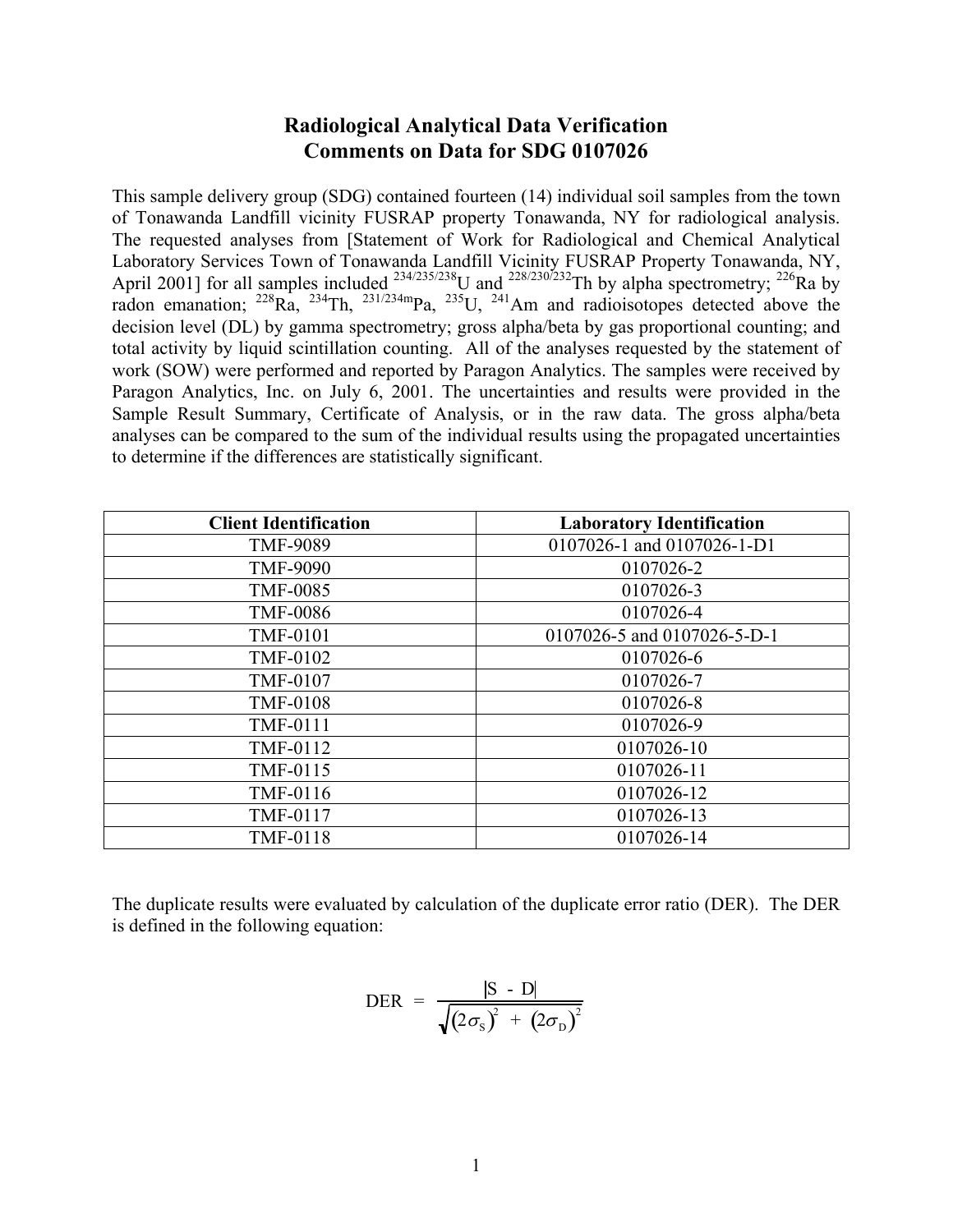Where,

 $S =$  First Sample Value (original)  $D =$  Second Sample Value (duplicate)  $2\sigma_s$  = First Sample Uncertainty  $2\sigma_D$  = Second Sample Uncertainty.

A DER of less than 1.29 indicates that the duplicate analyses agree at the 99% confidence level. The uncertainties reported were assumed to be 2 sigma. The attached sheets show the DER results with the results for each sample.

# **1.0 GAMMA SPECTROMETRY ANALYSIS**

# Method Blank

There was no indication of blank contamination in the gamma spectrometry method blank for the samples.

# Equipment Rinsate Sample:

No target radionuclide equipment rinsate blank contamination was reported by the laboratory in the EQ-1 and EQ-02 equipment rinsate blanks. However,  $^{137}$ Cs peak was identified in gamma spectrometry report for equipment rinsate sample  $#$  EQ-1. All associated sample results less than  $\overline{5}$  times the blank value for  $137$ Cs analyses should be qualified as estimated (J). However, the  $137$ Cs activity was only reported for one sample (TMF-0117), but it was observed in the gamma spectrometry reports for other samples but not reported. In all cases the <sup>137</sup>Cs sample results are greater than 5 times the <sup>137</sup>Cs concentration identified in the rinsate blank. No qualification on  $137$ Cs results in the samples is necessary.

# Laboratory Control Sample:

The percent recoveries for the laboratory control sample (LCS) are within acceptable limits.

# Duplicate Analysis:

The DERs are within acceptable limits for the duplicate analysis for all gamma spectrometry analyses except for  $^{231}$ Pa in sample TMF-9089, the DER (1.60) and RPD (2867%) are both outside acceptable limits. **Therefore it is recommended that the Pa-231 results for all samples be qualified as estimated (J).**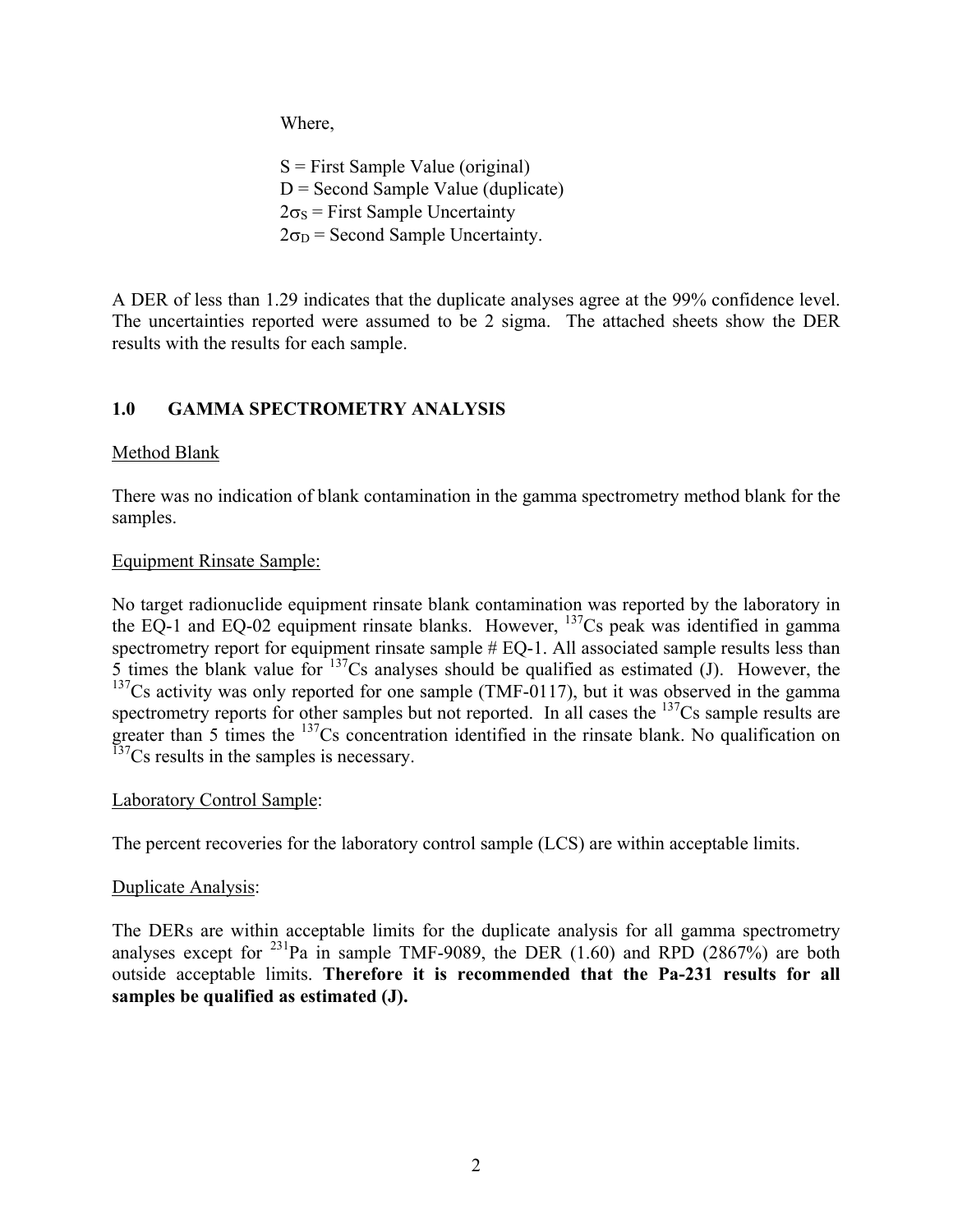# Identification and Quantification:

All target radionuclides  $(^{228}Ra, ^{234}Th, ^{231/234m}Pa, ^{235}U, ^{241}Am)$  were reported. There were no incidents of identified radionuclides being excluded from the laboratory reports. No problems were observed for the gamma spectrometry analyses.

# **2.0 ALPHA SPECTROMETRY**

# Method Blank:

There was no indication of blank contamination for all alpha spectrometry analyses.

# Equipment Rinsate Blank:

There was no indication of equipment rinsate blank contamination for the isotopic uranium analysis.

There were indications of equipment rinsate blank contamination for <sup>228/230/232</sup>Th. All associated samples result less than 5 times the blank value for  $228/230/232$ Th analyses should be qualified as estimated (J). However,  $^{228/230/232}$ Th activity values for all samples are greater than 5 times the  $228/230/232$ Th concentration identified in the rinsate blank. No qualification of the isotopic thorium results is necessary.

# Laboratory Control Sample:

The percent recoveries for the LCSs are within acceptable limits for all the alpha spectrometry analyses.

# Duplicate Analysis:

The DERs and RPDs are within acceptable limits for the duplicate analysis for all alpha spectrometry analyses. No qualification is required.

# Sample-Specific Chemical Recovery:

The tracer recoveries were greater than 17.53% for all samples for the alpha analyses. The sample-specific percent recovery results of  $^{224/235/238}$ U for all samples have less than 10% uncertainty. However, due to low sample-specific percent recovery of  $^{228/230/232}$ Th for all samples, there is greater than 10% uncertainty in the sample-specific percent recovery results for all samples for the isotopic thorium analysis. There is between 11.7% - 19.3% uncertainty in the sample-specific percent recovery results for the isotopic thorium analysis for all samples. **Therefore, it is recommended that the 228/230/232Th results for all samples be qualified as estimated (J).**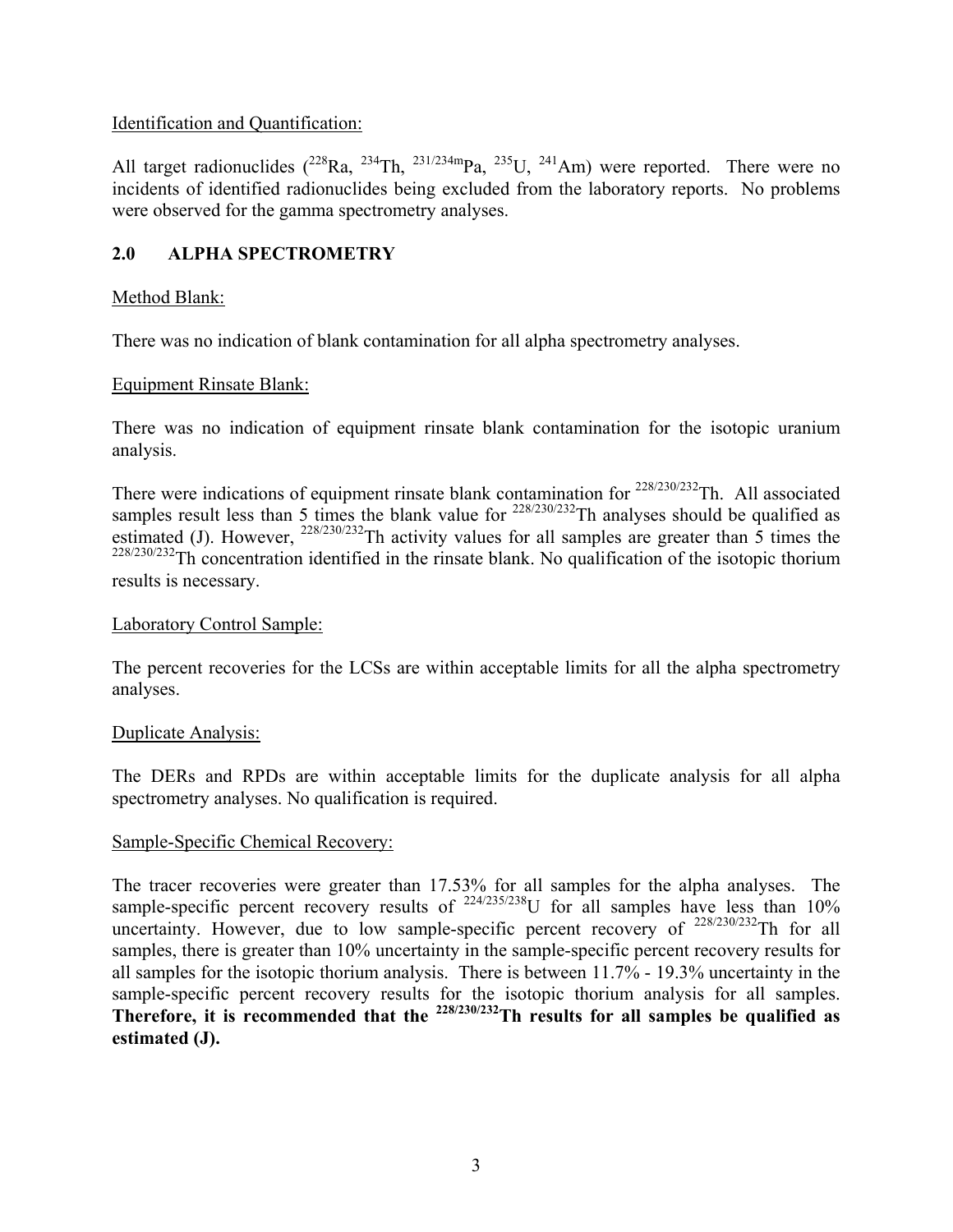### Spectral Analysis:

No Spectral interferences were observed in the samples' alpha spectra for the isotopic uranium and thorium.

# **3.0 226Ra ANALYSES**

#### Method Blank:

There is no indication of blank contamination either in the method blank sample for the <sup>226</sup>Ra analysis.

#### Equipment Rinsate Blank:

There was no indication of contamination in the equipment rinsate blank for the  $^{226}$ Ra analysis.

#### Laboratory Control Sample:

The percent recoveries for the LCSs for the  $^{226}$ Ra analysis were within acceptable limits.

#### Duplicate Analysis:

One of the two duplicate DERs  $(1.72)$  is outside acceptable limits for the <sup>226</sup>Ra analysis. The RPD (122%) was also outside acceptable limits. **Therefore it is recommended that the 226Ra results for all samples be qualified as estimated (J).** 

#### Chemical Recoveries:

The sample-specific chemical recoveries for the  $^{226}$ Ra analysis were within acceptable limits.

#### Method Detection Limit:

All samples met the required method detection limit (MDL) of 0.5 pCi/L for  $^{226}$ Ra.

# **4.0 GROSS ALPHA AND BETA ANALYSIS**

#### Method Blank:

There was no indication of blank contamination in the method blank for the gross alpha/beta analyses.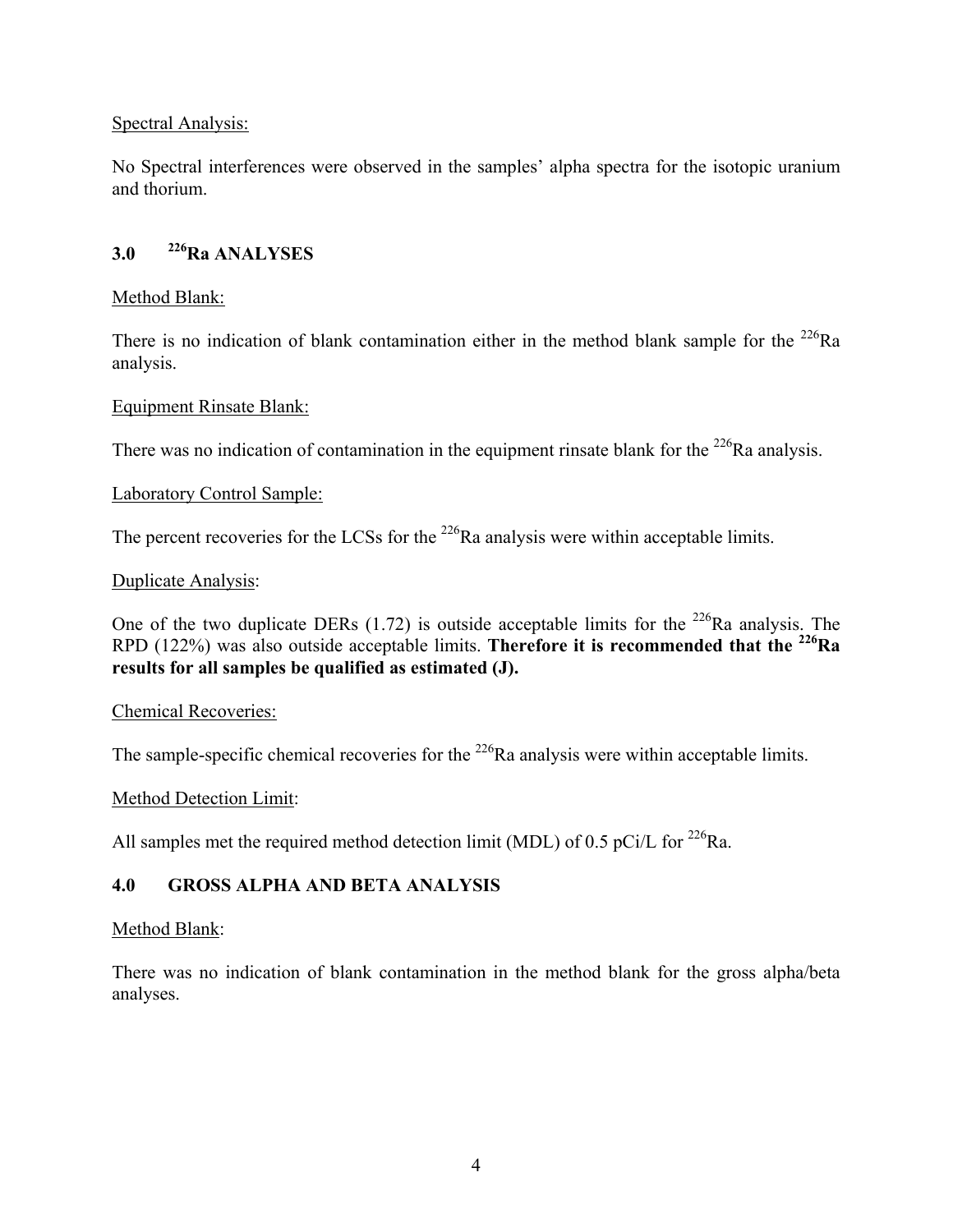### Equipment Rinsate Blank:

There was no indication of contamination in the equipment rinsate blank for the gross alpha/beta analyses.

### Laboratory Control Sample:

The percent recovery for the LCS is within acceptable limits for the gross alpha/beta analyses.

#### Duplicate Analysis:

The duplicate DERs and RPDs for the gross alpha/beta analyses are within acceptable limits.

### Quantification:

**It is recommended that the gross beta analysis results for all samples be qualified as estimated (J) because the gross beta analysis was performed using gas proportional counting and requires the digestate to be taken to dryness, which is not quantitative and does not include volatile radionuclides or volatile radionuclide salts (e.g., <sup>3</sup> H, 99Tc, 40KCl,**  and <sup>40</sup>KF). Also, the laboratory used an 8M HNO<sub>3</sub> leach instead of total sample dissolution **that was requested in the SOW. This also may cause a negative bias since not all of the radionuclides of interest may have been removed from the sample especially any indigenous radionuclides such as radium, thorium, uranium, and their daughters.**

#### Method Detection Limit:

The required method detection limit (MDL) for the gross alpha/beta analysis is 1 pCi/g. All of the samples results did not meet the required MDL indicating that the laboratory did not meet the project DQOs for these samples. Since the gross alpha/beta analyses are just estimates, no qualification is recommended.

# **5.0 TOTAL ACTIVITY BY LIQUID SCINTILLATION COUNTING**

#### Method Blank:

There was no indication of blank contamination in method blank samples for the total activity analyses. Therefore, no qualification is necessary.

### Equipment Rinsate Blank:

There was no indication of contamination in the equipment rinsate blank for the total activity analyses.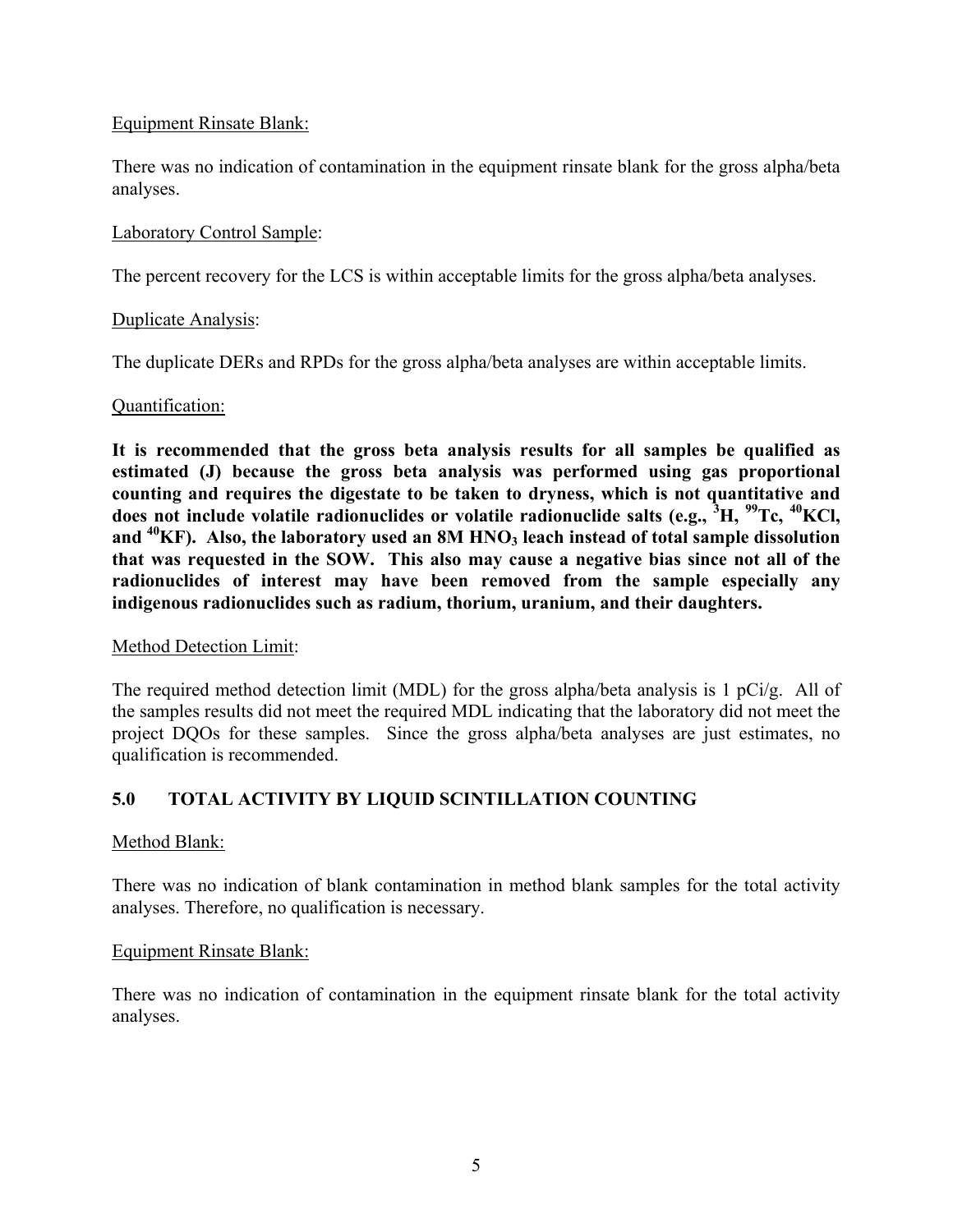#### Laboratory Control Sample:

The percent recovery for the reported LCS is within acceptable limits for the total activity analysis by liquid scintillation counting.

#### Duplicate Analysis:

The total activity by LCS duplicate DER is within acceptable limits.

#### Matrix Spike Sample:

The percent recovery for the MSS for the total activity analysis is within acceptable limits.

#### Quantification:

**It is recommended that the total activity analysis results for samples TMF-9089, TMF-9090, TMF-0085, TMF-0086, TMF-0102, TMF-0107, TMF-0108, TMF-0112, TMF-0115, TMF-0116, TMF-0117, and TMF-0118 be qualified as estimated (J), since the total activity analysis appears to have a negative bias. This negative bias may be due to the digestate being taken to dryness, which allowed the loss of volatile radionuclides or volatile radionuclide salts (e.g., <sup>3</sup> H, 99Tc, 40KCl, and 40KF). Also, the laboratory used an 8M HNO3 leach instead of total sample dissolution that was requested in the SOW. This also may cause a negative bias since not all of the radionuclides of interest may have been removed from the sample especially any indigenous radionuclides such as radium, thorium, uranium, and their daughters.**

### **6.0 DATA INTERCOMPARISON**

#### U Alpha to U Gamma:

For all samples, the uranium alpha and uranium gammas agree within the uncertainties. No further qualification of the gamma spectrometry results is necessary.

#### Alpha/Beta Sums to Gross Alpha/Beta Analysis:

The comparison of alpha and beta emitter sums to the gross alpha and beta analyses was performed in the same way that the duplicates were evaluated. The DER equation was used to determine if the alpha and beta sums were statistically different from the gross alpha and beta analysis results at the 99% confidence level. If the DER was greater than 1.29, the sums and the gross analyses were assumed not to be in agreement. The results are shown on the attached sheets.

The DER (1.49) for sample TMF-0111 total activity analysis indicates that the gross alpha analyses did not agree with the sum of the alpha emitters within a 99% confidence level. In addition, the RPD (59.1%) was also outside acceptable limits. The gross alpha activity was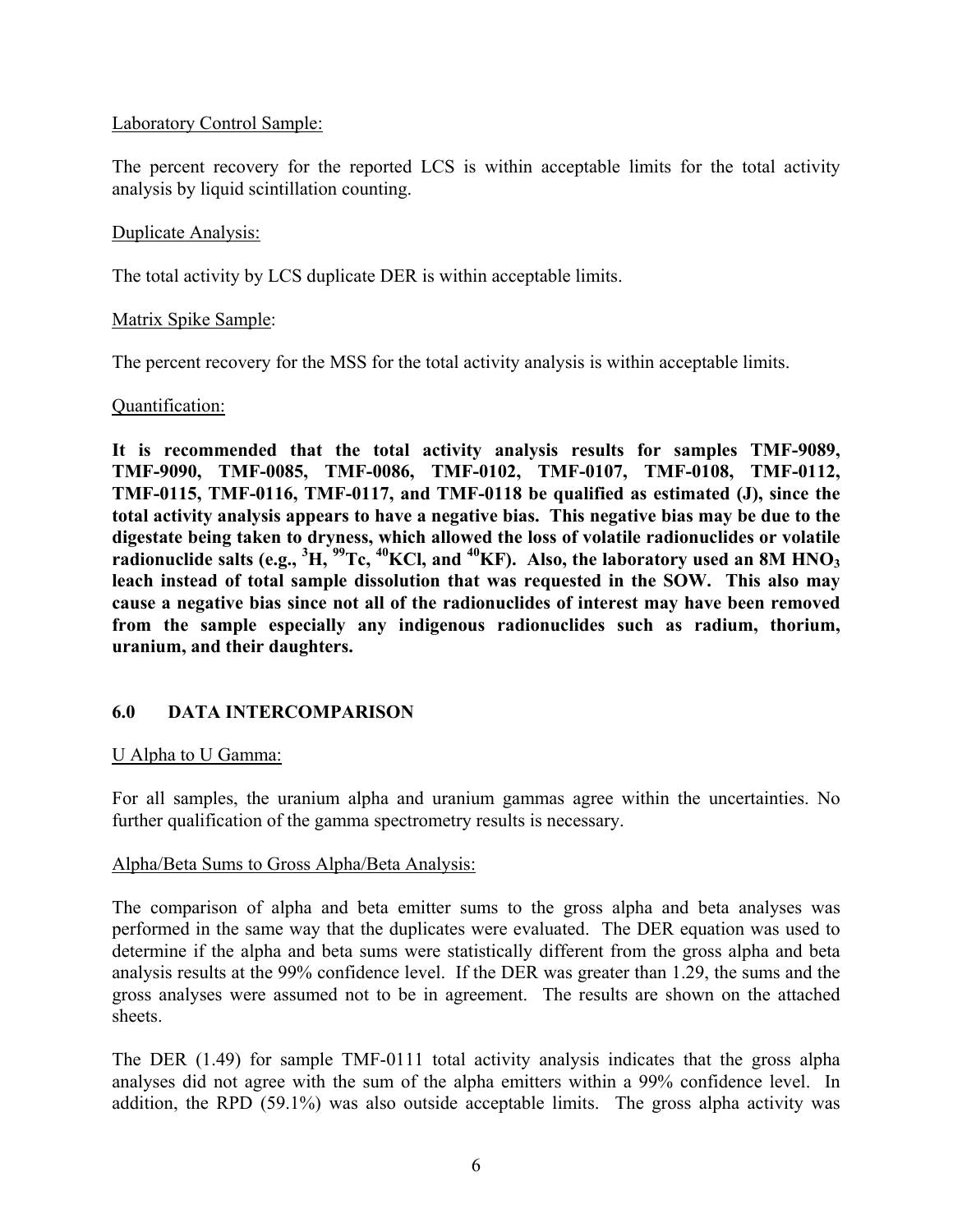greater than the alpha sum value by a factor of approximately 2. This may be indicative of missing activity, sample heterogeneity, or some bias on the analyses. There is not enough information to determine which of these or combinations of these possible problems exist. Since this one sample is an isolated instance, no further qualification of the results is recommended.

When comparing the sums of the beta emitters to the gross beta analyses, it was assumed that the <sup>234</sup>Th and <sup>234m</sup>Pa are in equilibrium with <sup>238</sup>U, thus having the same activity as the <sup>238</sup>U. The DERs (1.39 to 4.75) for all samples are outside the acceptable limits as well as the RPD (51.4%) to 133) values. The gross beta results are smaller than the sum of the beta emitters for all samples. This negative bias is most likely due to the loss of volatile radionuclides and volatile radionuclide salts as discussed above. Since all of the gross beta results have been qualified for this reason, no further qualification of the gross beta results is necessary.

#### Total Activity to Sums of Alpha and Beta Emitters:

For the comparison of total activity to the sum of the alpha and beta emitters, the DERs for samples TMF-9089 (3.13), TMF-9090 (3.09), TMF-0085 (3.88), TMF-0086 (3.08), TMF-0102 (3.65), TMF-0107 (2.00), TMF-0108 (2.65), TMF-0112 (3.39), TMF-0115 (4.11), TMF-0116 (3.63), TMF-0117 (2.86), and TMF-0118 (3.18) indicates that the total activity analysis did not agree with the sum of the alpha and beta emitters with a 99% confidence level. The RPDs (81.1%, 118%, 155%, 89.5%, 111%, 78.1%, 74.3%, 107%, 139%, 114%, 86.0%, and 106% respectively) are also outside acceptable limits. Samples TMF-9089, TMF-9090, TMF-0085, TMF-0086, TMF-0102, TMF-0107, TMF-0108, TMF-0112, TMF-0115, TMF-0116, TMF-0117, and TMF-0118 have total activity results that is less than the sum of the alpha and beta emitters by an approximate factor ranging from approximately 2 to 8. This is most likely due to a negative bias in the total activity results due to the loss of volatile radionuclides and/or radionuclide salts as discussed above. No further qualification of the total activity results is recommended since the total activity results for the listed samples were previously qualified for this reason.

# $228$ Ac Gamma and  $232$ Th:

When comparing the  $228$ Ac activity to  $228$ Ra activity, it was assumed that the actinium and radium are in equilibrium with  $232$ Th. The activities are all within the uncertainties of the measurements for all three radionuclides.

### Summary:

Based on the agreements between the gross alpha analyses and the sums of the individual alpha activities, all activity except gross beta activity is accounted for in all samples. Due to exclusion of volatile beta in gross beta measurements the sums of beta activities in the sample was greater than the gross beta activity in all samples.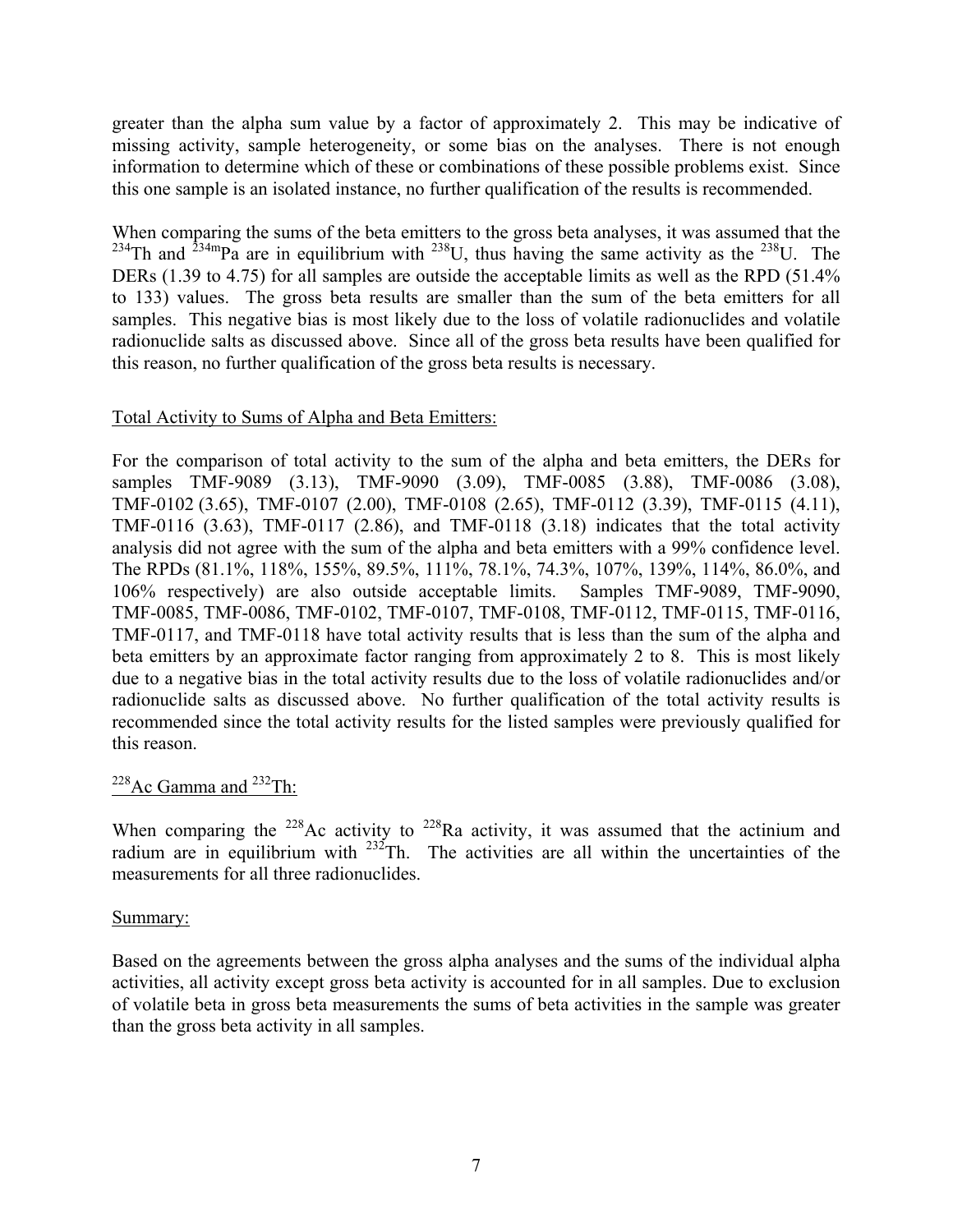| 0107026-1                    |               |              | <b>TMF-9089</b>  |                  |            |      |          |                     | <b>FROM GAMMA</b> |                  |                     |            |            |             |
|------------------------------|---------------|--------------|------------------|------------------|------------|------|----------|---------------------|-------------------|------------------|---------------------|------------|------------|-------------|
|                              |               |              |                  | <b>Duplicate</b> |            |      |          |                     |                   | <b>Duplicate</b> | <b>Duplicate</b>    |            |            |             |
|                              | <b>Result</b> | Uncertainty  | <b>Duplicate</b> | Uncertainty      |            |      | Val      | <b>Result</b>       | Uncertainty       | <b>Result</b>    | Uncertainty         |            |            | Val         |
| <b>Analyses</b>              | (pCi/g)       | (pCi/g)      | Result (pCi/g)   | (pCi/g)          | <b>DER</b> | RPD  | $\bf{Q}$ | (pCi/g)             | (pCi/g)           | (pCi/g)          | (pCi/g)             | <b>DER</b> | <b>RPD</b> | $\bf{Q}$    |
| Am-241                       |               |              |                  |                  |            |      |          | 1.00E-02            | 2.90E-01          | $-3.00E - 02$    | 5.90E-01 0.06       |            | 400        | $\mathbf U$ |
| Ra-226                       | 8.50E-01      | 2.60E-01     |                  |                  |            |      | J        |                     |                   |                  |                     |            |            |             |
| Np-237                       |               |              |                  |                  |            |      |          |                     |                   |                  |                     |            |            |             |
| Pu-238                       |               |              |                  |                  |            |      |          |                     |                   |                  |                     |            |            |             |
| Pu-239                       |               |              |                  |                  |            |      |          |                     |                   |                  |                     |            |            |             |
| $Th-228$                     | 8.20E-01      | 2.70E-01     |                  |                  |            |      | J        |                     |                   |                  |                     |            |            |             |
| $Th-230$                     | 8.00E-01      | 2.60E-01     |                  |                  |            |      | J        |                     |                   |                  |                     |            |            |             |
| Th-232                       | 9.80E-01      | 2.90E-01     |                  |                  |            |      | J        |                     |                   |                  |                     |            |            |             |
| $U-234$                      | 1.21E+00      | 2.80E-01     |                  |                  |            |      |          |                     |                   |                  |                     |            |            |             |
| $U-235$                      | 8.00E-02      | 6.00E-02     |                  |                  |            |      |          | 2.20E-01            | 3.20E-01          | 3.70E-01         | 3.90E-01            |            | 0.30 50.8  | U           |
| U-238                        | $1.02E + 00$  | 2.50E-01     |                  |                  |            |      |          |                     |                   |                  |                     |            |            |             |
| <b>Total U Alpha</b>         | $2.31E + 00$  | 3.80E-01     |                  |                  |            |      |          |                     |                   |                  |                     |            |            |             |
| <b>Alpha Sum</b>             | $7.83E + 00$  | $1.42E + 00$ |                  |                  |            |      |          |                     |                   |                  |                     |            |            |             |
|                              |               |              |                  |                  |            |      |          |                     |                   |                  |                     |            |            |             |
| Total U by KPA               |               |              |                  |                  |            |      |          |                     |                   |                  |                     |            |            |             |
| Total U by KPA               |               |              |                  |                  |            |      |          |                     |                   |                  |                     |            |            |             |
| U-235 wt% (by alpha spect)   |               |              |                  |                  |            |      |          |                     |                   |                  |                     |            |            |             |
| U-233 wt%                    |               |              |                  |                  |            |      |          |                     |                   |                  |                     |            |            |             |
| <b>Total U Alpha (Calc)</b>  |               |              |                  |                  |            |      |          |                     |                   |                  |                     |            |            |             |
|                              |               |              |                  |                  |            |      |          |                     |                   |                  |                     |            |            |             |
| <b>Total Radiological Sr</b> |               |              |                  |                  |            |      |          |                     |                   |                  |                     |            |            |             |
| Ac-228                       |               |              |                  |                  |            |      |          |                     |                   |                  |                     |            |            |             |
| Th-234 (Assumed from U-238)  | $1.02E + 00$  | 2.50E-01     |                  |                  |            |      |          | 3.00E-01            | $1.10E + 00$      | $1.00E + 00$     | $1.50E + 00$        | 0.38       | 108        | ${\bf U}$   |
| Pa-234m (Assumed from U-238) | $1.02E + 00$  | 2.50E-01     |                  |                  |            |      |          | 2.00E-01            | $8.50E + 00$      | $1.00E + 00$     | 8.80E+00            | 0.07       | 133        | U           |
| $K-40$                       | $2.04E + 01$  | 3.70E+00     | $2.26E + 01$     | $4.60E + 00$     | 0.37       | 10.2 |          |                     |                   |                  |                     |            |            |             |
| Ra-228                       | 9.10E-01      | 2.30E-01     | 9.60E-01         | 2.80E-01         | 0.14       | 5.35 |          |                     |                   |                  |                     |            |            |             |
| Pa-231                       | $2.30E + 00$  | $1.40E + 00$ | $-2.00E + 00$    | $2.30E + 00$     | 1.60       | 2867 | J        |                     |                   |                  |                     |            |            |             |
| <b>Beta Sum</b>              | $2.36E+01$    | $3.73E + 00$ |                  |                  |            |      |          | $2.21E+01$          | $9.34E + 00$      | $2.53E+01$       | $1.01E + 01$        |            |            |             |
| <b>Total Activity Sum</b>    | $3.15E+01$    | $3.99E+00$   |                  |                  |            |      |          | $2.99E+01$          | $9.45E + 00$      |                  |                     |            |            |             |
|                              |               |              |                  |                  |            |      |          | DER (sums to gross) |                   |                  | RPD (sums to gross) |            |            |             |
| Gross Alpha                  | 7.10E+00      | $1.20E + 00$ |                  |                  |            |      |          | 0.39                | (from gamma)      |                  | 9.78                |            |            |             |
| Gross Beta                   | 5.92E+00      | 9.60E-01     |                  |                  |            |      | J        | 4.60                | 1.72              |                  | 120                 |            |            |             |
| <b>Total Activity</b>        | $1.33E + 01$  | $4.20E + 00$ |                  |                  |            |      | J        | 3.13                | 1.61              |                  | 81.1                |            |            |             |
|                              |               |              |                  |                  |            |      |          |                     |                   |                  |                     |            |            |             |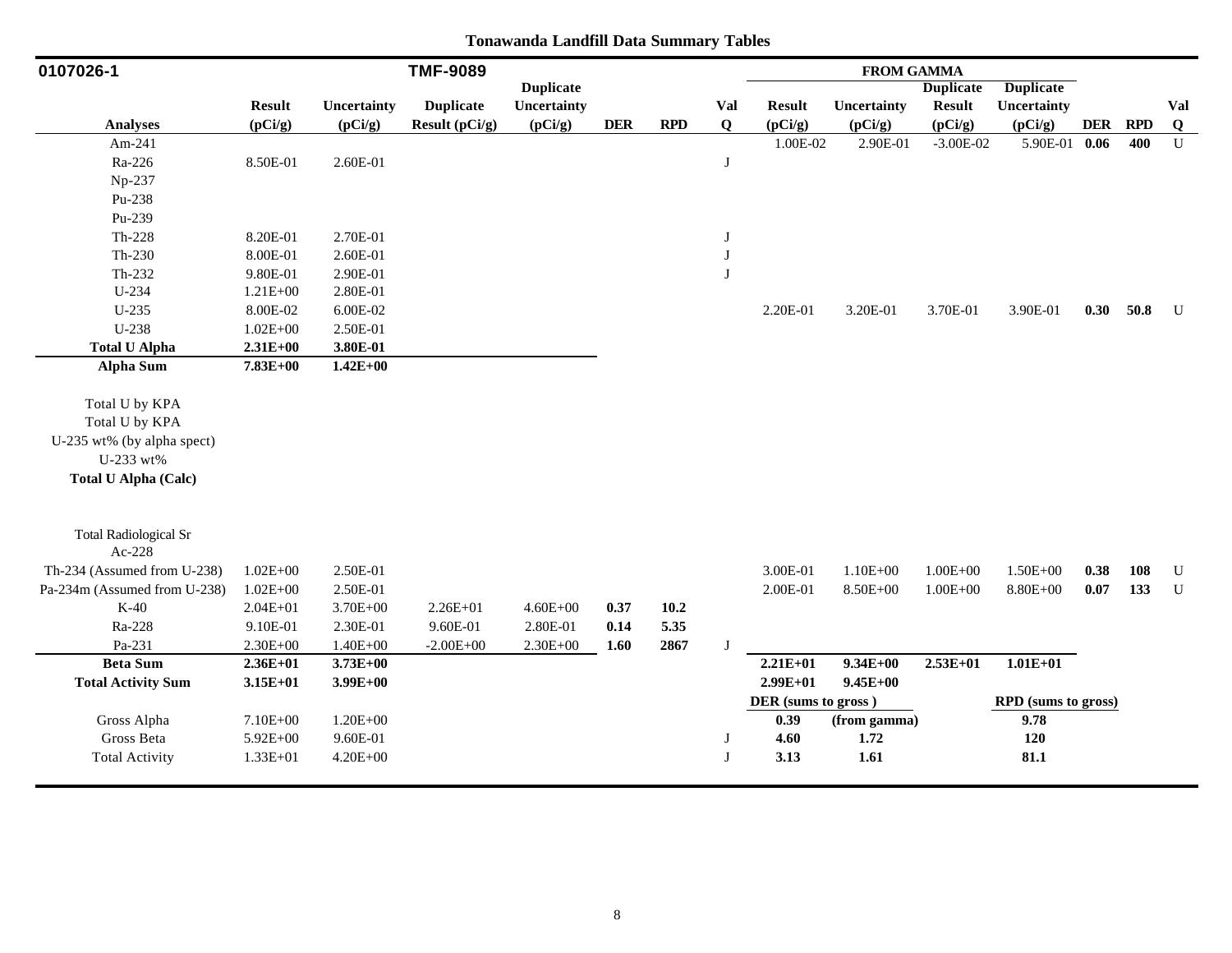| 0107026-2                    |               |              | <b>TMF-9090</b>  |                  |            |      |              |                     | <b>FROM GAMMA</b> |                  |                     |         |              |
|------------------------------|---------------|--------------|------------------|------------------|------------|------|--------------|---------------------|-------------------|------------------|---------------------|---------|--------------|
|                              |               |              |                  | <b>Duplicate</b> |            |      |              |                     |                   | <b>Duplicate</b> | <b>Duplicate</b>    |         |              |
|                              | <b>Result</b> | Uncertainty  | <b>Duplicate</b> | Uncertainty      |            |      | Val          | <b>Result</b>       | Uncertainty       | <b>Result</b>    | Uncertainty         |         | Val          |
| <b>Analyses</b>              | (pCi/g)       | (pCi/g)      | Result (pCi/g)   | (pCi/g)          | <b>DER</b> | RPD  | Q            | (pCi/g)             | (pCi/g)           | (pCi/g)          | (pCi/g)             | DER RPD | Q            |
| Am-241                       |               |              |                  |                  |            |      |              | $-4.70E-01$         | 5.20E-01          |                  |                     |         | $\mathbf{U}$ |
| Ra-226                       | 8.90E-01      | 2.60E-01     |                  |                  |            |      | $\bf J$      |                     |                   |                  |                     |         |              |
| Np-237                       |               |              |                  |                  |            |      |              |                     |                   |                  |                     |         |              |
| Pu-238                       |               |              |                  |                  |            |      |              |                     |                   |                  |                     |         |              |
| Pu-239                       |               |              |                  |                  |            |      |              |                     |                   |                  |                     |         |              |
| $Th-228$                     | $1.02E + 00$  | 3.10E-01     | $1.26E + 00$     | 3.40E-01         | 0.52       | 21.1 | $\mathbf{J}$ |                     |                   |                  |                     |         |              |
| $Th-230$                     | 9.40E-01      | 2.80E-01     | 9.90E-01         | 2.80E-01         | 0.13       | 5.18 | $\bf J$      |                     |                   |                  |                     |         |              |
| Th-232                       | $1.02E + 00$  | 2.90E-01     | $1.24E + 00$     | 3.30E-01         | $0.50\,$   | 19.5 | J            |                     |                   |                  |                     |         |              |
| U-234                        | 8.90E-01      | 1.80E-01     |                  |                  |            |      |              |                     |                   |                  |                     |         |              |
| U-235                        | 7.50E-02      | 4.30E-02     |                  |                  |            |      |              | $-6.00E-02$         | 3.30E-01          |                  |                     |         | $\mathbf U$  |
| U-238                        | 7.40E-01      | 1.60E-01     |                  |                  |            |      |              |                     |                   |                  |                     |         |              |
| <b>Total U Alpha</b>         | $1.71E + 00$  | 2.45E-01     |                  |                  |            |      |              |                     |                   |                  |                     |         |              |
| Alpha Sum                    | $3.60E + 00$  | $1.82E + 00$ |                  |                  |            |      |              |                     |                   |                  |                     |         |              |
|                              |               |              |                  |                  |            |      |              |                     |                   |                  |                     |         |              |
| Total U by KPA               |               |              |                  |                  |            |      |              |                     |                   |                  |                     |         |              |
| Total U by KPA               |               |              |                  |                  |            |      |              |                     |                   |                  |                     |         |              |
| U-235 wt% (by alpha spect)   |               |              |                  |                  |            |      |              |                     |                   |                  |                     |         |              |
| U-233 wt%                    |               |              |                  |                  |            |      |              |                     |                   |                  |                     |         |              |
| <b>Total U Alpha (Calc)</b>  |               |              |                  |                  |            |      |              |                     |                   |                  |                     |         |              |
|                              |               |              |                  |                  |            |      |              |                     |                   |                  |                     |         |              |
|                              |               |              |                  |                  |            |      |              |                     |                   |                  |                     |         |              |
| <b>Total Radiological Sr</b> |               |              |                  |                  |            |      |              |                     |                   |                  |                     |         |              |
| Ac-228                       |               |              |                  |                  |            |      |              |                     |                   |                  |                     |         |              |
| Th-234 (Assumed from U-238)  | 7.40E-01      | 1.60E-01     |                  |                  |            |      |              | 1.90E-01            | 7.20E-01          |                  |                     |         | ${\bf U}$    |
| Pa-234m (Assumed from U-238) | 7.40E-01      | 1.60E-01     |                  |                  |            |      |              | 5.30E+00            | $9.10E + 00$      |                  |                     |         | ${\bf U}$    |
| $K-40$                       | $1.71E + 01$  | $3.60E + 00$ |                  |                  |            |      |              |                     |                   |                  |                     |         |              |
| Ra-228                       | $1.00E + 00$  | 2.90E-01     |                  |                  |            |      |              |                     |                   |                  |                     |         |              |
| Pa-231                       | $-2.20E + 00$ | $1.90E + 00$ |                  |                  |            |      | UJ           |                     |                   |                  |                     |         |              |
| <b>Beta Sum</b>              | $1.96E + 01$  | $3.62E + 00$ |                  |                  |            |      |              | $2.36E + 01$        | $9.82E + 00$      |                  |                     |         |              |
| <b>Total Activity Sum</b>    | $2.32E+01$    | $4.05E + 00$ |                  |                  |            |      |              | $2.72E + 01$        | $9.98E + 00$      |                  |                     |         |              |
|                              |               |              |                  |                  |            |      |              | DER (sums to gross) |                   |                  | RPD (sums to gross) |         |              |
| Gross Alpha                  | 5.80E+00      | $1.10E + 00$ |                  |                  |            |      |              | 1.04                | (from gamma)      |                  | 46.9                |         |              |
| Gross Beta                   | $4.62E + 00$  | 8.10E-01     |                  |                  |            |      | J            | 4.03                | 1.93              |                  | 124                 |         |              |
| <b>Total Activity</b>        | $6.00E + 00$  | $3.80E + 00$ |                  |                  |            |      | J            | 3.09                | 1.98              |                  | 118                 |         |              |
|                              |               |              |                  |                  |            |      |              |                     |                   |                  |                     |         |              |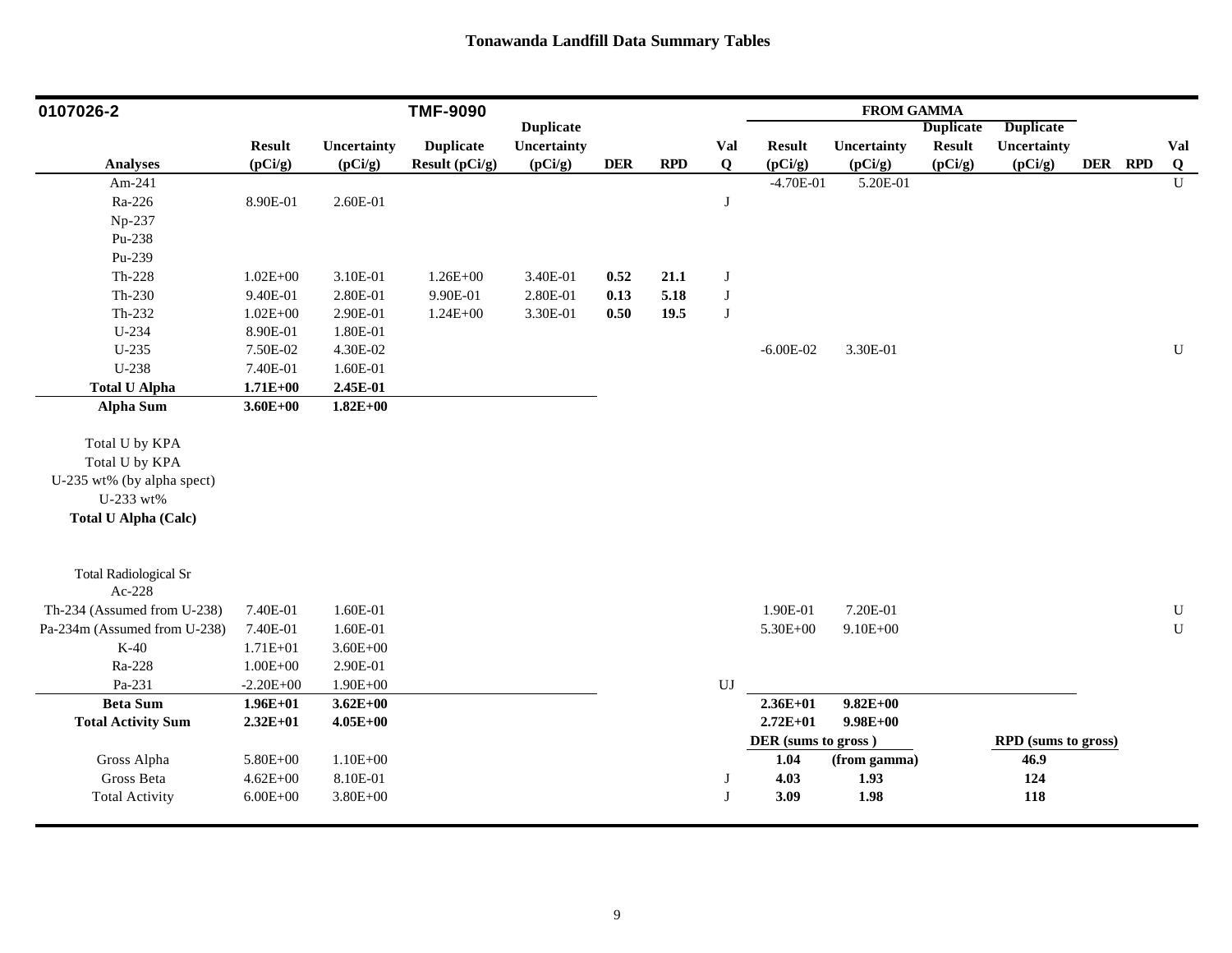| 0107026-3                                                                                                  |               |              | <b>TMF-0085</b>  |                  |            |      |                  |                     | <b>FROM GAMMA</b> |                  |                     |         |              |
|------------------------------------------------------------------------------------------------------------|---------------|--------------|------------------|------------------|------------|------|------------------|---------------------|-------------------|------------------|---------------------|---------|--------------|
|                                                                                                            |               |              |                  | <b>Duplicate</b> |            |      |                  |                     |                   | <b>Duplicate</b> | <b>Duplicate</b>    |         |              |
|                                                                                                            | <b>Result</b> | Uncertainty  | <b>Duplicate</b> | Uncertainty      |            |      | <b>Val</b>       | <b>Result</b>       | Uncertainty       | <b>Result</b>    | Uncertainty         |         | Val          |
| <b>Analyses</b>                                                                                            | (pCi/g)       | (pCi/g)      | Result (pCi/g)   | (pCi/g)          | <b>DER</b> | RPD  | $\bf{Q}$         | (pCi/g)             | (pCi/g)           | (pCi/g)          | (pCi/g)             | DER RPD | Q            |
| Am-241                                                                                                     |               |              |                  |                  |            |      |                  | $-9.00E - 02$       | 1.10E-01          |                  |                     |         | $\mathbf{U}$ |
| Ra-226                                                                                                     | 8.90E-01      | 2.40E-01     |                  |                  |            |      | $\bf J$          |                     |                   |                  |                     |         |              |
| Np-237                                                                                                     |               |              |                  |                  |            |      |                  |                     |                   |                  |                     |         |              |
| Pu-238                                                                                                     |               |              |                  |                  |            |      |                  |                     |                   |                  |                     |         |              |
| Pu-239                                                                                                     |               |              |                  |                  |            |      |                  |                     |                   |                  |                     |         |              |
| $Th-228$                                                                                                   | 9.20E-01      | 2.70E-01     |                  |                  |            |      | $\bf J$          |                     |                   |                  |                     |         |              |
| $Th-230$                                                                                                   | 7.80E-01      | 2.30E-01     |                  |                  |            |      | $\bf J$          |                     |                   |                  |                     |         |              |
| Th-232                                                                                                     | 8.30E-01      | 2.40E-01     |                  |                  |            |      | $\bf J$          |                     |                   |                  |                     |         |              |
| U-234                                                                                                      | 7.70E-01      | 1.60E-01     | 9.10E-01         | 1.80E-01         | 0.58       | 16.7 |                  |                     |                   |                  |                     |         |              |
| $U-235$                                                                                                    | 1.44E-01      | 6.00E-02     | 7.00E-02         | 4.20E-02         | 1.01       | 69.2 |                  | 1.90E-01            | 2.90E-01          |                  |                     |         | ${\bf U}$    |
| U-238                                                                                                      | 9.40E-01      | 1.90E-01     | $1.01E + 00$     | 2.00E-01         | 0.25       | 7.18 |                  |                     |                   |                  |                     |         |              |
| <b>Total U Alpha</b>                                                                                       | $1.85E + 00$  | 2.56E-01     | $1.99E + 00$     | 2.72E-01         |            |      |                  |                     |                   |                  |                     |         |              |
| Alpha Sum                                                                                                  | $5.27E + 00$  | 5.53E-01     | $1.99E + 00$     | 2.72E-01         |            |      |                  |                     |                   |                  |                     |         |              |
| Total U by KPA<br>Total U by KPA<br>U-235 wt% (by alpha spect)<br>U-233 wt%<br><b>Total U Alpha (Calc)</b> |               |              |                  |                  |            |      |                  |                     |                   |                  |                     |         |              |
| <b>Total Radiological Sr</b><br>Ac-228                                                                     |               |              |                  |                  |            |      |                  |                     |                   |                  |                     |         |              |
| Th-234 (Assumed from U-238)                                                                                | 9.40E-01      | 1.90E-01     | $1.01E + 00$     | 2.00E-01         | 0.25       | 7.18 |                  | 4.20E-01            | 9.20E-01          |                  |                     |         | ${\bf U}$    |
| Pa-234m (Assumed from U-238)                                                                               | 9.40E-01      | 1.90E-01     | $1.01E + 00$     | 2.00E-01         | 0.25       | 7.18 |                  | 7.00E+00            | $1.10E + 01$      |                  |                     |         | ${\bf U}$    |
| $K-40$                                                                                                     | $1.65E + 01$  | $3.90E + 00$ |                  |                  |            |      |                  |                     |                   |                  |                     |         |              |
| Ra-228                                                                                                     | 7.50E-01      | 3.10E-01     |                  |                  |            |      |                  |                     |                   |                  |                     |         |              |
| Pa-231                                                                                                     | $-9.00E-01$   | $2.00E + 00$ |                  |                  |            |      | UJ               |                     |                   |                  |                     |         |              |
| <b>Beta Sum</b>                                                                                            | $1.91E+01$    | $3.92E + 00$ | $2.02E + 00$     | 2.83E-01         |            |      |                  | $2.47E + 01$        | $1.17E + 01$      |                  |                     |         |              |
| <b>Total Activity Sum</b>                                                                                  | $2.44E + 01$  | $3.96E + 00$ | $4.01E + 00$     | 3.93E-01         |            |      |                  | $2.99E+01$          | $1.17E + 01$      |                  |                     |         |              |
|                                                                                                            |               |              |                  |                  |            |      |                  | DER (sums to gross) |                   |                  | RPD (sums to gross) |         |              |
| Gross Alpha                                                                                                | $6.30E + 00$  | $1.10E + 00$ |                  |                  |            |      |                  | 0.83                | (from gamma)      |                  | 17.7                |         |              |
| Gross Beta                                                                                                 | 5.44E+00      | 8.90E-01     |                  |                  |            |      | $\bf J$          | 3.40                | 1.64              |                  | 111                 |         |              |
| <b>Total Activity</b>                                                                                      | $3.10E + 00$  | $3.80E + 00$ |                  |                  |            |      | ${\bf U}{\bf J}$ | 3.88                | 2.18              |                  | 155                 |         |              |
|                                                                                                            |               |              |                  |                  |            |      |                  |                     |                   |                  |                     |         |              |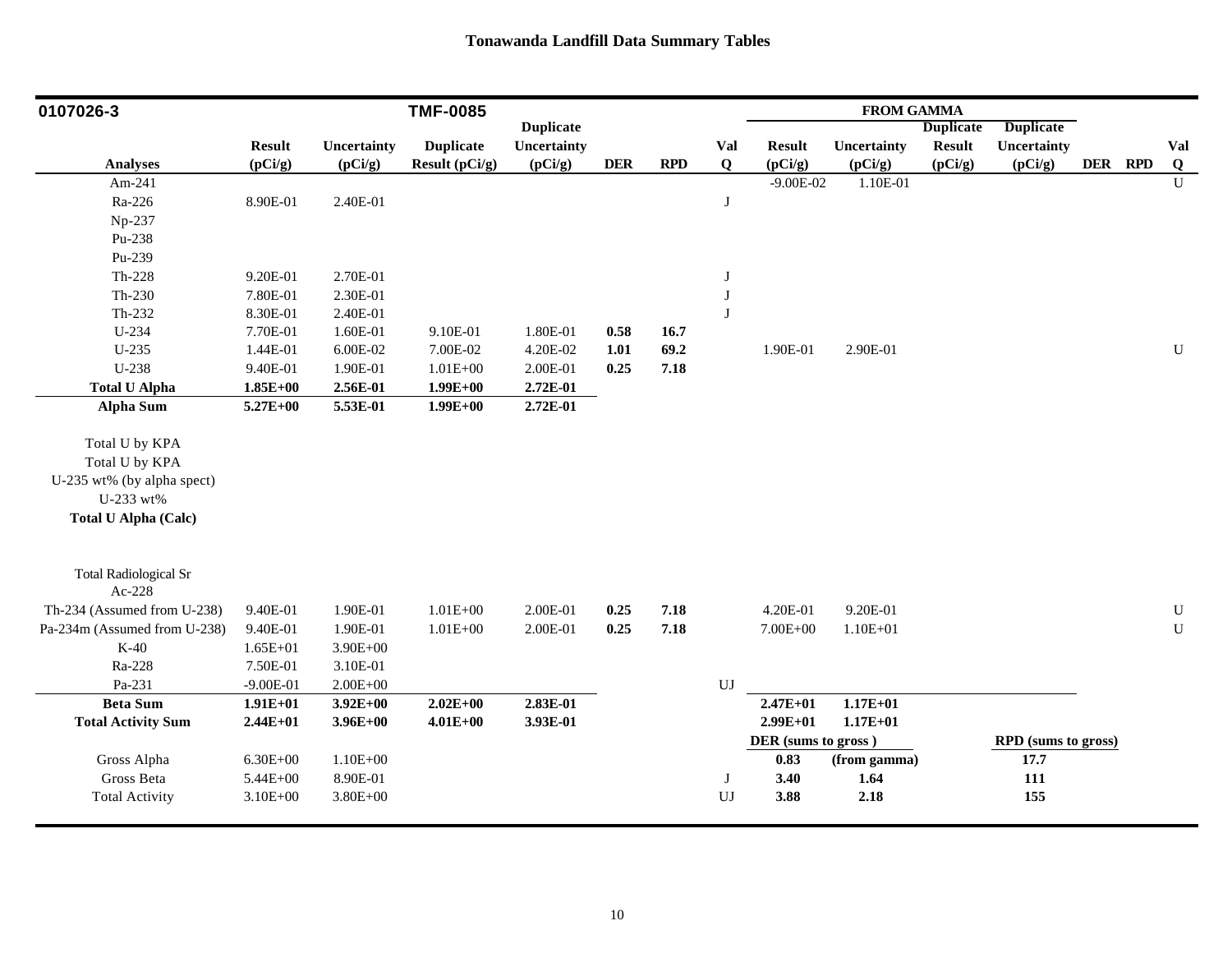| 0107026-4                               |               |              | <b>TMF-0086</b>  |                  |             |            |                        |                     | <b>FROM GAMMA</b> |                  |                     |         |                |
|-----------------------------------------|---------------|--------------|------------------|------------------|-------------|------------|------------------------|---------------------|-------------------|------------------|---------------------|---------|----------------|
|                                         |               |              |                  | <b>Duplicate</b> |             |            |                        |                     |                   | <b>Duplicate</b> | <b>Duplicate</b>    |         |                |
|                                         | <b>Result</b> | Uncertainty  | <b>Duplicate</b> | Uncertainty      |             |            | Val                    | <b>Result</b>       | Uncertainty       | <b>Result</b>    | Uncertainty         |         | Val            |
| <b>Analyses</b>                         | (pCi/g)       | (pCi/g)      | Result (pCi/g)   | (pCi/g)          | ${\bf DER}$ | <b>RPD</b> | Q                      | (pCi/g)             | (pCi/g)           | (pCi/g)          | (pCi/g)             | DER RPD | $\overline{Q}$ |
| Am-241                                  |               |              |                  |                  |             |            |                        | 1.00E-02            | 2.30E-01          |                  |                     |         | $\mathbf U$    |
| Ra-226                                  | $1.06E + 00$  | 3.30E-01     |                  |                  |             |            | J                      |                     |                   |                  |                     |         |                |
| Np-237                                  |               |              |                  |                  |             |            |                        |                     |                   |                  |                     |         |                |
| Pu-238                                  |               |              |                  |                  |             |            |                        |                     |                   |                  |                     |         |                |
| Pu-239                                  |               |              |                  |                  |             |            |                        |                     |                   |                  |                     |         |                |
| $Th-228$                                | 7.00E-01      | 2.20E-01     |                  |                  |             |            | J                      |                     |                   |                  |                     |         |                |
| $Th-230$                                | 7.20E-01      | 2.20E-01     |                  |                  |             |            | $\bf J$                |                     |                   |                  |                     |         |                |
| Th-232                                  | 8.10E-01      | 2.40E-01     |                  |                  |             |            | $\bf J$                |                     |                   |                  |                     |         |                |
| U-234                                   | 7.70E-01      | 1.60E-01     |                  |                  |             |            |                        |                     |                   |                  |                     |         |                |
| U-235                                   | 2.70E-02      | 2.90E-02     |                  |                  |             |            |                        | 2.00E-02            | 2.70E-01          |                  |                     |         | ${\bf U}$      |
| U-238                                   | 8.20E-01      | 1.70E-01     |                  |                  |             |            |                        |                     |                   |                  |                     |         |                |
| <b>Total U Alpha</b>                    | $1.62E + 00$  | 2.35E-01     |                  |                  |             |            |                        |                     |                   |                  |                     |         |                |
| Alpha Sum                               | 4.91E+00      | 5.64E-01     |                  |                  |             |            |                        |                     |                   |                  |                     |         |                |
| Total U by KPA                          |               |              |                  |                  |             |            |                        |                     |                   |                  |                     |         |                |
| Total U by KPA                          |               |              |                  |                  |             |            |                        |                     |                   |                  |                     |         |                |
|                                         |               |              |                  |                  |             |            |                        |                     |                   |                  |                     |         |                |
| U-235 wt% (by alpha spect)<br>U-233 wt% |               |              |                  |                  |             |            |                        |                     |                   |                  |                     |         |                |
|                                         |               |              |                  |                  |             |            |                        |                     |                   |                  |                     |         |                |
| <b>Total U Alpha (Calc)</b>             |               |              |                  |                  |             |            |                        |                     |                   |                  |                     |         |                |
| <b>Total Radiological Sr</b>            |               |              |                  |                  |             |            |                        |                     |                   |                  |                     |         |                |
| Ac-228                                  |               |              |                  |                  |             |            |                        |                     |                   |                  |                     |         |                |
| Th-234 (Assumed from U-238)             | 8.20E-01      | 1.70E-01     |                  |                  |             |            |                        | 8.10E-01            | 7.20E-01          |                  |                     |         |                |
| Pa-234m (Assumed from U-238)            | 8.20E-01      | 1.70E-01     |                  |                  |             |            |                        | $1.14E + 01$        | 7.80E+00          |                  |                     |         |                |
| $K-40$                                  | $1.94E + 01$  | $3.50E + 00$ |                  |                  |             |            |                        |                     |                   |                  |                     |         |                |
| Ra-228                                  | 7.60E-01      | 1.90E-01     |                  |                  |             |            |                        |                     |                   |                  |                     |         |                |
| Pa-231                                  | $-7.00E-01$   | $2.00E + 00$ |                  |                  |             |            | $\mathbf{U}\mathbf{J}$ |                     |                   |                  |                     |         |                |
| <b>Beta Sum</b>                         | $2.18E + 01$  | $3.51E+00$   |                  |                  |             |            |                        | $3.24E + 01$        | $8.58E + 00$      |                  |                     |         |                |
| <b>Total Activity Sum</b>               | $2.67E + 01$  | $3.56E + 00$ |                  |                  |             |            |                        | $3.73E + 01$        | $8.60E + 00$      |                  |                     |         |                |
|                                         |               |              |                  |                  |             |            |                        | DER (sums to gross) |                   |                  | RPD (sums to gross) |         |                |
| Gross Alpha                             | $6.40E + 00$  | $1.10E + 00$ |                  |                  |             |            |                        | 1.21                | (from gamma)      |                  | 26.4                |         |                |
| Gross Beta                              | $4.83E + 00$  | 7.90E-01     |                  |                  |             |            | J                      | 4.71                | 3.20              |                  | 127                 |         |                |
| <b>Total Activity</b>                   | $1.02E + 01$  | $4.00E + 00$ |                  |                  |             |            | J                      | 3.08                | 2.85              |                  | 89.5                |         |                |
|                                         |               |              |                  |                  |             |            |                        |                     |                   |                  |                     |         |                |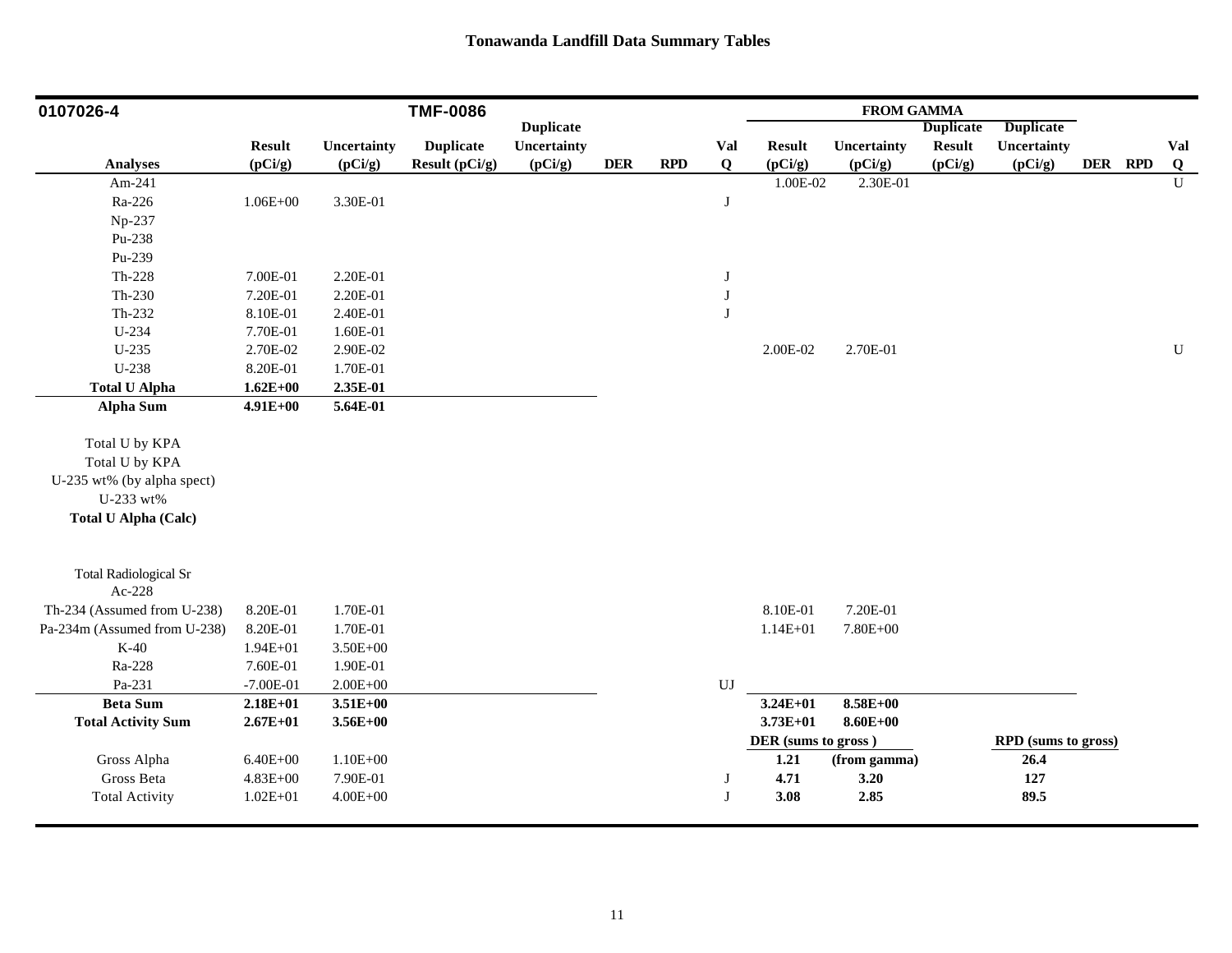| 0107026-5                    |               |              | <b>TMF-0101</b>  |                  |            |      |         |                     | <b>FROM GAMMA</b> |                  |                            |            |            |             |
|------------------------------|---------------|--------------|------------------|------------------|------------|------|---------|---------------------|-------------------|------------------|----------------------------|------------|------------|-------------|
|                              |               |              |                  | <b>Duplicate</b> |            |      |         |                     |                   | <b>Duplicate</b> | <b>Duplicate</b>           |            |            |             |
|                              | <b>Result</b> | Uncertainty  | <b>Duplicate</b> | Uncertainty      |            |      | Val     | <b>Result</b>       | Uncertainty       | <b>Result</b>    | Uncertainty                |            |            | Val         |
| <b>Analyses</b>              | (pCi/g)       | (pCi/g)      | Result (pCi/g)   | (pCi/g)          | <b>DER</b> | RPD  | Q       | (pCi/g)             | (pCi/g)           | (pCi/g)          | (pCi/g)                    | <b>DER</b> | <b>RPD</b> | $\bf{Q}$    |
| Am-241                       |               |              |                  |                  |            |      |         | 1.50E-01            | 2.40E-01          | 8.00E-02         | 3.90E-01 0.15              |            | 60.9       | U           |
| Ra-226                       | 1.80E-01      | 2.10E-01     | 7.40E-01         | 2.50E-01         | 1.72       | 122  | $\bf J$ |                     |                   |                  |                            |            |            |             |
| Np-237                       |               |              |                  |                  |            |      |         |                     |                   |                  |                            |            |            |             |
| Pu-238                       |               |              |                  |                  |            |      |         |                     |                   |                  |                            |            |            |             |
| Pu-239                       |               |              |                  |                  |            |      |         |                     |                   |                  |                            |            |            |             |
| $Th-228$                     | 1.80E-01      | 1.20E-01     | 3.10E-01         | 2.30E-01         | 0.50       | 53.1 | $\bf J$ |                     |                   |                  |                            |            |            |             |
| $Th-230$                     | 3.40E-01      | 1.50E-01     | 3.80E-01         | 2.00E-01         | 0.16       | 11.1 | $\bf J$ |                     |                   |                  |                            |            |            |             |
| Th-232                       | 2.50E-01      | 1.30E-01     | 3.50E-01         | 1.90E-01         | 0.43       | 33.3 | $\bf J$ |                     |                   |                  |                            |            |            |             |
| U-234                        | 3.59E-01      | $1.00E-01$   |                  |                  |            |      |         |                     |                   |                  |                            |            |            |             |
| $U-235$                      | 2.90E-02      | 2.80E-02     |                  |                  |            |      |         | $-2.10E-01$         | 2.30E-01          | 5.00E-02         | 2.70E-01                   | 0.73       | 325        | U           |
| U-238                        | 3.90E-01      | 1.10E-01     |                  |                  |            |      |         |                     |                   |                  |                            |            |            |             |
| <b>Total U Alpha</b>         | 7.78E-01      | 1.51E-01     |                  |                  |            |      |         |                     |                   |                  |                            |            |            |             |
| Alpha Sum                    | $2.27E+00$    | $1.13E+00$   |                  |                  |            |      |         |                     |                   |                  |                            |            |            |             |
|                              |               |              |                  |                  |            |      |         |                     |                   |                  |                            |            |            |             |
| Total U by KPA               |               |              |                  |                  |            |      |         |                     |                   |                  |                            |            |            |             |
| Total U by KPA               |               |              |                  |                  |            |      |         |                     |                   |                  |                            |            |            |             |
| U-235 wt% (by alpha spect)   |               |              |                  |                  |            |      |         |                     |                   |                  |                            |            |            |             |
| U-233 wt%                    |               |              |                  |                  |            |      |         |                     |                   |                  |                            |            |            |             |
| <b>Total U Alpha (Calc)</b>  |               |              |                  |                  |            |      |         |                     |                   |                  |                            |            |            |             |
|                              |               |              |                  |                  |            |      |         |                     |                   |                  |                            |            |            |             |
|                              |               |              |                  |                  |            |      |         |                     |                   |                  |                            |            |            |             |
| <b>Total Radiological Sr</b> |               |              |                  |                  |            |      |         |                     |                   |                  |                            |            |            |             |
| Ac-228                       |               |              |                  |                  |            |      |         |                     |                   |                  |                            |            |            |             |
| Th-234 (Assumed from U-238)  | 3.90E-01      | 1.10E-01     |                  |                  |            |      |         | 3.10E-01            | 6.80E-01          | 9.20E-01         | $1.00E + 00$               | 0.50       | 99.2       | $\mathbf U$ |
| Pa-234m (Assumed from U-238) | 3.90E-01      | 1.10E-01     |                  |                  |            |      |         | $1.70E + 00$        | $6.40E + 00$      | $-5.20E + 00$    | $8.00E + 00$               | 0.67       | 394        | U           |
| $K-40$                       | $4.10E + 00$  | $1.10E + 00$ | 3.20E+00         | $1.20E + 00$     | 0.55       | 24.7 |         |                     |                   |                  |                            |            |            |             |
| Ra-228                       | 1.40E-01      | 1.50E-01     | 9.00E-02         | 2.00E-01         | 0.20       | 43.5 |         |                     |                   |                  |                            |            |            |             |
| Pa-231                       | 6.00E-01      | $1.20E + 00$ | $0.00E + 00$     | $1.60E + 00$     | 0.30       | 200  | UJ      |                     |                   |                  |                            |            |            |             |
| <b>Beta Sum</b>              | $5.09E + 00$  | $1.13E+00$   |                  |                  |            |      |         | $6.32E + 00$        | $6.53E+00$        | $-9.90E-01$      | 8.16E+00                   |            |            |             |
| <b>Total Activity Sum</b>    | 7.36E+00      | $1.60E + 00$ |                  |                  |            |      |         | 8.59E+00            | $6.63E + 00$      |                  |                            |            |            |             |
|                              |               |              |                  |                  |            |      |         | DER (sums to gross) |                   |                  | <b>RPD</b> (sums to gross) |            |            |             |
| Gross Alpha                  | 3.90E+00      | $1.20E + 00$ | $3.10E + 00$     | $1.10E + 00$     | 0.49       | 22.9 |         | 0.99                | (from gamma)      |                  | 52.9                       |            |            |             |
| Gross Beta                   | $3.01E + 00$  | 9.90E-01     | $3.00E + 00$     | $1.00E + 00$     | 0.01       | 0.33 | $\bf J$ | 1.39                | 0.50              |                  | 51.4                       |            |            |             |
| <b>Total Activity</b>        | $5.00E + 00$  | $3.80E + 00$ |                  |                  |            |      |         | 0.57                | 0.47              |                  | 38.2                       |            |            |             |
|                              |               |              |                  |                  |            |      |         |                     |                   |                  |                            |            |            |             |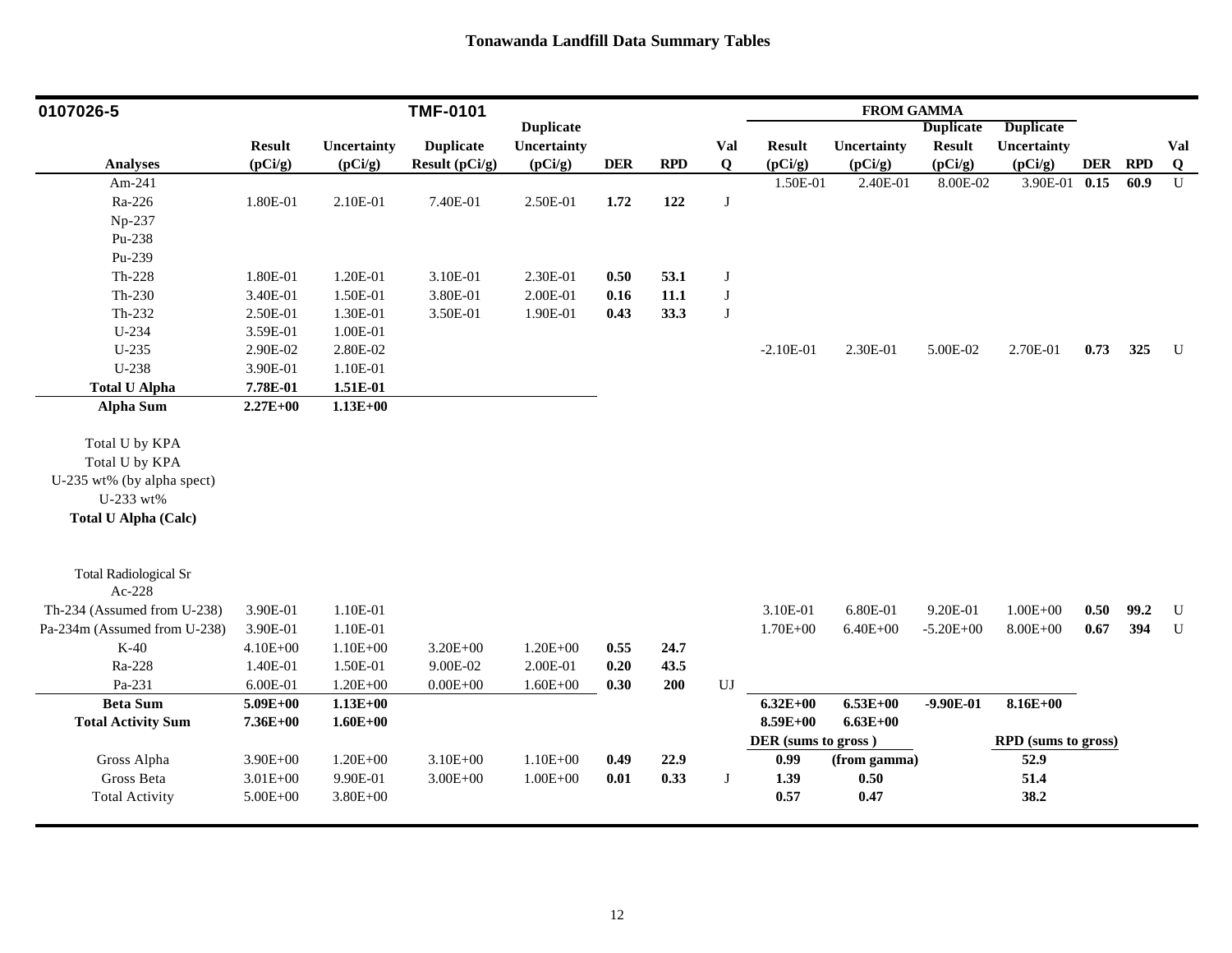| 0107026-6                                                                                                  |               |              | <b>TMF-0102</b>  |                  |            |      |              |                     | <b>FROM GAMMA</b> |                  |                     |         |           |
|------------------------------------------------------------------------------------------------------------|---------------|--------------|------------------|------------------|------------|------|--------------|---------------------|-------------------|------------------|---------------------|---------|-----------|
|                                                                                                            |               |              |                  | <b>Duplicate</b> |            |      |              |                     |                   | <b>Duplicate</b> | <b>Duplicate</b>    |         |           |
|                                                                                                            | <b>Result</b> | Uncertainty  | <b>Duplicate</b> | Uncertainty      |            |      | <b>Val</b>   | <b>Result</b>       | Uncertainty       | <b>Result</b>    | Uncertainty         |         | Val       |
| <b>Analyses</b>                                                                                            | (pCi/g)       | (pCi/g)      | Result (pCi/g)   | (pCi/g)          | <b>DER</b> | RPD  | $\bf{Q}$     | (pCi/g)             | (pCi/g)           | (pCi/g)          | (pCi/g)             | DER RPD | $\bf{Q}$  |
| Am-241                                                                                                     |               |              |                  |                  |            |      |              | 1.20E-01            | 1.10E-01          |                  |                     |         |           |
| Ra-226                                                                                                     | $1.03E + 00$  | 2.80E-01     |                  |                  |            |      | $\bf J$      |                     |                   |                  |                     |         |           |
| Np-237                                                                                                     |               |              |                  |                  |            |      |              |                     |                   |                  |                     |         |           |
| Pu-238                                                                                                     |               |              |                  |                  |            |      |              |                     |                   |                  |                     |         |           |
| Pu-239                                                                                                     |               |              |                  |                  |            |      |              |                     |                   |                  |                     |         |           |
| $Th-228$                                                                                                   | 9.20E-01      | 2.30E-01     |                  |                  |            |      | $\bf J$      |                     |                   |                  |                     |         |           |
| $Th-230$                                                                                                   | 9.10E-01      | 2.20E-01     |                  |                  |            |      | $\bf J$      |                     |                   |                  |                     |         |           |
| Th-232                                                                                                     | 8.70E-01      | 2.20E-01     |                  |                  |            |      | $\bf J$      |                     |                   |                  |                     |         |           |
| U-234                                                                                                      | $1.07E + 00$  | 2.20E-01     | $1.27E + 00$     | 2.50E-01         | 0.60       | 17.1 |              |                     |                   |                  |                     |         |           |
| $U-235$                                                                                                    | 8.30E-02      | 4.80E-02     | 1.17E-01         | 6.00E-02         | 0.44       | 34.0 |              | 1.50E-01            | 2.90E-01          |                  |                     |         | ${\bf U}$ |
| U-238                                                                                                      | $1.04E + 00$  | 2.10E-01     | $1.00E + 00$     | 2.10E-01         | 0.13       | 3.92 |              |                     |                   |                  |                     |         |           |
| <b>Total U Alpha</b>                                                                                       | $2.19E + 00$  | 2.10E-01     | $2.39E + 00$     | 3.32E-01         |            |      |              |                     |                   |                  |                     |         |           |
| Alpha Sum                                                                                                  | $5.92E + 00$  | 5.68E-01     | $2.39E+00$       | 3.32E-01         |            |      |              |                     |                   |                  |                     |         |           |
| Total U by KPA<br>Total U by KPA<br>U-235 wt% (by alpha spect)<br>U-233 wt%<br><b>Total U Alpha (Calc)</b> |               |              |                  |                  |            |      |              |                     |                   |                  |                     |         |           |
| <b>Total Radiological Sr</b><br>Ac-228                                                                     |               |              |                  |                  |            |      |              |                     |                   |                  |                     |         |           |
| Th-234 (Assumed from U-238)                                                                                | $1.04E + 00$  | 2.10E-01     | $1.00E + 00$     | 2.10E-01         | 0.13       | 3.92 |              | $1.40E + 00$        | 7.80E-01          |                  |                     |         |           |
| Pa-234m (Assumed from U-238)                                                                               | $1.04E + 00$  | 2.10E-01     | $1.00E + 00$     | 2.10E-01         | 0.13       | 3.92 |              | $1.00E + 00$        | $1.20E + 01$      |                  |                     |         | ${\bf U}$ |
| $K-40$                                                                                                     | $2.26E + 01$  | $4.70E + 00$ |                  |                  |            |      |              |                     |                   |                  |                     |         |           |
| Ra-228                                                                                                     | 8.40E-01      | 3.10E-01     |                  |                  |            |      |              |                     |                   |                  |                     |         |           |
| Pa-231                                                                                                     | $-1.10E + 00$ | $1.90E + 00$ |                  |                  |            |      | UJ           |                     |                   |                  |                     |         |           |
| <b>Beta Sum</b>                                                                                            | $2.55E+01$    | $4.72E + 00$ | $2.00E + 00$     | 2.97E-01         |            |      |              | $2.58E + 01$        | $1.29E + 01$      |                  |                     |         |           |
| <b>Total Activity Sum</b>                                                                                  | $3.14E + 01$  | $4.75E+00$   | $4.39E + 00$     | 4.45E-01         |            |      |              | $3.18E + 01$        | $1.29E + 01$      |                  |                     |         |           |
|                                                                                                            |               |              |                  |                  |            |      |              | DER (sums to gross) |                   |                  | RPD (sums to gross) |         |           |
| Gross Alpha                                                                                                | $6.10E + 00$  | $1.00E + 00$ |                  |                  |            |      |              | 0.15                | (from gamma)      |                  | 2.94                |         |           |
| Gross Beta                                                                                                 | 5.10E+00      | 8.40E-01     |                  |                  |            |      | $\bf J$      | 4.26                | 1.60              |                  | 133                 |         |           |
| <b>Total Activity</b>                                                                                      | $9.00E + 00$  | $3.90E + 00$ |                  |                  |            |      | $\mathbf{J}$ | 3.65                | 1.69              |                  | 111                 |         |           |
|                                                                                                            |               |              |                  |                  |            |      |              |                     |                   |                  |                     |         |           |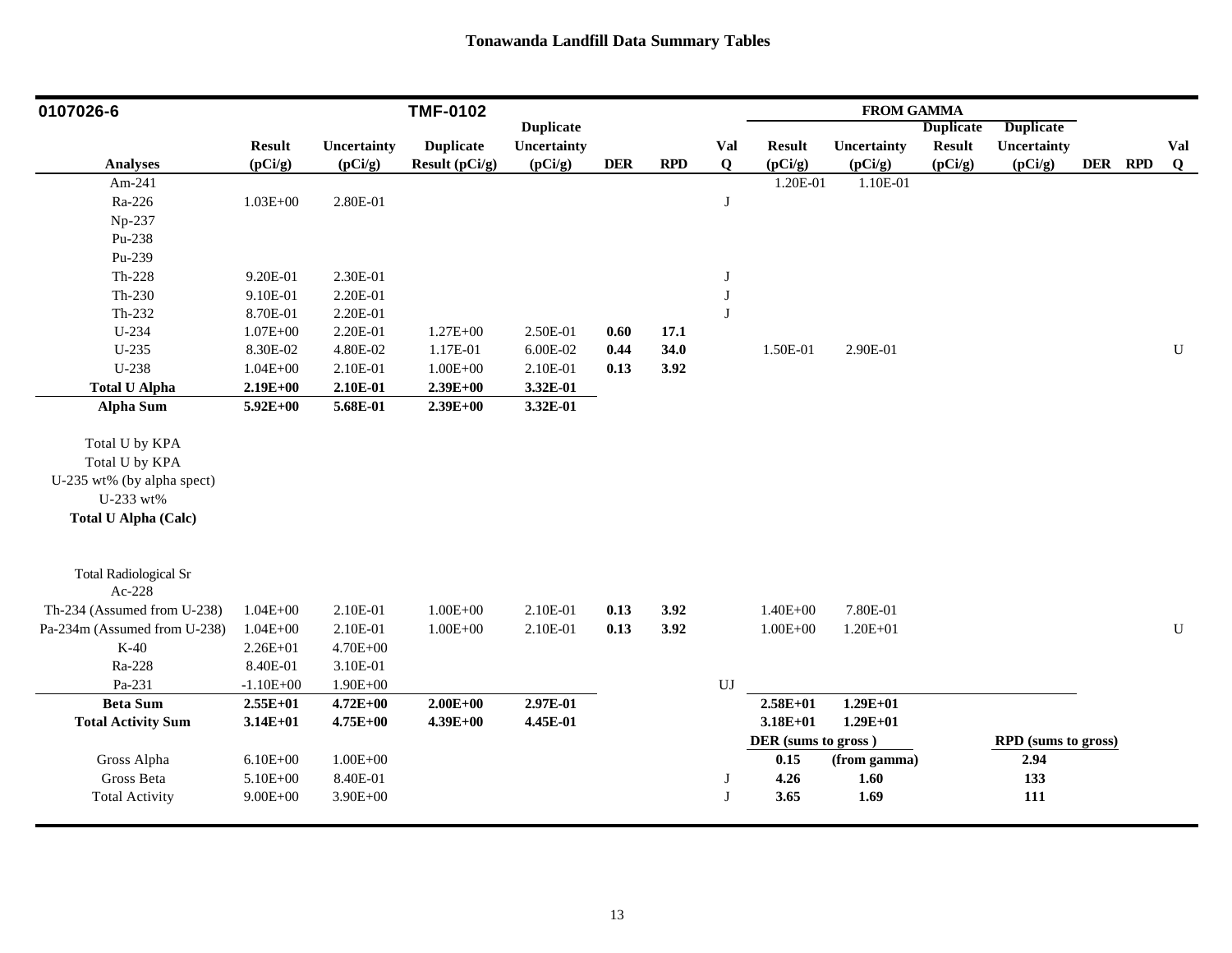| 0107026-7                    |               |              | <b>TMF-0107</b>  |                  |            |     |                        |                     | <b>FROM GAMMA</b> |                  |                     |         |                |
|------------------------------|---------------|--------------|------------------|------------------|------------|-----|------------------------|---------------------|-------------------|------------------|---------------------|---------|----------------|
|                              |               |              |                  | <b>Duplicate</b> |            |     |                        |                     |                   | <b>Duplicate</b> | <b>Duplicate</b>    |         |                |
|                              | <b>Result</b> | Uncertainty  | <b>Duplicate</b> | Uncertainty      |            |     | <b>Val</b>             | <b>Result</b>       | Uncertainty       | <b>Result</b>    | Uncertainty         |         | Val            |
| <b>Analyses</b>              | (pCi/g)       | (pCi/g)      | Result (pCi/g)   | (pCi/g)          | <b>DER</b> | RPD | Q                      | (pCi/g)             | (pCi/g)           | (pCi/g)          | (pCi/g)             | DER RPD | $\overline{Q}$ |
| Am-241                       |               |              |                  |                  |            |     |                        | $-2.00E - 02$       | 9.60E-02          |                  |                     |         | $\mathbf U$    |
| Ra-226                       | 6.90E-01      | 2.20E-01     |                  |                  |            |     | $\bf J$                |                     |                   |                  |                     |         |                |
| Np-237                       |               |              |                  |                  |            |     |                        |                     |                   |                  |                     |         |                |
| Pu-238                       |               |              |                  |                  |            |     |                        |                     |                   |                  |                     |         |                |
| Pu-239                       |               |              |                  |                  |            |     |                        |                     |                   |                  |                     |         |                |
| Th-228                       | 7.60E-01      | 2.10E-01     |                  |                  |            |     | $\bf J$                |                     |                   |                  |                     |         |                |
| Th-230                       | 8.80E-01      | 2.30E-01     |                  |                  |            |     | $\bf J$                |                     |                   |                  |                     |         |                |
| Th-232                       | 6.60E-01      | 1.90E-01     |                  |                  |            |     | $\bf J$                |                     |                   |                  |                     |         |                |
| U-234                        | 7.70E-01      | 1.70E-01     |                  |                  |            |     |                        |                     |                   |                  |                     |         |                |
| $U-235$                      | 3.30E-02      | 2.90E-02     |                  |                  |            |     |                        | 3.00E-01            | 2.90E-01          |                  |                     |         |                |
| U-238                        | 7.40E-01      | 1.70E-01     |                  |                  |            |     |                        |                     |                   |                  |                     |         |                |
| <b>Total U Alpha</b>         | $1.54E + 00$  | 2.42E-01     |                  |                  |            |     |                        |                     |                   |                  |                     |         |                |
| Alpha Sum                    | $4.53E + 00$  | $1.78E + 00$ |                  |                  |            |     |                        |                     |                   |                  |                     |         |                |
|                              |               |              |                  |                  |            |     |                        |                     |                   |                  |                     |         |                |
| Total U by KPA               |               |              |                  |                  |            |     |                        |                     |                   |                  |                     |         |                |
| Total U by KPA               |               |              |                  |                  |            |     |                        |                     |                   |                  |                     |         |                |
| U-235 wt% (by alpha spect)   |               |              |                  |                  |            |     |                        |                     |                   |                  |                     |         |                |
| U-233 wt%                    |               |              |                  |                  |            |     |                        |                     |                   |                  |                     |         |                |
| <b>Total U Alpha (Calc)</b>  |               |              |                  |                  |            |     |                        |                     |                   |                  |                     |         |                |
|                              |               |              |                  |                  |            |     |                        |                     |                   |                  |                     |         |                |
| <b>Total Radiological Sr</b> |               |              |                  |                  |            |     |                        |                     |                   |                  |                     |         |                |
| Ac-228                       |               |              |                  |                  |            |     |                        |                     |                   |                  |                     |         |                |
| Th-234 (Assumed from U-238)  | 7.40E-01      | 1.70E-01     |                  |                  |            |     |                        | $1.29E + 00$        | 7.20E-01          |                  |                     |         |                |
| Pa-234m (Assumed from U-238) | 7.40E-01      | 1.70E-01     |                  |                  |            |     |                        | $1.00E + 01$        | $1.30E + 01$      |                  |                     |         | ${\bf U}$      |
| $K-40$                       | 1.38E+01      | $3.40E + 00$ |                  |                  |            |     |                        |                     |                   |                  |                     |         |                |
| Ra-228                       | 7.30E-01      | 2.80E-01     |                  |                  |            |     |                        |                     |                   |                  |                     |         |                |
| Pa-231                       | $0.00E + 00$  | $1.90E + 00$ |                  |                  |            |     | $\mathbf{U}\mathbf{J}$ |                     |                   |                  |                     |         |                |
| <b>Beta Sum</b>              | $1.60E + 01$  | $3.43E + 00$ |                  |                  |            |     |                        | $2.58E + 01$        | $1.35E+01$        |                  |                     |         |                |
| <b>Total Activity Sum</b>    | $2.05E+01$    | $3.86E + 00$ |                  |                  |            |     |                        | $3.04E + 01$        | $1.36E + 01$      |                  |                     |         |                |
|                              |               |              |                  |                  |            |     |                        | DER (sums to gross) |                   |                  | RPD (sums to gross) |         |                |
| Gross Alpha                  | 5.30E+00      | 8.90E-01     |                  |                  |            |     |                        | 0.39                | (from gamma)      |                  | 15.6                |         |                |
| Gross Beta                   | $3.96E + 00$  | 6.70E-01     |                  |                  |            |     | J                      | 3.45                | 1.62              |                  | 121                 |         |                |
| <b>Total Activity</b>        | $9.00E + 00$  | $4.30E + 00$ |                  |                  |            |     | $\bf J$                | 2.00                | $1.50$            |                  | 78.1                |         |                |
|                              |               |              |                  |                  |            |     |                        |                     |                   |                  |                     |         |                |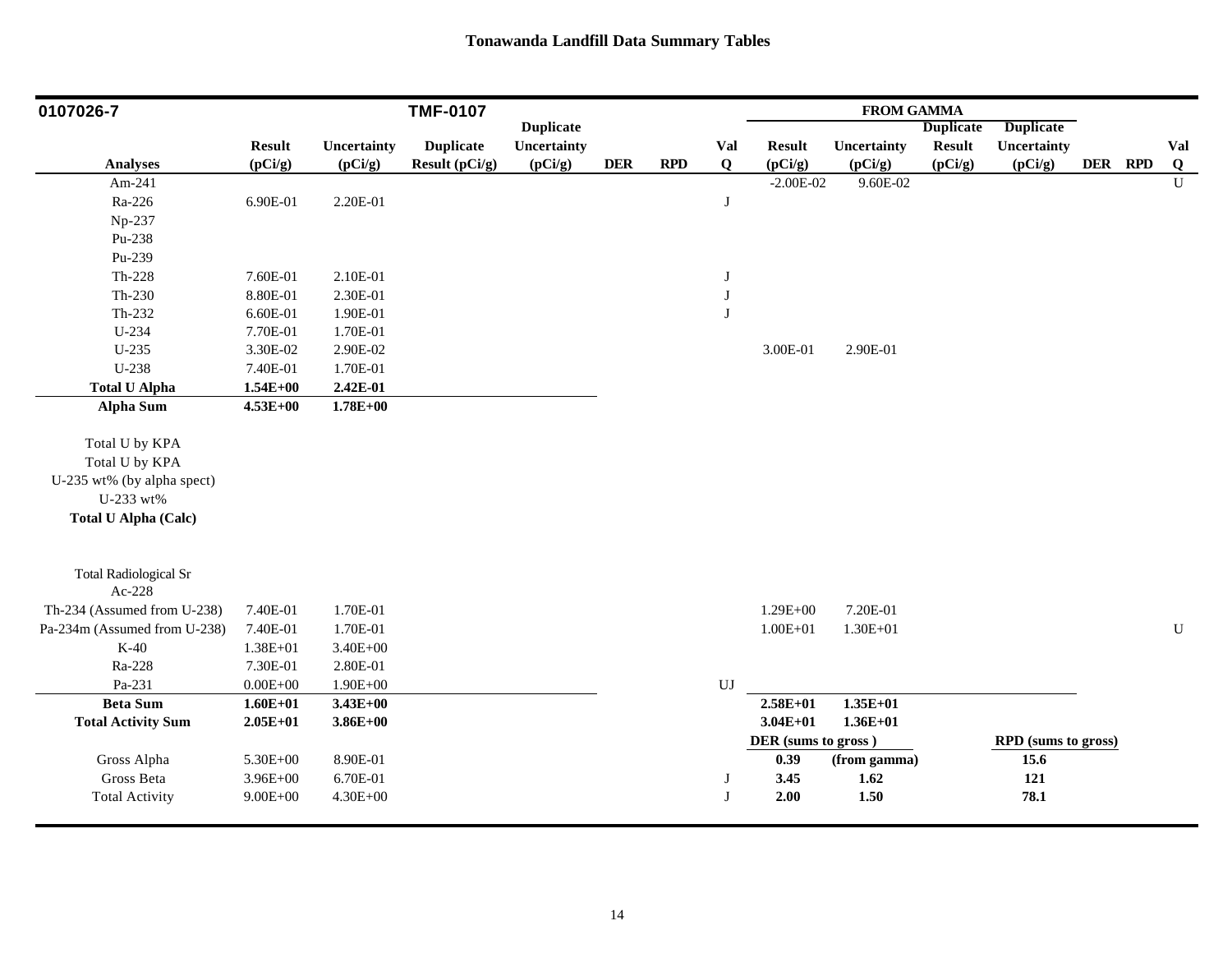| 0107026-8                              |               |              | <b>TMF-0108</b>  |                  |            |     |                            |                     | <b>FROM GAMMA</b> |                  |                     |         |              |
|----------------------------------------|---------------|--------------|------------------|------------------|------------|-----|----------------------------|---------------------|-------------------|------------------|---------------------|---------|--------------|
|                                        |               |              |                  | <b>Duplicate</b> |            |     |                            |                     |                   | <b>Duplicate</b> | <b>Duplicate</b>    |         |              |
|                                        | <b>Result</b> | Uncertainty  | <b>Duplicate</b> | Uncertainty      |            |     | Val                        | <b>Result</b>       | Uncertainty       | <b>Result</b>    | Uncertainty         |         | Val          |
| <b>Analyses</b>                        | (pCi/g)       | (pCi/g)      | Result (pCi/g)   | (pCi/g)          | <b>DER</b> | RPD | Q                          | (pCi/g)             | (pCi/g)           | (pCi/g)          | (pCi/g)             | DER RPD | Q            |
| Am-241                                 |               |              |                  |                  |            |     |                            | $-9.00E - 02$       | 2.40E-01          |                  |                     |         | $\mathbf{U}$ |
| Ra-226                                 | $1.18E + 00$  | 3.20E-01     |                  |                  |            |     | J                          |                     |                   |                  |                     |         |              |
| Np-237                                 |               |              |                  |                  |            |     |                            |                     |                   |                  |                     |         |              |
| Pu-238                                 |               |              |                  |                  |            |     |                            |                     |                   |                  |                     |         |              |
| Pu-239                                 |               |              |                  |                  |            |     |                            |                     |                   |                  |                     |         |              |
| $Th-228$                               | 8.30E-01      | 2.70E-01     |                  |                  |            |     | $\bf J$                    |                     |                   |                  |                     |         |              |
| Th-230                                 | 8.20E-02      | 2.50E-01     |                  |                  |            |     | $\mathop{\rm UJ}\nolimits$ |                     |                   |                  |                     |         |              |
| Th-232                                 | 9.20E-01      | 2.80E-01     |                  |                  |            |     | J                          |                     |                   |                  |                     |         |              |
| U-234                                  | 8.30E-01      | 1.70E-01     |                  |                  |            |     |                            |                     |                   |                  |                     |         |              |
| U-235                                  | 5.90E-02      | 3.80E-02     |                  |                  |            |     |                            | $-2.00E-02$         | 2.80E-01          |                  |                     |         | ${\bf U}$    |
| U-238                                  | 7.70E-01      | 1.60E-01     |                  |                  |            |     |                            |                     |                   |                  |                     |         |              |
| <b>Total U Alpha</b>                   | $1.66E + 00$  | 2.37E-01     |                  |                  |            |     |                            |                     |                   |                  |                     |         |              |
| <b>Alpha Sum</b>                       | $4.67E + 00$  | $6.10E-01$   |                  |                  |            |     |                            |                     |                   |                  |                     |         |              |
|                                        |               |              |                  |                  |            |     |                            |                     |                   |                  |                     |         |              |
| Total U by KPA                         |               |              |                  |                  |            |     |                            |                     |                   |                  |                     |         |              |
| Total U by KPA                         |               |              |                  |                  |            |     |                            |                     |                   |                  |                     |         |              |
| U-235 wt% (by alpha spect)             |               |              |                  |                  |            |     |                            |                     |                   |                  |                     |         |              |
| U-233 wt%                              |               |              |                  |                  |            |     |                            |                     |                   |                  |                     |         |              |
| <b>Total U Alpha (Calc)</b>            |               |              |                  |                  |            |     |                            |                     |                   |                  |                     |         |              |
|                                        |               |              |                  |                  |            |     |                            |                     |                   |                  |                     |         |              |
| <b>Total Radiological Sr</b><br>Ac-228 |               |              |                  |                  |            |     |                            |                     |                   |                  |                     |         |              |
| Th-234 (Assumed from U-238)            | 7.70E-01      | 1.60E-01     |                  |                  |            |     |                            | 5.90E-01            | 7.80E-01          |                  |                     |         | ${\bf U}$    |
| Pa-234m (Assumed from U-238)           | 7.70E-01      | 1.60E-01     |                  |                  |            |     |                            | 3.00E-01            | $7.00E + 00$      |                  |                     |         | $\mathbf U$  |
| $K-40$                                 | $1.94E + 01$  | $3.50E + 00$ |                  |                  |            |     |                            |                     |                   |                  |                     |         |              |
| Ra-228                                 | 5.60E-01      | 1.60E-01     |                  |                  |            |     |                            |                     |                   |                  |                     |         |              |
| Pa-231                                 | $-2.00E-01$   | $1.30E + 00$ |                  |                  |            |     | $\mathbf{U}\mathbf{J}$     |                     |                   |                  |                     |         |              |
| <b>Beta Sum</b>                        | $2.15E + 01$  | $3.51E + 00$ |                  |                  |            |     |                            | $2.09E + 01$        | 7.87E+00          |                  |                     |         |              |
|                                        |               |              |                  |                  |            |     |                            | $2.55E+01$          | 7.89E+00          |                  |                     |         |              |
| <b>Total Activity Sum</b>              | $2.62E + 01$  | $3.56E + 00$ |                  |                  |            |     |                            |                     |                   |                  |                     |         |              |
|                                        |               |              |                  |                  |            |     |                            | DER (sums to gross) |                   |                  | RPD (sums to gross) |         |              |
| Gross Alpha<br>Gross Beta              | $5.00E + 00$  | $1.00E + 00$ |                  |                  |            |     |                            | 0.28                | (from gamma)      |                  | 6.80                |         |              |
|                                        | $4.32E + 00$  | 8.80E-01     |                  |                  |            |     | $\bf J$                    | 4.75                | 2.09              |                  | 133                 |         |              |
| <b>Total Activity</b>                  | $1.20E + 01$  | $4.00E + 00$ |                  |                  |            |     | J                          | 2.65                | 1.53              |                  | 74.3                |         |              |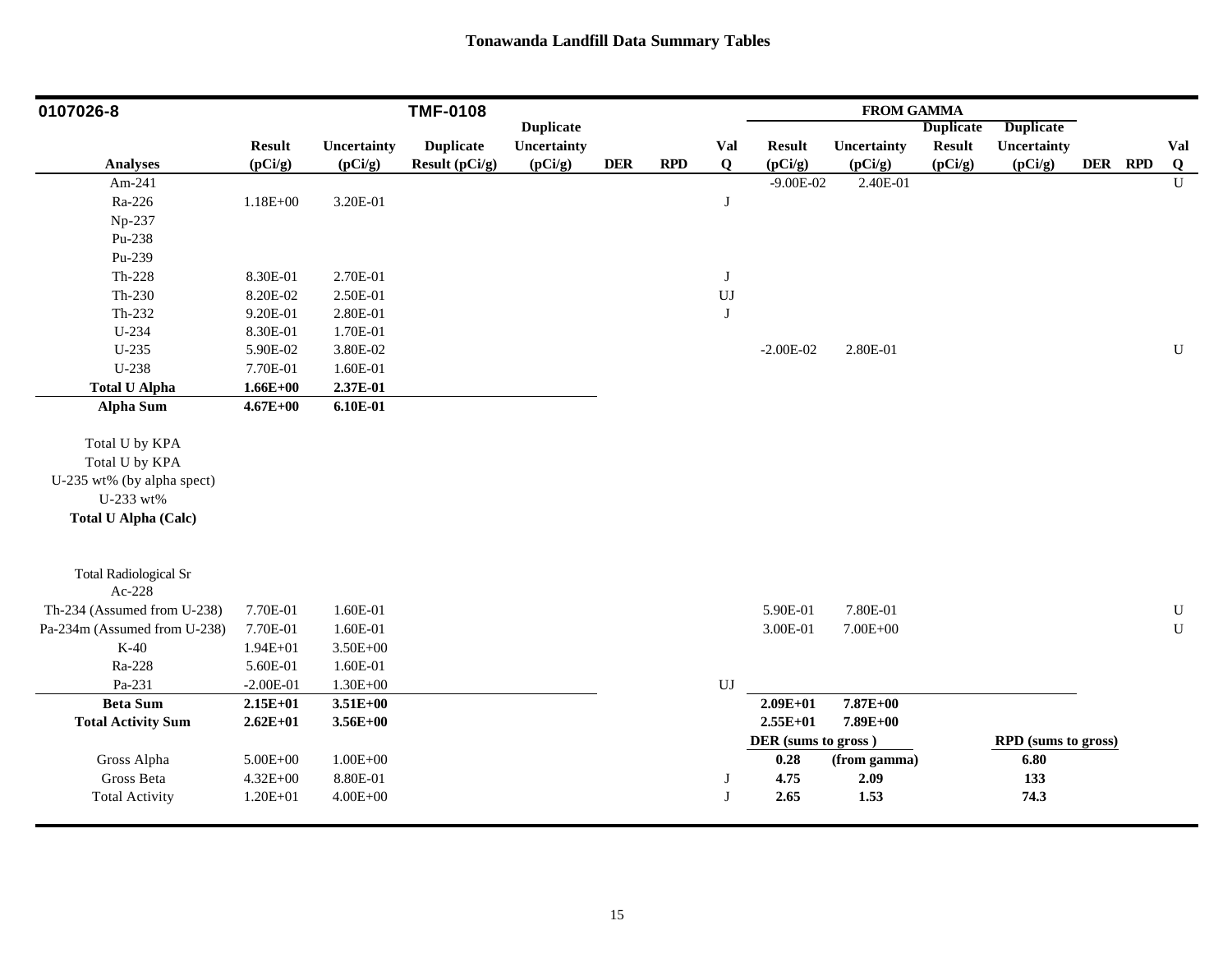| 0107026-9                    |               |              | <b>TMF-0111</b>  |                  |            |            |                        |                     | <b>FROM GAMMA</b> |                  |                     |         |                         |
|------------------------------|---------------|--------------|------------------|------------------|------------|------------|------------------------|---------------------|-------------------|------------------|---------------------|---------|-------------------------|
|                              |               |              |                  | <b>Duplicate</b> |            |            |                        |                     |                   | <b>Duplicate</b> | <b>Duplicate</b>    |         |                         |
|                              | <b>Result</b> | Uncertainty  | <b>Duplicate</b> | Uncertainty      |            |            | Val                    | <b>Result</b>       | Uncertainty       | <b>Result</b>    | Uncertainty         |         | Val                     |
| <b>Analyses</b>              | (pCi/g)       | (pCi/g)      | Result (pCi/g)   | (pCi/g)          | <b>DER</b> | <b>RPD</b> | Q                      | (pCi/g)             | (pCi/g)           | (pCi/g)          | (pCi/g)             | DER RPD | $\overline{\mathbf{Q}}$ |
| Am-241                       |               |              |                  |                  |            |            |                        | 4.60E-02            | 8.40E-02          |                  |                     |         | $\mathbf{U}$            |
| Ra-226                       | 1.40E-01      | 1.60E-01     |                  |                  |            |            | $\mathbf{J}$           |                     |                   |                  |                     |         |                         |
| Np-237                       |               |              |                  |                  |            |            |                        |                     |                   |                  |                     |         |                         |
| Pu-238                       |               |              |                  |                  |            |            |                        |                     |                   |                  |                     |         |                         |
| Pu-239                       |               |              |                  |                  |            |            |                        |                     |                   |                  |                     |         |                         |
| Th-228                       | 3.40E-01      | 1.60E-01     |                  |                  |            |            | $_{\rm J}$             |                     |                   |                  |                     |         |                         |
| $Th-230$                     | 3.90E-01      | 1.60E-01     |                  |                  |            |            | $_{\rm J}$             |                     |                   |                  |                     |         |                         |
| Th-232                       | 2.50E-01      | 1.20E-01     |                  |                  |            |            | $_{\rm J}$             |                     |                   |                  |                     |         |                         |
| U-234                        | 5.60E-01      | 1.40E-01     |                  |                  |            |            |                        |                     |                   |                  |                     |         |                         |
| U-235                        | 3.00E-02      | 2.80E-02     |                  |                  |            |            |                        | 1.00E-02            | 2.60E-01          |                  |                     |         | U                       |
| U-238                        | 5.20E-01      | 1.30E-01     |                  |                  |            |            |                        |                     |                   |                  |                     |         |                         |
| <b>Total U Alpha</b>         | $1.11E+00$    | 1.93E-01     |                  |                  |            |            |                        |                     |                   |                  |                     |         |                         |
| <b>Alpha Sum</b>             | $2.23E+00$    | 3.58E-01     |                  |                  |            |            |                        |                     |                   |                  |                     |         |                         |
|                              |               |              |                  |                  |            |            |                        |                     |                   |                  |                     |         |                         |
| Total U by KPA               |               |              |                  |                  |            |            |                        |                     |                   |                  |                     |         |                         |
| Total U by KPA               |               |              |                  |                  |            |            |                        |                     |                   |                  |                     |         |                         |
| U-235 wt% (by alpha spect)   |               |              |                  |                  |            |            |                        |                     |                   |                  |                     |         |                         |
| U-233 wt%                    |               |              |                  |                  |            |            |                        |                     |                   |                  |                     |         |                         |
| <b>Total U Alpha (Calc)</b>  |               |              |                  |                  |            |            |                        |                     |                   |                  |                     |         |                         |
| <b>Total Radiological Sr</b> |               |              |                  |                  |            |            |                        |                     |                   |                  |                     |         |                         |
| Ac-228                       |               |              |                  |                  |            |            |                        |                     |                   |                  |                     |         |                         |
| Th-234 (Assumed from U-238)  | 5.20E-01      | 1.30E-01     |                  |                  |            |            |                        | 8.10E-01            | 5.40E-01          |                  |                     |         |                         |
| Pa-234m (Assumed from U-238) | 5.20E-01      | 1.30E-01     |                  |                  |            |            |                        | $0.00E + 00$        | $1.00E + 01$      |                  |                     |         | ${\bf U}$               |
| $K-40$                       | $9.10E + 00$  | $2.60E + 00$ |                  |                  |            |            |                        |                     |                   |                  |                     |         |                         |
| Ra-228                       | 5.80E-01      | 2.60E-01     |                  |                  |            |            |                        |                     |                   |                  |                     |         |                         |
| Pa-231                       | $-1.00E + 00$ | 1.70E+00     |                  |                  |            |            | $\mathbf{U}\mathbf{J}$ |                     |                   |                  |                     |         |                         |
| <b>Beta Sum</b>              | $1.07E + 01$  | $2.62E + 00$ |                  |                  |            |            |                        | $1.05E + 01$        | $1.03E + 01$      |                  |                     |         |                         |
| <b>Total Activity Sum</b>    | $1.30E + 01$  | $2.64E + 00$ |                  |                  |            |            |                        | $1.27E + 01$        | $1.04E + 01$      |                  |                     |         |                         |
|                              |               |              |                  |                  |            |            |                        | DER (sums to gross) |                   |                  | RPD (sums to gross) |         |                         |
| Gross Alpha                  | $4.10E + 00$  | $1.20E + 00$ |                  |                  |            |            |                        | 1.49                | (from gamma)      |                  | 59.1                |         |                         |
| Gross Beta                   | $3.10E + 00$  | $1.10E + 00$ |                  |                  |            |            | $\mathbf{J}$           | 2.68                | 0.71              |                  | <b>110</b>          |         |                         |
| <b>Total Activity</b>        | 7.10E+00      | $4.00E + 00$ |                  |                  |            |            |                        | 1.22                | 0.51              |                  | 58.4                |         |                         |
|                              |               |              |                  |                  |            |            |                        |                     |                   |                  |                     |         |                         |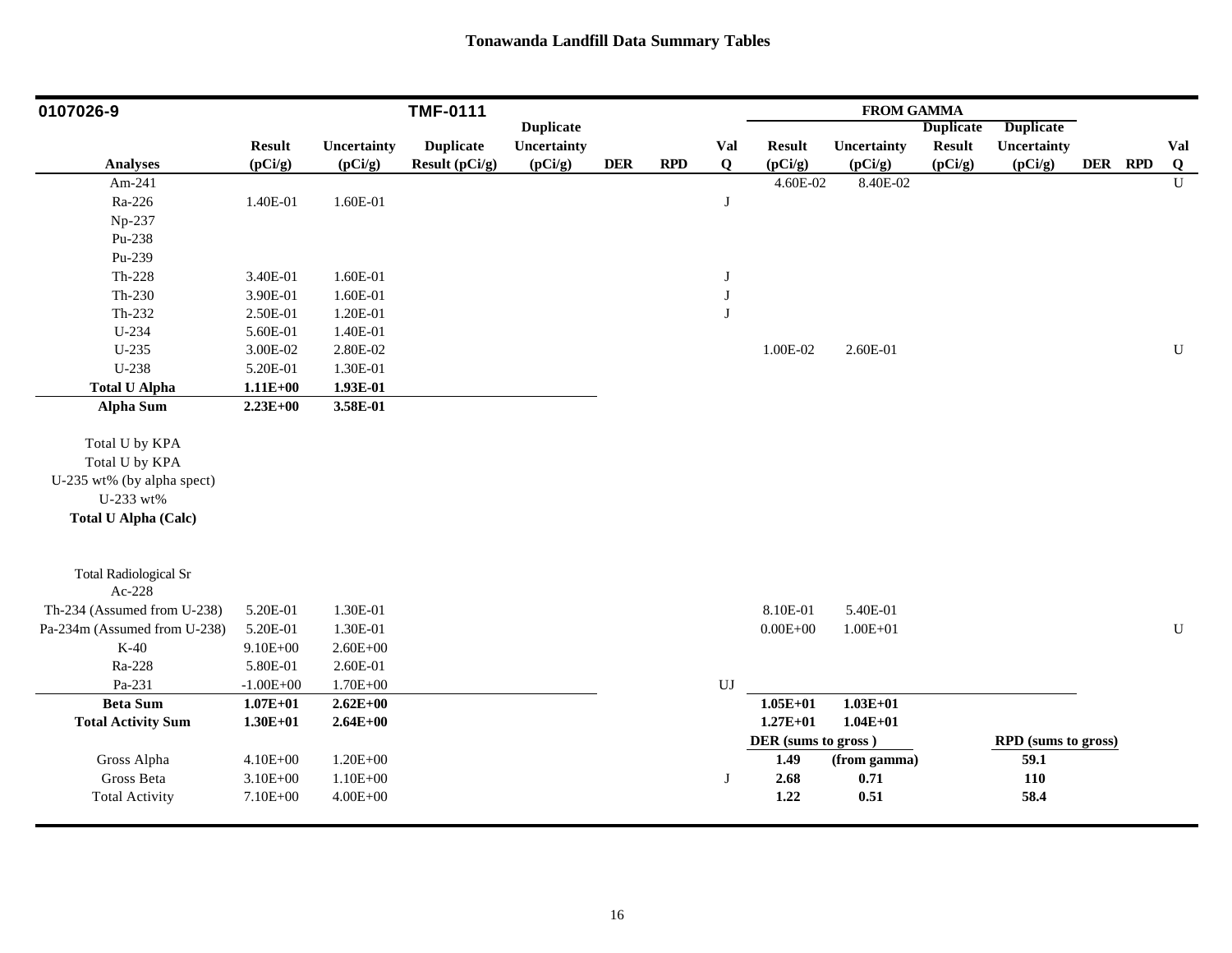| 0107026-10                   |               |              | <b>TMF-0112</b>  |                  |            |      |                        |                     | <b>FROM GAMMA</b> |                  |                            |         |                |
|------------------------------|---------------|--------------|------------------|------------------|------------|------|------------------------|---------------------|-------------------|------------------|----------------------------|---------|----------------|
|                              |               |              |                  | <b>Duplicate</b> |            |      |                        |                     |                   | <b>Duplicate</b> | <b>Duplicate</b>           |         |                |
|                              | <b>Result</b> | Uncertainty  | <b>Duplicate</b> | Uncertainty      |            |      | <b>Val</b>             | <b>Result</b>       | Uncertainty       | <b>Result</b>    | Uncertainty                |         | Val            |
| <b>Analyses</b>              | (pCi/g)       | (pCi/g)      | Result (pCi/g)   | (pCi/g)          | <b>DER</b> | RPD  | Q                      | (pCi/g)             | (pCi/g)           | (pCi/g)          | (pCi/g)                    | DER RPD | Q              |
| Am-241                       |               |              |                  |                  |            |      |                        | $-3.00E-02$         | 1.10E-01          |                  |                            |         | $\overline{U}$ |
| Ra-226                       | $1.33E + 00$  | 3.30E-01     | $1.21E + 00$     | $3.00E-01$       | 0.27       | 9.45 | $\bf J$                |                     |                   |                  |                            |         |                |
| Np-237                       |               |              |                  |                  |            |      |                        |                     |                   |                  |                            |         |                |
| Pu-238                       |               |              |                  |                  |            |      |                        |                     |                   |                  |                            |         |                |
| Pu-239                       |               |              |                  |                  |            |      |                        |                     |                   |                  |                            |         |                |
| $Th-228$                     | $1.04E + 00$  | 3.30E-01     |                  |                  |            |      | $\bf J$                |                     |                   |                  |                            |         |                |
| $Th-230$                     | $1.38E + 00$  | 3.90E-01     |                  |                  |            |      | $\bf J$                |                     |                   |                  |                            |         |                |
| Th-232                       | $1.13E + 00$  | 3.40E-01     |                  |                  |            |      | $\bf J$                |                     |                   |                  |                            |         |                |
| U-234                        | 7.40E-01      | 1.60E-01     |                  |                  |            |      |                        |                     |                   |                  |                            |         |                |
| $U-235$                      | 9.90E-02      | 5.00E-02     |                  |                  |            |      |                        | 1.00E-01            | 2.70E-01          |                  |                            |         | $\mathbf U$    |
| U-238                        | 7.90E-01      | 1.70E-01     |                  |                  |            |      |                        |                     |                   |                  |                            |         |                |
| <b>Total U Alpha</b>         | $1.63E + 00$  | 2.39E-01     |                  |                  |            |      |                        |                     |                   |                  |                            |         |                |
| Alpha Sum                    | $6.60E + 00$  | $1.54E + 00$ |                  |                  |            |      |                        |                     |                   |                  |                            |         |                |
|                              |               |              |                  |                  |            |      |                        |                     |                   |                  |                            |         |                |
| Total U by KPA               |               |              |                  |                  |            |      |                        |                     |                   |                  |                            |         |                |
| Total U by KPA               |               |              |                  |                  |            |      |                        |                     |                   |                  |                            |         |                |
| U-235 wt% (by alpha spect)   |               |              |                  |                  |            |      |                        |                     |                   |                  |                            |         |                |
| U-233 wt%                    |               |              |                  |                  |            |      |                        |                     |                   |                  |                            |         |                |
| <b>Total U Alpha (Calc)</b>  |               |              |                  |                  |            |      |                        |                     |                   |                  |                            |         |                |
|                              |               |              |                  |                  |            |      |                        |                     |                   |                  |                            |         |                |
| <b>Total Radiological Sr</b> |               |              |                  |                  |            |      |                        |                     |                   |                  |                            |         |                |
| Ac-228                       |               |              |                  |                  |            |      |                        |                     |                   |                  |                            |         |                |
| Th-234 (Assumed from U-238)  | 7.90E-01      | 1.70E-01     |                  |                  |            |      |                        | $1.03E + 00$        | 7.90E-01          |                  |                            |         |                |
| Pa-234m (Assumed from U-238) | 7.90E-01      | 1.70E-01     |                  |                  |            |      |                        | 3.70E+00            | $9.00E + 00$      |                  |                            |         | ${\bf U}$      |
| $K-40$                       | 1.90E+01      | $4.00E + 00$ |                  |                  |            |      |                        |                     |                   |                  |                            |         |                |
| Ra-228                       | $1.13E + 00$  | 3.10E-01     |                  |                  |            |      |                        |                     |                   |                  |                            |         |                |
| Pa-231                       | 1.00E-01      | $1.50E + 00$ |                  |                  |            |      | $\mathbf{U}\mathbf{J}$ |                     |                   |                  |                            |         |                |
| <b>Beta Sum</b>              | $2.17E + 01$  | $4.02E + 00$ |                  |                  |            |      |                        | $2.49E + 01$        | $9.89E + 00$      |                  |                            |         |                |
| <b>Total Activity Sum</b>    | $2.83E+01$    | $4.31E + 00$ |                  |                  |            |      |                        | $3.15E + 01$        | $1.00E + 01$      |                  |                            |         |                |
|                              |               |              |                  |                  |            |      |                        | DER (sums to gross) |                   |                  | <b>RPD</b> (sums to gross) |         |                |
| Gross Alpha                  | $6.10E + 00$  | $1.00E + 00$ | $6.60E + 00$     | $1.10E + 00$     | 0.34       | 7.87 |                        | 0.27                | (from gamma)      |                  | 7.86                       |         |                |
| Gross Beta                   | $4.84E + 00$  | 8.00E-01     | $4.60E + 00$     | 7.70E-01         | 0.22       | 5.08 | $\bf J$                | 4.12                | 2.02              |                  | 127                        |         |                |
| <b>Total Activity</b>        | $8.60E + 00$  | $3.90E + 00$ |                  |                  |            |      | $\bf J$                | 3.39                | 2.13              |                  | 107                        |         |                |
|                              |               |              |                  |                  |            |      |                        |                     |                   |                  |                            |         |                |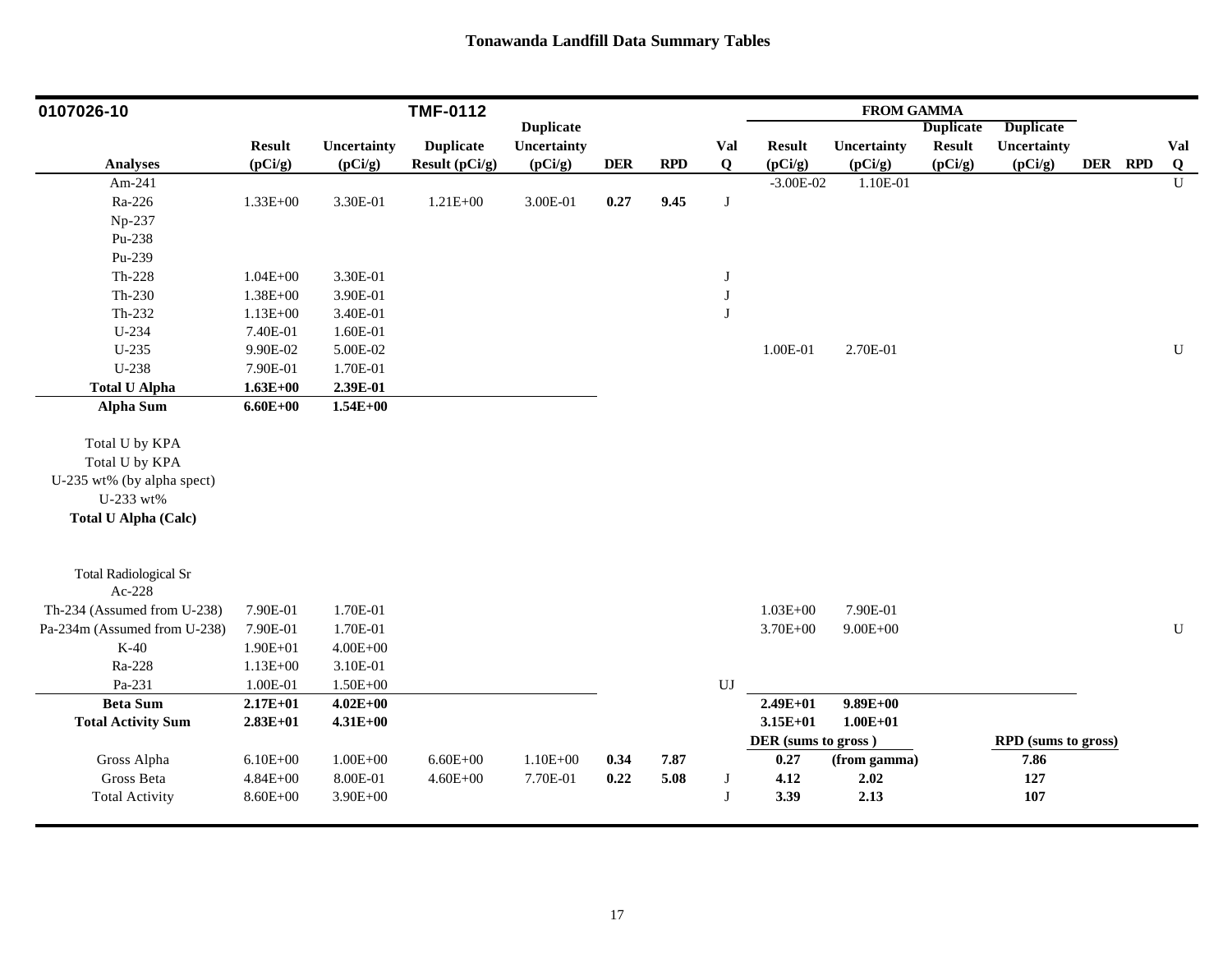| 0107026-11                   |               |              | <b>TMF-0115</b>  |                  |            |     |                        |                     | <b>FROM GAMMA</b> |                  |                     |         |              |
|------------------------------|---------------|--------------|------------------|------------------|------------|-----|------------------------|---------------------|-------------------|------------------|---------------------|---------|--------------|
|                              |               |              |                  | <b>Duplicate</b> |            |     |                        |                     |                   | <b>Duplicate</b> | <b>Duplicate</b>    |         |              |
|                              | <b>Result</b> | Uncertainty  | <b>Duplicate</b> | Uncertainty      |            |     | Val                    | <b>Result</b>       | Uncertainty       | <b>Result</b>    | Uncertainty         |         | Val          |
| Analyses                     | (pCi/g)       | (pCi/g)      | Result (pCi/g)   | (pCi/g)          | <b>DER</b> | RPD | Q                      | (pCi/g)             | (pCi/g)           | (pCi/g)          | (pCi/g)             | DER RPD | Q            |
| Am-241                       |               |              |                  |                  |            |     |                        | $-2.00E-02$         | 5.00E-01          |                  |                     |         | $\mathbf{U}$ |
| Ra-226                       | 1.60E-01      | 2.70E-01     |                  |                  |            |     | $\mathbf{U}\mathbf{J}$ |                     |                   |                  |                     |         |              |
| Np-237                       |               |              |                  |                  |            |     |                        |                     |                   |                  |                     |         |              |
| Pu-238                       |               |              |                  |                  |            |     |                        |                     |                   |                  |                     |         |              |
| Pu-239                       |               |              |                  |                  |            |     |                        |                     |                   |                  |                     |         |              |
| $Th-228$                     | 9.50E-01      | 3.00E-01     |                  |                  |            |     | $\bf J$                |                     |                   |                  |                     |         |              |
| $Th-230$                     | 9.80E-01      | 3.00E-01     |                  |                  |            |     | $\bf J$                |                     |                   |                  |                     |         |              |
| Th-232                       | $1.19E + 00$  | 3.40E-01     |                  |                  |            |     | $\bf J$                |                     |                   |                  |                     |         |              |
| U-234                        | 9.40E-01      | 1.90E-01     |                  |                  |            |     |                        |                     |                   |                  |                     |         |              |
| $U-235$                      | 1.27E-01      | 5.80E-02     |                  |                  |            |     |                        | $-7.00E-02$         | 3.50E-01          |                  |                     |         | $\mathbf U$  |
| U-238                        | 9.20E-01      | 1.90E-01     |                  |                  |            |     |                        |                     |                   |                  |                     |         |              |
| <b>Total U Alpha</b>         | $1.99E + 00$  | 2.75E-01     |                  |                  |            |     |                        |                     |                   |                  |                     |         |              |
| Alpha Sum                    | 5.27E+00      | $6.66E-01$   |                  |                  |            |     |                        |                     |                   |                  |                     |         |              |
| Total U by KPA               |               |              |                  |                  |            |     |                        |                     |                   |                  |                     |         |              |
| Total U by KPA               |               |              |                  |                  |            |     |                        |                     |                   |                  |                     |         |              |
| U-235 wt% (by alpha spect)   |               |              |                  |                  |            |     |                        |                     |                   |                  |                     |         |              |
| U-233 wt%                    |               |              |                  |                  |            |     |                        |                     |                   |                  |                     |         |              |
| <b>Total U Alpha (Calc)</b>  |               |              |                  |                  |            |     |                        |                     |                   |                  |                     |         |              |
|                              |               |              |                  |                  |            |     |                        |                     |                   |                  |                     |         |              |
| <b>Total Radiological Sr</b> |               |              |                  |                  |            |     |                        |                     |                   |                  |                     |         |              |
| Ac-228                       |               |              |                  |                  |            |     |                        |                     |                   |                  |                     |         |              |
| Th-234 (Assumed from U-238)  | 9.20E-01      | 1.90E-01     |                  |                  |            |     |                        | 7.00E-01            | $1.00E + 00$      |                  |                     |         | ${\bf U}$    |
| Pa-234m (Assumed from U-238) | 9.20E-01      | 1.90E-01     |                  |                  |            |     |                        | $1.10E + 01$        | $1.20E + 01$      |                  |                     |         |              |
| $K-40$                       | $2.07E + 01$  | $4.20E + 00$ |                  |                  |            |     |                        |                     |                   |                  |                     |         |              |
| Ra-228                       | 7.90E-01      | 2.40E-01     |                  |                  |            |     |                        |                     |                   |                  |                     |         |              |
| Pa-231                       | $-2.10E + 00$ | $1.80E + 00$ |                  |                  |            |     | $\mathbf{U}\mathbf{J}$ |                     |                   |                  |                     |         |              |
| <b>Beta Sum</b>              | $2.33E+01$    | $4.22E + 00$ |                  |                  |            |     |                        | $3.32E + 01$        | $1.28E + 01$      |                  |                     |         |              |
| <b>Total Activity Sum</b>    | $2.86E+01$    | $4.27E + 00$ |                  |                  |            |     |                        | $3.85E+01$          | $1.28E + 01$      |                  |                     |         |              |
|                              |               |              |                  |                  |            |     |                        | DER (sums to gross) |                   |                  | RPD (sums to gross) |         |              |
| Gross Alpha                  | 5.70E+00      | $1.00E + 00$ |                  |                  |            |     |                        | 0.36                | (from gamma)      |                  | 7.90                |         |              |
| Gross Beta                   | 4.70E+00      | 8.10E-01     |                  |                  |            |     | $\mathbf{J}$           | 4.34                | 2.23              |                  | 133                 |         |              |
| <b>Total Activity</b>        | 5.10E+00      | $3.80E + 00$ |                  |                  |            |     | J                      | 4.11                | 2.50              |                  | 139                 |         |              |
|                              |               |              |                  |                  |            |     |                        |                     |                   |                  |                     |         |              |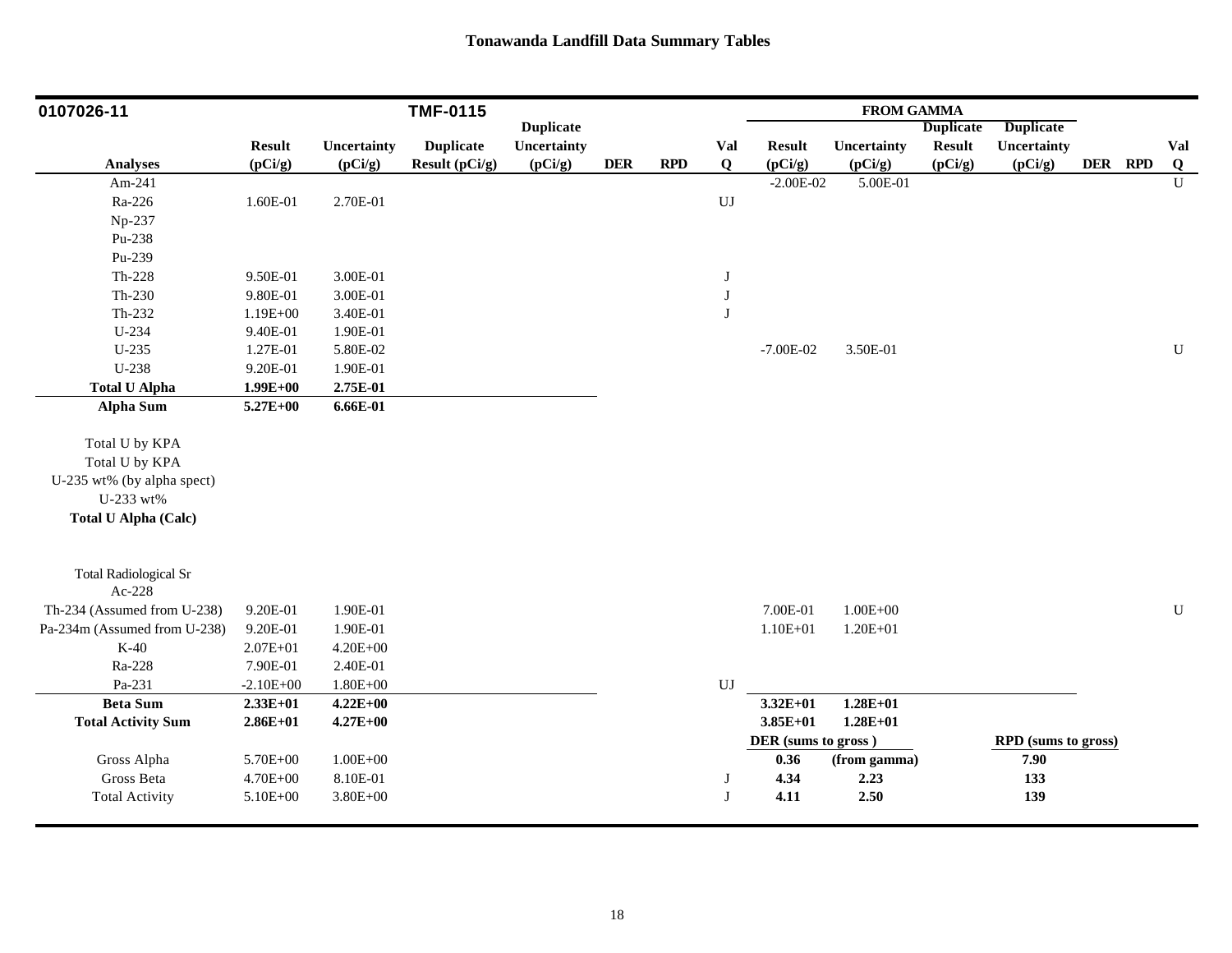| 0107026-12                   |               |              | <b>TMF-0116</b>  |                  |            |            |                        |                     | <b>FROM GAMMA</b> |                  |                     |         |                         |
|------------------------------|---------------|--------------|------------------|------------------|------------|------------|------------------------|---------------------|-------------------|------------------|---------------------|---------|-------------------------|
|                              |               |              |                  | <b>Duplicate</b> |            |            |                        |                     |                   | <b>Duplicate</b> | <b>Duplicate</b>    |         |                         |
|                              | <b>Result</b> | Uncertainty  | <b>Duplicate</b> | Uncertainty      |            |            | Val                    | <b>Result</b>       | Uncertainty       | <b>Result</b>    | Uncertainty         |         | Val                     |
| <b>Analyses</b>              | (pCi/g)       | (pCi/g)      | Result (pCi/g)   | (pCi/g)          | <b>DER</b> | <b>RPD</b> | Q                      | (pCi/g)             | (pCi/g)           | (pCi/g)          | (pCi/g)             | DER RPD | $\overline{\mathbf{Q}}$ |
| Am-241                       |               |              |                  |                  |            |            |                        | $-9.00E - 02$       | 2.40E-01          |                  |                     |         | $\overline{U}$          |
| Ra-226                       | 7.70E-01      | 2.60E-01     |                  |                  |            |            | $\mathbf{J}$           |                     |                   |                  |                     |         |                         |
| Np-237                       |               |              |                  |                  |            |            |                        |                     |                   |                  |                     |         |                         |
| Pu-238                       |               |              |                  |                  |            |            |                        |                     |                   |                  |                     |         |                         |
| Pu-239                       |               |              |                  |                  |            |            |                        |                     |                   |                  |                     |         |                         |
| $Th-228$                     | 6.80E-01      | 2.00E-01     |                  |                  |            |            | J                      |                     |                   |                  |                     |         |                         |
| $Th-230$                     | 6.80E-01      | 1.90E-01     |                  |                  |            |            | J                      |                     |                   |                  |                     |         |                         |
| Th-232                       | 7.70E-01      | 2.10E-01     |                  |                  |            |            | J                      |                     |                   |                  |                     |         |                         |
| U-234                        | 7.00E-01      | 1.50E-01     |                  |                  |            |            |                        |                     |                   |                  |                     |         |                         |
| U-235                        | 1.08E-01      | 5.10E-02     |                  |                  |            |            |                        | $-6.00E-02$         | 2.70E-01          |                  |                     |         | U                       |
| U-238                        | 8.40E-01      | 1.70E-01     |                  |                  |            |            |                        |                     |                   |                  |                     |         |                         |
| <b>Total U Alpha</b>         | $1.65E + 00$  | 2.32E-01     |                  |                  |            |            |                        |                     |                   |                  |                     |         |                         |
| <b>Alpha Sum</b>             | $5.27E + 00$  | $1.27E + 00$ |                  |                  |            |            |                        |                     |                   |                  |                     |         |                         |
| Total U by KPA               |               |              |                  |                  |            |            |                        |                     |                   |                  |                     |         |                         |
| Total U by KPA               |               |              |                  |                  |            |            |                        |                     |                   |                  |                     |         |                         |
| U-235 wt% (by alpha spect)   |               |              |                  |                  |            |            |                        |                     |                   |                  |                     |         |                         |
| U-233 wt%                    |               |              |                  |                  |            |            |                        |                     |                   |                  |                     |         |                         |
| <b>Total U Alpha (Calc)</b>  |               |              |                  |                  |            |            |                        |                     |                   |                  |                     |         |                         |
|                              |               |              |                  |                  |            |            |                        |                     |                   |                  |                     |         |                         |
| <b>Total Radiological Sr</b> |               |              |                  |                  |            |            |                        |                     |                   |                  |                     |         |                         |
| Ac-228                       |               |              |                  |                  |            |            |                        |                     |                   |                  |                     |         |                         |
| Th-234 (Assumed from U-238)  | 8.40E-01      | 1.70E-01     |                  |                  |            |            |                        | $1.22E + 00$        | 9.00E-01          |                  |                     |         |                         |
| Pa-234m (Assumed from U-238) | 8.40E-01      | 1.70E-01     |                  |                  |            |            |                        | $-4.20E + 00$       | $6.70E + 00$      |                  |                     |         | $\mathbf U$             |
| $K-40$                       | $1.93E + 01$  | $3.50E + 00$ |                  |                  |            |            |                        |                     |                   |                  |                     |         |                         |
| Ra-228                       | 6.60E-01      | 2.00E-01     |                  |                  |            |            |                        |                     |                   |                  |                     |         |                         |
| Pa-231                       | 8.00E-01      | $1.30E + 00$ |                  |                  |            |            | $\mathbf{U}\mathbf{J}$ |                     |                   |                  |                     |         |                         |
| <b>Beta Sum</b>              | $2.17E + 01$  | $3.52E + 00$ |                  |                  |            |            |                        | $1.71E + 01$        | $7.62E + 00$      |                  |                     |         |                         |
| <b>Total Activity Sum</b>    | $2.70E + 01$  | $3.74E + 00$ |                  |                  |            |            |                        | $2.23E+01$          | 7.72E+00          |                  |                     |         |                         |
|                              |               |              |                  |                  |            |            |                        | DER (sums to gross) |                   |                  | RPD (sums to gross) |         |                         |
| Gross Alpha                  | $4.80E + 00$  | $1.00E + 00$ |                  |                  |            |            |                        | 0.29                | (from gamma)      |                  | 9.30                |         |                         |
| Gross Beta                   | 4.75E+00      | 8.20E-01     |                  |                  |            |            | J                      | 4.70                | 1.61              |                  | 128                 |         |                         |
| <b>Total Activity</b>        | 7.40E+00      | $3.90E + 00$ |                  |                  |            |            | J                      | 3.63                | 1.73              |                  | 114                 |         |                         |
|                              |               |              |                  |                  |            |            |                        |                     |                   |                  |                     |         |                         |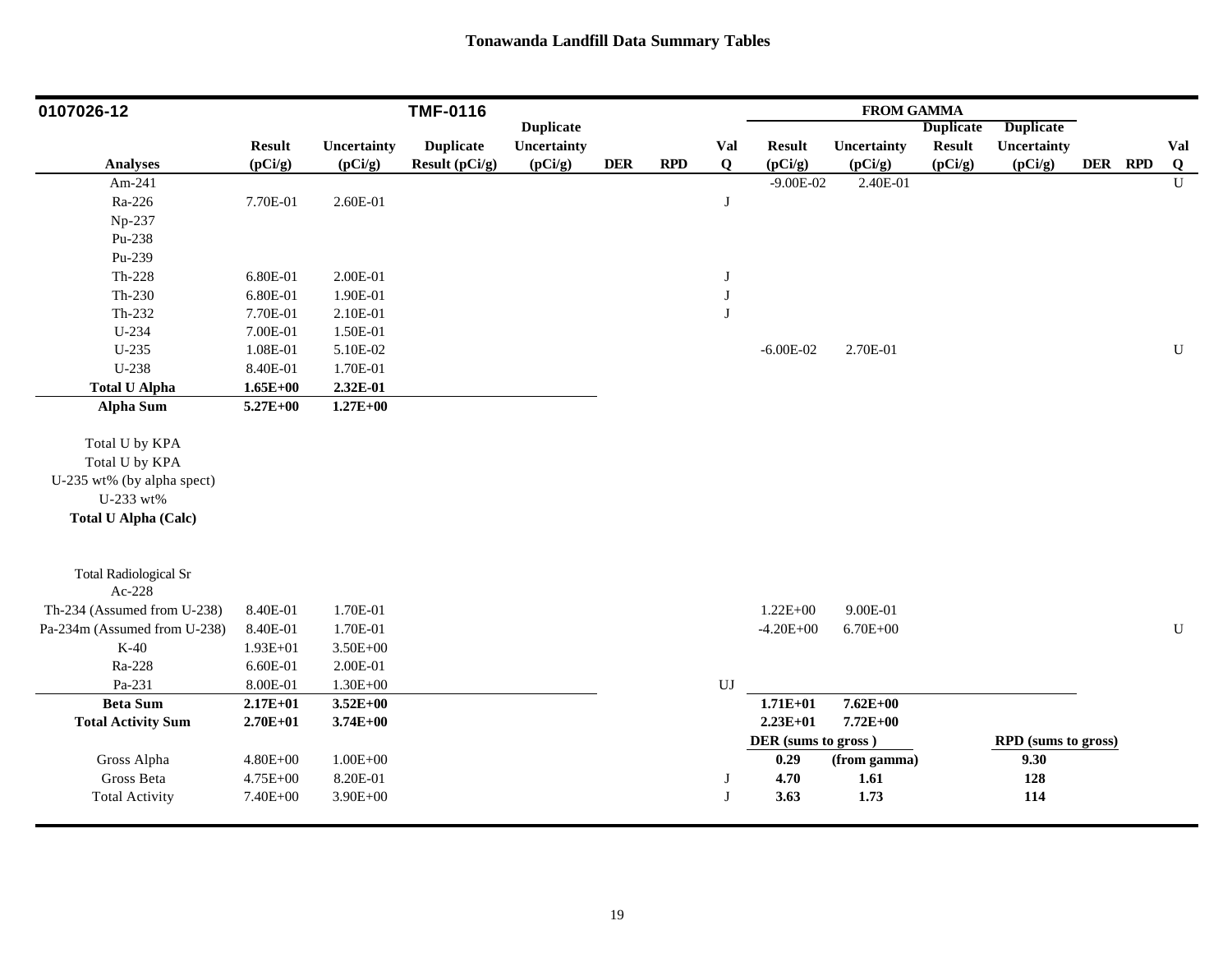| 0107026-13                   |               |              | <b>TMF-0117</b>  |                  |            |            |              |                     | <b>FROM GAMMA</b> |                  |                     |         |                |
|------------------------------|---------------|--------------|------------------|------------------|------------|------------|--------------|---------------------|-------------------|------------------|---------------------|---------|----------------|
|                              |               |              |                  | <b>Duplicate</b> |            |            |              |                     |                   | <b>Duplicate</b> | <b>Duplicate</b>    |         |                |
|                              | <b>Result</b> | Uncertainty  | <b>Duplicate</b> | Uncertainty      |            |            | Val          | <b>Result</b>       | Uncertainty       | <b>Result</b>    | Uncertainty         |         | Val            |
| <b>Analyses</b>              | (pCi/g)       | (pCi/g)      | Result (pCi/g)   | (pCi/g)          | <b>DER</b> | <b>RPD</b> | Q            | (pCi/g)             | (pCi/g)           | (pCi/g)          | (pCi/g)             | DER RPD | $\overline{Q}$ |
| Am-241                       |               |              |                  |                  |            |            |              | $-6.00E-02$         | 1.20E-01          |                  |                     |         | $\mathbf U$    |
| Ra-226                       | 8.60E-01      | 3.00E-01     |                  |                  |            |            | $\mathbf{J}$ |                     |                   |                  |                     |         |                |
| Np-237                       |               |              |                  |                  |            |            |              |                     |                   |                  |                     |         |                |
| Pu-238                       |               |              |                  |                  |            |            |              |                     |                   |                  |                     |         |                |
| Pu-239                       |               |              |                  |                  |            |            |              |                     |                   |                  |                     |         |                |
| Th-228                       | $1.09E + 00$  | 2.90E-01     |                  |                  |            |            | J            |                     |                   |                  |                     |         |                |
| Th-230                       | $1.00E + 00$  | 2.70E-01     |                  |                  |            |            | $\bf J$      |                     |                   |                  |                     |         |                |
| Th-232                       | $1.20E + 00$  | 3.10E-01     |                  |                  |            |            | J            |                     |                   |                  |                     |         |                |
| $U-234$                      | 8.80E-01      | 1.90E-01     |                  |                  |            |            |              |                     |                   |                  |                     |         |                |
| U-235                        | 1.71E-01      | 7.10E-02     |                  |                  |            |            |              | 2.90E-01            | 3.10E-01          |                  |                     |         |                |
| U-238                        | 9.80E-01      | 2.00E-01     |                  |                  |            |            |              |                     |                   |                  |                     |         |                |
| <b>Total U Alpha</b>         | $2.03E+00$    | 2.85E-01     |                  |                  |            |            |              |                     |                   |                  |                     |         |                |
| <b>Alpha Sum</b>             | $6.18E + 00$  | 6.51E-01     |                  |                  |            |            |              |                     |                   |                  |                     |         |                |
|                              |               |              |                  |                  |            |            |              |                     |                   |                  |                     |         |                |
| Total U by KPA               |               |              |                  |                  |            |            |              |                     |                   |                  |                     |         |                |
| Total U by KPA               |               |              |                  |                  |            |            |              |                     |                   |                  |                     |         |                |
| U-235 wt% (by alpha spect)   |               |              |                  |                  |            |            |              |                     |                   |                  |                     |         |                |
| U-233 wt%                    |               |              |                  |                  |            |            |              |                     |                   |                  |                     |         |                |
| <b>Total U Alpha (Calc)</b>  |               |              |                  |                  |            |            |              |                     |                   |                  |                     |         |                |
|                              |               |              |                  |                  |            |            |              |                     |                   |                  |                     |         |                |
|                              |               |              |                  |                  |            |            |              |                     |                   |                  |                     |         |                |
| <b>Total Radiological Sr</b> |               |              |                  |                  |            |            |              |                     |                   |                  |                     |         |                |
| $Cs-137$                     | 1.19E-01      | 7.20E-02     |                  |                  |            |            |              |                     |                   |                  |                     |         |                |
| Th-234 (Assumed from U-238)  | 9.80E-01      | 2.00E-01     |                  |                  |            |            |              | $2.37E + 00$        | 9.20E-01          |                  |                     |         |                |
| Pa-234m (Assumed from U-238) | 9.80E-01      | 2.00E-01     |                  |                  |            |            |              | $-8.00E + 00$       | $1.10E + 01$      |                  |                     |         | ${\bf U}$      |
| $K-40$                       | $1.80E + 01$  | $3.90E + 00$ |                  |                  |            |            |              |                     |                   |                  |                     |         |                |
| Ra-228                       | 8.50E-01      | 2.70E-01     |                  |                  |            |            |              |                     |                   |                  |                     |         |                |
| Pa-231                       | $-1.50E + 00$ | $1.70E + 00$ |                  |                  |            |            | UJ           |                     |                   |                  |                     |         |                |
| <b>Beta Sum</b>              | $2.09E + 01$  | $3.92E + 00$ |                  |                  |            |            |              | $1.33E+01$          | $1.17E + 01$      |                  |                     |         |                |
| <b>Total Activity Sum</b>    | $2.71E+01$    | $3.97E + 00$ |                  |                  |            |            |              | $1.95E+01$          | $1.17E + 01$      |                  |                     |         |                |
|                              |               |              |                  |                  |            |            |              | DER (sums to gross) |                   |                  | RPD (sums to gross) |         |                |
| Gross Alpha                  | $6.50E + 00$  | $1.10E + 00$ |                  |                  |            |            |              | 0.25                | (from gamma)      |                  | 5.03                |         |                |
| Gross Beta                   | 5.70E+00      | 9.20E-01     |                  |                  |            |            | J            | 3.78                | 0.65              |                  | 114                 |         |                |
| <b>Total Activity</b>        | $1.08E + 01$  | $4.10E + 00$ |                  |                  |            |            | J            | 2.86                | 0.70              |                  | 86.0                |         |                |
|                              |               |              |                  |                  |            |            |              |                     |                   |                  |                     |         |                |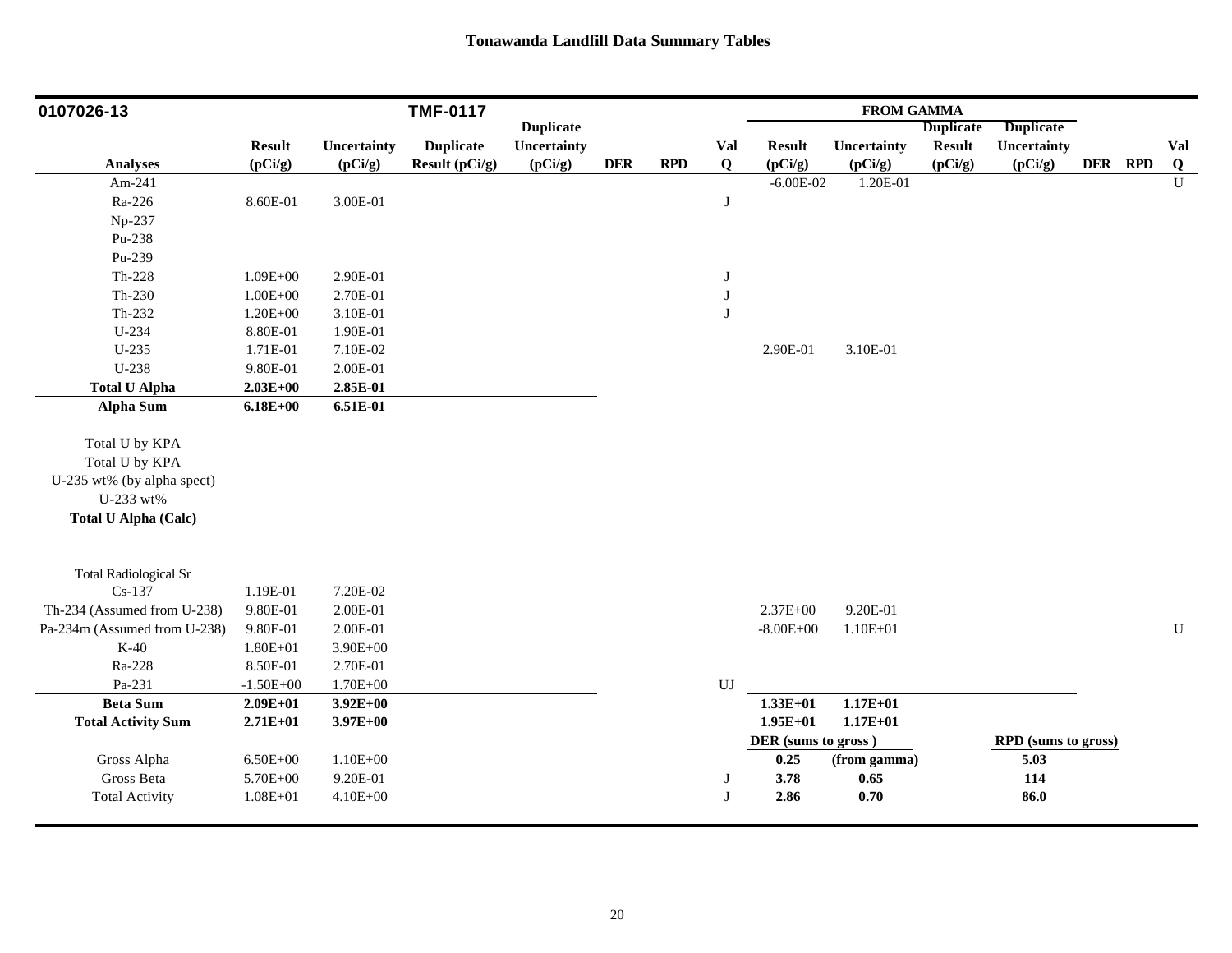| 0107026-14                   |               |              | <b>TMF-0118</b>  |                  |            |     |                  |                     | <b>FROM GAMMA</b> |                  |                     |         |                         |
|------------------------------|---------------|--------------|------------------|------------------|------------|-----|------------------|---------------------|-------------------|------------------|---------------------|---------|-------------------------|
|                              |               |              |                  | <b>Duplicate</b> |            |     |                  |                     |                   | <b>Duplicate</b> | <b>Duplicate</b>    |         |                         |
|                              | <b>Result</b> | Uncertainty  | <b>Duplicate</b> | Uncertainty      |            |     | Val              | <b>Result</b>       | Uncertainty       | <b>Result</b>    | Uncertainty         |         | Val                     |
| <b>Analyses</b>              | (pCi/g)       | (pCi/g)      | Result (pCi/g)   | (pCi/g)          | <b>DER</b> | RPD | Q                | (pCi/g)             | (pCi/g)           | (pCi/g)          | (pCi/g)             | DER RPD | $\overline{\mathbf{Q}}$ |
| Am-241                       |               |              |                  |                  |            |     |                  | $-6.20E - 02$       | 8.40E-02          |                  |                     |         | $\overline{U}$          |
| Ra-226                       | 7.10E-01      | 2.30E-01     |                  |                  |            |     | $\bf J$          |                     |                   |                  |                     |         |                         |
| Np-237                       |               |              |                  |                  |            |     |                  |                     |                   |                  |                     |         |                         |
| Pu-238                       |               |              |                  |                  |            |     |                  |                     |                   |                  |                     |         |                         |
| Pu-239                       |               |              |                  |                  |            |     |                  |                     |                   |                  |                     |         |                         |
| Th-228                       | 8.20E-01      | 2.40E-01     |                  |                  |            |     | $\bf J$          |                     |                   |                  |                     |         |                         |
| Th-230                       | 8.60E-01      | 2.40E-01     |                  |                  |            |     | $\bf J$          |                     |                   |                  |                     |         |                         |
| Th-232                       | $1.02E + 00$  | 2.70E-01     |                  |                  |            |     | J                |                     |                   |                  |                     |         |                         |
| U-234                        | 9.30E-01      | 1.90E-01     |                  |                  |            |     |                  |                     |                   |                  |                     |         |                         |
| $U-235$                      | 9.40E-02      | 5.00E-02     |                  |                  |            |     |                  | 6.00E-02            | 2.80E-01          |                  |                     |         | U                       |
| U-238                        | 8.00E-01      | 1.70E-01     |                  |                  |            |     |                  |                     |                   |                  |                     |         |                         |
| <b>Total U Alpha</b>         | $1.82E + 00$  | $2.60E-01$   |                  |                  |            |     |                  |                     |                   |                  |                     |         |                         |
| <b>Alpha Sum</b>             | $5.23E + 00$  | 5.55E-01     |                  |                  |            |     |                  |                     |                   |                  |                     |         |                         |
| Total U by KPA               |               |              |                  |                  |            |     |                  |                     |                   |                  |                     |         |                         |
| Total U by KPA               |               |              |                  |                  |            |     |                  |                     |                   |                  |                     |         |                         |
| U-235 wt% (by alpha spect)   |               |              |                  |                  |            |     |                  |                     |                   |                  |                     |         |                         |
| U-233 wt%                    |               |              |                  |                  |            |     |                  |                     |                   |                  |                     |         |                         |
| <b>Total U Alpha (Calc)</b>  |               |              |                  |                  |            |     |                  |                     |                   |                  |                     |         |                         |
|                              |               |              |                  |                  |            |     |                  |                     |                   |                  |                     |         |                         |
| <b>Total Radiological Sr</b> |               |              |                  |                  |            |     |                  |                     |                   |                  |                     |         |                         |
| Ac-228                       |               |              |                  |                  |            |     |                  |                     |                   |                  |                     |         |                         |
| Th-234 (Assumed from U-238)  | 8.00E-01      | 1.70E-01     |                  |                  |            |     |                  | 8.00E-01            | 6.30E-01          |                  |                     |         |                         |
| Pa-234m (Assumed from U-238) | 8.00E-01      | 1.70E-01     |                  |                  |            |     |                  | $-2.00E + 00$       | $1.10E + 01$      |                  |                     |         | ${\bf U}$               |
| $K-40$                       | $1.80E + 01$  | $3.90E + 00$ |                  |                  |            |     |                  |                     |                   |                  |                     |         |                         |
| Ra-228                       | 6.10E-01      | 2.30E-01     |                  |                  |            |     |                  |                     |                   |                  |                     |         |                         |
| Pa-231                       | $-1.80E + 00$ | $1.80E + 00$ |                  |                  |            |     | ${\bf U}{\bf J}$ |                     |                   |                  |                     |         |                         |
| <b>Beta Sum</b>              | $2.02E + 01$  | $3.91E+00$   |                  |                  |            |     |                  | $1.74E + 01$        | $1.17E + 01$      |                  |                     |         |                         |
| <b>Total Activity Sum</b>    | $2.54E+01$    | $3.95E+00$   |                  |                  |            |     |                  | $2.26E+01$          | $1.17E + 01$      |                  |                     |         |                         |
|                              |               |              |                  |                  |            |     |                  | DER (sums to gross) |                   |                  | RPD (sums to gross) |         |                         |
| Gross Alpha                  | 5.14E+00      | 9.60E-01     |                  |                  |            |     |                  | $\boldsymbol{0.08}$ | (from gamma)      |                  | 1.81                |         |                         |
| Gross Beta                   | 4.45E+00      | 7.50E-01     |                  |                  |            |     | J                | 3.95                | $1.11$            |                  | 128                 |         |                         |
| <b>Total Activity</b>        | 7.80E+00      | $3.90E + 00$ |                  |                  |            |     | J                | 3.18                | 1.20              |                  | 106                 |         |                         |
|                              |               |              |                  |                  |            |     |                  |                     |                   |                  |                     |         |                         |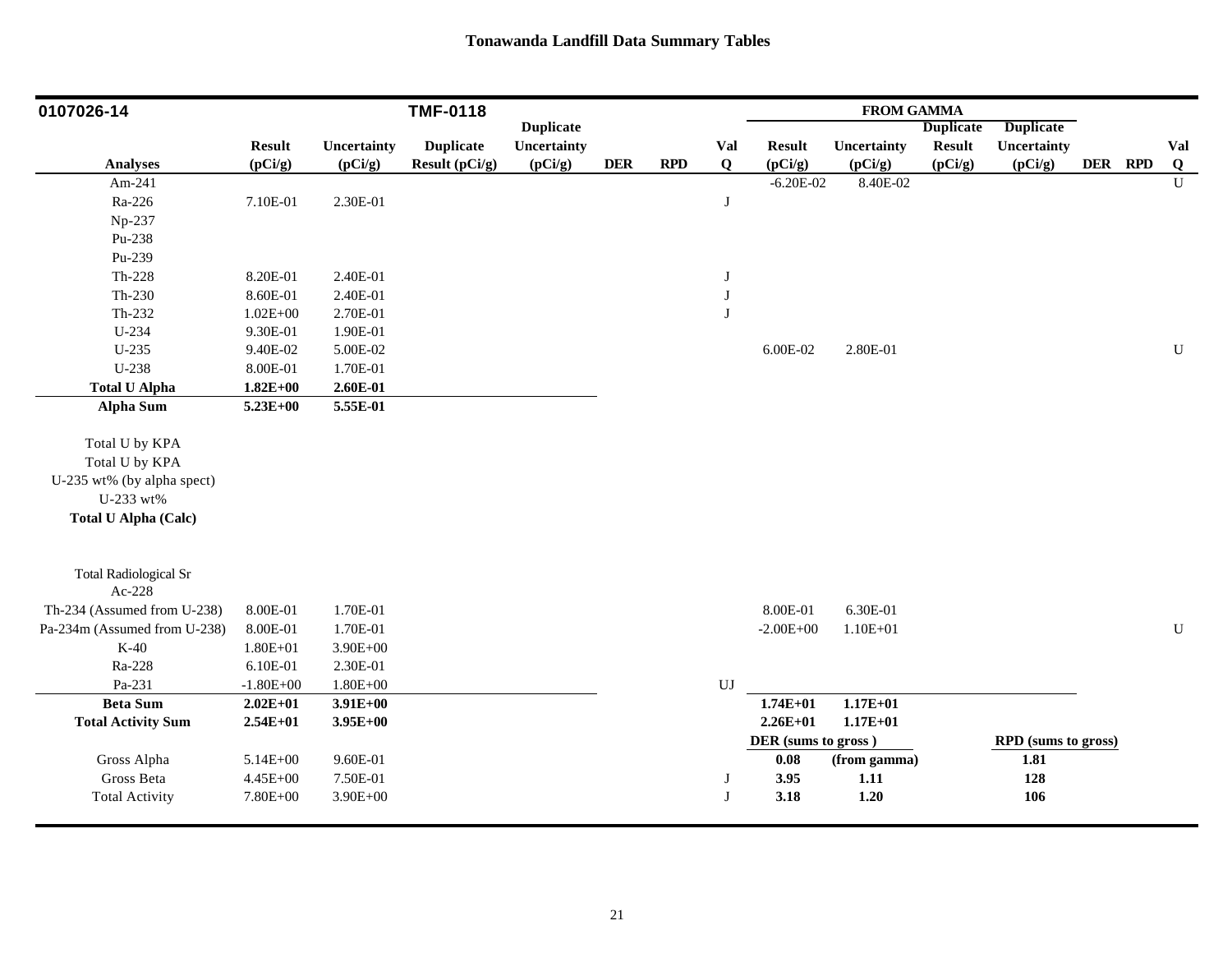# **Radiological Analytical Data Verification Comments on Data for SDG 0107027**

This sample delivery group (SDG) contained fourteen (14) individual soil samples from the town of Tonawanda Landfill vicinity FUSRAP property Tonawanda, NY for radiological analysis. The requested analyses from [Statement of Work for Radiological and Chemical Analytical Laboratory Services Town of Tonawanda Landfill Vicinity FUSRAP Property Tonawanda, NY, April 2001] for all samples included  $^{234/235/238}$ U and  $^{228/230/232}$ Th by alpha spectrometry;  $^{226}$ Ra by radon emanation;  $^{228}Ra$ ,  $^{234}Th$ ,  $^{231/234m}Pa$ ,  $^{235}U$ ,  $^{241}Am$  and radioisotopes detected above the decision level (DL) by gamma spectrometry; gross alpha/beta by gas proportional counting; and total activity by liquid scintillation counting. All of the analyses requested by the statement of work (SOW) were performed and reported by Paragon Analytics. The samples were received by Paragon Analytics, Inc. on July 6, 2001. The uncertainties and results were provided in the Sample Result Summary, Certificate of Analysis, or in the raw data. The gross alpha/beta and total activity analyses can be compared to the sum of the individual results using the propagated uncertainties to determine if the differences are statistically significant.

| <b>Client Identification</b> | <b>Laboratory Identification</b> |
|------------------------------|----------------------------------|
| <b>TMF-0071</b>              | 0107027-1                        |
| <b>TMF-0072</b>              | 0107027-2                        |
| <b>TMF-0105</b>              | 0107023-3                        |
| <b>TMF-0106</b>              | 0107027-4                        |
| <b>TMF-0109</b>              | 0107027-5                        |
| <b>TMF-0110</b>              | 0107027-6                        |
| TMF-0113                     | 0107027-7                        |
| TMF-0114                     | 0107027-8                        |
| TMF-9119                     | 0107027-9                        |
| <b>TMF-9120</b>              | 0107027-10                       |
| TMF-0123                     | 0107027-11                       |
| TMF-0124                     | 0107027-12                       |
| TMF-0125                     | 0107027-13                       |
| TMF-0126                     | 0107027-14                       |

The duplicate results were evaluated by calculation of the duplicate error ratio (DER). The DER is defined in the following equation:

$$
\text{DER} = \frac{|\text{S} - \text{D}|}{\sqrt{(2\sigma_{\text{S}})^{2} + (2\sigma_{\text{D}})^{2}}}
$$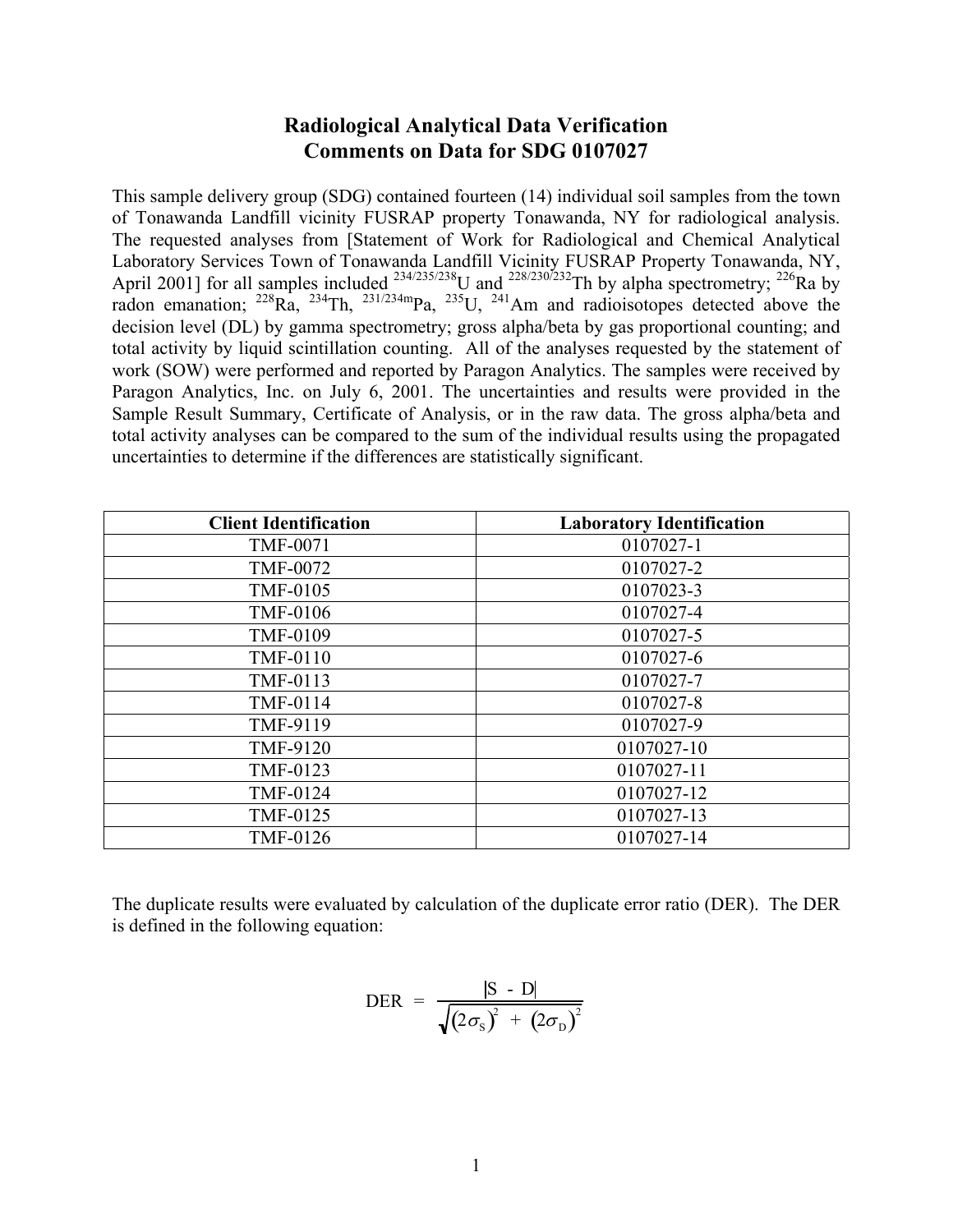Where,

 $S =$  First Sample Value (original)  $D =$  Second Sample Value (duplicate)  $2\sigma_s$  = First Sample Uncertainty  $2\sigma_D$  = Second Sample Uncertainty.

A DER of less than 1.29 indicates that the duplicate analyses agree at the 99% confidence level. The uncertainties reported were assumed to be 2 sigma. The attached sheets show the DER results with the results for each sample.

# **1.0 GAMMA SPECTROMETRY ANALYSIS**

### Method Blank

There was no indication of blank contamination in the gamma spectrometry method blank for the samples.

#### Equipment Rinsate Sample:

No target radionuclide equipment rinsate blank contamination was observed in the EQ-1 and EQ-2 equipment rinsate blanks. However, <sup>137</sup>Cs activity was observed in the equipment rinsate blank EQ-1. All associated sample results less than 5 times the blank value for  $137\overline{\text{Cs}}$  analyses should be qualified as estimated (J). There was  $137Cs$  activity reported by the laboratory in two samples TMF–0123 and TMF-0125. The  $137$ Cs peak was identified in gamma spectrometry report for TMF-0109 and TMF-9119 but not reported by the laboratory. The <sup>137</sup>Cs activity in those samples was higher than the DL (1.65\*TPU). However, <sup>137</sup>Cs activity values observed in the samples are greater than 5 times the <sup>137</sup>Cs concentration identified in the rinsate blank. No qualification of the  $137<sup>237</sup>Cs$  results in the samples is necessary.

#### Laboratory Control Sample:

The percent recoveries for the laboratory control sample (LCS) are within acceptable limits.

### Duplicate Analysis:

The DERs are within acceptable limits for the duplicate analysis for all gamma spectrometry analyses.

### Identification and Quantification:

All target radionuclides  $(^{228}Ra, ^{234}Th, ^{231/234m}Pa, ^{235}U, ^{241}Am)$  plus  $^{40}K$  were reported for all samples. There were  $137$ Cs results reported in two samples TMF-0123 and TMF-0125. The  $137<sub>Cs</sub>$  peak was identified in the gamma spectrometry report for two samples TMF-0109 and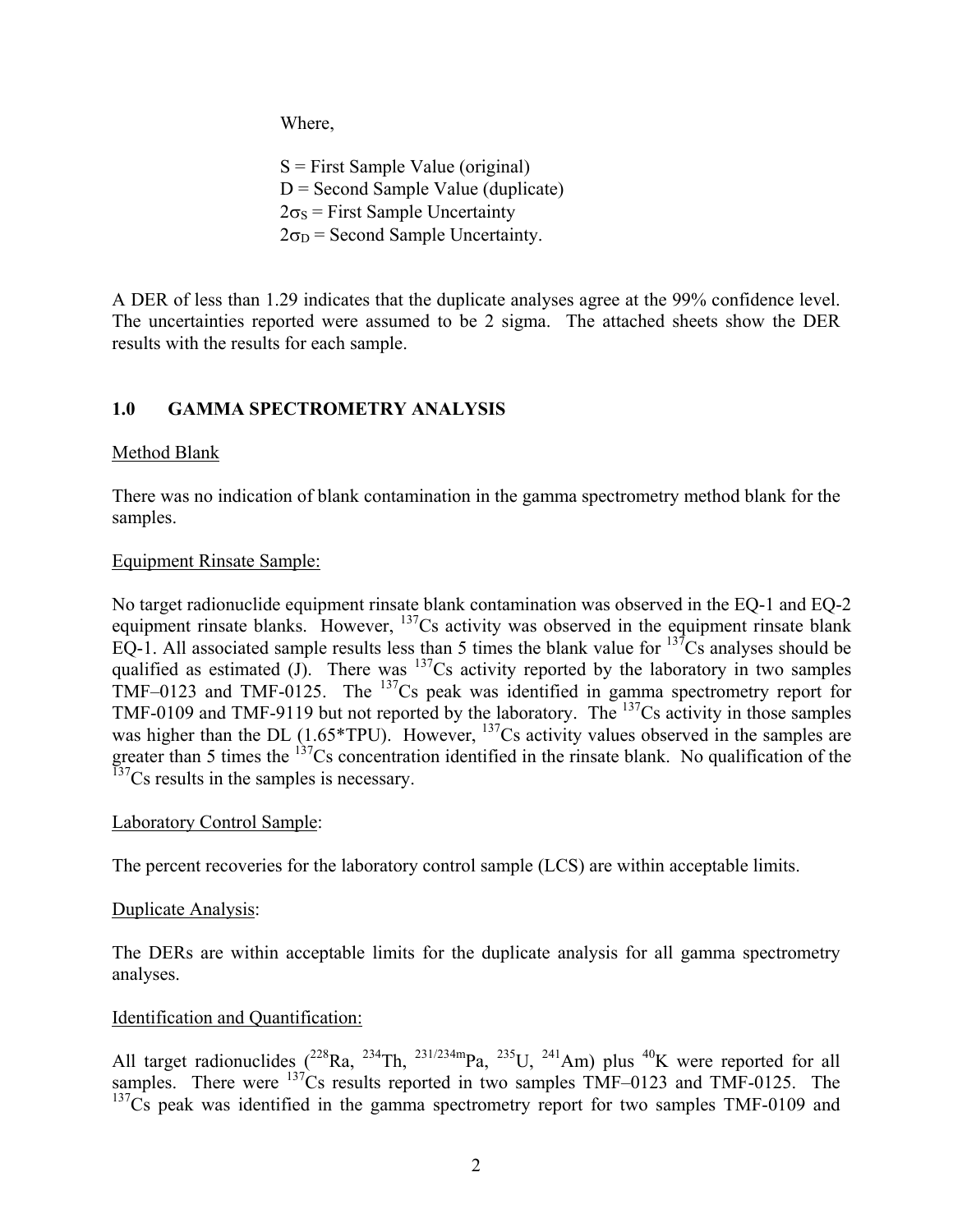TMF-9119 but not reported by the laboratory. **It is recommended that the laboratory report all gamma emitters that are greater than the DL.** No other problems were observed for the gamma spectrometry analyses.

## **2.0 ALPHA SPECTROMETRY**

## Method Blank:

There was an indication of blank contamination for  $234/235$ U and  $230$ Th in the method blank. All associated samples result less than 5 times the blank value for  $^{234/235}$ U and  $^{230}$ Th analyses should be qualified as estimated (J). The <sup>234</sup>U and <sup>230</sup>Th results for all samples are greater than 5 times the method blank, therefore no qualification is necessary. **It is recommended that the 235U results for samples TMF-0071, TMF-0072, TMF-0106, TMF-0109, TMF-0110, TMF-0113, TMF-0114, TMF-9119, TMF-9120, TMF-0123, TMF-0124, TMF-0125 and TMF-0126 be qualified as estimated (J).** 

### Equipment Rinsate Blank:

There was no indication of equipment rinsate blank contamination for the isotopic uranium analysis.

There were indications of equipment rinsate blank contamination for  $228/230/232$ Th. All associated samples result less than 5 times the blank value for  $228/230/232$ Th analyses should be qualified as estimated (J). However,  $^{228/230/232}$ Th activity values for all samples are greater than 5 times the  $228/230/232$ Th concentration identified in the rinsate blank. No qualification of the isotopic thorium results is necessary.

### Laboratory Control Sample:

The percent recoveries for the LCSs are within acceptable limits for all the alpha spectrometry analyses.

### Duplicate Analysis:

The DERs and RPDs are within acceptable limits for the duplicate analysis for all alpha spectrometry analyses. No qualification is required.

### Sample-Specific Chemical Recovery:

The tracer recoveries were greater than 33.06% for all samples for the alpha spectrometry analyses. The sample-specific percent recovery results of  $^{22\frac{1}{2}$ /235/238U and  $^{228/230/232}$ Th for all samples have less than 10% uncertainty. No qualification is necessary.

### Spectral Analysis: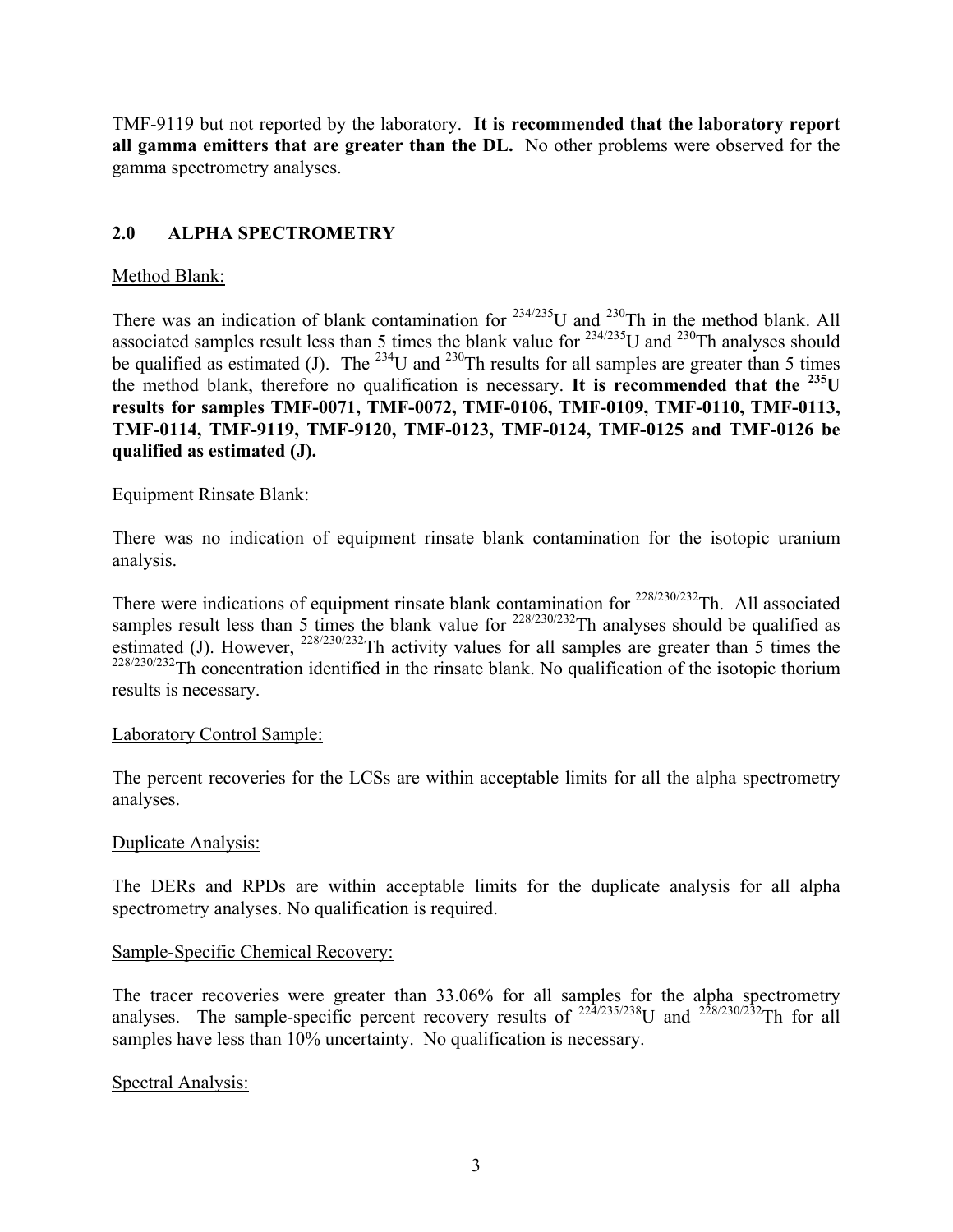No Spectral interferences were observed in the samples' alpha spectra for the isotopic uranium and thorium analyses.

## Method Detection Limit and Quantitation:

All samples met the required method detection limit (MDL) of 1.0 pCi/g for the isotopic uranium and thorium analyses.

# **3.0 226Ra ANALYSIS**

### Method Blank:

There is no indication of blank contamination in the method blank sample for the  $^{226}$ Ra analysis.

### Equipment Rinsate Blank:

There was no indication of contamination in the equipment rinsate blank for the  $^{226}$ Ra analysis.

Laboratory Control Sample:

The percent recoveries for the LCSs for the  $^{226}$ Ra analyses were within acceptable limits.

### Duplicate Analysis:

The DERs and RPDs are within acceptable limits for the duplicate analysis for all  $^{226}$ Ra analyses.

### Chemical Recoveries:

The sample-specific chemical recoveries were greater than  $83.23\%$  for <sup>226</sup>Ra analysis which is within acceptable limits.

Method Detection Limit and Quantitation:

All samples met the required method detection limit (MDL) of 0.5 pCi/L for  $^{226}$ Ra.

# **4.0 GROSS ALPHA AND BETA ANALYSIS**

### Method Blank:

There was no indication of blank contamination in method blank for the gross alpha/beta analyses.

### Equipment Rinsate Blank: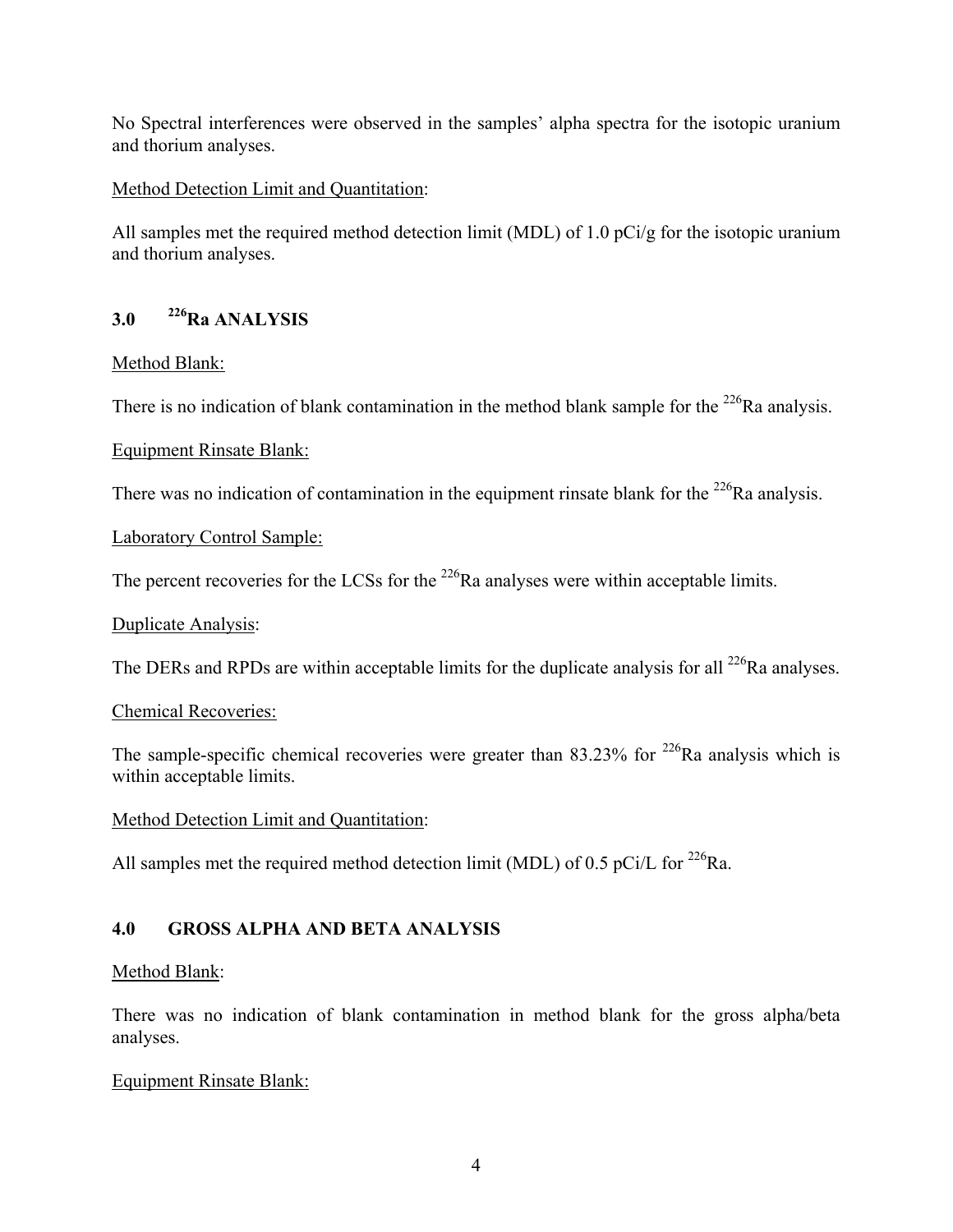There was no indication of contamination in the equipment rinsate blank for the gross alpha/beta analyses.

### Laboratory Control Sample:

The percent recovery for the LCS is within acceptable limits for the gross alpha/beta analyses.

### Duplicate Analysis:

The duplicate DERs and RPDs for the gross alpha/beta analyses are within acceptable limits.

#### Quantification:

**It is recommended that the gross beta analysis results for all samples be qualified as estimated (J) because the gross beta analysis was performed using gas proportional counting and requires the digestate to be taken to dryness, which is not quantitative and does not include volatile radionuclides or volatile radionuclide salts (e.g., <sup>3</sup> H, 99Tc, 40K**  salts). Also, the laboratory used an 8M HNO<sub>3</sub> leach instead of total sample dissolution that **was requested in the SOW. This also may cause a negative bias since not all of the radionuclides of interest may have been removed from the sample especially any indigenous radionuclides such as radium, thorium, uranium, and their daughters.**

#### Quantitation and Method Detection Limit:

The required method detection limit (MDL) for the gross alpha/beta analysis is 1 pCi/g. All of the samples results that did not meet the required MDL as identified in the narrative section indicating that the laboratory did not meet the project DQOs for these samples. Since the gross alpha/beta analyses are just estimates, no qualification is recommended.

# **5.0 TOTAL ACTIVITY BY LIQUID SCINTILLATION COUNTING**

### Method Blank:

There was no indication of blank contamination in method blank samples for the total activity analyses.

### Equipment Rinsate Blank:

There was no indication of contamination in the equipment rinsate blank for the total activity analyses.

### Laboratory Control Sample:

The percent recovery for the reported LCS is within acceptable limits for the total activity analysis by liquid scintillation counting.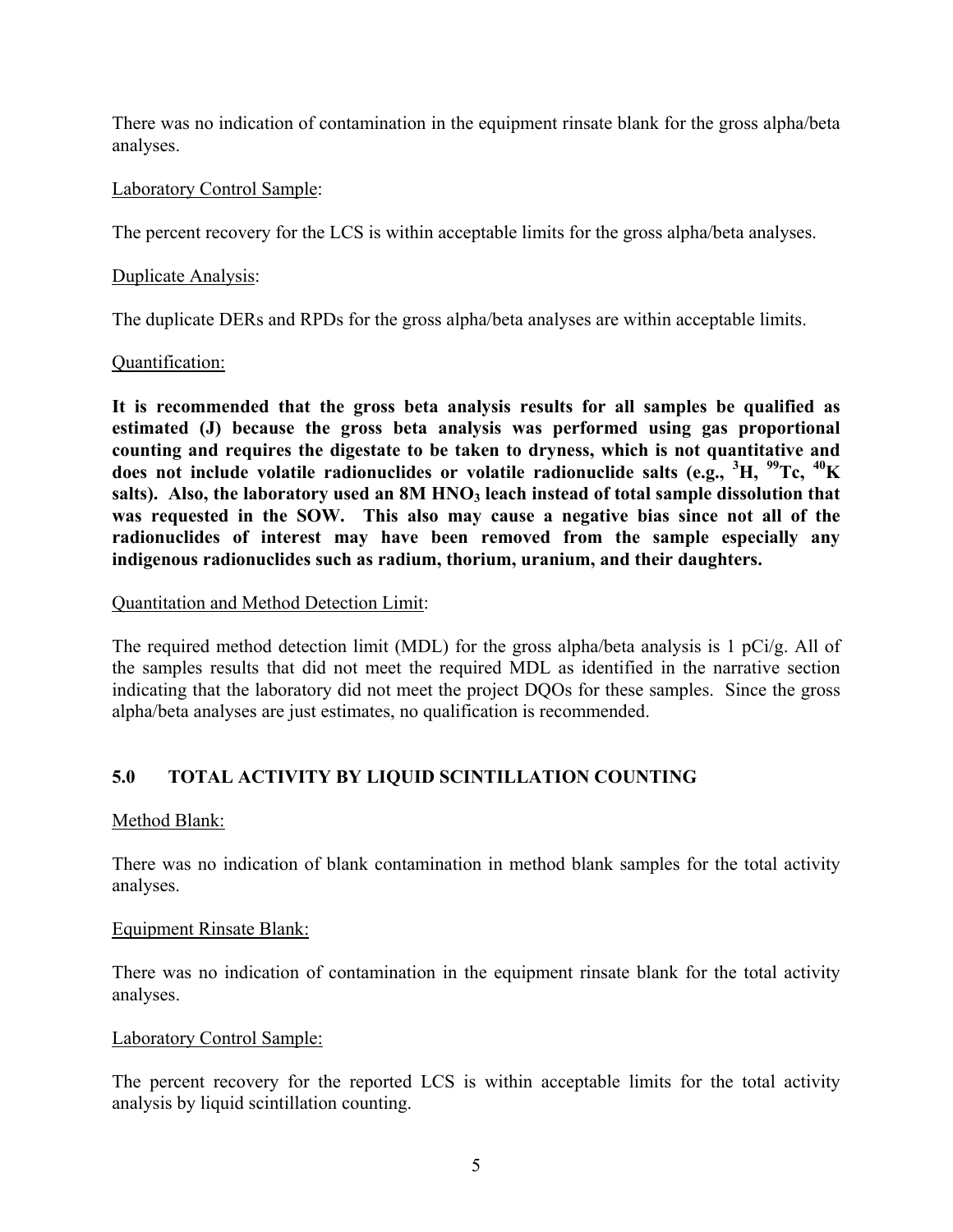# Duplicate Analysis:

The duplicate sample DER for total activity analysis is within acceptable limits.

#### Matrix Spike Sample:

The percent recovery for the MSS for the total activity analysis is within acceptable limits.

#### Quantitation:

**It is recommended that the total activity analysis results for all samples be qualified as estimated (J), since the total activity analysis appears to have a negative bias. This negative bias may be due to the digestate being taken to dryness, which allowed the loss of volatile radionuclides or volatile radionuclide salts (e.g., <sup>3</sup> H, 99Tc, 40K salts). Also, the laboratory**  used an 8M HNO<sub>3</sub> leach instead of total sample dissolution that was requested in the SOW. **This also may cause a negative bias since not all of the radionuclides of interest may have been removed from the sample especially any indigenous radionuclides such as radium, thorium, uranium, and their daughters.**

### **6.0 DATA INTERCOMPARISON**

#### U Alpha to U Gamma:

For all samples, the uranium alpha and uranium gammas agree within the uncertainties. No further qualification of the gamma spectrometry results is necessary.

#### Alpha/Beta Sums to Gross Alpha/Beta Analysis:

The comparison of alpha and beta emitter sums to the gross alpha and beta analyses was performed in the same way that the duplicates were evaluated. The DER equation was used to determine if the alpha and beta sums were statistically different from the gross alpha and beta analysis results at the 99% confidence level. If the DER was greater than 1.29, the sums and the gross analyses were assumed not to be in agreement. The results are shown on the attached sheets.

The DERs for gross alpha to sum of alpha activities are within acceptable limits indicating that the gross alpha analyses agree with the sum of the alpha emitters within a 99% confidence level.

When comparing the sums of the beta emitters to the gross beta analyses, it was assumed that the <sup>234</sup>Th and <sup>234m</sup>Pa are in equilibrium with <sup>238</sup>U, thus having the same activity as the <sup>238</sup>U. The DERs (2.67 – 4.48) for all samples are outside the acceptable limits as well as the RPD values (109% - 135%). The gross beta results are smaller than the sum of the beta emitters for all samples. This negative bias is most likely due to the loss of volatile radionuclides and volatile radionuclide salts and/or the preparation method as discussed above. Since all of the gross beta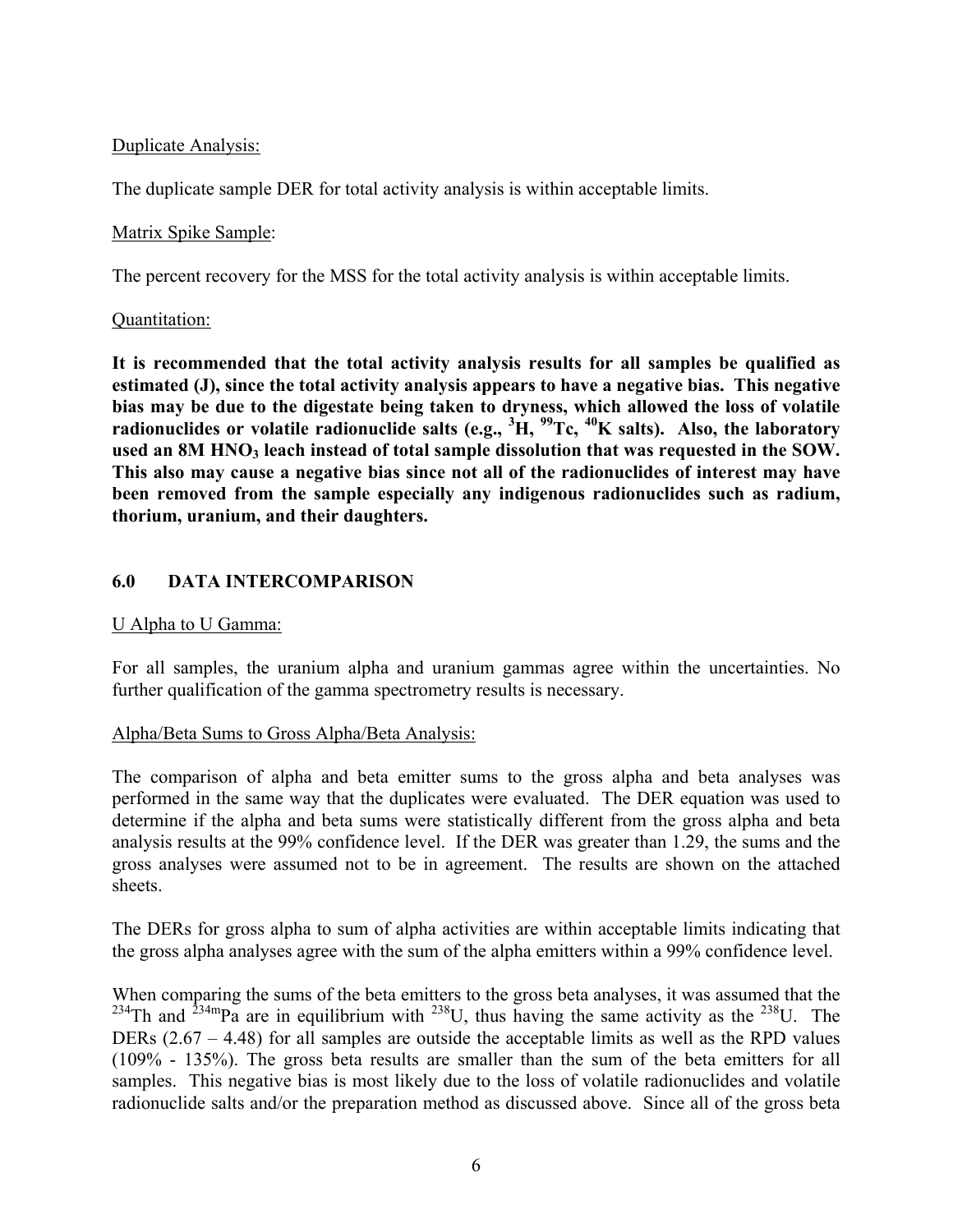results have been qualified for this reason, no further qualification of the gross beta results is necessary.

## Total Activity to Sums of Alpha and Beta Emitters:

For the comparison of total activity to the sum of the alpha and beta emitters, the DERs for samples TMF-0071 (2.91), TMF-0072 (1.91), TMF-0105 (2.96), TMF-0106 (2.33), TMF-0109 (1.83), TMF-0110 (3.06), TMF-0113 (1.88), TMF-0114 (1.95), TMF-9119 (1.95), TMF-9120 (2.62), TMF-0123 (1.80), TMF-0124 (2.54), TMF-0125 (2.04), and TMF-0126 (2.17) indicates that the total activity analysis did not agree with the sum of the alpha and beta emitters with a 99% confidence level. The RPDs (95.5%, 62.4%, 87.2%, 71.7%, 64.2%, 92.0%, 89.2%, 69.5%, 78.6%, 88.8%, 52.6%, 93.6%, 83.5%, and 74.6% respectively) are also outside acceptable limits. Samples TMF-0071, TMF-0072, TMF-0105, TMF-0106, TMF-0109, TMF-0110, TMF-0113, TMF-0114, TMF-9119, TMF-9120, TMF-0123, TMF-0124, TMF-0125, and TMF-0126 have total activity results that is less than the sum of the alpha and beta emitters by an approximate factor ranging from approximately 1.6 to 2. This is most likely due to a negative bias in the total activity results due to the loss of volatile radionuclides and/or radionuclide salts and/or the preparation method as discussed above. No further qualification of the total activity results is recommended since the total activity results for the listed samples were previously qualified for this reason.

# $^{228}$ Ac Gamma and  $^{232}$ Th:

When comparing the  $228$ Ac activity to  $228$ Ra activity, it was assumed that the actinium and radium are in equilibrium with  $232$ Th. The activities are all within the uncertainties of the measurements for all three radionuclides.

### Summary:

Based on the agreements between the gross alpha analyses and the sums of the individual alpha activities, all activity except gross beta activity is accounted for in all samples. Due to exclusion of volatile beta in gross beta measurements the sums of beta activities in the sample was greater than the gross beta activity in all samples. Similarly, for the same reason the total activity for all samples was greater than the sum of the gross activities.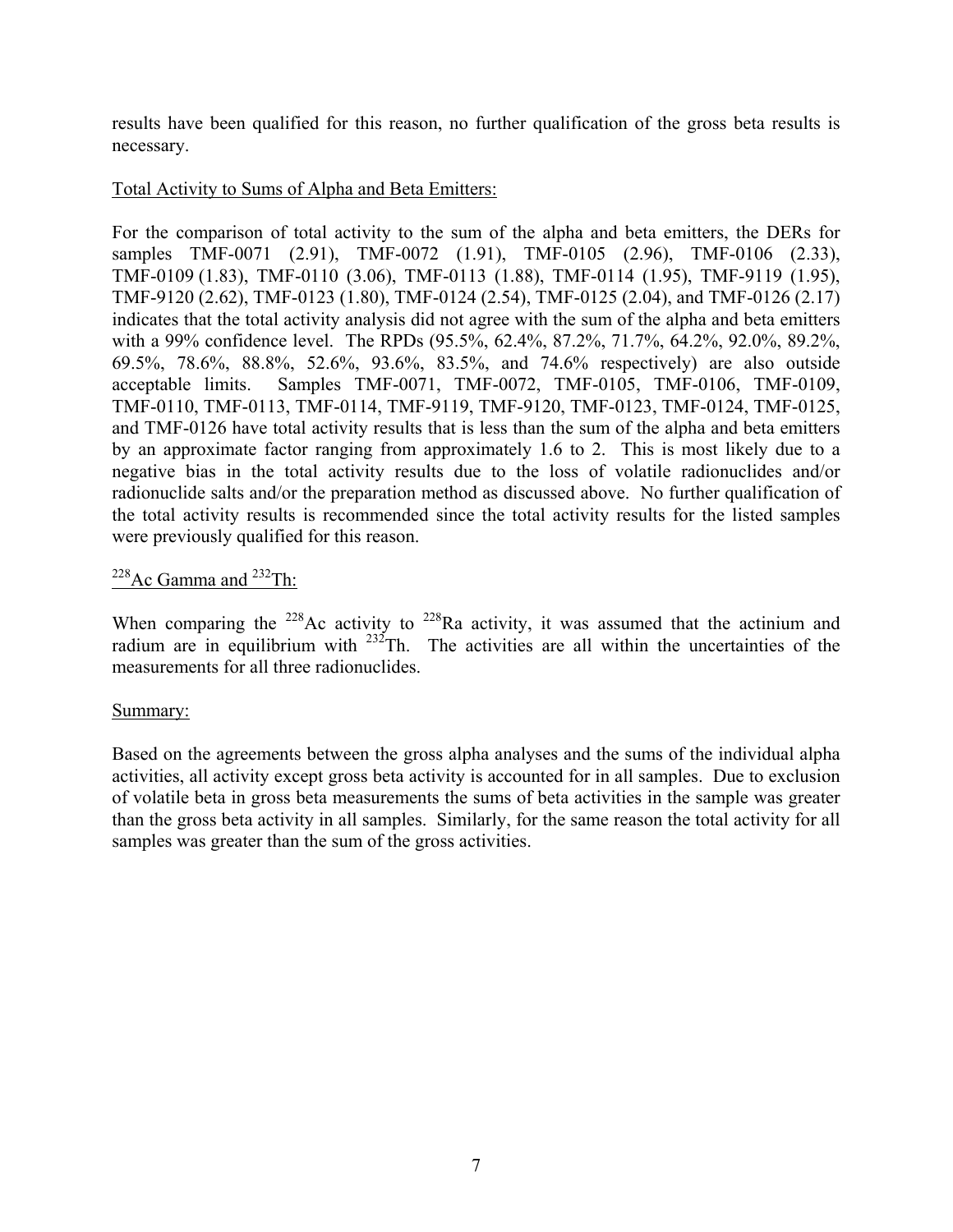**Revised TONAWANDA L.F Groundwater Data Summary Tables**

| 0107027-1                    |               |              | TMF-0071         |                  |            |            |       |                     | <b>FROM GAMMA</b> |                  |                            |      |                  |                |
|------------------------------|---------------|--------------|------------------|------------------|------------|------------|-------|---------------------|-------------------|------------------|----------------------------|------|------------------|----------------|
|                              |               |              | <b>Duplicate</b> | <b>Duplicate</b> |            |            |       |                     |                   | <b>Duplicate</b> | <b>Duplicate</b>           |      |                  |                |
|                              | <b>Result</b> | Uncertainty  | <b>Result</b>    | Uncertainty      |            |            |       | <b>Result</b>       | Uncertainty       | <b>Result</b>    | Uncertainty                |      |                  | Val            |
| <b>Analyses</b>              | (pCi/g)       | (pCi/g)      | (pCi/g)          | (pCi/g)          | <b>DER</b> | <b>RPD</b> | Val Q | (pCi/g)             | (pCi/g)           | (pCi/g)          | (pCi/g)                    |      | DER RPD          | Q              |
| Am-241                       |               |              |                  |                  |            |            |       | $-1.10E-01$         | 3.80E-01          | 5.00E-02         | 1.30E-01                   | 0.40 | $\overline{533}$ | $\overline{U}$ |
| Ra-226                       | 9.70E-01      | 2.60E-01     |                  |                  |            |            |       |                     |                   |                  |                            |      |                  |                |
| Np-237                       |               |              |                  |                  |            |            |       |                     |                   |                  |                            |      |                  |                |
| Pu-238                       |               |              |                  |                  |            |            |       |                     |                   |                  |                            |      |                  |                |
| Pu-239                       |               |              |                  |                  |            |            |       |                     |                   |                  |                            |      |                  |                |
| Th-228                       | 8.90E-01      | 1.50E-01     | 9.40E-01         | 1.80E-01         | 0.21       | 5.46       |       |                     |                   |                  |                            |      |                  |                |
| $Th-230$                     | 9.10E-01      | 1.50E-01     | 7.90E-01         | 1.50E-01         | 0.57       | 14.1       |       |                     |                   |                  |                            |      |                  |                |
| Th-232                       | 8.00E-01      | 1.40E-01     | 8.20E-01         | 1.50E-01         | 0.10       | 2.47       |       |                     |                   |                  |                            |      |                  |                |
| U-234                        | 6.70E-01      | 1.90E-01     |                  |                  |            |            |       |                     |                   |                  |                            |      |                  |                |
| $U-235$                      | 7.50E-02      | 5.70E-02     |                  |                  |            |            | J     | $-2.00E-01$         | 4.20E-01          | 7.00E-02         | 4.00E-01                   | 0.47 | 415              | U              |
| U-238                        | 5.80E-01      | 1.80E-01     |                  |                  |            |            |       |                     |                   |                  |                            |      |                  |                |
| <b>Total U Alpha</b>         | $1.33E + 00$  | 2.68E-01     |                  |                  |            |            |       |                     |                   |                  |                            |      |                  |                |
| <b>Alpha Sum</b>             | $6.07E + 00$  | $2.21E+00$   |                  |                  |            |            |       |                     |                   |                  |                            |      |                  |                |
|                              |               |              |                  |                  |            |            |       |                     |                   |                  |                            |      |                  |                |
| Total U by KPA               |               |              |                  |                  |            |            |       |                     |                   |                  |                            |      |                  |                |
| Total U by KPA               |               |              |                  |                  |            |            |       |                     |                   |                  |                            |      |                  |                |
| U-235 wt% (by alpha spect)   |               |              |                  |                  |            |            |       |                     |                   |                  |                            |      |                  |                |
| U-233 wt%                    |               |              |                  |                  |            |            |       |                     |                   |                  |                            |      |                  |                |
| <b>Total U Alpha (Calc)</b>  |               |              |                  |                  |            |            |       |                     |                   |                  |                            |      |                  |                |
|                              |               |              |                  |                  |            |            |       |                     |                   |                  |                            |      |                  |                |
| <b>Total Radiological Sr</b> |               |              |                  |                  |            |            |       |                     |                   |                  |                            |      |                  |                |
| Tc-99                        |               |              |                  |                  |            |            |       |                     |                   |                  |                            |      |                  |                |
| Th-234 (Assumed from U-238)  | 5.80E-01      | 1.80E-01     |                  |                  |            |            |       | $1.30E + 00$        | $1.40E + 00$      | 7.20E-01         | 8.50E-01                   | 0.35 | 57.4             |                |
| Pa-234m (Assumed from U-238) | 5.80E-01      | 1.80E-01     |                  |                  |            |            |       | $-1.00E + 01$       | $1.60E + 01$      | $-1.10E + 01$    | $1.90E + 01$               | 0.04 | 9.52             | U              |
| $K-40$                       | $1.95E + 01$  | $4.10E + 00$ | $1.77E + 01$     | 5.20E+00         | 0.27       | 9.68       |       |                     |                   |                  |                            |      |                  |                |
| Ra-228                       | 8.30E-01      | 3.10E-01     | 6.00E-01         | 5.10E-01         | 0.39       | 32.2       |       |                     |                   |                  |                            |      |                  |                |
| Pa-231                       | $1.30E + 00$  | 2.40E+00     | $-2.80E + 00$    | $3.00E + 00$     | 1.07       | 547        | U     |                     |                   |                  |                            |      |                  |                |
| <b>Beta Sum</b>              | $2.16E + 01$  | $4.13E + 00$ |                  |                  |            |            |       | $1.18E + 01$        | $1.66E + 01$      | $7.68E + 00$     | $1.97E + 01$               |      |                  |                |
| <b>Total Activity Sum</b>    | $2.77E + 01$  | $4.68E + 00$ |                  |                  |            |            |       | $1.79E + 01$        | $1.67E + 01$      |                  |                            |      |                  |                |
|                              |               |              |                  |                  |            |            |       | DER (sums to gross) |                   |                  | <b>RPD</b> (sums to gross) |      |                  |                |
| Gross Alpha                  | $6.50E + 00$  | $1.30E + 00$ |                  |                  |            |            |       | 0.17                | (from gamma)      |                  | 6.92                       |      |                  |                |
| Gross Beta                   | 5.30E+00      | $1.10E + 00$ |                  |                  |            |            | J     | 3.82                | 0.39              |                  | 121                        |      |                  |                |
| <b>Total Activity</b>        | $9.80E + 00$  | $4.00E + 00$ |                  |                  |            |            | J     | 2.91                | 0.47              |                  | 95.5                       |      |                  |                |
|                              |               |              |                  |                  |            |            |       |                     |                   |                  |                            |      |                  |                |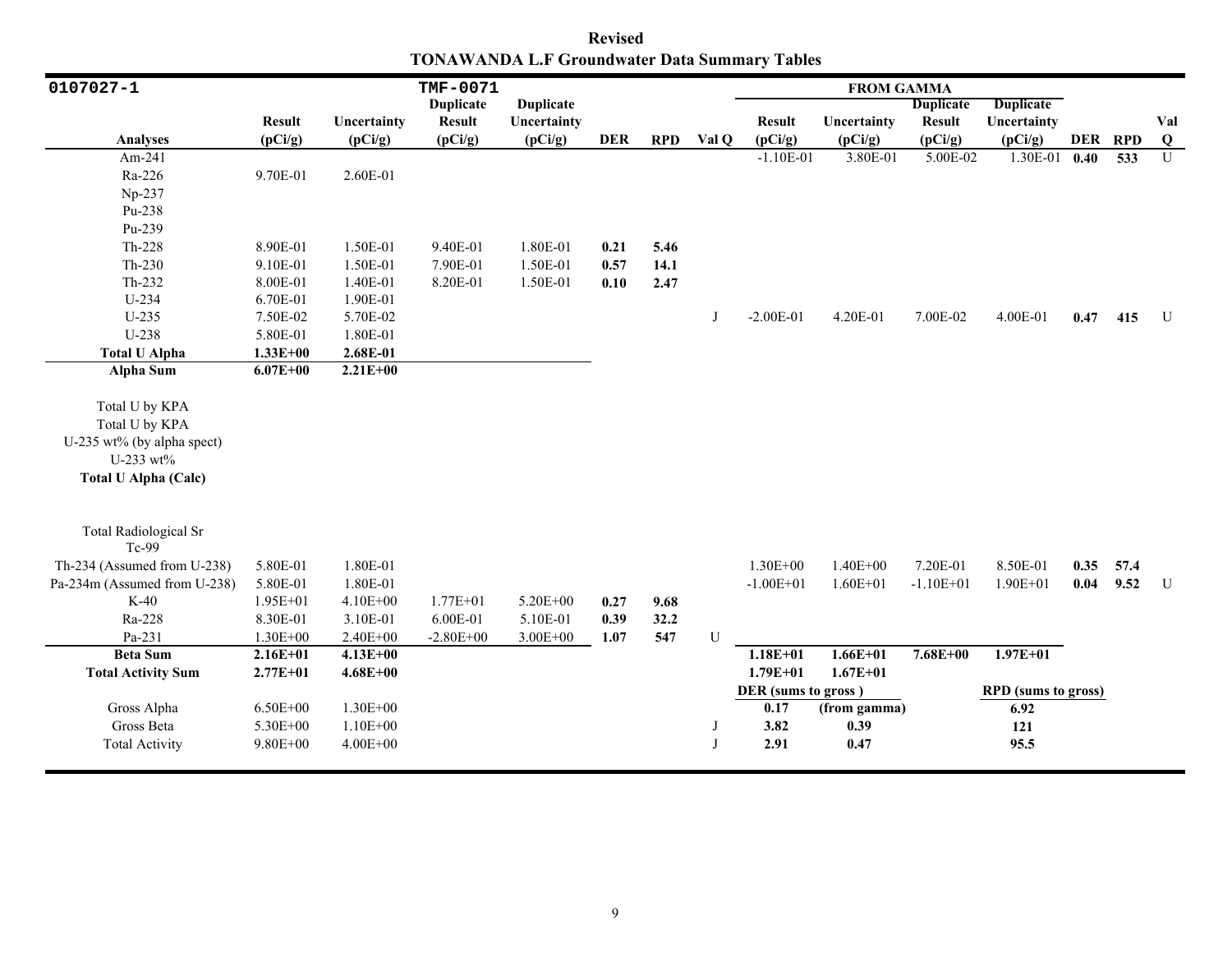**Revised TONAWANDA L.F Groundwater Data Summary Tables**

| 0107027-2                    |               |              | TMF-0072         |                  |            |            |       |                     | <b>FROM GAMMA</b> |                  |                            |         |                |
|------------------------------|---------------|--------------|------------------|------------------|------------|------------|-------|---------------------|-------------------|------------------|----------------------------|---------|----------------|
|                              |               |              | <b>Duplicate</b> | <b>Duplicate</b> |            |            |       |                     |                   | <b>Duplicate</b> | <b>Duplicate</b>           |         |                |
|                              | <b>Result</b> | Uncertainty  | <b>Result</b>    | Uncertainty      |            |            |       | <b>Result</b>       | Uncertainty       | <b>Result</b>    | Uncertainty                |         | Val            |
| <b>Analyses</b>              | (pCi/g)       | (pCi/g)      | (pCi/g)          | (pCi/g)          | <b>DER</b> | <b>RPD</b> | Val Q | (pCi/g)             | (pCi/g)           | (pCi/g)          | (pCi/g)                    | DER RPD | $\bf Q$        |
| Am-241                       |               |              |                  |                  |            |            |       | 3.00E-02            | 1.20E-01          |                  |                            |         | $\overline{U}$ |
| Ra-226                       | 9.80E-01      | 2.80E-01     |                  |                  |            |            |       |                     |                   |                  |                            |         |                |
| Np-237                       |               |              |                  |                  |            |            |       |                     |                   |                  |                            |         |                |
| Pu-238                       |               |              |                  |                  |            |            |       |                     |                   |                  |                            |         |                |
| Pu-239                       |               |              |                  |                  |            |            |       |                     |                   |                  |                            |         |                |
| Th-228                       | 8.90E-01      | 1.50E-01     |                  |                  |            |            |       |                     |                   |                  |                            |         |                |
| $Th-230$                     | 8.40E-01      | 1.40E-01     |                  |                  |            |            |       |                     |                   |                  |                            |         |                |
| Th-232                       | 8.10E-01      | 1.30E-01     |                  |                  |            |            |       |                     |                   |                  |                            |         |                |
| $U-234$                      | $1.01E + 00$  | 2.60E-01     |                  |                  |            |            |       |                     |                   |                  |                            |         |                |
| $U-235$                      | 2.00E-01      | 1.00E-01     |                  |                  |            |            | J     | 1.00E-01            | 3.70E-01          |                  |                            |         | ${\bf U}$      |
| U-238                        | 8.10E-01      | 2.30E-01     |                  |                  |            |            |       |                     |                   |                  |                            |         |                |
| <b>Total U Alpha</b>         | $2.02E + 00$  | 3.61E-01     |                  |                  |            |            |       |                     |                   |                  |                            |         |                |
| <b>Alpha Sum</b>             | 5.54E+00      | $2.48E + 00$ |                  |                  |            |            |       |                     |                   |                  |                            |         |                |
| Total U by KPA               |               |              |                  |                  |            |            |       |                     |                   |                  |                            |         |                |
| Total U by KPA               |               |              |                  |                  |            |            |       |                     |                   |                  |                            |         |                |
| U-235 wt% (by alpha spect)   |               |              |                  |                  |            |            |       |                     |                   |                  |                            |         |                |
| U-233 wt%                    |               |              |                  |                  |            |            |       |                     |                   |                  |                            |         |                |
| <b>Total U Alpha (Calc)</b>  |               |              |                  |                  |            |            |       |                     |                   |                  |                            |         |                |
|                              |               |              |                  |                  |            |            |       |                     |                   |                  |                            |         |                |
| <b>Total Radiological Sr</b> |               |              |                  |                  |            |            |       |                     |                   |                  |                            |         |                |
| Tc-99                        |               |              |                  |                  |            |            |       |                     |                   |                  |                            |         |                |
| Th-234 (Assumed from U-238)  | 8.10E-01      | 2.30E-01     |                  |                  |            |            |       | $1.60E + 00$        | $1.10E + 00$      |                  |                            |         |                |
| Pa-234m (Assumed from U-238) | 8.10E-01      | 2.30E-01     |                  |                  |            |            |       | $-4.00E + 00$       | $1.60E + 01$      |                  |                            |         | ${\bf U}$      |
| $K-40$                       | $1.94E + 01$  | $4.90E + 00$ |                  |                  |            |            |       |                     |                   |                  |                            |         |                |
| Ra-228                       | $1.08E + 00$  | 4.10E-01     |                  |                  |            |            |       |                     |                   |                  |                            |         |                |
| Pa-231                       | $0.00E + 00$  | 2.70E+00     |                  |                  |            |            | U     |                     |                   |                  |                            |         |                |
| <b>Beta Sum</b>              | $2.21E + 01$  | $4.94E + 00$ |                  |                  |            |            |       | $1.81E + 01$        | $1.68E + 01$      |                  |                            |         |                |
| <b>Total Activity Sum</b>    | $2.76E + 01$  | $5.53E + 00$ |                  |                  |            |            |       | $2.36E + 01$        | $1.70E + 01$      |                  |                            |         |                |
|                              |               |              |                  |                  |            |            |       | DER (sums to gross) |                   |                  | <b>RPD</b> (sums to gross) |         |                |
| Gross Alpha                  | 4.80E+00      | $1.00E + 00$ |                  |                  |            |            |       | 0.28                | (from gamma)      |                  | 14.3                       |         |                |
| Gross Beta                   | 4.95E+00      | 8.40E-01     |                  |                  |            |            | J     | 3.42                | 0.78              |                  | 127                        |         |                |
| <b>Total Activity</b>        | $1.45E + 01$  | 4.10E+00     |                  |                  |            |            | J     | 1.91                | 0.52              |                  | 62.4                       |         |                |
|                              |               |              |                  |                  |            |            |       |                     |                   |                  |                            |         |                |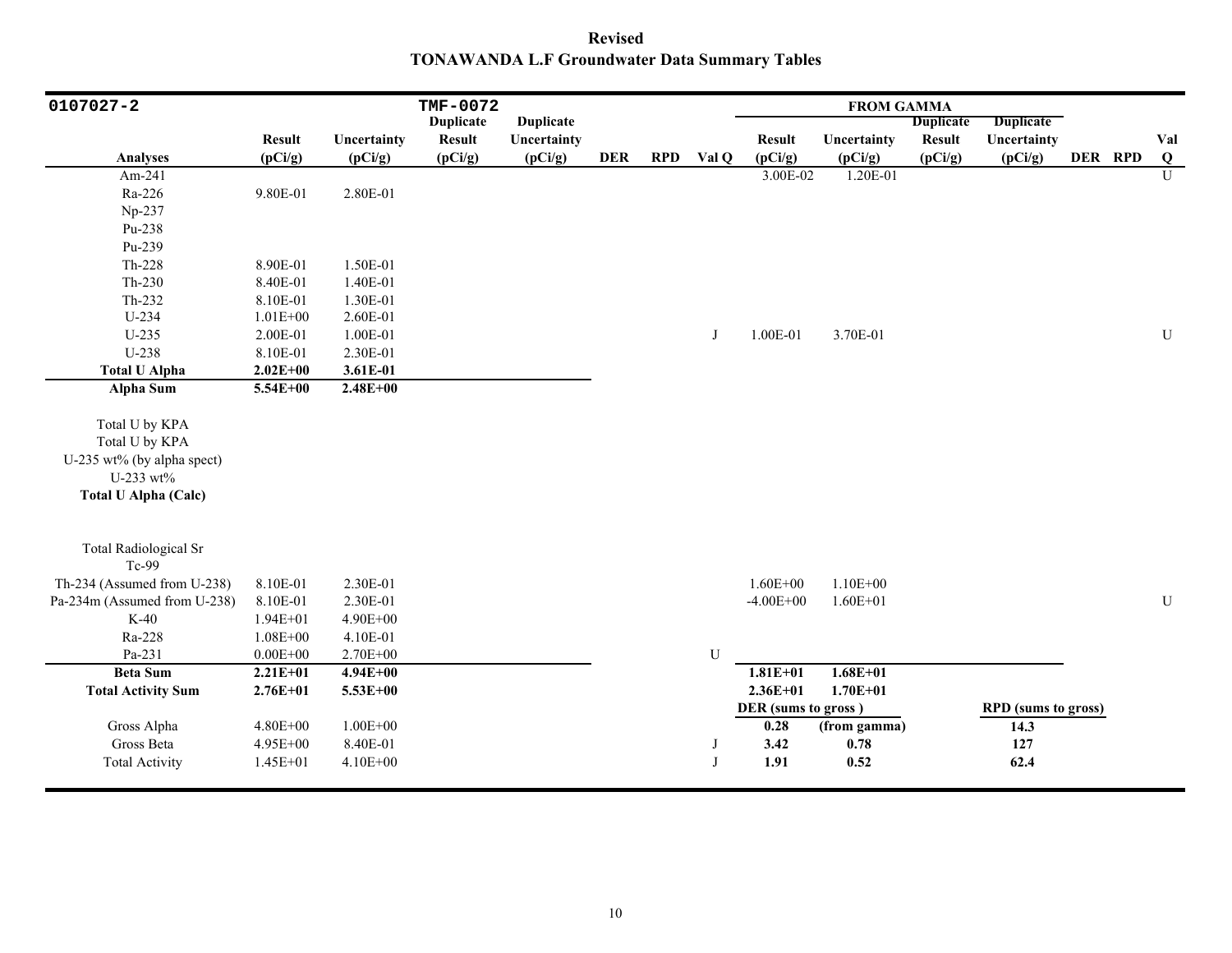**Revised TONAWANDA L.F Groundwater Data Summary Tables**

| 0107027-3                    |               |              | TMF-0105         |                  |            |            |       |                     | <b>FROM GAMMA</b> |                  |                            |         |      |                         |
|------------------------------|---------------|--------------|------------------|------------------|------------|------------|-------|---------------------|-------------------|------------------|----------------------------|---------|------|-------------------------|
|                              |               |              | <b>Duplicate</b> | <b>Duplicate</b> |            |            |       |                     |                   | <b>Duplicate</b> | <b>Duplicate</b>           |         |      |                         |
|                              | <b>Result</b> | Uncertainty  | <b>Result</b>    | Uncertainty      |            |            |       | <b>Result</b>       | Uncertainty       | <b>Result</b>    | Uncertainty                |         |      | Val                     |
| <b>Analyses</b>              | (pCi/g)       | (pCi/g)      | (pCi/g)          | (pCi/g)          | <b>DER</b> | <b>RPD</b> | Val Q | (pCi/g)             | (pCi/g)           | (pCi/g)          | (pCi/g)                    | DER RPD |      | $\overline{\mathbf{Q}}$ |
| Am-241                       |               |              |                  |                  |            |            |       | $-2.00E-02$         | 2.90E-01          | 7.00E-02         | 1.10E-01                   | 0.29    | 360  | $\overline{U}$          |
| Ra-226                       | $1.05E + 00$  | 3.00E-01     |                  |                  |            |            |       |                     |                   |                  |                            |         |      |                         |
| Np-237                       |               |              |                  |                  |            |            |       |                     |                   |                  |                            |         |      |                         |
| Pu-238                       |               |              |                  |                  |            |            |       |                     |                   |                  |                            |         |      |                         |
| Pu-239                       |               |              |                  |                  |            |            |       |                     |                   |                  |                            |         |      |                         |
| Th-228                       | 9.50E-01      | 1.60E-01     |                  |                  |            |            |       |                     |                   |                  |                            |         |      |                         |
| $Th-230$                     | 9.10E-01      | 1.50E-01     |                  |                  |            |            |       |                     |                   |                  |                            |         |      |                         |
| Th-232                       | 9.00E-01      | 1.50E-01     |                  |                  |            |            |       |                     |                   |                  |                            |         |      |                         |
| U-234                        | $1.02E + 00$  | 2.40E-01     |                  |                  |            |            |       |                     |                   |                  |                            |         |      |                         |
| $U-235$                      | 2.70E-01      | 1.10E-01     |                  |                  |            |            |       | $-6.00E - 02$       | 3.10E-01          | 2.10E-01         | 3.30E-01                   | 0.60    | 360  | U                       |
| U-238                        | $1.02E + 00$  | 2.40E-01     |                  |                  |            |            |       |                     |                   |                  |                            |         |      |                         |
| <b>Total U Alpha</b>         | $2.31E+00$    | 3.57E-01     |                  |                  |            |            |       |                     |                   |                  |                            |         |      |                         |
| Alpha Sum                    | $6.66E + 00$  | $2.23E+00$   |                  |                  |            |            |       |                     |                   |                  |                            |         |      |                         |
|                              |               |              |                  |                  |            |            |       |                     |                   |                  |                            |         |      |                         |
| Total U by KPA               |               |              |                  |                  |            |            |       |                     |                   |                  |                            |         |      |                         |
| Total U by KPA               |               |              |                  |                  |            |            |       |                     |                   |                  |                            |         |      |                         |
| U-235 wt% (by alpha spect)   |               |              |                  |                  |            |            |       |                     |                   |                  |                            |         |      |                         |
| $U-233$ wt%                  |               |              |                  |                  |            |            |       |                     |                   |                  |                            |         |      |                         |
| <b>Total U Alpha (Calc)</b>  |               |              |                  |                  |            |            |       |                     |                   |                  |                            |         |      |                         |
|                              |               |              |                  |                  |            |            |       |                     |                   |                  |                            |         |      |                         |
|                              |               |              |                  |                  |            |            |       |                     |                   |                  |                            |         |      |                         |
| <b>Total Radiological Sr</b> |               |              |                  |                  |            |            |       |                     |                   |                  |                            |         |      |                         |
| Tc-99                        |               |              |                  |                  |            |            |       |                     |                   |                  |                            |         |      |                         |
| Th-234 (Assumed from U-238)  | $1.02E + 00$  | 2.40E-01     |                  |                  |            |            |       | 8.50E-01            | 9.30E-01          | $1.52E + 00$     | 9.80E-01                   | 0.50    | 56.5 |                         |
| Pa-234m (Assumed from U-238) | $1.02E + 00$  | 2.40E-01     |                  |                  |            |            |       | $2.80E + 00$        | 8.20E+00          | $1.20E + 01$     | $1.10E + 01$               | 0.67    | 124  | U                       |
| $K-40$                       | 1.89E+01      | $3.50E + 00$ | $1.85E + 01$     | $4.20E + 00$     | 0.07       | 2.14       |       |                     |                   |                  |                            |         |      |                         |
| Ra-228                       | 8.40E-01      | 2.10E-01     | 8.70E-01         | 3.30E-01         | $0.08\,$   | 3.51       |       |                     |                   |                  |                            |         |      |                         |
| Pa-231                       | 6.00E-01      | $2.40E + 00$ | $-1.50E + 00$    | $1.90E + 00$     | 0.69       | 467        | U     |                     |                   |                  |                            |         |      |                         |
| <b>Beta Sum</b>              | $2.19E + 01$  | $3.53E+00$   |                  |                  |            |            |       | $2.35E+01$          | $8.97E + 00$      | $3.27E + 01$     | $1.18E + 01$               |         |      |                         |
| <b>Total Activity Sum</b>    | $2.85E+01$    | $4.18E + 00$ |                  |                  |            |            |       | $3.01E + 01$        | $9.24E + 00$      |                  |                            |         |      |                         |
|                              |               |              |                  |                  |            |            |       | DER (sums to gross) |                   |                  | <b>RPD</b> (sums to gross) |         |      |                         |
| Gross Alpha                  | $6.20E + 00$  | $1.20E + 00$ |                  |                  |            |            |       | 0.18                | (from gamma)      |                  | 7.15                       |         |      |                         |
| Gross Beta                   | 5.40E+00      | $1.00E + 00$ |                  |                  |            |            | J     | 4.48                | 2.00              |                  | 121                        |         |      |                         |
| <b>Total Activity</b>        | $1.12E + 01$  | 4.10E+00     |                  |                  |            |            | J     | 2.96                | 1.87              |                  | 87.2                       |         |      |                         |
|                              |               |              |                  |                  |            |            |       |                     |                   |                  |                            |         |      |                         |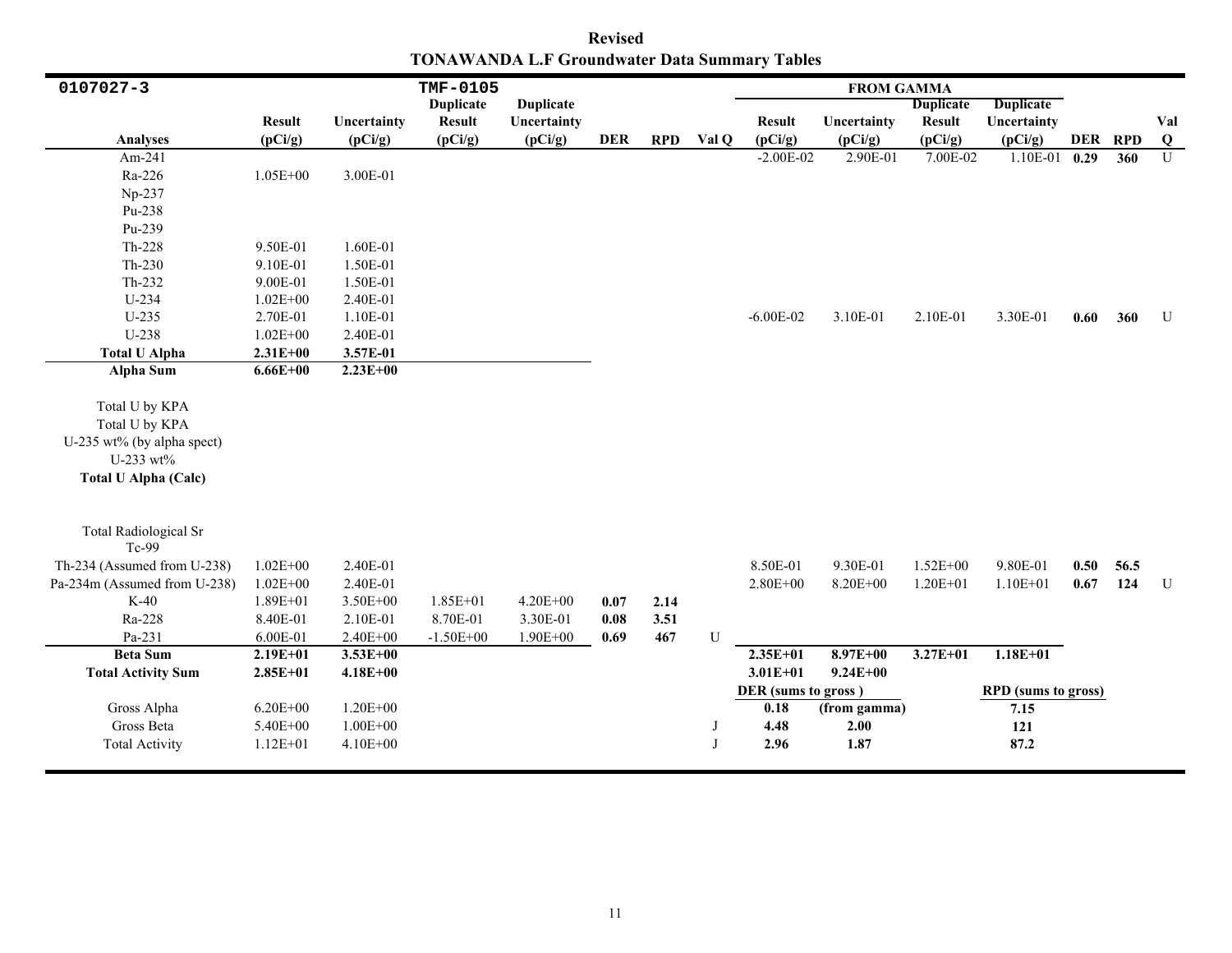**Revised TONAWANDA L.F Groundwater Data Summary Tables**

| 0107027-4                             |               |              | TMF-0106         |                  |            |            |       |                     | <b>FROM GAMMA</b> |                  |                            |         |                |
|---------------------------------------|---------------|--------------|------------------|------------------|------------|------------|-------|---------------------|-------------------|------------------|----------------------------|---------|----------------|
|                                       |               |              | <b>Duplicate</b> | <b>Duplicate</b> |            |            |       |                     |                   | <b>Duplicate</b> | <b>Duplicate</b>           |         |                |
|                                       | <b>Result</b> | Uncertainty  | <b>Result</b>    | Uncertainty      |            |            |       | <b>Result</b>       | Uncertainty       | <b>Result</b>    | Uncertainty                |         | Val            |
| Analyses                              | (pCi/g)       | (pCi/g)      | (pCi/g)          | (pCi/g)          | <b>DER</b> | <b>RPD</b> | Val Q | (pCi/g)             | (pCi/g)           | (pCi/g)          | (pCi/g)                    | DER RPD | Q              |
| Am-241                                |               |              |                  |                  |            |            |       | 2.30E-01            | 4.90E-01          |                  |                            |         | $\overline{U}$ |
| Ra-226                                | 9.00E-01      | 2.60E-01     |                  |                  |            |            |       |                     |                   |                  |                            |         |                |
| Np-237                                |               |              |                  |                  |            |            |       |                     |                   |                  |                            |         |                |
| Pu-238                                |               |              |                  |                  |            |            |       |                     |                   |                  |                            |         |                |
| Pu-239                                |               |              |                  |                  |            |            |       |                     |                   |                  |                            |         |                |
| Th-228                                | 8.80E-01      | 1.50E-01     |                  |                  |            |            |       |                     |                   |                  |                            |         |                |
| $Th-230$                              | 8.50E-01      | 1.40E-01     |                  |                  |            |            |       |                     |                   |                  |                            |         |                |
| Th-232                                | 8.50E-01      | 1.40E-01     |                  |                  |            |            |       |                     |                   |                  |                            |         |                |
| $U-234$                               | 7.80E-01      | 2.10E-01     |                  |                  |            |            |       |                     |                   |                  |                            |         |                |
| $U-235$                               | 8.30E-02      | 6.40E-02     |                  |                  |            |            | J     | 2.00E-01            | 3.10E-01          |                  |                            |         | ${\bf U}$      |
| U-238                                 | 9.80E-01      | 2.50E-01     |                  |                  |            |            |       |                     |                   |                  |                            |         |                |
| <b>Total U Alpha</b>                  | $1.84E + 00$  | 3.33E-01     |                  |                  |            |            |       |                     |                   |                  |                            |         |                |
| <b>Alpha Sum</b>                      | $5.05E + 00$  | $2.21E+00$   |                  |                  |            |            |       |                     |                   |                  |                            |         |                |
| Total U by KPA                        |               |              |                  |                  |            |            |       |                     |                   |                  |                            |         |                |
| Total U by KPA                        |               |              |                  |                  |            |            |       |                     |                   |                  |                            |         |                |
| U-235 wt% (by alpha spect)            |               |              |                  |                  |            |            |       |                     |                   |                  |                            |         |                |
| U-233 wt%                             |               |              |                  |                  |            |            |       |                     |                   |                  |                            |         |                |
|                                       |               |              |                  |                  |            |            |       |                     |                   |                  |                            |         |                |
| <b>Total U Alpha (Calc)</b>           |               |              |                  |                  |            |            |       |                     |                   |                  |                            |         |                |
| <b>Total Radiological Sr</b><br>Tc-99 |               |              |                  |                  |            |            |       |                     |                   |                  |                            |         |                |
| Th-234 (Assumed from U-238)           | 9.80E-01      | 2.50E-01     |                  |                  |            |            |       | 1.70E-01            | 9.80E-01          |                  |                            |         | ${\bf U}$      |
| Pa-234m (Assumed from U-238)          | 9.80E-01      | 2.50E-01     |                  |                  |            |            |       | $-3.90E + 00$       | 8.70E+00          |                  |                            |         | ${\bf U}$      |
| $K-40$                                | $1.83E + 01$  | 3.70E+00     |                  |                  |            |            |       |                     |                   |                  |                            |         |                |
| Ra-228                                | 7.80E-01      | 2.30E-01     |                  |                  |            |            |       |                     |                   |                  |                            |         |                |
| Pa-231                                | $-3.00E-01$   | $2.40E + 00$ |                  |                  |            |            | U     |                     |                   |                  |                            |         |                |
| <b>Beta Sum</b>                       | $2.10E + 01$  | $3.74E + 00$ |                  |                  |            |            |       | $1.53E+01$          | $9.51E + 00$      |                  |                            |         |                |
| <b>Total Activity Sum</b>             | $2.61E + 01$  | $4.34E + 00$ |                  |                  |            |            |       | $2.04E + 01$        | $9.77E + 00$      |                  |                            |         |                |
|                                       |               |              |                  |                  |            |            |       | DER (sums to gross) |                   |                  | <b>RPD</b> (sums to gross) |         |                |
| Gross Alpha                           | $6.70E + 00$  | $1.20E + 00$ |                  |                  |            |            |       | 0.65                | (from gamma)      |                  | 28.0                       |         |                |
| Gross Beta                            | 5.13E+00      | 8.30E-01     |                  |                  |            |            | J     | 4.15                | 1.07              |                  | 121                        |         |                |
| <b>Total Activity</b>                 | $1.23E+01$    | $4.00E + 00$ |                  |                  |            |            | J     | 2.33                | 0.76              |                  | 71.7                       |         |                |
|                                       |               |              |                  |                  |            |            |       |                     |                   |                  |                            |         |                |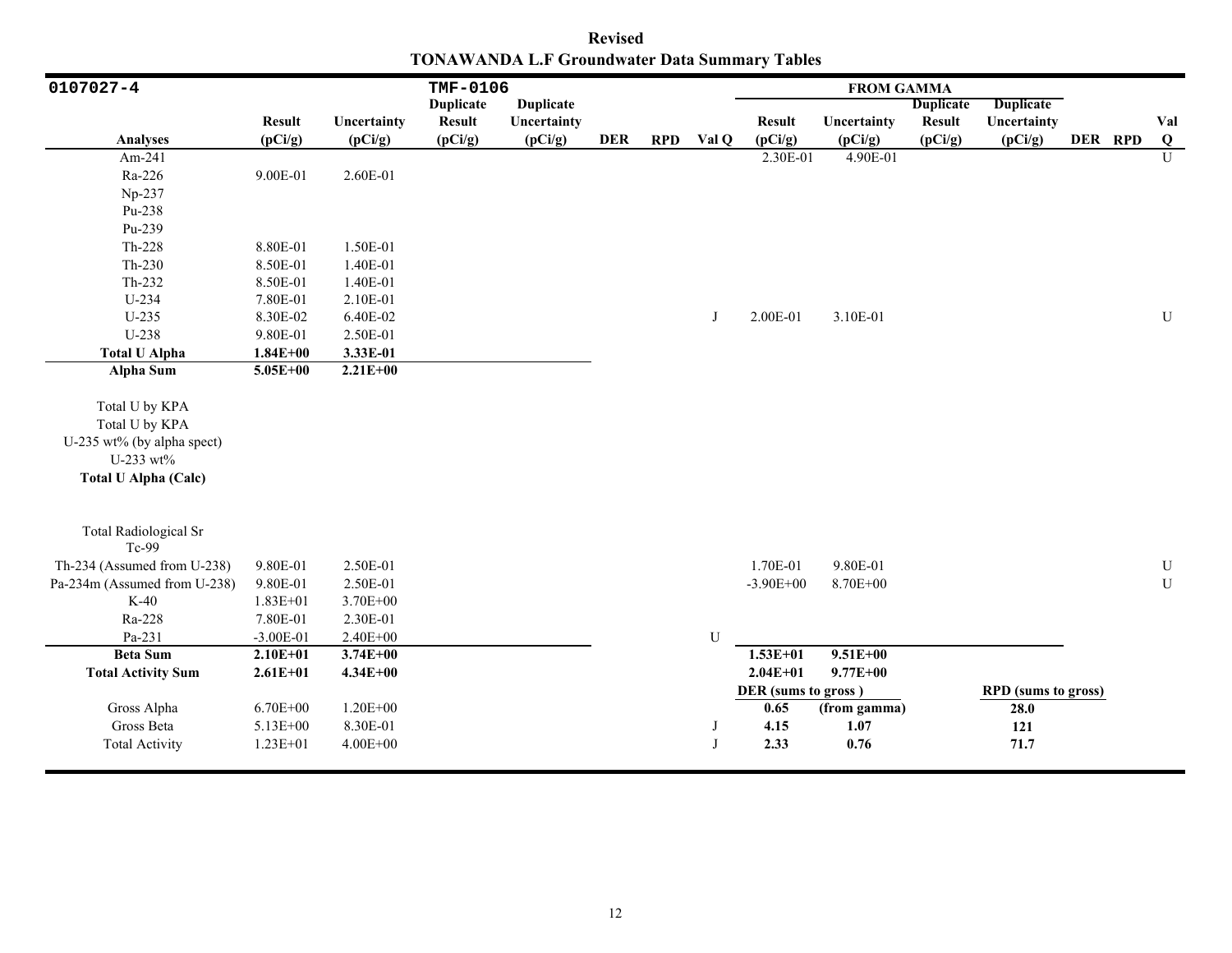**Revised TONAWANDA L.F Groundwater Data Summary Tables**

| 0107027-5                                                                                                  |               |              | TMF-0109         |                  |            |            |       |                     | <b>FROM GAMMA</b> |                  |                            |         |                |
|------------------------------------------------------------------------------------------------------------|---------------|--------------|------------------|------------------|------------|------------|-------|---------------------|-------------------|------------------|----------------------------|---------|----------------|
|                                                                                                            |               |              | <b>Duplicate</b> | <b>Duplicate</b> |            |            |       |                     |                   | <b>Duplicate</b> | <b>Duplicate</b>           |         |                |
|                                                                                                            | <b>Result</b> | Uncertainty  | <b>Result</b>    | Uncertainty      |            |            |       | <b>Result</b>       | Uncertainty       | <b>Result</b>    | Uncertainty                |         | Val            |
| Analyses                                                                                                   | (pCi/g)       | (pCi/g)      | (pCi/g)          | (pCi/g)          | <b>DER</b> | <b>RPD</b> | Val Q | (pCi/g)             | (pCi/g)           | (pCi/g)          | (pCi/g)                    | DER RPD | $\bf{Q}$       |
| Am-241                                                                                                     |               |              |                  |                  |            |            |       | $-2.30E-01$         | 4.00E-01          |                  |                            |         | $\overline{U}$ |
| Ra-226                                                                                                     | $1.28E + 00$  | 4.00E-01     | $1.01E + 00$     | 2.70E-01         | 0.56       | 23.6       |       |                     |                   |                  |                            |         |                |
| Np-237                                                                                                     |               |              |                  |                  |            |            |       |                     |                   |                  |                            |         |                |
| Pu-238                                                                                                     |               |              |                  |                  |            |            |       |                     |                   |                  |                            |         |                |
| Pu-239                                                                                                     |               |              |                  |                  |            |            |       |                     |                   |                  |                            |         |                |
| $Th-228$                                                                                                   | $1.09E + 00$  | 1.80E-01     | $1.13E + 00$     | 1.90E-01         | 0.15       | 3.60       |       |                     |                   |                  |                            |         |                |
| $Th-230$                                                                                                   | $1.01E + 00$  | 1.60E-01     | 9.90E-01         | 1.60E-01         | 0.09       | 2.00       |       |                     |                   |                  |                            |         |                |
| $Th-232$                                                                                                   | $1.01E + 00$  | 1.60E-01     | $1.07E + 00$     | 1.70E-01         | 0.26       | 5.77       |       |                     |                   |                  |                            |         |                |
| U-234                                                                                                      | $1.02E + 00$  | 2.70E-01     |                  |                  |            |            |       |                     |                   |                  |                            |         |                |
| $U-235$                                                                                                    | 1.72E-01      | 1.00E-01     |                  |                  |            |            | J     | $-1.40E-01$         | 5.00E-01          |                  |                            |         | $\mathbf U$    |
| U-238                                                                                                      | $1.06E + 00$  | 2.80E-01     |                  |                  |            |            |       |                     |                   |                  |                            |         |                |
| <b>Total U Alpha</b>                                                                                       | $2.25E+00$    | 4.02E-01     |                  |                  |            |            |       |                     |                   |                  |                            |         |                |
| <b>Alpha Sum</b>                                                                                           | $5.20E + 00$  | $2.42E + 00$ |                  |                  |            |            |       |                     |                   |                  |                            |         |                |
| Total U by KPA<br>Total U by KPA<br>U-235 wt% (by alpha spect)<br>U-233 wt%<br><b>Total U Alpha (Calc)</b> |               |              |                  |                  |            |            |       |                     |                   |                  |                            |         |                |
| <b>Total Radiological Sr</b><br>Tc-99                                                                      |               |              |                  |                  |            |            |       |                     |                   |                  |                            |         |                |
| Th-234 (Assumed from U-238)                                                                                | $1.06E + 00$  | 2.80E-01     |                  |                  |            |            |       | 6.00E-01            | $1.10E + 00$      |                  |                            |         | ${\bf U}$      |
| Pa-234m (Assumed from U-238)                                                                               | $1.06E + 00$  | 2.80E-01     |                  |                  |            |            |       | $1.40E + 01$        | $1.60E + 01$      |                  |                            |         |                |
| $K-40$                                                                                                     | $1.53E + 01$  | $3.60E + 00$ |                  |                  |            |            |       |                     |                   |                  |                            |         |                |
| Ra-228                                                                                                     | 7.30E-01      | 3.20E-01     |                  |                  |            |            |       |                     |                   |                  |                            |         |                |
| Pa-231                                                                                                     | $-1.60E + 00$ | $2.60E + 00$ |                  |                  |            |            | U     |                     |                   |                  |                            |         |                |
| <b>Beta Sum</b>                                                                                            | $1.80E + 01$  | $3.65E + 00$ |                  |                  |            |            |       | $3.04E + 01$        | $1.64E + 01$      |                  |                            |         |                |
| <b>Total Activity Sum</b>                                                                                  | $2.32E+01$    | $4.38E + 00$ |                  |                  |            |            |       | $3.56E + 01$        | $1.66E + 01$      |                  |                            |         |                |
|                                                                                                            |               |              |                  |                  |            |            |       | DER (sums to gross) |                   |                  | <b>RPD</b> (sums to gross) |         |                |
| Gross Alpha                                                                                                | $6.10E + 00$  | $1.00E + 00$ |                  |                  |            |            |       | 0.34                | (from gamma)      |                  | 15.9                       |         |                |
| Gross Beta                                                                                                 | 5.30E+00      | 8.40E-01     |                  |                  |            |            | J     | 3.38                | 1.53              |                  | 109                        |         |                |
| <b>Total Activity</b>                                                                                      | $1.19E + 01$  | 4.30E+00     |                  |                  |            |            |       | 1.83                | 1.38              |                  | 64.2                       |         |                |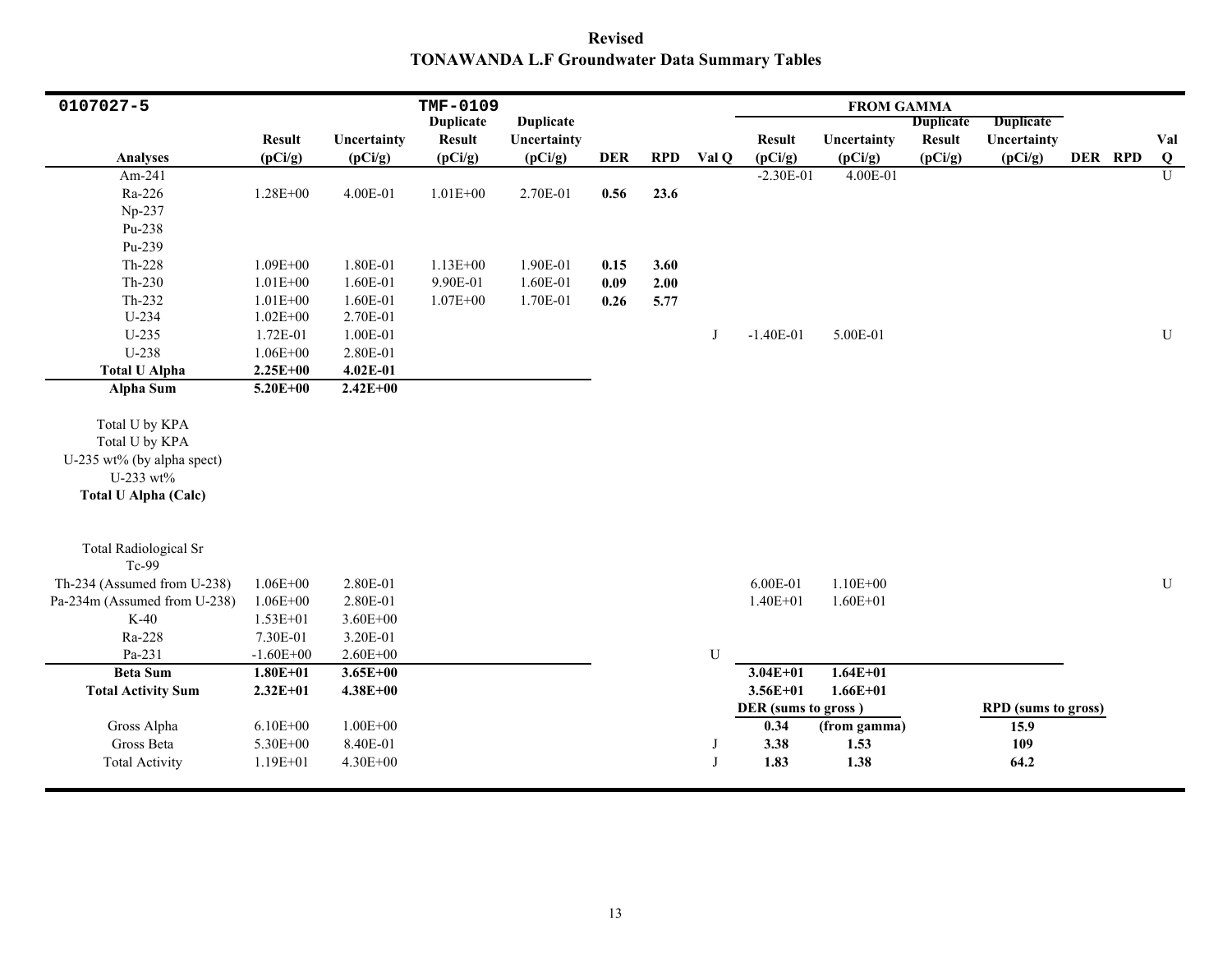**Revised TONAWANDA L.F Groundwater Data Summary Tables**

| 0107027-6                                                                                                  |               |              | TMF-0110         |                  |            |            |       |                     | <b>FROM GAMMA</b> |                  |                            |         |                |
|------------------------------------------------------------------------------------------------------------|---------------|--------------|------------------|------------------|------------|------------|-------|---------------------|-------------------|------------------|----------------------------|---------|----------------|
|                                                                                                            |               |              | <b>Duplicate</b> | <b>Duplicate</b> |            |            |       |                     |                   | <b>Duplicate</b> | <b>Duplicate</b>           |         |                |
|                                                                                                            | <b>Result</b> | Uncertainty  | <b>Result</b>    | Uncertainty      |            |            |       | <b>Result</b>       | Uncertainty       | <b>Result</b>    | Uncertainty                |         | Val            |
| Analyses                                                                                                   | (pCi/g)       | (pCi/g)      | (pCi/g)          | (pCi/g)          | <b>DER</b> | <b>RPD</b> | Val Q | (pCi/g)             | (pCi/g)           | (pCi/g)          | (pCi/g)                    | DER RPD | Q              |
| Am-241                                                                                                     |               |              |                  |                  |            |            |       | 8.00E-02            | 3.70E-01          |                  |                            |         | $\overline{U}$ |
| Ra-226                                                                                                     | 8.10E-01      | 2.90E-01     |                  |                  |            |            |       |                     |                   |                  |                            |         |                |
| Np-237                                                                                                     |               |              |                  |                  |            |            |       |                     |                   |                  |                            |         |                |
| Pu-238                                                                                                     |               |              |                  |                  |            |            |       |                     |                   |                  |                            |         |                |
| Pu-239                                                                                                     |               |              |                  |                  |            |            |       |                     |                   |                  |                            |         |                |
| Th-228                                                                                                     | $1.01E + 00$  | 1.70E-01     |                  |                  |            |            |       |                     |                   |                  |                            |         |                |
| $Th-230$                                                                                                   | 8.60E-01      | 1.50E-01     |                  |                  |            |            |       |                     |                   |                  |                            |         |                |
| Th-232                                                                                                     | 8.60E-01      | 1.50E-01     |                  |                  |            |            |       |                     |                   |                  |                            |         |                |
| $U-234$                                                                                                    | 8.90E-01      | 2.30E-01     |                  |                  |            |            |       |                     |                   |                  |                            |         |                |
| $U-235$                                                                                                    | 9.50E-02      | 6.70E-02     |                  |                  |            |            | J     | $-1.30E-01$         | 3.40E-01          |                  |                            |         | ${\bf U}$      |
| U-238                                                                                                      | 8.40E-01      | 2.20E-01     |                  |                  |            |            |       |                     |                   |                  |                            |         |                |
| <b>Total U Alpha</b>                                                                                       | $1.83E + 00$  | 3.25E-01     |                  |                  |            |            |       |                     |                   |                  |                            |         |                |
| <b>Alpha Sum</b>                                                                                           | $5.82E + 00$  | $1.53E+00$   |                  |                  |            |            |       |                     |                   |                  |                            |         |                |
| Total U by KPA<br>Total U by KPA<br>U-235 wt% (by alpha spect)<br>U-233 wt%<br><b>Total U Alpha (Calc)</b> |               |              |                  |                  |            |            |       |                     |                   |                  |                            |         |                |
| <b>Total Radiological Sr</b><br>Tc-99                                                                      |               |              |                  |                  |            |            |       |                     |                   |                  |                            |         |                |
| Th-234 (Assumed from U-238)                                                                                | 8.40E-01      | 2.20E-01     |                  |                  |            |            |       | 8.00E-01            | $1.10E + 00$      |                  |                            |         | ${\bf U}$      |
| Pa-234m (Assumed from U-238)                                                                               | 8.40E-01      | 2.20E-01     |                  |                  |            |            |       | $2.00E + 00$        | $1.10E + 01$      |                  |                            |         | ${\bf U}$      |
| $K-40$                                                                                                     | $2.07E + 01$  | $4.20E + 00$ |                  |                  |            |            |       |                     |                   |                  |                            |         |                |
| Ra-228                                                                                                     | 9.40E-01      | 2.70E-01     |                  |                  |            |            |       |                     |                   |                  |                            |         |                |
| Pa-231                                                                                                     | 5.00E-01      | $1.60E + 00$ |                  |                  |            |            | U     |                     |                   |                  |                            |         |                |
| <b>Beta Sum</b>                                                                                            | $2.34E+01$    | $4.22E+00$   |                  |                  |            |            |       | $2.45E+01$          | $1.18E + 01$      |                  |                            |         |                |
| <b>Total Activity Sum</b>                                                                                  | $2.92E+01$    | $4.49E + 00$ |                  |                  |            |            |       | $3.03E + 01$        | $1.19E + 01$      |                  |                            |         |                |
|                                                                                                            |               |              |                  |                  |            |            |       | DER (sums to gross) |                   |                  | <b>RPD</b> (sums to gross) |         |                |
| Gross Alpha                                                                                                | $6.20E + 00$  | $1.10E + 00$ |                  |                  |            |            |       | 0.20                | (from gamma)      |                  | 6.41                       |         |                |
| Gross Beta                                                                                                 | $4.80E + 00$  | 9.00E-01     |                  |                  |            |            | J     | 4.30                | 1.66              |                  | 132                        |         |                |
| <b>Total Activity</b>                                                                                      | $1.08E + 01$  | $4.00E + 00$ |                  |                  |            |            | J     | 3.06                | 1.55              |                  | 92.0                       |         |                |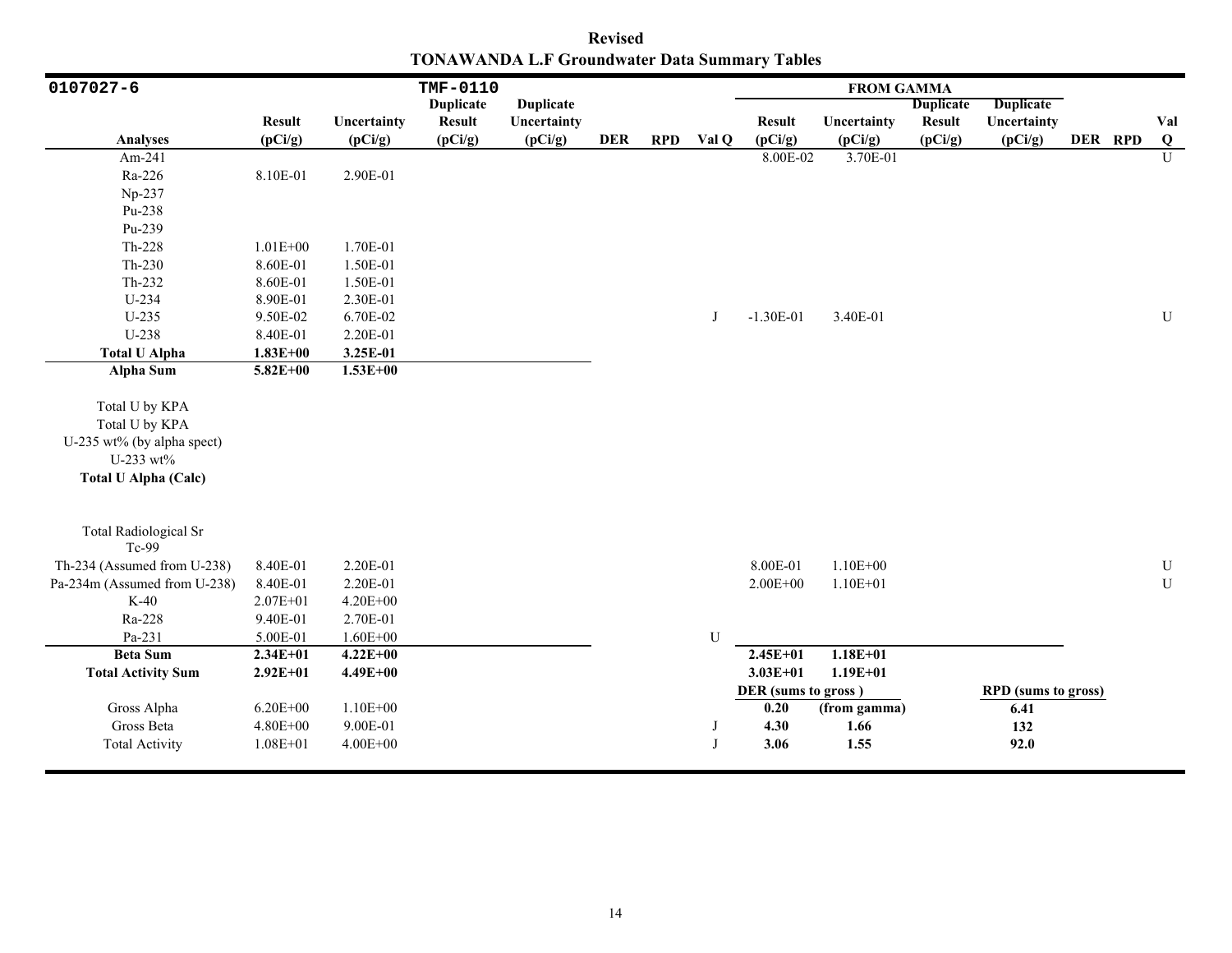**Revised TONAWANDA L.F Groundwater Data Summary Tables**

| 0107027-7                             |               |              | TMF-0113         |                  |            |            |       |                     | <b>FROM GAMMA</b> |                  |                            |         |                |
|---------------------------------------|---------------|--------------|------------------|------------------|------------|------------|-------|---------------------|-------------------|------------------|----------------------------|---------|----------------|
|                                       |               |              | <b>Duplicate</b> | <b>Duplicate</b> |            |            |       |                     |                   | <b>Duplicate</b> | <b>Duplicate</b>           |         |                |
|                                       | <b>Result</b> | Uncertainty  | <b>Result</b>    | Uncertainty      |            |            |       | <b>Result</b>       | Uncertainty       | <b>Result</b>    | Uncertainty                |         | Val            |
| <b>Analyses</b>                       | (pCi/g)       | (pCi/g)      | (pCi/g)          | (pCi/g)          | <b>DER</b> | <b>RPD</b> | Val Q | (pCi/g)             | (pCi/g)           | (pCi/g)          | (pCi/g)                    | DER RPD | $\bf{Q}$       |
| Am-241                                |               |              |                  |                  |            |            |       | 5.00E-02            | 1.50E-01          |                  |                            |         | $\overline{U}$ |
| Ra-226                                | 6.70E-01      | 2.40E-01     |                  |                  |            |            |       |                     |                   |                  |                            |         |                |
| Np-237                                |               |              |                  |                  |            |            |       |                     |                   |                  |                            |         |                |
| Pu-238                                |               |              |                  |                  |            |            |       |                     |                   |                  |                            |         |                |
| Pu-239                                |               |              |                  |                  |            |            |       |                     |                   |                  |                            |         |                |
| Th-228                                | 9.50E-01      | 1.60E-01     |                  |                  |            |            |       |                     |                   |                  |                            |         |                |
| $Th-230$                              | 9.70E-01      | 1.50E-01     |                  |                  |            |            |       |                     |                   |                  |                            |         |                |
| $Th-232$                              | 8.60E-01      | 1.40E-01     |                  |                  |            |            |       |                     |                   |                  |                            |         |                |
| $U-234$                               | 9.80E-01      | 2.70E-01     |                  |                  |            |            |       |                     |                   |                  |                            |         |                |
| $U-235$                               | 7.10E-02      | 6.40E-02     |                  |                  |            |            | J     | 2.00E-01            | 5.70E-01          |                  |                            |         | ${\bf U}$      |
| U-238                                 | 6.50E-01      | 2.10E-01     |                  |                  |            |            |       |                     |                   |                  |                            |         |                |
| <b>Total U Alpha</b>                  | $1.70E + 00$  | 3.48E-01     |                  |                  |            |            |       |                     |                   |                  |                            |         |                |
| <b>Alpha Sum</b>                      | $3.26E + 00$  | $3.28E + 00$ |                  |                  |            |            |       |                     |                   |                  |                            |         |                |
|                                       |               |              |                  |                  |            |            |       |                     |                   |                  |                            |         |                |
| Total U by KPA                        |               |              |                  |                  |            |            |       |                     |                   |                  |                            |         |                |
| Total U by KPA                        |               |              |                  |                  |            |            |       |                     |                   |                  |                            |         |                |
| U-235 wt% (by alpha spect)            |               |              |                  |                  |            |            |       |                     |                   |                  |                            |         |                |
| U-233 wt%                             |               |              |                  |                  |            |            |       |                     |                   |                  |                            |         |                |
| <b>Total U Alpha (Calc)</b>           |               |              |                  |                  |            |            |       |                     |                   |                  |                            |         |                |
|                                       |               |              |                  |                  |            |            |       |                     |                   |                  |                            |         |                |
| <b>Total Radiological Sr</b><br>Tc-99 |               |              |                  |                  |            |            |       |                     |                   |                  |                            |         |                |
| Th-234 (Assumed from U-238)           | 6.50E-01      | 2.10E-01     |                  |                  |            |            |       | $1.20E + 00$        | $1.20E + 00$      |                  |                            |         |                |
| Pa-234m (Assumed from U-238)          | 6.50E-01      | 2.10E-01     |                  |                  |            |            |       | 7.00E+00            | $2.30E + 01$      |                  |                            |         | ${\bf U}$      |
| $K-40$                                | $1.91E + 01$  | 5.90E+00     |                  |                  |            |            |       |                     |                   |                  |                            |         |                |
| Ra-228                                | 8.50E-01      | 6.60E-01     |                  |                  |            |            |       |                     |                   |                  |                            |         |                |
| Pa-231                                | $-2.10E+00$   | $3.60E + 00$ |                  |                  |            |            | U     |                     |                   |                  |                            |         |                |
| <b>Beta Sum</b>                       | $2.10E + 01$  | $5.96E + 00$ |                  |                  |            |            |       | $2.79E + 01$        | $2.38E+01$        |                  |                            |         |                |
| <b>Total Activity Sum</b>             | $2.43E + 01$  | $6.80E + 00$ |                  |                  |            |            |       | $3.12E + 01$        | $2.40E + 01$      |                  |                            |         |                |
|                                       |               |              |                  |                  |            |            |       | DER (sums to gross) |                   |                  | <b>RPD</b> (sums to gross) |         |                |
| Gross Alpha                           | 5.91E+00      | 9.80E-01     |                  |                  |            |            |       | 0.77                | (from gamma)      |                  | 57.8                       |         |                |
| Gross Beta                            | 4.95E+00      | 8.10E-01     |                  |                  |            |            | J     | 2.67                | 0.96              |                  | 124                        |         |                |
| <b>Total Activity</b>                 | 9.30E+00      | 4.10E+00     |                  |                  |            |            |       | 1.88                | 0.90              |                  | 89.2                       |         |                |
|                                       |               |              |                  |                  |            |            |       |                     |                   |                  |                            |         |                |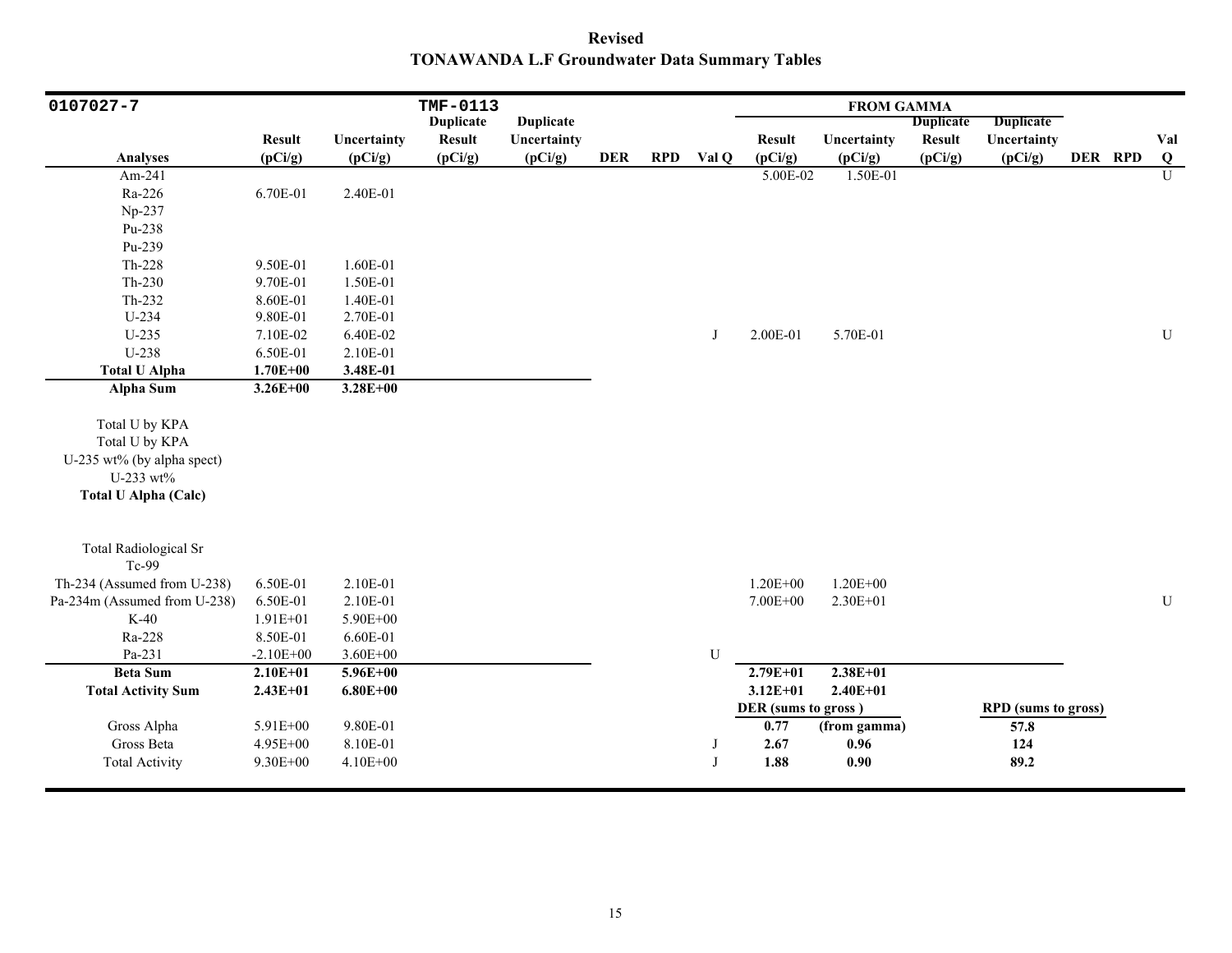**Revised TONAWANDA L.F Groundwater Data Summary Tables**

| 0107027-8                                                                                                  |               |              | TMF-0114         |                  |            |            |       |                     | <b>FROM GAMMA</b> |                  |                            |         |                |
|------------------------------------------------------------------------------------------------------------|---------------|--------------|------------------|------------------|------------|------------|-------|---------------------|-------------------|------------------|----------------------------|---------|----------------|
|                                                                                                            |               |              | <b>Duplicate</b> | <b>Duplicate</b> |            |            |       |                     |                   | <b>Duplicate</b> | <b>Duplicate</b>           |         |                |
|                                                                                                            | <b>Result</b> | Uncertainty  | <b>Result</b>    | Uncertainty      |            |            |       | <b>Result</b>       | Uncertainty       | <b>Result</b>    | Uncertainty                |         | Val            |
| Analyses                                                                                                   | (pCi/g)       | (pCi/g)      | (pCi/g)          | (pCi/g)          | <b>DER</b> | <b>RPD</b> | Val Q | (pCi/g)             | (pCi/g)           | (pCi/g)          | (pCi/g)                    | DER RPD | Q              |
| Am-241                                                                                                     |               |              |                  |                  |            |            |       | 3.40E-02            | 9.90E-02          |                  |                            |         | $\overline{U}$ |
| Ra-226                                                                                                     | $1.12E + 00$  | 3.10E-01     |                  |                  |            |            |       |                     |                   |                  |                            |         |                |
| Np-237                                                                                                     |               |              |                  |                  |            |            |       |                     |                   |                  |                            |         |                |
| Pu-238                                                                                                     |               |              |                  |                  |            |            |       |                     |                   |                  |                            |         |                |
| Pu-239                                                                                                     |               |              |                  |                  |            |            |       |                     |                   |                  |                            |         |                |
| Th-228                                                                                                     | 9.40E-01      | 1.60E-01     |                  |                  |            |            |       |                     |                   |                  |                            |         |                |
| $Th-230$                                                                                                   | 9.10E-01      | 1.50E-01     |                  |                  |            |            |       |                     |                   |                  |                            |         |                |
| Th-232                                                                                                     | 8.50E-01      | 1.40E-01     |                  |                  |            |            |       |                     |                   |                  |                            |         |                |
| $U-234$                                                                                                    | 7.30E-01      | 2.10E-01     |                  |                  |            |            |       |                     |                   |                  |                            |         |                |
| $U-235$                                                                                                    | 1.12E-01      | 7.40E-02     |                  |                  |            |            | J     | 4.00E-01            | 3.20E-01          |                  |                            |         |                |
| U-238                                                                                                      | 8.40E-01      | 2.30E-01     |                  |                  |            |            |       |                     |                   |                  |                            |         |                |
| <b>Total U Alpha</b>                                                                                       | $1.68E + 00$  | 3.20E-01     |                  |                  |            |            |       |                     |                   |                  |                            |         |                |
| <b>Alpha Sum</b>                                                                                           | $2.89E + 00$  | $1.79E + 00$ |                  |                  |            |            |       |                     |                   |                  |                            |         |                |
| Total U by KPA<br>Total U by KPA<br>U-235 wt% (by alpha spect)<br>U-233 wt%<br><b>Total U Alpha (Calc)</b> |               |              |                  |                  |            |            |       |                     |                   |                  |                            |         |                |
| <b>Total Radiological Sr</b><br>Tc-99                                                                      |               |              |                  |                  |            |            |       |                     |                   |                  |                            |         |                |
| Th-234 (Assumed from U-238)                                                                                | 8.40E-01      | 2.30E-01     |                  |                  |            |            |       | 5.60E-01            | 8.00E-01          |                  |                            |         | ${\bf U}$      |
| Pa-234m (Assumed from U-238)                                                                               | 5.80E-01      | 2.30E-01     |                  |                  |            |            |       | $1.10E + 01$        | $1.10E + 01$      |                  |                            |         |                |
| $K-40$                                                                                                     | 1.78E+01      | $4.00E + 00$ |                  |                  |            |            |       |                     |                   |                  |                            |         |                |
| Ra-228                                                                                                     | 7.50E-01      | 3.00E-01     |                  |                  |            |            |       |                     |                   |                  |                            |         |                |
| Pa-231                                                                                                     | $-2.90E + 00$ | 1.90E+00     |                  |                  |            |            | U     |                     |                   |                  |                            |         |                |
| <b>Beta Sum</b>                                                                                            | $1.96E + 01$  | $4.03E + 00$ |                  |                  |            |            |       | $2.98E + 01$        | $1.17E + 01$      |                  |                            |         |                |
| <b>Total Activity Sum</b>                                                                                  | $2.25E+01$    | $4.41E + 00$ |                  |                  |            |            |       | $3.27E + 01$        | $1.19E + 01$      |                  |                            |         |                |
|                                                                                                            |               |              |                  |                  |            |            |       | DER (sums to gross) |                   |                  | <b>RPD</b> (sums to gross) |         |                |
| Gross Alpha                                                                                                | 5.40E+00      | $1.10E + 00$ |                  |                  |            |            |       | 1.20                | (from gamma)      |                  | 60.5                       |         |                |
| Gross Beta                                                                                                 | $5.01E + 00$  | 9.80E-01     |                  |                  |            |            | J     | 3.52                | 2.10              |                  | 119                        |         |                |
| <b>Total Activity</b>                                                                                      | $1.09E + 01$  | $4.00E + 00$ |                  |                  |            |            | J     | 1.95                | 1.74              |                  | 69.5                       |         |                |
|                                                                                                            |               |              |                  |                  |            |            |       |                     |                   |                  |                            |         |                |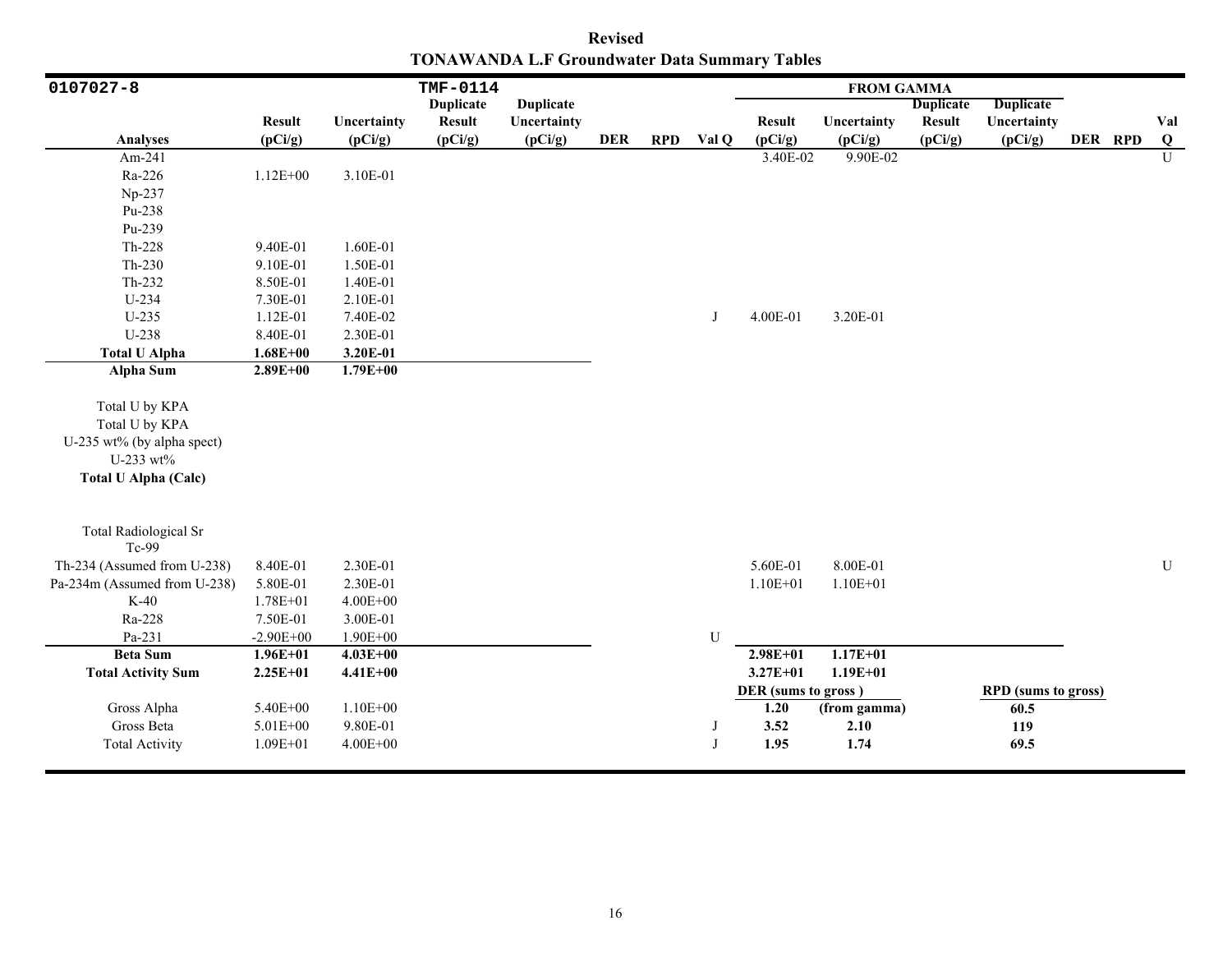**Revised TONAWANDA L.F Groundwater Data Summary Tables**

| 0107027-9                                                                                                  |               |              | TMF-9119         |                  |            |            |       |                     | <b>FROM GAMMA</b> |                  |                            |         |                |
|------------------------------------------------------------------------------------------------------------|---------------|--------------|------------------|------------------|------------|------------|-------|---------------------|-------------------|------------------|----------------------------|---------|----------------|
|                                                                                                            |               |              | <b>Duplicate</b> | <b>Duplicate</b> |            |            |       |                     |                   | <b>Duplicate</b> | <b>Duplicate</b>           |         |                |
|                                                                                                            | <b>Result</b> | Uncertainty  | <b>Result</b>    | Uncertainty      |            |            |       | <b>Result</b>       | Uncertainty       | <b>Result</b>    | Uncertainty                |         | Val            |
| <b>Analyses</b>                                                                                            | (pCi/g)       | (pCi/g)      | (pCi/g)          | (pCi/g)          | <b>DER</b> | <b>RPD</b> | Val Q | (pCi/g)             | (pCi/g)           | (pCi/g)          | (pCi/g)                    | DER RPD | $\bf{Q}$       |
| Am-241                                                                                                     |               |              |                  |                  |            |            |       | $-1.20E-01$         | 1.20E-01          |                  |                            |         | $\overline{U}$ |
| Ra-226                                                                                                     | 6.80E-01      | 2.30E-01     |                  |                  |            |            |       |                     |                   |                  |                            |         |                |
| Np-237                                                                                                     |               |              |                  |                  |            |            |       |                     |                   |                  |                            |         |                |
| Pu-238                                                                                                     |               |              |                  |                  |            |            |       |                     |                   |                  |                            |         |                |
| Pu-239                                                                                                     |               |              |                  |                  |            |            |       |                     |                   |                  |                            |         |                |
| Th-228                                                                                                     | $1.00E + 00$  | 1.80E-01     |                  |                  |            |            |       |                     |                   |                  |                            |         |                |
| $Th-230$                                                                                                   | 9.10E-01      | 1.60E-01     |                  |                  |            |            |       |                     |                   |                  |                            |         |                |
| Th-232                                                                                                     | $1.06E + 00$  | 1.80E-01     |                  |                  |            |            |       |                     |                   |                  |                            |         |                |
| U-234                                                                                                      | 8.50E-01      | 2.40E-01     |                  |                  |            |            |       |                     |                   |                  |                            |         |                |
| $U-235$                                                                                                    | 9.20E-02      | 7.00E-02     |                  |                  |            |            | J     | $-8.00E-02$         | 3.90E-01          |                  |                            |         | $\mathbf U$    |
| U-238                                                                                                      | 8.20E-01      | 2.30E-01     |                  |                  |            |            |       |                     |                   |                  |                            |         |                |
| <b>Total U Alpha</b>                                                                                       | $1.76E + 00$  | 3.40E-01     |                  |                  |            |            |       |                     |                   |                  |                            |         |                |
| <b>Alpha Sum</b>                                                                                           | $3.16E + 00$  | $2.66E + 00$ |                  |                  |            |            |       |                     |                   |                  |                            |         |                |
| Total U by KPA<br>Total U by KPA<br>U-235 wt% (by alpha spect)<br>U-233 wt%<br><b>Total U Alpha (Calc)</b> |               |              |                  |                  |            |            |       |                     |                   |                  |                            |         |                |
| <b>Total Radiological Sr</b><br>Tc-99                                                                      |               |              |                  |                  |            |            |       |                     |                   |                  |                            |         |                |
| Th-234 (Assumed from U-238)                                                                                | 8.20E-01      | 2.30E-01     |                  |                  |            |            |       | 4.00E-01            | $1.20E + 00$      |                  |                            |         | $\mathbf U$    |
| Pa-234m (Assumed from U-238)                                                                               | 8.20E-01      | 2.30E-01     |                  |                  |            |            |       | $-7.00E + 00$       | $1.70E + 01$      |                  |                            |         | $\mathbf U$    |
| $K-40$                                                                                                     | 1.95E+01      | 5.10E+00     |                  |                  |            |            |       |                     |                   |                  |                            |         |                |
| Ra-228                                                                                                     | 7.70E-01      | 4.80E-01     |                  |                  |            |            |       |                     |                   |                  |                            |         |                |
| Pa-231                                                                                                     | $-2.50E + 00$ | 2.90E+00     |                  |                  |            |            | U     |                     |                   |                  |                            |         |                |
| <b>Beta Sum</b>                                                                                            | $2.16E+01$    | $5.14E + 00$ |                  |                  |            |            |       | $1.34E + 01$        | $1.78E + 01$      |                  |                            |         |                |
| <b>Total Activity Sum</b>                                                                                  | $2.48E + 01$  | 5.79E+00     |                  |                  |            |            |       | $1.65E + 01$        | $1.80E + 01$      |                  |                            |         |                |
|                                                                                                            |               |              |                  |                  |            |            |       | DER (sums to gross) |                   |                  | <b>RPD</b> (sums to gross) |         |                |
| Gross Alpha                                                                                                | $6.02E + 00$  | 9.90E-01     |                  |                  |            |            |       | 1.01                | (from gamma)      |                  | 62.3                       |         |                |
| Gross Beta                                                                                                 | 5.06E+00      | 8.10E-01     |                  |                  |            |            |       | 3.18                | 0.47              |                  | 124                        |         |                |
| <b>Total Activity</b>                                                                                      | $1.08E + 01$  | 4.20E+00     |                  |                  |            |            |       | 1.95                | 0.31              |                  | 78.6                       |         |                |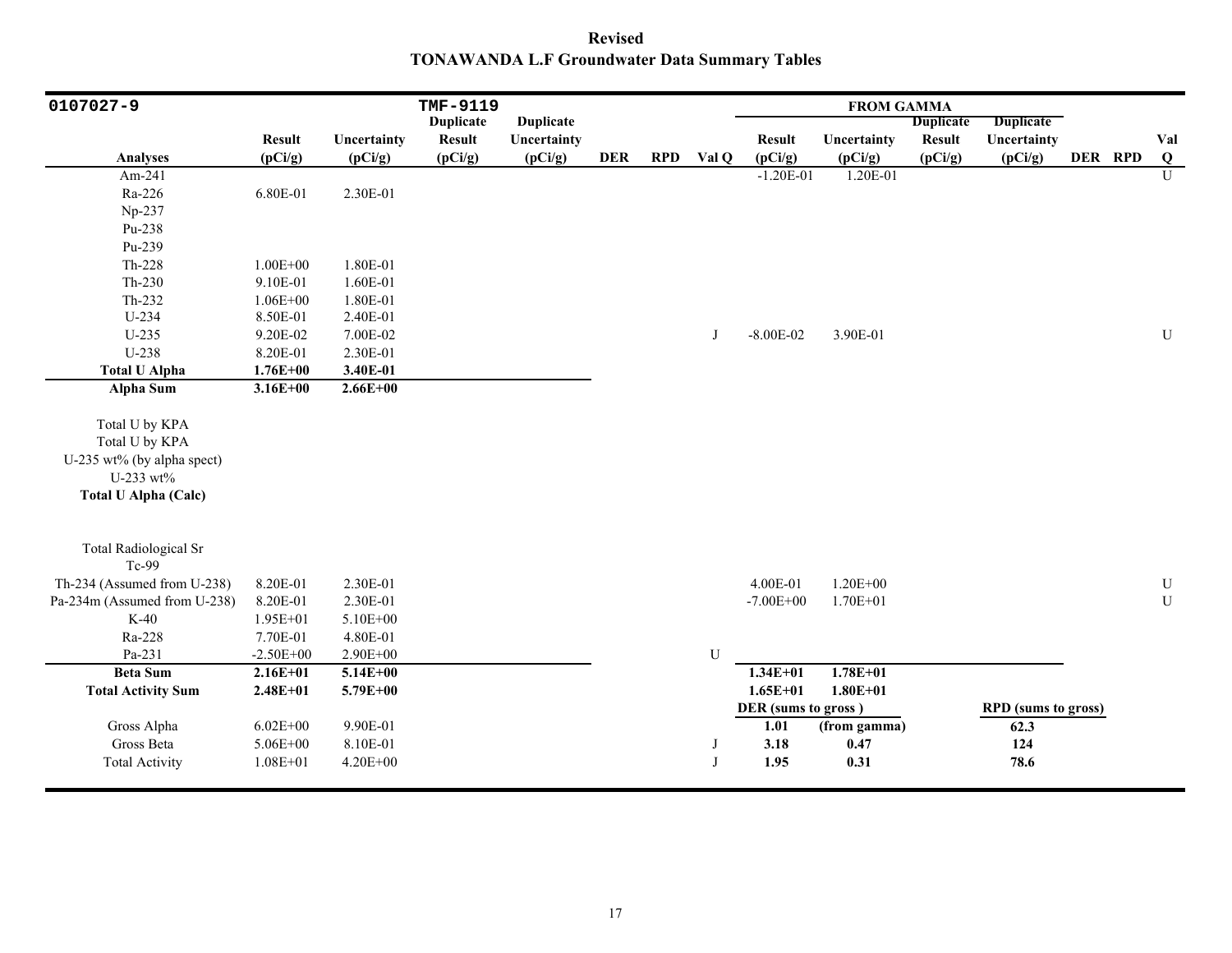**Revised TONAWANDA L.F Groundwater Data Summary Tables**

| 0107027-10                   |               |              | TMF-9120         |                  |            |            |       |                     | <b>FROM GAMMA</b> |                  |                            |         |           |
|------------------------------|---------------|--------------|------------------|------------------|------------|------------|-------|---------------------|-------------------|------------------|----------------------------|---------|-----------|
|                              |               |              | <b>Duplicate</b> | <b>Duplicate</b> |            |            |       |                     |                   | <b>Duplicate</b> | <b>Duplicate</b>           |         |           |
|                              | <b>Result</b> | Uncertainty  | <b>Result</b>    | Uncertainty      |            |            |       | <b>Result</b>       | Uncertainty       | <b>Result</b>    | Uncertainty                |         | Val       |
| Analyses                     | (pCi/g)       | (pCi/g)      | (pCi/g)          | (pCi/g)          | <b>DER</b> | <b>RPD</b> | Val Q | (pCi/g)             | (pCi/g)           | (pCi/g)          | (pCi/g)                    | DER RPD | Q         |
| Am-241                       |               |              |                  |                  |            |            |       | $-1.40E-01$         | 1.20E-01          |                  |                            |         | U         |
| Ra-226                       | $1.12E + 00$  | 3.20E-01     | $1.04E + 00$     | 2.50E-01         | 0.20       | 7.41       |       |                     |                   |                  |                            |         |           |
| Np-237                       |               |              |                  |                  |            |            |       |                     |                   |                  |                            |         |           |
| Pu-238                       |               |              |                  |                  |            |            |       |                     |                   |                  |                            |         |           |
| Pu-239                       |               |              |                  |                  |            |            |       |                     |                   |                  |                            |         |           |
| Th-228                       | 9.60E-01      | 1.80E-01     |                  |                  |            |            |       |                     |                   |                  |                            |         |           |
| $Th-230$                     | 8.40E-01      | 1.50E-01     |                  |                  |            |            |       |                     |                   |                  |                            |         |           |
| Th-232                       | $1.04E + 00$  | 1.80E-01     |                  |                  |            |            |       |                     |                   |                  |                            |         |           |
| U-234                        | 7.60E-01      | 2.10E-01     |                  |                  |            |            |       |                     |                   |                  |                            |         |           |
| $U-235$                      | 7.10E-02      | 5.60E-02     |                  |                  |            |            | J     | $-1.10E-01$         | 2.60E-01          |                  |                            |         | ${\bf U}$ |
| U-238                        | 8.00E-01      | 2.10E-01     |                  |                  |            |            |       |                     |                   |                  |                            |         |           |
| <b>Total U Alpha</b>         | $1.63E + 00$  | 3.02E-01     |                  |                  |            |            |       |                     |                   |                  |                            |         |           |
| Alpha Sum                    | $4.42E + 00$  | $1.53E+00$   |                  |                  |            |            |       |                     |                   |                  |                            |         |           |
| Total U by KPA               |               |              |                  |                  |            |            |       |                     |                   |                  |                            |         |           |
|                              |               |              |                  |                  |            |            |       |                     |                   |                  |                            |         |           |
| Total U by KPA               |               |              |                  |                  |            |            |       |                     |                   |                  |                            |         |           |
| U-235 wt% (by alpha spect)   |               |              |                  |                  |            |            |       |                     |                   |                  |                            |         |           |
| U-233 wt%                    |               |              |                  |                  |            |            |       |                     |                   |                  |                            |         |           |
| <b>Total U Alpha (Calc)</b>  |               |              |                  |                  |            |            |       |                     |                   |                  |                            |         |           |
| <b>Total Radiological Sr</b> |               |              |                  |                  |            |            |       |                     |                   |                  |                            |         |           |
| Tc-99                        |               |              |                  |                  |            |            |       |                     |                   |                  |                            |         |           |
| Th-234 (Assumed from U-238)  | 8.00E-01      | 2.10E-01     |                  |                  |            |            |       | 6.90E-01            | 9.00E-01          |                  |                            |         | U         |
| Pa-234m (Assumed from U-238) | 8.00E-01      | 2.10E-01     |                  |                  |            |            |       | $-2.00E + 00$       | $9.60E + 00$      |                  |                            |         | ${\bf U}$ |
| $K-40$                       | $1.73E + 01$  | 3.70E+00     |                  |                  |            |            |       |                     |                   |                  |                            |         |           |
| Ra-228                       | 7.30E-01      | 2.50E-01     |                  |                  |            |            |       |                     |                   |                  |                            |         |           |
| Pa-231                       | $-1.30E + 00$ | $1.60E + 00$ |                  |                  |            |            | U     |                     |                   |                  |                            |         |           |
| <b>Beta Sum</b>              | $1.95E + 01$  | $3.73E + 00$ |                  |                  |            |            |       | $1.66E + 01$        | $1.03E + 01$      |                  |                            |         |           |
| <b>Total Activity Sum</b>    | $2.39E + 01$  | $4.03E + 00$ |                  |                  |            |            |       | $2.10E + 01$        | $1.04E + 01$      |                  |                            |         |           |
|                              |               |              |                  |                  |            |            |       | DER (sums to gross) |                   |                  | <b>RPD</b> (sums to gross) |         |           |
| Gross Alpha                  | 5.60E+00      | 1.10E+00     |                  |                  |            |            |       | 0.62                | (from gamma)      |                  | 23.5                       |         |           |
| Gross Beta                   | 4.38E+00      | 8.70E-01     |                  |                  |            |            | J     | 3.95                | 1.18              |                  | 127                        |         |           |
| <b>Total Activity</b>        | $9.20E + 00$  | $3.90E + 00$ |                  |                  |            |            | J     | 2.62                | 1.06              |                  | 88.8                       |         |           |
|                              |               |              |                  |                  |            |            |       |                     |                   |                  |                            |         |           |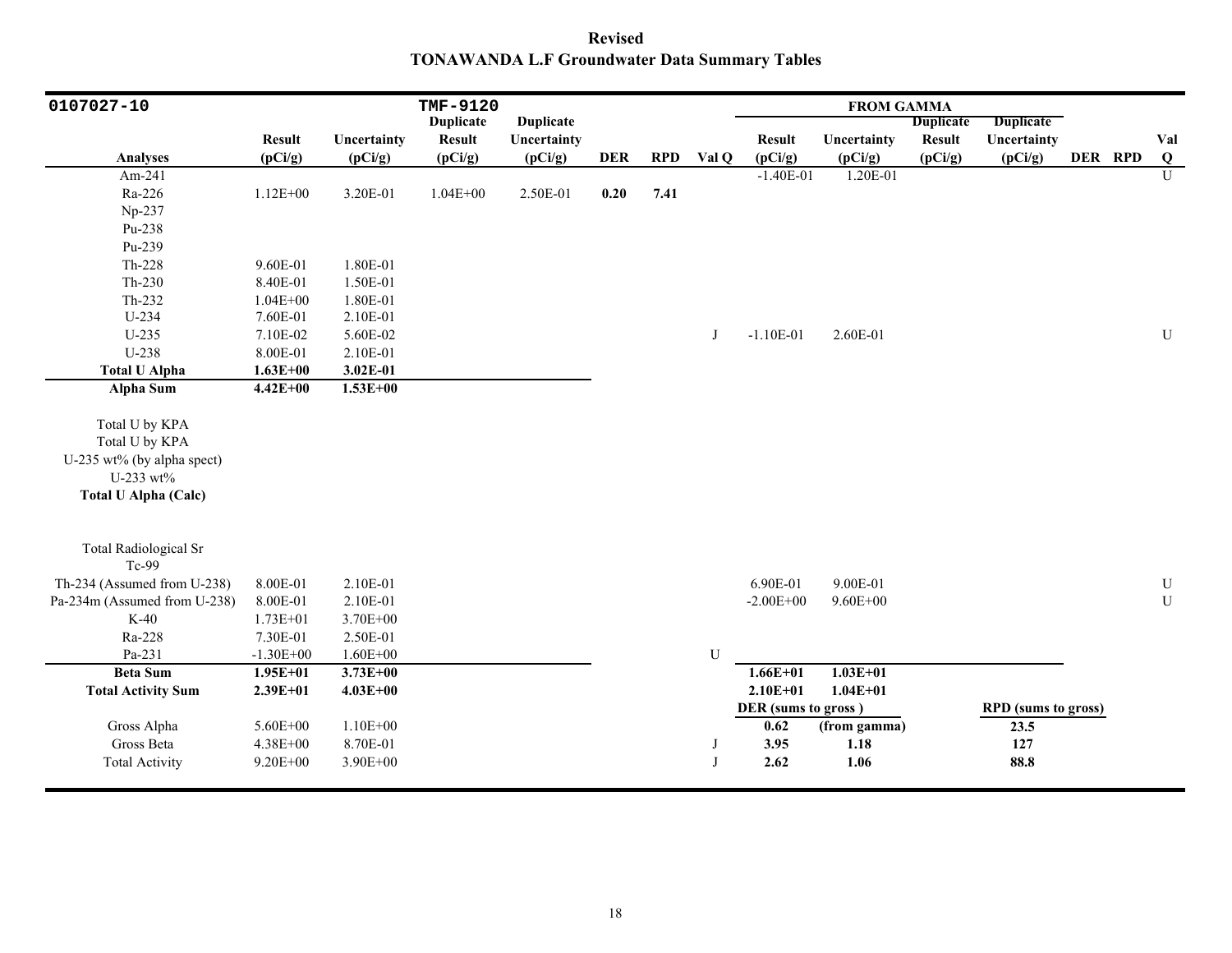**Revised TONAWANDA L.F Groundwater Data Summary Tables**

| 0107027-11                                                                                                 |               |              | TMF-0123         |                  |            |            |       |                     | <b>FROM GAMMA</b> |                  |                            |         |                |
|------------------------------------------------------------------------------------------------------------|---------------|--------------|------------------|------------------|------------|------------|-------|---------------------|-------------------|------------------|----------------------------|---------|----------------|
|                                                                                                            |               |              | <b>Duplicate</b> | <b>Duplicate</b> |            |            |       |                     |                   | <b>Duplicate</b> | <b>Duplicate</b>           |         |                |
|                                                                                                            | <b>Result</b> | Uncertainty  | <b>Result</b>    | Uncertainty      |            |            |       | <b>Result</b>       | Uncertainty       | <b>Result</b>    | Uncertainty                |         | Val            |
| <b>Analyses</b>                                                                                            | (pCi/g)       | (pCi/g)      | (pCi/g)          | (pCi/g)          | <b>DER</b> | <b>RPD</b> | Val Q | (pCi/g)             | (pCi/g)           | (pCi/g)          | (pCi/g)                    | DER RPD | $\overline{Q}$ |
| Am-241                                                                                                     |               |              |                  |                  |            |            |       | 3.00E-02            | 3.10E-01          |                  |                            |         | $\overline{U}$ |
| Ra-226                                                                                                     | 9.30E-01      | 2.80E-01     |                  |                  |            |            |       |                     |                   |                  |                            |         |                |
| Np-237                                                                                                     |               |              |                  |                  |            |            |       |                     |                   |                  |                            |         |                |
| Pu-238                                                                                                     |               |              |                  |                  |            |            |       |                     |                   |                  |                            |         |                |
| Pu-239                                                                                                     |               |              |                  |                  |            |            |       |                     |                   |                  |                            |         |                |
| Th-228                                                                                                     | $1.11E + 00$  | 1.80E-01     |                  |                  |            |            |       |                     |                   |                  |                            |         |                |
| $Th-230$                                                                                                   | $1.00E + 00$  | 1.60E-01     |                  |                  |            |            |       |                     |                   |                  |                            |         |                |
| Th-232                                                                                                     | 9.60E-01      | 1.60E-01     |                  |                  |            |            |       |                     |                   |                  |                            |         |                |
| U-234                                                                                                      | $1.01E + 00$  | 2.70E-01     |                  |                  |            |            |       |                     |                   |                  |                            |         |                |
| $U-235$                                                                                                    | 2.10E-01      | 1.10E-01     |                  |                  |            |            | J     | $-2.90E-01$         | 3.30E-01          |                  |                            |         | $\mathbf U$    |
| U-238                                                                                                      | 8.80E-01      | 2.40E-01     |                  |                  |            |            |       |                     |                   |                  |                            |         |                |
| <b>Total U Alpha</b>                                                                                       | $2.10E + 00$  | 3.78E-01     |                  |                  |            |            |       |                     |                   |                  |                            |         |                |
| <b>Alpha Sum</b>                                                                                           | $5.02E + 00$  | $1.46E + 00$ |                  |                  |            |            |       |                     |                   |                  |                            |         |                |
| Total U by KPA<br>Total U by KPA<br>U-235 wt% (by alpha spect)<br>U-233 wt%<br><b>Total U Alpha (Calc)</b> |               |              |                  |                  |            |            |       |                     |                   |                  |                            |         |                |
| <b>Total Radiological Sr</b>                                                                               |               |              |                  |                  |            |            |       |                     |                   |                  |                            |         |                |
| $Cs-137$                                                                                                   | 2.71E-01      | 8.50E-02     |                  |                  |            |            |       |                     |                   |                  |                            |         |                |
| Th-234 (Assumed from U-238)                                                                                | 8.80E-01      | 2.40E-01     |                  |                  |            |            |       | 1.30E+00            | $1.10E + 00$      |                  |                            |         |                |
| Pa-234m (Assumed from U-238)                                                                               | 8.80E-01      | 2.40E-01     |                  |                  |            |            |       | 3.00E-01            | $9.60E + 00$      |                  |                            |         | ${\bf U}$      |
| $K-40$                                                                                                     | 1.79E+01      | 3.40E+00     |                  |                  |            |            |       |                     |                   |                  |                            |         |                |
| Ra-228                                                                                                     | 7.40E-01      | 2.10E-01     |                  |                  |            |            |       |                     |                   |                  |                            |         |                |
| Pa-231                                                                                                     | $-1.20E + 00$ | $1.50E + 00$ |                  |                  |            |            | U     |                     |                   |                  |                            |         |                |
| <b>Beta Sum</b>                                                                                            | $2.05E + 01$  | $3.43E + 00$ |                  |                  |            |            |       | $2.04E+01$          | $1.02E + 01$      |                  |                            |         |                |
| <b>Total Activity Sum</b>                                                                                  | $2.55E+01$    | $3.73E + 00$ |                  |                  |            |            |       | $2.54E + 01$        | $1.04E + 01$      |                  |                            |         |                |
|                                                                                                            |               |              |                  |                  |            |            |       | DER (sums to gross) |                   |                  | <b>RPD</b> (sums to gross) |         |                |
| Gross Alpha                                                                                                | $6.00E + 00$  | $1.00E + 00$ |                  |                  |            |            |       | 0.55                | (from gamma)      |                  | 17.8                       |         |                |
| Gross Beta                                                                                                 | 5.74E+00      | 9.30E-01     |                  |                  |            |            | J     | 4.16                | 1.42              |                  | 113                        |         |                |
| <b>Total Activity</b>                                                                                      | $1.49E + 01$  | $4.60E + 00$ |                  |                  |            |            | J     | 1.80                | 0.93              |                  | 52.6                       |         |                |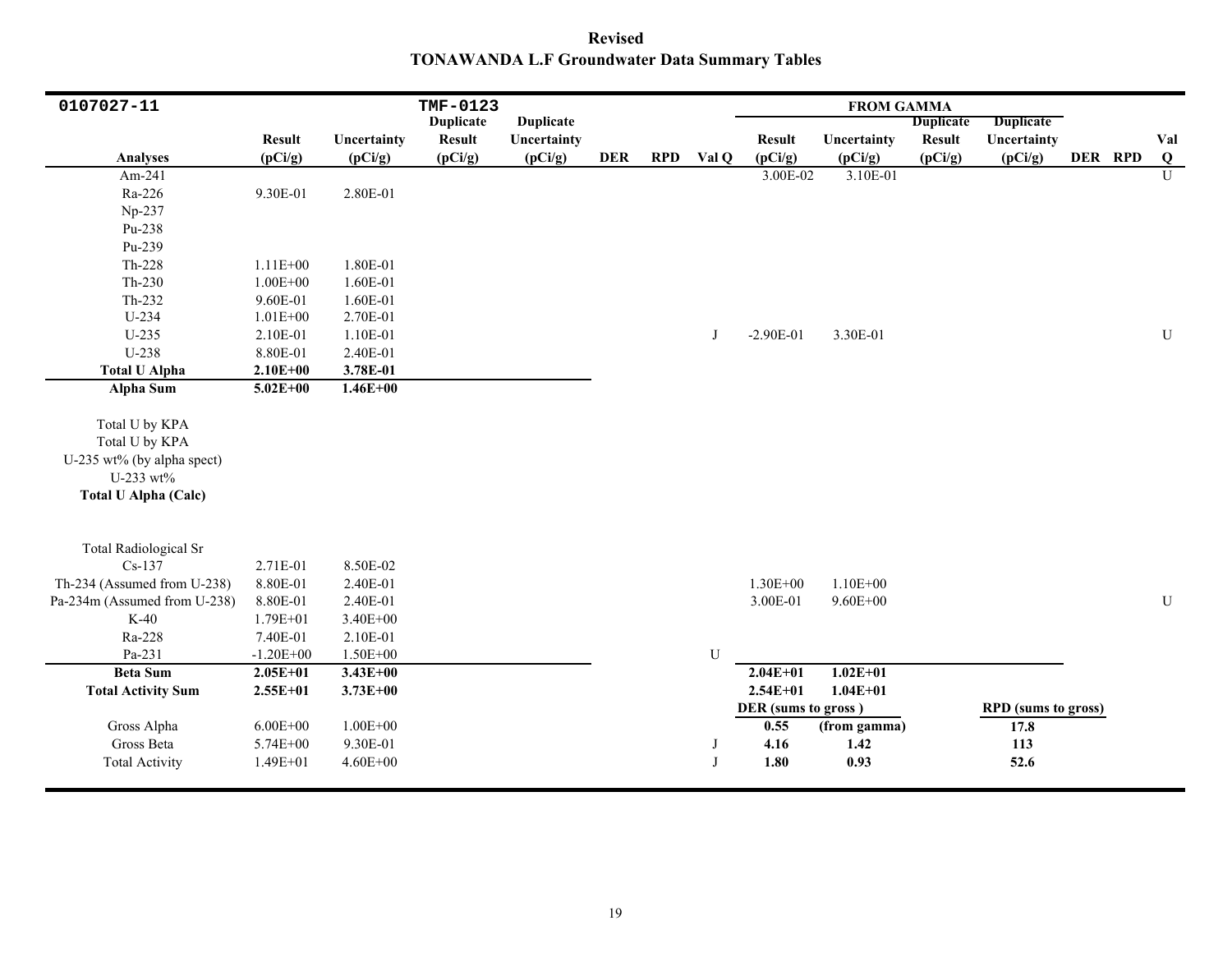**Revised TONAWANDA L.F Groundwater Data Summary Tables**

| 0107027-12                   |               |              | TMF-0124         |                  |            |            |       |                     | <b>FROM GAMMA</b> |                  |                            |         |                                         |
|------------------------------|---------------|--------------|------------------|------------------|------------|------------|-------|---------------------|-------------------|------------------|----------------------------|---------|-----------------------------------------|
|                              |               |              | <b>Duplicate</b> | <b>Duplicate</b> |            |            |       |                     |                   | <b>Duplicate</b> | <b>Duplicate</b>           |         |                                         |
|                              | <b>Result</b> | Uncertainty  | <b>Result</b>    | Uncertainty      |            |            |       | <b>Result</b>       | Uncertainty       | <b>Result</b>    | Uncertainty                |         | Val                                     |
| <b>Analyses</b>              | (pCi/g)       | (pCi/g)      | (pCi/g)          | (pCi/g)          | <b>DER</b> | <b>RPD</b> | Val Q | (pCi/g)             | (pCi/g)           | (pCi/g)          | (pCi/g)                    | DER RPD | $\overline{\mathbf{Q}}$<br>$\mathbf{U}$ |
| Am-241                       |               |              |                  |                  |            |            |       | 1.10E-01            | 5.20E-01          |                  |                            |         |                                         |
| Ra-226                       | 8.20E-01      | 2.40E-01     |                  |                  |            |            |       |                     |                   |                  |                            |         |                                         |
| Np-237                       |               |              |                  |                  |            |            |       |                     |                   |                  |                            |         |                                         |
| Pu-238                       |               |              |                  |                  |            |            |       |                     |                   |                  |                            |         |                                         |
| Pu-239                       |               |              |                  |                  |            |            |       |                     |                   |                  |                            |         |                                         |
| Th-228                       | 9.20E-01      | 1.70E-01     |                  |                  |            |            |       |                     |                   |                  |                            |         |                                         |
| Th-230                       | 7.30E-01      | 1.30E-01     |                  |                  |            |            |       |                     |                   |                  |                            |         |                                         |
| Th-232                       | 8.60E-01      | 1.50E-01     |                  |                  |            |            |       |                     |                   |                  |                            |         |                                         |
| $U-234$                      | 6.40E-01      | 1.90E-01     |                  |                  |            |            |       |                     |                   |                  |                            |         |                                         |
| $U-235$                      | 5.70E-02      | 5.20E-02     |                  |                  |            |            | J     | 2.80E-01            | 3.40E-01          |                  |                            |         | U                                       |
| U-238                        | 8.00E-01      | 2.20E-01     |                  |                  |            |            |       |                     |                   |                  |                            |         |                                         |
| <b>Total U Alpha</b>         | $1.50E + 00$  | 2.95E-01     |                  |                  |            |            |       |                     |                   |                  |                            |         |                                         |
| Alpha Sum                    | $3.57E + 00$  | $1.77E + 00$ |                  |                  |            |            |       |                     |                   |                  |                            |         |                                         |
|                              |               |              |                  |                  |            |            |       |                     |                   |                  |                            |         |                                         |
| Total U by KPA               |               |              |                  |                  |            |            |       |                     |                   |                  |                            |         |                                         |
| Total U by KPA               |               |              |                  |                  |            |            |       |                     |                   |                  |                            |         |                                         |
| U-235 wt% (by alpha spect)   |               |              |                  |                  |            |            |       |                     |                   |                  |                            |         |                                         |
| U-233 wt%                    |               |              |                  |                  |            |            |       |                     |                   |                  |                            |         |                                         |
| <b>Total U Alpha (Calc)</b>  |               |              |                  |                  |            |            |       |                     |                   |                  |                            |         |                                         |
| <b>Total Radiological Sr</b> |               |              |                  |                  |            |            |       |                     |                   |                  |                            |         |                                         |
| Tc-99                        |               |              |                  |                  |            |            |       |                     |                   |                  |                            |         |                                         |
| Th-234 (Assumed from U-238)  | 8.00E-01      | 2.20E-01     |                  |                  |            |            |       | 7.00E-01            | $1.10E + 00$      |                  |                            |         | ${\bf U}$                               |
| Pa-234m (Assumed from U-238) | 8.00E-01      | 2.20E-01     |                  |                  |            |            |       | $-2.00E + 00$       | $1.30E + 01$      |                  |                            |         | ${\bf U}$                               |
| $K-40$                       | $1.72E + 01$  | $3.80E + 00$ |                  |                  |            |            |       |                     |                   |                  |                            |         |                                         |
| Ra-228                       | 7.10E-01      | 3.10E-01     |                  |                  |            |            |       |                     |                   |                  |                            |         |                                         |
| Pa-231                       | $-1.40E + 00$ | 1.90E+00     |                  |                  |            |            | U     |                     |                   |                  |                            |         |                                         |
| <b>Beta Sum</b>              | $1.93E+01$    | $3.83E + 00$ |                  |                  |            |            |       | $1.64E + 01$        | $1.36E + 01$      |                  |                            |         |                                         |
| <b>Total Activity Sum</b>    | $2.29E + 01$  | $4.22E + 00$ |                  |                  |            |            |       | $2.00E + 01$        | $1.37E + 01$      |                  |                            |         |                                         |
|                              |               |              |                  |                  |            |            |       | DER (sums to gross) |                   |                  | <b>RPD</b> (sums to gross) |         |                                         |
| Gross Alpha                  | $6.00E + 00$  | $1.20E + 00$ |                  |                  |            |            |       | 1.14                | (from gamma)      |                  | 50.9                       |         |                                         |
| Gross Beta                   | 3.75E+00      | 8.70E-01     |                  |                  |            |            | J     | 3.97                | 0.93              |                  | 135                        |         |                                         |
| <b>Total Activity</b>        | 8.30E+00      | 3.90E+00     |                  |                  |            |            |       | 2.54                | 0.82              |                  | 93.6                       |         |                                         |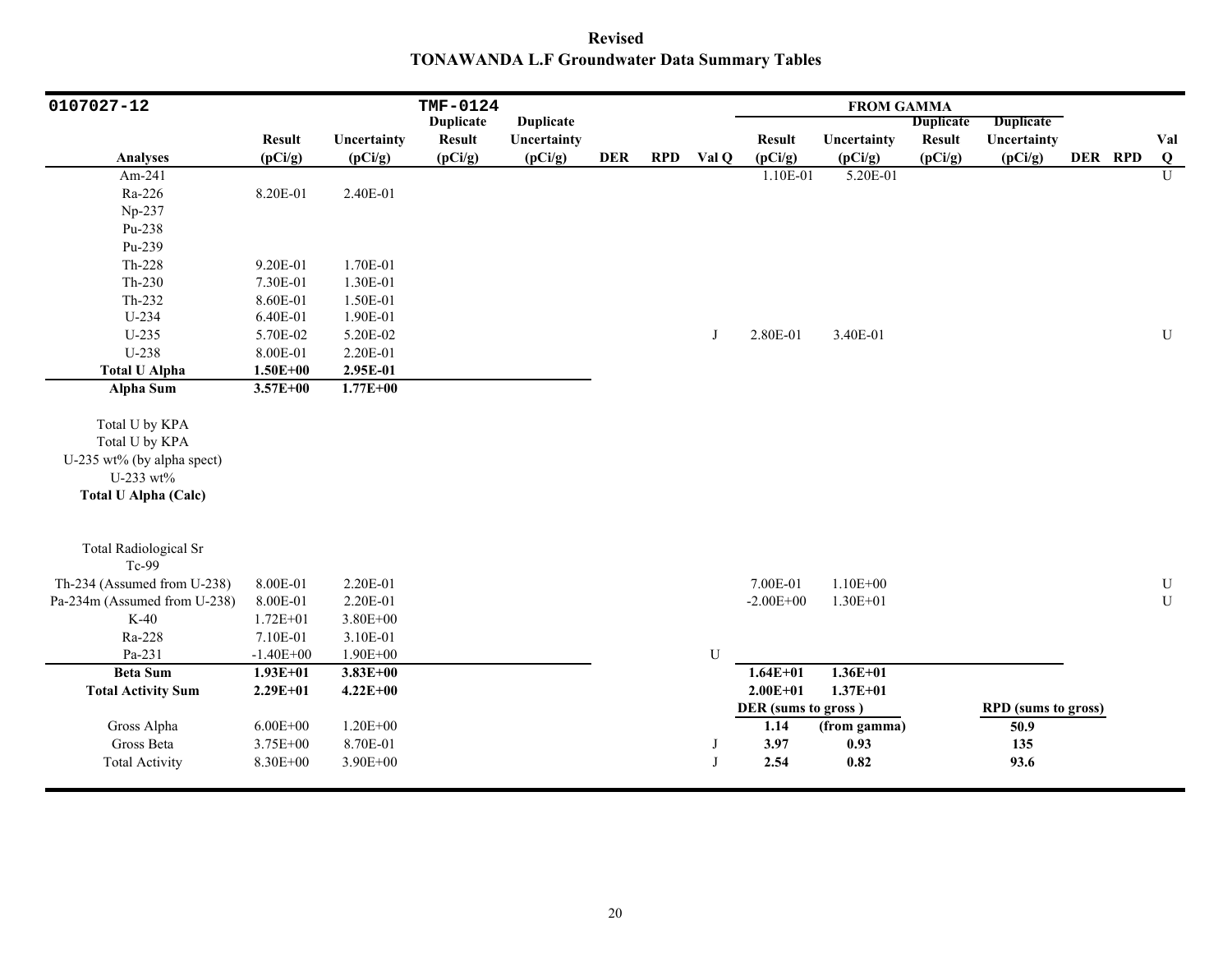**Revised TONAWANDA L.F Groundwater Data Summary Tables**

| 0107027-13                   |               |              | TMF-0125         |                  |            |            |       |                     | <b>FROM GAMMA</b> |                  |                            |         |                |
|------------------------------|---------------|--------------|------------------|------------------|------------|------------|-------|---------------------|-------------------|------------------|----------------------------|---------|----------------|
|                              |               |              | <b>Duplicate</b> | <b>Duplicate</b> |            |            |       |                     |                   | <b>Duplicate</b> | <b>Duplicate</b>           |         |                |
|                              | <b>Result</b> | Uncertainty  | <b>Result</b>    | Uncertainty      |            |            |       | <b>Result</b>       | Uncertainty       | <b>Result</b>    | Uncertainty                |         | Val            |
| <b>Analyses</b>              | (pCi/g)       | (pCi/g)      | (pCi/g)          | (pCi/g)          | <b>DER</b> | <b>RPD</b> | Val Q | (pCi/g)             | (pCi/g)           | (pCi/g)          | (pCi/g)                    | DER RPD | $\bf{Q}$       |
| Am-241                       |               |              |                  |                  |            |            |       | 3.00E-02            | 1.20E-01          |                  |                            |         | $\overline{U}$ |
| Ra-226                       | 8.60E-01      | 2.50E-01     |                  |                  |            |            |       |                     |                   |                  |                            |         |                |
| Np-237                       |               |              |                  |                  |            |            |       |                     |                   |                  |                            |         |                |
| Pu-238                       |               |              |                  |                  |            |            |       |                     |                   |                  |                            |         |                |
| Pu-239                       |               |              |                  |                  |            |            |       |                     |                   |                  |                            |         |                |
| Th-228                       | 8.70E-01      | 1.50E-01     |                  |                  |            |            |       |                     |                   |                  |                            |         |                |
| $Th-230$                     | 9.10E-01      | 1.50E-01     |                  |                  |            |            |       |                     |                   |                  |                            |         |                |
| Th-232                       | 8.50E-01      | 1.40E-01     |                  |                  |            |            |       |                     |                   |                  |                            |         |                |
| U-234                        | 9.60E-01      | 2.40E-01     |                  |                  |            |            |       |                     |                   |                  |                            |         |                |
| $U-235$                      | 1.02E-01      | 6.80E-02     |                  |                  |            |            | J     | 1.90E-01            | 3.10E-01          |                  |                            |         | $\mathbf U$    |
| U-238                        | 9.60E-01      | 2.40E-01     |                  |                  |            |            |       |                     |                   |                  |                            |         |                |
| <b>Total U Alpha</b>         | $2.02E + 00$  | 3.46E-01     |                  |                  |            |            |       |                     |                   |                  |                            |         |                |
| <b>Alpha Sum</b>             | $4.07E + 00$  | $1.95E + 00$ |                  |                  |            |            |       |                     |                   |                  |                            |         |                |
|                              |               |              |                  |                  |            |            |       |                     |                   |                  |                            |         |                |
| Total U by KPA               |               |              |                  |                  |            |            |       |                     |                   |                  |                            |         |                |
| Total U by KPA               |               |              |                  |                  |            |            |       |                     |                   |                  |                            |         |                |
| U-235 wt% (by alpha spect)   |               |              |                  |                  |            |            |       |                     |                   |                  |                            |         |                |
| U-233 wt%                    |               |              |                  |                  |            |            |       |                     |                   |                  |                            |         |                |
| <b>Total U Alpha (Calc)</b>  |               |              |                  |                  |            |            |       |                     |                   |                  |                            |         |                |
|                              |               |              |                  |                  |            |            |       |                     |                   |                  |                            |         |                |
| <b>Total Radiological Sr</b> |               |              |                  |                  |            |            |       |                     |                   |                  |                            |         |                |
| $Cs-137$                     | 3.70E-01      | 1.30E-01     |                  |                  |            |            |       |                     |                   |                  |                            |         |                |
| Th-234 (Assumed from U-238)  | 9.60E-01      | 2.40E-01     |                  |                  |            |            |       | $1.40E + 00$        | $1.10E + 00$      |                  |                            |         |                |
| Pa-234m (Assumed from U-238) | 9.60E-01      | 2.40E-01     |                  |                  |            |            |       | $1.00E + 00$        | $1.20E + 01$      |                  |                            |         | ${\bf U}$      |
| $K-40$                       | $1.27E + 01$  | $3.10E + 00$ |                  |                  |            |            |       |                     |                   |                  |                            |         |                |
| Ra-228                       | 8.30E-01      | 2.90E-01     |                  |                  |            |            |       |                     |                   |                  |                            |         |                |
| Pa-231                       | $-1.60E + 00$ | $2.10E + 00$ |                  |                  |            |            | U     |                     |                   |                  |                            |         |                |
| <b>Beta Sum</b>              | $1.56E + 01$  | $3.14E + 00$ |                  |                  |            |            |       | $1.61E + 01$        | $1.24E + 01$      |                  |                            |         |                |
| <b>Total Activity Sum</b>    | $1.97E + 01$  | 3.70E+00     |                  |                  |            |            |       | $2.02E + 01$        | $1.26E + 01$      |                  |                            |         |                |
|                              |               |              |                  |                  |            |            |       | DER (sums to gross) |                   |                  | <b>RPD</b> (sums to gross) |         |                |
| Gross Alpha                  | 4.38E+00      | 7.50E-01     |                  |                  |            |            |       | 0.15                | (from gamma)      |                  | 7.29                       |         |                |
| Gross Beta                   | 3.58E+00      | 6.30E-01     |                  |                  |            |            | J     | 3.76                | 1.01              |                  | 125                        |         |                |
| <b>Total Activity</b>        | 8.10E+00      | 4.30E+00     |                  |                  |            |            | J     | 2.04                | 0.91              |                  | 83.5                       |         |                |
|                              |               |              |                  |                  |            |            |       |                     |                   |                  |                            |         |                |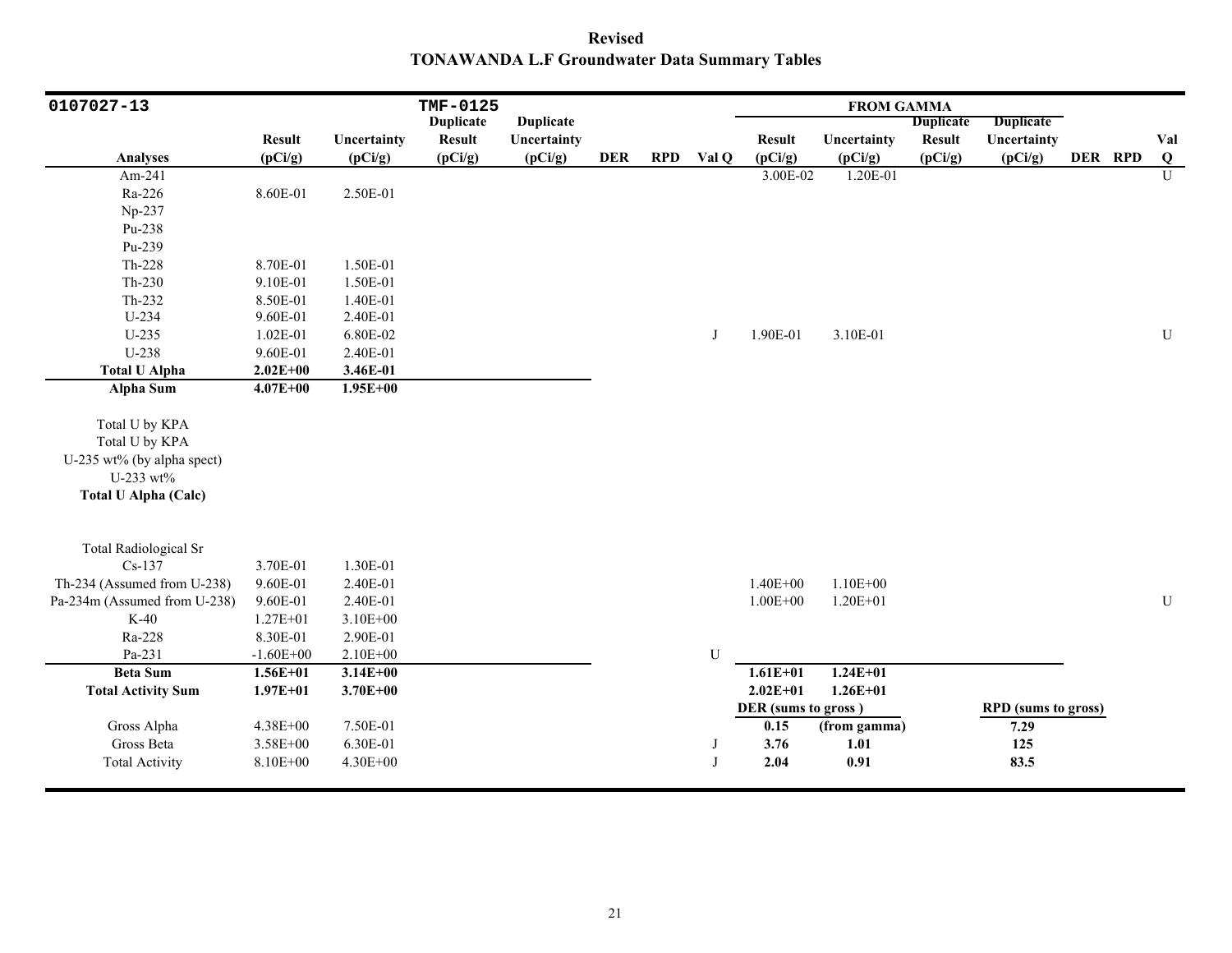**Revised TONAWANDA L.F Groundwater Data Summary Tables**

| 0107027-14                                                                                                 |               |              | TMF-0126         |                  |            |            |           |                     | <b>FROM GAMMA</b> |                  |                            |         |                |
|------------------------------------------------------------------------------------------------------------|---------------|--------------|------------------|------------------|------------|------------|-----------|---------------------|-------------------|------------------|----------------------------|---------|----------------|
|                                                                                                            |               |              | <b>Duplicate</b> | <b>Duplicate</b> |            |            |           |                     |                   | <b>Duplicate</b> | <b>Duplicate</b>           |         |                |
|                                                                                                            | <b>Result</b> | Uncertainty  | <b>Result</b>    | Uncertainty      |            |            |           | <b>Result</b>       | Uncertainty       | <b>Result</b>    | Uncertainty                |         | Val            |
| <b>Analyses</b>                                                                                            | (pCi/g)       | (pCi/g)      | (pCi/g)          | (pCi/g)          | <b>DER</b> | <b>RPD</b> | Val Q     | (pCi/g)             | (pCi/g)           | (pCi/g)          | (pCi/g)                    | DER RPD | $\bf{Q}$       |
| Am-241                                                                                                     |               |              |                  |                  |            |            |           | 2.00E-02            | 4.90E-01          |                  |                            |         | $\overline{U}$ |
| Ra-226                                                                                                     | 7.40E-01      | 2.40E-01     |                  |                  |            |            |           |                     |                   |                  |                            |         |                |
| Np-237                                                                                                     |               |              |                  |                  |            |            |           |                     |                   |                  |                            |         |                |
| Pu-238                                                                                                     |               |              |                  |                  |            |            |           |                     |                   |                  |                            |         |                |
| Pu-239                                                                                                     |               |              |                  |                  |            |            |           |                     |                   |                  |                            |         |                |
| Th-228                                                                                                     | 9.50E-01      | 1.80E-01     |                  |                  |            |            |           |                     |                   |                  |                            |         |                |
| $Th-230$                                                                                                   | 7.70E-01      | 1.50E-01     |                  |                  |            |            |           |                     |                   |                  |                            |         |                |
| $Th-232$                                                                                                   | 8.30E-01      | 1.50E-01     |                  |                  |            |            |           |                     |                   |                  |                            |         |                |
| $U-234$                                                                                                    | 7.90E-01      | 2.10E-01     |                  |                  |            |            |           |                     |                   |                  |                            |         |                |
| $U-235$                                                                                                    | 1.80E-01      | 9.00E-02     |                  |                  |            |            | J         | 2.40E-01            | 3.20E-01          |                  |                            |         | ${\bf U}$      |
| U-238                                                                                                      | 6.30E-01      | 1.80E-01     |                  |                  |            |            |           |                     |                   |                  |                            |         |                |
| <b>Total U Alpha</b>                                                                                       | $1.60E + 00$  | 2.91E-01     |                  |                  |            |            |           |                     |                   |                  |                            |         |                |
| <b>Alpha Sum</b>                                                                                           | $5.79E + 00$  | $1.77E + 00$ |                  |                  |            |            |           |                     |                   |                  |                            |         |                |
| Total U by KPA<br>Total U by KPA<br>U-235 wt% (by alpha spect)<br>U-233 wt%<br><b>Total U Alpha (Calc)</b> |               |              |                  |                  |            |            |           |                     |                   |                  |                            |         |                |
| <b>Total Radiological Sr</b><br>Tc-99                                                                      |               |              |                  |                  |            |            |           |                     |                   |                  |                            |         |                |
| Th-234 (Assumed from U-238)                                                                                | 6.30E-01      | 1.80E-01     |                  |                  |            |            |           | $-6.00E - 01$       | $1.10E + 00$      |                  |                            |         | $\mathbf U$    |
| Pa-234m (Assumed from U-238)                                                                               | 6.30E-01      | 1.80E-01     |                  |                  |            |            |           | $1.00E + 00$        | $1.30E + 01$      |                  |                            |         | ${\bf U}$      |
| $K-40$                                                                                                     | $1.36E + 01$  | 3.20E+00     |                  |                  |            |            |           |                     |                   |                  |                            |         |                |
| Ra-228                                                                                                     | 6.90E-01      | 2.70E-01     |                  |                  |            |            |           |                     |                   |                  |                            |         |                |
| Pa-231                                                                                                     | $1.00E + 00$  | 1.90E+00     |                  |                  |            |            | ${\bf U}$ |                     |                   |                  |                            |         |                |
| <b>Beta Sum</b>                                                                                            | $1.57E + 01$  | $3.23E + 00$ |                  |                  |            |            |           | $1.48E + 01$        | $1.34E + 01$      |                  |                            |         |                |
| <b>Total Activity Sum</b>                                                                                  | $2.15E + 01$  | $3.68E + 00$ |                  |                  |            |            |           | $2.06E + 01$        | $1.36E + 01$      |                  |                            |         |                |
|                                                                                                            |               |              |                  |                  |            |            |           | DER (sums to gross) |                   |                  | <b>RPD</b> (sums to gross) |         |                |
| Gross Alpha                                                                                                | 5.00E+00      | $1.10E + 00$ |                  |                  |            |            |           | 0.38                | (from gamma)      |                  | 14.6                       |         |                |
| Gross Beta                                                                                                 | 5.13E+00      | 9.60E-01     |                  |                  |            |            | J         | 3.13                | 0.72              |                  | 101                        |         |                |
| <b>Total Activity</b>                                                                                      | $9.80E + 00$  | 3.90E+00     |                  |                  |            |            |           | 2.17                | 0.77              |                  | 74.6                       |         |                |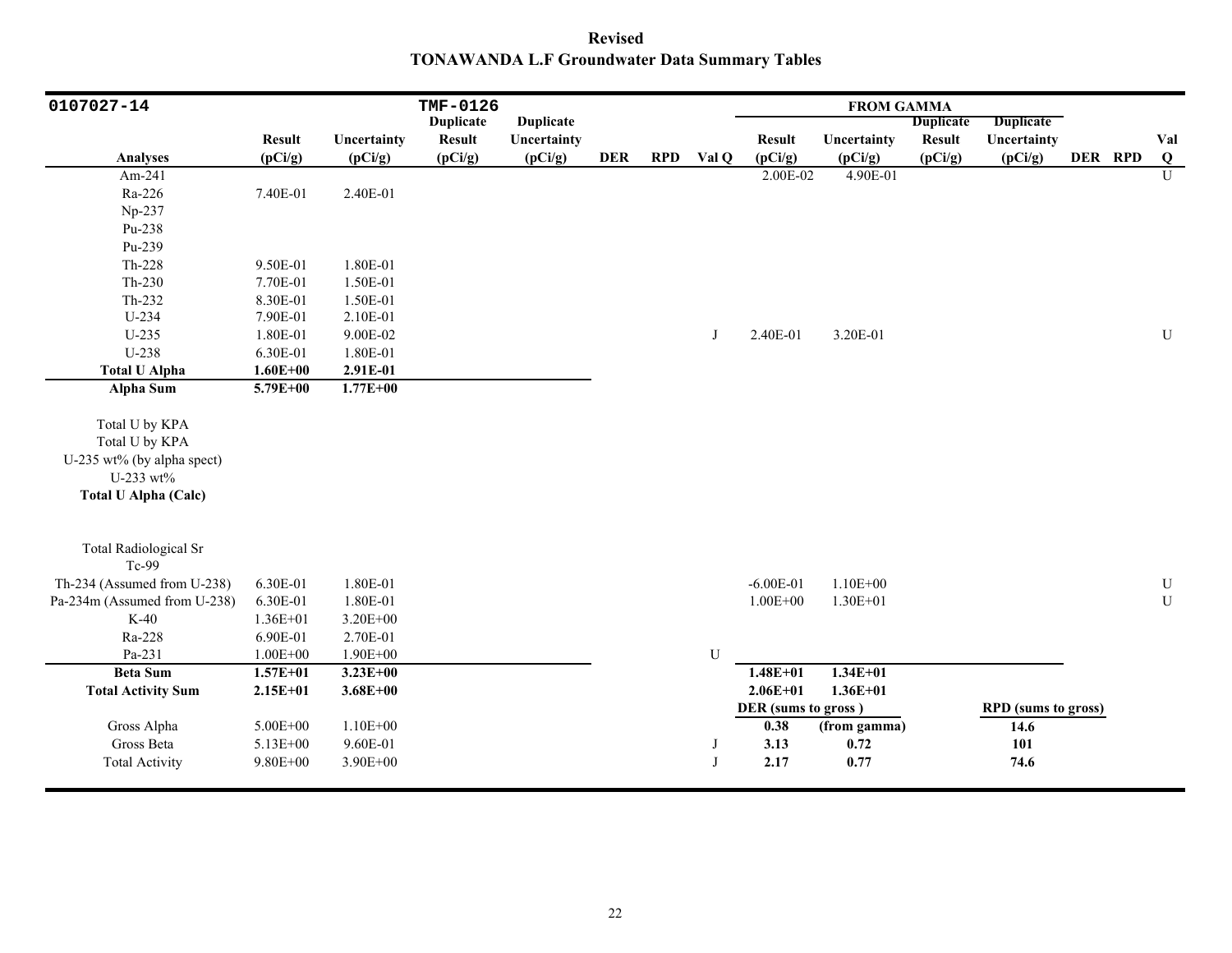# **Radiological Analytical Data Verification Comments on Data for SDG 0107028**

This sample delivery group (SDG) contained twenty (20) individual soil samples from the town of Tonawanda Landfill vicinity FUSRAP property Tonawanda, NY for radiological analysis. The requested analyses from [Statement of Work for Radiological and Chemical Analytical Laboratory Services Town of Tonawanda Landfill Vicinity FUSRAP Property Tonawanda, NY, April 2001] for all samples included  $^{234/235/238}$ U and  $^{228/230/232}$ Th by alpha spectrometry;  $^{226}$ Ra by radon emanation;  $^{228}Ra$ ,  $^{234}Th$ ,  $^{231/234m}Pa$ ,  $^{235}U$ ,  $^{241}Am$  and radioisotopes detected above the decision level (DL) by gamma spectrometry; gross alpha/beta by gas proportional counting; and total activity by liquid scintillation counting. All of the analyses requested by the statement of work (SOW) were performed and reported by Paragon Analytics. The samples were received by Paragon Analytics, Inc. on July 6, 2001. The uncertainties and results were provided in the Sample Result Summary, Certificate of Analysis, or in the raw data. The gross alpha/beta and total activity analyses can be compared to the sum of the individual results using the propagated uncertainties to determine if the differences are statistically significant.

| <b>Client Identification</b> | <b>Laboratory Identification</b> |
|------------------------------|----------------------------------|
| TMF-9043                     | 0107028-1                        |
| <b>TMF-9044</b>              | 0107028-2                        |
| <b>TMF-0059</b>              | 0107028-3                        |
| <b>TMF-0060</b>              | 0107028-4                        |
| <b>TMF-0051</b>              | 0107028-5                        |
| <b>TMF-0052</b>              | 0107028-6                        |
| <b>TMF-0065</b>              | 0107028-7                        |
| <b>TMF-0066</b>              | 0107028-8                        |
| <b>TMF-0063</b>              | 0107028-9                        |
| <b>TMF-0064</b>              | 0107028-10                       |
| <b>TMF-0103</b>              | 0107028-11                       |
| <b>TMF-0104</b>              | 0107028-12                       |
| <b>TMF-0083</b>              | 0107028-13                       |
| <b>TMF-0084</b>              | 0107028-14                       |
| <b>TMF-0081</b>              | 0107028-15                       |
| <b>TMF-0082</b>              | 0107028-16                       |
| <b>TMF-9087</b>              | 0107028-17                       |
| <b>TMF-9088</b>              | 0107028-18                       |
| <b>TMF-0077</b>              | 0107028-19                       |
| <b>TMF-0078</b>              | 0107028-20                       |

The duplicate results were evaluated by calculation of the duplicate error ratio (DER). The DER is defined in the following equation: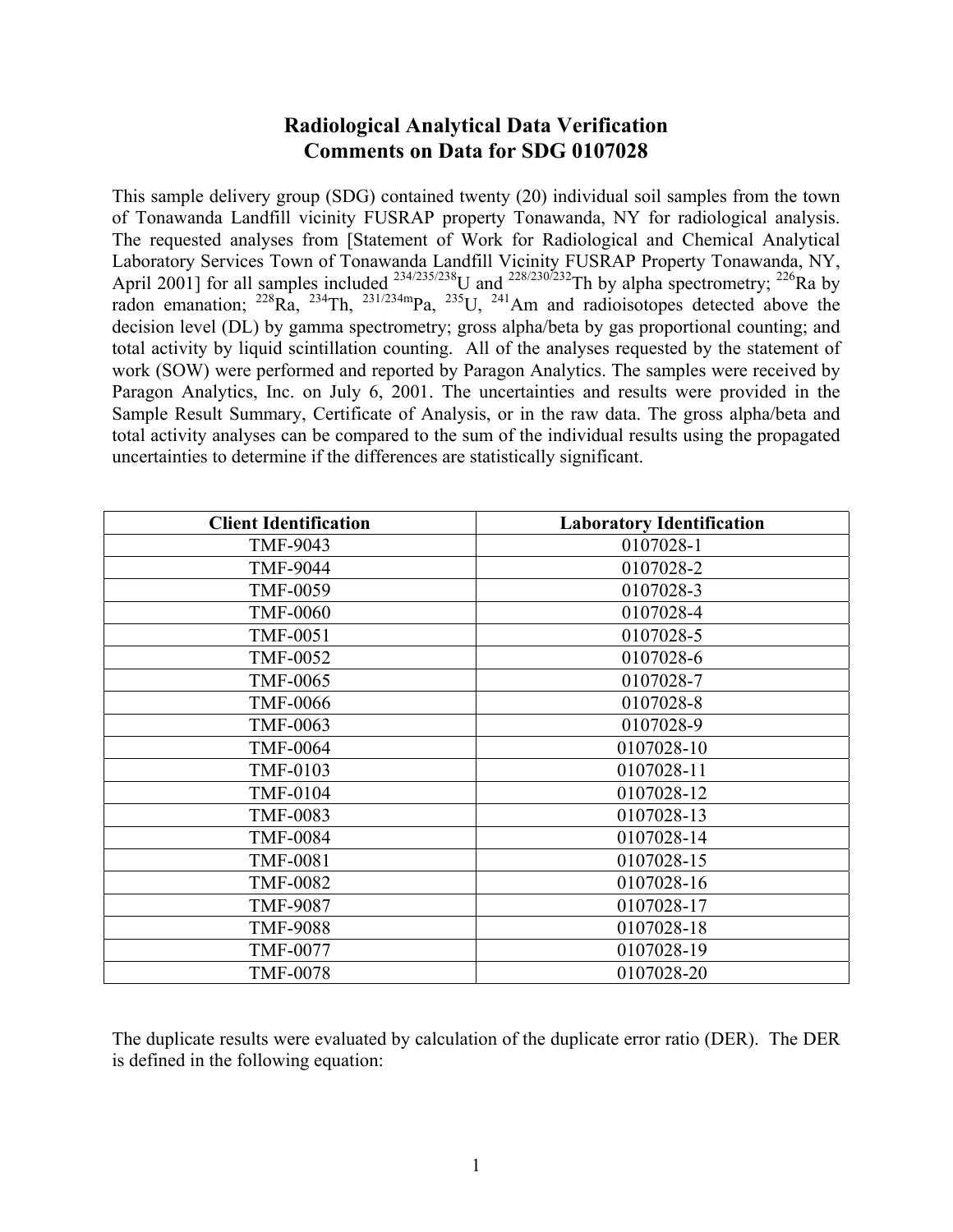$$
\text{DER} = \frac{|\text{S} - \text{D}|}{\sqrt{(2\sigma_{\text{S}})^{2} + (2\sigma_{\text{D}})^{2}}}
$$

Where,

 S = First Sample Value (original)  $D =$  Second Sample Value (duplicate)  $2\sigma_s$  = First Sample Uncertainty  $2\sigma_D$  = Second Sample Uncertainty.

A DER of less than 1.29 indicates that the duplicate analyses agree at the 99% confidence level. The uncertainties reported were assumed to be 2 sigma. The attached sheets show the DER results with the results for each sample.

## **1.0 GAMMA SPECTROMETRY ANALYSIS**

### Method Blank

There was no indication of blank contamination in the gamma spectrometry method blank for the samples.

### Equipment Rinsate Sample:

No target radionuclide equipment rinsate blank contamination was observed in the EQ-1 and EQ-2 equipment rinsate blanks.  $137$ Cs activity was observed in the equipment rinsate blank EQ-1, but it was not observed in all samples. However,  $^{137}$ Cs activity was reported by the laboratory in three samples TMF–9043, TMF-0059 and TMF-0083 as the <sup>137</sup>Cs activity in those samples was higher than the required DL (1.65\*TPU). All associated samples results less than 5 times the blank value for  $^{137}Cs$  analyses should be qualified as estimated (J). The  $^{137}Cs$  activity values observed in these samples are greater than 5 times the <sup>137</sup>Cs concentration identified in the rinsate blank. No qualification of Cs-137 results for these samples is necessary.

### Laboratory Control Sample:

The percent recoveries for the laboratory control sample (LCS) are within acceptable limits.

### Duplicate Analysis:

The DERs are within acceptable limits for the duplicate analysis for all gamma spectrometry analyses.

### Identification and Quantification: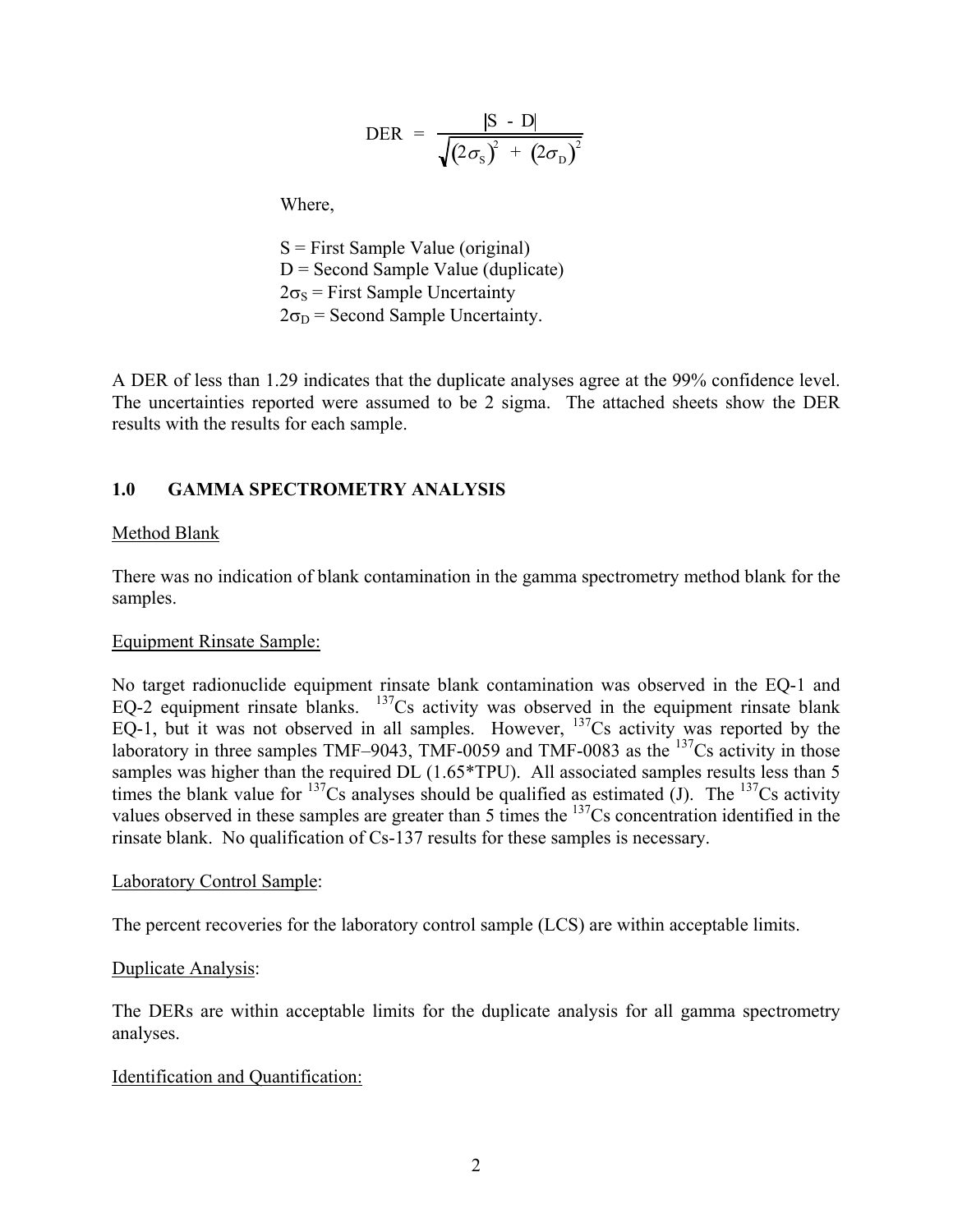All target radionuclides ( $^{228}$ Ra,  $^{234}$ Th,  $^{231/234m}$ Pa,  $^{235}$ U,  $^{241}$ Am) plus  $^{40}$ K were reported for all samples. The result for the fission product  $137Cs$  activity was also reported for samples TMF-9043, TMF-0059 and TMF-0083 as the 137Cs activity in those samples was higher than the required DL (1.65\*TPU). There were no incidents of identified radionuclides being excluded from the laboratory reports.

Improper background subtraction is indicated when a negative result is reported with a smaller  $2\sigma$  uncertainty. This would indicate a negative bias on the analysis data for a particular radionuclide. Improper background subtraction was indicated for  $241$ Am result for sample TMF-0060 (-4.20E-01±3.00E-01), <sup>231</sup>Pa result for samples TMF-0060 (-1.90±1.60), TMF-0103  $(-2.30\pm2.10)$  and TMF-0083  $(-3.6\pm3.10)$ . Therefore, it is recommended that the <sup>241</sup>Am result **for TMF-0060 and 231Pa results for samples TMF-0060, TMF-0103 and TMF-0083 be qualified as estimated (J).** No other problems were observed for the gamma spectrometry analyses.

# **2.0 ALPHA SPECTROMETRY**

## Method Blank:

There was no indication of blank contamination for  $^{224/235/238}$ U and  $^{228/230/232}$ Th in the method blank.

## Equipment Rinsate Blank:

There was no indication of equipment rinsate blank contamination for the isotopic uranium analysis.

There were indications of equipment rinsate blank contamination for  $228/230/232$ Th. All associated samples result less than 5 times the blank value for  $^{228/230/232}$ Th analyses should be qualified as estimated (J). However,  $^{228/230/232}$ Th activity values for all samples are greater than 5 times the  $228/230/232$ Th concentration identified in the rinsate blank. No qualification of the isotopic thorium results is necessary.

## Laboratory Control Sample:

The percent recoveries for the LCSs are within acceptable limits for all the alpha spectrometry analyses.

## Duplicate Analysis:

The DERs and RPDs are within acceptable limits for the duplicate analysis for all alpha spectrometry analyses. No qualification is required.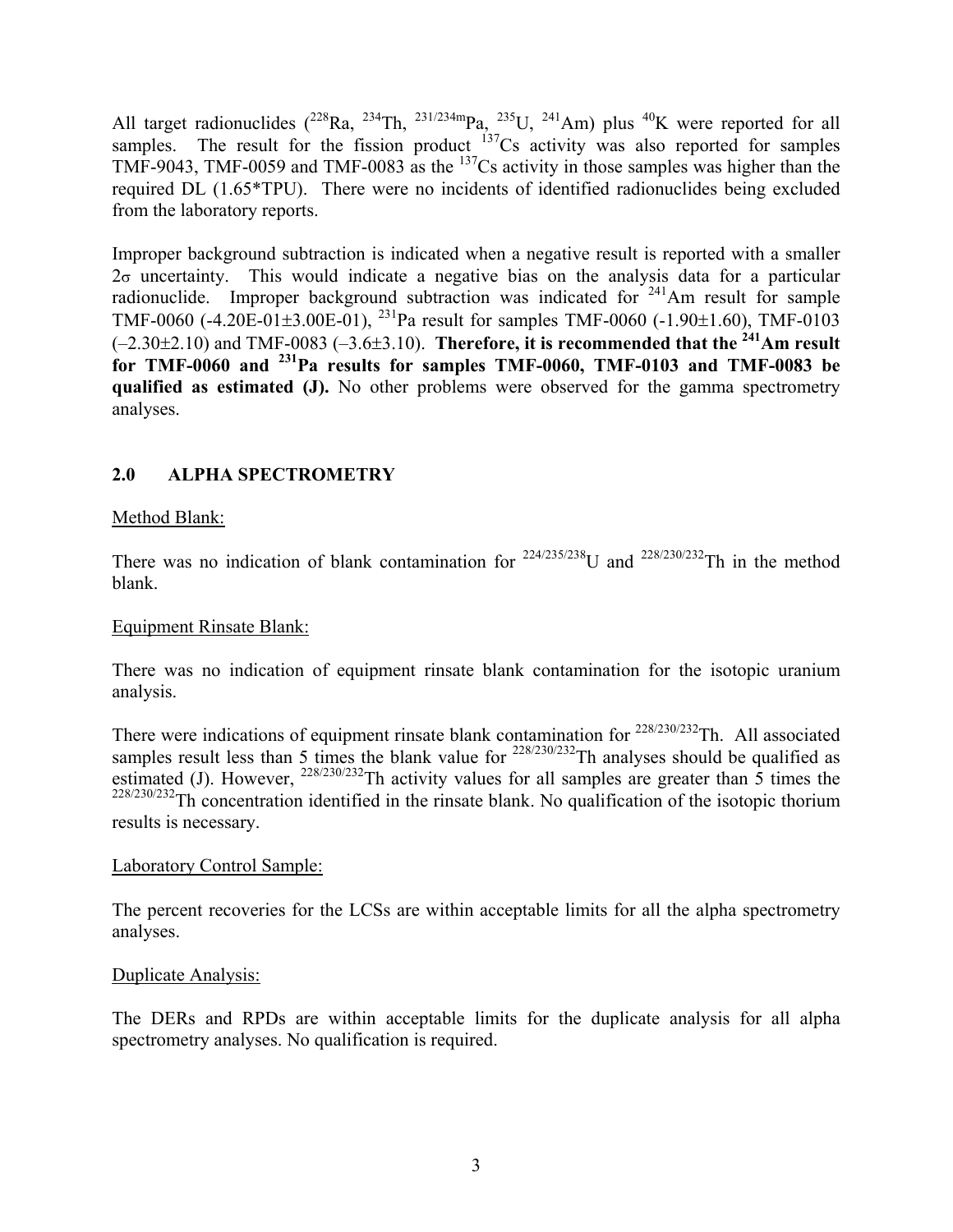### Sample-Specific Chemical Recovery:

The tracer recoveries are within acceptable limit. The tracer recoveries were greater than 29.06% for all samples for the alpha spectrometry analyses. The sample-specific percent recovery results of  $^{224/235/238}$ U and  $^{228/230/232}$ Th for all samples have less than  $10\%$  uncertainty. No qualification is necessary.

### Spectral Analysis:

No Spectral interferences were observed in the samples' alpha spectra for  $224/235/238$ U and <sup>228/230/232</sup>Th analysis.

### Method Detection Limit and Quantitaion:

All samples met the required method detection limit (MDL) of 1.0 pCi/g for  $^{224/235/238}$ U and  $228/230/232$ Th.

## **3.0 226Ra ANALYSES**

### Method Blank:

There is no indication of blank contamination in the method blank sample for  $^{226}$ Ra analysis.

### Equipment Rinsate Blank:

There was no indication of contamination in the equipment rinsate blank for  $^{226}$ Ra analysis.

## Laboratory Control Sample:

The percent recoveries for the LCSs for the <sup>226</sup>Ra analysis were within acceptable limits.

### Duplicate Analysis:

The DERs and RPDs are within acceptable limits for the duplicate analysis for all <sup>226</sup>Ra analysis. No qualification is required.

### Chemical Recoveries:

The sample-specific chemical recoveries for the  $^{226}$ Ra analysis were within acceptable limits.

## Method Detection Limit and Quantitaion:

All samples met the required method detection limit (MDL) of 0.5 pCi/L for  $^{226}$ Ra.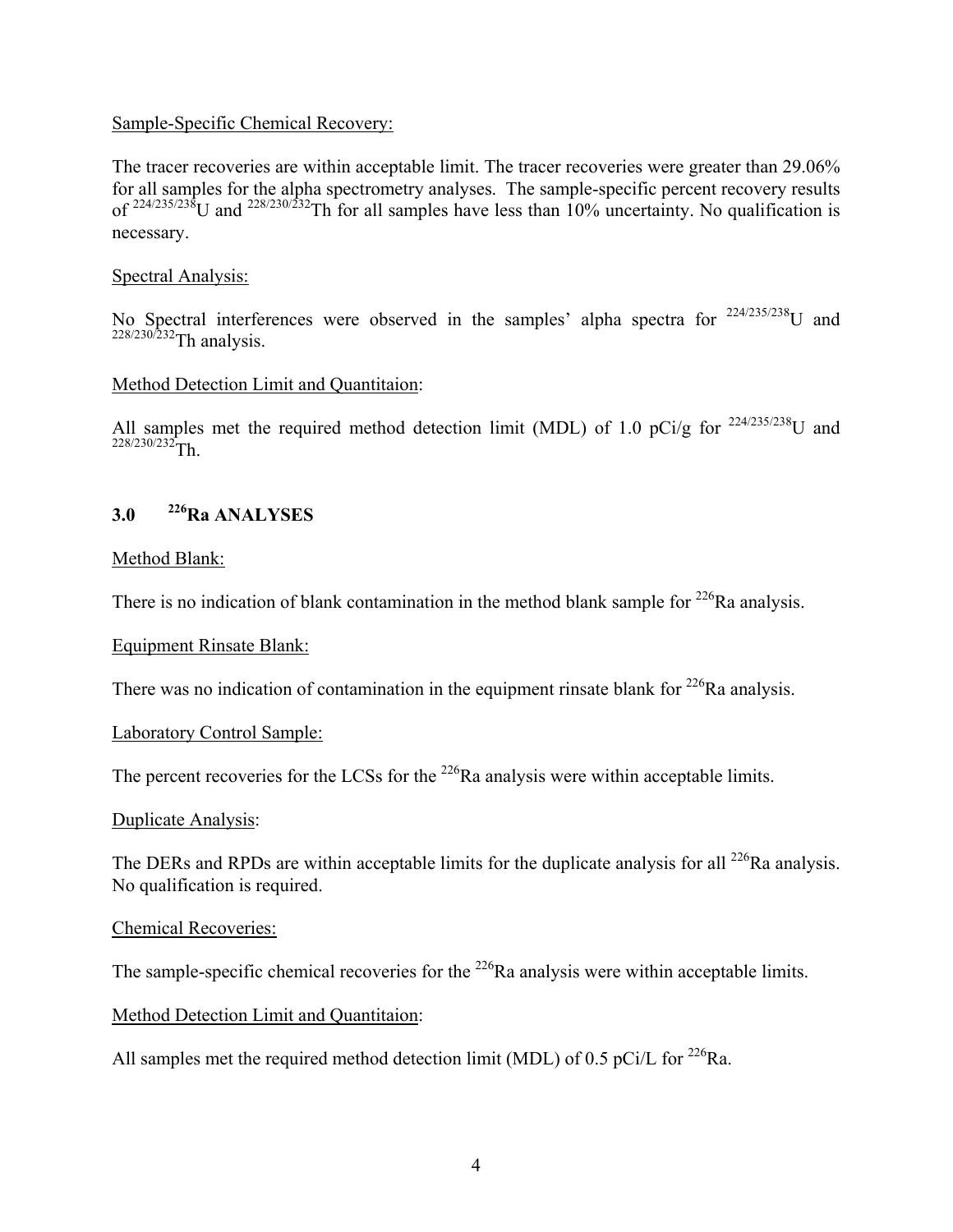## **4.0 GROSS ALPHA AND BETA ANALYSIS**

### Method Blank:

There was no indication of blank contamination in method blank for the gross alpha/beta analyses.

### Equipment Rinsate Blank:

There was no indication of contamination in the equipment rinsate blank for the gross alpha/beta analyses.

### Laboratory Control Sample:

The percent recovery for the LCS is within acceptable limits for the gross alpha/beta analyses.

#### Duplicate Analysis:

The duplicate DERs and RPDs for the gross alpha/beta analyses are within acceptable limits.

#### Quantification:

**It is recommended that the gross beta analysis results for all samples be qualified as estimated (J) because the gross beta analysis was performed using gas proportional counting and requires the digestate to be taken to dryness, which is not quantitative and does not include volatile radionuclides or volatile radionuclide salts (e.g., <sup>3</sup> H, 99Tc, 40K**  salts). Also, the laboratory used an 8M HNO<sub>3</sub> leach instead of total sample dissolution that **was requested in the SOW. This also may cause a negative bias since not all of the radionuclides of interest may have been removed from the sample especially any indigenous radionuclides such as radium, thorium, uranium, and their daughters.**

## **5.0 TOTAL ACTIVITY BY LIQUID SCINTILLATION COUNTING**

### Method Blank:

There was no indication of blank contamination in method blank samples for the total activity analyses. Therefore, no qualification is necessary.

### Equipment Rinsate Blank:

There was no indication of contamination in the equipment rinsate blank for the total activity analyses.

### Laboratory Control Sample: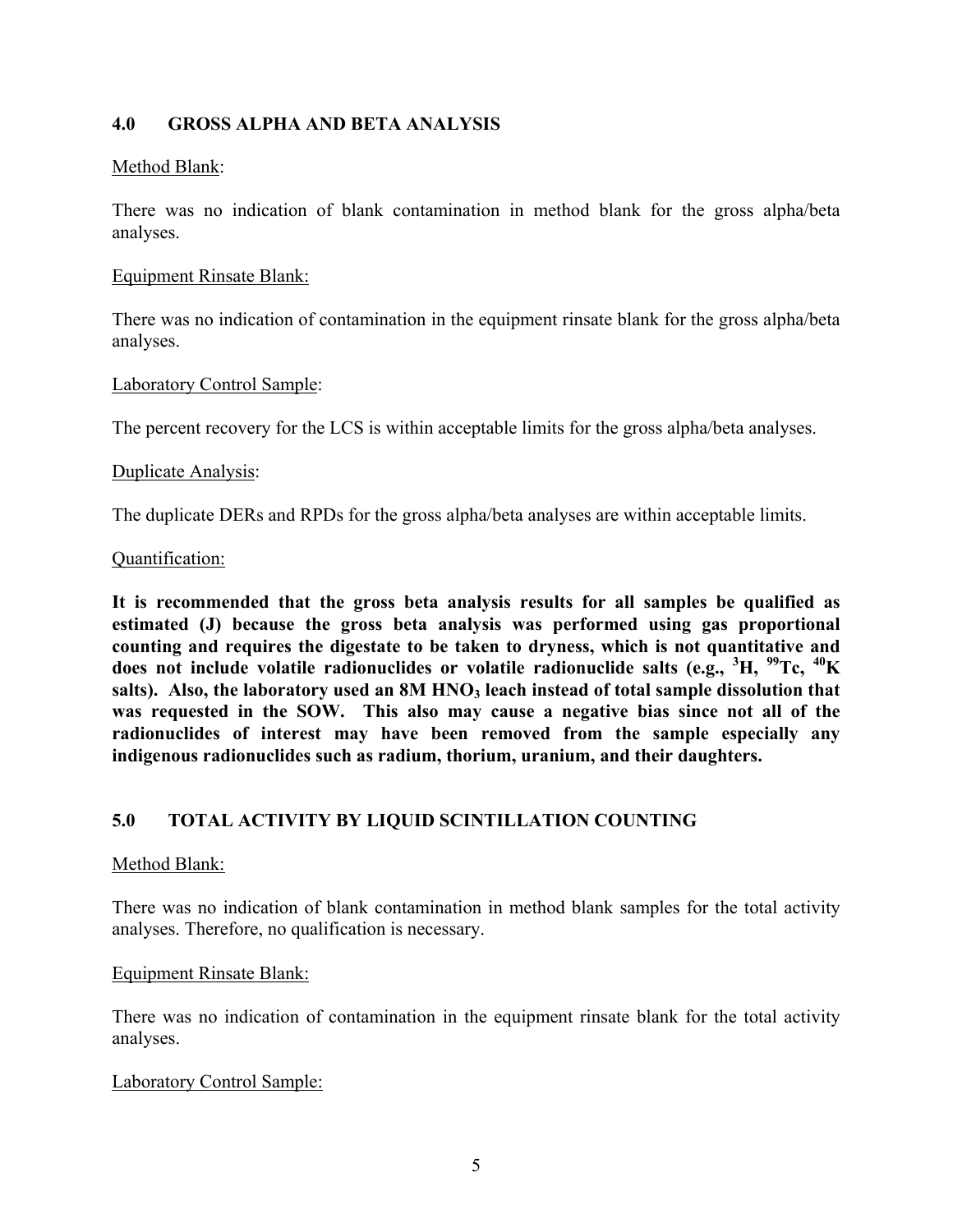The percent recovery for the reported LCS is within acceptable limits for the total activity analysis by liquid scintillation counting.

## Duplicate Analysis:

The total activity analysis duplicate DER is within acceptable limits.

## Matrix Spike Sample:

The percent recovery for the MSS for the total activity analysis is within acceptable limits.

## Quantitation and Method Detection Limit:

The required MDC for the Total Activity analysis is 10 pCi/g. All sample results met the required MDC. **It is recommended that the total activity analysis results for all samples be qualified as estimated (J), since the total activity analysis appears to have a negative bias. This negative bias may be due to the digestate being taken to dryness, which allowed the loss of volatile radionuclides or volatile radionuclide salts (e.g., <sup>3</sup> H, 99Tc, 40K salts). Also,**  the laboratory used an 8M HNO<sub>3</sub> leach instead of total sample dissolution that was **requested in the SOW. This also may cause a negative bias since not all of the radionuclides of interest may have been removed from the sample especially any indigenous radionuclides such as radium, thorium, uranium, and their daughters.**

# **6.0 DATA INTERCOMPARISON**

# U Alpha to U Gamma:

For all samples, the uranium alpha and uranium gammas agree within the uncertainties. No further qualification of the gamma spectrometry results is necessary.

## Alpha/Beta Sums to Gross Alpha/Beta Analysis:

The comparison of alpha and beta emitter sums to the gross alpha and beta analyses was performed in the same way that the duplicates were evaluated. The DER equation was used to determine if the alpha and beta sums were statistically different from the gross alpha and beta analysis results at the 99% confidence level. If the DER was greater than 1.29, the sums and the gross analyses were assumed not to be in agreement. The results are shown on the attached sheets.

The DERs for gross alpha to sum of alpha activities are within acceptable limits for all samples except TMF-0060 and TMF-0083 indicating that the gross alpha analyses for all with the exception of samples TMF-0060 and TMF-0083 agree with the sum of the alpha emitters within a 99% confidence level. The DERs for samples TMF-0060 (1.63) and TMF-0083 (1.71) are outside the acceptable limits as well as the RPD values (68%) and (102%) respectively. The gross alpha result for samples TMF-0060 and TMF-0083 were greater than sum of the alpha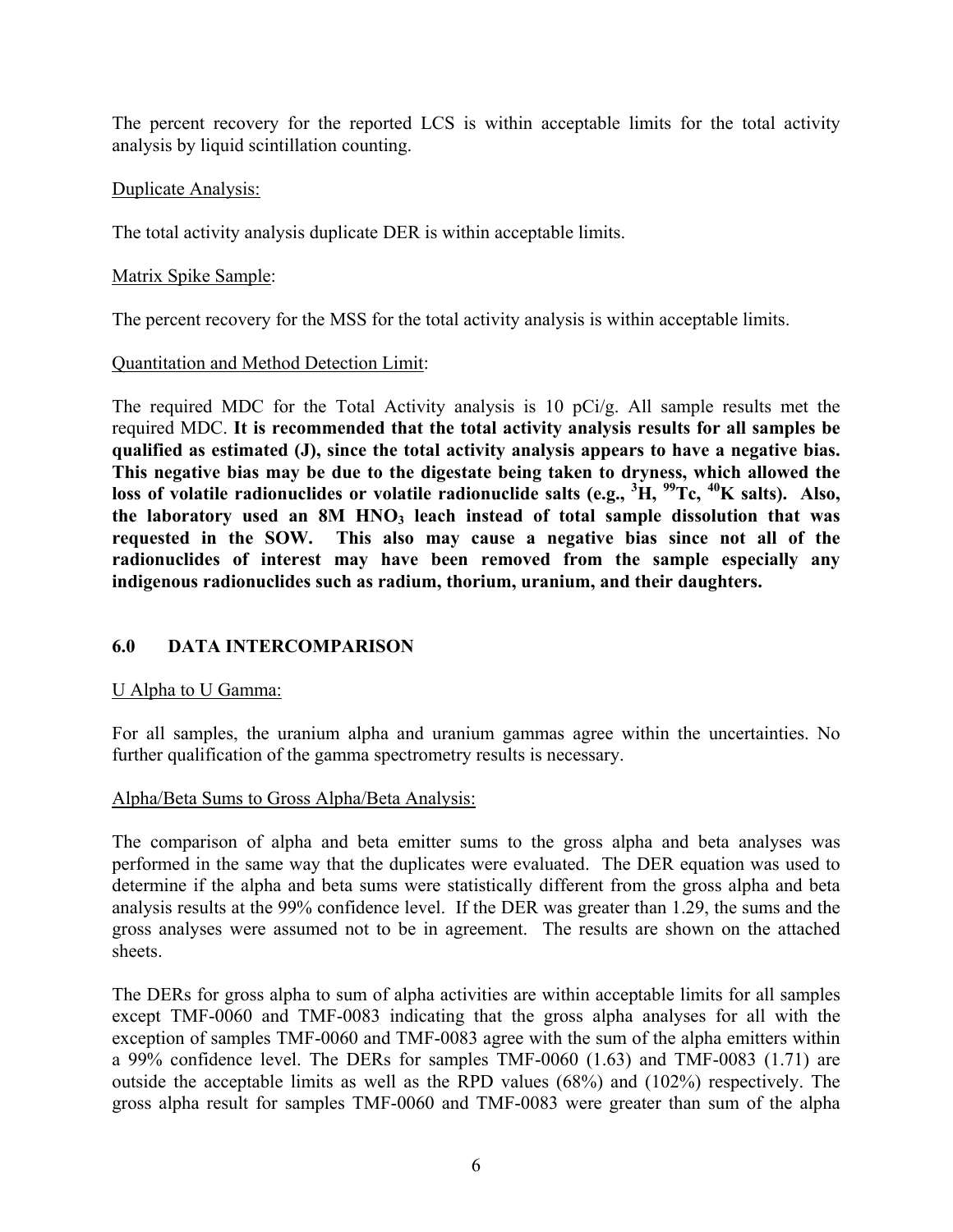## emitters by a factor of approximately 3. This may be due to heterogeneity or missing activity as analyzed for by individual analysis. **Therefore, it is recommended that the gross alpha results for samples TMF-0060 and TMF-0083 be qualified as estimated (J).**

When comparing the sums of the beta emitters to the gross beta analyses, it was assumed that the <sup>234</sup>Th and <sup>234m</sup>Pa are in equilibrium with <sup>238</sup>U, thus having the same activity as the <sup>238</sup>U. The DERs (2.89 – 4.86) for all samples the sums of the beta emitters activity and gross beta activity are outside the acceptable limits as well as the RPD values (106% - 135%). The gross beta results are smaller than the sum of the beta emitters for all samples. This negative bias is most likely due to the loss of volatile radionuclides and volatile radionuclide salts as discussed above. Since all of the gross beta results have been qualified for this reason, no further qualification of the gross beta results is necessary.

### Total Activity to Sums of Alpha and Beta Emitters:

When comparing the total activity to the total activity sum i.e., the sums of the beta emitters and when comparing the total activity to the total activity sum i.e., the sum of alpha, it was assumed that the  $^{234}$ Th and  $^{234}$ mPa are in equilibrium with  $^{238}$ U, thus having the same activity as the  $^{238}$ U. The DERs (1.95 – 3.15) for all samples are out side the acceptable limits as well as the RPD values (71.1%-121.1%). This is most likely due to a negative bias in the total activity results due to the loss of volatile radionuclides and/or radionuclide salts as discussed above. No further qualification of the total activity results is recommended since the total activity results for the listed samples were previously qualified for this reason.

## $228$ Ac Gamma and  $232$ Th:

When comparing the  $228$ Ac activity to  $228$ Ra activity, it was assumed that the actinium and radium are in equilibrium with  $232$ Th. The activities are all within the uncertainties of the measurements for all three radionuclides.

### Summary:

Based on the agreements between the gross alpha analyses and the sums of the individual alpha activities, all activity except gross beta activity is accounted for in all samples. Due to exclusion of volatile beta and daughter beta emitting radionuclides from the natural chain in the gross beta measurements the sums of beta activities in the sample was greater than the gross beta activity in all samples. Similarly, for the same reason the total activity for all samples was greater than the sum of the gross activities.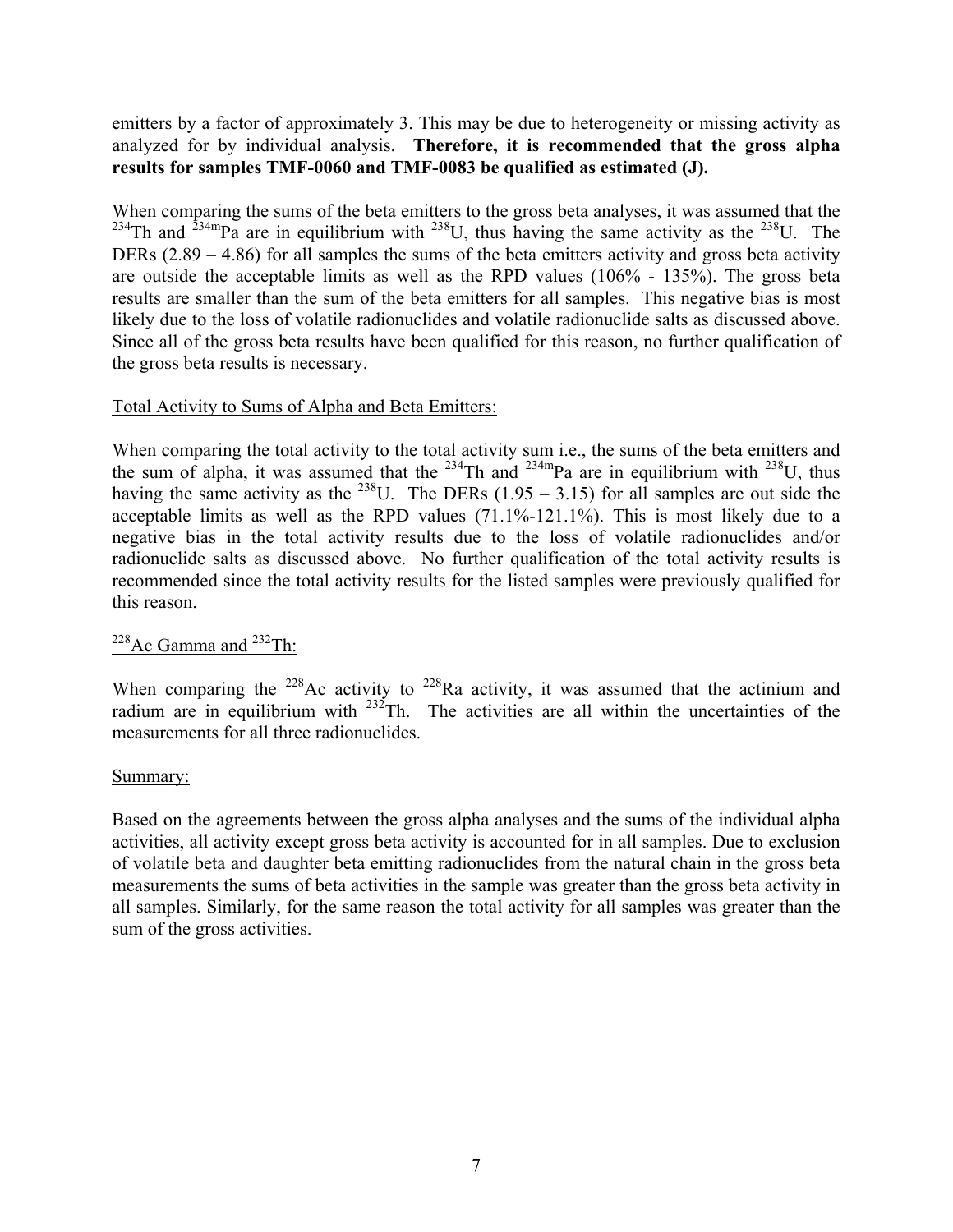| <b>Revised</b>                |  |  |  |  |  |  |  |  |  |  |  |
|-------------------------------|--|--|--|--|--|--|--|--|--|--|--|
| Tonawanda Data Summary Tables |  |  |  |  |  |  |  |  |  |  |  |

| 0107028-1                                                                                                  |               |              | TMF-9043         |                  |      |      |              |                     | <b>FROM GAMMA</b> |                  |                            |      |            |                |
|------------------------------------------------------------------------------------------------------------|---------------|--------------|------------------|------------------|------|------|--------------|---------------------|-------------------|------------------|----------------------------|------|------------|----------------|
|                                                                                                            |               |              | <b>Duplicate</b> | <b>Duplicate</b> |      |      |              |                     |                   | <b>Duplicate</b> | <b>Duplicate</b>           |      |            |                |
|                                                                                                            | <b>Result</b> | Uncertainty  | <b>Result</b>    | Uncertainty      |      |      |              | <b>Result</b>       | Uncertainty       | <b>Result</b>    | Uncertainty                |      |            | Val            |
| <b>Analyses</b>                                                                                            | (pCi/g)       | (pCi/g)      | (pCi/g)          | (pCi/g)          | DER  |      | RPD Val Q    | (pCi/g)             | (pCi/g)           | (pCi/g)          | (pCi/g)                    | DER  | <b>RPD</b> | $\bf Q$        |
| Am-241                                                                                                     |               |              |                  |                  |      |      |              | $-1.00E-02$         | 3.80E-01          | 1.10E-01         | 1.30E-01                   | 0.30 | 240        | $\overline{U}$ |
| Ra-226                                                                                                     | 9.00E-01      | 2.50E-01     |                  |                  |      |      |              |                     |                   |                  |                            |      |            |                |
| Np-237                                                                                                     |               |              |                  |                  |      |      |              |                     |                   |                  |                            |      |            |                |
| Pu-238                                                                                                     |               |              |                  |                  |      |      |              |                     |                   |                  |                            |      |            |                |
| Pu-239                                                                                                     |               |              |                  |                  |      |      |              |                     |                   |                  |                            |      |            |                |
| Th-228                                                                                                     | $1.00E + 00$  | 1.70E-01     | $1.01E + 00$     | 1.80E-01         | 0.04 | 1.00 |              |                     |                   |                  |                            |      |            |                |
| $Th-230$                                                                                                   | 9.80E-01      | 1.70E-01     | 9.30E-01         | 1.60E-01         | 0.21 | 5.24 |              |                     |                   |                  |                            |      |            |                |
| Th-232                                                                                                     | 9.50E-01      | 1.70E-01     | 8.90E-01         | 1.60E-01         | 0.26 | 6.52 |              |                     |                   |                  |                            |      |            |                |
| U-234                                                                                                      | 7.80E-01      | 2.00E-01     |                  |                  |      |      |              |                     |                   |                  |                            |      |            |                |
| $U-235$                                                                                                    | 2.80E-02      | 3.40E-02     |                  |                  |      |      | U            | 4.20E-01            | 4.50E-01          | 1.70E-01         | 4.50E-01                   | 0.39 | 84.7       |                |
| U-238                                                                                                      | 9.90E-01      | 2.40E-01     |                  |                  |      |      |              |                     |                   |                  |                            |      |            |                |
| <b>Total U Alpha</b>                                                                                       | $1.80E + 00$  | 3.14E-01     |                  |                  |      |      |              |                     |                   |                  |                            |      |            |                |
| <b>Alpha Sum</b>                                                                                           | 4.73E+00      | $3.28E + 00$ |                  |                  |      |      |              |                     |                   |                  |                            |      |            |                |
| Total U by KPA<br>Total U by KPA<br>U-235 wt% (by alpha spect)<br>U-233 wt%<br><b>Total U Alpha (Calc)</b> |               |              |                  |                  |      |      |              |                     |                   |                  |                            |      |            |                |
| <b>Total Radiological Sr</b><br>$Cs-137$                                                                   | 1.60E-01      | 1.10E-01     |                  |                  |      |      |              |                     |                   |                  |                            |      |            |                |
| Th-234 (Assumed from U-238)                                                                                | 9.90E-01      | 2.40E-01     |                  |                  |      |      |              | 2.00E-01            | $1.20E + 00$      | $-1.00E + 00$    | $1.00E + 00$               | 0.77 | 300        | U              |
| Pa-234m (Assumed from U-238)                                                                               | 9.90E-01      | 2.40E-01     |                  |                  |      |      |              | $4.00E + 00$        | $1.40E + 01$      | $2.60E + 01$     | 2.40E+01                   | 0.79 | 147        | ${\bf U}$      |
| $K-40$                                                                                                     | 2.22E+01      | 4.50E+00     | $1.54E + 01$     | $4.60E + 00$     | 1.06 | 36.2 |              |                     |                   |                  |                            |      |            |                |
| Ra-228                                                                                                     | 8.10E-01      | 3.70E-01     | 9.50E-01         | 5.40E-01         | 0.21 | 15.9 |              |                     |                   |                  |                            |      |            |                |
| Pa-231                                                                                                     | $-1.00E + 00$ | $3.60E + 00$ | $-8.00E - 01$    | 2.90E+00         | 0.04 | 22.2 | U            |                     |                   |                  |                            |      |            |                |
| <b>Beta Sum</b>                                                                                            | $2.50E + 01$  | $4.55E+00$   |                  |                  |      |      |              | $2.73E+01$          | $1.48E + 01$      | $4.13E+01$       | $2.45E+01$                 |      |            |                |
| <b>Total Activity Sum</b>                                                                                  | $2.98E + 01$  | $5.61E + 00$ |                  |                  |      |      |              | $3.20E + 01$        | $1.51E + 01$      |                  |                            |      |            |                |
|                                                                                                            |               |              |                  |                  |      |      |              | DER (sums to gross) |                   |                  | <b>RPD</b> (sums to gross) |      |            |                |
| Gross Alpha                                                                                                | 8.30E+00      | $1.50E + 00$ |                  |                  |      |      |              | 0.99                | (from gamma)      |                  | 54.8                       |      |            |                |
| Gross Beta                                                                                                 | 7.70E+00      | $1.30E + 00$ |                  |                  |      |      | J            | 3.66                | 1.32              |                  | 106                        |      |            |                |
| <b>Total Activity</b>                                                                                      | $1.21E + 01$  | 4.10E+00     |                  |                  |      |      | $\mathbf{J}$ | 2.54                | 1.27              |                  | 84.4                       |      |            |                |
|                                                                                                            |               |              |                  |                  |      |      |              |                     |                   |                  |                            |      |            |                |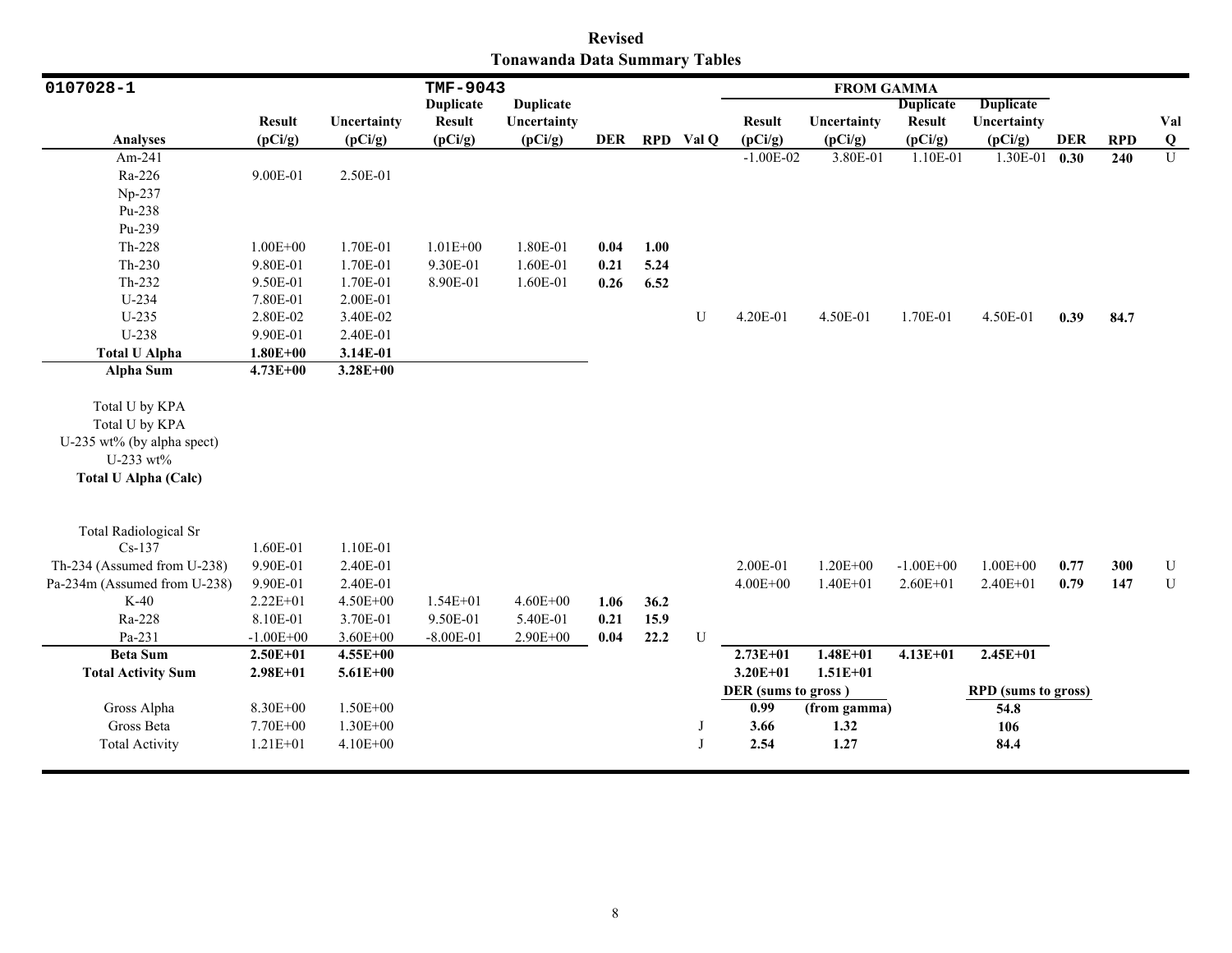| <b>Revised</b>                |  |  |  |  |  |  |  |  |  |  |  |
|-------------------------------|--|--|--|--|--|--|--|--|--|--|--|
| Tonawanda Data Summary Tables |  |  |  |  |  |  |  |  |  |  |  |

| 0107028-2                                                                                                  |               |              | TMF-9044         |                  |      |               |              |                     | <b>FROM GAMMA</b><br><b>Duplicate</b><br><b>Duplicate</b><br><b>Result</b><br><b>Result</b><br>Uncertainty<br>Uncertainty |               |                            |      |            |           |
|------------------------------------------------------------------------------------------------------------|---------------|--------------|------------------|------------------|------|---------------|--------------|---------------------|---------------------------------------------------------------------------------------------------------------------------|---------------|----------------------------|------|------------|-----------|
|                                                                                                            |               |              | <b>Duplicate</b> | <b>Duplicate</b> |      |               |              |                     |                                                                                                                           |               |                            |      |            |           |
|                                                                                                            | <b>Result</b> | Uncertainty  | <b>Result</b>    | Uncertainty      |      |               |              |                     |                                                                                                                           |               |                            |      |            | Val       |
| <b>Analyses</b>                                                                                            | (pCi/g)       | (pCi/g)      | (pCi/g)          | (pCi/g)          |      | DER RPD Val Q |              | (pCi/g)             | (pCi/g)                                                                                                                   | (pCi/g)       | (pCi/g)                    | DER  | <b>RPD</b> | Q         |
| Am-241                                                                                                     |               |              |                  |                  |      |               |              | $-1.50E-01$         | 5.00E-01                                                                                                                  | $-5.00E-02$   | 2.50E-01                   | 0.18 | 100.0      | U         |
| Ra-226                                                                                                     | $1.33E + 00$  | 3.40E-01     |                  |                  |      |               |              |                     |                                                                                                                           |               |                            |      |            |           |
| Np-237                                                                                                     |               |              |                  |                  |      |               |              |                     |                                                                                                                           |               |                            |      |            |           |
| Pu-238                                                                                                     |               |              |                  |                  |      |               |              |                     |                                                                                                                           |               |                            |      |            |           |
| Pu-239                                                                                                     |               |              |                  |                  |      |               |              |                     |                                                                                                                           |               |                            |      |            |           |
| Th-228                                                                                                     | 9.40E-01      | 1.60E-01     |                  |                  |      |               |              |                     |                                                                                                                           |               |                            |      |            |           |
| $Th-230$                                                                                                   | 8.20E-01      | 1.40E-01     |                  |                  |      |               |              |                     |                                                                                                                           |               |                            |      |            |           |
| Th-232                                                                                                     | 9.30E-01      | 1.60E-01     |                  |                  |      |               |              |                     |                                                                                                                           |               |                            |      |            |           |
| U-234                                                                                                      | 6.40E-01      | 1.80E-01     | 6.10E-01         | 1.70E-01         | 0.12 | 4.80          |              |                     |                                                                                                                           |               |                            |      |            |           |
| $U-235$                                                                                                    | 6.00E-02      | 5.00E-02     | 7.80E-02         | 5.60E-02         | 0.24 | 26.1          |              | 2.80E-01            | 3.20E-01                                                                                                                  | $-2.40E-01$   | 2.80E-01                   | 1.22 | 2600       |           |
| U-238                                                                                                      | 6.60E-01      | 1.80E-01     | 7.00E-01         | 1.90E-01         | 0.15 | 5.88          |              |                     |                                                                                                                           |               |                            |      |            |           |
| <b>Total U Alpha</b>                                                                                       | $1.36E + 00$  | 2.59E-01     | $1.39E + 00$     | 2.61E-01         |      |               |              |                     |                                                                                                                           |               |                            |      |            |           |
| Alpha Sum                                                                                                  | $5.92E + 00$  | $1.53E + 00$ | $2.11E+00$       | $1.29E + 00$     |      |               |              |                     |                                                                                                                           |               |                            |      |            |           |
| Total U by KPA<br>Total U by KPA<br>U-235 wt% (by alpha spect)<br>U-233 wt%<br><b>Total U Alpha (Calc)</b> |               |              |                  |                  |      |               |              |                     |                                                                                                                           |               |                            |      |            |           |
| <b>Total Radiological Sr</b><br>Tc-99                                                                      |               |              |                  |                  |      |               |              |                     |                                                                                                                           |               |                            |      |            |           |
| Th-234 (Assumed from U-238)                                                                                | 6.60E-01      | 1.80E-01     | 7.00E-01         | 1.90E-01         | 0.15 | 5.88          |              | $1.30E + 00$        | $1.40E + 00$                                                                                                              | 7.80E-01      | 8.50E-01                   | 0.32 | 50.0       |           |
| Pa-234m (Assumed from U-238)                                                                               | 6.60E-01      | 1.80E-01     | 7.00E-01         | 1.90E-01         | 0.15 | 5.88          |              | $-8.00E - 01$       | $8.00E + 00$                                                                                                              | $-1.00E + 00$ | 7.10E+00                   | 0.02 | 22.2       | ${\bf U}$ |
| $K-40$                                                                                                     | $1.86E + 01$  | 3.80E+00     | $1.91E + 01$     | 3.50E+00         | 0.10 | 2.65          |              |                     |                                                                                                                           |               |                            |      |            |           |
| Ra-228                                                                                                     | 6.30E-01      | 2.20E-01     | 5.90E-01         | 1.70E-01         | 0.14 | 6.56          |              |                     |                                                                                                                           |               |                            |      |            |           |
| Pa-231                                                                                                     | 6.00E-01      | $1.60E + 00$ | 8.00E-01         | $1.40E + 00$     | 0.09 | 28.6          | U            |                     |                                                                                                                           |               |                            |      |            |           |
| <b>Beta Sum</b>                                                                                            | $2.06E + 01$  | $3.82E + 00$ | $2.12E+01$       | $3.52E + 00$     |      |               |              | $1.98E + 01$        | $8.97E + 00$                                                                                                              | $1.96E + 01$  | $7.96E + 00$               |      |            |           |
| <b>Total Activity Sum</b>                                                                                  | $2.65E+01$    | $4.11E+00$   | $2.33E+01$       | $3.75E + 00$     |      |               |              | $2.57E + 01$        | $9.10E + 00$                                                                                                              | $2.17E + 01$  | $8.07E + 00$               |      |            |           |
|                                                                                                            |               |              |                  |                  |      |               |              | DER (sums to gross) |                                                                                                                           |               | <b>RPD</b> (sums to gross) |      |            |           |
| Gross Alpha                                                                                                | 5.90E+00      | $1.30E + 00$ |                  |                  |      |               |              | 0.01                | (from gamma)                                                                                                              |               | 0.34                       |      |            |           |
| Gross Beta                                                                                                 | $5.00E + 00$  | $1.00E + 00$ |                  |                  |      |               | J            | 3.96                | 1.64                                                                                                                      |               | 122                        |      |            |           |
| <b>Total Activity</b>                                                                                      | $1.00E + 01$  | 3.90E+00     |                  |                  |      |               | $\mathbf{J}$ | 2.92                | 1.59                                                                                                                      |               | 90.5                       |      |            |           |
|                                                                                                            |               |              |                  |                  |      |               |              |                     |                                                                                                                           |               |                            |      |            |           |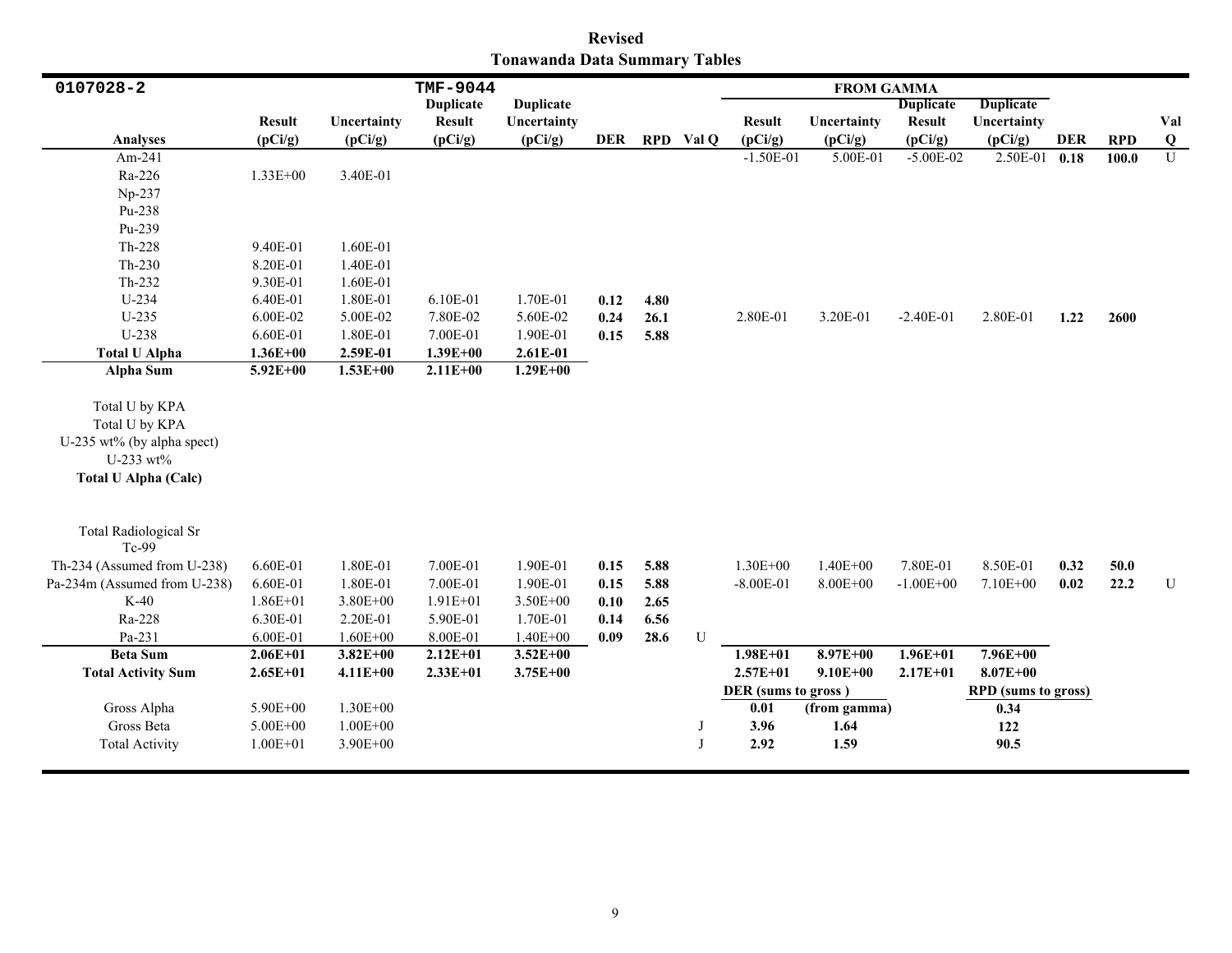|                               | <b>Revised</b> |  |
|-------------------------------|----------------|--|
| Tonawanda Data Summary Tables |                |  |

| 0107028-3                                                                                                  |               |              | <b>TMF-0059</b>  |                  |  |               |                     | <b>FROM GAMMA</b> |                  |                            |            |            |                         |
|------------------------------------------------------------------------------------------------------------|---------------|--------------|------------------|------------------|--|---------------|---------------------|-------------------|------------------|----------------------------|------------|------------|-------------------------|
|                                                                                                            |               |              | <b>Duplicate</b> | <b>Duplicate</b> |  |               |                     |                   | <b>Duplicate</b> | <b>Duplicate</b>           |            |            |                         |
|                                                                                                            | <b>Result</b> | Uncertainty  | <b>Result</b>    | Uncertainty      |  |               | <b>Result</b>       | Uncertainty       | <b>Result</b>    | Uncertainty                |            |            | Val                     |
| <b>Analyses</b>                                                                                            | (pCi/g)       | (pCi/g)      | (pCi/g)          | (pCi/g)          |  | DER RPD Val Q | (pCi/g)             | (pCi/g)           | (pCi/g)          | (pCi/g)                    | <b>DER</b> | <b>RPD</b> | $\overline{\mathbf{Q}}$ |
| Am-241                                                                                                     |               |              |                  |                  |  |               | 5.00E-02            | 2.70E-01          |                  |                            |            |            | $\overline{U}$          |
| Ra-226                                                                                                     | $1.20E + 00$  | 2.60E-01     |                  |                  |  |               |                     |                   |                  |                            |            |            |                         |
| Np-237                                                                                                     |               |              |                  |                  |  |               |                     |                   |                  |                            |            |            |                         |
| Pu-238                                                                                                     |               |              |                  |                  |  |               |                     |                   |                  |                            |            |            |                         |
| Pu-239                                                                                                     |               |              |                  |                  |  |               |                     |                   |                  |                            |            |            |                         |
| $Th-228$                                                                                                   | 7.00E-01      | 1.50E-01     |                  |                  |  |               |                     |                   |                  |                            |            |            |                         |
| $Th-230$                                                                                                   | 7.30E-01      | 1.40E-01     |                  |                  |  |               |                     |                   |                  |                            |            |            |                         |
| Th-232                                                                                                     | 6.50E-01      | 1.30E-01     |                  |                  |  |               |                     |                   |                  |                            |            |            |                         |
| U-234                                                                                                      | 8.40E-01      | 2.20E-01     |                  |                  |  |               |                     |                   |                  |                            |            |            |                         |
| $U-235$                                                                                                    | 2.90E-02      | 3.60E-02     |                  |                  |  | U             | 3.00E-02            | 2.90E-01          |                  |                            |            |            | ${\bf U}$               |
| U-238                                                                                                      | 7.50E-01      | 2.00E-01     |                  |                  |  |               |                     |                   |                  |                            |            |            |                         |
| <b>Total U Alpha</b>                                                                                       | $1.62E + 00$  | 2.99E-01     |                  |                  |  |               |                     |                   |                  |                            |            |            |                         |
| Alpha Sum                                                                                                  | $5.44E + 00$  | $1.43E+00$   |                  |                  |  |               |                     |                   |                  |                            |            |            |                         |
| Total U by KPA<br>Total U by KPA<br>U-235 wt% (by alpha spect)<br>U-233 wt%<br><b>Total U Alpha (Calc)</b> |               |              |                  |                  |  |               |                     |                   |                  |                            |            |            |                         |
|                                                                                                            |               |              |                  |                  |  |               |                     |                   |                  |                            |            |            |                         |
| <b>Total Radiological Sr</b><br>$Cs-137$                                                                   | 6.50E-02      | 4.50E-02     |                  |                  |  |               |                     |                   |                  |                            |            |            |                         |
| Th-234 (Assumed from U-238)                                                                                | 7.50E-01      | 2.00E-01     |                  |                  |  |               | 5.50E-01            | 7.90E-01          |                  |                            |            |            | ${\bf U}$               |
| Pa-234m (Assumed from U-238)                                                                               | 7.50E-01      | 2.00E-01     |                  |                  |  |               | $0.00E + 00$        | 7.80E+00          |                  |                            |            |            | $\mathbf U$             |
| $K-40$                                                                                                     | $1.93E + 01$  | 3.50E+00     |                  |                  |  |               |                     |                   |                  |                            |            |            |                         |
| Ra-228                                                                                                     | 7.70E-01      | 1.90E-01     |                  |                  |  |               |                     |                   |                  |                            |            |            |                         |
| Pa-231                                                                                                     | 6.00E-01      | 1.50E+00     |                  |                  |  | U             |                     |                   |                  |                            |            |            |                         |
| <b>Beta Sum</b>                                                                                            | $2.17E+01$    | $3.52E+00$   |                  |                  |  |               | $2.08E + 01$        | $8.59E + 00$      |                  |                            |            |            |                         |
| <b>Total Activity Sum</b>                                                                                  | $2.71E + 01$  | $3.80E + 00$ |                  |                  |  |               | $2.62E + 01$        | $8.71E + 00$      |                  |                            |            |            |                         |
|                                                                                                            |               |              |                  |                  |  |               | DER (sums to gross) |                   |                  | <b>RPD</b> (sums to gross) |            |            |                         |
| Gross Alpha                                                                                                | $6.50E + 00$  | $1.20E + 00$ |                  |                  |  |               | 0.57                | (from gamma)      |                  | 17.8                       |            |            |                         |
| Gross Beta                                                                                                 | $6.30E + 00$  | $1.10E + 00$ |                  |                  |  | J             | 4.18                | 1.67              |                  | 110                        |            |            |                         |
| <b>Total Activity</b>                                                                                      | $1.27E + 01$  | 4.10E+00     |                  |                  |  | J             | 2.58                | 1.40              |                  | 72.5                       |            |            |                         |
|                                                                                                            |               |              |                  |                  |  |               |                     |                   |                  |                            |            |            |                         |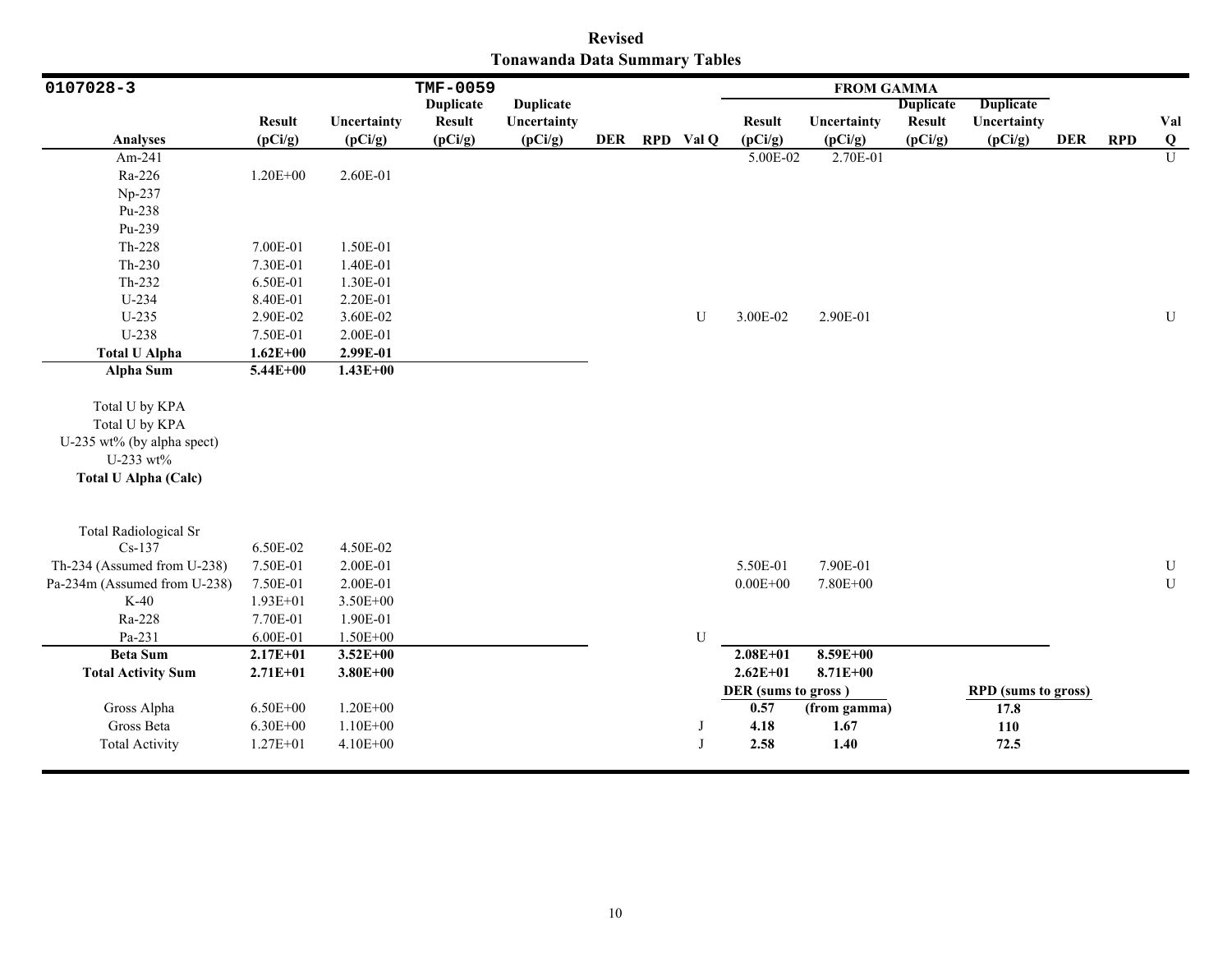|                               | <b>Revised</b> |  |
|-------------------------------|----------------|--|
| Tonawanda Data Summary Tables |                |  |

| 0107028-4                    |                          |                        | TMF-0060                 |                        |  |               |                          | <b>FROM GAMMA</b>      |                          |                            |            |            |                 |
|------------------------------|--------------------------|------------------------|--------------------------|------------------------|--|---------------|--------------------------|------------------------|--------------------------|----------------------------|------------|------------|-----------------|
|                              |                          |                        | <b>Duplicate</b>         | <b>Duplicate</b>       |  |               |                          |                        | <b>Duplicate</b>         | <b>Duplicate</b>           |            |            |                 |
| <b>Analyses</b>              | <b>Result</b><br>(pCi/g) | Uncertainty<br>(pCi/g) | <b>Result</b><br>(pCi/g) | Uncertainty<br>(pCi/g) |  | DER RPD Val Q | <b>Result</b><br>(pCi/g) | Uncertainty<br>(pCi/g) | <b>Result</b><br>(pCi/g) | Uncertainty<br>(pCi/g)     | <b>DER</b> | <b>RPD</b> | Val<br>$\bf{Q}$ |
| Am-241                       |                          |                        |                          |                        |  |               | $-4.20E-01$              | 3.00E-01               |                          |                            |            |            | U               |
| Ra-226                       | 8.10E-01                 | 2.70E-01               |                          |                        |  |               |                          |                        |                          |                            |            |            |                 |
| Np-237                       |                          |                        |                          |                        |  |               |                          |                        |                          |                            |            |            |                 |
| Pu-238                       |                          |                        |                          |                        |  |               |                          |                        |                          |                            |            |            |                 |
| Pu-239                       |                          |                        |                          |                        |  |               |                          |                        |                          |                            |            |            |                 |
| Th-228                       | 7.80E-01                 | 1.40E-01               |                          |                        |  |               |                          |                        |                          |                            |            |            |                 |
| $Th-230$                     | 7.90E-01                 | 1.40E-01               |                          |                        |  |               |                          |                        |                          |                            |            |            |                 |
| Th-232                       | 7.40E-01                 | 1.30E-01               |                          |                        |  |               |                          |                        |                          |                            |            |            |                 |
| U-234                        | 7.10E-01                 | 1.90E-01               |                          |                        |  |               |                          |                        |                          |                            |            |            |                 |
| $U-235$                      | 1.02E-01                 | 6.50E-02               |                          |                        |  |               | 1.70E-01                 | 3.00E-01               |                          |                            |            |            | ${\bf U}$       |
| U-238                        | 7.40E-01                 | 2.00E-01               |                          |                        |  |               |                          |                        |                          |                            |            |            |                 |
| <b>Total U Alpha</b>         | $1.55E+00$               | 2.83E-01               |                          |                        |  |               |                          |                        |                          |                            |            |            |                 |
| <b>Alpha Sum</b>             | $2.96E+00$               | $1.51E+00$             |                          |                        |  |               |                          |                        |                          |                            |            |            |                 |
| Total U by KPA               |                          |                        |                          |                        |  |               |                          |                        |                          |                            |            |            |                 |
| Total U by KPA               |                          |                        |                          |                        |  |               |                          |                        |                          |                            |            |            |                 |
| U-235 wt% (by alpha spect)   |                          |                        |                          |                        |  |               |                          |                        |                          |                            |            |            |                 |
| U-233 wt%                    |                          |                        |                          |                        |  |               |                          |                        |                          |                            |            |            |                 |
| <b>Total U Alpha (Calc)</b>  |                          |                        |                          |                        |  |               |                          |                        |                          |                            |            |            |                 |
|                              |                          |                        |                          |                        |  |               |                          |                        |                          |                            |            |            |                 |
| <b>Total Radiological Sr</b> |                          |                        |                          |                        |  |               |                          |                        |                          |                            |            |            |                 |
| Tc-99                        |                          |                        |                          |                        |  |               |                          |                        |                          |                            |            |            |                 |
| Th-234 (Assumed from U-238)  | 7.40E-01                 | 2.00E-01               |                          |                        |  |               | $-2.40E-01$              | 7.60E-01               |                          |                            |            |            | ${\bf U}$       |
| Pa-234m (Assumed from U-238) | 7.40E-01                 | 2.00E-01               |                          |                        |  |               | $1.90E + 00$             | $1.00E + 01$           |                          |                            |            |            | ${\bf U}$       |
| $K-40$                       | 1.71E+01                 | 3.50E+00               |                          |                        |  |               |                          |                        |                          |                            |            |            |                 |
| Ra-228                       | 7.60E-01                 | 2.50E-01               |                          |                        |  |               |                          |                        |                          |                            |            |            |                 |
| Pa-231                       | $-1.90E + 00$            | $1.60E + 00$           |                          |                        |  | UJ            |                          |                        |                          |                            |            |            |                 |
| <b>Beta Sum</b>              | $1.91E + 01$             | $3.53E+00$             |                          |                        |  |               | $1.93E + 01$             | $1.06E + 01$           |                          |                            |            |            |                 |
| <b>Total Activity Sum</b>    | $2.21E+01$               | $3.84E + 00$           |                          |                        |  |               | $2.23E+01$               | $1.07E + 01$           |                          |                            |            |            |                 |
|                              |                          |                        |                          |                        |  |               | DER (sums to gross)      |                        |                          | <b>RPD</b> (sums to gross) |            |            |                 |
| Gross Alpha                  | $6.00E + 00$             | $1.10E + 00$           |                          |                        |  | J             | 1.63                     | (from gamma)           |                          | 67.8                       |            |            |                 |
| Gross Beta                   | 5.17E+00                 | 9.70E-01               |                          |                        |  | J             | 3.81                     | 1.32                   |                          | 115                        |            |            |                 |
| <b>Total Activity</b>        | $1.05E + 01$             | 3.90E+00               |                          |                        |  | J             | 2.12                     | 1.03                   |                          | 71.1                       |            |            |                 |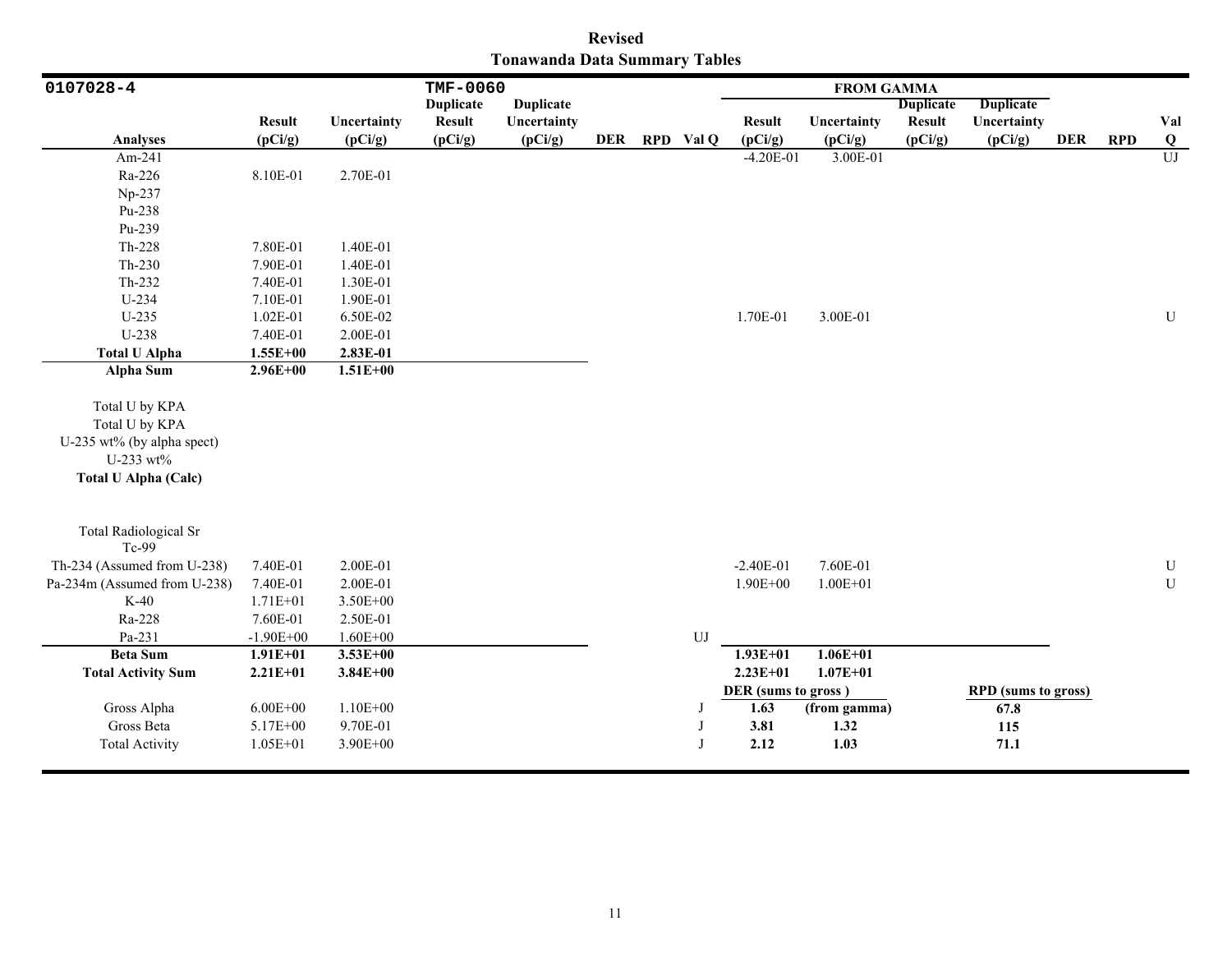|                               | <b>Revised</b> |  |
|-------------------------------|----------------|--|
| Tonawanda Data Summary Tables |                |  |

| 0107028-5                                                                                                  |               |              | <b>TMF-0051</b>  |                  |      |      |           |                     | <b>FROM GAMMA</b> |                  |                            |            |            |              |
|------------------------------------------------------------------------------------------------------------|---------------|--------------|------------------|------------------|------|------|-----------|---------------------|-------------------|------------------|----------------------------|------------|------------|--------------|
|                                                                                                            |               |              | <b>Duplicate</b> | <b>Duplicate</b> |      |      |           |                     |                   | <b>Duplicate</b> | <b>Duplicate</b>           |            |            |              |
|                                                                                                            | <b>Result</b> | Uncertainty  | <b>Result</b>    | Uncertainty      |      |      |           | <b>Result</b>       | Uncertainty       | <b>Result</b>    | Uncertainty                |            |            | Val          |
| <b>Analyses</b>                                                                                            | (pCi/g)       | (pCi/g)      | (pCi/g)          | (pCi/g)          | DER  |      | RPD Val Q | (pCi/g)             | (pCi/g)           | (pCi/g)          | (pCi/g)                    | <b>DER</b> | <b>RPD</b> | Q            |
| Am-241                                                                                                     |               |              |                  |                  |      |      |           | 5.20E-02            | 8.50E-02          |                  |                            |            |            | $\mathbf{U}$ |
| Ra-226                                                                                                     | 9.60E-01      | 2.50E-01     | 7.70E-01         | 2.10E-01         | 0.58 | 22.0 |           |                     |                   |                  |                            |            |            |              |
| Np-237                                                                                                     |               |              |                  |                  |      |      |           |                     |                   |                  |                            |            |            |              |
| Pu-238                                                                                                     |               |              |                  |                  |      |      |           |                     |                   |                  |                            |            |            |              |
| Pu-239                                                                                                     |               |              |                  |                  |      |      |           |                     |                   |                  |                            |            |            |              |
| Th-228                                                                                                     | 7.70E-01      | 1.40E-01     | 9.00E-01         | 1.50E-01         | 0.63 | 15.6 |           |                     |                   |                  |                            |            |            |              |
| $Th-230$                                                                                                   | 7.70E-01      | 1.30E-01     | 8.30E-01         | 1.40E-01         | 0.31 | 7.50 |           |                     |                   |                  |                            |            |            |              |
| $Th-232$                                                                                                   | 8.00E-01      | 1.30E-01     | 8.30E-01         | 1.40E-01         | 0.16 | 3.68 |           |                     |                   |                  |                            |            |            |              |
| $U-234$                                                                                                    | 8.50E-01      | 2.20E-01     |                  |                  |      |      |           |                     |                   |                  |                            |            |            |              |
| $U-235$                                                                                                    | 5.10E-02      | 4.60E-02     |                  |                  |      |      |           | 1.60E-01            | 2.50E-01          |                  |                            |            |            | U            |
| U-238                                                                                                      | 8.30E-01      | 2.20E-01     |                  |                  |      |      |           |                     |                   |                  |                            |            |            |              |
| <b>Total U Alpha</b>                                                                                       | $1.73E + 00$  | 3.15E-01     |                  |                  |      |      |           |                     |                   |                  |                            |            |            |              |
| <b>Alpha Sum</b>                                                                                           | $5.84E + 00$  | $1.51E + 00$ |                  |                  |      |      |           |                     |                   |                  |                            |            |            |              |
| Total U by KPA<br>Total U by KPA<br>U-235 wt% (by alpha spect)<br>U-233 wt%<br><b>Total U Alpha (Calc)</b> |               |              |                  |                  |      |      |           |                     |                   |                  |                            |            |            |              |
| <b>Total Radiological Sr</b><br>Tc-99                                                                      |               |              |                  |                  |      |      |           |                     |                   |                  |                            |            |            |              |
| Th-234 (Assumed from U-238)                                                                                | 8.30E-01      | 2.20E-01     |                  |                  |      |      |           | 7.70E-01            | 6.10E-01          |                  |                            |            |            |              |
| Pa-234m (Assumed from U-238)                                                                               | 8.30E-01      | 2.20E-01     |                  |                  |      |      |           | $1.10E + 00$        | $8.80E + 00$      |                  |                            |            |            | ${\bf U}$    |
| $K-40$                                                                                                     | 1.55E+01      | 3.50E+00     |                  |                  |      |      |           |                     |                   |                  |                            |            |            |              |
| Ra-228                                                                                                     | 6.70E-01      | 2.30E-01     |                  |                  |      |      |           |                     |                   |                  |                            |            |            |              |
| Pa-231                                                                                                     | 9.00E-01      | $1.60E + 00$ |                  |                  |      |      | U         |                     |                   |                  |                            |            |            |              |
| <b>Beta</b> Sum                                                                                            | $1.79E + 01$  | $3.53E+00$   |                  |                  |      |      |           | $1.81E + 01$        | $9.49E + 00$      |                  |                            |            |            |              |
| <b>Total Activity Sum</b>                                                                                  | $2.38E + 01$  | $3.84E + 00$ |                  |                  |      |      |           | $2.40E + 01$        | $9.61E + 00$      |                  |                            |            |            |              |
|                                                                                                            |               |              |                  |                  |      |      |           | DER (sums to gross) |                   |                  | <b>RPD</b> (sums to gross) |            |            |              |
| Gross Alpha                                                                                                | 5.50E+00      | $1.10E + 00$ | 5.90E+00         | $1.10E + 00$     | 0.26 | 7.02 |           | 0.18                | (from gamma)      |                  | 6.01                       |            |            |              |
| Gross Beta                                                                                                 | 5.45E+00      | $1.00E + 00$ | 4.45E+00         | 9.10E-01         | 0.74 | 20.2 | J         | 3.41                | 1.33              |                  | 107                        |            |            |              |
| <b>Total Activity</b>                                                                                      | $9.60E + 00$  | 3.90E+00     |                  |                  |      |      | J         | 2.59                | 1.39              |                  | 85.0                       |            |            |              |
|                                                                                                            |               |              |                  |                  |      |      |           |                     |                   |                  |                            |            |            |              |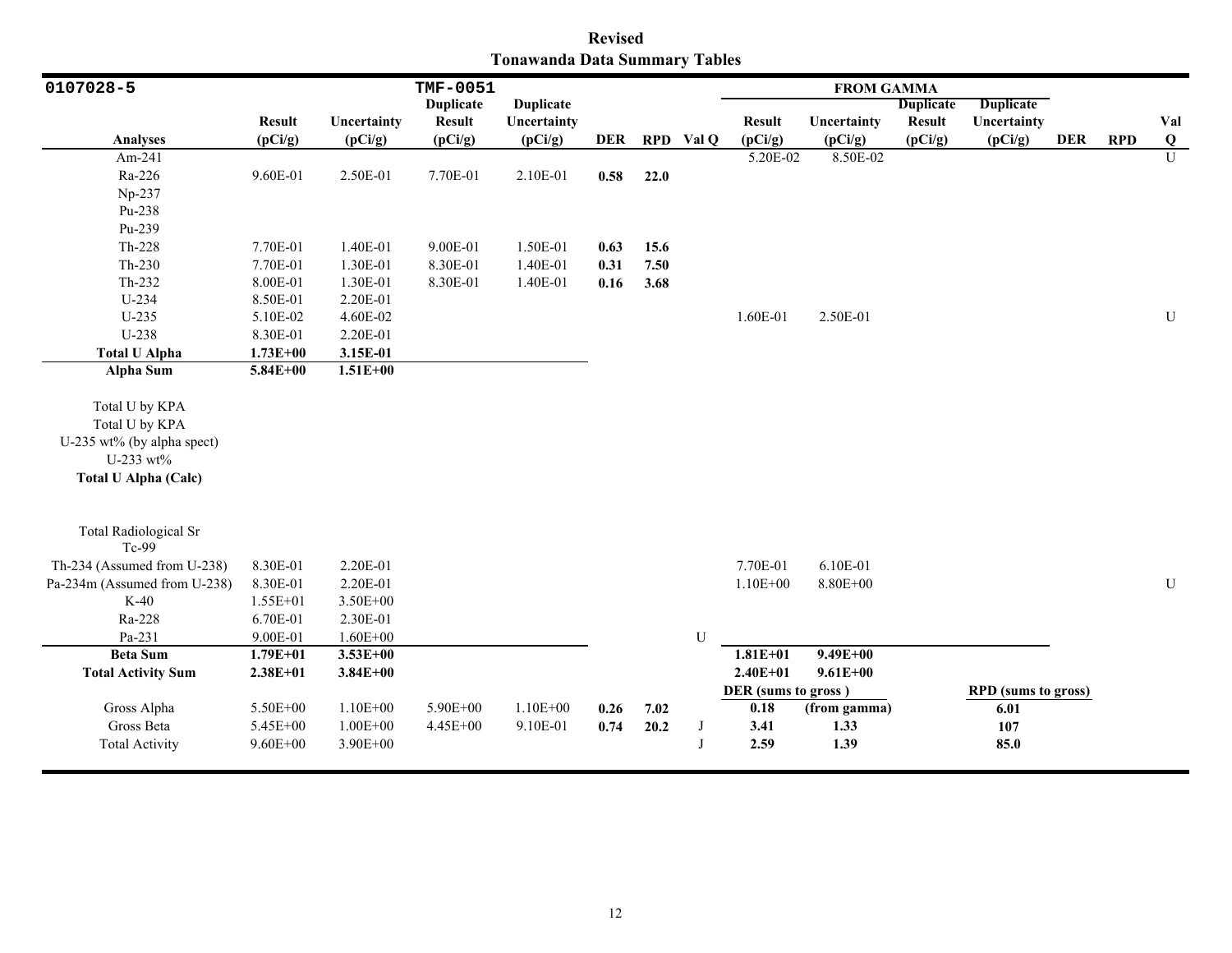|                               | <b>Revised</b> |  |
|-------------------------------|----------------|--|
| Tonawanda Data Summary Tables |                |  |

| 0107028-6                                                                                                  |               |              | <b>TMF-0052</b>  |                  |            |      |             |                     | <b>FROM GAMMA</b> |                  |                            |            |            |             |
|------------------------------------------------------------------------------------------------------------|---------------|--------------|------------------|------------------|------------|------|-------------|---------------------|-------------------|------------------|----------------------------|------------|------------|-------------|
|                                                                                                            |               |              | <b>Duplicate</b> | <b>Duplicate</b> |            |      |             |                     |                   | <b>Duplicate</b> | <b>Duplicate</b>           |            |            |             |
|                                                                                                            | <b>Result</b> | Uncertainty  | <b>Result</b>    | Uncertainty      |            |      |             | <b>Result</b>       | Uncertainty       | <b>Result</b>    | Uncertainty                |            |            | Val         |
| <b>Analyses</b>                                                                                            | (pCi/g)       | (pCi/g)      | (pCi/g)          | (pCi/g)          | <b>DER</b> |      | RPD Val Q   | (pCi/g)             | (pCi/g)           | (pCi/g)          | (pCi/g)                    | <b>DER</b> | <b>RPD</b> | $\bf{Q}$    |
| Am-241                                                                                                     |               |              |                  |                  |            |      |             | 6.00E-02            | 5.20E-01          |                  |                            |            |            | U           |
| Ra-226                                                                                                     | 9.20E-01      | 2.40E-01     |                  |                  |            |      |             |                     |                   |                  |                            |            |            |             |
| Np-237                                                                                                     |               |              |                  |                  |            |      |             |                     |                   |                  |                            |            |            |             |
| Pu-238                                                                                                     |               |              |                  |                  |            |      |             |                     |                   |                  |                            |            |            |             |
| Pu-239                                                                                                     |               |              |                  |                  |            |      |             |                     |                   |                  |                            |            |            |             |
| Th-228                                                                                                     | 8.00E-01      | 1.50E-01     |                  |                  |            |      |             |                     |                   |                  |                            |            |            |             |
| $Th-230$                                                                                                   | 8.30E-01      | 1.40E-01     |                  |                  |            |      |             |                     |                   |                  |                            |            |            |             |
| Th-232                                                                                                     | 8.10E-01      | 1.40E-01     |                  |                  |            |      |             |                     |                   |                  |                            |            |            |             |
| U-234                                                                                                      | 7.50E-01      | 2.20E-01     | 9.40E-01         | 2.60E-01         | 0.56       | 22.5 |             |                     |                   |                  |                            |            |            |             |
| $U-235$                                                                                                    | 9.10E-02      | 6.90E-02     | 1.08E-01         | 7.70E-02         | 0.16       | 17.1 |             | $-3.00E-02$         | 3.10E-01          |                  |                            |            |            | $\mathbf U$ |
| U-238                                                                                                      | 6.40E-01      | 2.00E-01     | 8.60E-01         | 2.40E-01         | 0.70       | 29.3 |             |                     |                   |                  |                            |            |            |             |
| <b>Total U Alpha</b>                                                                                       | $1.48E + 00$  | 3.05E-01     | $1.91E + 00$     | $3.62E-01$       |            |      |             |                     |                   |                  |                            |            |            |             |
| <b>Alpha Sum</b>                                                                                           | 4.57E+00      | $1.60E + 00$ | $1.91E+00$       | 3.62E-01         |            |      |             |                     |                   |                  |                            |            |            |             |
| Total U by KPA<br>Total U by KPA<br>U-235 wt% (by alpha spect)<br>U-233 wt%<br><b>Total U Alpha (Calc)</b> |               |              |                  |                  |            |      |             |                     |                   |                  |                            |            |            |             |
| <b>Total Radiological Sr</b><br>Tc-99                                                                      |               |              |                  |                  |            |      |             |                     |                   |                  |                            |            |            |             |
| Th-234 (Assumed from U-238)                                                                                | 6.40E-01      | 2.00E-01     | 8.60E-01         | 2.40E-01         | 0.70       | 29.3 |             | 7.70E-01            | 9.20E-01          |                  |                            |            |            |             |
| Pa-234m (Assumed from U-238)                                                                               | 6.40E-01      | 2.00E-01     | 8.60E-01         | 2.40E-01         | 0.70       | 29.3 |             | $-5.00E + 00$       | $1.20E + 01$      |                  |                            |            |            | U           |
| $K-40$                                                                                                     | $1.73E + 01$  | 3.70E+00     |                  |                  |            |      |             |                     |                   |                  |                            |            |            |             |
| Ra-228                                                                                                     | 9.40E-01      | 3.00E-01     |                  |                  |            |      |             |                     |                   |                  |                            |            |            |             |
| Pa-231                                                                                                     | $-3.00E-01$   | 1.70E+00     |                  |                  |            |      | $\mathbf U$ |                     |                   |                  |                            |            |            |             |
| <b>Beta Sum</b>                                                                                            | $1.95E+01$    | $3.73E + 00$ | $1.72E+00$       | 3.39E-01         |            |      |             | $1.40E + 01$        | $1.26E + 01$      |                  |                            |            |            |             |
| <b>Total Activity Sum</b>                                                                                  | $2.41E + 01$  | $4.06E + 00$ | $3.63E + 00$     | 4.96E-01         |            |      |             | $1.85E + 01$        | $1.27E + 01$      |                  |                            |            |            |             |
|                                                                                                            |               |              |                  |                  |            |      |             | DER (sums to gross) |                   |                  | <b>RPD</b> (sums to gross) |            |            |             |
| Gross Alpha                                                                                                | $4.66E + 00$  | 9.90E-01     |                  |                  |            |      |             | 0.05                | (from gamma)      |                  | 1.93                       |            |            |             |
| Gross Beta                                                                                                 | $4.11E + 00$  | 8.80E-01     |                  |                  |            |      | J           | 4.01                | 0.78              |                  | 130                        |            |            |             |
| <b>Total Activity</b>                                                                                      | $9.40E + 00$  | 3.90E+00     |                  |                  |            |      | $\mathbf I$ | 2.60                | 0.69              |                  | 87.6                       |            |            |             |
|                                                                                                            |               |              |                  |                  |            |      |             |                     |                   |                  |                            |            |            |             |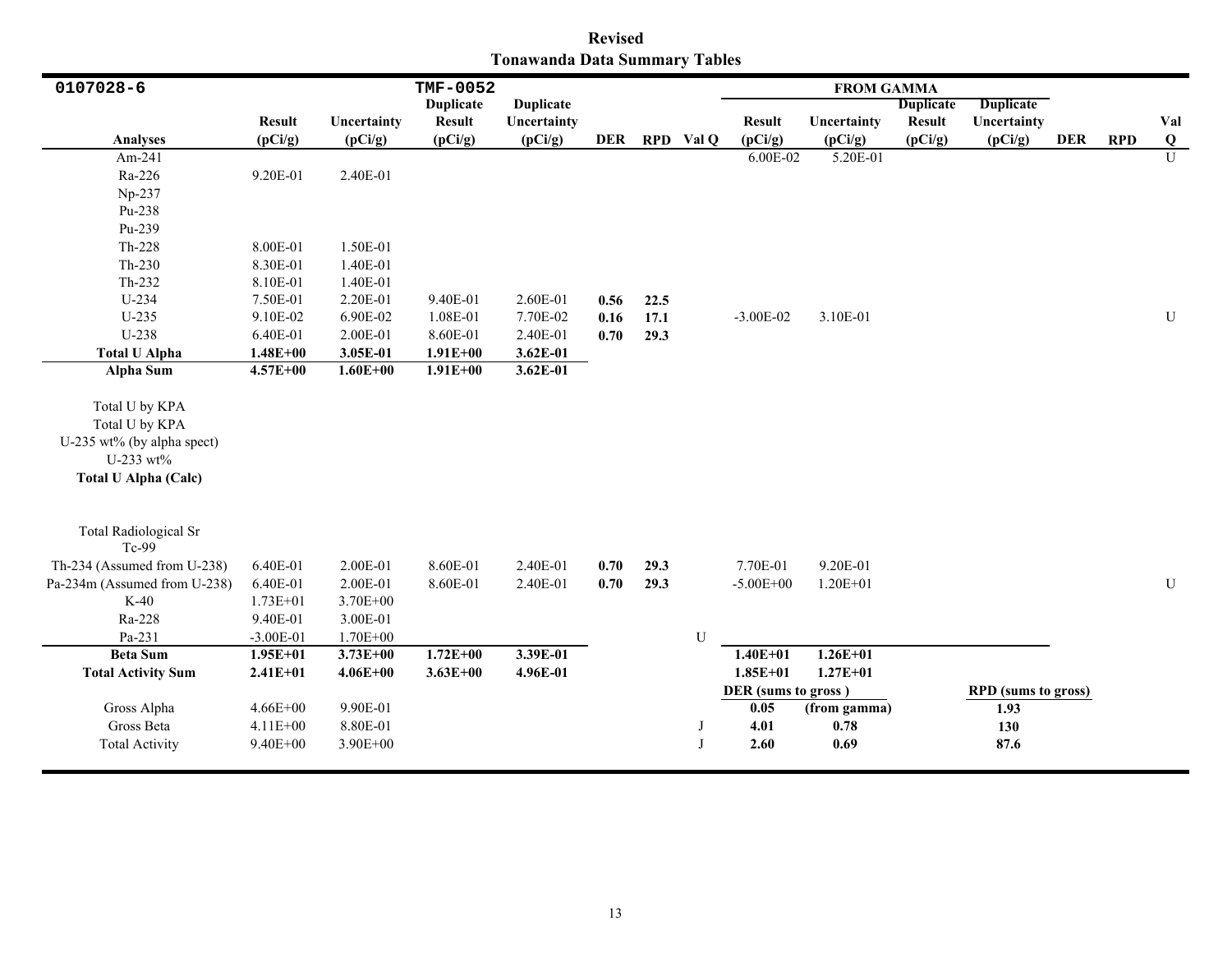|                               | <b>Revised</b> |  |
|-------------------------------|----------------|--|
| Tonawanda Data Summary Tables |                |  |

| 0107028-7                                                                                                  |               |              | TMF-0065         |                  |  |               |                     | <b>FROM GAMMA</b> |                  |                            |            |            |                |
|------------------------------------------------------------------------------------------------------------|---------------|--------------|------------------|------------------|--|---------------|---------------------|-------------------|------------------|----------------------------|------------|------------|----------------|
|                                                                                                            |               |              | <b>Duplicate</b> | <b>Duplicate</b> |  |               |                     |                   | <b>Duplicate</b> | <b>Duplicate</b>           |            |            |                |
|                                                                                                            | <b>Result</b> | Uncertainty  | <b>Result</b>    | Uncertainty      |  |               | <b>Result</b>       | Uncertainty       | <b>Result</b>    | Uncertainty                |            |            | Val            |
| <b>Analyses</b>                                                                                            | (pCi/g)       | (pCi/g)      | (pCi/g)          | (pCi/g)          |  | DER RPD Val Q | (pCi/g)             | (pCi/g)           | (pCi/g)          | (pCi/g)                    | <b>DER</b> | <b>RPD</b> | Q              |
| Am-241                                                                                                     |               |              |                  |                  |  |               | $-1.00E-02$         | 3.20E-01          |                  |                            |            |            | $\overline{U}$ |
| Ra-226                                                                                                     | 6.40E-01      | 2.20E-01     |                  |                  |  |               |                     |                   |                  |                            |            |            |                |
| Np-237                                                                                                     |               |              |                  |                  |  |               |                     |                   |                  |                            |            |            |                |
| Pu-238                                                                                                     |               |              |                  |                  |  |               |                     |                   |                  |                            |            |            |                |
| Pu-239                                                                                                     |               |              |                  |                  |  |               |                     |                   |                  |                            |            |            |                |
| $Th-228$                                                                                                   | 8.70E-01      | 1.60E-01     |                  |                  |  |               |                     |                   |                  |                            |            |            |                |
| $Th-230$                                                                                                   | 8.20E-01      | 1.40E-01     |                  |                  |  |               |                     |                   |                  |                            |            |            |                |
| Th-232                                                                                                     | 7.70E-01      | 1.40E-01     |                  |                  |  |               |                     |                   |                  |                            |            |            |                |
| U-234                                                                                                      | 9.10E-01      | 2.30E-01     |                  |                  |  |               |                     |                   |                  |                            |            |            |                |
| $U-235$                                                                                                    | 1.51E-01      | 8.30E-02     |                  |                  |  |               | $0.00E + 00$        | 3.00E-01          |                  |                            |            |            | ${\bf U}$      |
| U-238                                                                                                      | 8.90E-01      | 2.30E-01     |                  |                  |  |               |                     |                   |                  |                            |            |            |                |
| <b>Total U Alpha</b>                                                                                       | $1.95E + 00$  | 3.36E-01     |                  |                  |  |               |                     |                   |                  |                            |            |            |                |
| Alpha Sum                                                                                                  | $4.87E + 00$  | $1.77E + 00$ |                  |                  |  |               |                     |                   |                  |                            |            |            |                |
| Total U by KPA<br>Total U by KPA<br>U-235 wt% (by alpha spect)<br>U-233 wt%<br><b>Total U Alpha (Calc)</b> |               |              |                  |                  |  |               |                     |                   |                  |                            |            |            |                |
| <b>Total Radiological Sr</b><br>Tc-99                                                                      |               |              |                  |                  |  |               |                     |                   |                  |                            |            |            |                |
| Th-234 (Assumed from U-238)                                                                                | 8.90E-01      | 2.30E-01     |                  |                  |  |               | 7.00E-01            | $1.10E + 00$      |                  |                            |            |            | $\mathbf U$    |
| Pa-234m (Assumed from U-238)                                                                               | 8.90E-01      | 2.30E-01     |                  |                  |  |               | $-3.60E + 00$       | 8.60E+00          |                  |                            |            |            | ${\bf U}$      |
| $K-40$                                                                                                     | $1.74E + 01$  | $3.60E + 00$ |                  |                  |  |               |                     |                   |                  |                            |            |            |                |
| Ra-228                                                                                                     | 6.80E-01      | 2.30E-01     |                  |                  |  |               |                     |                   |                  |                            |            |            |                |
| Pa-231                                                                                                     | $-2.00E-01$   | $1.90E + 00$ |                  |                  |  | U             |                     |                   |                  |                            |            |            |                |
| <b>Beta Sum</b>                                                                                            | $1.98E + 01$  | $3.63E + 00$ |                  |                  |  |               | $1.52E+01$          | $9.39E + 00$      |                  |                            |            |            |                |
| <b>Total Activity Sum</b>                                                                                  | $2.47E + 01$  | $4.04E + 00$ |                  |                  |  |               | $2.00E + 01$        | $9.56E + 00$      |                  |                            |            |            |                |
|                                                                                                            |               |              |                  |                  |  |               | DER (sums to gross) |                   |                  | <b>RPD</b> (sums to gross) |            |            |                |
| Gross Alpha                                                                                                | $6.40E + 00$  | $1.20E + 00$ |                  |                  |  |               | 0.71                | (from gamma)      |                  | 27.1                       |            |            |                |
| Gross Beta                                                                                                 | 5.01E+00      | 9.30E-01     |                  |                  |  | J             | 3.96                | 1.07              |                  | 119                        |            |            |                |
| <b>Total Activity</b>                                                                                      | 8.40E+00      | 3.90E+00     |                  |                  |  | J             | 2.90                | 1.13              |                  | 98.5                       |            |            |                |
|                                                                                                            |               |              |                  |                  |  |               |                     |                   |                  |                            |            |            |                |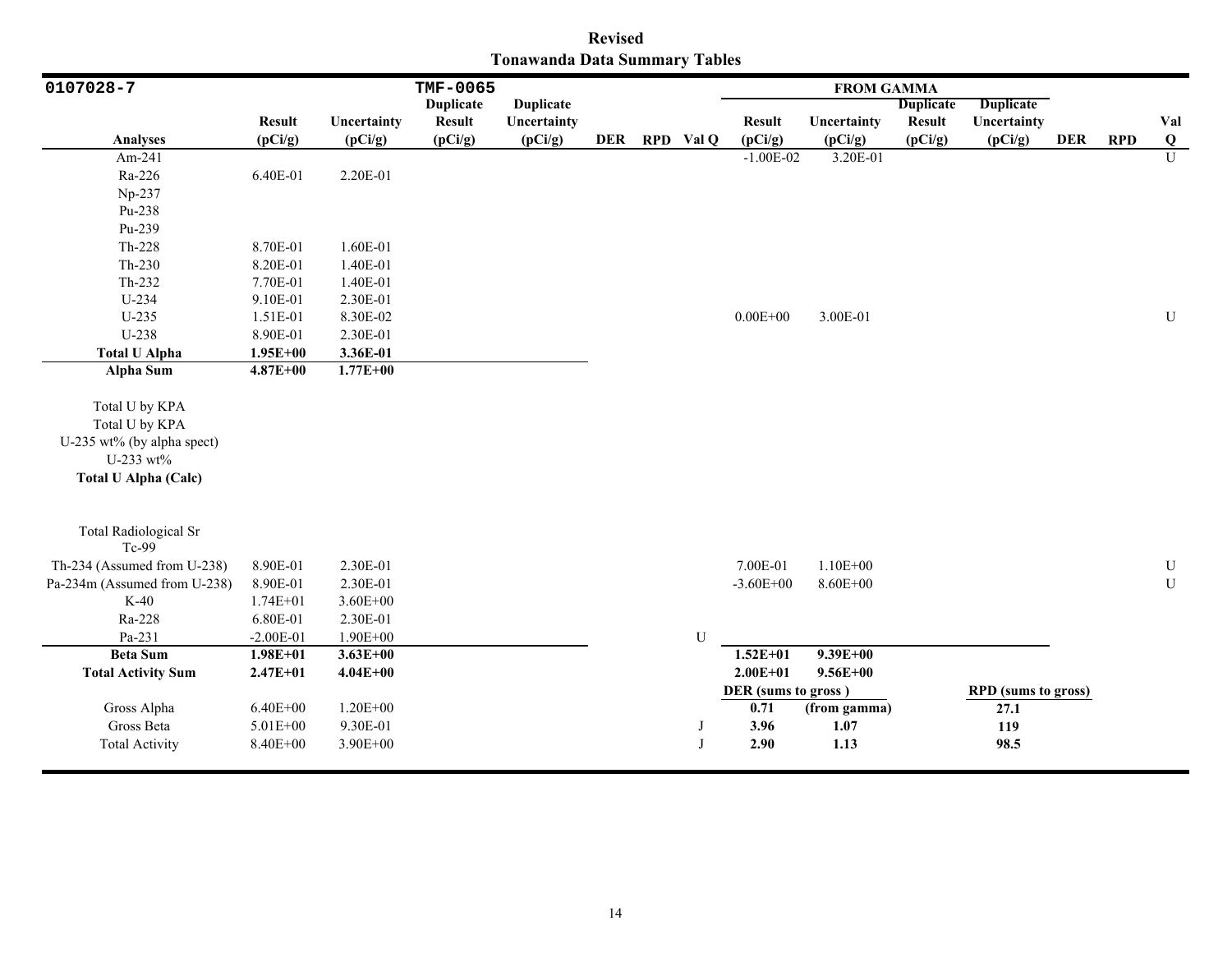|                               | <b>Revised</b> |  |
|-------------------------------|----------------|--|
| Tonawanda Data Summary Tables |                |  |

| 0107028-8                    |               |              | TMF-0066         |                  |     |             |                     | <b>FROM GAMMA</b> |                  |                            |            |            |                         |
|------------------------------|---------------|--------------|------------------|------------------|-----|-------------|---------------------|-------------------|------------------|----------------------------|------------|------------|-------------------------|
|                              |               |              | <b>Duplicate</b> | <b>Duplicate</b> |     |             |                     |                   | <b>Duplicate</b> | <b>Duplicate</b>           |            |            |                         |
|                              | <b>Result</b> | Uncertainty  | <b>Result</b>    | Uncertainty      |     |             | <b>Result</b>       | Uncertainty       | <b>Result</b>    | Uncertainty                |            |            | Val                     |
| <b>Analyses</b>              | (pCi/g)       | (pCi/g)      | (pCi/g)          | (pCi/g)          | DER | RPD Val Q   | (pCi/g)             | (pCi/g)           | (pCi/g)          | (pCi/g)                    | <b>DER</b> | <b>RPD</b> | $\overline{\mathbf{Q}}$ |
| Am-241                       |               |              |                  |                  |     |             | 2.00E-02            | 3.30E-01          |                  |                            |            |            | $\overline{U}$          |
| Ra-226                       | 7.10E-01      | 2.10E-01     |                  |                  |     |             |                     |                   |                  |                            |            |            |                         |
| Np-237                       |               |              |                  |                  |     |             |                     |                   |                  |                            |            |            |                         |
| Pu-238                       |               |              |                  |                  |     |             |                     |                   |                  |                            |            |            |                         |
| Pu-239                       |               |              |                  |                  |     |             |                     |                   |                  |                            |            |            |                         |
| Th-228                       | 8.60E-01      | 1.70E-01     |                  |                  |     |             |                     |                   |                  |                            |            |            |                         |
| $Th-230$                     | 9.20E-01      | 1.60E-01     |                  |                  |     |             |                     |                   |                  |                            |            |            |                         |
| Th-232                       | 8.20E-01      | 1.50E-01     |                  |                  |     |             |                     |                   |                  |                            |            |            |                         |
| $U-234$                      | 8.20E-01      | 2.20E-01     |                  |                  |     |             |                     |                   |                  |                            |            |            |                         |
| $U-235$                      | 6.60E-02      | 5.70E-02     |                  |                  |     |             | 1.20E-01            | 3.80E-01          |                  |                            |            |            | $\mathbf U$             |
| U-238                        | 8.80E-01      | 2.30E-01     |                  |                  |     |             |                     |                   |                  |                            |            |            |                         |
| <b>Total U Alpha</b>         | $1.77E + 00$  | 3.23E-01     |                  |                  |     |             |                     |                   |                  |                            |            |            |                         |
| Alpha Sum                    | $4.36E + 00$  | $2.12E+00$   |                  |                  |     |             |                     |                   |                  |                            |            |            |                         |
|                              |               |              |                  |                  |     |             |                     |                   |                  |                            |            |            |                         |
| Total U by KPA               |               |              |                  |                  |     |             |                     |                   |                  |                            |            |            |                         |
| Total U by KPA               |               |              |                  |                  |     |             |                     |                   |                  |                            |            |            |                         |
| U-235 wt% (by alpha spect)   |               |              |                  |                  |     |             |                     |                   |                  |                            |            |            |                         |
| U-233 wt%                    |               |              |                  |                  |     |             |                     |                   |                  |                            |            |            |                         |
| <b>Total U Alpha (Calc)</b>  |               |              |                  |                  |     |             |                     |                   |                  |                            |            |            |                         |
|                              |               |              |                  |                  |     |             |                     |                   |                  |                            |            |            |                         |
|                              |               |              |                  |                  |     |             |                     |                   |                  |                            |            |            |                         |
| <b>Total Radiological Sr</b> |               |              |                  |                  |     |             |                     |                   |                  |                            |            |            |                         |
| Tc-99                        |               |              |                  |                  |     |             |                     |                   |                  |                            |            |            |                         |
| Th-234 (Assumed from U-238)  | 8.80E-01      | 2.30E-01     |                  |                  |     |             | 3.00E-01            | $1.10E + 00$      |                  |                            |            |            | ${\bf U}$               |
| Pa-234m (Assumed from U-238) | 8.80E-01      | 2.30E-01     |                  |                  |     |             | $2.00E + 00$        | $1.40E + 01$      |                  |                            |            |            | U                       |
| $K-40$                       | $1.88E + 01$  | $3.90E + 00$ |                  |                  |     |             |                     |                   |                  |                            |            |            |                         |
| Ra-228                       | 6.40E-01      | 2.90E-01     |                  |                  |     |             |                     |                   |                  |                            |            |            |                         |
| Pa-231                       | $-8.00E-01$   | $2.30E + 00$ |                  |                  |     | U           |                     |                   |                  |                            |            |            |                         |
| <b>Beta Sum</b>              | $2.11E+01$    | $3.93E + 00$ |                  |                  |     |             | $2.16E+01$          | $1.46E + 01$      |                  |                            |            |            |                         |
| <b>Total Activity Sum</b>    | $2.55E+01$    | $4.47E + 00$ |                  |                  |     |             | $2.60E + 01$        | $1.47E + 01$      |                  |                            |            |            |                         |
|                              |               |              |                  |                  |     |             | DER (sums to gross) |                   |                  | <b>RPD</b> (sums to gross) |            |            |                         |
| Gross Alpha                  | 4.76E+00      | 8.90E-01     |                  |                  |     |             | 0.18                | (from gamma)      |                  | 8.86                       |            |            |                         |
| Gross Beta                   | 4.71E+00      | 7.80E-01     |                  |                  |     |             | 4.09                | 1.16              |                  | 127                        |            |            |                         |
| <b>Total Activity</b>        | 8.30E+00      | 3.90E+00     |                  |                  |     | $\mathbf I$ | 2.89                | 1.16              |                  | 102                        |            |            |                         |
|                              |               |              |                  |                  |     |             |                     |                   |                  |                            |            |            |                         |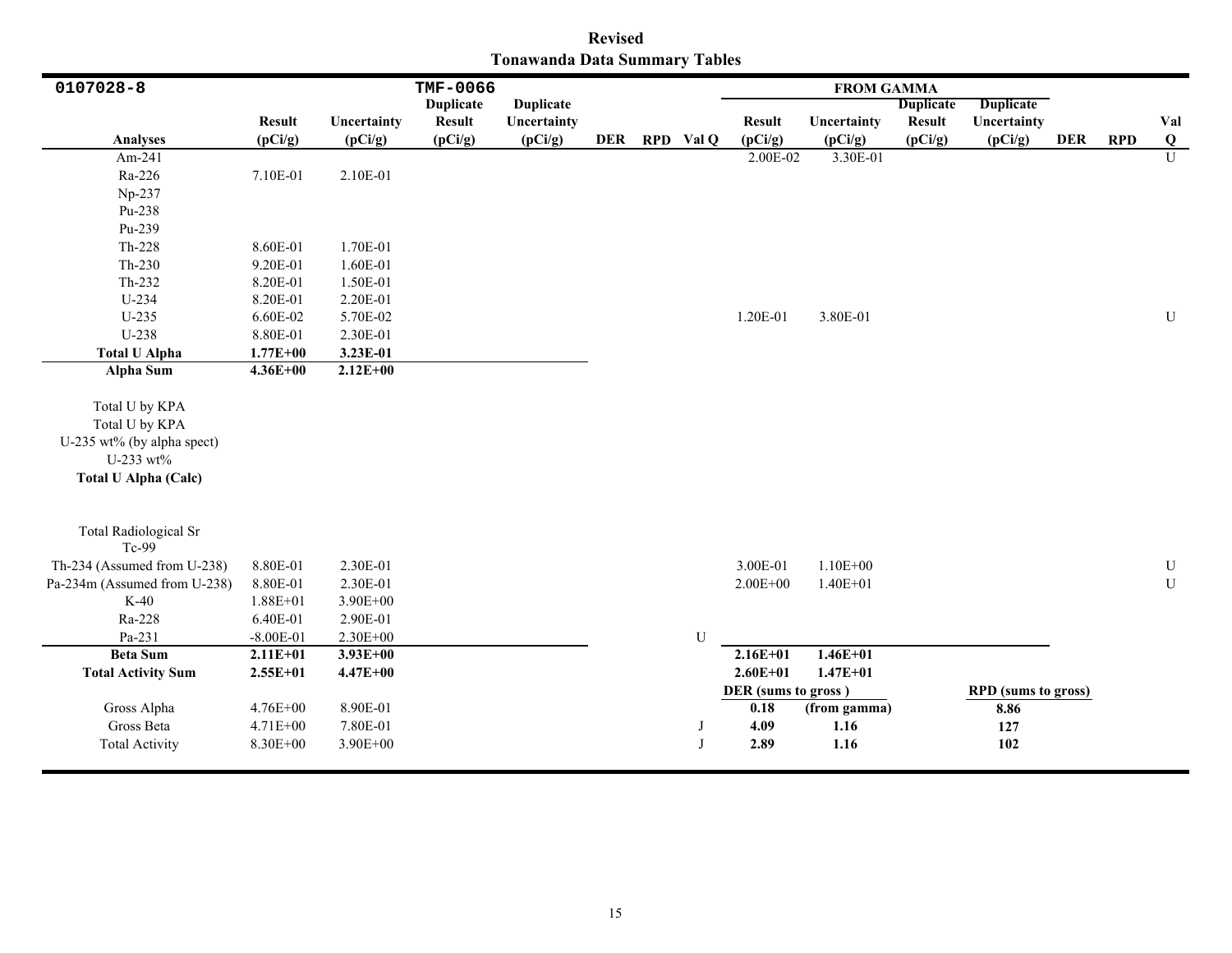| <b>Revised</b>                       |  |  |  |  |  |  |  |  |  |  |  |
|--------------------------------------|--|--|--|--|--|--|--|--|--|--|--|
| <b>Tonawanda Data Summary Tables</b> |  |  |  |  |  |  |  |  |  |  |  |

| 0107028-9                                                                                                  |               |              | <b>TMF-0063</b>  |                  |  |               |                     | <b>FROM GAMMA</b>   |                  |                            |            |            |                |
|------------------------------------------------------------------------------------------------------------|---------------|--------------|------------------|------------------|--|---------------|---------------------|---------------------|------------------|----------------------------|------------|------------|----------------|
|                                                                                                            |               |              | <b>Duplicate</b> | <b>Duplicate</b> |  |               |                     |                     | <b>Duplicate</b> | <b>Duplicate</b>           |            |            |                |
|                                                                                                            | <b>Result</b> | Uncertainty  | <b>Result</b>    | Uncertainty      |  |               | <b>Result</b>       | Uncertainty         | <b>Result</b>    | Uncertainty                |            |            | Val            |
| <b>Analyses</b>                                                                                            | (pCi/g)       | (pCi/g)      | (pCi/g)          | (pCi/g)          |  | DER RPD Val Q | (pCi/g)             | (pCi/g)             | (pCi/g)          | (pCi/g)                    | <b>DER</b> | <b>RPD</b> | $\bf Q$        |
| Am-241                                                                                                     |               |              |                  |                  |  |               | 3.00E-02            | 1.40E-01            |                  |                            |            |            | $\overline{U}$ |
| Ra-226                                                                                                     | $1.10E + 00$  | 2.60E-01     |                  |                  |  |               |                     |                     |                  |                            |            |            |                |
| Np-237                                                                                                     |               |              |                  |                  |  |               |                     |                     |                  |                            |            |            |                |
| Pu-238                                                                                                     |               |              |                  |                  |  |               |                     |                     |                  |                            |            |            |                |
| Pu-239                                                                                                     |               |              |                  |                  |  |               |                     |                     |                  |                            |            |            |                |
| Th-228                                                                                                     | $1.29E + 00$  | 2.10E-01     |                  |                  |  |               |                     |                     |                  |                            |            |            |                |
| $Th-230$                                                                                                   | $1.10E + 00$  | 1.80E-01     |                  |                  |  |               |                     |                     |                  |                            |            |            |                |
| Th-232                                                                                                     | $1.24E + 00$  | 2.00E-01     |                  |                  |  |               |                     |                     |                  |                            |            |            |                |
| $U-234$                                                                                                    | $1.17E + 00$  | 3.00E-01     |                  |                  |  |               |                     |                     |                  |                            |            |            |                |
| U-235                                                                                                      | 2.80E-02      | 4.00E-02     |                  |                  |  | U             | 3.10E-01            | 4.60E-01            |                  |                            |            |            | U              |
| U-238                                                                                                      | $1.03E + 00$  | 2.80E-01     |                  |                  |  |               |                     |                     |                  |                            |            |            |                |
| <b>Total U Alpha</b>                                                                                       | $2.23E + 00$  | 4.12E-01     |                  |                  |  |               |                     |                     |                  |                            |            |            |                |
| Alpha Sum                                                                                                  | $4.35E+00$    | $3.21E + 00$ |                  |                  |  |               |                     |                     |                  |                            |            |            |                |
| Total U by KPA<br>Total U by KPA<br>U-235 wt% (by alpha spect)<br>U-233 wt%<br><b>Total U Alpha (Calc)</b> |               |              |                  |                  |  |               |                     |                     |                  |                            |            |            |                |
| <b>Total Radiological Sr</b><br>Tc-99                                                                      |               |              |                  |                  |  |               |                     |                     |                  |                            |            |            |                |
| Th-234 (Assumed from U-238)                                                                                | $1.03E + 00$  | 2.80E-01     |                  |                  |  |               | 6.00E-01            | $1.20E + 00$        |                  |                            |            |            | U              |
| Pa-234m (Assumed from U-238)                                                                               | $1.03E + 00$  | 2.80E-01     |                  |                  |  |               | $0.00E + 00$        | 2.40E+01            |                  |                            |            |            | ${\bf U}$      |
| $K-40$                                                                                                     | 2.18E+01      | $6.00E + 00$ |                  |                  |  |               |                     |                     |                  |                            |            |            |                |
| Ra-228                                                                                                     | $1.03E + 00$  | 4.90E-01     |                  |                  |  |               |                     |                     |                  |                            |            |            |                |
| Pa-231                                                                                                     | $-2.90E + 00$ | 3.50E+00     |                  |                  |  | U             |                     |                     |                  |                            |            |            |                |
| <b>Beta Sum</b>                                                                                            | $2.45E + 01$  | $6.05E+00$   |                  |                  |  |               | $2.31E+01$          | $2.48E + 01$        |                  |                            |            |            |                |
| <b>Total Activity Sum</b>                                                                                  | $2.89E + 01$  | $6.84E + 00$ |                  |                  |  |               | $2.74E + 01$        | $2.50E + 01$        |                  |                            |            |            |                |
|                                                                                                            |               |              |                  |                  |  |               | DER (sums to gross) |                     |                  | <b>RPD</b> (sums to gross) |            |            |                |
| Gross Alpha                                                                                                | $6.50E + 00$  | $1.10E + 00$ |                  |                  |  |               | 0.63                | (from gamma)        |                  | 39.7                       |            |            |                |
| Gross Beta                                                                                                 | $6.41E + 00$  | $1.00E + 00$ |                  |                  |  | J             | 2.96                | 0.67                |                  | 117                        |            |            |                |
| <b>Total Activity</b>                                                                                      | 7.10E+00      | 4.10E+00     |                  |                  |  | J             | 2.73                | $\boldsymbol{0.80}$ |                  | 121                        |            |            |                |
|                                                                                                            |               |              |                  |                  |  |               |                     |                     |                  |                            |            |            |                |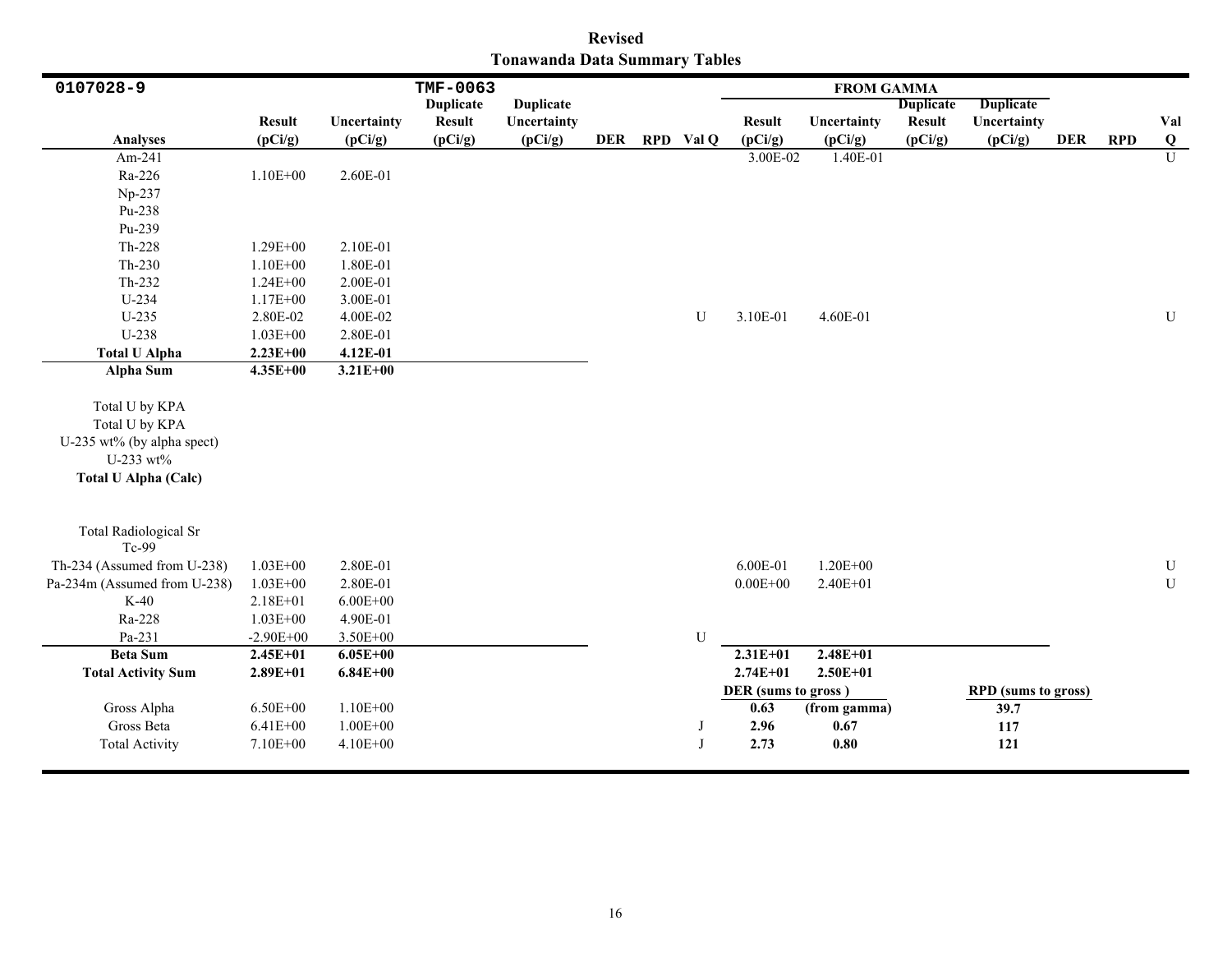|                               | <b>Revised</b> |  |
|-------------------------------|----------------|--|
| Tonawanda Data Summary Tables |                |  |

| 0107028-10                   |               | TMF-0064<br><b>FROM GAMMA</b> |                  |                  |            |      |              |                     |              |                  |                            |            |            |           |
|------------------------------|---------------|-------------------------------|------------------|------------------|------------|------|--------------|---------------------|--------------|------------------|----------------------------|------------|------------|-----------|
|                              |               |                               | <b>Duplicate</b> | <b>Duplicate</b> |            |      |              |                     |              | <b>Duplicate</b> | <b>Duplicate</b>           |            |            |           |
|                              | <b>Result</b> | Uncertainty                   | <b>Result</b>    | Uncertainty      |            |      |              | <b>Result</b>       | Uncertainty  | <b>Result</b>    | Uncertainty                |            |            | Val       |
| <b>Analyses</b>              | (pCi/g)       | (pCi/g)                       | (pCi/g)          | (pCi/g)          | <b>DER</b> |      | RPD Val Q    | (pCi/g)             | (pCi/g)      | (pCi/g)          | (pCi/g)                    | <b>DER</b> | <b>RPD</b> | $\bf Q$   |
| Am-241                       |               |                               |                  |                  |            |      |              | $-3.00E - 02$       | 1.10E-01     |                  |                            |            |            | U         |
| Ra-226                       | 8.80E-01      | 2.20E-01                      | 7.80E-01         | 2.80E-01         | 0.28       | 12.0 |              |                     |              |                  |                            |            |            |           |
| Np-237                       |               |                               |                  |                  |            |      |              |                     |              |                  |                            |            |            |           |
| Pu-238                       |               |                               |                  |                  |            |      |              |                     |              |                  |                            |            |            |           |
| Pu-239                       |               |                               |                  |                  |            |      |              |                     |              |                  |                            |            |            |           |
| Th-228                       | 7.60E-01      | 1.50E-01                      |                  |                  |            |      |              |                     |              |                  |                            |            |            |           |
| $Th-230$                     | 8.10E-01      | 1.40E-01                      |                  |                  |            |      |              |                     |              |                  |                            |            |            |           |
| $Th-232$                     | 8.00E-01      | 1.40E-01                      |                  |                  |            |      |              |                     |              |                  |                            |            |            |           |
| U-234                        | 8.20E-01      | 2.20E-01                      |                  |                  |            |      |              |                     |              |                  |                            |            |            |           |
| $U-235$                      | 7.80E-02      | 5.90E-02                      |                  |                  |            |      |              | 7.00E-02            | 3.90E-01     |                  |                            |            |            | ${\bf U}$ |
| U-238                        | $1.04E + 00$  | 2.60E-01                      |                  |                  |            |      |              |                     |              |                  |                            |            |            |           |
| <b>Total U Alpha</b>         | $1.94E + 00$  | 3.46E-01                      |                  |                  |            |      |              |                     |              |                  |                            |            |            |           |
| Alpha Sum                    | $3.66E + 00$  | $2.21E+00$                    |                  |                  |            |      |              |                     |              |                  |                            |            |            |           |
|                              |               |                               |                  |                  |            |      |              |                     |              |                  |                            |            |            |           |
| Total U by KPA               |               |                               |                  |                  |            |      |              |                     |              |                  |                            |            |            |           |
| Total U by KPA               |               |                               |                  |                  |            |      |              |                     |              |                  |                            |            |            |           |
| U-235 wt% (by alpha spect)   |               |                               |                  |                  |            |      |              |                     |              |                  |                            |            |            |           |
| U-233 wt%                    |               |                               |                  |                  |            |      |              |                     |              |                  |                            |            |            |           |
| <b>Total U Alpha (Calc)</b>  |               |                               |                  |                  |            |      |              |                     |              |                  |                            |            |            |           |
|                              |               |                               |                  |                  |            |      |              |                     |              |                  |                            |            |            |           |
|                              |               |                               |                  |                  |            |      |              |                     |              |                  |                            |            |            |           |
| <b>Total Radiological Sr</b> |               |                               |                  |                  |            |      |              |                     |              |                  |                            |            |            |           |
| Tc-99                        |               |                               |                  |                  |            |      |              |                     |              |                  |                            |            |            |           |
| Th-234 (Assumed from U-238)  | $1.04E + 00$  | 2.60E-01                      |                  |                  |            |      |              | 3.80E-01            | 9.50E-01     |                  |                            |            |            | ${\bf U}$ |
| Pa-234m (Assumed from U-238) | $1.04E + 00$  | 2.60E-01                      |                  |                  |            |      |              | $0.00E + 00$        | $1.50E + 01$ |                  |                            |            |            | U         |
| $K-40$                       | 2.29E+01      | 5.60E+00                      |                  |                  |            |      |              |                     |              |                  |                            |            |            |           |
| Ra-228                       | $1.12E + 00$  | 5.20E-01                      |                  |                  |            |      |              |                     |              |                  |                            |            |            |           |
| Pa-231                       | $-1.70E + 00$ | $2.40E + 00$                  |                  |                  |            |      | $\mathbf U$  |                     |              |                  |                            |            |            |           |
| <b>Beta Sum</b>              | $2.59E+01$    | $5.64E + 00$                  |                  |                  |            |      |              | $2.42E+01$          | $1.61E + 01$ |                  |                            |            |            |           |
| <b>Total Activity Sum</b>    | $2.96E + 01$  | $6.06E + 00$                  |                  |                  |            |      |              | $2.79E + 01$        | $1.62E + 01$ |                  |                            |            |            |           |
|                              |               |                               |                  |                  |            |      |              | DER (sums to gross) |              |                  | <b>RPD</b> (sums to gross) |            |            |           |
| Gross Alpha                  | 5.40E+00      | $1.10E + 00$                  | 5.10E+00         | $1.20E + 00$     | 0.18       | 5.71 |              | 0.71                | (from gamma) |                  | 38.5                       |            |            |           |
| Gross Beta                   | 5.00E+00      | $1.00E + 00$                  | 5.40E+00         | $1.00E + 00$     | 0.28       | 7.69 | J            | 3.65                | 1.19         |                  | 135                        |            |            |           |
| <b>Total Activity</b>        | 1.25E+01      | $4.00E + 00$                  |                  |                  |            |      | $\mathbf{J}$ | 2.35                | 0.92         |                  | 81.1                       |            |            |           |
|                              |               |                               |                  |                  |            |      |              |                     |              |                  |                            |            |            |           |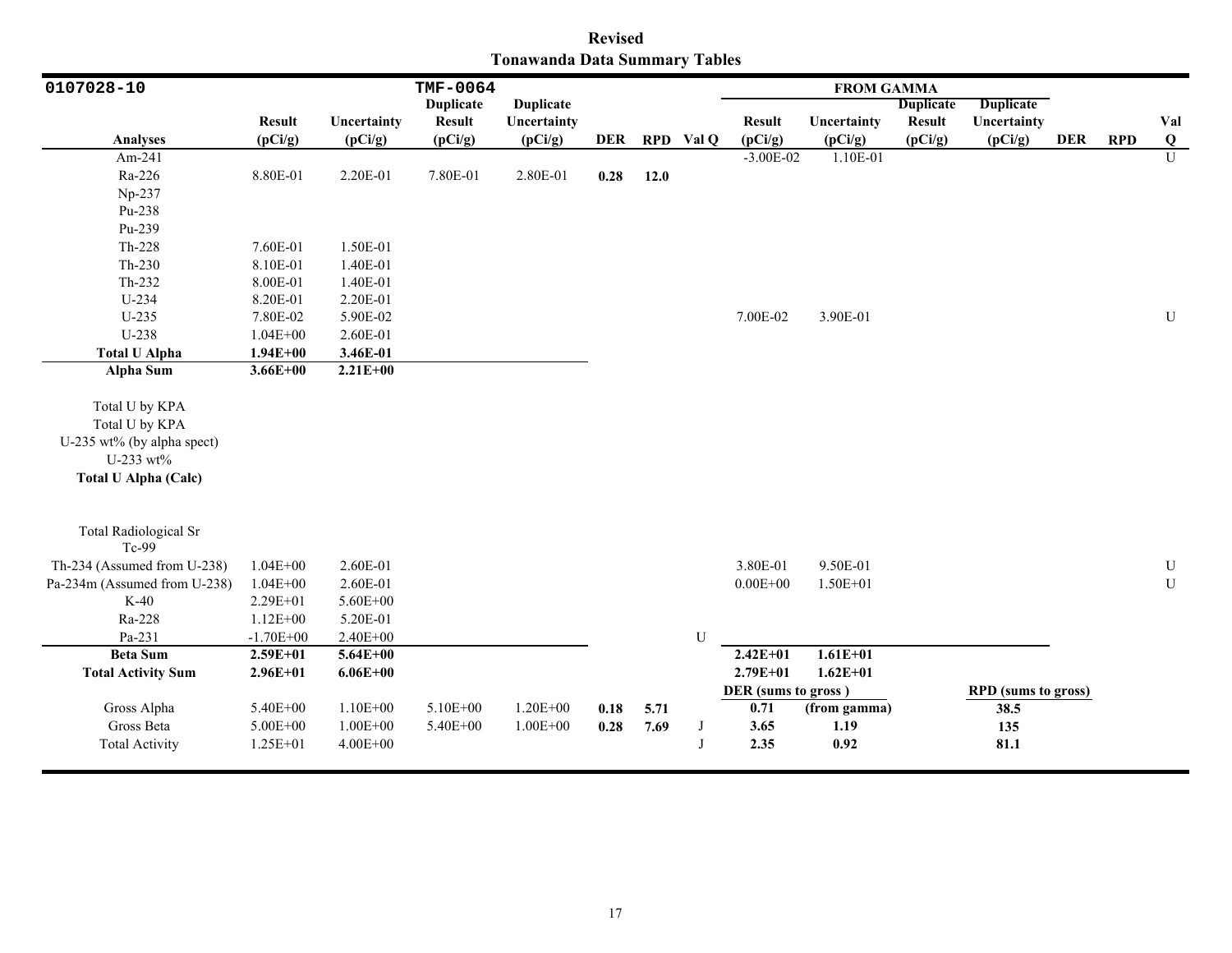|                               | <b>Revised</b> |  |
|-------------------------------|----------------|--|
| Tonawanda Data Summary Tables |                |  |

| 0107028-11                                                                                                 |               |              | TMF-0103         |                  |  |               | <b>FROM GAMMA</b>           |              |                  |                                    |     |            |                |  |
|------------------------------------------------------------------------------------------------------------|---------------|--------------|------------------|------------------|--|---------------|-----------------------------|--------------|------------------|------------------------------------|-----|------------|----------------|--|
|                                                                                                            |               |              | <b>Duplicate</b> | <b>Duplicate</b> |  |               |                             |              | <b>Duplicate</b> | <b>Duplicate</b>                   |     |            |                |  |
|                                                                                                            | <b>Result</b> | Uncertainty  | <b>Result</b>    | Uncertainty      |  |               | <b>Result</b>               | Uncertainty  | <b>Result</b>    | Uncertainty                        |     |            | Val            |  |
| <b>Analyses</b>                                                                                            | (pCi/g)       | (pCi/g)      | (pCi/g)          | (pCi/g)          |  | DER RPD Val Q | (pCi/g)                     | (pCi/g)      | (pCi/g)          | (pCi/g)                            | DER | <b>RPD</b> | $\bf Q$        |  |
| Am-241                                                                                                     |               |              |                  |                  |  |               | $-1.30E-01$                 | 3.10E-01     |                  |                                    |     |            | $\overline{U}$ |  |
| Ra-226                                                                                                     | 7.80E-01      | 2.90E-01     |                  |                  |  |               |                             |              |                  |                                    |     |            |                |  |
| Np-237                                                                                                     |               |              |                  |                  |  |               |                             |              |                  |                                    |     |            |                |  |
| Pu-238                                                                                                     |               |              |                  |                  |  |               |                             |              |                  |                                    |     |            |                |  |
| Pu-239                                                                                                     |               |              |                  |                  |  |               |                             |              |                  |                                    |     |            |                |  |
| Th-228                                                                                                     | 9.00E-01      | 1.60E-01     |                  |                  |  |               |                             |              |                  |                                    |     |            |                |  |
| $Th-230$                                                                                                   | 7.60E-01      | 1.40E-01     |                  |                  |  |               |                             |              |                  |                                    |     |            |                |  |
| Th-232                                                                                                     | 8.30E-01      | 1.50E-01     |                  |                  |  |               |                             |              |                  |                                    |     |            |                |  |
| U-234                                                                                                      | 6.90E-01      | 2.00E-01     |                  |                  |  |               |                             |              |                  |                                    |     |            |                |  |
| $U-235$                                                                                                    | 5.00E-03      | 2.40E-02     |                  |                  |  | U             | $-2.30E-01$                 | 3.70E-01     |                  |                                    |     |            | ${\bf U}$      |  |
| U-238                                                                                                      | 7.60E-01      | 2.10E-01     |                  |                  |  |               |                             |              |                  |                                    |     |            |                |  |
| <b>Total U Alpha</b>                                                                                       | $1.46E + 00$  | 2.91E-01     |                  |                  |  |               |                             |              |                  |                                    |     |            |                |  |
| Alpha Sum                                                                                                  | $2.66E+00$    | $1.95E+00$   |                  |                  |  |               |                             |              |                  |                                    |     |            |                |  |
| Total U by KPA<br>Total U by KPA<br>U-235 wt% (by alpha spect)<br>U-233 wt%<br><b>Total U Alpha (Calc)</b> |               |              |                  |                  |  |               |                             |              |                  |                                    |     |            |                |  |
| <b>Total Radiological Sr</b><br>Tc-99                                                                      |               |              |                  |                  |  |               |                             |              |                  |                                    |     |            |                |  |
| Th-234 (Assumed from U-238)                                                                                | 7.60E-01      | 2.10E-01     |                  |                  |  |               | 2.10E-01                    | 9.10E-01     |                  |                                    |     |            | $\mathbf U$    |  |
| Pa-234m (Assumed from U-238)                                                                               | 7.60E-01      | 2.10E-01     |                  |                  |  |               | $9.00E + 00$                | $1.20E + 01$ |                  |                                    |     |            | ${\bf U}$      |  |
| $K-40$                                                                                                     | $1.90E + 01$  | 3.80E+00     |                  |                  |  |               |                             |              |                  |                                    |     |            |                |  |
| Ra-228                                                                                                     | 7.30E-01      | 2.50E-01     |                  |                  |  |               |                             |              |                  |                                    |     |            |                |  |
| Pa-231                                                                                                     | $-2.30E + 00$ | $2.10E + 00$ |                  |                  |  | ${\rm UJ}$    |                             |              |                  |                                    |     |            |                |  |
| <b>Beta Sum</b>                                                                                            | $2.10E + 01$  | $3.83E + 00$ |                  |                  |  |               | $2.87E + 01$                | $1.26E + 01$ |                  |                                    |     |            |                |  |
| <b>Total Activity Sum</b>                                                                                  | $2.36E + 01$  | $4.30E + 00$ |                  |                  |  |               | $3.13E + 01$                | $1.28E + 01$ |                  |                                    |     |            |                |  |
| Gross Alpha                                                                                                | 5.32E+00      | 9.90E-01     |                  |                  |  |               | DER (sums to gross)<br>1.22 | (from gamma) |                  | <b>RPD</b> (sums to gross)<br>66.8 |     |            |                |  |
| Gross Beta                                                                                                 | 4.98E+00      | 8.30E-01     |                  |                  |  |               | 4.08                        | 1.87         |                  | 123                                |     |            |                |  |
| <b>Total Activity</b>                                                                                      | 7.90E+00      | 3.90E+00     |                  |                  |  | $\mathbf{J}$  | 2.71                        | 1.75         |                  | 99.8                               |     |            |                |  |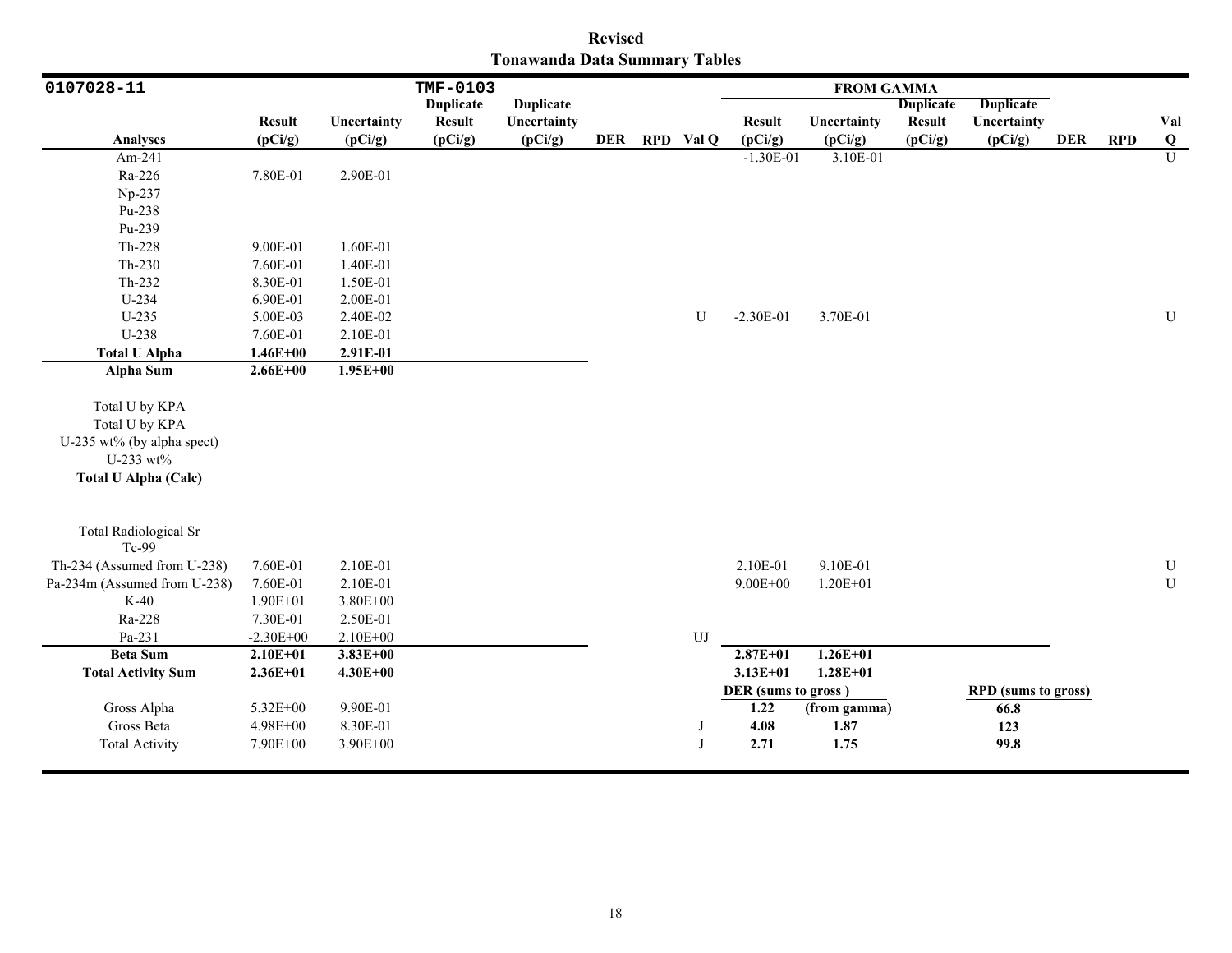| <b>Revised</b>                       |  |  |  |  |  |  |  |  |  |  |  |
|--------------------------------------|--|--|--|--|--|--|--|--|--|--|--|
| <b>Tonawanda Data Summary Tables</b> |  |  |  |  |  |  |  |  |  |  |  |

| 0107028-12                                                                                                 |                                  |                                      | TMF-0104         |                  |  |               |                                             | <b>FROM GAMMA</b>            |                  |                                                  |            |            |                |
|------------------------------------------------------------------------------------------------------------|----------------------------------|--------------------------------------|------------------|------------------|--|---------------|---------------------------------------------|------------------------------|------------------|--------------------------------------------------|------------|------------|----------------|
|                                                                                                            |                                  |                                      | <b>Duplicate</b> | <b>Duplicate</b> |  |               |                                             |                              | <b>Duplicate</b> | <b>Duplicate</b>                                 |            |            |                |
|                                                                                                            | <b>Result</b>                    | Uncertainty                          | <b>Result</b>    | Uncertainty      |  |               | <b>Result</b>                               | Uncertainty                  | <b>Result</b>    | Uncertainty                                      |            |            | Val            |
| <b>Analyses</b>                                                                                            | (pCi/g)                          | (pCi/g)                              | (pCi/g)          | (pCi/g)          |  | DER RPD Val Q | (pCi/g)                                     | (pCi/g)                      | (pCi/g)          | (pCi/g)                                          | <b>DER</b> | <b>RPD</b> | $\bf Q$        |
| Am-241                                                                                                     |                                  |                                      |                  |                  |  |               | 1.00E-02                                    | 1.10E-01                     |                  |                                                  |            |            | $\overline{U}$ |
| Ra-226                                                                                                     | $1.16E + 00$                     | 2.80E-01                             |                  |                  |  |               |                                             |                              |                  |                                                  |            |            |                |
| Np-237                                                                                                     |                                  |                                      |                  |                  |  |               |                                             |                              |                  |                                                  |            |            |                |
| Pu-238                                                                                                     |                                  |                                      |                  |                  |  |               |                                             |                              |                  |                                                  |            |            |                |
| Pu-239                                                                                                     |                                  |                                      |                  |                  |  |               |                                             |                              |                  |                                                  |            |            |                |
| Th-228                                                                                                     | $1.23E + 00$                     | 2.10E-01                             |                  |                  |  |               |                                             |                              |                  |                                                  |            |            |                |
| $Th-230$                                                                                                   | $1.21E + 00$                     | 2.00E-01                             |                  |                  |  |               |                                             |                              |                  |                                                  |            |            |                |
| Th-232                                                                                                     | $1.15E + 00$                     | 1.90E-01                             |                  |                  |  |               |                                             |                              |                  |                                                  |            |            |                |
| U-234                                                                                                      | 7.30E-01                         | 2.10E-01                             |                  |                  |  |               |                                             |                              |                  |                                                  |            |            |                |
| $U-235$                                                                                                    | 5.30E-02                         | 5.50E-02                             |                  |                  |  |               | 2.00E-02                                    | 3.80E-01                     |                  |                                                  |            |            | U              |
| U-238                                                                                                      | $1.02E + 00$                     | 2.60E-01                             |                  |                  |  |               |                                             |                              |                  |                                                  |            |            |                |
| <b>Total U Alpha</b>                                                                                       | $1.80E + 00$                     | 3.39E-01                             |                  |                  |  |               |                                             |                              |                  |                                                  |            |            |                |
| Alpha Sum                                                                                                  | $4.93E+00$                       | $2.67E + 00$                         |                  |                  |  |               |                                             |                              |                  |                                                  |            |            |                |
| Total U by KPA<br>Total U by KPA<br>U-235 wt% (by alpha spect)<br>U-233 wt%<br><b>Total U Alpha (Calc)</b> |                                  |                                      |                  |                  |  |               |                                             |                              |                  |                                                  |            |            |                |
| <b>Total Radiological Sr</b><br>Tc-99                                                                      |                                  |                                      |                  |                  |  |               |                                             |                              |                  |                                                  |            |            |                |
| Th-234 (Assumed from U-238)                                                                                | $1.02E + 00$                     | 2.60E-01                             |                  |                  |  |               | $1.10E + 00$                                | $1.20E + 00$                 |                  |                                                  |            |            |                |
| Pa-234m (Assumed from U-238)                                                                               | $1.02E + 00$                     | 2.60E-01                             |                  |                  |  |               | $3.00E + 00$                                | $2.00E + 01$                 |                  |                                                  |            |            | U              |
| $K-40$                                                                                                     | 2.10E+01                         | 5.80E+00                             |                  |                  |  |               |                                             |                              |                  |                                                  |            |            |                |
| Ra-228                                                                                                     | $1.14E + 00$                     | 5.30E-01                             |                  |                  |  |               |                                             |                              |                  |                                                  |            |            |                |
| Pa-231                                                                                                     | $-1.80E + 00$                    | $2.90E + 00$                         |                  |                  |  | U             |                                             |                              |                  |                                                  |            |            |                |
| <b>Beta Sum</b>                                                                                            | $2.40E + 01$                     | $5.85E+00$                           |                  |                  |  |               | $2.60E + 01$                                | $2.09E + 01$                 |                  |                                                  |            |            |                |
| <b>Total Activity Sum</b>                                                                                  | $2.89E + 01$                     | $6.43E + 00$                         |                  |                  |  |               | $3.10E + 01$                                | $2.10E + 01$                 |                  |                                                  |            |            |                |
| Gross Alpha<br>Gross Beta<br><b>Total Activity</b>                                                         | 7.10E+00<br>5.59E+00<br>8.20E+00 | $1.20E + 00$<br>8.80E-01<br>3.90E+00 |                  |                  |  | $\mathbf{J}$  | DER (sums to gross)<br>0.74<br>3.11<br>2.75 | (from gamma)<br>0.98<br>1.06 |                  | <b>RPD</b> (sums to gross)<br>36.0<br>124<br>112 |            |            |                |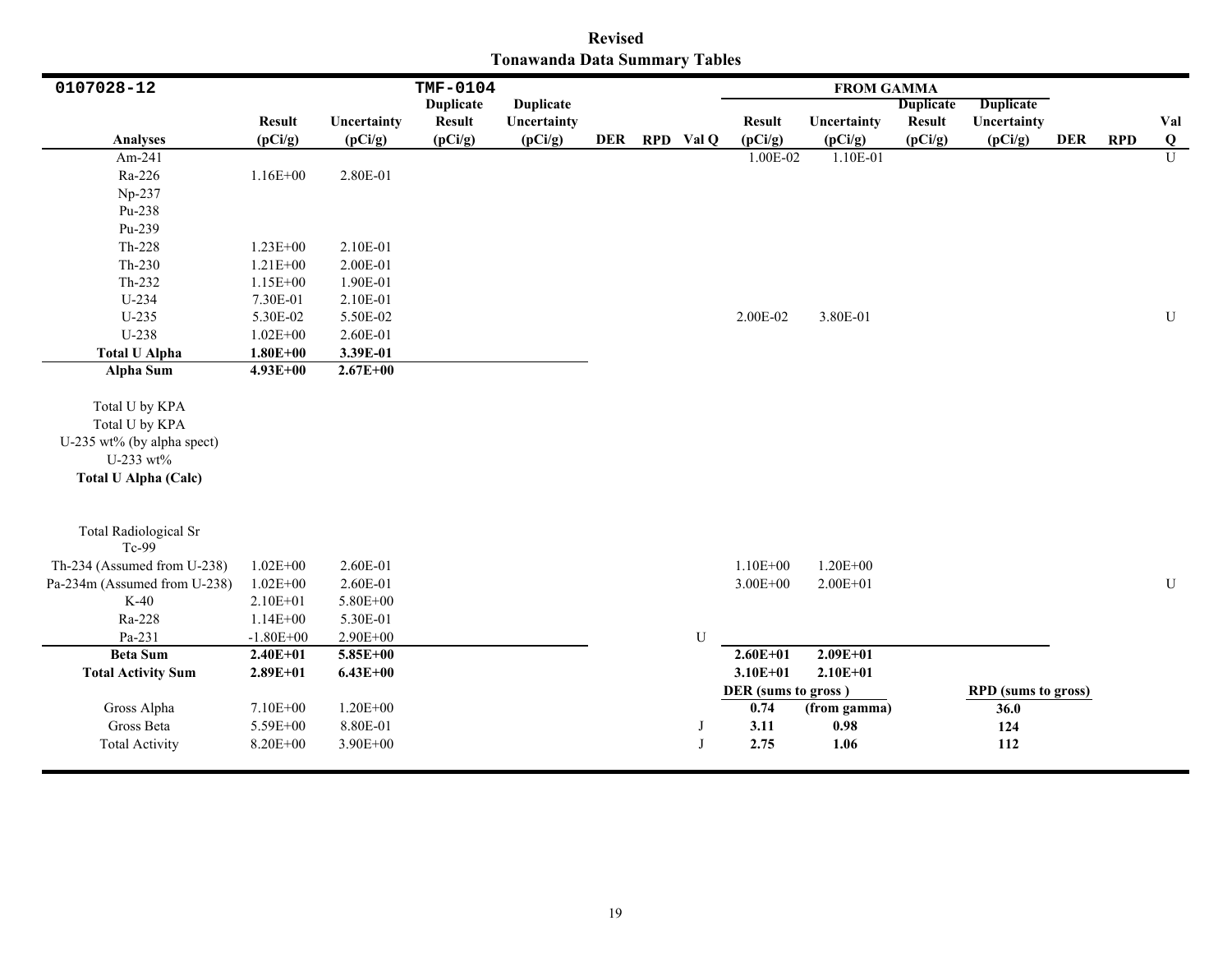| <b>Revised</b>                       |  |  |  |  |  |  |  |  |  |  |  |
|--------------------------------------|--|--|--|--|--|--|--|--|--|--|--|
| <b>Tonawanda Data Summary Tables</b> |  |  |  |  |  |  |  |  |  |  |  |

| 0107028-13                                                                  |               |              | TMF-0083         |                  |  |                  |                     | <b>FROM GAMMA</b> |                  |                            |            |            |           |
|-----------------------------------------------------------------------------|---------------|--------------|------------------|------------------|--|------------------|---------------------|-------------------|------------------|----------------------------|------------|------------|-----------|
|                                                                             |               |              | <b>Duplicate</b> | <b>Duplicate</b> |  |                  |                     |                   | <b>Duplicate</b> | <b>Duplicate</b>           |            |            |           |
|                                                                             | <b>Result</b> | Uncertainty  | <b>Result</b>    | Uncertainty      |  |                  | <b>Result</b>       | Uncertainty       | <b>Result</b>    | Uncertainty                |            |            | Val       |
| <b>Analyses</b>                                                             | (pCi/g)       | (pCi/g)      | (pCi/g)          | (pCi/g)          |  | DER RPD Val Q    | (pCi/g)             | (pCi/g)           | (pCi/g)          | (pCi/g)                    | <b>DER</b> | <b>RPD</b> | $\bf Q$   |
| Am-241                                                                      |               |              |                  |                  |  |                  | 7.00E-02            | 1.30E-01          |                  |                            |            |            | U         |
| Ra-226                                                                      | 7.00E-01      | 2.00E-01     |                  |                  |  |                  |                     |                   |                  |                            |            |            |           |
| Np-237                                                                      |               |              |                  |                  |  |                  |                     |                   |                  |                            |            |            |           |
| Pu-238                                                                      |               |              |                  |                  |  |                  |                     |                   |                  |                            |            |            |           |
| Pu-239                                                                      |               |              |                  |                  |  |                  |                     |                   |                  |                            |            |            |           |
| Th-228                                                                      | $1.20E + 00$  | 2.20E-01     |                  |                  |  |                  |                     |                   |                  |                            |            |            |           |
| $Th-230$                                                                    | $1.23E + 00$  | 2.20E-01     |                  |                  |  |                  |                     |                   |                  |                            |            |            |           |
| Th-232                                                                      | $1.09E + 00$  | 2.00E-01     |                  |                  |  |                  |                     |                   |                  |                            |            |            |           |
| U-234                                                                       | 7.40E-01      | 2.00E-01     |                  |                  |  |                  |                     |                   |                  |                            |            |            |           |
| $U-235$                                                                     | 2.90E-02      | 3.70E-02     |                  |                  |  | U                | $-1.60E-01$         | 4.40E-01          |                  |                            |            |            | U         |
| U-238                                                                       | 8.20E-01      | 2.20E-01     |                  |                  |  |                  |                     |                   |                  |                            |            |            |           |
| <b>Total U Alpha</b>                                                        | $1.59E + 00$  | 3.00E-01     |                  |                  |  |                  |                     |                   |                  |                            |            |            |           |
| <b>Alpha Sum</b>                                                            | $2.57E+00$    | $2.84E+00$   |                  |                  |  |                  |                     |                   |                  |                            |            |            |           |
| Total U by KPA<br>Total U by KPA<br>U-235 wt% (by alpha spect)<br>U-233 wt% |               |              |                  |                  |  |                  |                     |                   |                  |                            |            |            |           |
| <b>Total U Alpha (Calc)</b><br><b>Total Radiological Sr</b>                 |               |              |                  |                  |  |                  |                     |                   |                  |                            |            |            |           |
| $Cs-137$                                                                    | 2.60E-01      | 1.40E-01     |                  |                  |  |                  |                     |                   |                  |                            |            |            |           |
| Th-234 (Assumed from U-238)                                                 | 8.20E-01      | 2.20E-01     |                  |                  |  |                  | 8.00E-01            | $1.20E + 00$      |                  |                            |            |            | ${\bf U}$ |
| Pa-234m (Assumed from U-238)                                                | 8.20E-01      | 2.20E-01     |                  |                  |  |                  | $1.20E + 01$        | 2.30E+01          |                  |                            |            |            | ${\bf U}$ |
| $K-40$                                                                      | 2.18E+01      | 5.70E+00     |                  |                  |  |                  |                     |                   |                  |                            |            |            |           |
| Ra-228                                                                      | 7.80E-01      | 5.30E-01     |                  |                  |  |                  |                     |                   |                  |                            |            |            |           |
| Pa-231                                                                      | $-3.60E + 00$ | 3.10E+00     |                  |                  |  | ${\bf U}{\bf J}$ |                     |                   |                  |                            |            |            |           |
| <b>Beta Sum</b>                                                             | $2.40E + 01$  | $5.75E+00$   |                  |                  |  |                  | $3.52E + 01$        | $2.37E + 01$      |                  |                            |            |            |           |
| <b>Total Activity Sum</b>                                                   | $2.66E + 01$  | $6.41E + 00$ |                  |                  |  |                  | 3.78E+01            | $2.39E + 01$      |                  |                            |            |            |           |
|                                                                             |               |              |                  |                  |  |                  | DER (sums to gross) |                   |                  | <b>RPD</b> (sums to gross) |            |            |           |
| Gross Alpha                                                                 | 7.90E+00      | 1.30E+00     |                  |                  |  | J                | 1.71                | (from gamma)      |                  | 102                        |            |            |           |
| Gross Beta                                                                  | $6.50E + 00$  | $1.00E + 00$ |                  |                  |  | J                | 3.01                | 1.21              |                  | 115                        |            |            |           |
| <b>Total Activity</b>                                                       | $1.18E + 01$  | 4.10E+00     |                  |                  |  | $\mathbf I$      | 1.95                | 1.07              |                  | 77.1                       |            |            |           |
|                                                                             |               |              |                  |                  |  |                  |                     |                   |                  |                            |            |            |           |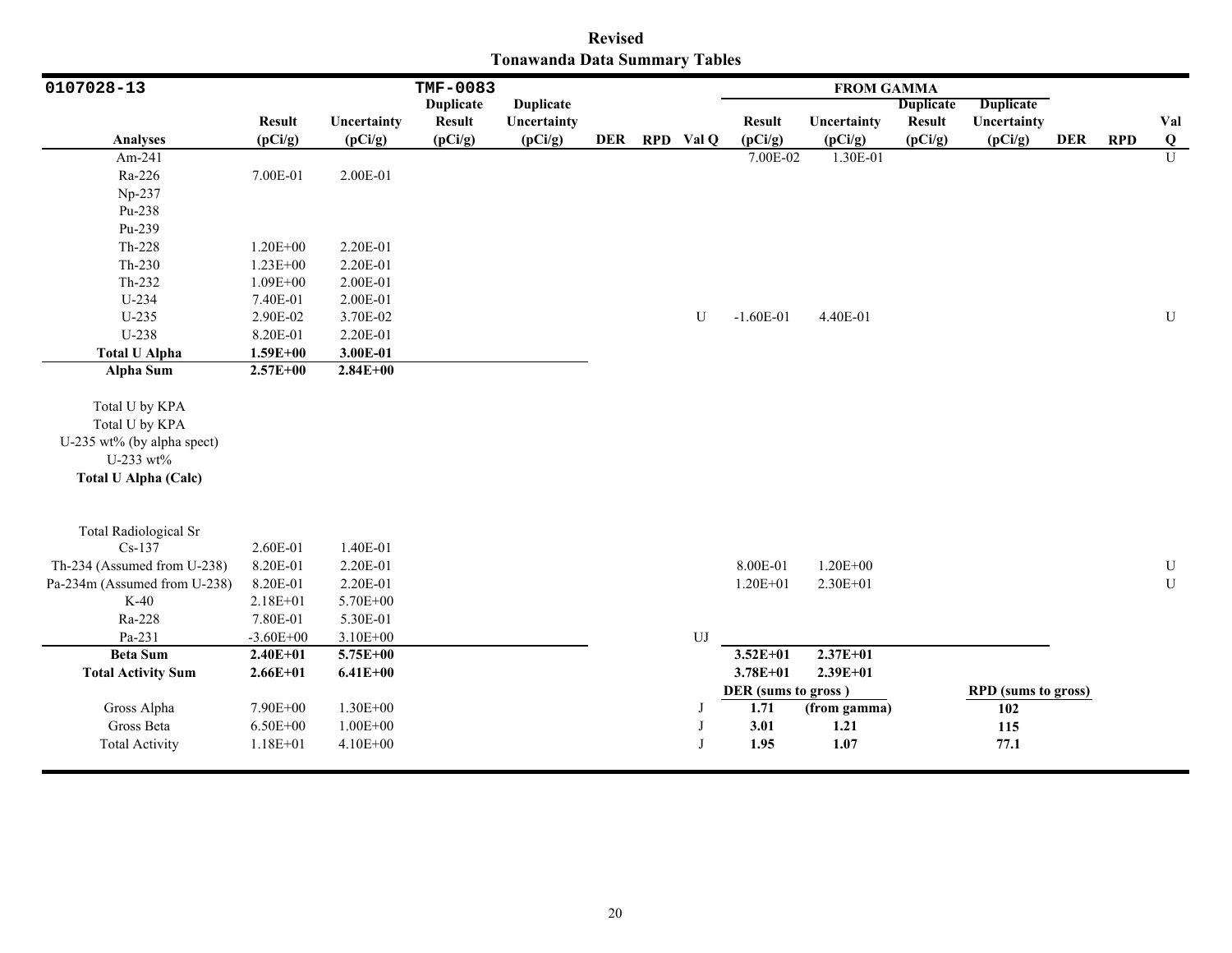| <b>Revised</b>                       |  |  |  |  |  |  |  |  |  |  |  |
|--------------------------------------|--|--|--|--|--|--|--|--|--|--|--|
| <b>Tonawanda Data Summary Tables</b> |  |  |  |  |  |  |  |  |  |  |  |

| 0107028-14                                                                                                 |               |              | TMF-0084         |                  |  |               |                     | <b>FROM GAMMA</b> |                  |                            |            |            |                |
|------------------------------------------------------------------------------------------------------------|---------------|--------------|------------------|------------------|--|---------------|---------------------|-------------------|------------------|----------------------------|------------|------------|----------------|
|                                                                                                            |               |              | <b>Duplicate</b> | <b>Duplicate</b> |  |               |                     |                   | <b>Duplicate</b> | <b>Duplicate</b>           |            |            |                |
|                                                                                                            | <b>Result</b> | Uncertainty  | <b>Result</b>    | Uncertainty      |  |               | <b>Result</b>       | Uncertainty       | <b>Result</b>    | Uncertainty                |            |            | Val            |
| <b>Analyses</b>                                                                                            | (pCi/g)       | (pCi/g)      | (pCi/g)          | (pCi/g)          |  | DER RPD Val Q | (pCi/g)             | (pCi/g)           | (pCi/g)          | (pCi/g)                    | <b>DER</b> | <b>RPD</b> | $\bf Q$        |
| Am-241                                                                                                     |               |              |                  |                  |  |               | $-1.90E-01$         | 3.30E-01          |                  |                            |            |            | $\overline{U}$ |
| Ra-226                                                                                                     | 2.40E-01      | 1.40E-01     |                  |                  |  |               |                     |                   |                  |                            |            |            |                |
| Np-237                                                                                                     |               |              |                  |                  |  |               |                     |                   |                  |                            |            |            |                |
| Pu-238                                                                                                     |               |              |                  |                  |  |               |                     |                   |                  |                            |            |            |                |
| Pu-239                                                                                                     |               |              |                  |                  |  |               |                     |                   |                  |                            |            |            |                |
| Th-228                                                                                                     | 9.00E-01      | 1.60E-01     |                  |                  |  |               |                     |                   |                  |                            |            |            |                |
| $Th-230$                                                                                                   | 8.60E-01      | 1.50E-01     |                  |                  |  |               |                     |                   |                  |                            |            |            |                |
| Th-232                                                                                                     | 9.00E-01      | 1.60E-01     |                  |                  |  |               |                     |                   |                  |                            |            |            |                |
| U-234                                                                                                      | 7.00E-01      | 1.90E-01     |                  |                  |  |               |                     |                   |                  |                            |            |            |                |
| $U-235$                                                                                                    | 4.80E-02      | 4.40E-02     |                  |                  |  |               | $-6.00E - 02$       | 3.80E-01          |                  |                            |            |            | U              |
| $U-238$                                                                                                    | 8.40E-01      | 2.10E-01     |                  |                  |  |               |                     |                   |                  |                            |            |            |                |
| <b>Total U Alpha</b>                                                                                       | $1.59E + 00$  | 2.87E-01     |                  |                  |  |               |                     |                   |                  |                            |            |            |                |
| Alpha Sum                                                                                                  | $4.40E + 00$  | $2.02E+00$   |                  |                  |  |               |                     |                   |                  |                            |            |            |                |
| Total U by KPA<br>Total U by KPA<br>U-235 wt% (by alpha spect)<br>U-233 wt%<br><b>Total U Alpha (Calc)</b> |               |              |                  |                  |  |               |                     |                   |                  |                            |            |            |                |
| <b>Total Radiological Sr</b><br>Tc-99                                                                      |               |              |                  |                  |  |               |                     |                   |                  |                            |            |            |                |
| Th-234 (Assumed from U-238)                                                                                | 8.40E-01      | 2.10E-01     |                  |                  |  |               | $-3.00E - 02$       | 8.60E-01          |                  |                            |            |            | ${\bf U}$      |
| Pa-234m (Assumed from U-238)                                                                               | 8.40E-01      | 2.10E-01     |                  |                  |  |               | $-1.70E + 01$       | $1.40E + 01$      |                  |                            |            |            | $\mathbf U$    |
| $K-40$                                                                                                     | 2.14E+01      | 4.30E+00     |                  |                  |  |               |                     |                   |                  |                            |            |            |                |
| Ra-228                                                                                                     | 6.00E-01      | 2.40E-01     |                  |                  |  |               |                     |                   |                  |                            |            |            |                |
| Pa-231                                                                                                     | $-1.00E-01$   | 2.20E+00     |                  |                  |  | ${\bf U}$     |                     |                   |                  |                            |            |            |                |
| <b>Beta Sum</b>                                                                                            | $2.37E+01$    | $4.32E + 00$ |                  |                  |  |               | $4.96E + 00$        | $1.47E + 01$      |                  |                            |            |            |                |
| <b>Total Activity Sum</b>                                                                                  | $2.81E + 01$  | $4.78E + 00$ |                  |                  |  |               | $9.36E + 00$        | $1.48E + 01$      |                  |                            |            |            |                |
|                                                                                                            |               |              |                  |                  |  |               | DER (sums to gross) |                   |                  | <b>RPD</b> (sums to gross) |            |            |                |
| Gross Alpha                                                                                                | $5.80E + 00$  | $1.20E + 00$ |                  |                  |  |               | 0.60                | (from gamma)      |                  | 27.5                       |            |            |                |
| Gross Beta                                                                                                 | 4.79E+00      | 9.50E-01     |                  |                  |  |               | 4.26                | 0.01              |                  | 133                        |            |            |                |
| <b>Total Activity</b>                                                                                      | $9.00E + 00$  | 3.90E+00     |                  |                  |  | $\mathbf{J}$  | 3.09                | 0.02              |                  | 103                        |            |            |                |
|                                                                                                            |               |              |                  |                  |  |               |                     |                   |                  |                            |            |            |                |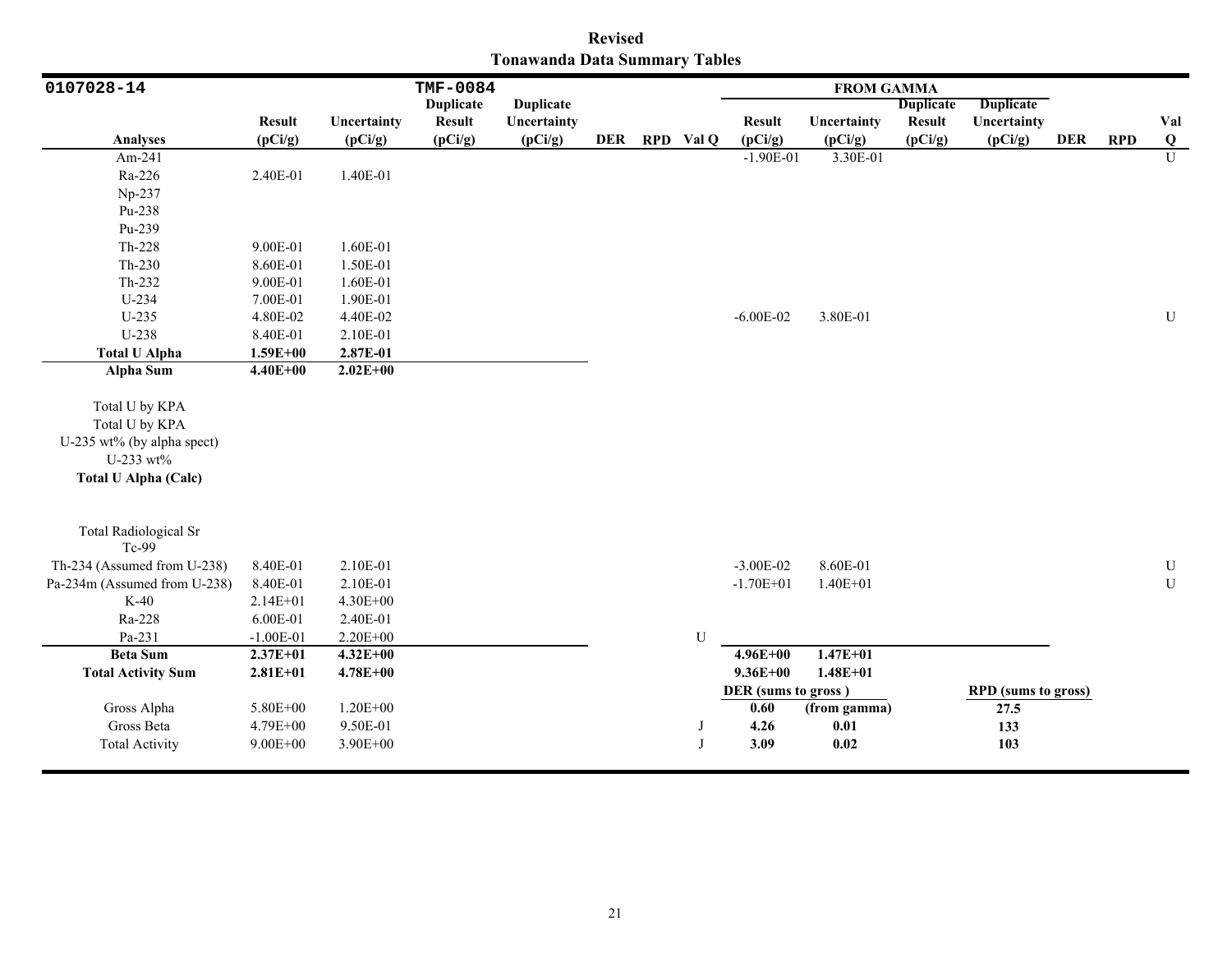| <b>Revised</b>                       |  |  |  |  |  |  |  |  |  |  |  |
|--------------------------------------|--|--|--|--|--|--|--|--|--|--|--|
| <b>Tonawanda Data Summary Tables</b> |  |  |  |  |  |  |  |  |  |  |  |

| 0107028-15                   |               |              | TMF-0081         |                  |      |      |           | <b>FROM GAMMA</b>   |              |                  |                            |            |            |             |
|------------------------------|---------------|--------------|------------------|------------------|------|------|-----------|---------------------|--------------|------------------|----------------------------|------------|------------|-------------|
|                              |               |              | <b>Duplicate</b> | <b>Duplicate</b> |      |      |           |                     |              | <b>Duplicate</b> | <b>Duplicate</b>           |            |            |             |
|                              | <b>Result</b> | Uncertainty  | <b>Result</b>    | Uncertainty      |      |      |           | <b>Result</b>       | Uncertainty  | <b>Result</b>    | Uncertainty                |            |            | Val         |
| <b>Analyses</b>              | (pCi/g)       | (pCi/g)      | (pCi/g)          | (pCi/g)          | DER  |      | RPD Val Q | (pCi/g)             | (pCi/g)      | (pCi/g)          | (pCi/g)                    | <b>DER</b> | <b>RPD</b> | Q           |
| Am-241                       |               |              |                  |                  |      |      |           | $-7.00E - 02$       | 1.30E-01     | 9.00E-02         | 1.40E-01                   | 0.84       | 1600       | U           |
| Ra-226                       | $1.23E + 00$  | 2.80E-01     |                  |                  |      |      |           |                     |              |                  |                            |            |            |             |
| Np-237                       |               |              |                  |                  |      |      |           |                     |              |                  |                            |            |            |             |
| Pu-238                       |               |              |                  |                  |      |      |           |                     |              |                  |                            |            |            |             |
| Pu-239                       |               |              |                  |                  |      |      |           |                     |              |                  |                            |            |            |             |
| Th-228                       | $1.02E + 00$  | 1.80E-01     |                  |                  |      |      |           |                     |              |                  |                            |            |            |             |
| Th-230                       | 9.30E-01      | 1.60E-01     |                  |                  |      |      |           |                     |              |                  |                            |            |            |             |
| Th-232                       | 8.60E-01      | 1.50E-01     |                  |                  |      |      |           |                     |              |                  |                            |            |            |             |
| U-234                        | 7.50E-01      | 2.10E-01     |                  |                  |      |      |           |                     |              |                  |                            |            |            |             |
| $U-235$                      | 5.60E-02      | 5.30E-02     |                  |                  |      |      |           | 3.30E-01            | 4.70E-01     | 1.70E-01         | 4.10E-01                   | 0.26       | 64.0       | $\mathbf U$ |
| U-238                        | 8.10E-01      | 2.20E-01     |                  |                  |      |      |           |                     |              |                  |                            |            |            |             |
| <b>Total U Alpha</b>         | $1.62E + 00$  | 3.09E-01     |                  |                  |      |      |           |                     |              |                  |                            |            |            |             |
| <b>Alpha Sum</b>             | $6.56E + 00$  | $2.92E+00$   |                  |                  |      |      |           |                     |              |                  |                            |            |            |             |
| Total U by KPA               |               |              |                  |                  |      |      |           |                     |              |                  |                            |            |            |             |
| Total U by KPA               |               |              |                  |                  |      |      |           |                     |              |                  |                            |            |            |             |
| U-235 wt% (by alpha spect)   |               |              |                  |                  |      |      |           |                     |              |                  |                            |            |            |             |
| U-233 wt%                    |               |              |                  |                  |      |      |           |                     |              |                  |                            |            |            |             |
| <b>Total U Alpha (Calc)</b>  |               |              |                  |                  |      |      |           |                     |              |                  |                            |            |            |             |
|                              |               |              |                  |                  |      |      |           |                     |              |                  |                            |            |            |             |
| <b>Total Radiological Sr</b> |               |              |                  |                  |      |      |           |                     |              |                  |                            |            |            |             |
| Tc-99                        |               |              |                  |                  |      |      |           |                     |              |                  |                            |            |            |             |
| Th-234 (Assumed from U-238)  | 8.10E-01      | 2.20E-01     |                  |                  |      |      |           | $1.00E + 00$        | $1.00E + 00$ | 7.00E-01         | $1.10E + 00$               | 0.20       | 35.3       |             |
| Pa-234m (Assumed from U-238) | 8.10E-01      | 2.20E-01     |                  |                  |      |      |           | $1.50E + 01$        | 2.30E+01     | $-2.00E + 00$    | $1.90E + 01$               | 0.57       | 262        | ${\bf U}$   |
| $K-40$                       | $1.97E + 01$  | $5.60E + 00$ | $1.85E + 01$     | 4.90E+00         | 0.16 | 6.28 |           |                     |              |                  |                            |            |            |             |
| Ra-228                       | 8.30E-01      | 6.10E-01     | 8.20E-01         | 4.30E-01         | 0.01 | 1.21 |           |                     |              |                  |                            |            |            |             |
| Pa-231                       | $1.00E + 00$  | 3.20E+00     | 6.00E-01         | $3.00E + 00$     | 0.09 | 50.0 | U         |                     |              |                  |                            |            |            |             |
| <b>Beta Sum</b>              | $2.23E+01$    | $5.65E + 00$ |                  |                  |      |      |           | $3.67E + 01$        | $2.37E + 01$ | $1.81E + 01$     | $1.97E + 01$               |            |            |             |
| <b>Total Activity Sum</b>    | $2.88E + 01$  | $6.37E + 00$ |                  |                  |      |      |           | $4.32E+01$          | $2.39E + 01$ |                  |                            |            |            |             |
|                              |               |              |                  |                  |      |      |           | DER (sums to gross) |              |                  | <b>RPD</b> (sums to gross) |            |            |             |
| Gross Alpha                  | 7.40E+00      | $1.30E + 00$ |                  |                  |      |      |           | 0.26                | (from gamma) |                  | 12.1                       |            |            |             |
| Gross Beta                   | 5.72E+00      | 9.20E-01     |                  |                  |      |      |           | 2.89                | 1.30         |                  | 118                        |            |            |             |
| <b>Total Activity</b>        | $1.03E + 01$  | $4.00E + 00$ |                  |                  |      |      | I         | 2.46                | 1.36         |                  | 94.7                       |            |            |             |
|                              |               |              |                  |                  |      |      |           |                     |              |                  |                            |            |            |             |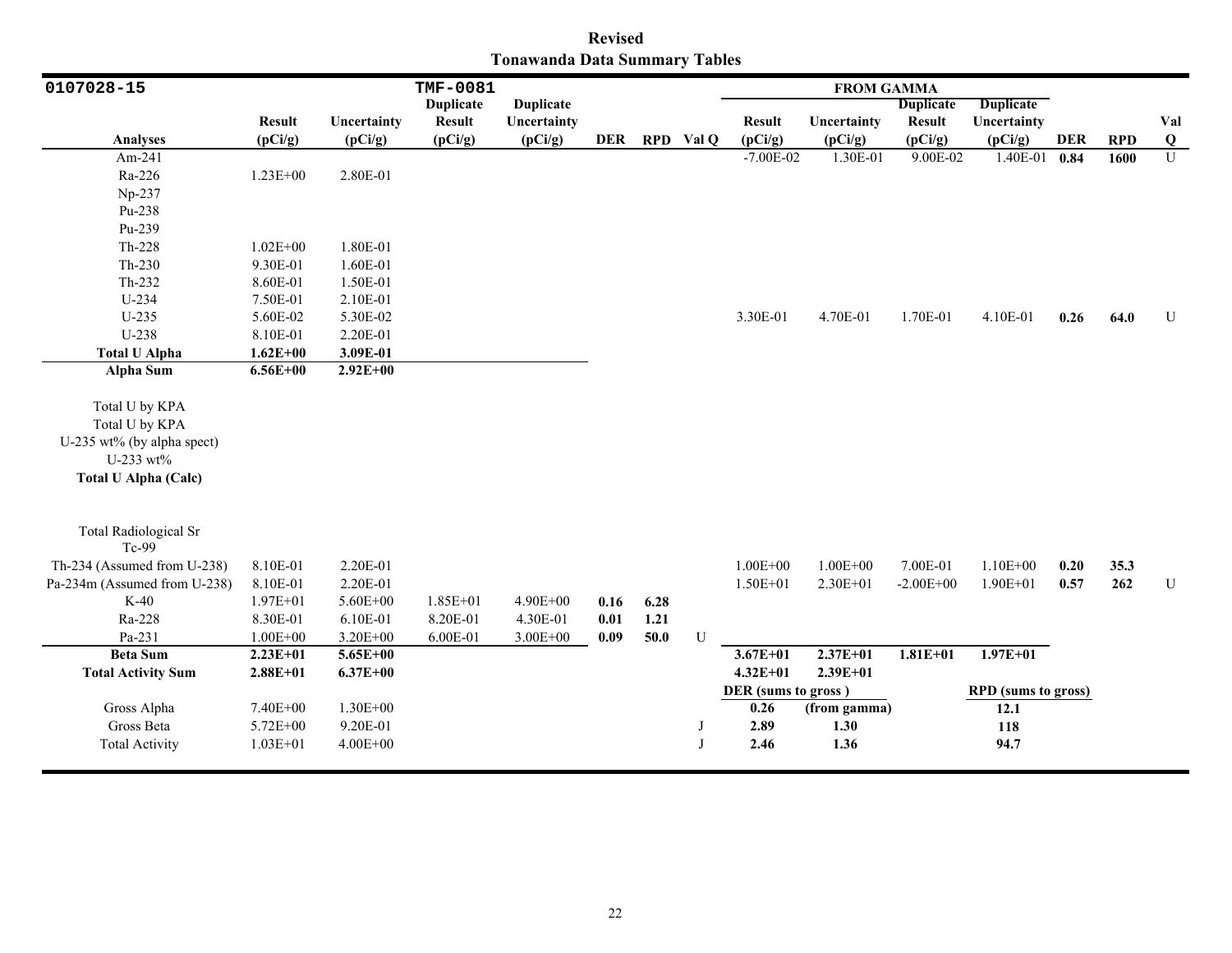| <b>Revised</b>                       |  |  |  |  |  |  |  |  |  |  |  |
|--------------------------------------|--|--|--|--|--|--|--|--|--|--|--|
| <b>Tonawanda Data Summary Tables</b> |  |  |  |  |  |  |  |  |  |  |  |

| 0107028-16                                                                                                 |                                  |                                      | <b>TMF-0082</b>  |                  |     |             |                                             | <b>FROM GAMMA</b>            |                  |                                                   |            |            |                         |
|------------------------------------------------------------------------------------------------------------|----------------------------------|--------------------------------------|------------------|------------------|-----|-------------|---------------------------------------------|------------------------------|------------------|---------------------------------------------------|------------|------------|-------------------------|
|                                                                                                            |                                  |                                      | <b>Duplicate</b> | <b>Duplicate</b> |     |             |                                             |                              | <b>Duplicate</b> | <b>Duplicate</b>                                  |            |            |                         |
|                                                                                                            | <b>Result</b>                    | Uncertainty                          | <b>Result</b>    | Uncertainty      |     |             | <b>Result</b>                               | Uncertainty                  | <b>Result</b>    | Uncertainty                                       |            |            | Val                     |
| <b>Analyses</b>                                                                                            | (pCi/g)                          | (pCi/g)                              | (pCi/g)          | (pCi/g)          | DER | RPD Val Q   | (pCi/g)                                     | (pCi/g)                      | (pCi/g)          | (pCi/g)                                           | <b>DER</b> | <b>RPD</b> | $\overline{\mathbf{Q}}$ |
| Am-241                                                                                                     |                                  |                                      |                  |                  |     |             | 2.30E-01                                    | 3.30E-01                     |                  |                                                   |            |            | $\overline{U}$          |
| Ra-226                                                                                                     | $1.08E + 00$                     | 2.50E-01                             |                  |                  |     |             |                                             |                              |                  |                                                   |            |            |                         |
| Np-237                                                                                                     |                                  |                                      |                  |                  |     |             |                                             |                              |                  |                                                   |            |            |                         |
| Pu-238                                                                                                     |                                  |                                      |                  |                  |     |             |                                             |                              |                  |                                                   |            |            |                         |
| Pu-239                                                                                                     |                                  |                                      |                  |                  |     |             |                                             |                              |                  |                                                   |            |            |                         |
| Th-228                                                                                                     | 8.30E-01                         | 1.60E-01                             |                  |                  |     |             |                                             |                              |                  |                                                   |            |            |                         |
| Th-230                                                                                                     | 8.50E-01                         | 1.50E-01                             |                  |                  |     |             |                                             |                              |                  |                                                   |            |            |                         |
| Th-232                                                                                                     | 8.20E-01                         | 1.50E-01                             |                  |                  |     |             |                                             |                              |                  |                                                   |            |            |                         |
| U-234                                                                                                      | 7.30E-01                         | 2.10E-01                             |                  |                  |     |             |                                             |                              |                  |                                                   |            |            |                         |
| $U-235$                                                                                                    | 6.90E-02                         | 5.70E-02                             |                  |                  |     |             | $0.00E + 00$                                | 4.00E-01                     |                  |                                                   |            |            | U                       |
| $U-238$                                                                                                    | 6.10E-01                         | 1.90E-01                             |                  |                  |     |             |                                             |                              |                  |                                                   |            |            |                         |
| <b>Total U Alpha</b>                                                                                       | $1.41E + 00$                     | 2.89E-01                             |                  |                  |     |             |                                             |                              |                  |                                                   |            |            |                         |
| <b>Alpha Sum</b>                                                                                           | $3.73E + 00$                     | $2.12E+00$                           |                  |                  |     |             |                                             |                              |                  |                                                   |            |            |                         |
| Total U by KPA<br>Total U by KPA<br>U-235 wt% (by alpha spect)<br>U-233 wt%<br><b>Total U Alpha (Calc)</b> |                                  |                                      |                  |                  |     |             |                                             |                              |                  |                                                   |            |            |                         |
| <b>Total Radiological Sr</b><br>Tc-99                                                                      |                                  |                                      |                  |                  |     |             |                                             |                              |                  |                                                   |            |            |                         |
| Th-234 (Assumed from U-238)                                                                                | 6.10E-01                         | 1.90E-01                             |                  |                  |     |             | 4.00E-01                                    | $1.00E + 00$                 |                  |                                                   |            |            | $\mathbf U$             |
| Pa-234m (Assumed from U-238)                                                                               | 6.10E-01                         | 1.90E-01                             |                  |                  |     |             | $1.00E + 00$                                | $1.50E + 01$                 |                  |                                                   |            |            | ${\bf U}$               |
| $K-40$                                                                                                     | 1.87E+01                         | 3.90E+00                             |                  |                  |     |             |                                             |                              |                  |                                                   |            |            |                         |
| Ra-228                                                                                                     | 6.70E-01                         | 2.80E-01                             |                  |                  |     |             |                                             |                              |                  |                                                   |            |            |                         |
| Pa-231                                                                                                     | $-1.40E + 00$                    | 2.30E+00                             |                  |                  |     | U           |                                             |                              |                  |                                                   |            |            |                         |
| <b>Beta Sum</b>                                                                                            | $2.04E+01$                       | $3.93E+00$                           |                  |                  |     |             | $2.06E + 01$                                | $1.55E + 01$                 |                  |                                                   |            |            |                         |
| <b>Total Activity Sum</b>                                                                                  | $2.42E + 01$                     | $4.47E + 00$                         |                  |                  |     |             | $2.43E + 01$                                | $1.57E + 01$                 |                  |                                                   |            |            |                         |
| Gross Alpha<br>Gross Beta<br><b>Total Activity</b>                                                         | 5.20E+00<br>4.92E+00<br>8.90E+00 | $1.00E + 00$<br>9.20E-01<br>3.90E+00 |                  |                  |     | $\mathbf I$ | DER (sums to gross)<br>0.63<br>3.84<br>2.57 | (from gamma)<br>1.01<br>0.96 |                  | <b>RPD</b> (sums to gross)<br>32.9<br>122<br>92.3 |            |            |                         |
|                                                                                                            |                                  |                                      |                  |                  |     |             |                                             |                              |                  |                                                   |            |            |                         |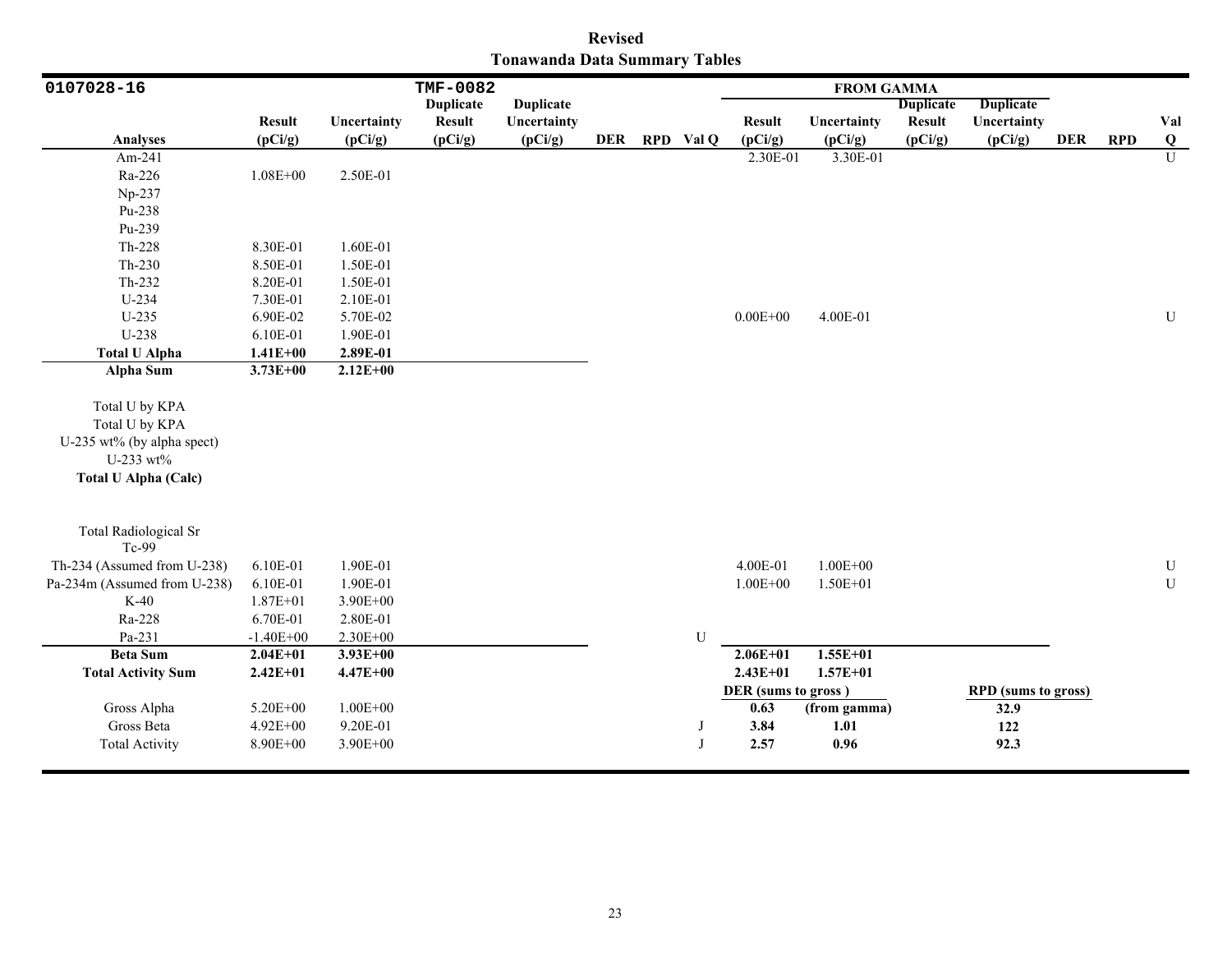| <b>Revised</b>                |  |  |  |  |  |  |  |  |  |  |  |
|-------------------------------|--|--|--|--|--|--|--|--|--|--|--|
| Tonawanda Data Summary Tables |  |  |  |  |  |  |  |  |  |  |  |

| 0107028-17                                                                                                 |               |              | <b>TMF-9087</b>  |                  |  |               |                     | <b>FROM GAMMA</b> |                  |                            |            |            |           |
|------------------------------------------------------------------------------------------------------------|---------------|--------------|------------------|------------------|--|---------------|---------------------|-------------------|------------------|----------------------------|------------|------------|-----------|
|                                                                                                            |               |              | <b>Duplicate</b> | <b>Duplicate</b> |  |               |                     |                   | <b>Duplicate</b> | <b>Duplicate</b>           |            |            |           |
|                                                                                                            | <b>Result</b> | Uncertainty  | <b>Result</b>    | Uncertainty      |  |               | <b>Result</b>       | Uncertainty       | <b>Result</b>    | Uncertainty                |            |            | Val       |
| <b>Analyses</b>                                                                                            | (pCi/g)       | (pCi/g)      | (pCi/g)          | (pCi/g)          |  | DER RPD Val Q | (pCi/g)             | (pCi/g)           | (pCi/g)          | (pCi/g)                    | <b>DER</b> | <b>RPD</b> | $\bf{Q}$  |
| Am-241                                                                                                     |               |              |                  |                  |  |               | $0.00E + 00$        | 1.10E-01          |                  |                            |            |            | U         |
| Ra-226                                                                                                     | $1.05E + 00$  | 2.40E-01     |                  |                  |  |               |                     |                   |                  |                            |            |            |           |
| Np-237                                                                                                     |               |              |                  |                  |  |               |                     |                   |                  |                            |            |            |           |
| Pu-238                                                                                                     |               |              |                  |                  |  |               |                     |                   |                  |                            |            |            |           |
| Pu-239                                                                                                     |               |              |                  |                  |  |               |                     |                   |                  |                            |            |            |           |
| Th-228                                                                                                     | 9.70E-01      | 1.60E-01     |                  |                  |  |               |                     |                   |                  |                            |            |            |           |
| $Th-230$                                                                                                   | 9.20E-01      | 1.50E-01     |                  |                  |  |               |                     |                   |                  |                            |            |            |           |
| Th-232                                                                                                     | 9.30E-01      | 1.50E-01     |                  |                  |  |               |                     |                   |                  |                            |            |            |           |
| U-234                                                                                                      | 8.50E-01      | 2.20E-01     |                  |                  |  |               |                     |                   |                  |                            |            |            |           |
| $U-235$                                                                                                    | 1.17E-01      | 7.20E-02     |                  |                  |  |               | 7.00E-02            | 4.30E-01          |                  |                            |            |            | U         |
| $U-238$                                                                                                    | 9.70E-01      | 2.40E-01     |                  |                  |  |               |                     |                   |                  |                            |            |            |           |
| <b>Total U Alpha</b>                                                                                       | $1.94E + 00$  | 3.33E-01     |                  |                  |  |               |                     |                   |                  |                            |            |            |           |
| Alpha Sum                                                                                                  | $5.36E + 00$  | $2.57E+00$   |                  |                  |  |               |                     |                   |                  |                            |            |            |           |
| Total U by KPA<br>Total U by KPA<br>U-235 wt% (by alpha spect)<br>U-233 wt%<br><b>Total U Alpha (Calc)</b> |               |              |                  |                  |  |               |                     |                   |                  |                            |            |            |           |
| <b>Total Radiological Sr</b><br>Tc-99                                                                      |               |              |                  |                  |  |               |                     |                   |                  |                            |            |            |           |
| Th-234 (Assumed from U-238)                                                                                | 9.70E-01      | 2.40E-01     |                  |                  |  |               | 2.20E-01            | 8.50E-01          |                  |                            |            |            | ${\bf U}$ |
| Pa-234m (Assumed from U-238)                                                                               | 9.70E-01      | 2.40E-01     |                  |                  |  |               | $0.00E + 00$        | 2.30E+01          |                  |                            |            |            | ${\bf U}$ |
| $K-40$                                                                                                     | $2.06E + 01$  | 5.60E+00     |                  |                  |  |               |                     |                   |                  |                            |            |            |           |
| Ra-228                                                                                                     | 4.80E-01      | 5.80E-01     |                  |                  |  |               |                     |                   |                  |                            |            |            |           |
| Pa-231                                                                                                     | $-5.00E-01$   | $2.80E + 00$ |                  |                  |  | U             |                     |                   |                  |                            |            |            |           |
| <b>Beta Sum</b>                                                                                            | $2.30E+01$    | $5.65E+00$   |                  |                  |  |               | $2.12E+01$          | $2.37E+01$        |                  |                            |            |            |           |
| <b>Total Activity Sum</b>                                                                                  | $2.83E+01$    | $6.21E + 00$ |                  |                  |  |               | $2.66E + 01$        | $2.38E + 01$      |                  |                            |            |            |           |
|                                                                                                            |               |              |                  |                  |  |               | DER (sums to gross) |                   |                  | <b>RPD</b> (sums to gross) |            |            |           |
| Gross Alpha                                                                                                | 7.50E+00      | $1.30E + 00$ |                  |                  |  |               | 0.74                | (from gamma)      |                  | 33.3                       |            |            |           |
| Gross Beta                                                                                                 | $5.23E + 00$  | 8.50E-01     |                  |                  |  | $\cdot$       | 3.10                | 0.68              |                  | 126                        |            |            |           |
| <b>Total Activity</b>                                                                                      | $1.00E + 01$  | $4.00E + 00$ |                  |                  |  | $\mathbf I$   | 2.48                | 0.69              |                  | 95.6                       |            |            |           |
|                                                                                                            |               |              |                  |                  |  |               |                     |                   |                  |                            |            |            |           |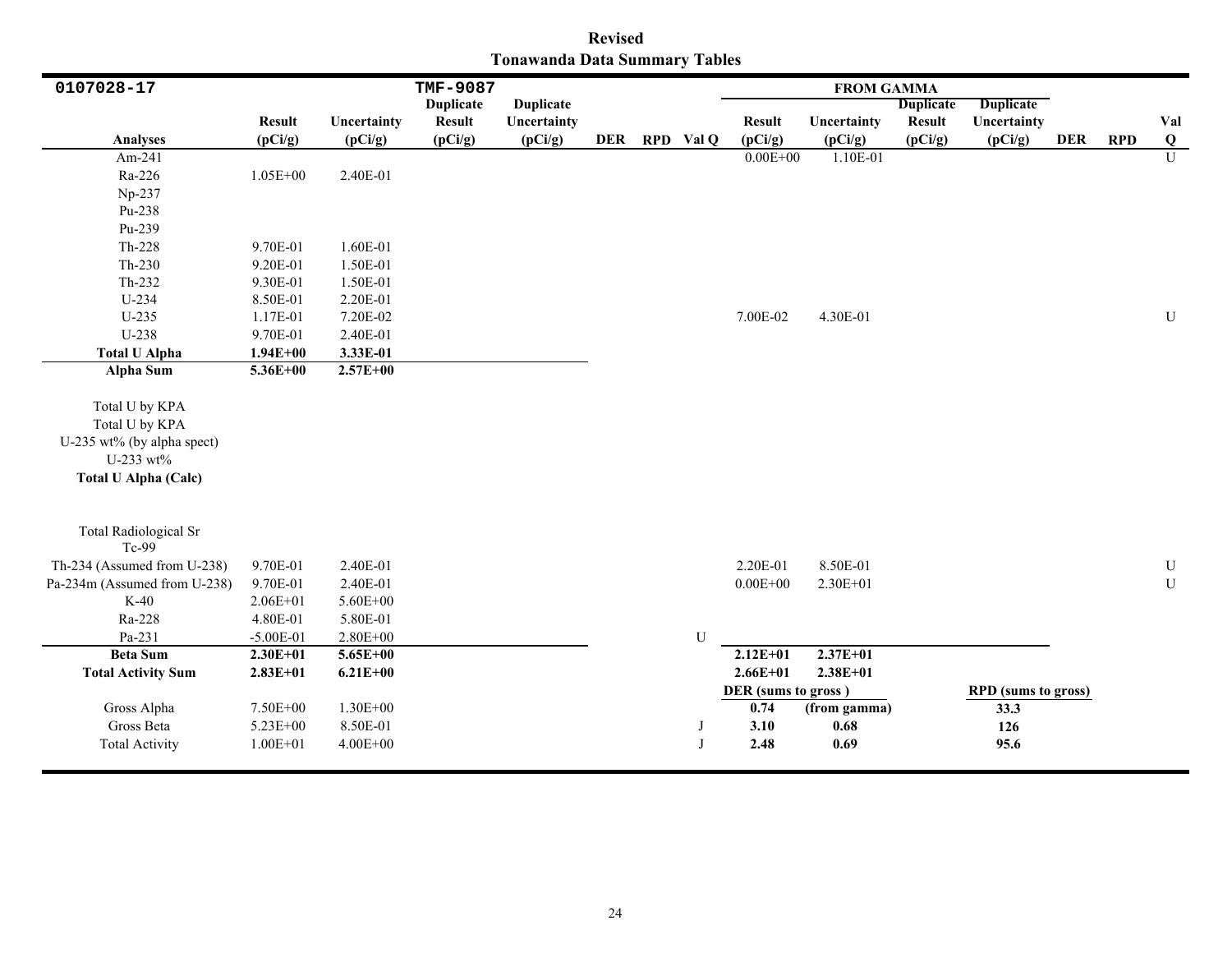|                                      | <b>Revised</b> |  |
|--------------------------------------|----------------|--|
| <b>Tonawanda Data Summary Tables</b> |                |  |

| <b>TMF-9088</b><br>0107028-18                                                                              |                          |                              |                  |                  |     | <b>FROM GAMMA</b> |                                     |                      |                  |                                           |            |            |                         |
|------------------------------------------------------------------------------------------------------------|--------------------------|------------------------------|------------------|------------------|-----|-------------------|-------------------------------------|----------------------|------------------|-------------------------------------------|------------|------------|-------------------------|
|                                                                                                            |                          |                              | <b>Duplicate</b> | <b>Duplicate</b> |     |                   |                                     |                      | <b>Duplicate</b> | <b>Duplicate</b>                          |            |            |                         |
|                                                                                                            | <b>Result</b>            | Uncertainty                  | <b>Result</b>    | Uncertainty      |     |                   | <b>Result</b>                       | Uncertainty          | <b>Result</b>    | Uncertainty                               |            |            | Val                     |
| <b>Analyses</b>                                                                                            | (pCi/g)                  | (pCi/g)                      | (pCi/g)          | (pCi/g)          | DER | RPD Val Q         | (pCi/g)                             | (pCi/g)              | (pCi/g)          | (pCi/g)                                   | <b>DER</b> | <b>RPD</b> | $\overline{\mathbf{Q}}$ |
| Am-241                                                                                                     |                          |                              |                  |                  |     |                   | $-3.00E-02$                         | 1.20E-01             |                  |                                           |            |            | $\overline{U}$          |
| Ra-226                                                                                                     | 9.20E-01                 | 2.10E-01                     |                  |                  |     |                   |                                     |                      |                  |                                           |            |            |                         |
| Np-237                                                                                                     |                          |                              |                  |                  |     |                   |                                     |                      |                  |                                           |            |            |                         |
| Pu-238                                                                                                     |                          |                              |                  |                  |     |                   |                                     |                      |                  |                                           |            |            |                         |
| Pu-239                                                                                                     |                          |                              |                  |                  |     |                   |                                     |                      |                  |                                           |            |            |                         |
| Th-228                                                                                                     | 9.60E-01                 | 1.80E-01                     |                  |                  |     |                   |                                     |                      |                  |                                           |            |            |                         |
| Th-230                                                                                                     | 8.80E-01                 | 1.60E-01                     |                  |                  |     |                   |                                     |                      |                  |                                           |            |            |                         |
| Th-232                                                                                                     | 8.30E-01                 | 1.50E-01                     |                  |                  |     |                   |                                     |                      |                  |                                           |            |            |                         |
| U-234                                                                                                      | 6.30E-01                 | 1.90E-01                     |                  |                  |     |                   |                                     |                      |                  |                                           |            |            |                         |
| $U-235$                                                                                                    | 7.50E-02                 | 6.00E-02                     |                  |                  |     |                   | 6.00E-02                            | 3.80E-01             |                  |                                           |            |            | U                       |
| $U-238$                                                                                                    | 7.20E-01                 | 2.00E-01                     |                  |                  |     |                   |                                     |                      |                  |                                           |            |            |                         |
| <b>Total U Alpha</b>                                                                                       | $1.43E + 00$             | 2.82E-01                     |                  |                  |     |                   |                                     |                      |                  |                                           |            |            |                         |
| <b>Alpha Sum</b>                                                                                           | $3.49E + 00$             | $2.29E+00$                   |                  |                  |     |                   |                                     |                      |                  |                                           |            |            |                         |
| Total U by KPA<br>Total U by KPA<br>U-235 wt% (by alpha spect)<br>U-233 wt%<br><b>Total U Alpha (Calc)</b> |                          |                              |                  |                  |     |                   |                                     |                      |                  |                                           |            |            |                         |
| <b>Total Radiological Sr</b><br>Tc-99                                                                      |                          |                              |                  |                  |     |                   |                                     |                      |                  |                                           |            |            |                         |
| Th-234 (Assumed from U-238)                                                                                | 7.20E-01                 | 2.00E-01                     |                  |                  |     |                   | 4.30E-01                            | 8.60E-01             |                  |                                           |            |            | $\mathbf U$             |
| Pa-234m (Assumed from U-238)                                                                               | 7.20E-01                 | 2.00E-01                     |                  |                  |     |                   | $6.00E + 00$                        | $1.90E + 01$         |                  |                                           |            |            | ${\bf U}$               |
| $K-40$                                                                                                     | 1.99E+01                 | 4.90E+00                     |                  |                  |     |                   |                                     |                      |                  |                                           |            |            |                         |
| Ra-228                                                                                                     | 9.70E-01                 | 3.80E-01                     |                  |                  |     |                   |                                     |                      |                  |                                           |            |            |                         |
| Pa-231                                                                                                     | $-1.70E + 00$            | 2.50E+00                     |                  |                  |     | U                 |                                     |                      |                  |                                           |            |            |                         |
| <b>Beta Sum</b>                                                                                            | $2.21E+01$               | $4.93E+00$                   |                  |                  |     |                   | $2.71E + 01$                        | $1.96E + 01$         |                  |                                           |            |            |                         |
| <b>Total Activity Sum</b>                                                                                  | $2.56E + 01$             | 5.44E+00                     |                  |                  |     |                   | $3.06E + 01$                        | $1.98E + 01$         |                  |                                           |            |            |                         |
| Gross Alpha<br>Gross Beta                                                                                  | $6.30E + 00$<br>4.76E+00 | $1.10E + 00$<br>$8.00E - 01$ |                  |                  |     |                   | DER (sums to gross)<br>1.11<br>3.47 | (from gamma)<br>1.14 |                  | <b>RPD</b> (sums to gross)<br>57.5<br>129 |            |            |                         |
| <b>Total Activity</b>                                                                                      | 8.40E+00                 | 3.90E+00                     |                  |                  |     | $\mathbf I$       | 2.57                                | 1.10                 |                  | 101                                       |            |            |                         |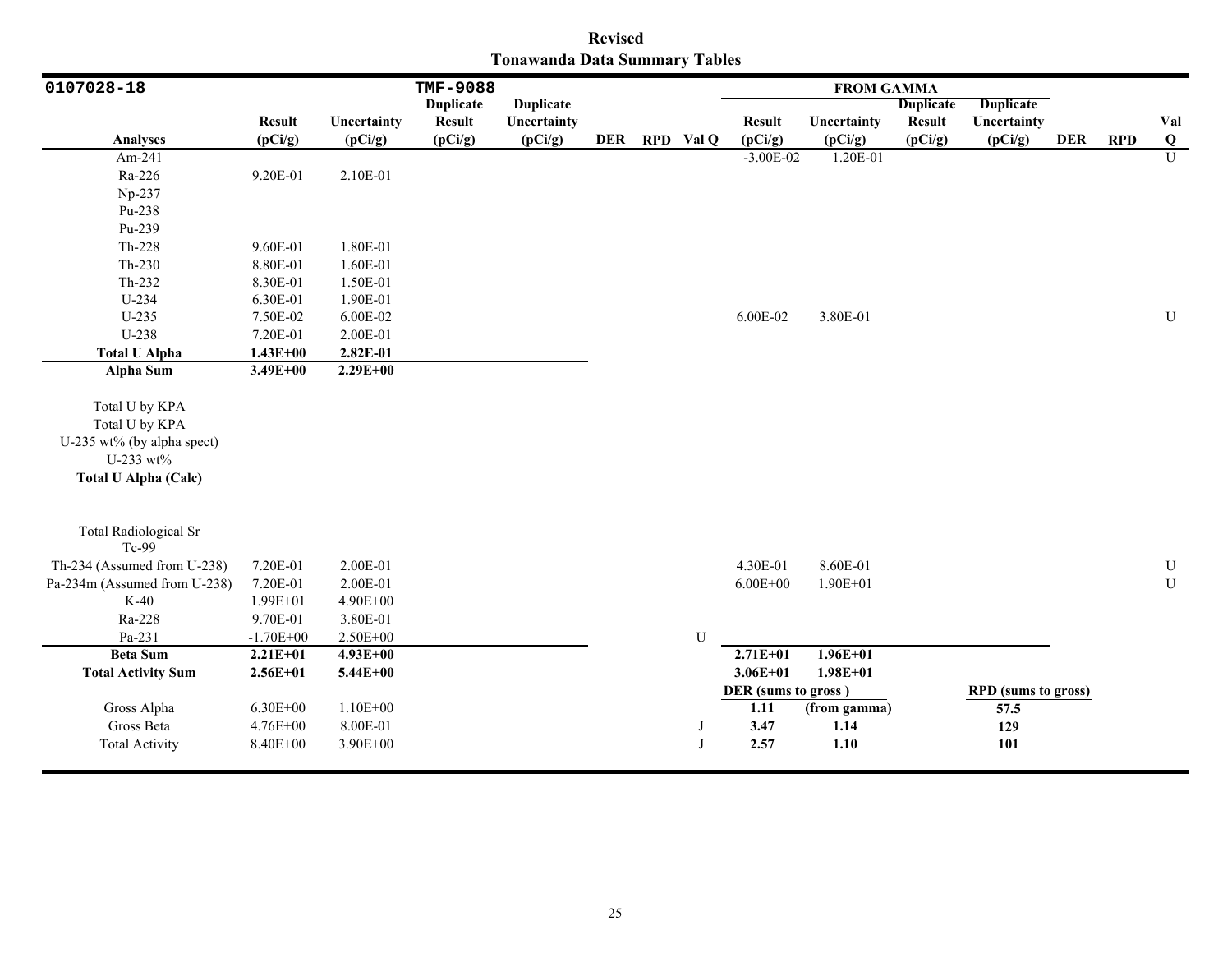|                               | <b>Revised</b> |  |
|-------------------------------|----------------|--|
| Tonawanda Data Summary Tables |                |  |

| 0107028-19                                                                                                 |                                      |                                      | TMF-0077         |                  |  |               |                                             | <b>FROM GAMMA</b>            |                  |                                                  |            |            |                     |
|------------------------------------------------------------------------------------------------------------|--------------------------------------|--------------------------------------|------------------|------------------|--|---------------|---------------------------------------------|------------------------------|------------------|--------------------------------------------------|------------|------------|---------------------|
|                                                                                                            |                                      |                                      | <b>Duplicate</b> | <b>Duplicate</b> |  |               |                                             |                              | <b>Duplicate</b> | <b>Duplicate</b>                                 |            |            |                     |
| <b>Analyses</b>                                                                                            | <b>Result</b>                        | Uncertainty                          | <b>Result</b>    | Uncertainty      |  |               | <b>Result</b>                               | Uncertainty                  | <b>Result</b>    | Uncertainty                                      | <b>DER</b> | <b>RPD</b> | Val                 |
| Am-241                                                                                                     | (pCi/g)                              | (pCi/g)                              | (pCi/g)          | (pCi/g)          |  | DER RPD Val Q | (pCi/g)<br>1.10E-01                         | (pCi/g)                      | (pCi/g)          | (pCi/g)                                          |            |            | Q<br>$\overline{U}$ |
|                                                                                                            |                                      |                                      |                  |                  |  |               |                                             | 3.80E-01                     |                  |                                                  |            |            |                     |
| Ra-226                                                                                                     | 9.70E-01                             | 2.30E-01                             |                  |                  |  |               |                                             |                              |                  |                                                  |            |            |                     |
| Np-237                                                                                                     |                                      |                                      |                  |                  |  |               |                                             |                              |                  |                                                  |            |            |                     |
| Pu-238                                                                                                     |                                      |                                      |                  |                  |  |               |                                             |                              |                  |                                                  |            |            |                     |
| Pu-239                                                                                                     |                                      |                                      |                  |                  |  |               |                                             |                              |                  |                                                  |            |            |                     |
| Th-228                                                                                                     | 8.50E-01                             | 1.50E-01                             |                  |                  |  |               |                                             |                              |                  |                                                  |            |            |                     |
| $Th-230$                                                                                                   | 1.20E+00                             | 1.90E-01                             |                  |                  |  |               |                                             |                              |                  |                                                  |            |            |                     |
| Th-232                                                                                                     | 8.50E-01                             | 1.40E-01                             |                  |                  |  |               |                                             |                              |                  |                                                  |            |            |                     |
| U-234                                                                                                      | 9.00E-01                             | 2.30E-01                             |                  |                  |  |               |                                             |                              |                  |                                                  |            |            |                     |
| $U-235$                                                                                                    | 3.80E-02                             | 4.40E-02                             |                  |                  |  |               | $-6.00E - 02$                               | 4.70E-01                     |                  |                                                  |            |            | ${\bf U}$           |
| U-238                                                                                                      | 9.10E-01                             | 2.30E-01                             |                  |                  |  |               |                                             |                              |                  |                                                  |            |            |                     |
| <b>Total U Alpha</b>                                                                                       | $1.85E + 00$                         | 3.28E-01                             |                  |                  |  |               |                                             |                              |                  |                                                  |            |            |                     |
| Alpha Sum                                                                                                  | $5.45E+00$                           | $2.30E + 00$                         |                  |                  |  |               |                                             |                              |                  |                                                  |            |            |                     |
| Total U by KPA<br>Total U by KPA<br>U-235 wt% (by alpha spect)<br>U-233 wt%<br><b>Total U Alpha (Calc)</b> |                                      |                                      |                  |                  |  |               |                                             |                              |                  |                                                  |            |            |                     |
| <b>Total Radiological Sr</b><br>Tc-99                                                                      |                                      |                                      |                  |                  |  |               |                                             |                              |                  |                                                  |            |            |                     |
| Th-234 (Assumed from U-238)                                                                                | 9.10E-01                             | 2.30E-01                             |                  |                  |  |               | 6.00E-01                                    | $1.20E + 00$                 |                  |                                                  |            |            | ${\bf U}$           |
| Pa-234m (Assumed from U-238)                                                                               | 9.10E-01                             | 2.30E-01                             |                  |                  |  |               | $-6.00E + 00$                               | $1.60E + 01$                 |                  |                                                  |            |            | ${\bf U}$           |
| $K-40$                                                                                                     | $1.81E + 01$                         | $3.90E + 00$                         |                  |                  |  |               |                                             |                              |                  |                                                  |            |            |                     |
| Ra-228                                                                                                     | 6.80E-01                             | 2.70E-01                             |                  |                  |  |               |                                             |                              |                  |                                                  |            |            |                     |
| Pa-231                                                                                                     | $-3.00E-01$                          | 2.50E+00                             |                  |                  |  | U             |                                             |                              |                  |                                                  |            |            |                     |
| <b>Beta Sum</b>                                                                                            | $2.06E+01$                           | $3.93E+00$                           |                  |                  |  |               | $1.33E+01$                                  | $1.65E+01$                   |                  |                                                  |            |            |                     |
| <b>Total Activity Sum</b>                                                                                  | $2.60E + 01$                         | $4.56E + 00$                         |                  |                  |  |               | $1.88E + 01$                                | $1.67E + 01$                 |                  |                                                  |            |            |                     |
| Gross Alpha<br>Gross Beta<br><b>Total Activity</b>                                                         | $6.60E + 00$<br>5.17E+00<br>7.10E+00 | $1.10E + 00$<br>8.30E-01<br>3.90E+00 |                  |                  |  | J<br>J        | DER (sums to gross)<br>0.45<br>3.83<br>3.15 | (from gamma)<br>0.49<br>0.68 |                  | <b>RPD</b> (sums to gross)<br>19.1<br>120<br>114 |            |            |                     |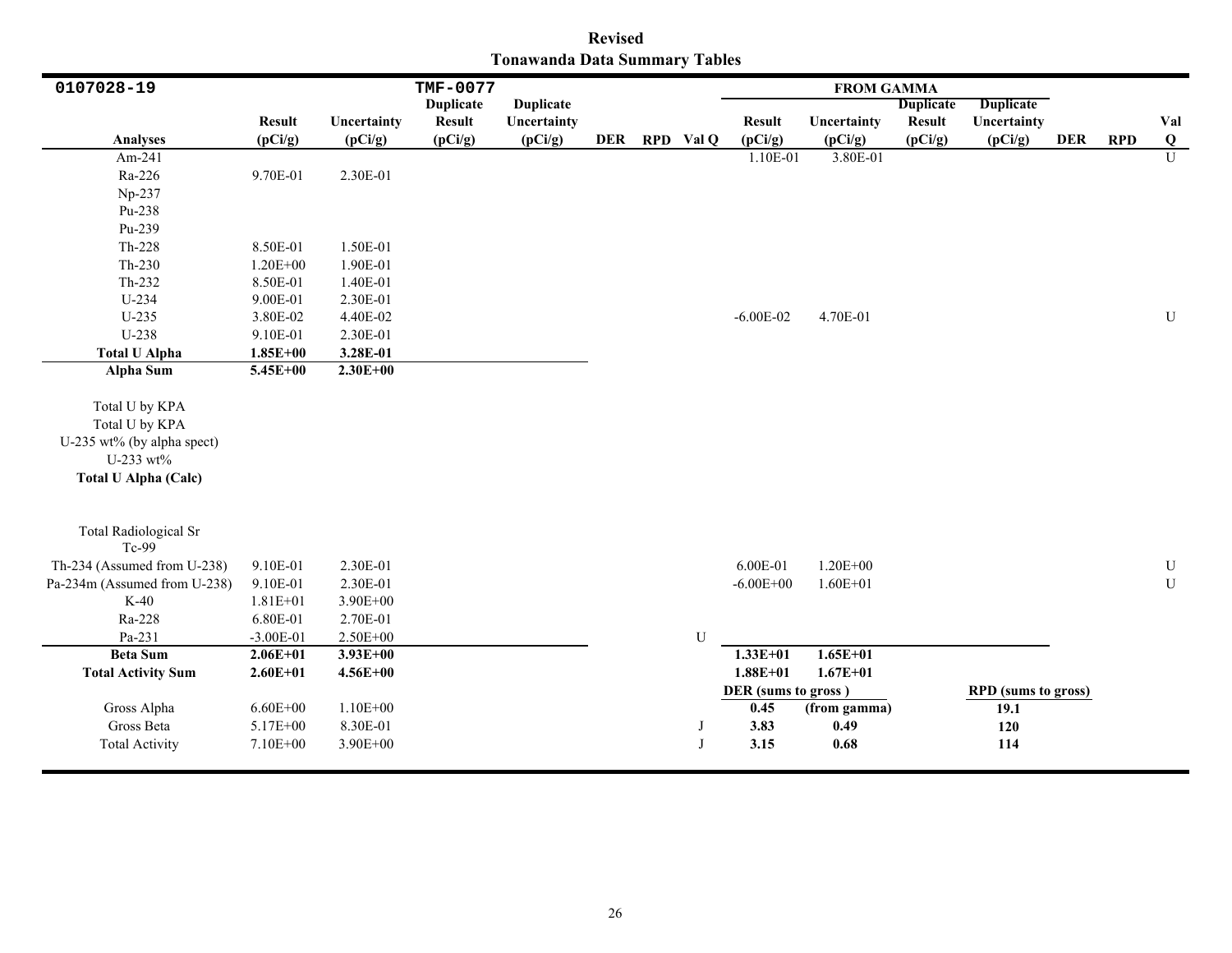|                               | <b>Revised</b> |  |
|-------------------------------|----------------|--|
| Tonawanda Data Summary Tables |                |  |

| 0107028-20                                                                                                 | TMF-0078                         |                                      |                  |                  |            |             |                                             | <b>FROM GAMMA</b>            |                  |                                                   |            |            |                         |
|------------------------------------------------------------------------------------------------------------|----------------------------------|--------------------------------------|------------------|------------------|------------|-------------|---------------------------------------------|------------------------------|------------------|---------------------------------------------------|------------|------------|-------------------------|
|                                                                                                            |                                  |                                      | <b>Duplicate</b> | <b>Duplicate</b> |            |             |                                             |                              | <b>Duplicate</b> | <b>Duplicate</b>                                  |            |            |                         |
|                                                                                                            | <b>Result</b>                    | Uncertainty                          | <b>Result</b>    | Uncertainty      |            |             | <b>Result</b>                               | Uncertainty                  | <b>Result</b>    | Uncertainty                                       |            |            | Val                     |
| <b>Analyses</b>                                                                                            | (pCi/g)                          | (pCi/g)                              | (pCi/g)          | (pCi/g)          | <b>DER</b> | RPD Val Q   | (pCi/g)                                     | (pCi/g)                      | (pCi/g)          | (pCi/g)                                           | <b>DER</b> | <b>RPD</b> | $\overline{\mathbf{Q}}$ |
| Am-241                                                                                                     |                                  |                                      |                  |                  |            |             | $-7.00E - 02$                               | 1.10E-01                     |                  |                                                   |            |            | $\overline{U}$          |
| Ra-226                                                                                                     | $1.03E + 00$                     | 2.20E-01                             |                  |                  |            |             |                                             |                              |                  |                                                   |            |            |                         |
| Np-237                                                                                                     |                                  |                                      |                  |                  |            |             |                                             |                              |                  |                                                   |            |            |                         |
| Pu-238                                                                                                     |                                  |                                      |                  |                  |            |             |                                             |                              |                  |                                                   |            |            |                         |
| Pu-239                                                                                                     |                                  |                                      |                  |                  |            |             |                                             |                              |                  |                                                   |            |            |                         |
| Th-228                                                                                                     | 9.70E-01                         | 1.60E-01                             |                  |                  |            |             |                                             |                              |                  |                                                   |            |            |                         |
| $Th-230$                                                                                                   | 8.80E-01                         | 1.50E-01                             |                  |                  |            |             |                                             |                              |                  |                                                   |            |            |                         |
| Th-232                                                                                                     | 8.80E-01                         | 1.50E-01                             |                  |                  |            |             |                                             |                              |                  |                                                   |            |            |                         |
| U-234                                                                                                      | 7.60E-01                         | 2.20E-01                             |                  |                  |            |             |                                             |                              |                  |                                                   |            |            |                         |
| $U-235$                                                                                                    | 6.30E-02                         | 5.70E-02                             |                  |                  |            |             | 7.00E-02                                    | 3.50E-01                     |                  |                                                   |            |            | ${\bf U}$               |
| U-238                                                                                                      | 6.90E-01                         | 2.10E-01                             |                  |                  |            |             |                                             |                              |                  |                                                   |            |            |                         |
| <b>Total U Alpha</b>                                                                                       | $1.51E + 00$                     | 3.09E-01                             |                  |                  |            |             |                                             |                              |                  |                                                   |            |            |                         |
| <b>Alpha Sum</b>                                                                                           | $3.65E + 00$                     | $2.21E+00$                           |                  |                  |            |             |                                             |                              |                  |                                                   |            |            |                         |
| Total U by KPA<br>Total U by KPA<br>U-235 wt% (by alpha spect)<br>U-233 wt%<br><b>Total U Alpha (Calc)</b> |                                  |                                      |                  |                  |            |             |                                             |                              |                  |                                                   |            |            |                         |
| <b>Total Radiological Sr</b><br>Tc-99                                                                      |                                  |                                      |                  |                  |            |             |                                             |                              |                  |                                                   |            |            |                         |
| Th-234 (Assumed from U-238)                                                                                | 6.90E-01                         | 2.10E-01                             |                  |                  |            |             | 5.40E-01                                    | 7.00E-01                     |                  |                                                   |            |            | ${\bf U}$               |
| Pa-234m (Assumed from U-238)                                                                               | 6.90E-01                         | 2.10E-01                             |                  |                  |            |             | $1.20E + 01$                                | $1.90E + 01$                 |                  |                                                   |            |            | ${\bf U}$               |
| $K-40$                                                                                                     | 1.90E+01                         | 5.10E+00                             |                  |                  |            |             |                                             |                              |                  |                                                   |            |            |                         |
| Ra-228                                                                                                     | 7.20E-01                         | 3.90E-01                             |                  |                  |            |             |                                             |                              |                  |                                                   |            |            |                         |
| Pa-231                                                                                                     | $-1.80E + 00$                    | 2.40E+00                             |                  |                  |            | U           |                                             |                              |                  |                                                   |            |            |                         |
| <b>Beta Sum</b>                                                                                            | $2.09E + 01$                     | $5.13E+00$                           |                  |                  |            |             | $3.20E + 01$                                | $1.97E + 01$                 |                  |                                                   |            |            |                         |
| <b>Total Activity Sum</b>                                                                                  | $2.45E+01$                       | 5.59E+00                             |                  |                  |            |             | $3.57E + 01$                                | $1.98E + 01$                 |                  |                                                   |            |            |                         |
| Gross Alpha<br>Gross Beta<br><b>Total Activity</b>                                                         | 5.90E+00<br>4.29E+00<br>8.50E+00 | $1.10E + 00$<br>7.30E-01<br>3.90E+00 |                  |                  |            | $\mathbf I$ | DER (sums to gross)<br>0.91<br>3.20<br>2.35 | (from gamma)<br>1.41<br>1.35 |                  | <b>RPD</b> (sums to gross)<br>47.0<br>132<br>97.1 |            |            |                         |
|                                                                                                            |                                  |                                      |                  |                  |            |             |                                             |                              |                  |                                                   |            |            |                         |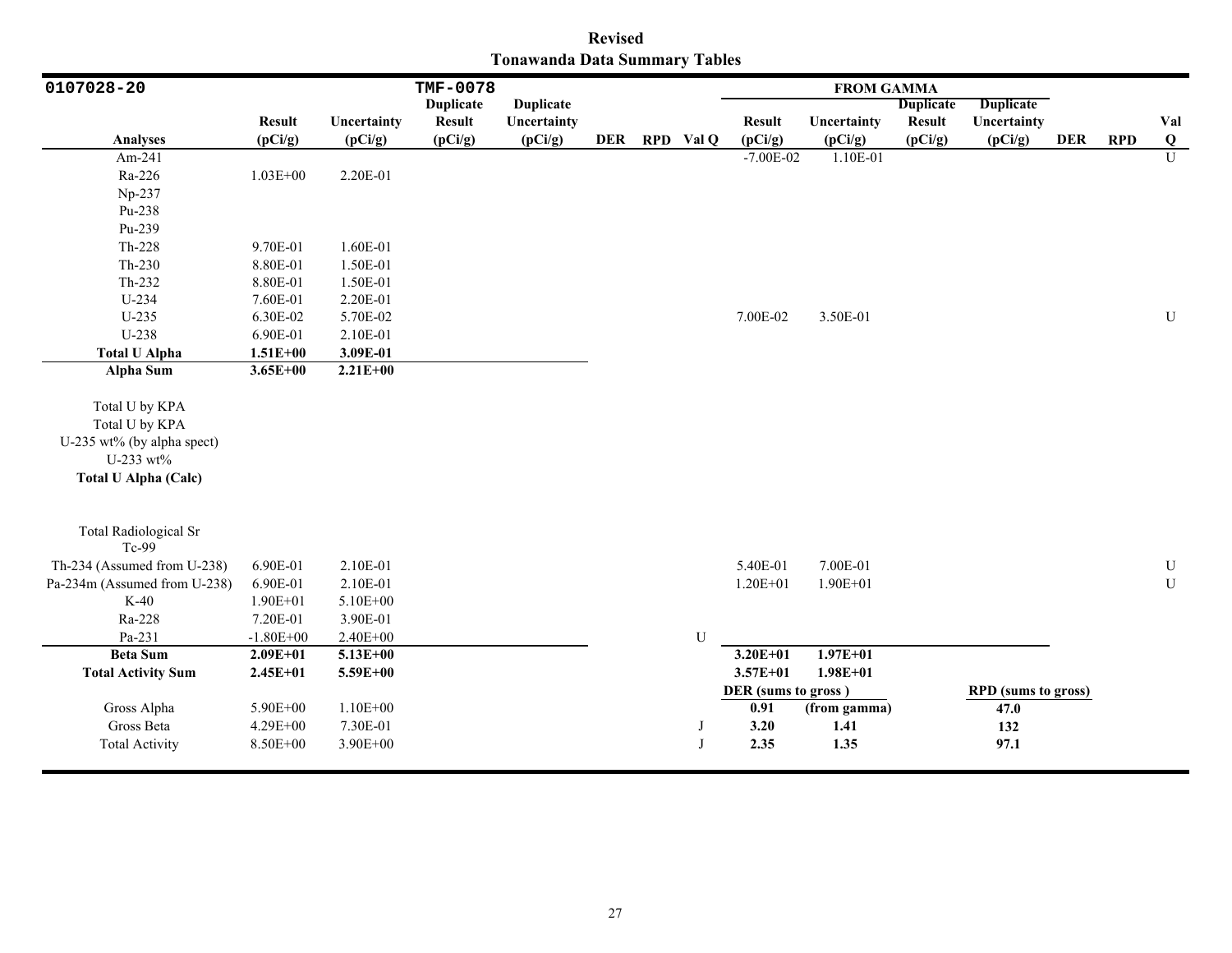# **Radiological Analytical Data Verification Comments on Data for SDG 0107029**

This sample delivery group (SDG) contained twenty (20) individual soil samples from the town of Tonawanda Landfill vicinity FUSRAP property Tonawanda, NY for radiological analysis. The requested analyses from [Statement of Work for Radiological and Chemical Analytical Laboratory Services Town of Tonawanda Landfill Vicinity FUSRAP Property Tonawanda, NY, April 2001] for all samples included  $^{234/235/238}$ U and  $^{228/230/232}$ Th by alpha spectrometry;  $^{226}$ Ra by radon emanation;  $^{228}Ra$ ,  $^{234}Th$ ,  $^{231/234m}Pa$ ,  $^{235}U$ ,  $^{241}Am$  and radioisotopes detected above the decision level (DL) by gamma spectrometry; gross alpha/beta by gas proportional counting; and total activity by liquid scintillation counting. All of the analyses requested by the statement of work (SOW) were performed and reported by Paragon Analytics. The samples were received by Paragon Analytics, Inc. on July 6, 2001. The uncertainties and results were provided in the Sample Result Summary, Certificate of Analysis, or in the raw data. The gross alpha/beta and total activity analyses can be compared to the sum of the individual results using the propagated uncertainties to determine if the differences are statistically significant.

| <b>Client Identification</b> | <b>Laboratory Identification</b> |
|------------------------------|----------------------------------|
| <b>TMF-0035</b>              | 0107029-1                        |
| <b>TMF-0036</b>              | 0107029-2                        |
| <b>TMF-0037</b>              | 0107029-3                        |
| <b>TMF-0038</b>              | 0107029-4                        |
| <b>TMF-0039</b>              | 0107029-5                        |
| <b>TMF-0040</b>              | 0107029-6                        |
| <b>TMF-0015</b>              | 0107029-7                        |
| <b>TMF-0016</b>              | 0107029-8                        |
| <b>TMF-0007</b>              | 0107029-9                        |
| <b>TMF-0008</b>              | 0107029-10                       |
| <b>TMF-0001</b>              | 0107029-11                       |
| <b>TMF-0002</b>              | 0107029-12                       |
| <b>TMF-0009</b>              | 0107029-13                       |
| <b>TMF-0010</b>              | 0107029-14                       |
| TMF-9019                     | 0107029-15                       |
| <b>TMF-9020</b>              | 0107029-16                       |
| <b>TMF-0017</b>              | 0107029-17                       |
| <b>TMF-0018</b>              | 0107029-18                       |
| <b>TMF-0027</b>              | 0107029-19                       |
| <b>TMF-0028</b>              | 0107029-20                       |

The duplicate results were evaluated by calculation of the duplicate error ratio (DER). The DER is defined in the following equation: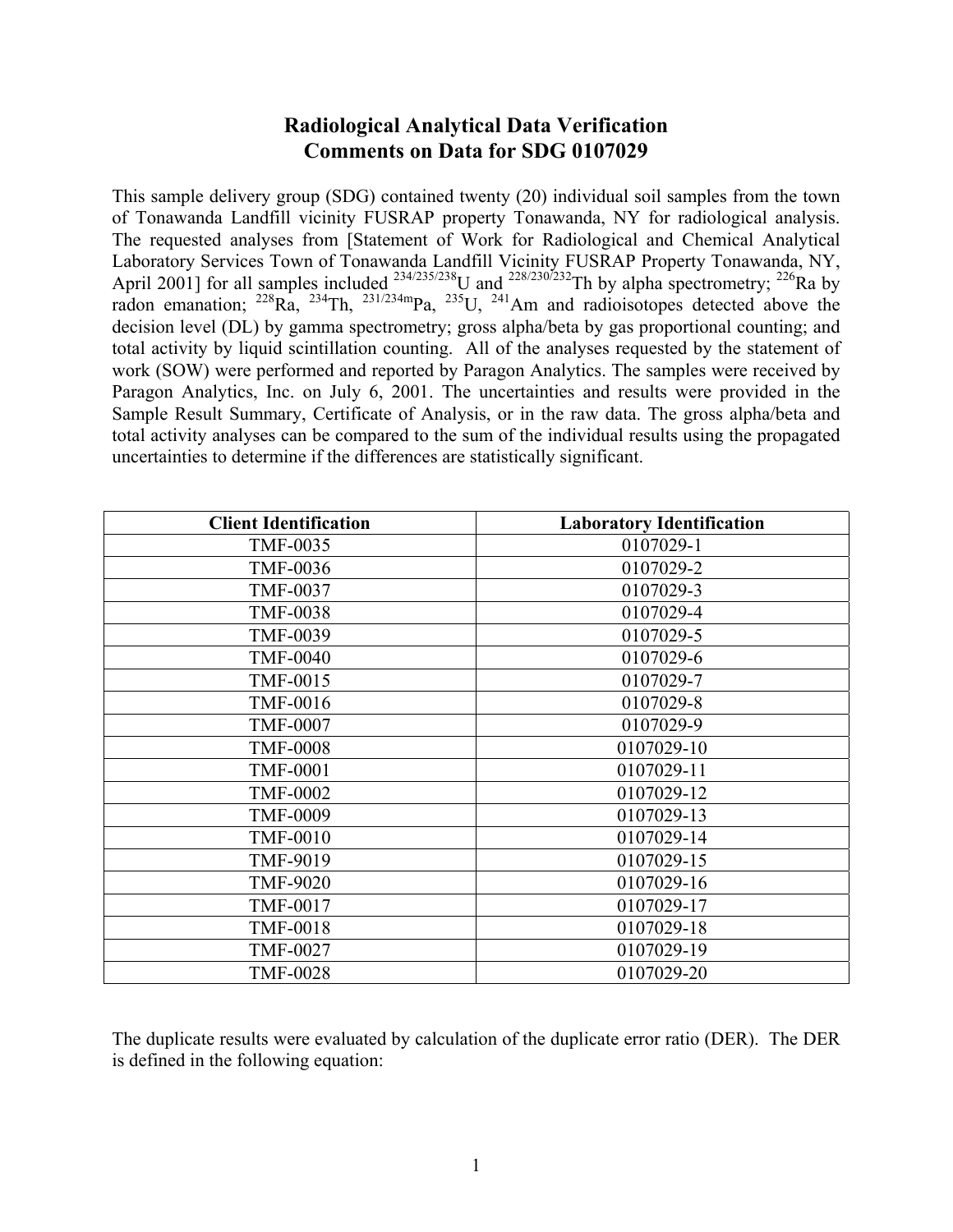$$
\text{DER} = \frac{|\text{S} - \text{D}|}{\sqrt{(2\sigma_{\text{S}})^{2} + (2\sigma_{\text{D}})^{2}}}
$$

Where,

 S = First Sample Value (original)  $D =$  Second Sample Value (duplicate)  $2\sigma_s$  = First Sample Uncertainty  $2\sigma_D$  = Second Sample Uncertainty.

A DER of less than 1.29 indicates that the duplicate analyses agree at the 99% confidence level. The uncertainties reported were assumed to be 2 sigma. The attached sheets show the DER results with the results for each sample.

### **1.0 GAMMA SPECTROMETRY ANALYSIS**

### Method Blank

There was no indication of blank contamination in the gamma spectrometry method blank for the samples.

### Equipment Rinsate Sample:

No target radionuclide equipment rinsate blank contamination was observed in the EQ-1 and EQ-2 equipment rinsate blanks. However,  $\frac{137}{C}$ S activity was observed in the equipment rinsate blank EQ-1, but it was not reported by the laboratory in any samples. All associated samples results less than 5 times the blank value for  $^{137}Cs$  analyses should be qualified as estimated (J). The <sup>137</sup>Cs activity (8.81E-02  $\pm$  6.07E-02) was identified in the gamma spectrometry report for the sample  $\#$  TMF-0007 but not reported by the laboratory as required since the  $137Cs$  activity in the sample is higher than the DL  $(1.65*TPU)$ . However,  $137Cs$  activity value in sample TMF-0007 is greater than 5 times the <sup>137</sup>Cs concentration identified in the rinsate blank. No qualification on Cs-137 results for this sample is necessary.

#### Laboratory Control Sample:

The percent recoveries for the laboratory control sample (LCS) are within acceptable limits.

### Duplicate Analysis:

The DERs are within acceptable limits for the duplicate analysis for all gamma spectrometry analyses.

### Identification and Quantification: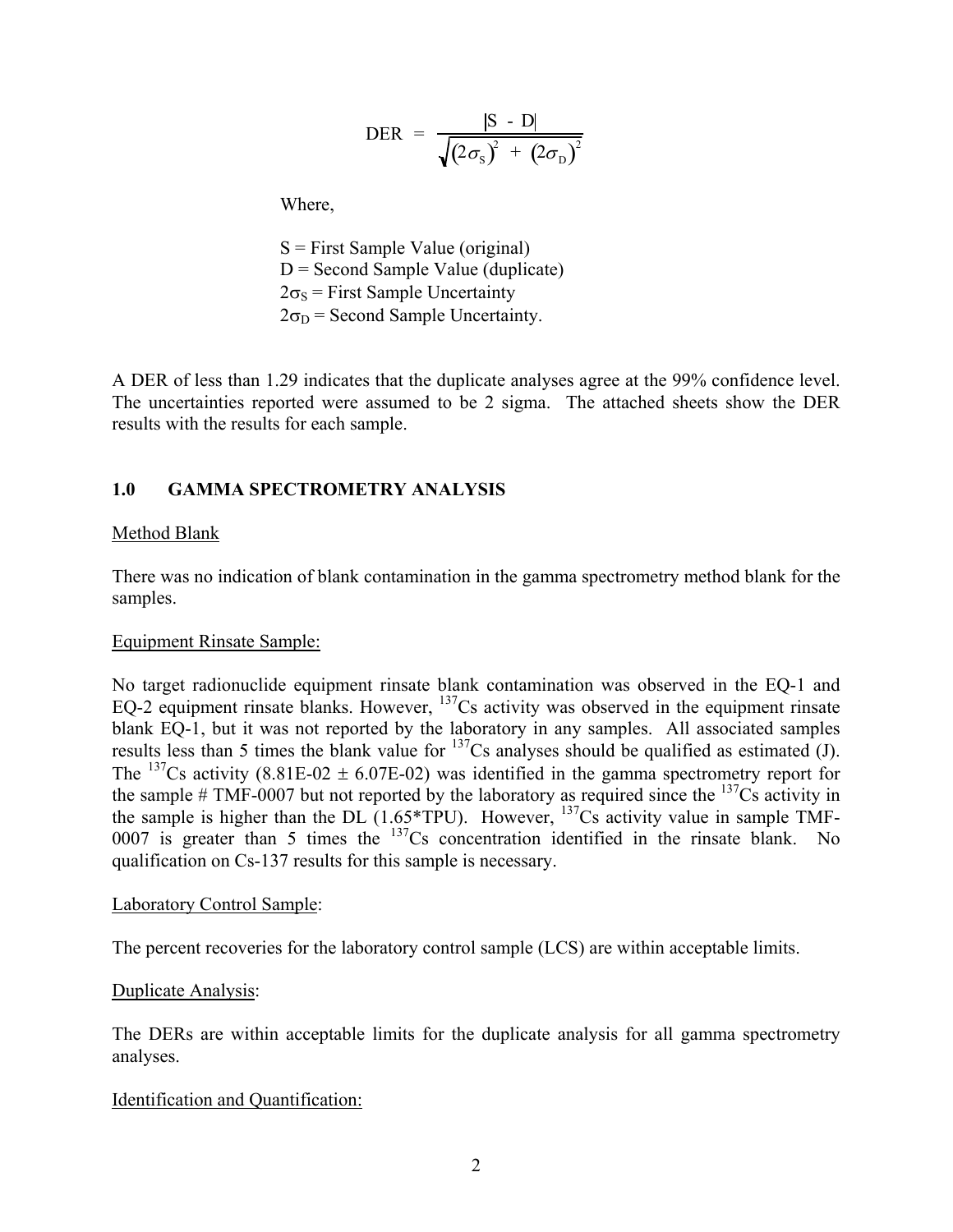All target radionuclides  $(^{228}Ra, ^{234}Th, ^{231/234m}Pa, ^{235}U, ^{241}Am)$  plus  $^{40}K$  were reported for all samples. There were no incidents of identified radionuclides being excluded from the laboratory reports except <sup>137</sup>Cs result for sample TMF-0007. The <sup>137</sup>Cs activity (8.81E-02  $\pm$  6.07E-02) was identified in the gamma spectrometry report for the sample # TMF-0007 but not reported by the laboratory as required since the  $^{137}$ Cs activity in the sample is higher than the DL (1.65\*TPU).

Improper background subtraction is indicated when a negative result is reported with a smaller  $2\sigma$  uncertainty. This would indicate a negative bias on the analysis data for a particular radionuclide. Improper background subtraction was indicated for <sup>231</sup>Pa for sample TMF-0007. It is recommended that the <sup>231</sup>Pa result for sample TMF-0007 be qualified as estimated (J).

## **2.0 ALPHA SPECTROMETRY**

## Method Blank:

There was an indication of blank contamination for <sup>230</sup>Th in the method blank. All associated sample results less than 5 times the blank value for  $^{230}$ Th analyses should be qualified as estimated (J). However, the <sup>230</sup>Th results for all samples were greater than 5 times the blank. No qualification is necessary.

## Equipment Rinsate Blank:

There was no indication of equipment rinsate blank contamination for the isotopic uranium analysis.

There were indications of equipment rinsate blank contamination for  $228/230/232$ Th. All associated samples result less than 5 times the blank value for  $^{228/230/232}$ Th analyses should be qualified as estimated (J). However,  $^{228/230/232}$ Th activity values for all samples are greater than 5 times the  $228/230/232$ Th concentration identified in the rinsate blank. No qualification of the isotopic thorium results is necessary.

## Laboratory Control Sample:

The percent recoveries for the LCSs are within acceptable limits for all the alpha spectrometry analyses.

### Duplicate Analysis:

The DERs and RPDs are within acceptable limits for the duplicate analysis for all alpha spectrometry analyses.

## Sample-Specific Chemical Recovery: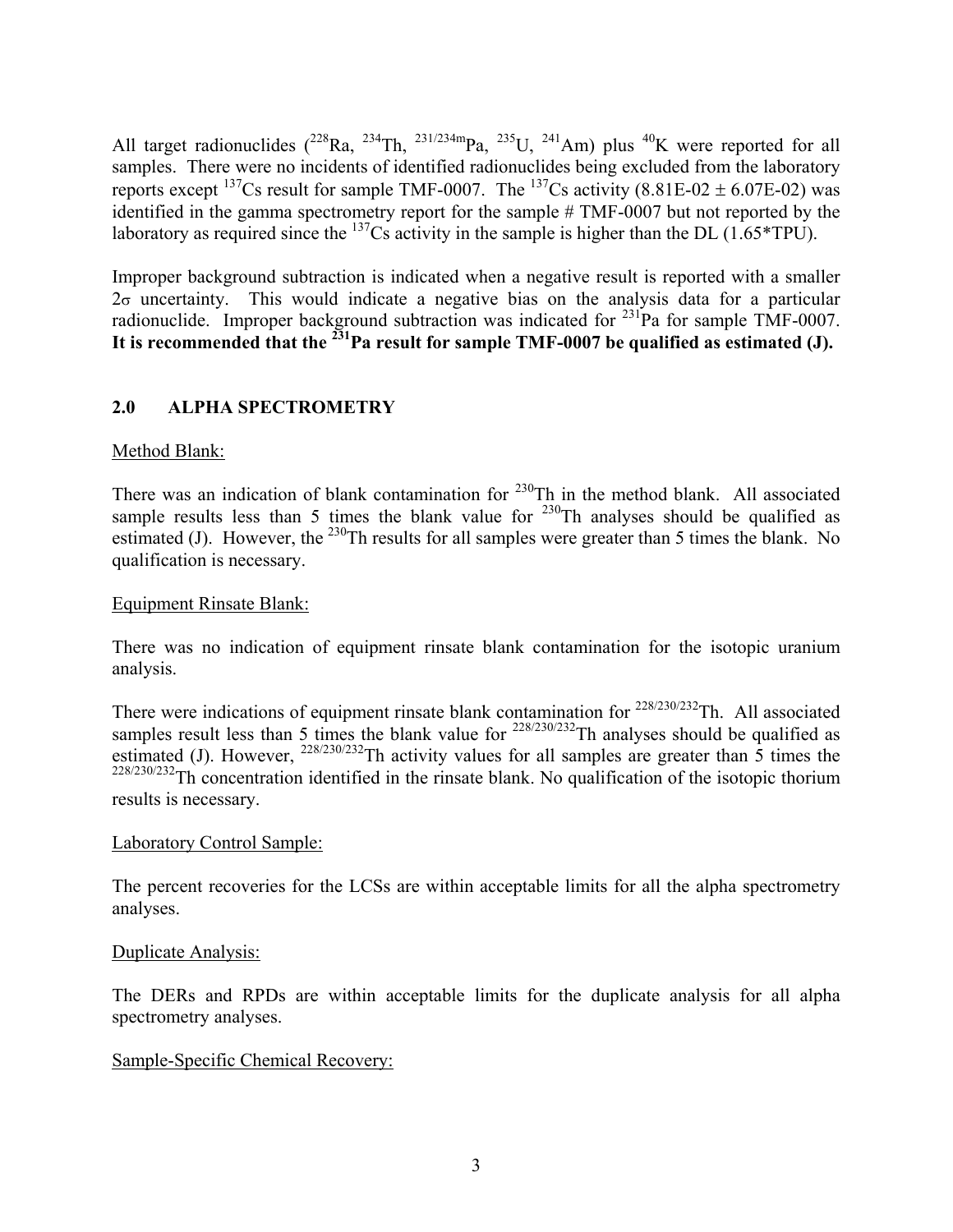The tracer recoveries were greater than 29.06% for all samples for the alpha spectrometry analyses. The sample-specific percent recovery results of  $^{22\frac{3}{4}\frac{235}{238}}$ U and  $^{228\frac{230}{232}}$ Th for all samples have less than 10% uncertainty. No qualification is necessary.

### Spectral Analysis:

No Spectral interferences were observed in the samples' alpha spectra for the isotopic uranium and thorium.

### Method Detection Limit and Quantitaion:

All samples met the required method detection limit (MDL) of 1.0 pCi/g for  $^{224/235/238}$ U and  $228/230/232$ Th.

## **3.0 226Ra ANALYSES**

## Method Blank:

There is no indication of blank contamination in the method blank sample for the  $^{226}$ Ra analysis.

### Equipment Rinsate Blank:

There was no indication of contamination in the equipment rinsate blank for  $^{226}$ Ra analysis.

## Laboratory Control Sample:

The percent recovery for the LCS (96%) for the  $^{226}$ Ra analyses was within acceptable limits.

## Duplicate Analysis:

The DERs and RPDs are within acceptable limits for the duplicate analysis for all  $^{226}$ Ra analyses. No qualification is required.

### Chemical Recoveries:

The sample-specific chemical recoveries for the  $^{226}$ Ra analysis for all samples were within acceptable limits. No qualification of the samples is necessary.

### Method Detection Limit and Quantitaion:

All samples met the required method detection limit (MDL) of 0.5 pCi/L for  $^{226}$ Ra.

## **4.0 GROSS ALPHA AND BETA ANALYSIS**

## Method Blank: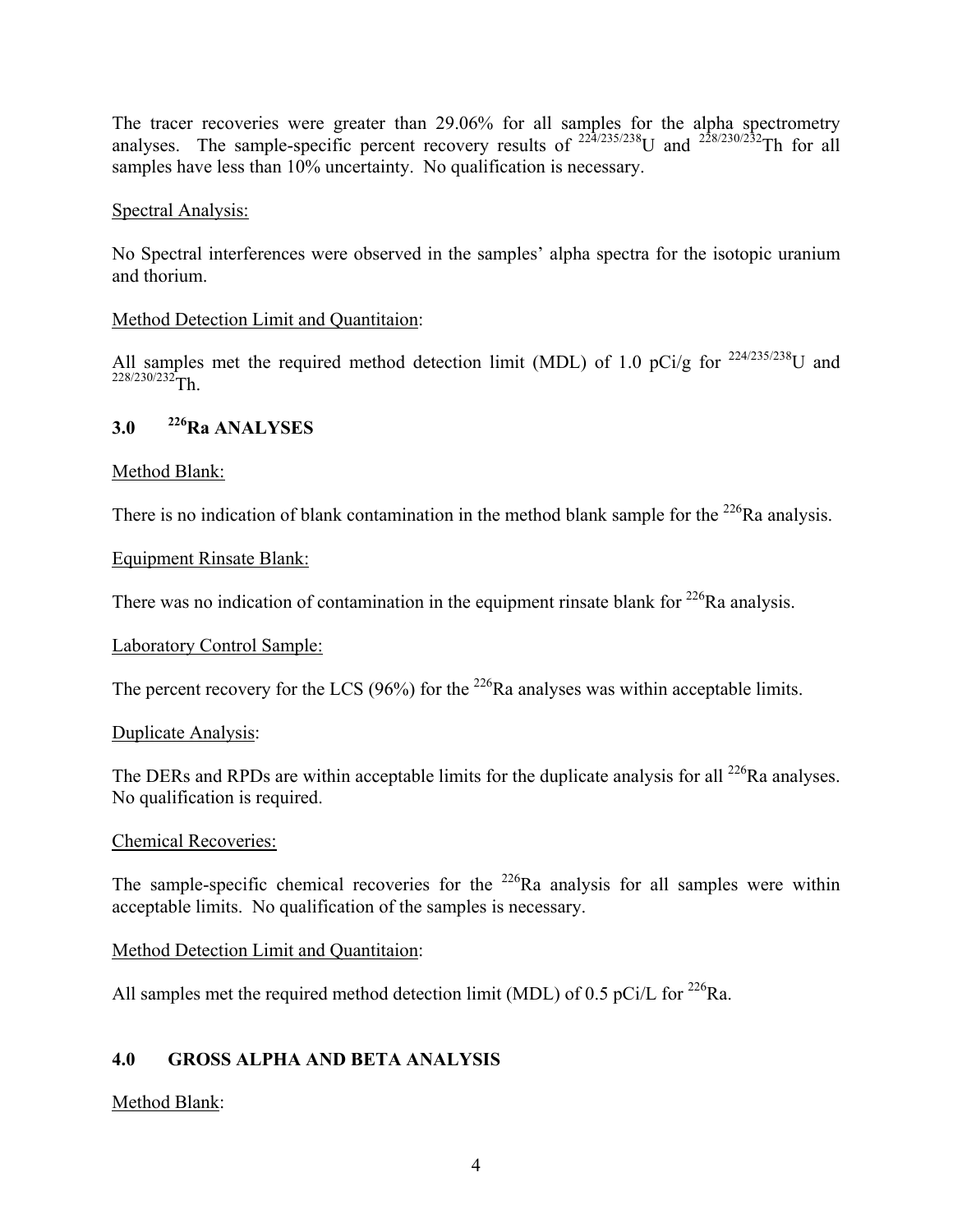There was no indication of blank contamination in the method blank for the gross alpha/beta analyses.

### Equipment Rinsate Blank:

There was no indication of contamination in the equipment rinsate blank for the gross alpha/beta analyses.

### Laboratory Control Sample:

The percent recovery for the LCS is within acceptable limits for the gross alpha/beta analyses.

### Duplicate Analysis:

The duplicate DERs and RPDs for the gross alpha/beta analyses are within acceptable limits.

### Quantification:

**It is recommended that the gross beta analysis results for all samples be qualified as estimated (J) because the gross beta analysis was performed using gas proportional counting and requires the digestate to be taken to dryness, which is not quantitative and does not include volatile radionuclides or volatile radionuclide salts (e.g., <sup>3</sup> H, 99Tc, 40K**  salts). Also, the laboratory used an 8M HNO<sub>3</sub> leach instead of total sample dissolution that **was requested in the SOW. This also may cause a negative bias since not all of the radionuclides of interest may have been removed from the sample especially any indigenous radionuclides such as radium, thorium, uranium, and their daughters.**

### Method Detection Limit:

The required method detection limit (MDL) for the gross alpha/beta analysis is 1 pCi/g. Some of the samples results did not meet the required MDC as identified in the narrative section indicating that the laboratory did not meet the project DQOs. The results for samples TMF-0035, TMF-0001, TMF-0002 and TMF-0017 did not meet the required MDC limits of both gross alpha and gross beta analyses. Whereas the results for samples TMF-0036, TMF-0038, TMF-0039, TMF-0040, TMF-0007, TMF-0009, TMF-0020 and TMF-0027 did not meet required MDC for gross beta analysis, Since the gross alpha/beta analyses are just estimates, no qualification is recommended.

## **5.0 TOTAL ACTIVITY BY LIQUID SCINTILLATION COUNTING**

## Method Blank:

There was no indication of blank contamination in the method blank samples for the total activity analyses.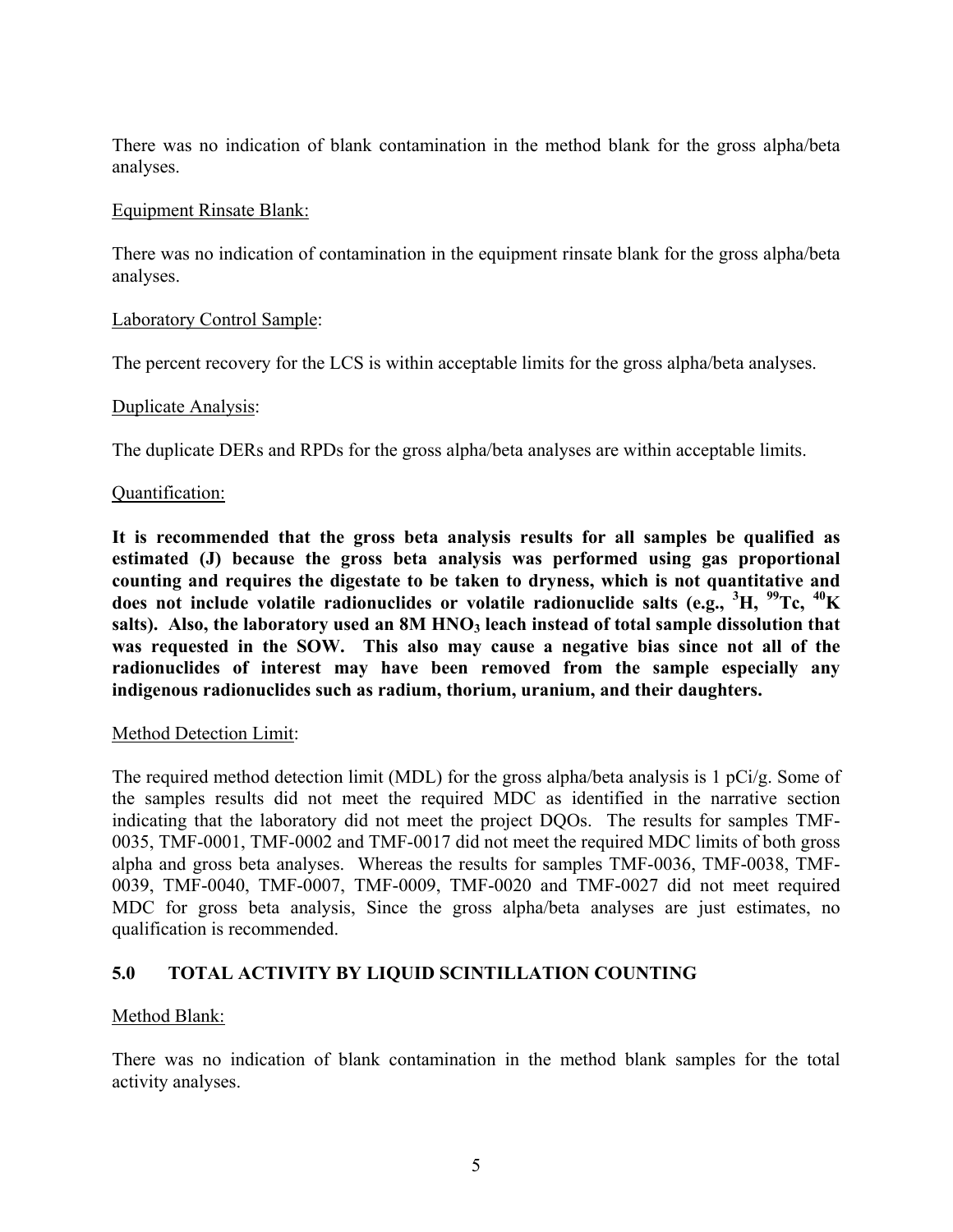### Equipment Rinsate Blank:

There was no indication of contamination in the equipment rinsate blank for the total activity analyses.

### Laboratory Control Sample:

The percent recovery for the reported LCS is within acceptable limits for the total activity analysis by liquid scintillation counting.

### Duplicate Analysis:

The total activity by liquid scintillation counting duplicate DER is within acceptable limits.

### Matrix Spike Sample:

The percent recovery for the MSS for the total activity analysis is within acceptable limits.

### Quantitaion and Method Detection Limit:

The required MDC for the Total Activity analysis is 10 pCi/g. All sample results met the required MDC. **It is recommended that the total activity analysis results for all samples be qualified as estimated (J), since the total activity analysis appears to have a negative bias. This negative bias may be due to the digestate being taken to dryness, which allowed the loss of volatile radionuclides or volatile radionuclide salts (e.g., <sup>3</sup> H, 99Tc, 40K salts). Also,**  the laboratory used an 8M HNO<sub>3</sub> leach instead of total sample dissolution that was **requested in the SOW. This also may cause a negative bias since not all of the radionuclides of interest may have been removed from the sample especially any indigenous radionuclides such as radium, thorium, uranium, and their daughters.**

## **6.0 DATA INTERCOMPARISON**

### U Alpha to U Gamma:

For all samples, the uranium alpha and uranium gammas agree within the uncertainties. No further qualification of the gamma spectrometry results is necessary.

### Alpha/Beta Sums to Gross Alpha/Beta Analysis:

The comparison of alpha and beta emitter sums to the gross alpha and beta analyses was performed in the same way that the duplicates were evaluated. The DER equation was used to determine if the alpha and beta sums were statistically different from the gross alpha and beta analysis results at the 99% confidence level. If the DER was greater than 1.29, the sums and the gross analyses were assumed not to be in agreement. The results are shown on the attached sheets.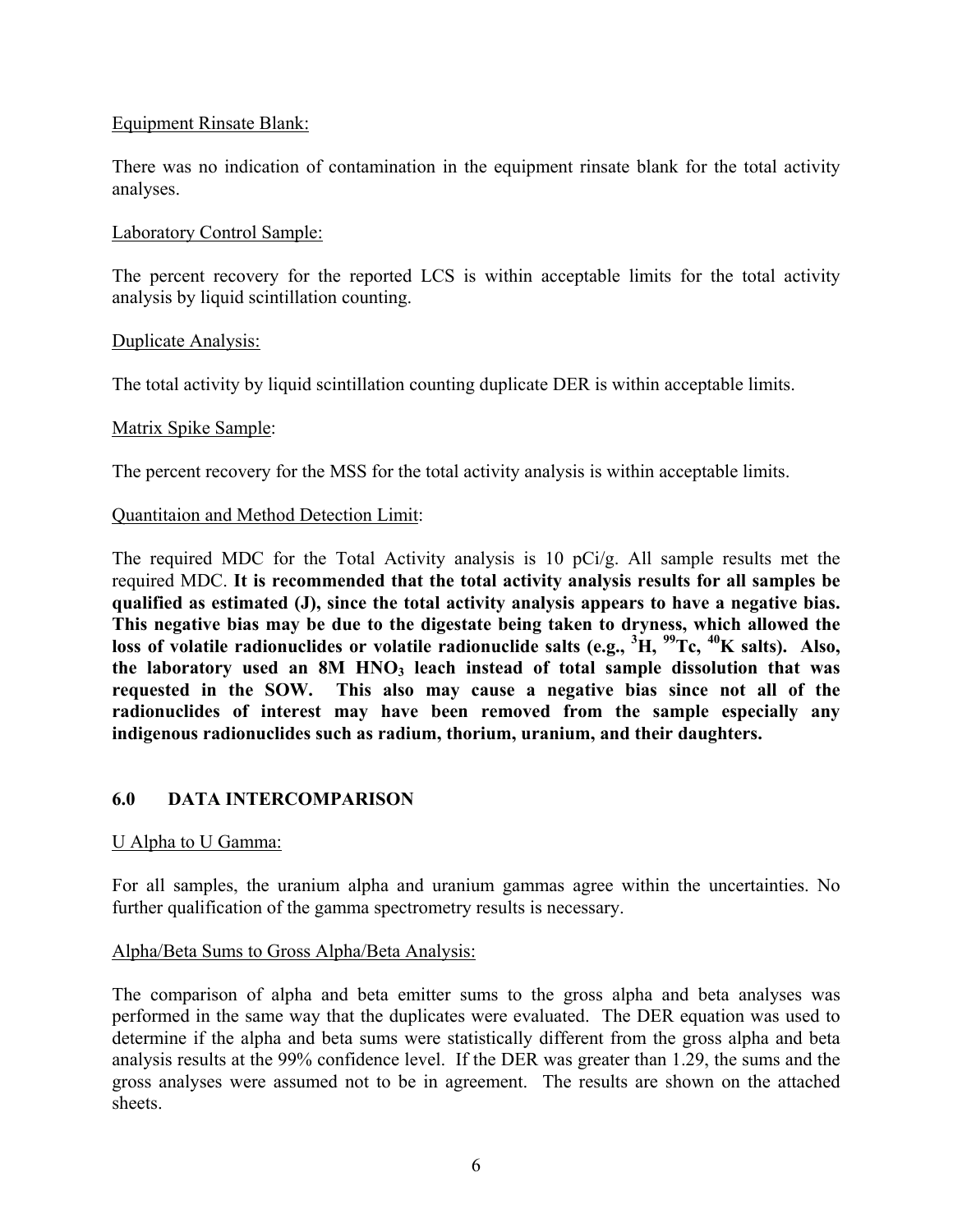The DERs for gross alpha to sum of alpha activities is within acceptable limits for all samples except for TMF-0007, indicating that the gross alpha analyses for this sample does not agree with the sum of the alpha emitters within a 99% confidence level. The DER (1.84) and RPD (105%) for TMF-0007 are outside the acceptable limit. The gross alpha result for sample TMF-0007 was greater than sum of the alpha emitters. This may be due to heterogeneity or missing activity as analyzed for by individual analysis. Since the gross alpha analysis is an estimated value, no qualification of the gross alpha result for sample TMF-007 is necessary.

When comparing the sums of the beta emitters to the gross beta analyses, it was assumed that the <sup>234</sup>Th and <sup>234m</sup>Pa are in equilibrium with <sup>238</sup>U, thus having the same activity as the <sup>238</sup>U. The DERs (2.62 - 4.54) for all samples are outside the acceptable limits as well as the RPD values (107 % - 149%). The gross beta results are smaller than the sum of the beta emitters for all samples. This negative bias is most likely due to the loss of volatile radionuclides and volatile radionuclide salts as discussed above. Since all of the gross beta results have been qualified for this reason, no further qualification of the gross beta results is necessary.

### Total Activity to Sums of Alpha and Beta Emitters:

When comparing the total activity to the total activity sum i.e., the sums of the beta emitters and the sum of alpha, it was assumed that the  $^{234}$ Th and  $^{234}$ mPa are in equilibrium with  $^{238}$ U, thus having the same activity as the <sup>238</sup>U. The DERs (1.75 – 3.22) for all samples are outside the acceptable limits as well as the RPD values (63.7%-117.1%). All samples have total activity results that are less than the sum of the alpha and beta emitters by an approximate factor ranging from approximately 1.6 to 2. This is most likely due to a negative bias in the total activity results due to the loss of volatile radionuclides and/or radionuclide salts as discussed above. No further qualification of the total activity results is recommended since the total activity results for the listed samples were previously qualified for this reason.

# <sup>228</sup>Ac Gamma and <sup>232</sup>Th:

When comparing the  $228$ Ac activity to  $228$ Ra activity, it was assumed that the actinium and radium are in equilibrium with  $232$ Th. The activities are all within the uncertainties of the measurements for all three radionuclides.

## Summary:

Based on the agreements between the gross alpha analyses and the sums of the individual alpha activities. Due to exclusion of volatile beta and daughter beta emitting radionuclides from the natural chain in the gross beta measurements the sums of beta activities in the sample was greater than the gross beta activity in all samples. Similarly, for the same reason the total activity for all samples was less than the sum of the gross activities.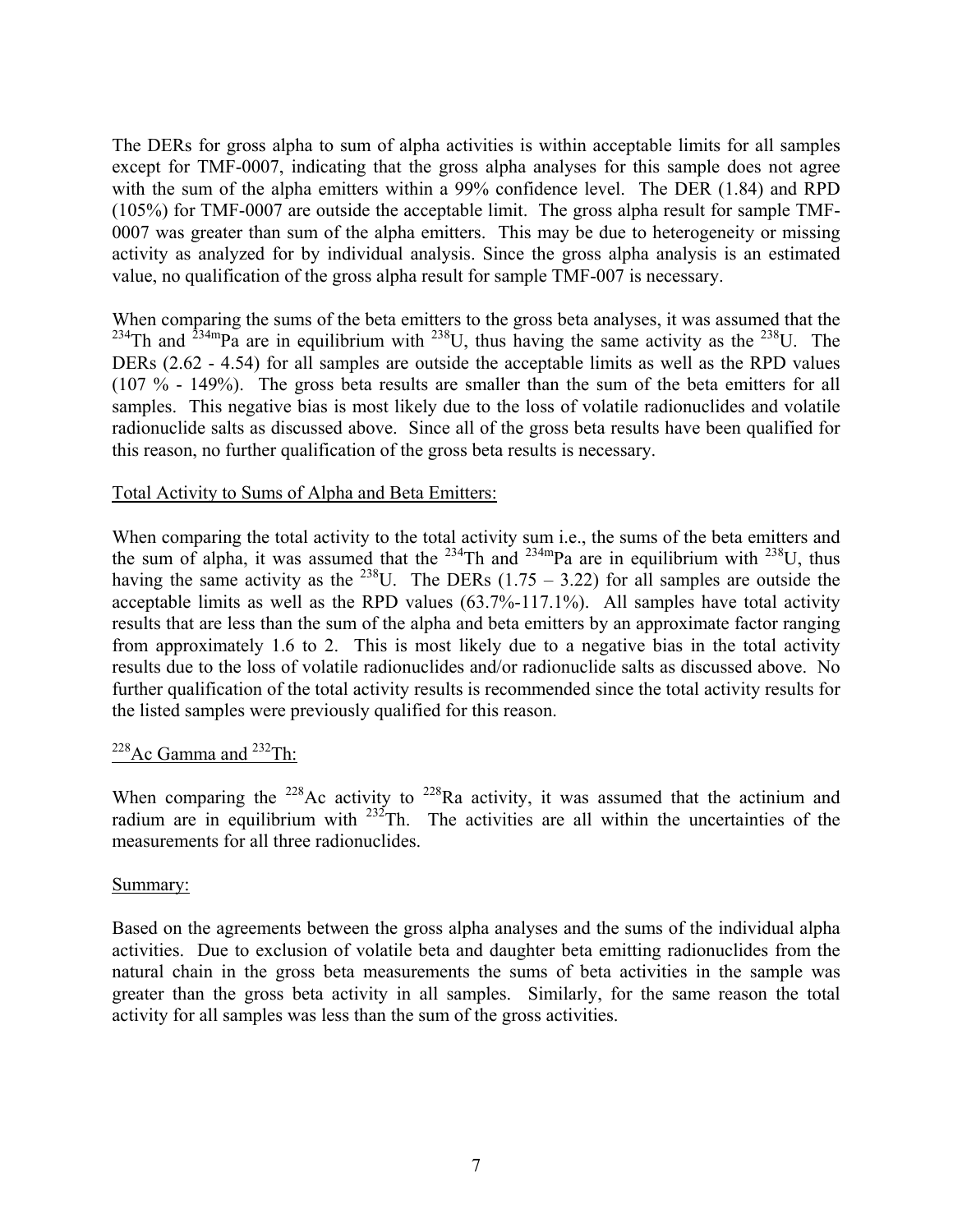## **Tonwanda Data Summary Tables**

| 0107029-1                    |               |              | TMF-0035         |                  |            |            |             |                     | <b>FROM GAMMA</b> |                  |                            |            |            |                |
|------------------------------|---------------|--------------|------------------|------------------|------------|------------|-------------|---------------------|-------------------|------------------|----------------------------|------------|------------|----------------|
|                              |               |              | <b>Duplicate</b> | <b>Duplicate</b> |            |            |             |                     |                   | <b>Duplicate</b> | <b>Duplicate</b>           |            |            |                |
|                              | <b>Result</b> | Uncertainty  | <b>Result</b>    | Uncertainty      |            |            | Val         | <b>Result</b>       | Uncertainty       | <b>Result</b>    | Uncertainty                |            |            | Val            |
| <b>Analyses</b>              | (pCi/g)       | (pCi/g)      | (pCi/g)          | (pCi/g)          | <b>DER</b> | <b>RPD</b> | $\mathbf Q$ | (pCi/g)             | (pCi/g)           | (pCi/g)          | (pCi/g)                    | <b>DER</b> | <b>RPD</b> | $\bf{Q}$       |
| Am-241                       |               |              |                  |                  |            |            |             | $-2.00E-02$         | 1.20E-01          | $-2.00E-02$      | $1.20E-01$ 0.00            |            | 0.00       | $\overline{U}$ |
| Ra-226                       | $1.03E + 00$  | 2.70E-01     |                  |                  |            |            |             |                     |                   |                  |                            |            |            |                |
| Np-237                       |               |              |                  |                  |            |            |             |                     |                   |                  |                            |            |            |                |
| Pu-238                       |               |              |                  |                  |            |            |             |                     |                   |                  |                            |            |            |                |
| Pu-239                       |               |              |                  |                  |            |            |             |                     |                   |                  |                            |            |            |                |
| Th-228                       | 7.80E-01      | 1.40E-01     | 8.60E-01         | 1.70E-01         | 0.36       | 9.76       |             |                     |                   |                  |                            |            |            |                |
| $Th-230$                     | 7.30E-01      | 1.30E-01     | 8.70E-01         | 1.60E-01         | 0.68       | 17.5       |             |                     |                   |                  |                            |            |            |                |
| Th-232                       | 8.00E-01      | 1.40E-01     | 8.50E-01         | 1.60E-01         | 0.24       | 6.06       |             |                     |                   |                  |                            |            |            |                |
| $U-234$                      | 7.30E-01      | 2.10E-01     |                  |                  |            |            |             |                     |                   |                  |                            |            |            |                |
| $U-235$                      | 7.40E-02      | 6.10E-02     |                  |                  |            |            |             | 1.00E-01            | 4.60E-01          | 2.20E-01         | 4.20E-01                   | 0.19       | 75.0       | U              |
| U-238                        | 5.80E-01      | 1.90E-01     |                  |                  |            |            |             |                     |                   |                  |                            |            |            |                |
| <b>Total U Alpha</b>         | $1.38E + 00$  | 2.90E-01     |                  |                  |            |            |             |                     |                   |                  |                            |            |            |                |
| Alpha Sum                    | $2.47E + 00$  | $2.65E + 00$ |                  |                  |            |            |             |                     |                   |                  |                            |            |            |                |
|                              |               |              |                  |                  |            |            |             |                     |                   |                  |                            |            |            |                |
| Total U by KPA               |               |              |                  |                  |            |            |             |                     |                   |                  |                            |            |            |                |
| Total U by KPA               |               |              |                  |                  |            |            |             |                     |                   |                  |                            |            |            |                |
| U-235 wt% (by alpha spect)   |               |              |                  |                  |            |            |             |                     |                   |                  |                            |            |            |                |
| U-233 wt%                    |               |              |                  |                  |            |            |             |                     |                   |                  |                            |            |            |                |
| <b>Total U Alpha (Calc)</b>  |               |              |                  |                  |            |            |             |                     |                   |                  |                            |            |            |                |
|                              |               |              |                  |                  |            |            |             |                     |                   |                  |                            |            |            |                |
| <b>Total Radiological Sr</b> |               |              |                  |                  |            |            |             |                     |                   |                  |                            |            |            |                |
| Tc-99                        |               |              |                  |                  |            |            |             |                     |                   |                  |                            |            |            |                |
| Th-234 (Assumed from U-238)  | 5.80E-01      | 1.90E-01     |                  |                  |            |            |             | $1.00E + 00$        | $1.30E + 00$      | 6.20E-01         | 7.70E-01                   | 0.25       | 46.9       | ${\bf U}$      |
| Pa-234m (Assumed from U-238) | 5.80E-01      | 1.90E-01     |                  |                  |            |            |             | $-2.40E+01$         | $2.10E + 01$      | $1.00E + 01$     | 2.30E+01                   | 1.09       | 486        | ${\bf U}$      |
| $K-40$                       | $1.64E + 01$  | $5.00E + 00$ | $1.54E + 01$     | 4.50E+00         | 0.15       | 6.29       |             |                     |                   |                  |                            |            |            |                |
| Ra-228                       | 7.80E-01      | 6.50E-01     | 5.00E-01         | 3.80E-01         | 0.37       | 43.8       |             |                     |                   |                  |                            |            |            |                |
| Pa-231                       | $-2.50E+00$   | 2.90E+00     | $-4.00E-01$      | $2.60E + 00$     | 0.54       | 145        | ${\bf U}$   |                     |                   |                  |                            |            |            |                |
| <b>Beta Sum</b>              | $1.80E + 01$  | $5.06E + 00$ |                  |                  |            |            |             | $-6.12E+00$         | $2.16E + 01$      | $2.65E + 01$     | $2.35E+01$                 |            |            |                |
| <b>Total Activity Sum</b>    | $2.05E + 01$  | 5.71E+00     |                  |                  |            |            |             | $-3.65E+00$         | $2.18E + 01$      |                  |                            |            |            |                |
|                              |               |              |                  |                  |            |            |             | DER (sums to gross) |                   |                  | <b>RPD</b> (sums to gross) |            |            |                |
| Gross Alpha                  | 5.40E+00      | $1.10E + 00$ | 5.20E+00         | $1.10E + 00$     | 0.13       | 3.77       |             | 1.02                | (from gamma)      |                  | 74.3                       |            |            |                |
| Gross Beta                   | $4.55E + 00$  | 9.80E-01     | 5.40E+00         | $1.00E + 00$     | 0.61       | 17.1       | J           | 2.62                | 0.49              |                  | 119                        |            |            |                |
| <b>Total Activity</b>        | 8.40E+00      | $3.90E + 00$ | $1.05E + 01$     | $4.00E + 00$     | 0.38       | 22.2       | J           | 1.75                | 0.54              |                  | 83.8                       |            |            |                |
|                              |               |              |                  |                  |            |            |             |                     |                   |                  |                            |            |            |                |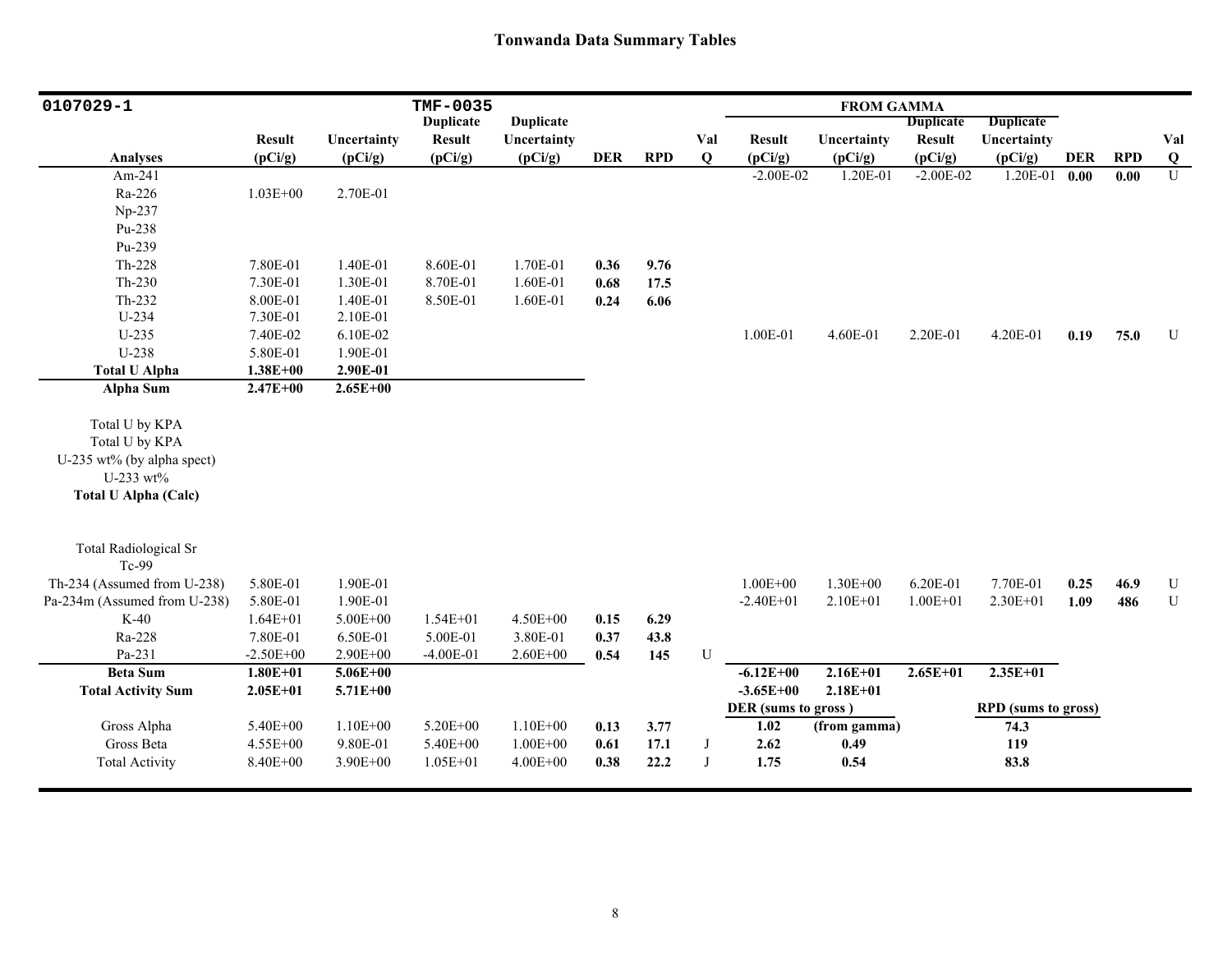| 0107029-2                    |                          |                        | TMF-0036                 |                        |            |            |                    |                          | <b>FROM GAMMA</b>      |                          |                            |            |            |                 |
|------------------------------|--------------------------|------------------------|--------------------------|------------------------|------------|------------|--------------------|--------------------------|------------------------|--------------------------|----------------------------|------------|------------|-----------------|
|                              |                          |                        | <b>Duplicate</b>         | <b>Duplicate</b>       |            |            |                    |                          |                        | <b>Duplicate</b>         | <b>Duplicate</b>           |            |            |                 |
| <b>Analyses</b>              | <b>Result</b><br>(pCi/g) | Uncertainty<br>(pCi/g) | <b>Result</b><br>(pCi/g) | Uncertainty<br>(pCi/g) | <b>DER</b> | <b>RPD</b> | Val<br>$\mathbf Q$ | <b>Result</b><br>(pCi/g) | Uncertainty<br>(pCi/g) | <b>Result</b><br>(pCi/g) | Uncertainty<br>(pCi/g)     | <b>DER</b> | <b>RPD</b> | Val<br>$\bf{Q}$ |
| Am-241                       |                          |                        |                          |                        |            |            |                    | 7.00E-02                 | 2.30E-01               |                          |                            |            |            | $\overline{U}$  |
| Ra-226                       | 1.74E+00                 | 3.60E-01               |                          |                        |            |            |                    |                          |                        |                          |                            |            |            |                 |
| Np-237                       |                          |                        |                          |                        |            |            |                    |                          |                        |                          |                            |            |            |                 |
| Pu-238                       |                          |                        |                          |                        |            |            |                    |                          |                        |                          |                            |            |            |                 |
| Pu-239                       |                          |                        |                          |                        |            |            |                    |                          |                        |                          |                            |            |            |                 |
| Th-228                       | 9.40E-01                 | 1.70E-01               |                          |                        |            |            |                    |                          |                        |                          |                            |            |            |                 |
| $Th-230$                     | 6.90E-01                 | 1.30E-01               |                          |                        |            |            |                    |                          |                        |                          |                            |            |            |                 |
| Th-232                       | 8.00E-01                 | 1.40E-01               |                          |                        |            |            |                    |                          |                        |                          |                            |            |            |                 |
| U-234                        | 8.60E-01                 | 2.30E-01               | 7.60E-01                 | 2.10E-01               | 0.16       | 5.13       |                    |                          |                        |                          |                            |            |            |                 |
| $U-235$                      | 9.90E-02                 | 7.10E-02               | 1.33E-01                 | 8.20E-02               | 0.31       | 29.3       |                    | $-3.00E - 02$            | 2.70E-01               |                          |                            |            |            | U               |
| U-238                        | 8.40E-01                 | 2.30E-01               | 9.50E-01                 | 2.50E-01               | 0.32       | 12.3       |                    |                          |                        |                          |                            |            |            |                 |
| <b>Total U Alpha</b>         | $2.60E + 00$             | 2.78E-01               | $1.84E + 00$             | 3.37E-01               |            |            |                    |                          |                        |                          |                            |            |            |                 |
| <b>Alpha Sum</b>             | $4.89E + 00$             | $1.29E + 00$           | $1.84E + 00$             | 3.37E-01               |            |            |                    |                          |                        |                          |                            |            |            |                 |
|                              |                          |                        |                          |                        |            |            |                    |                          |                        |                          |                            |            |            |                 |
| Total U by KPA               |                          |                        |                          |                        |            |            |                    |                          |                        |                          |                            |            |            |                 |
| Total U by KPA               |                          |                        |                          |                        |            |            |                    |                          |                        |                          |                            |            |            |                 |
| U-235 wt% (by alpha spect)   |                          |                        |                          |                        |            |            |                    |                          |                        |                          |                            |            |            |                 |
| U-233 wt%                    |                          |                        |                          |                        |            |            |                    |                          |                        |                          |                            |            |            |                 |
| <b>Total U Alpha (Calc)</b>  |                          |                        |                          |                        |            |            |                    |                          |                        |                          |                            |            |            |                 |
|                              |                          |                        |                          |                        |            |            |                    |                          |                        |                          |                            |            |            |                 |
| <b>Total Radiological Sr</b> |                          |                        |                          |                        |            |            |                    |                          |                        |                          |                            |            |            |                 |
| Tc-99                        |                          |                        |                          |                        |            |            |                    |                          |                        |                          |                            |            |            |                 |
| Th-234 (Assumed from U-238)  | 8.40E-01                 | 2.30E-01               | 9.50E-01                 | 2.50E-01               | 0.32       | 12.3       |                    | 6.20E-01                 | 7.50E-01               |                          |                            |            |            |                 |
| Pa-234m (Assumed from U-238) | 8.40E-01                 | 2.30E-01               | 9.50E-01                 | 2.50E-01               | 0.32       | 12.3       |                    | $-5.00E-01$              | $6.90E + 00$           |                          |                            |            |            | ${\bf U}$       |
| $K-40$                       | $1.75E + 01$             | 3.20E+00               |                          |                        |            |            |                    |                          |                        |                          |                            |            |            |                 |
| Ra-228                       | 6.50E-01                 | 1.70E-01               |                          |                        |            |            |                    |                          |                        |                          |                            |            |            |                 |
| Pa-231                       | $-1.20E + 00$            | $1.30E + 00$           |                          |                        |            |            | U                  |                          |                        |                          |                            |            |            |                 |
| <b>Beta Sum</b>              | $1.97E + 01$             | $3.22E + 00$           | $1.90E + 00$             | 3.54E-01               |            |            |                    | $1.81E + 01$             | $7.65E + 00$           |                          |                            |            |            |                 |
| <b>Total Activity Sum</b>    | $2.46E + 01$             | $3.47E + 00$           | $3.74E + 00$             | 4.88E-01               |            |            |                    | $2.30E + 01$             | 7.76E+00               |                          |                            |            |            |                 |
|                              |                          |                        |                          |                        |            |            |                    | DER (sums to gross)      |                        |                          | <b>RPD</b> (sums to gross) |            |            |                 |
| Gross Alpha                  | $6.60E + 00$             | $1.20E + 00$           |                          |                        |            |            |                    | 0.97                     | (from gamma)           |                          | 29.8                       |            |            |                 |
| Gross Beta                   | 5.60E+00                 | $1.10E + 00$           |                          |                        |            |            | J                  | 4.13                     | 1.62                   |                          | 111                        |            |            |                 |
| <b>Total Activity</b>        | $1.27E + 01$             | $4.00E + 00$           |                          |                        |            |            | $\mathbf{J}$       | 2.24                     | 1.18                   |                          | 63.7                       |            |            |                 |
|                              |                          |                        |                          |                        |            |            |                    |                          |                        |                          |                            |            |            |                 |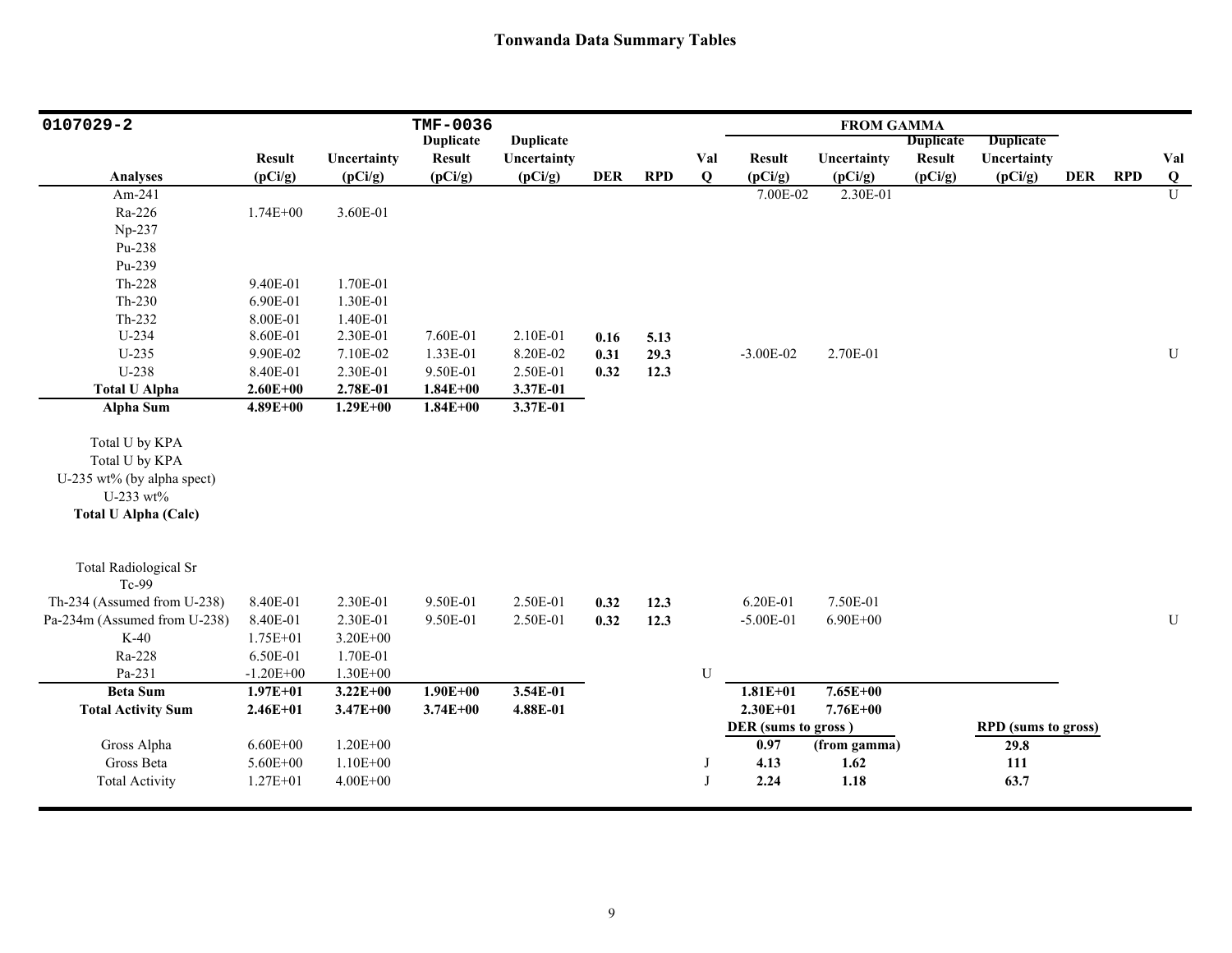| 0107029-3                    |               |              | <b>TMF-0037</b>  |                  |            |            |     |                     | <b>FROM GAMMA</b> |                  |                            |            |            |           |
|------------------------------|---------------|--------------|------------------|------------------|------------|------------|-----|---------------------|-------------------|------------------|----------------------------|------------|------------|-----------|
|                              |               |              | <b>Duplicate</b> | <b>Duplicate</b> |            |            |     |                     |                   | <b>Duplicate</b> | <b>Duplicate</b>           |            |            |           |
|                              | <b>Result</b> | Uncertainty  | <b>Result</b>    | Uncertainty      |            |            | Val | <b>Result</b>       | Uncertainty       | <b>Result</b>    | Uncertainty                |            |            | Val       |
| <b>Analyses</b>              | (pCi/g)       | (pCi/g)      | (pCi/g)          | (pCi/g)          | <b>DER</b> | <b>RPD</b> | Q   | (pCi/g)             | (pCi/g)           | (pCi/g)          | (pCi/g)                    | <b>DER</b> | <b>RPD</b> | Q         |
| Am-241                       |               |              |                  |                  |            |            |     | 4.00E-02            | 3.40E-01          | $-5.00E-02$      | 2.70E-01                   | 0.21       | 1800.0     | U         |
| Ra-226                       | $1.40E + 00$  | 3.20E-01     |                  |                  |            |            |     |                     |                   |                  |                            |            |            |           |
| Np-237                       |               |              |                  |                  |            |            |     |                     |                   |                  |                            |            |            |           |
| Pu-238                       |               |              |                  |                  |            |            |     |                     |                   |                  |                            |            |            |           |
| Pu-239                       |               |              |                  |                  |            |            |     |                     |                   |                  |                            |            |            |           |
| Th-228                       | $1.25E + 00$  | 2.30E-01     |                  |                  |            |            |     |                     |                   |                  |                            |            |            |           |
| Th-230                       | $1.11E + 00$  | 2.00E-01     |                  |                  |            |            |     |                     |                   |                  |                            |            |            |           |
| $Th-232$                     | $1.10E + 00$  | 2.00E-01     |                  |                  |            |            |     |                     |                   |                  |                            |            |            |           |
| $U-234$                      | 9.80E-01      | 2.60E-01     |                  |                  |            |            |     |                     |                   |                  |                            |            |            |           |
| $U-235$                      | 1.90E-01      | 1.00E-01     |                  |                  |            |            |     | 8.00E-02            | 3.40E-01          | $-1.80E-01$      | 3.20E-01                   | 0.56       | 520        | U         |
| U-238                        | 9.20E-01      | 2.50E-01     |                  |                  |            |            |     |                     |                   |                  |                            |            |            |           |
| <b>Total U Alpha</b>         | $2.09E + 00$  | 3.74E-01     |                  |                  |            |            |     |                     |                   |                  |                            |            |            |           |
| Alpha Sum                    | $6.32E + 00$  | $1.90E + 00$ |                  |                  |            |            |     |                     |                   |                  |                            |            |            |           |
|                              |               |              |                  |                  |            |            |     |                     |                   |                  |                            |            |            |           |
| Total U by KPA               |               |              |                  |                  |            |            |     |                     |                   |                  |                            |            |            |           |
| Total U by KPA               |               |              |                  |                  |            |            |     |                     |                   |                  |                            |            |            |           |
| U-235 wt% (by alpha spect)   |               |              |                  |                  |            |            |     |                     |                   |                  |                            |            |            |           |
| U-233 wt%                    |               |              |                  |                  |            |            |     |                     |                   |                  |                            |            |            |           |
| <b>Total U Alpha (Calc)</b>  |               |              |                  |                  |            |            |     |                     |                   |                  |                            |            |            |           |
|                              |               |              |                  |                  |            |            |     |                     |                   |                  |                            |            |            |           |
| <b>Total Radiological Sr</b> |               |              |                  |                  |            |            |     |                     |                   |                  |                            |            |            |           |
| Tc-99                        |               |              |                  |                  |            |            |     |                     |                   |                  |                            |            |            |           |
| Th-234 (Assumed from U-238)  | 9.20E-01      | 2.50E-01     |                  |                  |            |            |     | 6.00E-01            | $1.20E + 00$      | 7.30E-01         | 9.60E-01                   | 0.08       | 19.5       | ${\bf U}$ |
| Pa-234m (Assumed from U-238) | 9.20E-01      | 2.50E-01     |                  |                  |            |            |     | $-1.10E + 00$       | 9.90E+00          | 8.40E+00         | 8.90E+00                   | 0.71       | 260        | ${\bf U}$ |
| $K-40$                       | $1.84E + 01$  | 3.80E+00     | $2.10E + 01$     | 3.80E+00         | 0.48       | 13.2       |     |                     |                   |                  |                            |            |            |           |
| Ra-228                       | 6.30E-01      | 2.40E-01     | 6.80E-01         | 2.00E-01         | 0.16       | 7.63       |     |                     |                   |                  |                            |            |            |           |
| Pa-231                       | $-7.00E-01$   | $2.00E + 00$ | 2.00E-01         | $2.00E + 00$     | 0.32       | 360        | U   |                     |                   |                  |                            |            |            |           |
| <b>Beta</b> Sum              | $2.08E + 01$  | $3.83E + 00$ |                  |                  |            |            |     | $1.84E + 01$        | $1.07E + 01$      | $3.08E + 01$     | $9.73E + 00$               |            |            |           |
| <b>Total Activity Sum</b>    | $2.71E + 01$  | $4.28E + 00$ |                  |                  |            |            |     | $2.48E + 01$        | $1.08E + 01$      |                  |                            |            |            |           |
|                              |               |              |                  |                  |            |            |     | DER (sums to gross) |                   |                  | <b>RPD</b> (sums to gross) |            |            |           |
| Gross Alpha                  | 5.60E+00      | $1.10E + 00$ |                  |                  |            |            |     | 0.33                | (from gamma)      |                  | 12.1                       |            |            |           |
| Gross Beta                   | 4.16E+00      | 8.50E-01     |                  |                  |            |            | J   | 4.24                | 1.33              |                  | 133                        |            |            |           |
| <b>Total Activity</b>        | $1.01E + 01$  | $4.00E + 00$ |                  |                  |            |            | J   | 2.90                | 1.27              |                  | 91.4                       |            |            |           |
|                              |               |              |                  |                  |            |            |     |                     |                   |                  |                            |            |            |           |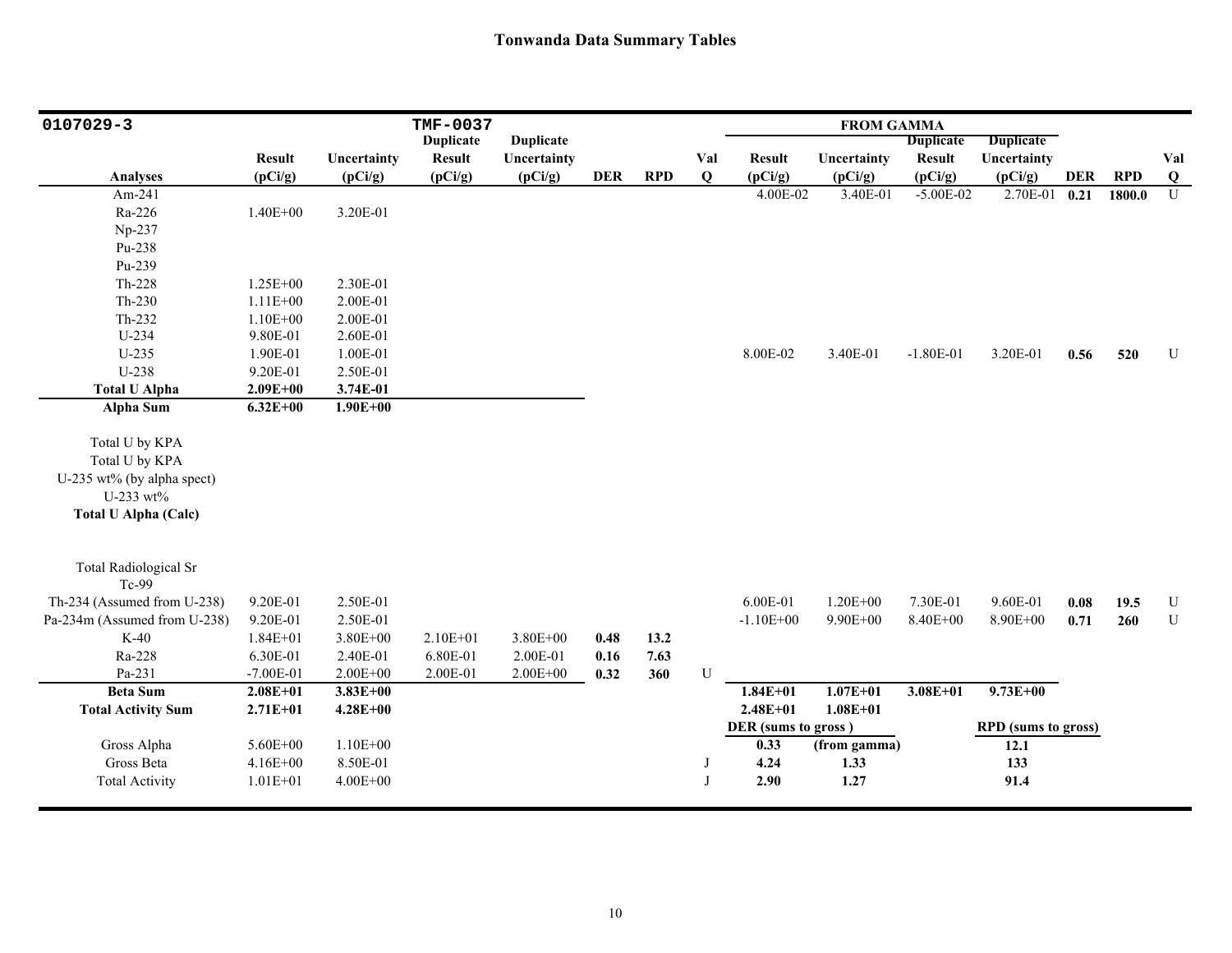| 0107029-4                    |               |              | <b>TMF-0038</b>  |                  |     |            |     |                     | <b>FROM GAMMA</b> |                  |                            |            |            |                         |
|------------------------------|---------------|--------------|------------------|------------------|-----|------------|-----|---------------------|-------------------|------------------|----------------------------|------------|------------|-------------------------|
|                              |               |              | <b>Duplicate</b> | <b>Duplicate</b> |     |            |     |                     |                   | <b>Duplicate</b> | <b>Duplicate</b>           |            |            |                         |
|                              | <b>Result</b> | Uncertainty  | <b>Result</b>    | Uncertainty      |     |            | Val | <b>Result</b>       | Uncertainty       | <b>Result</b>    | Uncertainty                |            |            | Val                     |
| <b>Analyses</b>              | (pCi/g)       | (pCi/g)      | (pCi/g)          | (pCi/g)          | DER | <b>RPD</b> | Q   | (pCi/g)             | (pCi/g)           | (pCi/g)          | (pCi/g)                    | <b>DER</b> | <b>RPD</b> | $\overline{\mathbf{Q}}$ |
| Am-241                       |               |              |                  |                  |     |            |     | $-1.90E-01$         | 3.10E-01          |                  |                            |            |            | $\overline{U}$          |
| Ra-226                       | $1.01E + 00$  | 2.70E-01     |                  |                  |     |            |     |                     |                   |                  |                            |            |            |                         |
| Np-237                       |               |              |                  |                  |     |            |     |                     |                   |                  |                            |            |            |                         |
| Pu-238                       |               |              |                  |                  |     |            |     |                     |                   |                  |                            |            |            |                         |
| Pu-239                       |               |              |                  |                  |     |            |     |                     |                   |                  |                            |            |            |                         |
| Th-228                       | 8.40E-01      | 1.70E-01     |                  |                  |     |            |     |                     |                   |                  |                            |            |            |                         |
| $Th-230$                     | 8.70E-01      | 1.60E-01     |                  |                  |     |            |     |                     |                   |                  |                            |            |            |                         |
| Th-232                       | 7.90E-01      | 1.50E-01     |                  |                  |     |            |     |                     |                   |                  |                            |            |            |                         |
| U-234                        | 6.20E-01      | 1.80E-01     |                  |                  |     |            |     |                     |                   |                  |                            |            |            |                         |
| $U-235$                      | 9.00E-02      | 6.00E-02     |                  |                  |     |            |     | $-3.10E-01$         | 4.00E-01          |                  |                            |            |            | $\mathbf U$             |
| U-238                        | 7.30E-01      | 2.00E-01     |                  |                  |     |            |     |                     |                   |                  |                            |            |            |                         |
| <b>Total U Alpha</b>         | $1.44E + 00$  | 2.76E-01     |                  |                  |     |            |     |                     |                   |                  |                            |            |            |                         |
| <b>Alpha Sum</b>             | $4.50E + 00$  | $2.04E + 00$ |                  |                  |     |            |     |                     |                   |                  |                            |            |            |                         |
|                              |               |              |                  |                  |     |            |     |                     |                   |                  |                            |            |            |                         |
| Total U by KPA               |               |              |                  |                  |     |            |     |                     |                   |                  |                            |            |            |                         |
| Total U by KPA               |               |              |                  |                  |     |            |     |                     |                   |                  |                            |            |            |                         |
| U-235 wt% (by alpha spect)   |               |              |                  |                  |     |            |     |                     |                   |                  |                            |            |            |                         |
| U-233 wt%                    |               |              |                  |                  |     |            |     |                     |                   |                  |                            |            |            |                         |
| <b>Total U Alpha (Calc)</b>  |               |              |                  |                  |     |            |     |                     |                   |                  |                            |            |            |                         |
|                              |               |              |                  |                  |     |            |     |                     |                   |                  |                            |            |            |                         |
| <b>Total Radiological Sr</b> |               |              |                  |                  |     |            |     |                     |                   |                  |                            |            |            |                         |
| Tc-99                        |               |              |                  |                  |     |            |     |                     |                   |                  |                            |            |            |                         |
| Th-234 (Assumed from U-238)  | 7.30E-01      | 2.00E-01     |                  |                  |     |            |     | $1.20E + 00$        | $1.00E + 00$      |                  |                            |            |            |                         |
| Pa-234m (Assumed from U-238) | 7.30E-01      | 2.00E-01     |                  |                  |     |            |     | $1.00E + 00$        | $1.40E + 01$      |                  |                            |            |            | ${\bf U}$               |
| $K-40$                       | $1.78E + 01$  | $3.80E + 00$ |                  |                  |     |            |     |                     |                   |                  |                            |            |            |                         |
| Ra-228                       | 7.20E-01      | 2.90E-01     |                  |                  |     |            |     |                     |                   |                  |                            |            |            |                         |
| Pa-231                       | $-5.00E-01$   | 2.20E+00     |                  |                  |     |            | U   |                     |                   |                  |                            |            |            |                         |
| <b>Beta Sum</b>              | $1.99E + 01$  | $3.83E + 00$ |                  |                  |     |            |     | $2.07E + 01$        | $1.45E + 01$      |                  |                            |            |            |                         |
| <b>Total Activity Sum</b>    | $2.44E + 01$  | $4.34E + 00$ |                  |                  |     |            |     | $2.52E + 01$        | $1.47E + 01$      |                  |                            |            |            |                         |
|                              |               |              |                  |                  |     |            |     | DER (sums to gross) |                   |                  | <b>RPD</b> (sums to gross) |            |            |                         |
| Gross Alpha                  | 7.70E+00      | $1.40E + 00$ |                  |                  |     |            |     | 1.29                | (from gamma)      |                  | 52.5                       |            |            |                         |
| Gross Beta                   | $6.00E + 00$  | $1.10E + 00$ |                  |                  |     |            | J   | 3.49                | 1.00              |                  | 107                        |            |            |                         |
| <b>Total Activity</b>        | 9.70E+00      | 3.90E+00     |                  |                  |     |            | J   | 2.52                | 1.02              |                  | 86.3                       |            |            |                         |
|                              |               |              |                  |                  |     |            |     |                     |                   |                  |                            |            |            |                         |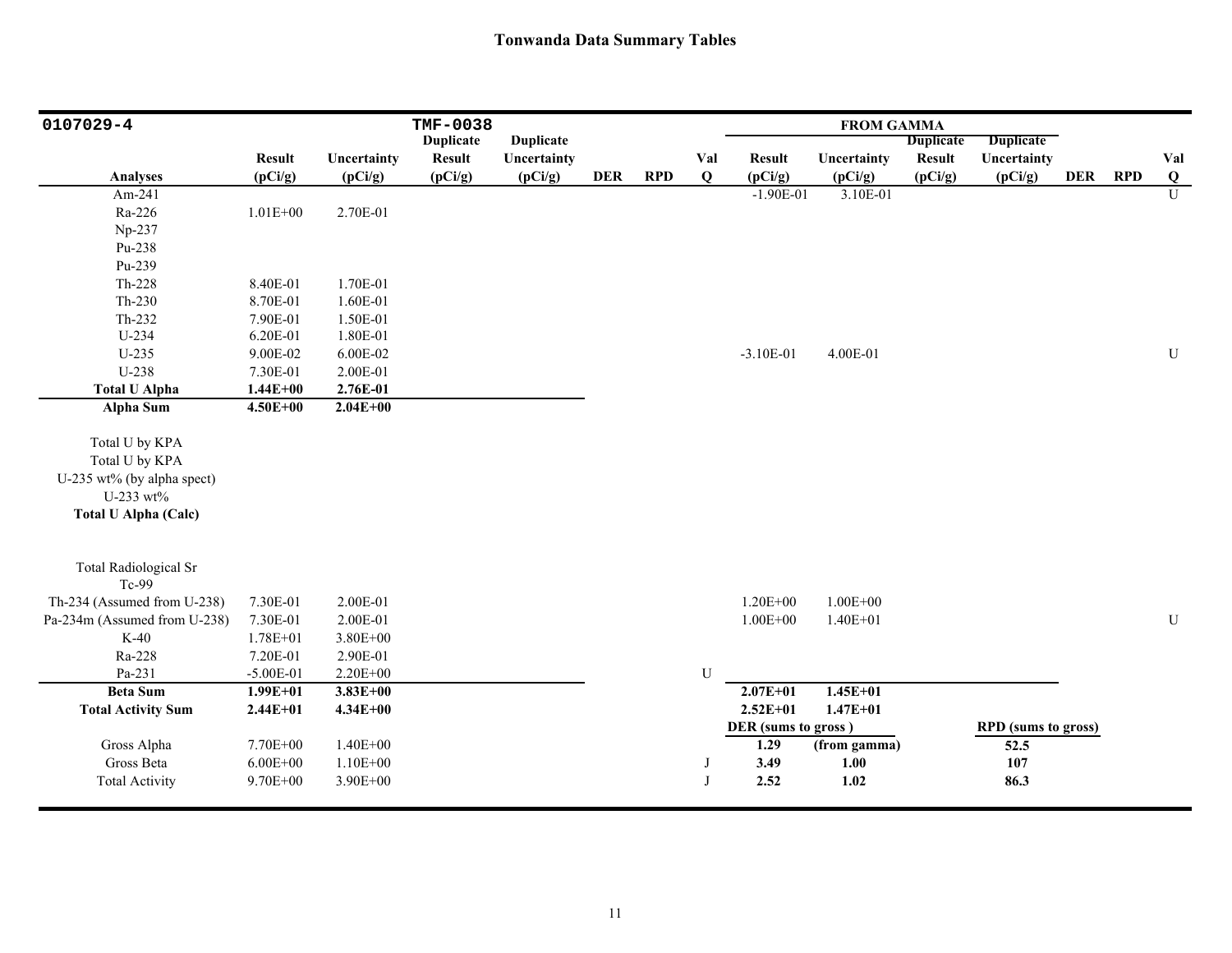| 0107029-5                    |               |              | TMF-0039         |                        |            |            |          |                     | <b>FROM GAMMA</b>   |                  |                            |            |            |                     |
|------------------------------|---------------|--------------|------------------|------------------------|------------|------------|----------|---------------------|---------------------|------------------|----------------------------|------------|------------|---------------------|
|                              |               |              | <b>Duplicate</b> | <b>Duplicate</b>       |            |            |          |                     |                     | <b>Duplicate</b> | <b>Duplicate</b>           |            |            |                     |
|                              | <b>Result</b> | Uncertainty  | <b>Result</b>    | Uncertainty<br>(pCi/g) | <b>DER</b> |            | Val<br>Q | <b>Result</b>       | Uncertainty         | <b>Result</b>    | Uncertainty                | <b>DER</b> | <b>RPD</b> | Val                 |
| <b>Analyses</b><br>Am-241    | (pCi/g)       | (pCi/g)      | (pCi/g)          |                        |            | <b>RPD</b> |          | (pCi/g)<br>4.00E-02 | (pCi/g)<br>1.10E-01 | (pCi/g)          | (pCi/g)                    |            |            | Q<br>$\overline{U}$ |
|                              |               |              |                  |                        |            |            |          |                     |                     |                  |                            |            |            |                     |
| Ra-226                       | $1.22E + 00$  | 2.80E-01     | $1.27E + 00$     | 2.70E-01               | 0.13       | 4.02       |          |                     |                     |                  |                            |            |            |                     |
| Np-237                       |               |              |                  |                        |            |            |          |                     |                     |                  |                            |            |            |                     |
| Pu-238                       |               |              |                  |                        |            |            |          |                     |                     |                  |                            |            |            |                     |
| Pu-239                       |               |              |                  |                        |            |            |          |                     |                     |                  |                            |            |            |                     |
| Th-228                       | $1.11E + 00$  | 1.90E-01     | 1.30E+00         | 2.20E-01               | 0.65       | 15.8       |          |                     |                     |                  |                            |            |            |                     |
| $Th-230$                     | $1.03E + 00$  | 1.70E-01     | $1.11E + 00$     | 1.90E-01               | 0.31       | 7.48       |          |                     |                     |                  |                            |            |            |                     |
| Th-232                       | $1.04E + 00$  | 1.70E-01     | $1.17E + 00$     | 2.00E-01               | 0.50       | 11.8       |          |                     |                     |                  |                            |            |            |                     |
| $U-234$                      | 8.70E-01      | 2.30E-01     |                  |                        |            |            |          |                     |                     |                  |                            |            |            |                     |
| $U-235$                      | 2.90E-02      | 3.80E-02     |                  |                        |            |            | U        | 1.20E-01            | 3.40E-01            |                  |                            |            |            | ${\bf U}$           |
| U-238                        | 9.50E-01      | 2.40E-01     |                  |                        |            |            |          |                     |                     |                  |                            |            |            |                     |
| <b>Total U Alpha</b>         | $1.85E + 00$  | 3.35E-01     |                  |                        |            |            |          |                     |                     |                  |                            |            |            |                     |
| <b>Alpha Sum</b>             | 5.53E+00      | $1.88E + 00$ |                  |                        |            |            |          |                     |                     |                  |                            |            |            |                     |
|                              |               |              |                  |                        |            |            |          |                     |                     |                  |                            |            |            |                     |
| Total U by KPA               |               |              |                  |                        |            |            |          |                     |                     |                  |                            |            |            |                     |
| Total U by KPA               |               |              |                  |                        |            |            |          |                     |                     |                  |                            |            |            |                     |
| U-235 wt% (by alpha spect)   |               |              |                  |                        |            |            |          |                     |                     |                  |                            |            |            |                     |
| U-233 wt%                    |               |              |                  |                        |            |            |          |                     |                     |                  |                            |            |            |                     |
| <b>Total U Alpha (Calc)</b>  |               |              |                  |                        |            |            |          |                     |                     |                  |                            |            |            |                     |
| <b>Total Radiological Sr</b> |               |              |                  |                        |            |            |          |                     |                     |                  |                            |            |            |                     |
| Tc-99                        |               |              |                  |                        |            |            |          |                     |                     |                  |                            |            |            |                     |
| Th-234 (Assumed from U-238)  | 9.50E-01      | 2.40E-01     |                  |                        |            |            |          | 6.40E-01            | 6.60E-01            |                  |                            |            |            |                     |
| Pa-234m (Assumed from U-238) | 9.50E-01      | 2.40E-01     |                  |                        |            |            |          | $1.00E + 00$        | $1.40E + 01$        |                  |                            |            |            | ${\bf U}$           |
| $K-40$                       | 1.99E+01      | 4.40E+00     |                  |                        |            |            |          |                     |                     |                  |                            |            |            |                     |
| Ra-228                       | 9.40E-01      | 3.50E-01     |                  |                        |            |            |          |                     |                     |                  |                            |            |            |                     |
| Pa-231                       | $-8.00E - 01$ | $2.00E + 00$ |                  |                        |            |            | U        |                     |                     |                  |                            |            |            |                     |
| <b>Beta Sum</b>              | $2.26E + 01$  | $4.43E + 00$ |                  |                        |            |            |          | $2.24E+01$          | $1.47E + 01$        |                  |                            |            |            |                     |
| <b>Total Activity Sum</b>    | $2.82E + 01$  | $4.81E + 00$ |                  |                        |            |            |          | $2.79E + 01$        | $1.48E + 01$        |                  |                            |            |            |                     |
|                              |               |              |                  |                        |            |            |          | DER (sums to gross) |                     |                  | <b>RPD</b> (sums to gross) |            |            |                     |
| Gross Alpha                  | 7.50E+00      | $1.30E + 00$ |                  |                        |            |            |          | 0.86                | (from gamma)        |                  | 30.3                       |            |            |                     |
| Gross Beta                   | $6.20E + 00$  | $1.10E + 00$ |                  |                        |            |            | J        | 3.60                | 1.10                |                  | 114                        |            |            |                     |
| <b>Total Activity</b>        | $1.22E + 01$  | 4.10E+00     |                  |                        |            |            | J        | 2.53                | 1.02                |                  | 79.1                       |            |            |                     |
|                              |               |              |                  |                        |            |            |          |                     |                     |                  |                            |            |            |                     |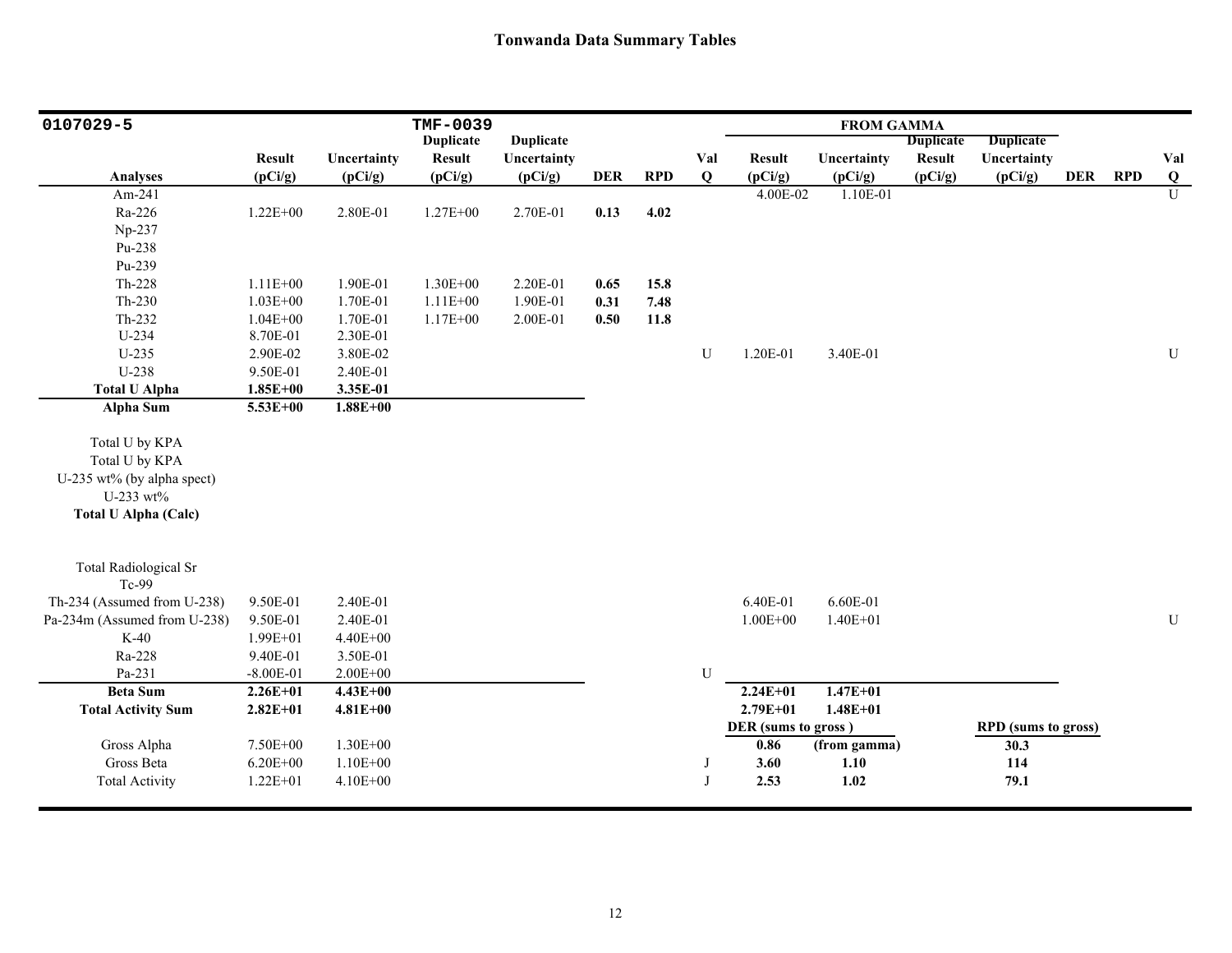| 0107029-6                                                                                                  |               |              | <b>TMF-0040</b>                   |                                 |            |            |     |                     | <b>FROM GAMMA</b> |                                   |                                 |            |            |           |
|------------------------------------------------------------------------------------------------------------|---------------|--------------|-----------------------------------|---------------------------------|------------|------------|-----|---------------------|-------------------|-----------------------------------|---------------------------------|------------|------------|-----------|
|                                                                                                            | <b>Result</b> | Uncertainty  | <b>Duplicate</b><br><b>Result</b> | <b>Duplicate</b><br>Uncertainty |            |            | Val | <b>Result</b>       | Uncertainty       | <b>Duplicate</b><br><b>Result</b> | <b>Duplicate</b><br>Uncertainty |            |            | Val       |
| <b>Analyses</b>                                                                                            | (pCi/g)       | (pCi/g)      | (pCi/g)                           | (pCi/g)                         | <b>DER</b> | <b>RPD</b> | Q   | (pCi/g)             | (pCi/g)           | (pCi/g)                           | (pCi/g)                         | <b>DER</b> | <b>RPD</b> | $\bf{Q}$  |
| Am-241                                                                                                     |               |              |                                   |                                 |            |            |     | 1.30E-01            | 1.10E-01          |                                   |                                 |            |            |           |
| Ra-226                                                                                                     | 7.80E-01      | 2.20E-01     |                                   |                                 |            |            |     |                     |                   |                                   |                                 |            |            |           |
| Np-237                                                                                                     |               |              |                                   |                                 |            |            |     |                     |                   |                                   |                                 |            |            |           |
| Pu-238                                                                                                     |               |              |                                   |                                 |            |            |     |                     |                   |                                   |                                 |            |            |           |
| Pu-239                                                                                                     |               |              |                                   |                                 |            |            |     |                     |                   |                                   |                                 |            |            |           |
| Th-228                                                                                                     | 9.60E-01      | 1.70E-01     |                                   |                                 |            |            |     |                     |                   |                                   |                                 |            |            |           |
| Th-230                                                                                                     | 7.30E-01      | 1.30E-01     |                                   |                                 |            |            |     |                     |                   |                                   |                                 |            |            |           |
| Th-232                                                                                                     | 8.30E-01      | 1.40E-01     |                                   |                                 |            |            |     |                     |                   |                                   |                                 |            |            |           |
| $U-234$                                                                                                    | 9.00E-01      | 2.30E-01     | 8.80E-01                          | 2.30E-01                        | 0.06       | 2.25       |     |                     |                   |                                   |                                 |            |            |           |
| $U-235$                                                                                                    | 3.10E-02      | 3.60E-02     | 5.20E-02                          | 4.80E-02                        | 0.35       | 50.6       |     | 3.00E-02            | 2.60E-01          |                                   |                                 |            |            | U         |
| U-238                                                                                                      | 8.40E-01      | 2.20E-01     | 9.70E-01                          | 2.40E-01                        | 0.40       | 14,4       |     |                     |                   |                                   |                                 |            |            |           |
| <b>Total U Alpha</b>                                                                                       | $1.77E + 00$  | 3.20E-01     | $1.90E + 00$                      | 3.36E-01                        |            |            |     |                     |                   |                                   |                                 |            |            |           |
| <b>Alpha Sum</b>                                                                                           | $4.35E + 00$  | $1.43E + 00$ | $1.90E + 00$                      | 3.36E-01                        |            |            |     |                     |                   |                                   |                                 |            |            |           |
| Total U by KPA<br>Total U by KPA<br>U-235 wt% (by alpha spect)<br>U-233 wt%<br><b>Total U Alpha (Calc)</b> |               |              |                                   |                                 |            |            |     |                     |                   |                                   |                                 |            |            |           |
| <b>Total Radiological Sr</b><br>Tc-99                                                                      |               |              |                                   |                                 |            |            |     |                     |                   |                                   |                                 |            |            |           |
| Th-234 (Assumed from U-238)                                                                                | 8.40E-01      | 2.20E-01     | 9.70E-01                          | 2.40E-01                        | 0.40       | 14.4       |     | $1.24E + 00$        | 7.80E-01          |                                   |                                 |            |            |           |
| Pa-234m (Assumed from U-238)                                                                               | 8.40E-01      | 2.20E-01     | 9.70E-01                          | 2.40E-01                        | 0.40       | 14.4       |     | 5.00E+00            | $1.10E + 01$      |                                   |                                 |            |            | ${\bf U}$ |
| $K-40$                                                                                                     | $2.08E + 01$  | 4.30E+00     |                                   |                                 |            |            |     |                     |                   |                                   |                                 |            |            |           |
| Ra-228                                                                                                     | 7.70E-01      | 2.60E-01     |                                   |                                 |            |            |     |                     |                   |                                   |                                 |            |            |           |
| Pa-231                                                                                                     | $-8.00E - 01$ | 1.50E+00     |                                   |                                 |            |            | U   |                     |                   |                                   |                                 |            |            |           |
| <b>Beta Sum</b>                                                                                            | $2.32E+01$    | $4.32E + 00$ | $1.94E + 00$                      | 3.39E-01                        |            |            |     | $2.77E + 01$        | $1.18E + 01$      |                                   |                                 |            |            |           |
| <b>Total Activity Sum</b>                                                                                  | $2.75E + 01$  | $4.55E+00$   | $3.84E + 00$                      | 4.77E-01                        |            |            |     | $3.21E + 01$        | $1.19E + 01$      |                                   |                                 |            |            |           |
|                                                                                                            |               |              |                                   |                                 |            |            |     | DER (sums to gross) |                   |                                   | <b>RPD</b> (sums to gross)      |            |            |           |
| Gross Alpha                                                                                                | 5.10E+00      | $1.00E + 00$ |                                   |                                 |            |            |     | 0.43                | (from gamma)      |                                   | 15.9                            |            |            |           |
| Gross Beta                                                                                                 | 4.49E+00      | 9.20E-01     |                                   |                                 |            |            | J   | 4.22                | 1.96              |                                   | 135                             |            |            |           |
| <b>Total Activity</b>                                                                                      | $9.60E + 00$  | $3.90E + 00$ |                                   |                                 |            |            | J   | 2.99                | 1.79              |                                   | 96.5                            |            |            |           |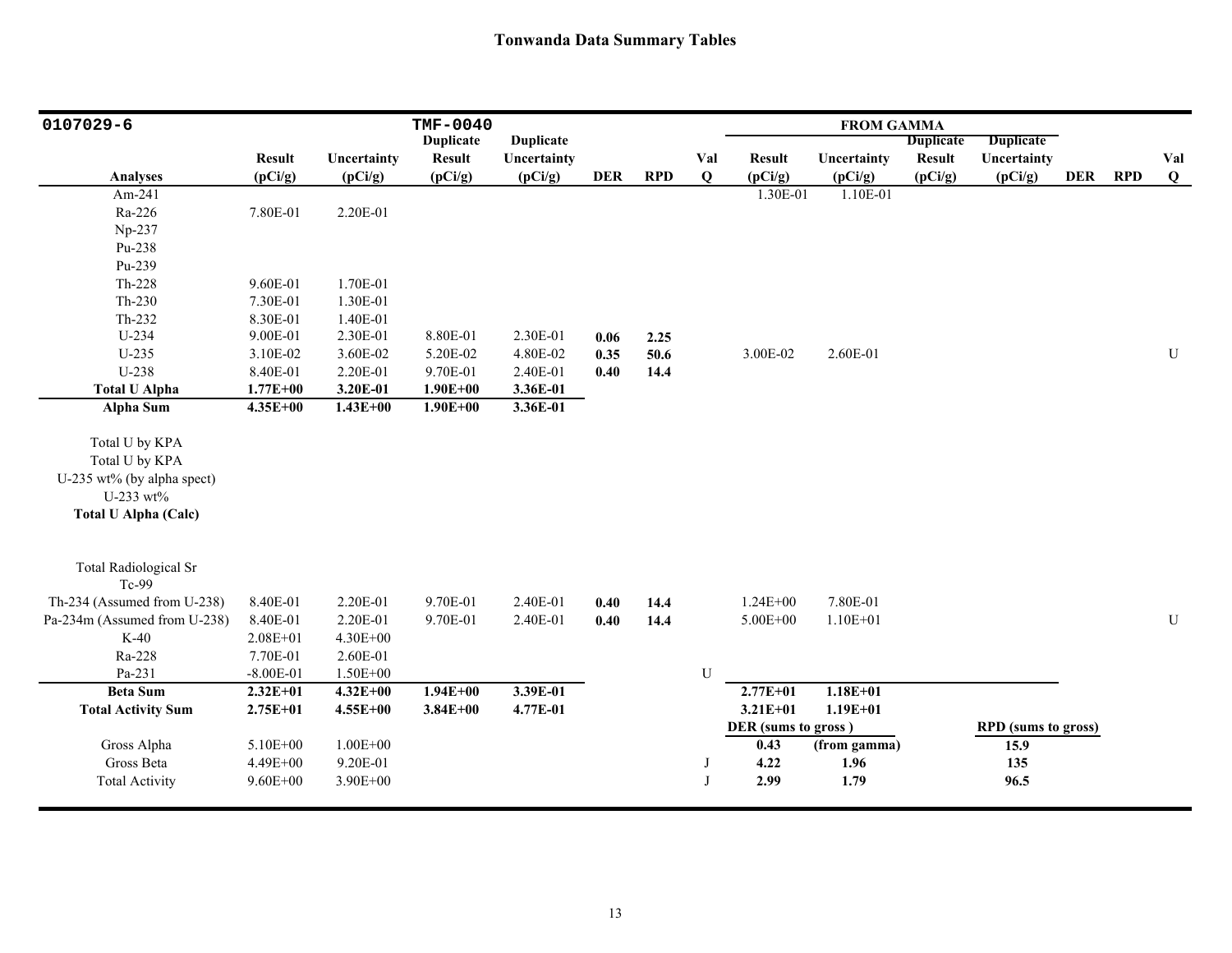| 0107029-7                                                                                                  |               |              | <b>TMF-0015</b>  |                  |            |            |              |                     | <b>FROM GAMMA</b> |                  |                            |            |            |                |
|------------------------------------------------------------------------------------------------------------|---------------|--------------|------------------|------------------|------------|------------|--------------|---------------------|-------------------|------------------|----------------------------|------------|------------|----------------|
|                                                                                                            |               |              | <b>Duplicate</b> | <b>Duplicate</b> |            |            |              |                     |                   | <b>Duplicate</b> | <b>Duplicate</b>           |            |            |                |
|                                                                                                            | <b>Result</b> | Uncertainty  | <b>Result</b>    | Uncertainty      |            |            | Val          | <b>Result</b>       | Uncertainty       | <b>Result</b>    | Uncertainty                |            |            | Val            |
| <b>Analyses</b>                                                                                            | (pCi/g)       | (pCi/g)      | (pCi/g)          | (pCi/g)          | <b>DER</b> | <b>RPD</b> | Q            | (pCi/g)             | (pCi/g)           | (pCi/g)          | (pCi/g)                    | <b>DER</b> | <b>RPD</b> | $\bf{Q}$       |
| Am-241                                                                                                     |               |              |                  |                  |            |            |              | 5.00E-02            | 1.70E-01          | $-1.00E-01$      | 3.50E-01                   | 0.39       | 600.0      | $\overline{U}$ |
| Ra-226                                                                                                     | 9.10E-01      | 2.20E-01     |                  |                  |            |            |              |                     |                   |                  |                            |            |            |                |
| Np-237                                                                                                     |               |              |                  |                  |            |            |              |                     |                   |                  |                            |            |            |                |
| Pu-238                                                                                                     |               |              |                  |                  |            |            |              |                     |                   |                  |                            |            |            |                |
| Pu-239                                                                                                     |               |              |                  |                  |            |            |              |                     |                   |                  |                            |            |            |                |
| $Th-228$                                                                                                   | 9.80E-01      | 2.00E-01     |                  |                  |            |            |              |                     |                   |                  |                            |            |            |                |
| $Th-230$                                                                                                   | 9.50E-01      | 1.80E-01     |                  |                  |            |            |              |                     |                   |                  |                            |            |            |                |
| Th-232                                                                                                     | $1.00E + 00$  | 1.90E-01     |                  |                  |            |            |              |                     |                   |                  |                            |            |            |                |
| $U-234$                                                                                                    | 8.30E-01      | 2.20E-01     |                  |                  |            |            |              |                     |                   |                  |                            |            |            |                |
| $U-235$                                                                                                    | 7.20E-02      | 5.80E-02     |                  |                  |            |            |              | $-1.10E-01$         | 2.70E-01          | 2.30E-01         | 3.30E-01                   | 0.80       | 567        | ${\bf U}$      |
| U-238                                                                                                      | 7.60E-01      | 2.10E-01     |                  |                  |            |            |              |                     |                   |                  |                            |            |            |                |
| <b>Total U Alpha</b>                                                                                       | $1.66E + 00$  | 3.10E-01     |                  |                  |            |            |              |                     |                   |                  |                            |            |            |                |
| <b>Alpha Sum</b>                                                                                           | $4.78E + 00$  | $1.27E + 00$ |                  |                  |            |            |              |                     |                   |                  |                            |            |            |                |
| Total U by KPA<br>Total U by KPA<br>U-235 wt% (by alpha spect)<br>U-233 wt%<br><b>Total U Alpha (Calc)</b> |               |              |                  |                  |            |            |              |                     |                   |                  |                            |            |            |                |
| <b>Total Radiological Sr</b><br>Tc-99                                                                      |               |              |                  |                  |            |            |              |                     |                   |                  |                            |            |            |                |
| Th-234 (Assumed from U-238)                                                                                | 7.60E-01      | 2.10E-01     |                  |                  |            |            |              | 8.20E-01            | 6.70E-01          | $1.20E + 00$     | $1.00E + 00$               | 0.32       | 37.6       |                |
| Pa-234m (Assumed from U-238)                                                                               | 7.60E-01      | 2.10E-01     |                  |                  |            |            |              | $-1.40E + 00$       | 8.20E+00          | $0.00E + 00$     | $1.10E + 01$               | 0.10       | 200        | ${\bf U}$      |
| $K-40$                                                                                                     | $1.96E + 01$  | $3.60E + 00$ | $1.92E + 01$     | 3.90E+00         | 0.08       | 2.06       |              |                     |                   |                  |                            |            |            |                |
| Ra-228                                                                                                     | 8.20E-01      | 2.20E-01     | 8.10E-01         | 2.70E-01         | 0.03       | 1.23       |              |                     |                   |                  |                            |            |            |                |
| Pa-231                                                                                                     | $-8.00E - 01$ | $1.30E + 00$ | $0.00E + 00$     | $1.80E + 00$     | 0.36       | 200        | U            |                     |                   |                  |                            |            |            |                |
| <b>Beta Sum</b>                                                                                            | $2.18E + 01$  | $3.62E + 00$ |                  |                  |            |            |              | $1.97E + 01$        | $8.98E + 00$      | $2.12E + 01$     | $1.17E+01$                 |            |            |                |
| <b>Total Activity Sum</b>                                                                                  | $2.66E + 01$  | $3.84E + 00$ |                  |                  |            |            |              | $2.45E + 01$        | $9.07E + 00$      |                  |                            |            |            |                |
|                                                                                                            |               |              |                  |                  |            |            |              | DER (sums to gross) |                   |                  | <b>RPD</b> (sums to gross) |            |            |                |
| Gross Alpha                                                                                                | 5.80E+00      | $1.10E + 00$ |                  |                  |            |            |              | 0.60                | (from gamma)      |                  | 19.2                       |            |            |                |
| Gross Beta                                                                                                 | 5.00E+00      | 9.30E-01     |                  |                  |            |            |              | 4.50                | 1.63              |                  | 125                        |            |            |                |
| <b>Total Activity</b>                                                                                      | $9.00E + 00$  | 3.90E+00     |                  |                  |            |            | $\mathbf{J}$ | 3.22                | 1.57              |                  | 99.0                       |            |            |                |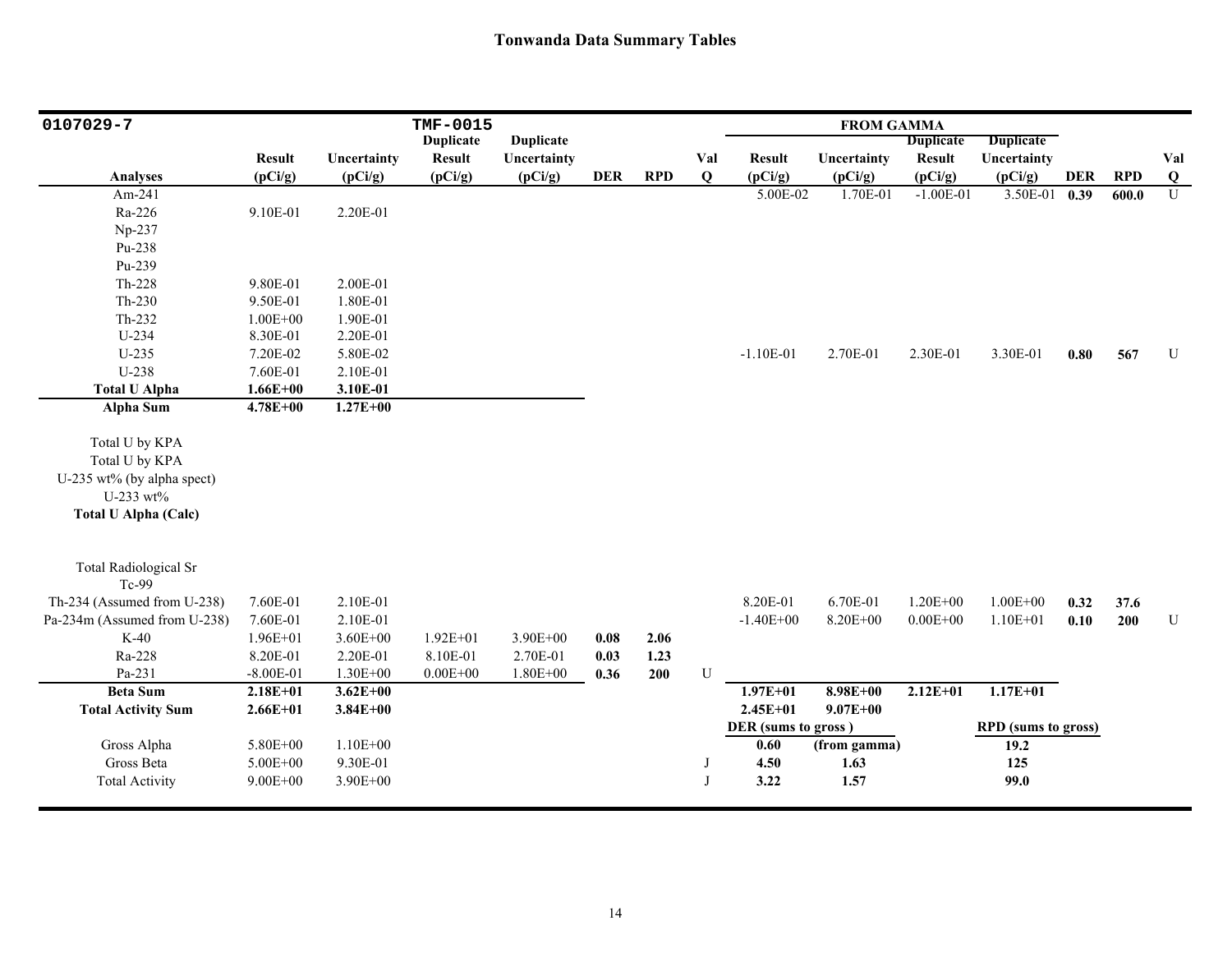| 0107029-8                    |               |              | TMF-0016         |                  |            |            |             |                     | <b>FROM GAMMA</b> |                  |                            |            |            |                |
|------------------------------|---------------|--------------|------------------|------------------|------------|------------|-------------|---------------------|-------------------|------------------|----------------------------|------------|------------|----------------|
|                              |               |              | <b>Duplicate</b> | <b>Duplicate</b> |            |            |             |                     |                   | <b>Duplicate</b> | <b>Duplicate</b>           |            |            |                |
|                              | <b>Result</b> | Uncertainty  | <b>Result</b>    | Uncertainty      |            |            | Val         | <b>Result</b>       | Uncertainty       | <b>Result</b>    | Uncertainty                |            |            | Val            |
| <b>Analyses</b>              | (pCi/g)       | (pCi/g)      | (pCi/g)          | (pCi/g)          | <b>DER</b> | <b>RPD</b> | Q           | (pCi/g)             | (pCi/g)           | (pCi/g)          | (pCi/g)                    | <b>DER</b> | <b>RPD</b> | $\bf{Q}$       |
| Am-241                       |               |              |                  |                  |            |            |             | 1.70E-01            | 5.30E-01          |                  |                            |            |            | $\overline{U}$ |
| Ra-226                       | 9.10E-01      | 2.80E-01     |                  |                  |            |            |             |                     |                   |                  |                            |            |            |                |
| Np-237                       |               |              |                  |                  |            |            |             |                     |                   |                  |                            |            |            |                |
| Pu-238                       |               |              |                  |                  |            |            |             |                     |                   |                  |                            |            |            |                |
| Pu-239                       |               |              |                  |                  |            |            |             |                     |                   |                  |                            |            |            |                |
| Th-228                       | 9.30E-01      | 1.90E-01     |                  |                  |            |            |             |                     |                   |                  |                            |            |            |                |
| $Th-230$                     | 8.40E-01      | 1.60E-01     |                  |                  |            |            |             |                     |                   |                  |                            |            |            |                |
| Th-232                       | 8.60E-01      | 1.60E-01     |                  |                  |            |            |             |                     |                   |                  |                            |            |            |                |
| U-234                        | 7.50E-01      | 2.10E-01     |                  |                  |            |            |             |                     |                   |                  |                            |            |            |                |
| $U-235$                      | 1.09E-01      | 7.30E-02     |                  |                  |            |            |             | $-6.00E - 02$       | 3.20E-01          |                  |                            |            |            | ${\bf U}$      |
| U-238                        | 7.70E-01      | 2.10E-01     |                  |                  |            |            |             |                     |                   |                  |                            |            |            |                |
| <b>Total U Alpha</b>         | $1.63E + 00$  | 3.06E-01     |                  |                  |            |            |             |                     |                   |                  |                            |            |            |                |
| Alpha Sum                    | $3.82E + 00$  | $1.78E + 00$ |                  |                  |            |            |             |                     |                   |                  |                            |            |            |                |
|                              |               |              |                  |                  |            |            |             |                     |                   |                  |                            |            |            |                |
| Total U by KPA               |               |              |                  |                  |            |            |             |                     |                   |                  |                            |            |            |                |
| Total U by KPA               |               |              |                  |                  |            |            |             |                     |                   |                  |                            |            |            |                |
| U-235 wt% (by alpha spect)   |               |              |                  |                  |            |            |             |                     |                   |                  |                            |            |            |                |
| U-233 wt%                    |               |              |                  |                  |            |            |             |                     |                   |                  |                            |            |            |                |
| <b>Total U Alpha (Calc)</b>  |               |              |                  |                  |            |            |             |                     |                   |                  |                            |            |            |                |
|                              |               |              |                  |                  |            |            |             |                     |                   |                  |                            |            |            |                |
| <b>Total Radiological Sr</b> |               |              |                  |                  |            |            |             |                     |                   |                  |                            |            |            |                |
| Tc-99                        |               |              |                  |                  |            |            |             |                     |                   |                  |                            |            |            |                |
| Th-234 (Assumed from U-238)  | 7.70E-01      | 2.10E-01     |                  |                  |            |            |             | 6.00E-01            | $1.20E + 00$      |                  |                            |            |            | ${\bf U}$      |
| Pa-234m (Assumed from U-238) | 7.70E-01      | 2.10E-01     |                  |                  |            |            |             | $9.00E + 00$        | $1.20E + 01$      |                  |                            |            |            | ${\bf U}$      |
| $K-40$                       | $2.05E + 01$  | 4.30E+00     |                  |                  |            |            |             |                     |                   |                  |                            |            |            |                |
| Ra-228                       | 8.40E-01      | 3.20E-01     |                  |                  |            |            |             |                     |                   |                  |                            |            |            |                |
| Pa-231                       | $-1.50E + 00$ | $1.90E + 00$ |                  |                  |            |            | $\mathbf U$ |                     |                   |                  |                            |            |            |                |
| <b>Beta Sum</b>              | $2.27E+01$    | $4.33E + 00$ |                  |                  |            |            |             | $3.08E + 01$        | $1.28E + 01$      |                  |                            |            |            |                |
| <b>Total Activity Sum</b>    | $2.65E + 01$  | $4.68E + 00$ |                  |                  |            |            |             | $3.46E + 01$        | $1.29E + 01$      |                  |                            |            |            |                |
|                              |               |              |                  |                  |            |            |             | DER (sums to gross) |                   |                  | <b>RPD</b> (sums to gross) |            |            |                |
| Gross Alpha                  | 5.10E+00      | $1.00E + 00$ |                  |                  |            |            |             | 0.63                | (from gamma)      |                  | 28.7                       |            |            |                |
| Gross Beta                   | $4.60E + 00$  | 9.10E-01     |                  |                  |            |            | J           | 4.09                | 2.04              |                  | 133                        |            |            |                |
| <b>Total Activity</b>        | $1.13E + 01$  | $4.00E + 00$ |                  |                  |            |            | J           | 2.47                | 1.72              |                  | 80.5                       |            |            |                |
|                              |               |              |                  |                  |            |            |             |                     |                   |                  |                            |            |            |                |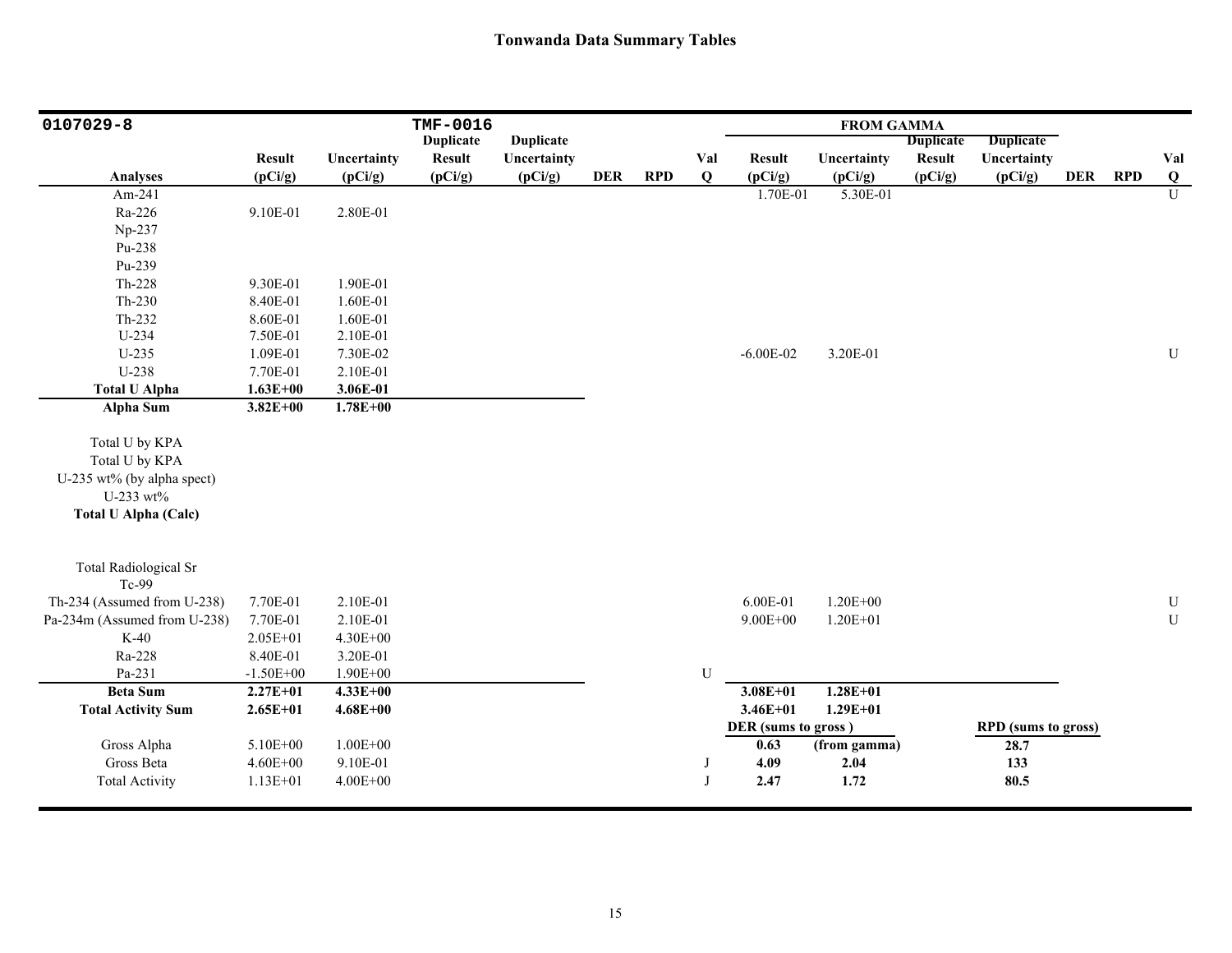| 0107029-9                    |               |              | <b>TMF-0007</b>  |                  |            |            |            |                     | <b>FROM GAMMA</b> |                  |                            |            |            |                |
|------------------------------|---------------|--------------|------------------|------------------|------------|------------|------------|---------------------|-------------------|------------------|----------------------------|------------|------------|----------------|
|                              |               |              | <b>Duplicate</b> | <b>Duplicate</b> |            |            |            |                     |                   | <b>Duplicate</b> | <b>Duplicate</b>           |            |            |                |
|                              | <b>Result</b> | Uncertainty  | <b>Result</b>    | Uncertainty      |            |            | Val        | <b>Result</b>       | Uncertainty       | <b>Result</b>    | Uncertainty                |            |            | Val            |
| <b>Analyses</b>              | (pCi/g)       | (pCi/g)      | (pCi/g)          | (pCi/g)          | <b>DER</b> | <b>RPD</b> | Q          | (pCi/g)             | (pCi/g)           | (pCi/g)          | (pCi/g)                    | <b>DER</b> | <b>RPD</b> | $\bf{Q}$       |
| Am-241                       |               |              |                  |                  |            |            |            | $-8.00E-02$         | 3.40E-01          |                  |                            |            |            | $\overline{U}$ |
| Ra-226                       | $1.08E + 00$  | 2.50E-01     |                  |                  |            |            |            |                     |                   |                  |                            |            |            |                |
| Np-237                       |               |              |                  |                  |            |            |            |                     |                   |                  |                            |            |            |                |
| Pu-238                       |               |              |                  |                  |            |            |            |                     |                   |                  |                            |            |            |                |
| Pu-239                       |               |              |                  |                  |            |            |            |                     |                   |                  |                            |            |            |                |
| Th-228                       | 9.20E-01      | 1.90E-01     |                  |                  |            |            |            |                     |                   |                  |                            |            |            |                |
| $Th-230$                     | 9.30E-01      | 1.80E-01     |                  |                  |            |            |            |                     |                   |                  |                            |            |            |                |
| Th-232                       | 9.30E-01      | 1.80E-01     |                  |                  |            |            |            |                     |                   |                  |                            |            |            |                |
| U-234                        | $1.15E+00$    | 3.10E-01     |                  |                  |            |            |            |                     |                   |                  |                            |            |            |                |
| $U-235$                      | 5.90E-02      | 6.00E-02     |                  |                  |            |            |            | $-2.40E-01$         | 4.20E-01          |                  |                            |            |            | ${\bf U}$      |
| U-238                        | 9.70E-01      | 2.70E-01     |                  |                  |            |            |            |                     |                   |                  |                            |            |            |                |
| <b>Total U Alpha</b>         | $2.18E + 00$  | 4.15E-01     |                  |                  |            |            |            |                     |                   |                  |                            |            |            |                |
| Alpha Sum                    | $2.26E + 00$  | $2.41E + 00$ |                  |                  |            |            |            |                     |                   |                  |                            |            |            |                |
|                              |               |              |                  |                  |            |            |            |                     |                   |                  |                            |            |            |                |
| Total U by KPA               |               |              |                  |                  |            |            |            |                     |                   |                  |                            |            |            |                |
| Total U by KPA               |               |              |                  |                  |            |            |            |                     |                   |                  |                            |            |            |                |
| U-235 wt% (by alpha spect)   |               |              |                  |                  |            |            |            |                     |                   |                  |                            |            |            |                |
| U-233 wt%                    |               |              |                  |                  |            |            |            |                     |                   |                  |                            |            |            |                |
| <b>Total U Alpha (Calc)</b>  |               |              |                  |                  |            |            |            |                     |                   |                  |                            |            |            |                |
|                              |               |              |                  |                  |            |            |            |                     |                   |                  |                            |            |            |                |
| <b>Total Radiological Sr</b> |               |              |                  |                  |            |            |            |                     |                   |                  |                            |            |            |                |
| Tc-99                        |               |              |                  |                  |            |            |            |                     |                   |                  |                            |            |            |                |
| Th-234 (Assumed from U-238)  | 9.70E-01      | 2.70E-01     |                  |                  |            |            |            | 6.00E-01            | $1.30E + 00$      |                  |                            |            |            | ${\bf U}$      |
| Pa-234m (Assumed from U-238) | 9.70E-01      | 2.70E-01     |                  |                  |            |            |            | $-1.00E + 00$       | $1.40E + 01$      |                  |                            |            |            | ${\bf U}$      |
| $K-40$                       | 2.23E+01      | 4.50E+00     |                  |                  |            |            |            |                     |                   |                  |                            |            |            |                |
| Ra-228                       | 8.00E-01      | 2.80E-01     |                  |                  |            |            |            |                     |                   |                  |                            |            |            |                |
| Pa-231                       | $-4.20E + 00$ | $2.60E + 00$ |                  |                  |            |            | ${\rm UJ}$ |                     |                   |                  |                            |            |            |                |
| <b>Beta Sum</b>              | $2.45E + 01$  | $4.54E + 00$ |                  |                  |            |            |            | $2.22E + 01$        | $1.48E + 01$      |                  |                            |            |            |                |
| <b>Total Activity Sum</b>    | $2.68E + 01$  | $5.14E + 00$ |                  |                  |            |            |            | $2.45E + 01$        | $1.50E + 01$      |                  |                            |            |            |                |
|                              |               |              |                  |                  |            |            |            | DER (sums to gross) |                   |                  | <b>RPD</b> (sums to gross) |            |            |                |
| Gross Alpha                  | 7.30E+00      | $1.30E + 00$ |                  |                  |            |            |            | 1.84                | (from gamma)      |                  | 105                        |            |            |                |
| Gross Beta                   | 7.10E+00      | $1.20E + 00$ |                  |                  |            |            | J          | 3.72                | 1.02              |                  | 110                        |            |            |                |
| <b>Total Activity</b>        | $1.18E + 01$  | 4.10E+00     |                  |                  |            |            | J          | 2.28                | 0.82              |                  | 77.7                       |            |            |                |
|                              |               |              |                  |                  |            |            |            |                     |                   |                  |                            |            |            |                |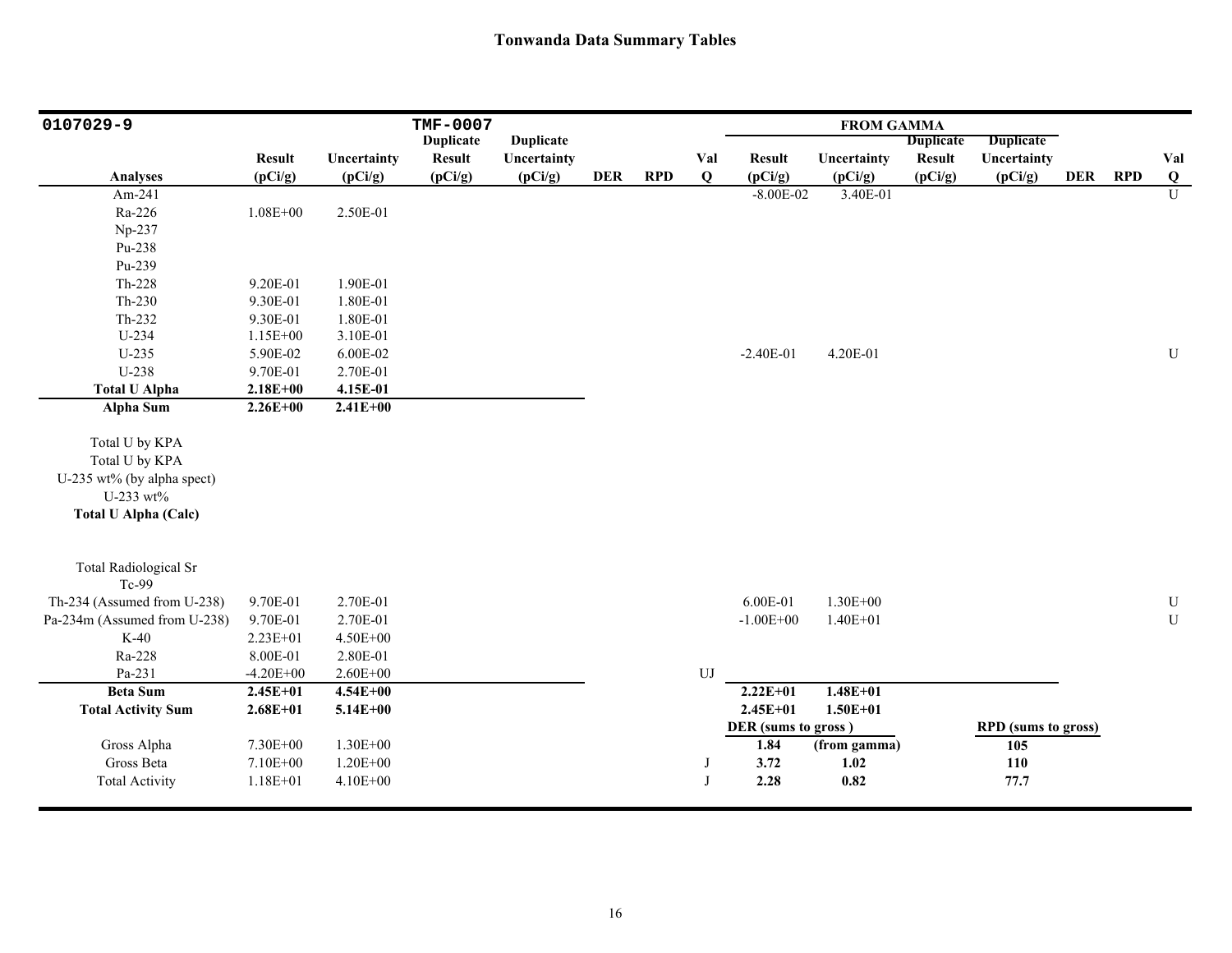| 0107029-10                   |               |              | <b>TMF-0008</b>  |                  |            |            |     |                     | <b>FROM GAMMA</b> |                  |                            |            |            |                |
|------------------------------|---------------|--------------|------------------|------------------|------------|------------|-----|---------------------|-------------------|------------------|----------------------------|------------|------------|----------------|
|                              |               |              | <b>Duplicate</b> | <b>Duplicate</b> |            |            |     |                     |                   | <b>Duplicate</b> | <b>Duplicate</b>           |            |            |                |
|                              | <b>Result</b> | Uncertainty  | <b>Result</b>    | Uncertainty      |            |            | Val | <b>Result</b>       | Uncertainty       | <b>Result</b>    | Uncertainty                |            |            | Val            |
| <b>Analyses</b>              | (pCi/g)       | (pCi/g)      | (pCi/g)          | (pCi/g)          | <b>DER</b> | <b>RPD</b> | Q   | (pCi/g)             | (pCi/g)           | (pCi/g)          | (pCi/g)                    | <b>DER</b> | <b>RPD</b> | $\mathbf{Q}$   |
| Am-241                       |               |              |                  |                  |            |            |     | $-9.20E - 02$       | 9.30E-02          |                  |                            |            |            | $\overline{U}$ |
| Ra-226                       | 9.50E-01      | 3.90E-01     | 7.40E-01         | 2.00E-01         | 0.48       | 24.9       |     |                     |                   |                  |                            |            |            |                |
| Np-237                       |               |              |                  |                  |            |            |     |                     |                   |                  |                            |            |            |                |
| Pu-238                       |               |              |                  |                  |            |            |     |                     |                   |                  |                            |            |            |                |
| Pu-239                       |               |              |                  |                  |            |            |     |                     |                   |                  |                            |            |            |                |
| Th-228                       | 8.90E-01      | 1.60E-01     |                  |                  |            |            |     |                     |                   |                  |                            |            |            |                |
| Th-230                       | 8.10E-01      | 1.40E-01     |                  |                  |            |            |     |                     |                   |                  |                            |            |            |                |
| Th-232                       | 8.40E-01      | 1.50E-01     |                  |                  |            |            |     |                     |                   |                  |                            |            |            |                |
| U-234                        | 7.90E-01      | 2.10E-01     |                  |                  |            |            |     |                     |                   |                  |                            |            |            |                |
| $U-235$                      | 4.80E-02      | 4.80E-02     |                  |                  |            |            |     | $-7.00E - 02$       | 2.70E-01          |                  |                            |            |            | U              |
| U-238                        | 7.30E-01      | 2.00E-01     |                  |                  |            |            |     |                     |                   |                  |                            |            |            |                |
| <b>Total U Alpha</b>         | $1.57E + 00$  | 2.94E-01     |                  |                  |            |            |     |                     |                   |                  |                            |            |            |                |
| Alpha Sum                    | $5.06E + 00$  | $1.08E + 01$ |                  |                  |            |            |     |                     |                   |                  |                            |            |            |                |
|                              |               |              |                  |                  |            |            |     |                     |                   |                  |                            |            |            |                |
| Total U by KPA               |               |              |                  |                  |            |            |     |                     |                   |                  |                            |            |            |                |
| Total U by KPA               |               |              |                  |                  |            |            |     |                     |                   |                  |                            |            |            |                |
| U-235 wt% (by alpha spect)   |               |              |                  |                  |            |            |     |                     |                   |                  |                            |            |            |                |
| U-233 wt%                    |               |              |                  |                  |            |            |     |                     |                   |                  |                            |            |            |                |
| <b>Total U Alpha (Calc)</b>  |               |              |                  |                  |            |            |     |                     |                   |                  |                            |            |            |                |
|                              |               |              |                  |                  |            |            |     |                     |                   |                  |                            |            |            |                |
| <b>Total Radiological Sr</b> |               |              |                  |                  |            |            |     |                     |                   |                  |                            |            |            |                |
| Tc-99                        |               |              |                  |                  |            |            |     |                     |                   |                  |                            |            |            |                |
| Th-234 (Assumed from U-238)  | 7.30E-01      | 2.00E-01     |                  |                  |            |            |     | $1.05E + 00$        | 6.30E-01          |                  |                            |            |            |                |
| Pa-234m (Assumed from U-238) | 7.30E-01      | 2.00E-01     |                  |                  |            |            |     | $-7.00E - 01$       | $1.90E + 00$      |                  |                            |            |            | ${\bf U}$      |
| $K-40$                       | $1.65E + 01$  | 3.80E+00     |                  |                  |            |            |     |                     |                   |                  |                            |            |            |                |
| Ra-228                       | 7.00E-01      | 3.40E-01     |                  |                  |            |            |     |                     |                   |                  |                            |            |            |                |
| Pa-231                       | $0.00E + 00$  | $1.20E + 01$ |                  |                  |            |            | U   |                     |                   |                  |                            |            |            |                |
| <b>Beta Sum</b>              | $1.87E + 01$  | $4.09E + 00$ |                  |                  |            |            |     | $1.76E + 01$        | $4.54E + 00$      |                  |                            |            |            |                |
| <b>Total Activity Sum</b>    | $2.37E + 01$  | $1.16E + 01$ |                  |                  |            |            |     | $2.26E + 01$        | $1.17E + 01$      |                  |                            |            |            |                |
|                              |               |              |                  |                  |            |            |     | DER (sums to gross) |                   |                  | <b>RPD</b> (sums to gross) |            |            |                |
| Gross Alpha                  | 5.90E+00      | $1.10E + 00$ | $6.20E + 00$     | $1.20E + 00$     | 0.18       | 4.96       |     | 0.08                | (from gamma)      |                  | 15.4                       |            |            |                |
| Gross Beta                   | 5.16E+00      | 9.60E-01     | $4.32E + 00$     | 8.80E-01         | 0.65       | 17.7       | J   | 3.22                | 2.67              |                  | 113                        |            |            |                |
| <b>Total Activity</b>        | $1.22E + 01$  | $4.00E + 00$ | 8.50E+00         | 3.90E+00         | 0.66       | 35.7       | J   | 0.94                | 0.84              |                  | 64.1                       |            |            |                |
|                              |               |              |                  |                  |            |            |     |                     |                   |                  |                            |            |            |                |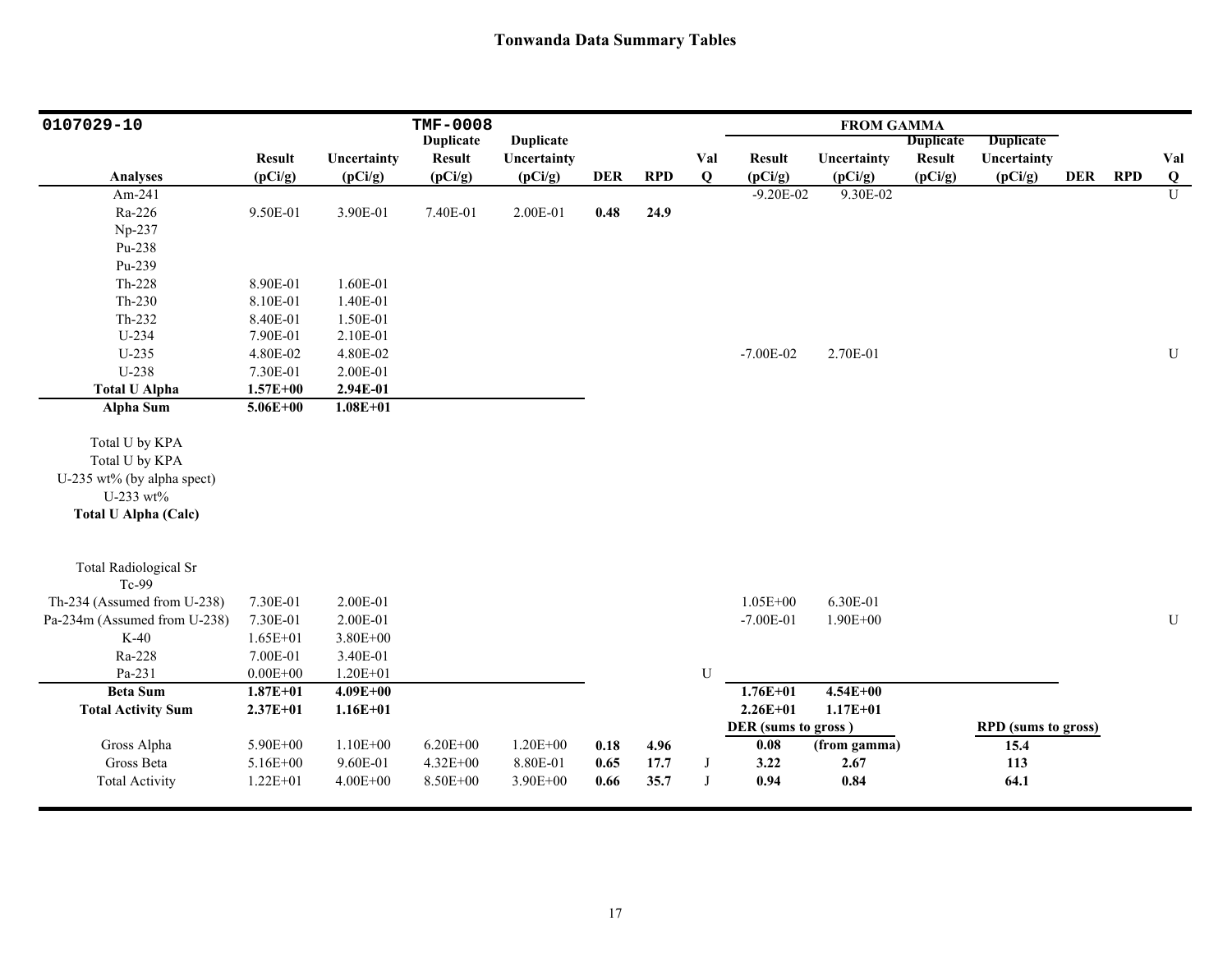| 0107029-11                   |               |              | <b>TMF-0001</b>  |                  |            |            |           |                     | <b>FROM GAMMA</b> |                  |                            |            |            |                         |
|------------------------------|---------------|--------------|------------------|------------------|------------|------------|-----------|---------------------|-------------------|------------------|----------------------------|------------|------------|-------------------------|
|                              |               |              | <b>Duplicate</b> | <b>Duplicate</b> |            |            |           |                     |                   | <b>Duplicate</b> | <b>Duplicate</b>           |            |            |                         |
|                              | <b>Result</b> | Uncertainty  | <b>Result</b>    | Uncertainty      |            |            | Val       | <b>Result</b>       | Uncertainty       | <b>Result</b>    | Uncertainty                |            |            | Val                     |
| <b>Analyses</b>              | (pCi/g)       | (pCi/g)      | (pCi/g)          | (pCi/g)          | <b>DER</b> | <b>RPD</b> | Q         | (pCi/g)             | (pCi/g)           | (pCi/g)          | (pCi/g)                    | <b>DER</b> | <b>RPD</b> | $\overline{\mathbf{Q}}$ |
| Am-241                       |               |              |                  |                  |            |            |           | $0.00E + 00$        | 1.10E-01          |                  |                            |            |            | $\overline{U}$          |
| Ra-226                       | $1.23E + 00$  | 2.70E-01     |                  |                  |            |            |           |                     |                   |                  |                            |            |            |                         |
| Np-237                       |               |              |                  |                  |            |            |           |                     |                   |                  |                            |            |            |                         |
| Pu-238                       |               |              |                  |                  |            |            |           |                     |                   |                  |                            |            |            |                         |
| Pu-239                       |               |              |                  |                  |            |            |           |                     |                   |                  |                            |            |            |                         |
| Th-228                       | 6.70E-01      | 1.30E-01     |                  |                  |            |            |           |                     |                   |                  |                            |            |            |                         |
| $Th-230$                     | 7.00E-01      | 1.30E-01     |                  |                  |            |            |           |                     |                   |                  |                            |            |            |                         |
| Th-232                       | 6.60E-01      | 1.20E-01     |                  |                  |            |            |           |                     |                   |                  |                            |            |            |                         |
| U-234                        | 7.10E-01      | 2.10E-01     |                  |                  |            |            |           |                     |                   |                  |                            |            |            |                         |
| $U-235$                      | 7.80E-02      | 6.40E-02     |                  |                  |            |            |           | 1.30E-01            | 2.80E-01          |                  |                            |            |            | $\mathbf U$             |
| U-238                        | 9.80E-01      | 2.50E-01     |                  |                  |            |            |           |                     |                   |                  |                            |            |            |                         |
| <b>Total U Alpha</b>         | $1.77E + 00$  | 3.33E-01     |                  |                  |            |            |           |                     |                   |                  |                            |            |            |                         |
| Alpha Sum                    | $4.67E + 00$  | $1.69E + 00$ |                  |                  |            |            |           |                     |                   |                  |                            |            |            |                         |
|                              |               |              |                  |                  |            |            |           |                     |                   |                  |                            |            |            |                         |
| Total U by KPA               |               |              |                  |                  |            |            |           |                     |                   |                  |                            |            |            |                         |
| Total U by KPA               |               |              |                  |                  |            |            |           |                     |                   |                  |                            |            |            |                         |
| U-235 wt% (by alpha spect)   |               |              |                  |                  |            |            |           |                     |                   |                  |                            |            |            |                         |
| U-233 wt%                    |               |              |                  |                  |            |            |           |                     |                   |                  |                            |            |            |                         |
| <b>Total U Alpha (Calc)</b>  |               |              |                  |                  |            |            |           |                     |                   |                  |                            |            |            |                         |
|                              |               |              |                  |                  |            |            |           |                     |                   |                  |                            |            |            |                         |
| <b>Total Radiological Sr</b> |               |              |                  |                  |            |            |           |                     |                   |                  |                            |            |            |                         |
| Tc-99                        |               |              |                  |                  |            |            |           |                     |                   |                  |                            |            |            |                         |
| Th-234 (Assumed from U-238)  | 9.80E-01      | 2.50E-01     |                  |                  |            |            |           | $1.10E + 00$        | 6.70E-01          |                  |                            |            |            |                         |
| Pa-234m (Assumed from U-238) | 9.80E-01      | 2.50E-01     |                  |                  |            |            |           | $-7.40E + 00$       | $9.80E + 00$      |                  |                            |            |            | ${\bf U}$               |
| $K-40$                       | $1.91E + 01$  | 4.10E+00     |                  |                  |            |            |           |                     |                   |                  |                            |            |            |                         |
| Ra-228                       | 6.90E-01      | 2.90E-01     |                  |                  |            |            |           |                     |                   |                  |                            |            |            |                         |
| Pa-231                       | $-4.00E-01$   | $1.80E + 00$ |                  |                  |            |            | ${\bf U}$ |                     |                   |                  |                            |            |            |                         |
| <b>Beta Sum</b>              | $2.17E + 01$  | $4.13E + 00$ |                  |                  |            |            |           | $1.34E + 01$        | $1.07E + 01$      |                  |                            |            |            |                         |
| <b>Total Activity Sum</b>    | $2.64E + 01$  | $4.46E + 00$ |                  |                  |            |            |           | $1.81E + 01$        | $1.08E + 01$      |                  |                            |            |            |                         |
|                              |               |              |                  |                  |            |            |           | DER (sums to gross) |                   |                  | <b>RPD</b> (sums to gross) |            |            |                         |
| Gross Alpha                  | 7.10E+00      | 1.30E+00     |                  |                  |            |            |           | 1.14                | (from gamma)      |                  | 41.3                       |            |            |                         |
| Gross Beta                   | 4.38E+00      | 9.70E-01     |                  |                  |            |            | J         | 4.08                | 0.85              |                  | 133                        |            |            |                         |
| <b>Total Activity</b>        | 8.70E+00      | 3.90E+00     |                  |                  |            |            | J         | 2.98                | 0.82              |                  | 101                        |            |            |                         |
|                              |               |              |                  |                  |            |            |           |                     |                   |                  |                            |            |            |                         |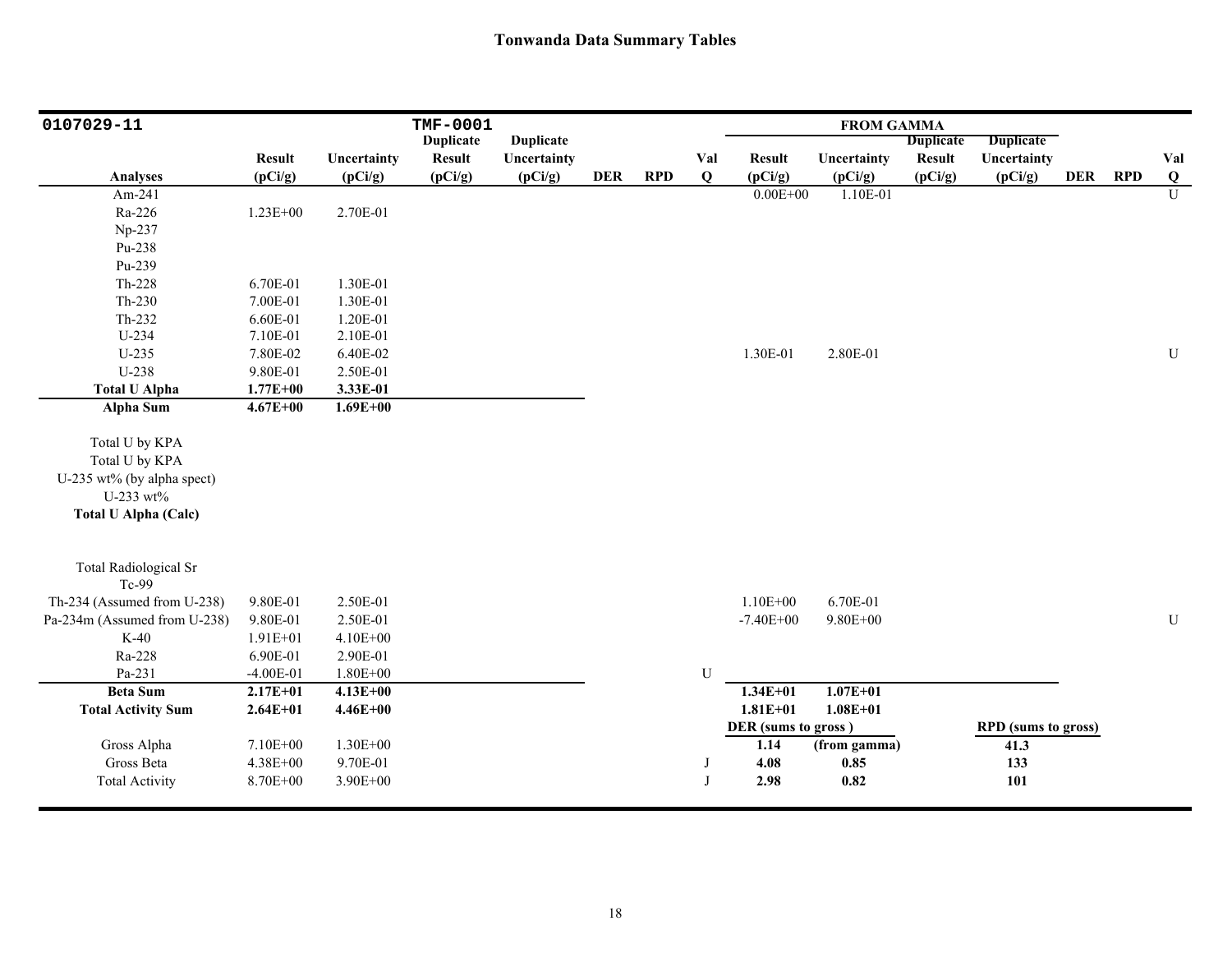| 0107029-12                   |               |              | <b>TMF-0002</b>  |                  |            |            |     |                     | <b>FROM GAMMA</b> |                  |                            |            |            |           |
|------------------------------|---------------|--------------|------------------|------------------|------------|------------|-----|---------------------|-------------------|------------------|----------------------------|------------|------------|-----------|
|                              |               |              | <b>Duplicate</b> | <b>Duplicate</b> |            |            |     |                     |                   | <b>Duplicate</b> | <b>Duplicate</b>           |            |            |           |
|                              | <b>Result</b> | Uncertainty  | <b>Result</b>    | Uncertainty      |            |            | Val | <b>Result</b>       | Uncertainty       | <b>Result</b>    | Uncertainty                |            |            | Val       |
| <b>Analyses</b>              | (pCi/g)       | (pCi/g)      | (pCi/g)          | (pCi/g)          | <b>DER</b> | <b>RPD</b> | Q   | (pCi/g)             | (pCi/g)           | (pCi/g)          | (pCi/g)                    | <b>DER</b> | <b>RPD</b> | Q         |
| Am-241                       |               |              |                  |                  |            |            |     | 1.50E-01            | 1.60E-01          |                  |                            |            |            |           |
| Ra-226                       | 4.20E-01      | 1.60E-01     |                  |                  |            |            |     |                     |                   |                  |                            |            |            |           |
| Np-237                       |               |              |                  |                  |            |            |     |                     |                   |                  |                            |            |            |           |
| Pu-238                       |               |              |                  |                  |            |            |     |                     |                   |                  |                            |            |            |           |
| Pu-239                       |               |              |                  |                  |            |            |     |                     |                   |                  |                            |            |            |           |
| Th-228                       | 9.70E-01      | 1.70E-01     |                  |                  |            |            |     |                     |                   |                  |                            |            |            |           |
| Th-230                       | 7.60E-01      | 1.30E-01     |                  |                  |            |            |     |                     |                   |                  |                            |            |            |           |
| Th-232                       | 8.50E-01      | 1.50E-01     |                  |                  |            |            |     |                     |                   |                  |                            |            |            |           |
| U-234                        | 7.80E-01      | 2.10E-01     |                  |                  |            |            |     |                     |                   |                  |                            |            |            |           |
| $U-235$                      | 1.50E-01      | 8.50E-02     |                  |                  |            |            |     | $-8.00E - 02$       | 2.60E-01          |                  |                            |            |            | ${\bf U}$ |
| U-238                        | 6.40E-01      | 1.90E-01     |                  |                  |            |            |     |                     |                   |                  |                            |            |            |           |
| <b>Total U Alpha</b>         | $1.57E + 00$  | 2.96E-01     |                  |                  |            |            |     |                     |                   |                  |                            |            |            |           |
| Alpha Sum                    | $5.02E + 00$  | $1.16E + 00$ |                  |                  |            |            |     |                     |                   |                  |                            |            |            |           |
|                              |               |              |                  |                  |            |            |     |                     |                   |                  |                            |            |            |           |
| Total U by KPA               |               |              |                  |                  |            |            |     |                     |                   |                  |                            |            |            |           |
| Total U by KPA               |               |              |                  |                  |            |            |     |                     |                   |                  |                            |            |            |           |
| U-235 wt% (by alpha spect)   |               |              |                  |                  |            |            |     |                     |                   |                  |                            |            |            |           |
| U-233 wt%                    |               |              |                  |                  |            |            |     |                     |                   |                  |                            |            |            |           |
| <b>Total U Alpha (Calc)</b>  |               |              |                  |                  |            |            |     |                     |                   |                  |                            |            |            |           |
|                              |               |              |                  |                  |            |            |     |                     |                   |                  |                            |            |            |           |
| <b>Total Radiological Sr</b> |               |              |                  |                  |            |            |     |                     |                   |                  |                            |            |            |           |
| Tc-99                        |               |              |                  |                  |            |            |     |                     |                   |                  |                            |            |            |           |
| Th-234 (Assumed from U-238)  | 6.40E-01      | 1.90E-01     |                  |                  |            |            |     | 3.10E-01            | 6.50E-01          |                  |                            |            |            | ${\bf U}$ |
| Pa-234m (Assumed from U-238) | 6.40E-01      | 1.90E-01     |                  |                  |            |            |     | $3.00E + 00$        | $6.80E + 00$      |                  |                            |            |            | ${\bf U}$ |
| $K-40$                       | $1.77E + 01$  | 3.30E+00     |                  |                  |            |            |     |                     |                   |                  |                            |            |            |           |
| Ra-228                       | 7.00E-01      | 1.90E-01     |                  |                  |            |            |     |                     |                   |                  |                            |            |            |           |
| Pa-231                       | 5.00E-01      | $1.20E + 00$ |                  |                  |            |            | U   |                     |                   |                  |                            |            |            |           |
| <b>Beta Sum</b>              | $1.97E + 01$  | $3.32E + 00$ |                  |                  |            |            |     | $2.18E + 01$        | $7.59E + 00$      |                  |                            |            |            |           |
| <b>Total Activity Sum</b>    | $2.48E + 01$  | $3.52E + 00$ |                  |                  |            |            |     | $2.68E + 01$        | $7.68E + 00$      |                  |                            |            |            |           |
|                              |               |              |                  |                  |            |            |     | DER (sums to gross) |                   |                  | <b>RPD</b> (sums to gross) |            |            |           |
| Gross Alpha                  | 5.50E+00      | $1.20E + 00$ |                  |                  |            |            |     | 0.29                | (from gamma)      |                  | 9.13                       |            |            |           |
| Gross Beta                   | 5.30E+00      | $1.00E + 00$ |                  |                  |            |            |     | 4.17                | 2.15              |                  | 115                        |            |            |           |
| <b>Total Activity</b>        | $1.13E + 01$  | $4.00E + 00$ |                  |                  |            |            |     | 2.53                | 1.79              |                  | 74.7                       |            |            |           |
|                              |               |              |                  |                  |            |            |     |                     |                   |                  |                            |            |            |           |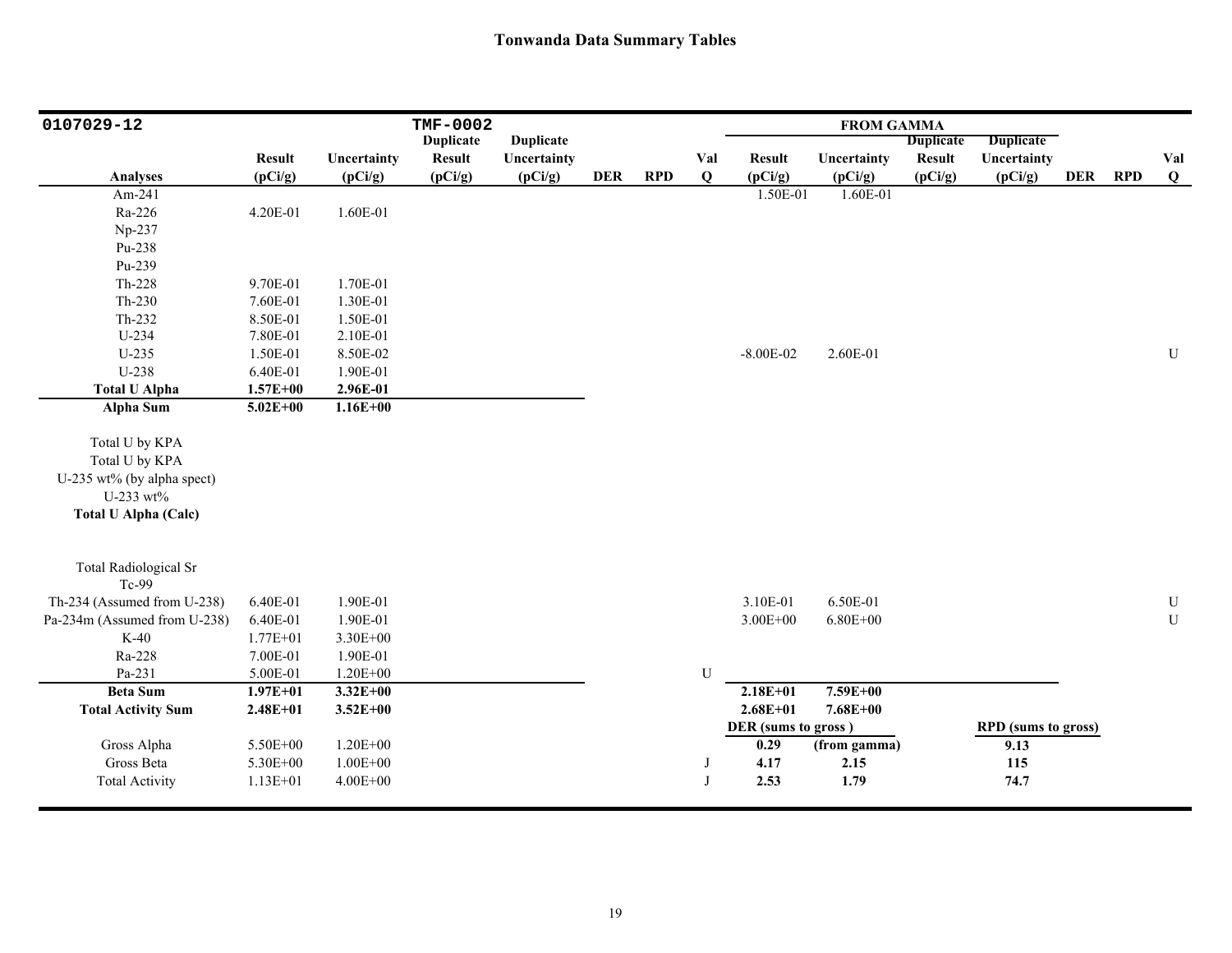| 0107029-13                   |               |              | <b>TMF-0009</b>  |                  |            |            |     |                     | <b>FROM GAMMA</b> |                  |                            |         |                         |
|------------------------------|---------------|--------------|------------------|------------------|------------|------------|-----|---------------------|-------------------|------------------|----------------------------|---------|-------------------------|
|                              |               |              | <b>Duplicate</b> | <b>Duplicate</b> |            |            |     |                     |                   | <b>Duplicate</b> | <b>Duplicate</b>           |         |                         |
|                              | <b>Result</b> | Uncertainty  | <b>Result</b>    | Uncertainty      |            |            | Val | <b>Result</b>       | Uncertainty       | <b>Result</b>    | Uncertainty                |         | Val                     |
| <b>Analyses</b>              | (pCi/g)       | (pCi/g)      | (pCi/g)          | (pCi/g)          | <b>DER</b> | <b>RPD</b> | Q   | (pCi/g)             | (pCi/g)           | (pCi/g)          | (pCi/g)                    | DER RPD | $\overline{\mathbf{Q}}$ |
| Am-241                       |               |              |                  |                  |            |            |     | 7.00E-02            | 1.20E-01          |                  |                            |         | $\overline{U}$          |
| Ra-226                       | 9.70E-01      | 2.70E-01     |                  |                  |            |            |     |                     |                   |                  |                            |         |                         |
| Np-237                       |               |              |                  |                  |            |            |     |                     |                   |                  |                            |         |                         |
| Pu-238                       |               |              |                  |                  |            |            |     |                     |                   |                  |                            |         |                         |
| Pu-239                       |               |              |                  |                  |            |            |     |                     |                   |                  |                            |         |                         |
| Th-228                       | 9.80E-01      | 1.80E-01     |                  |                  |            |            |     |                     |                   |                  |                            |         |                         |
| $Th-230$                     | 7.80E-01      | 1.40E-01     |                  |                  |            |            |     |                     |                   |                  |                            |         |                         |
| Th-232                       | 7.60E-01      | 1.40E-01     |                  |                  |            |            |     |                     |                   |                  |                            |         |                         |
| U-234                        | 7.80E-01      | 2.30E-01     |                  |                  |            |            |     |                     |                   |                  |                            |         |                         |
| $U-235$                      | 6.10E-02      | 5.90E-02     |                  |                  |            |            |     | $-3.30E-01$         | 3.80E-01          |                  |                            |         | $\mathbf U$             |
| U-238                        | 6.20E-01      | 2.00E-01     |                  |                  |            |            |     |                     |                   |                  |                            |         |                         |
| <b>Total U Alpha</b>         | $1.46E + 00$  | 3.10E-01     |                  |                  |            |            |     |                     |                   |                  |                            |         |                         |
| Alpha Sum                    | $5.13E + 00$  | $2.39E + 00$ |                  |                  |            |            |     |                     |                   |                  |                            |         |                         |
|                              |               |              |                  |                  |            |            |     |                     |                   |                  |                            |         |                         |
| Total U by KPA               |               |              |                  |                  |            |            |     |                     |                   |                  |                            |         |                         |
| Total U by KPA               |               |              |                  |                  |            |            |     |                     |                   |                  |                            |         |                         |
| U-235 wt% (by alpha spect)   |               |              |                  |                  |            |            |     |                     |                   |                  |                            |         |                         |
| U-233 wt%                    |               |              |                  |                  |            |            |     |                     |                   |                  |                            |         |                         |
| <b>Total U Alpha (Calc)</b>  |               |              |                  |                  |            |            |     |                     |                   |                  |                            |         |                         |
|                              |               |              |                  |                  |            |            |     |                     |                   |                  |                            |         |                         |
| <b>Total Radiological Sr</b> |               |              |                  |                  |            |            |     |                     |                   |                  |                            |         |                         |
| Tc-99                        |               |              |                  |                  |            |            |     |                     |                   |                  |                            |         |                         |
| Th-234 (Assumed from U-238)  | 6.20E-01      | 2.00E-01     |                  |                  |            |            |     | 1.00E-01            | $1.00E + 00$      |                  |                            |         | $\mathbf U$             |
| Pa-234m (Assumed from U-238) | 6.20E-01      | 2.00E-01     |                  |                  |            |            |     | $3.00E + 00$        | 2.20E+01          |                  |                            |         | ${\bf U}$               |
| $K-40$                       | $1.67E + 01$  | 4.90E+00     |                  |                  |            |            |     |                     |                   |                  |                            |         |                         |
| Ra-228                       | 5.60E-01      | 5.90E-01     |                  |                  |            |            |     |                     |                   |                  |                            |         |                         |
| Pa-231                       | 2.00E-01      | $2.60E + 00$ |                  |                  |            |            | U   |                     |                   |                  |                            |         |                         |
| <b>Beta Sum</b>              | $1.85E + 01$  | 4.95E+00     |                  |                  |            |            |     | $2.04E + 01$        | $2.26E+01$        |                  |                            |         |                         |
| <b>Total Activity Sum</b>    | $2.37E + 01$  | 5.50E+00     |                  |                  |            |            |     | $2.55E+01$          | $2.27E + 01$      |                  |                            |         |                         |
|                              |               |              |                  |                  |            |            |     | DER (sums to gross) |                   |                  | <b>RPD</b> (sums to gross) |         |                         |
| Gross Alpha                  | 5.60E+00      | $1.10E + 00$ |                  |                  |            |            |     | 0.18                | (from gamma)      |                  | 8.74                       |         |                         |
| Gross Beta                   | 4.93E+00      | 9.80E-01     |                  |                  |            |            |     | 2.69                | $0.68\,$          |                  | 116                        |         |                         |
| <b>Total Activity</b>        | $1.01E + 01$  | $4.00E + 00$ |                  |                  |            |            | J   | 1.99                | 0.67              |                  | 80.3                       |         |                         |
|                              |               |              |                  |                  |            |            |     |                     |                   |                  |                            |         |                         |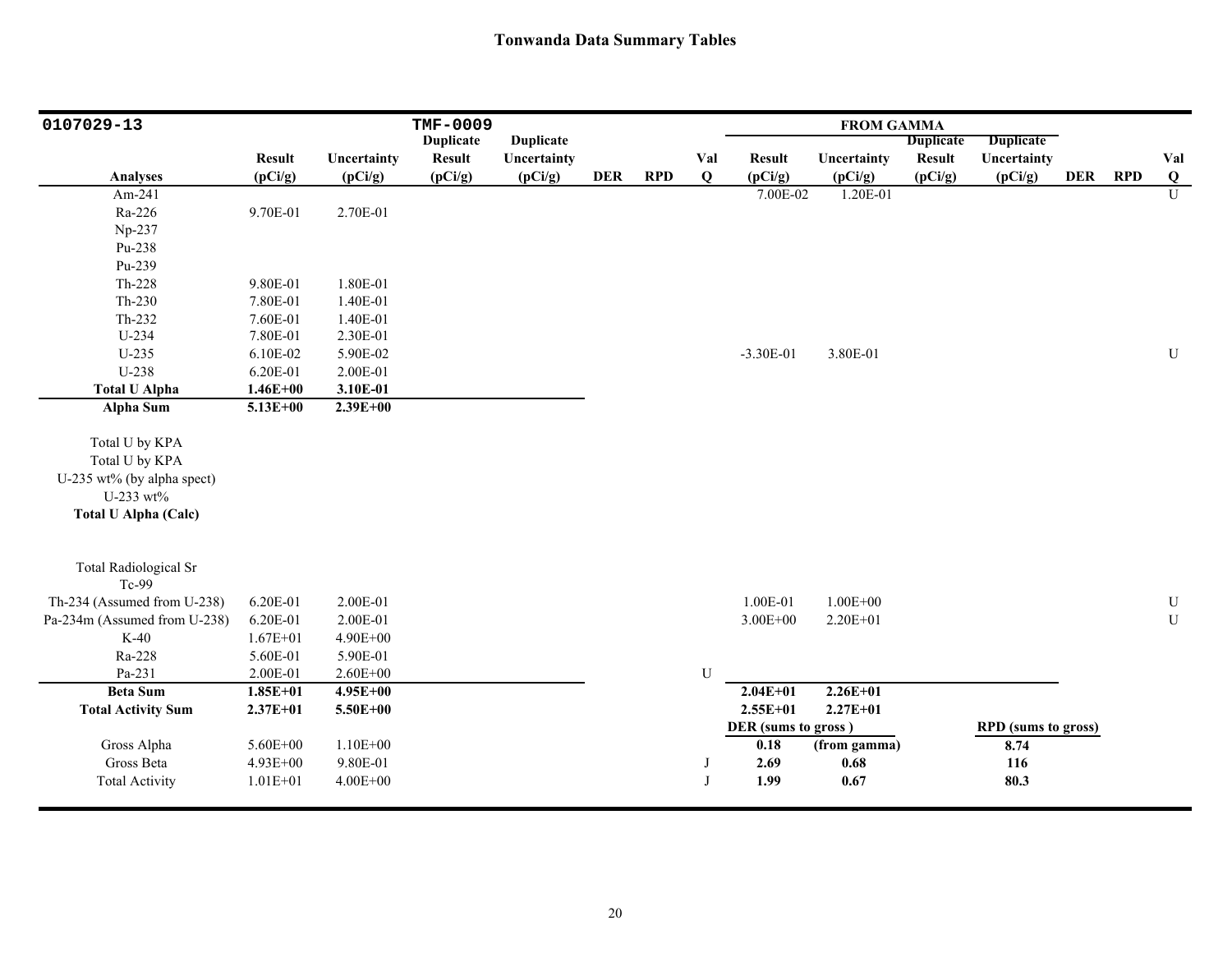| 0107029-14                   |               |              | <b>TMF-0010</b>  |                  |            |            |          |                     | <b>FROM GAMMA</b> |                  |                            |         |                |
|------------------------------|---------------|--------------|------------------|------------------|------------|------------|----------|---------------------|-------------------|------------------|----------------------------|---------|----------------|
|                              |               |              | <b>Duplicate</b> | <b>Duplicate</b> |            |            |          |                     |                   | <b>Duplicate</b> | <b>Duplicate</b>           |         |                |
|                              | <b>Result</b> | Uncertainty  | <b>Result</b>    | Uncertainty      |            |            | Val      | <b>Result</b>       | Uncertainty       | <b>Result</b>    | Uncertainty                |         | Val            |
| <b>Analyses</b>              | (pCi/g)       | (pCi/g)      | (pCi/g)          | (pCi/g)          | <b>DER</b> | <b>RPD</b> | Q        | (pCi/g)             | (pCi/g)           | (pCi/g)          | (pCi/g)                    | DER RPD | Q              |
| Am-241                       |               |              |                  |                  |            |            |          | 7.00E-02            | 1.20E-01          |                  |                            |         | $\overline{U}$ |
| Ra-226                       | 8.90E-01      | 3.40E-01     |                  |                  |            |            |          |                     |                   |                  |                            |         |                |
| Np-237                       |               |              |                  |                  |            |            |          |                     |                   |                  |                            |         |                |
| Pu-238                       |               |              |                  |                  |            |            |          |                     |                   |                  |                            |         |                |
| Pu-239                       |               |              |                  |                  |            |            |          |                     |                   |                  |                            |         |                |
| Th-228                       | 7.50E-01      | 1.40E-01     |                  |                  |            |            |          |                     |                   |                  |                            |         |                |
| $Th-230$                     | 7.70E-01      | 1.40E-01     |                  |                  |            |            |          |                     |                   |                  |                            |         |                |
| Th-232                       | 7.80E-01      | 1.40E-01     |                  |                  |            |            |          |                     |                   |                  |                            |         |                |
| U-234                        | 8.50E-01      | 2.30E-01     |                  |                  |            |            |          |                     |                   |                  |                            |         |                |
| $U-235$                      | 3.60E-02      | 4.30E-02     |                  |                  |            |            |          | 2.30E-01            | 4.10E-01          |                  |                            |         | ${\bf U}$      |
| U-238                        | 8.90E-01      | 2.40E-01     |                  |                  |            |            |          |                     |                   |                  |                            |         |                |
| <b>Total U Alpha</b>         | $1.78E + 00$  | 3.35E-01     |                  |                  |            |            |          |                     |                   |                  |                            |         |                |
| Alpha Sum                    | $5.42E + 00$  | $2.31E + 00$ |                  |                  |            |            |          |                     |                   |                  |                            |         |                |
|                              |               |              |                  |                  |            |            |          |                     |                   |                  |                            |         |                |
| Total U by KPA               |               |              |                  |                  |            |            |          |                     |                   |                  |                            |         |                |
| Total U by KPA               |               |              |                  |                  |            |            |          |                     |                   |                  |                            |         |                |
| U-235 wt% (by alpha spect)   |               |              |                  |                  |            |            |          |                     |                   |                  |                            |         |                |
| U-233 wt%                    |               |              |                  |                  |            |            |          |                     |                   |                  |                            |         |                |
| <b>Total U Alpha (Calc)</b>  |               |              |                  |                  |            |            |          |                     |                   |                  |                            |         |                |
|                              |               |              |                  |                  |            |            |          |                     |                   |                  |                            |         |                |
| <b>Total Radiological Sr</b> |               |              |                  |                  |            |            |          |                     |                   |                  |                            |         |                |
| Tc-99                        |               |              |                  |                  |            |            |          |                     |                   |                  |                            |         |                |
| Th-234 (Assumed from U-238)  | 8.90E-01      | 2.40E-01     |                  |                  |            |            |          | 1.37E+00            | 7.70E-01          |                  |                            |         |                |
| Pa-234m (Assumed from U-238) | 8.90E-01      | 2.40E-01     |                  |                  |            |            |          | $-1.40E + 01$       | $1.70E + 01$      |                  |                            |         | ${\bf U}$      |
| $K-40$                       | $1.57E + 01$  | 4.20E+00     |                  |                  |            |            |          |                     |                   |                  |                            |         |                |
| Ra-228                       | 8.20E-01      | 3.80E-01     |                  |                  |            |            |          |                     |                   |                  |                            |         |                |
| Pa-231                       | 5.00E-01      | $2.50E + 00$ |                  |                  |            |            | U        |                     |                   |                  |                            |         |                |
| <b>Beta Sum</b>              | $1.84E + 01$  | $4.24E + 00$ |                  |                  |            |            |          | $3.95E + 00$        | $1.75E + 01$      |                  |                            |         |                |
| <b>Total Activity Sum</b>    | $2.38E + 01$  | $4.83E + 00$ |                  |                  |            |            |          | $9.37E + 00$        | $1.77E + 01$      |                  |                            |         |                |
|                              |               |              |                  |                  |            |            |          | DER (sums to gross) |                   |                  | <b>RPD</b> (sums to gross) |         |                |
| Gross Alpha                  | $6.50E + 00$  | $1.20E + 00$ |                  |                  |            |            |          | 0.42                | (from gamma)      |                  | 18.2                       |         |                |
| Gross Beta                   | 5.24E+00      | 9.70E-01     |                  |                  |            |            |          | 3.02                | $0.07\,$          |                  | 111                        |         |                |
| <b>Total Activity</b>        | $9.60E + 00$  | 3.90E+00     |                  |                  |            |            | $\bf{J}$ | 2.28                | $0.01\,$          |                  | 84.9                       |         |                |
|                              |               |              |                  |                  |            |            |          |                     |                   |                  |                            |         |                |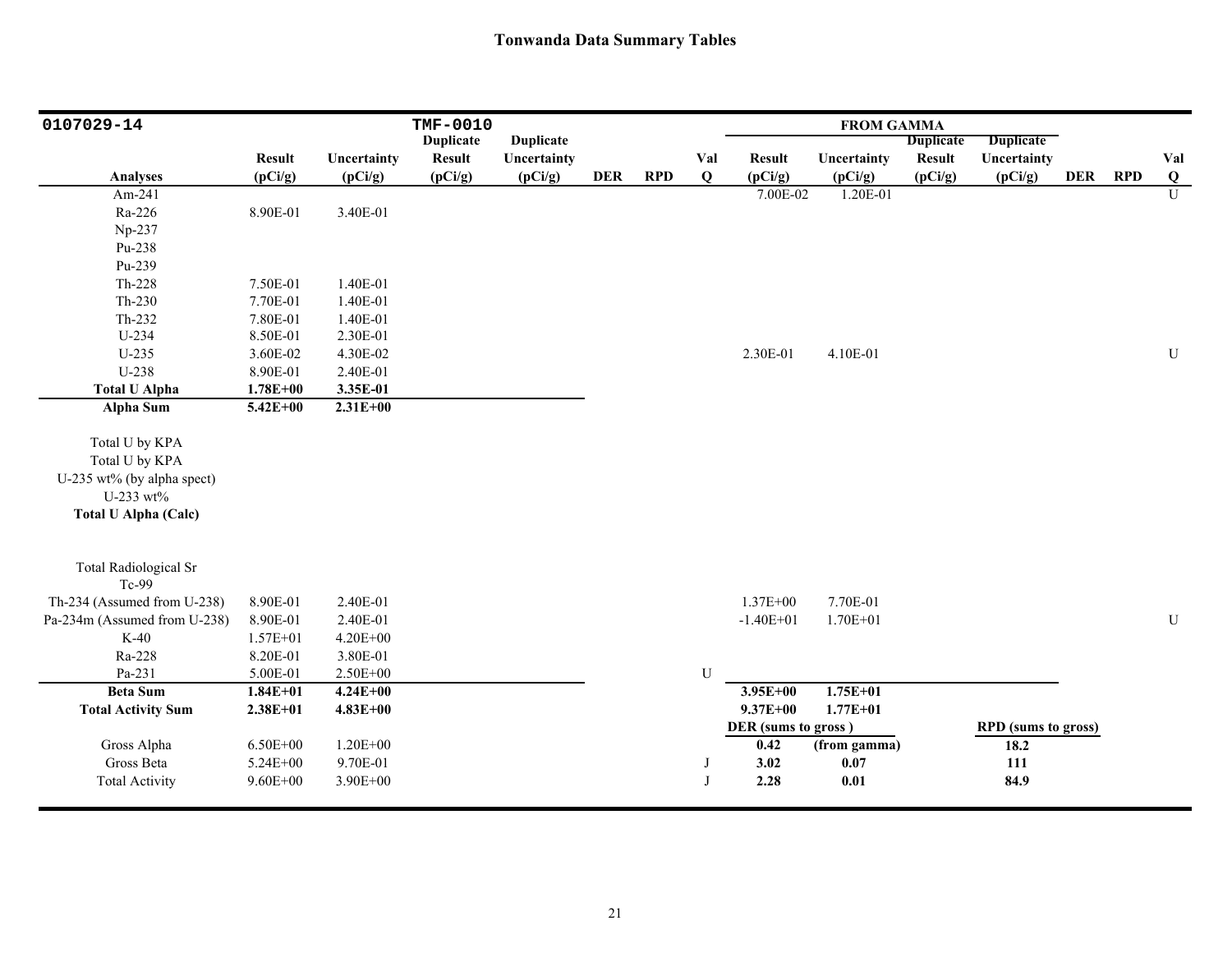| 0107029-15                   |               |              | TMF-9019         |                  |            |            |             |                     | <b>FROM GAMMA</b> |                  |                            |            |            |                |
|------------------------------|---------------|--------------|------------------|------------------|------------|------------|-------------|---------------------|-------------------|------------------|----------------------------|------------|------------|----------------|
|                              |               |              | <b>Duplicate</b> | <b>Duplicate</b> |            |            |             |                     |                   | <b>Duplicate</b> | <b>Duplicate</b>           |            |            |                |
|                              | <b>Result</b> | Uncertainty  | <b>Result</b>    | Uncertainty      |            |            | Val         | <b>Result</b>       | Uncertainty       | <b>Result</b>    | Uncertainty                |            |            | Val            |
| <b>Analyses</b>              | (pCi/g)       | (pCi/g)      | (pCi/g)          | (pCi/g)          | <b>DER</b> | <b>RPD</b> | Q           | (pCi/g)             | (pCi/g)           | (pCi/g)          | (pCi/g)                    | <b>DER</b> | <b>RPD</b> | $\bf{Q}$       |
| Am-241                       |               |              |                  |                  |            |            |             | $-4.00E-02$         | 3.20E-01          | $-1.00E-01$      | $3.50E-01$                 | 0.13       | 85.7       | $\overline{U}$ |
| Ra-226                       | $1.02E + 00$  | 2.80E-01     |                  |                  |            |            |             |                     |                   |                  |                            |            |            |                |
| Np-237                       |               |              |                  |                  |            |            |             |                     |                   |                  |                            |            |            |                |
| Pu-238                       |               |              |                  |                  |            |            |             |                     |                   |                  |                            |            |            |                |
| Pu-239                       |               |              |                  |                  |            |            |             |                     |                   |                  |                            |            |            |                |
| Th-228                       | 7.80E-01      | 1.40E-01     |                  |                  |            |            |             |                     |                   |                  |                            |            |            |                |
| $Th-230$                     | 7.80E-01      | 1.40E-01     |                  |                  |            |            |             |                     |                   |                  |                            |            |            |                |
| $Th-232$                     | 7.70E-01      | 1.40E-01     |                  |                  |            |            |             |                     |                   |                  |                            |            |            |                |
| U-234                        | 7.50E-01      | 2.10E-01     |                  |                  |            |            |             |                     |                   |                  |                            |            |            |                |
| $U-235$                      | 6.60E-02      | 5.50E-02     |                  |                  |            |            |             | 3.80E-01            | 3.80E-01          | 2.30E-01         | 3.30E-01                   | 0.30       | 49.2       |                |
| U-238                        | 7.20E-01      | 2.00E-01     |                  |                  |            |            |             |                     |                   |                  |                            |            |            |                |
| <b>Total U Alpha</b>         | $1.54E + 00$  | 2.95E-01     |                  |                  |            |            |             |                     |                   |                  |                            |            |            |                |
| <b>Alpha Sum</b>             | $3.81E + 00$  | $3.01E + 00$ |                  |                  |            |            |             |                     |                   |                  |                            |            |            |                |
| Total U by KPA               |               |              |                  |                  |            |            |             |                     |                   |                  |                            |            |            |                |
| Total U by KPA               |               |              |                  |                  |            |            |             |                     |                   |                  |                            |            |            |                |
| U-235 wt% (by alpha spect)   |               |              |                  |                  |            |            |             |                     |                   |                  |                            |            |            |                |
| U-233 wt%                    |               |              |                  |                  |            |            |             |                     |                   |                  |                            |            |            |                |
| <b>Total U Alpha (Calc)</b>  |               |              |                  |                  |            |            |             |                     |                   |                  |                            |            |            |                |
|                              |               |              |                  |                  |            |            |             |                     |                   |                  |                            |            |            |                |
| <b>Total Radiological Sr</b> |               |              |                  |                  |            |            |             |                     |                   |                  |                            |            |            |                |
| Tc-99                        |               |              |                  |                  |            |            |             |                     |                   |                  |                            |            |            |                |
| Th-234 (Assumed from U-238)  | 7.20E-01      | 2.00E-01     |                  |                  |            |            |             | 5.00E-01            | $1.00E + 00$      | $1.20E + 00$     | $1.00E + 00$               | 0.49       | 82.4       | ${\bf U}$      |
| Pa-234m (Assumed from U-238) | 7.20E-01      | 2.00E-01     |                  |                  |            |            |             | $6.00E + 00$        | $1.20E + 01$      | $0.00E + 00$     | $1.10E + 01$               | 0.37       | 200        | ${\bf U}$      |
| $K-40$                       | $1.57E + 01$  | 3.40E+00     | $1.92E + 01$     | 3.90E+00         | 0.68       | 20.1       |             |                     |                   |                  |                            |            |            |                |
| Ra-228                       | 6.20E-01      | 2.50E-01     | 8.10E-01         | 2.70E-01         | 0.52       | 26.6       |             |                     |                   |                  |                            |            |            |                |
| Pa-231                       | $-1.20E + 00$ | 3.30E+00     |                  |                  |            |            | U           |                     |                   |                  |                            |            |            |                |
| <b>Beta Sum</b>              | $1.76E + 01$  | $3.44E + 00$ |                  |                  |            |            |             | $2.27E + 01$        | $1.25E+01$        | $2.12E+01$       | $1.17E + 01$               |            |            |                |
| <b>Total Activity Sum</b>    | $2.14E + 01$  | $4.57E + 00$ |                  |                  |            |            |             | $2.65E + 01$        | $1.29E + 01$      |                  |                            |            |            |                |
|                              |               |              |                  |                  |            |            |             | DER (sums to gross) |                   |                  | <b>RPD</b> (sums to gross) |            |            |                |
| Gross Alpha                  | 4.73E+00      | 9.90E-01     |                  |                  |            |            |             | 0.29                | (from gamma)      |                  | 21.6                       |            |            |                |
| Gross Beta                   | $4.23E + 00$  | 8.70E-01     |                  |                  |            |            | J           | 3.77                | 1.47              |                  | 123                        |            |            |                |
| <b>Total Activity</b>        | 5.60E+00      | $3.80E + 00$ |                  |                  |            |            | $\mathbf I$ | 2.66                | 1.56              |                  | 117                        |            |            |                |
|                              |               |              |                  |                  |            |            |             |                     |                   |                  |                            |            |            |                |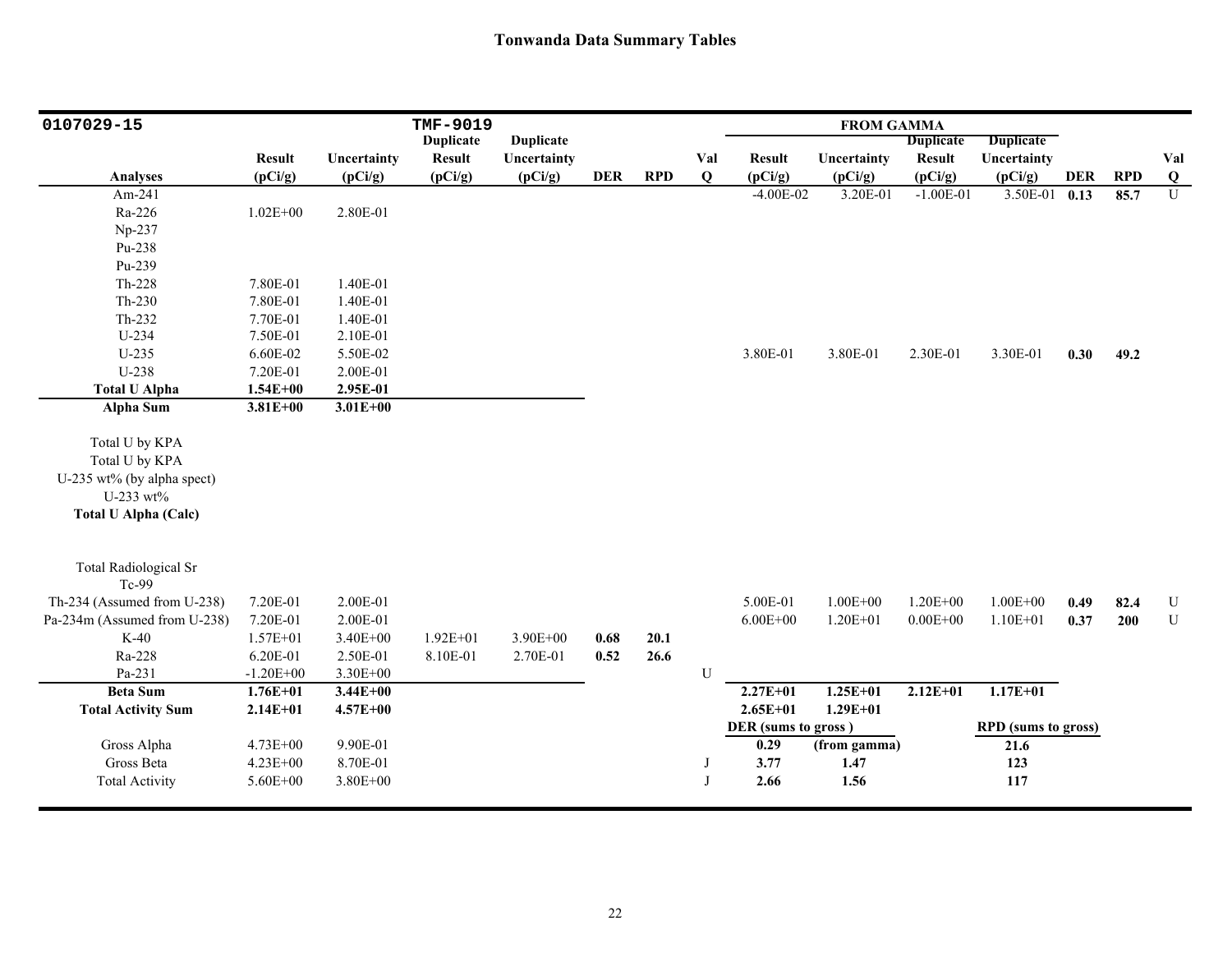| 0107029-16                                                                                                 |               |              | TMF-9020         |                  |            |            |             |                     | <b>FROM GAMMA</b> |                  |                            |            |            |                |
|------------------------------------------------------------------------------------------------------------|---------------|--------------|------------------|------------------|------------|------------|-------------|---------------------|-------------------|------------------|----------------------------|------------|------------|----------------|
|                                                                                                            |               |              | <b>Duplicate</b> | <b>Duplicate</b> |            |            |             |                     |                   | <b>Duplicate</b> | <b>Duplicate</b>           |            |            |                |
|                                                                                                            | <b>Result</b> | Uncertainty  | <b>Result</b>    | Uncertainty      |            |            | Val         | <b>Result</b>       | Uncertainty       | <b>Result</b>    | Uncertainty                |            |            | Val            |
| <b>Analyses</b>                                                                                            | (pCi/g)       | (pCi/g)      | (pCi/g)          | (pCi/g)          | <b>DER</b> | <b>RPD</b> | $\mathbf Q$ | (pCi/g)             | (pCi/g)           | (pCi/g)          | (pCi/g)                    | <b>DER</b> | <b>RPD</b> | Q              |
| Am-241                                                                                                     |               |              |                  |                  |            |            |             | $-8.00E - 02$       | 1.10E-01          |                  |                            |            |            | $\overline{U}$ |
| Ra-226                                                                                                     | 8.10E-01      | 2.50E-01     |                  |                  |            |            |             |                     |                   |                  |                            |            |            |                |
| Np-237                                                                                                     |               |              |                  |                  |            |            |             |                     |                   |                  |                            |            |            |                |
| Pu-238                                                                                                     |               |              |                  |                  |            |            |             |                     |                   |                  |                            |            |            |                |
| Pu-239                                                                                                     |               |              |                  |                  |            |            |             |                     |                   |                  |                            |            |            |                |
| Th-228                                                                                                     | 8.90E-01      | 1.50E-01     |                  |                  |            |            |             |                     |                   |                  |                            |            |            |                |
| $Th-230$                                                                                                   | 8.50E-01      | 1.40E-01     |                  |                  |            |            |             |                     |                   |                  |                            |            |            |                |
| Th-232                                                                                                     | 8.20E-01      | 1.40E-01     |                  |                  |            |            |             |                     |                   |                  |                            |            |            |                |
| $U-234$                                                                                                    | 9.10E-01      | 2.30E-01     |                  |                  |            |            |             |                     |                   |                  |                            |            |            |                |
| $U-235$                                                                                                    | 9.50E-02      | 6.40E-02     |                  |                  |            |            |             | $-2.20E-01$         | 4.00E-01          |                  |                            |            |            | U              |
| U-238                                                                                                      | 8.40E-01      | 2.20E-01     |                  |                  |            |            |             |                     |                   |                  |                            |            |            |                |
| <b>Total U Alpha</b>                                                                                       | $1.85E + 00$  | 3.25E-01     |                  |                  |            |            |             |                     |                   |                  |                            |            |            |                |
| <b>Alpha Sum</b>                                                                                           | $6.12E + 00$  | $3.36E + 00$ |                  |                  |            |            |             |                     |                   |                  |                            |            |            |                |
| Total U by KPA<br>Total U by KPA<br>U-235 wt% (by alpha spect)<br>U-233 wt%<br><b>Total U Alpha (Calc)</b> |               |              |                  |                  |            |            |             |                     |                   |                  |                            |            |            |                |
| <b>Total Radiological Sr</b><br>Tc-99                                                                      |               |              |                  |                  |            |            |             |                     |                   |                  |                            |            |            |                |
| Th-234 (Assumed from U-238)                                                                                | 8.40E-01      | 2.20E-01     |                  |                  |            |            |             | 6.30E-01            | 6.70E-01          |                  |                            |            |            |                |
| Pa-234m (Assumed from U-238)                                                                               | 8.40E-01      | 2.20E-01     |                  |                  |            |            |             | $-7.00E + 00$       | 2.10E+01          |                  |                            |            |            | ${\bf U}$      |
| $K-40$                                                                                                     | 1.59E+01      | 4.50E+00     |                  |                  |            |            |             |                     |                   |                  |                            |            |            |                |
| Ra-228                                                                                                     | 8.70E-01      | 3.70E-01     |                  |                  |            |            |             |                     |                   |                  |                            |            |            |                |
| Pa-231                                                                                                     | $1.00E + 00$  | 3.70E+00     |                  |                  |            |            | U           |                     |                   |                  |                            |            |            |                |
| <b>Beta Sum</b>                                                                                            | $1.86E + 01$  | $4.55E+00$   |                  |                  |            |            |             | $1.05E + 01$        | $2.15E+01$        |                  |                            |            |            |                |
| <b>Total Activity Sum</b>                                                                                  | $2.47E + 01$  | $5.66E + 00$ |                  |                  |            |            |             | $1.66E + 01$        | $2.18E + 01$      |                  |                            |            |            |                |
|                                                                                                            |               |              |                  |                  |            |            |             | DER (sums to gross) |                   |                  | <b>RPD</b> (sums to gross) |            |            |                |
| Gross Alpha                                                                                                | 5.20E+00      | $1.10E + 00$ |                  |                  |            |            |             | 0.26                | (from gamma)      |                  | 16.2                       |            |            |                |
| Gross Beta                                                                                                 | 5.13E+00      | 9.80E-01     |                  |                  |            |            | J           | 2.89                | 0.25              |                  | 113                        |            |            |                |
| <b>Total Activity</b>                                                                                      | 9.40E+00      | 3.90E+00     |                  |                  |            |            | J           | 2.22                | 0.33              |                  | 89.7                       |            |            |                |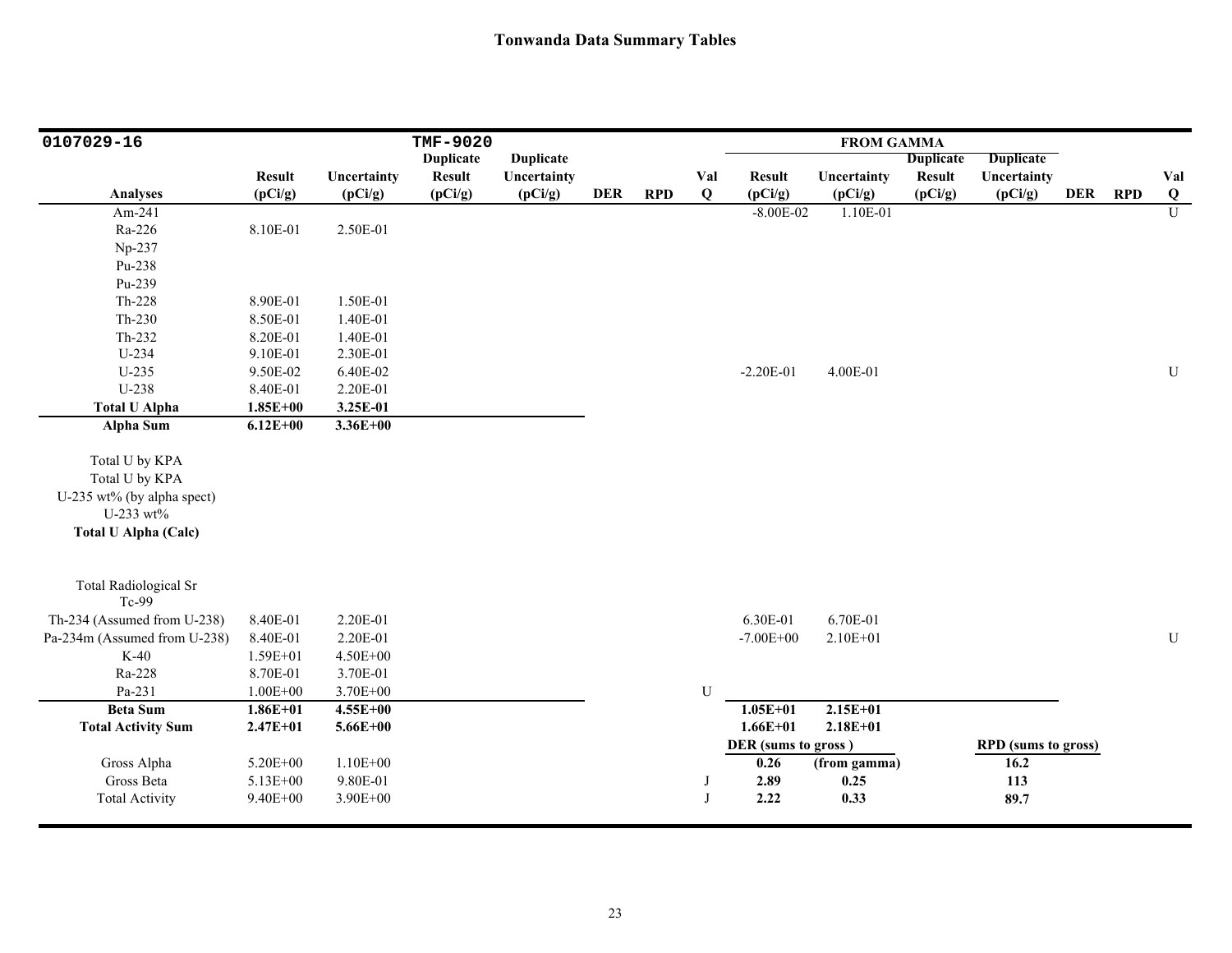| 0107029-17                   |               |              | TMF-0017         |                  |            |            |     |                     | <b>FROM GAMMA</b> |                  |                            |            |            |                |
|------------------------------|---------------|--------------|------------------|------------------|------------|------------|-----|---------------------|-------------------|------------------|----------------------------|------------|------------|----------------|
|                              |               |              | <b>Duplicate</b> | <b>Duplicate</b> |            |            |     |                     |                   | <b>Duplicate</b> | <b>Duplicate</b>           |            |            |                |
|                              | <b>Result</b> | Uncertainty  | <b>Result</b>    | Uncertainty      |            |            | Val | <b>Result</b>       | Uncertainty       | <b>Result</b>    | Uncertainty                |            |            | Val            |
| <b>Analyses</b>              | (pCi/g)       | (pCi/g)      | (pCi/g)          | (pCi/g)          | <b>DER</b> | <b>RPD</b> | Q   | (pCi/g)             | (pCi/g)           | (pCi/g)          | (pCi/g)                    | <b>DER</b> | <b>RPD</b> | $\overline{Q}$ |
| Am-241                       |               |              |                  |                  |            |            |     | $-3.00E-02$         | 1.20E-01          |                  |                            |            |            | $\overline{U}$ |
| Ra-226                       | 8.20E-01      | 2.20E-01     |                  |                  |            |            |     |                     |                   |                  |                            |            |            |                |
| Np-237                       |               |              |                  |                  |            |            |     |                     |                   |                  |                            |            |            |                |
| Pu-238                       |               |              |                  |                  |            |            |     |                     |                   |                  |                            |            |            |                |
| Pu-239                       |               |              |                  |                  |            |            |     |                     |                   |                  |                            |            |            |                |
| Th-228                       | 9.60E-01      | 1.70E-01     |                  |                  |            |            |     |                     |                   |                  |                            |            |            |                |
| $Th-230$                     | 8.80E-01      | 1.60E-01     |                  |                  |            |            |     |                     |                   |                  |                            |            |            |                |
| Th-232                       | 8.20E-01      | 1.50E-01     |                  |                  |            |            |     |                     |                   |                  |                            |            |            |                |
| U-234                        | 7.50E-01      | 2.00E-01     |                  |                  |            |            |     |                     |                   |                  |                            |            |            |                |
| $U-235$                      | 9.60E-02      | 6.40E-02     |                  |                  |            |            |     | 4.00E-02            | 3.60E-01          |                  |                            |            |            | ${\bf U}$      |
| U-238                        | 7.70E-01      | 2.00E-01     |                  |                  |            |            |     |                     |                   |                  |                            |            |            |                |
| <b>Total U Alpha</b>         | $1.62E + 00$  | 2.90E-01     |                  |                  |            |            |     |                     |                   |                  |                            |            |            |                |
| <b>Alpha Sum</b>             | $3.75E + 00$  | $2.38E + 00$ |                  |                  |            |            |     |                     |                   |                  |                            |            |            |                |
|                              |               |              |                  |                  |            |            |     |                     |                   |                  |                            |            |            |                |
| Total U by KPA               |               |              |                  |                  |            |            |     |                     |                   |                  |                            |            |            |                |
| Total U by KPA               |               |              |                  |                  |            |            |     |                     |                   |                  |                            |            |            |                |
| U-235 wt% (by alpha spect)   |               |              |                  |                  |            |            |     |                     |                   |                  |                            |            |            |                |
| U-233 wt%                    |               |              |                  |                  |            |            |     |                     |                   |                  |                            |            |            |                |
| <b>Total U Alpha (Calc)</b>  |               |              |                  |                  |            |            |     |                     |                   |                  |                            |            |            |                |
| <b>Total Radiological Sr</b> |               |              |                  |                  |            |            |     |                     |                   |                  |                            |            |            |                |
| Tc-99                        |               |              |                  |                  |            |            |     |                     |                   |                  |                            |            |            |                |
| Th-234 (Assumed from U-238)  | 7.70E-01      | 2.00E-01     |                  |                  |            |            |     | 8.00E-01            | $1.20E + 00$      |                  |                            |            |            | $\mathbf U$    |
| Pa-234m (Assumed from U-238) | 7.70E-01      | 2.00E-01     |                  |                  |            |            |     | $6.00E + 00$        | $1.30E + 01$      |                  |                            |            |            | ${\bf U}$      |
| $K-40$                       | $2.12E + 01$  | 5.30E+00     |                  |                  |            |            |     |                     |                   |                  |                            |            |            |                |
| Ra-228                       | 7.80E-01      | 4.10E-01     |                  |                  |            |            |     |                     |                   |                  |                            |            |            |                |
| Pa-231                       | $-1.50E + 00$ | $2.60E + 00$ |                  |                  |            |            | U   |                     |                   |                  |                            |            |            |                |
| <b>Beta Sum</b>              | $2.33E+01$    | $5.33E + 00$ |                  |                  |            |            |     | $2.86E + 01$        | $1.41E + 01$      |                  |                            |            |            |                |
| <b>Total Activity Sum</b>    | $2.71E + 01$  | $5.84E + 00$ |                  |                  |            |            |     | $3.23E + 01$        | $1.43E + 01$      |                  |                            |            |            |                |
|                              |               |              |                  |                  |            |            |     | DER (sums to gross) |                   |                  | <b>RPD</b> (sums to gross) |            |            |                |
| Gross Alpha                  | $4.40E + 00$  | $1.00E + 00$ |                  |                  |            |            |     | 0.25                | (from gamma)      |                  | 16.1                       |            |            |                |
| Gross Beta                   | $3.41E + 00$  | 8.30E-01     |                  |                  |            |            | J   | 3.69                | 1.78              |                  | 149                        |            |            |                |
| <b>Total Activity</b>        | 8.70E+00      | 3.90E+00     |                  |                  |            |            | J   | 2.62                | 1.60              |                  | 103                        |            |            |                |
|                              |               |              |                  |                  |            |            |     |                     |                   |                  |                            |            |            |                |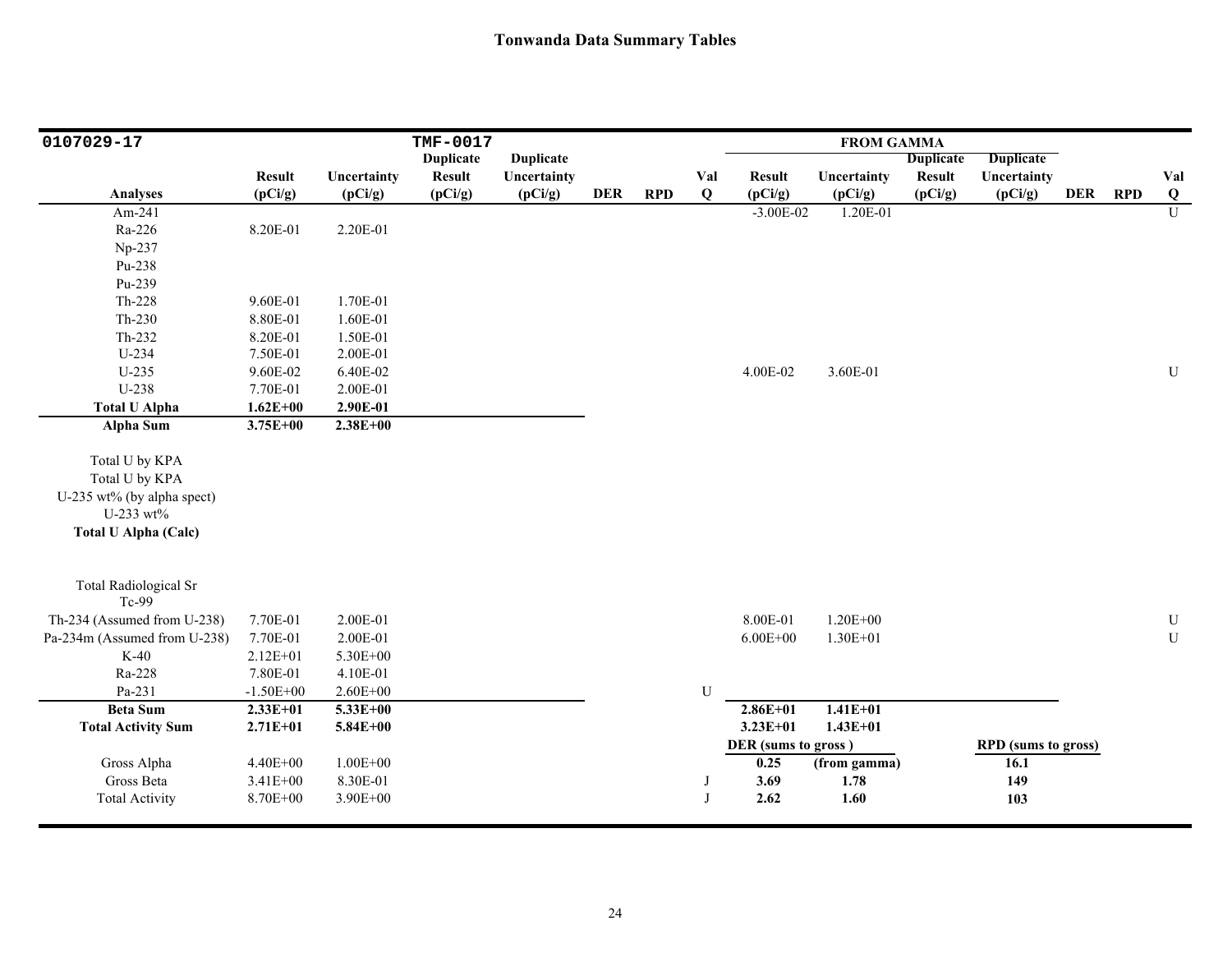| 0107029-18                                                                  |               |              | TMF-0018         |                  |            |            |          |                     | <b>FROM GAMMA</b> |                  |                            |         |                         |
|-----------------------------------------------------------------------------|---------------|--------------|------------------|------------------|------------|------------|----------|---------------------|-------------------|------------------|----------------------------|---------|-------------------------|
|                                                                             |               |              | <b>Duplicate</b> | <b>Duplicate</b> |            |            |          |                     |                   | <b>Duplicate</b> | <b>Duplicate</b>           |         |                         |
|                                                                             | <b>Result</b> | Uncertainty  | <b>Result</b>    | Uncertainty      |            |            | Val      | <b>Result</b>       | Uncertainty       | <b>Result</b>    | Uncertainty                |         | Val                     |
| <b>Analyses</b>                                                             | (pCi/g)       | (pCi/g)      | (pCi/g)          | (pCi/g)          | <b>DER</b> | <b>RPD</b> | Q        | (pCi/g)             | (pCi/g)           | (pCi/g)          | (pCi/g)                    | DER RPD | $\overline{\mathbf{Q}}$ |
| Am-241                                                                      |               |              |                  |                  |            |            |          | 1.80E-01            | 5.40E-01          |                  |                            |         | $\overline{U}$          |
| Ra-226                                                                      | 9.20E-01      | 2.20E-01     |                  |                  |            |            |          |                     |                   |                  |                            |         |                         |
| Np-237                                                                      |               |              |                  |                  |            |            |          |                     |                   |                  |                            |         |                         |
| Pu-238                                                                      |               |              |                  |                  |            |            |          |                     |                   |                  |                            |         |                         |
| Pu-239                                                                      |               |              |                  |                  |            |            |          |                     |                   |                  |                            |         |                         |
| Th-228                                                                      | 9.70E-01      | 1.60E-01     |                  |                  |            |            |          |                     |                   |                  |                            |         |                         |
| $Th-230$                                                                    | 8.90E-01      | 1.50E-01     |                  |                  |            |            |          |                     |                   |                  |                            |         |                         |
| Th-232                                                                      | 9.20E-01      | 1.50E-01     |                  |                  |            |            |          |                     |                   |                  |                            |         |                         |
| U-234                                                                       | 9.60E-01      | 2.40E-01     |                  |                  |            |            |          |                     |                   |                  |                            |         |                         |
| $U-235$                                                                     | $1.67E + 00$  | 8.50E-02     |                  |                  |            |            |          | $-2.50E-01$         | 3.60E-01          |                  |                            |         | ${\bf U}$               |
| U-238                                                                       | 9.40E-01      | 2.30E-01     |                  |                  |            |            |          |                     |                   |                  |                            |         |                         |
| <b>Total U Alpha</b>                                                        | $3.57E + 00$  | 3.43E-01     |                  |                  |            |            |          |                     |                   |                  |                            |         |                         |
| Alpha Sum                                                                   | $5.74E + 00$  | $1.95E + 00$ |                  |                  |            |            |          |                     |                   |                  |                            |         |                         |
| Total U by KPA<br>Total U by KPA<br>U-235 wt% (by alpha spect)<br>U-233 wt% |               |              |                  |                  |            |            |          |                     |                   |                  |                            |         |                         |
| <b>Total U Alpha (Calc)</b>                                                 |               |              |                  |                  |            |            |          |                     |                   |                  |                            |         |                         |
| <b>Total Radiological Sr</b><br>Tc-99                                       |               |              |                  |                  |            |            |          |                     |                   |                  |                            |         |                         |
| Th-234 (Assumed from U-238)                                                 | 9.40E-01      | 2.30E-01     |                  |                  |            |            |          | $1.00E + 00$        | $1.30E + 00$      |                  |                            |         | ${\bf U}$               |
| Pa-234m (Assumed from U-238)                                                | 9.40E-01      | 2.30E-01     |                  |                  |            |            |          | $-2.00E + 00$       | $1.30E + 01$      |                  |                            |         | ${\bf U}$               |
| $K-40$                                                                      | $1.73E + 01$  | 3.80E+00     |                  |                  |            |            |          |                     |                   |                  |                            |         |                         |
| Ra-228                                                                      | 5.40E-01      | 2.90E-01     |                  |                  |            |            |          |                     |                   |                  |                            |         |                         |
| Pa-231                                                                      | $-1.70E + 00$ | $2.10E + 00$ |                  |                  |            |            | U        |                     |                   |                  |                            |         |                         |
| <b>Beta Sum</b>                                                             | $1.95E + 01$  | $3.83E + 00$ |                  |                  |            |            |          | $1.66E + 01$        | $1.36E + 01$      |                  |                            |         |                         |
| <b>Total Activity Sum</b>                                                   | $2.53E+01$    | $4.30E + 00$ |                  |                  |            |            |          | $2.24E + 01$        | $1.38E + 01$      |                  |                            |         |                         |
|                                                                             |               |              |                  |                  |            |            |          | DER (sums to gross) |                   |                  | <b>RPD</b> (sums to gross) |         |                         |
| Gross Alpha                                                                 | 4.81E+00      | 9.60E-01     |                  |                  |            |            |          | 0.43                | (from gamma)      |                  | 17.6                       |         |                         |
| Gross Beta                                                                  | $4.18E + 00$  | 8.30E-01     |                  |                  |            |            |          | 3.91                | 0.91              |                  | 129                        |         |                         |
| <b>Total Activity</b>                                                       | $1.19E + 01$  | $4.00E + 00$ |                  |                  |            |            | $\bf{J}$ | 2.27                | 0.73              |                  | 71.9                       |         |                         |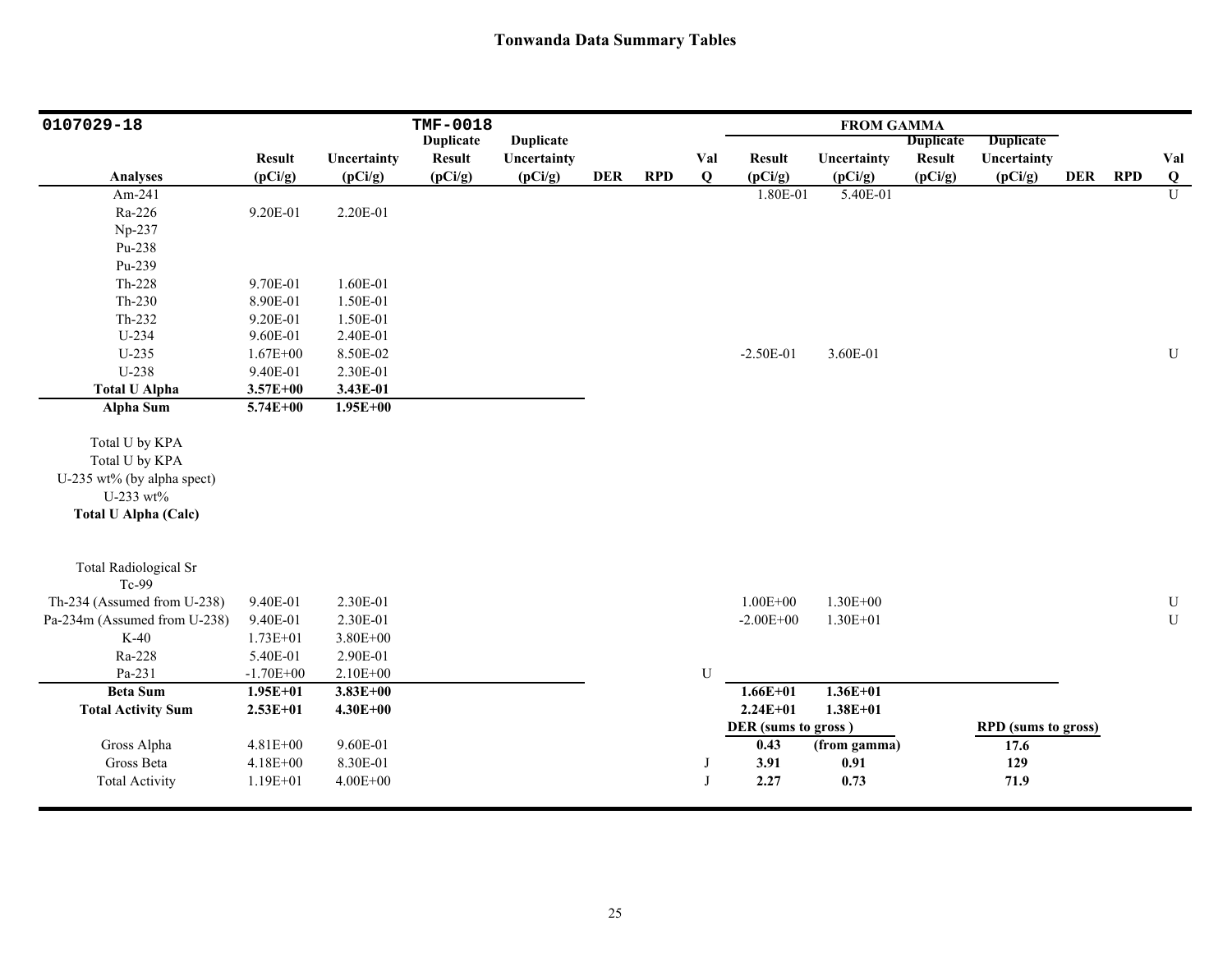| 0107029-19                                                                                                 |               |              | <b>TMF-0027</b>  |                  |            |            |     |                     | <b>FROM GAMMA</b>   |                  |                            |            |            |                     |
|------------------------------------------------------------------------------------------------------------|---------------|--------------|------------------|------------------|------------|------------|-----|---------------------|---------------------|------------------|----------------------------|------------|------------|---------------------|
|                                                                                                            |               |              | <b>Duplicate</b> | <b>Duplicate</b> |            |            |     |                     |                     | <b>Duplicate</b> | <b>Duplicate</b>           |            |            |                     |
|                                                                                                            | <b>Result</b> | Uncertainty  | <b>Result</b>    | Uncertainty      | <b>DER</b> |            | Val | <b>Result</b>       | Uncertainty         | <b>Result</b>    | Uncertainty                | <b>DER</b> |            | Val                 |
| <b>Analyses</b>                                                                                            | (pCi/g)       | (pCi/g)      | (pCi/g)          | (pCi/g)          |            | <b>RPD</b> | Q   | (pCi/g)<br>4.00E-02 | (pCi/g)<br>2.80E-01 | (pCi/g)          | (pCi/g)                    |            | <b>RPD</b> | Q<br>$\overline{U}$ |
| Am-241                                                                                                     |               |              |                  |                  |            |            |     |                     |                     |                  |                            |            |            |                     |
| Ra-226                                                                                                     | 8.90E-01      | 2.50E-01     |                  |                  |            |            |     |                     |                     |                  |                            |            |            |                     |
| Np-237                                                                                                     |               |              |                  |                  |            |            |     |                     |                     |                  |                            |            |            |                     |
| Pu-238                                                                                                     |               |              |                  |                  |            |            |     |                     |                     |                  |                            |            |            |                     |
| Pu-239                                                                                                     |               |              |                  |                  |            |            |     |                     |                     |                  |                            |            |            |                     |
| Th-228                                                                                                     | 9.30E-01      | 1.70E-01     |                  |                  |            |            |     |                     |                     |                  |                            |            |            |                     |
| Th-230                                                                                                     | 7.80E-01      | 1.40E-01     |                  |                  |            |            |     |                     |                     |                  |                            |            |            |                     |
| Th-232                                                                                                     | 8.50E-01      | 1.50E-01     |                  |                  |            |            |     |                     |                     |                  |                            |            |            |                     |
| $U-234$                                                                                                    | 7.20E-01      | 2.00E-01     |                  |                  |            |            |     |                     |                     |                  |                            |            |            |                     |
| $U-235$                                                                                                    | 1.35E-01      | 8.00E-02     |                  |                  |            |            |     | $-2.10E-01$         | 3.10E-01            |                  |                            |            |            | ${\bf U}$           |
| U-238                                                                                                      | 8.60E-01      | 2.30E-01     |                  |                  |            |            |     |                     |                     |                  |                            |            |            |                     |
| <b>Total U Alpha</b>                                                                                       | $1.72E + 00$  | 3.15E-01     |                  |                  |            |            |     |                     |                     |                  |                            |            |            |                     |
| <b>Alpha Sum</b>                                                                                           | $4.18E + 00$  | $2.21E+00$   |                  |                  |            |            |     |                     |                     |                  |                            |            |            |                     |
| Total U by KPA<br>Total U by KPA<br>U-235 wt% (by alpha spect)<br>U-233 wt%<br><b>Total U Alpha (Calc)</b> |               |              |                  |                  |            |            |     |                     |                     |                  |                            |            |            |                     |
| <b>Total Radiological Sr</b><br>Tc-99                                                                      |               |              |                  |                  |            |            |     |                     |                     |                  |                            |            |            |                     |
| Th-234 (Assumed from U-238)                                                                                | 8.60E-01      | 2.30E-01     |                  |                  |            |            |     | $1.20E + 00$        | $1.00E + 00$        |                  |                            |            |            |                     |
| Pa-234m (Assumed from U-238)                                                                               | 8.60E-01      | 2.30E-01     |                  |                  |            |            |     | 7.40E+00            | 7.90E+00            |                  |                            |            |            |                     |
| $K-40$                                                                                                     | $1.80E + 01$  | 3.40E+00     |                  |                  |            |            |     |                     |                     |                  |                            |            |            |                     |
| Ra-228                                                                                                     | 7.90E-01      | 2.00E-01     |                  |                  |            |            |     |                     |                     |                  |                            |            |            |                     |
| Pa-231                                                                                                     | $-1.10E + 00$ | $2.40E + 00$ |                  |                  |            |            | U   |                     |                     |                  |                            |            |            |                     |
| <b>Beta Sum</b>                                                                                            | $2.04E + 01$  | $3.43E + 00$ |                  |                  |            |            |     | $2.73E+01$          | $8.67E + 00$        |                  |                            |            |            |                     |
| <b>Total Activity Sum</b>                                                                                  | $2.46E + 01$  | $4.08E + 00$ |                  |                  |            |            |     | $3.14E + 01$        | $8.94E + 00$        |                  |                            |            |            |                     |
|                                                                                                            |               |              |                  |                  |            |            |     | DER (sums to gross) |                     |                  | <b>RPD</b> (sums to gross) |            |            |                     |
| Gross Alpha                                                                                                | 5.60E+00      | $1.10E + 00$ |                  |                  |            |            |     | 0.58                | (from gamma)        |                  | 29.2                       |            |            |                     |
| Gross Beta                                                                                                 | $4.26E + 00$  | 9.10E-01     |                  |                  |            |            | J   | 4.54                | 2.64                |                  | 131                        |            |            |                     |
| <b>Total Activity</b>                                                                                      | $6.80E + 00$  | 3.90E+00     |                  |                  |            |            | J   | 3.14                | 2.52                |                  | 113                        |            |            |                     |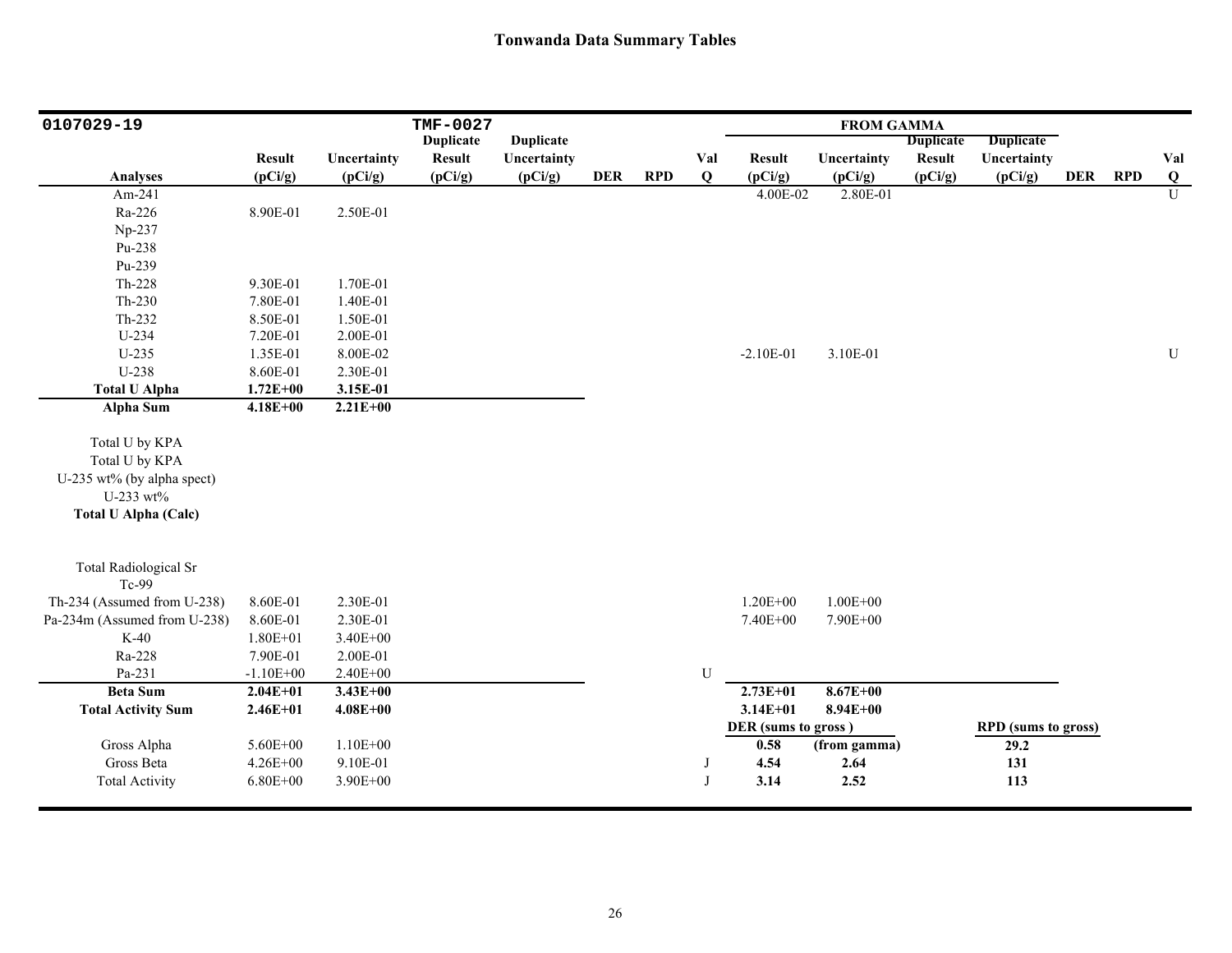| 0107029-20                                                                                                 |               |              | <b>TMF-0028</b>  |                  |            |            |           |                     | <b>FROM GAMMA</b> |                  |                            |         |                         |
|------------------------------------------------------------------------------------------------------------|---------------|--------------|------------------|------------------|------------|------------|-----------|---------------------|-------------------|------------------|----------------------------|---------|-------------------------|
|                                                                                                            |               |              | <b>Duplicate</b> | <b>Duplicate</b> |            |            |           |                     |                   | <b>Duplicate</b> | <b>Duplicate</b>           |         |                         |
|                                                                                                            | <b>Result</b> | Uncertainty  | <b>Result</b>    | Uncertainty      |            |            | Val       | <b>Result</b>       | Uncertainty       | <b>Result</b>    | Uncertainty                |         | Val                     |
| <b>Analyses</b>                                                                                            | (pCi/g)       | (pCi/g)      | (pCi/g)          | (pCi/g)          | <b>DER</b> | <b>RPD</b> | Q         | (pCi/g)             | (pCi/g)           | (pCi/g)          | (pCi/g)                    | DER RPD | $\overline{\mathbf{Q}}$ |
| Am-241                                                                                                     |               |              |                  |                  |            |            |           | 2.50E-01            | 3.50E-01          |                  |                            |         | $\overline{U}$          |
| Ra-226                                                                                                     | $1.18E + 00$  | 2.80E-01     |                  |                  |            |            |           |                     |                   |                  |                            |         |                         |
| Np-237                                                                                                     |               |              |                  |                  |            |            |           |                     |                   |                  |                            |         |                         |
| Pu-238                                                                                                     |               |              |                  |                  |            |            |           |                     |                   |                  |                            |         |                         |
| Pu-239                                                                                                     |               |              |                  |                  |            |            |           |                     |                   |                  |                            |         |                         |
| Th-228                                                                                                     | 8.00E-01      | 1.50E-01     |                  |                  |            |            |           |                     |                   |                  |                            |         |                         |
| $Th-230$                                                                                                   | 8.60E-01      | 1.50E-01     |                  |                  |            |            |           |                     |                   |                  |                            |         |                         |
| Th-232                                                                                                     | 8.70E-01      | 1.60E-01     |                  |                  |            |            |           |                     |                   |                  |                            |         |                         |
| U-234                                                                                                      | 7.40E-01      | 2.00E-01     |                  |                  |            |            |           |                     |                   |                  |                            |         |                         |
| $U-235$                                                                                                    | 8.90E-02      | 6.60E-02     |                  |                  |            |            |           | 7.00E-02            | 3.20E-01          |                  |                            |         | ${\bf U}$               |
| U-238                                                                                                      | 8.00E-01      | 2.10E-01     |                  |                  |            |            |           |                     |                   |                  |                            |         |                         |
| <b>Total U Alpha</b>                                                                                       | $1.63E + 00$  | 2.97E-01     |                  |                  |            |            |           |                     |                   |                  |                            |         |                         |
| Alpha Sum                                                                                                  | $5.16E + 00$  | $1.61E + 00$ |                  |                  |            |            |           |                     |                   |                  |                            |         |                         |
| Total U by KPA<br>Total U by KPA<br>U-235 wt% (by alpha spect)<br>U-233 wt%<br><b>Total U Alpha (Calc)</b> |               |              |                  |                  |            |            |           |                     |                   |                  |                            |         |                         |
| <b>Total Radiological Sr</b><br>Tc-99                                                                      |               |              |                  |                  |            |            |           |                     |                   |                  |                            |         |                         |
| Th-234 (Assumed from U-238)                                                                                | 8.00E-01      | 2.10E-01     |                  |                  |            |            |           | 6.00E-02            | 8.50E-01          |                  |                            |         | ${\bf U}$               |
| Pa-234m (Assumed from U-238)                                                                               | 8.00E-01      | 2.10E-01     |                  |                  |            |            |           | $1.00E + 00$        | $1.10E + 01$      |                  |                            |         | ${\bf U}$               |
| $K-40$                                                                                                     | $1.71E + 01$  | $3.60E + 00$ |                  |                  |            |            |           |                     |                   |                  |                            |         |                         |
| Ra-228                                                                                                     | 7.70E-01      | 2.40E-01     |                  |                  |            |            |           |                     |                   |                  |                            |         |                         |
| Pa-231                                                                                                     | $-2.00E-01$   | $1.70E + 00$ |                  |                  |            |            | ${\bf U}$ |                     |                   |                  |                            |         |                         |
| <b>Beta Sum</b>                                                                                            | $1.94E + 01$  | $3.63E + 00$ |                  |                  |            |            |           | $1.89E + 01$        | $1.16E + 01$      |                  |                            |         |                         |
| <b>Total Activity Sum</b>                                                                                  | $2.46E + 01$  | $3.97E + 00$ |                  |                  |            |            |           | $2.41E + 01$        | $1.17E + 01$      |                  |                            |         |                         |
|                                                                                                            |               |              |                  |                  |            |            |           | DER (sums to gross) |                   |                  | <b>RPD</b> (sums to gross) |         |                         |
| Gross Alpha                                                                                                | $4.02E + 00$  | 9.10E-01     |                  |                  |            |            |           | 0.62                | (from gamma)      |                  | 24.8                       |         |                         |
| Gross Beta                                                                                                 | 4.37E+00      | 8.70E-01     |                  |                  |            |            | J         | 4.04                | 1.25              |                  | 127                        |         |                         |
| <b>Total Activity</b>                                                                                      | $9.60E + 00$  | 3.90E+00     |                  |                  |            |            | J         | 2.70                | 1.17              |                  | 87.7                       |         |                         |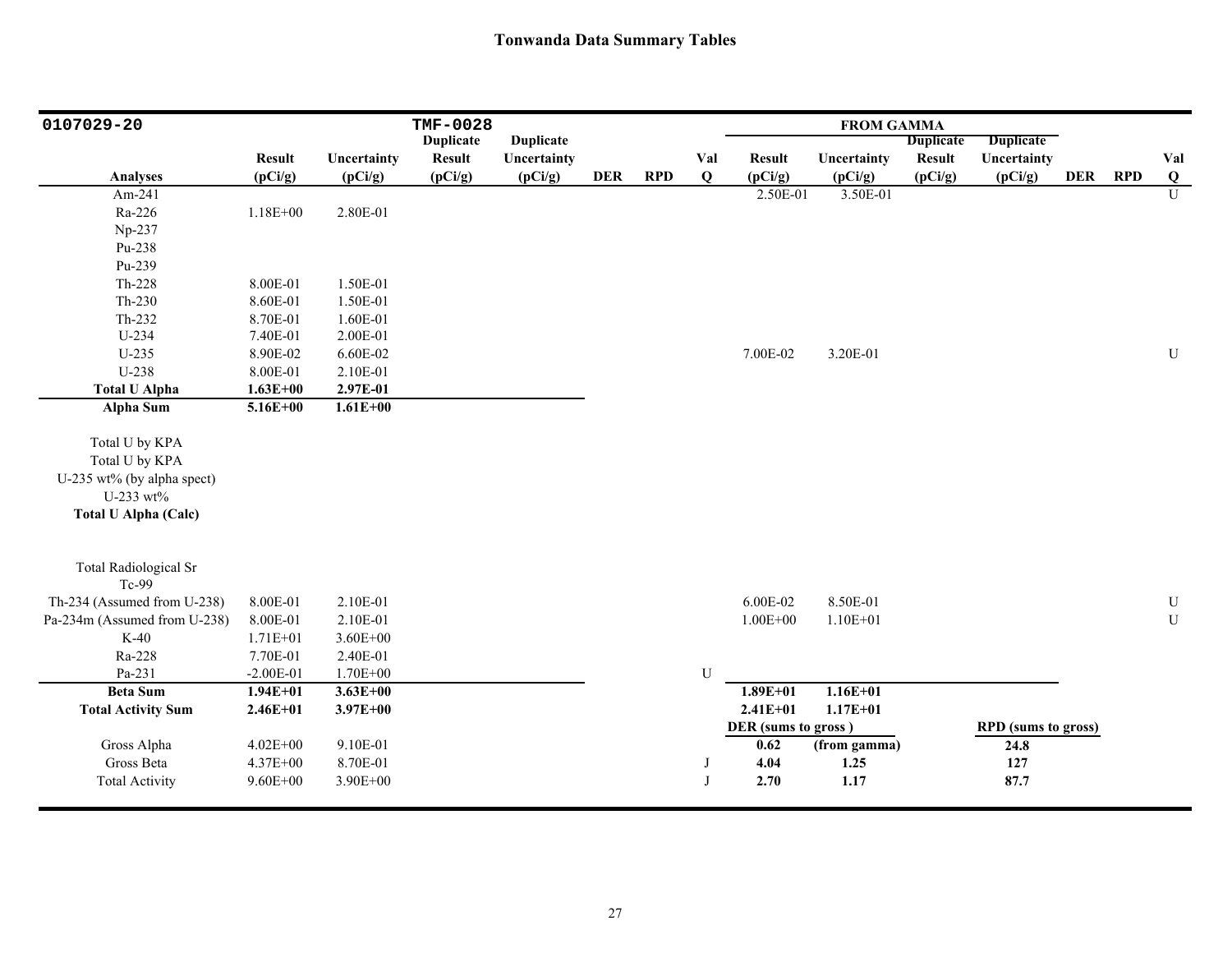# **Radiological Analytical Data Verification Comments on Data for SDG 0107030**

This sample delivery group (SDG) contained twenty (20) individual soil samples from the town of Tonawanda Landfill vicinity FUSRAP property Tonawanda, NY for radiological analysis. The requested analyses from [Statement of Work for Radiological and Chemical Analytical Laboratory Services Town of Tonawanda Landfill Vicinity FUSRAP Property Tonawanda, NY, April 2001] for all samples included  $^{234/235/238}$ U and  $^{228/230/232}$ Th by alpha spectrometry;  $^{226}$ Ra by radon emanation;  $^{228}Ra$ ,  $^{234}Th$ ,  $^{231/234m}Pa$ ,  $^{235}U$ ,  $^{241}Am$  and radioisotopes detected above the decision level (DL) by gamma spectrometry; gross alpha/beta by gas proportional counting; and total activity by liquid scintillation counting. All of the analyses requested by the statement of work (SOW) were performed and reported by Paragon Analytics. The samples were received by Paragon Analytics, Inc. on July 6, 2001. The uncertainties and results were provided in the Sample Result Summary, Certificate of Analysis, or in the raw data. The gross alpha/beta and total activity analyses can be compared to the sum of the individual results using the propagated uncertainties to determine if the differences are statistically significant.

| <b>Client Identification</b> | <b>Laboratory Identification</b> |
|------------------------------|----------------------------------|
| <b>TMF-0041</b>              | 0107030-1                        |
| <b>TMF-0042</b>              | 0107030-2                        |
| TMF-0053                     | 0107030-3                        |
| <b>TMF-0054</b>              | 0107030-4                        |
| <b>TMF-0055</b>              | 0107030-5                        |
| <b>TMF-0056</b>              | 0107030-6                        |
| <b>TMF-0057</b>              | 0107030-7                        |
| <b>TMF-0058</b>              | 0107030-8                        |
| <b>TMF-0061</b>              | 0107030-9                        |
| <b>TMF-0062</b>              | 0107030-10                       |
| <b>TMF-0067</b>              | 0107030-11                       |
| <b>TMF-0068</b>              | 0107030-12                       |
| <b>TMF-0069</b>              | 0107030-13                       |
| <b>TMF-0070</b>              | 0107030-14                       |
| <b>TMF-0073</b>              | 0107030-15                       |
| <b>TMF-0074</b>              | 0107030-16                       |
| <b>TMF-0075</b>              | 0107030-17                       |
| <b>TMF-0076</b>              | 0107030-18                       |
| <b>TMF-0079</b>              | 0107030-19                       |
| <b>TMF-0080</b>              | 0107030-20                       |

The duplicate results were evaluated by calculation of the duplicate error ratio (DER). The DER is defined in the following equation: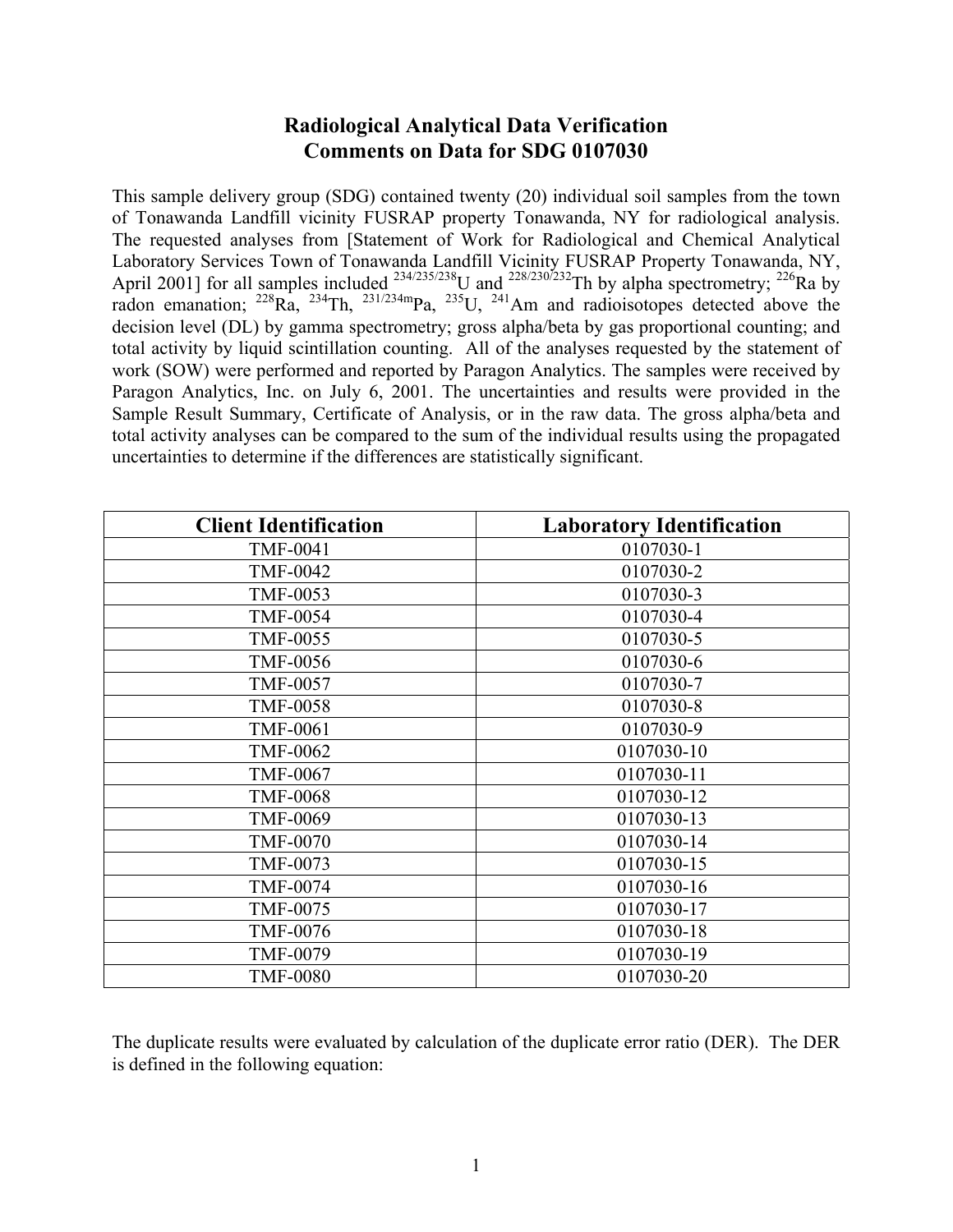$$
\text{DER} = \frac{|\text{S} - \text{D}|}{\sqrt{(2\sigma_{\text{S}})^{2} + (2\sigma_{\text{D}})^{2}}}
$$

Where,

 S = First Sample Value (original)  $D =$  Second Sample Value (duplicate)  $2\sigma_s$  = First Sample Uncertainty  $2\sigma_D$  = Second Sample Uncertainty.

A DER of less than 1.29 indicates that the duplicate analyses agree at the 99% confidence level. The uncertainties reported were assumed to be 2 sigma. The attached sheets show the DER results with the results for each sample.

# **1.0 GAMMA SPECTROMETRY ANALYSIS**

### Method Blank

There was no indication of blank contamination in the gamma spectrometry method blank for the samples.

#### Equipment Rinsate Sample:

No target radionuclide equipment rinsate blank contamination was reported by the laboratory in the EQ-1 and EQ-02 equipment rinsate blanks. However,  $^{137}$ Cs peak was identified in gamma spectrometry report for equipment rinsate sample  $#$  EQ-1. All associated sample results less than 5 times the blank value for  $^{137}Cs$  analyses should be qualified as estimated (J). There was  $^{137}Cs$ activity reported for sample TMF-0055. The reported  $137Cs$  result is greater than 5 times the <sup>137</sup>Cs concentration identified in the rinsate blank. No qualification of  $137$ Cs results in the sample is necessary.

#### Laboratory Control Sample:

The percent recoveries for the laboratory control sample (LCS) are within acceptable limits for the gamma spectrometry analysis.

#### Duplicate Analysis:

The DERs are within acceptable limits for the duplicate analysis for all gamma spectrometry analyses.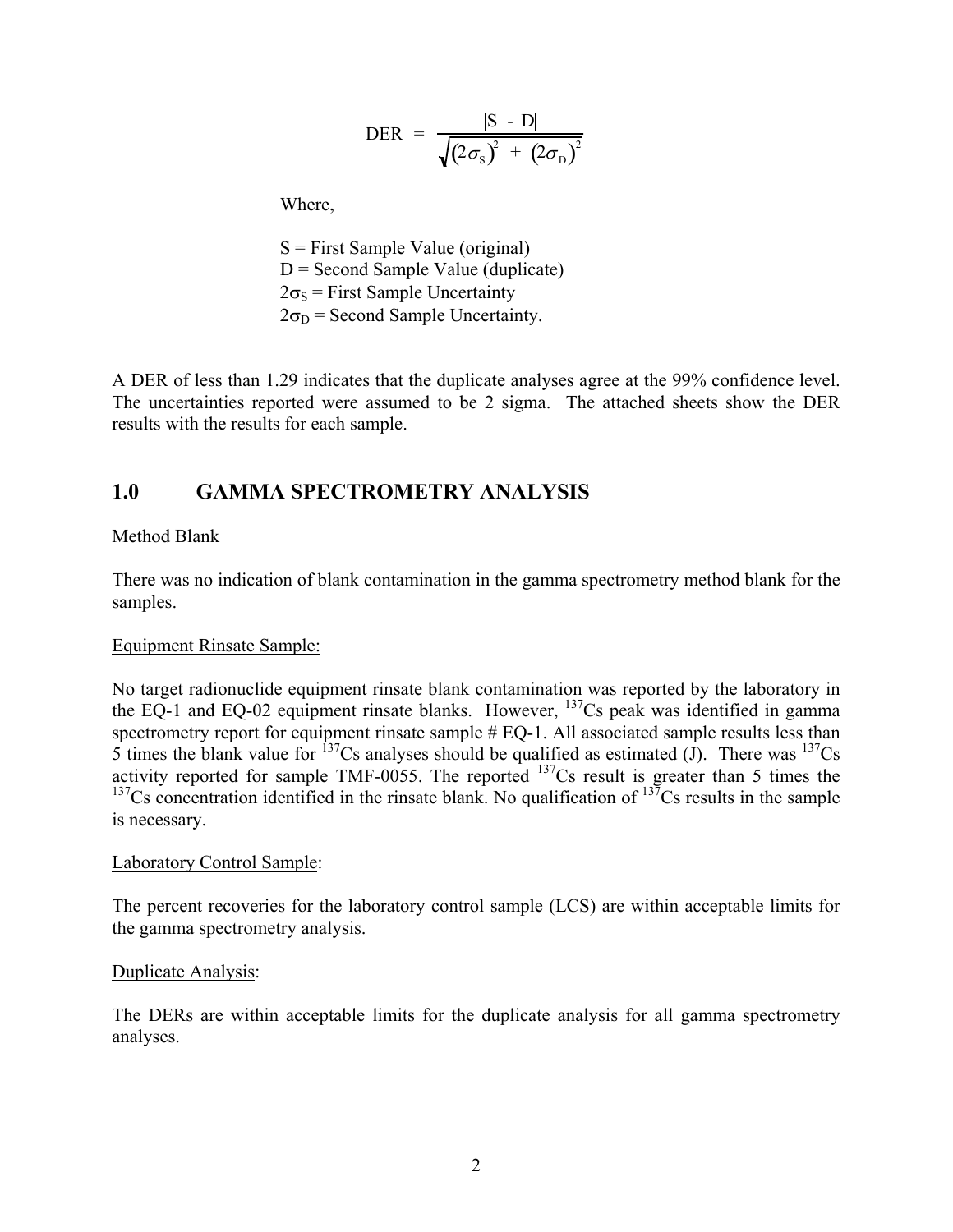## Identification and Quantification:

As the following tables show, all target radionuclides  $(^{241}Am$ ,  $^{228}Ra$ ,  $^{231/234m}Pa$ ,  $^{234}Th$  and  $^{235}U$ ) were reported in all samples. Results for natural  $^{40}$ K were also reported for all samples. There was <sup>137</sup>Cs activity reported for sample TMF-0055 at an activity concentration of  $(7.8E-02 \pm 4.4E-02)$ . There were no incidents of identified radionuclides being excluded from the laboratory reports.

In addition,  $^{212/214}$ Bi,  $^{212/214}$ Pb, and  $^{208}$ Tl gamma emitting radionuclides were reported for most samples. The <sup>212/214</sup>Bi, <sup>212/214</sup>Pb, and <sup>208</sup>Tl reported results are progeny from the <sup>232</sup>Th and <sup>238</sup>U series. These reported radionuclides may be due to near or total equilibrium with <sup>232</sup>Th and <sup>238</sup>U. The presence of  $2^{12/214}$ Bi,  $2^{12/214}$ Pb, and  $2^{08}$ Tl in the stated concentration is not out of the question for these samples considering the amount of 232Th and 238U present. **Inclusion of 212/214Pb, 212/214Bi, and 208Tl in the database is recommended for information purposes only since any modeling will assume equilibrium with parent 232Th and 238U.**

Improper background subtraction is indicated when a negative result is reported with a smaller  $2\sigma$  uncertainty. This would indicate a negative bias on the analysis data for a particular radionuclide. Improper background subtraction was indicated for the  $^{231}$ Pa result for sample TMF-0061 (-2.5± 1.9). **It is recommended that the 231Pa result for sample TMF-0061 be qualified as estimated (J).** No other problems were observed for the gamma spectrometry analyses.

## **2.0 ALPHA SPECTROMETRY**

#### Method Blank:

There was an indication of blank contamination for <sup>230</sup>Th results in method blank. Also there was an indication of blank contamination for  $234$ U result in method blank associated with sample TMF-0075. All associated samples results less than 5 times the blank value for  $^{230}$ Th and  $^{234}$ U analyses should be qualified as estimated (J). For sample TMF-0075 the  $^{234}$ U results is greater than 5 times the <sup>234</sup>U concentrations identified in the method blank. No qualification of <sup>234</sup>U results for sample TMF-0075 is necessary. However, for all samples except sample TMF-0079, the 230Th results are less than 5 times the 230Th concentrations identified in the method blank. **Therefore, it is recommended that 230Th results for samples TMF-0041, TMF-0042, TMF-0053, TMF-0054, TMF-0055, TMF-0056, TMF-0057, TMF-0058, TMF-0061, TMF-0062, TMF-0067, TMF-0068, TMF-0069, TMF-0070, TMF-0073, TMF-0074, TMF-0075, TMF-0076 and TMF-0080 be qualified as estimated (J).** 

#### Equipment Rinsate Blank:

There was no indication of equipment rinsate blank contamination for the isotopic uranium analysis. There were indications of equipment rinsate blank contamination for  $228/230/232$ Th. All associated samples result less than 5 times the blank value for  $^{228/230/232}$ Th analyses should be qualified as estimated (J). However,  $^{228/230/232}$ Th activity values for all samples are greater than 5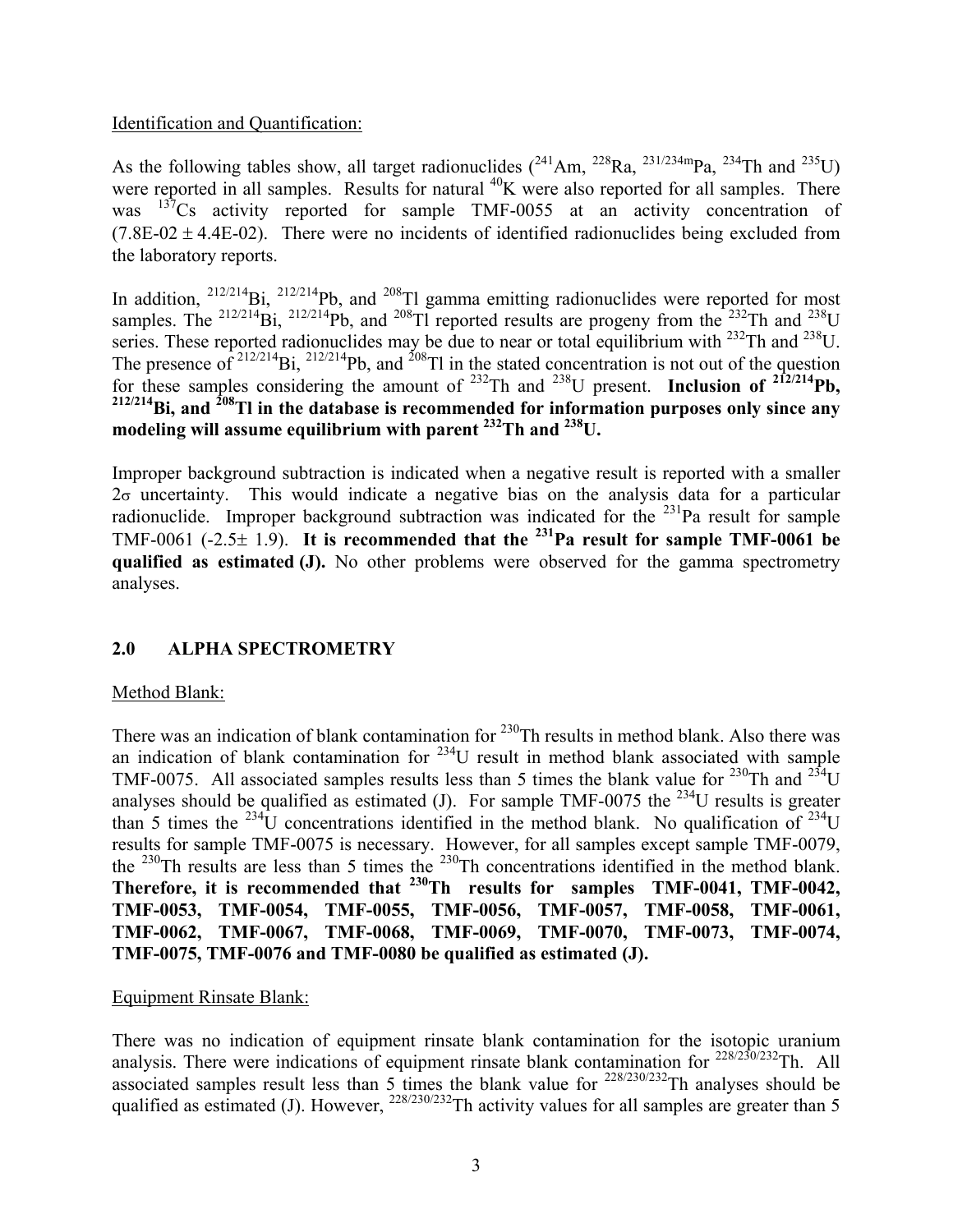times the  $^{228/230/232}$ Th concentration identified in the rinsate blank. No further qualification of the alpha isotopic results is necessary.

# Laboratory Control Sample:

The percent recoveries for the LCSs are within acceptable limits for all the alpha spectrometry analyses.

## Duplicate Analysis:

The DERs and RPDs are within acceptable limits for the duplicate analysis for all alpha spectrometry analyses.

## Sample-Specific Chemical Recovery:

The tracer recoveries were greater than 16.48% for all samples for the alpha analyses. The sample-specific percent recovery results for all samples have less than 10% uncertainty. No qualification of is required.

# Spectral Analysis:

No Spectral interferences were observed in the samples' alpha spectra for the isotopic uranium and thorium.

# **3.0 226Ra ANALYSES**

## Method Blank:

There is no indication of blank contamination either in the method blank sample for the  $^{226}Ra$ analysis.

## Equipment Rinsate Blank:

There was no indication of contamination in the equipment rinsate blank for the  $^{226}$ Ra analysis.

## Laboratory Control Sample:

The percent recoveries for the LCSs for the  $^{226}$ Ra analysis were within acceptable limits.

## Duplicate Analysis:

One of the two duplicate DERs  $(1.69)$  is outside acceptable limits for the <sup>226</sup>Ra analysis. The RPD (72.7%) was also outside acceptable limits. **Therefore it is recommended that the 226Ra results for all samples be qualified as estimated (J).**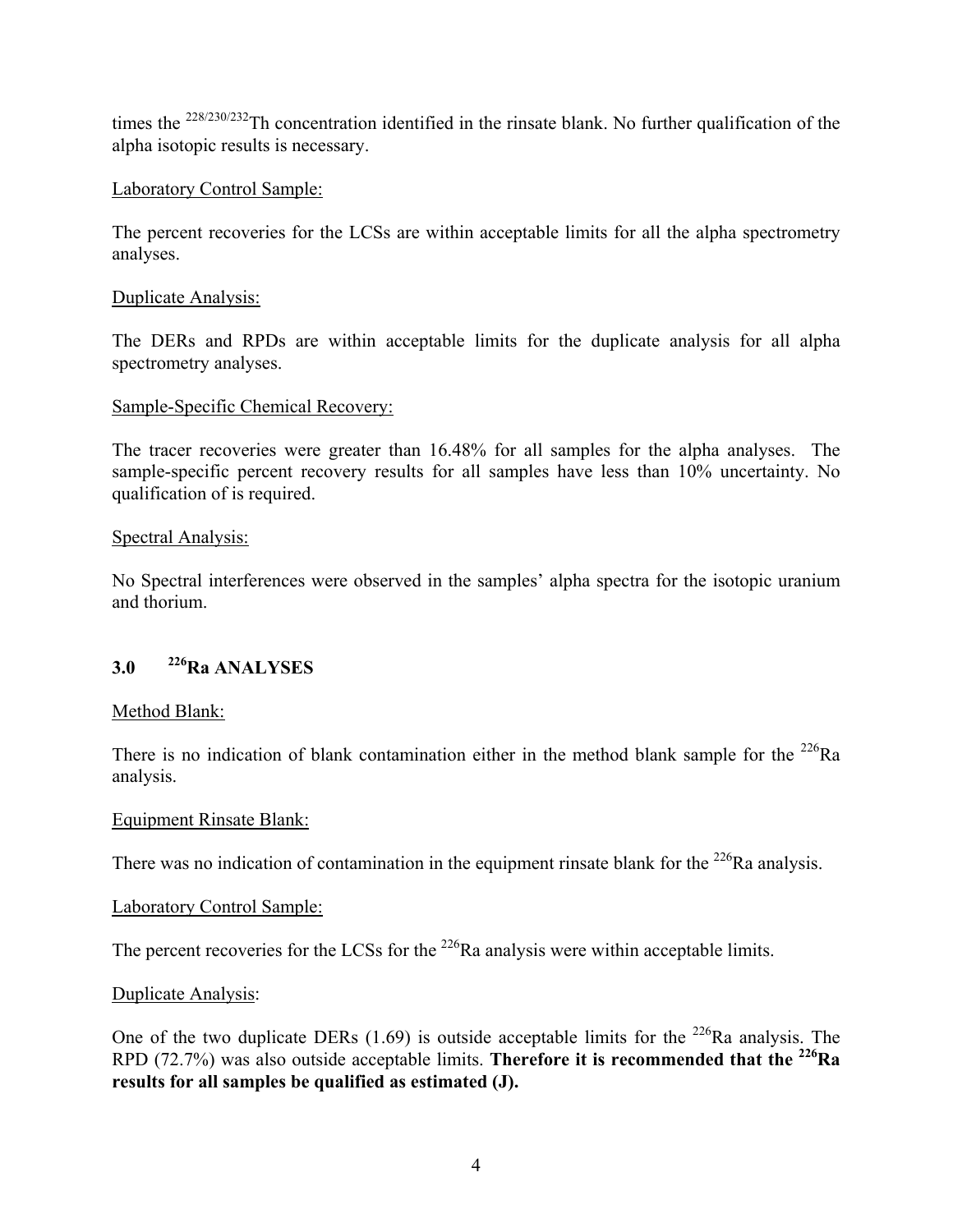Chemical Recoveries:

The sample-specific chemical recoveries for the  $^{226}$ Ra analysis were within acceptable limits.

Method Detection Limit:

All samples met the required method detection limit (MDL) of 0.5 pCi/L for <sup>226</sup>Ra.

## **4.0 GROSS ALPHA AND BETA ANALYSIS**

## Method Blank:

There was no indication of blank contamination in the method blank for the gross alpha/beta analyses.

## Equipment Rinsate Blank:

There was no indication of contamination in the equipment rinsate blank for the gross alpha/beta analyses.

## Laboratory Control Sample:

The percent recovery for the LCS is within acceptable limits for the gross alpha/beta analyses.

#### Duplicate Analysis:

The duplicate DERs and RPDs for the gross alpha/beta analyses are within acceptable limits.

#### Quantification:

**It is recommended that the gross beta analysis results for all samples be qualified as estimated (J) because the gross beta analysis was performed using gas proportional counting and requires the digestate to be taken to dryness, which is not quantitative and does not include volatile radionuclides or volatile radionuclide salts (e.g., <sup>3</sup> H, 99Tc, 40K**  salts). Also, the laboratory used an 8M HNO<sub>3</sub> leach instead of total sample dissolution that **was requested in the SOW. This also may cause a negative bias since not all of the radionuclides of interest may have been removed from the sample especially any indigenous radionuclides such as radium, thorium, uranium, and their daughters.**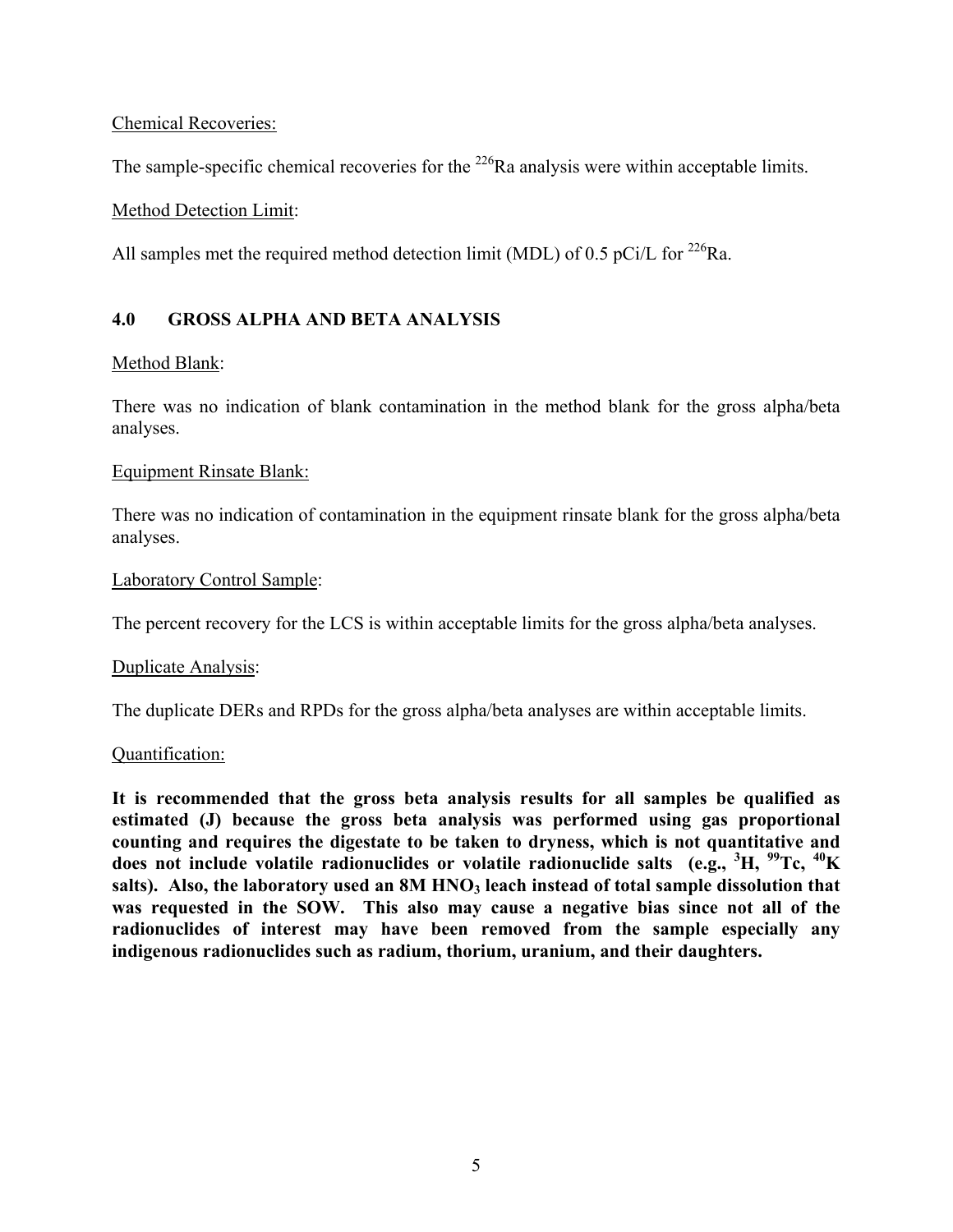# **5.0 TOTAL ACTIVITY BY LIQUID SCINTILLATION COUNTING**

## Method Blank:

There was no indication of blank contamination in method blank samples for the total activity analyses. Therefore, no qualification is necessary.

#### Equipment Rinsate Blank:

There was no indication of contamination in the equipment rinsate blank for the total activity analyses.

## Laboratory Control Sample:

The percent recovery for the reported LCS is within acceptable limits for the total activity analysis.

#### Duplicate Analysis:

The total activity analysis duplicate DER is within acceptable limits.

#### Matrix Spike Sample:

The percent recovery for the MSS for the total activity analysis is within acceptable limits.

#### Quantitation and Method Detection Limit:

The required MDC for the Total Activity analysis is 10 pCi/g. All sample results met the required MDC. **It is recommended that the total activity analysis results for all samples be qualified as estimated (J), since the total activity analysis appears to have a negative bias. This negative bias may be due to the digestate being taken to dryness, which allowed the loss of volatile radionuclides or volatile radionuclide salts (e.g., <sup>3</sup> H, 99Tc, 40K salts). Also,**  the laboratory used an 8M HNO<sub>3</sub> leach instead of total sample dissolution that was **requested in the SOW. This also may cause a negative bias since not all of the radionuclides of interest may have been removed from the sample especially any indigenous radionuclides such as radium, thorium, uranium, and their daughters.**

## **6.0 DATA INTERCOMPARISON**

#### U Alpha to U Gamma:

For all samples, the uranium alpha and uranium gammas agree within the uncertainties. No further qualification of the gamma spectrometry results is necessary.

#### Alpha/Beta Sums to Gross Alpha/Beta Analysis: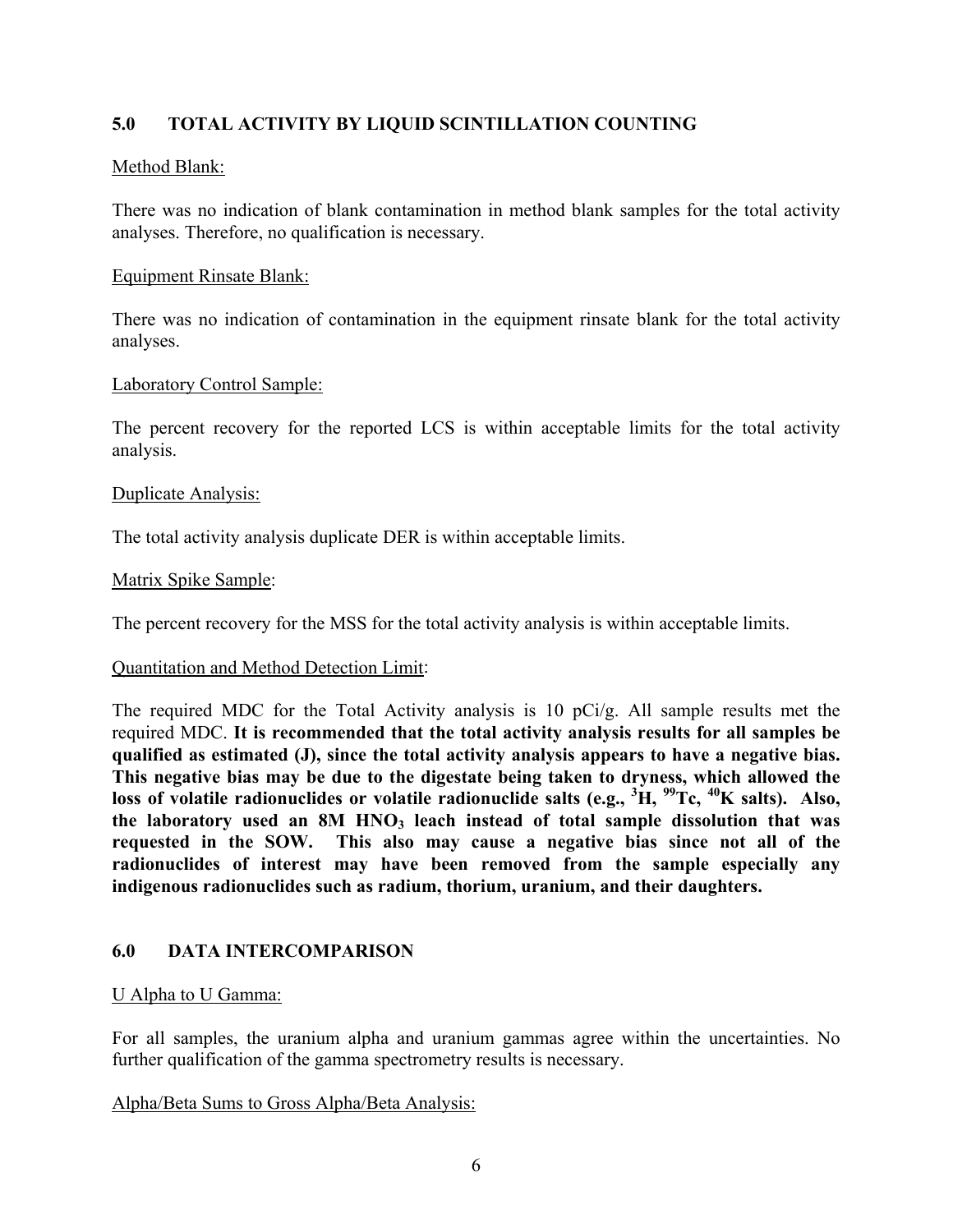The comparison of alpha and beta emitter sums to the gross alpha and beta analyses was performed in the same way that the duplicates were evaluated. The DER equation was used to determine if the alpha and beta sums were statistically different from the gross alpha and beta analysis results at the 99% confidence level. If the DER was greater than 1.29, the sums and the gross analyses were assumed not to be in agreement. The results are shown on the attached sheets.

The DERs (1.32, 1.46) for gross alpha to sum of alpha activities for samples TMF-0055 and TMF-0061 respectively are outside the acceptable limits as well as the RPD values (52.7%, 74.6%), indicating that the gross alpha analyses for these samples do not agree with the sum of the alpha emitters within a 99% confidence level. The gross alpha results for sample TMF-0055 and TMF-0061 were greater than sum of the alpha emitters. This may be due to heterogeneity or missing activity as analyzed for by individual analysis. Since the gross alpha analysis is an estimated value, no qualification of the gross alpha result for these samples is necessary.

When comparing the sums of the beta emitters to the gross beta analyses, it was assumed that the <sup>234</sup>Th and <sup>234m</sup>Pa are in equilibrium with <sup>238</sup>U, thus having the same activity as the <sup>238</sup>U. The DERs (2.72 to 4.86) for all samples are outside the acceptable limits as well as the RPD (93.2%) to 131%) values. The gross beta results are smaller than the sum of the beta emitters for all samples. This negative bias is most likely due to the sample preparation as discussed above. Since all of the gross beta results have been qualified for this reason, no further qualification of the gross beta results is necessary.

#### Total Activity to Sums of Alpha and Beta Emitters:

When comparing the total activity to the sum of the alpha and beta emitters, the DERs for samples TMF-0041 (2.79), TMF-0042 (3.57), TMF-0054 (2.57), TMF-0055 (2.19), TMF-0056 (3.16), TMF-0057 (2.30), TMF-0058 (2.57), TMF-0061 (1.73), TMF-0062 (2.98), TMF-0067 (3.11), TMF-0068 (2.94), TMF-0069 (2.00), TMF-0074 (2.11), TMF-0075 (1.8), TMF-0076 (2.41), TMF-0079 (1.99), and TMF-0080 (2.99) indicates that the total activity analysis did not agree with the sum of the alpha and beta emitters with a 99% confidence level. The RPDs (93.5%, 116%, 81.3%, 66.3%, 90%, 95.9%, 59.2%, 105%, 107%, 84.5%, 63.9%, 71.3%, 57.6% 69%, 60.2% and 84.8% respectively) are also outside acceptable limits. Samples TMF-0041, TMF-0042, TMF-0054, TMF-0055, TMF-0056, TMF-0057, TMF-0058, TMF-0061, TMF-0062, TMF-0067, TMF-0068, TMF-0069, TMF-0074, TMF-0075, TMF-0076, TMF-0079, and TMF-0080 have total activity results that is less than the sum of the alpha and beta emitters by an approximate factor ranging from approximately 2.6 to 4. This is most likely due to a negative bias in the total activity results due to the sample preparation as discussed above. No further qualification of the total activity results is recommended since the total activity results for the listed samples were previously qualified for this reason.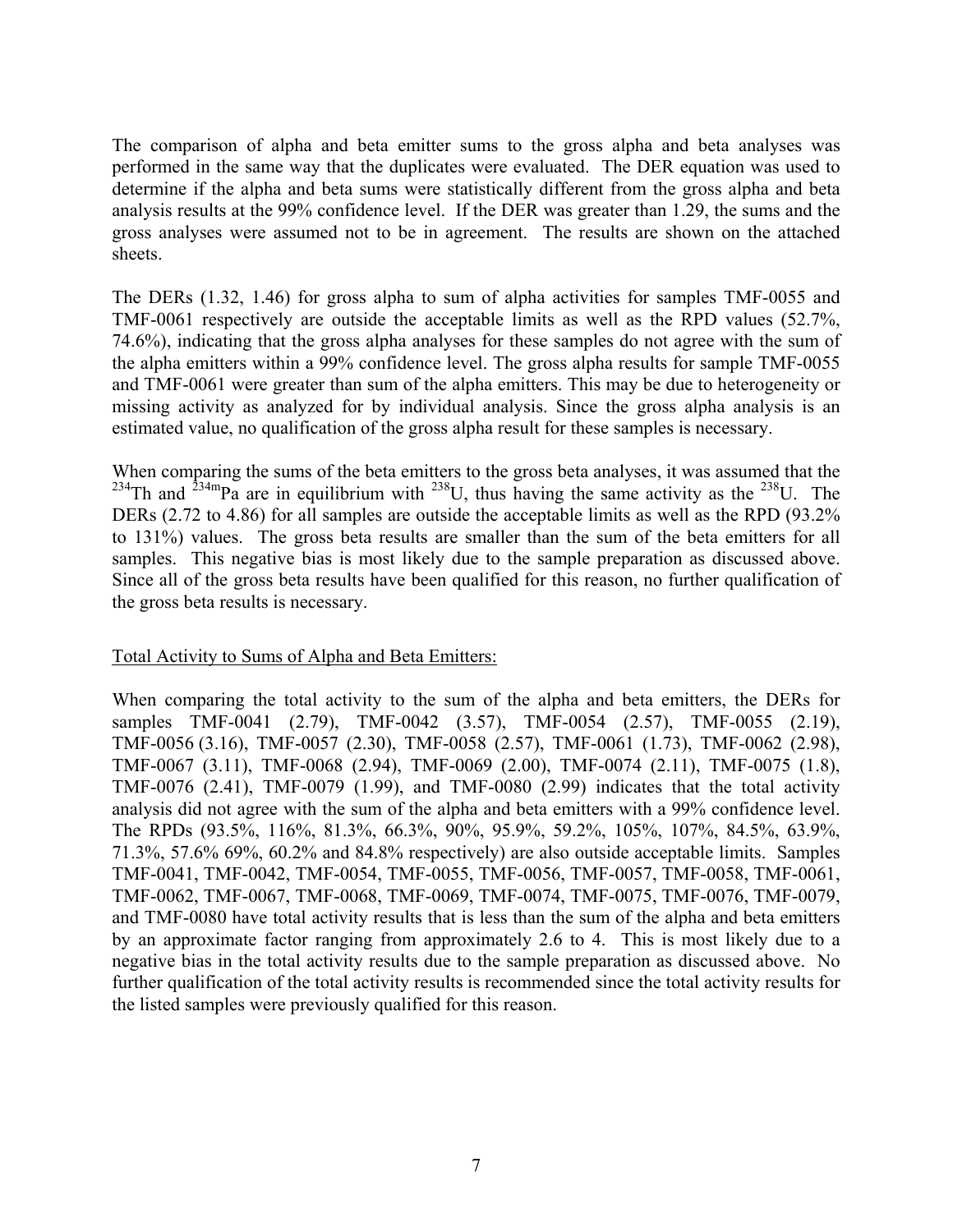# $228$ Ac Gamma and  $232$ Th:

When comparing the <sup>228</sup>Ac activity to <sup>228</sup>Ra activity, it was assumed that the actinium and radium are in equilibrium with  $^{232}$ Th. The activities are all within the uncertainties of the measurements for all three radionuclides.

# Summary:

Based on the agreements between the gross alpha analyses and the sums of the individual alpha activities, all activity except gross beta activity is accounted for in all samples. Due to exclusion of beta and daughter beta emitting radionuclides from the natural chain in the gross beta measurements the sums of beta activities in the sample was greater than the gross beta activity in all samples. Similarly, for the same reason the total activity for all samples was greater than the sum of the gross activities.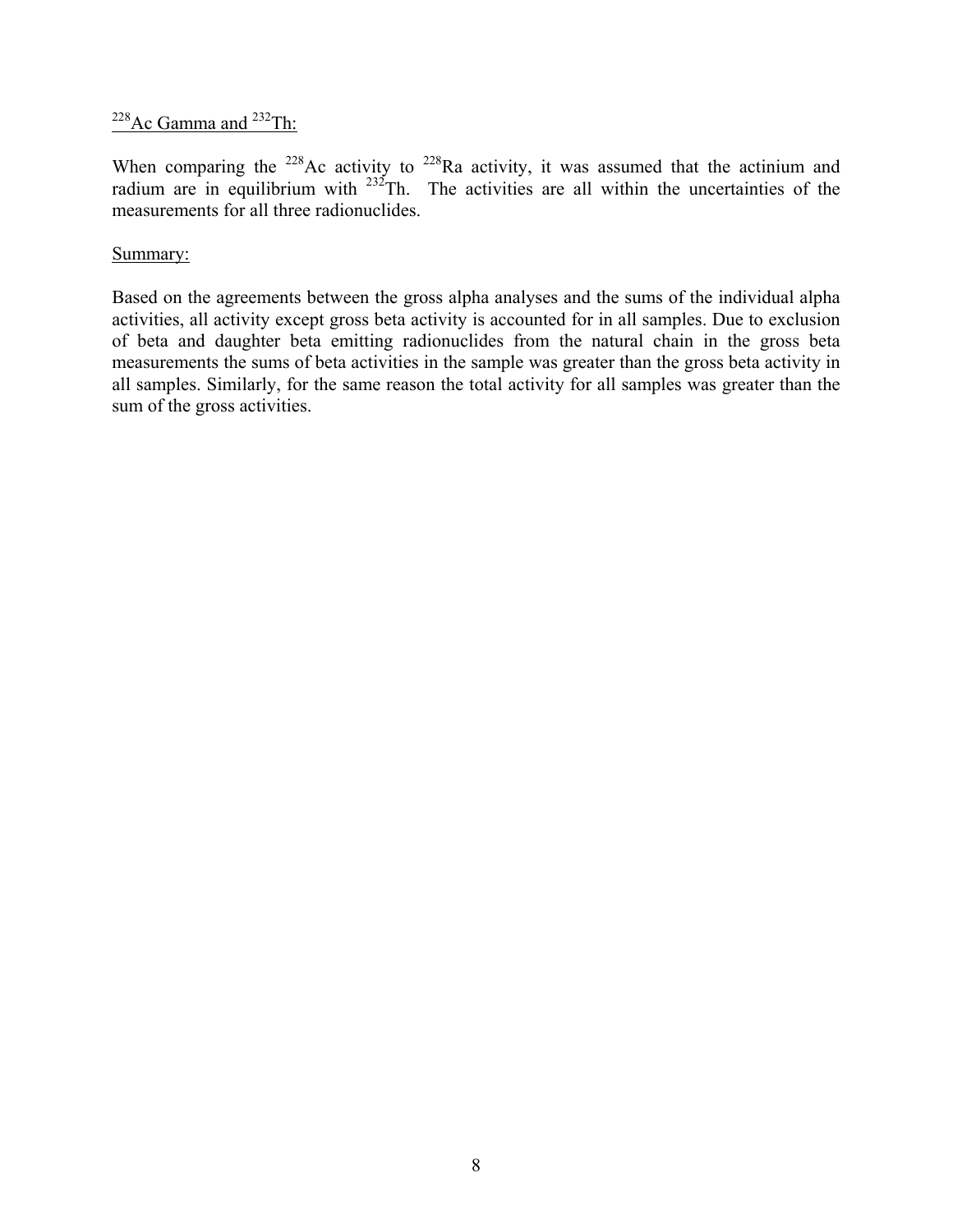| 0107030-1                             |               |              | <b>TMF-0041</b>  |                  |            |            |              |                     | <b>FROM GAMMA</b> |                  |                     |            |            |                |
|---------------------------------------|---------------|--------------|------------------|------------------|------------|------------|--------------|---------------------|-------------------|------------------|---------------------|------------|------------|----------------|
|                                       |               |              | <b>Duplicate</b> | <b>Duplicate</b> |            |            |              |                     |                   | <b>Duplicate</b> | <b>Duplicate</b>    |            |            |                |
|                                       | <b>Result</b> | Uncertainty  | <b>Result</b>    | Uncertainty      |            |            | Val          | <b>Result</b>       | Uncertainty       | <b>Result</b>    | Uncertainty         |            |            | Val            |
| <b>Analyses</b>                       | (pCi/g)       | (pCi/g)      | (pCi/g)          | (pCi/g)          | <b>DER</b> | <b>RPD</b> | $\mathbf Q$  | (pCi/g)             | (pCi/g)           | (pCi/g)          | (pCi/g)             | <b>DER</b> | <b>RPD</b> | $\overline{Q}$ |
| Am-241                                |               |              |                  |                  |            |            |              | $-1.90E-01$         | 2.30E-01          | $-1.80E-01$      | 5.00E-01 0.02       |            | 5.41       | $\mathbf U$    |
| Ra-226                                | 9.60E-01      | 2.50E-01     |                  |                  |            |            | $\mathbf{J}$ |                     |                   |                  |                     |            |            |                |
| Np-237                                |               |              |                  |                  |            |            |              |                     |                   |                  |                     |            |            |                |
| Pu-238                                |               |              |                  |                  |            |            |              |                     |                   |                  |                     |            |            |                |
| Pu-239                                |               |              |                  |                  |            |            |              |                     |                   |                  |                     |            |            |                |
| $Th-228$                              | 7.00E-01      | 1.50E-01     |                  |                  |            |            |              |                     |                   |                  |                     |            |            |                |
| Th-230                                | 6.30E-01      | 1.40E-01     |                  |                  |            |            | $\mathbf{J}$ |                     |                   |                  |                     |            |            |                |
| Th-232                                | 6.90E-01      | 1.50E-01     |                  |                  |            |            |              |                     |                   |                  |                     |            |            |                |
| $U-234$                               | 8.70E-01      | 2.30E-01     |                  |                  |            |            |              |                     |                   |                  |                     |            |            |                |
| U-235                                 | 5.30E-02      | 5.00E-02     |                  |                  |            |            |              | $-1.00E-02$         | 2.70E-01          | 6.00E-02         | 3.30E-01            | 0.16       | 280        | ${\bf U}$      |
| $U-238$                               | 7.90E-01      | 2.10E-01     |                  |                  |            |            |              |                     |                   |                  |                     |            |            |                |
| <b>Total U Alpha</b>                  | $1.71E + 00$  | 3.15E-01     |                  |                  |            |            |              |                     |                   |                  |                     |            |            |                |
| <b>Alpha Sum</b>                      | $4.06E + 00$  | $1.86E + 00$ |                  |                  |            |            |              |                     |                   |                  |                     |            |            |                |
| Total U by KPA                        |               |              |                  |                  |            |            |              |                     |                   |                  |                     |            |            |                |
| Total U by KPA                        |               |              |                  |                  |            |            |              |                     |                   |                  |                     |            |            |                |
| U-235 wt% (by alpha spect)            |               |              |                  |                  |            |            |              |                     |                   |                  |                     |            |            |                |
| U-233 wt%                             |               |              |                  |                  |            |            |              |                     |                   |                  |                     |            |            |                |
| <b>Total U Alpha (Calc)</b>           |               |              |                  |                  |            |            |              |                     |                   |                  |                     |            |            |                |
|                                       |               |              |                  |                  |            |            |              |                     |                   |                  |                     |            |            |                |
| <b>Total Radiological Sr</b><br>Tc-99 |               |              |                  |                  |            |            |              |                     |                   |                  |                     |            |            |                |
| Th-234 (Assumed from U-238)           | 7.90E-01      | 2.10E-01     |                  |                  |            |            |              | 5.20E-01            | 7.40E-01          | 8.00E-01         | 9.80E-01            | 0.23       | 42.4       | ${\bf U}$      |
| Pa-234m (Assumed from U-238)          | 7.90E-01      | 2.10E-01     |                  |                  |            |            |              | $3.10E + 00$        | $6.70E + 00$      | $-1.60E + 00$    | $9.50E + 00$        | 0.40       | 627        | ${\bf U}$      |
| $K-40$                                | $1.88E + 01$  | $3.40E + 00$ | $1.54E + 01$     | $3.20E + 00$     | 0.73       | 19.9       |              |                     |                   |                  |                     |            |            |                |
| Ra-228                                | 7.30E-01      | 1.90E-01     | 9.00E-01         | 2.50E-01         | 0.54       | 20.9       |              |                     |                   |                  |                     |            |            |                |
| Pa-231                                | $-7.00E-01$   | $2.00E + 00$ | $-1.10E + 00$    | $1.80E + 00$     | 0.15       | 44.4       | ${\bf U}$    |                     |                   |                  |                     |            |            |                |
| <b>Beta Sum</b>                       | $2.10E + 01$  | $3.43E + 00$ |                  |                  |            |            |              | $2.31E+01$          | 7.56E+00          | $1.54E + 01$     | $1.01E + 01$        |            |            |                |
| <b>Total Activity Sum</b>             | $2.51E+01$    | $3.90E + 00$ |                  |                  |            |            |              | $2.71E + 01$        | 7.78E+00          |                  |                     |            |            |                |
|                                       |               |              |                  |                  |            |            |              | DER (sums to gross) |                   |                  | RPD (sums to gross) |            |            |                |
| Gross Alpha                           | $5.23E + 00$  | $1.00E + 00$ | 4.93E+00         | 9.80E-01         | 0.21       | 5.91       |              | 0.55                | (from gamma)      |                  | 25.1                |            |            |                |
| Gross Beta                            | $4.68E + 00$  | 8.70E-01     | $4.78E + 00$     | 9.00E-01         | 0.08       | 2.11       | J            | 4.62                | 2.42              |                  | 127                 |            |            |                |
| <b>Total Activity</b>                 | $9.10E + 00$  | $4.20E + 00$ | $8.80E + 00$     | $4.20E + 00$     | 0.05       | 3.35       | J            | 2.79                | 2.04              |                  | 93.5                |            |            |                |
|                                       |               |              |                  |                  |            |            |              |                     |                   |                  |                     |            |            |                |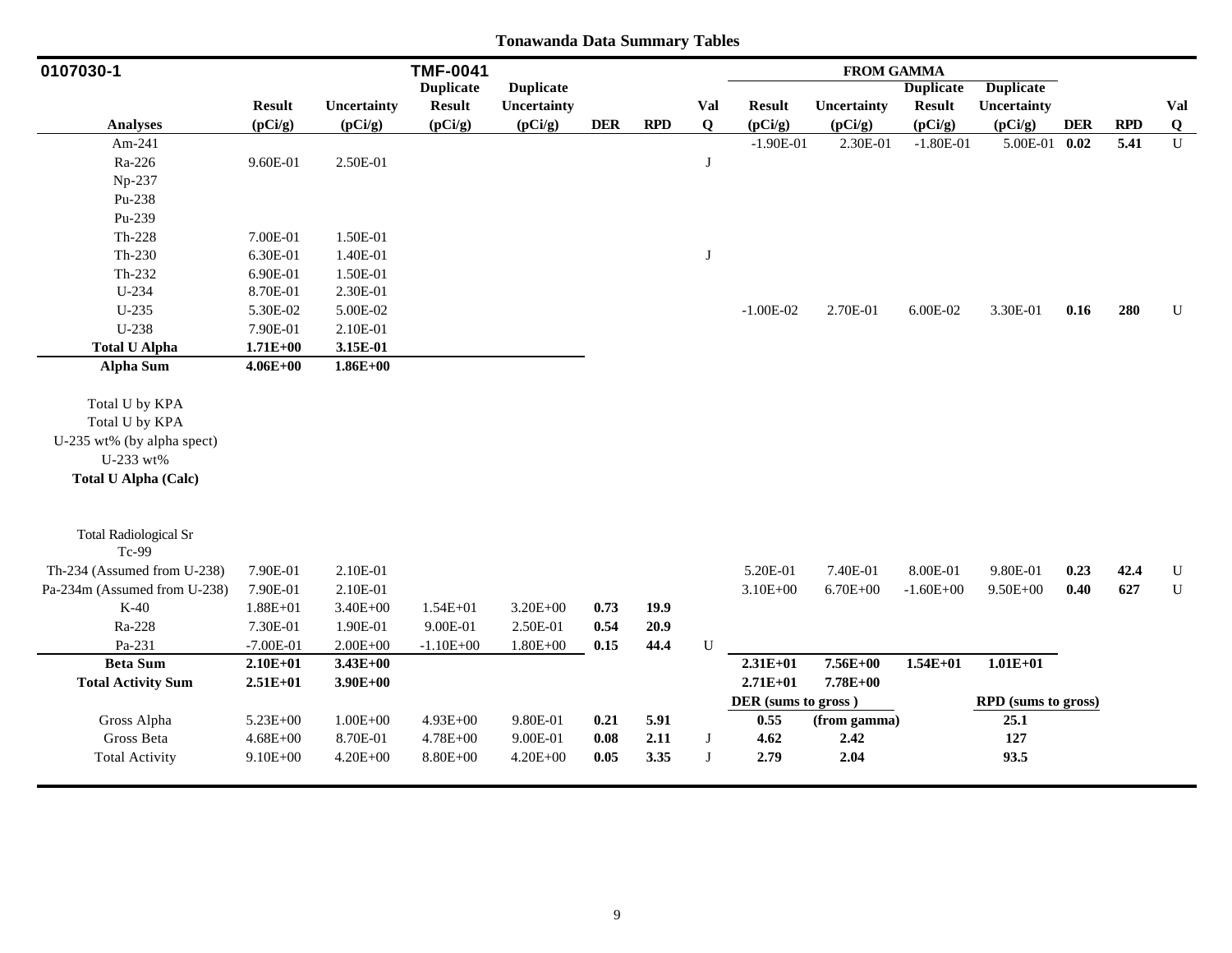| 0107030-2                    |               |              | <b>TMF-0042</b>  |                  |            |            |             |                     | <b>FROM GAMMA</b> |                  |                     |            |            |                |
|------------------------------|---------------|--------------|------------------|------------------|------------|------------|-------------|---------------------|-------------------|------------------|---------------------|------------|------------|----------------|
|                              |               |              | <b>Duplicate</b> | <b>Duplicate</b> |            |            |             |                     |                   | <b>Duplicate</b> | <b>Duplicate</b>    |            |            |                |
|                              | <b>Result</b> | Uncertainty  | <b>Result</b>    | Uncertainty      |            |            | Val         | <b>Result</b>       | Uncertainty       | <b>Result</b>    | Uncertainty         |            |            | Val            |
| <b>Analyses</b>              | (pCi/g)       | (pCi/g)      | (pCi/g)          | (pCi/g)          | <b>DER</b> | <b>RPD</b> | $\mathbf Q$ | (pCi/g)             | (pCi/g)           | (pCi/g)          | (pCi/g)             | <b>DER</b> | <b>RPD</b> | Q              |
| Am-241                       |               |              |                  |                  |            |            |             | 8.00E-02            | 4.70E-01          |                  |                     |            |            | $\overline{U}$ |
| Ra-226                       | $1.10E + 00$  | 2.50E-01     |                  |                  |            |            | J           |                     |                   |                  |                     |            |            |                |
| Np-237                       |               |              |                  |                  |            |            |             |                     |                   |                  |                     |            |            |                |
| Pu-238                       |               |              |                  |                  |            |            |             |                     |                   |                  |                     |            |            |                |
| Pu-239                       |               |              |                  |                  |            |            |             |                     |                   |                  |                     |            |            |                |
| $Th-228$                     | 9.10E-01      | 2.00E-01     | $1.01E + 00$     | 2.10E-01         | 0.34       | 10.4       |             |                     |                   |                  |                     |            |            |                |
| $Th-230$                     | 7.80E-01      | 1.70E-01     | 8.40E-01         | 1.70E-01         | 0.25       | 7.41       | $\bf J$     |                     |                   |                  |                     |            |            |                |
| Th-232                       | 9.30E-01      | 1.90E-01     | 8.70E-01         | 1.80E-01         | 0.23       | 6.67       |             |                     |                   |                  |                     |            |            |                |
| U-234                        | 9.20E-01      | 2.20E-01     |                  |                  |            |            |             |                     |                   |                  |                     |            |            |                |
| $U-235$                      | 8.90E-02      | 5.90E-02     |                  |                  |            |            |             | $-8.00E-02$         | 3.20E-01          |                  |                     |            |            | ${\bf U}$      |
| U-238                        | 8.40E-01      | 2.10E-01     |                  |                  |            |            |             |                     |                   |                  |                     |            |            |                |
| <b>Total U Alpha</b>         | $1.85E + 00$  | 3.10E-01     |                  |                  |            |            |             |                     |                   |                  |                     |            |            |                |
| <b>Alpha Sum</b>             | $6.20E + 00$  | $1.53E + 00$ |                  |                  |            |            |             |                     |                   |                  |                     |            |            |                |
| Total U by KPA               |               |              |                  |                  |            |            |             |                     |                   |                  |                     |            |            |                |
| Total U by KPA               |               |              |                  |                  |            |            |             |                     |                   |                  |                     |            |            |                |
| U-235 wt% (by alpha spect)   |               |              |                  |                  |            |            |             |                     |                   |                  |                     |            |            |                |
| U-233 wt%                    |               |              |                  |                  |            |            |             |                     |                   |                  |                     |            |            |                |
| <b>Total U Alpha (Calc)</b>  |               |              |                  |                  |            |            |             |                     |                   |                  |                     |            |            |                |
|                              |               |              |                  |                  |            |            |             |                     |                   |                  |                     |            |            |                |
| <b>Total Radiological Sr</b> |               |              |                  |                  |            |            |             |                     |                   |                  |                     |            |            |                |
| Tc-99                        |               |              |                  |                  |            |            |             |                     |                   |                  |                     |            |            |                |
| Th-234 (Assumed from U-238)  | 8.40E-01      | 2.10E-01     |                  |                  |            |            |             | 6.00E-01            | $1.00E + 00$      |                  |                     |            |            | ${\bf U}$      |
| Pa-234m (Assumed from U-238) | 8.40E-01      | 2.10E-01     |                  |                  |            |            |             | 4.70E+00            | 8.30E+00          |                  |                     |            |            | ${\bf U}$      |
| $K-40$                       | 1.99E+01      | $3.90E + 00$ |                  |                  |            |            |             |                     |                   |                  |                     |            |            |                |
| Ra-228                       | 7.00E-01      | 2.60E-01     |                  |                  |            |            |             |                     |                   |                  |                     |            |            |                |
| Pa-231                       | 7.00E-01      | $1.60E + 00$ |                  |                  |            |            | ${\bf U}$   |                     |                   |                  |                     |            |            |                |
| <b>Beta Sum</b>              | $2.24E+01$    | $3.92E + 00$ |                  |                  |            |            |             | $2.60E + 01$        | $9.23E + 00$      |                  |                     |            |            |                |
| <b>Total Activity Sum</b>    | $2.86E+01$    | $4.21E + 00$ |                  |                  |            |            |             | $3.22E + 01$        | $9.36E + 00$      |                  |                     |            |            |                |
|                              |               |              |                  |                  |            |            |             | DER (sums to gross) |                   |                  | RPD (sums to gross) |            |            |                |
| Gross Alpha                  | $5.04E + 00$  | 9.70E-01     |                  |                  |            |            |             | 0.64                | (from gamma)      |                  | 20.6                |            |            |                |
| Gross Beta                   | $4.56E + 00$  | 8.70E-01     |                  |                  |            |            | J           | 4.43                | 2.31              |                  | 132                 |            |            |                |
| <b>Total Activity</b>        | $7.60E + 00$  | 4.10E+00     |                  |                  |            |            | J           | 3.57                | 2.41              |                  | 116                 |            |            |                |
|                              |               |              |                  |                  |            |            |             |                     |                   |                  |                     |            |            |                |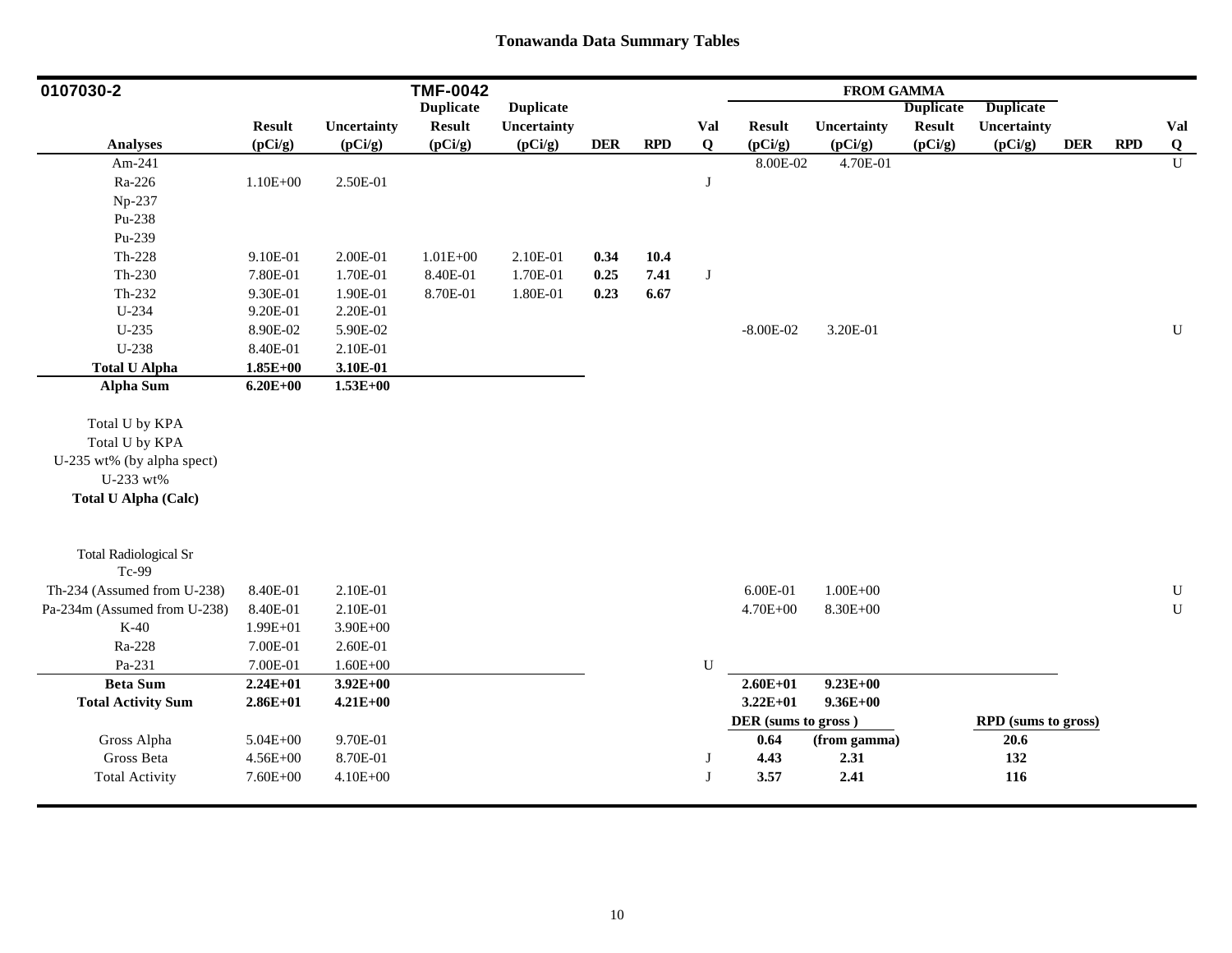| 0107030-3                             |               |              | <b>TMF-0053</b>  |                  |            |            |              |                     | <b>FROM GAMMA</b> |                  |                     |            |            |             |
|---------------------------------------|---------------|--------------|------------------|------------------|------------|------------|--------------|---------------------|-------------------|------------------|---------------------|------------|------------|-------------|
|                                       |               |              | <b>Duplicate</b> | <b>Duplicate</b> |            |            |              |                     |                   | <b>Duplicate</b> | <b>Duplicate</b>    |            |            |             |
|                                       | <b>Result</b> | Uncertainty  | <b>Result</b>    | Uncertainty      |            |            | Val          | <b>Result</b>       | Uncertainty       | <b>Result</b>    | Uncertainty         |            |            | Val         |
| <b>Analyses</b>                       | (pCi/g)       | (pCi/g)      | (pCi/g)          | (pCi/g)          | <b>DER</b> | <b>RPD</b> | $\mathbf{Q}$ | (pCi/g)             | (pCi/g)           | (pCi/g)          | (pCi/g)             | <b>DER</b> | <b>RPD</b> | Q           |
| Am-241                                |               |              |                  |                  |            |            |              | $1.00E-02$          | 1.10E-01          |                  |                     |            |            | $\mathbf U$ |
| Ra-226                                | 7.80E-01      | 2.20E-01     |                  |                  |            |            | $\bf J$      |                     |                   |                  |                     |            |            |             |
| Np-237                                |               |              |                  |                  |            |            |              |                     |                   |                  |                     |            |            |             |
| Pu-238                                |               |              |                  |                  |            |            |              |                     |                   |                  |                     |            |            |             |
| Pu-239                                |               |              |                  |                  |            |            |              |                     |                   |                  |                     |            |            |             |
| $Th-228$                              | 6.70E-01      | 1.70E-01     |                  |                  |            |            |              |                     |                   |                  |                     |            |            |             |
| $Th-230$                              | 9.40E-01      | 1.90E-01     |                  |                  |            |            | J            |                     |                   |                  |                     |            |            |             |
| $Th-232$                              | 6.30E-01      | 1.40E-01     |                  |                  |            |            |              |                     |                   |                  |                     |            |            |             |
| U-234                                 | 8.10E-01      | 2.10E-01     |                  |                  |            |            |              |                     |                   |                  |                     |            |            |             |
| $U-235$                               | 1.05E-01      | 6.70E-02     |                  |                  |            |            |              | $0.00E + 00$        | 3.30E-01          |                  |                     |            |            | $\mathbf U$ |
| U-238                                 | 9.20E-01      | 2.30E-01     |                  |                  |            |            |              |                     |                   |                  |                     |            |            |             |
| <b>Total U Alpha</b>                  | $1.84E + 00$  | 3.19E-01     |                  |                  |            |            |              |                     |                   |                  |                     |            |            |             |
| <b>Alpha Sum</b>                      | 4.95E+00      | $1.86E + 00$ |                  |                  |            |            |              |                     |                   |                  |                     |            |            |             |
| Total U by KPA                        |               |              |                  |                  |            |            |              |                     |                   |                  |                     |            |            |             |
| Total U by KPA                        |               |              |                  |                  |            |            |              |                     |                   |                  |                     |            |            |             |
| U-235 wt% (by alpha spect)            |               |              |                  |                  |            |            |              |                     |                   |                  |                     |            |            |             |
| U-233 wt%                             |               |              |                  |                  |            |            |              |                     |                   |                  |                     |            |            |             |
| <b>Total U Alpha (Calc)</b>           |               |              |                  |                  |            |            |              |                     |                   |                  |                     |            |            |             |
|                                       |               |              |                  |                  |            |            |              |                     |                   |                  |                     |            |            |             |
| <b>Total Radiological Sr</b><br>Tc-99 |               |              |                  |                  |            |            |              |                     |                   |                  |                     |            |            |             |
| Th-234 (Assumed from U-238)           | 9.20E-01      | 2.30E-01     |                  |                  |            |            |              | 7.50E-01            | 9.00E-01          |                  |                     |            |            |             |
| Pa-234m (Assumed from U-238)          | 9.20E-01      | 2.30E-01     |                  |                  |            |            |              | $0.00E + 00$        | $1.20E + 01$      |                  |                     |            |            | ${\bf U}$   |
| $K-40$                                | $1.20E + 01$  | $3.20E + 00$ |                  |                  |            |            |              |                     |                   |                  |                     |            |            |             |
| Ra-228                                | 5.90E-01      | 3.00E-01     |                  |                  |            |            |              |                     |                   |                  |                     |            |            |             |
| Pa-231                                | 1.00E-01      | $2.00E + 00$ |                  |                  |            |            | ${\bf U}$    |                     |                   |                  |                     |            |            |             |
| <b>Beta Sum</b>                       | $1.44E + 01$  | $3.24E + 00$ |                  |                  |            |            |              | $1.34E + 01$        | $1.25E + 01$      |                  |                     |            |            |             |
| <b>Total Activity Sum</b>             | $1.94E+01$    | $3.74E + 00$ |                  |                  |            |            |              | $1.83E+01$          | $1.26E + 01$      |                  |                     |            |            |             |
|                                       |               |              |                  |                  |            |            |              | DER (sums to gross) |                   |                  | RPD (sums to gross) |            |            |             |
| Gross Alpha                           | 7.10E+00      | $1.30E + 00$ |                  |                  |            |            |              | 0.95                | (from gamma)      |                  | 35.8                |            |            |             |
| Gross Beta                            | 5.26E+00      | 9.70E-01     |                  |                  |            |            | J            | 2.72                | 0.65              |                  | 93.2                |            |            |             |
| <b>Total Activity</b>                 | $1.82E + 01$  | 5.80E+00     |                  |                  |            |            | J            | 0.17                | $0.01\,$          |                  | 6.32                |            |            |             |
|                                       |               |              |                  |                  |            |            |              |                     |                   |                  |                     |            |            |             |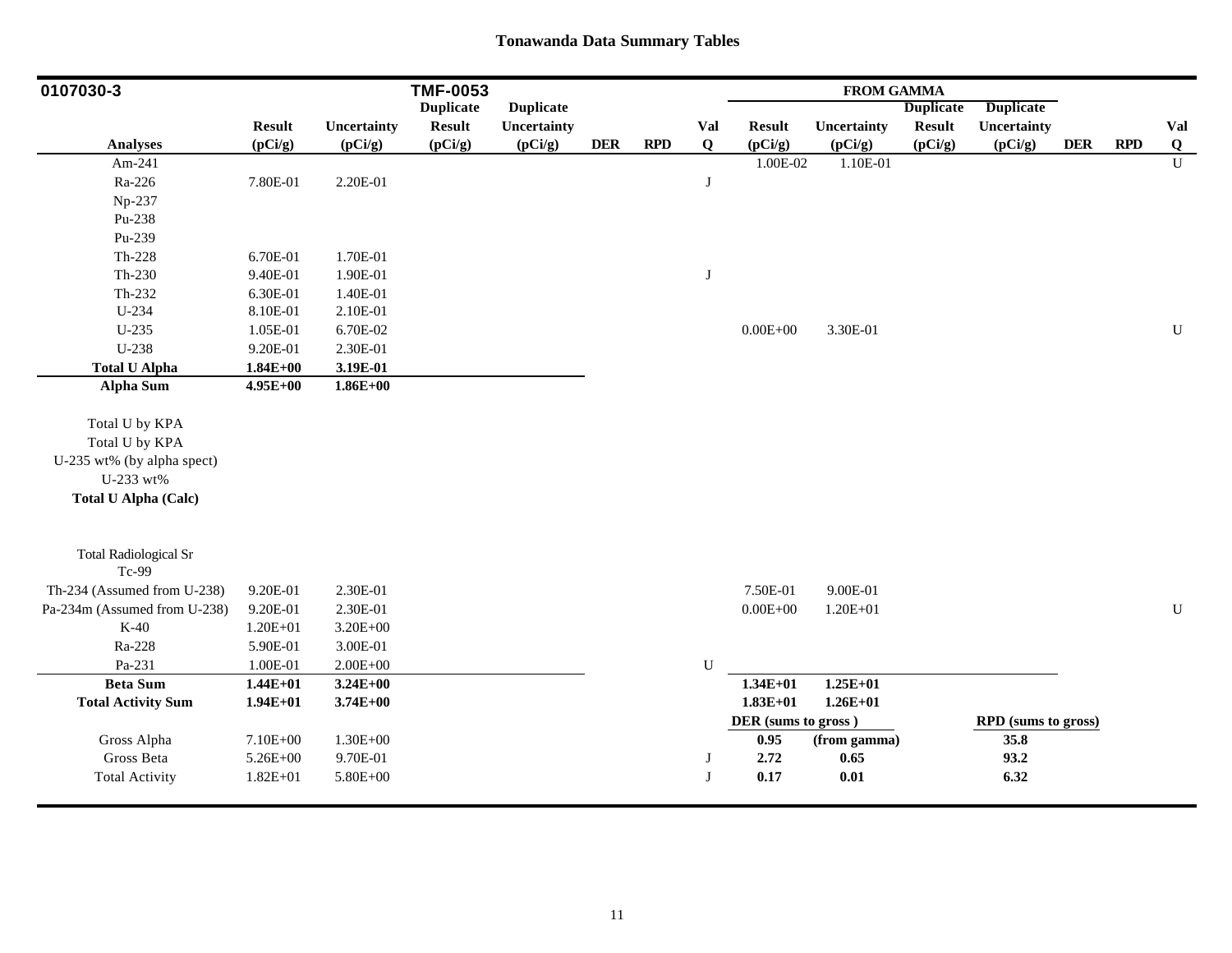| 0107030-4                    |               |              | <b>TMF-0054</b>  |                  |            |     |              |                     | <b>FROM GAMMA</b> |                  |                     |            |            |             |
|------------------------------|---------------|--------------|------------------|------------------|------------|-----|--------------|---------------------|-------------------|------------------|---------------------|------------|------------|-------------|
|                              |               |              | <b>Duplicate</b> | <b>Duplicate</b> |            |     |              |                     |                   | <b>Duplicate</b> | <b>Duplicate</b>    |            |            |             |
|                              | <b>Result</b> | Uncertainty  | <b>Result</b>    | Uncertainty      |            |     | Val          | <b>Result</b>       | Uncertainty       | <b>Result</b>    | Uncertainty         |            |            | Val         |
| <b>Analyses</b>              | (pCi/g)       | (pCi/g)      | (pCi/g)          | (pCi/g)          | <b>DER</b> | RPD | $\mathbf{Q}$ | (pCi/g)             | (pCi/g)           | (pCi/g)          | (pCi/g)             | <b>DER</b> | <b>RPD</b> | Q           |
| Am-241                       |               |              |                  |                  |            |     |              | $6.60E-02$          | 9.60E-02          |                  |                     |            |            | $\mathbf U$ |
| Ra-226                       | $1.09E + 00$  | 2.30E-01     |                  |                  |            |     | J            |                     |                   |                  |                     |            |            |             |
| Np-237                       |               |              |                  |                  |            |     |              |                     |                   |                  |                     |            |            |             |
| Pu-238                       |               |              |                  |                  |            |     |              |                     |                   |                  |                     |            |            |             |
| Pu-239                       |               |              |                  |                  |            |     |              |                     |                   |                  |                     |            |            |             |
| $Th-228$                     | 9.50E-01      | 2.20E-01     |                  |                  |            |     |              |                     |                   |                  |                     |            |            |             |
| Th-230                       | 8.40E-01      | 1.80E-01     |                  |                  |            |     | J            |                     |                   |                  |                     |            |            |             |
| Th-232                       | 8.50E-01      | 1.80E-01     |                  |                  |            |     |              |                     |                   |                  |                     |            |            |             |
| U-234                        | 8.10E-01      | 3.10E-01     |                  |                  |            |     |              |                     |                   |                  |                     |            |            |             |
| $U-235$                      | 1.50E-01      | 1.20E-01     |                  |                  |            |     |              | 1.80E-01            | 2.60E-01          |                  |                     |            |            | $\mathbf U$ |
| U-238                        | 9.20E-01      | 3.30E-01     |                  |                  |            |     |              |                     |                   |                  |                     |            |            |             |
| <b>Total U Alpha</b>         | $1.88E + 00$  | 4.68E-01     |                  |                  |            |     |              |                     |                   |                  |                     |            |            |             |
| <b>Alpha Sum</b>             | $5.16E + 00$  | $1.32E + 00$ |                  |                  |            |     |              |                     |                   |                  |                     |            |            |             |
| Total U by KPA               |               |              |                  |                  |            |     |              |                     |                   |                  |                     |            |            |             |
| Total U by KPA               |               |              |                  |                  |            |     |              |                     |                   |                  |                     |            |            |             |
| U-235 wt% (by alpha spect)   |               |              |                  |                  |            |     |              |                     |                   |                  |                     |            |            |             |
| U-233 wt%                    |               |              |                  |                  |            |     |              |                     |                   |                  |                     |            |            |             |
| <b>Total U Alpha (Calc)</b>  |               |              |                  |                  |            |     |              |                     |                   |                  |                     |            |            |             |
|                              |               |              |                  |                  |            |     |              |                     |                   |                  |                     |            |            |             |
| <b>Total Radiological Sr</b> |               |              |                  |                  |            |     |              |                     |                   |                  |                     |            |            |             |
| Tc-99                        |               |              |                  |                  |            |     |              |                     |                   |                  |                     |            |            |             |
| Th-234 (Assumed from U-238)  | 9.20E-01      | 3.30E-01     |                  |                  |            |     |              | $1.46E + 00$        | 9.30E-01          |                  |                     |            |            |             |
| Pa-234m (Assumed from U-238) | 9.20E-01      | 3.30E-01     |                  |                  |            |     |              | 1.70E+00            | 8.40E+00          |                  |                     |            |            | ${\bf U}$   |
| $K-40$                       | $1.87E + 01$  | 3.80E+00     |                  |                  |            |     |              |                     |                   |                  |                     |            |            |             |
| Ra-228                       | 6.70E-01      | 2.10E-01     |                  |                  |            |     |              |                     |                   |                  |                     |            |            |             |
| Pa-231                       | $-5.00E-01$   | $1.30E + 00$ |                  |                  |            |     | ${\bf U}$    |                     |                   |                  |                     |            |            |             |
| <b>Beta Sum</b>              | $2.12E + 01$  | $3.84E + 00$ |                  |                  |            |     |              | $2.25E+01$          | $9.27E + 00$      |                  |                     |            |            |             |
| <b>Total Activity Sum</b>    | $2.63E+01$    | $4.06E + 00$ |                  |                  |            |     |              | $2.76E + 01$        | $9.36E + 00$      |                  |                     |            |            |             |
|                              |               |              |                  |                  |            |     |              | DER (sums to gross) |                   |                  | RPD (sums to gross) |            |            |             |
| Gross Alpha                  | 5.40E+00      | $1.00E + 00$ |                  |                  |            |     |              | 0.14                | (from gamma)      |                  | 4.55                |            |            |             |
| Gross Beta                   | $4.92E + 00$  | 9.20E-01     |                  |                  |            |     | J            | 4.11                | 1.88              |                  | 125                 |            |            |             |
| <b>Total Activity</b>        | $1.11E + 01$  | 4.30E+00     |                  |                  |            |     | J            | 2.57                | 1.60              |                  | 81.3                |            |            |             |
|                              |               |              |                  |                  |            |     |              |                     |                   |                  |                     |            |            |             |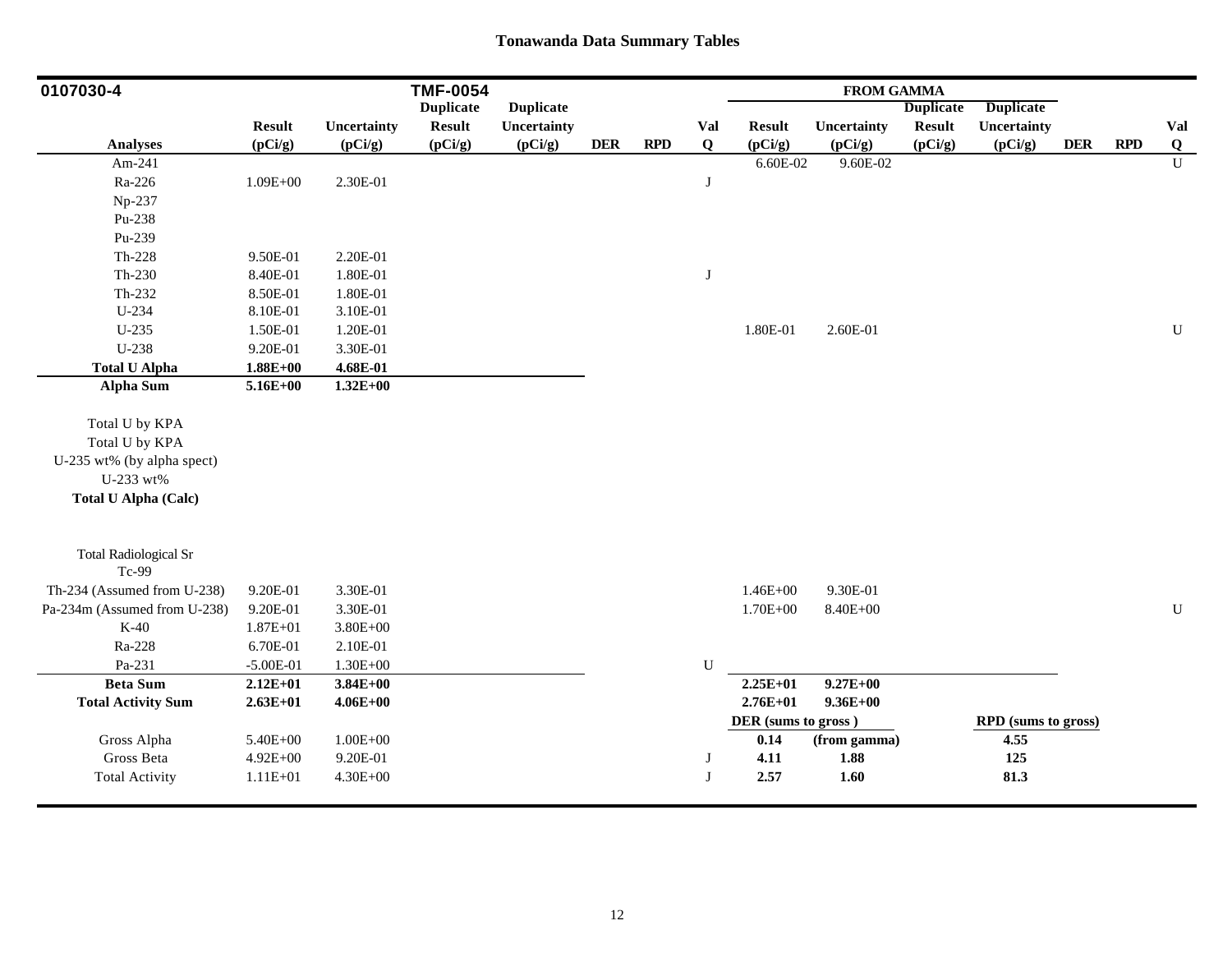| 0107030-5                    |               |              | <b>TMF-0055</b>  |                  |            |            |             |                     | <b>FROM GAMMA</b> |                  |                            |            |            |                |
|------------------------------|---------------|--------------|------------------|------------------|------------|------------|-------------|---------------------|-------------------|------------------|----------------------------|------------|------------|----------------|
|                              |               |              | <b>Duplicate</b> | <b>Duplicate</b> |            |            |             |                     |                   | <b>Duplicate</b> | <b>Duplicate</b>           |            |            |                |
|                              | <b>Result</b> | Uncertainty  | <b>Result</b>    | Uncertainty      |            |            | Val         | <b>Result</b>       | Uncertainty       | <b>Result</b>    | Uncertainty                |            |            | Val            |
| <b>Analyses</b>              | (pCi/g)       | (pCi/g)      | (pCi/g)          | (pCi/g)          | <b>DER</b> | <b>RPD</b> | $\mathbf Q$ | (pCi/g)             | (pCi/g)           | (pCi/g)          | (pCi/g)                    | <b>DER</b> | <b>RPD</b> | $\overline{Q}$ |
| Am-241                       |               |              |                  |                  |            |            |             | $-1.30E-01$         | 1.70E-01          | 7.00E-02         | 2.50E-01 0.66              |            | 667        | $\mathbf U$    |
| Ra-226                       | 8.70E-01      | 3.40E-01     |                  |                  |            |            | J           |                     |                   |                  |                            |            |            |                |
| Np-237                       |               |              |                  |                  |            |            |             |                     |                   |                  |                            |            |            |                |
| Pu-238                       |               |              |                  |                  |            |            |             |                     |                   |                  |                            |            |            |                |
| Pu-239                       |               |              |                  |                  |            |            |             |                     |                   |                  |                            |            |            |                |
| Th-228                       | $1.19E + 00$  | 2.50E-01     |                  |                  |            |            |             |                     |                   |                  |                            |            |            |                |
| Th-230                       | 9.40E-01      | 2.00E-01     |                  |                  |            |            | J           |                     |                   |                  |                            |            |            |                |
| Th-232                       | 8.60E-01      | 1.90E-01     |                  |                  |            |            |             |                     |                   |                  |                            |            |            |                |
| U-234                        | 8.00E-01      | 2.30E-01     | 8.10E-01         | 2.20E-01         | 0.03       | 1.24       |             |                     |                   |                  |                            |            |            |                |
| $U-235$                      | 8.00E-02      | 6.60E-02     | 1.08E-01         | 7.00E-02         | 0.29       | 29.8       |             | 5.00E-02            | 2.70E-01          | 1.70E-01         | 2.90E-01                   | 0.30       | 109        | $\mathbf U$    |
| U-238                        | 9.00E-01      | 2.50E-01     | 9.40E-01         | 2.40E-01         | 0.12       | 4.35       |             |                     |                   |                  |                            |            |            |                |
| <b>Total U Alpha</b>         | $1.78E + 00$  | 3.46E-01     | $1.86E + 00$     | 3.33E-01         |            |            |             |                     |                   |                  |                            |            |            |                |
| <b>Alpha Sum</b>             | $4.02E + 00$  | $1.82E+00$   | $-4.82E-01$      | $1.83E + 00$     |            |            |             |                     |                   |                  |                            |            |            |                |
| Total U by KPA               |               |              |                  |                  |            |            |             |                     |                   |                  |                            |            |            |                |
| Total U by KPA               |               |              |                  |                  |            |            |             |                     |                   |                  |                            |            |            |                |
| U-235 wt% (by alpha spect)   |               |              |                  |                  |            |            |             |                     |                   |                  |                            |            |            |                |
| U-233 wt%                    |               |              |                  |                  |            |            |             |                     |                   |                  |                            |            |            |                |
| <b>Total U Alpha (Calc)</b>  |               |              |                  |                  |            |            |             |                     |                   |                  |                            |            |            |                |
|                              |               |              |                  |                  |            |            |             |                     |                   |                  |                            |            |            |                |
| <b>Total Radiological Sr</b> |               |              |                  |                  |            |            |             |                     |                   |                  |                            |            |            |                |
| $Cs-137$                     | 7.80E-02      | 4.40E-02     | 8.90E-02         | 5.50E-02         | 0.16       | 13.2       |             |                     |                   |                  |                            |            |            |                |
| Th-234 (Assumed from U-238)  | 9.00E-01      | 2.50E-01     | 9.40E-01         | 2.40E-01         | 0.12       | 4.35       |             | $1.12E + 00$        | 9.20E-01          | $-2.00E-02$      | 6.30E-01                   | 1.02       | 207        |                |
| Pa-234m (Assumed from U-238) | 9.00E-01      | 2.50E-01     | 9.40E-01         | 2.40E-01         | 0.12       | 4.35       |             | $-2.30E + 00$       | 7.60E+00          | 9.00E-01         | 7.10E+00                   | 0.31       | 457        | ${\bf U}$      |
| $K-40$                       | $2.04E + 01$  | 3.70E+00     | $2.00E + 01$     | $3.60E + 00$     | 0.08       | 1.98       |             |                     |                   |                  |                            |            |            |                |
| Ra-228                       | 8.00E-01      | 2.10E-01     | 8.60E-01         | 2.20E-01         | 0.20       | 7.23       |             |                     |                   |                  |                            |            |            |                |
| Pa-231                       | $-1.80E + 00$ | $1.90E + 00$ | $-2.60E + 00$    | $2.00E + 00$     | 0.29       | 36.4       | ${\bf U}$   |                     |                   |                  |                            |            |            |                |
| <b>Beta Sum</b>              | $2.29E+01$    | $3.73E + 00$ | $2.25E+01$       | $3.63E + 00$     |            |            |             | $1.99E + 01$        | $8.51E + 00$      | $2.15E+01$       | 7.99E+00                   |            |            |                |
| <b>Total Activity Sum</b>    | $2.69E + 01$  | $4.15E+00$   | $2.20E + 01$     | $4.07E + 00$     |            |            |             | $2.39E+01$          | 8.70E+00          | $2.10E + 01$     | $8.20E + 00$               |            |            |                |
|                              |               |              |                  |                  |            |            |             | DER (sums to gross) |                   |                  | <b>RPD</b> (sums to gross) |            |            |                |
| Gross Alpha                  | $6.90E + 00$  | $1.20E + 00$ |                  |                  |            |            |             | 1.32                | (from gamma)      |                  | 52.7                       |            |            |                |
| Gross Beta                   | 5.90E+00      | $1.00E + 00$ |                  |                  |            |            | J           | 4.39                | 1.63              |                  | 118                        |            |            |                |
| <b>Total Activity</b>        | $1.35E + 01$  | $4.50E + 00$ |                  |                  |            |            | J           | 2.19                | 1.06              |                  | 66.3                       |            |            |                |
|                              |               |              |                  |                  |            |            |             |                     |                   |                  |                            |            |            |                |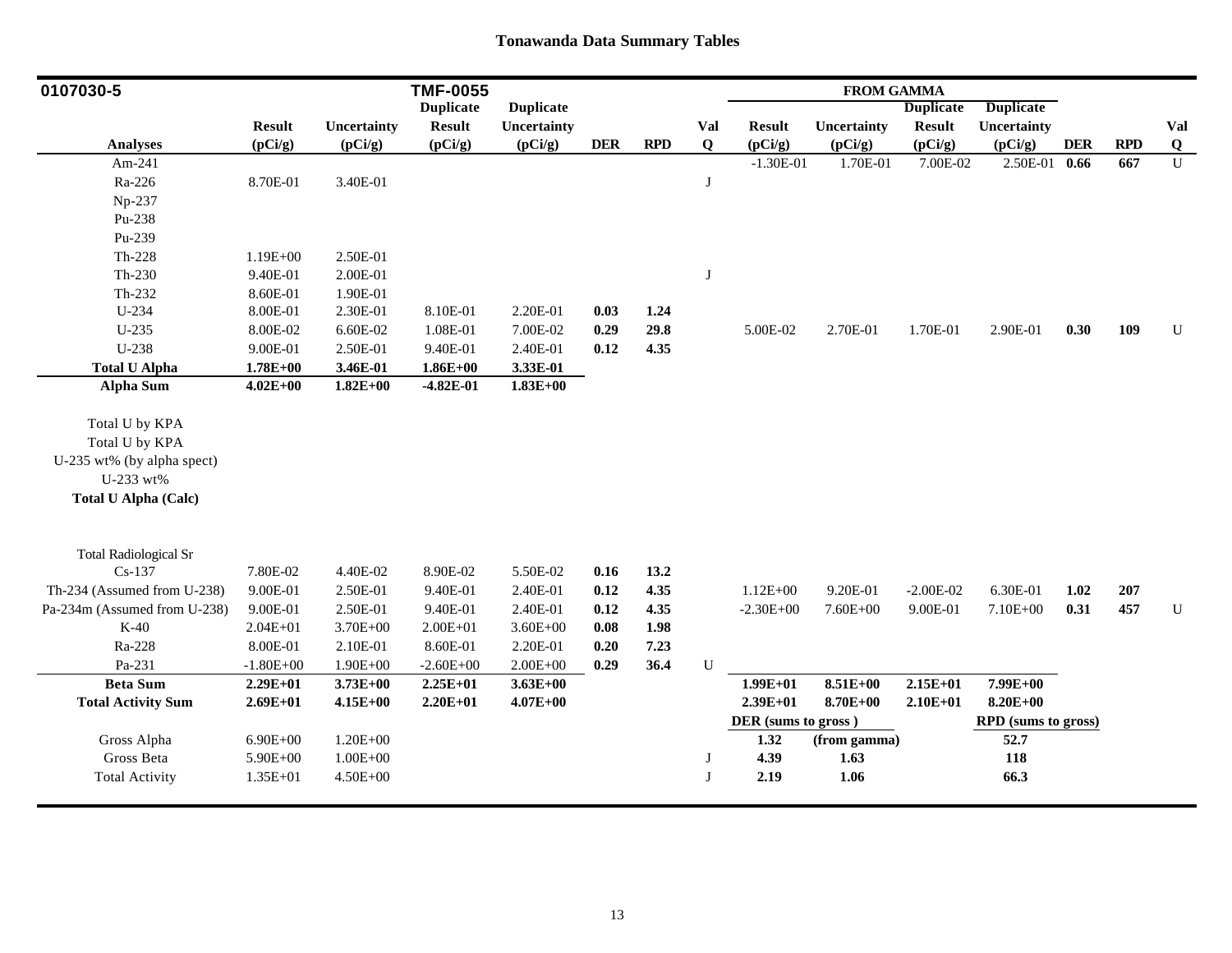| 0107030-6                    |               |              | <b>TMF-0056</b>  |                  |            |            |              |                     | <b>FROM GAMMA</b> |                  |                     |            |            |              |
|------------------------------|---------------|--------------|------------------|------------------|------------|------------|--------------|---------------------|-------------------|------------------|---------------------|------------|------------|--------------|
|                              |               |              | <b>Duplicate</b> | <b>Duplicate</b> |            |            |              |                     |                   | <b>Duplicate</b> | <b>Duplicate</b>    |            |            |              |
|                              | <b>Result</b> | Uncertainty  | <b>Result</b>    | Uncertainty      |            |            | Val          | <b>Result</b>       | Uncertainty       | <b>Result</b>    | Uncertainty         |            |            | Val          |
| <b>Analyses</b>              | (pCi/g)       | (pCi/g)      | (pCi/g)          | (pCi/g)          | <b>DER</b> | <b>RPD</b> | $\bf{Q}$     | (pCi/g)             | (pCi/g)           | (pCi/g)          | (pCi/g)             | <b>DER</b> | <b>RPD</b> | $\bf{Q}$     |
| Am-241                       |               |              |                  |                  |            |            |              | $-4.00E-02$         | 4.70E-01          |                  |                     |            |            | $\mathbf{U}$ |
| Ra-226                       | 9.00E-01      | 2.20E-01     | 4.20E-01         | 1.80E-01         | 1.69       | 72.7       | J            |                     |                   |                  |                     |            |            |              |
| Np-237                       |               |              |                  |                  |            |            |              |                     |                   |                  |                     |            |            |              |
| Pu-238                       |               |              |                  |                  |            |            |              |                     |                   |                  |                     |            |            |              |
| Pu-239                       |               |              |                  |                  |            |            |              |                     |                   |                  |                     |            |            |              |
| $Th-228$                     | 9.70E-01      | 2.10E-01     | 7.90E-01         | 1.80E-01         | 0.65       | 20.5       |              |                     |                   |                  |                     |            |            |              |
| Th-230                       | 8.30E-01      | 1.80E-01     | 9.10E-01         | 1.80E-01         | 0.31       | 9.20       | $\bf J$      |                     |                   |                  |                     |            |            |              |
| Th-232                       | 8.70E-01      | 1.80E-01     | 9.40E-01         | 1.90E-01         | 0.27       | 7.73       |              |                     |                   |                  |                     |            |            |              |
| U-234                        | 9.50E-01      | 2.40E-01     |                  |                  |            |            |              |                     |                   |                  |                     |            |            |              |
| $U-235$                      | 1.25E-01      | 7.50E-02     |                  |                  |            |            |              | 7.00E-02            | 3.10E-01          |                  |                     |            |            | $\mathbf U$  |
| $U-238$                      | $1.01E + 00$  | 2.50E-01     |                  |                  |            |            |              |                     |                   |                  |                     |            |            |              |
| <b>Total U Alpha</b>         | $2.09E + 00$  | 3.55E-01     |                  |                  |            |            |              |                     |                   |                  |                     |            |            |              |
| <b>Alpha Sum</b>             | $6.29E + 00$  | $1.88E + 00$ |                  |                  |            |            |              |                     |                   |                  |                     |            |            |              |
|                              |               |              |                  |                  |            |            |              |                     |                   |                  |                     |            |            |              |
| Total U by KPA               |               |              |                  |                  |            |            |              |                     |                   |                  |                     |            |            |              |
| Total U by KPA               |               |              |                  |                  |            |            |              |                     |                   |                  |                     |            |            |              |
| U-235 wt% (by alpha spect)   |               |              |                  |                  |            |            |              |                     |                   |                  |                     |            |            |              |
| U-233 wt%                    |               |              |                  |                  |            |            |              |                     |                   |                  |                     |            |            |              |
| <b>Total U Alpha (Calc)</b>  |               |              |                  |                  |            |            |              |                     |                   |                  |                     |            |            |              |
|                              |               |              |                  |                  |            |            |              |                     |                   |                  |                     |            |            |              |
|                              |               |              |                  |                  |            |            |              |                     |                   |                  |                     |            |            |              |
| <b>Total Radiological Sr</b> |               |              |                  |                  |            |            |              |                     |                   |                  |                     |            |            |              |
| Tc-99                        |               |              |                  |                  |            |            |              |                     |                   |                  |                     |            |            |              |
| Th-234 (Assumed from U-238)  | $1.01E + 00$  | 2.50E-01     |                  |                  |            |            |              | 9.00E-01            | $1.10E + 00$      |                  |                     |            |            | ${\bf U}$    |
| Pa-234m (Assumed from U-238) | $1.01E + 00$  | 2.50E-01     |                  |                  |            |            |              | $2.00E + 00$        | $1.00E + 01$      |                  |                     |            |            | $\mathbf U$  |
| $K-40$                       | $1.80E + 01$  | $3.90E + 00$ |                  |                  |            |            |              |                     |                   |                  |                     |            |            |              |
| Ra-228                       | 6.00E-01      | 2.60E-01     |                  |                  |            |            |              |                     |                   |                  |                     |            |            |              |
| Pa-231                       | 7.00E-01      | $2.00E + 00$ |                  |                  |            |            | $\mathbf U$  |                     |                   |                  |                     |            |            |              |
| <b>Beta Sum</b>              | $2.07E + 01$  | $3.93E+00$   |                  |                  |            |            |              | $2.16E + 01$        | $1.08E + 01$      |                  |                     |            |            |              |
| <b>Total Activity Sum</b>    | $2.70E + 01$  | $4.36E + 00$ |                  |                  |            |            |              | $2.79E + 01$        | $1.10E + 01$      |                  |                     |            |            |              |
|                              |               |              |                  |                  |            |            |              | DER (sums to gross) |                   |                  | RPD (sums to gross) |            |            |              |
| Gross Alpha                  | $4.37E + 00$  | 9.70E-01     |                  |                  |            |            |              | 0.91                | (from gamma)      |                  | 35.9                |            |            |              |
| Gross Beta                   | $4.05E + 00$  | 8.50E-01     |                  |                  |            |            | J            | 4.14                | $1.62$            |                  | 135                 |            |            |              |
| <b>Total Activity</b>        | 8.10E+00      | $4.10E + 00$ |                  |                  |            |            | $\mathbf{J}$ | 3.16                | 1.69              |                  | 108                 |            |            |              |
|                              |               |              |                  |                  |            |            |              |                     |                   |                  |                     |            |            |              |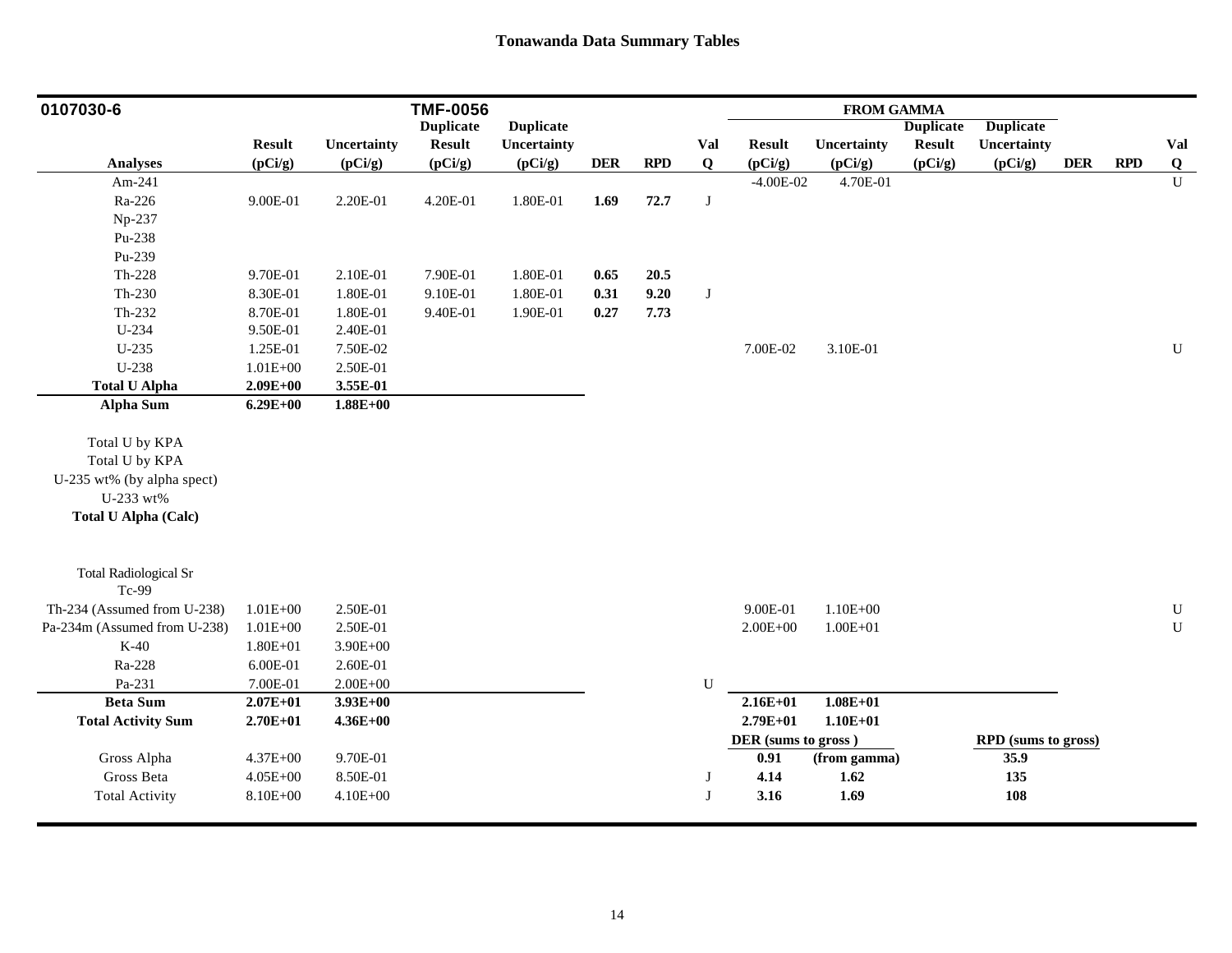| 0107030-7                             |               |              | <b>TMF-0057</b>  |                  |            |            |             |                     | <b>FROM GAMMA</b> |                  |                     |            |            |                         |
|---------------------------------------|---------------|--------------|------------------|------------------|------------|------------|-------------|---------------------|-------------------|------------------|---------------------|------------|------------|-------------------------|
|                                       |               |              | <b>Duplicate</b> | <b>Duplicate</b> |            |            |             |                     |                   | <b>Duplicate</b> | <b>Duplicate</b>    |            |            |                         |
|                                       | <b>Result</b> | Uncertainty  | <b>Result</b>    | Uncertainty      |            |            | Val         | <b>Result</b>       | Uncertainty       | <b>Result</b>    | Uncertainty         |            |            | Val                     |
| <b>Analyses</b>                       | (pCi/g)       | (pCi/g)      | (pCi/g)          | (pCi/g)          | <b>DER</b> | <b>RPD</b> | Q           | (pCi/g)             | (pCi/g)           | (pCi/g)          | (pCi/g)             | <b>DER</b> | <b>RPD</b> | $\overline{\mathbf{Q}}$ |
| Am-241                                |               |              |                  |                  |            |            |             | $-1.00E-02$         | 2.90E-01          |                  |                     |            |            | $\mathbf{U}$            |
| Ra-226                                | 4.80E-01      | 1.70E-01     |                  |                  |            |            | J           |                     |                   |                  |                     |            |            |                         |
| Np-237                                |               |              |                  |                  |            |            |             |                     |                   |                  |                     |            |            |                         |
| Pu-238                                |               |              |                  |                  |            |            |             |                     |                   |                  |                     |            |            |                         |
| Pu-239                                |               |              |                  |                  |            |            |             |                     |                   |                  |                     |            |            |                         |
| $Th-228$                              | 7.80E-01      | 1.80E-01     |                  |                  |            |            |             |                     |                   |                  |                     |            |            |                         |
| $Th-230$                              | 7.50E-01      | 1.60E-01     |                  |                  |            |            | $\bf J$     |                     |                   |                  |                     |            |            |                         |
| $Th-232$                              | 6.80E-01      | 1.50E-01     |                  |                  |            |            |             |                     |                   |                  |                     |            |            |                         |
| U-234                                 | 6.70E-01      | 1.90E-01     |                  |                  |            |            |             |                     |                   |                  |                     |            |            |                         |
| $U-235$                               | 7.50E-02      | 5.70E-02     |                  |                  |            |            |             | 1.00E-02            | 2.70E-01          |                  |                     |            |            | $\mathbf U$             |
| U-238                                 | 6.30E-01      | 1.80E-01     |                  |                  |            |            |             |                     |                   |                  |                     |            |            |                         |
| <b>Total U Alpha</b>                  | $1.38E + 00$  | 2.68E-01     |                  |                  |            |            |             |                     |                   |                  |                     |            |            |                         |
| <b>Alpha Sum</b>                      | $2.99E+00$    | $1.42E + 00$ |                  |                  |            |            |             |                     |                   |                  |                     |            |            |                         |
| Total U by KPA                        |               |              |                  |                  |            |            |             |                     |                   |                  |                     |            |            |                         |
| Total U by KPA                        |               |              |                  |                  |            |            |             |                     |                   |                  |                     |            |            |                         |
| U-235 wt% (by alpha spect)            |               |              |                  |                  |            |            |             |                     |                   |                  |                     |            |            |                         |
| U-233 wt%                             |               |              |                  |                  |            |            |             |                     |                   |                  |                     |            |            |                         |
| <b>Total U Alpha (Calc)</b>           |               |              |                  |                  |            |            |             |                     |                   |                  |                     |            |            |                         |
|                                       |               |              |                  |                  |            |            |             |                     |                   |                  |                     |            |            |                         |
| <b>Total Radiological Sr</b><br>Tc-99 |               |              |                  |                  |            |            |             |                     |                   |                  |                     |            |            |                         |
| Th-234 (Assumed from U-238)           | 6.30E-01      | 1.80E-01     |                  |                  |            |            |             | 7.10E-01            | 7.10E-01          |                  |                     |            |            |                         |
| Pa-234m (Assumed from U-238)          | 6.30E-01      | 1.80E-01     |                  |                  |            |            |             | $6.20E + 00$        | 7.90E+00          |                  |                     |            |            | ${\bf U}$               |
| $K-40$                                | $1.52E + 01$  | $3.20E + 00$ |                  |                  |            |            |             |                     |                   |                  |                     |            |            |                         |
| Ra-228                                | 7.30E-01      | 2.30E-01     |                  |                  |            |            |             |                     |                   |                  |                     |            |            |                         |
| Pa-231                                | $-1.20E + 00$ | $1.50E + 00$ |                  |                  |            |            | $\mathbf U$ |                     |                   |                  |                     |            |            |                         |
| <b>Beta Sum</b>                       | $1.70E + 01$  | $3.22E + 00$ |                  |                  |            |            |             | $2.27E+01$          | $8.56E + 00$      |                  |                     |            |            |                         |
| <b>Total Activity Sum</b>             | $2.00E + 01$  | $3.52E + 00$ |                  |                  |            |            |             | $2.57E+01$          | $8.67E + 00$      |                  |                     |            |            |                         |
|                                       |               |              |                  |                  |            |            |             | DER (sums to gross) |                   |                  | RPD (sums to gross) |            |            |                         |
| Gross Alpha                           | $4.86E + 00$  | 9.60E-01     |                  |                  |            |            |             | 1.10                | (from gamma)      |                  | 47.8                |            |            |                         |
| Gross Beta                            | $4.34E + 00$  | 8.50E-01     |                  |                  |            |            | J           | 3.81                | 2.13              |                  | 119                 |            |            |                         |
| <b>Total Activity</b>                 | 7.60E+00      | $4.10E + 00$ |                  |                  |            |            | J           | 2.30                | 1.88              |                  | 90.0                |            |            |                         |
|                                       |               |              |                  |                  |            |            |             |                     |                   |                  |                     |            |            |                         |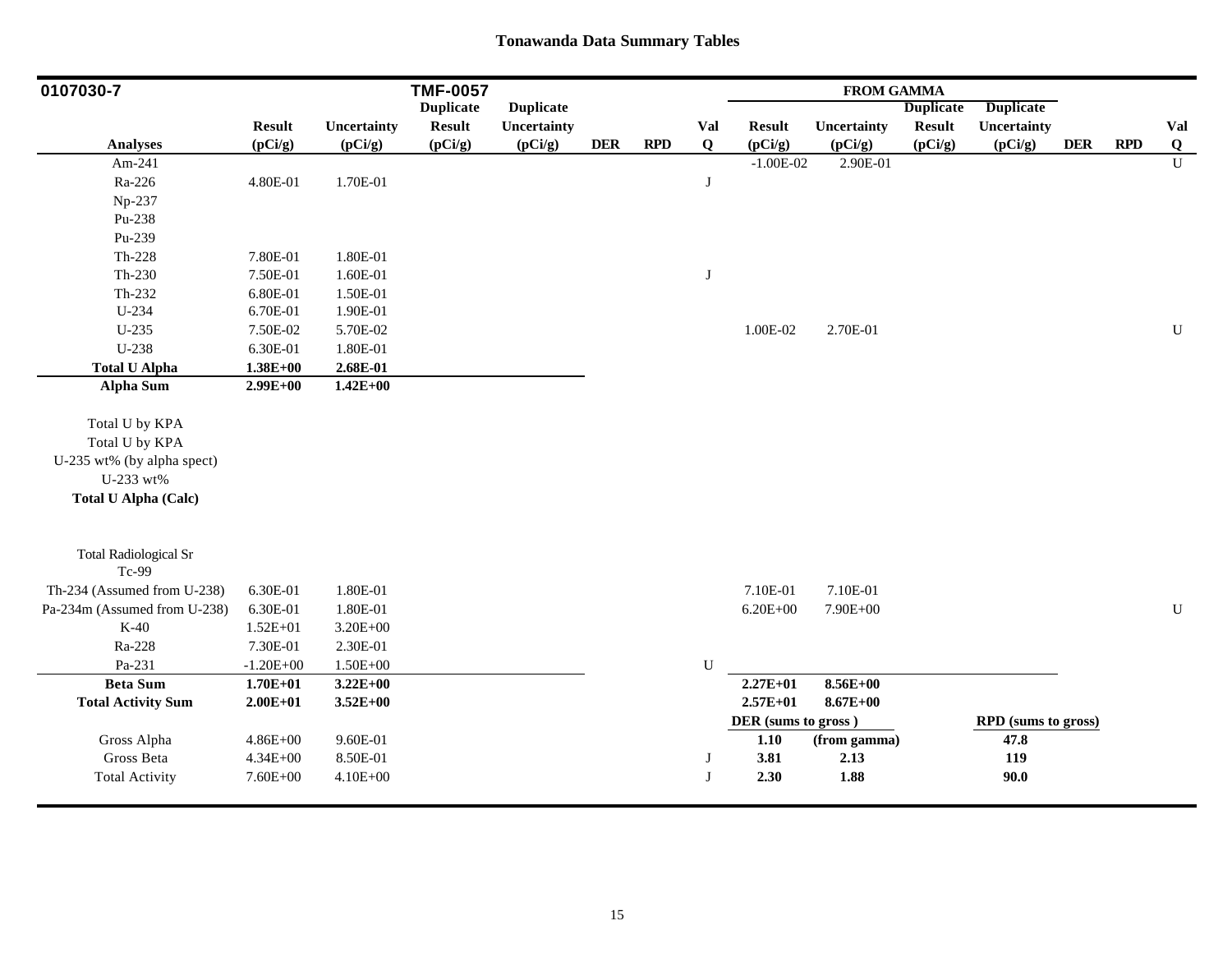| <b>Duplicate</b><br><b>Duplicate</b><br><b>Duplicate</b><br><b>Duplicate</b><br><b>Result</b><br>Uncertainty<br><b>Result</b><br>Uncertainty<br>Val<br><b>Result</b><br>Uncertainty<br><b>Result</b><br>Uncertainty<br>(pCi/g)<br><b>DER</b><br><b>RPD</b><br>(pCi/g)<br>(pCi/g)<br>(pCi/g)<br><b>DER</b><br><b>RPD</b><br><b>Analyses</b><br>(pCi/g)<br>(pCi/g)<br>(pCi/g)<br>$\mathbf Q$<br>(pCi/g)<br>Am-241<br>1.20E-01<br>4.80E-01<br>Ra-226<br>9.20E-01<br>2.50E-01<br>J<br>Np-237<br>Pu-238<br>Pu-239<br>$Th-228$<br>8.10E-01<br>2.00E-01<br>$Th-230$<br>7.40E-01<br>1.70E-01<br>$\bf J$<br>Th-232<br>1.70E-01<br>7.50E-01<br>U-234<br>8.90E-01<br>2.40E-01<br>$U-235$<br>5.50E-02<br>4.00E-02<br>3.10E-01<br>6.10E-02<br>U-238<br>8.20E-01<br>2.30E-01<br><b>Total U Alpha</b><br>$1.77E + 00$<br>3.37E-01<br><b>Alpha Sum</b><br>$1.70E + 00$<br>$4.90E + 00$<br>Total U by KPA<br>Total U by KPA<br>U-235 wt% (by alpha spect)<br>U-233 wt%<br><b>Total U Alpha (Calc)</b><br><b>Total Radiological Sr</b><br>Tc-99<br>Th-234 (Assumed from U-238)<br>$1.40E + 00$<br>$1.00E + 00$<br>8.20E-01<br>2.30E-01<br>${\bf U}$<br>Pa-234m (Assumed from U-238)<br>8.20E-01<br>2.30E-01<br>$1.10E + 01$<br>$-6.00E + 00$<br>$K-40$<br>1.59E+01<br>$3.60E + 00$<br>Ra-228<br>2.40E-01<br>6.00E-01<br>Pa-231<br>$-1.00E-01$<br>$1.80E + 00$<br>${\bf U}$<br><b>Beta Sum</b><br>$1.16E + 01$<br>$1.81E + 01$<br>$3.63E + 00$<br>$1.19E + 01$<br>$1.68E + 01$<br>$1.17E + 01$<br><b>Total Activity Sum</b><br>$2.30E+01$<br>$4.01E + 00$<br>DER (sums to gross)<br><b>RPD</b> (sums to gross)<br>Gross Alpha<br>$4.63E + 00$<br>9.20E-01<br>0.14<br>5.69<br>(from gamma)<br>Gross Beta<br>$4.31E + 00$<br>8.40E-01<br>3.71<br>123<br>0.65<br>J | 0107030-8             |          |              | <b>TMF-0058</b> |  |   |      | <b>FROM GAMMA</b> |      |  |                |
|----------------------------------------------------------------------------------------------------------------------------------------------------------------------------------------------------------------------------------------------------------------------------------------------------------------------------------------------------------------------------------------------------------------------------------------------------------------------------------------------------------------------------------------------------------------------------------------------------------------------------------------------------------------------------------------------------------------------------------------------------------------------------------------------------------------------------------------------------------------------------------------------------------------------------------------------------------------------------------------------------------------------------------------------------------------------------------------------------------------------------------------------------------------------------------------------------------------------------------------------------------------------------------------------------------------------------------------------------------------------------------------------------------------------------------------------------------------------------------------------------------------------------------------------------------------------------------------------------------------------------------------------------------------------------------------------------------------------------------------------|-----------------------|----------|--------------|-----------------|--|---|------|-------------------|------|--|----------------|
|                                                                                                                                                                                                                                                                                                                                                                                                                                                                                                                                                                                                                                                                                                                                                                                                                                                                                                                                                                                                                                                                                                                                                                                                                                                                                                                                                                                                                                                                                                                                                                                                                                                                                                                                              |                       |          |              |                 |  |   |      |                   |      |  |                |
|                                                                                                                                                                                                                                                                                                                                                                                                                                                                                                                                                                                                                                                                                                                                                                                                                                                                                                                                                                                                                                                                                                                                                                                                                                                                                                                                                                                                                                                                                                                                                                                                                                                                                                                                              |                       |          |              |                 |  |   |      |                   |      |  | Val            |
|                                                                                                                                                                                                                                                                                                                                                                                                                                                                                                                                                                                                                                                                                                                                                                                                                                                                                                                                                                                                                                                                                                                                                                                                                                                                                                                                                                                                                                                                                                                                                                                                                                                                                                                                              |                       |          |              |                 |  |   |      |                   |      |  | Q              |
|                                                                                                                                                                                                                                                                                                                                                                                                                                                                                                                                                                                                                                                                                                                                                                                                                                                                                                                                                                                                                                                                                                                                                                                                                                                                                                                                                                                                                                                                                                                                                                                                                                                                                                                                              |                       |          |              |                 |  |   |      |                   |      |  | $\overline{U}$ |
|                                                                                                                                                                                                                                                                                                                                                                                                                                                                                                                                                                                                                                                                                                                                                                                                                                                                                                                                                                                                                                                                                                                                                                                                                                                                                                                                                                                                                                                                                                                                                                                                                                                                                                                                              |                       |          |              |                 |  |   |      |                   |      |  |                |
|                                                                                                                                                                                                                                                                                                                                                                                                                                                                                                                                                                                                                                                                                                                                                                                                                                                                                                                                                                                                                                                                                                                                                                                                                                                                                                                                                                                                                                                                                                                                                                                                                                                                                                                                              |                       |          |              |                 |  |   |      |                   |      |  |                |
|                                                                                                                                                                                                                                                                                                                                                                                                                                                                                                                                                                                                                                                                                                                                                                                                                                                                                                                                                                                                                                                                                                                                                                                                                                                                                                                                                                                                                                                                                                                                                                                                                                                                                                                                              |                       |          |              |                 |  |   |      |                   |      |  |                |
|                                                                                                                                                                                                                                                                                                                                                                                                                                                                                                                                                                                                                                                                                                                                                                                                                                                                                                                                                                                                                                                                                                                                                                                                                                                                                                                                                                                                                                                                                                                                                                                                                                                                                                                                              |                       |          |              |                 |  |   |      |                   |      |  |                |
|                                                                                                                                                                                                                                                                                                                                                                                                                                                                                                                                                                                                                                                                                                                                                                                                                                                                                                                                                                                                                                                                                                                                                                                                                                                                                                                                                                                                                                                                                                                                                                                                                                                                                                                                              |                       |          |              |                 |  |   |      |                   |      |  |                |
|                                                                                                                                                                                                                                                                                                                                                                                                                                                                                                                                                                                                                                                                                                                                                                                                                                                                                                                                                                                                                                                                                                                                                                                                                                                                                                                                                                                                                                                                                                                                                                                                                                                                                                                                              |                       |          |              |                 |  |   |      |                   |      |  |                |
|                                                                                                                                                                                                                                                                                                                                                                                                                                                                                                                                                                                                                                                                                                                                                                                                                                                                                                                                                                                                                                                                                                                                                                                                                                                                                                                                                                                                                                                                                                                                                                                                                                                                                                                                              |                       |          |              |                 |  |   |      |                   |      |  |                |
|                                                                                                                                                                                                                                                                                                                                                                                                                                                                                                                                                                                                                                                                                                                                                                                                                                                                                                                                                                                                                                                                                                                                                                                                                                                                                                                                                                                                                                                                                                                                                                                                                                                                                                                                              |                       |          |              |                 |  |   |      |                   |      |  |                |
|                                                                                                                                                                                                                                                                                                                                                                                                                                                                                                                                                                                                                                                                                                                                                                                                                                                                                                                                                                                                                                                                                                                                                                                                                                                                                                                                                                                                                                                                                                                                                                                                                                                                                                                                              |                       |          |              |                 |  |   |      |                   |      |  | $\mathbf U$    |
|                                                                                                                                                                                                                                                                                                                                                                                                                                                                                                                                                                                                                                                                                                                                                                                                                                                                                                                                                                                                                                                                                                                                                                                                                                                                                                                                                                                                                                                                                                                                                                                                                                                                                                                                              |                       |          |              |                 |  |   |      |                   |      |  |                |
|                                                                                                                                                                                                                                                                                                                                                                                                                                                                                                                                                                                                                                                                                                                                                                                                                                                                                                                                                                                                                                                                                                                                                                                                                                                                                                                                                                                                                                                                                                                                                                                                                                                                                                                                              |                       |          |              |                 |  |   |      |                   |      |  |                |
|                                                                                                                                                                                                                                                                                                                                                                                                                                                                                                                                                                                                                                                                                                                                                                                                                                                                                                                                                                                                                                                                                                                                                                                                                                                                                                                                                                                                                                                                                                                                                                                                                                                                                                                                              |                       |          |              |                 |  |   |      |                   |      |  |                |
|                                                                                                                                                                                                                                                                                                                                                                                                                                                                                                                                                                                                                                                                                                                                                                                                                                                                                                                                                                                                                                                                                                                                                                                                                                                                                                                                                                                                                                                                                                                                                                                                                                                                                                                                              |                       |          |              |                 |  |   |      |                   |      |  |                |
|                                                                                                                                                                                                                                                                                                                                                                                                                                                                                                                                                                                                                                                                                                                                                                                                                                                                                                                                                                                                                                                                                                                                                                                                                                                                                                                                                                                                                                                                                                                                                                                                                                                                                                                                              |                       |          |              |                 |  |   |      |                   |      |  |                |
|                                                                                                                                                                                                                                                                                                                                                                                                                                                                                                                                                                                                                                                                                                                                                                                                                                                                                                                                                                                                                                                                                                                                                                                                                                                                                                                                                                                                                                                                                                                                                                                                                                                                                                                                              |                       |          |              |                 |  |   |      |                   |      |  |                |
|                                                                                                                                                                                                                                                                                                                                                                                                                                                                                                                                                                                                                                                                                                                                                                                                                                                                                                                                                                                                                                                                                                                                                                                                                                                                                                                                                                                                                                                                                                                                                                                                                                                                                                                                              |                       |          |              |                 |  |   |      |                   |      |  |                |
|                                                                                                                                                                                                                                                                                                                                                                                                                                                                                                                                                                                                                                                                                                                                                                                                                                                                                                                                                                                                                                                                                                                                                                                                                                                                                                                                                                                                                                                                                                                                                                                                                                                                                                                                              |                       |          |              |                 |  |   |      |                   |      |  |                |
|                                                                                                                                                                                                                                                                                                                                                                                                                                                                                                                                                                                                                                                                                                                                                                                                                                                                                                                                                                                                                                                                                                                                                                                                                                                                                                                                                                                                                                                                                                                                                                                                                                                                                                                                              |                       |          |              |                 |  |   |      |                   |      |  |                |
|                                                                                                                                                                                                                                                                                                                                                                                                                                                                                                                                                                                                                                                                                                                                                                                                                                                                                                                                                                                                                                                                                                                                                                                                                                                                                                                                                                                                                                                                                                                                                                                                                                                                                                                                              |                       |          |              |                 |  |   |      |                   |      |  |                |
|                                                                                                                                                                                                                                                                                                                                                                                                                                                                                                                                                                                                                                                                                                                                                                                                                                                                                                                                                                                                                                                                                                                                                                                                                                                                                                                                                                                                                                                                                                                                                                                                                                                                                                                                              |                       |          |              |                 |  |   |      |                   |      |  |                |
|                                                                                                                                                                                                                                                                                                                                                                                                                                                                                                                                                                                                                                                                                                                                                                                                                                                                                                                                                                                                                                                                                                                                                                                                                                                                                                                                                                                                                                                                                                                                                                                                                                                                                                                                              |                       |          |              |                 |  |   |      |                   |      |  |                |
|                                                                                                                                                                                                                                                                                                                                                                                                                                                                                                                                                                                                                                                                                                                                                                                                                                                                                                                                                                                                                                                                                                                                                                                                                                                                                                                                                                                                                                                                                                                                                                                                                                                                                                                                              |                       |          |              |                 |  |   |      |                   |      |  |                |
|                                                                                                                                                                                                                                                                                                                                                                                                                                                                                                                                                                                                                                                                                                                                                                                                                                                                                                                                                                                                                                                                                                                                                                                                                                                                                                                                                                                                                                                                                                                                                                                                                                                                                                                                              |                       |          |              |                 |  |   |      |                   |      |  |                |
|                                                                                                                                                                                                                                                                                                                                                                                                                                                                                                                                                                                                                                                                                                                                                                                                                                                                                                                                                                                                                                                                                                                                                                                                                                                                                                                                                                                                                                                                                                                                                                                                                                                                                                                                              |                       |          |              |                 |  |   |      |                   |      |  |                |
|                                                                                                                                                                                                                                                                                                                                                                                                                                                                                                                                                                                                                                                                                                                                                                                                                                                                                                                                                                                                                                                                                                                                                                                                                                                                                                                                                                                                                                                                                                                                                                                                                                                                                                                                              |                       |          |              |                 |  |   |      |                   |      |  |                |
|                                                                                                                                                                                                                                                                                                                                                                                                                                                                                                                                                                                                                                                                                                                                                                                                                                                                                                                                                                                                                                                                                                                                                                                                                                                                                                                                                                                                                                                                                                                                                                                                                                                                                                                                              |                       |          |              |                 |  |   |      |                   |      |  |                |
|                                                                                                                                                                                                                                                                                                                                                                                                                                                                                                                                                                                                                                                                                                                                                                                                                                                                                                                                                                                                                                                                                                                                                                                                                                                                                                                                                                                                                                                                                                                                                                                                                                                                                                                                              |                       |          |              |                 |  |   |      |                   |      |  |                |
|                                                                                                                                                                                                                                                                                                                                                                                                                                                                                                                                                                                                                                                                                                                                                                                                                                                                                                                                                                                                                                                                                                                                                                                                                                                                                                                                                                                                                                                                                                                                                                                                                                                                                                                                              |                       |          |              |                 |  |   |      |                   |      |  |                |
|                                                                                                                                                                                                                                                                                                                                                                                                                                                                                                                                                                                                                                                                                                                                                                                                                                                                                                                                                                                                                                                                                                                                                                                                                                                                                                                                                                                                                                                                                                                                                                                                                                                                                                                                              |                       |          |              |                 |  |   |      |                   |      |  |                |
|                                                                                                                                                                                                                                                                                                                                                                                                                                                                                                                                                                                                                                                                                                                                                                                                                                                                                                                                                                                                                                                                                                                                                                                                                                                                                                                                                                                                                                                                                                                                                                                                                                                                                                                                              |                       |          |              |                 |  |   |      |                   |      |  |                |
|                                                                                                                                                                                                                                                                                                                                                                                                                                                                                                                                                                                                                                                                                                                                                                                                                                                                                                                                                                                                                                                                                                                                                                                                                                                                                                                                                                                                                                                                                                                                                                                                                                                                                                                                              | <b>Total Activity</b> | 8.10E+00 | $4.20E + 00$ |                 |  | J | 2.57 | 0.70              | 95.9 |  |                |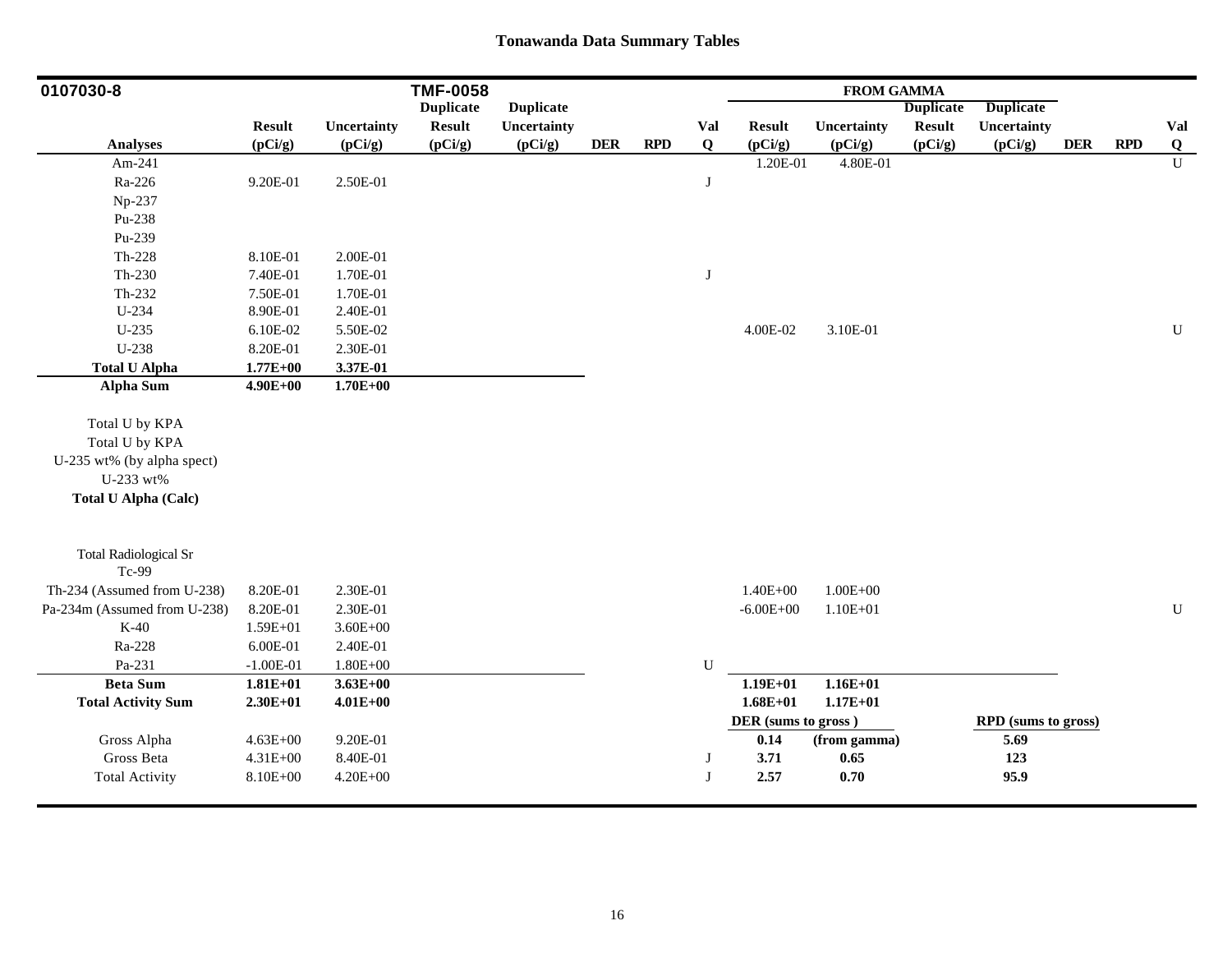| 0107030-9                             |               |              | <b>TMF-0061</b>  |                  |            |            |             |                     | <b>FROM GAMMA</b> |                  |                     |            |            |                |
|---------------------------------------|---------------|--------------|------------------|------------------|------------|------------|-------------|---------------------|-------------------|------------------|---------------------|------------|------------|----------------|
|                                       |               |              | <b>Duplicate</b> | <b>Duplicate</b> |            |            |             |                     |                   | <b>Duplicate</b> | <b>Duplicate</b>    |            |            |                |
|                                       | <b>Result</b> | Uncertainty  | <b>Result</b>    | Uncertainty      |            |            | Val         | <b>Result</b>       | Uncertainty       | <b>Result</b>    | Uncertainty         |            |            | Val            |
| <b>Analyses</b>                       | (pCi/g)       | (pCi/g)      | (pCi/g)          | (pCi/g)          | <b>DER</b> | <b>RPD</b> | $\mathbf Q$ | (pCi/g)             | (pCi/g)           | (pCi/g)          | (pCi/g)             | <b>DER</b> | <b>RPD</b> | Q              |
| Am-241                                |               |              |                  |                  |            |            |             | 1.60E-01            | 3.10E-01          |                  |                     |            |            | $\overline{U}$ |
| Ra-226                                | 8.60E-01      | 2.40E-01     |                  |                  |            |            | J           |                     |                   |                  |                     |            |            |                |
| Np-237                                |               |              |                  |                  |            |            |             |                     |                   |                  |                     |            |            |                |
| Pu-238                                |               |              |                  |                  |            |            |             |                     |                   |                  |                     |            |            |                |
| Pu-239                                |               |              |                  |                  |            |            |             |                     |                   |                  |                     |            |            |                |
| $Th-228$                              | 7.30E-01      | 1.60E-01     |                  |                  |            |            |             |                     |                   |                  |                     |            |            |                |
| $Th-230$                              | 7.70E-01      | 1.50E-01     |                  |                  |            |            | $\bf J$     |                     |                   |                  |                     |            |            |                |
| Th-232                                | 7.80E-01      | 1.50E-01     |                  |                  |            |            |             |                     |                   |                  |                     |            |            |                |
| U-234                                 | 8.00E-01      | 2.10E-01     |                  |                  |            |            |             |                     |                   |                  |                     |            |            |                |
| $U-235$                               | 1.27E-01      | 7.70E-02     |                  |                  |            |            |             | $-1.40E-01$         | 2.70E-01          |                  |                     |            |            | $\mathbf U$    |
| U-238                                 | 7.40E-01      | 2.00E-01     |                  |                  |            |            |             |                     |                   |                  |                     |            |            |                |
| <b>Total U Alpha</b>                  | $1.67E + 00$  | 3.00E-01     |                  |                  |            |            |             |                     |                   |                  |                     |            |            |                |
| <b>Alpha Sum</b>                      | $2.56E+00$    | $1.77E + 00$ |                  |                  |            |            |             |                     |                   |                  |                     |            |            |                |
| Total U by KPA                        |               |              |                  |                  |            |            |             |                     |                   |                  |                     |            |            |                |
| Total U by KPA                        |               |              |                  |                  |            |            |             |                     |                   |                  |                     |            |            |                |
| U-235 wt% (by alpha spect)            |               |              |                  |                  |            |            |             |                     |                   |                  |                     |            |            |                |
| U-233 wt%                             |               |              |                  |                  |            |            |             |                     |                   |                  |                     |            |            |                |
| <b>Total U Alpha (Calc)</b>           |               |              |                  |                  |            |            |             |                     |                   |                  |                     |            |            |                |
|                                       |               |              |                  |                  |            |            |             |                     |                   |                  |                     |            |            |                |
| <b>Total Radiological Sr</b><br>Tc-99 |               |              |                  |                  |            |            |             |                     |                   |                  |                     |            |            |                |
| Th-234 (Assumed from U-238)           | 7.40E-01      | 2.00E-01     |                  |                  |            |            |             | 9.00E-01            | $1.10E + 00$      |                  |                     |            |            | ${\bf U}$      |
| Pa-234m (Assumed from U-238)          | 7.40E-01      | 2.00E-01     |                  |                  |            |            |             | $-2.00E + 00$       | $9.20E + 00$      |                  |                     |            |            | ${\bf U}$      |
| $K-40$                                | $1.78E + 01$  | $3.60E + 00$ |                  |                  |            |            |             |                     |                   |                  |                     |            |            |                |
| Ra-228                                | 7.50E-01      | 2.60E-01     |                  |                  |            |            |             |                     |                   |                  |                     |            |            |                |
| Pa-231                                | $-2.50E + 00$ | $1.90E + 00$ |                  |                  |            |            | UJ          |                     |                   |                  |                     |            |            |                |
| <b>Beta Sum</b>                       | $1.97E + 01$  | $3.63E + 00$ |                  |                  |            |            |             | $1.72E + 01$        | $9.95E + 00$      |                  |                     |            |            |                |
| <b>Total Activity Sum</b>             | $2.23E+01$    | $4.04E + 00$ |                  |                  |            |            |             | $1.97E + 01$        | $1.01E + 01$      |                  |                     |            |            |                |
|                                       |               |              |                  |                  |            |            |             | DER (sums to gross) |                   |                  | RPD (sums to gross) |            |            |                |
| Gross Alpha                           | 5.60E+00      | $1.10E + 00$ |                  |                  |            |            |             | 1.46                | (from gamma)      |                  | 74.6                |            |            |                |
| Gross Beta                            | $4.94E + 00$  | 9.20E-01     |                  |                  |            |            | J           | 3.95                | 1.22              |                  | 120                 |            |            |                |
| <b>Total Activity</b>                 | 1.21E+01      | $4.30E + 00$ |                  |                  |            |            | J           | 1.73                | 0.69              |                  | 59.2                |            |            |                |
|                                       |               |              |                  |                  |            |            |             |                     |                   |                  |                     |            |            |                |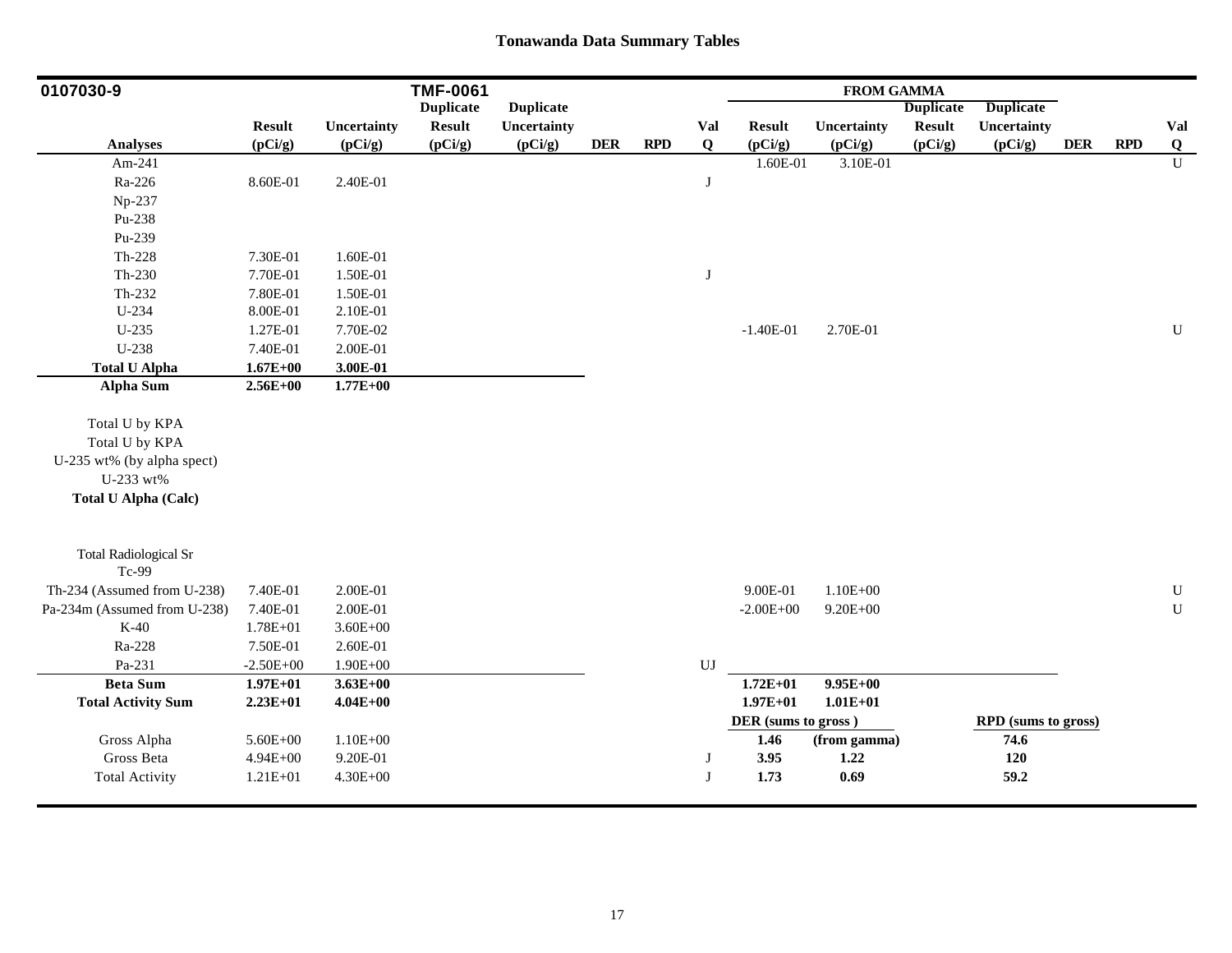| 0107030-10                   |               |              | <b>TMF-0062</b>  |                  |            |            |           |                     | <b>FROM GAMMA</b> |                  |                     |            |            |                |
|------------------------------|---------------|--------------|------------------|------------------|------------|------------|-----------|---------------------|-------------------|------------------|---------------------|------------|------------|----------------|
|                              |               |              | <b>Duplicate</b> | <b>Duplicate</b> |            |            |           |                     |                   | <b>Duplicate</b> | <b>Duplicate</b>    |            |            |                |
|                              | <b>Result</b> | Uncertainty  | <b>Result</b>    | Uncertainty      |            |            | Val       | <b>Result</b>       | Uncertainty       | <b>Result</b>    | Uncertainty         |            |            | Val            |
| <b>Analyses</b>              | (pCi/g)       | (pCi/g)      | (pCi/g)          | (pCi/g)          | <b>DER</b> | <b>RPD</b> | Q         | (pCi/g)             | (pCi/g)           | (pCi/g)          | (pCi/g)             | <b>DER</b> | <b>RPD</b> | Q              |
| Am-241                       |               |              |                  |                  |            |            |           | 4.00E-03            | 8.30E-02          |                  |                     |            |            | $\overline{U}$ |
| Ra-226                       | $1.23E + 00$  | 2.70E-01     |                  |                  |            |            | J         |                     |                   |                  |                     |            |            |                |
| Np-237                       |               |              |                  |                  |            |            |           |                     |                   |                  |                     |            |            |                |
| Pu-238                       |               |              |                  |                  |            |            |           |                     |                   |                  |                     |            |            |                |
| Pu-239                       |               |              |                  |                  |            |            |           |                     |                   |                  |                     |            |            |                |
| Th-228                       | 8.20E-01      | 1.80E-01     |                  |                  |            |            |           |                     |                   |                  |                     |            |            |                |
| Th-230                       | 6.70E-01      | 1.50E-01     |                  |                  |            |            | J         |                     |                   |                  |                     |            |            |                |
| Th-232                       | 8.20E-01      | 1.70E-01     |                  |                  |            |            |           |                     |                   |                  |                     |            |            |                |
| U-234                        | 7.40E-01      | 2.00E-01     | 7.50E-01         | 2.10E-01         | 0.03       | 1.34       |           |                     |                   |                  |                     |            |            |                |
| $U-235$                      | 9.60E-02      | 6.50E-02     | 8.70E-02         | 6.20E-02         | 0.10       | 9.84       |           | 1.50E-01            | 2.80E-01          |                  |                     |            |            | $\mathbf U$    |
| U-238                        | $1.00E + 00$  | 2.40E-01     | 8.10E-01         | 2.20E-01         | 0.58       | 21.0       |           |                     |                   |                  |                     |            |            |                |
| <b>Total U Alpha</b>         | $1.84E+00$    | 3.19E-01     | $1.65E+00$       | 3.10E-01         |            |            |           |                     |                   |                  |                     |            |            |                |
| <b>Alpha Sum</b>             | $4.48E + 00$  | $1.36E + 00$ | $1.65E + 00$     | 3.10E-01         |            |            |           |                     |                   |                  |                     |            |            |                |
| Total U by KPA               |               |              |                  |                  |            |            |           |                     |                   |                  |                     |            |            |                |
| Total U by KPA               |               |              |                  |                  |            |            |           |                     |                   |                  |                     |            |            |                |
| U-235 wt% (by alpha spect)   |               |              |                  |                  |            |            |           |                     |                   |                  |                     |            |            |                |
| U-233 wt%                    |               |              |                  |                  |            |            |           |                     |                   |                  |                     |            |            |                |
| <b>Total U Alpha (Calc)</b>  |               |              |                  |                  |            |            |           |                     |                   |                  |                     |            |            |                |
|                              |               |              |                  |                  |            |            |           |                     |                   |                  |                     |            |            |                |
| <b>Total Radiological Sr</b> |               |              |                  |                  |            |            |           |                     |                   |                  |                     |            |            |                |
| Tc-99                        |               |              |                  |                  |            |            |           |                     |                   |                  |                     |            |            |                |
| Th-234 (Assumed from U-238)  | $1.00E + 00$  | 2.40E-01     | 8.10E-01         | 2.20E-01         | 0.58       | $21.0$     |           | 5.60E-01            | 6.40E-01          |                  |                     |            |            |                |
| Pa-234m (Assumed from U-238) | $1.00E + 00$  | 2.40E-01     | 8.10E-01         | 2.20E-01         | 0.58       | $21.0$     |           | $0.00E + 00$        | $1.10E + 01$      |                  |                     |            |            | ${\bf U}$      |
| $K-40$                       | $1.80E + 01$  | $3.90E + 00$ |                  |                  |            |            |           |                     |                   |                  |                     |            |            |                |
| Ra-228                       | 8.20E-01      | 2.70E-01     |                  |                  |            |            |           |                     |                   |                  |                     |            |            |                |
| Pa-231                       | $-1.00E + 00$ | $1.40E + 00$ |                  |                  |            |            | ${\bf U}$ |                     |                   |                  |                     |            |            |                |
| <b>Beta Sum</b>              | $2.07E + 01$  | $3.93E+00$   | $1.62E + 00$     | 3.11E-01         |            |            |           | $1.93E+01$          | $1.17E + 01$      |                  |                     |            |            |                |
| <b>Total Activity Sum</b>    | $2.52E+01$    | $4.16E + 00$ | $3.27E + 00$     | 4.39E-01         |            |            |           | $2.37E+01$          | $1.18E + 01$      |                  |                     |            |            |                |
|                              |               |              |                  |                  |            |            |           | DER (sums to gross) |                   |                  | RPD (sums to gross) |            |            |                |
| Gross Alpha                  | $4.47E + 00$  | 9.50E-01     |                  |                  |            |            |           | 0.00                | (from gamma)      |                  | 0.13                |            |            |                |
| Gross Beta                   | $4.47E + 00$  | 8.90E-01     |                  |                  |            |            | J         | 4.03                | 1.26              |                  | 129                 |            |            |                |
| <b>Total Activity</b>        | $7.80E + 00$  | $4.10E + 00$ |                  |                  |            |            | J         | 2.98                | 1.28              |                  | 105                 |            |            |                |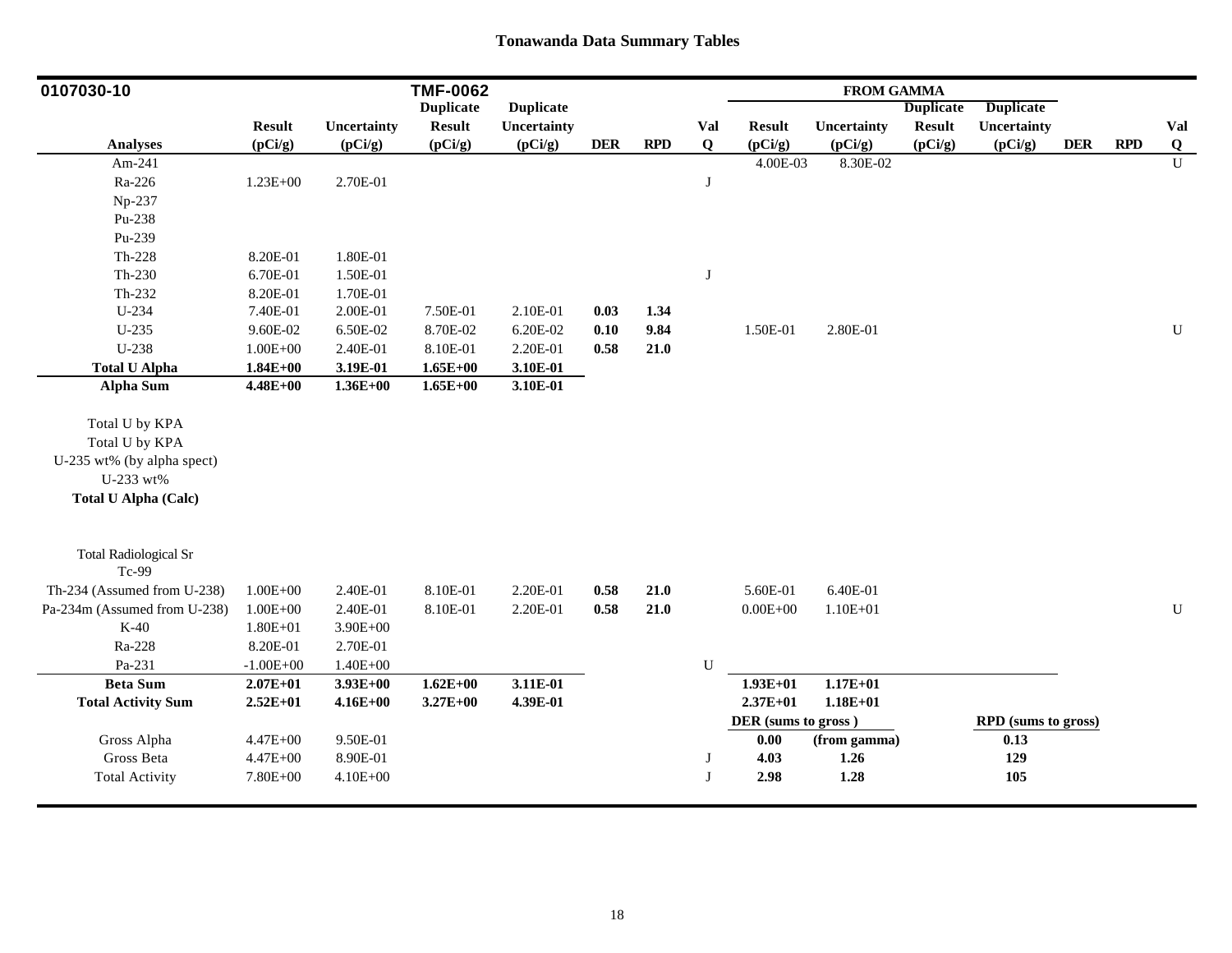| 0107030-11                            |               |              | <b>TMF-0067</b>  |                  |            |      |              |                             | <b>FROM GAMMA</b> |                  |                     |            |            |                |
|---------------------------------------|---------------|--------------|------------------|------------------|------------|------|--------------|-----------------------------|-------------------|------------------|---------------------|------------|------------|----------------|
|                                       |               |              | <b>Duplicate</b> | <b>Duplicate</b> |            |      |              |                             |                   | <b>Duplicate</b> | <b>Duplicate</b>    |            |            |                |
|                                       | <b>Result</b> | Uncertainty  | <b>Result</b>    | Uncertainty      |            |      | Val          | <b>Result</b>               | Uncertainty       | <b>Result</b>    | Uncertainty         |            |            | Val            |
| Analyses                              | (pCi/g)       | (pCi/g)      | (pCi/g)          | (pCi/g)          | <b>DER</b> | RPD  | $\bf{Q}$     | (pCi/g)                     | (pCi/g)           | (pCi/g)          | (pCi/g)             | <b>DER</b> | <b>RPD</b> | Q              |
| Am-241                                |               |              |                  |                  |            |      |              | 4.00E-02                    | 1.10E-01          |                  |                     |            |            | $\overline{U}$ |
| Ra-226                                | 7.80E-01      | 2.10E-01     | 8.50E-01         | 2.20E-01         | 0.23       | 8.59 | J            |                             |                   |                  |                     |            |            |                |
| Np-237                                |               |              |                  |                  |            |      |              |                             |                   |                  |                     |            |            |                |
| Pu-238                                |               |              |                  |                  |            |      |              |                             |                   |                  |                     |            |            |                |
| Pu-239                                |               |              |                  |                  |            |      |              |                             |                   |                  |                     |            |            |                |
| $Th-228$                              | 8.70E-01      | 2.00E-01     |                  |                  |            |      |              |                             |                   |                  |                     |            |            |                |
| $Th-230$                              | 9.10E-01      | 2.00E-01     |                  |                  |            |      | $\mathbf{J}$ |                             |                   |                  |                     |            |            |                |
| Th-232                                | 8.50E-01      | 1.90E-01     |                  |                  |            |      |              |                             |                   |                  |                     |            |            |                |
| U-234                                 | 7.50E-01      | 2.10E-01     |                  |                  |            |      |              |                             |                   |                  |                     |            |            |                |
| $U-235$                               | 4.70E-02      | 4.80E-02     |                  |                  |            |      |              | 1.20E-01                    | 2.80E-01          |                  |                     |            |            | $\mathbf U$    |
| U-238                                 | 8.60E-01      | 2.30E-01     |                  |                  |            |      |              |                             |                   |                  |                     |            |            |                |
| <b>Total U Alpha</b>                  | $1.66E + 00$  | 3.15E-01     |                  |                  |            |      |              |                             |                   |                  |                     |            |            |                |
| Alpha Sum                             | 5.25E+00      | $1.44E + 00$ |                  |                  |            |      |              |                             |                   |                  |                     |            |            |                |
|                                       |               |              |                  |                  |            |      |              |                             |                   |                  |                     |            |            |                |
| Total U by KPA                        |               |              |                  |                  |            |      |              |                             |                   |                  |                     |            |            |                |
| Total U by KPA                        |               |              |                  |                  |            |      |              |                             |                   |                  |                     |            |            |                |
| U-235 wt% (by alpha spect)            |               |              |                  |                  |            |      |              |                             |                   |                  |                     |            |            |                |
| U-233 wt%                             |               |              |                  |                  |            |      |              |                             |                   |                  |                     |            |            |                |
| <b>Total U Alpha (Calc)</b>           |               |              |                  |                  |            |      |              |                             |                   |                  |                     |            |            |                |
|                                       |               |              |                  |                  |            |      |              |                             |                   |                  |                     |            |            |                |
| <b>Total Radiological Sr</b><br>Tc-99 |               |              |                  |                  |            |      |              |                             |                   |                  |                     |            |            |                |
| Th-234 (Assumed from U-238)           | 8.60E-01      | 2.30E-01     |                  |                  |            |      |              | 8.40E-01                    | 6.30E-01          |                  |                     |            |            |                |
| Pa-234m (Assumed from U-238)          | 8.60E-01      | 2.30E-01     |                  |                  |            |      |              | $2.90E + 00$                | $9.60E + 00$      |                  |                     |            |            | ${\bf U}$      |
| $K-40$                                | $1.85E + 01$  | $3.90E + 00$ |                  |                  |            |      |              |                             |                   |                  |                     |            |            |                |
| Ra-228                                | 9.30E-01      | 2.90E-01     |                  |                  |            |      |              |                             |                   |                  |                     |            |            |                |
| Pa-231                                | 2.00E-01      | $1.50E + 00$ |                  |                  |            |      | U            |                             |                   |                  |                     |            |            |                |
| <b>Beta Sum</b>                       | $2.12E + 01$  | $3.93E+00$   |                  |                  |            |      |              | $2.32E+01$                  | $1.04E + 01$      |                  |                     |            |            |                |
|                                       |               |              |                  |                  |            |      |              | $2.84E + 01$                | $1.05E + 01$      |                  |                     |            |            |                |
| <b>Total Activity Sum</b>             | $2.64E + 01$  | $4.19E + 00$ |                  |                  |            |      |              |                             |                   |                  |                     |            |            |                |
|                                       | $6.10E + 00$  | $1.10E + 00$ | 5.40E+00         |                  |            |      |              | DER (sums to gross)<br>0.47 |                   |                  | RPD (sums to gross) |            |            |                |
| Gross Alpha                           |               |              |                  | $1.00E + 00$     | 0.47       | 12.2 |              |                             | (from gamma)      |                  | 15.0                |            |            |                |
| Gross Beta                            | $4.82E + 00$  | 9.10E-01     | $4.25E + 00$     | 8.50E-01         | 0.46       | 12.6 | $\bf J$      | 4.06                        | 1.76              |                  | 126                 |            |            |                |
| <b>Total Activity</b>                 | $8.00E + 00$  | $4.20E + 00$ | 7.60E+00         | $4.20E + 00$     | 0.07       | 5.13 | $\mathbf{J}$ | 3.11                        | 1.81              |                  | 107                 |            |            |                |
|                                       |               |              |                  |                  |            |      |              |                             |                   |                  |                     |            |            |                |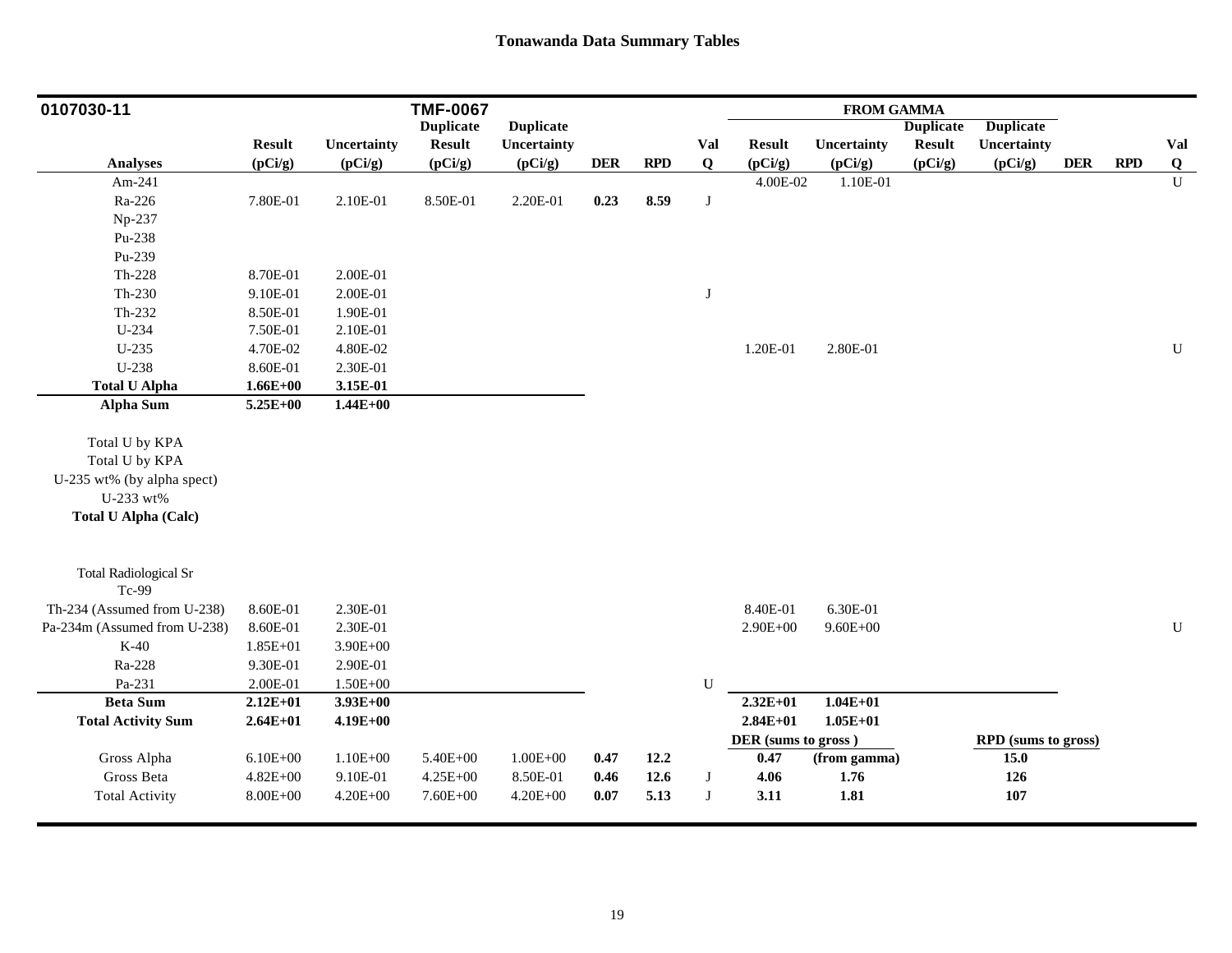| 0107030-12                   |               |              | <b>TMF-0068</b>  |                  |            |            |             |                     | <b>FROM GAMMA</b> |                  |                     |            |            |                |
|------------------------------|---------------|--------------|------------------|------------------|------------|------------|-------------|---------------------|-------------------|------------------|---------------------|------------|------------|----------------|
|                              |               |              | <b>Duplicate</b> | <b>Duplicate</b> |            |            |             |                     |                   | <b>Duplicate</b> | <b>Duplicate</b>    |            |            |                |
|                              | <b>Result</b> | Uncertainty  | <b>Result</b>    | Uncertainty      |            |            | Val         | <b>Result</b>       | Uncertainty       | <b>Result</b>    | Uncertainty         |            |            | Val            |
| <b>Analyses</b>              | (pCi/g)       | (pCi/g)      | (pCi/g)          | (pCi/g)          | <b>DER</b> | <b>RPD</b> | $\mathbf Q$ | (pCi/g)             | (pCi/g)           | (pCi/g)          | (pCi/g)             | <b>DER</b> | <b>RPD</b> | Q              |
| Am-241                       |               |              |                  |                  |            |            |             | $-1.20E-01$         | 1.70E-01          |                  |                     |            |            | $\overline{U}$ |
| Ra-226                       | $1.03E + 00$  | 2.30E-01     |                  |                  |            |            | J           |                     |                   |                  |                     |            |            |                |
| Np-237                       |               |              |                  |                  |            |            |             |                     |                   |                  |                     |            |            |                |
| Pu-238                       |               |              |                  |                  |            |            |             |                     |                   |                  |                     |            |            |                |
| Pu-239                       |               |              |                  |                  |            |            |             |                     |                   |                  |                     |            |            |                |
| $Th-228$                     | 9.40E-01      | 2.00E-01     |                  |                  |            |            |             |                     |                   |                  |                     |            |            |                |
| Th-230                       | 9.20E-01      | 1.80E-01     |                  |                  |            |            | $\bf J$     |                     |                   |                  |                     |            |            |                |
| $Th-232$                     | 8.90E-01      | 1.80E-01     |                  |                  |            |            |             |                     |                   |                  |                     |            |            |                |
| U-234                        | 9.20E-01      | 2.50E-01     |                  |                  |            |            |             |                     |                   |                  |                     |            |            |                |
| $U-235$                      | 8.30E-02      | 6.60E-02     |                  |                  |            |            |             | $-1.20E-01$         | 2.60E-01          |                  |                     |            |            | $\mathbf U$    |
| U-238                        | 8.30E-01      | 2.30E-01     |                  |                  |            |            |             |                     |                   |                  |                     |            |            |                |
| <b>Total U Alpha</b>         | $1.83E + 00$  | 3.46E-01     |                  |                  |            |            |             |                     |                   |                  |                     |            |            |                |
| <b>Alpha Sum</b>             | $6.15E+00$    | $1.79E + 00$ |                  |                  |            |            |             |                     |                   |                  |                     |            |            |                |
| Total U by KPA               |               |              |                  |                  |            |            |             |                     |                   |                  |                     |            |            |                |
| Total U by KPA               |               |              |                  |                  |            |            |             |                     |                   |                  |                     |            |            |                |
| U-235 wt% (by alpha spect)   |               |              |                  |                  |            |            |             |                     |                   |                  |                     |            |            |                |
| U-233 wt%                    |               |              |                  |                  |            |            |             |                     |                   |                  |                     |            |            |                |
| <b>Total U Alpha (Calc)</b>  |               |              |                  |                  |            |            |             |                     |                   |                  |                     |            |            |                |
|                              |               |              |                  |                  |            |            |             |                     |                   |                  |                     |            |            |                |
| <b>Total Radiological Sr</b> |               |              |                  |                  |            |            |             |                     |                   |                  |                     |            |            |                |
| Tc-99                        |               |              |                  |                  |            |            |             |                     |                   |                  |                     |            |            |                |
| Th-234 (Assumed from U-238)  | 8.30E-01      | 2.30E-01     |                  |                  |            |            |             | 1.20E-01            | 7.20E-01          |                  |                     |            |            | ${\bf U}$      |
| Pa-234m (Assumed from U-238) | 8.30E-01      | 2.30E-01     |                  |                  |            |            |             | $5.30E + 00$        | $7.60E + 00$      |                  |                     |            |            | $\mathbf U$    |
| $K-40$                       | $2.18E + 01$  | 3.90E+00     |                  |                  |            |            |             |                     |                   |                  |                     |            |            |                |
| Ra-228                       | 8.50E-01      | 2.10E-01     |                  |                  |            |            |             |                     |                   |                  |                     |            |            |                |
| Pa-231                       | 6.00E-01      | $1.90E + 00$ |                  |                  |            |            | ${\bf U}$   |                     |                   |                  |                     |            |            |                |
| <b>Beta Sum</b>              | $2.44E + 01$  | $3.93E + 00$ |                  |                  |            |            |             | $2.81E+01$          | 8.58E+00          |                  |                     |            |            |                |
| <b>Total Activity Sum</b>    | $3.05E + 01$  | $4.31E + 00$ |                  |                  |            |            |             | $3.43E + 01$        | $8.76E + 00$      |                  |                     |            |            |                |
|                              |               |              |                  |                  |            |            |             | DER (sums to gross) |                   |                  | RPD (sums to gross) |            |            |                |
| Gross Alpha                  | $6.70E + 00$  | $1.20E + 00$ |                  |                  |            |            |             | 0.25                | (from gamma)      |                  | 8.51                |            |            |                |
| Gross Beta                   | 5.10E+00      | $1.00E + 00$ |                  |                  |            |            | J           | 4.76                | 2.67              |                  | 131                 |            |            |                |
| <b>Total Activity</b>        | 1.24E+01      | $4.40E + 00$ |                  |                  |            |            | J           | 2.94                | 2.23              |                  | 84.5                |            |            |                |
|                              |               |              |                  |                  |            |            |             |                     |                   |                  |                     |            |            |                |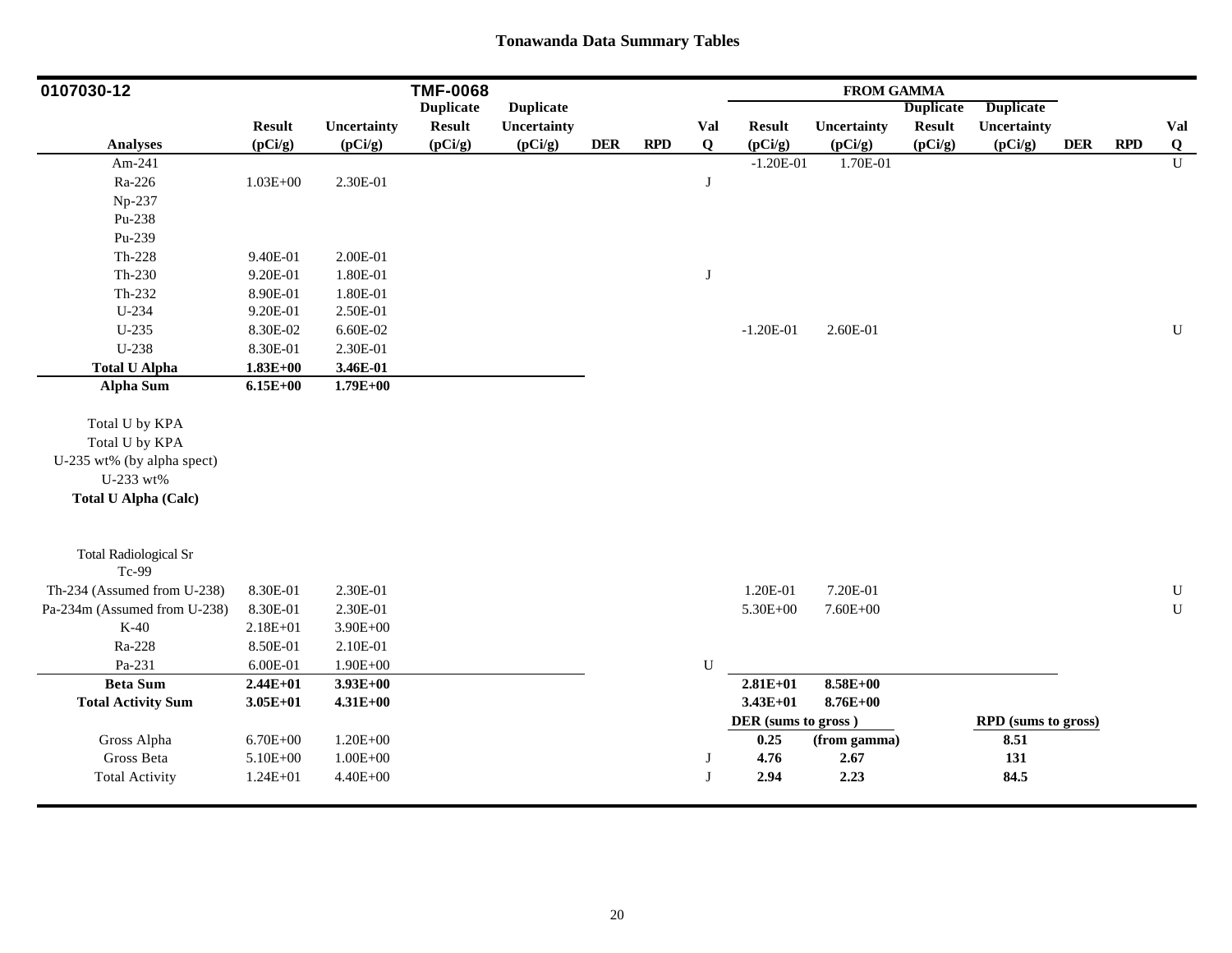| 0107030-13                            |               |              | <b>TMF-0069</b>  |                  |            |            |           |                     | <b>FROM GAMMA</b> |                  |                     |            |            |                |
|---------------------------------------|---------------|--------------|------------------|------------------|------------|------------|-----------|---------------------|-------------------|------------------|---------------------|------------|------------|----------------|
|                                       |               |              | <b>Duplicate</b> | <b>Duplicate</b> |            |            |           |                     |                   | <b>Duplicate</b> | <b>Duplicate</b>    |            |            |                |
|                                       | <b>Result</b> | Uncertainty  | <b>Result</b>    | Uncertainty      |            |            | Val       | <b>Result</b>       | Uncertainty       | <b>Result</b>    | Uncertainty         |            |            | Val            |
| <b>Analyses</b>                       | (pCi/g)       | (pCi/g)      | (pCi/g)          | (pCi/g)          | <b>DER</b> | <b>RPD</b> | Q         | (pCi/g)             | (pCi/g)           | (pCi/g)          | (pCi/g)             | <b>DER</b> | <b>RPD</b> | $\overline{Q}$ |
| Am-241                                |               |              |                  |                  |            |            |           | 7.00E-02            | 2.60E-01          |                  |                     |            |            | $\overline{U}$ |
| Ra-226                                | 7.70E-01      | 2.20E-01     |                  |                  |            |            | J         |                     |                   |                  |                     |            |            |                |
| Np-237                                |               |              |                  |                  |            |            |           |                     |                   |                  |                     |            |            |                |
| Pu-238                                |               |              |                  |                  |            |            |           |                     |                   |                  |                     |            |            |                |
| Pu-239                                |               |              |                  |                  |            |            |           |                     |                   |                  |                     |            |            |                |
| $Th-228$                              | 7.10E-01      | 1.80E-01     |                  |                  |            |            |           |                     |                   |                  |                     |            |            |                |
| Th-230                                | 9.80E-01      | 2.10E-01     |                  |                  |            |            | $\bf J$   |                     |                   |                  |                     |            |            |                |
| Th-232                                | 7.40E-01      | 1.70E-01     |                  |                  |            |            |           |                     |                   |                  |                     |            |            |                |
| U-234                                 | 9.40E-01      | 2.40E-01     |                  |                  |            |            |           |                     |                   |                  |                     |            |            |                |
| $U-235$                               | 1.01E-01      | 6.70E-02     |                  |                  |            |            |           | 3.00E-02            | 2.70E-01          |                  |                     |            |            | ${\bf U}$      |
| U-238                                 | 9.70E-01      | 2.40E-01     |                  |                  |            |            |           |                     |                   |                  |                     |            |            |                |
| <b>Total U Alpha</b>                  | $2.01E+00$    | 3.46E-01     |                  |                  |            |            |           |                     |                   |                  |                     |            |            |                |
| <b>Alpha Sum</b>                      | $5.30E + 00$  | $1.28E + 00$ |                  |                  |            |            |           |                     |                   |                  |                     |            |            |                |
| Total U by KPA                        |               |              |                  |                  |            |            |           |                     |                   |                  |                     |            |            |                |
| Total U by KPA                        |               |              |                  |                  |            |            |           |                     |                   |                  |                     |            |            |                |
| U-235 wt% (by alpha spect)            |               |              |                  |                  |            |            |           |                     |                   |                  |                     |            |            |                |
| U-233 wt%                             |               |              |                  |                  |            |            |           |                     |                   |                  |                     |            |            |                |
| <b>Total U Alpha (Calc)</b>           |               |              |                  |                  |            |            |           |                     |                   |                  |                     |            |            |                |
|                                       |               |              |                  |                  |            |            |           |                     |                   |                  |                     |            |            |                |
| <b>Total Radiological Sr</b><br>Tc-99 |               |              |                  |                  |            |            |           |                     |                   |                  |                     |            |            |                |
| Th-234 (Assumed from U-238)           | 9.70E-01      | 2.40E-01     |                  |                  |            |            |           | $1.17E + 00$        | 7.50E-01          |                  |                     |            |            |                |
| Pa-234m (Assumed from U-238)          | 9.70E-01      | 2.40E-01     |                  |                  |            |            |           | $1.20E + 00$        | $6.60E + 00$      |                  |                     |            |            | ${\bf U}$      |
| $K-40$                                | 1.49E+01      | $2.80E + 00$ |                  |                  |            |            |           |                     |                   |                  |                     |            |            |                |
| Ra-228                                | 7.30E-01      | 1.90E-01     |                  |                  |            |            |           |                     |                   |                  |                     |            |            |                |
| Pa-231                                | 1.00E-01      | $1.30E + 00$ |                  |                  |            |            | ${\bf U}$ |                     |                   |                  |                     |            |            |                |
| <b>Beta Sum</b>                       | $1.76E + 01$  | $2.83E+00$   |                  |                  |            |            |           | $1.80E + 01$        | $7.21E + 00$      |                  |                     |            |            |                |
| <b>Total Activity Sum</b>             | $2.29E+01$    | $3.11E+00$   |                  |                  |            |            |           | $2.33E+01$          | 7.33E+00          |                  |                     |            |            |                |
|                                       |               |              |                  |                  |            |            |           | DER (sums to gross) |                   |                  | RPD (sums to gross) |            |            |                |
| Gross Alpha                           | $4.50E + 00$  | $1.10E + 00$ |                  |                  |            |            |           | 0.47                | (from gamma)      |                  | 16.3                |            |            |                |
| Gross Beta                            | $3.93E + 00$  | 8.10E-01     |                  |                  |            |            | J         | 4.64                | 1.94              |                  | 127                 |            |            |                |
| <b>Total Activity</b>                 | $1.18E + 01$  | $4.60E + 00$ |                  |                  |            |            | J         | 2.00                | 1.33              |                  | 63.9                |            |            |                |
|                                       |               |              |                  |                  |            |            |           |                     |                   |                  |                     |            |            |                |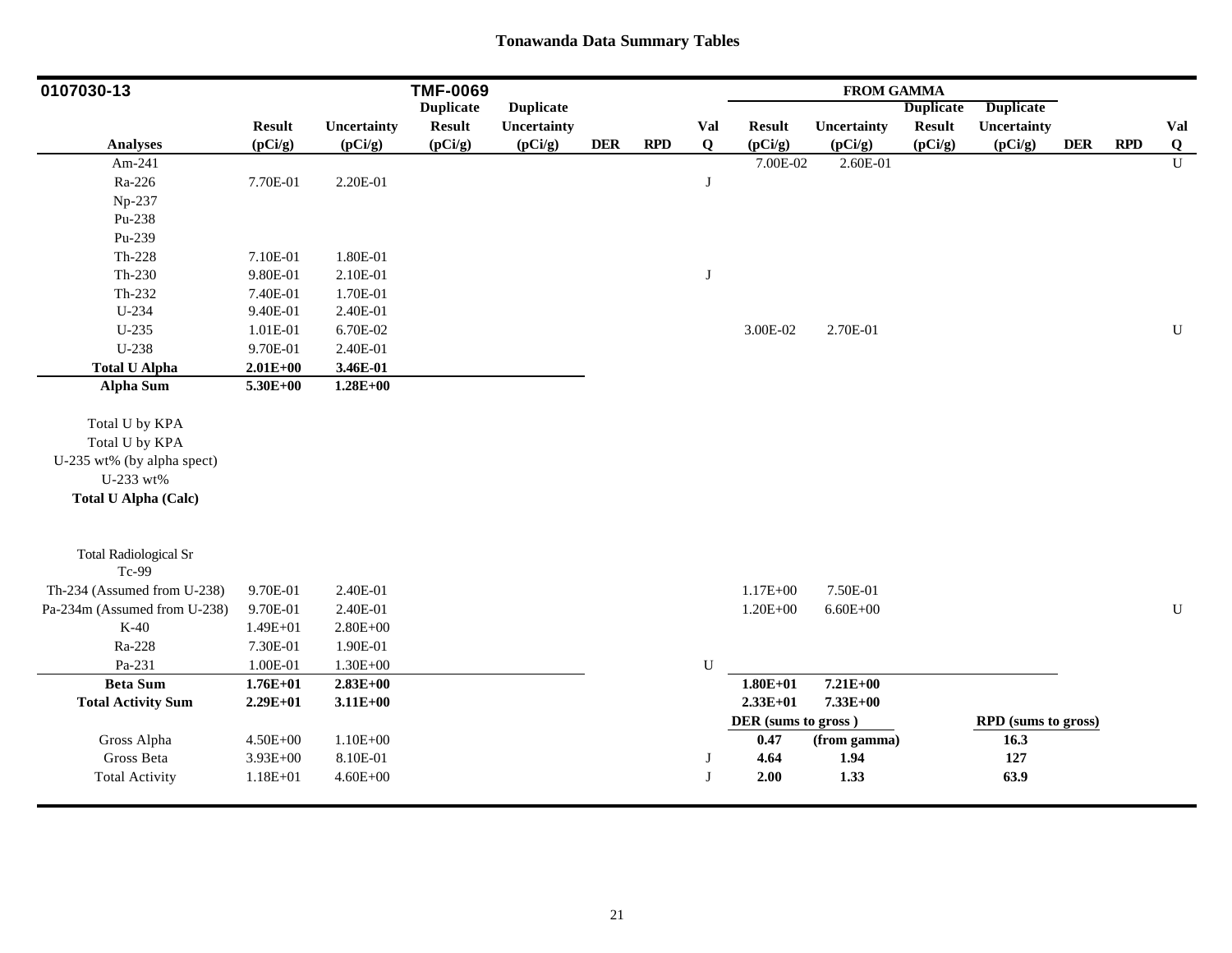| 0107030-14                   |               |              | <b>TMF-0070</b>  |                  |            |            |             |                     | <b>FROM GAMMA</b> |                  |                     |            |            |             |
|------------------------------|---------------|--------------|------------------|------------------|------------|------------|-------------|---------------------|-------------------|------------------|---------------------|------------|------------|-------------|
|                              |               |              | <b>Duplicate</b> | <b>Duplicate</b> |            |            |             |                     |                   | <b>Duplicate</b> | <b>Duplicate</b>    |            |            |             |
|                              | <b>Result</b> | Uncertainty  | <b>Result</b>    | Uncertainty      |            |            | Val         | <b>Result</b>       | Uncertainty       | <b>Result</b>    | Uncertainty         |            |            | Val         |
| <b>Analyses</b>              | (pCi/g)       | (pCi/g)      | (pCi/g)          | (pCi/g)          | <b>DER</b> | <b>RPD</b> | $\mathbf Q$ | (pCi/g)             | (pCi/g)           | (pCi/g)          | (pCi/g)             | <b>DER</b> | <b>RPD</b> | $\bf Q$     |
| Am-241                       |               |              |                  |                  |            |            |             | $-1.70E-01$         | 3.20E-01          | $-6.00E - 02$    | 1.10E-01 0.33       |            | 95.7       | $\mathbf U$ |
| Ra-226                       | 7.10E-01      | 1.80E-01     |                  |                  |            |            | J           |                     |                   |                  |                     |            |            |             |
| Np-237                       |               |              |                  |                  |            |            |             |                     |                   |                  |                     |            |            |             |
| Pu-238                       |               |              |                  |                  |            |            |             |                     |                   |                  |                     |            |            |             |
| Pu-239                       |               |              |                  |                  |            |            |             |                     |                   |                  |                     |            |            |             |
| $Th-228$                     | 5.70E-01      | 1.60E-01     |                  |                  |            |            |             |                     |                   |                  |                     |            |            |             |
| $Th-230$                     | 7.30E-01      | 1.60E-01     |                  |                  |            |            | J           |                     |                   |                  |                     |            |            |             |
| Th-232                       | 5.40E-01      | 1.30E-01     |                  |                  |            |            |             |                     |                   |                  |                     |            |            |             |
| $U-234$                      | 7.80E-01      | 2.40E-01     |                  |                  |            |            |             |                     |                   |                  |                     |            |            |             |
| $U-235$                      | 8.90E-02      | 7.30E-02     |                  |                  |            |            |             | $-1.50E-01$         | 4.30E-01          | $-2.70E-01$      | 4.00E-01            | 0.20       | 57.1       | $\mathbf U$ |
| $U-238$                      | 7.50E-01      | 2.30E-01     |                  |                  |            |            |             |                     |                   |                  |                     |            |            |             |
| <b>Total U Alpha</b>         | $1.62E + 00$  | 3.40E-01     |                  |                  |            |            |             |                     |                   |                  |                     |            |            |             |
| <b>Alpha Sum</b>             | $2.82E+00$    | $2.03E+00$   |                  |                  |            |            |             |                     |                   |                  |                     |            |            |             |
| Total U by KPA               |               |              |                  |                  |            |            |             |                     |                   |                  |                     |            |            |             |
| Total U by KPA               |               |              |                  |                  |            |            |             |                     |                   |                  |                     |            |            |             |
| U-235 wt% (by alpha spect)   |               |              |                  |                  |            |            |             |                     |                   |                  |                     |            |            |             |
| U-233 wt%                    |               |              |                  |                  |            |            |             |                     |                   |                  |                     |            |            |             |
| <b>Total U Alpha (Calc)</b>  |               |              |                  |                  |            |            |             |                     |                   |                  |                     |            |            |             |
|                              |               |              |                  |                  |            |            |             |                     |                   |                  |                     |            |            |             |
| <b>Total Radiological Sr</b> |               |              |                  |                  |            |            |             |                     |                   |                  |                     |            |            |             |
| Tc-99                        |               |              |                  |                  |            |            |             |                     |                   |                  |                     |            |            |             |
| Th-234 (Assumed from U-238)  | 7.50E-01      | 2.30E-01     |                  |                  |            |            |             | 3.00E-01            | $1.20E + 00$      | 4.50E-01         | 7.80E-01            | 0.10       | 40.0       | ${\bf U}$   |
| Pa-234m (Assumed from U-238) | 7.50E-01      | 2.30E-01     |                  |                  |            |            |             | $8.00E + 00$        | $1.40E + 01$      | $1.30E + 01$     | $2.20E + 01$        | 0.19       | 47.6       | ${\bf U}$   |
| $K-40$                       | $1.12E + 01$  | $2.80E + 00$ | $1.02E + 01$     | $3.60E + 00$     | 0.22       | 9.35       |             |                     |                   |                  |                     |            |            |             |
| Ra-228                       | 4.10E-01      | 2.30E-01     | 5.90E-01         | 5.20E-01         | 0.32       | 36.0       |             |                     |                   |                  |                     |            |            |             |
| Pa-231                       | $-1.50E + 00$ | $2.20E + 00$ | $-9.00E-01$      | $2.80E + 00$     | 0.17       | 50.0       | U           |                     |                   |                  |                     |            |            |             |
| <b>Beta Sum</b>              | $1.29E + 01$  | $2.84E+00$   |                  |                  |            |            |             | $1.97E + 01$        | $1.43E + 01$      | $2.41E + 01$     | $2.23E+01$          |            |            |             |
| <b>Total Activity Sum</b>    | $1.57E + 01$  | $3.49E + 00$ |                  |                  |            |            |             | $2.25E+01$          | $1.45E+01$        |                  |                     |            |            |             |
|                              |               |              |                  |                  |            |            |             | DER (sums to gross) |                   |                  | RPD (sums to gross) |            |            |             |
| Gross Alpha                  | 5.60E+00      | $1.30E + 00$ |                  |                  |            |            |             | 1.15                | (from gamma)      |                  | 66.1                |            |            |             |
| Gross Beta                   | $3.41E + 00$  | 8.90E-01     |                  |                  |            |            | Л           | 3.20                | 1.14              |                  | 117                 |            |            |             |
| <b>Total Activity</b>        | 1.20E+01      | $4.60E + 00$ |                  |                  |            |            | J           | 0.65                | 0.69              |                  | 27.0                |            |            |             |
|                              |               |              |                  |                  |            |            |             |                     |                   |                  |                     |            |            |             |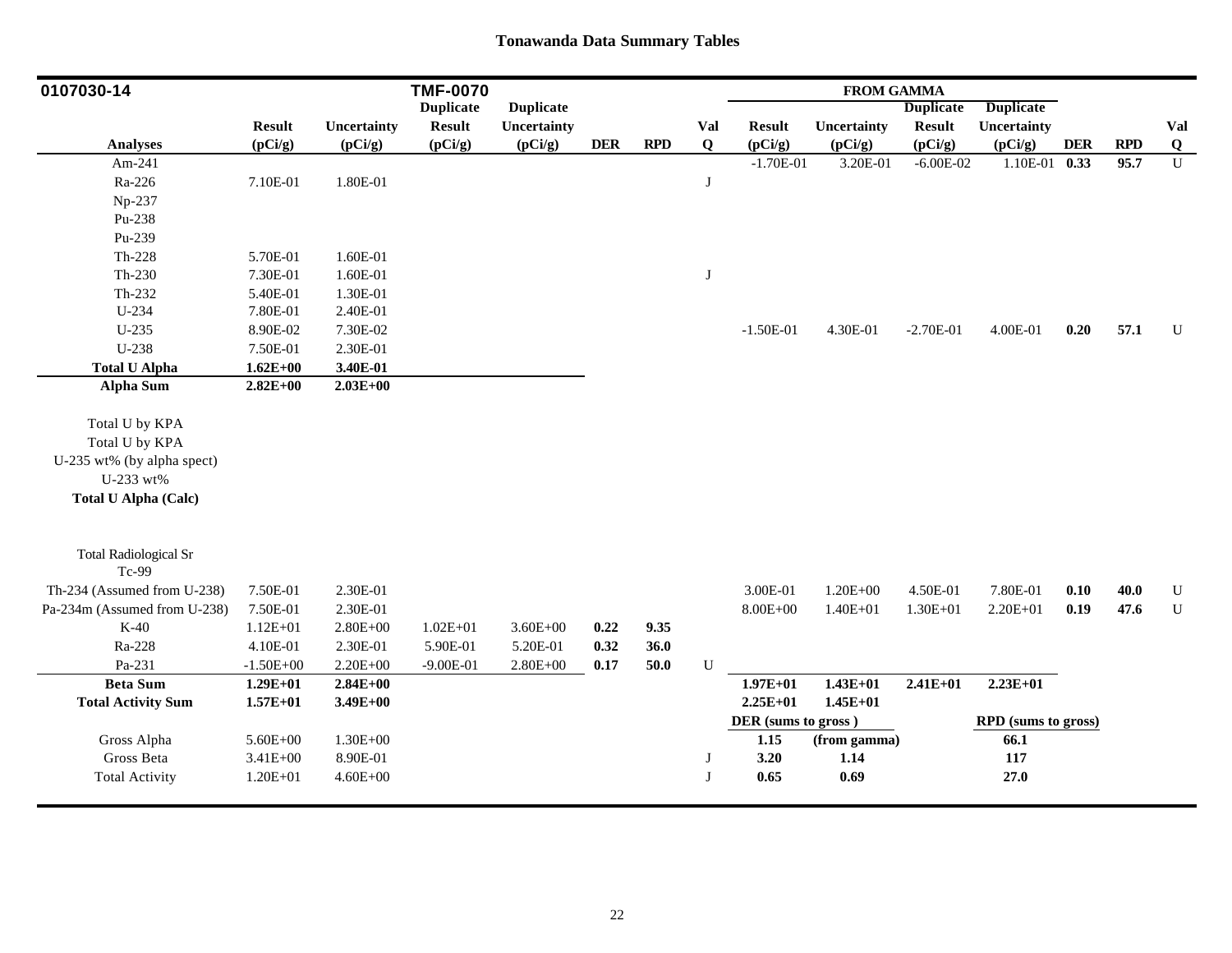| 0107030-15                            |               |              | <b>TMF-0073</b>  |                  |            |            |           |                     | <b>FROM GAMMA</b> |                  |                     |            |            |                |
|---------------------------------------|---------------|--------------|------------------|------------------|------------|------------|-----------|---------------------|-------------------|------------------|---------------------|------------|------------|----------------|
|                                       |               |              | <b>Duplicate</b> | <b>Duplicate</b> |            |            |           |                     |                   | <b>Duplicate</b> | <b>Duplicate</b>    |            |            |                |
|                                       | <b>Result</b> | Uncertainty  | <b>Result</b>    | Uncertainty      |            |            | Val       | <b>Result</b>       | Uncertainty       | <b>Result</b>    | Uncertainty         |            |            | Val            |
| <b>Analyses</b>                       | (pCi/g)       | (pCi/g)      | (pCi/g)          | (pCi/g)          | <b>DER</b> | <b>RPD</b> | Q         | (pCi/g)             | (pCi/g)           | (pCi/g)          | (pCi/g)             | <b>DER</b> | <b>RPD</b> | $\overline{Q}$ |
| Am-241                                |               |              |                  |                  |            |            |           | 2.70E-01            | 4.90E-01          |                  |                     |            |            | $\overline{U}$ |
| Ra-226                                | 7.30E-01      | $3.00E-01$   |                  |                  |            |            | J         |                     |                   |                  |                     |            |            |                |
| Np-237                                |               |              |                  |                  |            |            |           |                     |                   |                  |                     |            |            |                |
| Pu-238                                |               |              |                  |                  |            |            |           |                     |                   |                  |                     |            |            |                |
| Pu-239                                |               |              |                  |                  |            |            |           |                     |                   |                  |                     |            |            |                |
| $Th-228$                              | 8.90E-01      | 1.90E-01     |                  |                  |            |            |           |                     |                   |                  |                     |            |            |                |
| Th-230                                | 7.80E-01      | 1.70E-01     |                  |                  |            |            | $\bf J$   |                     |                   |                  |                     |            |            |                |
| Th-232                                | 7.60E-01      | 1.70E-01     |                  |                  |            |            |           |                     |                   |                  |                     |            |            |                |
| U-234                                 | 7.30E-01      | 2.20E-01     |                  |                  |            |            |           |                     |                   |                  |                     |            |            |                |
| $U-235$                               | 6.90E-02      | 6.30E-02     |                  |                  |            |            |           | 3.00E-02            | 3.00E-01          |                  |                     |            |            | ${\bf U}$      |
| U-238                                 | 5.90E-01      | 2.00E-01     |                  |                  |            |            |           |                     |                   |                  |                     |            |            |                |
| <b>Total U Alpha</b>                  | $1.39E + 00$  | 3.04E-01     |                  |                  |            |            |           |                     |                   |                  |                     |            |            |                |
| <b>Alpha Sum</b>                      | $3.02E + 00$  | $1.88E + 00$ |                  |                  |            |            |           |                     |                   |                  |                     |            |            |                |
| Total U by KPA                        |               |              |                  |                  |            |            |           |                     |                   |                  |                     |            |            |                |
| Total U by KPA                        |               |              |                  |                  |            |            |           |                     |                   |                  |                     |            |            |                |
| U-235 wt% (by alpha spect)            |               |              |                  |                  |            |            |           |                     |                   |                  |                     |            |            |                |
| U-233 wt%                             |               |              |                  |                  |            |            |           |                     |                   |                  |                     |            |            |                |
| <b>Total U Alpha (Calc)</b>           |               |              |                  |                  |            |            |           |                     |                   |                  |                     |            |            |                |
|                                       |               |              |                  |                  |            |            |           |                     |                   |                  |                     |            |            |                |
| <b>Total Radiological Sr</b><br>Tc-99 |               |              |                  |                  |            |            |           |                     |                   |                  |                     |            |            |                |
| Th-234 (Assumed from U-238)           | 5.90E-01      | 2.00E-01     |                  |                  |            |            |           | 4.90E-01            | 7.50E-01          |                  |                     |            |            | ${\bf U}$      |
| Pa-234m (Assumed from U-238)          | 5.90E-01      | 2.00E-01     |                  |                  |            |            |           | $0.00E + 00$        | 8.40E+00          |                  |                     |            |            | ${\bf U}$      |
| $K-40$                                | $1.64E + 01$  | $3.40E + 00$ |                  |                  |            |            |           |                     |                   |                  |                     |            |            |                |
| Ra-228                                | 5.90E-01      | 2.20E-01     |                  |                  |            |            |           |                     |                   |                  |                     |            |            |                |
| Pa-231                                | $-1.70E + 00$ | $2.00E + 00$ |                  |                  |            |            | ${\bf U}$ |                     |                   |                  |                     |            |            |                |
| <b>Beta Sum</b>                       | $1.80E + 01$  | $3.43E + 00$ |                  |                  |            |            |           | $1.73E+01$          | $9.10E + 00$      |                  |                     |            |            |                |
| <b>Total Activity Sum</b>             | $2.10E + 01$  | $3.91E+00$   |                  |                  |            |            |           | $2.03E+01$          | $9.29E + 00$      |                  |                     |            |            |                |
|                                       |               |              |                  |                  |            |            |           | DER (sums to gross) |                   |                  | RPD (sums to gross) |            |            |                |
| Gross Alpha                           | 4.70E+00      | $1.10E + 00$ |                  |                  |            |            |           | 0.77                | (from gamma)      |                  | 43.6                |            |            |                |
| Gross Beta                            | 5.20E+00      | $1.00E + 00$ |                  |                  |            |            | J         | 3.58                | 1.32              |                  | 110                 |            |            |                |
| <b>Total Activity</b>                 | $1.44E + 01$  | $4.60E + 00$ |                  |                  |            |            | J         | 1.09                | 0.57              |                  | 37.2                |            |            |                |
|                                       |               |              |                  |                  |            |            |           |                     |                   |                  |                     |            |            |                |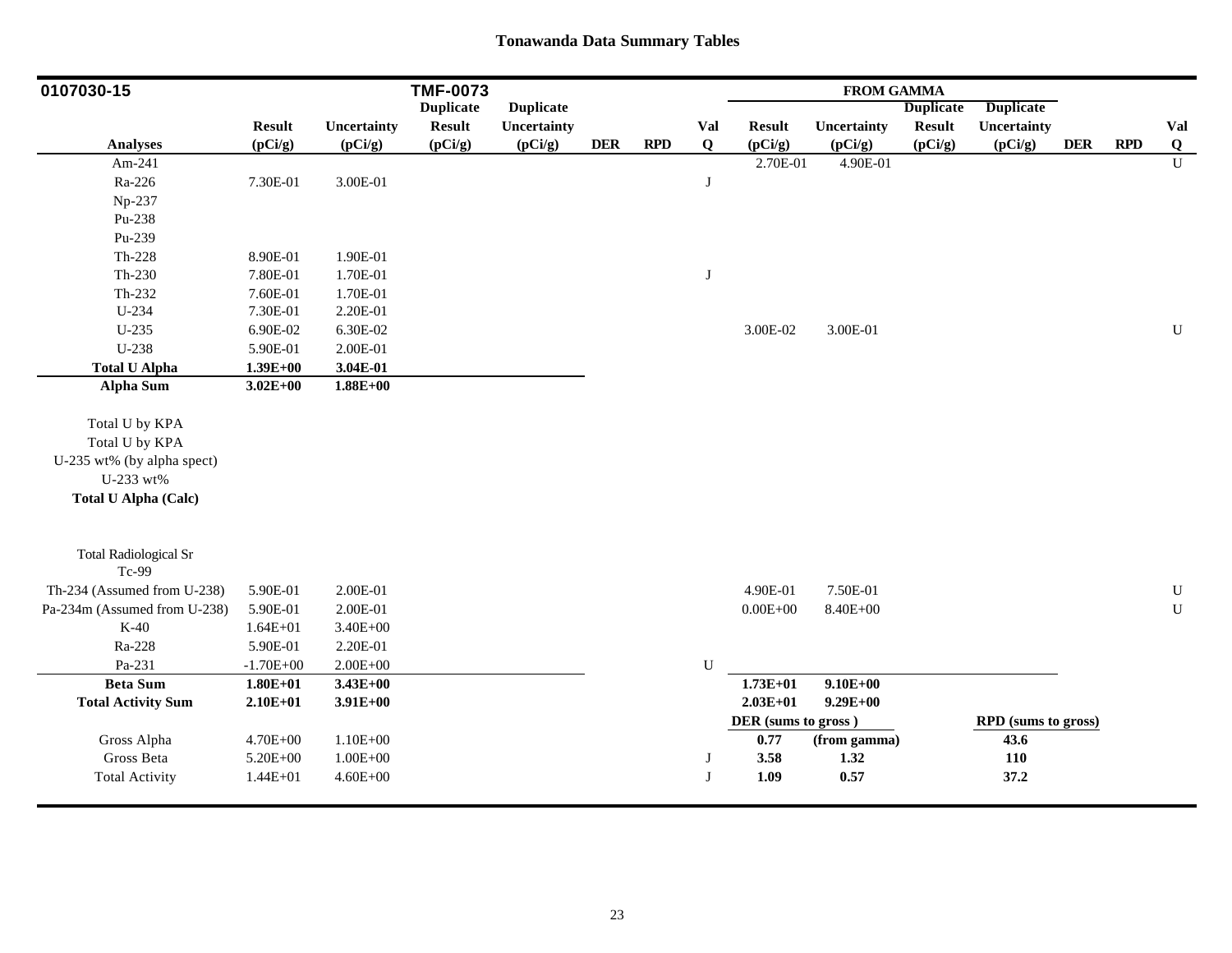| 0107030-16                   |               |              | <b>TMF-0074</b>  |                  |            |            |             |                     | <b>FROM GAMMA</b> |                  |                            |            |            |                |
|------------------------------|---------------|--------------|------------------|------------------|------------|------------|-------------|---------------------|-------------------|------------------|----------------------------|------------|------------|----------------|
|                              |               |              | <b>Duplicate</b> | <b>Duplicate</b> |            |            |             |                     |                   | <b>Duplicate</b> | <b>Duplicate</b>           |            |            |                |
|                              | <b>Result</b> | Uncertainty  | <b>Result</b>    | Uncertainty      |            |            | Val         | <b>Result</b>       | Uncertainty       | <b>Result</b>    | Uncertainty                |            |            | Val            |
| <b>Analyses</b>              | (pCi/g)       | (pCi/g)      | (pCi/g)          | (pCi/g)          | <b>DER</b> | <b>RPD</b> | $\mathbf Q$ | (pCi/g)             | (pCi/g)           | (pCi/g)          | (pCi/g)                    | <b>DER</b> | <b>RPD</b> | $\overline{Q}$ |
| Am-241                       |               |              |                  |                  |            |            |             | 2.00E-02            | 3.00E-01          |                  |                            |            |            | $\overline{U}$ |
| Ra-226                       | 8.40E-01      | 2.10E-01     |                  |                  |            |            | J           |                     |                   |                  |                            |            |            |                |
| Np-237                       |               |              |                  |                  |            |            |             |                     |                   |                  |                            |            |            |                |
| Pu-238                       |               |              |                  |                  |            |            |             |                     |                   |                  |                            |            |            |                |
| Pu-239                       |               |              |                  |                  |            |            |             |                     |                   |                  |                            |            |            |                |
| $Th-228$                     | 8.50E-01      | 2.00E-01     |                  |                  |            |            |             |                     |                   |                  |                            |            |            |                |
| $Th-230$                     | $1.01E + 00$  | 2.10E-01     |                  |                  |            |            | $\bf J$     |                     |                   |                  |                            |            |            |                |
| Th-232                       | $1.05E + 00$  | 2.10E-01     |                  |                  |            |            |             |                     |                   |                  |                            |            |            |                |
| U-234                        | $1.03E + 00$  | 2.80E-01     |                  |                  |            |            |             |                     |                   |                  |                            |            |            |                |
| $U-235$                      | 7.10E-02      | 6.50E-02     |                  |                  |            |            |             | $-7.00E-02$         | 3.00E-01          |                  |                            |            |            | $\mathbf U$    |
| U-238                        | $1.06E + 00$  | 2.90E-01     |                  |                  |            |            |             |                     |                   |                  |                            |            |            |                |
| <b>Total U Alpha</b>         | $2.16E + 00$  | 4.08E-01     |                  |                  |            |            |             |                     |                   |                  |                            |            |            |                |
| <b>Alpha Sum</b>             | $4.47E + 00$  | $1.72E + 00$ |                  |                  |            |            |             |                     |                   |                  |                            |            |            |                |
| Total U by KPA               |               |              |                  |                  |            |            |             |                     |                   |                  |                            |            |            |                |
| Total U by KPA               |               |              |                  |                  |            |            |             |                     |                   |                  |                            |            |            |                |
| U-235 wt% (by alpha spect)   |               |              |                  |                  |            |            |             |                     |                   |                  |                            |            |            |                |
| U-233 wt%                    |               |              |                  |                  |            |            |             |                     |                   |                  |                            |            |            |                |
| <b>Total U Alpha (Calc)</b>  |               |              |                  |                  |            |            |             |                     |                   |                  |                            |            |            |                |
|                              |               |              |                  |                  |            |            |             |                     |                   |                  |                            |            |            |                |
| <b>Total Radiological Sr</b> |               |              |                  |                  |            |            |             |                     |                   |                  |                            |            |            |                |
| Tc-99                        |               |              |                  |                  |            |            |             |                     |                   |                  |                            |            |            |                |
| Th-234 (Assumed from U-238)  | $1.06E + 00$  | 2.90E-01     |                  |                  |            |            |             | $1.09E + 00$        | 8.90E-01          |                  |                            |            |            |                |
| Pa-234m (Assumed from U-238) | $1.06E + 00$  | 2.90E-01     |                  |                  |            |            |             | 5.20E+00            | 8.30E+00          |                  |                            |            |            | ${\bf U}$      |
| $K-40$                       | $1.58E + 01$  | $3.30E + 00$ |                  |                  |            |            |             |                     |                   |                  |                            |            |            |                |
| Ra-228                       | 7.70E-01      | 2.40E-01     |                  |                  |            |            |             |                     |                   |                  |                            |            |            |                |
| Pa-231                       | $-1.60E + 00$ | $1.80E + 00$ |                  |                  |            |            | ${\bf U}$   |                     |                   |                  |                            |            |            |                |
| <b>Beta Sum</b>              | $1.85E+01$    | $3.34E + 00$ |                  |                  |            |            |             | $2.27E+01$          | $8.98E + 00$      |                  |                            |            |            |                |
| <b>Total Activity Sum</b>    | $2.30E+01$    | $3.76E + 00$ |                  |                  |            |            |             | $2.71E+01$          | $9.15E + 00$      |                  |                            |            |            |                |
|                              |               |              |                  |                  |            |            |             | DER (sums to gross) |                   |                  | <b>RPD</b> (sums to gross) |            |            |                |
| Gross Alpha                  | $6.20E + 00$  | $1.20E + 00$ |                  |                  |            |            |             | $0.82\,$            | (from gamma)      |                  | 32.4                       |            |            |                |
| Gross Beta                   | $4.93E + 00$  | 9.40E-01     |                  |                  |            |            | J           | 3.91                | 1.96              |                  | 116                        |            |            |                |
| <b>Total Activity</b>        | $1.09E + 01$  | $4.30E + 00$ |                  |                  |            |            | J           | 2.11                | 1.61              |                  | 71.3                       |            |            |                |
|                              |               |              |                  |                  |            |            |             |                     |                   |                  |                            |            |            |                |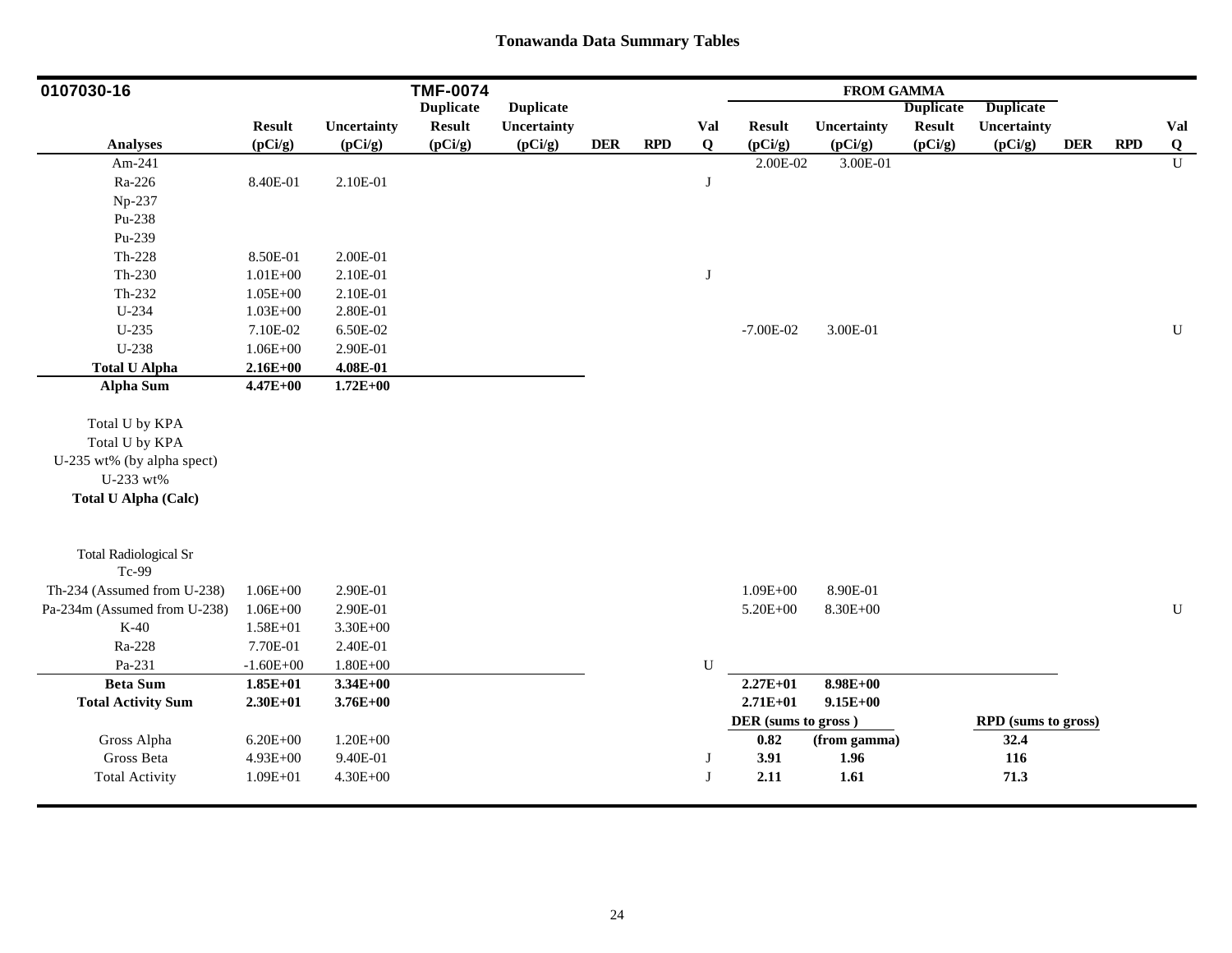| 0107030-17                   |               |              | <b>TMF-0075</b>  |                  |            |            |             |                     | <b>FROM GAMMA</b> |                  |                     |            |            |                |
|------------------------------|---------------|--------------|------------------|------------------|------------|------------|-------------|---------------------|-------------------|------------------|---------------------|------------|------------|----------------|
|                              |               |              | <b>Duplicate</b> | <b>Duplicate</b> |            |            |             |                     |                   | <b>Duplicate</b> | <b>Duplicate</b>    |            |            |                |
|                              | <b>Result</b> | Uncertainty  | <b>Result</b>    | Uncertainty      |            |            | Val         | <b>Result</b>       | Uncertainty       | <b>Result</b>    | Uncertainty         |            |            | Val            |
| <b>Analyses</b>              | (pCi/g)       | (pCi/g)      | (pCi/g)          | (pCi/g)          | <b>DER</b> | <b>RPD</b> | $\mathbf Q$ | (pCi/g)             | (pCi/g)           | (pCi/g)          | (pCi/g)             | <b>DER</b> | <b>RPD</b> | Q              |
| Am-241                       |               |              |                  |                  |            |            |             | 3.00E-02            | 1.00E-01          |                  |                     |            |            | $\overline{U}$ |
| Ra-226                       | $1.01E + 00$  | 2.40E-01     |                  |                  |            |            | J           |                     |                   |                  |                     |            |            |                |
| Np-237                       |               |              |                  |                  |            |            |             |                     |                   |                  |                     |            |            |                |
| Pu-238                       |               |              |                  |                  |            |            |             |                     |                   |                  |                     |            |            |                |
| Pu-239                       |               |              |                  |                  |            |            |             |                     |                   |                  |                     |            |            |                |
| $Th-228$                     | $1.00E + 00$  | 2.20E-01     |                  |                  |            |            |             |                     |                   |                  |                     |            |            |                |
| Th-230                       | 9.90E-01      | 2.00E-01     |                  |                  |            |            | $\bf J$     |                     |                   |                  |                     |            |            |                |
| $Th-232$                     | 7.90E-01      | 1.70E-01     |                  |                  |            |            |             |                     |                   |                  |                     |            |            |                |
| U-234                        | 8.80E-01      | 2.40E-01     | 9.20E-01         | 2.40E-01         | 0.12       | 4.44       |             |                     |                   |                  |                     |            |            |                |
| $U-235$                      | 1.21E-01      | 7.80E-02     | 1.07E-01         | 7.20E-02         | 0.13       | 12.3       |             | 3.00E-02            | 3.30E-01          |                  |                     |            |            | $\mathbf U$    |
| U-238                        | 9.90E-01      | 2.60E-01     | $1.05E + 00$     | 2.60E-01         | 0.16       | 5.88       |             |                     |                   |                  |                     |            |            |                |
| <b>Total U Alpha</b>         | $1.99E+00$    | $3.62E - 01$ | $2.08E + 00$     | 3.61E-01         |            |            |             |                     |                   |                  |                     |            |            |                |
| <b>Alpha Sum</b>             | $5.78E + 00$  | $1.80E + 00$ | $2.08E + 00$     | 3.61E-01         |            |            |             |                     |                   |                  |                     |            |            |                |
| Total U by KPA               |               |              |                  |                  |            |            |             |                     |                   |                  |                     |            |            |                |
| Total U by KPA               |               |              |                  |                  |            |            |             |                     |                   |                  |                     |            |            |                |
| U-235 wt% (by alpha spect)   |               |              |                  |                  |            |            |             |                     |                   |                  |                     |            |            |                |
| U-233 wt%                    |               |              |                  |                  |            |            |             |                     |                   |                  |                     |            |            |                |
| <b>Total U Alpha (Calc)</b>  |               |              |                  |                  |            |            |             |                     |                   |                  |                     |            |            |                |
|                              |               |              |                  |                  |            |            |             |                     |                   |                  |                     |            |            |                |
| <b>Total Radiological Sr</b> |               |              |                  |                  |            |            |             |                     |                   |                  |                     |            |            |                |
| Tc-99                        |               |              |                  |                  |            |            |             |                     |                   |                  |                     |            |            |                |
| Th-234 (Assumed from U-238)  | 9.90E-01      | 2.60E-01     | $1.05E + 00$     | 2.60E-01         | 0.16       | 5.88       |             | $1.40E + 00$        | 7.40E-01          |                  |                     |            |            |                |
| Pa-234m (Assumed from U-238) | 9.90E-01      | 2.60E-01     | $1.05E + 00$     | 2.60E-01         | 0.16       | 5.88       |             | $6.70E + 00$        | $9.70E + 00$      |                  |                     |            |            | $\mathbf U$    |
| $K-40$                       | $1.61E + 01$  | $3.80E + 00$ |                  |                  |            |            |             |                     |                   |                  |                     |            |            |                |
| Ra-228                       | 7.30E-01      | 2.80E-01     |                  |                  |            |            |             |                     |                   |                  |                     |            |            |                |
| Pa-231                       | $0.00E + 00$  | $1.90E + 00$ |                  |                  |            |            | ${\bf U}$   |                     |                   |                  |                     |            |            |                |
| <b>Beta Sum</b>              | $1.88E + 01$  | $3.83E + 00$ | $2.10E + 00$     | 3.68E-01         |            |            |             | $2.49E + 01$        | $1.05E + 01$      |                  |                     |            |            |                |
| <b>Total Activity Sum</b>    | $2.46E + 01$  | $4.24E + 00$ | $4.18E + 00$     | 5.15E-01         |            |            |             | $3.07E + 01$        | $1.06E + 01$      |                  |                     |            |            |                |
|                              |               |              |                  |                  |            |            |             | DER (sums to gross) |                   |                  | RPD (sums to gross) |            |            |                |
| Gross Alpha                  | $6.10E + 00$  | $1.20E + 00$ |                  |                  |            |            |             | 0.15                | (from gamma)      |                  | 5.37                |            |            |                |
| Gross Beta                   | $4.89E + 00$  | 9.50E-01     |                  |                  |            |            | J           | 3.52                | 1.91              |                  | 117                 |            |            |                |
| <b>Total Activity</b>        | 1.36E+01      | $4.40E + 00$ |                  |                  |            |            | J           | 1.80                | 1.49              |                  | 57.6                |            |            |                |
|                              |               |              |                  |                  |            |            |             |                     |                   |                  |                     |            |            |                |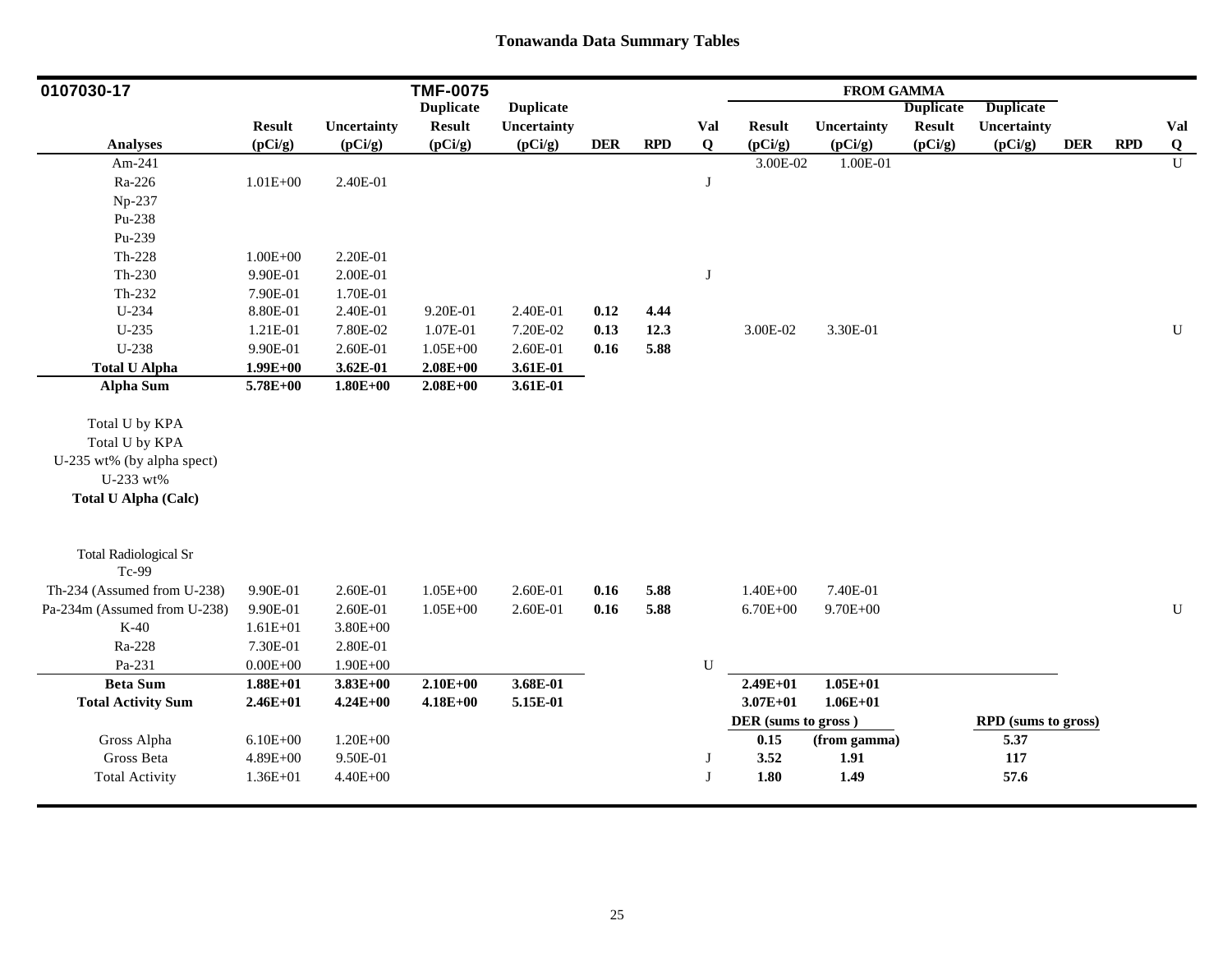| 0107030-18                            |               |              | <b>TMF-0076</b>  |                  |            |            |           |                     | <b>FROM GAMMA</b> |                  |                     |            |            |                |
|---------------------------------------|---------------|--------------|------------------|------------------|------------|------------|-----------|---------------------|-------------------|------------------|---------------------|------------|------------|----------------|
|                                       |               |              | <b>Duplicate</b> | <b>Duplicate</b> |            |            |           |                     |                   | <b>Duplicate</b> | <b>Duplicate</b>    |            |            |                |
|                                       | <b>Result</b> | Uncertainty  | <b>Result</b>    | Uncertainty      |            |            | Val       | <b>Result</b>       | Uncertainty       | <b>Result</b>    | Uncertainty         |            |            | Val            |
| <b>Analyses</b>                       | (pCi/g)       | (pCi/g)      | (pCi/g)          | (pCi/g)          | <b>DER</b> | <b>RPD</b> | $\bf{Q}$  | (pCi/g)             | (pCi/g)           | (pCi/g)          | (pCi/g)             | <b>DER</b> | <b>RPD</b> | $\overline{Q}$ |
| Am-241                                |               |              |                  |                  |            |            |           | 1.40E-01            | 5.90E-01          |                  |                     |            |            | $\overline{U}$ |
| Ra-226                                | 8.50E-01      | 2.10E-01     |                  |                  |            |            | J         |                     |                   |                  |                     |            |            |                |
| Np-237                                |               |              |                  |                  |            |            |           |                     |                   |                  |                     |            |            |                |
| Pu-238                                |               |              |                  |                  |            |            |           |                     |                   |                  |                     |            |            |                |
| Pu-239                                |               |              |                  |                  |            |            |           |                     |                   |                  |                     |            |            |                |
| $Th-228$                              | $1.20E + 00$  | 2.30E-01     |                  |                  |            |            |           |                     |                   |                  |                     |            |            |                |
| Th-230                                | 9.30E-01      | 1.90E-01     |                  |                  |            |            | $\bf J$   |                     |                   |                  |                     |            |            |                |
| Th-232                                | $1.05E + 00$  | 2.10E-01     |                  |                  |            |            |           |                     |                   |                  |                     |            |            |                |
| U-234                                 | 9.50E-01      | 2.40E-01     |                  |                  |            |            |           |                     |                   |                  |                     |            |            |                |
| $U-235$                               | 8.50E-02      | 6.20E-02     |                  |                  |            |            |           | 1.70E-01            | 3.60E-01          |                  |                     |            |            | ${\bf U}$      |
| U-238                                 | $1.03E + 00$  | 2.50E-01     |                  |                  |            |            |           |                     |                   |                  |                     |            |            |                |
| <b>Total U Alpha</b>                  | $2.07E + 00$  | 3.52E-01     |                  |                  |            |            |           |                     |                   |                  |                     |            |            |                |
| <b>Alpha Sum</b>                      | $6.37E + 00$  | $1.80E + 00$ |                  |                  |            |            |           |                     |                   |                  |                     |            |            |                |
| Total U by KPA                        |               |              |                  |                  |            |            |           |                     |                   |                  |                     |            |            |                |
| Total U by KPA                        |               |              |                  |                  |            |            |           |                     |                   |                  |                     |            |            |                |
| U-235 wt% (by alpha spect)            |               |              |                  |                  |            |            |           |                     |                   |                  |                     |            |            |                |
| U-233 wt%                             |               |              |                  |                  |            |            |           |                     |                   |                  |                     |            |            |                |
| <b>Total U Alpha (Calc)</b>           |               |              |                  |                  |            |            |           |                     |                   |                  |                     |            |            |                |
|                                       |               |              |                  |                  |            |            |           |                     |                   |                  |                     |            |            |                |
| <b>Total Radiological Sr</b><br>Tc-99 |               |              |                  |                  |            |            |           |                     |                   |                  |                     |            |            |                |
|                                       |               |              |                  |                  |            |            |           |                     |                   |                  |                     |            |            |                |
| Th-234 (Assumed from U-238)           | $1.03E + 00$  | 2.50E-01     |                  |                  |            |            |           | 8.00E-01            | $1.10E + 00$      |                  |                     |            |            | ${\bf U}$      |
| Pa-234m (Assumed from U-238)          | $1.03E + 00$  | 2.50E-01     |                  |                  |            |            |           | $1.00E + 01$        | $1.20E + 01$      |                  |                     |            |            |                |
| $K-40$                                | $2.12E + 01$  | $4.50E + 00$ |                  |                  |            |            |           |                     |                   |                  |                     |            |            |                |
| Ra-228                                | $1.15E + 00$  | 3.60E-01     |                  |                  |            |            |           |                     |                   |                  |                     |            |            |                |
| Pa-231                                | 3.00E-01      | $1.90E + 00$ |                  |                  |            |            | ${\bf U}$ |                     |                   |                  |                     |            |            |                |
| <b>Beta Sum</b>                       | $2.44E+01$    | $4.53E+00$   |                  |                  |            |            |           | $3.32E+01$          | $1.29E + 01$      |                  |                     |            |            |                |
| <b>Total Activity Sum</b>             | $3.08E + 01$  | $4.88E + 00$ |                  |                  |            |            |           | $3.96E + 01$        | $1.30E + 01$      |                  |                     |            |            |                |
|                                       |               |              |                  |                  |            |            |           | DER (sums to gross) |                   |                  | RPD (sums to gross) |            |            |                |
| Gross Alpha                           | 7.50E+00      | $1.30E + 00$ |                  |                  |            |            |           | 0.51                | (from gamma)      |                  | 16.4                |            |            |                |
| Gross Beta                            | $6.20E + 00$  | $1.10E + 00$ |                  |                  |            |            | J         | 3.91                | 2.09              |                  | 119                 |            |            |                |
| <b>Total Activity</b>                 | $1.50E + 01$  | $4.40E + 00$ |                  |                  |            |            | J         | 2.41                | 1.79              |                  | 69.0                |            |            |                |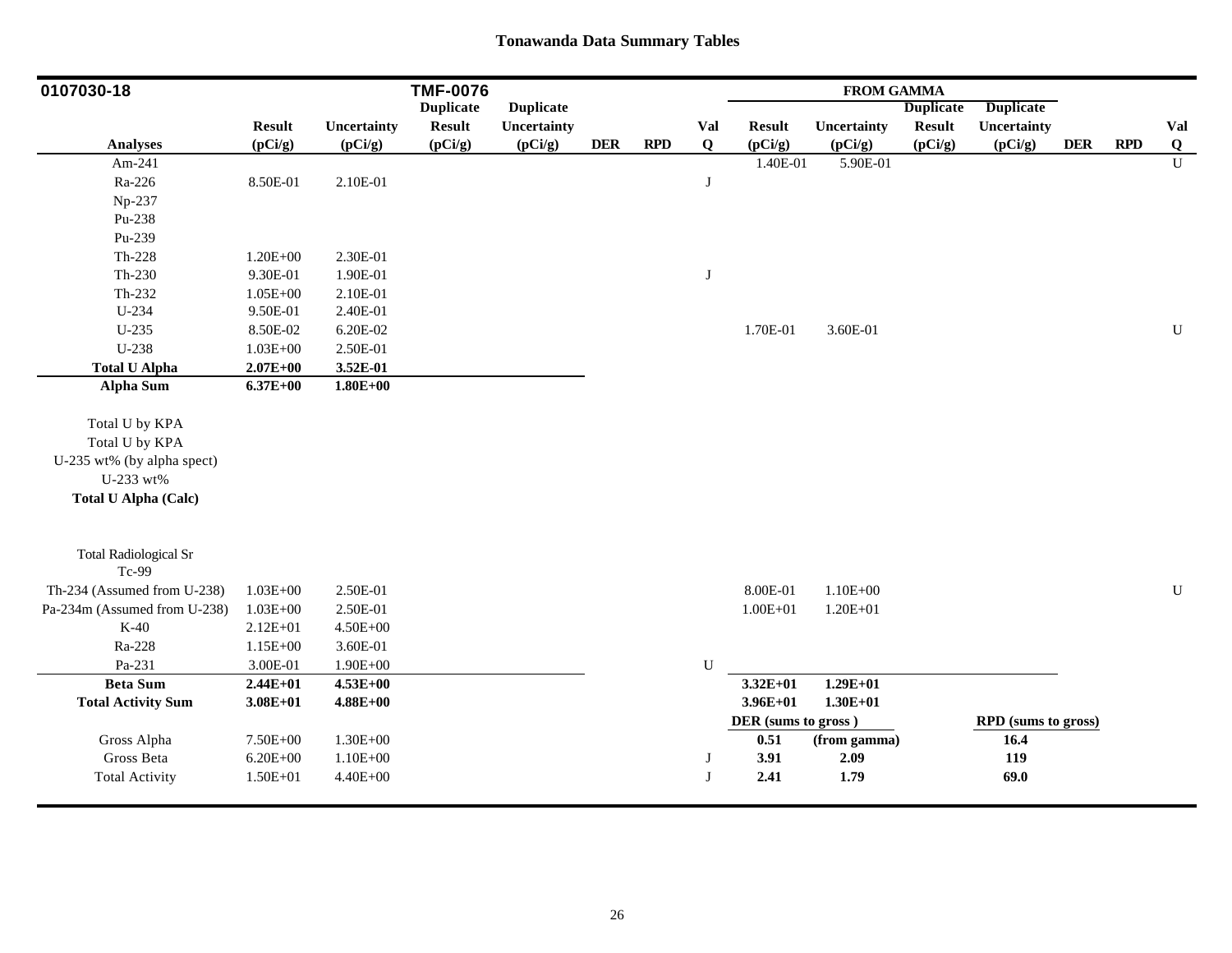| 0107030-19                   |               |              | <b>TMF-0079</b>  |                  |            |            |              |                     | <b>FROM GAMMA</b> |                  |                     |            |            |                |
|------------------------------|---------------|--------------|------------------|------------------|------------|------------|--------------|---------------------|-------------------|------------------|---------------------|------------|------------|----------------|
|                              |               |              | <b>Duplicate</b> | <b>Duplicate</b> |            |            |              |                     |                   | <b>Duplicate</b> | <b>Duplicate</b>    |            |            |                |
|                              | <b>Result</b> | Uncertainty  | <b>Result</b>    | Uncertainty      |            |            | Val          | <b>Result</b>       | Uncertainty       | <b>Result</b>    | Uncertainty         |            |            | Val            |
| <b>Analyses</b>              | (pCi/g)       | (pCi/g)      | (pCi/g)          | (pCi/g)          | <b>DER</b> | <b>RPD</b> | $\mathbf{Q}$ | (pCi/g)             | (pCi/g)           | (pCi/g)          | (pCi/g)             | <b>DER</b> | <b>RPD</b> | Q              |
| Am-241                       |               |              |                  |                  |            |            |              | 1.00E-02            | 1.10E-01          |                  |                     |            |            | $\overline{U}$ |
| Ra-226                       | $1.11E + 00$  | 2.50E-01     |                  |                  |            |            | J            |                     |                   |                  |                     |            |            |                |
| Np-237                       |               |              |                  |                  |            |            |              |                     |                   |                  |                     |            |            |                |
| Pu-238                       |               |              |                  |                  |            |            |              |                     |                   |                  |                     |            |            |                |
| Pu-239                       |               |              |                  |                  |            |            |              |                     |                   |                  |                     |            |            |                |
| $Th-228$                     | $1.29E + 00$  | 2.70E-01     |                  |                  |            |            |              |                     |                   |                  |                     |            |            |                |
| Th-230                       | $1.23E + 00$  | 2.50E-01     |                  |                  |            |            |              |                     |                   |                  |                     |            |            |                |
| Th-232                       | 9.90E-01      | 2.10E-01     |                  |                  |            |            |              |                     |                   |                  |                     |            |            |                |
| U-234                        | 9.60E-01      | 2.40E-01     |                  |                  |            |            |              |                     |                   |                  |                     |            |            |                |
| $U-235$                      | 1.13E-01      | 7.20E-02     |                  |                  |            |            |              | $-4.00E-02$         | 2.80E-01          |                  |                     |            |            | $\mathbf U$    |
| $U-238$                      | 9.90E-01      | 2.50E-01     |                  |                  |            |            |              |                     |                   |                  |                     |            |            |                |
| <b>Total U Alpha</b>         | $2.06E + 00$  | 3.54E-01     |                  |                  |            |            |              |                     |                   |                  |                     |            |            |                |
| <b>Alpha Sum</b>             | $5.87E + 00$  | $1.81E + 00$ |                  |                  |            |            |              |                     |                   |                  |                     |            |            |                |
| Total U by KPA               |               |              |                  |                  |            |            |              |                     |                   |                  |                     |            |            |                |
| Total U by KPA               |               |              |                  |                  |            |            |              |                     |                   |                  |                     |            |            |                |
| U-235 wt% (by alpha spect)   |               |              |                  |                  |            |            |              |                     |                   |                  |                     |            |            |                |
| U-233 wt%                    |               |              |                  |                  |            |            |              |                     |                   |                  |                     |            |            |                |
| <b>Total U Alpha (Calc)</b>  |               |              |                  |                  |            |            |              |                     |                   |                  |                     |            |            |                |
|                              |               |              |                  |                  |            |            |              |                     |                   |                  |                     |            |            |                |
| <b>Total Radiological Sr</b> |               |              |                  |                  |            |            |              |                     |                   |                  |                     |            |            |                |
| Tc-99                        |               |              |                  |                  |            |            |              |                     |                   |                  |                     |            |            |                |
| Th-234 (Assumed from U-238)  | 9.90E-01      | 2.50E-01     |                  |                  |            |            |              | $1.30E + 00$        | 8.10E-01          |                  |                     |            |            |                |
| Pa-234m (Assumed from U-238) | 9.90E-01      | 2.50E-01     |                  |                  |            |            |              | $1.00E + 00$        | $9.00E + 00$      |                  |                     |            |            | ${\bf U}$      |
| $K-40$                       | 1.85E+01      | $4.00E + 00$ |                  |                  |            |            |              |                     |                   |                  |                     |            |            |                |
| Ra-228                       | 9.20E-01      | 3.40E-01     |                  |                  |            |            |              |                     |                   |                  |                     |            |            |                |
| Pa-231                       | $-9.00E - 01$ | $1.90E + 00$ |                  |                  |            |            | ${\bf U}$    |                     |                   |                  |                     |            |            |                |
| <b>Beta Sum</b>              | $2.13E+01$    | $4.04E + 00$ |                  |                  |            |            |              | $2.16E + 01$        | $9.89E + 00$      |                  |                     |            |            |                |
| <b>Total Activity Sum</b>    | $2.72E+01$    | $4.43E+00$   |                  |                  |            |            |              | $2.75E+01$          | $1.01E + 01$      |                  |                     |            |            |                |
|                              |               |              |                  |                  |            |            |              | DER (sums to gross) |                   |                  | RPD (sums to gross) |            |            |                |
| Gross Alpha                  | 7.50E+00      | $1.30E + 00$ |                  |                  |            |            |              | 0.73                | (from gamma)      |                  | 24.3                |            |            |                |
| Gross Beta                   | 5.80E+00      | $1.10E + 00$ |                  |                  |            |            | J            | 3.70                | 1.59              |                  | 114                 |            |            |                |
| <b>Total Activity</b>        | 1.46E+01      | $4.50E + 00$ |                  |                  |            |            | J            | 1.99                | 1.17              |                  | 60.2                |            |            |                |
|                              |               |              |                  |                  |            |            |              |                     |                   |                  |                     |            |            |                |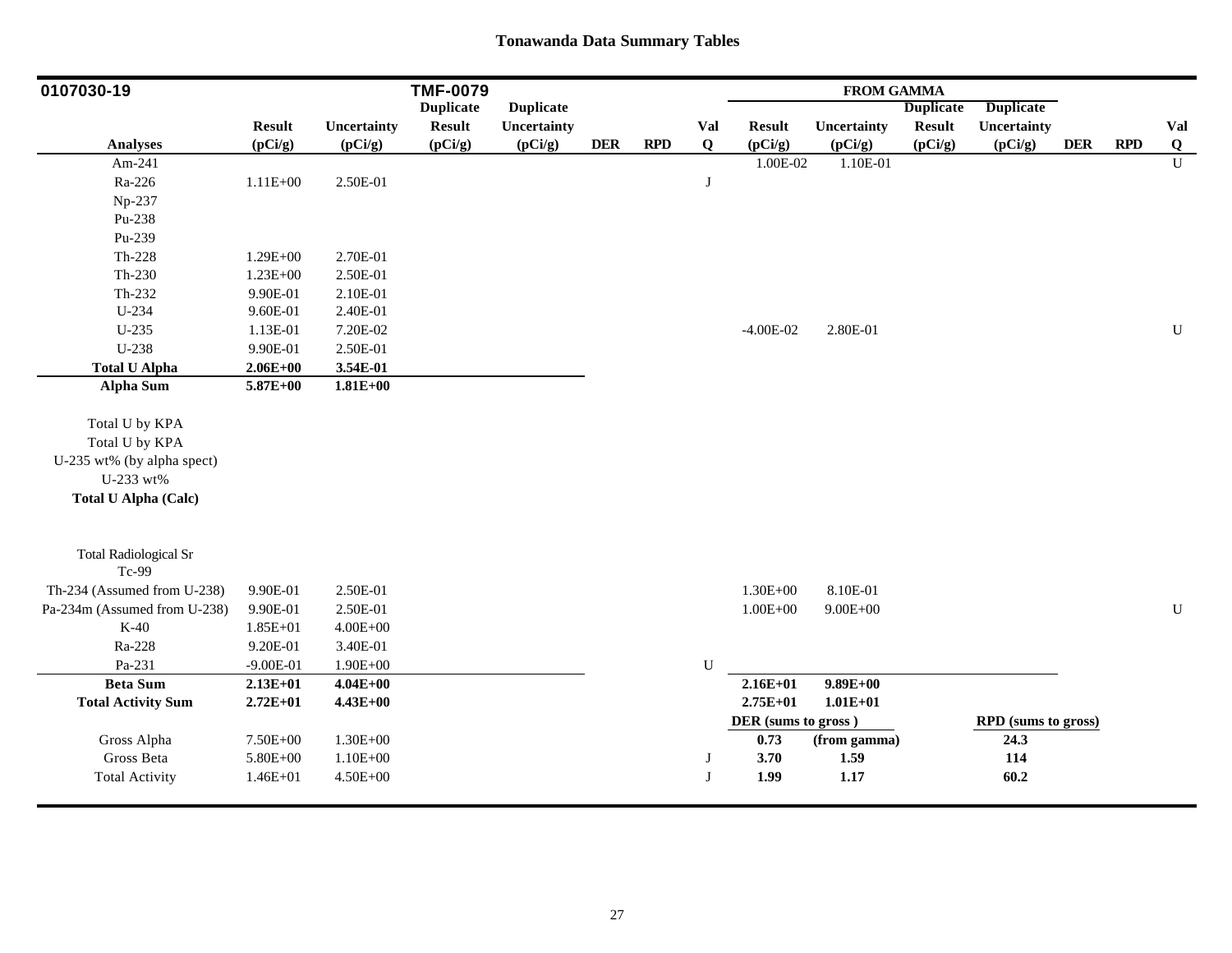| 0107030-20                            |               |              | <b>TMF-0080</b>  |                  |            |            |             |                     | <b>FROM GAMMA</b> |                  |                     |            |            |                |
|---------------------------------------|---------------|--------------|------------------|------------------|------------|------------|-------------|---------------------|-------------------|------------------|---------------------|------------|------------|----------------|
|                                       |               |              | <b>Duplicate</b> | <b>Duplicate</b> |            |            |             |                     |                   | <b>Duplicate</b> | <b>Duplicate</b>    |            |            |                |
|                                       | <b>Result</b> | Uncertainty  | <b>Result</b>    | Uncertainty      |            |            | Val         | <b>Result</b>       | Uncertainty       | <b>Result</b>    | Uncertainty         |            |            | Val            |
| <b>Analyses</b>                       | (pCi/g)       | (pCi/g)      | (pCi/g)          | (pCi/g)          | <b>DER</b> | <b>RPD</b> | $\mathbf Q$ | (pCi/g)             | (pCi/g)           | (pCi/g)          | (pCi/g)             | <b>DER</b> | <b>RPD</b> | $\overline{Q}$ |
| Am-241                                |               |              |                  |                  |            |            |             | 1.30E-01            | 1.60E-01          |                  |                     |            |            | $\overline{U}$ |
| Ra-226                                | 8.40E-01      | 2.20E-01     |                  |                  |            |            | J           |                     |                   |                  |                     |            |            |                |
| Np-237                                |               |              |                  |                  |            |            |             |                     |                   |                  |                     |            |            |                |
| Pu-238                                |               |              |                  |                  |            |            |             |                     |                   |                  |                     |            |            |                |
| Pu-239                                |               |              |                  |                  |            |            |             |                     |                   |                  |                     |            |            |                |
| $Th-228$                              | 9.60E-01      | 2.00E-01     |                  |                  |            |            |             |                     |                   |                  |                     |            |            |                |
| $Th-230$                              | 8.60E-01      | 1.80E-01     |                  |                  |            |            | $\bf J$     |                     |                   |                  |                     |            |            |                |
| Th-232                                | 8.30E-01      | 1.80E-01     |                  |                  |            |            |             |                     |                   |                  |                     |            |            |                |
| U-234                                 | $1.00E + 00$  | 2.70E-01     |                  |                  |            |            |             |                     |                   |                  |                     |            |            |                |
| $U-235$                               | 9.50E-02      | 7.20E-02     |                  |                  |            |            |             | 4.00E-02            | 2.70E-01          |                  |                     |            |            | $\mathbf U$    |
| U-238                                 | 9.70E-01      | 2.60E-01     |                  |                  |            |            |             |                     |                   |                  |                     |            |            |                |
| <b>Total U Alpha</b>                  | $2.07E + 00$  | 3.82E-01     |                  |                  |            |            |             |                     |                   |                  |                     |            |            |                |
| <b>Alpha Sum</b>                      | $6.37E + 00$  | $1.29E + 00$ |                  |                  |            |            |             |                     |                   |                  |                     |            |            |                |
| Total U by KPA                        |               |              |                  |                  |            |            |             |                     |                   |                  |                     |            |            |                |
| Total U by KPA                        |               |              |                  |                  |            |            |             |                     |                   |                  |                     |            |            |                |
| U-235 wt% (by alpha spect)            |               |              |                  |                  |            |            |             |                     |                   |                  |                     |            |            |                |
| U-233 wt%                             |               |              |                  |                  |            |            |             |                     |                   |                  |                     |            |            |                |
| <b>Total U Alpha (Calc)</b>           |               |              |                  |                  |            |            |             |                     |                   |                  |                     |            |            |                |
|                                       |               |              |                  |                  |            |            |             |                     |                   |                  |                     |            |            |                |
| <b>Total Radiological Sr</b><br>Tc-99 |               |              |                  |                  |            |            |             |                     |                   |                  |                     |            |            |                |
| Th-234 (Assumed from U-238)           | 9.70E-01      | 2.60E-01     |                  |                  |            |            |             | 8.40E-01            | 7.10E-01          |                  |                     |            |            |                |
| Pa-234m (Assumed from U-238)          | 9.70E-01      | 2.60E-01     |                  |                  |            |            |             | 9.00E-01            | $6.90E + 00$      |                  |                     |            |            | ${\bf U}$      |
| $K-40$                                | $1.94E + 01$  | $3.50E + 00$ |                  |                  |            |            |             |                     |                   |                  |                     |            |            |                |
| Ra-228                                | 8.70E-01      | 2.20E-01     |                  |                  |            |            |             |                     |                   |                  |                     |            |            |                |
| Pa-231                                | 9.00E-01      | $1.30E + 00$ |                  |                  |            |            | ${\bf U}$   |                     |                   |                  |                     |            |            |                |
| <b>Beta Sum</b>                       | $2.23E+01$    | $3.53E + 00$ |                  |                  |            |            |             | $2.21E+01$          | 7.77E+00          |                  |                     |            |            |                |
| <b>Total Activity Sum</b>             | $2.87E + 01$  | $3.76E + 00$ |                  |                  |            |            |             | $2.85E+01$          | 7.88E+00          |                  |                     |            |            |                |
|                                       |               |              |                  |                  |            |            |             | DER (sums to gross) |                   |                  | RPD (sums to gross) |            |            |                |
| Gross Alpha                           | $6.90E + 00$  | $1.20E + 00$ |                  |                  |            |            |             | 0.30                | (from gamma)      |                  | 8.07                |            |            |                |
| Gross Beta                            | $4.62E + 00$  | 8.90E-01     |                  |                  |            |            | J           | 4.86                | 2.24              |                  | 131                 |            |            |                |
| <b>Total Activity</b>                 | 1.16E+01      | $4.30E + 00$ |                  |                  |            |            | J           | 2.99                | 1.88              |                  | 84.8                |            |            |                |
|                                       |               |              |                  |                  |            |            |             |                     |                   |                  |                     |            |            |                |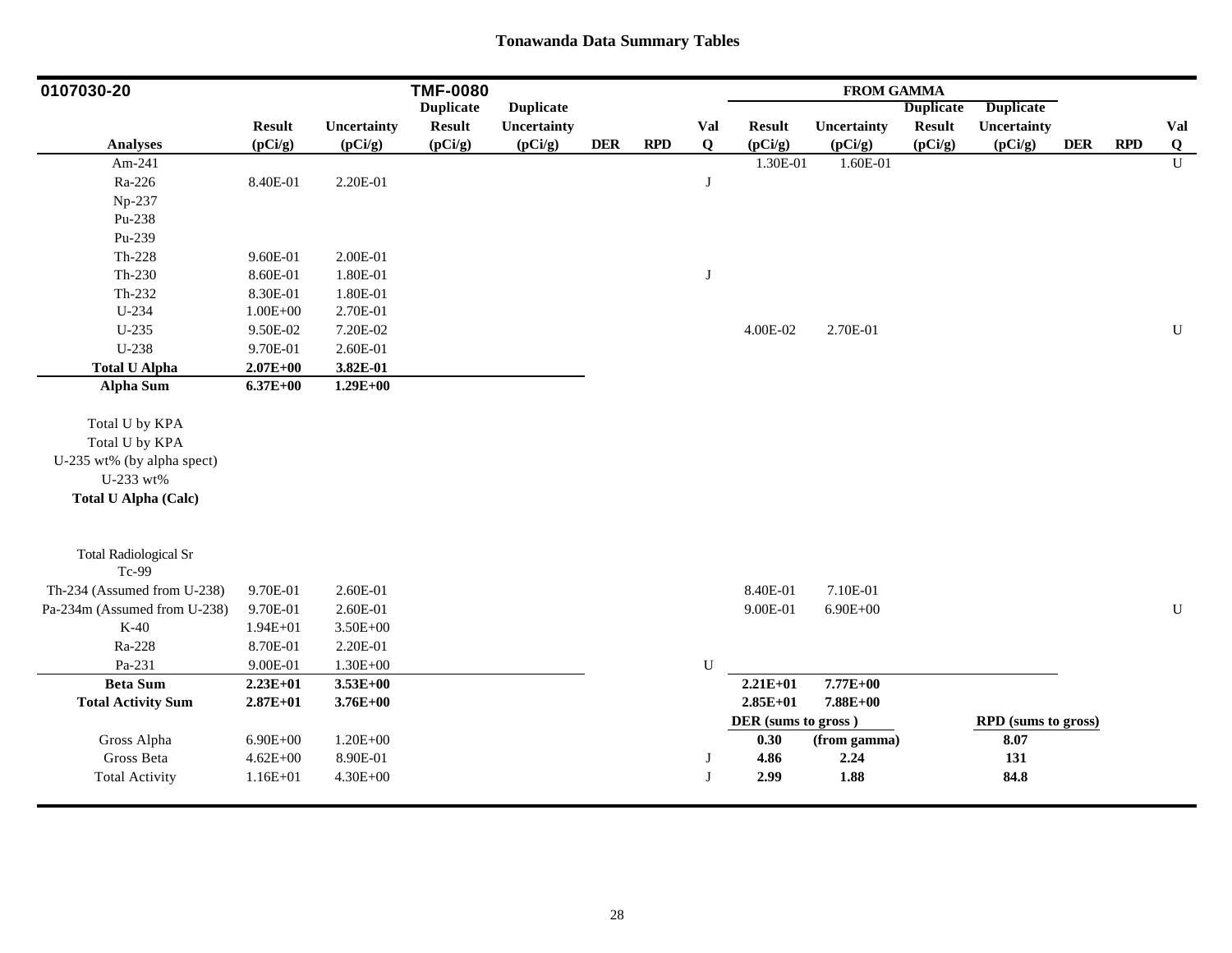# **Radiological Analytical Data Verification Comments on Data for SDG 0107095**

This sample delivery group (SDG) contained twenty (20) individual soil samples from the town of Tonawanda Landfill vicinity FUSRAP property Tonawanda, NY for radiological analysis. The requested analyses from [Statement of Work for Radiological and Chemical Analytical Laboratory Services Town of Tonawanda Landfill Vicinity FUSRAP Property Tonawanda, NY, April 2001] for all samples included  $^{234/235/238}$ U and  $^{228/230/232}$ Th by alpha spectrometry;  $^{226}$ Ra by radon emanation;  $^{228}Ra$ ,  $^{234}Th$ ,  $^{231/234m}Pa$ ,  $^{235}U$ ,  $^{241}Am$  and radioisotopes detected above the decision level (DL) by gamma spectrometry; gross alpha/beta by gas proportional counting; and total activity by liquid scintillation counting. All of the analyses requested by the statement of work (SOW) were performed and reported by Paragon Analytics. The samples were received by Paragon Analytics, Inc. on July 13, 2001. The uncertainties and results were provided in the Sample Result Summary, Certificate of Analysis, or in the raw data. The gross alpha/beta and total activity analyses can be compared to the sum of the individual results using the propagated uncertainties to determine if the differences are statistically significant.

| <b>Client Identification</b> | <b>Laboratory Identification</b> |
|------------------------------|----------------------------------|
| TMF-0131                     | 0107095-1                        |
| TMF-0132                     | 0107095-2                        |
| TMF-0121                     | 0107095-3                        |
| TMF-0122                     | 0107095-4                        |
| <b>TMF-0127</b>              | 0107095-5                        |
| <b>TMF-0128</b>              | 0107095-6                        |
| TMF-0175                     | 0107095-7                        |
| TMF-0176                     | 0107095-8                        |
| <b>TMF-0178</b>              | 0107095-9                        |
| TMF-0179                     | 0107095-10                       |
| <b>TMF-0181</b>              | 0107095-11                       |
| <b>TMF-0182</b>              | 0107095-12                       |
| <b>TMF-0187</b>              | 0107095-13                       |
| <b>TMF-0188</b>              | 0107095-14                       |
| <b>TMF-0184</b>              | 0107095-15                       |
| <b>TMF-0185</b>              | 0107095-16                       |
| TMF-9199                     | 0107095-17                       |
| <b>TMF-9200</b>              | 0107095-18                       |
| <b>TMF-0166</b>              | 0107095-19                       |
| TMF-0167                     | 0107095-20                       |

The duplicate results were evaluated by calculation of the duplicate error ratio (DER). The DER is defined in the following equation: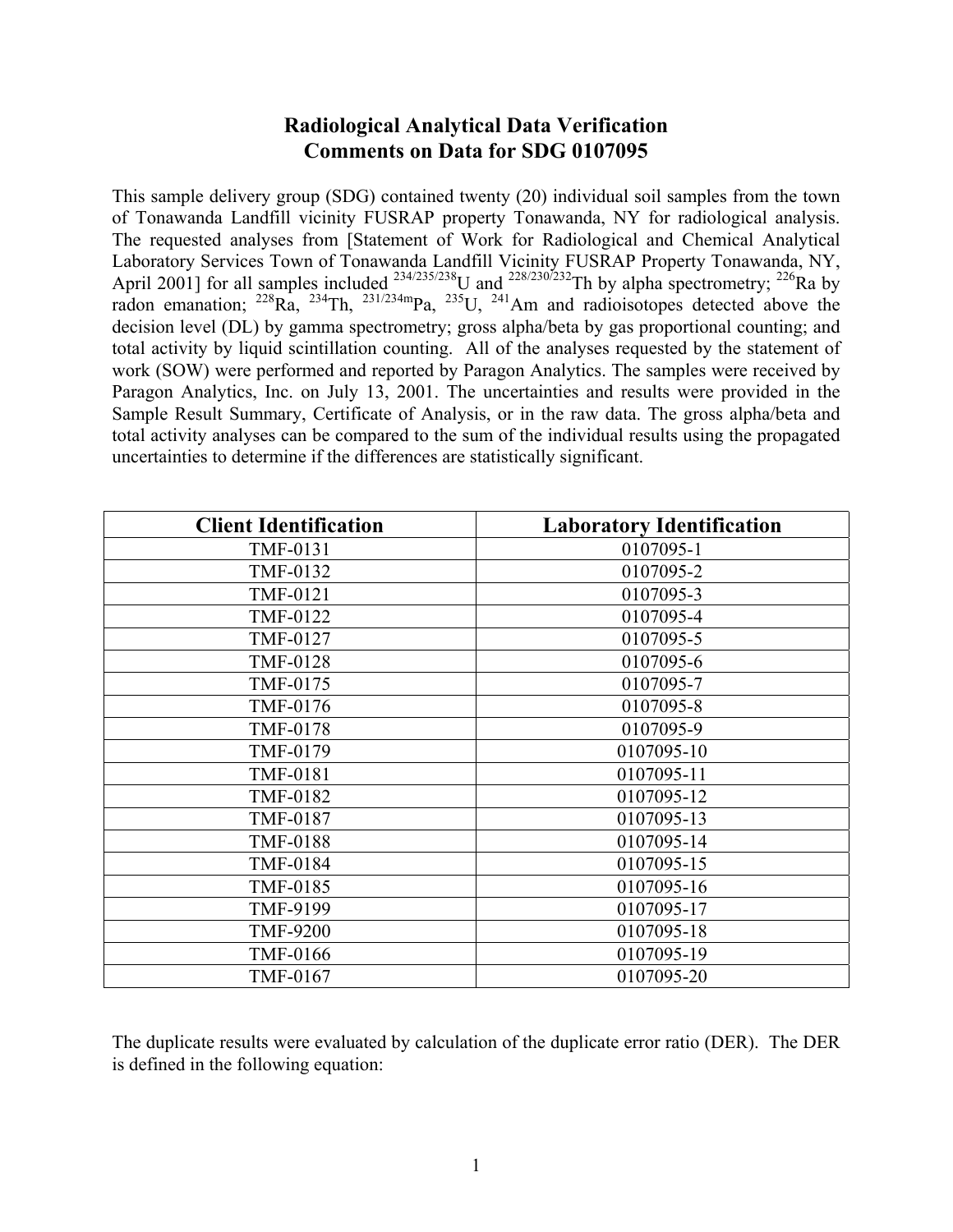$$
\text{DER} = \frac{|\text{S} - \text{D}|}{\sqrt{(2\sigma_{\text{S}})^{2} + (2\sigma_{\text{D}})^{2}}}
$$

Where,

 S = First Sample Value (original)  $D =$  Second Sample Value (duplicate)  $2\sigma_s$  = First Sample Uncertainty  $2\sigma_D$  = Second Sample Uncertainty.

A DER of less than 1.29 indicates that the duplicate analyses agree at the 99% confidence level. The uncertainties reported were assumed to be 2 sigma. The attached sheets show the DER results with the results for each sample.

# **1.0 GAMMA SPECTROMETRY ANALYSIS**

### Method Blank

There was no indication of blank contamination in the gamma spectrometry method blank for the samples.

#### Equipment Rinsate Sample:

No target radionuclide equipment rinsate blank contamination was reported by the laboratory in the EQ-1 and EQ-02 equipment rinsate blanks. However,  $^{137}$ Cs peak was identified in gamma spectrometry report for equipment rinsate sample  $#$  EQ-1. All associated sample results less than 5 times the blank value for  $^{137}Cs$  analyses should be qualified as estimated (J). There was  $^{137}Cs$ activity reported for samples TMF-0121, TMF-0127, TMF-0181 and TMF-0187. The reported  $137Cs$  results were greater than 5 times the  $137Cs$  concentration identified in the rinsate blank. No qualification of  $137\text{Cs}$  results in the sample is necessary.

#### Laboratory Control Sample:

The percent recoveries for the laboratory control sample (LCS) are within acceptable limits for the gamma spectrometry analysis.

#### Duplicate Analysis:

The DERs are within acceptable limits for the duplicate analysis for all gamma spectrometry analyses.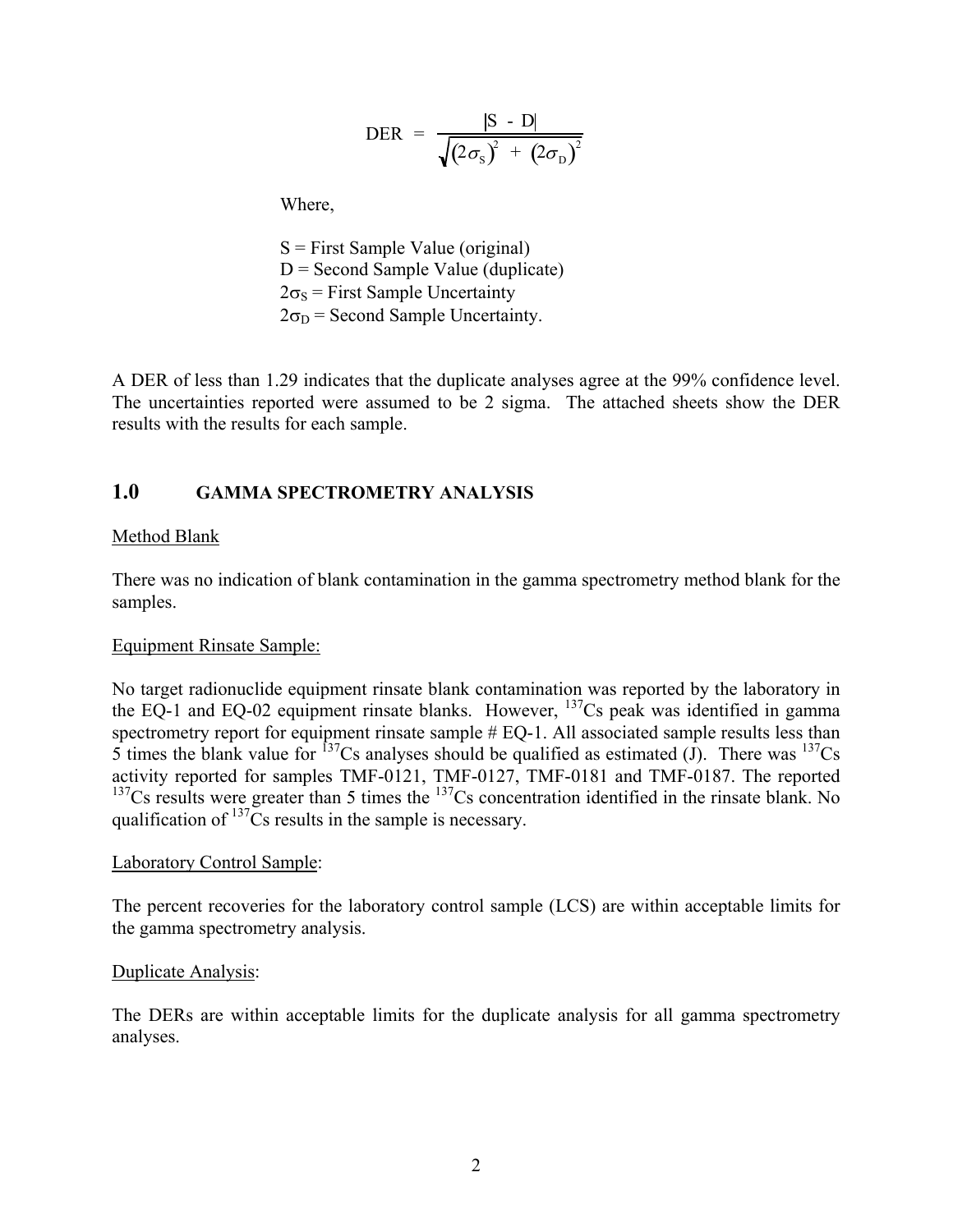### Identification and Quantification:

As the following tables show, all target radionuclides  $(^{241}Am$ ,  $^{228}Ra$ ,  $^{231/234m}Pa$ ,  $^{234}Th$  and  $^{235}U$ ) were reported in all samples. Results for natural <sup>40</sup>K were also reported for all samples. There was  $^{137}$ Cs activity reported for samples TMF-0121 (1.44E-01 $\pm$ 9.20E-02), TMF-0127  $(7.6E-02\pm8.8E-02)$ , TMF-0181  $(1.37E-01\pm9.40E-02)$ , and TMF-0187  $(2.30E-01\pm1.20E-01)$ . There were no incidents of identified radionuclides being excluded from the laboratory reports.

In addition,  $^{212/214}$ Bi,  $^{212/214}$ Pb, and  $^{208}$ Tl gamma emitting radionuclides were reported for most samples. The  $^{212/214}Pb$ ,  $^{212/214}Bi$ , and  $^{208}TI$  reported results are progeny from the  $^{238}U$  and  $^{232}Th$ series. These reported radionuclides may be due to near or total equilibrium with <sup>238</sup>U and <sup>232</sup>Th. The presence of  $2^{12/214}Pb$ ,  $2^{12/214}Bi$ , and  $2^{08}Tl$  in the stated concentration is not out of the question for these samples considering the amount of 232Th and 238U present. **Inclusion of 212/214Pb, 212/214Bi, and 208Tl in the database is recommended for information purposes only since any modeling will assume equilibrium with parent 232Th and 238U.**

Improper background subtraction is indicated when a negative result is reported with a smaller  $2\sigma$  uncertainty. This would indicate a negative bias on the analysis data for a particular radionuclide. Improper background subtraction was indicated for the  $^{231}$ Pa result for sample TMF-0127. **It is recommended that the 231Pa result for sample TMF-0127 be qualified as estimated (J).** No other problems were observed for the gamma spectrometry analyses.

### **2.0 ALPHA SPECTROMETRY**

#### Method Blank:

There was an indication of blank contamination for  $^{230}$ Th results in method blank. All associated samples results less than 5 times the blank value for  $230$ Th analyses should be qualified as estimated (J). For all samples the  $^{230}$ Th results are greater than 5 times the  $^{230}$ Th concentrations identified in the method blank. No qualification of  $^{230}$ Th results for sample is necessary.

#### Equipment Rinsate Blank:

There was no indication of equipment rinsate blank contamination for the isotopic uranium analysis. There were indications of equipment rinsate blank contamination for  $228/230/232$ Th. All associated samples result less than 5 times the blank value for  $^{228/230/232}$ Th analyses should be qualified as estimated (J). However,  $^{228/230/232}$ Th activity values for all samples are greater than 5 times the <sup>228/230/232</sup>Th concentration identified in the rinsate blank. No further qualification of the alpha isotopic results is necessary.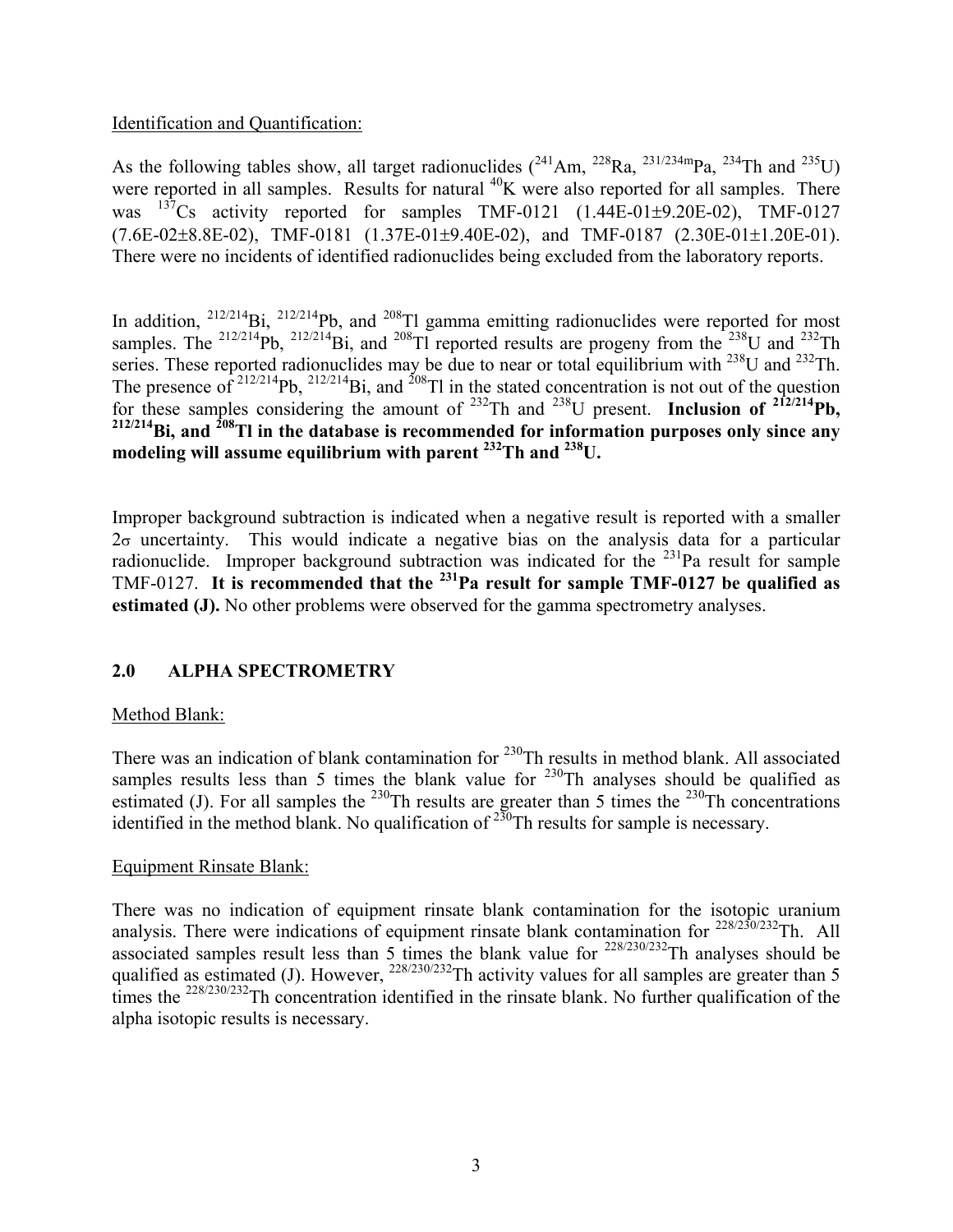### Laboratory Control Sample:

The percent recoveries for the LCSs are within acceptable limits for all the alpha spectrometry analyses.

#### Duplicate Analysis:

The DERs and RPDs are within acceptable limits for the duplicate analysis for all alpha spectrometry analyses.

#### Sample-Specific Chemical Recovery:

The tracer recoveries were greater than 20.99% for all samples for the alpha analyses. The sample-specific percent recovery results for all samples have less than 10% uncertainty. No qualification of is required.

#### Spectral Analysis:

No Spectral interferences were observed in the samples' alpha spectra for the isotopic uranium and thorium.

# **3.0 226Ra ANALYSES**

#### Method Blank:

There is no indication of blank contamination either in the method blank sample for the  $^{226}Ra$ analysis.

#### Equipment Rinsate Blank:

There was no indication of contamination in the equipment rinsate blank for the  $^{226}$ Ra analysis.

#### Laboratory Control Sample:

The percent recoveries for the LCSs for the  $^{226}$ Ra analysis were within acceptable limits.

#### Duplicate Analysis:

The DERs and RPDs are within acceptable limits for the duplicate  $^{226}$ Ra analysis.

#### Chemical Recoveries:

The sample-specific chemical recoveries for the <sup>226</sup>Ra analysis were within acceptable limits.

#### Method Detection Limit: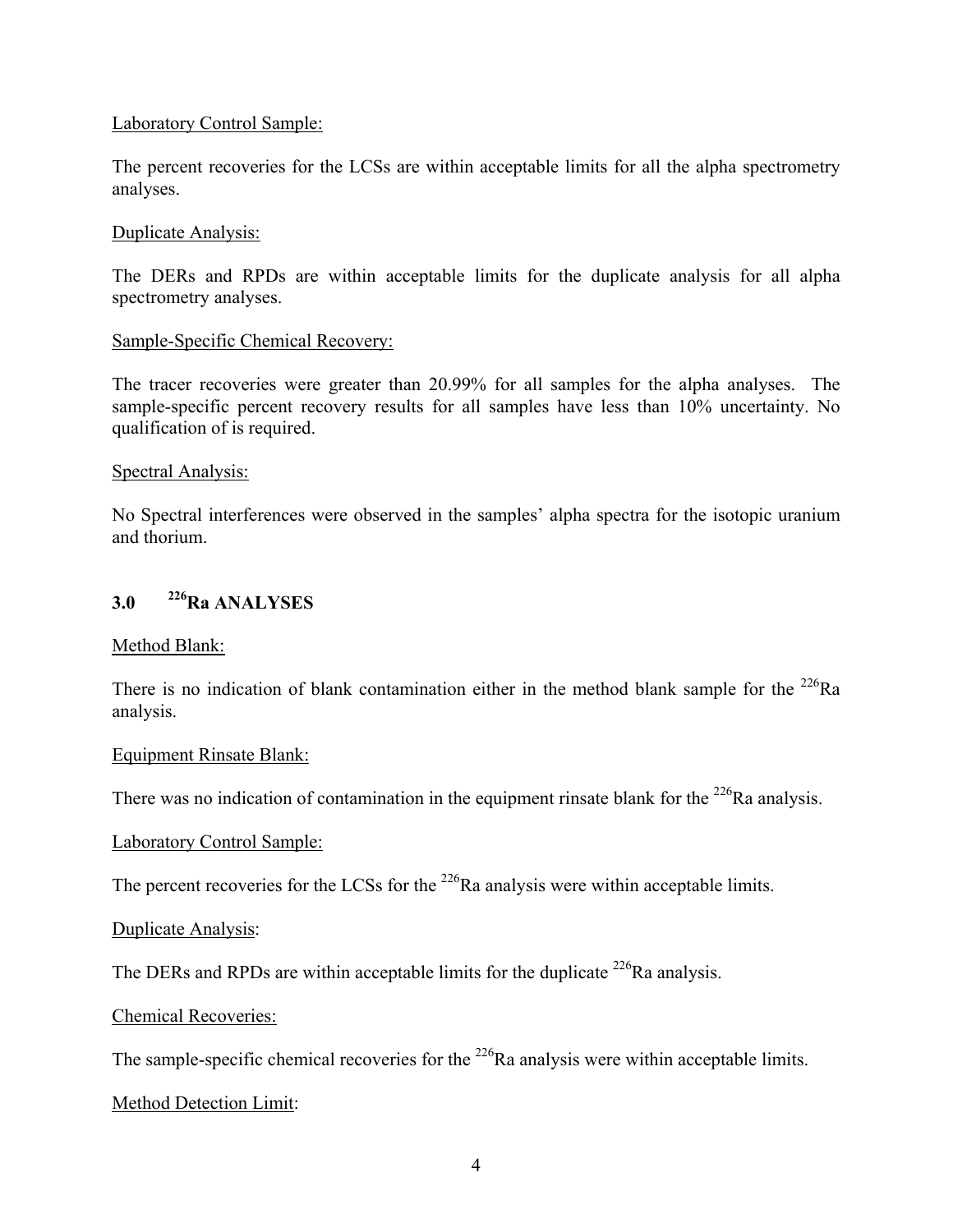All samples met the required method detection limit (MDL) of 0.5 pCi/L for  $^{226}$ Ra.

# **4.0 GROSS ALPHA AND BETA ANALYSIS**

### Method Blank:

There was no indication of blank contamination in the method blank for the gross alpha/beta analyses.

#### Equipment Rinsate Blank:

There was no indication of contamination in the equipment rinsate blank for the gross alpha/beta analyses.

### Laboratory Control Sample:

The percent recovery for the LCS is within acceptable limits for the gross alpha/beta analyses.

#### Duplicate Analysis:

The duplicate DERs and RPDs for the gross alpha/beta analyses are within acceptable limits.

#### Quantification:

**It is recommended that the gross beta analysis results for all samples be qualified as estimated (J) because the gross beta analysis was performed using gas proportional counting and requires the digestate to be taken to dryness, which is not quantitative and does not include volatile radionuclides or volatile radionuclide salts (e.g., <sup>3</sup> H, 99Tc, 40K**  salts). Also, the laboratory used an 8M HNO<sub>3</sub> leach instead of total sample dissolution that **was requested in the SOW. This also may cause a negative bias since not all of the radionuclides of interest may have been removed from the sample especially any indigenous radionuclides such as radium, thorium, uranium, and their daughters.**

# **5.0 TOTAL ACTIVITY BY LIQUID SCINTILLATION COUNTING**

### Method Blank:

There was no indication of blank contamination in method blank samples for the total activity analyses.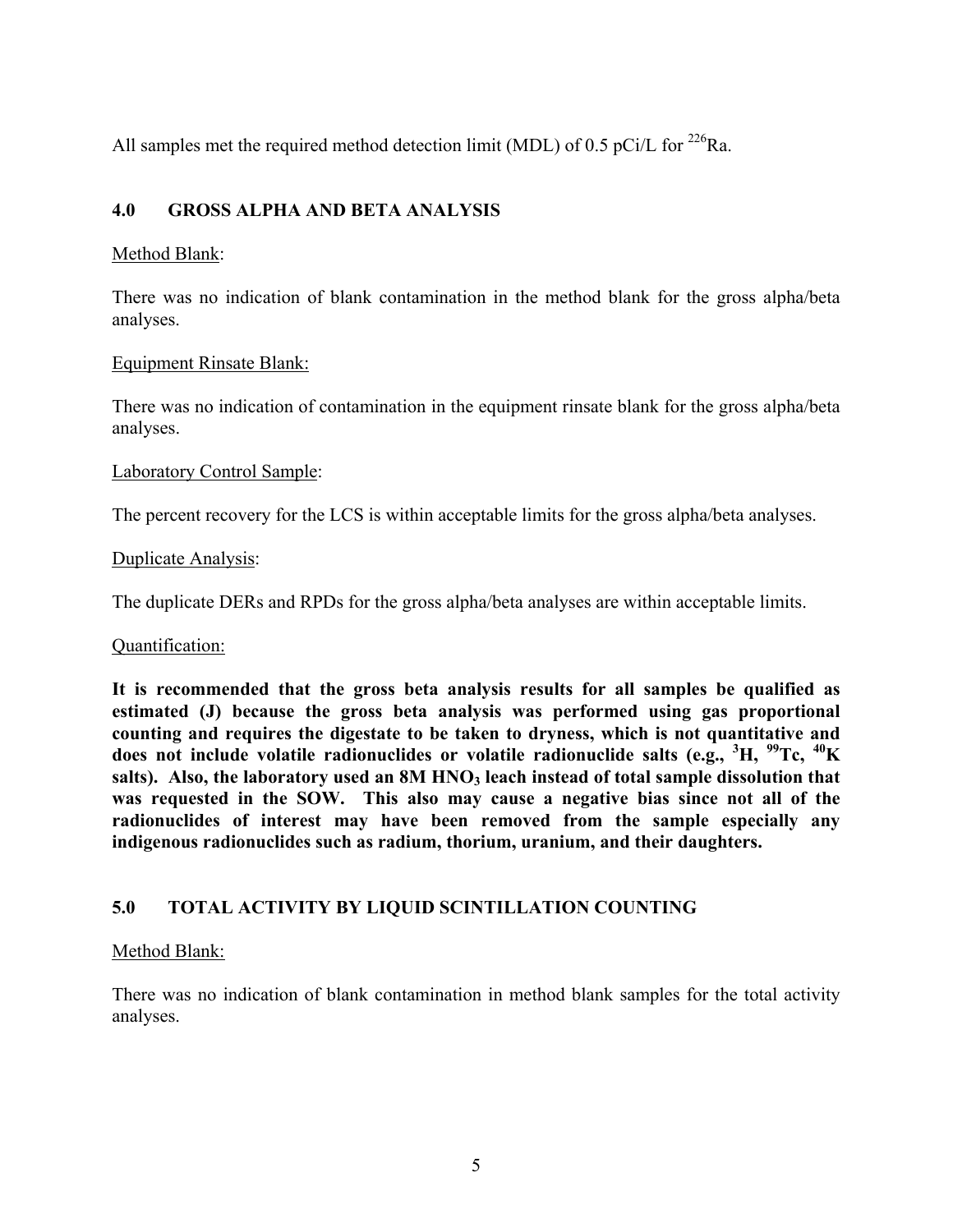### Equipment Rinsate Blank:

There was no indication of contamination in the equipment rinsate blank for the total activity analyses.

### Laboratory Control Sample:

The percent recovery for the reported LCS is within acceptable limits for the total activity analysis.

### Duplicate Analysis:

The total activity analysis duplicate DER is within acceptable limits.

### Matrix Spike Sample:

The percent recovery for the MSS for the total activity analysis is within acceptable limits.

### Quantitation and Method Detection Limit:

The required MDC for the Total Activity analysis is 10 pCi/g. All sample results met the required MDC. **It is recommended that the total activity analysis results for all samples be qualified as estimated (J), since the total activity analysis appears to have a negative bias. This negative bias may be due to the digestate being taken to dryness, which allowed the loss of volatile radionuclides or volatile radionuclide salts (e.g., <sup>3</sup> H, 99Tc, 40K salts). Also,**  the laboratory used an 8M HNO<sub>3</sub> leach instead of total sample dissolution that was **requested in the SOW. This also may cause a negative bias since not all of the radionuclides of interest may have been removed from the sample especially any indigenous radionuclides such as radium, thorium, uranium, and their daughters.**

### **6.0 DATA INTERCOMPARISON**

#### U Alpha to U Gamma:

For all samples, the uranium alpha and uranium gammas agree within the uncertainties. No further qualification of the gamma spectrometry results is necessary.

### Alpha/Beta Sums to Gross Alpha/Beta Analysis:

The comparison of alpha and beta emitter sums to the gross alpha and beta analyses was performed in the same way that the duplicates were evaluated. The DER equation was used to determine if the alpha and beta sums were statistically different from the gross alpha and beta analysis results at the 99% confidence level. If the DER was greater than 1.29, the sums and the gross analyses were assumed not to be in agreement. The results are shown on the attached sheets.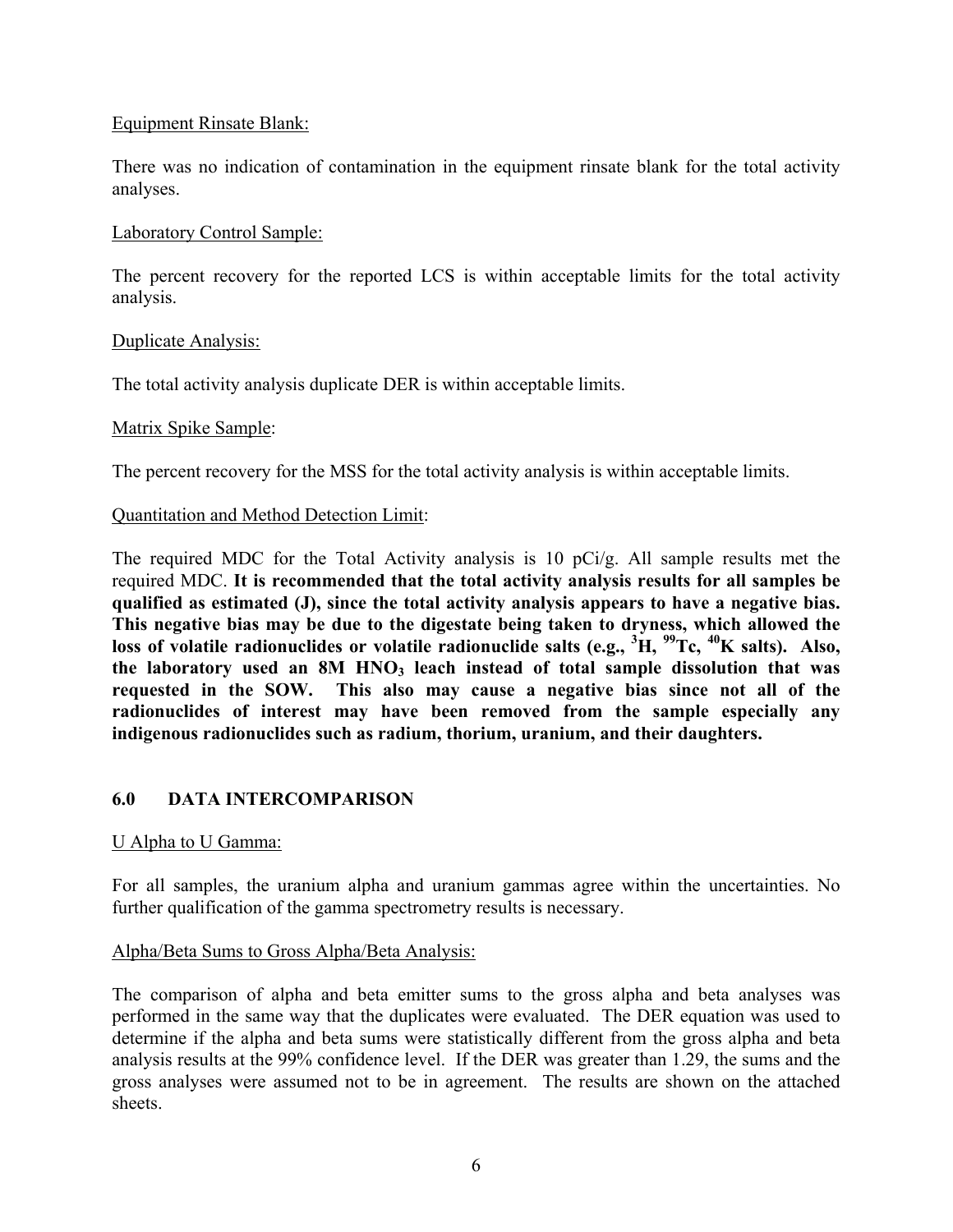The DERs for gross alpha to sum of alpha activities are within acceptable limits indicating that the gross alpha analyses agree with the sum of the alpha emitters within a 99% confidence level.

When comparing the sums of the beta emitters to the gross beta analyses, it was assumed that the <sup>234</sup>Th and <sup>234m</sup>Pa are in equilibrium with <sup>238</sup>U, thus having the same activity as the <sup>238</sup>U. DERs for samples TMF-0131 (4.51), TMF-0132 (4.21), TMF-0121 (3.65), TMF-0122 (4.36), TMF-0127 (3.49), TMF-0128 (4.06), TMF-0176 (4.37), TMF-0178 (3.48), TMF-0179 (3.56), TMF-0181 (2.75), TMF-0182 (4.48), TMF-0187 (3.29), TMF-0188 (3.72), TMF-0184 (4.39), TMF-9199 (3.00), TMF-9200 (4.27), TMF-0166 (3.18), and TMF-0167 (4.16) indicates that the total activity analysis did not agree with the sum of the alpha and beta emitters with a 99% confidence level. The RPDs (123%, 128%, 124%, 115%, 113%, 124%, 120%, 113%, 116%, 104%, 123%, 97.8%, 113% 123%, 127%, 108%, and 123% respectively) are also outside acceptable limits. The gross beta results are about 3-4 times smaller than the sum of the beta emitters for all samples. This negative bias is most likely due to the sample preparation as discussed above. Since all of the gross beta results have been qualified for this reason, no further qualification of the gross beta results is necessary.

### Total Activity to Sums of Alpha and Beta Emitters:

When comparing the total activity to the sum of the alpha and beta emitters, the DERs for samples TMF-0131 (3.45), TMF-0132 (3.79), TMF-0121 (2.54), TMF-0122 (2.76), TMF-0127 (2.01), TMF-0128 (2.95), TMF-0176 (3.46), TMF-0178 (1.42), TMF-0179 (2.48), TMF-0182 (3.51), TMF-0188 (3.13), TMF-0184 (3.04), TMF-9199 (1.88), TMF-9200 (2.68), TMF-0166 (2.02), and TMF-0167 (3.09) indicates that the total activity analysis did not agree with the sum of the alpha and beta emitters with a 99% confidence level. The RPDs (106%, 132%, 87.4%, 82.5%, 75.9%, 107%, 103%, 50.6%, 96.4%, 102%, 108%, 102%, 81.7% 89.9%, 74.8%, and 103% respectively) are also outside acceptable limits. Samples TMF-0131, TMF-0132, TMF-0121, TMF-0122, TMF-0127, TMF-0128, TMF-0176, TMF-0178, TMF-0179, TMF-0182, TMF-0188, TMF-0184, TMF-9199, TMF-9200, TMF-0166, and TMF-0167 have total activity results that is less than the sum of the alpha and beta emitters by an approximate factor ranging from approximately 1.9 to 4.5. This is most likely due to a negative bias in the total activity results due to sample preparation as discussed above. No further qualification of the total activity results is recommended since the total activity results for the listed samples were previously qualified for this reason.

# $228$ Ac Gamma and  $232$ Th:

When comparing the <sup>228</sup>Ac activity to <sup>228</sup>Ra activity, it was assumed that the actinium and radium are in equilibrium with  $232$ Th. The activities are all within the uncertainties of the measurements for all three radionuclides.

### Summary: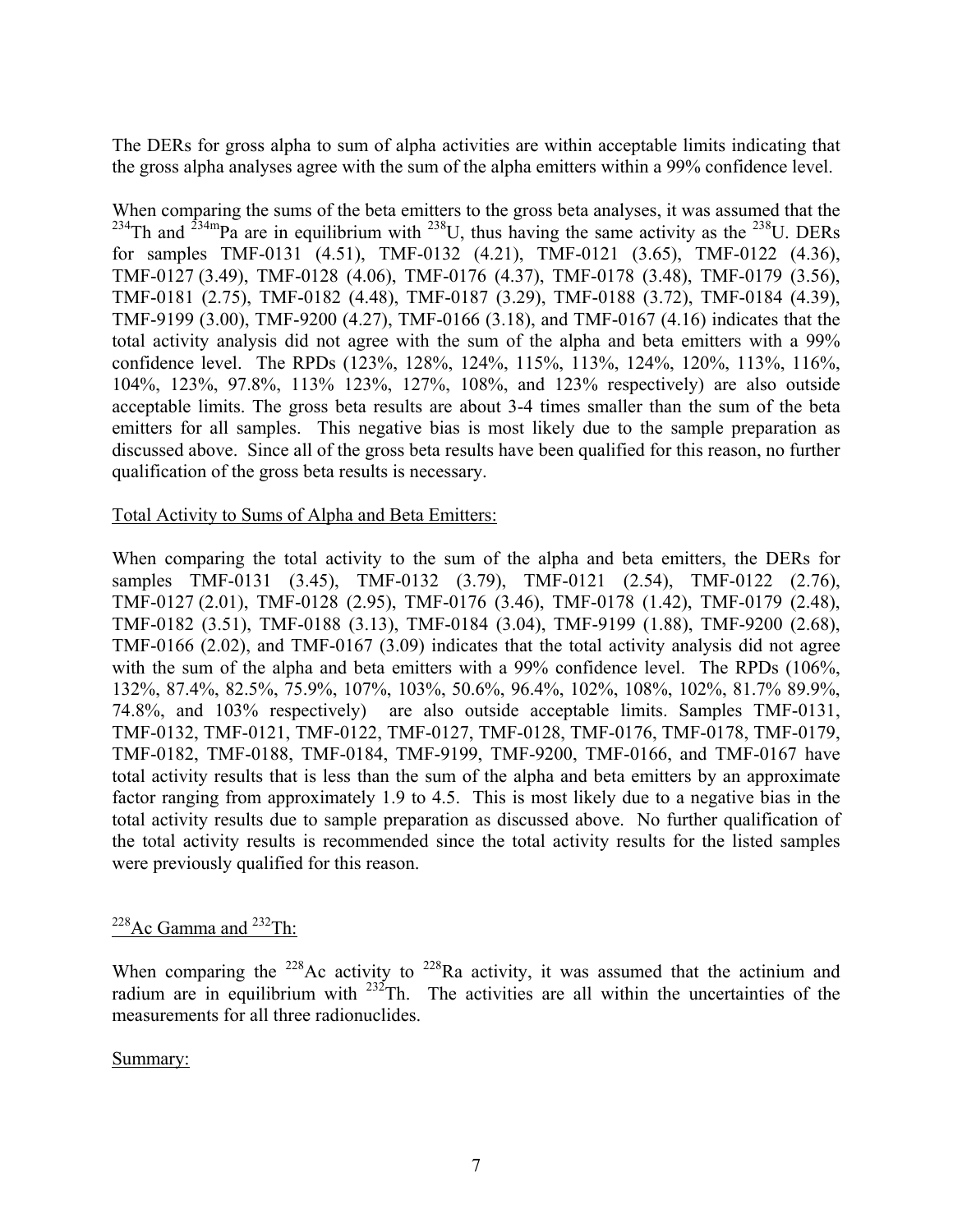Based on the agreements between the gross alpha analyses and the sums of the individual alpha activities, all activity except gross beta activity is accounted for in all samples. Due to exclusion of volatile beta and daughter beta emitting radionuclides from the natural chain in the gross beta measurements the sums of beta activities in the sample was greater than the gross beta activity in all samples. Similarly, for the same reason the total activity for all samples was greater than the sum of the gross activities.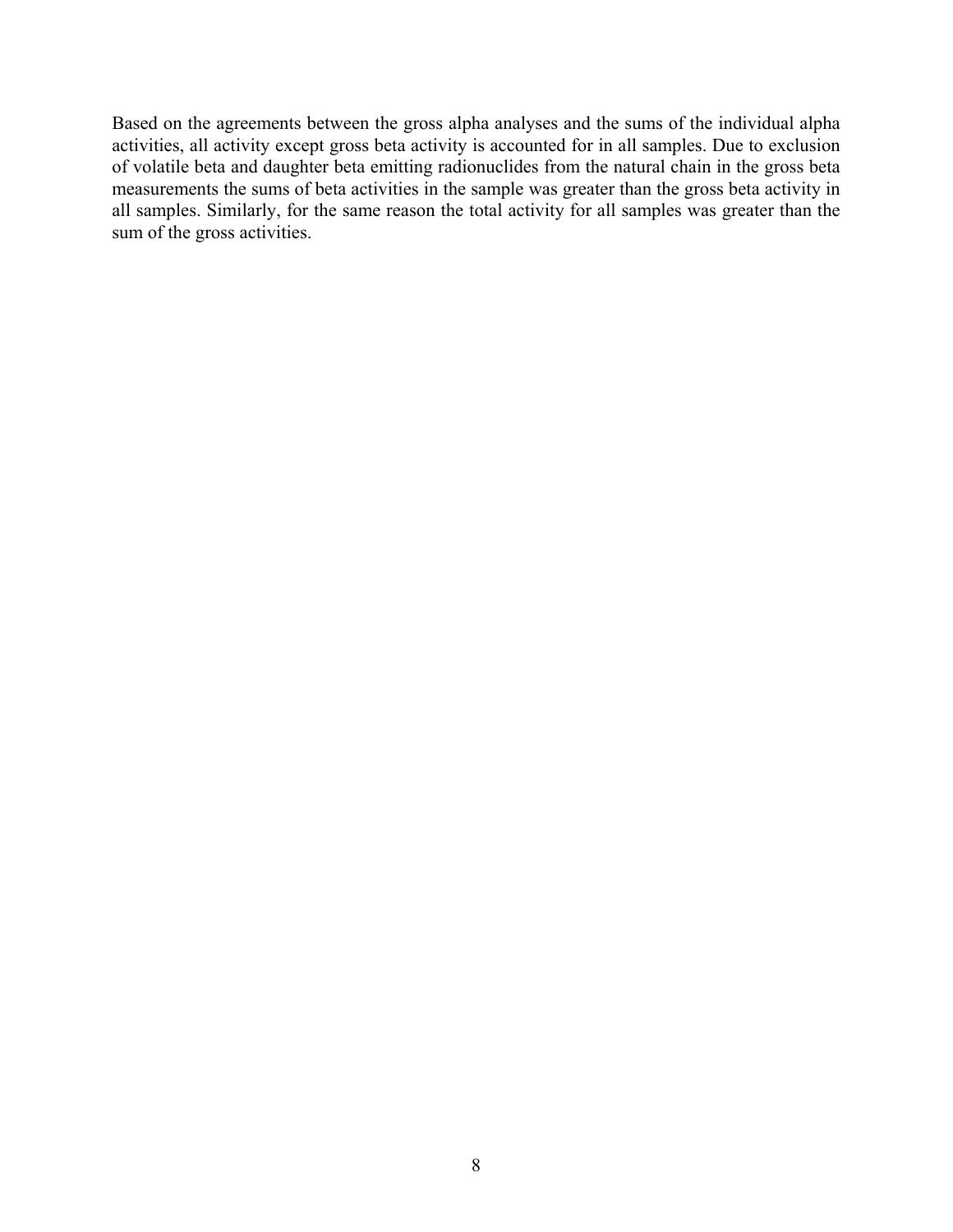| 0107095-1                    |               |              | TMF-0131         |                  |      |            |       |                     | <b>FROM GAMMA</b> |                  |                            |      |            |                |
|------------------------------|---------------|--------------|------------------|------------------|------|------------|-------|---------------------|-------------------|------------------|----------------------------|------|------------|----------------|
|                              |               |              | <b>Duplicate</b> | <b>Duplicate</b> |      |            |       |                     |                   | <b>Duplicate</b> | <b>Duplicate</b>           |      |            |                |
|                              | <b>Result</b> | Uncertainty  | <b>Result</b>    | Uncertainty      |      |            |       | <b>Result</b>       | Uncertainty       | <b>Result</b>    | Uncertainty                |      |            | Val            |
| <b>Analyses</b>              | (pCi/g)       | (pCi/g)      | (pCi/g)          | (pCi/g)          | DER  | <b>RPD</b> | Val Q | (pCi/g)             | (pCi/g)           | (pCi/g)          | (pCi/g)                    | DER  | <b>RPD</b> | $\bf{Q}$       |
| Am-241                       |               |              |                  |                  |      |            |       | $-8.00E-02$         | 2.60E-01          | 6.00E-02         | $3.40E-01$ 0.33            |      | 1400       | $\overline{U}$ |
| Ra-226                       | 8.90E-01      | 2.40E-01     |                  |                  |      |            |       |                     |                   |                  |                            |      |            |                |
| Np-237                       |               |              |                  |                  |      |            |       |                     |                   |                  |                            |      |            |                |
| Pu-238                       |               |              |                  |                  |      |            |       |                     |                   |                  |                            |      |            |                |
| Pu-239                       |               |              |                  |                  |      |            |       |                     |                   |                  |                            |      |            |                |
| Th-228                       | $1.13E + 00$  | 1.90E-01     | $1.05E + 00$     | 1.90E-01         | 0.30 | 7.34       |       |                     |                   |                  |                            |      |            |                |
| $Th-230$                     | $1.04E + 00$  | 1.70E-01     | 9.60E-01         | 1.70E-01         | 0.33 | 8.00       |       |                     |                   |                  |                            |      |            |                |
| $Th-232$                     | 9.90E-01      | 1.60E-01     | 8.70E-01         | 1.60E-01         | 0.53 | 12.9       |       |                     |                   |                  |                            |      |            |                |
| U-234                        | 9.70E-01      | 2.40E-01     |                  |                  |      |            |       |                     |                   |                  |                            |      |            |                |
| U-235                        | 6.30E-02      | 5.20E-02     |                  |                  |      |            |       | 2.40E-01            | 2.90E-01          | 1.00E-02         | 3.40E-01                   | 0.51 | 184        |                |
| U-238                        | $1.00E + 00$  | 2.40E-01     |                  |                  |      |            |       |                     |                   |                  |                            |      |            |                |
| <b>Total U Alpha</b>         | $2.03E + 00$  | 3.43E-01     |                  |                  |      |            |       |                     |                   |                  |                            |      |            |                |
| <b>Alpha Sum</b>             | $6.80E + 00$  | $1.45E + 00$ |                  |                  |      |            |       |                     |                   |                  |                            |      |            |                |
|                              |               |              |                  |                  |      |            |       |                     |                   |                  |                            |      |            |                |
| Total U by KPA               |               |              |                  |                  |      |            |       |                     |                   |                  |                            |      |            |                |
| Total U by KPA               |               |              |                  |                  |      |            |       |                     |                   |                  |                            |      |            |                |
| U-235 wt% (by alpha spect)   |               |              |                  |                  |      |            |       |                     |                   |                  |                            |      |            |                |
| U-233 wt%                    |               |              |                  |                  |      |            |       |                     |                   |                  |                            |      |            |                |
| <b>Total U Alpha (Calc)</b>  |               |              |                  |                  |      |            |       |                     |                   |                  |                            |      |            |                |
|                              |               |              |                  |                  |      |            |       |                     |                   |                  |                            |      |            |                |
| <b>Total Radiological Sr</b> |               |              |                  |                  |      |            |       |                     |                   |                  |                            |      |            |                |
| $K-40$                       | $1.70E + 01$  | $3.20E + 00$ | $1.51E + 01$     | 3.30E+00         | 0.41 | 11.8       |       |                     |                   |                  |                            |      |            |                |
| Th-234 (Assumed from U-238)  | $1.00E + 00$  | 2.40E-01     |                  |                  |      |            |       | $1.68E + 00$        | 9.90E-01          | $1.20E + 00$     | $1.10E + 00$               | 0.32 | 33.3       |                |
| Pa-234m (Assumed from U-238) | $1.00E + 00$  | 2.40E-01     |                  |                  |      |            |       | 8.40E+00            | 7.80E+00          | $8.00E + 00$     | $1.10E + 01$               | 0.03 | 4.88       |                |
| Ac-227                       |               |              |                  |                  |      |            |       |                     |                   |                  |                            |      |            |                |
| Ra-228                       | 7.50E-01      | 2.10E-01     | 8.90E-01         | 2.60E-01         | 0.42 | 17.1       |       |                     |                   |                  |                            |      |            |                |
| Pa-231                       | 8.00E-01      | $1.50E + 00$ | $-1.40E + 00$    | $2.70E + 00$     | 0.71 | 733        | U     |                     |                   |                  |                            |      |            |                |
| <b>Beta Sum</b>              | $1.98E + 01$  | $3.23E + 00$ |                  |                  |      |            |       | 2.79E+01            | $8.49E + 00$      | $2.50E + 01$     | $1.15E+01$                 |      |            |                |
| <b>Total Activity Sum</b>    | $2.66E + 01$  | $3.54E + 00$ |                  |                  |      |            |       | $3.47E + 01$        | $8.62E + 00$      |                  |                            |      |            |                |
|                              |               |              |                  |                  |      |            |       | DER (sums to gross) |                   |                  | <b>RPD</b> (sums to gross) |      |            |                |
| Gross Alpha                  | $6.20E + 00$  | $1.10E + 00$ |                  |                  |      |            |       | 0.33                | (from gamma)      |                  | 9.27                       |      |            |                |
| Gross Beta                   | $4.74E + 00$  | 8.80E-01     |                  |                  |      |            | J     | 4.51                | 2.72              |                  | 123                        |      |            |                |
| <b>Total Activity</b>        | 8.20E+00      | $4.00E + 00$ |                  |                  |      |            | J     | 3.45                | 2.79              |                  | 106                        |      |            |                |
|                              |               |              |                  |                  |      |            |       |                     |                   |                  |                            |      |            |                |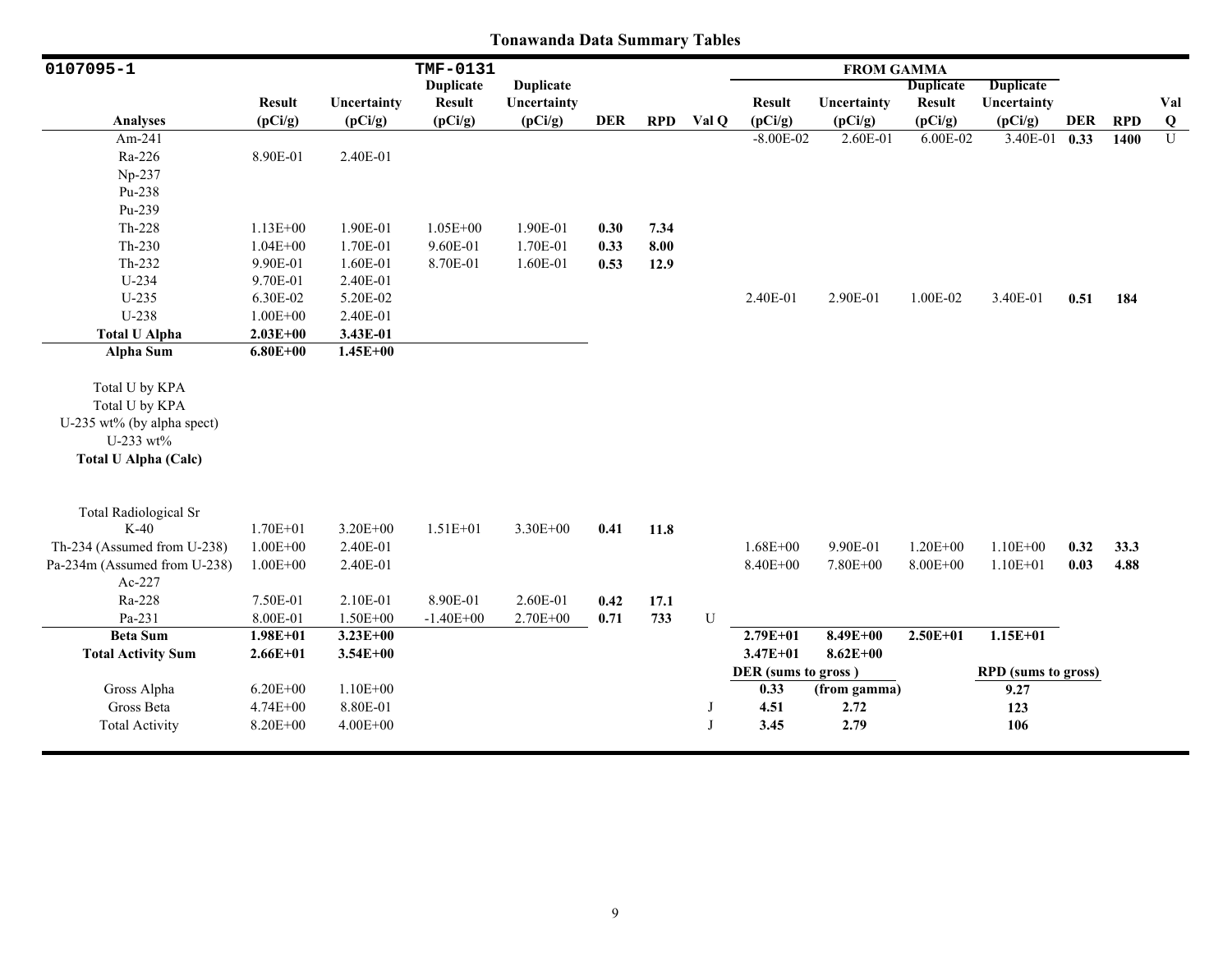| 0107095-2                    |               |              | TMF-0132         |                  |            |            |       |                     | <b>FROM GAMMA</b> |                  |                            |         |              |
|------------------------------|---------------|--------------|------------------|------------------|------------|------------|-------|---------------------|-------------------|------------------|----------------------------|---------|--------------|
|                              |               |              | <b>Duplicate</b> | <b>Duplicate</b> |            |            |       |                     |                   | <b>Duplicate</b> | <b>Duplicate</b>           |         |              |
|                              | <b>Result</b> | Uncertainty  | <b>Result</b>    | Uncertainty      |            |            |       | <b>Result</b>       | Uncertainty       | <b>Result</b>    | Uncertainty                |         | Val          |
| <b>Analyses</b>              | (pCi/g)       | (pCi/g)      | (pCi/g)          | (pCi/g)          | <b>DER</b> | <b>RPD</b> | Val Q | (pCi/g)             | (pCi/g)           | (pCi/g)          | (pCi/g)                    | DER RPD | $\bf Q$      |
| Am-241                       |               |              |                  |                  |            |            |       | $-1.80E-01$         | 3.30E-01          |                  |                            |         | $\mathbf{U}$ |
| Ra-226                       | $1.10E + 00$  | 4.60E-01     |                  |                  |            |            |       |                     |                   |                  |                            |         |              |
| Np-237                       |               |              |                  |                  |            |            |       |                     |                   |                  |                            |         |              |
| Pu-238                       |               |              |                  |                  |            |            |       |                     |                   |                  |                            |         |              |
| Pu-239                       |               |              |                  |                  |            |            |       |                     |                   |                  |                            |         |              |
| $Th-228$                     | 9.00E-01      | 1.60E-01     |                  |                  |            |            |       |                     |                   |                  |                            |         |              |
| $Th-230$                     | 8.10E-01      | 1.50E-01     |                  |                  |            |            |       |                     |                   |                  |                            |         |              |
| $Th-232$                     | 9.40E-01      | 1.60E-01     |                  |                  |            |            |       |                     |                   |                  |                            |         |              |
| U-234                        | 7.90E-01      | 2.00E-01     |                  |                  |            |            |       |                     |                   |                  |                            |         |              |
| $U-235$                      | 9.40E-02      | 6.10E-02     |                  |                  |            |            |       | 1.00E-02            | 3.10E-01          |                  |                            |         | U            |
| U-238                        | 9.00E-01      | 2.20E-01     |                  |                  |            |            |       |                     |                   |                  |                            |         |              |
| <b>Total U Alpha</b>         | $1.78E + 00$  | 3.04E-01     |                  |                  |            |            |       |                     |                   |                  |                            |         |              |
| Alpha Sum                    | $5.08E + 00$  | $1.82E+00$   |                  |                  |            |            |       |                     |                   |                  |                            |         |              |
|                              |               |              |                  |                  |            |            |       |                     |                   |                  |                            |         |              |
| Total U by KPA               |               |              |                  |                  |            |            |       |                     |                   |                  |                            |         |              |
| Total U by KPA               |               |              |                  |                  |            |            |       |                     |                   |                  |                            |         |              |
| U-235 wt% (by alpha spect)   |               |              |                  |                  |            |            |       |                     |                   |                  |                            |         |              |
| U-233 wt%                    |               |              |                  |                  |            |            |       |                     |                   |                  |                            |         |              |
| <b>Total U Alpha (Calc)</b>  |               |              |                  |                  |            |            |       |                     |                   |                  |                            |         |              |
|                              |               |              |                  |                  |            |            |       |                     |                   |                  |                            |         |              |
| <b>Total Radiological Sr</b> |               |              |                  |                  |            |            |       |                     |                   |                  |                            |         |              |
| $K-40$                       | $1.98E + 01$  | $4.00E + 00$ |                  |                  |            |            |       |                     |                   |                  |                            |         |              |
| Th-234 (Assumed from U-238)  | 9.00E-01      | 2.20E-01     |                  |                  |            |            |       | 7.90E-01            | 8.40E-01          |                  |                            |         |              |
| Pa-234m (Assumed from U-238) | 9.00E-01      | 2.20E-01     |                  |                  |            |            |       | 4.40E+00            | $1.00E + 01$      |                  |                            |         | U            |
| Ac-227                       |               |              |                  |                  |            |            |       |                     |                   |                  |                            |         |              |
| Ra-228                       | 8.10E-01      | 2.80E-01     |                  |                  |            |            |       |                     |                   |                  |                            |         |              |
| Pa-231                       | $-5.00E-01$   | 1.90E+00     |                  |                  |            |            | U     |                     |                   |                  |                            |         |              |
| <b>Beta Sum</b>              | $2.24E + 01$  | $4.03E + 00$ |                  |                  |            |            |       | $2.57E + 01$        | $1.08E + 01$      |                  |                            |         |              |
| <b>Total Activity Sum</b>    | $2.74E + 01$  | $4.42E + 00$ |                  |                  |            |            |       | $3.08E + 01$        | $1.10E + 01$      |                  |                            |         |              |
|                              |               |              |                  |                  |            |            |       | DER (sums to gross) |                   |                  | <b>RPD</b> (sums to gross) |         |              |
| Gross Alpha                  | $6.20E + 00$  | $1.20E + 00$ |                  |                  |            |            |       | 0.51                | (from gamma)      |                  | 19.8                       |         |              |
| Gross Beta                   | 4.94E+00      | 9.20E-01     |                  |                  |            |            | J     | 4.21                | 1.92              |                  | 128                        |         |              |
| <b>Total Activity</b>        | $5.60E + 00$  | $3.70E + 00$ |                  |                  |            |            | J     | 3.79                | 2.18              |                  | 132                        |         |              |
|                              |               |              |                  |                  |            |            |       |                     |                   |                  |                            |         |              |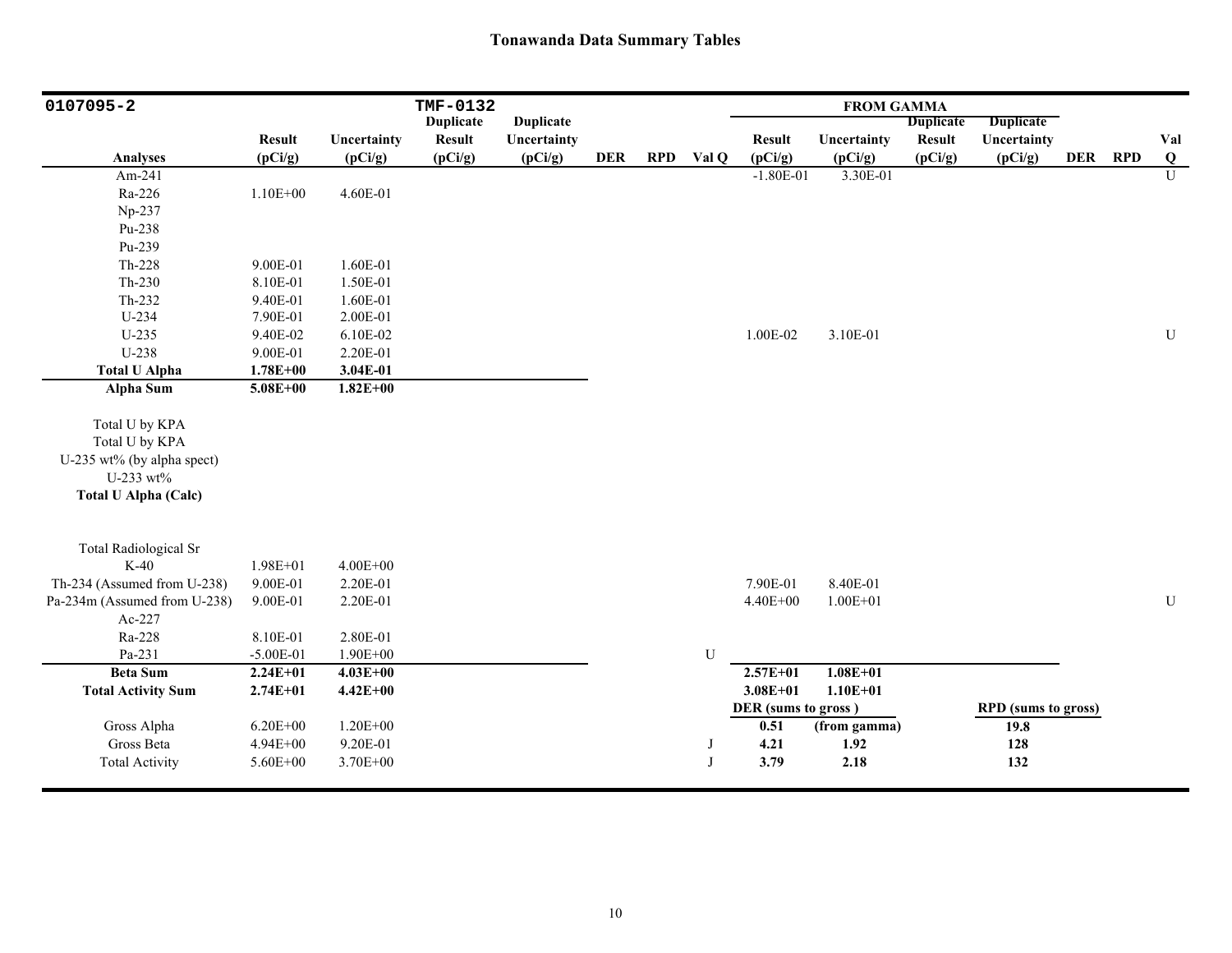| 0107095-3                                                                                                  |                          |                      | TMF-0121         |                  |            |            |            |                     | <b>FROM GAMMA</b> |                  |                            |            |            |                         |
|------------------------------------------------------------------------------------------------------------|--------------------------|----------------------|------------------|------------------|------------|------------|------------|---------------------|-------------------|------------------|----------------------------|------------|------------|-------------------------|
|                                                                                                            |                          |                      | <b>Duplicate</b> | <b>Duplicate</b> |            |            |            |                     |                   | <b>Duplicate</b> | <b>Duplicate</b>           |            |            |                         |
|                                                                                                            | <b>Result</b>            | Uncertainty          | <b>Result</b>    | Uncertainty      |            |            |            | <b>Result</b>       | Uncertainty       | <b>Result</b>    | Uncertainty                |            |            | Val                     |
| <b>Analyses</b>                                                                                            | (pCi/g)                  | (pCi/g)              | (pCi/g)          | (pCi/g)          | <b>DER</b> | <b>RPD</b> | Val Q      | (pCi/g)             | (pCi/g)           | (pCi/g)          | (pCi/g)                    | <b>DER</b> | <b>RPD</b> | $\overline{\mathbf{Q}}$ |
| Am-241                                                                                                     |                          |                      |                  |                  |            |            |            | 5.00E-02            | 1.20E-01          |                  |                            |            |            | $\overline{U}$          |
| Ra-226                                                                                                     | $1.22E + 00$             | 2.60E-01             |                  |                  |            |            |            |                     |                   |                  |                            |            |            |                         |
| Np-237                                                                                                     |                          |                      |                  |                  |            |            |            |                     |                   |                  |                            |            |            |                         |
| Pu-238                                                                                                     |                          |                      |                  |                  |            |            |            |                     |                   |                  |                            |            |            |                         |
| Pu-239                                                                                                     |                          |                      |                  |                  |            |            |            |                     |                   |                  |                            |            |            |                         |
| Th-228                                                                                                     | $1.03E + 00$             | 1.80E-01             |                  |                  |            |            |            |                     |                   |                  |                            |            |            |                         |
| $Th-230$                                                                                                   | $1.10E + 00$             | 1.80E-01             |                  |                  |            |            |            |                     |                   |                  |                            |            |            |                         |
| Th-232                                                                                                     | $1.14E + 00$             | 1.90E-01             |                  |                  |            |            |            |                     |                   |                  |                            |            |            |                         |
| U-234                                                                                                      | $1.08E + 00$             | 2.90E-01             |                  |                  |            |            |            |                     |                   |                  |                            |            |            |                         |
| $U-235$                                                                                                    | 7.50E-02                 | 6.70E-02             |                  |                  |            |            |            | $-1.30E-01$         | 3.50E-01          |                  |                            |            |            | ${\bf U}$               |
| U-238                                                                                                      | 9.90E-01                 | 2.80E-01             |                  |                  |            |            |            |                     |                   |                  |                            |            |            |                         |
| <b>Total U Alpha</b>                                                                                       | $2.15E+00$               | 4.09E-01             |                  |                  |            |            |            |                     |                   |                  |                            |            |            |                         |
| Alpha Sum                                                                                                  | $5.83E+00$               | $2.06E + 00$         |                  |                  |            |            |            |                     |                   |                  |                            |            |            |                         |
| Total U by KPA<br>Total U by KPA<br>U-235 wt% (by alpha spect)<br>U-233 wt%<br><b>Total U Alpha (Calc)</b> |                          |                      |                  |                  |            |            |            |                     |                   |                  |                            |            |            |                         |
|                                                                                                            |                          |                      |                  |                  |            |            |            |                     |                   |                  |                            |            |            |                         |
| $K-40$<br>$Cs-137$                                                                                         | $1.90E + 01$<br>1.44E-01 | 4.50E+00<br>9.20E-02 |                  |                  |            |            |            |                     |                   |                  |                            |            |            |                         |
| Th-234 (Assumed from U-238)                                                                                | 9.90E-01                 | 2.80E-01             |                  |                  |            |            |            | $1.11E + 00$        | 8.80E-01          |                  |                            |            |            |                         |
| Pa-234m (Assumed from U-238)                                                                               | 9.90E-01                 | 2.80E-01             |                  |                  |            |            |            | $2.00E + 00$        | $1.30E + 01$      |                  |                            |            |            | ${\bf U}$               |
| Ac-227                                                                                                     |                          |                      |                  |                  |            |            |            |                     |                   |                  |                            |            |            |                         |
| Ra-228                                                                                                     | 9.70E-01                 | 4.10E-01             |                  |                  |            |            |            |                     |                   |                  |                            |            |            |                         |
| Pa-231                                                                                                     | $-9.00E-01$              | 2.20E+00             |                  |                  |            |            | U          |                     |                   |                  |                            |            |            |                         |
| <b>Beta Sum</b>                                                                                            | $2.20E+01$               | $4.54E + 00$         |                  |                  |            |            |            | $2.31E+01$          | $1.38E + 01$      |                  |                            |            |            |                         |
| <b>Total Activity Sum</b>                                                                                  | $2.78E + 01$             | $4.99E + 00$         |                  |                  |            |            |            | $2.89E + 01$        | $1.39E + 01$      |                  |                            |            |            |                         |
|                                                                                                            |                          |                      |                  |                  |            |            |            | DER (sums to gross) |                   |                  | <b>RPD</b> (sums to gross) |            |            |                         |
| Gross Alpha                                                                                                | $6.90E + 00$             | $1.10E + 00$         | 5.46E+00         | 9.10E-01         | 1.01       | 23.3       |            | 0.46                | (from gamma)      |                  | 16.9                       |            |            |                         |
| Gross Beta                                                                                                 | 5.12E+00                 | 8.10E-01             | 4.65E+00         | 7.60E-01         | 0.42       | 9.62       | $_{\rm J}$ | 3.65                | 1.30              |                  | 124                        |            |            |                         |
| <b>Total Activity</b>                                                                                      | $1.09E + 01$             | 4.40E+00             | $9.10E + 00$     | 4.20E+00         | 0.30       | 18.0       | $_{\rm J}$ | 2.54                | 1.23              |                  | 87.4                       |            |            |                         |
|                                                                                                            |                          |                      |                  |                  |            |            |            |                     |                   |                  |                            |            |            |                         |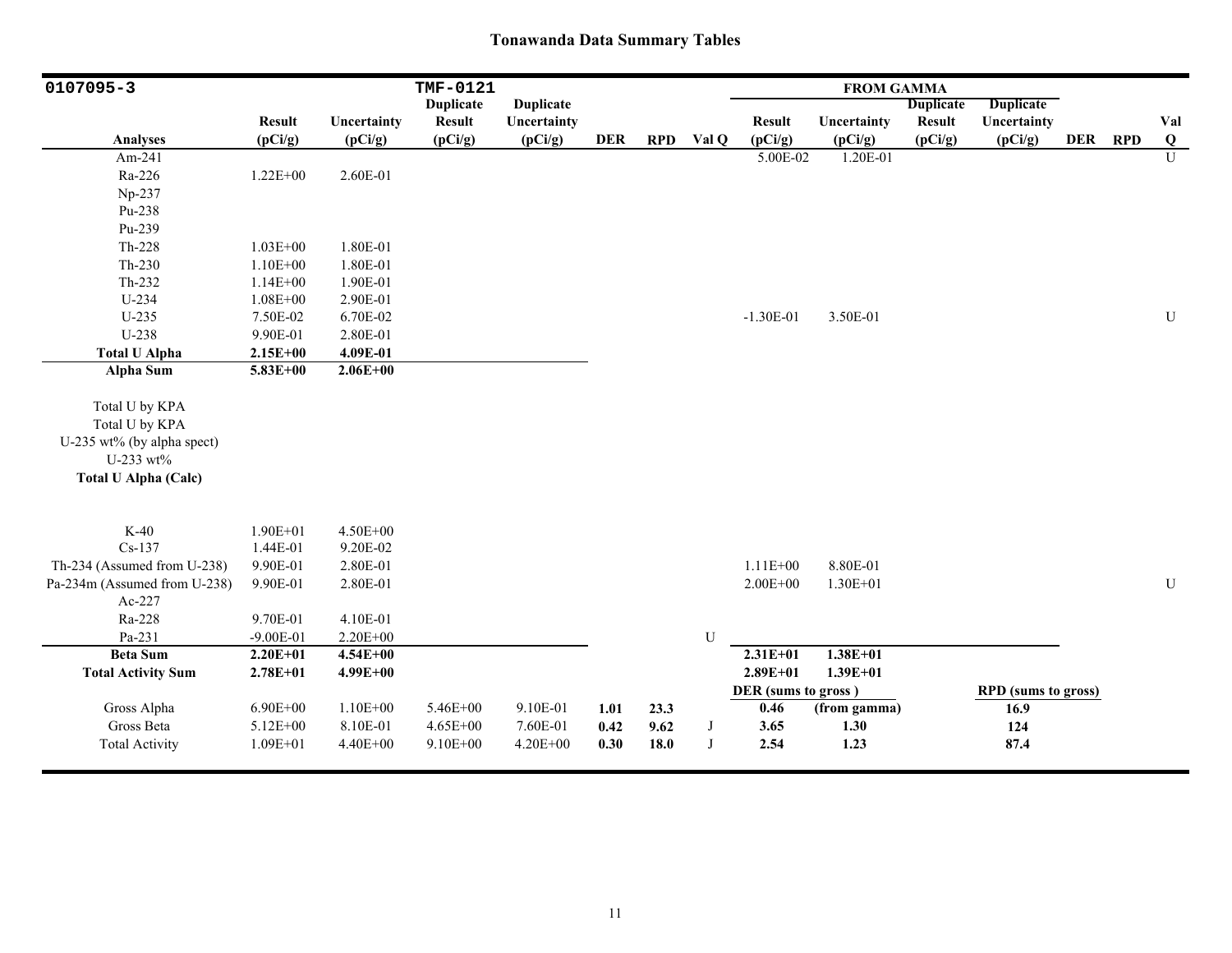| 0107095-4                    |               |              | <b>TMF-0122</b>  |                  |            |            |           |                     | <b>FROM GAMMA</b> |                  |                            |         |                |
|------------------------------|---------------|--------------|------------------|------------------|------------|------------|-----------|---------------------|-------------------|------------------|----------------------------|---------|----------------|
|                              |               |              | <b>Duplicate</b> | <b>Duplicate</b> |            |            |           |                     |                   | <b>Duplicate</b> | <b>Duplicate</b>           |         |                |
|                              | <b>Result</b> | Uncertainty  | <b>Result</b>    | Uncertainty      |            |            |           | <b>Result</b>       | Uncertainty       | <b>Result</b>    | Uncertainty                |         | Val            |
| <b>Analyses</b>              | (pCi/g)       | (pCi/g)      | (pCi/g)          | (pCi/g)          | <b>DER</b> | <b>RPD</b> | Val Q     | (pCi/g)             | (pCi/g)           | (pCi/g)          | (pCi/g)                    | DER RPD | Q              |
| Am-241                       |               |              |                  |                  |            |            |           | $-4.00E-02$         | 1.60E-01          |                  |                            |         | $\overline{U}$ |
| Ra-226                       | 6.80E-01      | 1.90E-01     |                  |                  |            |            |           |                     |                   |                  |                            |         |                |
| Np-237                       |               |              |                  |                  |            |            |           |                     |                   |                  |                            |         |                |
| Pu-238                       |               |              |                  |                  |            |            |           |                     |                   |                  |                            |         |                |
| Pu-239                       |               |              |                  |                  |            |            |           |                     |                   |                  |                            |         |                |
| Th-228                       | 8.40E-01      | 1.60E-01     |                  |                  |            |            |           |                     |                   |                  |                            |         |                |
| $Th-230$                     | 8.10E-01      | 1.50E-01     |                  |                  |            |            |           |                     |                   |                  |                            |         |                |
| Th-232                       | 8.40E-01      | 1.50E-01     |                  |                  |            |            |           |                     |                   |                  |                            |         |                |
| $U-234$                      | 7.40E-01      | 2.20E-01     | 8.00E-01         | 2.10E-01         | 0.20       | 7.79       |           |                     |                   |                  |                            |         |                |
| $U-235$                      | 1.20E-01      | 8.10E-02     | 1.01E-01         | 6.80E-02         | 0.18       | 17.2       |           | $-4.00E-02$         | 2.60E-01          |                  |                            |         | ${\bf U}$      |
| U-238                        | 7.80E-01      | 2.30E-01     | 9.10E-01         | 2.30E-01         | 0.40       | 15.4       |           |                     |                   |                  |                            |         |                |
| <b>Total U Alpha</b>         | $1.64E + 00$  | 3.28E-01     | $1.81E + 00$     | 3.19E-01         |            |            |           |                     |                   |                  |                            |         |                |
| <b>Alpha Sum</b>             | $4.45E + 00$  | $1.18E + 00$ | $1.81E + 00$     | 3.19E-01         |            |            |           |                     |                   |                  |                            |         |                |
| Total U by KPA               |               |              |                  |                  |            |            |           |                     |                   |                  |                            |         |                |
| Total U by KPA               |               |              |                  |                  |            |            |           |                     |                   |                  |                            |         |                |
| U-235 wt% (by alpha spect)   |               |              |                  |                  |            |            |           |                     |                   |                  |                            |         |                |
| U-233 wt%                    |               |              |                  |                  |            |            |           |                     |                   |                  |                            |         |                |
| <b>Total U Alpha (Calc)</b>  |               |              |                  |                  |            |            |           |                     |                   |                  |                            |         |                |
|                              |               |              |                  |                  |            |            |           |                     |                   |                  |                            |         |                |
| <b>Total Radiological Sr</b> |               |              |                  |                  |            |            |           |                     |                   |                  |                            |         |                |
| $K-40$                       | $1.77E + 01$  | 3.20E+00     |                  |                  |            |            |           |                     |                   |                  |                            |         |                |
| Th-234 (Assumed from U-238)  | 7.80E-01      | 2.30E-01     | 9.10E-01         | 2.30E-01         | 0.40       | 15.4       |           | $1.14E + 00$        | 8.60E-01          |                  |                            |         |                |
| Pa-234m (Assumed from U-238) | 7.80E-01      | 2.30E-01     | 9.10E-01         | 2.30E-01         | 0.40       | 15.4       |           | 1.00E-01            | 7.30E+00          |                  |                            |         | ${\bf U}$      |
| Ac-227                       |               |              |                  |                  |            |            |           |                     |                   |                  |                            |         |                |
| Ra-228                       | 8.60E-01      | 2.10E-01     |                  |                  |            |            |           |                     |                   |                  |                            |         |                |
| Pa-231                       | $-4.00E-01$   | $1.20E + 00$ |                  |                  |            |            | ${\bf U}$ |                     |                   |                  |                            |         |                |
| <b>Beta Sum</b>              | $2.01E+01$    | $3.23E + 00$ | $1.82E+00$       | $3.25E-01$       |            |            |           | $1.98E + 01$        | $8.02E + 00$      |                  |                            |         |                |
| <b>Total Activity Sum</b>    | $2.45E + 01$  | $3.43E + 00$ | $3.63E + 00$     | 4.55E-01         |            |            |           | $2.42E + 01$        | $8.11E + 00$      |                  |                            |         |                |
|                              |               |              |                  |                  |            |            |           | DER (sums to gross) |                   |                  | <b>RPD</b> (sums to gross) |         |                |
| Gross Alpha                  | 5.50E+00      | $1.10E + 00$ |                  |                  |            |            |           | 0.65                | (from gamma)      |                  | 21.1                       |         |                |
| Gross Beta                   | 5.39E+00      | 9.70E-01     |                  |                  |            |            | J         | 4.36                | 1.78              |                  | 115                        |         |                |
| <b>Total Activity</b>        | $1.02E + 01$  | 3.90E+00     |                  |                  |            |            | J         | 2.76                | 1.56              |                  | 82.5                       |         |                |
|                              |               |              |                  |                  |            |            |           |                     |                   |                  |                            |         |                |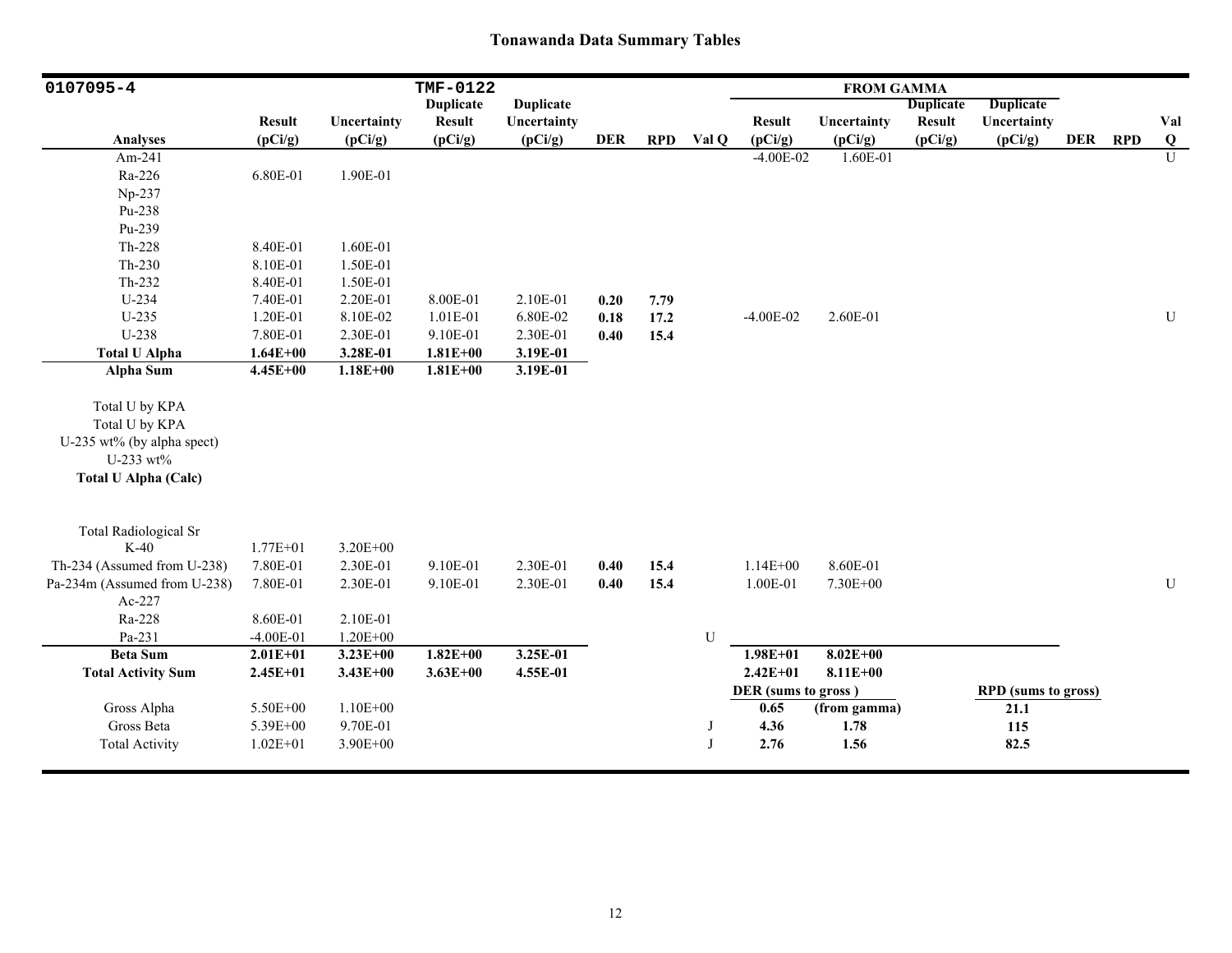| 0107095-5                    |               |              | TMF-0127         |                  |            |            |       |                     | <b>FROM GAMMA</b> |                  |                            |            |            |                         |
|------------------------------|---------------|--------------|------------------|------------------|------------|------------|-------|---------------------|-------------------|------------------|----------------------------|------------|------------|-------------------------|
|                              |               |              | <b>Duplicate</b> | <b>Duplicate</b> |            |            |       |                     |                   | <b>Duplicate</b> | <b>Duplicate</b>           |            |            |                         |
|                              | <b>Result</b> | Uncertainty  | <b>Result</b>    | Uncertainty      |            |            |       | <b>Result</b>       | Uncertainty       | <b>Result</b>    | Uncertainty                |            |            | Val                     |
| <b>Analyses</b>              | (pCi/g)       | (pCi/g)      | (pCi/g)          | (pCi/g)          | <b>DER</b> | <b>RPD</b> | Val Q | (pCi/g)             | (pCi/g)           | (pCi/g)          | (pCi/g)                    | <b>DER</b> | <b>RPD</b> | $\overline{\mathbf{Q}}$ |
| Am-241                       |               |              |                  |                  |            |            |       | 3.00E-02            | 1.30E-01          | 1.40E-01         | 2.90E-01                   | 0.35       | 129        | $\overline{U}$          |
| Ra-226                       | $1.01E + 00$  | 2.30E-01     | $1.00E + 00$     | 3.00E-01         | 0.03       | 1.00       |       |                     |                   |                  |                            |            |            |                         |
| Np-237                       |               |              |                  |                  |            |            |       |                     |                   |                  |                            |            |            |                         |
| Pu-238                       |               |              |                  |                  |            |            |       |                     |                   |                  |                            |            |            |                         |
| Pu-239                       |               |              |                  |                  |            |            |       |                     |                   |                  |                            |            |            |                         |
| Th-228                       | 9.60E-01      | 1.70E-01     | $1.04E + 00$     | 1.90E-01         | 0.31       | 8.00       |       |                     |                   |                  |                            |            |            |                         |
| $Th-230$                     | 9.60E-01      | 1.60E-01     | 8.90E-01         | 1.60E-01         | 0.31       | 7.57       |       |                     |                   |                  |                            |            |            |                         |
| Th-232                       | 9.60E-01      | 1.60E-01     | $1.06E + 00$     | 1.80E-01         | 0.42       | 9.90       |       |                     |                   |                  |                            |            |            |                         |
| $U-234$                      | 7.50E-01      | 2.30E-01     |                  |                  |            |            |       |                     |                   |                  |                            |            |            |                         |
| $U-235$                      | 5.50E-02      | 5.60E-02     |                  |                  |            |            |       | $-2.20E-01$         | 3.00E-01          | $-9.00E - 02$    | 3.20E-01                   | 0.30       | 83.9       | $\mathbf U$             |
| U-238                        | 9.00E-01      | 2.50E-01     |                  |                  |            |            |       |                     |                   |                  |                            |            |            |                         |
| <b>Total U Alpha</b>         | $1.71E + 00$  | 3.44E-01     |                  |                  |            |            |       |                     |                   |                  |                            |            |            |                         |
| <b>Alpha Sum</b>             | $3.35E + 00$  | $1.78E + 00$ |                  |                  |            |            |       |                     |                   |                  |                            |            |            |                         |
| Total U by KPA               |               |              |                  |                  |            |            |       |                     |                   |                  |                            |            |            |                         |
| Total U by KPA               |               |              |                  |                  |            |            |       |                     |                   |                  |                            |            |            |                         |
| U-235 wt% (by alpha spect)   |               |              |                  |                  |            |            |       |                     |                   |                  |                            |            |            |                         |
| U-233 wt%                    |               |              |                  |                  |            |            |       |                     |                   |                  |                            |            |            |                         |
| <b>Total U Alpha (Calc)</b>  |               |              |                  |                  |            |            |       |                     |                   |                  |                            |            |            |                         |
|                              |               |              |                  |                  |            |            |       |                     |                   |                  |                            |            |            |                         |
| $K-40$                       | $1.56E + 01$  | $3.60E + 00$ | $1.53E+01$       | $2.90E + 00$     | 0.06       | 1.94       |       |                     |                   |                  |                            |            |            |                         |
| $Cs-137$                     | 7.60E-02      | 8.80E-02     | 1.21E-01         | 6.40E-02         | 0.41       | 45.7       |       |                     |                   |                  |                            |            |            |                         |
| Th-234 (Assumed from U-238)  | 9.00E-01      | 2.50E-01     |                  |                  |            |            |       | $1.03E + 00$        | 8.80E-01          | 7.00E-01         | $1.00E + 00$               | 0.25       | 38.2       |                         |
| Pa-234m (Assumed from U-238) | 9.00E-01      | 2.50E-01     |                  |                  |            |            |       | $1.00E + 00$        | $1.10E + 01$      | $4.60E + 00$     | 8.10E+00                   | 0.26       | 129        | ${\bf U}$               |
| Ac-227                       |               |              |                  |                  |            |            |       |                     |                   |                  |                            |            |            |                         |
| Ra-228                       | 8.30E-01      | 3.00E-01     | 7.10E-01         | 2.10E-01         | 0.33       | 15.6       |       |                     |                   |                  |                            |            |            |                         |
| Pa-231                       | $-2.50E + 00$ | $1.90E + 00$ | $-1.60E + 00$    | 2.40E+00         | 0.29       | 43.9       | UJ    |                     |                   |                  |                            |            |            |                         |
| <b>Beta Sum</b>              | $1.80E + 01$  | $3.64E + 00$ |                  |                  |            |            |       | $1.82E+01$          | $1.16E + 01$      | $2.12E+01$       | $8.67E + 00$               |            |            |                         |
| <b>Total Activity Sum</b>    | $2.14E + 01$  | $4.05E + 00$ |                  |                  |            |            |       | $2.16E + 01$        | $1.17E + 01$      |                  |                            |            |            |                         |
|                              |               |              |                  |                  |            |            |       | DER (sums to gross) |                   |                  | <b>RPD</b> (sums to gross) |            |            |                         |
| Gross Alpha                  | $6.70E + 00$  | $1.10E + 00$ |                  |                  |            |            |       | 1.60                | (from gamma)      |                  | 66.8                       |            |            |                         |
| Gross Beta                   | 5.00E+00      | 8.00E-01     |                  |                  |            |            | J     | 3.49                | 1.14              |                  | 113                        |            |            |                         |
| <b>Total Activity</b>        | $9.60E + 00$  | 4.20E+00     |                  |                  |            |            | J     | 2.01                | 0.96              |                  | 75.9                       |            |            |                         |
|                              |               |              |                  |                  |            |            |       |                     |                   |                  |                            |            |            |                         |

\*\*NOTE: Cs-137 original sample results were not listed on the Form 1, however they were listed on the QC form with the duplicate results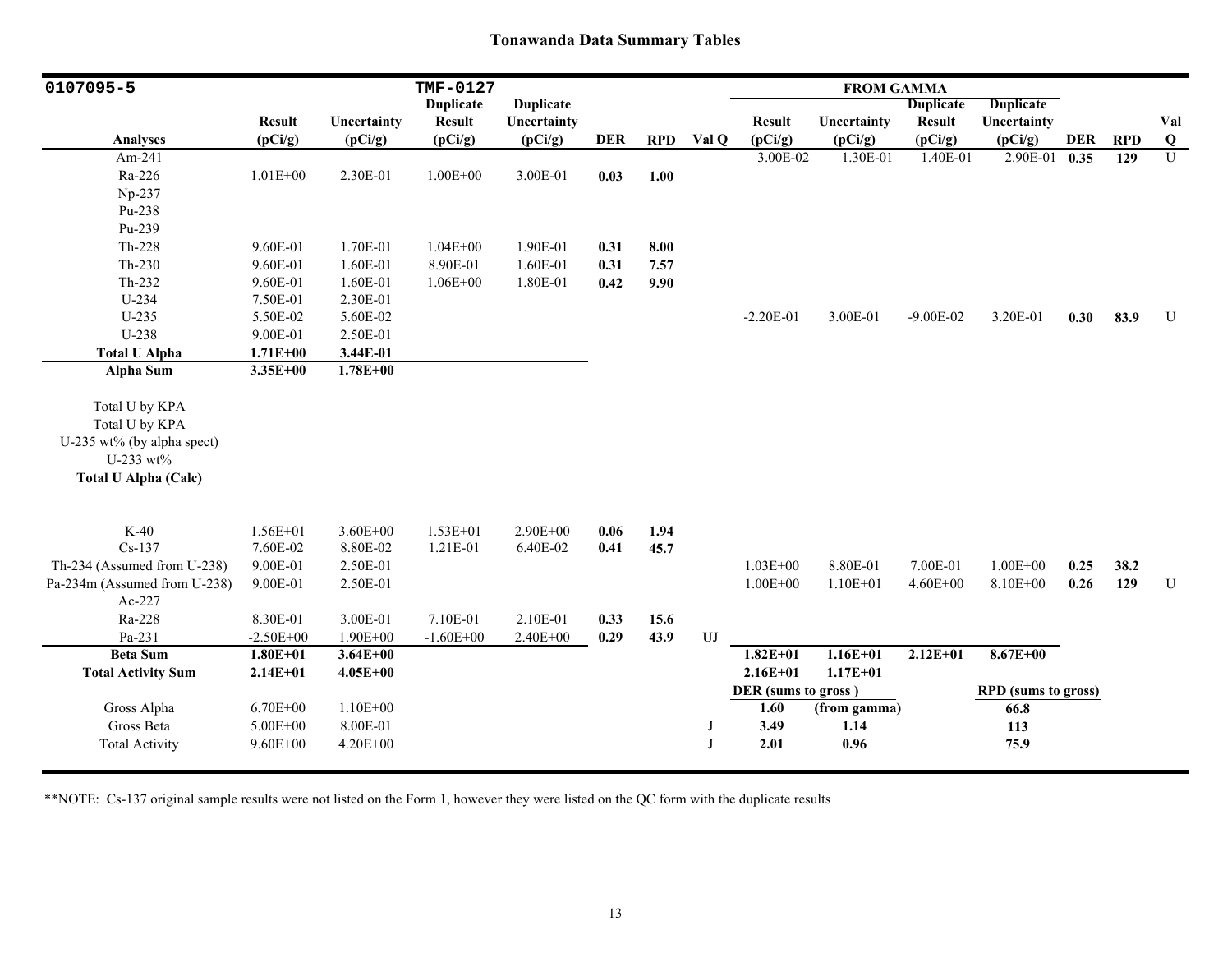| 0107095-6                                                                                                  |               |              | TMF-0128         |                  |            |            |            |                     | <b>FROM GAMMA</b> |                  |                            |            |            |           |
|------------------------------------------------------------------------------------------------------------|---------------|--------------|------------------|------------------|------------|------------|------------|---------------------|-------------------|------------------|----------------------------|------------|------------|-----------|
|                                                                                                            |               |              | <b>Duplicate</b> | <b>Duplicate</b> |            |            |            |                     |                   | <b>Duplicate</b> | <b>Duplicate</b>           |            |            |           |
|                                                                                                            | <b>Result</b> | Uncertainty  | <b>Result</b>    | Uncertainty      |            |            |            | <b>Result</b>       | Uncertainty       | <b>Result</b>    | Uncertainty                |            |            | Val       |
| <b>Analyses</b>                                                                                            | (pCi/g)       | (pCi/g)      | (pCi/g)          | (pCi/g)          | <b>DER</b> | <b>RPD</b> | Val Q      | (pCi/g)             | (pCi/g)           | (pCi/g)          | (pCi/g)                    | <b>DER</b> | <b>RPD</b> | Q         |
| Am-241                                                                                                     |               |              |                  |                  |            |            |            | 4.60E-01            | 4.80E-01          |                  |                            |            |            |           |
| Ra-226                                                                                                     | 8.00E-01      | 2.50E-01     |                  |                  |            |            |            |                     |                   |                  |                            |            |            |           |
| Np-237                                                                                                     |               |              |                  |                  |            |            |            |                     |                   |                  |                            |            |            |           |
| Pu-238                                                                                                     |               |              |                  |                  |            |            |            |                     |                   |                  |                            |            |            |           |
| Pu-239                                                                                                     |               |              |                  |                  |            |            |            |                     |                   |                  |                            |            |            |           |
| Th-228                                                                                                     | 8.00E-01      | 1.60E-01     |                  |                  |            |            |            |                     |                   |                  |                            |            |            |           |
| $Th-230$                                                                                                   | 7.70E-01      | 1.50E-01     |                  |                  |            |            |            |                     |                   |                  |                            |            |            |           |
| Th-232                                                                                                     | 8.00E-01      | 1.50E-01     |                  |                  |            |            |            |                     |                   |                  |                            |            |            |           |
| $U-234$                                                                                                    | 8.20E-01      | 2.10E-01     |                  |                  |            |            |            |                     |                   |                  |                            |            |            |           |
| $U-235$                                                                                                    | 7.30E-02      | 5.50E-02     |                  |                  |            |            |            | $-1.40E-01$         | 3.20E-01          |                  |                            |            |            | ${\bf U}$ |
| U-238                                                                                                      | 8.80E-01      | 2.20E-01     |                  |                  |            |            |            |                     |                   |                  |                            |            |            |           |
| <b>Total U Alpha</b>                                                                                       | $1.77E + 00$  | 3.09E-01     |                  |                  |            |            |            |                     |                   |                  |                            |            |            |           |
| <b>Alpha Sum</b>                                                                                           | 3.86E+00      | $1.86E + 00$ |                  |                  |            |            |            |                     |                   |                  |                            |            |            |           |
| Total U by KPA<br>Total U by KPA<br>U-235 wt% (by alpha spect)<br>U-233 wt%<br><b>Total U Alpha (Calc)</b> |               |              |                  |                  |            |            |            |                     |                   |                  |                            |            |            |           |
| <b>Total Radiological Sr</b>                                                                               |               |              |                  |                  |            |            |            |                     |                   |                  |                            |            |            |           |
| $K-40$                                                                                                     | $1.74E + 01$  | $3.60E + 00$ |                  |                  |            |            |            |                     |                   |                  |                            |            |            |           |
| Th-234 (Assumed from U-238)                                                                                | 8.80E-01      | 2.20E-01     |                  |                  |            |            |            | 6.60E-01            | 9.80E-01          |                  |                            |            |            | ${\bf U}$ |
| Pa-234m (Assumed from U-238)                                                                               | 8.80E-01      | 2.20E-01     |                  |                  |            |            |            | 5.20E+00            | $9.20E + 00$      |                  |                            |            |            | U         |
| Ac-227                                                                                                     |               |              |                  |                  |            |            |            |                     |                   |                  |                            |            |            |           |
| Ra-228                                                                                                     | 7.70E-01      | 2.30E-01     |                  |                  |            |            |            |                     |                   |                  |                            |            |            |           |
| Pa-231                                                                                                     | $-1.20E + 00$ | $2.00E + 00$ |                  |                  |            |            | U          |                     |                   |                  |                            |            |            |           |
| <b>Beta Sum</b>                                                                                            | $1.98E + 01$  | $3.63E + 00$ |                  |                  |            |            |            | $2.39E + 01$        | $9.93E + 00$      |                  |                            |            |            |           |
| <b>Total Activity Sum</b>                                                                                  | $2.36E + 01$  | $4.08E + 00$ |                  |                  |            |            |            | $2.77E + 01$        | $1.01E + 01$      |                  |                            |            |            |           |
|                                                                                                            |               |              |                  |                  |            |            |            | DER (sums to gross) |                   |                  | <b>RPD</b> (sums to gross) |            |            |           |
| Gross Alpha                                                                                                | 5.90E+00      | $1.10E + 00$ | 5.50E+00         | $1.10E + 00$     | 0.26       | 7.02       |            | 0.94                | (from gamma)      |                  | 41.7                       |            |            |           |
| Gross Beta                                                                                                 | $4.61E + 00$  | 9.10E-01     | 5.07E+00         | 9.30E-01         | 0.35       | 9.50       | $_{\rm J}$ | 4.06                | 1.93              |                  | 124                        |            |            |           |
| <b>Total Activity</b>                                                                                      | 7.20E+00      | 3.80E+00     | $9.20E + 00$     | 3.80E+00         | 0.37       | 24.4       | J          | 2.95                | 1.90              |                  | 107                        |            |            |           |
|                                                                                                            |               |              |                  |                  |            |            |            |                     |                   |                  |                            |            |            |           |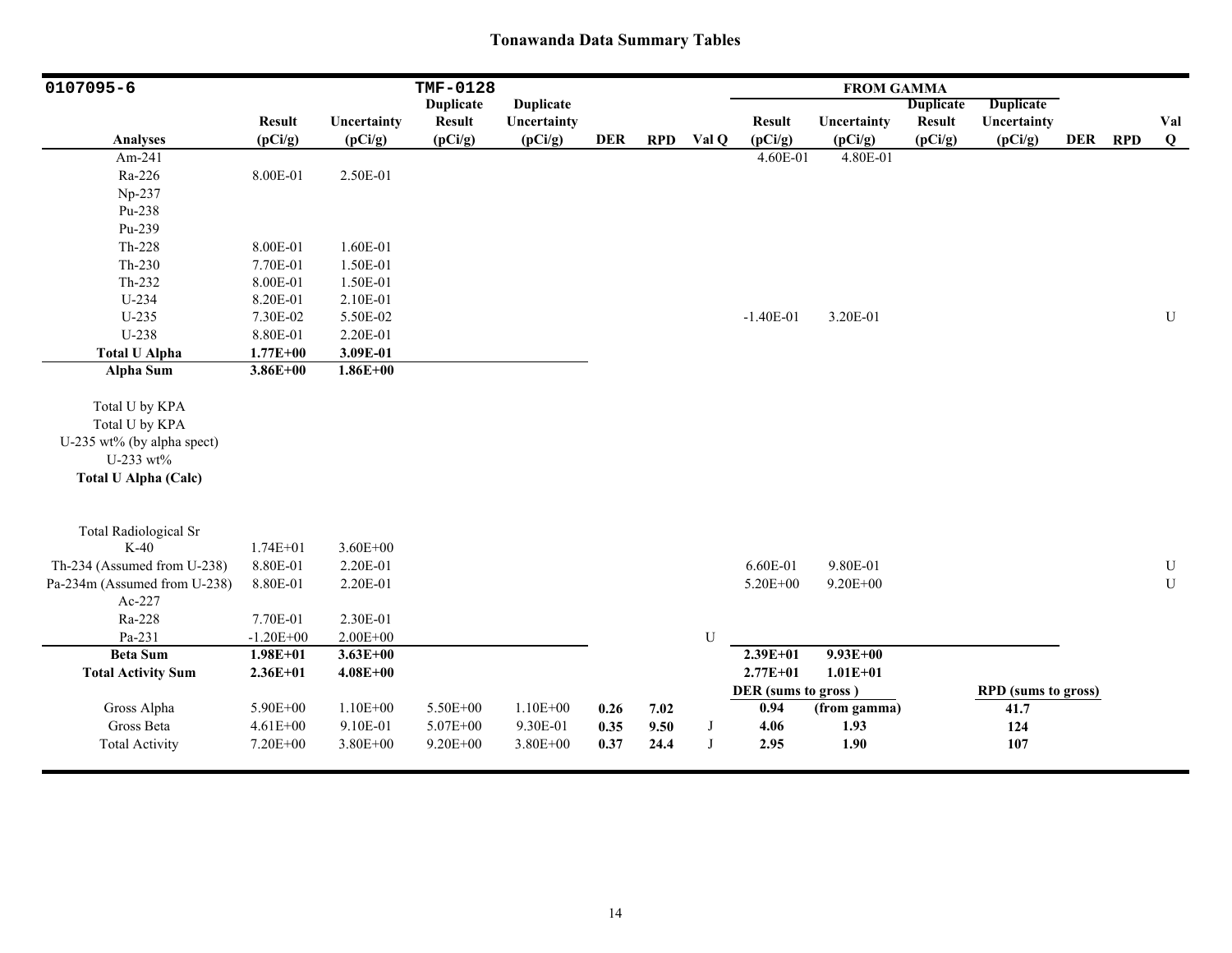| 0107095-7                                                                                                  |               |              | TMF-0175         |                  |            |            |              |                     | <b>FROM GAMMA</b> |                  |                            |            |            |                |
|------------------------------------------------------------------------------------------------------------|---------------|--------------|------------------|------------------|------------|------------|--------------|---------------------|-------------------|------------------|----------------------------|------------|------------|----------------|
|                                                                                                            |               |              | <b>Duplicate</b> | <b>Duplicate</b> |            |            |              |                     |                   | <b>Duplicate</b> | <b>Duplicate</b>           |            |            |                |
|                                                                                                            | <b>Result</b> | Uncertainty  | <b>Result</b>    | Uncertainty      |            |            |              | <b>Result</b>       | Uncertainty       | <b>Result</b>    | Uncertainty                |            |            | Val            |
| <b>Analyses</b>                                                                                            | (pCi/g)       | (pCi/g)      | (pCi/g)          | (pCi/g)          | <b>DER</b> | <b>RPD</b> | Val Q        | (pCi/g)             | (pCi/g)           | (pCi/g)          | (pCi/g)                    | <b>DER</b> | <b>RPD</b> | $\bf{Q}$       |
| Am-241                                                                                                     |               |              |                  |                  |            |            |              | $-6.80E - 02$       | 8.30E-02          |                  |                            |            |            | $\overline{U}$ |
| Ra-226                                                                                                     | 5.00E-01      | 2.10E-01     |                  |                  |            |            |              |                     |                   |                  |                            |            |            |                |
| Np-237                                                                                                     |               |              |                  |                  |            |            |              |                     |                   |                  |                            |            |            |                |
| Pu-238                                                                                                     |               |              |                  |                  |            |            |              |                     |                   |                  |                            |            |            |                |
| Pu-239                                                                                                     |               |              |                  |                  |            |            |              |                     |                   |                  |                            |            |            |                |
| Th-228                                                                                                     | 2.70E-01      | 1.20E-01     |                  |                  |            |            |              |                     |                   |                  |                            |            |            |                |
| $Th-230$                                                                                                   | 5.00E-01      | 1.20E-01     |                  |                  |            |            |              |                     |                   |                  |                            |            |            |                |
| Th-232                                                                                                     | 2.27E-01      | 7.10E-02     |                  |                  |            |            |              |                     |                   |                  |                            |            |            |                |
| $U-234$                                                                                                    | 4.90E-01      | 1.60E-01     |                  |                  |            |            |              |                     |                   |                  |                            |            |            |                |
| $U-235$                                                                                                    | 5.90E-02      | 5.30E-02     |                  |                  |            |            |              | $-2.80E-01$         | 2.50E-01          |                  |                            |            |            | ${\bf U}$      |
| U-238                                                                                                      | 3.90E-01      | 1.50E-01     |                  |                  |            |            |              |                     |                   |                  |                            |            |            |                |
| <b>Total U Alpha</b>                                                                                       | 9.39E-01      | 2.26E-01     |                  |                  |            |            |              |                     |                   |                  |                            |            |            |                |
| <b>Alpha Sum</b>                                                                                           | $2.80E + 00$  | $1.40E + 00$ |                  |                  |            |            |              |                     |                   |                  |                            |            |            |                |
| Total U by KPA<br>Total U by KPA<br>U-235 wt% (by alpha spect)<br>U-233 wt%<br><b>Total U Alpha (Calc)</b> |               |              |                  |                  |            |            |              |                     |                   |                  |                            |            |            |                |
| <b>Total Radiological Sr</b>                                                                               |               |              |                  |                  |            |            |              |                     |                   |                  |                            |            |            |                |
| $K-40$                                                                                                     | $4.60E + 00$  | 1.80E+00     |                  |                  |            |            |              |                     |                   |                  |                            |            |            |                |
| Th-234 (Assumed from U-238)                                                                                | 3.90E-01      | 1.50E-01     |                  |                  |            |            |              | 3.00E-01            | 4.80E-01          |                  |                            |            |            | ${\bf U}$      |
| Pa-234m (Assumed from U-238)                                                                               | 3.90E-01      | 1.50E-01     |                  |                  |            |            |              | 5.40E+00            | 8.60E+00          |                  |                            |            |            | $\mathbf U$    |
| Ac-227                                                                                                     |               |              |                  |                  |            |            |              |                     |                   |                  |                            |            |            |                |
| Ra-228                                                                                                     | 3.80E-01      | 2.80E-01     |                  |                  |            |            |              |                     |                   |                  |                            |            |            |                |
| Pa-231                                                                                                     | 4.00E-01      | 1.50E+00     |                  |                  |            |            | ${\bf U}$    |                     |                   |                  |                            |            |            |                |
| <b>Beta Sum</b>                                                                                            | $5.81E + 00$  | $1.84E + 00$ |                  |                  |            |            |              | $1.07E + 01$        | $8.81E+00$        |                  |                            |            |            |                |
| <b>Total Activity Sum</b>                                                                                  | $8.60E + 00$  | $2.31E+00$   |                  |                  |            |            |              | $1.35E + 01$        | $8.92E + 00$      |                  |                            |            |            |                |
|                                                                                                            |               |              |                  |                  |            |            |              | DER (sums to gross) |                   |                  | <b>RPD</b> (sums to gross) |            |            |                |
| Gross Alpha                                                                                                | 2.90E+00      | $1.30E + 00$ |                  |                  |            |            |              | 0.05                | (from gamma)      |                  | 3.65                       |            |            |                |
| Gross Beta                                                                                                 | $3.00E + 00$  | $1.60E + 00$ |                  |                  |            |            | J            | 1.15                | 0.86              |                  | 63.8                       |            |            |                |
| <b>Total Activity</b>                                                                                      | $1.14E + 01$  | 4.70E+00     |                  |                  |            |            | $\mathbf{J}$ | 0.53                | 0.21              |                  | 28.0                       |            |            |                |
|                                                                                                            |               |              |                  |                  |            |            |              |                     |                   |                  |                            |            |            |                |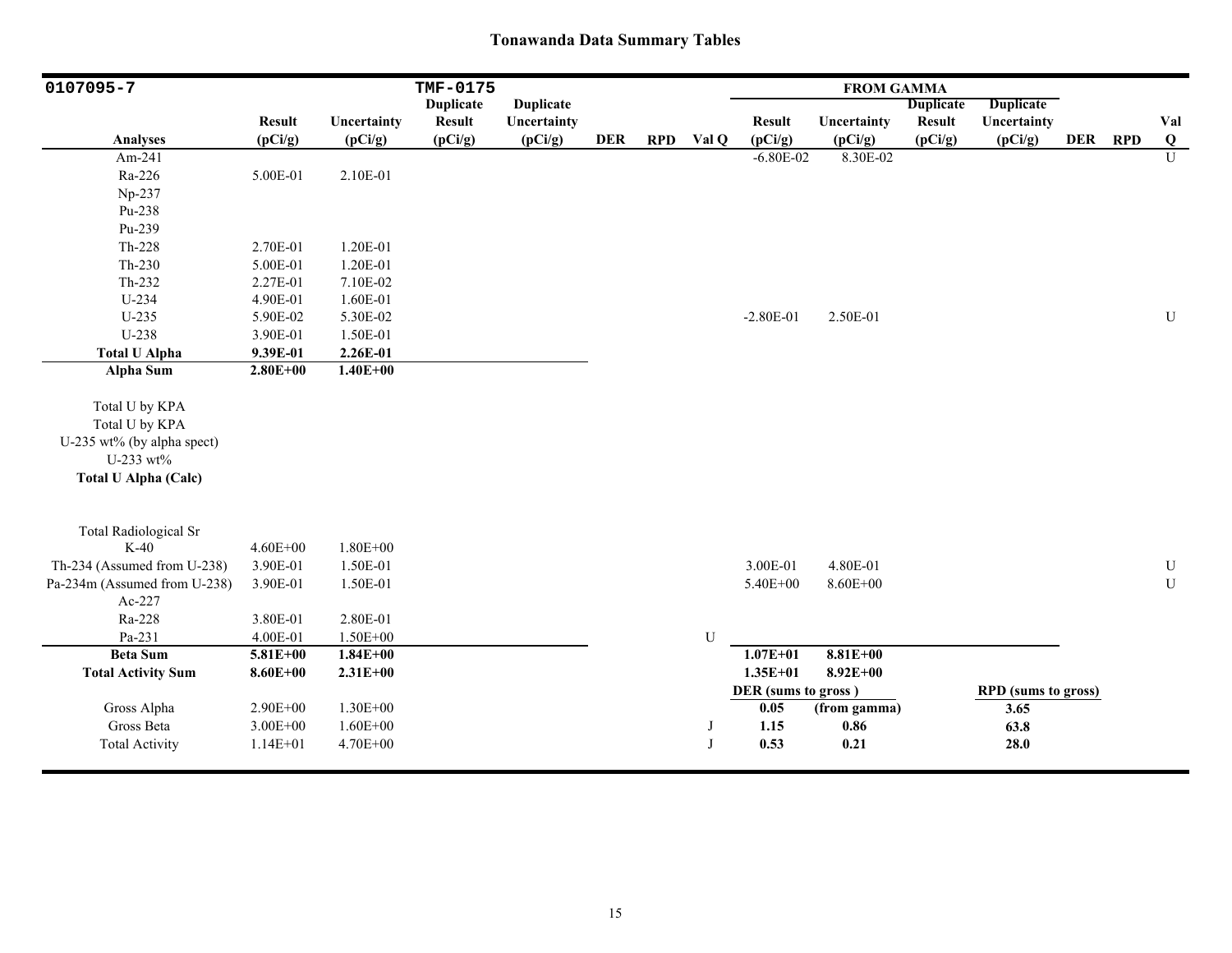| 0107095-8                                                                                                  |               |              | TMF-0176         |                  |            |            |              |                     | <b>FROM GAMMA</b> |                  |                            |            |            |                |
|------------------------------------------------------------------------------------------------------------|---------------|--------------|------------------|------------------|------------|------------|--------------|---------------------|-------------------|------------------|----------------------------|------------|------------|----------------|
|                                                                                                            |               |              | <b>Duplicate</b> | <b>Duplicate</b> |            |            |              |                     |                   | <b>Duplicate</b> | <b>Duplicate</b>           |            |            |                |
|                                                                                                            | <b>Result</b> | Uncertainty  | <b>Result</b>    | Uncertainty      |            |            |              | <b>Result</b>       | Uncertainty       | <b>Result</b>    | Uncertainty                |            |            | Val            |
| <b>Analyses</b>                                                                                            | (pCi/g)       | (pCi/g)      | (pCi/g)          | (pCi/g)          | <b>DER</b> | <b>RPD</b> | Val Q        | (pCi/g)             | (pCi/g)           | (pCi/g)          | (pCi/g)                    | <b>DER</b> | <b>RPD</b> | $\bf{Q}$       |
| Am-241                                                                                                     |               |              |                  |                  |            |            |              | 1.20E-01            | 1.60E-01          |                  |                            |            |            | $\overline{U}$ |
| Ra-226                                                                                                     | 9.50E-01      | 2.60E-01     |                  |                  |            |            |              |                     |                   |                  |                            |            |            |                |
| Np-237                                                                                                     |               |              |                  |                  |            |            |              |                     |                   |                  |                            |            |            |                |
| Pu-238                                                                                                     |               |              |                  |                  |            |            |              |                     |                   |                  |                            |            |            |                |
| Pu-239                                                                                                     |               |              |                  |                  |            |            |              |                     |                   |                  |                            |            |            |                |
| $Th-228$                                                                                                   | 9.80E-01      | 2.10E-01     |                  |                  |            |            |              |                     |                   |                  |                            |            |            |                |
| $Th-230$                                                                                                   | $1.02E + 00$  | 2.00E-01     |                  |                  |            |            |              |                     |                   |                  |                            |            |            |                |
| $Th-232$                                                                                                   | $1.10E + 00$  | 2.10E-01     |                  |                  |            |            |              |                     |                   |                  |                            |            |            |                |
| U-234                                                                                                      | 7.00E-01      | 2.00E-01     |                  |                  |            |            |              |                     |                   |                  |                            |            |            |                |
| $U-235$                                                                                                    | 5.60E-02      | 5.20E-02     |                  |                  |            |            |              | $-1.00E-02$         | 2.60E-01          |                  |                            |            |            | ${\bf U}$      |
| U-238                                                                                                      | 7.60E-01      | 2.10E-01     |                  |                  |            |            |              |                     |                   |                  |                            |            |            |                |
| <b>Total U Alpha</b>                                                                                       | $1.52E + 00$  | 2.95E-01     |                  |                  |            |            |              |                     |                   |                  |                            |            |            |                |
| <b>Alpha Sum</b>                                                                                           | 5.48E+00      | $1.20E + 00$ |                  |                  |            |            |              |                     |                   |                  |                            |            |            |                |
| Total U by KPA<br>Total U by KPA<br>U-235 wt% (by alpha spect)<br>U-233 wt%<br><b>Total U Alpha (Calc)</b> |               |              |                  |                  |            |            |              |                     |                   |                  |                            |            |            |                |
| <b>Total Radiological Sr</b>                                                                               |               |              |                  |                  |            |            |              |                     |                   |                  |                            |            |            |                |
| $K-40$                                                                                                     | 1.95E+01      | $3.60E + 00$ |                  |                  |            |            |              |                     |                   |                  |                            |            |            |                |
| Th-234 (Assumed from U-238)                                                                                | 7.60E-01      | 2.10E-01     |                  |                  |            |            |              | 4.00E-02            | 5.00E-01          |                  |                            |            |            | ${\bf U}$      |
| Pa-234m (Assumed from U-238)                                                                               | 7.60E-01      | 2.10E-01     |                  |                  |            |            |              | $2.80E + 00$        | 7.00E+00          |                  |                            |            |            | $\mathbf U$    |
| Ac-227                                                                                                     |               |              |                  |                  |            |            |              |                     |                   |                  |                            |            |            |                |
| Ra-228                                                                                                     | 8.30E-01      | 2.10E-01     |                  |                  |            |            |              |                     |                   |                  |                            |            |            |                |
| Pa-231                                                                                                     | $-1.00E-01$   | $1.20E + 00$ |                  |                  |            |            | U            |                     |                   |                  |                            |            |            |                |
| <b>Beta Sum</b>                                                                                            | $2.18E + 01$  | $3.62E + 00$ |                  |                  |            |            |              | $2.32E+01$          | 7.89E+00          |                  |                            |            |            |                |
| <b>Total Activity Sum</b>                                                                                  | $2.73E + 01$  | $3.82E + 00$ |                  |                  |            |            |              | $2.86E + 01$        | 7.98E+00          |                  |                            |            |            |                |
|                                                                                                            |               |              |                  |                  |            |            |              | DER (sums to gross) |                   |                  | <b>RPD</b> (sums to gross) |            |            |                |
| Gross Alpha                                                                                                | 5.80E+00      | $1.10E + 00$ |                  |                  |            |            |              | 0.20                | (from gamma)      |                  | 5.75                       |            |            |                |
| Gross Beta                                                                                                 | 5.44E+00      | 9.80E-01     |                  |                  |            |            | J            | 4.37                | 2.23              |                  | 120                        |            |            |                |
| <b>Total Activity</b>                                                                                      | 8.70E+00      | $3.80E + 00$ |                  |                  |            |            | $\mathbf{J}$ | 3.46                | 2.25              |                  | 103                        |            |            |                |
|                                                                                                            |               |              |                  |                  |            |            |              |                     |                   |                  |                            |            |            |                |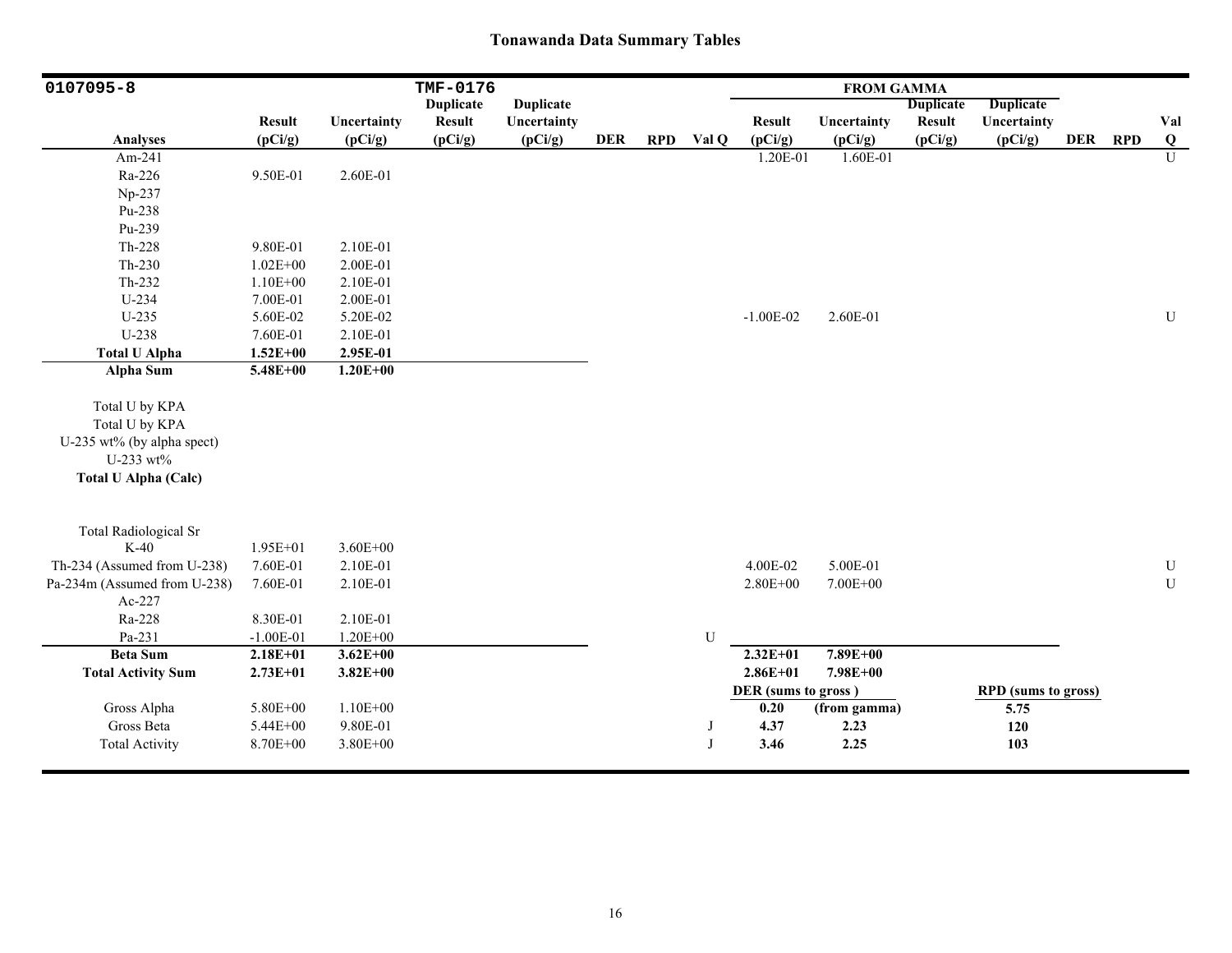| 0107095-9                    |               |              | TMF-0178         |                  |            |            |             |                     | <b>FROM GAMMA</b> |                  |                            |         |           |
|------------------------------|---------------|--------------|------------------|------------------|------------|------------|-------------|---------------------|-------------------|------------------|----------------------------|---------|-----------|
|                              |               |              | <b>Duplicate</b> | <b>Duplicate</b> |            |            |             |                     |                   | <b>Duplicate</b> | <b>Duplicate</b>           |         |           |
|                              | <b>Result</b> | Uncertainty  | <b>Result</b>    | Uncertainty      |            |            |             | <b>Result</b>       | Uncertainty       | <b>Result</b>    | Uncertainty                |         | Val       |
| <b>Analyses</b>              | (pCi/g)       | (pCi/g)      | (pCi/g)          | (pCi/g)          | <b>DER</b> | <b>RPD</b> | Val Q       | (pCi/g)             | (pCi/g)           | (pCi/g)          | (pCi/g)                    | DER RPD | Q         |
| Am-241                       |               |              |                  |                  |            |            |             | 7.00E-02            | 1.20E-01          |                  |                            |         | U         |
| Ra-226                       | 8.20E-01      | 2.10E-01     |                  |                  |            |            |             |                     |                   |                  |                            |         |           |
| Np-237                       |               |              |                  |                  |            |            |             |                     |                   |                  |                            |         |           |
| Pu-238                       |               |              |                  |                  |            |            |             |                     |                   |                  |                            |         |           |
| Pu-239                       |               |              |                  |                  |            |            |             |                     |                   |                  |                            |         |           |
| Th-228                       | 9.60E-01      | 1.80E-01     |                  |                  |            |            |             |                     |                   |                  |                            |         |           |
| $Th-230$                     | $1.02E + 00$  | 1.80E-01     |                  |                  |            |            |             |                     |                   |                  |                            |         |           |
| Th-232                       | 8.50E-01      | 1.50E-01     |                  |                  |            |            |             |                     |                   |                  |                            |         |           |
| U-234                        | 7.10E-01      | 2.10E-01     | 9.20E-01         | 2.30E-01         | 0.67       | 25.8       |             |                     |                   |                  |                            |         |           |
| $U-235$                      | 1.20E-02      | 3.50E-02     | 9.60E-02         | 6.60E-02         | 1.12       | 156        | ${\bf U}$   | 3.20E-01            | 3.00E-01          |                  |                            |         |           |
| U-238                        | $1.09E + 00$  | 2.70E-01     | 8.50E-01         | 2.20E-01         | 0.69       | 24.7       |             |                     |                   |                  |                            |         |           |
| <b>Total U Alpha</b>         | $1.81E + 00$  | 3.44E-01     | $1.87E + 00$     | 3.25E-01         |            |            |             |                     |                   |                  |                            |         |           |
| <b>Alpha Sum</b>             | $4.83E + 00$  | $1.78E + 00$ | $1.87E + 00$     | 3.25E-01         |            |            |             |                     |                   |                  |                            |         |           |
| Total U by KPA               |               |              |                  |                  |            |            |             |                     |                   |                  |                            |         |           |
| Total U by KPA               |               |              |                  |                  |            |            |             |                     |                   |                  |                            |         |           |
| U-235 wt% (by alpha spect)   |               |              |                  |                  |            |            |             |                     |                   |                  |                            |         |           |
| U-233 wt%                    |               |              |                  |                  |            |            |             |                     |                   |                  |                            |         |           |
| <b>Total U Alpha (Calc)</b>  |               |              |                  |                  |            |            |             |                     |                   |                  |                            |         |           |
|                              |               |              |                  |                  |            |            |             |                     |                   |                  |                            |         |           |
| <b>Total Radiological Sr</b> |               |              |                  |                  |            |            |             |                     |                   |                  |                            |         |           |
| $K-40$                       | $1.18E + 01$  | 2.90E+00     |                  |                  |            |            |             |                     |                   |                  |                            |         |           |
| Th-234 (Assumed from U-238)  | $1.09E + 00$  | 2.70E-01     | 8.50E-01         | 2.20E-01         | 0.69       | 24.7       |             | 8.50E-01            | 7.40E-01          |                  |                            |         |           |
| Pa-234m (Assumed from U-238) | 1.09E+00      | 2.70E-01     | 8.50E-01         | 2.20E-01         | 0.69       | 24.7       |             | $3.60E + 00$        | $9.80E + 00$      |                  |                            |         | ${\bf U}$ |
| Ac-227                       |               |              |                  |                  |            |            |             |                     |                   |                  |                            |         |           |
| Ra-228                       | 7.20E-01      | 2.70E-01     |                  |                  |            |            |             |                     |                   |                  |                            |         |           |
| Pa-231                       | $-7.00E-01$   | $1.90E + 00$ |                  |                  |            |            | $\mathbf U$ |                     |                   |                  |                            |         |           |
| <b>Beta Sum</b>              | $1.46E + 01$  | $2.95E+00$   | $1.70E + 00$     | 3.11E-01         |            |            |             | $1.69E + 01$        | $1.03E + 01$      |                  |                            |         |           |
| <b>Total Activity Sum</b>    | $1.94E + 01$  | $3.44E + 00$ | $3.57E + 00$     | 4.50E-01         |            |            |             | $2.17E + 01$        | $1.04E + 01$      |                  |                            |         |           |
|                              |               |              |                  |                  |            |            |             | DER (sums to gross) |                   |                  | <b>RPD</b> (sums to gross) |         |           |
| Gross Alpha                  | 5.58E+00      | 9.30E-01     |                  |                  |            |            |             | 0.37                | (from gamma)      |                  | 14.4                       |         |           |
| Gross Beta                   | 4.09E+00      | 7.00E-01     |                  |                  |            |            | J           | 3.48                | 1.25              |                  | 113                        |         |           |
| <b>Total Activity</b>        | $1.16E + 01$  | 4.30E+00     |                  |                  |            |            | J           | 1.42                | 0.90              |                  | 50.6                       |         |           |
|                              |               |              |                  |                  |            |            |             |                     |                   |                  |                            |         |           |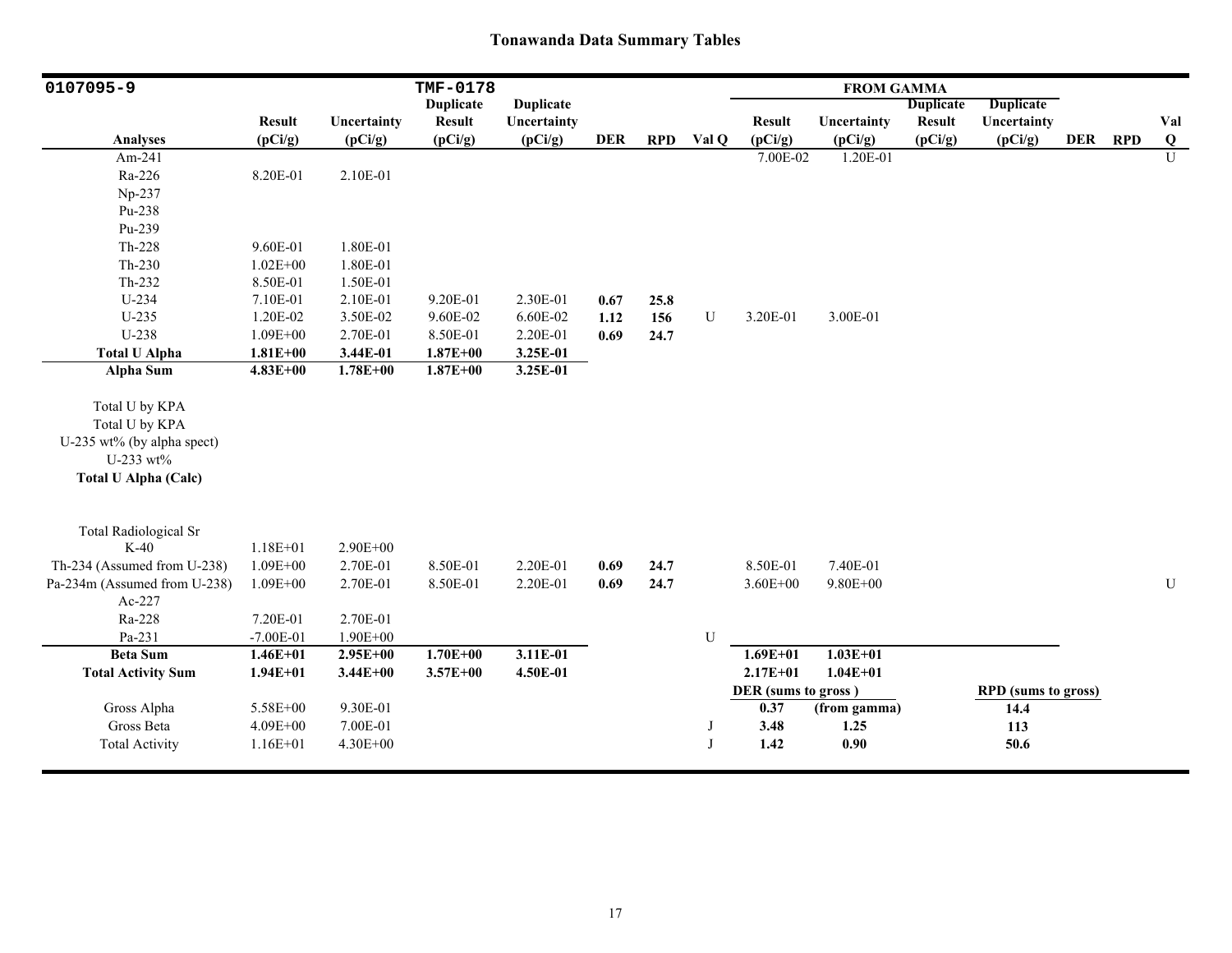| 0107095-10                                                                                                 |               |              | TMF-0179         |                  |            |            |             |                     | <b>FROM GAMMA</b> |                  |                            |         |                |
|------------------------------------------------------------------------------------------------------------|---------------|--------------|------------------|------------------|------------|------------|-------------|---------------------|-------------------|------------------|----------------------------|---------|----------------|
|                                                                                                            |               |              | <b>Duplicate</b> | <b>Duplicate</b> |            |            |             |                     |                   | <b>Duplicate</b> | <b>Duplicate</b>           |         |                |
|                                                                                                            | <b>Result</b> | Uncertainty  | <b>Result</b>    | Uncertainty      |            |            |             | <b>Result</b>       | Uncertainty       | <b>Result</b>    | Uncertainty                |         | Val            |
| <b>Analyses</b>                                                                                            | (pCi/g)       | (pCi/g)      | (pCi/g)          | (pCi/g)          | <b>DER</b> | <b>RPD</b> | Val Q       | (pCi/g)             | (pCi/g)           | (pCi/g)          | (pCi/g)                    | DER RPD | Q              |
| Am-241                                                                                                     |               |              |                  |                  |            |            |             | 3.60E-01            | 5.30E-01          |                  |                            |         | $\overline{U}$ |
| Ra-226                                                                                                     | 6.60E-01      | 2.00E-01     | 8.90E-01         | 2.30E-01         | 0.75       | 29.7       |             |                     |                   |                  |                            |         |                |
| Np-237                                                                                                     |               |              |                  |                  |            |            |             |                     |                   |                  |                            |         |                |
| Pu-238                                                                                                     |               |              |                  |                  |            |            |             |                     |                   |                  |                            |         |                |
| Pu-239                                                                                                     |               |              |                  |                  |            |            |             |                     |                   |                  |                            |         |                |
| Th-228                                                                                                     | 7.60E-01      | 1.60E-01     |                  |                  |            |            |             |                     |                   |                  |                            |         |                |
| $Th-230$                                                                                                   | 8.30E-01      | 1.50E-01     |                  |                  |            |            |             |                     |                   |                  |                            |         |                |
| $Th-232$                                                                                                   | 8.30E-01      | 1.50E-01     |                  |                  |            |            |             |                     |                   |                  |                            |         |                |
| U-234                                                                                                      | 6.10E-01      | 1.80E-01     |                  |                  |            |            |             |                     |                   |                  |                            |         |                |
| $U-235$                                                                                                    | 5.00E-03      | 2.30E-02     |                  |                  |            |            | U           | $0.00E + 00$        | 2.90E-01          |                  |                            |         | ${\bf U}$      |
| U-238                                                                                                      | 7.80E-01      | 2.10E-01     |                  |                  |            |            |             |                     |                   |                  |                            |         |                |
| <b>Total U Alpha</b>                                                                                       | $1.40E + 00$  | 2.78E-01     |                  |                  |            |            |             |                     |                   |                  |                            |         |                |
| <b>Alpha Sum</b>                                                                                           | $3.76E + 00$  | $1.59E + 00$ |                  |                  |            |            |             |                     |                   |                  |                            |         |                |
| Total U by KPA<br>Total U by KPA<br>U-235 wt% (by alpha spect)<br>U-233 wt%<br><b>Total U Alpha (Calc)</b> |               |              |                  |                  |            |            |             |                     |                   |                  |                            |         |                |
| <b>Total Radiological Sr</b>                                                                               |               |              |                  |                  |            |            |             |                     |                   |                  |                            |         |                |
| $K-40$                                                                                                     | $1.36E + 01$  | $3.10E + 00$ |                  |                  |            |            |             |                     |                   |                  |                            |         |                |
| Th-234 (Assumed from U-238)                                                                                | 7.80E-01      | 2.10E-01     |                  |                  |            |            |             | 7.00E-01            | $1.00E + 00$      |                  |                            |         | ${\bf U}$      |
| Pa-234m (Assumed from U-238)                                                                               | 7.80E-01      | 2.10E-01     |                  |                  |            |            |             | $-2.00E + 00$       | $1.20E + 01$      |                  |                            |         | U              |
| Ac-227                                                                                                     |               |              |                  |                  |            |            |             |                     |                   |                  |                            |         |                |
| Ra-228                                                                                                     | 6.40E-01      | 2.70E-01     |                  |                  |            |            |             |                     |                   |                  |                            |         |                |
| Pa-231                                                                                                     | $-8.00E - 01$ | 1.70E+00     |                  |                  |            |            | $\mathbf U$ |                     |                   |                  |                            |         |                |
| <b>Beta Sum</b>                                                                                            | $1.57E + 01$  | $3.13E+00$   |                  |                  |            |            |             | $1.28E + 01$        | $1.24E + 01$      |                  |                            |         |                |
| <b>Total Activity Sum</b>                                                                                  | $1.95E+01$    | $3.51E + 00$ |                  |                  |            |            |             | $1.66E + 01$        | $1.25E + 01$      |                  |                            |         |                |
|                                                                                                            |               |              |                  |                  |            |            |             | DER (sums to gross) |                   |                  | <b>RPD</b> (sums to gross) |         |                |
| Gross Alpha                                                                                                | $4.51E + 00$  | 9.60E-01     |                  |                  |            |            |             | 0.41                | (from gamma)      |                  | 18.3                       |         |                |
| Gross Beta                                                                                                 | $4.16E + 00$  | 8.40E-01     |                  |                  |            |            | J           | 3.56                | 0.70              |                  | 116                        |         |                |
| <b>Total Activity</b>                                                                                      | $6.80E + 00$  | 3.70E+00     |                  |                  |            |            | J           | 2.48                | 0.75              |                  | 96.4                       |         |                |
|                                                                                                            |               |              |                  |                  |            |            |             |                     |                   |                  |                            |         |                |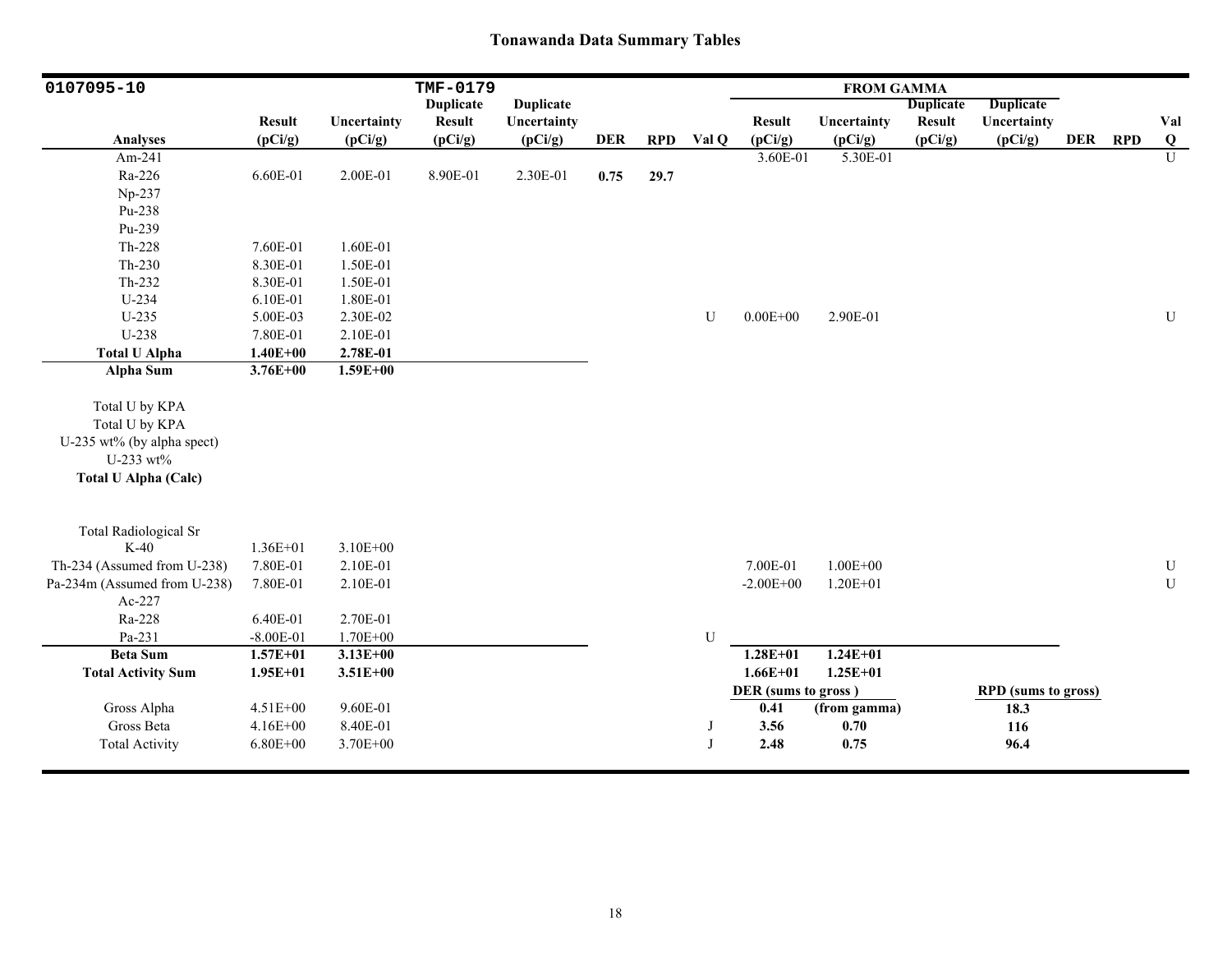| 0107095-11                   |               |              | TMF-0181         |                  |            |            |              |                     | <b>FROM GAMMA</b>   |                  |                            |         |                         |
|------------------------------|---------------|--------------|------------------|------------------|------------|------------|--------------|---------------------|---------------------|------------------|----------------------------|---------|-------------------------|
|                              |               |              | <b>Duplicate</b> | <b>Duplicate</b> |            |            |              |                     |                     | <b>Duplicate</b> | <b>Duplicate</b>           |         |                         |
|                              | <b>Result</b> | Uncertainty  | <b>Result</b>    | Uncertainty      |            |            |              | <b>Result</b>       | Uncertainty         | <b>Result</b>    | Uncertainty                |         | Val                     |
| <b>Analyses</b>              | (pCi/g)       | (pCi/g)      | (pCi/g)          | (pCi/g)          | <b>DER</b> | <b>RPD</b> | Val Q        | (pCi/g)             | (pCi/g)             | (pCi/g)          | (pCi/g)                    | DER RPD | $\overline{\mathbf{Q}}$ |
| Am-241                       |               |              |                  |                  |            |            |              | 9.00E-02            | 1.10E-01            |                  |                            |         | $\overline{U}$          |
| Ra-226                       | 3.70E-01      | 1.80E-01     |                  |                  |            |            |              |                     |                     |                  |                            |         |                         |
| Np-237                       |               |              |                  |                  |            |            |              |                     |                     |                  |                            |         |                         |
| Pu-238                       |               |              |                  |                  |            |            |              |                     |                     |                  |                            |         |                         |
| Pu-239                       |               |              |                  |                  |            |            |              |                     |                     |                  |                            |         |                         |
| Th-228                       | 5.80E-01      | 1.30E-01     |                  |                  |            |            |              |                     |                     |                  |                            |         |                         |
| $Th-230$                     | 7.00E-01      | 1.30E-01     |                  |                  |            |            |              |                     |                     |                  |                            |         |                         |
| Th-232                       | 4.70E-01      | 1.00E-01     |                  |                  |            |            |              |                     |                     |                  |                            |         |                         |
| U-234                        | 5.30E-01      | 1.70E-01     |                  |                  |            |            |              |                     |                     |                  |                            |         |                         |
| $U-235$                      | 8.70E-02      | 6.40E-02     |                  |                  |            |            |              | $-2.30E-01$         | 3.20E-01            |                  |                            |         | U                       |
| U-238                        | 5.80E-01      | 1.80E-01     |                  |                  |            |            |              |                     |                     |                  |                            |         |                         |
| <b>Total U Alpha</b>         | $1.20E + 00$  | 2.56E-01     |                  |                  |            |            |              |                     |                     |                  |                            |         |                         |
| Alpha Sum                    | $3.32E + 00$  | $1.75E+00$   |                  |                  |            |            |              |                     |                     |                  |                            |         |                         |
| Total U by KPA               |               |              |                  |                  |            |            |              |                     |                     |                  |                            |         |                         |
| Total U by KPA               |               |              |                  |                  |            |            |              |                     |                     |                  |                            |         |                         |
| U-235 wt% (by alpha spect)   |               |              |                  |                  |            |            |              |                     |                     |                  |                            |         |                         |
| U-233 wt%                    |               |              |                  |                  |            |            |              |                     |                     |                  |                            |         |                         |
| <b>Total U Alpha (Calc)</b>  |               |              |                  |                  |            |            |              |                     |                     |                  |                            |         |                         |
|                              |               |              |                  |                  |            |            |              |                     |                     |                  |                            |         |                         |
|                              |               |              |                  |                  |            |            |              |                     |                     |                  |                            |         |                         |
| $K-40$                       | $1.22E + 01$  | 3.30E+00     |                  |                  |            |            |              |                     |                     |                  |                            |         |                         |
| $Cs-137$                     | 1.37E-01      | 9.40E-02     |                  |                  |            |            |              |                     |                     |                  |                            |         |                         |
| Th-234 (Assumed from U-238)  | 5.80E-01      | 1.80E-01     |                  |                  |            |            |              | 5.60E-01            | 6.50E-01            |                  |                            |         |                         |
| Pa-234m (Assumed from U-238) | 5.80E-01      | 1.80E-01     |                  |                  |            |            |              | $-5.00E + 00$       | 1.30E+01            |                  |                            |         | ${\bf U}$               |
| Ac-227                       |               |              |                  |                  |            |            |              |                     |                     |                  |                            |         |                         |
| Ra-228                       | 4.30E-01      | 3.10E-01     |                  |                  |            |            |              |                     |                     |                  |                            |         |                         |
| Pa-231                       | $0.00E + 00$  | $1.90E + 00$ |                  |                  |            |            | U            |                     |                     |                  |                            |         |                         |
| <b>Beta Sum</b>              | $1.39E + 01$  | $3.33E + 00$ |                  |                  |            |            |              | $8.33E + 00$        | $1.34E + 01$        |                  |                            |         |                         |
| <b>Total Activity Sum</b>    | $1.72E + 01$  | $3.77E + 00$ |                  |                  |            |            |              | $1.16E + 01$        | $1.35E + 01$        |                  |                            |         |                         |
|                              |               |              |                  |                  |            |            |              | DER (sums to gross) |                     |                  | <b>RPD</b> (sums to gross) |         |                         |
| Gross Alpha                  | 5.20E+00      | $1.10E + 00$ |                  |                  |            |            |              | 0.91                | (from gamma)        |                  | 44.2                       |         |                         |
| Gross Beta                   | 4.38E+00      | 9.50E-01     |                  |                  |            |            | J            | 2.75                | 0.29                |                  | 104                        |         |                         |
| <b>Total Activity</b>        | $1.28E + 01$  | $6.30E + 00$ |                  |                  |            |            | $\mathbf{J}$ | 0.61                | $\boldsymbol{0.08}$ |                  | 29.6                       |         |                         |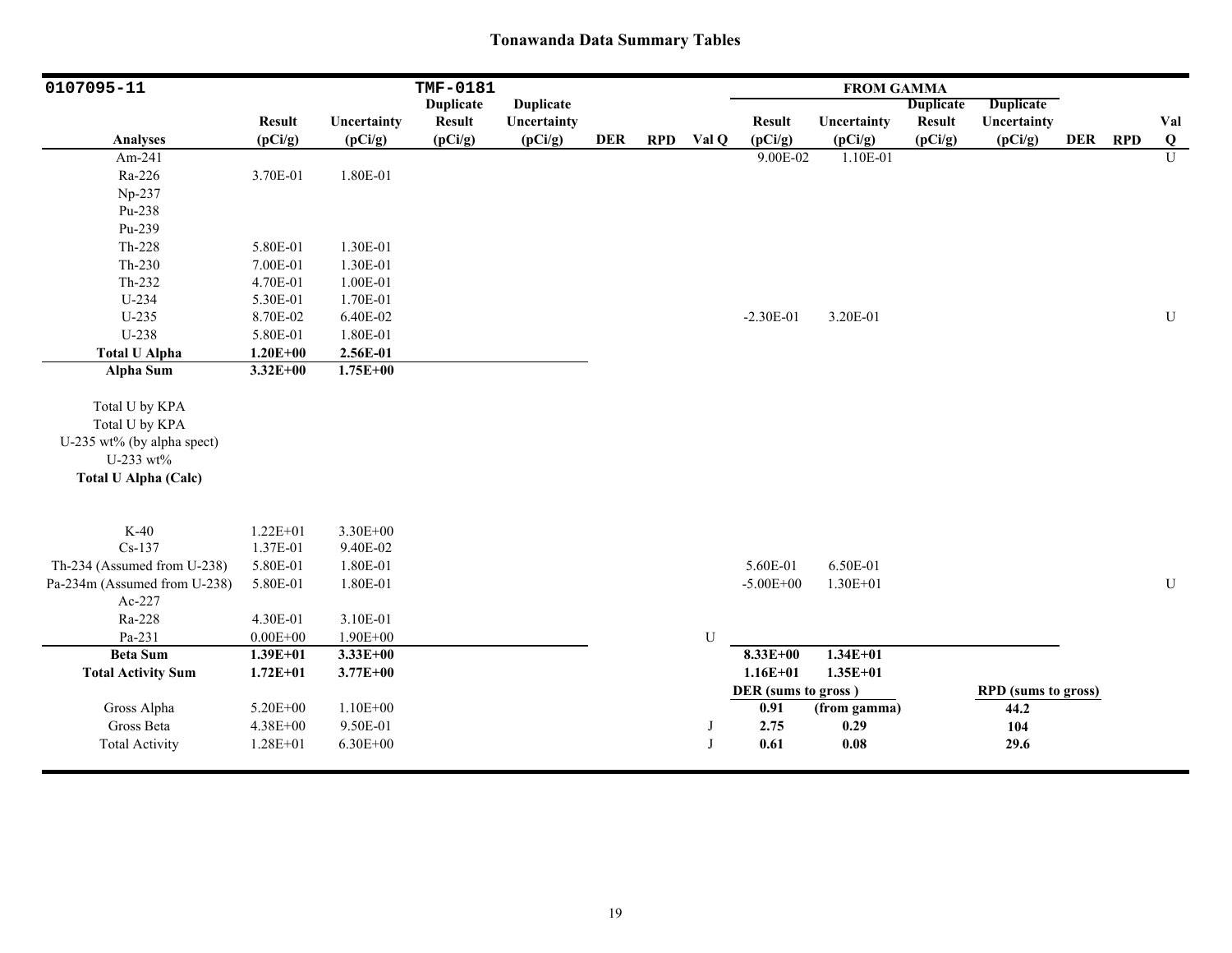| 0107095-12                   |               |              | TMF-0182         |                  |            |            |       |                     | <b>FROM GAMMA</b> |                  |                            |            |            |                |
|------------------------------|---------------|--------------|------------------|------------------|------------|------------|-------|---------------------|-------------------|------------------|----------------------------|------------|------------|----------------|
|                              |               |              | <b>Duplicate</b> | <b>Duplicate</b> |            |            |       |                     |                   | <b>Duplicate</b> | <b>Duplicate</b>           |            |            |                |
|                              | <b>Result</b> | Uncertainty  | <b>Result</b>    | Uncertainty      |            |            |       | <b>Result</b>       | Uncertainty       | <b>Result</b>    | Uncertainty                |            |            | Val            |
| <b>Analyses</b>              | (pCi/g)       | (pCi/g)      | (pCi/g)          | (pCi/g)          | <b>DER</b> | <b>RPD</b> | Val Q | (pCi/g)             | (pCi/g)           | (pCi/g)          | (pCi/g)                    | <b>DER</b> | <b>RPD</b> | $\bf{Q}$       |
| Am-241                       |               |              |                  |                  |            |            |       | $-4.00E-02$         | 2.60E-01          |                  |                            |            |            | $\overline{U}$ |
| Ra-226                       | 6.50E-01      | 2.80E-01     |                  |                  |            |            |       |                     |                   |                  |                            |            |            |                |
| Np-237                       |               |              |                  |                  |            |            |       |                     |                   |                  |                            |            |            |                |
| Pu-238                       |               |              |                  |                  |            |            |       |                     |                   |                  |                            |            |            |                |
| Pu-239                       |               |              |                  |                  |            |            |       |                     |                   |                  |                            |            |            |                |
| Th-228                       | $1.04E + 00$  | 1.80E-01     |                  |                  |            |            |       |                     |                   |                  |                            |            |            |                |
| $Th-230$                     | 9.70E-01      | 1.70E-01     |                  |                  |            |            |       |                     |                   |                  |                            |            |            |                |
| Th-232                       | $1.08E + 00$  | 1.80E-01     |                  |                  |            |            |       |                     |                   |                  |                            |            |            |                |
| U-234                        | 6.60E-01      | 1.90E-01     |                  |                  |            |            |       |                     |                   |                  |                            |            |            |                |
| $U-235$                      | 4.80E-02      | 4.90E-02     |                  |                  |            |            |       | 5.00E-02            | 2.60E-01          |                  |                            |            |            | $\mathbf U$    |
| U-238                        | 7.60E-01      | 2.10E-01     |                  |                  |            |            |       |                     |                   |                  |                            |            |            |                |
| <b>Total U Alpha</b>         | $1.47E + 00$  | 2.87E-01     |                  |                  |            |            |       |                     |                   |                  |                            |            |            |                |
| Alpha Sum                    | 5.93E+00      | $1.36E + 00$ |                  |                  |            |            |       |                     |                   |                  |                            |            |            |                |
|                              |               |              |                  |                  |            |            |       |                     |                   |                  |                            |            |            |                |
| Total U by KPA               |               |              |                  |                  |            |            |       |                     |                   |                  |                            |            |            |                |
| Total U by KPA               |               |              |                  |                  |            |            |       |                     |                   |                  |                            |            |            |                |
| U-235 wt% (by alpha spect)   |               |              |                  |                  |            |            |       |                     |                   |                  |                            |            |            |                |
| U-233 wt%                    |               |              |                  |                  |            |            |       |                     |                   |                  |                            |            |            |                |
| <b>Total U Alpha (Calc)</b>  |               |              |                  |                  |            |            |       |                     |                   |                  |                            |            |            |                |
|                              |               |              |                  |                  |            |            |       |                     |                   |                  |                            |            |            |                |
|                              |               |              |                  |                  |            |            |       |                     |                   |                  |                            |            |            |                |
| <b>Total Radiological Sr</b> |               |              |                  |                  |            |            |       |                     |                   |                  |                            |            |            |                |
| $K-40$                       | $2.02E + 01$  | 3.70E+00     |                  |                  |            |            |       |                     |                   |                  |                            |            |            |                |
| Th-234 (Assumed from U-238)  | 7.60E-01      | 2.10E-01     |                  |                  |            |            |       | $1.16E + 00$        | 9.70E-01          |                  |                            |            |            |                |
| Pa-234m (Assumed from U-238) | 7.60E-01      | 2.10E-01     |                  |                  |            |            |       | $-1.20E + 00$       | 7.20E+00          |                  |                            |            |            | ${\bf U}$      |
| Ac-227                       |               |              |                  |                  |            |            |       |                     |                   |                  |                            |            |            |                |
| Ra-228                       | 8.40E-01      | 2.20E-01     |                  |                  |            |            |       |                     |                   |                  |                            |            |            |                |
| Pa-231                       | 8.00E-01      | $1.40E + 00$ |                  |                  |            |            | U     |                     |                   |                  |                            |            |            |                |
| <b>Beta Sum</b>              | $2.27E + 01$  | $3.72E + 00$ |                  |                  |            |            |       | $2.11E + 01$        | $8.16E + 00$      |                  |                            |            |            |                |
| <b>Total Activity Sum</b>    | $2.86E + 01$  | $3.96E + 00$ |                  |                  |            |            |       | $2.70E + 01$        | $8.27E + 00$      |                  |                            |            |            |                |
|                              |               |              |                  |                  |            |            |       | DER (sums to gross) |                   |                  | <b>RPD</b> (sums to gross) |            |            |                |
| Gross Alpha                  | $6.00E + 00$  | $1.10E + 00$ |                  |                  |            |            |       | 0.04                | (from gamma)      |                  | 1.21                       |            |            |                |
| Gross Beta                   | 5.43E+00      | 9.70E-01     |                  |                  |            |            | J     | 4.48                | 1.91              |                  | 123                        |            |            |                |
| <b>Total Activity</b>        | $9.30E + 00$  | $3.80E + 00$ |                  |                  |            |            | J     | 3.51                | 1.95              |                  | 102                        |            |            |                |
|                              |               |              |                  |                  |            |            |       |                     |                   |                  |                            |            |            |                |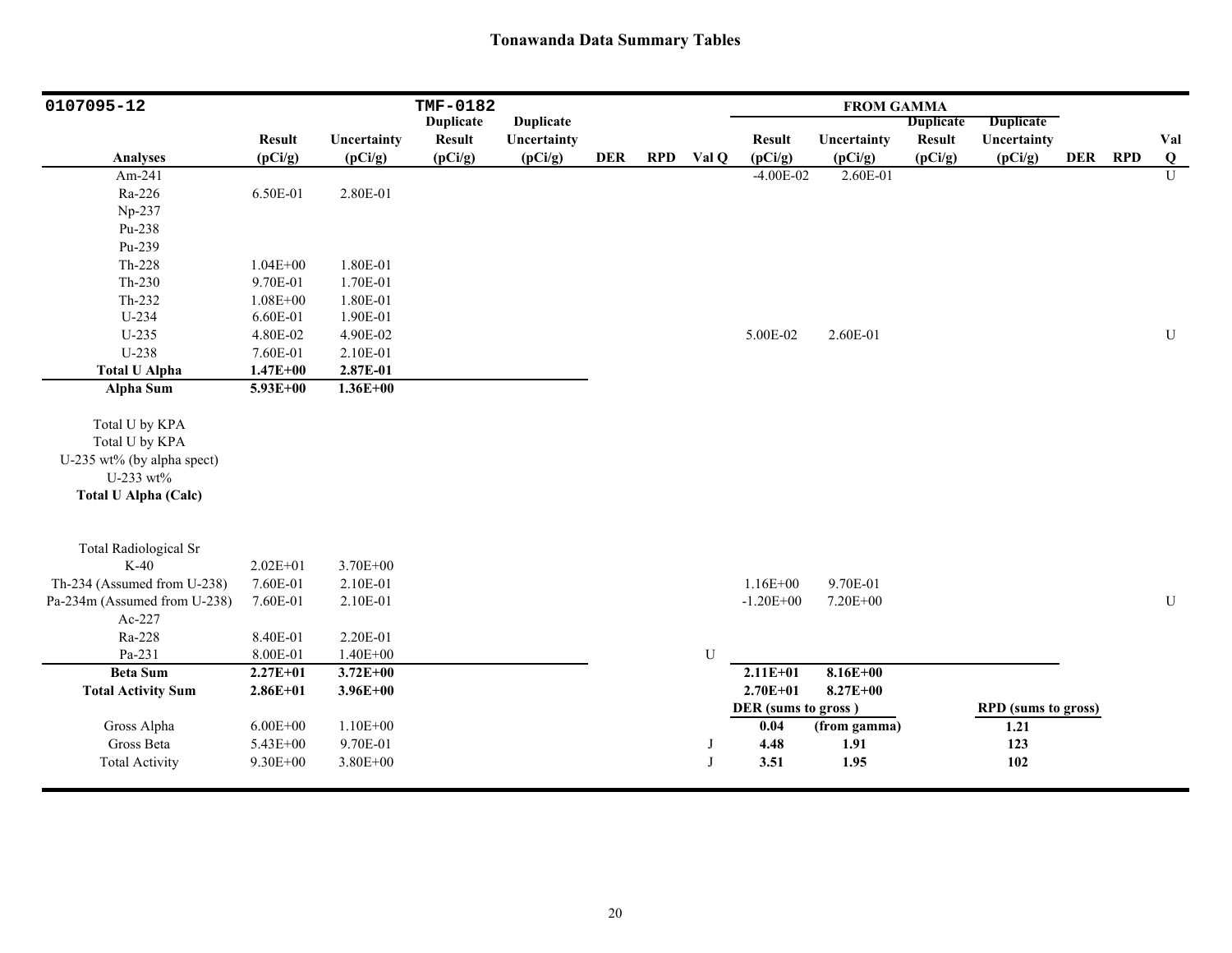| 0107095-13                   |               |              | <b>TMF-0187</b>  |                  |            |            |           |                     | <b>FROM GAMMA</b> |                  |                            |         |                |
|------------------------------|---------------|--------------|------------------|------------------|------------|------------|-----------|---------------------|-------------------|------------------|----------------------------|---------|----------------|
|                              |               |              | <b>Duplicate</b> | <b>Duplicate</b> |            |            |           |                     |                   | <b>Duplicate</b> | <b>Duplicate</b>           |         |                |
|                              | <b>Result</b> | Uncertainty  | <b>Result</b>    | Uncertainty      |            |            |           | <b>Result</b>       | Uncertainty       | <b>Result</b>    | Uncertainty                |         | Val            |
| <b>Analyses</b>              | (pCi/g)       | (pCi/g)      | (pCi/g)          | (pCi/g)          | <b>DER</b> | <b>RPD</b> | Val Q     | (pCi/g)             | (pCi/g)           | (pCi/g)          | (pCi/g)                    | DER RPD | $\overline{Q}$ |
| Am-241                       |               |              |                  |                  |            |            |           | $-8.00E - 02$       | 1.30E-01          |                  |                            |         | $\overline{U}$ |
| Ra-226                       | $1.48E + 00$  | 2.90E-01     |                  |                  |            |            |           |                     |                   |                  |                            |         |                |
| Np-237                       |               |              |                  |                  |            |            |           |                     |                   |                  |                            |         |                |
| Pu-238                       |               |              |                  |                  |            |            |           |                     |                   |                  |                            |         |                |
| Pu-239                       |               |              |                  |                  |            |            |           |                     |                   |                  |                            |         |                |
| Th-228                       | 1.15E+00      | 2.00E-01     |                  |                  |            |            |           |                     |                   |                  |                            |         |                |
| $Th-230$                     | $1.36E + 00$  | 2.20E-01     |                  |                  |            |            |           |                     |                   |                  |                            |         |                |
| Th-232                       | $1.01E + 00$  | 1.70E-01     |                  |                  |            |            |           |                     |                   |                  |                            |         |                |
| U-234                        | $1.19E + 00$  | 2.90E-01     |                  |                  |            |            |           |                     |                   |                  |                            |         |                |
| $U-235$                      | 7.90E-02      | 6.50E-02     |                  |                  |            |            |           | 2.10E-01            | 3.30E-01          |                  |                            |         | $\mathbf U$    |
| U-238                        | $1.05E + 00$  | 2.70E-01     |                  |                  |            |            |           |                     |                   |                  |                            |         |                |
| <b>Total U Alpha</b>         | $2.32E+00$    | 4.02E-01     |                  |                  |            |            |           |                     |                   |                  |                            |         |                |
| Alpha Sum                    | $6.78E + 00$  | $1.73E + 00$ |                  |                  |            |            |           |                     |                   |                  |                            |         |                |
|                              |               |              |                  |                  |            |            |           |                     |                   |                  |                            |         |                |
| Total U by KPA               |               |              |                  |                  |            |            |           |                     |                   |                  |                            |         |                |
| Total U by KPA               |               |              |                  |                  |            |            |           |                     |                   |                  |                            |         |                |
| U-235 wt% (by alpha spect)   |               |              |                  |                  |            |            |           |                     |                   |                  |                            |         |                |
| U-233 wt%                    |               |              |                  |                  |            |            |           |                     |                   |                  |                            |         |                |
| <b>Total U Alpha (Calc)</b>  |               |              |                  |                  |            |            |           |                     |                   |                  |                            |         |                |
|                              |               |              |                  |                  |            |            |           |                     |                   |                  |                            |         |                |
|                              |               |              |                  |                  |            |            |           |                     |                   |                  |                            |         |                |
| $K-40$                       | $1.56E + 01$  | $3.60E + 00$ |                  |                  |            |            |           |                     |                   |                  |                            |         |                |
| $Cs-137$                     | 2.30E-01      | 1.20E-01     |                  |                  |            |            |           |                     |                   |                  |                            |         |                |
| Th-234 (Assumed from U-238)  | $1.05E + 00$  | 2.70E-01     |                  |                  |            |            |           | 7.40E-01            | 6.80E-01          |                  |                            |         |                |
| Pa-234m (Assumed from U-238) | $1.05E + 00$  | 2.70E-01     |                  |                  |            |            |           | $0.00E + 00$        | $1.40E + 01$      |                  |                            |         | ${\bf U}$      |
| Ac-227                       |               |              |                  |                  |            |            |           |                     |                   |                  |                            |         |                |
| Ra-228                       | $1.08E + 00$  | 3.60E-01     |                  |                  |            |            |           |                     |                   |                  |                            |         |                |
| Pa-231                       | $-6.00E-01$   | $1.80E + 00$ |                  |                  |            |            | ${\bf U}$ |                     |                   |                  |                            |         |                |
| <b>Beta Sum</b>              | $1.89E + 01$  | $3.65E + 00$ |                  |                  |            |            |           | $1.76E + 01$        | $1.45E + 01$      |                  |                            |         |                |
| <b>Total Activity Sum</b>    | $2.57E + 01$  | $4.04E + 00$ |                  |                  |            |            |           | $2.44E + 01$        | $1.46E + 01$      |                  |                            |         |                |
|                              |               |              |                  |                  |            |            |           | DER (sums to gross) |                   |                  | <b>RPD</b> (sums to gross) |         |                |
| Gross Alpha                  | 7.70E+00      | 1.30E+00     |                  |                  |            |            |           | 0.43                | (from gamma)      |                  | 12.7                       |         |                |
| Gross Beta                   | $6.50E + 00$  | $1.00E + 00$ |                  |                  |            |            | J         | 3.29                | 0.76              |                  | 97.8                       |         |                |
| <b>Total Activity</b>        | $1.86E + 01$  | 5.10E+00     |                  |                  |            |            | J         | 1.09                | 0.37              |                  | 32.1                       |         |                |
|                              |               |              |                  |                  |            |            |           |                     |                   |                  |                            |         |                |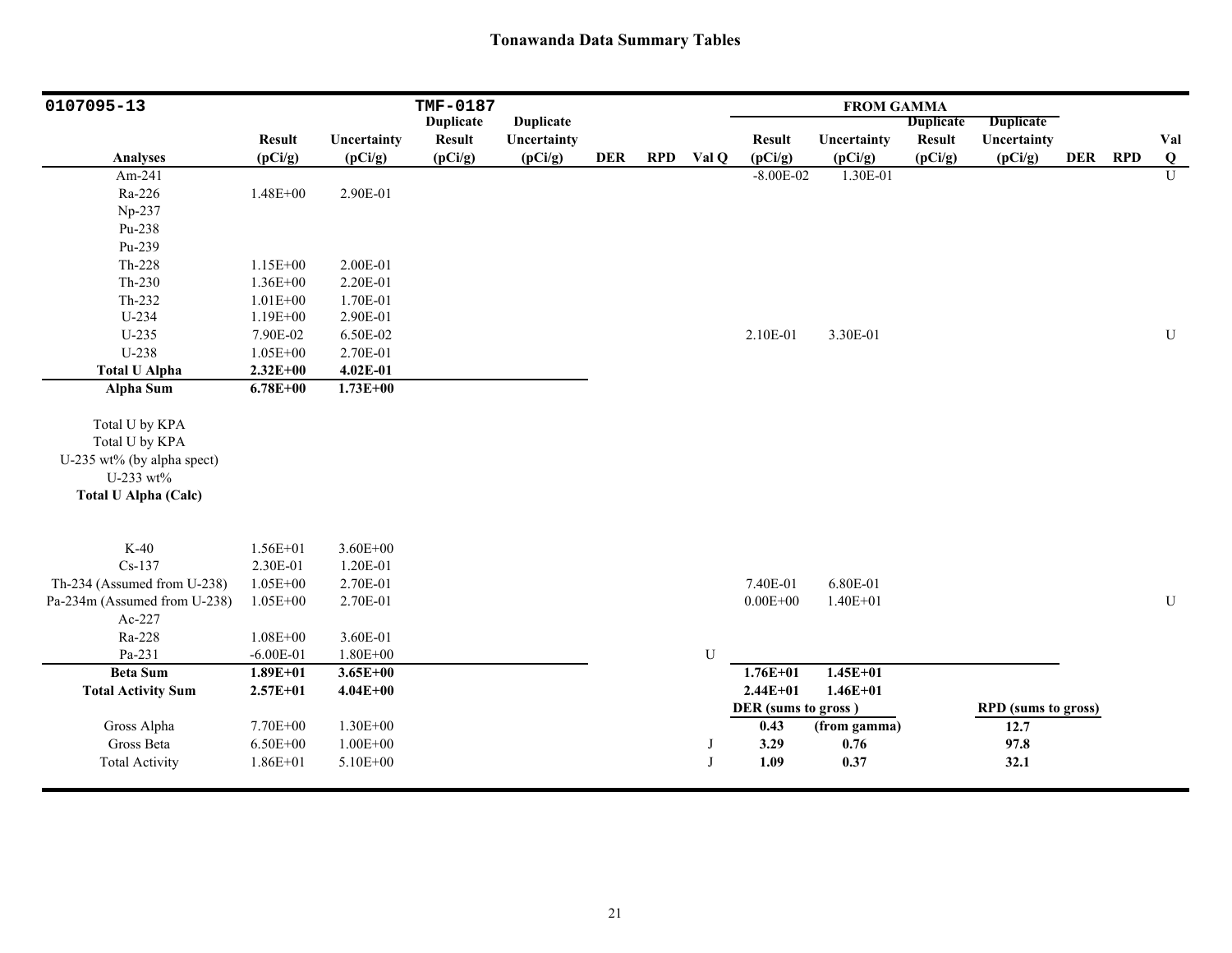| 0107095-14                                                                                                 |               |              | <b>TMF-0188</b>  |                  |            |            |             |                     | <b>FROM GAMMA</b> |                  |                            |            |            |                |
|------------------------------------------------------------------------------------------------------------|---------------|--------------|------------------|------------------|------------|------------|-------------|---------------------|-------------------|------------------|----------------------------|------------|------------|----------------|
|                                                                                                            |               |              | <b>Duplicate</b> | <b>Duplicate</b> |            |            |             |                     |                   | <b>Duplicate</b> | <b>Duplicate</b>           |            |            |                |
|                                                                                                            | <b>Result</b> | Uncertainty  | <b>Result</b>    | Uncertainty      |            |            |             | <b>Result</b>       | Uncertainty       | <b>Result</b>    | Uncertainty                |            |            | Val            |
| <b>Analyses</b>                                                                                            | (pCi/g)       | (pCi/g)      | (pCi/g)          | (pCi/g)          | <b>DER</b> | <b>RPD</b> | Val Q       | (pCi/g)             | (pCi/g)           | (pCi/g)          | (pCi/g)                    | <b>DER</b> | <b>RPD</b> | $\bf Q$        |
| Am-241                                                                                                     |               |              |                  |                  |            |            |             | 1.70E-01            | 3.50E-01          |                  |                            |            |            | $\overline{U}$ |
| Ra-226                                                                                                     | 8.50E-01      | 2.20E-01     |                  |                  |            |            |             |                     |                   |                  |                            |            |            |                |
| Np-237                                                                                                     |               |              |                  |                  |            |            |             |                     |                   |                  |                            |            |            |                |
| Pu-238                                                                                                     |               |              |                  |                  |            |            |             |                     |                   |                  |                            |            |            |                |
| Pu-239                                                                                                     |               |              |                  |                  |            |            |             |                     |                   |                  |                            |            |            |                |
| $Th-228$                                                                                                   | 9.40E-01      | 1.80E-01     |                  |                  |            |            |             |                     |                   |                  |                            |            |            |                |
| $Th-230$                                                                                                   | 9.90E-01      | 1.70E-01     |                  |                  |            |            |             |                     |                   |                  |                            |            |            |                |
| Th-232                                                                                                     | 7.80E-01      | 1.40E-01     |                  |                  |            |            |             |                     |                   |                  |                            |            |            |                |
| $U-234$                                                                                                    | 6.50E-01      | 2.00E-01     |                  |                  |            |            |             |                     |                   |                  |                            |            |            |                |
| $U-235$                                                                                                    | 2.90E-02      | 4.30E-02     |                  |                  |            |            | U           | 3.80E-01            | 3.00E-01          |                  |                            |            |            |                |
| U-238                                                                                                      | 7.00E-01      | 2.10E-01     |                  |                  |            |            |             |                     |                   |                  |                            |            |            |                |
| <b>Total U Alpha</b>                                                                                       | $1.38E + 00$  | 2.93E-01     |                  |                  |            |            |             |                     |                   |                  |                            |            |            |                |
| <b>Alpha Sum</b>                                                                                           | $4.76E + 00$  | $1.60E + 00$ |                  |                  |            |            |             |                     |                   |                  |                            |            |            |                |
| Total U by KPA<br>Total U by KPA<br>U-235 wt% (by alpha spect)<br>U-233 wt%<br><b>Total U Alpha (Calc)</b> |               |              |                  |                  |            |            |             |                     |                   |                  |                            |            |            |                |
| <b>Total Radiological Sr</b>                                                                               |               |              |                  |                  |            |            |             |                     |                   |                  |                            |            |            |                |
| $K-40$                                                                                                     | $1.80E + 01$  | 3.70E+00     |                  |                  |            |            |             |                     |                   |                  |                            |            |            |                |
| Th-234 (Assumed from U-238)                                                                                | 7.00E-01      | 2.10E-01     |                  |                  |            |            |             | 7.30E-01            | 7.70E-01          |                  |                            |            |            |                |
| Pa-234m (Assumed from U-238)                                                                               | 7.00E-01      | 2.10E-01     |                  |                  |            |            |             | $6.60E + 00$        | 7.80E+00          |                  |                            |            |            |                |
| Ac-227                                                                                                     |               |              |                  |                  |            |            |             |                     |                   |                  |                            |            |            |                |
| Ra-228                                                                                                     | 6.80E-01      | 2.50E-01     |                  |                  |            |            |             |                     |                   |                  |                            |            |            |                |
| Pa-231                                                                                                     | $-2.00E-01$   | 1.70E+00     |                  |                  |            |            | $\mathbf U$ |                     |                   |                  |                            |            |            |                |
| <b>Beta Sum</b>                                                                                            | $2.01E + 01$  | $3.73E + 00$ |                  |                  |            |            |             | $2.60E + 01$        | $8.67E + 00$      |                  |                            |            |            |                |
| <b>Total Activity Sum</b>                                                                                  | $2.48E + 01$  | $4.05E + 00$ |                  |                  |            |            |             | $3.07E + 01$        | $8.82E + 00$      |                  |                            |            |            |                |
|                                                                                                            |               |              |                  |                  |            |            |             | DER (sums to gross) |                   |                  | <b>RPD</b> (sums to gross) |            |            |                |
| Gross Alpha                                                                                                | $4.60E + 00$  | $1.10E + 00$ |                  |                  |            |            |             | 0.08                | (from gamma)      |                  | 3.40                       |            |            |                |
| Gross Beta                                                                                                 | 5.60E+00      | $1.10E + 00$ |                  |                  |            |            | J           | 3.72                | 2.33              |                  | 113                        |            |            |                |
| <b>Total Activity</b>                                                                                      | 7.40E+00      | 3.80E+00     |                  |                  |            |            | J           | 3.13                | 2.43              |                  | 108                        |            |            |                |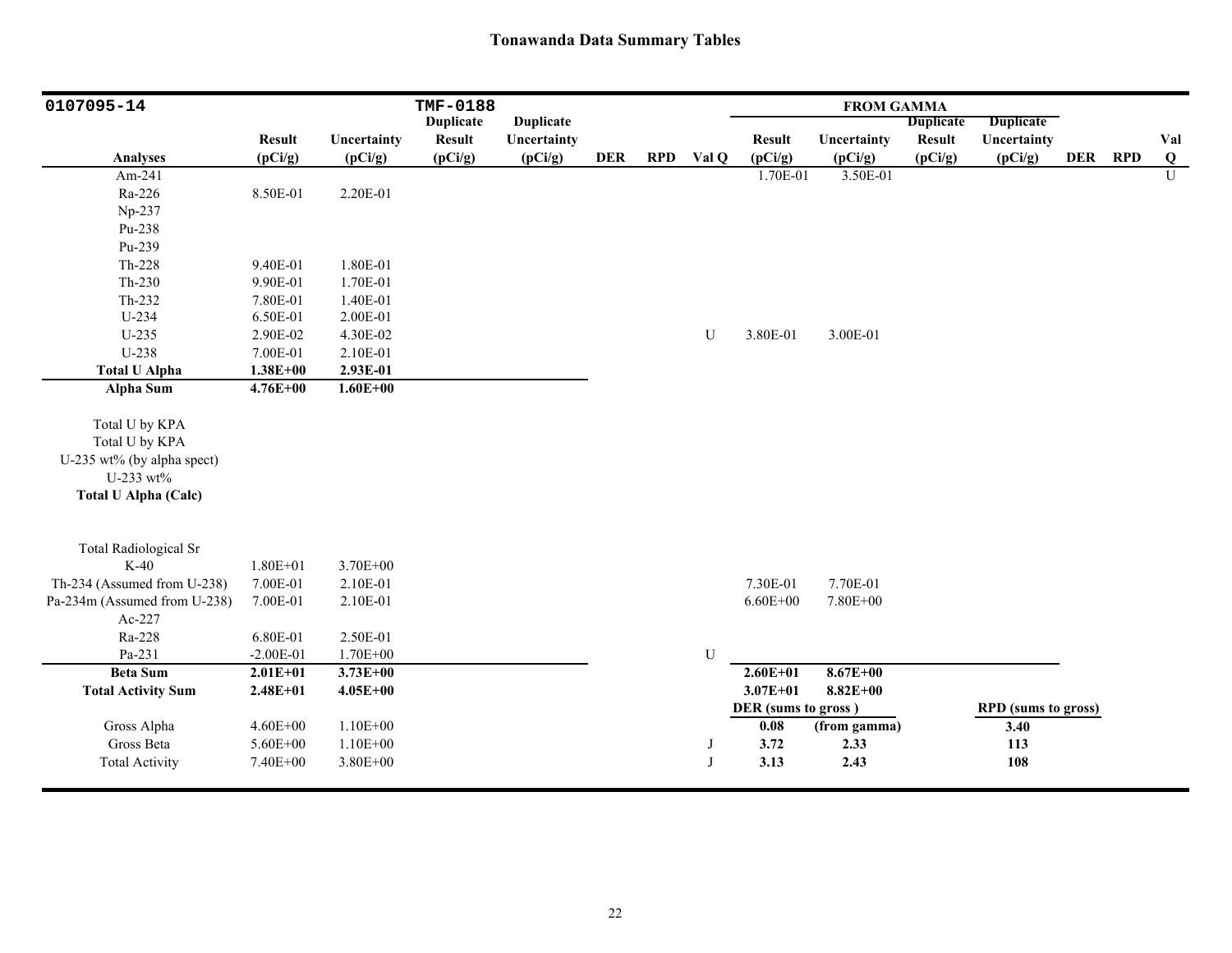| 0107095-15                                                                                                                |                                                  |                                              | TMF-0184         |                  |            |            |              |                           | <b>FROM GAMMA</b>    |                  |                            |         |                          |
|---------------------------------------------------------------------------------------------------------------------------|--------------------------------------------------|----------------------------------------------|------------------|------------------|------------|------------|--------------|---------------------------|----------------------|------------------|----------------------------|---------|--------------------------|
|                                                                                                                           |                                                  |                                              | <b>Duplicate</b> | <b>Duplicate</b> |            |            |              |                           |                      | <b>Duplicate</b> | <b>Duplicate</b>           |         |                          |
|                                                                                                                           | <b>Result</b>                                    | Uncertainty                                  | <b>Result</b>    | Uncertainty      |            |            |              | <b>Result</b>             | Uncertainty          | <b>Result</b>    | Uncertainty                |         | Val                      |
| <b>Analyses</b>                                                                                                           | (pCi/g)                                          | (pCi/g)                                      | (pCi/g)          | (pCi/g)          | <b>DER</b> | <b>RPD</b> | Val Q        | (pCi/g)                   | (pCi/g)              | (pCi/g)          | (pCi/g)                    | DER RPD | $\bf Q$                  |
| Am-241                                                                                                                    |                                                  |                                              |                  |                  |            |            |              | 1.00E-02                  | 1.80E-01             |                  |                            |         | $\overline{U}$           |
| Ra-226                                                                                                                    | $1.01E + 00$                                     | 4.40E-01                                     | 8.10E-01         | 2.30E-01         | 0.40       | $22\,$     |              |                           |                      |                  |                            |         |                          |
| Np-237                                                                                                                    |                                                  |                                              |                  |                  |            |            |              |                           |                      |                  |                            |         |                          |
| Pu-238                                                                                                                    |                                                  |                                              |                  |                  |            |            |              |                           |                      |                  |                            |         |                          |
| Pu-239                                                                                                                    |                                                  |                                              |                  |                  |            |            |              |                           |                      |                  |                            |         |                          |
| Th-228                                                                                                                    | 8.60E-01                                         | 1.60E-01                                     |                  |                  |            |            |              |                           |                      |                  |                            |         |                          |
| $Th-230$                                                                                                                  | 8.70E-01                                         | 1.50E-01                                     |                  |                  |            |            |              |                           |                      |                  |                            |         |                          |
| $Th-232$                                                                                                                  | 8.50E-01                                         | 1.40E-01                                     |                  |                  |            |            |              |                           |                      |                  |                            |         |                          |
| U-234                                                                                                                     | 8.30E-01                                         | 2.50E-01                                     |                  |                  |            |            |              |                           |                      |                  |                            |         |                          |
| $U-235$                                                                                                                   | 1.32E-01                                         | 9.00E-02                                     |                  |                  |            |            |              | 1.50E-01                  | 2.90E-01             |                  |                            |         | ${\bf U}$                |
| U-238                                                                                                                     | 8.10E-01                                         | 2.40E-01                                     |                  |                  |            |            |              |                           |                      |                  |                            |         |                          |
| <b>Total U Alpha</b>                                                                                                      | $1.77E + 00$                                     | 3.58E-01                                     |                  |                  |            |            |              |                           |                      |                  |                            |         |                          |
| <b>Alpha Sum</b>                                                                                                          | $4.82E + 00$                                     | $1.41E+00$                                   |                  |                  |            |            |              |                           |                      |                  |                            |         |                          |
| Total U by KPA<br>Total U by KPA<br>U-235 wt% (by alpha spect)<br>U-233 wt%<br><b>Total U Alpha (Calc)</b>                |                                                  |                                              |                  |                  |            |            |              |                           |                      |                  |                            |         |                          |
| <b>Total Radiological Sr</b><br>$K-40$<br>Th-234 (Assumed from U-238)<br>Pa-234m (Assumed from U-238)<br>Ac-227<br>Ra-228 | $1.74E + 01$<br>8.10E-01<br>8.10E-01<br>7.20E-01 | 3.30E+00<br>2.40E-01<br>2.40E-01<br>2.10E-01 |                  |                  |            |            |              | 6.20E-01<br>$-6.00E + 00$ | 7.80E-01<br>8.70E+00 |                  |                            |         | ${\bf U}$<br>$\mathbf U$ |
| Pa-231                                                                                                                    | $-6.00E-01$                                      | $1.40E + 00$                                 |                  |                  |            |            | U            |                           |                      |                  |                            |         |                          |
| <b>Beta Sum</b>                                                                                                           | $1.97E + 01$                                     | $3.33E + 00$                                 |                  |                  |            |            |              | $1.27E + 01$              | $9.34E + 00$         |                  |                            |         |                          |
| <b>Total Activity Sum</b>                                                                                                 | $2.45E+01$                                       | $3.61E + 00$                                 |                  |                  |            |            |              | $1.75E + 01$              | $9.45E + 00$         |                  |                            |         |                          |
|                                                                                                                           |                                                  |                                              |                  |                  |            |            |              | DER (sums to gross)       |                      |                  | <b>RPD</b> (sums to gross) |         |                          |
| Gross Alpha                                                                                                               | 4.87E+00                                         | 9.10E-01                                     |                  |                  |            |            |              | 0.03                      | (from gamma)         |                  | 0.99                       |         |                          |
| Gross Beta                                                                                                                | $4.66E + 00$                                     | 7.90E-01                                     |                  |                  |            |            |              | 4.39                      | 0.85                 |                  | 123                        |         |                          |
| <b>Total Activity</b>                                                                                                     | 7.90E+00                                         | $4.10E + 00$                                 |                  |                  |            |            | $\mathbf{I}$ | 3.04                      | 0.93                 |                  | 102                        |         |                          |
|                                                                                                                           |                                                  |                                              |                  |                  |            |            |              |                           |                      |                  |                            |         |                          |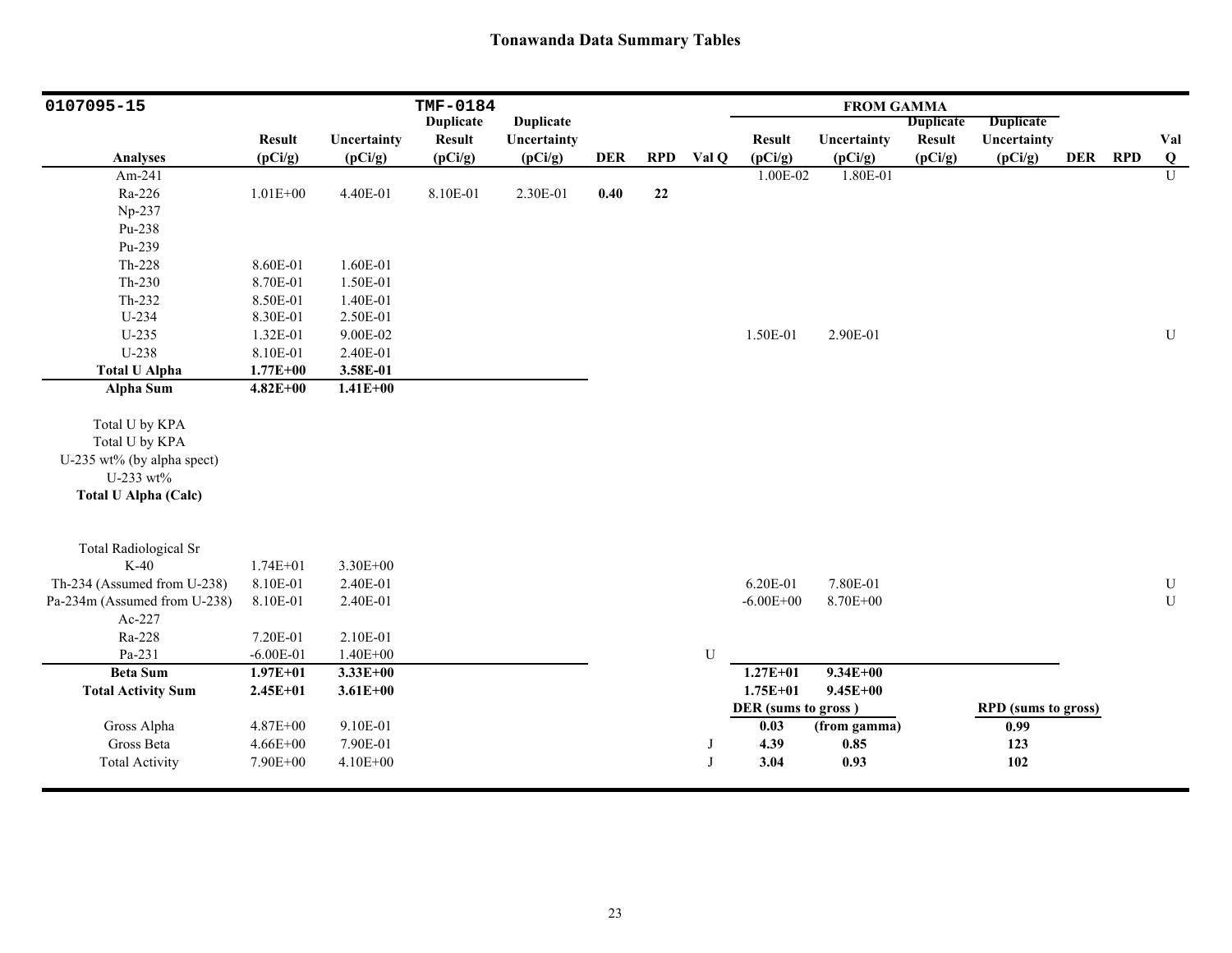| 0107095-16                   |               | <b>TMF-0185</b> |                  |                  |            |            |              |                             |              |                  |                                    |         |                |
|------------------------------|---------------|-----------------|------------------|------------------|------------|------------|--------------|-----------------------------|--------------|------------------|------------------------------------|---------|----------------|
|                              |               |                 | <b>Duplicate</b> | <b>Duplicate</b> |            |            |              |                             |              | <b>Duplicate</b> | <b>Duplicate</b>                   |         |                |
|                              | <b>Result</b> | Uncertainty     | <b>Result</b>    | Uncertainty      |            |            |              | <b>Result</b>               | Uncertainty  | <b>Result</b>    | Uncertainty                        |         | Val            |
| <b>Analyses</b>              | (pCi/g)       | (pCi/g)         | (pCi/g)          | (pCi/g)          | <b>DER</b> | <b>RPD</b> | Val Q        | (pCi/g)                     | (pCi/g)      | (pCi/g)          | (pCi/g)                            | DER RPD | $\overline{Q}$ |
| Am-241                       |               |                 |                  |                  |            |            |              | $-8.00E - 02$               | 2.10E-01     |                  |                                    |         | $\overline{U}$ |
| Ra-226                       | 5.10E-01      | 1.70E-01        |                  |                  |            |            |              |                             |              |                  |                                    |         |                |
| Np-237                       |               |                 |                  |                  |            |            |              |                             |              |                  |                                    |         |                |
| Pu-238                       |               |                 |                  |                  |            |            |              |                             |              |                  |                                    |         |                |
| Pu-239                       |               |                 |                  |                  |            |            |              |                             |              |                  |                                    |         |                |
| $Th-228$                     | 1.40E-01      | 1.10E-01        |                  |                  |            |            |              |                             |              |                  |                                    |         |                |
| $Th-230$                     | 5.80E-01      | 1.40E-01        |                  |                  |            |            |              |                             |              |                  |                                    |         |                |
| Th-232                       | 1.62E-01      | 6.20E-02        |                  |                  |            |            |              |                             |              |                  |                                    |         |                |
| U-234                        | 6.30E-01      | 2.00E-01        |                  |                  |            |            |              |                             |              |                  |                                    |         |                |
| $U-235$                      | 4.60E-02      | 5.00E-02        |                  |                  |            |            |              | $-5.00E-02$                 | 2.50E-01     |                  |                                    |         | ${\bf U}$      |
| U-238                        | 5.40E-01      | 1.80E-01        |                  |                  |            |            |              |                             |              |                  |                                    |         |                |
| <b>Total U Alpha</b>         | $1.22E + 00$  | 2.74E-01        |                  |                  |            |            |              |                             |              |                  |                                    |         |                |
| <b>Alpha Sum</b>             | $1.89E + 00$  | $1.06E + 00$    |                  |                  |            |            |              |                             |              |                  |                                    |         |                |
| Total U by KPA               |               |                 |                  |                  |            |            |              |                             |              |                  |                                    |         |                |
| Total U by KPA               |               |                 |                  |                  |            |            |              |                             |              |                  |                                    |         |                |
| U-235 wt% (by alpha spect)   |               |                 |                  |                  |            |            |              |                             |              |                  |                                    |         |                |
| U-233 wt%                    |               |                 |                  |                  |            |            |              |                             |              |                  |                                    |         |                |
| <b>Total U Alpha (Calc)</b>  |               |                 |                  |                  |            |            |              |                             |              |                  |                                    |         |                |
|                              |               |                 |                  |                  |            |            |              |                             |              |                  |                                    |         |                |
|                              |               |                 |                  |                  |            |            |              |                             |              |                  |                                    |         |                |
| Total Radiological Sr        |               |                 |                  |                  |            |            |              |                             |              |                  |                                    |         |                |
| $K-40$                       | 2.55E+00      | 9.00E-01        |                  |                  |            |            |              |                             |              |                  |                                    |         |                |
| Th-234 (Assumed from U-238)  | 5.40E-01      | 1.80E-01        |                  |                  |            |            |              | 2.80E-01                    | 7.50E-01     |                  |                                    |         | ${\bf U}$      |
| Pa-234m (Assumed from U-238) | 5.40E-01      | 1.80E-01        |                  |                  |            |            |              | 2.00E-01                    | 5.80E+00     |                  |                                    |         | $\mathbf U$    |
| Ac-227                       |               |                 |                  |                  |            |            |              |                             |              |                  |                                    |         |                |
| Ra-228                       | 1.40E-01      | 1.50E-01        |                  |                  |            |            |              |                             |              |                  |                                    |         |                |
| Pa-231                       | $-8.00E-01$   | $1.10E + 00$    |                  |                  |            |            | U            |                             |              |                  |                                    |         |                |
| <b>Beta Sum</b>              | $3.67E + 00$  | 9.56E-01        |                  |                  |            |            |              | $3.07E + 00$                | $5.92E+00$   |                  |                                    |         |                |
| <b>Total Activity Sum</b>    | 5.56E+00      | $1.43E + 00$    |                  |                  |            |            |              | $4.96E + 00$                | $6.01E + 00$ |                  |                                    |         |                |
| Gross Alpha                  | 5.20E+00      | $1.80E + 00$    |                  |                  |            |            |              | DER (sums to gross)<br>1.59 | (from gamma) |                  | <b>RPD</b> (sums to gross)<br>93.5 |         |                |
| Gross Beta                   | $2.40E + 00$  | 1.70E+00        |                  |                  |            |            | J            | 0.65                        | 0.11         |                  | 41.9                               |         |                |
| <b>Total Activity</b>        | $7.10E + 00$  | 3.80E+00        |                  |                  |            |            | $\mathbf{J}$ | 0.38                        | 0.30         |                  | 24.3                               |         |                |
|                              |               |                 |                  |                  |            |            |              |                             |              |                  |                                    |         |                |
|                              |               |                 |                  |                  |            |            |              |                             |              |                  |                                    |         |                |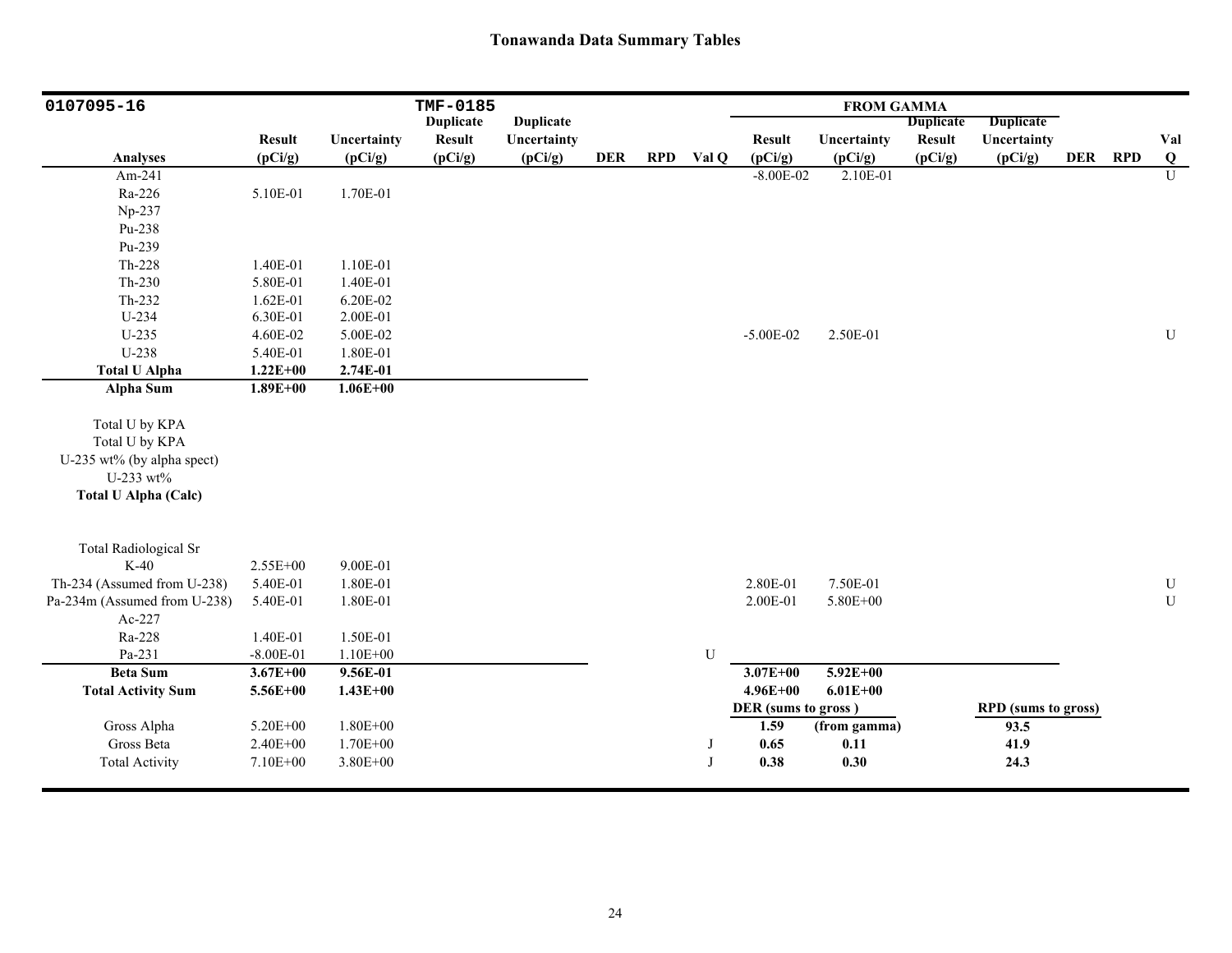| 0107095-17                   | TMF-9199      |              |                  |                  |      |            |             | <b>FROM GAMMA</b>           |              |                  |                                    |            |            |                |
|------------------------------|---------------|--------------|------------------|------------------|------|------------|-------------|-----------------------------|--------------|------------------|------------------------------------|------------|------------|----------------|
|                              |               |              | <b>Duplicate</b> | <b>Duplicate</b> |      |            |             |                             |              | <b>Duplicate</b> | <b>Duplicate</b>                   |            |            |                |
|                              | <b>Result</b> | Uncertainty  | <b>Result</b>    | Uncertainty      |      |            |             | <b>Result</b>               | Uncertainty  | <b>Result</b>    | Uncertainty                        |            |            | Val            |
| <b>Analyses</b>              | (pCi/g)       | (pCi/g)      | (pCi/g)          | (pCi/g)          | DER  | <b>RPD</b> | Val Q       | (pCi/g)                     | (pCi/g)      | (pCi/g)          | (pCi/g)                            | <b>DER</b> | <b>RPD</b> | $\overline{Q}$ |
| Am-241                       |               |              |                  |                  |      |            |             | 1.00E-02                    | 1.30E-01     | 9.00E-02         | 1.20E-01                           | 0.45       | 160        | $\overline{U}$ |
| Ra-226                       | 5.80E-01      | 2.30E-01     |                  |                  |      |            |             |                             |              |                  |                                    |            |            |                |
| Np-237                       |               |              |                  |                  |      |            |             |                             |              |                  |                                    |            |            |                |
| Pu-238                       |               |              |                  |                  |      |            |             |                             |              |                  |                                    |            |            |                |
| Pu-239                       |               |              |                  |                  |      |            |             |                             |              |                  |                                    |            |            |                |
| Th-228                       | 7.80E-01      | 1.80E-01     |                  |                  |      |            |             |                             |              |                  |                                    |            |            |                |
| $Th-230$                     | 9.20E-01      | 1.80E-01     |                  |                  |      |            |             |                             |              |                  |                                    |            |            |                |
| Th-232                       | 8.10E-01      | 1.60E-01     |                  |                  |      |            |             |                             |              |                  |                                    |            |            |                |
| U-234                        | $1.00E + 00$  | 2.60E-01     |                  |                  |      |            |             |                             |              |                  |                                    |            |            |                |
| U-235                        | 8.80E-02      | 6.70E-02     |                  |                  |      |            |             | 7.00E-02                    | 4.50E-01     | $-4.00E-02$      | 4.50E-01                           | 0.17       | 733        | U              |
| U-238                        | 9.00E-01      | 2.40E-01     |                  |                  |      |            |             |                             |              |                  |                                    |            |            |                |
| <b>Total U Alpha</b>         | $1.99E + 00$  | 3.60E-01     |                  |                  |      |            |             |                             |              |                  |                                    |            |            |                |
| <b>Alpha Sum</b>             | $2.38E + 00$  | $3.19E + 00$ |                  |                  |      |            |             |                             |              |                  |                                    |            |            |                |
| Total U by KPA               |               |              |                  |                  |      |            |             |                             |              |                  |                                    |            |            |                |
| Total U by KPA               |               |              |                  |                  |      |            |             |                             |              |                  |                                    |            |            |                |
| U-235 wt% (by alpha spect)   |               |              |                  |                  |      |            |             |                             |              |                  |                                    |            |            |                |
| U-233 wt%                    |               |              |                  |                  |      |            |             |                             |              |                  |                                    |            |            |                |
|                              |               |              |                  |                  |      |            |             |                             |              |                  |                                    |            |            |                |
| <b>Total U Alpha (Calc)</b>  |               |              |                  |                  |      |            |             |                             |              |                  |                                    |            |            |                |
|                              |               |              |                  |                  |      |            |             |                             |              |                  |                                    |            |            |                |
| <b>Total Radiological Sr</b> |               |              |                  |                  |      |            |             |                             |              |                  |                                    |            |            |                |
| $K-40$                       | 2.29E+01      | $6.30E + 00$ | $1.94E + 01$     | 5.10E+00         | 0.43 | 16.5       |             |                             |              |                  |                                    |            |            |                |
| Th-234 (Assumed from U-238)  | 9.00E-01      | 2.40E-01     |                  |                  |      |            |             | $-2.00E-01$                 | $1.10E + 00$ | 7.00E-01         | $1.00E + 00$                       | 0.61       | 360        | ${\bf U}$      |
| Pa-234m (Assumed from U-238) | 9.00E-01      | 2.40E-01     |                  |                  |      |            |             | $1.90E + 01$                | $2.10E + 01$ | $-1.50E+01$      | $1.70E + 01$                       | 1.26       | 1700       |                |
| Ac-227                       |               |              |                  |                  |      |            |             |                             |              |                  |                                    |            |            |                |
| Ra-228                       | 4.40E-01      | 6.30E-01     | 5.00E-01         | 5.30E-01         | 0.07 | 12.8       | $\mathbf U$ |                             |              |                  |                                    |            |            |                |
| Pa-231                       | $-3.00E + 00$ | 3.50E+00     | $-9.00E-01$      | 2.50E+00         | 0.49 | 108        | $\mathbf U$ |                             |              |                  |                                    |            |            |                |
| <b>Beta Sum</b>              | $2.48E + 01$  | $6.35E + 00$ |                  |                  |      |            |             | $4.18E + 01$                | $2.20E+01$   | $5.49E + 00$     | $1.78E + 01$                       |            |            |                |
| <b>Total Activity Sum</b>    | $2.72E + 01$  | $7.11E+00$   |                  |                  |      |            |             | $4.42E + 01$                | $2.22E+01$   |                  |                                    |            |            |                |
| Gross Alpha                  | $6.90E + 00$  | $1.30E + 00$ |                  |                  |      |            |             | DER (sums to gross)<br>1.31 | (from gamma) |                  | <b>RPD</b> (sums to gross)<br>97.5 |            |            |                |
| Gross Beta                   | 5.50E+00      | $1.00E + 00$ |                  |                  |      |            | J           | 3.00                        | 1.65         |                  | 127                                |            |            |                |
| <b>Total Activity</b>        | $1.14E + 01$  | 4.40E+00     |                  |                  |      |            | J           | 1.88                        | 1.45         |                  | 81.7                               |            |            |                |
|                              |               |              |                  |                  |      |            |             |                             |              |                  |                                    |            |            |                |
|                              |               |              |                  |                  |      |            |             |                             |              |                  |                                    |            |            |                |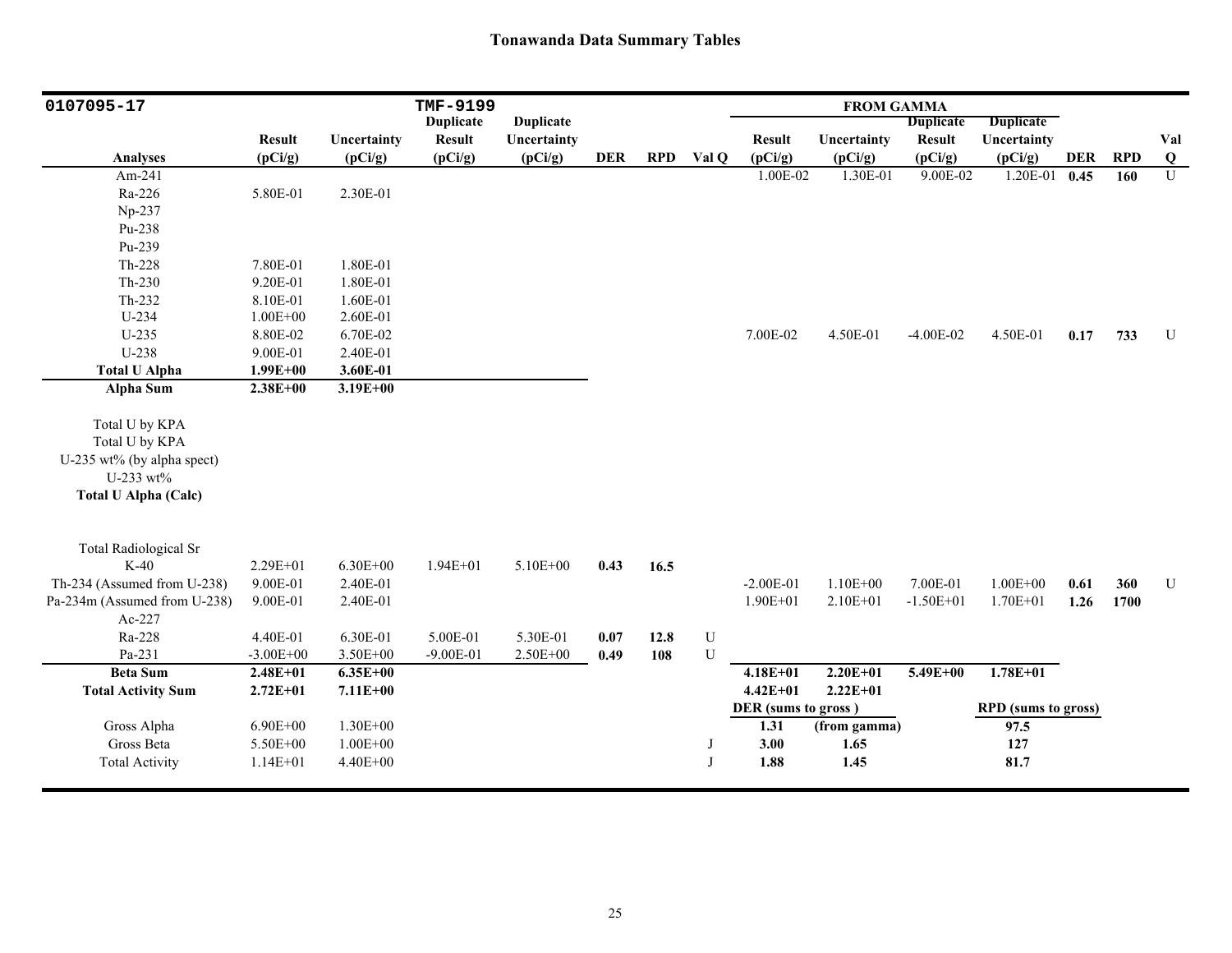| 0107095-18                   |               |              | <b>TMF-9200</b>  |                  |            |            |       |                     | <b>FROM GAMMA</b> |                  |                            |         |              |
|------------------------------|---------------|--------------|------------------|------------------|------------|------------|-------|---------------------|-------------------|------------------|----------------------------|---------|--------------|
|                              |               |              | <b>Duplicate</b> | <b>Duplicate</b> |            |            |       |                     |                   | <b>Duplicate</b> | <b>Duplicate</b>           |         |              |
|                              | <b>Result</b> | Uncertainty  | <b>Result</b>    | Uncertainty      |            |            |       | <b>Result</b>       | Uncertainty       | <b>Result</b>    | Uncertainty                |         | Val          |
| <b>Analyses</b>              | (pCi/g)       | (pCi/g)      | (pCi/g)          | (pCi/g)          | <b>DER</b> | <b>RPD</b> | Val Q | (pCi/g)             | (pCi/g)           | (pCi/g)          | (pCi/g)                    | DER RPD | $\bf Q$      |
| Am-241                       |               |              |                  |                  |            |            |       | $-1.60E-01$         | 2.50E-01          |                  |                            |         | $\mathbf{U}$ |
| Ra-226                       | 4.70E-01      | 2.20E-01     |                  |                  |            |            |       |                     |                   |                  |                            |         |              |
| Np-237                       |               |              |                  |                  |            |            |       |                     |                   |                  |                            |         |              |
| Pu-238                       |               |              |                  |                  |            |            |       |                     |                   |                  |                            |         |              |
| Pu-239                       |               |              |                  |                  |            |            |       |                     |                   |                  |                            |         |              |
| $Th-228$                     | 8.90E-01      | 1.80E-01     |                  |                  |            |            |       |                     |                   |                  |                            |         |              |
| $Th-230$                     | 8.10E-01      | 1.60E-01     |                  |                  |            |            |       |                     |                   |                  |                            |         |              |
| $Th-232$                     | 8.20E-01      | 1.60E-01     |                  |                  |            |            |       |                     |                   |                  |                            |         |              |
| U-234                        | 7.40E-01      | 2.00E-01     |                  |                  |            |            |       |                     |                   |                  |                            |         |              |
| $U-235$                      | 8.10E-02      | 6.20E-02     |                  |                  |            |            |       | 1.40E-01            | 2.30E-01          |                  |                            |         | U            |
| U-238                        | 8.50E-01      | 2.20E-01     |                  |                  |            |            |       |                     |                   |                  |                            |         |              |
| <b>Total U Alpha</b>         | $1.67E + 00$  | 3.04E-01     |                  |                  |            |            |       |                     |                   |                  |                            |         |              |
| Alpha Sum                    | $3.04E + 00$  | $1.95E + 00$ |                  |                  |            |            |       |                     |                   |                  |                            |         |              |
|                              |               |              |                  |                  |            |            |       |                     |                   |                  |                            |         |              |
| Total U by KPA               |               |              |                  |                  |            |            |       |                     |                   |                  |                            |         |              |
| Total U by KPA               |               |              |                  |                  |            |            |       |                     |                   |                  |                            |         |              |
| U-235 wt% (by alpha spect)   |               |              |                  |                  |            |            |       |                     |                   |                  |                            |         |              |
| U-233 wt%                    |               |              |                  |                  |            |            |       |                     |                   |                  |                            |         |              |
| <b>Total U Alpha (Calc)</b>  |               |              |                  |                  |            |            |       |                     |                   |                  |                            |         |              |
|                              |               |              |                  |                  |            |            |       |                     |                   |                  |                            |         |              |
| <b>Total Radiological Sr</b> |               |              |                  |                  |            |            |       |                     |                   |                  |                            |         |              |
| $K-40$                       | $1.88E + 01$  | 3.40E+00     |                  |                  |            |            |       |                     |                   |                  |                            |         |              |
| Th-234 (Assumed from U-238)  | 8.50E-01      | 2.20E-01     |                  |                  |            |            |       | $1.54E + 00$        | 8.10E-01          |                  |                            |         |              |
| Pa-234m (Assumed from U-238) | 8.50E-01      | 2.20E-01     |                  |                  |            |            |       | $-8.00E - 01$       | 7.20E+00          |                  |                            |         | U            |
| Ac-227                       |               |              |                  |                  |            |            |       |                     |                   |                  |                            |         |              |
| Ra-228                       | 6.50E-01      | 1.80E-01     |                  |                  |            |            |       |                     |                   |                  |                            |         |              |
| Pa-231                       | $-1.80E + 00$ | 2.10E+00     |                  |                  |            |            | U     |                     |                   |                  |                            |         |              |
| <b>Beta Sum</b>              | $2.09E + 01$  | $3.43E + 00$ |                  |                  |            |            |       | $2.00E + 01$        | $8.01E + 00$      |                  |                            |         |              |
| <b>Total Activity Sum</b>    | $2.40E + 01$  | $3.94E + 00$ |                  |                  |            |            |       | $2.30E + 01$        | $8.24E + 00$      |                  |                            |         |              |
|                              |               |              |                  |                  |            |            |       | DER (sums to gross) |                   |                  | <b>RPD</b> (sums to gross) |         |              |
| Gross Alpha                  | $6.50E + 00$  | 1.30E+00     |                  |                  |            |            |       | 1.48                | (from gamma)      |                  | 72.5                       |         |              |
| Gross Beta                   | 5.70E+00      | $1.00E + 00$ |                  |                  |            |            | J     | 4.27                | 1.77              |                  | 114                        |         |              |
| <b>Total Activity</b>        | $9.10E + 00$  | 3.90E+00     |                  |                  |            |            | J     | 2.68                | 1.53              |                  | 89.9                       |         |              |
|                              |               |              |                  |                  |            |            |       |                     |                   |                  |                            |         |              |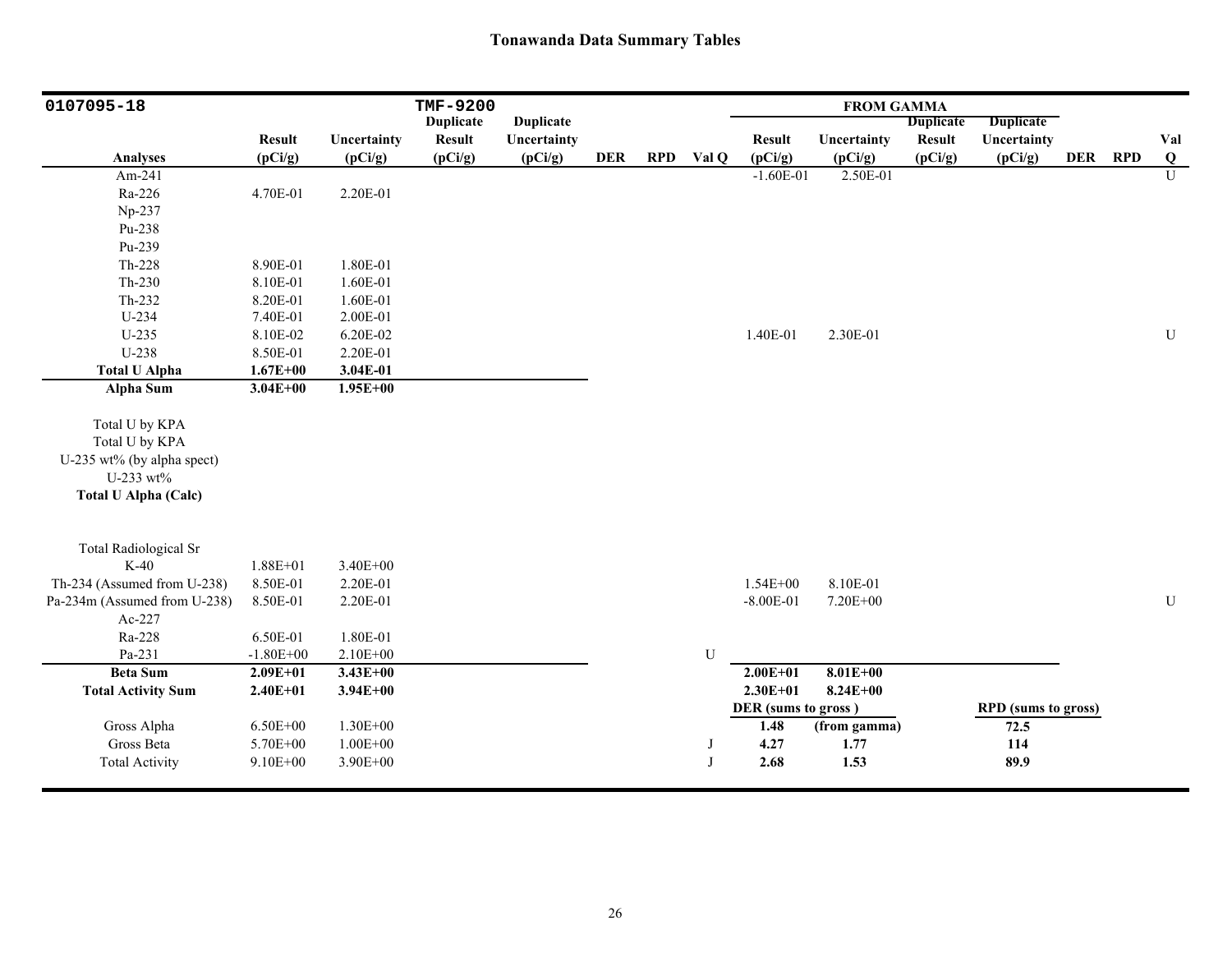| 0107095-19                   |               |              | TMF-0166         |                  |            |            |              |                             | <b>FROM GAMMA</b> |                  |                                    |         |                |
|------------------------------|---------------|--------------|------------------|------------------|------------|------------|--------------|-----------------------------|-------------------|------------------|------------------------------------|---------|----------------|
|                              |               |              | <b>Duplicate</b> | <b>Duplicate</b> |            |            |              |                             |                   | <b>Duplicate</b> | <b>Duplicate</b>                   |         |                |
|                              | <b>Result</b> | Uncertainty  | <b>Result</b>    | Uncertainty      |            |            |              | <b>Result</b>               | Uncertainty       | <b>Result</b>    | Uncertainty                        |         | Val            |
| <b>Analyses</b>              | (pCi/g)       | (pCi/g)      | (pCi/g)          | (pCi/g)          | <b>DER</b> | <b>RPD</b> | Val Q        | (pCi/g)                     | (pCi/g)           | (pCi/g)          | (pCi/g)                            | DER RPD | $\overline{Q}$ |
| Am-241                       |               |              |                  |                  |            |            |              | 1.00E-02                    | 1.00E-01          |                  |                                    |         | $\overline{U}$ |
| Ra-226                       | 9.70E-01      | 2.30E-01     |                  |                  |            |            |              |                             |                   |                  |                                    |         |                |
| Np-237                       |               |              |                  |                  |            |            |              |                             |                   |                  |                                    |         |                |
| Pu-238                       |               |              |                  |                  |            |            |              |                             |                   |                  |                                    |         |                |
| Pu-239                       |               |              |                  |                  |            |            |              |                             |                   |                  |                                    |         |                |
| $Th-228$                     | 9.60E-01      | 1.80E-01     |                  |                  |            |            |              |                             |                   |                  |                                    |         |                |
| $Th-230$                     | 8.70E-01      | 1.60E-01     |                  |                  |            |            |              |                             |                   |                  |                                    |         |                |
| Th-232                       | 7.60E-01      | 1.40E-01     |                  |                  |            |            |              |                             |                   |                  |                                    |         |                |
| U-234                        | 9.60E-01      | 2.60E-01     |                  |                  |            |            |              |                             |                   |                  |                                    |         |                |
| $U-235$                      | 5.00E-02      | 5.10E-02     |                  |                  |            |            |              | $-1.00E-02$                 | 2.90E-01          |                  |                                    |         | ${\bf U}$      |
| U-238                        | 7.00E-01      | 2.10E-01     |                  |                  |            |            |              |                             |                   |                  |                                    |         |                |
| <b>Total U Alpha</b>         | $1.71E + 00$  | 3.38E-01     |                  |                  |            |            |              |                             |                   |                  |                                    |         |                |
| Alpha Sum                    | $3.74E + 00$  | $1.69E + 00$ |                  |                  |            |            |              |                             |                   |                  |                                    |         |                |
| Total U by KPA               |               |              |                  |                  |            |            |              |                             |                   |                  |                                    |         |                |
| Total U by KPA               |               |              |                  |                  |            |            |              |                             |                   |                  |                                    |         |                |
| U-235 wt% (by alpha spect)   |               |              |                  |                  |            |            |              |                             |                   |                  |                                    |         |                |
| U-233 wt%                    |               |              |                  |                  |            |            |              |                             |                   |                  |                                    |         |                |
|                              |               |              |                  |                  |            |            |              |                             |                   |                  |                                    |         |                |
| <b>Total U Alpha (Calc)</b>  |               |              |                  |                  |            |            |              |                             |                   |                  |                                    |         |                |
|                              |               |              |                  |                  |            |            |              |                             |                   |                  |                                    |         |                |
| Total Radiological Sr        |               |              |                  |                  |            |            |              |                             |                   |                  |                                    |         |                |
| $K-40$                       | $1.63E + 01$  | 3.80E+00     |                  |                  |            |            |              |                             |                   |                  |                                    |         |                |
| Th-234 (Assumed from U-238)  | 7.00E-01      | 2.10E-01     |                  |                  |            |            |              | 9.30E-01                    | 7.10E-01          |                  |                                    |         |                |
| Pa-234m (Assumed from U-238) | 7.00E-01      | 2.10E-01     |                  |                  |            |            |              | $3.00E + 00$                | $1.20E + 01$      |                  |                                    |         | ${\bf U}$      |
| Ac-227                       |               |              |                  |                  |            |            |              |                             |                   |                  |                                    |         |                |
| Ra-228                       | 5.00E-01      | 3.20E-01     |                  |                  |            |            |              |                             |                   |                  |                                    |         |                |
| Pa-231                       | $-1.70E + 00$ | $1.80E + 00$ |                  |                  |            |            | U            |                             |                   |                  |                                    |         |                |
| <b>Beta Sum</b>              | $1.80E + 01$  | $3.83E + 00$ |                  |                  |            |            |              | $2.05E + 01$                | $1.26E + 01$      |                  |                                    |         |                |
| <b>Total Activity Sum</b>    | $2.17E + 01$  | $4.19E + 00$ |                  |                  |            |            |              | $2.43E + 01$                | $1.27E + 01$      |                  |                                    |         |                |
| Gross Alpha                  | $6.50E + 00$  | $1.20E + 00$ |                  |                  |            |            |              | DER (sums to gross)<br>1.33 | (from gamma)      |                  | <b>RPD</b> (sums to gross)<br>53.9 |         |                |
| Gross Beta                   | 5.40E+00      | $1.00E + 00$ |                  |                  |            |            | J            | 3.18                        | 1.20              |                  | 108                                |         |                |
| <b>Total Activity</b>        | $9.90E + 00$  | 4.10E+00     |                  |                  |            |            | $\mathbf{J}$ | 2.02                        | 1.07              |                  | 74.8                               |         |                |
|                              |               |              |                  |                  |            |            |              |                             |                   |                  |                                    |         |                |
|                              |               |              |                  |                  |            |            |              |                             |                   |                  |                                    |         |                |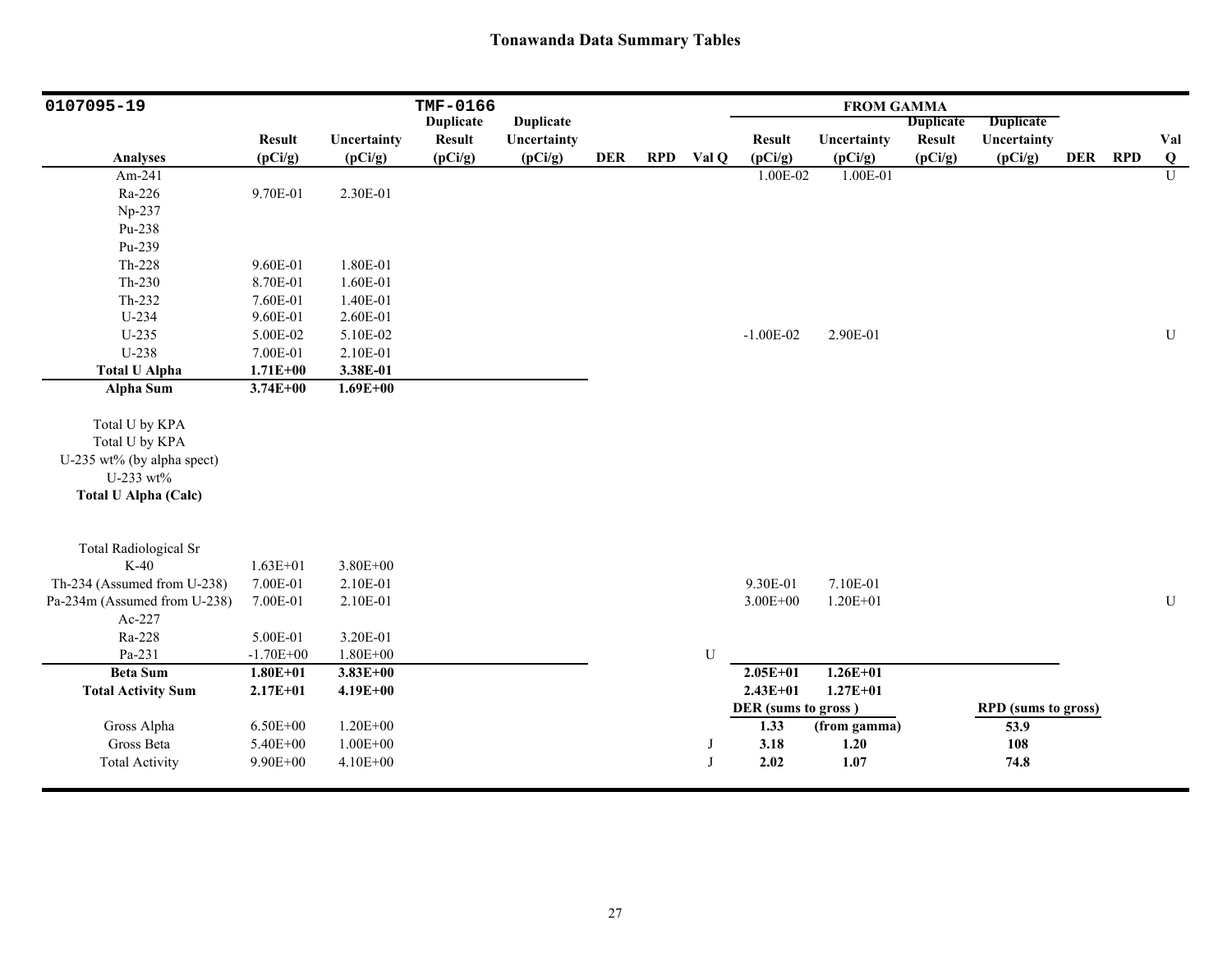| 0107095-20                   |               |              | TMF-0167         |                  |            |            |             |                     | <b>FROM GAMMA</b> |                  |                            |            |            |                |
|------------------------------|---------------|--------------|------------------|------------------|------------|------------|-------------|---------------------|-------------------|------------------|----------------------------|------------|------------|----------------|
|                              |               |              | <b>Duplicate</b> | <b>Duplicate</b> |            |            |             |                     |                   | <b>Duplicate</b> | <b>Duplicate</b>           |            |            |                |
|                              | <b>Result</b> | Uncertainty  | <b>Result</b>    | Uncertainty      |            |            |             | <b>Result</b>       | Uncertainty       | <b>Result</b>    | Uncertainty                |            |            | Val            |
| <b>Analyses</b>              | (pCi/g)       | (pCi/g)      | (pCi/g)          | (pCi/g)          | <b>DER</b> | <b>RPD</b> | Val Q       | (pCi/g)             | (pCi/g)           | (pCi/g)          | (pCi/g)                    | <b>DER</b> | <b>RPD</b> | Q              |
| Am-241                       |               |              |                  |                  |            |            |             | $-1.30E-01$         | 5.00E-01          |                  |                            |            |            | $\overline{U}$ |
| Ra-226                       | 7.20E-01      | 2.00E-01     |                  |                  |            |            |             |                     |                   |                  |                            |            |            |                |
| Np-237                       |               |              |                  |                  |            |            |             |                     |                   |                  |                            |            |            |                |
| Pu-238                       |               |              |                  |                  |            |            |             |                     |                   |                  |                            |            |            |                |
| Pu-239                       |               |              |                  |                  |            |            |             |                     |                   |                  |                            |            |            |                |
| $Th-228$                     | 9.70E-01      | 1.70E-01     |                  |                  |            |            |             |                     |                   |                  |                            |            |            |                |
| $Th-230$                     | 8.30E-01      | 1.40E-01     |                  |                  |            |            |             |                     |                   |                  |                            |            |            |                |
| Th-232                       | 9.80E-01      | 1.60E-01     |                  |                  |            |            |             |                     |                   |                  |                            |            |            |                |
| $U-234$                      | 7.90E-01      | 2.20E-01     |                  |                  |            |            |             |                     |                   |                  |                            |            |            |                |
| $U-235$                      | 1.10E-02      | 2.40E-02     |                  |                  |            |            | U           | $-8.00E - 02$       | 3.40E-01          |                  |                            |            |            | U              |
| U-238                        | 9.50E-01      | 2.50E-01     |                  |                  |            |            |             |                     |                   |                  |                            |            |            |                |
| <b>Total U Alpha</b>         | $1.75E + 00$  | 3.34E-01     |                  |                  |            |            |             |                     |                   |                  |                            |            |            |                |
| <b>Alpha Sum</b>             | $4.35E + 00$  | $1.86E+00$   |                  |                  |            |            |             |                     |                   |                  |                            |            |            |                |
|                              |               |              |                  |                  |            |            |             |                     |                   |                  |                            |            |            |                |
| Total U by KPA               |               |              |                  |                  |            |            |             |                     |                   |                  |                            |            |            |                |
| Total U by KPA               |               |              |                  |                  |            |            |             |                     |                   |                  |                            |            |            |                |
| U-235 wt% (by alpha spect)   |               |              |                  |                  |            |            |             |                     |                   |                  |                            |            |            |                |
| U-233 wt%                    |               |              |                  |                  |            |            |             |                     |                   |                  |                            |            |            |                |
| <b>Total U Alpha (Calc)</b>  |               |              |                  |                  |            |            |             |                     |                   |                  |                            |            |            |                |
|                              |               |              |                  |                  |            |            |             |                     |                   |                  |                            |            |            |                |
| <b>Total Radiological Sr</b> |               |              |                  |                  |            |            |             |                     |                   |                  |                            |            |            |                |
| $K-40$                       | $1.89E + 01$  | $3.80E + 00$ |                  |                  |            |            |             |                     |                   |                  |                            |            |            |                |
| Th-234 (Assumed from U-238)  | 9.50E-01      | 2.50E-01     |                  |                  |            |            |             | 3.80E-01            | 7.70E-01          |                  |                            |            |            | ${\bf U}$      |
| Pa-234m (Assumed from U-238) | 9.50E-01      | 2.50E-01     |                  |                  |            |            |             | $-9.00E - 01$       | 8.50E+00          |                  |                            |            |            | ${\bf U}$      |
| Ac-227                       |               |              |                  |                  |            |            |             |                     |                   |                  |                            |            |            |                |
| Ra-228                       | 9.30E-01      | 2.60E-01     |                  |                  |            |            |             |                     |                   |                  |                            |            |            |                |
| Pa-231                       | $-1.00E + 00$ | $2.00E + 00$ |                  |                  |            |            | $\mathbf U$ |                     |                   |                  |                            |            |            |                |
| <b>Beta Sum</b>              | $2.16E + 01$  | $3.83E + 00$ |                  |                  |            |            |             | $1.92E + 01$        | $9.35E + 00$      |                  |                            |            |            |                |
| <b>Total Activity Sum</b>    | $2.60E + 01$  | $4.26E + 00$ |                  |                  |            |            |             | $2.35E+01$          | $9.53E + 00$      |                  |                            |            |            |                |
|                              |               |              |                  |                  |            |            |             | DER (sums to gross) |                   |                  | <b>RPD</b> (sums to gross) |            |            |                |
| Gross Alpha                  | 5.80E+00      | $1.10E + 00$ |                  |                  |            |            |             | 0.67                | (from gamma)      |                  | 28.5                       |            |            |                |
| Gross Beta                   | 5.19E+00      | 9.50E-01     |                  |                  |            |            | J           | 4.16                | 1.49              |                  | 123                        |            |            |                |
| <b>Total Activity</b>        | 8.30E+00      | 3.80E+00     |                  |                  |            |            | J           | 3.09                | 1.49              |                  | 103                        |            |            |                |
|                              |               |              |                  |                  |            |            |             |                     |                   |                  |                            |            |            |                |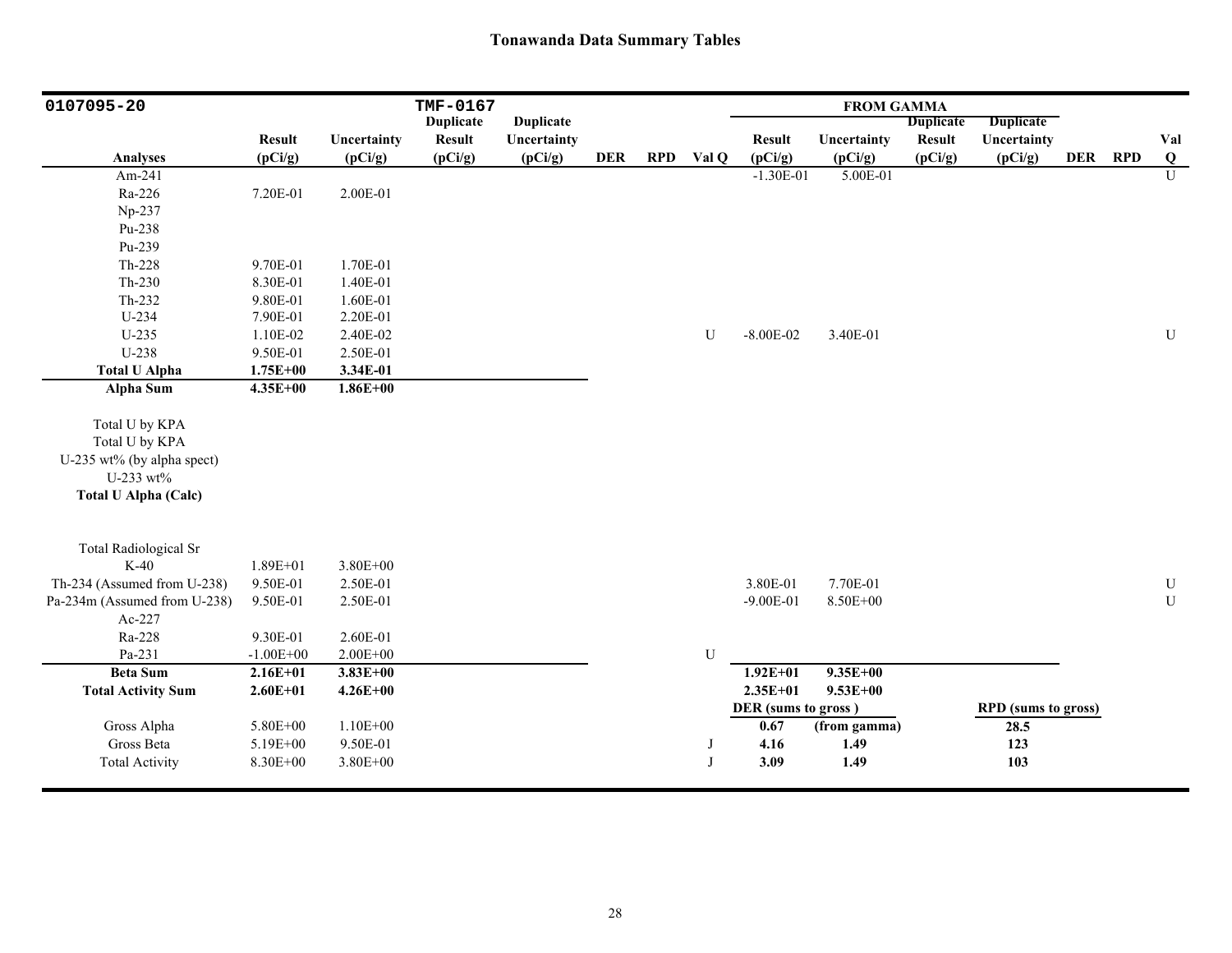# **Radiological Analytical Data Verification Comments on Data for SDG 0107096**

This sample delivery group (SDG) contained twenty individual soil samples from the Tonawanda Landfill FUSRAP Site for radiological analysis. The requested analyses from [Statement of Work for Radiological and Chemical Analytical Laboratory Services Town of Tonawanda Landfill Vicinity FUSRAP Property Tonawanda, NY, April 2001] were 234/235/238U and  $^{228/230/232}$ Th by alpha spectrometry,  $^{228}$ Ac,  $^{234}$ Th,  $^{231/234m}$ Pa,  $^{235}$ U,  $^{241}$ Am, and any radioisotopes detected above the decision level (DL) by gamma spectrometry;  $^{226}$ Ra by radon emanation; gross alpha/beta by gas proportional counting; and total activity by liquid scintillation were requested for all samples. All of the analyses requested by the statement of work (SOW) were performed and reported by Paragon Analytics, Inc. The uncertainties and results were provided in the Sample Result Summary, Certificate of Analysis, or in the raw data; therefore, the gross alpha/beta analyses can be compared to the sum of the individual results using the propagated uncertainties to determine if the differences are statistically significant.

| <b>Client Identification</b> | <b>Laboratory Identification</b> |
|------------------------------|----------------------------------|
| TMF-0133                     | 0107096-1                        |
| TMF-0134                     | 0107096-2                        |
| TMF-0135                     | 0107096-3                        |
| TMF-0136                     | 0107096-4                        |
| TMF-0137                     | 0107096-5                        |
| <b>TMF-0138</b>              | 0107096-6                        |
| TMF-0129                     | 0107096-7                        |
| <b>TMF-0130</b>              | 0107965-8                        |
| TMF-9139                     | 0107096-9                        |
| TMF-9140                     | 0107096-10                       |
| TMF-0151                     | 0107096-11                       |
| TMF-0152                     | 0107096-12                       |
| <b>TMF-0154</b>              | 0107096-13                       |
| TMF-0155                     | 0107096-14                       |
| TMF-0157                     | 0107096-15                       |
| <b>TMF-0158</b>              | 0107096-16                       |
| <b>TMF-0160</b>              | 0107096-17                       |
| TMF-0161                     | 0107096-18                       |
| TMF-0163                     | 0107096-19                       |
| TMF-0164                     | 0107096-20                       |

The duplicate results were evaluated by calculation of the duplicate error ratio (DER). The DER is defined in the following equation: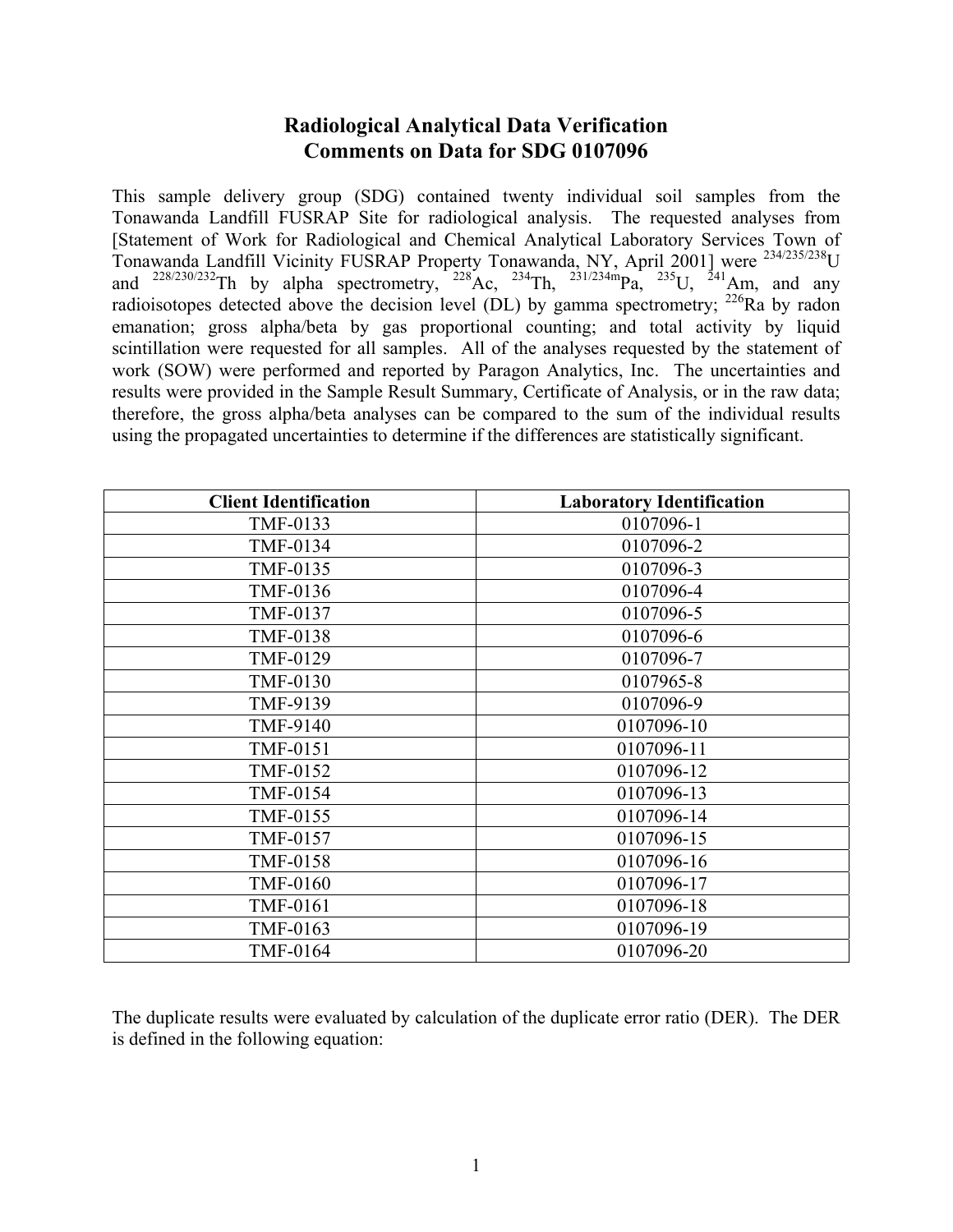$$
\text{DER} = \frac{|\text{S} - \text{D}|}{\sqrt{(2\sigma_{\text{S}})^{2} + (2\sigma_{\text{D}})^{2}}}
$$

Where,

 $S =$  First Sample Value (original)  $D =$  Second Sample Value (duplicate)  $2\sigma_s$  = First Sample Uncertainty  $2\sigma_D$  = Second Sample Uncertainty.

A DER of less than 1.29 indicates that the duplicate analyses agree at the 99% confidence level. The uncertainties reported were assumed to be 2 sigma. The attached sheets show the DER results with the results for each sample.

#### **1.0 GAMMA SPECTROMETRY ANALYSIS**

#### Method Blank

There was an indication of blank contamination in one of the method blanks for  $^{234m}$ Pa. All associated sample results less than 5 times the blank value for  $234 \text{ mPa}$  analyses should be qualified as estimated (J). **Therefore, it is recommended that the <sup>234m</sup>Pa results for samples TMF-0133, TMF-0133 (laboratory duplicate), TMF-0135, TMF-0136, TMF-0137, TMF-0129, TMF-9139, TMF-9140, TMF-0151, TMF-0154, TMF-0157, TMF-0160, and TMF-0163 be qualified as estimated (J).** 

#### Equipment Rinsate Sample:

There was no indication of contamination of the equipment rinsate blank for gamma spectrometry analyses.

#### Laboratory Control Sample:

The percent recoveries for the laboratory control sample (LCS) are within acceptable limits.

#### Duplicate Analysis:

The DERs are within acceptable limits for the duplicate analysis for all gamma spectrometry analyses.

#### Identification and Quantification: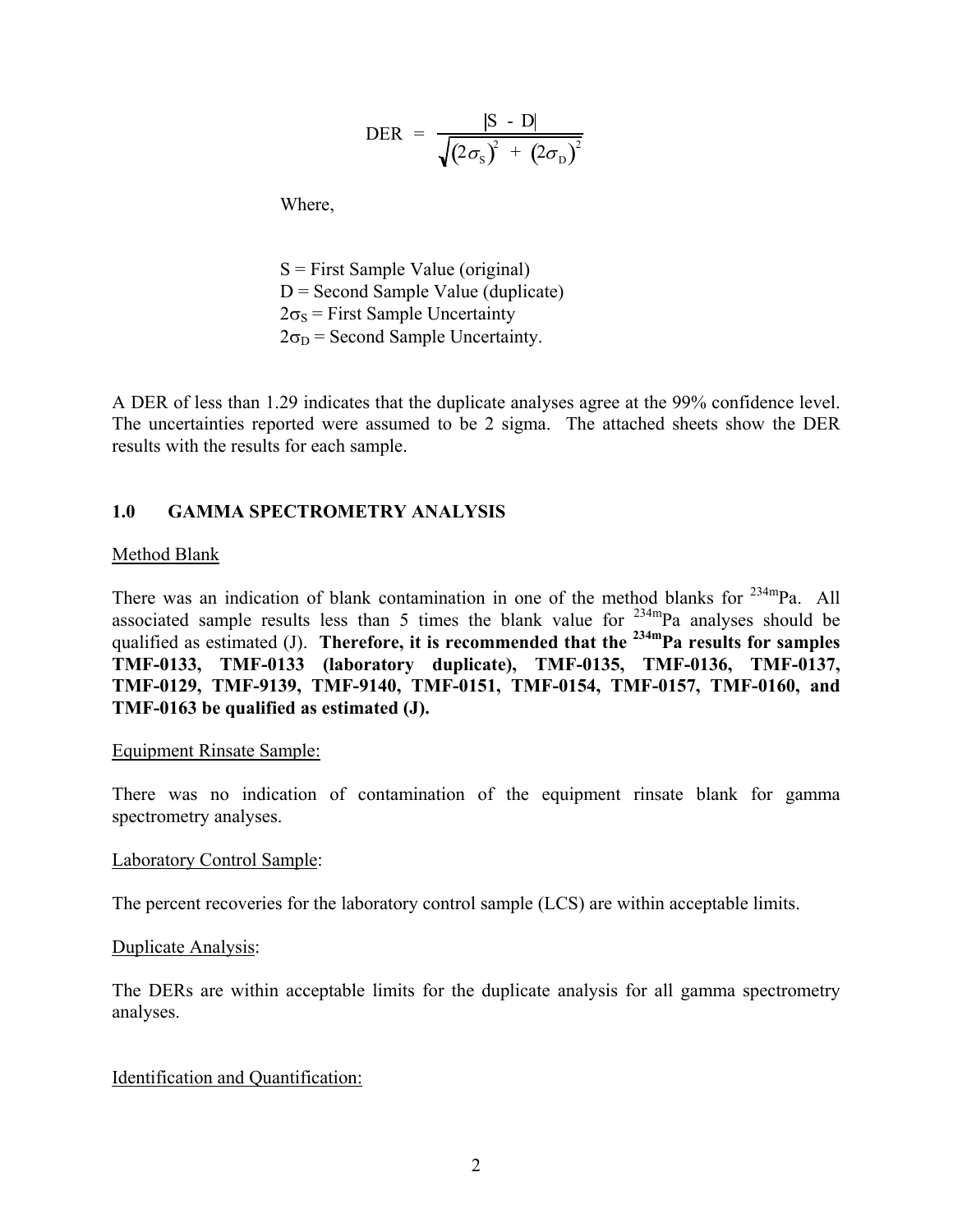As the following tables show, all target radionuclides  $(^{241}Am, ^{228}Ac, ^{231/234m}Pa, ^{234}Th$  and  $^{235}U)$ were reported for in all samples. Since <sup>228</sup>Ra decay emits no discernible gamma photons, this activity is calculated from the gamma energies of its immediate daughter  $^{228}$ Ac, assuming secular equilibrium. In addition,  ${}^{40}\text{K}$ ,  ${}^{137}\text{Cs}$ ,  ${}^{212/214}\text{Bi}$ ,  ${}^{212/214}\text{Pb}$ ,  ${}^{228}\text{Ra}$ , and  ${}^{208}\text{T}$  gamma emitting radionuclides were reported for most samples.

The <sup>212</sup>Pb, <sup>214</sup>Pb, <sup>212</sup>Bi, <sup>214</sup>Bi, and <sup>208</sup>Tl reported results are progeny from the <sup>238</sup>U and <sup>232</sup>Th series. These reported radionuclides may be due to near total equilibrium with  $^{238}$ U and  $^{232}$ Th. Results for natural  $^{40}$ K were reported for all samples. Results for fission product  $^{137}$ Cs were reported for two samples. **Inclusion of 212Pb, 214Pb, 214Bi, and 208Tl in the database is not recommended since any modeling would assume equilibrium with 235/238U or 232Th.** 

Improper background subtraction is indicated when a negative result is reported with a smaller  $2\sigma$  uncertainty. This would indicate a negative bias on the analysis data for a particular radionuclide. Improper background subtractions were indicated for the  $^{231}$ Pa result for samples TMF-0130 and TMF-0155 and the  $^{235}$ U result for sample TMF-0160 (laboratory duplicate). **Therefore, it is recommended that the 231Pa result for samples TMF-0130 and TMF-0155 and the 235U result for sample TMF-0160 (laboratory duplicate) be qualified as estimated (J).**

# **2.0 ALPHA SPECTROMETRY**

# Method Blank:

There was no indication of blank contamination in the  $^{234/235/238}$ U alpha spectrometry analyses. There was an indication of blank contamination in the method blank for  $230$ Th. All associated sample results less than 5 times the blank value for  $230$ Th analyses should be qualified as estimated (J). All samples have results that are greater than 5 times the blank value for the  $^{230}$ Th analyses. No qualification is required.

### Equipment Rinsate Sample:

There was an indication of  $2^{28}$ Th and  $2^{30}$ Th contamination of equipment rinsate blank contamination for alpha spectrometry analyses. All associated sample results less than 5 times the blank value for  $228$ Th and  $230$ Th analyses should be qualified as estimated (J). All samples had <sup>228</sup>Th and <sup>230</sup>Th results greater than 5 times the blank. No qualification is necessary.

### Laboratory Control Sample:

The percent recoveries for the LCSs are within acceptable limits for all the alpha spectrometry analyses.

### Duplicate Analysis: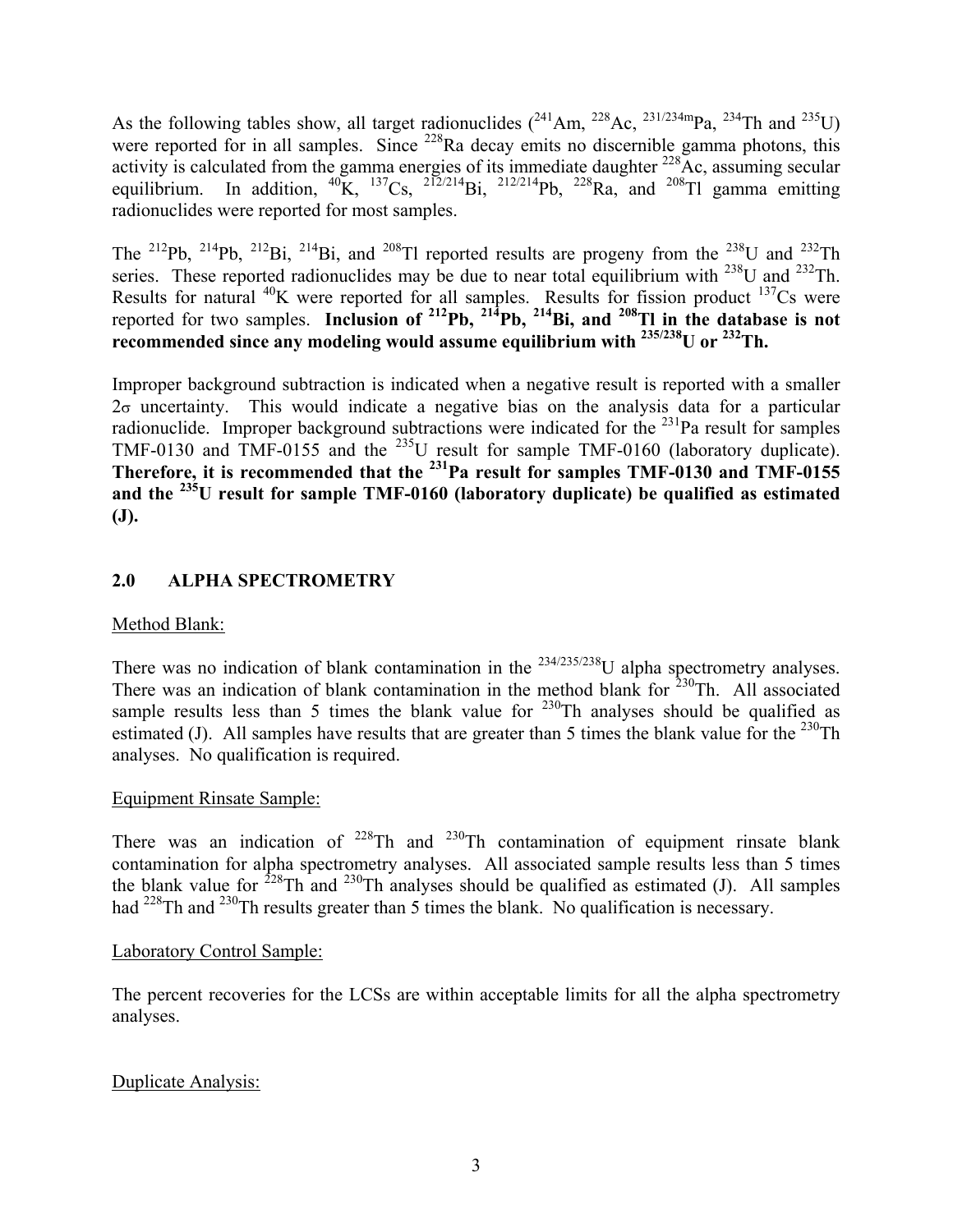The DERs are within acceptable limits for the duplicate analysis for all alpha spectrometry analyses.

#### Sample-Specific Chemical Recovery:

The tracer recoveries were greater than 30.07% for all samples for the Th and U alpha spectrometry analyses. The sample-specific percent recovery results for all samples have less than 10% uncertainty for the Th and U alpha spectrometry analyses.

#### Spectral Analysis:

Spectral interferences were observed in the alpha spectra all samples except TML-0129 and TML-0130 for isotopic thorium. The spectral interference observed is from the tailing of a higher energy peak into a lower energy peak. In each case and in the matrix blank sample, the isotopic thorium analyses, the tracer peaks for  $229$ Th tails into the  $230$ Th peak region. The measured blank activity is below the MDC (1.0 pCi/g). Only samples TMF-0135 and TMF-0160 have 230Th results greater than the required MDC. **Therefore, it is recommended that the**  <sup>230</sup>Th results for samples TMF-0133, TMF-0133 (laboratory duplicate), TMF-0134, TMF-**0135, TMF-0136, TMF-0137, TMF-0137 (laboratory duplicate), TMF-0138, TMF-130, TMF-9139, TMF-9140, TMF-0151, TMF-0152, TMF-0154, TMF-0155, TMF-0157, TMF-0158, TMF-0160, TMF-0163, and TMF-0164 be qualified as estimated (J).**

Several of the isotopic thorium alpha spectra show at least five extra peaks. These peaks are in the 5.8 MeV, 6.3 MeV, 6.7 MeV, 6.9 MeV, and 7.1 MeV regions. It is assumed that the peaks can be attributed to <sup>216</sup>Po, <sup>217</sup>At, <sup>225</sup>Ac and <sup>221</sup>Fr, which are progeny of <sup>228</sup>Th and the <sup>229</sup>Th tracer. There is no indication of interference with the quantitation of the isotopic thorium results. No further qualification of the isotopic thorium results is required.

# **3.0 226Ra ANALYSES**

### Method Blank:

There was an indication of blank contamination in the method blank for  $^{226}$ Ra analyses. All associated sample results less than 5 times the blank value for  $^{226}$ Ra analyses should be qualified as estimated (J). Therefore, it is recommended that samples **TMF-0133, TMF-0136, TMF-0137, TMF-0138, TMF-0129, TMF-9139, TMF-9140, TMF-9140 (laboratory duplicate), TMF-0154, TMF-0155, TMF-0157, TMF-0161, TMF-0163, and TMF-0164 be qualified as estimated (J).**

Equipment Rinsate Sample: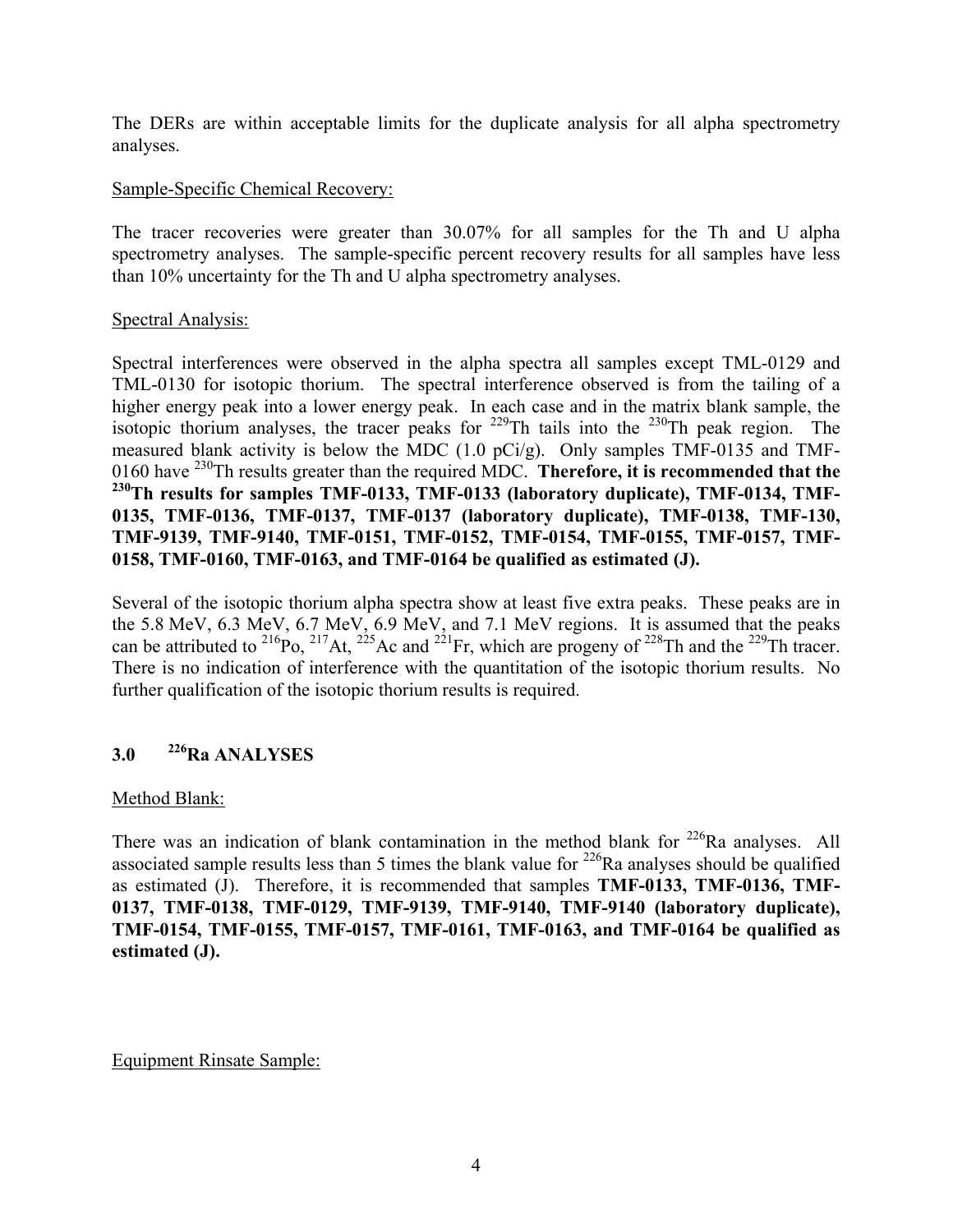There was no indication of  $2^{26}$ Ra contamination of equipment rinsate blank contamination for the radon emmination analyses.

#### Laboratory Control Sample:

The percent recoveries for the LCSs for the  $^{226}$ Ra analyses were within acceptable limits.

Duplicate Analysis:

The duplicate DERs for the <sup>226</sup>Ra analyses were within acceptable limits.

Chemical Recoveries:

The sample-specific chemical recoveries for the  $^{226}$ Ra analysis were within acceptable limits.

#### Method Detection Limit:

All samples met the required method detection limit (MDL) of 0.5 pCi/g for <sup>226</sup>Ra.

# **4.0 GROSS ALPHA AND BETA ANALYSIS**

#### Method Blank:

There was no indication of blank contamination in the gross alpha/beta analyses.

### Equipment Rinsate Sample:

There was no indication of gross alpha or gross beta contamination of equipment rinsate blank.

### Laboratory Control Sample:

The percent recovery for the LCS is within acceptable limits for the gross alpha/beta analyses.

### Duplicate Analysis:

The duplicate DERs for the gross alpha/beta analyses are within acceptable limits.

### Matrix Spike Sample Analysis:

The MSS result was within acceptable limits for both gross alpha and gross beta analyses.

### Quantification: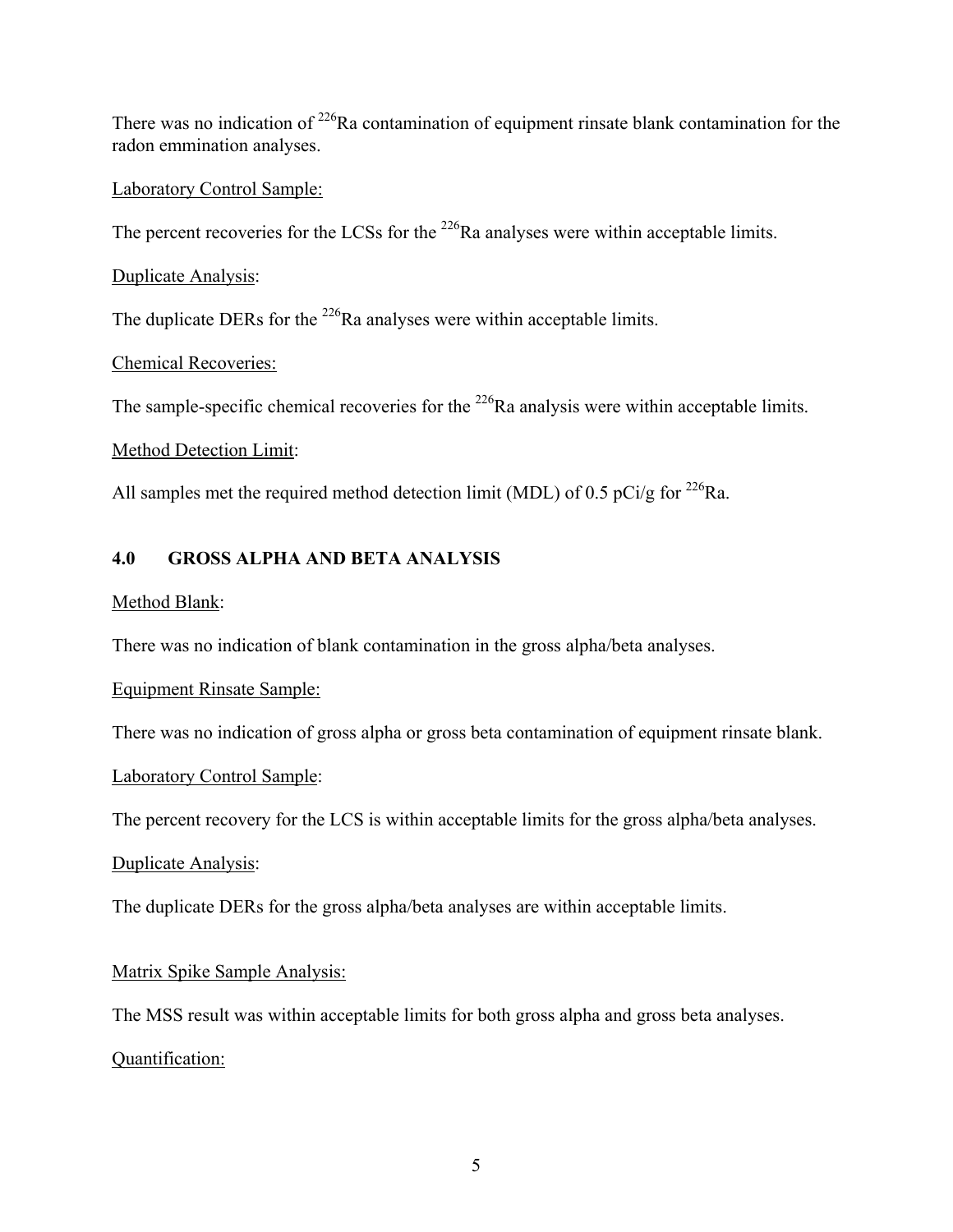**It is recommended that the gross beta analysis results for all samples be qualified as estimated (J) because the gross beta analysis was performed using gas proportional counting, which is not quantitative and does not include volatile radionuclides (e.g., <sup>3</sup> H and**   $^{99}$ Tc).

#### Method Detection Limit:

The required method detection limit (MDL) for the gross alpha/beta analysis is 1 pCi/g. The for the gross alpha analyses for samples TMF-0152, TMF-0155, and TMF-0157 exceeded the required MDL. The MDLs for the gross beta analyses for samples TMF-0152, TMF-0154, TMF-0155, and TMF-157 also exceeded the required MDL. The maximum MDL is 1.2 pCi/g. Since the gross alpha/beta analyses are activity estimates, no qualification is required.

### **5.0 TOTAL ACTIVITY**

#### Method Blank:

There was no indication of blank contamination for the total activity analyses.

#### Equipment Rinsate Sample:

There was no indication of total activity contamination of equipment rinsate blank.

#### Laboratory Control Sample:

The percent recoveries for the reported LCSs are within acceptable limits for the total activity analysis.

#### Duplicate Analysis:

The total activity laboratory duplicate DER is within acceptable limits.

#### Matrix Spike Sample:

The MSS recovery was within acceptable limits for the total activity analysis.

#### Spectral Analysis:

Spectral plots of the total activity analyses were not included in the laboratory data package.

#### Method Detection Limit:

The required method detection limit (MDL) for the total activity analysis is 10 pCi/g. All samples met the required MDLs.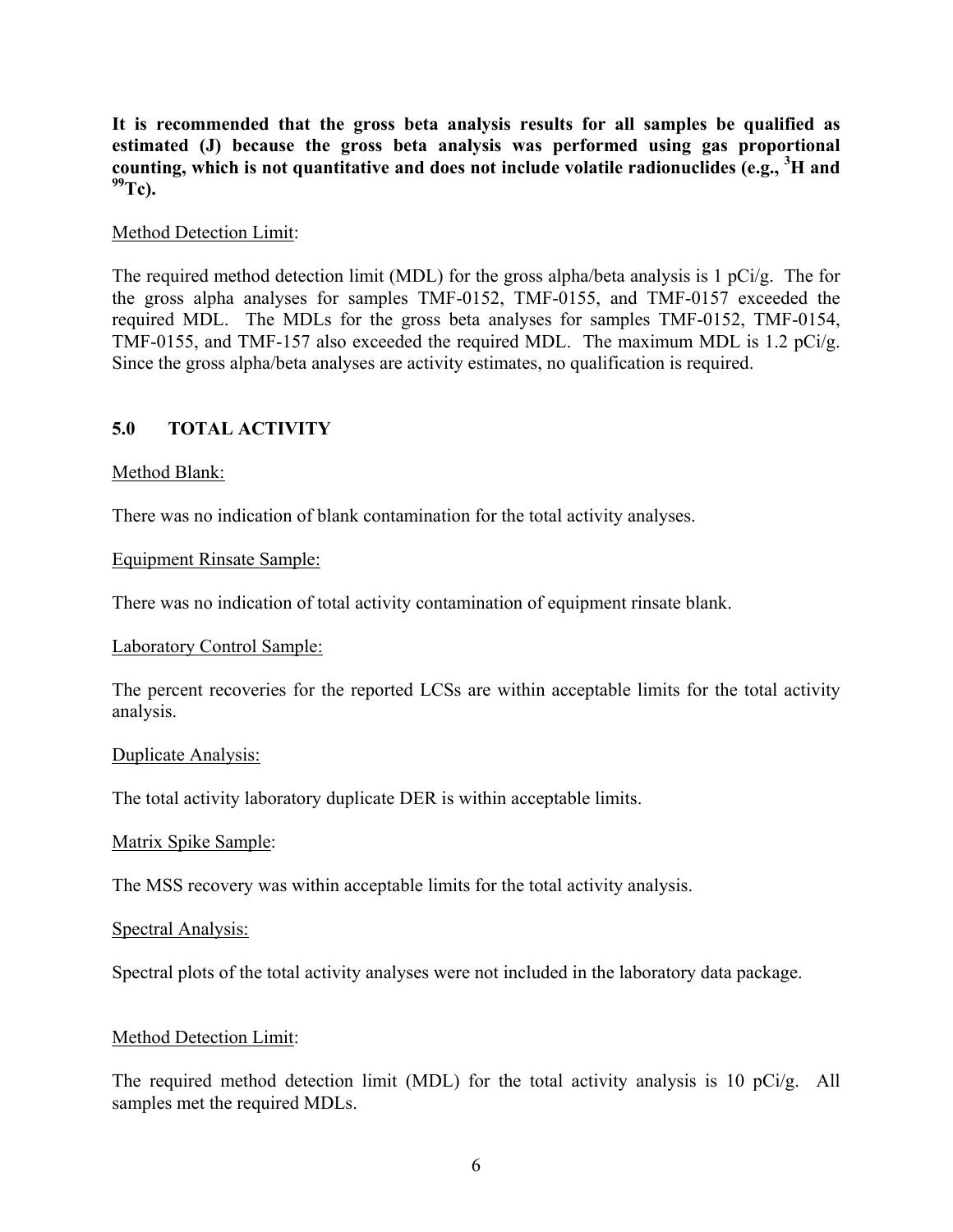#### **6.0 DATA INTERCOMPARISON**

#### U Alpha to U Gamma:

For all samples, the uranium alpha and uranium gamma agree within the uncertainties. No further qualification of the gamma spectrometry results is required.

#### Alpha/Beta Sums to Gross Alpha/Beta Analysis:

The comparison of alpha and beta emitter sums to the gross alpha and beta analyses was performed in the same way that the duplicates were evaluated. The DER equation was used to determine if the alpha and beta sums were statistically different from the gross alpha and beta analysis results at the 99% confidence level. If the DER was greater than 1.29, the sums and the gross analyses were assumed not to be in agreement. The results are shown on the attached sheets.

The DER for all samples indicates that the gross alpha analyses agree with the sum of the alpha emitters within a 99% confidence level.

When comparing the sums of the beta emitters to the gross beta analyses, it was assumed that the <sup>234</sup>Th and <sup>234m</sup>Pa are in equilibrium with <sup>238</sup>U, thus having the same activity as the <sup>238</sup>U. The DERs (from 2.25 to 4.75) for all samples are greater than or equal to 1.29 indicating that the gross beta analyses are in agreement with the sum of the beta emitters within a 99% confidence level. The corresponding RPDs (from 101% to 142%) are also outside acceptable limits. The gross beta activity for all samples was smaller than the beta sum values by approximately a factor of 4. This difference may be indicative of a negative bias in the gross beta sample results. **Therefore, it is recommended that the gross beta results from all samples be qualified as estimated (J).** 

#### Total Activity to Sum of Alpha and Beta Emitters:

The DERs (2.36, 2.99, 2.82, 3.01, 1.61, 2.40, 2.92, 2.91, 3.53, 1.66, 2.99, 2.78, 2.06, 1.50, 3.72, 1.81, 3.25, and 3.69) for samples TMF-0133, TMF-0134, TMF-0135, TMF-0136, TMF-0137, TMF-0138, TMF-0129, TMF-0130, TMF-9139, TMF-9140, TMF-0152, TMF-0154, TML-0155, TMF-0157, TMF-0158, TMF-0160, TMF-0161, and TMF-0164 indicate that the total activity analysis does not agree with the sum of the alpha and beta emitters within a 99% confidence level. In addition, the corresponding RPDs (93.3%, 93.4%, 110%, 104%, 84.3%, 84.7%, 133%, 105%, 144%, 68%, 99.0%, 115%, 69.4%, 73.8%, 128%, 59.9%, 97.7%, and 107%) are also outside acceptable limits. The total activity results ranged from approximately a factor of 2 to 5 lower than the total activity sums. Again, this may be indicative of a negative bias in the total activity. **Therefore, it is recommended that the total activity results from samples TMF-0133, TMF-0134, TMF-0135, TMF-0136, TMF-0137, TMF-0138, TMF-0129, TMF-0130, TMF-9139, TMF-9140, TMF-0152, TMF-0154, TMF-0155, TMF-0157, TMF-0158, TMF-0160, TMF-0161, and TMF-0164 be qualified as estimated (J).**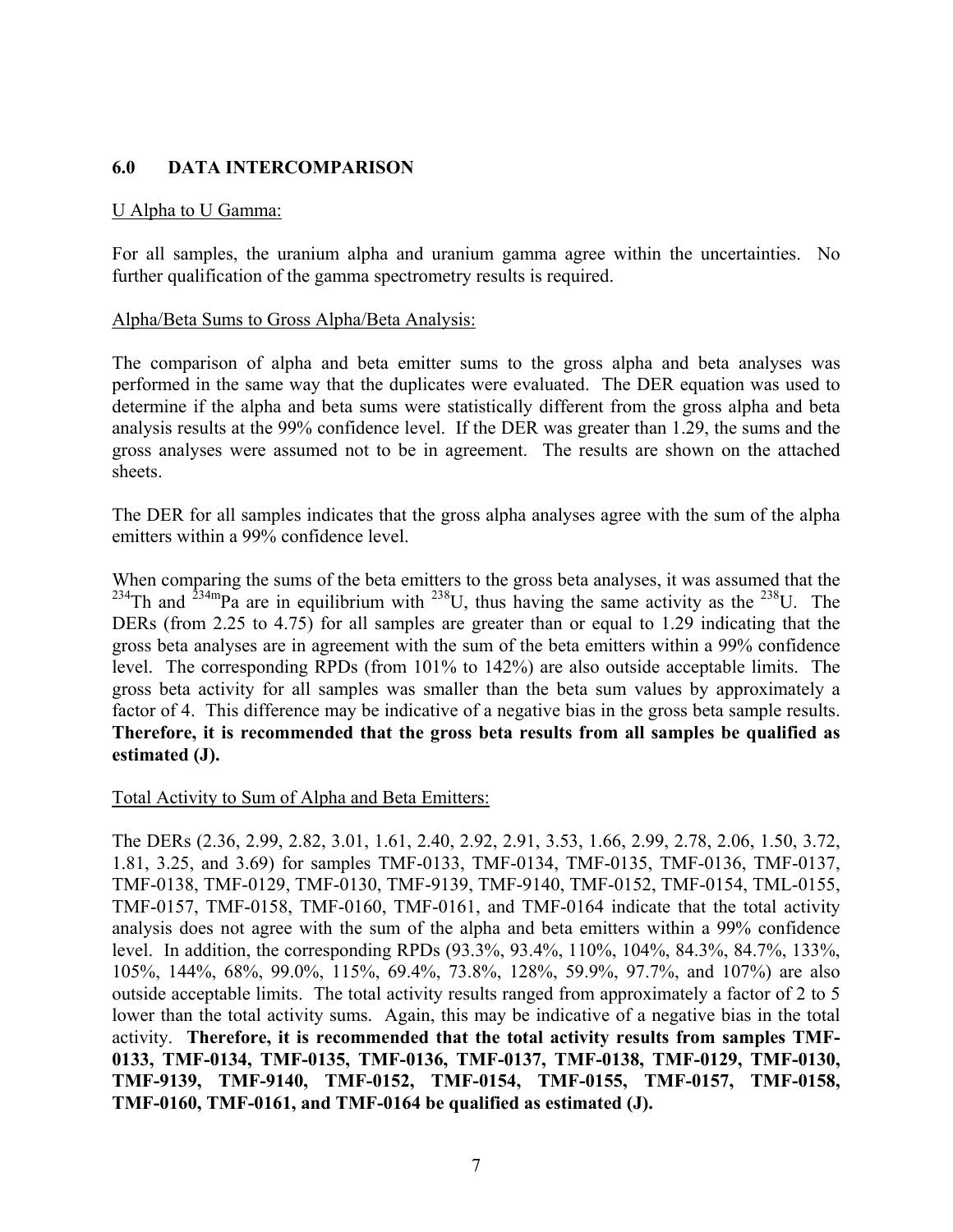# <sup>228</sup>Ra Gamma to <sup>232</sup>Th Alpha:

When comparing the  $^{228}$ Ra activity to  $^{232}$ Th activity, it was assumed that the radium and thorium were in equilibrium. The activities are all within the uncertainties of the measurements for all samples.

# $231$ Pa Gamma to  $235$ U Alpha:

When comparing the <sup>231</sup>Pa gamma activity and <sup>235</sup>U alpha activity, it was assumed that the protactinium was in equilibrium. The  $^{231}$ Pa and  $^{235}$ U activities are within the measurement uncertainties for all samples except TMF-0130 and TMF-0155. Since the  $^{231}$ Pa gamma activity results for samples TMF-0130 and TMF-0155 were previously qualified for improper background subtraction, no further qualification is necessary.

#### Summary:

For all samples, there was agreement within the measurement uncertainties between the total activity results and the sum of the gross alpha and gross beta results. However, there appears to be a negative bias on the gross alpha/beta and total activity results. **Therefore, it is recommended that the individual analysis results be used.**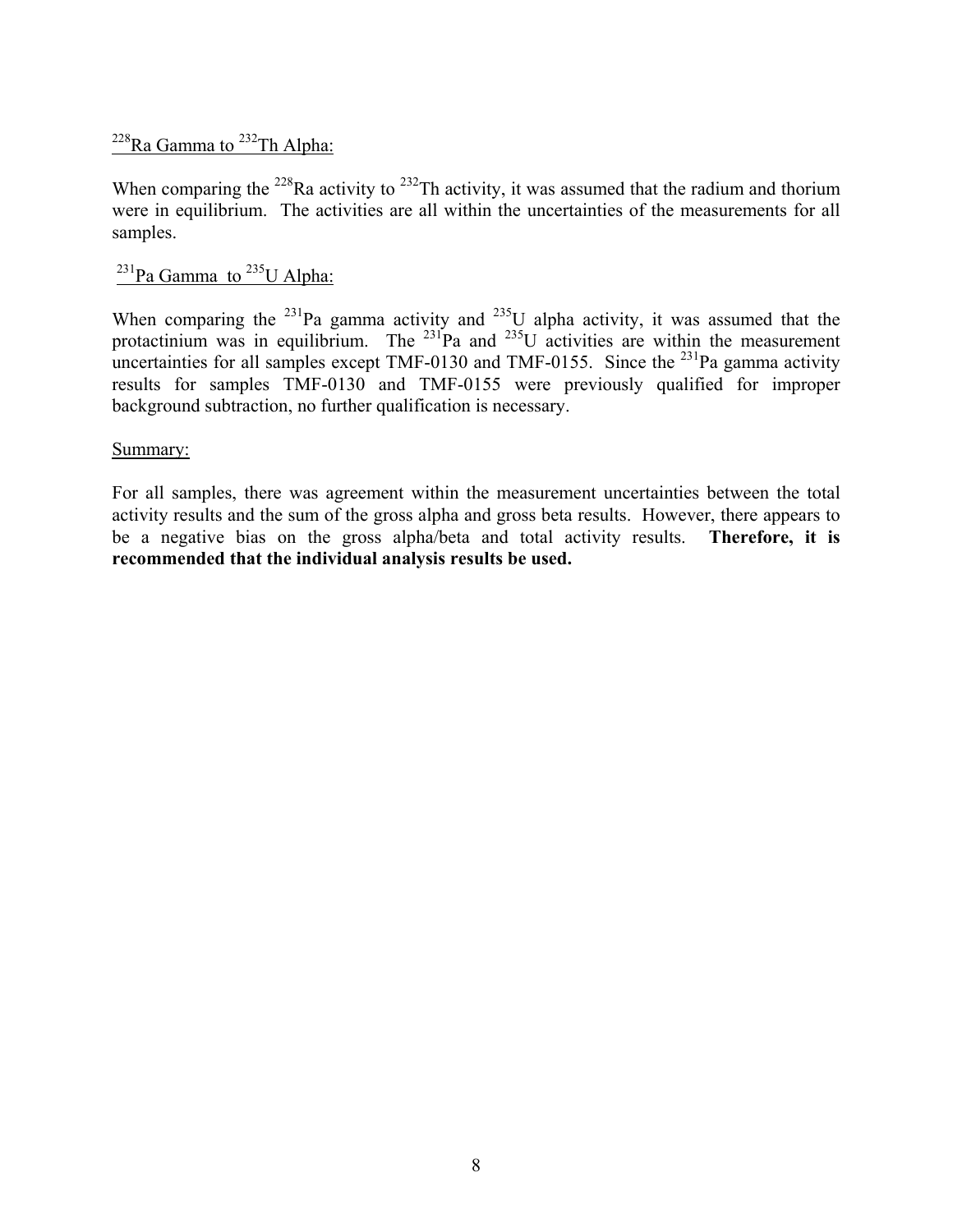| 0107096-1                    |               |              | TMF-0133         |                  |            |            |              |                     | <b>FROM GAMMA</b> |                  |                            |            |            |              |
|------------------------------|---------------|--------------|------------------|------------------|------------|------------|--------------|---------------------|-------------------|------------------|----------------------------|------------|------------|--------------|
|                              |               |              | <b>Duplicate</b> | <b>Duplicate</b> |            |            |              |                     |                   | <b>Duplicate</b> | <b>Duplicate</b>           |            |            |              |
|                              | <b>Result</b> | Uncertainty  | <b>Result</b>    | Uncertainty      |            |            |              | <b>Result</b>       | Uncertainty       | <b>Result</b>    | Uncertainty                |            |            | Val          |
| <b>Analyses</b>              | (pCi/g)       | (pCi/g)      | (pCi/g)          | (pCi/g)          | <b>DER</b> | <b>RPD</b> | Val Q        | (pCi/g)             | (pCi/g)           | (pCi/g)          | (pCi/g)                    | <b>DER</b> | <b>RPD</b> | $\mathbf{Q}$ |
| Am-241                       |               |              |                  |                  |            |            |              | $-1.40E-01$         | 4.10E-01          | 2.00E-02         | 1.40E-01                   | 0.37       | 267        | U            |
| Ra-226                       | 6.70E-01      | 2.70E-01     |                  |                  |            |            | J            |                     |                   |                  |                            |            |            |              |
| Np-237                       |               |              |                  |                  |            |            |              |                     |                   |                  |                            |            |            |              |
| Pu-238                       |               |              |                  |                  |            |            |              |                     |                   |                  |                            |            |            |              |
| Pu-239                       |               |              |                  |                  |            |            |              |                     |                   |                  |                            |            |            |              |
| Th-228                       | 7.70E-01      | 1.30E-01     | 8.20E-01         | 1.30E-01         | 0.27       | 6.29       |              |                     |                   |                  |                            |            |            |              |
| Th-230                       | 8.00E-01      | 1.30E-01     | 8.00E-01         | 1.30E-01         | 0.00       | 0.00       | J            |                     |                   |                  |                            |            |            |              |
| Th-232                       | 7.10E-01      | 1.10E-01     | 7.50E-01         | 1.20E-01         | 0.25       | 5.48       |              |                     |                   |                  |                            |            |            |              |
| U-234                        | $1.03E + 00$  | 2.50E-01     |                  |                  |            |            |              |                     |                   |                  |                            |            |            |              |
| $U-235$                      | 1.49E-01      | 8.10E-02     |                  |                  |            |            |              | $-2.70E-01$         | 5.20E-01          | 4.30E-01         | 5.80E-01                   | 0.90       | 875        | U            |
| U-238                        | 8.70E-01      | 2.20E-01     |                  |                  |            |            |              |                     |                   |                  |                            |            |            |              |
| <b>Total U Alpha</b>         | $2.05E + 00$  | 3.43E-01     |                  |                  |            |            |              |                     |                   |                  |                            |            |            |              |
| Alpha Sum                    | $4.64E + 00$  | $2.39E + 00$ |                  |                  |            |            |              |                     |                   |                  |                            |            |            |              |
| Total U by KPA               |               |              |                  |                  |            |            |              |                     |                   |                  |                            |            |            |              |
| Total U by KPA               |               |              |                  |                  |            |            |              |                     |                   |                  |                            |            |            |              |
| U-235 wt% (by alpha spect)   |               |              |                  |                  |            |            |              |                     |                   |                  |                            |            |            |              |
| U-233 wt%                    |               |              |                  |                  |            |            |              |                     |                   |                  |                            |            |            |              |
| <b>Total U Alpha (Calc)</b>  |               |              |                  |                  |            |            |              |                     |                   |                  |                            |            |            |              |
|                              |               |              |                  |                  |            |            |              |                     |                   |                  |                            |            |            |              |
|                              |               |              |                  |                  |            |            |              |                     |                   |                  |                            |            |            |              |
| <b>Total Radiological Sr</b> |               |              |                  |                  |            |            |              |                     |                   |                  |                            |            |            |              |
| $Cs-137$                     | 2.50E-01      | 1.20E-01     | 2.60E-01         | 1.70E-01         | 0.05       | 3.92       |              |                     |                   |                  |                            |            |            |              |
| Th-234 (Assumed from U-238)  | 8.70E-01      | 2.20E-01     |                  |                  |            |            |              | 6.00E-01            | $1.60E + 00$      | $1.30E + 00$     | $1.60E + 00$               | 0.31       | 73.7       | U            |
| Pa-234m (Assumed from U-238) | 8.70E-01      | 2.20E-01     |                  |                  |            |            |              | $-3.00E + 00$       | $1.80E + 01$      | $3.40E + 01$     | $2.60E + 01$               | 1.17       | 239        | UJ           |
| $K-40$                       | $1.44E + 01$  | 3.40E+00     | $1.07E + 01$     | 4.40E+00         | 0.67       | 29.5       |              |                     |                   |                  |                            |            |            |              |
| Ra-228                       | 7.40E-01      | 3.60E-01     | 7.10E-01         | 5.30E-01         | 0.05       | 4.14       |              |                     |                   |                  |                            |            |            |              |
| Pa-231                       | $-4.00E-01$   | $2.60E + 00$ | $0.00E + 00$     | 3.30E+00         | 0.10       | 200        | ${\bf U}$    |                     |                   |                  |                            |            |            |              |
| <b>Beta Sum</b>              | $1.71E + 01$  | $3.45E + 00$ |                  |                  |            |            |              | $1.29E + 01$        | $1.84E + 01$      | $4.70E + 01$     | $2.64E+01$                 |            |            |              |
| <b>Total Activity Sum</b>    | $2.17E + 01$  | $4.20E + 00$ |                  |                  |            |            |              | $1.76E + 01$        | $1.85E + 01$      |                  |                            |            |            |              |
|                              |               |              |                  |                  |            |            |              | DER (sums to gross) |                   |                  | <b>RPD</b> (sums to gross) |            |            |              |
| Gross Alpha                  | $4.20E + 00$  | 7.20E-01     |                  |                  |            |            |              | 0.18                | (from gamma)      |                  | 9.93                       |            |            |              |
| Gross Beta                   | $3.66E + 00$  | 6.20E-01     |                  |                  |            |            | J            | 3.83                | 0.50              |                  | 129                        |            |            |              |
| <b>Total Activity</b>        | 7.90E+00      | 4.10E+00     |                  |                  |            |            | $\mathbf{J}$ | 2.36                | 0.51              |                  | 93.3                       |            |            |              |
|                              |               |              |                  |                  |            |            |              |                     |                   |                  |                            |            |            |              |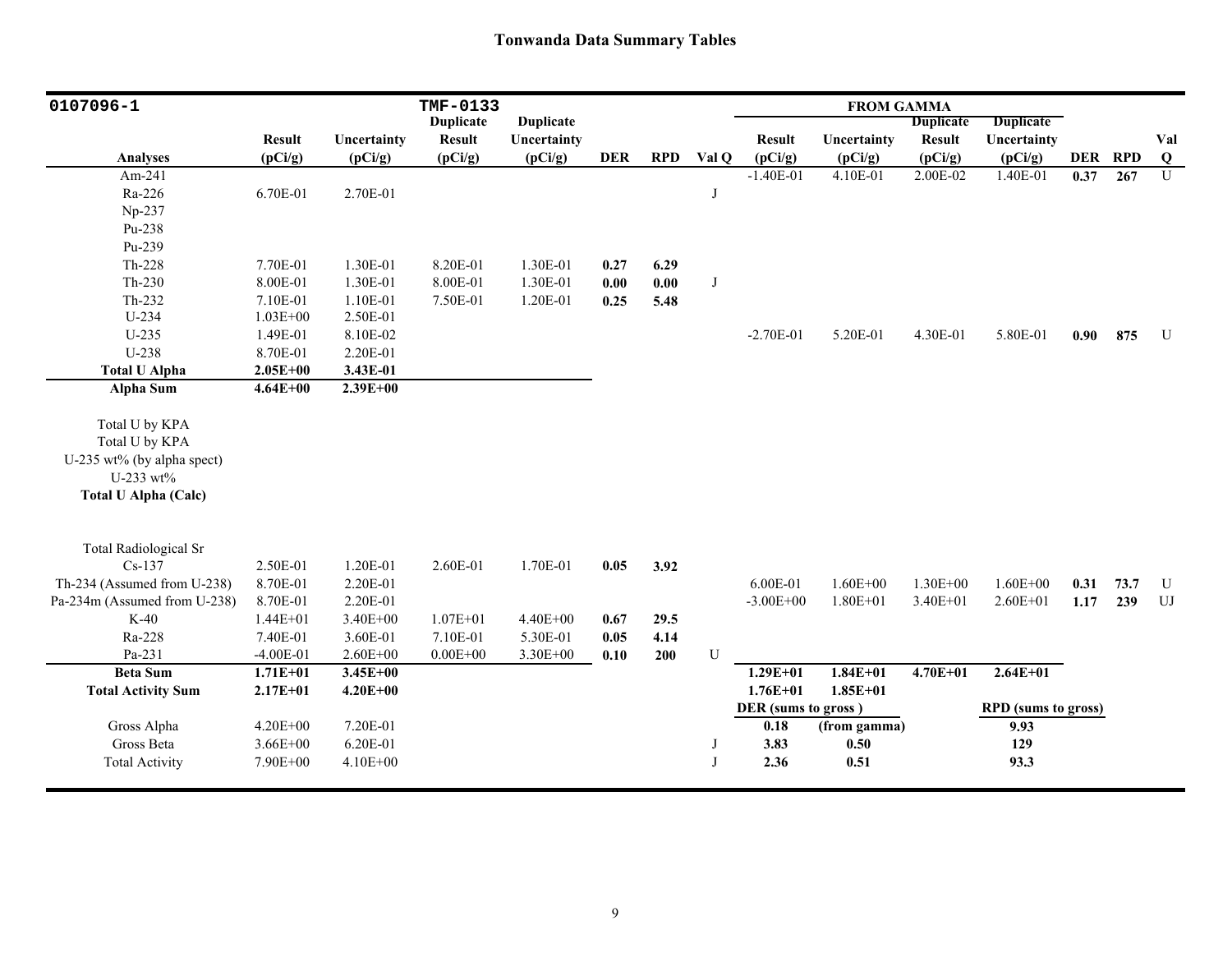| 0107096-2                                                                                                  |               |              | TMF-0134         |                  |            |            |       |                     | <b>FROM GAMMA</b> |                  |                            |         |     |                         |
|------------------------------------------------------------------------------------------------------------|---------------|--------------|------------------|------------------|------------|------------|-------|---------------------|-------------------|------------------|----------------------------|---------|-----|-------------------------|
|                                                                                                            |               |              | <b>Duplicate</b> | <b>Duplicate</b> |            |            |       |                     |                   | <b>Duplicate</b> | <b>Duplicate</b>           |         |     |                         |
|                                                                                                            | <b>Result</b> | Uncertainty  | <b>Result</b>    | Uncertainty      |            |            |       | <b>Result</b>       | Uncertainty       | <b>Result</b>    | Uncertainty                |         |     | Val                     |
| <b>Analyses</b>                                                                                            | (pCi/g)       | (pCi/g)      | (pCi/g)          | (pCi/g)          | <b>DER</b> | <b>RPD</b> | Val Q | (pCi/g)             | (pCi/g)           | (pCi/g)          | (pCi/g)                    | DER RPD |     | $\overline{\mathbf{Q}}$ |
| Am-241                                                                                                     |               |              |                  |                  |            |            |       | 7.00E-02            | 2.40E-01          | 2.10E-01         | 5.10E-01                   | 0.25    | 100 | $\overline{U}$          |
| Ra-226                                                                                                     | $1.08E + 00$  | 2.50E-01     |                  |                  |            |            |       |                     |                   |                  |                            |         |     |                         |
| Np-237                                                                                                     |               |              |                  |                  |            |            |       |                     |                   |                  |                            |         |     |                         |
| Pu-238                                                                                                     |               |              |                  |                  |            |            |       |                     |                   |                  |                            |         |     |                         |
| Pu-239                                                                                                     |               |              |                  |                  |            |            |       |                     |                   |                  |                            |         |     |                         |
| Th-228                                                                                                     | 9.80E-01      | 1.70E-01     |                  |                  |            |            |       |                     |                   |                  |                            |         |     |                         |
| $Th-230$                                                                                                   | 8.80E-01      | 1.50E-01     |                  |                  |            |            | J     |                     |                   |                  |                            |         |     |                         |
| $Th-232$                                                                                                   | $1.08E + 00$  | 1.80E-01     |                  |                  |            |            |       |                     |                   |                  |                            |         |     |                         |
| $U-234$                                                                                                    | 8.50E-01      | 2.20E-01     | 7.90E-01         | 2.10E-01         | 0.20       | 7.32       |       |                     |                   |                  |                            |         |     |                         |
| $U-235$                                                                                                    | 1.54E-01      | 8.30E-02     | 6.20E-02         | 5.50E-02         | 0.92       | 85.2       |       | 3.00E-02            | 2.80E-01          | 1.00E-01         | 3.00E-01                   | 0.17    | 108 | U                       |
| U-238                                                                                                      | 7.50E-01      | 2.00E-01     | 8.30E-01         | 2.10E-01         | 0.28       | 10.1       |       |                     |                   |                  |                            |         |     |                         |
| <b>Total U Alpha</b>                                                                                       | $1.75E + 00$  | 3.09E-01     | $1.68E + 00$     | 3.02E-01         |            |            |       |                     |                   |                  |                            |         |     |                         |
| Alpha Sum                                                                                                  | $4.33E + 00$  | $1.95E + 00$ | $2.04E + 00$     | $1.38E + 00$     |            |            |       |                     |                   |                  |                            |         |     |                         |
| Total U by KPA<br>Total U by KPA<br>U-235 wt% (by alpha spect)<br>U-233 wt%<br><b>Total U Alpha (Calc)</b> |               |              |                  |                  |            |            |       |                     |                   |                  |                            |         |     |                         |
| <b>Total Radiological Sr</b><br>Tc-99                                                                      |               |              |                  |                  |            |            |       |                     |                   |                  |                            |         |     |                         |
| Th-234 (Assumed from U-238)                                                                                | 7.50E-01      | 2.00E-01     | 8.30E-01         | 2.10E-01         | 0.28       | 10.1       |       | $1.60E + 00$        | 9.30E-01          | 5.00E-01         | $1.10E + 00$               | 0.76    | 105 |                         |
| Pa-234m (Assumed from U-238)                                                                               | 7.50E-01      | 2.00E-01     | 8.30E-01         | 2.10E-01         | 0.28       | 10.1       |       | $6.80E + 00$        | 7.20E+00          | $0.00E + 00$     | 8.00E+00                   | 0.63    | 200 |                         |
| $K-40$                                                                                                     | $2.08E + 01$  | $3.70E + 00$ | $1.83E + 01$     | 3.70E+00         | 0.48       | 12.8       |       |                     |                   |                  |                            |         |     |                         |
| Ra-228                                                                                                     | 8.10E-01      | 2.00E-01     | 7.90E-01         | 2.40E-01         | 0.06       | 2.50       |       |                     |                   |                  |                            |         |     |                         |
| Pa-231                                                                                                     | $-1.60E + 00$ | 2.10E+00     | 4.00E-01         | $1.50E + 00$     | 0.77       | 333        | U     |                     |                   |                  |                            |         |     |                         |
| <b>Beta Sum</b>                                                                                            | $2.29E + 01$  | $3.72E + 00$ | $2.08E + 01$     | $3.72E + 00$     |            |            |       | $2.98E + 01$        | $8.15E+00$        | $1.96E + 01$     | $8.89E + 00$               |         |     |                         |
| <b>Total Activity Sum</b>                                                                                  | $2.73E + 01$  | $4.21E + 00$ | $2.28E + 01$     | $3.97E + 00$     |            |            |       | $3.42E + 01$        | 8.39E+00          | $2.17E + 01$     | $8.99E + 00$               |         |     |                         |
|                                                                                                            |               |              |                  |                  |            |            |       | DER (sums to gross) |                   |                  | <b>RPD</b> (sums to gross) |         |     |                         |
| Gross Alpha                                                                                                | $6.20E + 00$  | $1.20E + 00$ |                  |                  |            |            |       | $\overline{0.81}$   | (from gamma)      |                  | 35.4                       |         |     |                         |
| Gross Beta                                                                                                 | 5.31E+00      | 9.60E-01     |                  |                  |            |            | J     | 4.58                | 2.98              |                  | 125                        |         |     |                         |
| <b>Total Activity</b>                                                                                      | $9.90E + 00$  | $4.00E + 00$ |                  |                  |            |            | J     | 2.99                | 2.61              |                  | 93.4                       |         |     |                         |
|                                                                                                            |               |              |                  |                  |            |            |       |                     |                   |                  |                            |         |     |                         |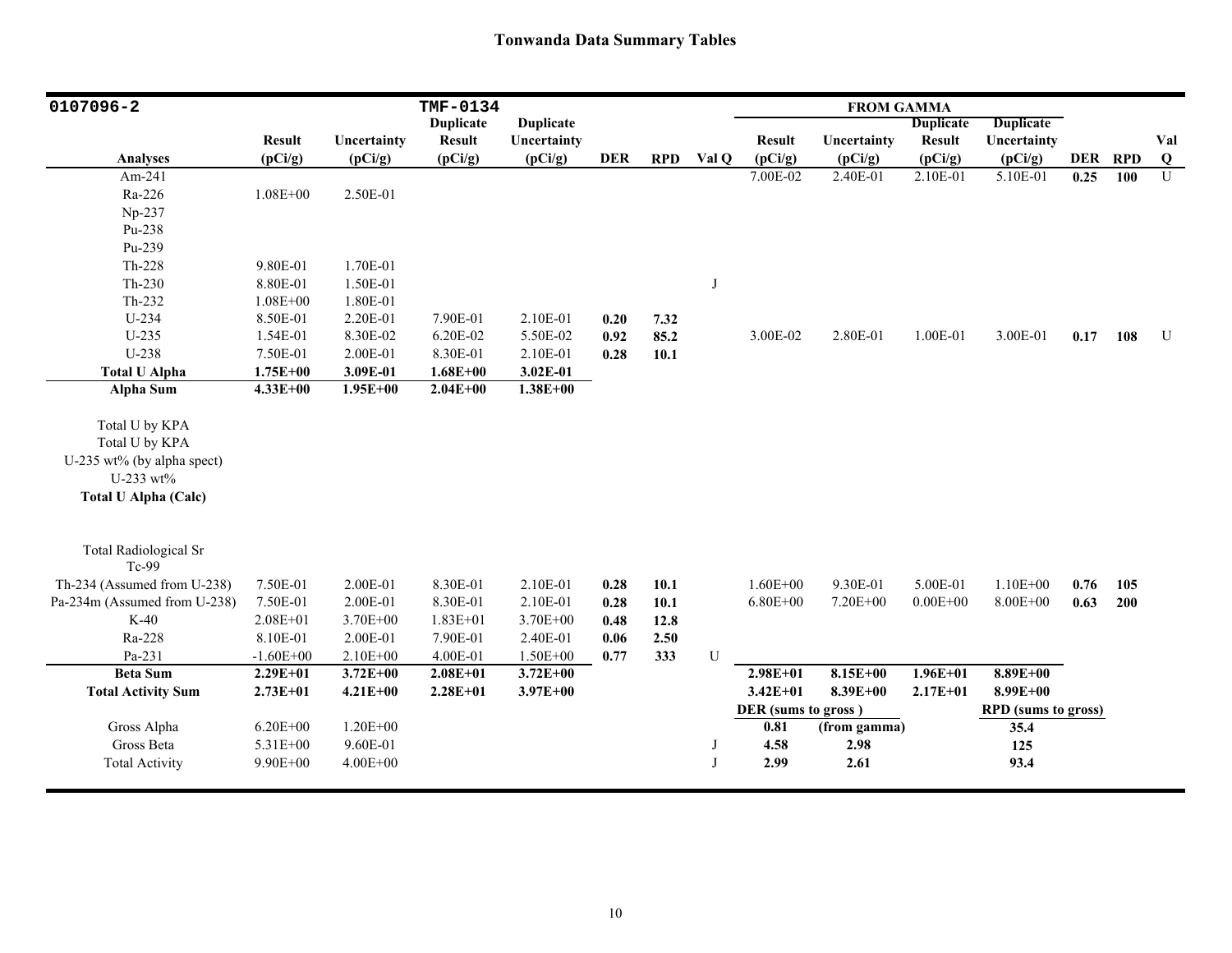| 0107096-3                                                                                                  |                                          |                                      | TMF-0135         |                  |            |            |        |                                             | <b>FROM GAMMA</b>            |                  |                                                  |         |                |
|------------------------------------------------------------------------------------------------------------|------------------------------------------|--------------------------------------|------------------|------------------|------------|------------|--------|---------------------------------------------|------------------------------|------------------|--------------------------------------------------|---------|----------------|
|                                                                                                            |                                          |                                      | <b>Duplicate</b> | <b>Duplicate</b> |            |            |        |                                             |                              | <b>Duplicate</b> | <b>Duplicate</b>                                 |         |                |
|                                                                                                            | <b>Result</b>                            | Uncertainty                          | <b>Result</b>    | Uncertainty      |            |            |        | <b>Result</b>                               | Uncertainty                  | <b>Result</b>    | Uncertainty                                      |         | Val            |
| Analyses                                                                                                   | (pCi/g)                                  | (pCi/g)                              | (pCi/g)          | (pCi/g)          | <b>DER</b> | <b>RPD</b> | Val Q  | (pCi/g)                                     | (pCi/g)                      | (pCi/g)          | (pCi/g)                                          | DER RPD | $\bf Q$        |
| Am-241                                                                                                     |                                          |                                      |                  |                  |            |            |        | $-5.00E-02$                                 | 1.50E-01                     |                  |                                                  |         | $\overline{U}$ |
| Ra-226                                                                                                     | 1.05E+00                                 | 2.20E-01                             |                  |                  |            |            |        |                                             |                              |                  |                                                  |         |                |
| Np-237                                                                                                     |                                          |                                      |                  |                  |            |            |        |                                             |                              |                  |                                                  |         |                |
| Pu-238                                                                                                     |                                          |                                      |                  |                  |            |            |        |                                             |                              |                  |                                                  |         |                |
| Pu-239                                                                                                     |                                          |                                      |                  |                  |            |            |        |                                             |                              |                  |                                                  |         |                |
| Th-228                                                                                                     | $1.27E + 00$                             | 2.00E-01                             |                  |                  |            |            |        |                                             |                              |                  |                                                  |         |                |
| $Th-230$                                                                                                   | $1.14E + 00$                             | 1.80E-01                             |                  |                  |            |            | J      |                                             |                              |                  |                                                  |         |                |
| Th-232                                                                                                     | $1.20E + 00$                             | 1.90E-01                             |                  |                  |            |            |        |                                             |                              |                  |                                                  |         |                |
| U-234                                                                                                      | 8.50E-01                                 | 2.20E-01                             |                  |                  |            |            |        |                                             |                              |                  |                                                  |         |                |
| $U-235$                                                                                                    | 1.76E-01                                 | 8.80E-02                             |                  |                  |            |            |        | 7.00E-02                                    | 4.70E-01                     |                  |                                                  |         | ${\bf U}$      |
| U-238                                                                                                      | 7.20E-01                                 | 2.00E-01                             |                  |                  |            |            |        |                                             |                              |                  |                                                  |         |                |
| <b>Total U Alpha</b>                                                                                       | $1.75E + 00$                             | 3.10E-01                             |                  |                  |            |            |        |                                             |                              |                  |                                                  |         |                |
| Alpha Sum                                                                                                  | $6.41E + 00$                             | $2.48E + 00$                         |                  |                  |            |            |        |                                             |                              |                  |                                                  |         |                |
| Total U by KPA<br>Total U by KPA<br>U-235 wt% (by alpha spect)<br>U-233 wt%<br><b>Total U Alpha (Calc)</b> |                                          |                                      |                  |                  |            |            |        |                                             |                              |                  |                                                  |         |                |
| <b>Total Radiological Sr</b><br>Tc-99                                                                      |                                          |                                      |                  |                  |            |            |        |                                             |                              |                  |                                                  |         |                |
| Th-234 (Assumed from U-238)                                                                                | 7.20E-01                                 | 2.00E-01                             |                  |                  |            |            |        | $1.20E + 00$                                | $1.20E + 00$                 |                  |                                                  |         |                |
| Pa-234m (Assumed from U-238)                                                                               | 7.20E-01                                 | 2.00E-01                             |                  |                  |            |            |        | $-1.00E + 01$                               | $2.80E + 01$                 |                  |                                                  |         | ${\rm UJ}$     |
| $K-40$                                                                                                     | 1.99E+01                                 | 5.40E+00                             |                  |                  |            |            |        |                                             |                              |                  |                                                  |         |                |
| Ra-228                                                                                                     | 7.40E-01                                 | 6.10E-01                             |                  |                  |            |            |        |                                             |                              |                  |                                                  |         |                |
| Pa-231                                                                                                     | $0.00E + 00$                             | 2.70E+00                             |                  |                  |            |            | U      |                                             |                              |                  |                                                  |         |                |
| <b>Beta Sum</b>                                                                                            | $2.21E + 01$                             | 5.45E+00                             |                  |                  |            |            |        | $1.18E + 01$                                | $2.85E+01$                   |                  |                                                  |         |                |
| <b>Total Activity Sum</b>                                                                                  | $2.85E+01$                               | $5.99E + 00$                         |                  |                  |            |            |        | $1.82E + 01$                                | $2.87E + 01$                 |                  |                                                  |         |                |
| Gross Alpha<br>Gross Beta<br><b>Total Activity</b>                                                         | $6.90E + 00$<br>$4.62E + 00$<br>8.30E+00 | $1.10E + 00$<br>7.50E-01<br>3.90E+00 |                  |                  |            |            | J<br>J | DER (sums to gross)<br>0.18<br>3.17<br>2.82 | (from gamma)<br>0.25<br>0.34 |                  | <b>RPD</b> (sums to gross)<br>7.43<br>131<br>110 |         |                |
|                                                                                                            |                                          |                                      |                  |                  |            |            |        |                                             |                              |                  |                                                  |         |                |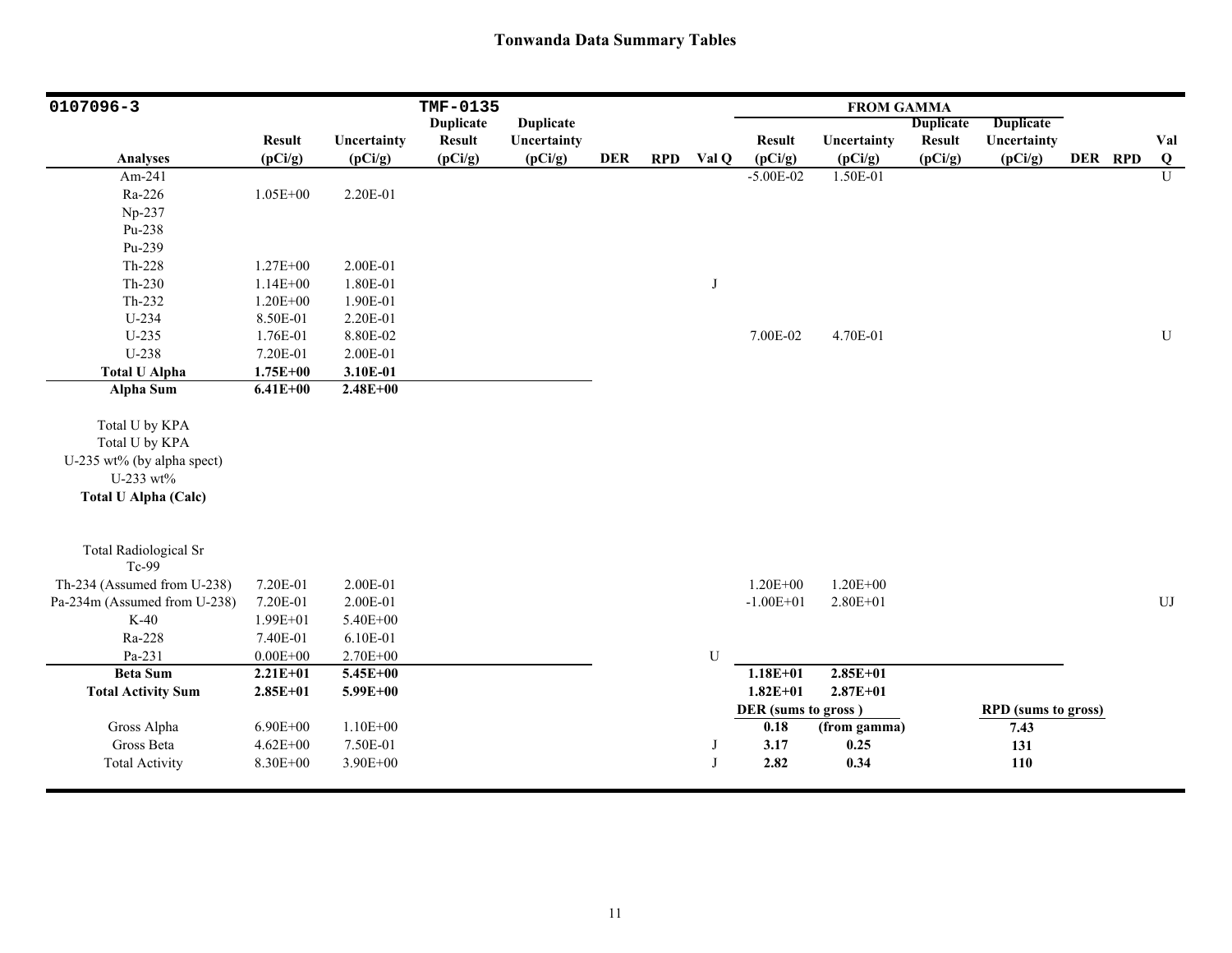| 0107096-4                                                                                                  |               |              | TMF-0136         |                  |            |            |            |                     | <b>FROM GAMMA</b> |                  |                            |         |                |
|------------------------------------------------------------------------------------------------------------|---------------|--------------|------------------|------------------|------------|------------|------------|---------------------|-------------------|------------------|----------------------------|---------|----------------|
|                                                                                                            |               |              | <b>Duplicate</b> | <b>Duplicate</b> |            |            |            |                     |                   | <b>Duplicate</b> | <b>Duplicate</b>           |         |                |
|                                                                                                            | <b>Result</b> | Uncertainty  | <b>Result</b>    | Uncertainty      |            |            |            | <b>Result</b>       | Uncertainty       | <b>Result</b>    | Uncertainty                |         | Val            |
| Analyses                                                                                                   | (pCi/g)       | (pCi/g)      | (pCi/g)          | (pCi/g)          | <b>DER</b> | <b>RPD</b> | Val Q      | (pCi/g)             | (pCi/g)           | (pCi/g)          | (pCi/g)                    | DER RPD | $\bf Q$        |
| Am-241                                                                                                     |               |              |                  |                  |            |            |            | 9.00E-02            | 3.20E-01          |                  |                            |         | $\overline{U}$ |
| Ra-226                                                                                                     | 6.80E-01      | 2.20E-01     |                  |                  |            |            | $\bf J$    |                     |                   |                  |                            |         |                |
| Np-237                                                                                                     |               |              |                  |                  |            |            |            |                     |                   |                  |                            |         |                |
| Pu-238                                                                                                     |               |              |                  |                  |            |            |            |                     |                   |                  |                            |         |                |
| Pu-239                                                                                                     |               |              |                  |                  |            |            |            |                     |                   |                  |                            |         |                |
| Th-228                                                                                                     | 8.60E-01      | 1.40E-01     |                  |                  |            |            |            |                     |                   |                  |                            |         |                |
| $Th-230$                                                                                                   | 7.40E-01      | 1.20E-01     |                  |                  |            |            | J          |                     |                   |                  |                            |         |                |
| Th-232                                                                                                     | 8.20E-01      | 1.30E-01     |                  |                  |            |            |            |                     |                   |                  |                            |         |                |
| $U-234$                                                                                                    | 7.50E-01      | 2.20E-01     |                  |                  |            |            |            |                     |                   |                  |                            |         |                |
| $U-235$                                                                                                    | 1.15E-01      | 7.70E-02     |                  |                  |            |            |            | $-2.30E-01$         | 4.10E-01          |                  |                            |         | ${\bf U}$      |
| U-238                                                                                                      | 7.30E-01      | 2.10E-01     |                  |                  |            |            |            |                     |                   |                  |                            |         |                |
| <b>Total U Alpha</b>                                                                                       | $1.60E + 00$  | 3.14E-01     |                  |                  |            |            |            |                     |                   |                  |                            |         |                |
| Alpha Sum                                                                                                  | $4.52E + 00$  | $2.03E + 00$ |                  |                  |            |            |            |                     |                   |                  |                            |         |                |
| Total U by KPA<br>Total U by KPA<br>U-235 wt% (by alpha spect)<br>U-233 wt%<br><b>Total U Alpha (Calc)</b> |               |              |                  |                  |            |            |            |                     |                   |                  |                            |         |                |
| <b>Total Radiological Sr</b><br>Tc-99                                                                      |               |              |                  |                  |            |            |            |                     |                   |                  |                            |         |                |
| Th-234 (Assumed from U-238)                                                                                | 7.30E-01      | 2.10E-01     |                  |                  |            |            |            | $1.20E + 00$        | $1.10E + 00$      |                  |                            |         |                |
| Pa-234m (Assumed from U-238)                                                                               | 7.30E-01      | 2.10E-01     |                  |                  |            |            |            | $1.00E + 01$        | $1.30E + 01$      |                  |                            |         | UJ             |
| $K-40$                                                                                                     | 1.96E+01      | $4.00E + 00$ |                  |                  |            |            |            |                     |                   |                  |                            |         |                |
| Ra-228                                                                                                     | 6.80E-01      | 2.70E-01     |                  |                  |            |            |            |                     |                   |                  |                            |         |                |
| Pa-231                                                                                                     | $-2.00E-01$   | 2.20E+00     |                  |                  |            |            | U          |                     |                   |                  |                            |         |                |
| <b>Beta Sum</b>                                                                                            | $2.17E + 01$  | $4.03E + 00$ |                  |                  |            |            |            | $3.15E + 01$        | $1.37E + 01$      |                  |                            |         |                |
| <b>Total Activity Sum</b>                                                                                  | $2.62E + 01$  | $4.51E + 00$ |                  |                  |            |            |            | $3.60E + 01$        | $1.38E + 01$      |                  |                            |         |                |
|                                                                                                            |               |              |                  |                  |            |            |            | DER (sums to gross) |                   |                  | <b>RPD</b> (sums to gross) |         |                |
| Gross Alpha                                                                                                | $5.00E + 00$  | $1.00E + 00$ | 4.90E+00         | 9.80E-01         | 0.07       | 2.02       |            | 0.21                | (from gamma)      |                  | 10.2                       |         |                |
| Gross Beta                                                                                                 | $4.13E + 00$  | 8.40E-01     | $4.70E + 00$     | 8.90E-01         | 0.47       | 12.9       | J          | 4.27                | 2.00              |                  | 136                        |         |                |
| <b>Total Activity</b>                                                                                      | 8.30E+00      | 3.90E+00     | 8.60E+00         | 3.90E+00         | 0.05       | 3.55       | $_{\rm J}$ | 3.01                | 1.93              |                  | 104                        |         |                |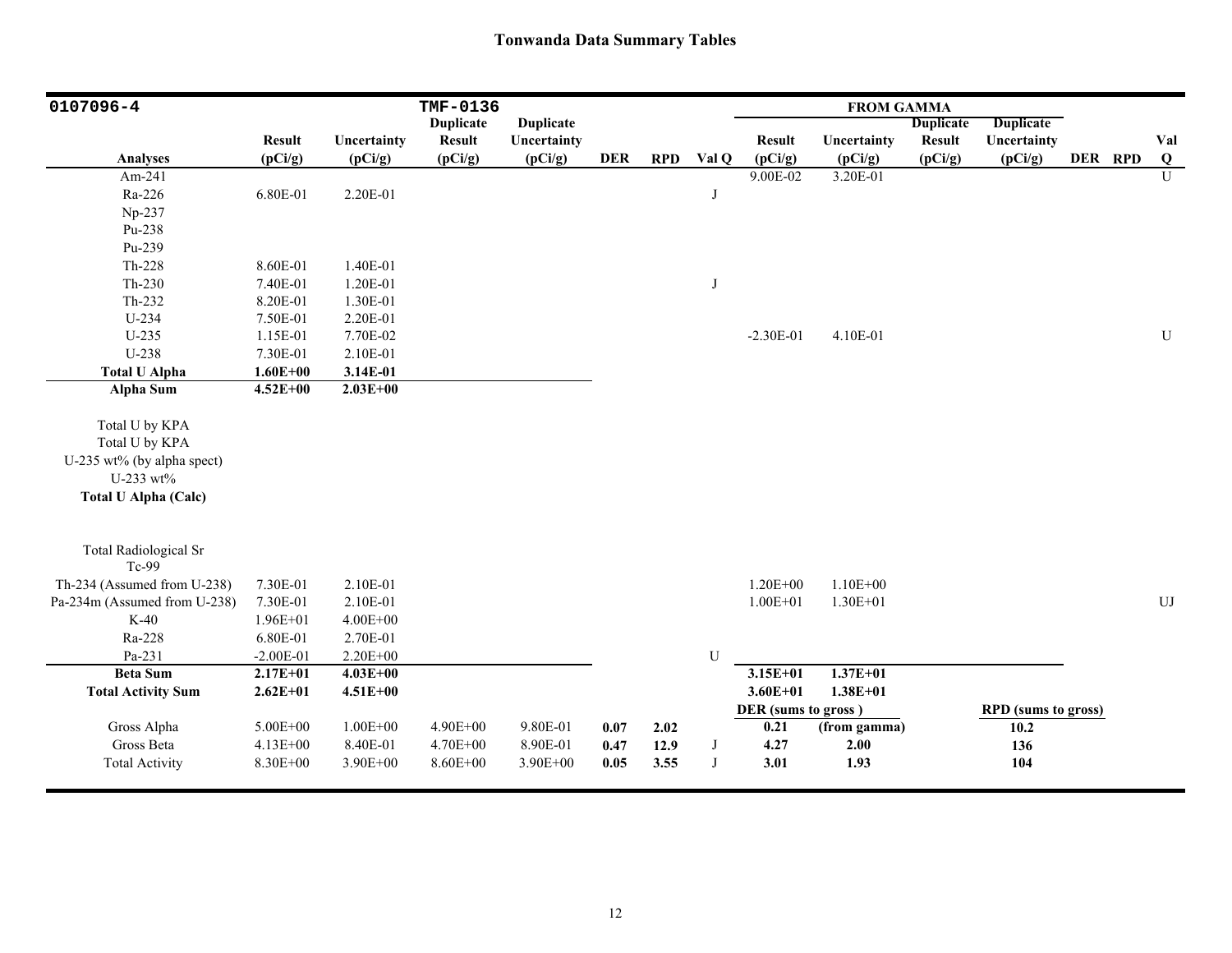| 0107096-5                        |               |              | TMF-0137         |                  |            |            |       |                     | <b>FROM GAMMA</b> |                  |                            |         |                |
|----------------------------------|---------------|--------------|------------------|------------------|------------|------------|-------|---------------------|-------------------|------------------|----------------------------|---------|----------------|
|                                  |               |              | <b>Duplicate</b> | <b>Duplicate</b> |            |            |       |                     |                   | <b>Duplicate</b> | <b>Duplicate</b>           |         |                |
|                                  | <b>Result</b> | Uncertainty  | <b>Result</b>    | Uncertainty      |            |            |       | <b>Result</b>       | Uncertainty       | <b>Result</b>    | Uncertainty                |         | Val            |
| Analyses                         | (pCi/g)       | (pCi/g)      | (pCi/g)          | (pCi/g)          | <b>DER</b> | <b>RPD</b> | Val Q | (pCi/g)             | (pCi/g)           | (pCi/g)          | (pCi/g)                    | DER RPD | $\bf{Q}$       |
| Am-241                           |               |              |                  |                  |            |            |       | 8.00E-02            | 1.50E-01          |                  |                            |         | $\overline{U}$ |
| Ra-226                           | 9.10E-01      | 2.20E-01     | $1.18E + 00$     | 2.80E-01         | 0.76       | 26         | J     |                     |                   |                  |                            |         |                |
| Np-237                           |               |              |                  |                  |            |            |       |                     |                   |                  |                            |         |                |
| Pu-238                           |               |              |                  |                  |            |            |       |                     |                   |                  |                            |         |                |
| Pu-239                           |               |              |                  |                  |            |            |       |                     |                   |                  |                            |         |                |
| $Th-228$                         | 8.90E-01      | 1.30E-01     | 8.90E-01         | 1.40E-01         | 0.00       | $0.00\,$   |       |                     |                   |                  |                            |         |                |
| $Th-230$                         | 9.30E-01      | 1.40E-01     | 8.90E-01         | 1.30E-01         | 0.21       | 4.40       | J     |                     |                   |                  |                            |         |                |
| $Th-232$                         | 9.20E-01      | 1.30E-01     | 8.70E-01         | 1.30E-01         | 0.27       | 5.59       |       |                     |                   |                  |                            |         |                |
| $U-234$                          | 8.40E-01      | 2.40E-01     |                  |                  |            |            |       |                     |                   |                  |                            |         |                |
| U-235                            | 1.35E-01      | 8.70E-02     |                  |                  |            |            |       | 3.70E-01            | 5.80E-01          |                  |                            |         | $\mathbf U$    |
| U-238                            | 8.30E-01      | 2.40E-01     |                  |                  |            |            |       |                     |                   |                  |                            |         |                |
| <b>Total U Alpha</b>             | $1.81E + 00$  | 3.50E-01     |                  |                  |            |            |       |                     |                   |                  |                            |         |                |
| Alpha Sum                        | $4.56E + 00$  | $3.72E + 00$ |                  |                  |            |            |       |                     |                   |                  |                            |         |                |
| Total U by KPA<br>Total U by KPA |               |              |                  |                  |            |            |       |                     |                   |                  |                            |         |                |
| U-235 wt% (by alpha spect)       |               |              |                  |                  |            |            |       |                     |                   |                  |                            |         |                |
| U-233 wt%                        |               |              |                  |                  |            |            |       |                     |                   |                  |                            |         |                |
| <b>Total U Alpha (Calc)</b>      |               |              |                  |                  |            |            |       |                     |                   |                  |                            |         |                |
|                                  |               |              |                  |                  |            |            |       |                     |                   |                  |                            |         |                |
| <b>Total Radiological Sr</b>     |               |              |                  |                  |            |            |       |                     |                   |                  |                            |         |                |
| Tc-99                            |               |              |                  |                  |            |            |       |                     |                   |                  |                            |         |                |
| Th-234 (Assumed from U-238)      | 8.30E-01      | 2.40E-01     |                  |                  |            |            |       | 9.00E-01            | $1.40E + 00$      |                  |                            |         | ${\bf U}$      |
| Pa-234m (Assumed from U-238)     | 8.30E-01      | 2.40E-01     |                  |                  |            |            |       | $1.20E + 01$        | 2.90E+01          |                  |                            |         | ${\rm UJ}$     |
| $K-40$                           | $1.43E + 01$  | 5.30E+00     |                  |                  |            |            |       |                     |                   |                  |                            |         |                |
| Ra-228                           | 9.70E-01      | 7.60E-01     |                  |                  |            |            |       |                     |                   |                  |                            |         |                |
| Pa-231                           | $-1.00E + 00$ | 4.10E+00     |                  |                  |            |            | U     |                     |                   |                  |                            |         |                |
| <b>Beta Sum</b>                  | $1.68E + 01$  | $5.39E + 00$ |                  |                  |            |            |       | $2.81E + 01$        | $2.95E+01$        |                  |                            |         |                |
| <b>Total Activity Sum</b>        | $2.14E + 01$  | $6.55E + 00$ |                  |                  |            |            |       | $3.26E + 01$        | $2.98E + 01$      |                  |                            |         |                |
|                                  |               |              |                  |                  |            |            |       | DER (sums to gross) |                   |                  | <b>RPD</b> (sums to gross) |         |                |
| Gross Alpha                      | $6.08E + 00$  | 9.80E-01     |                  |                  |            |            |       | 0.40                | (from gamma)      |                  | 28.7                       |         |                |
| Gross Beta                       | 4.51E+00      | 7.40E-01     |                  |                  |            |            | J     | 2.26                | 0.80              |                  | 115                        |         |                |
| <b>Total Activity</b>            | 8.70E+00      | 4.40E+00     |                  |                  |            |            | J     | 1.61                | 0.79              |                  | 84.3                       |         |                |
|                                  |               |              |                  |                  |            |            |       |                     |                   |                  |                            |         |                |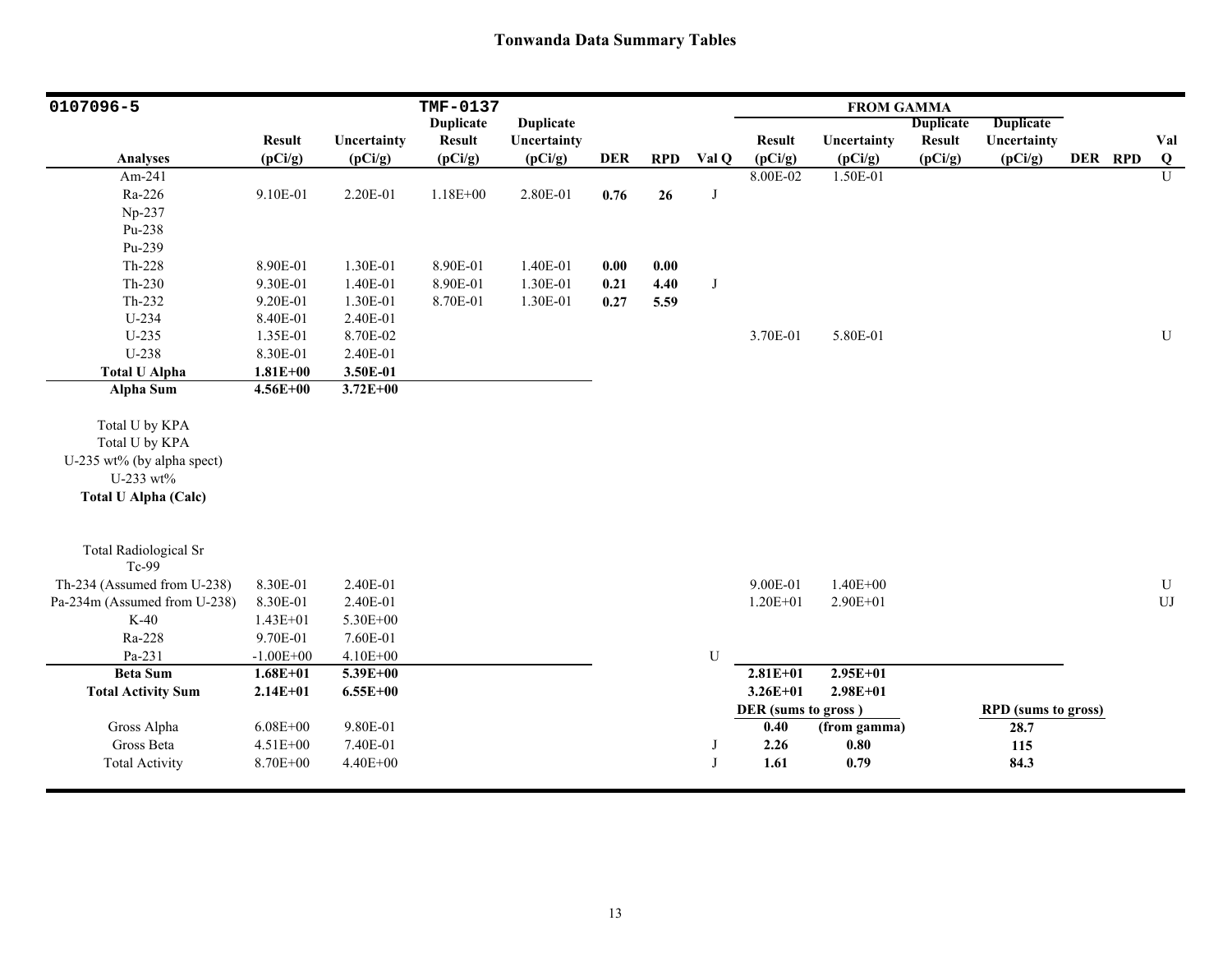| 0107096-6                                                                                                  |               |                        | TMF-0138         |                  |            |            |              |                     | <b>FROM GAMMA</b>   |                          |                            |         |           |
|------------------------------------------------------------------------------------------------------------|---------------|------------------------|------------------|------------------|------------|------------|--------------|---------------------|---------------------|--------------------------|----------------------------|---------|-----------|
|                                                                                                            |               |                        | <b>Duplicate</b> | <b>Duplicate</b> |            |            |              |                     |                     | <b>Duplicate</b>         | <b>Duplicate</b>           |         |           |
|                                                                                                            | <b>Result</b> | Uncertainty<br>(pCi/g) | <b>Result</b>    | Uncertainty      | <b>DER</b> | <b>RPD</b> | Val Q        | <b>Result</b>       | Uncertainty         | <b>Result</b><br>(pCi/g) | Uncertainty                | DER RPD | Val       |
| <b>Analyses</b><br>Am-241                                                                                  | (pCi/g)       |                        | (pCi/g)          | (pCi/g)          |            |            |              | (pCi/g)<br>2.40E-01 | (pCi/g)<br>5.00E-01 |                          | (pCi/g)                    |         | Q<br>U    |
|                                                                                                            |               |                        |                  |                  |            |            |              |                     |                     |                          |                            |         |           |
| Ra-226                                                                                                     | 8.40E-01      | 2.30E-01               |                  |                  |            |            | J            |                     |                     |                          |                            |         |           |
| Np-237                                                                                                     |               |                        |                  |                  |            |            |              |                     |                     |                          |                            |         |           |
| Pu-238                                                                                                     |               |                        |                  |                  |            |            |              |                     |                     |                          |                            |         |           |
| Pu-239                                                                                                     |               |                        |                  |                  |            |            |              |                     |                     |                          |                            |         |           |
| Th-228                                                                                                     | 8.50E-01      | 1.40E-01               |                  |                  |            |            |              |                     |                     |                          |                            |         |           |
| $Th-230$                                                                                                   | 8.60E-01      | 1.40E-01               |                  |                  |            |            | J            |                     |                     |                          |                            |         |           |
| Th-232                                                                                                     | 8.30E-01      | 1.40E-01               |                  |                  |            |            |              |                     |                     |                          |                            |         |           |
| U-234                                                                                                      | 7.40E-01      | 2.00E-01               | 8.70E-01         | 2.40E-01         | 0.42       | 16.1       |              |                     |                     |                          |                            |         |           |
| $U-235$                                                                                                    | 1.19E-01      | 7.20E-02               | 1.04E-01         | 7.50E-02         | 0.14       | 13.5       |              | $-3.00E-02$         | 3.20E-01            |                          |                            |         | U         |
| U-238                                                                                                      | 7.30E-01      | 2.00E-01               | 8.40E-01         | 2.40E-01         | 0.35       | 14.0       |              |                     |                     |                          |                            |         |           |
| <b>Total U Alpha</b>                                                                                       | $1.59E + 00$  | 2.92E-01               | $1.81E + 00$     | 3.48E-01         |            |            |              |                     |                     |                          |                            |         |           |
| <b>Alpha Sum</b>                                                                                           | $4.07E + 00$  | $2.29E + 00$           | $1.81E + 00$     | 3.48E-01         |            |            |              |                     |                     |                          |                            |         |           |
| Total U by KPA<br>Total U by KPA<br>U-235 wt% (by alpha spect)<br>U-233 wt%<br><b>Total U Alpha (Calc)</b> |               |                        |                  |                  |            |            |              |                     |                     |                          |                            |         |           |
| <b>Total Radiological Sr</b><br>Tc-99                                                                      |               |                        |                  |                  |            |            |              |                     |                     |                          |                            |         |           |
| Th-234 (Assumed from U-238)                                                                                | 7.30E-01      | 2.00E-01               | 8.40E-01         | 2.40E-01         | 0.35       | 14.0       |              | $1.20E + 00$        | $1.10E + 00$        |                          |                            |         |           |
| Pa-234m (Assumed from U-238)                                                                               | 7.30E-01      | 2.00E-01               | 8.40E-01         | 2.40E-01         | 0.35       | 14.0       |              | 2.40E+00            | 8.10E+00            |                          |                            |         | ${\bf U}$ |
| $K-40$                                                                                                     | 1.75E+01      | $3.60E + 00$           |                  |                  |            |            |              |                     |                     |                          |                            |         |           |
| Ra-228                                                                                                     | 8.00E-01      | 2.20E-01               |                  |                  |            |            |              |                     |                     |                          |                            |         |           |
| Pa-231                                                                                                     | $-1.00E + 00$ | $2.50E + 00$           |                  |                  |            |            | U            |                     |                     |                          |                            |         |           |
| <b>Beta Sum</b>                                                                                            | $1.96E + 01$  | $3.63E + 00$           | $1.68E + 00$     | 3.39E-01         |            |            |              | $2.18E + 01$        | $8.94E + 00$        |                          |                            |         |           |
| <b>Total Activity Sum</b>                                                                                  | $2.37E + 01$  | $4.29E + 00$           | 3.49E+00         | 4.86E-01         |            |            |              | $2.58E + 01$        | $9.23E + 00$        |                          |                            |         |           |
|                                                                                                            |               |                        |                  |                  |            |            |              | DER (sums to gross) |                     |                          | <b>RPD</b> (sums to gross) |         |           |
| Gross Alpha                                                                                                | $6.00E + 00$  | $1.20E + 00$           |                  |                  |            |            |              | 0.75                | (from gamma)        |                          | 38.4                       |         |           |
| Gross Beta                                                                                                 | $4.01E + 00$  | 8.40E-01               |                  |                  |            |            | J            | 4.19                | 1.98                |                          | 132                        |         |           |
| <b>Total Activity</b>                                                                                      | $9.60E + 00$  | $4.00E + 00$           |                  |                  |            |            | $\mathbf{J}$ | 2.40                | 1.62                |                          | 84.7                       |         |           |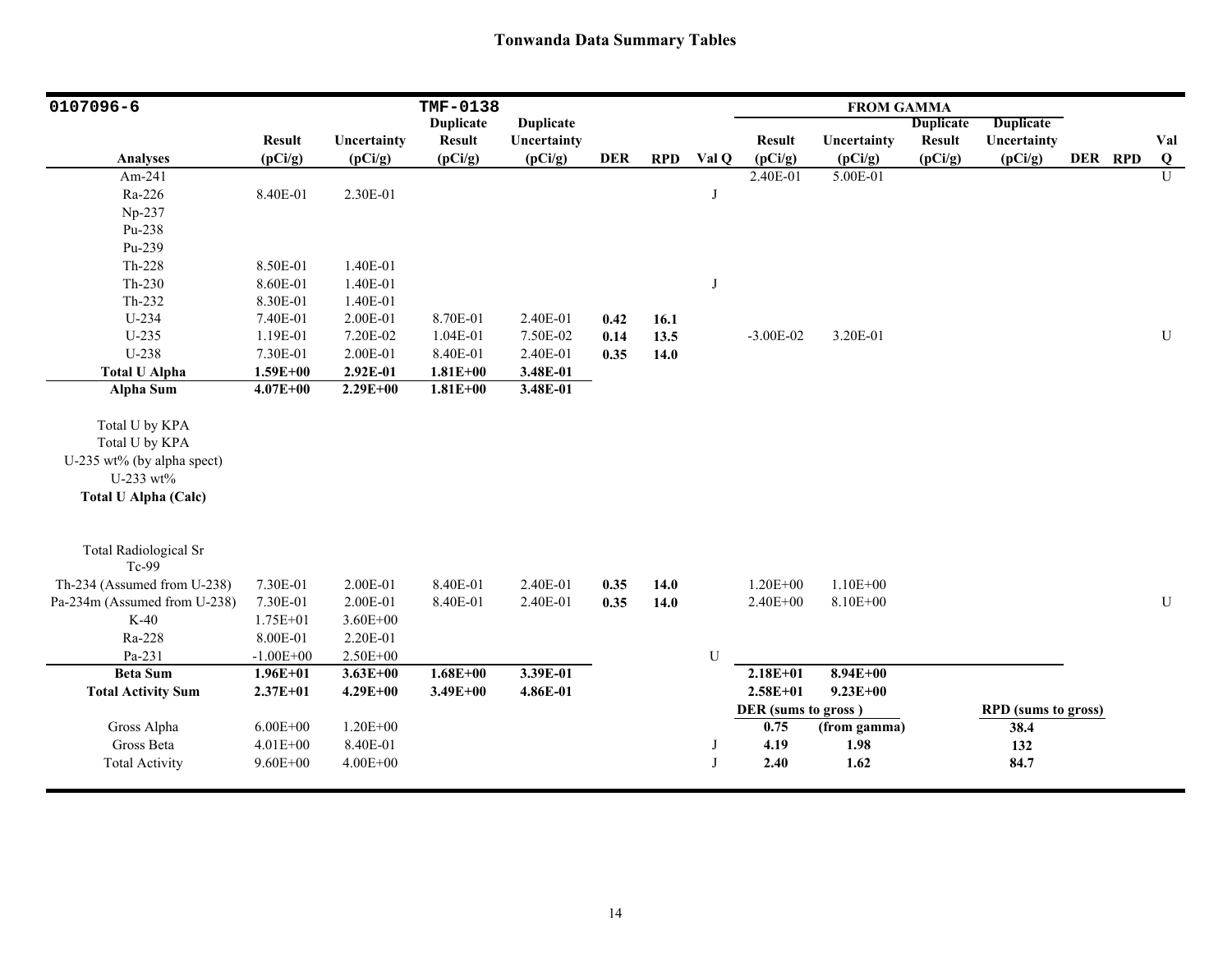| 0107096-7                                                                                                  |               |              | TMF-0129         |                  |            |            |       |                     | <b>FROM GAMMA</b> |                  |                            |         |              |
|------------------------------------------------------------------------------------------------------------|---------------|--------------|------------------|------------------|------------|------------|-------|---------------------|-------------------|------------------|----------------------------|---------|--------------|
|                                                                                                            |               |              | <b>Duplicate</b> | <b>Duplicate</b> |            |            |       |                     |                   | <b>Duplicate</b> | <b>Duplicate</b>           |         |              |
|                                                                                                            | <b>Result</b> | Uncertainty  | <b>Result</b>    | Uncertainty      |            |            |       | <b>Result</b>       | Uncertainty       | <b>Result</b>    | Uncertainty                |         | Val          |
| <b>Analyses</b>                                                                                            | (pCi/g)       | (pCi/g)      | (pCi/g)          | (pCi/g)          | <b>DER</b> | <b>RPD</b> | Val Q | (pCi/g)             | (pCi/g)           | (pCi/g)          | (pCi/g)                    | DER RPD | $\bf Q$      |
| Am-241                                                                                                     |               |              |                  |                  |            |            |       | $-9.00E - 02$       | 1.30E-01          |                  |                            |         | $\mathbf{U}$ |
| Ra-226                                                                                                     | 7.30E-01      | 2.00E-01     |                  |                  |            |            | J     |                     |                   |                  |                            |         |              |
| Np-237                                                                                                     |               |              |                  |                  |            |            |       |                     |                   |                  |                            |         |              |
| Pu-238                                                                                                     |               |              |                  |                  |            |            |       |                     |                   |                  |                            |         |              |
| Pu-239                                                                                                     |               |              |                  |                  |            |            |       |                     |                   |                  |                            |         |              |
| Th-228                                                                                                     | $1.13E + 00$  | 1.70E-01     |                  |                  |            |            |       |                     |                   |                  |                            |         |              |
| $Th-230$                                                                                                   | 9.60E-01      | 1.40E-01     |                  |                  |            |            |       |                     |                   |                  |                            |         |              |
| Th-232                                                                                                     | 9.50E-01      | 1.40E-01     |                  |                  |            |            |       |                     |                   |                  |                            |         |              |
| U-234                                                                                                      | 9.50E-01      | 2.40E-01     |                  |                  |            |            |       |                     |                   |                  |                            |         |              |
| $U-235$                                                                                                    | 1.25E-01      | 7.60E-02     |                  |                  |            |            |       | 2.10E-01            | 4.40E-01          |                  |                            |         | ${\bf U}$    |
| U-238                                                                                                      | 9.90E-01      | 2.50E-01     |                  |                  |            |            |       |                     |                   |                  |                            |         |              |
| <b>Total U Alpha</b>                                                                                       | $2.07E + 00$  | 3.55E-01     |                  |                  |            |            |       |                     |                   |                  |                            |         |              |
| Alpha Sum                                                                                                  | $6.20E + 00$  | $2.39E + 00$ |                  |                  |            |            |       |                     |                   |                  |                            |         |              |
| Total U by KPA<br>Total U by KPA<br>U-235 wt% (by alpha spect)<br>U-233 wt%<br><b>Total U Alpha (Calc)</b> |               |              |                  |                  |            |            |       |                     |                   |                  |                            |         |              |
| <b>Total Radiological Sr</b><br>Tc-99                                                                      |               |              |                  |                  |            |            |       |                     |                   |                  |                            |         |              |
| Th-234 (Assumed from U-238)                                                                                | 9.90E-01      | 2.50E-01     |                  |                  |            |            |       | 4.00E-01            | 1.30E+00          |                  |                            |         | U            |
| Pa-234m (Assumed from U-238)                                                                               | 9.90E-01      | 2.50E-01     |                  |                  |            |            |       | $-1.00E + 01$       | $2.10E + 01$      |                  |                            |         | ${\rm UJ}$   |
| $K-40$                                                                                                     | $1.64E + 01$  | 4.70E+00     |                  |                  |            |            |       |                     |                   |                  |                            |         |              |
| Ra-228                                                                                                     | 1.36E+00      | 6.70E-01     |                  |                  |            |            |       |                     |                   |                  |                            |         |              |
| Pa-231                                                                                                     | 4.00E-01      | $2.60E + 00$ |                  |                  |            |            | U     |                     |                   |                  |                            |         |              |
| <b>Beta Sum</b>                                                                                            | $1.98E + 01$  | $4.77E + 00$ |                  |                  |            |            |       | $8.21E + 00$        | $2.16E + 01$      |                  |                            |         |              |
| <b>Total Activity Sum</b>                                                                                  | $2.60E + 01$  | 5.34E+00     |                  |                  |            |            |       | $1.44E + 01$        | $2.17E + 01$      |                  |                            |         |              |
|                                                                                                            |               |              |                  |                  |            |            |       | DER (sums to gross) |                   |                  | <b>RPD</b> (sums to gross) |         |              |
| Gross Alpha                                                                                                | 4.79E+00      | 8.10E-01     |                  |                  |            |            |       | 0.56                | (from gamma)      |                  | 25.6                       |         |              |
| Gross Beta                                                                                                 | 4.18E+00      | 7.00E-01     |                  |                  |            |            | J     | 3.24                | 0.19              |                  | 130                        |         |              |
| <b>Total Activity</b>                                                                                      | $6.50E + 00$  | $4.00E + 00$ |                  |                  |            |            | J     | 2.92                | 0.36              |                  | 120                        |         |              |
|                                                                                                            |               |              |                  |                  |            |            |       |                     |                   |                  |                            |         |              |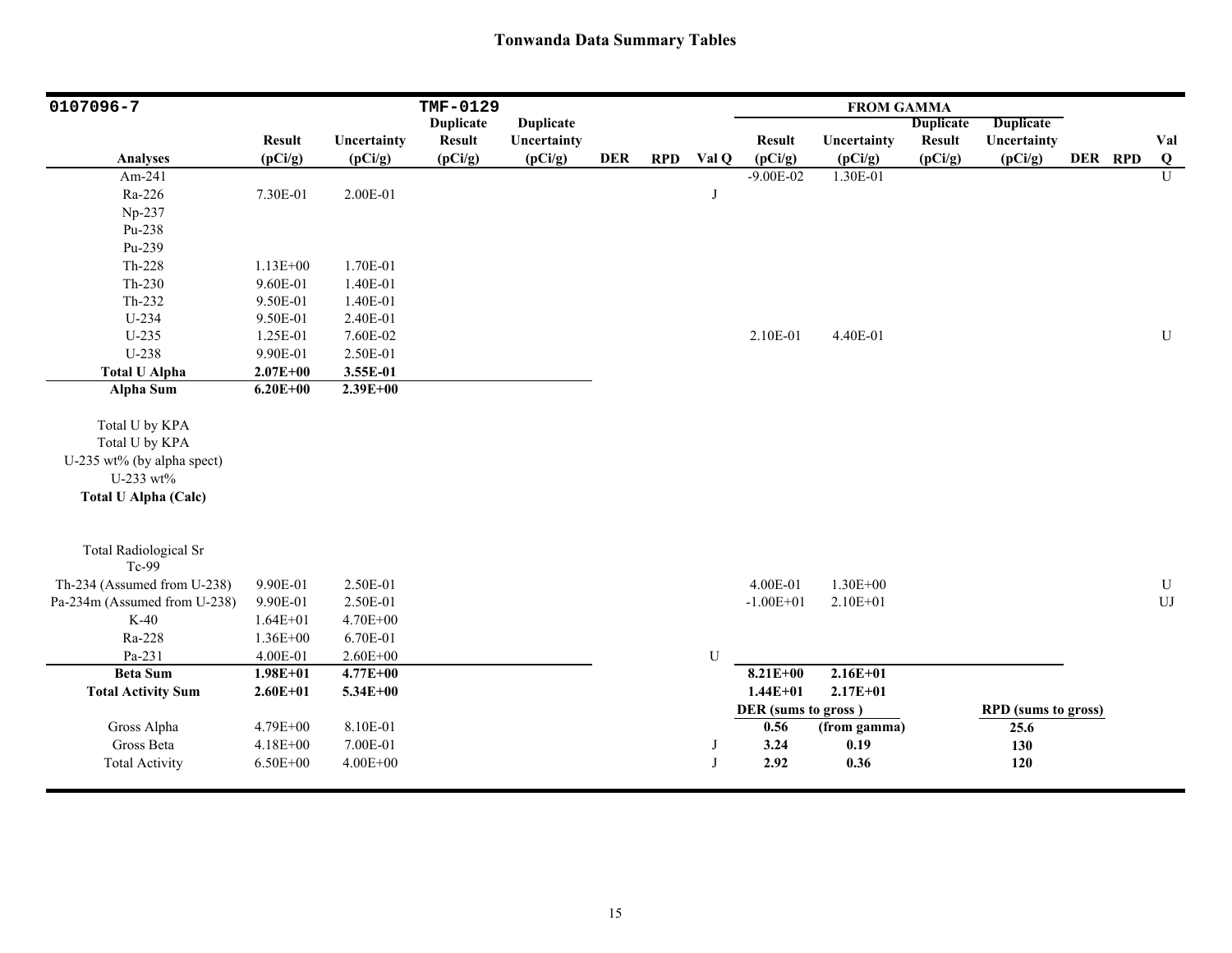| 0107096-8                                                                                                  |               |              | TMF-0130         |                  |            |            |            |                     | <b>FROM GAMMA</b> |                  |                            |         |                |
|------------------------------------------------------------------------------------------------------------|---------------|--------------|------------------|------------------|------------|------------|------------|---------------------|-------------------|------------------|----------------------------|---------|----------------|
|                                                                                                            |               |              | <b>Duplicate</b> | <b>Duplicate</b> |            |            |            |                     |                   | <b>Duplicate</b> | <b>Duplicate</b>           |         |                |
|                                                                                                            | <b>Result</b> | Uncertainty  | <b>Result</b>    | Uncertainty      |            |            |            | <b>Result</b>       | Uncertainty       | <b>Result</b>    | Uncertainty                |         | Val            |
| <b>Analyses</b>                                                                                            | (pCi/g)       | (pCi/g)      | (pCi/g)          | (pCi/g)          | <b>DER</b> | <b>RPD</b> | Val Q      | (pCi/g)             | (pCi/g)           | (pCi/g)          | (pCi/g)                    | DER RPD | $\bf{Q}$       |
| Am-241                                                                                                     |               |              |                  |                  |            |            |            | 8.00E-02            | 3.60E-01          |                  |                            |         | $\overline{U}$ |
| Ra-226                                                                                                     | 8.90E-01      | 2.10E-01     |                  |                  |            |            | J          |                     |                   |                  |                            |         |                |
| Np-237                                                                                                     |               |              |                  |                  |            |            |            |                     |                   |                  |                            |         |                |
| Pu-238                                                                                                     |               |              |                  |                  |            |            |            |                     |                   |                  |                            |         |                |
| Pu-239                                                                                                     |               |              |                  |                  |            |            |            |                     |                   |                  |                            |         |                |
| Th-228                                                                                                     | 9.10E-01      | 1.50E-01     |                  |                  |            |            |            |                     |                   |                  |                            |         |                |
| Th-230                                                                                                     | 7.50E-01      | 1.20E-01     |                  |                  |            |            | J          |                     |                   |                  |                            |         |                |
| Th-232                                                                                                     | 8.10E-01      | 1.30E-01     |                  |                  |            |            |            |                     |                   |                  |                            |         |                |
| U-234                                                                                                      | $1.08E + 00$  | 2.70E-01     |                  |                  |            |            |            |                     |                   |                  |                            |         |                |
| $U-235$                                                                                                    | 2.20E-01      | 1.10E-01     |                  |                  |            |            |            | 3.20E-01            | 3.50E-01          |                  |                            |         |                |
| U-238                                                                                                      | 9.00E-01      | 2.40E-01     |                  |                  |            |            |            |                     |                   |                  |                            |         |                |
| <b>Total U Alpha</b>                                                                                       | $2.20E + 00$  | 3.78E-01     |                  |                  |            |            |            |                     |                   |                  |                            |         |                |
| Alpha Sum                                                                                                  | $3.13E + 00$  | $1.87E + 00$ |                  |                  |            |            |            |                     |                   |                  |                            |         |                |
| Total U by KPA<br>Total U by KPA<br>U-235 wt% (by alpha spect)<br>U-233 wt%<br><b>Total U Alpha (Calc)</b> |               |              |                  |                  |            |            |            |                     |                   |                  |                            |         |                |
| <b>Total Radiological Sr</b><br>Tc-99                                                                      |               |              |                  |                  |            |            |            |                     |                   |                  |                            |         |                |
| Th-234 (Assumed from U-238)                                                                                | 9.00E-01      | 2.40E-01     |                  |                  |            |            |            | 8.00E-01            | $1.10E + 00$      |                  |                            |         | ${\bf U}$      |
| Pa-234m (Assumed from U-238)                                                                               | 9.00E-01      | 2.40E-01     |                  |                  |            |            |            | $3.00E + 00$        | $1.00E + 01$      |                  |                            |         | ${\bf U}$      |
| $K-40$                                                                                                     | 1.98E+01      | 4.10E+00     |                  |                  |            |            |            |                     |                   |                  |                            |         |                |
| Ra-228                                                                                                     | 9.10E-01      | 3.00E-01     |                  |                  |            |            |            |                     |                   |                  |                            |         |                |
| Pa-231                                                                                                     | $-2.70E + 00$ | $2.00E + 00$ |                  |                  |            |            | UJ         |                     |                   |                  |                            |         |                |
| <b>Beta Sum</b>                                                                                            | $2.22E+01$    | $4.13E + 00$ |                  |                  |            |            |            | $2.42E + 01$        | $1.09E + 01$      |                  |                            |         |                |
| <b>Total Activity Sum</b>                                                                                  | $2.53E+01$    | $4.53E + 00$ |                  |                  |            |            |            | $2.73E + 01$        | $1.10E + 01$      |                  |                            |         |                |
|                                                                                                            |               |              |                  |                  |            |            |            | DER (sums to gross) |                   |                  | <b>RPD</b> (sums to gross) |         |                |
| Gross Alpha                                                                                                | 5.13E+00      | 9.90E-01     | 5.70E+00         | $1.10E + 00$     | 0.39       | 10.5       |            | 0.95                | (from gamma)      |                  | 48.4                       |         |                |
| Gross Beta                                                                                                 | $4.63E + 00$  | 8.80E-01     | $4.52E + 00$     | 8.70E-01         | 0.09       | 2.40       | $_{\rm J}$ | 4.16                | 1.79              |                  | 131                        |         |                |
| <b>Total Activity</b>                                                                                      | 7.90E+00      | 3.90E+00     | 8.60E+00         | 3.90E+00         | 0.13       | 8.48       | J          | 2.91                | 1.66              |                  | 105                        |         |                |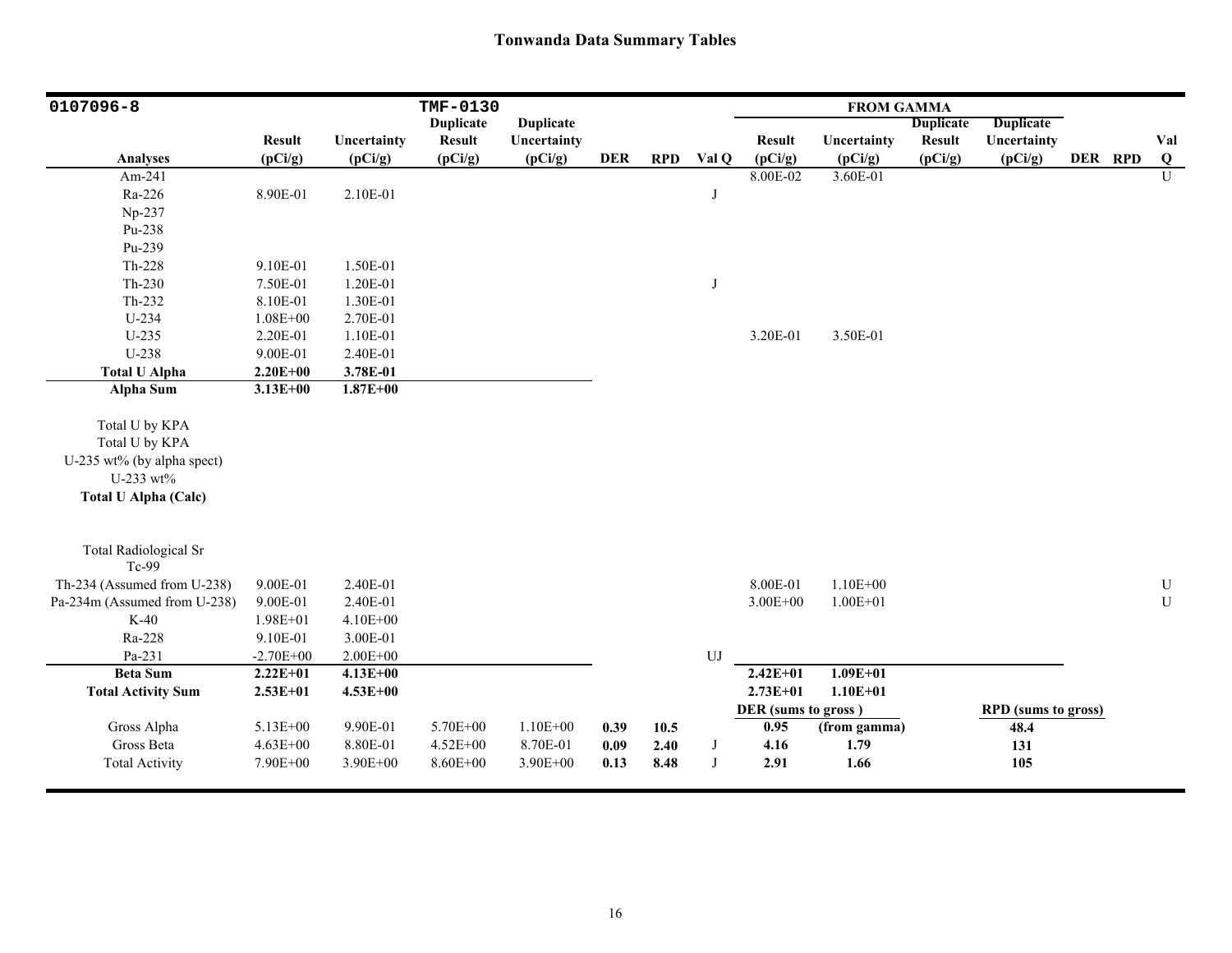| 0107096-9                    |               |              | TMF-9139         |                  |            |            |       |                     | <b>FROM GAMMA</b> |                  |                            |         |                |
|------------------------------|---------------|--------------|------------------|------------------|------------|------------|-------|---------------------|-------------------|------------------|----------------------------|---------|----------------|
|                              |               |              | <b>Duplicate</b> | <b>Duplicate</b> |            |            |       |                     |                   | <b>Duplicate</b> | <b>Duplicate</b>           |         |                |
|                              | <b>Result</b> | Uncertainty  | <b>Result</b>    | Uncertainty      |            |            |       | <b>Result</b>       | Uncertainty       | <b>Result</b>    | Uncertainty                |         | Val            |
| <b>Analyses</b>              | (pCi/g)       | (pCi/g)      | (pCi/g)          | (pCi/g)          | <b>DER</b> | <b>RPD</b> | Val Q | (pCi/g)             | (pCi/g)           | (pCi/g)          | (pCi/g)                    | DER RPD | Q              |
| Am-241                       |               |              |                  |                  |            |            |       | $-1.90E-01$         | 3.90E-01          |                  |                            |         | $\overline{U}$ |
| Ra-226                       | $1.12E + 00$  | 2.40E-01     |                  |                  |            |            | J     |                     |                   |                  |                            |         |                |
| Np-237                       |               |              |                  |                  |            |            |       |                     |                   |                  |                            |         |                |
| Pu-238                       |               |              |                  |                  |            |            |       |                     |                   |                  |                            |         |                |
| Pu-239                       |               |              |                  |                  |            |            |       |                     |                   |                  |                            |         |                |
| Th-228                       | 9.70E-01      | 1.40E-01     |                  |                  |            |            |       |                     |                   |                  |                            |         |                |
| Th-230                       | 9.30E-01      | 1.40E-01     |                  |                  |            |            | J     |                     |                   |                  |                            |         |                |
| Th-232                       | 9.20E-01      | 1.40E-01     |                  |                  |            |            |       |                     |                   |                  |                            |         |                |
| U-234                        | 9.50E-01      | 2.50E-01     |                  |                  |            |            |       |                     |                   |                  |                            |         |                |
| $U-235$                      | 1.44E-01      | 8.50E-02     |                  |                  |            |            |       | $-3.00E-01$         | 5.10E-01          |                  |                            |         | ${\bf U}$      |
| U-238                        | $1.04E + 00$  | 2.60E-01     |                  |                  |            |            |       |                     |                   |                  |                            |         |                |
| <b>Total U Alpha</b>         | $2.13E+00$    | 3.71E-01     |                  |                  |            |            |       |                     |                   |                  |                            |         |                |
| <b>Alpha Sum</b>             | $4.45E + 00$  | $2.31E + 00$ |                  |                  |            |            |       |                     |                   |                  |                            |         |                |
|                              |               |              |                  |                  |            |            |       |                     |                   |                  |                            |         |                |
| Total U by KPA               |               |              |                  |                  |            |            |       |                     |                   |                  |                            |         |                |
| Total U by KPA               |               |              |                  |                  |            |            |       |                     |                   |                  |                            |         |                |
| U-235 wt% (by alpha spect)   |               |              |                  |                  |            |            |       |                     |                   |                  |                            |         |                |
| U-233 wt%                    |               |              |                  |                  |            |            |       |                     |                   |                  |                            |         |                |
| <b>Total U Alpha (Calc)</b>  |               |              |                  |                  |            |            |       |                     |                   |                  |                            |         |                |
|                              |               |              |                  |                  |            |            |       |                     |                   |                  |                            |         |                |
| <b>Total Radiological Sr</b> |               |              |                  |                  |            |            |       |                     |                   |                  |                            |         |                |
| Tc-99                        |               |              |                  |                  |            |            |       |                     |                   |                  |                            |         |                |
| Th-234 (Assumed from U-238)  | $1.04E + 00$  | 2.60E-01     |                  |                  |            |            |       | 7.00E-01            | $1.20E + 00$      |                  |                            |         | ${\bf U}$      |
| Pa-234m (Assumed from U-238) | $1.04E + 00$  | 2.60E-01     |                  |                  |            |            |       | $9.00E + 00$        | $1.60E + 01$      |                  |                            |         | ${\rm UJ}$     |
| $K-40$                       | 1.85E+01      | $4.00E + 00$ |                  |                  |            |            |       |                     |                   |                  |                            |         |                |
| Ra-228                       | 8.60E-01      | 4.40E-01     |                  |                  |            |            |       |                     |                   |                  |                            |         |                |
| Pa-231                       | $-1.80E + 00$ | 2.50E+00     |                  |                  |            |            | U     |                     |                   |                  |                            |         |                |
| <b>Beta Sum</b>              | $2.12E + 01$  | $4.05E + 00$ |                  |                  |            |            |       | $2.88E + 01$        | $1.65E + 01$      |                  |                            |         |                |
| <b>Total Activity Sum</b>    | $2.57E + 01$  | $4.66E + 00$ |                  |                  |            |            |       | $3.33E+01$          | $1.67E + 01$      |                  |                            |         |                |
|                              |               |              |                  |                  |            |            |       | DER (sums to gross) |                   |                  | <b>RPD</b> (sums to gross) |         |                |
| Gross Alpha                  | $4.14E + 00$  | 7.30E-01     |                  |                  |            |            |       | 0.13                | (from gamma)      |                  | 7.31                       |         |                |
| Gross Beta                   | 3.59E+00      | 6.30E-01     |                  |                  |            |            | J     | 4.30                | 1.53              |                  | 142                        |         |                |
| <b>Total Activity</b>        | $4.20E + 00$  | 3.90E+00     |                  |                  |            |            | J     | 3.53                | 1.70              |                  | 144                        |         |                |
|                              |               |              |                  |                  |            |            |       |                     |                   |                  |                            |         |                |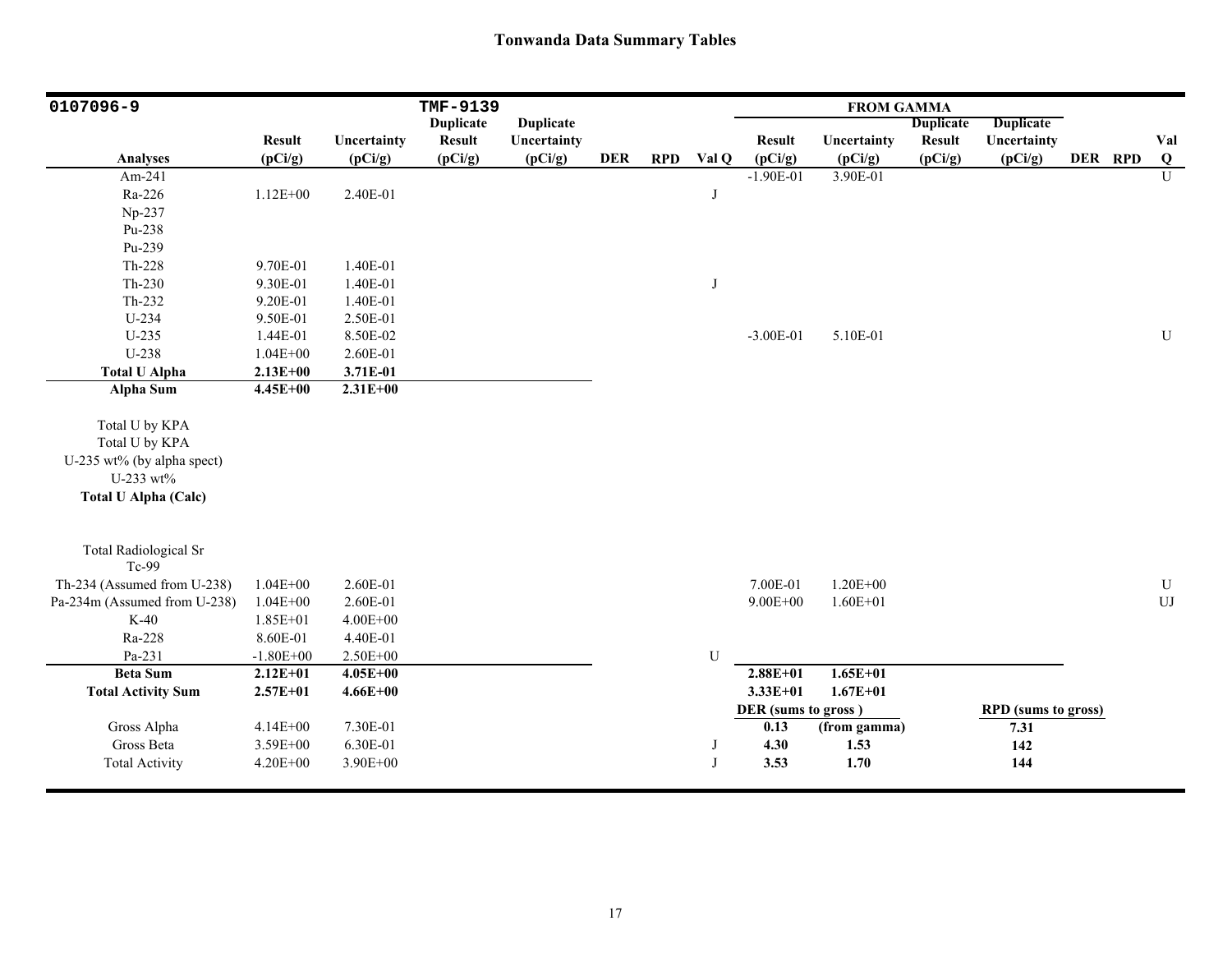| 0107096-10                                                                                                 |               |              | TMF-9140         |                  |            |            |            |                     | <b>FROM GAMMA</b> |                  |                            |         |            |
|------------------------------------------------------------------------------------------------------------|---------------|--------------|------------------|------------------|------------|------------|------------|---------------------|-------------------|------------------|----------------------------|---------|------------|
|                                                                                                            |               |              | <b>Duplicate</b> | <b>Duplicate</b> |            |            |            |                     |                   | <b>Duplicate</b> | <b>Duplicate</b>           |         |            |
|                                                                                                            | <b>Result</b> | Uncertainty  | <b>Result</b>    | Uncertainty      |            |            |            | <b>Result</b>       | Uncertainty       | <b>Result</b>    | Uncertainty                |         | Val        |
| Analyses                                                                                                   | (pCi/g)       | (pCi/g)      | (pCi/g)          | (pCi/g)          | <b>DER</b> | <b>RPD</b> | Val Q      | (pCi/g)             | (pCi/g)           | (pCi/g)          | (pCi/g)                    | DER RPD | Q          |
| Am-241                                                                                                     |               |              |                  |                  |            |            |            | 1.00E-02            | 1.20E-01          |                  |                            |         | U          |
| Ra-226                                                                                                     | 9.60E-01      | 2.20E-01     | 9.20E-01         | 2.10E-01         | 0.13       | 4.26       | $_{\rm J}$ |                     |                   |                  |                            |         |            |
| Np-237                                                                                                     |               |              |                  |                  |            |            |            |                     |                   |                  |                            |         |            |
| Pu-238                                                                                                     |               |              |                  |                  |            |            |            |                     |                   |                  |                            |         |            |
| Pu-239                                                                                                     |               |              |                  |                  |            |            |            |                     |                   |                  |                            |         |            |
| $Th-228$                                                                                                   | 9.30E-01      | 1.60E-01     |                  |                  |            |            |            |                     |                   |                  |                            |         |            |
| $Th-230$                                                                                                   | 8.10E-01      | 1.30E-01     |                  |                  |            |            | J          |                     |                   |                  |                            |         |            |
| $Th-232$                                                                                                   | 8.10E-01      | 1.40E-01     |                  |                  |            |            |            |                     |                   |                  |                            |         |            |
| U-234                                                                                                      | 7.90E-01      | 2.10E-01     |                  |                  |            |            |            |                     |                   |                  |                            |         |            |
| $U-235$                                                                                                    | 1.86E-01      | 9.30E-02     |                  |                  |            |            |            | $0.00E + 00$        | 4.60E-01          |                  |                            |         | U          |
| U-238                                                                                                      | 9.40E-01      | 2.40E-01     |                  |                  |            |            |            |                     |                   |                  |                            |         |            |
| <b>Total U Alpha</b>                                                                                       | $1.92E + 00$  | 3.32E-01     |                  |                  |            |            |            |                     |                   |                  |                            |         |            |
| <b>Alpha Sum</b>                                                                                           | $5.25E + 00$  | $2.30E + 00$ |                  |                  |            |            |            |                     |                   |                  |                            |         |            |
| Total U by KPA<br>Total U by KPA<br>U-235 wt% (by alpha spect)<br>U-233 wt%<br><b>Total U Alpha (Calc)</b> |               |              |                  |                  |            |            |            |                     |                   |                  |                            |         |            |
| <b>Total Radiological Sr</b><br>Tc-99                                                                      |               |              |                  |                  |            |            |            |                     |                   |                  |                            |         |            |
| Th-234 (Assumed from U-238)                                                                                | 9.40E-01      | 2.40E-01     |                  |                  |            |            |            | $1.10E + 00$        | $1.20E + 00$      |                  |                            |         |            |
| Pa-234m (Assumed from U-238)                                                                               | 9.40E-01      | 2.40E-01     |                  |                  |            |            |            | $3.00E + 00$        | $1.70E + 01$      |                  |                            |         | ${\rm UJ}$ |
| $K-40$                                                                                                     | $1.26E + 01$  | 4.10E+00     |                  |                  |            |            |            |                     |                   |                  |                            |         |            |
| Ra-228                                                                                                     | 6.00E-01      | 6.10E-01     |                  |                  |            |            |            |                     |                   |                  |                            |         |            |
| Pa-231                                                                                                     | $-2.00E-01$   | 2.50E+00     |                  |                  |            |            | ${\bf U}$  |                     |                   |                  |                            |         |            |
| <b>Beta Sum</b>                                                                                            | $1.51E + 01$  | $4.17E + 00$ |                  |                  |            |            |            | $1.73E + 01$        | $1.75E + 01$      |                  |                            |         |            |
| <b>Total Activity Sum</b>                                                                                  | $2.03E+01$    | $4.76E + 00$ |                  |                  |            |            |            | $2.25E+01$          | $1.77E + 01$      |                  |                            |         |            |
|                                                                                                            |               |              |                  |                  |            |            |            | DER (sums to gross) |                   |                  | <b>RPD</b> (sums to gross) |         |            |
| Gross Alpha                                                                                                | 4.89E+00      | 9.90E-01     |                  |                  |            |            |            | $\overline{0.14}$   | (from gamma)      |                  | 7.02                       |         |            |
| Gross Beta                                                                                                 | $4.54E + 00$  | 8.80E-01     |                  |                  |            |            | J          | 2.47                | 0.73              |                  | 107                        |         |            |
| <b>Total Activity</b>                                                                                      | $1.00E + 01$  | $4.00E + 00$ |                  |                  |            |            | J          | 1.66                | 0.69              |                  | 68.0                       |         |            |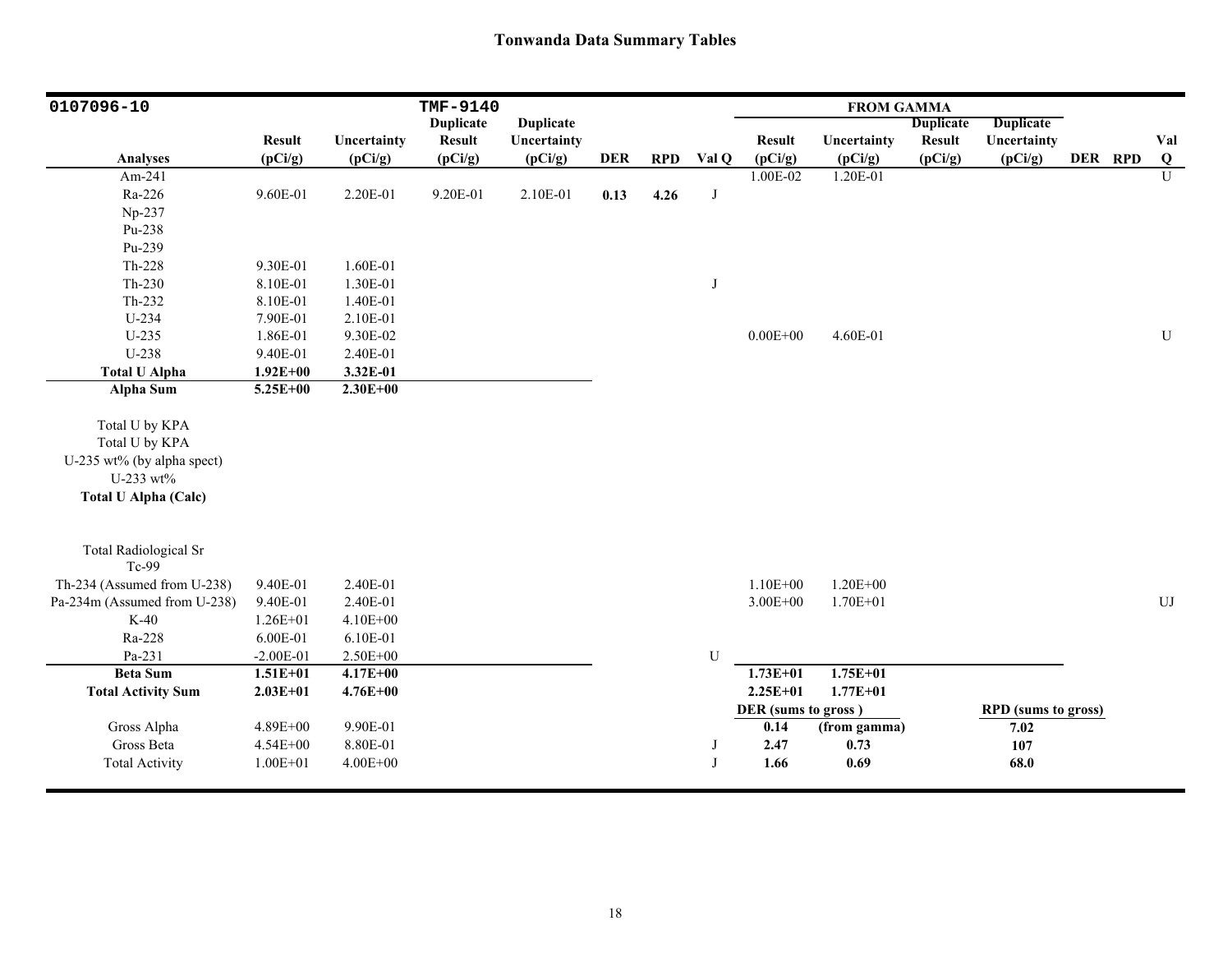| 0107096-11                   |               |              | TMF-0151         |                  |            |            |       |                     | <b>FROM GAMMA</b> |                  |                            |         |                |
|------------------------------|---------------|--------------|------------------|------------------|------------|------------|-------|---------------------|-------------------|------------------|----------------------------|---------|----------------|
|                              |               |              | <b>Duplicate</b> | <b>Duplicate</b> |            |            |       |                     |                   | <b>Duplicate</b> | <b>Duplicate</b>           |         |                |
|                              | <b>Result</b> | Uncertainty  | <b>Result</b>    | Uncertainty      |            |            |       | <b>Result</b>       | Uncertainty       | <b>Result</b>    | Uncertainty                |         | Val            |
| <b>Analyses</b>              | (pCi/g)       | (pCi/g)      | (pCi/g)          | (pCi/g)          | <b>DER</b> | <b>RPD</b> | Val Q | (pCi/g)             | (pCi/g)           | (pCi/g)          | (pCi/g)                    | DER RPD | $\overline{Q}$ |
| Am-241                       |               |              |                  |                  |            |            |       | 3.00E-02            | 1.20E-01          |                  |                            |         | $\overline{U}$ |
| Ra-226                       | $1.05E + 00$  | 3.00E-01     |                  |                  |            |            |       |                     |                   |                  |                            |         |                |
| Np-237                       |               |              |                  |                  |            |            |       |                     |                   |                  |                            |         |                |
| Pu-238                       |               |              |                  |                  |            |            |       |                     |                   |                  |                            |         |                |
| Pu-239                       |               |              |                  |                  |            |            |       |                     |                   |                  |                            |         |                |
| $Th-228$                     | 8.00E-01      | 1.40E-01     |                  |                  |            |            |       |                     |                   |                  |                            |         |                |
| $Th-230$                     | 8.60E-01      | 1.40E-01     |                  |                  |            |            | J     |                     |                   |                  |                            |         |                |
| Th-232                       | 7.60E-01      | 1.30E-01     |                  |                  |            |            |       |                     |                   |                  |                            |         |                |
| $U-234$                      | $1.13E + 00$  | 2.70E-01     |                  |                  |            |            |       |                     |                   |                  |                            |         |                |
| $U-235$                      | 4.30E-02      | 4.80E-02     |                  |                  |            |            |       | $-8.00E - 02$       | 4.20E-01          |                  |                            |         | ${\bf U}$      |
| U-238                        | 7.50E-01      | 2.00E-01     |                  |                  |            |            |       |                     |                   |                  |                            |         |                |
| <b>Total U Alpha</b>         | $1.92E + 00$  | 3.39E-01     |                  |                  |            |            |       |                     |                   |                  |                            |         |                |
| Alpha Sum                    | $3.86E + 00$  | $2.40E + 00$ |                  |                  |            |            |       |                     |                   |                  |                            |         |                |
|                              |               |              |                  |                  |            |            |       |                     |                   |                  |                            |         |                |
| Total U by KPA               |               |              |                  |                  |            |            |       |                     |                   |                  |                            |         |                |
| Total U by KPA               |               |              |                  |                  |            |            |       |                     |                   |                  |                            |         |                |
| U-235 wt% (by alpha spect)   |               |              |                  |                  |            |            |       |                     |                   |                  |                            |         |                |
| U-233 wt%                    |               |              |                  |                  |            |            |       |                     |                   |                  |                            |         |                |
| <b>Total U Alpha (Calc)</b>  |               |              |                  |                  |            |            |       |                     |                   |                  |                            |         |                |
|                              |               |              |                  |                  |            |            |       |                     |                   |                  |                            |         |                |
| <b>Total Radiological Sr</b> |               |              |                  |                  |            |            |       |                     |                   |                  |                            |         |                |
| Tc-99                        |               |              |                  |                  |            |            |       |                     |                   |                  |                            |         |                |
| Th-234 (Assumed from U-238)  | 7.50E-01      | 2.00E-01     |                  |                  |            |            |       | 9.00E-01            | $1.40E + 00$      |                  |                            |         | ${\bf U}$      |
| Pa-234m (Assumed from U-238) | 7.50E-01      | 2.00E-01     |                  |                  |            |            |       | 7.00E+00            | $2.10E + 01$      |                  |                            |         | UJ             |
| $K-40$                       | 1.33E+01      | $4.10E + 00$ |                  |                  |            |            |       |                     |                   |                  |                            |         |                |
| Ra-228                       | 6.70E-01      | 4.10E-01     |                  |                  |            |            |       |                     |                   |                  |                            |         |                |
| Pa-231                       | $-1.70E + 00$ | $2.60E + 00$ |                  |                  |            |            | U     |                     |                   |                  |                            |         |                |
| <b>Beta Sum</b>              | $1.53E + 01$  | $4.14E + 00$ |                  |                  |            |            |       | $2.17E + 01$        | $2.14E + 01$      |                  |                            |         |                |
| <b>Total Activity Sum</b>    | $1.91E + 01$  | $4.78E + 00$ |                  |                  |            |            |       | $2.55E+01$          | $2.16E + 01$      |                  |                            |         |                |
|                              |               |              |                  |                  |            |            |       | DER (sums to gross) |                   |                  | <b>RPD</b> (sums to gross) |         |                |
| Gross Alpha                  | 4.95E+00      | 9.90E-01     |                  |                  |            |            |       | 0.42                | (from gamma)      |                  | 24.7                       |         |                |
| Gross Beta                   | 4.35E+00      | 8.60E-01     |                  |                  |            |            | J     | 2.58                | 0.81              |                  | 111                        |         |                |
| <b>Total Activity</b>        | $1.46E + 01$  | 4.50E+00     |                  |                  |            |            |       | 0.69                | 0.50              |                  | 26.9                       |         |                |
|                              |               |              |                  |                  |            |            |       |                     |                   |                  |                            |         |                |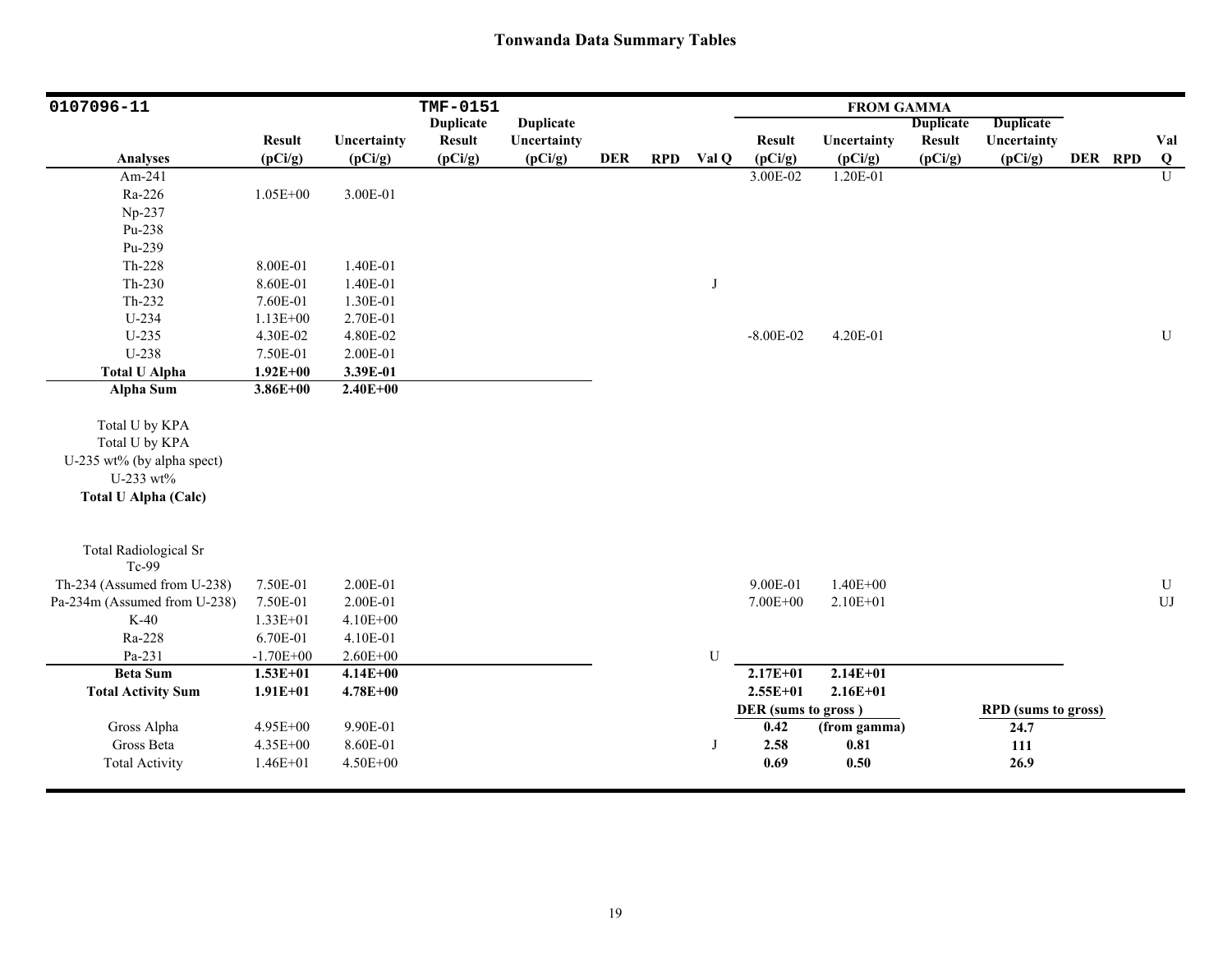| 0107096-12                   |               |              | TMF-0152         |                  |            |            |              |                     | <b>FROM GAMMA</b> |                  |                            |         |           |
|------------------------------|---------------|--------------|------------------|------------------|------------|------------|--------------|---------------------|-------------------|------------------|----------------------------|---------|-----------|
|                              |               |              | <b>Duplicate</b> | <b>Duplicate</b> |            |            |              |                     |                   | <b>Duplicate</b> | <b>Duplicate</b>           |         |           |
|                              | <b>Result</b> | Uncertainty  | <b>Result</b>    | Uncertainty      |            |            |              | <b>Result</b>       | Uncertainty       | <b>Result</b>    | Uncertainty                |         | Val       |
| <b>Analyses</b>              | (pCi/g)       | (pCi/g)      | (pCi/g)          | (pCi/g)          | <b>DER</b> | <b>RPD</b> | Val Q        | (pCi/g)             | (pCi/g)           | (pCi/g)          | (pCi/g)                    | DER RPD | $\bf{Q}$  |
| Am-241                       |               |              |                  |                  |            |            |              | 2.90E-02            | 9.60E-02          |                  |                            |         | U         |
| Ra-226                       | $1.09E + 00$  | 2.50E-01     |                  |                  |            |            |              |                     |                   |                  |                            |         |           |
| Np-237                       |               |              |                  |                  |            |            |              |                     |                   |                  |                            |         |           |
| Pu-238                       |               |              |                  |                  |            |            |              |                     |                   |                  |                            |         |           |
| Pu-239                       |               |              |                  |                  |            |            |              |                     |                   |                  |                            |         |           |
| Th-228                       | 9.40E-01      | 1.60E-01     |                  |                  |            |            |              |                     |                   |                  |                            |         |           |
| $Th-230$                     | 8.70E-01      | 1.40E-01     |                  |                  |            |            | J            |                     |                   |                  |                            |         |           |
| Th-232                       | 9.40E-01      | 1.50E-01     |                  |                  |            |            |              |                     |                   |                  |                            |         |           |
| $U-234$                      | 8.10E-01      | 2.10E-01     |                  |                  |            |            |              |                     |                   |                  |                            |         |           |
| $U-235$                      | 1.06E-01      | 6.60E-02     |                  |                  |            |            |              | $-6.00E - 02$       | 2.80E-01          |                  |                            |         | ${\bf U}$ |
| U-238                        | 8.20E-01      | 2.10E-01     |                  |                  |            |            |              |                     |                   |                  |                            |         |           |
| <b>Total U Alpha</b>         | $1.74E + 00$  | 3.04E-01     |                  |                  |            |            |              |                     |                   |                  |                            |         |           |
| <b>Alpha Sum</b>             | $6.30E + 00$  | $1.60E + 00$ |                  |                  |            |            |              |                     |                   |                  |                            |         |           |
|                              |               |              |                  |                  |            |            |              |                     |                   |                  |                            |         |           |
| Total U by KPA               |               |              |                  |                  |            |            |              |                     |                   |                  |                            |         |           |
| Total U by KPA               |               |              |                  |                  |            |            |              |                     |                   |                  |                            |         |           |
| U-235 wt% (by alpha spect)   |               |              |                  |                  |            |            |              |                     |                   |                  |                            |         |           |
| U-233 wt%                    |               |              |                  |                  |            |            |              |                     |                   |                  |                            |         |           |
| <b>Total U Alpha (Calc)</b>  |               |              |                  |                  |            |            |              |                     |                   |                  |                            |         |           |
|                              |               |              |                  |                  |            |            |              |                     |                   |                  |                            |         |           |
|                              |               |              |                  |                  |            |            |              |                     |                   |                  |                            |         |           |
| <b>Total Radiological Sr</b> |               |              |                  |                  |            |            |              |                     |                   |                  |                            |         |           |
| Tc-99                        |               |              |                  |                  |            |            |              |                     |                   |                  |                            |         |           |
| Th-234 (Assumed from U-238)  | 8.20E-01      | 2.10E-01     |                  |                  |            |            |              | 4.90E-01            | 8.10E-01          |                  |                            |         | ${\bf U}$ |
| Pa-234m (Assumed from U-238) | 8.20E-01      | 2.10E-01     |                  |                  |            |            |              | $-1.00E + 00$       | $1.10E + 01$      |                  |                            |         | ${\bf U}$ |
| $K-40$                       | $1.74E + 01$  | 3.80E+00     |                  |                  |            |            |              |                     |                   |                  |                            |         |           |
| Ra-228                       | 6.10E-01      | 2.40E-01     |                  |                  |            |            |              |                     |                   |                  |                            |         |           |
| Pa-231                       | 8.00E-01      | 1.70E+00     |                  |                  |            |            | U            |                     |                   |                  |                            |         |           |
| <b>Beta Sum</b>              | $1.97E + 01$  | $3.82E + 00$ |                  |                  |            |            |              | $1.76E + 01$        | $1.17E+01$        |                  |                            |         |           |
| <b>Total Activity Sum</b>    | $2.60E + 01$  | $4.15E + 00$ |                  |                  |            |            |              | $2.39E + 01$        | $1.18E + 01$      |                  |                            |         |           |
|                              |               |              |                  |                  |            |            |              | DER (sums to gross) |                   |                  | <b>RPD</b> (sums to gross) |         |           |
| Gross Alpha                  | 5.20E+00      | $1.00E + 00$ |                  |                  |            |            |              | 0.58                | (from gamma)      |                  | 19.1                       |         |           |
| Gross Beta                   | $4.50E + 00$  | 9.40E-01     |                  |                  |            |            | J            | 3.87                | 1.12              |                  | 126                        |         |           |
| <b>Total Activity</b>        | 8.80E+00      | $4.00E + 00$ |                  |                  |            |            | $\mathbf{J}$ | 2.99                | 1.21              |                  | 99.0                       |         |           |
|                              |               |              |                  |                  |            |            |              |                     |                   |                  |                            |         |           |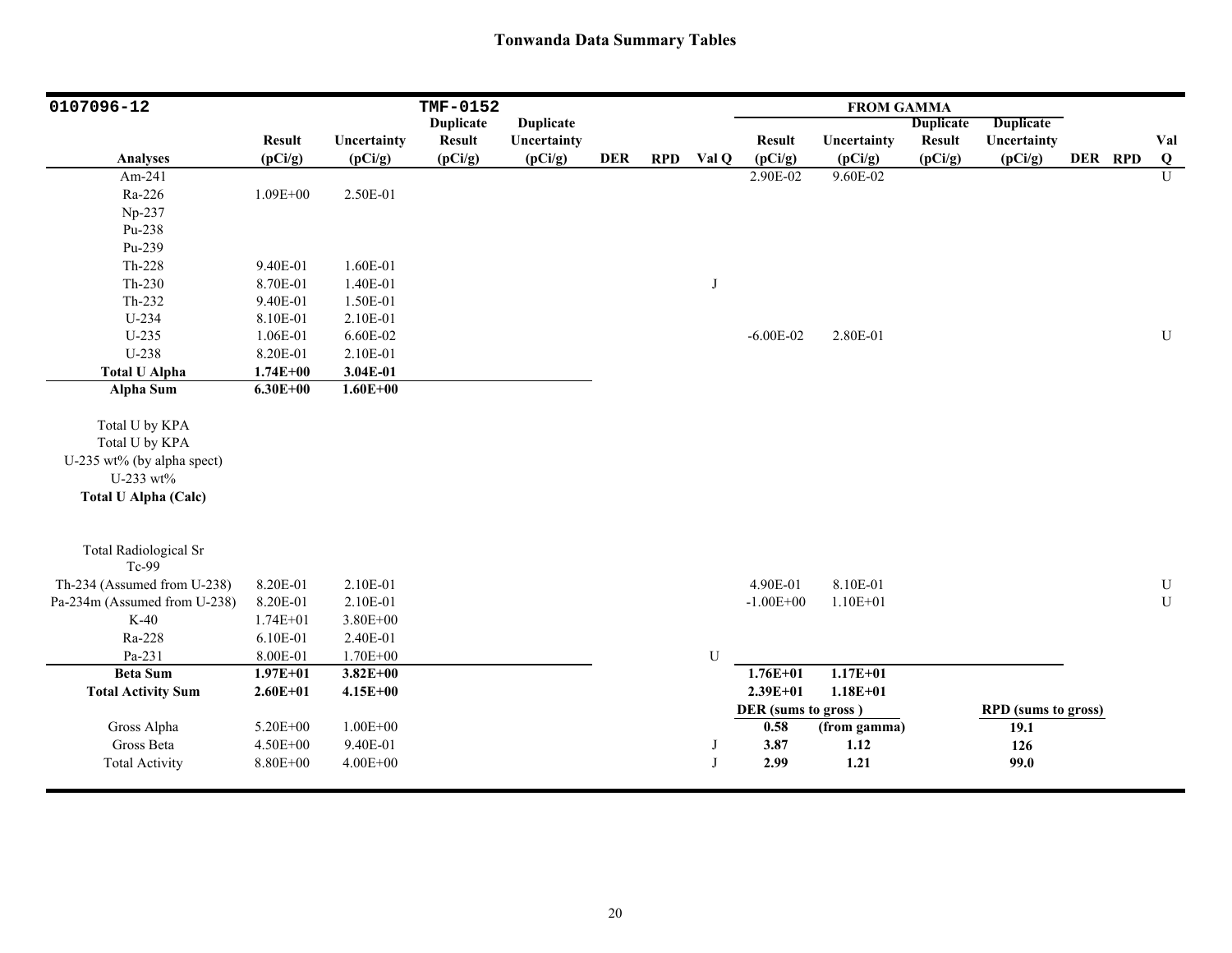| 0107096-13                   |               |              | TMF-0154         |                  |            |            |       |                     | <b>FROM GAMMA</b> |                  |                            |         |                         |
|------------------------------|---------------|--------------|------------------|------------------|------------|------------|-------|---------------------|-------------------|------------------|----------------------------|---------|-------------------------|
|                              |               |              | <b>Duplicate</b> | <b>Duplicate</b> |            |            |       |                     |                   | <b>Duplicate</b> | <b>Duplicate</b>           |         |                         |
|                              | <b>Result</b> | Uncertainty  | <b>Result</b>    | Uncertainty      |            |            |       | <b>Result</b>       | Uncertainty       | <b>Result</b>    | Uncertainty                |         | Val                     |
| <b>Analyses</b>              | (pCi/g)       | (pCi/g)      | (pCi/g)          | (pCi/g)          | <b>DER</b> | <b>RPD</b> | Val Q | (pCi/g)             | (pCi/g)           | (pCi/g)          | (pCi/g)                    | DER RPD | $\overline{\mathbf{Q}}$ |
| Am-241                       |               |              |                  |                  |            |            |       | $-2.30E-01$         | 3.80E-01          |                  |                            |         | $\overline{U}$          |
| Ra-226                       | 9.90E-01      | 2.10E-01     |                  |                  |            |            | J     |                     |                   |                  |                            |         |                         |
| Np-237                       |               |              |                  |                  |            |            |       |                     |                   |                  |                            |         |                         |
| Pu-238                       |               |              |                  |                  |            |            |       |                     |                   |                  |                            |         |                         |
| Pu-239                       |               |              |                  |                  |            |            |       |                     |                   |                  |                            |         |                         |
| $Th-228$                     | 7.00E-01      | 1.30E-01     |                  |                  |            |            |       |                     |                   |                  |                            |         |                         |
| $Th-230$                     | 8.00E-01      | 1.30E-01     |                  |                  |            |            | J     |                     |                   |                  |                            |         |                         |
| $Th-232$                     | 7.60E-01      | 1.30E-01     |                  |                  |            |            |       |                     |                   |                  |                            |         |                         |
| U-234                        | 8.40E-01      | 2.20E-01     |                  |                  |            |            |       |                     |                   |                  |                            |         |                         |
| $U-235$                      | 1.00E-01      | 6.80E-02     |                  |                  |            |            |       | $-3.40E-01$         | 4.50E-01          |                  |                            |         | ${\bf U}$               |
| U-238                        | 7.20E-01      | 2.00E-01     |                  |                  |            |            |       |                     |                   |                  |                            |         |                         |
| <b>Total U Alpha</b>         | $1.66E + 00$  | 3.05E-01     |                  |                  |            |            |       |                     |                   |                  |                            |         |                         |
| <b>Alpha Sum</b>             | $4.73E + 00$  | $2.38E + 00$ |                  |                  |            |            |       |                     |                   |                  |                            |         |                         |
|                              |               |              |                  |                  |            |            |       |                     |                   |                  |                            |         |                         |
| Total U by KPA               |               |              |                  |                  |            |            |       |                     |                   |                  |                            |         |                         |
| Total U by KPA               |               |              |                  |                  |            |            |       |                     |                   |                  |                            |         |                         |
| U-235 wt% (by alpha spect)   |               |              |                  |                  |            |            |       |                     |                   |                  |                            |         |                         |
| U-233 wt%                    |               |              |                  |                  |            |            |       |                     |                   |                  |                            |         |                         |
| <b>Total U Alpha (Calc)</b>  |               |              |                  |                  |            |            |       |                     |                   |                  |                            |         |                         |
|                              |               |              |                  |                  |            |            |       |                     |                   |                  |                            |         |                         |
| <b>Total Radiological Sr</b> |               |              |                  |                  |            |            |       |                     |                   |                  |                            |         |                         |
| Tc-99                        |               |              |                  |                  |            |            |       |                     |                   |                  |                            |         |                         |
| Th-234 (Assumed from U-238)  | 7.20E-01      | 2.00E-01     |                  |                  |            |            |       | 3.00E-01            | 1.30E+00          |                  |                            |         | ${\bf U}$               |
| Pa-234m (Assumed from U-238) | 7.20E-01      | 2.00E-01     |                  |                  |            |            |       | 7.00E+00            | $1.50E + 01$      |                  |                            |         | ${\rm UJ}$              |
| $K-40$                       | $1.54E + 01$  | 3.50E+00     |                  |                  |            |            |       |                     |                   |                  |                            |         |                         |
| Ra-228                       | 7.30E-01      | 3.50E-01     |                  |                  |            |            |       |                     |                   |                  |                            |         |                         |
| Pa-231                       | $-2.00E-01$   | $2.60E + 00$ |                  |                  |            |            | U     |                     |                   |                  |                            |         |                         |
| <b>Beta Sum</b>              | $1.75E + 01$  | $3.54E + 00$ |                  |                  |            |            |       | $2.34E + 01$        | $1.55E+01$        |                  |                            |         |                         |
| <b>Total Activity Sum</b>    | $2.23E+01$    | $4.27E + 00$ |                  |                  |            |            |       | $2.81E + 01$        | $1.56E + 01$      |                  |                            |         |                         |
|                              |               |              |                  |                  |            |            |       | DER (sums to gross) |                   |                  | <b>RPD</b> (sums to gross) |         |                         |
| Gross Alpha                  | $6.00E + 00$  | $1.20E + 00$ |                  |                  |            |            |       | 0.48                | (from gamma)      |                  | 23.7                       |         |                         |
| Gross Beta                   | 4.57E+00      | 9.80E-01     |                  |                  |            |            | J     | 3.53                | 1.22              |                  | 117                        |         |                         |
| <b>Total Activity</b>        | $6.00E + 00$  | $4.00E + 00$ |                  |                  |            |            | J     | 2.78                | 1.37              |                  | 115                        |         |                         |
|                              |               |              |                  |                  |            |            |       |                     |                   |                  |                            |         |                         |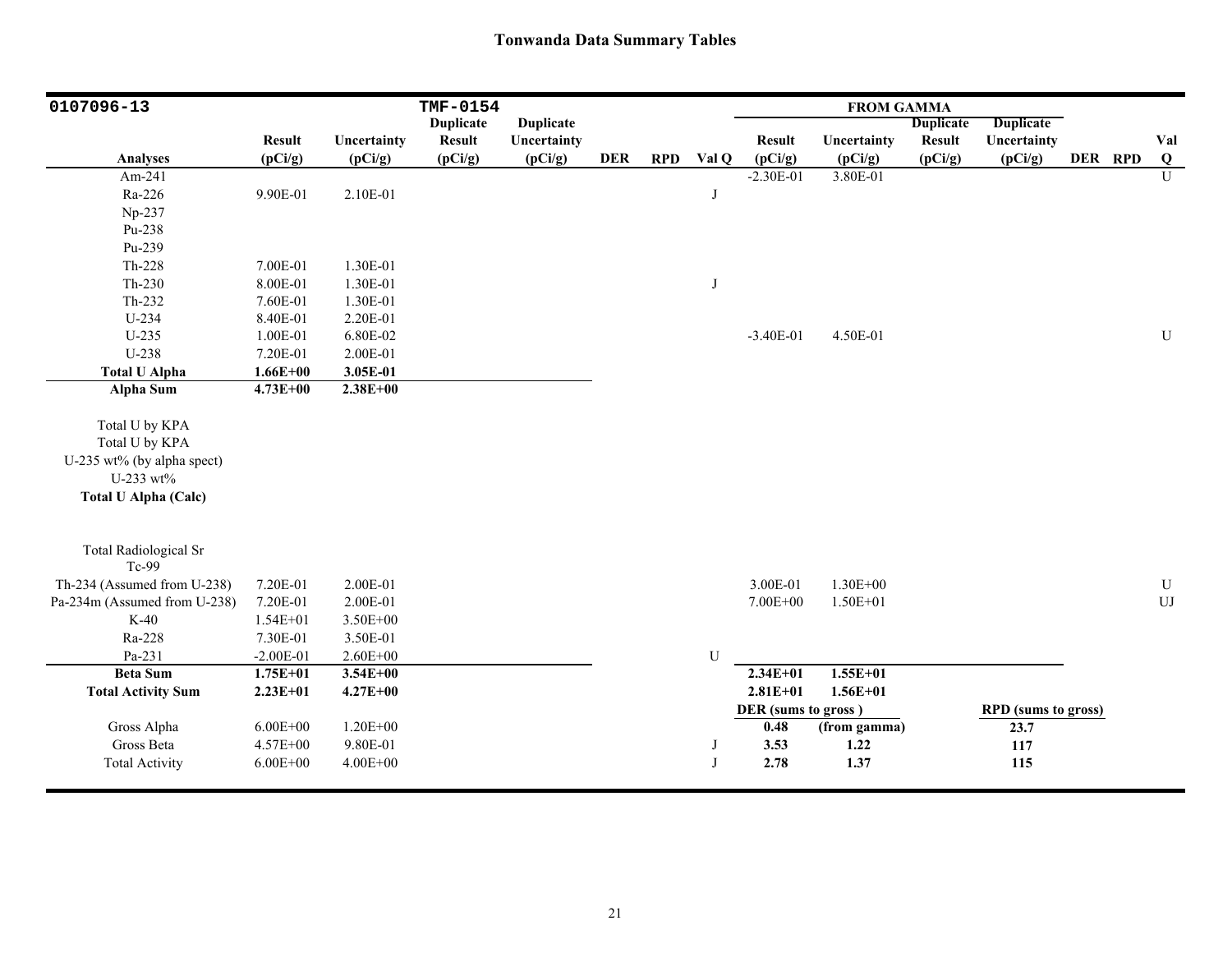| 0107096-14                                                                                                 |               |              | TMF-0155         |                  |            |            |                  |                     | <b>FROM GAMMA</b> |                  |                            |         |                |
|------------------------------------------------------------------------------------------------------------|---------------|--------------|------------------|------------------|------------|------------|------------------|---------------------|-------------------|------------------|----------------------------|---------|----------------|
|                                                                                                            |               |              | <b>Duplicate</b> | <b>Duplicate</b> |            |            |                  |                     |                   | <b>Duplicate</b> | <b>Duplicate</b>           |         |                |
|                                                                                                            | <b>Result</b> | Uncertainty  | <b>Result</b>    | Uncertainty      |            |            |                  | <b>Result</b>       | Uncertainty       | <b>Result</b>    | Uncertainty                |         | Val            |
| Analyses                                                                                                   | (pCi/g)       | (pCi/g)      | (pCi/g)          | (pCi/g)          | <b>DER</b> | <b>RPD</b> | Val Q            | (pCi/g)             | (pCi/g)           | (pCi/g)          | (pCi/g)                    | DER RPD | Q              |
| Am-241                                                                                                     |               |              |                  |                  |            |            |                  | 3.00E-02            | 1.10E-01          |                  |                            |         | $\overline{U}$ |
| Ra-226                                                                                                     | 9.80E-01      | 2.60E-01     |                  |                  |            |            | J                |                     |                   |                  |                            |         |                |
| Np-237                                                                                                     |               |              |                  |                  |            |            |                  |                     |                   |                  |                            |         |                |
| Pu-238                                                                                                     |               |              |                  |                  |            |            |                  |                     |                   |                  |                            |         |                |
| Pu-239                                                                                                     |               |              |                  |                  |            |            |                  |                     |                   |                  |                            |         |                |
| Th-228                                                                                                     | 8.60E-01      | 1.40E-01     |                  |                  |            |            |                  |                     |                   |                  |                            |         |                |
| $Th-230$                                                                                                   | 8.80E-01      | 1.40E-01     |                  |                  |            |            | J                |                     |                   |                  |                            |         |                |
| Th-232                                                                                                     | 8.00E-01      | 1.30E-01     |                  |                  |            |            |                  |                     |                   |                  |                            |         |                |
| U-234                                                                                                      | 9.10E-01      | 2.30E-01     |                  |                  |            |            |                  |                     |                   |                  |                            |         |                |
| $U-235$                                                                                                    | 1.42E-01      | 8.20E-02     |                  |                  |            |            |                  | $-2.00E-02$         | 2.60E-01          |                  |                            |         | U              |
| U-238                                                                                                      | 6.90E-01      | 2.00E-01     |                  |                  |            |            |                  |                     |                   |                  |                            |         |                |
| <b>Total U Alpha</b>                                                                                       | $1.74E + 00$  | 3.16E-01     |                  |                  |            |            |                  |                     |                   |                  |                            |         |                |
| <b>Alpha Sum</b>                                                                                           | $3.73E + 00$  | $1.43E+00$   |                  |                  |            |            |                  |                     |                   |                  |                            |         |                |
| Total U by KPA<br>Total U by KPA<br>U-235 wt% (by alpha spect)<br>U-233 wt%<br><b>Total U Alpha (Calc)</b> |               |              |                  |                  |            |            |                  |                     |                   |                  |                            |         |                |
| <b>Total Radiological Sr</b><br>Tc-99                                                                      |               |              |                  |                  |            |            |                  |                     |                   |                  |                            |         |                |
| Th-234 (Assumed from U-238)                                                                                | 6.90E-01      | 2.00E-01     |                  |                  |            |            |                  | 9.00E-01            | 7.90E-01          |                  |                            |         |                |
| Pa-234m (Assumed from U-238)                                                                               | 6.90E-01      | 2.00E-01     |                  |                  |            |            |                  | 9.00E-01            | $9.40E + 00$      |                  |                            |         | ${\bf U}$      |
| $K-40$                                                                                                     | $1.73E + 01$  | $3.60E + 00$ |                  |                  |            |            |                  |                     |                   |                  |                            |         |                |
| Ra-228                                                                                                     | 6.90E-01      | 2.70E-01     |                  |                  |            |            |                  |                     |                   |                  |                            |         |                |
| Pa-231                                                                                                     | $-1.70E + 00$ | $1.50E + 00$ |                  |                  |            |            | ${\bf U}{\bf J}$ |                     |                   |                  |                            |         |                |
| <b>Beta Sum</b>                                                                                            | $1.92E + 01$  | $3.63E + 00$ |                  |                  |            |            |                  | $1.96E + 01$        | $1.01E + 01$      |                  |                            |         |                |
| <b>Total Activity Sum</b>                                                                                  | $2.29E + 01$  | $3.90E + 00$ |                  |                  |            |            |                  | $2.33E+01$          | $1.02E + 01$      |                  |                            |         |                |
|                                                                                                            |               |              |                  |                  |            |            |                  | DER (sums to gross) |                   |                  | <b>RPD</b> (sums to gross) |         |                |
| Gross Alpha                                                                                                | $6.00E + 00$  | $1.20E + 00$ |                  |                  |            |            |                  | 1.21                | (from gamma)      |                  | 46.6                       |         |                |
| Gross Beta                                                                                                 | $4.61E + 00$  | 9.70E-01     |                  |                  |            |            | J                | 3.88                | 1.48              |                  | 122                        |         |                |
| <b>Total Activity</b>                                                                                      | $1.11E + 01$  | 4.20E+00     |                  |                  |            |            | J                | 2.06                | 1.11              |                  | 69.4                       |         |                |
|                                                                                                            |               |              |                  |                  |            |            |                  |                     |                   |                  |                            |         |                |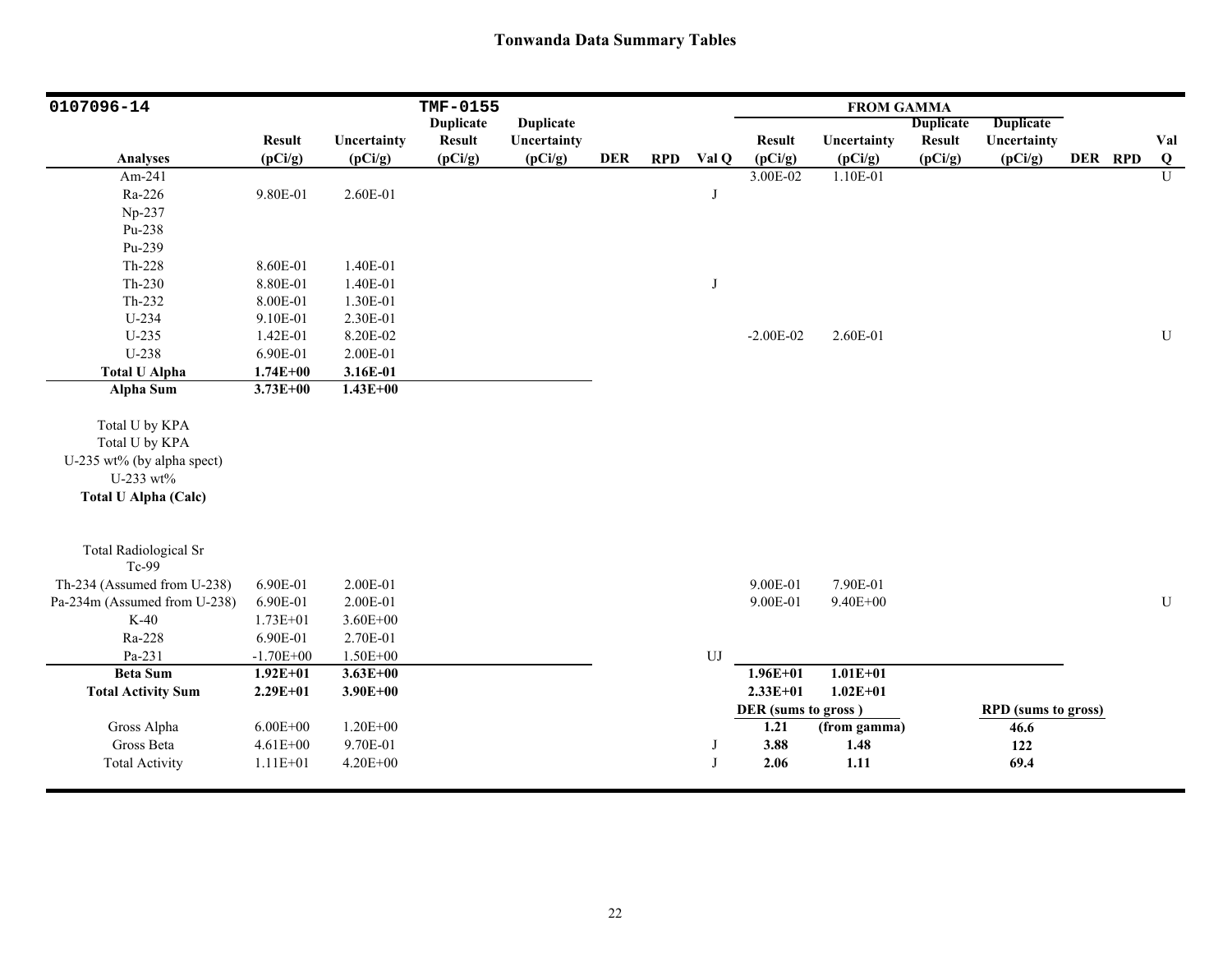| 0107096-15                   |               |              | TMF-0157         |                  |            |            |       |                     | <b>FROM GAMMA</b> |                  |                            |         |                |
|------------------------------|---------------|--------------|------------------|------------------|------------|------------|-------|---------------------|-------------------|------------------|----------------------------|---------|----------------|
|                              |               |              | <b>Duplicate</b> | <b>Duplicate</b> |            |            |       |                     |                   | <b>Duplicate</b> | <b>Duplicate</b>           |         |                |
|                              | <b>Result</b> | Uncertainty  | <b>Result</b>    | Uncertainty      |            |            |       | <b>Result</b>       | Uncertainty       | <b>Result</b>    | Uncertainty                |         | Val            |
| <b>Analyses</b>              | (pCi/g)       | (pCi/g)      | (pCi/g)          | (pCi/g)          | <b>DER</b> | <b>RPD</b> | Val Q | (pCi/g)             | (pCi/g)           | (pCi/g)          | (pCi/g)                    | DER RPD | Q              |
| Am-241                       |               |              |                  |                  |            |            |       | 2.00E-02            | 1.30E-01          |                  |                            |         | $\overline{U}$ |
| Ra-226                       | 7.40E-01      | 1.90E-01     |                  |                  |            |            | J     |                     |                   |                  |                            |         |                |
| Np-237                       |               |              |                  |                  |            |            |       |                     |                   |                  |                            |         |                |
| Pu-238                       |               |              |                  |                  |            |            |       |                     |                   |                  |                            |         |                |
| Pu-239                       |               |              |                  |                  |            |            |       |                     |                   |                  |                            |         |                |
| Th-228                       | 8.10E-01      | 1.40E-01     |                  |                  |            |            |       |                     |                   |                  |                            |         |                |
| Th-230                       | 9.30E-01      | 1.50E-01     |                  |                  |            |            | J     |                     |                   |                  |                            |         |                |
| Th-232                       | 8.10E-01      | 1.30E-01     |                  |                  |            |            |       |                     |                   |                  |                            |         |                |
| $U-234$                      | 8.80E-01      | 2.30E-01     |                  |                  |            |            |       |                     |                   |                  |                            |         |                |
| $U-235$                      | 1.27E-01      | 7.80E-02     |                  |                  |            |            |       | 7.80E-01            | 5.90E-01          |                  |                            |         |                |
| U-238                        | $1.00E + 00$  | 2.50E-01     |                  |                  |            |            |       |                     |                   |                  |                            |         |                |
| <b>Total U Alpha</b>         | $2.01E + 00$  | 3.49E-01     |                  |                  |            |            |       |                     |                   |                  |                            |         |                |
| <b>Alpha Sum</b>             | $3.23E + 00$  | $2.83E + 00$ |                  |                  |            |            |       |                     |                   |                  |                            |         |                |
|                              |               |              |                  |                  |            |            |       |                     |                   |                  |                            |         |                |
| Total U by KPA               |               |              |                  |                  |            |            |       |                     |                   |                  |                            |         |                |
| Total U by KPA               |               |              |                  |                  |            |            |       |                     |                   |                  |                            |         |                |
| U-235 wt% (by alpha spect)   |               |              |                  |                  |            |            |       |                     |                   |                  |                            |         |                |
| U-233 wt%                    |               |              |                  |                  |            |            |       |                     |                   |                  |                            |         |                |
| <b>Total U Alpha (Calc)</b>  |               |              |                  |                  |            |            |       |                     |                   |                  |                            |         |                |
|                              |               |              |                  |                  |            |            |       |                     |                   |                  |                            |         |                |
| <b>Total Radiological Sr</b> |               |              |                  |                  |            |            |       |                     |                   |                  |                            |         |                |
| Tc-99                        |               |              |                  |                  |            |            |       |                     |                   |                  |                            |         |                |
| Th-234 (Assumed from U-238)  | $1.00E + 00$  | 2.50E-01     |                  |                  |            |            |       | $1.30E + 00$        | 9.60E-01          |                  |                            |         |                |
| Pa-234m (Assumed from U-238) | $1.00E + 00$  | 2.50E-01     |                  |                  |            |            |       | $2.00E + 01$        | $2.30E + 01$      |                  |                            |         | J              |
| $K-40$                       | 1.39E+01      | 4.80E+00     |                  |                  |            |            |       |                     |                   |                  |                            |         |                |
| Ra-228                       | 8.90E-01      | 7.40E-01     |                  |                  |            |            |       |                     |                   |                  |                            |         |                |
| Pa-231                       | $-2.30E + 00$ | $3.10E + 00$ |                  |                  |            |            | U     |                     |                   |                  |                            |         |                |
| <b>Beta Sum</b>              | $1.65E + 01$  | $4.88E + 00$ |                  |                  |            |            |       | $3.58E + 01$        | $2.35E+01$        |                  |                            |         |                |
| <b>Total Activity Sum</b>    | $1.97E + 01$  | $5.64E + 00$ |                  |                  |            |            |       | $3.90E + 01$        | $2.37E + 01$      |                  |                            |         |                |
|                              |               |              |                  |                  |            |            |       | DER (sums to gross) |                   |                  | <b>RPD</b> (sums to gross) |         |                |
| Gross Alpha                  | $6.70E + 00$  | $1.40E + 00$ |                  |                  |            |            |       | 1.10                | (from gamma)      |                  | 70.0                       |         |                |
| Gross Beta                   | 5.30E+00      | $1.00E + 00$ |                  |                  |            |            | J     | 2.25                | 1.30              |                  | 103                        |         |                |
| <b>Total Activity</b>        | $9.10E + 00$  | 4.30E+00     |                  |                  |            |            | J     | 1.50                | 1.24              |                  | 73.8                       |         |                |
|                              |               |              |                  |                  |            |            |       |                     |                   |                  |                            |         |                |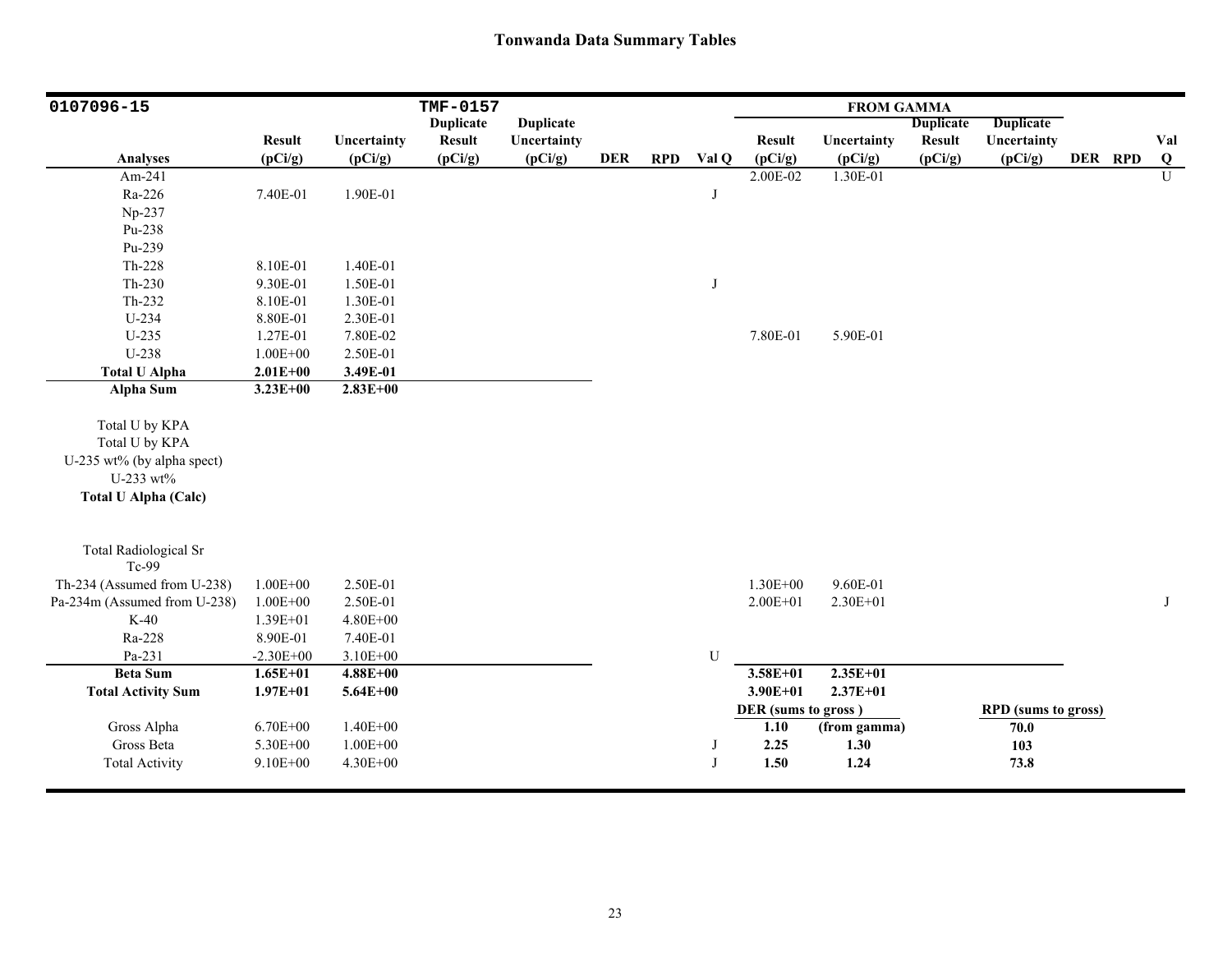| 0107096-16                                                                                                 |               |              | <b>TMF-0158</b>  |                  |            |            |              |                     | <b>FROM GAMMA</b> |                  |                            |         |                         |
|------------------------------------------------------------------------------------------------------------|---------------|--------------|------------------|------------------|------------|------------|--------------|---------------------|-------------------|------------------|----------------------------|---------|-------------------------|
|                                                                                                            |               |              | <b>Duplicate</b> | <b>Duplicate</b> |            |            |              |                     |                   | <b>Duplicate</b> | <b>Duplicate</b>           |         |                         |
|                                                                                                            | <b>Result</b> | Uncertainty  | <b>Result</b>    | Uncertainty      |            |            |              | <b>Result</b>       | Uncertainty       | <b>Result</b>    | Uncertainty                |         | Val                     |
| <b>Analyses</b>                                                                                            | (pCi/g)       | (pCi/g)      | (pCi/g)          | (pCi/g)          | <b>DER</b> | <b>RPD</b> | Val Q        | (pCi/g)             | (pCi/g)           | (pCi/g)          | (pCi/g)                    | DER RPD | $\overline{\mathbf{Q}}$ |
| Am-241                                                                                                     |               |              |                  |                  |            |            |              | 1.50E-01            | 5.20E-01          |                  |                            |         | $\overline{U}$          |
| Ra-226                                                                                                     | $1.26E + 00$  | 3.00E-01     |                  |                  |            |            | J            |                     |                   |                  |                            |         |                         |
| Np-237                                                                                                     |               |              |                  |                  |            |            |              |                     |                   |                  |                            |         |                         |
| Pu-238                                                                                                     |               |              |                  |                  |            |            |              |                     |                   |                  |                            |         |                         |
| Pu-239                                                                                                     |               |              |                  |                  |            |            |              |                     |                   |                  |                            |         |                         |
| Th-228                                                                                                     | 9.30E-01      | 1.80E-01     |                  |                  |            |            |              |                     |                   |                  |                            |         |                         |
| $Th-230$                                                                                                   | 8.80E-01      | 1.60E-01     |                  |                  |            |            | J            |                     |                   |                  |                            |         |                         |
| Th-232                                                                                                     | 9.00E-01      | 1.60E-01     |                  |                  |            |            |              |                     |                   |                  |                            |         |                         |
| U-234                                                                                                      | 9.60E-01      | 2.70E-01     |                  |                  |            |            |              |                     |                   |                  |                            |         |                         |
| $U-235$                                                                                                    | 1.12E-01      | 8.60E-02     |                  |                  |            |            |              | 1.20E-01            | 3.20E-01          |                  |                            |         | ${\bf U}$               |
| U-238                                                                                                      | 6.60E-01      | 2.20E-01     |                  |                  |            |            |              |                     |                   |                  |                            |         |                         |
| <b>Total U Alpha</b>                                                                                       | $1.73E + 00$  | 3.59E-01     |                  |                  |            |            |              |                     |                   |                  |                            |         |                         |
| <b>Alpha Sum</b>                                                                                           | $6.42E + 00$  | $1.54E + 00$ |                  |                  |            |            |              |                     |                   |                  |                            |         |                         |
| Total U by KPA<br>Total U by KPA<br>U-235 wt% (by alpha spect)<br>U-233 wt%<br><b>Total U Alpha (Calc)</b> |               |              |                  |                  |            |            |              |                     |                   |                  |                            |         |                         |
| <b>Total Radiological Sr</b><br>Tc-99                                                                      |               |              |                  |                  |            |            |              |                     |                   |                  |                            |         |                         |
| Th-234 (Assumed from U-238)                                                                                | 6.60E-01      | 2.20E-01     |                  |                  |            |            |              | 9.00E-01            | $1.10E + 00$      |                  |                            |         | ${\bf U}$               |
| Pa-234m (Assumed from U-238)                                                                               | 6.60E-01      | 2.20E-01     |                  |                  |            |            |              | $4.00E + 00$        | $1.10E + 01$      |                  |                            |         | U                       |
| $K-40$                                                                                                     | 1.95E+01      | $4.10E + 00$ |                  |                  |            |            |              |                     |                   |                  |                            |         |                         |
| Ra-228                                                                                                     | 7.30E-01      | 2.50E-01     |                  |                  |            |            |              |                     |                   |                  |                            |         |                         |
| Pa-231                                                                                                     | 8.00E-01      | $1.60E + 00$ |                  |                  |            |            | U            |                     |                   |                  |                            |         |                         |
| <b>Beta Sum</b>                                                                                            | $2.16E + 01$  | $4.12E + 00$ |                  |                  |            |            |              | $2.52E + 01$        | $1.18E + 01$      |                  |                            |         |                         |
| <b>Total Activity Sum</b>                                                                                  | $2.81E + 01$  | $4.40E + 00$ |                  |                  |            |            |              | $3.16E + 01$        | $1.19E + 01$      |                  |                            |         |                         |
|                                                                                                            |               |              |                  |                  |            |            |              | DER (sums to gross) |                   |                  | <b>RPD</b> (sums to gross) |         |                         |
| Gross Alpha                                                                                                | 5.50E+00      | $1.10E + 00$ |                  |                  |            |            |              | 0.49                | (from gamma)      |                  | 15.5                       |         |                         |
| Gross Beta                                                                                                 | 4.53E+00      | 8.90E-01     |                  |                  |            |            | J            | 4.06                | 1.75              |                  | 131                        |         |                         |
| <b>Total Activity</b>                                                                                      | $6.20E + 00$  | 3.90E+00     |                  |                  |            |            | $\mathbf{J}$ | 3.72                | 2.03              |                  | 128                        |         |                         |
|                                                                                                            |               |              |                  |                  |            |            |              |                     |                   |                  |                            |         |                         |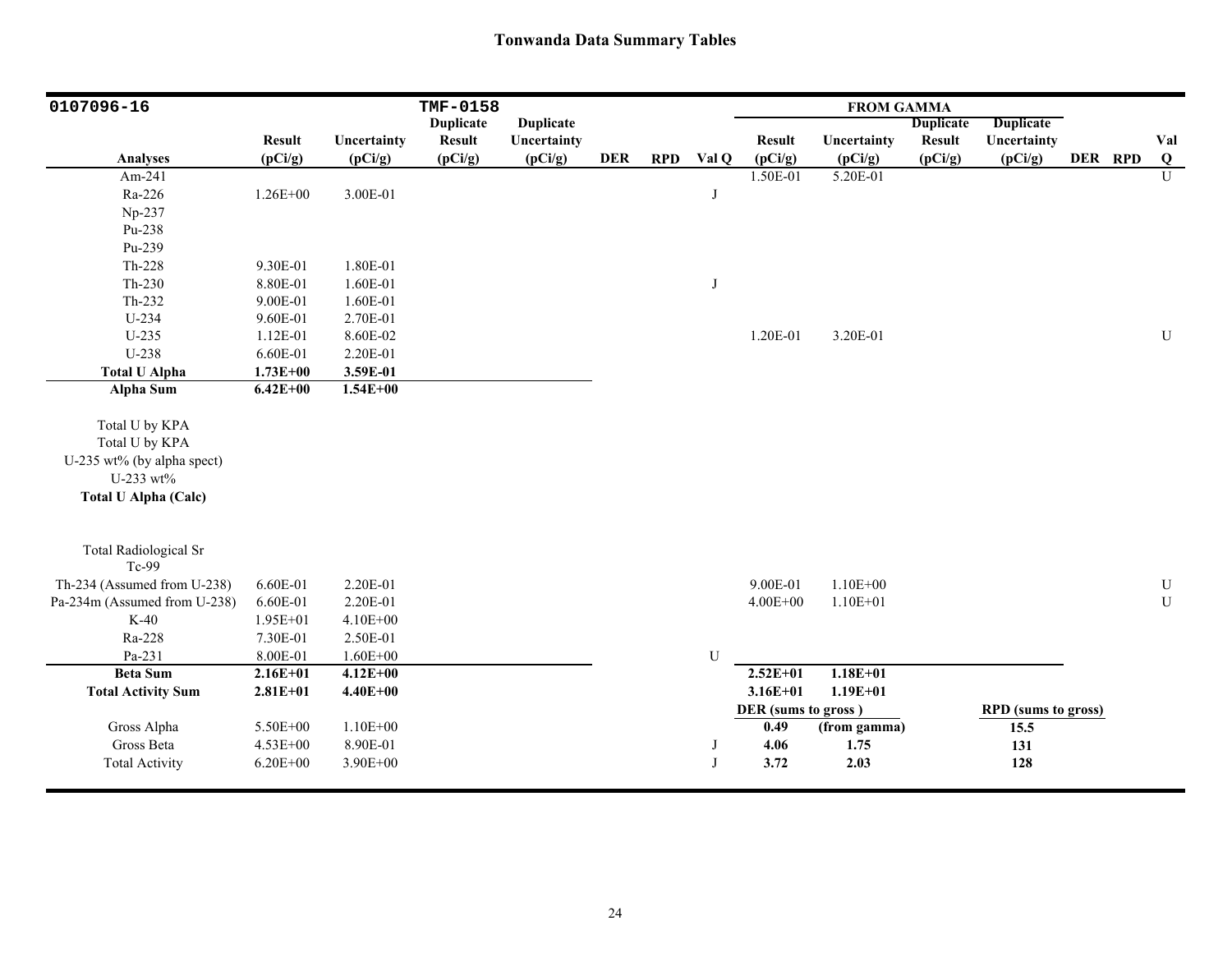| 0107096-17                   |               |              | TMF-0160         |                  |            |            |           |                     | <b>FROM GAMMA</b> |                  |                            |      |         |                |
|------------------------------|---------------|--------------|------------------|------------------|------------|------------|-----------|---------------------|-------------------|------------------|----------------------------|------|---------|----------------|
|                              |               |              | <b>Duplicate</b> | <b>Duplicate</b> |            |            |           |                     |                   | <b>Duplicate</b> | <b>Duplicate</b>           |      |         |                |
|                              | <b>Result</b> | Uncertainty  | <b>Result</b>    | Uncertainty      |            |            |           | <b>Result</b>       | Uncertainty       | <b>Result</b>    | Uncertainty                |      |         | Val            |
| Analyses                     | (pCi/g)       | (pCi/g)      | (pCi/g)          | (pCi/g)          | <b>DER</b> | <b>RPD</b> | Val Q     | (pCi/g)             | (pCi/g)           | (pCi/g)          | (pCi/g)                    |      | DER RPD | $\bf Q$        |
| Am-241                       |               |              |                  |                  |            |            |           | $-4.00E - 02$       | 1.30E-01          | 1.00E-01         | 3.70E-01                   | 0.36 | 467     | $\overline{U}$ |
| Ra-226                       | $1.64E + 00$  | 3.20E-01     |                  |                  |            |            |           |                     |                   |                  |                            |      |         |                |
| Np-237                       |               |              |                  |                  |            |            |           |                     |                   |                  |                            |      |         |                |
| Pu-238                       |               |              |                  |                  |            |            |           |                     |                   |                  |                            |      |         |                |
| Pu-239                       |               |              |                  |                  |            |            |           |                     |                   |                  |                            |      |         |                |
| Th-228                       | 8.60E-01      | 1.30E-01     |                  |                  |            |            |           |                     |                   |                  |                            |      |         |                |
| $Th-230$                     | $1.24E + 00$  | 1.80E-01     |                  |                  |            |            | J         |                     |                   |                  |                            |      |         |                |
| $Th-232$                     | 8.40E-01      | 1.30E-01     |                  |                  |            |            |           |                     |                   |                  |                            |      |         |                |
| U-234                        | $1.14E + 00$  | 2.80E-01     |                  |                  |            |            |           |                     |                   |                  |                            |      |         |                |
| $U-235$                      | 8.80E-02      | 6.80E-02     |                  |                  |            |            | J         | 1.50E-01            | 4.10E-01          | $-5.40E-01$      | 4.40E-01                   | 1.15 | 354     | U              |
| U-238                        | $1.21E + 00$  | 2.90E-01     |                  |                  |            |            |           |                     |                   |                  |                            |      |         |                |
| <b>Total U Alpha</b>         | $2.44E + 00$  | 4.09E-01     |                  |                  |            |            |           |                     |                   |                  |                            |      |         |                |
| Alpha Sum                    | $7.20E + 00$  | $2.24E + 00$ |                  |                  |            |            |           |                     |                   |                  |                            |      |         |                |
| Total U by KPA               |               |              |                  |                  |            |            |           |                     |                   |                  |                            |      |         |                |
| Total U by KPA               |               |              |                  |                  |            |            |           |                     |                   |                  |                            |      |         |                |
| U-235 wt% (by alpha spect)   |               |              |                  |                  |            |            |           |                     |                   |                  |                            |      |         |                |
| U-233 wt%                    |               |              |                  |                  |            |            |           |                     |                   |                  |                            |      |         |                |
|                              |               |              |                  |                  |            |            |           |                     |                   |                  |                            |      |         |                |
| <b>Total U Alpha (Calc)</b>  |               |              |                  |                  |            |            |           |                     |                   |                  |                            |      |         |                |
|                              |               |              |                  |                  |            |            |           |                     |                   |                  |                            |      |         |                |
| <b>Total Radiological Sr</b> |               |              |                  |                  |            |            |           |                     |                   |                  |                            |      |         |                |
| Tc-99                        |               |              |                  |                  |            |            |           |                     |                   |                  |                            |      |         |                |
| Th-234 (Assumed from U-238)  | $1.21E + 00$  | 2.90E-01     |                  |                  |            |            |           | 1.80E-01            | 9.60E-01          | 6.00E-01         | 1.50E+00                   | 0.24 | 108     | $\mathbf U$    |
| Pa-234m (Assumed from U-238) | $1.21E + 00$  | 2.90E-01     |                  |                  |            |            |           | $9.00E + 00$        | $1.70E + 01$      | $1.70E + 01$     | 1.50E+01                   | 0.35 | 61.5    | ${\rm UJ}$     |
| $K-40$                       | $1.59E + 01$  | $4.50E + 00$ | $1.66E + 01$     | $3.70E + 00$     | 0.12       | 4.31       |           |                     |                   |                  |                            |      |         |                |
| Ra-228                       | 8.10E-01      | 3.80E-01     | 8.20E-01         | 3.30E-01         | 0.02       | 1.23       |           |                     |                   |                  |                            |      |         |                |
| Pa-231                       | 2.00E-01      | $2.40E + 00$ | $-8.00E-01$      | $2.60E + 00$     | 0.28       | 333        | ${\bf U}$ |                     |                   |                  |                            |      |         |                |
| <b>Beta Sum</b>              | $1.92E + 01$  | $4.54E + 00$ |                  |                  |            |            |           | $2.59E + 01$        | $1.76E + 01$      | $3.49E + 01$     | $1.55E+01$                 |      |         |                |
| <b>Total Activity Sum</b>    | $2.64E + 01$  | $5.06E + 00$ |                  |                  |            |            |           | $3.31E + 01$        | $1.78E + 01$      |                  |                            |      |         |                |
|                              |               |              |                  |                  |            |            |           | DER (sums to gross) |                   |                  | <b>RPD</b> (sums to gross) |      |         |                |
| Gross Alpha                  | 8.50E+00      | $1.40E + 00$ |                  |                  |            |            |           | 0.49                | (from gamma)      |                  | 16.6                       |      |         |                |
| Gross Beta                   | $6.10E + 00$  | $1.10E + 00$ |                  |                  |            |            | J         | 2.79                | 1.12              |                  | 103                        |      |         |                |
| <b>Total Activity</b>        | $1.42E + 01$  | 4.40E+00     |                  |                  |            |            | J         | 1.81                | 1.03              |                  | 59.9                       |      |         |                |
|                              |               |              |                  |                  |            |            |           |                     |                   |                  |                            |      |         |                |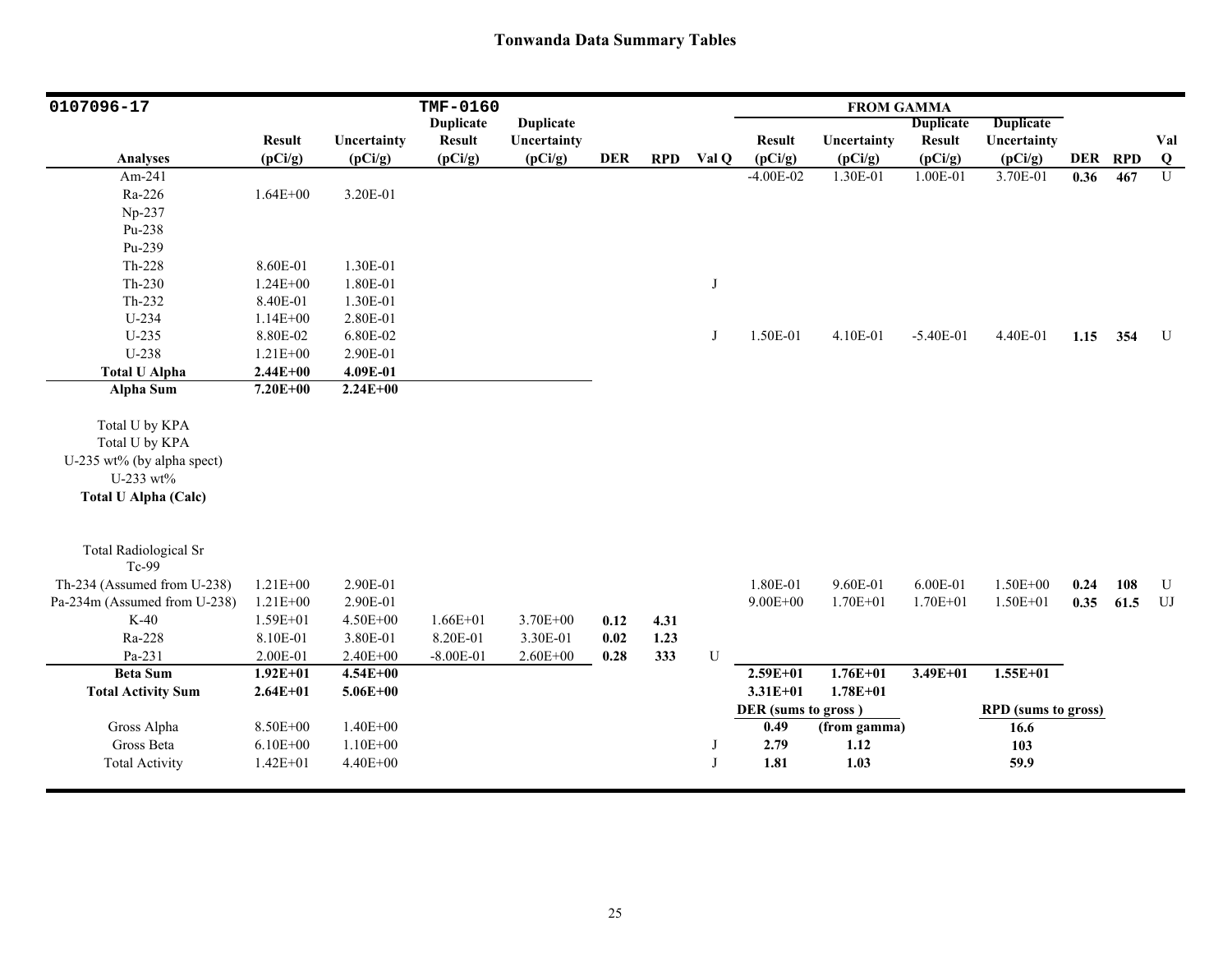| 0107096-18                   |               |              | TMF-0161         |                  |            |            |       |                     | <b>FROM GAMMA</b> |                  |                            |         |                         |
|------------------------------|---------------|--------------|------------------|------------------|------------|------------|-------|---------------------|-------------------|------------------|----------------------------|---------|-------------------------|
|                              |               |              | <b>Duplicate</b> | <b>Duplicate</b> |            |            |       |                     |                   | <b>Duplicate</b> | <b>Duplicate</b>           |         |                         |
|                              | <b>Result</b> | Uncertainty  | <b>Result</b>    | Uncertainty      |            |            |       | <b>Result</b>       | Uncertainty       | <b>Result</b>    | Uncertainty                |         | Val                     |
| <b>Analyses</b>              | (pCi/g)       | (pCi/g)      | (pCi/g)          | (pCi/g)          | <b>DER</b> | <b>RPD</b> | Val Q | (pCi/g)             | (pCi/g)           | (pCi/g)          | (pCi/g)                    | DER RPD | $\overline{\mathbf{Q}}$ |
| Am-241                       |               |              |                  |                  |            |            |       | $-9.00E - 02$       | $1.60E-01$        |                  |                            |         | $\overline{U}$          |
| Ra-226                       | 9.00E-01      | 2.20E-01     |                  |                  |            |            | J     |                     |                   |                  |                            |         |                         |
| Np-237                       |               |              |                  |                  |            |            |       |                     |                   |                  |                            |         |                         |
| Pu-238                       |               |              |                  |                  |            |            |       |                     |                   |                  |                            |         |                         |
| Pu-239                       |               |              |                  |                  |            |            |       |                     |                   |                  |                            |         |                         |
| $Th-228$                     | 8.00E-01      | 1.40E-01     |                  |                  |            |            |       |                     |                   |                  |                            |         |                         |
| $Th-230$                     | 7.60E-01      | 1.30E-01     |                  |                  |            |            |       |                     |                   |                  |                            |         |                         |
| $Th-232$                     | 8.80E-01      | 1.40E-01     |                  |                  |            |            |       |                     |                   |                  |                            |         |                         |
| U-234                        | 8.00E-01      | 2.40E-01     |                  |                  |            |            |       |                     |                   |                  |                            |         |                         |
| $U-235$                      | 1.70E-01      | 1.00E-01     |                  |                  |            |            |       | $-3.00E-02$         | 2.50E-01          |                  |                            |         | ${\bf U}$               |
| U-238                        | 9.90E-01      | 2.70E-01     |                  |                  |            |            |       |                     |                   |                  |                            |         |                         |
| <b>Total U Alpha</b>         | $1.96E + 00$  | 3.75E-01     |                  |                  |            |            |       |                     |                   |                  |                            |         |                         |
| <b>Alpha Sum</b>             | $5.21E + 00$  | $1.19E + 00$ |                  |                  |            |            |       |                     |                   |                  |                            |         |                         |
|                              |               |              |                  |                  |            |            |       |                     |                   |                  |                            |         |                         |
| Total U by KPA               |               |              |                  |                  |            |            |       |                     |                   |                  |                            |         |                         |
| Total U by KPA               |               |              |                  |                  |            |            |       |                     |                   |                  |                            |         |                         |
| U-235 wt% (by alpha spect)   |               |              |                  |                  |            |            |       |                     |                   |                  |                            |         |                         |
| U-233 wt%                    |               |              |                  |                  |            |            |       |                     |                   |                  |                            |         |                         |
| <b>Total U Alpha (Calc)</b>  |               |              |                  |                  |            |            |       |                     |                   |                  |                            |         |                         |
|                              |               |              |                  |                  |            |            |       |                     |                   |                  |                            |         |                         |
| <b>Total Radiological Sr</b> |               |              |                  |                  |            |            |       |                     |                   |                  |                            |         |                         |
| Tc-99                        |               |              |                  |                  |            |            |       |                     |                   |                  |                            |         |                         |
| Th-234 (Assumed from U-238)  | 9.90E-01      | 2.70E-01     |                  |                  |            |            |       | 4.70E-01            | 6.30E-01          |                  |                            |         | ${\bf U}$               |
| Pa-234m (Assumed from U-238) | 9.90E-01      | 2.70E-01     |                  |                  |            |            |       | 5.60E+00            | 7.20E+00          |                  |                            |         | ${\bf U}$               |
| $K-40$                       | $1.90E + 01$  | 3.40E+00     |                  |                  |            |            |       |                     |                   |                  |                            |         |                         |
| Ra-228                       | 5.80E-01      | 1.60E-01     |                  |                  |            |            |       |                     |                   |                  |                            |         |                         |
| Pa-231                       | $-1.00E-01$   | $1.20E + 00$ |                  |                  |            |            | U     |                     |                   |                  |                            |         |                         |
| <b>Beta Sum</b>              | $2.15E + 01$  | $3.43E + 00$ |                  |                  |            |            |       | $2.56E + 01$        | $7.99E + 00$      |                  |                            |         |                         |
| <b>Total Activity Sum</b>    | $2.68E + 01$  | $3.63E + 00$ |                  |                  |            |            |       | $3.08E + 01$        | $8.08E + 00$      |                  |                            |         |                         |
|                              |               |              |                  |                  |            |            |       | DER (sums to gross) |                   |                  | <b>RPD</b> (sums to gross) |         |                         |
| Gross Alpha                  | 5.70E+00      | $1.20E + 00$ |                  |                  |            |            |       | 0.29                | (from gamma)      |                  | 8.98                       |         |                         |
| Gross Beta                   | $4.66E + 00$  | 9.40E-01     |                  |                  |            |            | J     | 4.75                | 2.61              |                  | 129                        |         |                         |
| <b>Total Activity</b>        | $9.20E + 00$  | $4.00E + 00$ |                  |                  |            |            | J     | 3.25                | 2.40              |                  | 97.7                       |         |                         |
|                              |               |              |                  |                  |            |            |       |                     |                   |                  |                            |         |                         |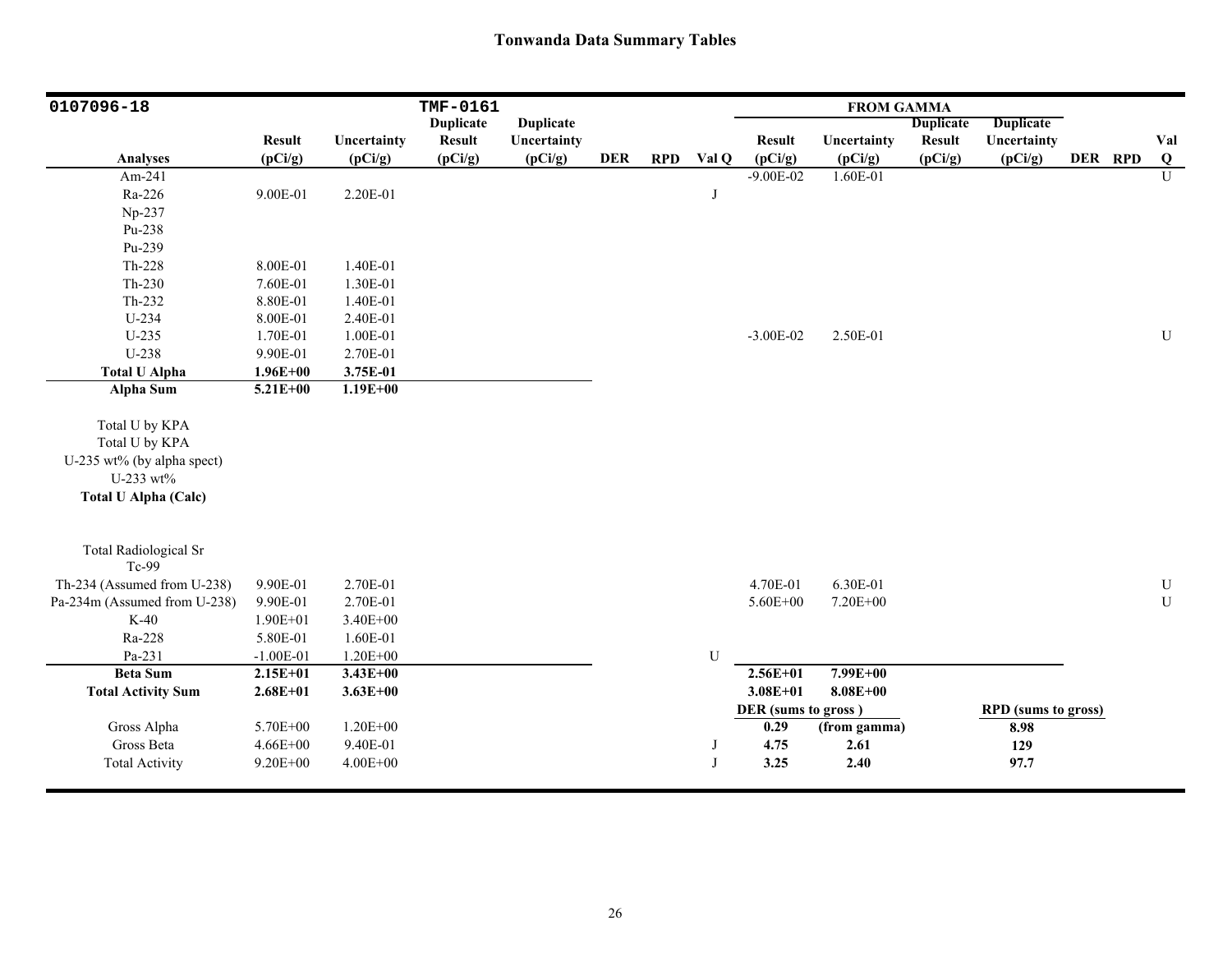| 0107096-19                   |               |              | TMF-0163         |                  |            |            |       |                     | <b>FROM GAMMA</b> |                  |                            |         |                         |
|------------------------------|---------------|--------------|------------------|------------------|------------|------------|-------|---------------------|-------------------|------------------|----------------------------|---------|-------------------------|
|                              |               |              | <b>Duplicate</b> | <b>Duplicate</b> |            |            |       |                     |                   | <b>Duplicate</b> | <b>Duplicate</b>           |         |                         |
|                              | <b>Result</b> | Uncertainty  | <b>Result</b>    | Uncertainty      |            |            |       | <b>Result</b>       | Uncertainty       | <b>Result</b>    | Uncertainty                |         | Val                     |
| <b>Analyses</b>              | (pCi/g)       | (pCi/g)      | (pCi/g)          | (pCi/g)          | <b>DER</b> | <b>RPD</b> | Val Q | (pCi/g)             | (pCi/g)           | (pCi/g)          | (pCi/g)                    | DER RPD | $\overline{\mathbf{Q}}$ |
| Am-241                       |               |              |                  |                  |            |            |       | $-8.00E - 02$       | 1.30E-01          |                  |                            |         | $\mathbf{U}$            |
| Ra-226                       | 6.90E-01      | 1.80E-01     |                  |                  |            |            | J     |                     |                   |                  |                            |         |                         |
| Np-237                       |               |              |                  |                  |            |            |       |                     |                   |                  |                            |         |                         |
| Pu-238                       |               |              |                  |                  |            |            |       |                     |                   |                  |                            |         |                         |
| Pu-239                       |               |              |                  |                  |            |            |       |                     |                   |                  |                            |         |                         |
| $Th-228$                     | 8.30E-01      | 1.40E-01     |                  |                  |            |            |       |                     |                   |                  |                            |         |                         |
| $Th-230$                     | 8.40E-01      | 1.40E-01     |                  |                  |            |            | J     |                     |                   |                  |                            |         |                         |
| Th-232                       | 8.50E-01      | 1.40E-01     |                  |                  |            |            |       |                     |                   |                  |                            |         |                         |
| U-234                        | 9.30E-01      | 2.40E-01     |                  |                  |            |            |       |                     |                   |                  |                            |         |                         |
| $U-235$                      | 6.50E-02      | 5.60E-02     |                  |                  |            |            |       | $-1.70E-01$         | 5.60E-01          |                  |                            |         | ${\bf U}$               |
| U-238                        | 7.30E-01      | 2.00E-01     |                  |                  |            |            |       |                     |                   |                  |                            |         |                         |
| <b>Total U Alpha</b>         | $1.73E + 00$  | 3.17E-01     |                  |                  |            |            |       |                     |                   |                  |                            |         |                         |
| <b>Alpha Sum</b>             | $3.14E + 00$  | $2.82E + 00$ |                  |                  |            |            |       |                     |                   |                  |                            |         |                         |
|                              |               |              |                  |                  |            |            |       |                     |                   |                  |                            |         |                         |
| Total U by KPA               |               |              |                  |                  |            |            |       |                     |                   |                  |                            |         |                         |
| Total U by KPA               |               |              |                  |                  |            |            |       |                     |                   |                  |                            |         |                         |
| U-235 wt% (by alpha spect)   |               |              |                  |                  |            |            |       |                     |                   |                  |                            |         |                         |
| U-233 wt%                    |               |              |                  |                  |            |            |       |                     |                   |                  |                            |         |                         |
| <b>Total U Alpha (Calc)</b>  |               |              |                  |                  |            |            |       |                     |                   |                  |                            |         |                         |
|                              |               |              |                  |                  |            |            |       |                     |                   |                  |                            |         |                         |
| <b>Total Radiological Sr</b> |               |              |                  |                  |            |            |       |                     |                   |                  |                            |         |                         |
| Tc-99                        |               |              |                  |                  |            |            |       |                     |                   |                  |                            |         |                         |
| Th-234 (Assumed from U-238)  | 7.30E-01      | 2.00E-01     |                  |                  |            |            |       | 6.00E-01            | $1.20E + 00$      |                  |                            |         | ${\bf U}$               |
| Pa-234m (Assumed from U-238) | 7.30E-01      | 2.00E-01     |                  |                  |            |            |       | $0.00E + 00$        | 2.10E+01          |                  |                            |         | ${\rm UJ}$              |
| $K-40$                       | 1.31E+01      | $4.80E + 00$ |                  |                  |            |            |       |                     |                   |                  |                            |         |                         |
| Ra-228                       | 7.10E-01      | 7.10E-01     |                  |                  |            |            |       |                     |                   |                  |                            |         |                         |
| Pa-231                       | $-2.00E + 00$ | $3.10E + 00$ |                  |                  |            |            | U     |                     |                   |                  |                            |         |                         |
| <b>Beta Sum</b>              | $1.50E + 01$  | $4.87E + 00$ |                  |                  |            |            |       | $1.42E + 01$        | $2.16E + 01$      |                  |                            |         |                         |
| <b>Total Activity Sum</b>    | $1.82E + 01$  | $5.63E + 00$ |                  |                  |            |            |       | $1.73E + 01$        | $2.18E + 01$      |                  |                            |         |                         |
|                              |               |              |                  |                  |            |            |       | DER (sums to gross) |                   |                  | <b>RPD</b> (sums to gross) |         |                         |
| Gross Alpha                  | $6.30E + 00$  | $1.20E + 00$ |                  |                  |            |            |       | 1.03                | (from gamma)      |                  | 67.1                       |         |                         |
| Gross Beta                   | 4.92E+00      | 9.60E-01     |                  |                  |            |            | J     | 2.03                | 0.43              |                  | 101                        |         |                         |
| <b>Total Activity</b>        | $1.27E + 01$  | $4.60E + 00$ |                  |                  |            |            |       | 0.75                | 0.21              |                  | 35.4                       |         |                         |
|                              |               |              |                  |                  |            |            |       |                     |                   |                  |                            |         |                         |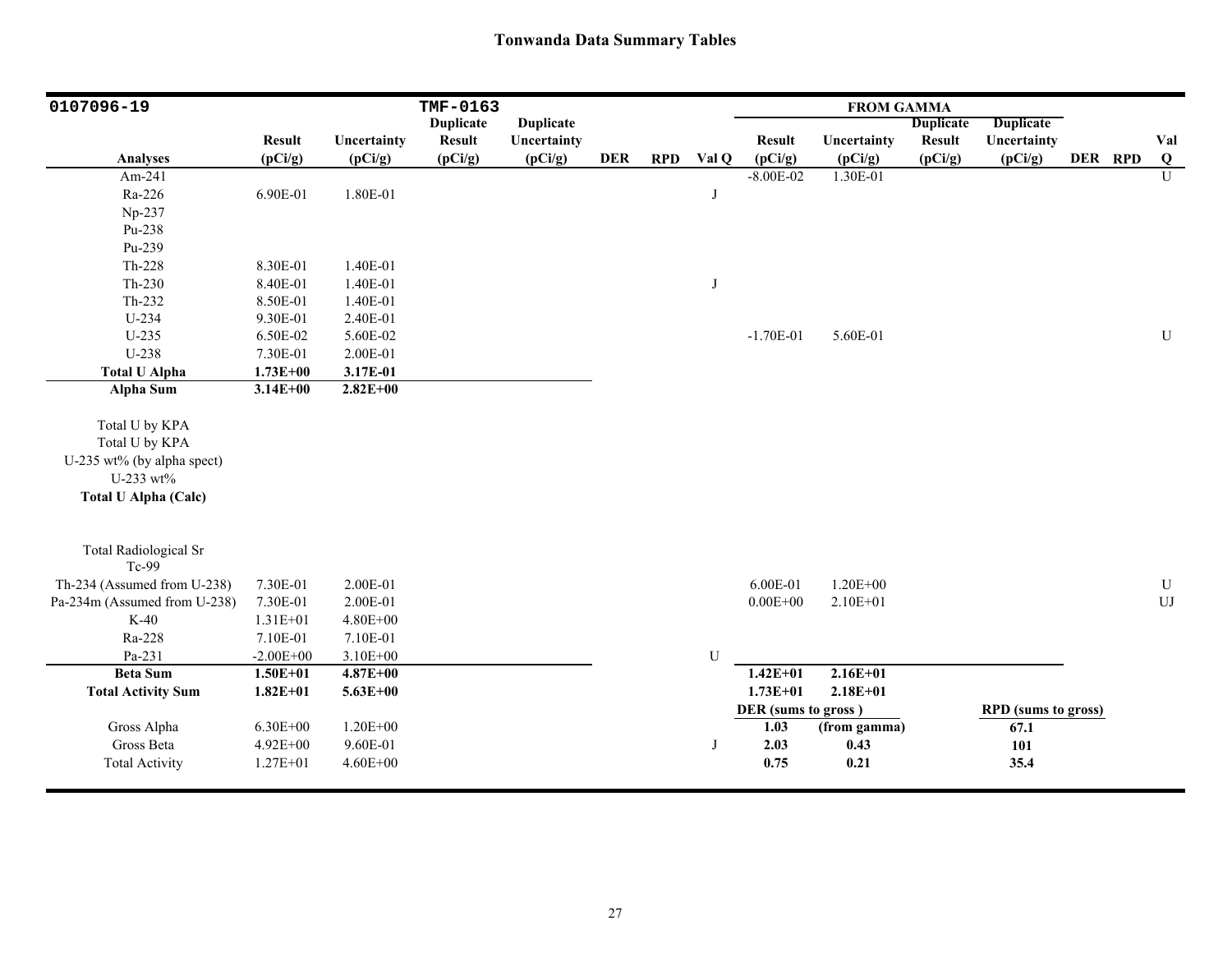| <b>Duplicate</b><br><b>Duplicate</b><br><b>Duplicate</b><br><b>Duplicate</b><br><b>Result</b><br>Uncertainty<br><b>Result</b><br>Uncertainty<br><b>Result</b><br>Uncertainty<br><b>Result</b><br>Uncertainty<br>Val<br>(pCi/g)<br>(pCi/g)<br>(pCi/g)<br><b>RPD</b><br>Val Q<br>(pCi/g)<br>DER RPD<br>Q<br><b>Analyses</b><br>(pCi/g)<br><b>DER</b><br>(pCi/g)<br>(pCi/g)<br>(pCi/g)<br>$\overline{U}$<br>2.30E-01<br>Am-241<br>$-6.00E - 02$<br>Ra-226<br>1.80E-01<br>7.50E-01<br>J<br>Np-237<br>Pu-238<br>Pu-239<br>Th-228<br>$1.04E + 00$<br>1.60E-01<br>$Th-230$<br>8.60E-01<br>1.30E-01<br>J<br>Th-232<br>9.10E-01<br>1.40E-01<br>U-234<br>7.90E-01<br>2.10E-01<br>$U-235$<br>$-8.00E - 02$<br>2.60E-01<br>${\bf U}$<br>7.60E-02<br>5.80E-02<br>U-238<br>8.40E-01<br>2.20E-01 | 0107096-20           |              |          | TMF-0164 |  |  | <b>FROM GAMMA</b> |  |  |  |
|-----------------------------------------------------------------------------------------------------------------------------------------------------------------------------------------------------------------------------------------------------------------------------------------------------------------------------------------------------------------------------------------------------------------------------------------------------------------------------------------------------------------------------------------------------------------------------------------------------------------------------------------------------------------------------------------------------------------------------------------------------------------------------------|----------------------|--------------|----------|----------|--|--|-------------------|--|--|--|
|                                                                                                                                                                                                                                                                                                                                                                                                                                                                                                                                                                                                                                                                                                                                                                                   |                      |              |          |          |  |  |                   |  |  |  |
|                                                                                                                                                                                                                                                                                                                                                                                                                                                                                                                                                                                                                                                                                                                                                                                   |                      |              |          |          |  |  |                   |  |  |  |
|                                                                                                                                                                                                                                                                                                                                                                                                                                                                                                                                                                                                                                                                                                                                                                                   |                      |              |          |          |  |  |                   |  |  |  |
|                                                                                                                                                                                                                                                                                                                                                                                                                                                                                                                                                                                                                                                                                                                                                                                   |                      |              |          |          |  |  |                   |  |  |  |
|                                                                                                                                                                                                                                                                                                                                                                                                                                                                                                                                                                                                                                                                                                                                                                                   |                      |              |          |          |  |  |                   |  |  |  |
|                                                                                                                                                                                                                                                                                                                                                                                                                                                                                                                                                                                                                                                                                                                                                                                   |                      |              |          |          |  |  |                   |  |  |  |
|                                                                                                                                                                                                                                                                                                                                                                                                                                                                                                                                                                                                                                                                                                                                                                                   |                      |              |          |          |  |  |                   |  |  |  |
|                                                                                                                                                                                                                                                                                                                                                                                                                                                                                                                                                                                                                                                                                                                                                                                   |                      |              |          |          |  |  |                   |  |  |  |
|                                                                                                                                                                                                                                                                                                                                                                                                                                                                                                                                                                                                                                                                                                                                                                                   |                      |              |          |          |  |  |                   |  |  |  |
|                                                                                                                                                                                                                                                                                                                                                                                                                                                                                                                                                                                                                                                                                                                                                                                   |                      |              |          |          |  |  |                   |  |  |  |
|                                                                                                                                                                                                                                                                                                                                                                                                                                                                                                                                                                                                                                                                                                                                                                                   |                      |              |          |          |  |  |                   |  |  |  |
|                                                                                                                                                                                                                                                                                                                                                                                                                                                                                                                                                                                                                                                                                                                                                                                   |                      |              |          |          |  |  |                   |  |  |  |
|                                                                                                                                                                                                                                                                                                                                                                                                                                                                                                                                                                                                                                                                                                                                                                                   |                      |              |          |          |  |  |                   |  |  |  |
|                                                                                                                                                                                                                                                                                                                                                                                                                                                                                                                                                                                                                                                                                                                                                                                   |                      |              |          |          |  |  |                   |  |  |  |
|                                                                                                                                                                                                                                                                                                                                                                                                                                                                                                                                                                                                                                                                                                                                                                                   | <b>Total U Alpha</b> | $1.71E + 00$ | 3.10E-01 |          |  |  |                   |  |  |  |
| $1.76E + 00$<br><b>Alpha Sum</b><br>$4.28E + 00$                                                                                                                                                                                                                                                                                                                                                                                                                                                                                                                                                                                                                                                                                                                                  |                      |              |          |          |  |  |                   |  |  |  |
|                                                                                                                                                                                                                                                                                                                                                                                                                                                                                                                                                                                                                                                                                                                                                                                   |                      |              |          |          |  |  |                   |  |  |  |
| Total U by KPA                                                                                                                                                                                                                                                                                                                                                                                                                                                                                                                                                                                                                                                                                                                                                                    |                      |              |          |          |  |  |                   |  |  |  |
| Total U by KPA                                                                                                                                                                                                                                                                                                                                                                                                                                                                                                                                                                                                                                                                                                                                                                    |                      |              |          |          |  |  |                   |  |  |  |
| U-235 wt% (by alpha spect)                                                                                                                                                                                                                                                                                                                                                                                                                                                                                                                                                                                                                                                                                                                                                        |                      |              |          |          |  |  |                   |  |  |  |
| U-233 wt%                                                                                                                                                                                                                                                                                                                                                                                                                                                                                                                                                                                                                                                                                                                                                                         |                      |              |          |          |  |  |                   |  |  |  |
| <b>Total U Alpha (Calc)</b>                                                                                                                                                                                                                                                                                                                                                                                                                                                                                                                                                                                                                                                                                                                                                       |                      |              |          |          |  |  |                   |  |  |  |
|                                                                                                                                                                                                                                                                                                                                                                                                                                                                                                                                                                                                                                                                                                                                                                                   |                      |              |          |          |  |  |                   |  |  |  |
|                                                                                                                                                                                                                                                                                                                                                                                                                                                                                                                                                                                                                                                                                                                                                                                   |                      |              |          |          |  |  |                   |  |  |  |
| <b>Total Radiological Sr</b>                                                                                                                                                                                                                                                                                                                                                                                                                                                                                                                                                                                                                                                                                                                                                      |                      |              |          |          |  |  |                   |  |  |  |
| Tc-99                                                                                                                                                                                                                                                                                                                                                                                                                                                                                                                                                                                                                                                                                                                                                                             |                      |              |          |          |  |  |                   |  |  |  |
| Th-234 (Assumed from U-238)<br>9.40E-01<br>8.40E-01<br>2.20E-01<br>$1.00E + 00$                                                                                                                                                                                                                                                                                                                                                                                                                                                                                                                                                                                                                                                                                                   |                      |              |          |          |  |  |                   |  |  |  |
| Pa-234m (Assumed from U-238)<br>1.00E-01<br>${\bf U}$<br>8.40E-01<br>2.20E-01<br>$6.70E + 00$                                                                                                                                                                                                                                                                                                                                                                                                                                                                                                                                                                                                                                                                                     |                      |              |          |          |  |  |                   |  |  |  |
| $K-40$<br>$1.84E + 01$<br>3.30E+00                                                                                                                                                                                                                                                                                                                                                                                                                                                                                                                                                                                                                                                                                                                                                |                      |              |          |          |  |  |                   |  |  |  |
| Ra-228<br>7.70E-01<br>1.90E-01                                                                                                                                                                                                                                                                                                                                                                                                                                                                                                                                                                                                                                                                                                                                                    |                      |              |          |          |  |  |                   |  |  |  |
| Pa-231<br>$-1.10E + 00$<br>1.90E+00<br>U                                                                                                                                                                                                                                                                                                                                                                                                                                                                                                                                                                                                                                                                                                                                          |                      |              |          |          |  |  |                   |  |  |  |
| $7.53E + 00$<br><b>Beta Sum</b><br>$2.07E + 01$<br>$3.33E + 00$<br>$2.01E + 01$                                                                                                                                                                                                                                                                                                                                                                                                                                                                                                                                                                                                                                                                                                   |                      |              |          |          |  |  |                   |  |  |  |
| $2.44E + 01$<br>7.74E+00<br><b>Total Activity Sum</b><br>$2.50E + 01$<br>$3.77E + 00$                                                                                                                                                                                                                                                                                                                                                                                                                                                                                                                                                                                                                                                                                             |                      |              |          |          |  |  |                   |  |  |  |
|                                                                                                                                                                                                                                                                                                                                                                                                                                                                                                                                                                                                                                                                                                                                                                                   |                      |              |          |          |  |  |                   |  |  |  |
| DER (sums to gross)<br><b>RPD</b> (sums to gross)                                                                                                                                                                                                                                                                                                                                                                                                                                                                                                                                                                                                                                                                                                                                 |                      |              |          |          |  |  |                   |  |  |  |
| Gross Alpha<br>9.80E-01<br>$\overline{0.17}$<br>$4.61E + 00$<br>7.52<br>(from gamma)                                                                                                                                                                                                                                                                                                                                                                                                                                                                                                                                                                                                                                                                                              |                      |              |          |          |  |  |                   |  |  |  |
| Gross Beta<br>4.62<br>4.78E+00<br>9.20E-01<br>2.02<br>125<br>J                                                                                                                                                                                                                                                                                                                                                                                                                                                                                                                                                                                                                                                                                                                    |                      |              |          |          |  |  |                   |  |  |  |
| 3.69<br>2.24<br><b>Total Activity</b><br>5.00E+00<br>3.90E+00<br>133<br>J                                                                                                                                                                                                                                                                                                                                                                                                                                                                                                                                                                                                                                                                                                         |                      |              |          |          |  |  |                   |  |  |  |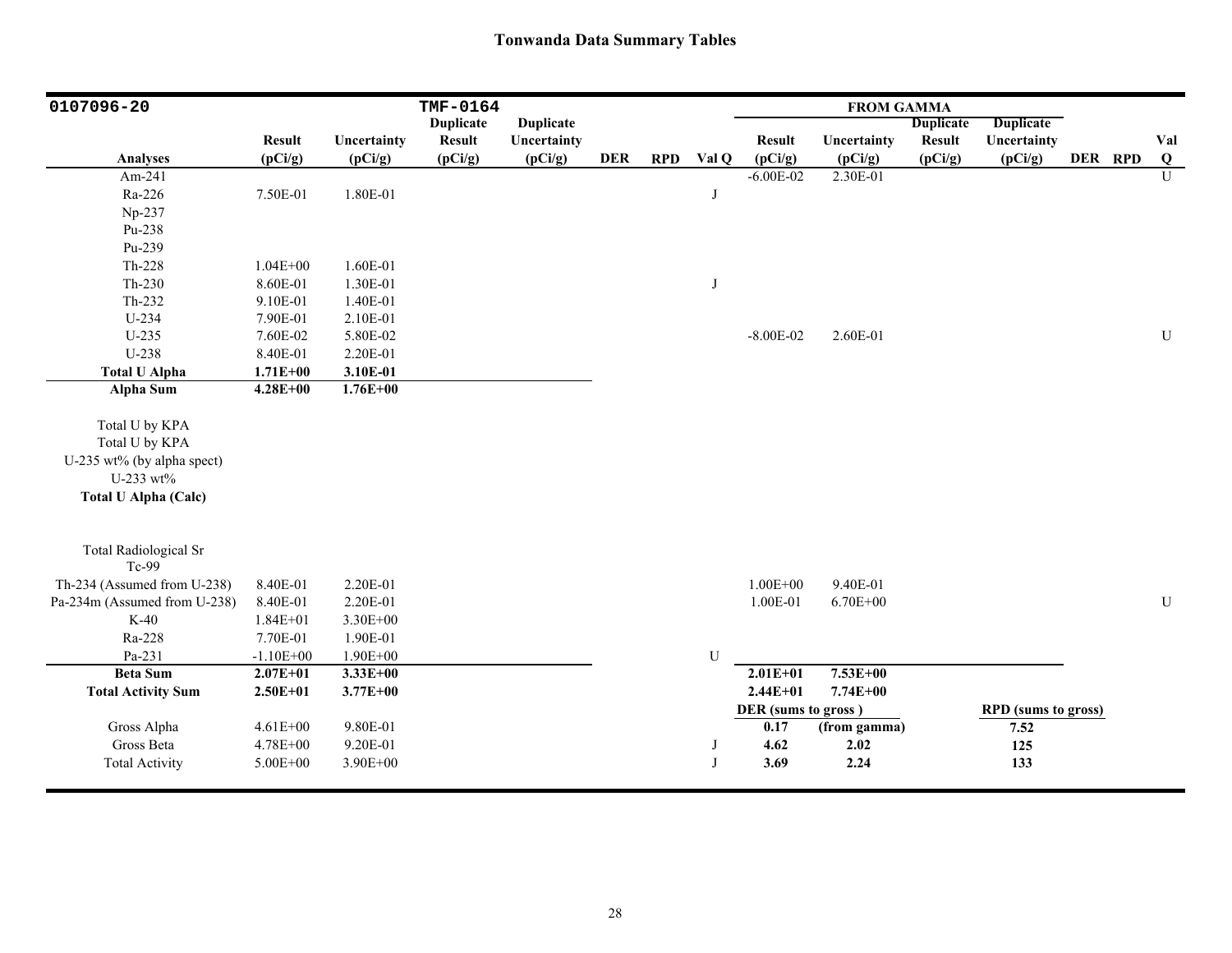# **Radiological Analytical Data Verification Comments on Data for SDG 0107106**

This sample delivery group (SDG) contained fifteen (15) individual soil samples from the town of Tonawanda Landfill vicinity FUSRAP property Tonawanda, NY for radiological analysis. The requested analyses from [Statement of Work for Radiological and Chemical Analytical Laboratory Services Town of Tonawanda Landfill Vicinity FUSRAP Property Tonawanda, NY, April 2001] for all samples included  $^{234/235/238}$ U and  $^{228/230/232}$ Th by alpha spectrometry;  $^{226}$ Ra by radon emanation;  $^{228}Ra$ ,  $^{234}Th$ ,  $^{231/234m}Pa$ ,  $^{235}U$ ,  $^{241}Am$  and radioisotopes detected above the decision level (DL) by gamma spectrometry; gross alpha/beta by gas proportional counting; and total activity by liquid scintillation counting. All of the analyses requested by the statement of work (SOW) were performed and reported by Paragon Analytics. The samples were received by Paragon Analytics, Inc. on July 14, 2001. The uncertainties and results were provided in the Sample Result Summary, Certificate of Analysis, or in the raw data. The gross alpha/beta and total activity analyses can be compared to the sum of the individual results using the propagated uncertainties to determine if the differences are statistically significant.

| <b>Client Identification</b> | <b>Laboratory Identification</b> |
|------------------------------|----------------------------------|
| <b>TMF-0190</b>              | 0107106-1                        |
| TMF-0191                     | 0107106-2                        |
| TMF-9196                     | 0107106-3                        |
| TMF-9197                     | 0107106-4                        |
| <b>TMF-0272</b>              | 0107106-5                        |
| <b>TMF-0270</b>              | 0107106-6                        |
| TMF-0271                     | 0107106-7                        |
| <b>TMF-0229</b>              | 0107106-8                        |
| <b>TMF-0228</b>              | 0107106-9                        |
| TMF-0193                     | 0107106-10                       |
| <b>TMF-0282</b>              | 0107106-11                       |
| TMF-0283                     | 0107106-12                       |
| <b>TMF-0284</b>              | 0107106-13                       |
| <b>TMF-0285</b>              | 0107106-14                       |
| <b>TMF-0194</b>              | 0107106-15                       |

The duplicate results were evaluated by calculation of the duplicate error ratio (DER). The DER is defined in the following equation:

$$
\text{DER} = \frac{|\text{S} - \text{D}|}{\sqrt{(2\sigma_{\text{S}})^{2} + (2\sigma_{\text{D}})^{2}}}
$$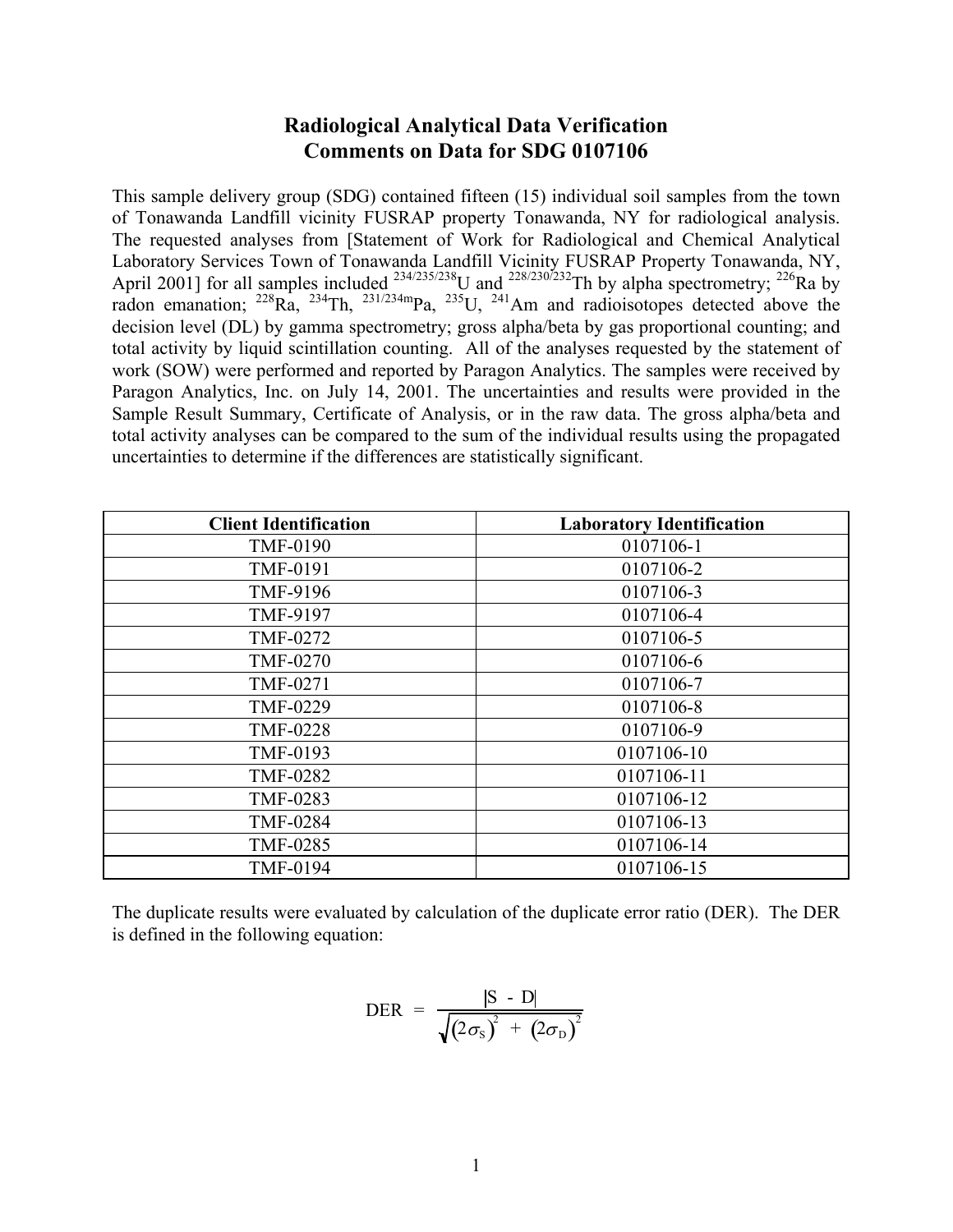Where,

 $S =$  First Sample Value (original)  $D =$  Second Sample Value (duplicate)  $2\sigma_s$  = First Sample Uncertainty  $2\sigma_D$  = Second Sample Uncertainty.

A DER of less than 1.29 indicates that the duplicate analyses agree at the 99% confidence level. The uncertainties reported were assumed to be 2 sigma. The attached sheets show the DER results with the results for each sample.

# **1.0 GAMMA SPECTROMETRY ANALYSIS**

# Method Blank

There was no indication of blank contamination in the gamma spectrometry method blank for the samples.

# Equipment Rinsate Sample:

No target radionuclide equipment rinsate blank contamination was observed in the EQ-1 and EQ-2 equipment rinsate blanks.  $^{137}Cs$  activity was observed in the equipment rinsate blank EQ-1, but it was not observed in all samples. However, <sup>137</sup>Cs activity was reported by the laboratory in samples TMF-0271 and TMF-0283 as the  $137Cs$  activity in the sample was higher than the required DL (1.65\*TPU). All associated samples results less than 5 times the blank value for  $137Cs$  analyses should be qualified as estimated (J).  $137Cs$  activity value observed in samples TMF-0271 and TMF-0283 were greater than 5 times the  $137Cs$  concentration identified in the rinsate blank. No qualification on  $137$ Cs results in those samples is necessary.

### Laboratory Control Sample:

The percent recoveries for the laboratory control sample (LCS) are within acceptable limits.

### Duplicate Analysis:

The DERs and RPDs are within acceptable limits for the duplicate analysis for all gamma spectrometry analyses except <sup>231</sup>Pa (DER 1.30, RPD 1533%) result. **Therefore, it is recommended that 231Pa result for all samples qualified as estimated (J).**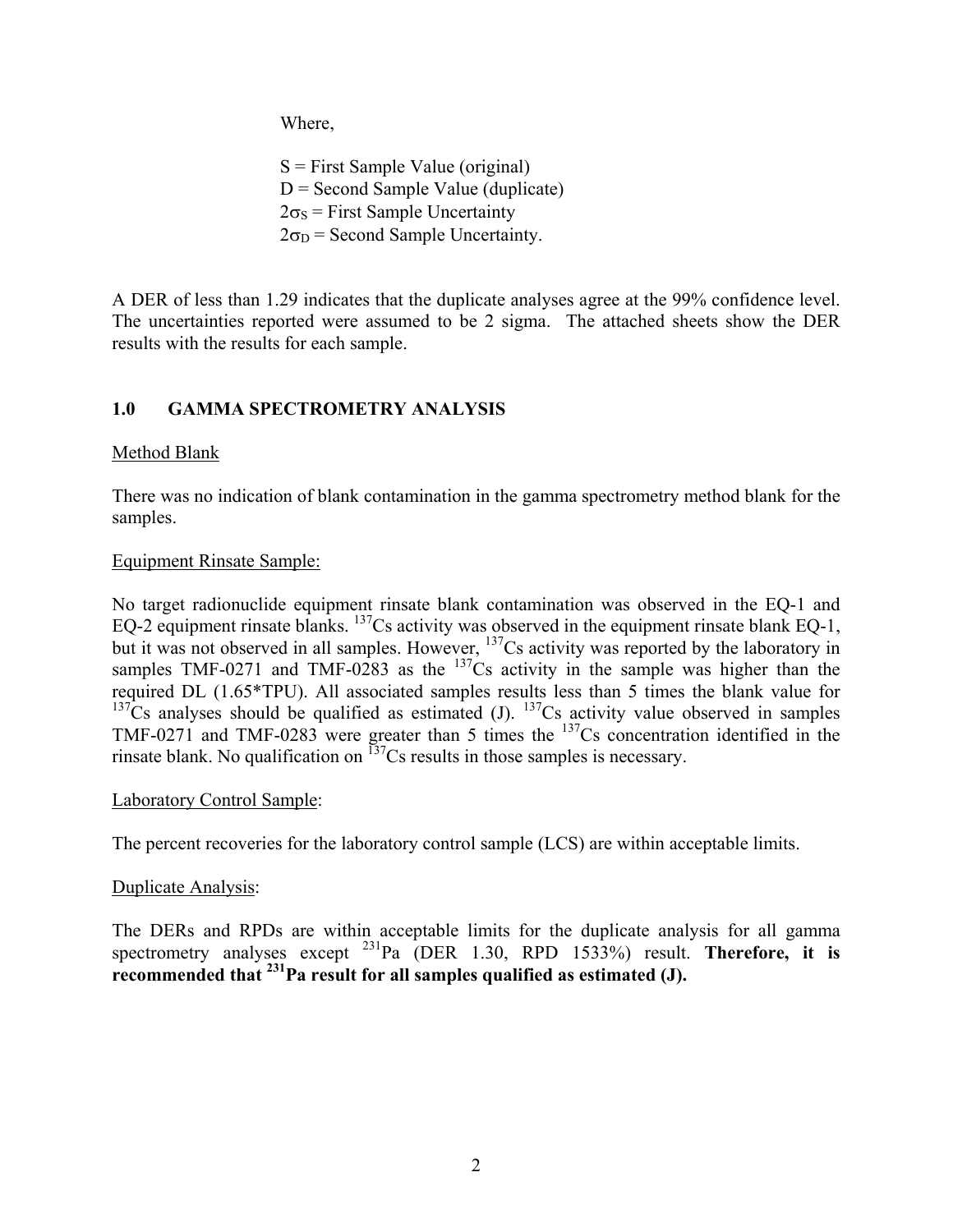### Identification and Quantification:

As the following tables show, all target radionuclides  $(^{241}Am$ ,  $^{228}Ra$ ,  $^{231/234m}Pa$ ,  $^{234}Th$  and  $^{235}U$ ) were reported in all samples. Since <sup>228</sup>Ra decay emits no discernible gamma photons, this activity is calculated from the gamma energies of its immediate daughter <sup>228</sup>Ac, assuming secular equilibrium. In addition,  ${}^{40}K$ ,  ${}^{212/214}Bi$ ,  ${}^{212/214}Pb$ , and  ${}^{208}Ti$  gamma emitting radionuclides were reported for most samples. The <sup>212</sup>Pb, <sup>212</sup>Bi, <sup>214</sup>Bi, and <sup>208</sup>Tl reported results are progeny from the <sup>238</sup>U and <sup>232</sup>Th series. These reported radionuclides may be due to near total equilibrium with  $^{238}$ U and  $^{232}$ Th. Results for natural  $^{40}$ K were reported for all samples. Results for fission product 137Cs was reported for samples TMF-0271 and TMF-0283. **Inclusion of 212Pb, 214Pb, 212Bi, 214Bi, and 208Tl in the database is for information purposes only, since any modeling will assume equilibrium with parent 238U or 232Th.** 

There were no incidents of identified radionuclides being excluded from the laboratory reports. The required method detection limit (MDL) for the gamma spectrometric analysis for target radionuclides is 1 pCi/g for <sup>241</sup>Am. Sample TMF-0285<sup> $241$ </sup>Am result exceeded the required MDL indicating that the laboratory may not have met the project DQOs. No other problems were observed for the gamma spectrometry analyses.

# **2.0 ALPHA SPECTROMETRY**

### Method Blank:

There was an indication of blank contamination for  $230$ Th analyses in the method blank. All associated sample results less than 5 times the blank value for  $^{230}$ Th analyses should be qualified as estimated (J). The  $^{230}$ Th analyses results for all samples were greater than 5 times the blank therefore, no qualification of  $230$ Th analysis is necessary.

#### Equipment Rinsate Blank:

There was no indication of equipment rinsate blank contamination for the isotopic uranium analysis.

There were indications of equipment rinsate blank contamination for <sup>228/230/232</sup>Th. All associated samples result less than 5 times the blank value for  $228/230/232$ Th analyses should be qualified as estimated (J). However,  $^{228/230/232}$ Th activity values for all samples are greater than 5 times the  $228/230/232$ Th concentration identified in the rinsate blank. No qualification of the isotopic thorium results is necessary.

#### Laboratory Control Sample:

The percent recoveries for the LCSs are within acceptable limits for all the alpha spectrometry analyses.

### Duplicate Analysis: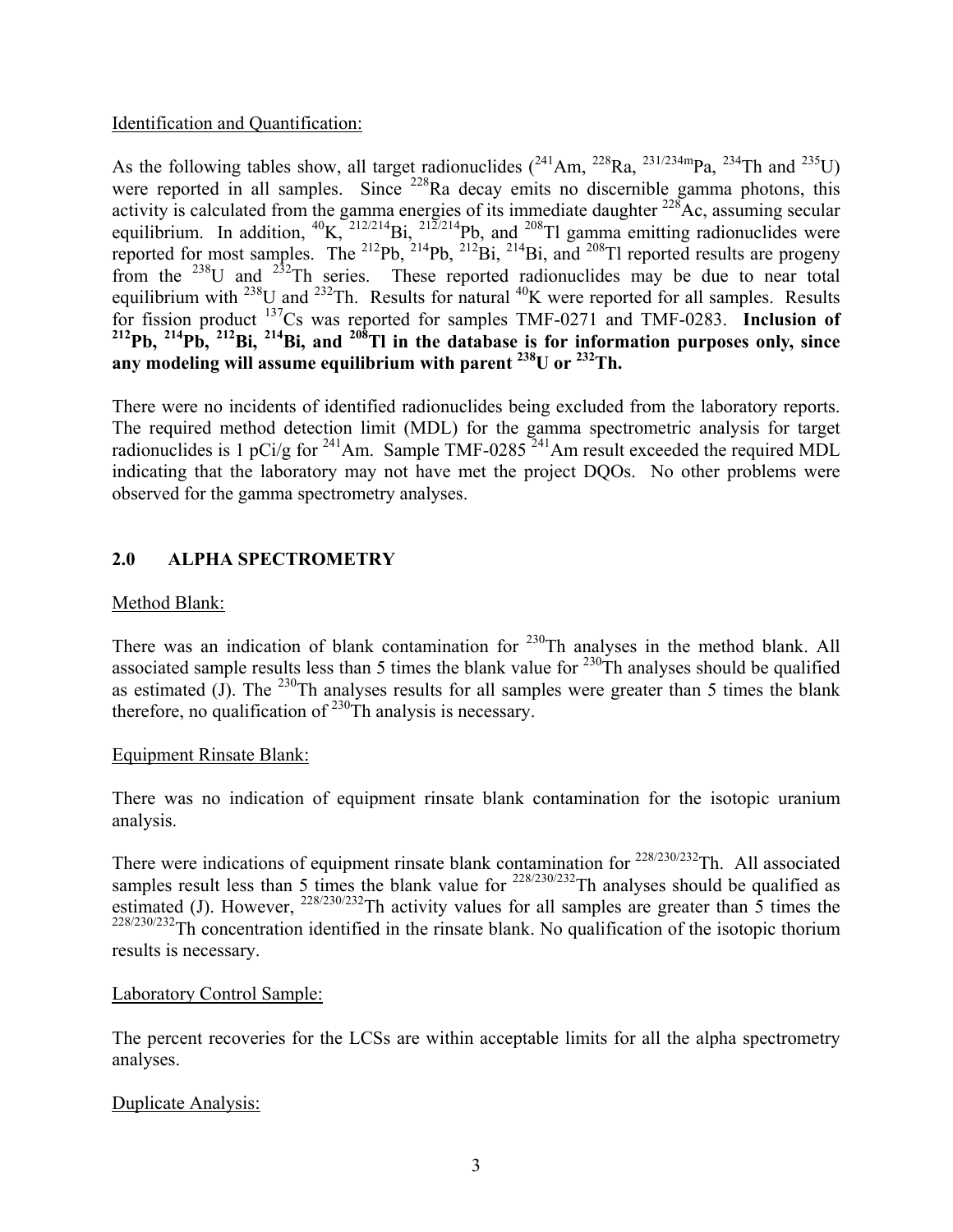The DERs and RPDs are within acceptable limits for the duplicate analysis for all alpha spectrometry analyses. No qualification is required.

#### Sample-Specific Chemical Recovery:

The tracer recoveries are within acceptable limit. The tracer recoveries were greater than 14% for all samples for the alpha spectrometry analyses. The sample-specific percent recovery results of  $^{234/235/238}$ U and  $^{228/230/232}$ Th for all samples have less than 10% uncertainty, except for 228/230/232Th result for sample TMF-9196 (10.79%). Therefore it is recommended that the  $228/230/232$ Th results for sample TMF-9196 be qualified as estimated (J).

#### Spectral Analysis:

No Spectral interferences were observed in the samples' alpha spectra for  $224/235/238$ U and  $228/230/232$ Th analysis.

#### Method Detection Limit and Quantitation:

All samples met the required method detection limit (MDL) of 1.0 pCi/g for  $^{224/235/238}$ U and  $228/230/232$ Th.

# **3.0 226Ra ANALYSES**

#### Method Blank:

There is no indication of blank contamination in the method blank sample for  $226$ Ra analysis except for the method blank associated with sample TMF-0283. All associated samples result less than 5 times the blank value for <sup>226</sup>Ra analyses should be qualified as estimated (J). The <sup>226</sup>Ra result for sample TMF-0283 is less than 5 times the <sup>226</sup>Ra concentration identified in the method blank. Therefore, it is recommended that the <sup>226</sup>Ra result for sample TMF-0283 **qualified as estimated (J).** 

#### Equipment Rinsate Blank:

There was no indication of contamination in the equipment rinsate blank for  $^{226}$ Ra analysis.

#### Laboratory Control Sample:

The percent recoveries for the LCSs for the  $^{226}$ Ra analyses were within acceptable limits.

### Duplicate Analysis: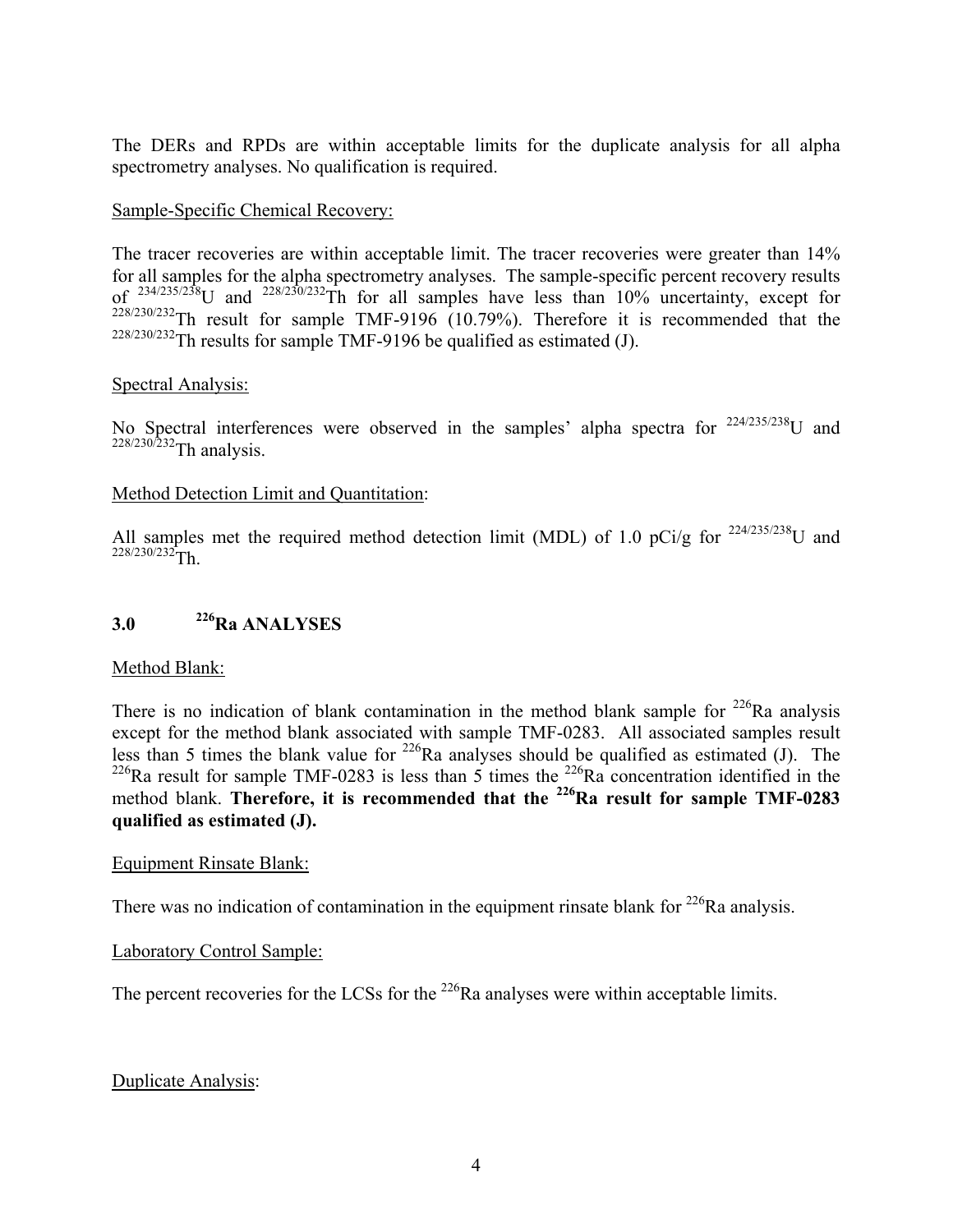The DERs and RPDs are within acceptable limits for the duplicate analysis for all  $^{226}$ Ra analyses.

# Chemical Recoveries:

The sample-specific chemical recoveries for the  $^{226}$ Ra analysis for all samples except samples TMF-0284 (237.37%) and TMF-0285 (127.05%) were within acceptable limits. However, results for samples TMF-0284 and TMF-0285 were calculated using 100% chemical recovery as directed by the SOW. This high recovery may be due to a matrix effect. **Therefore, it is recommended that the 226Ra results for samples TMF-0284 and TMF-0285 be qualified as estimated (J).** 

### Method Detection Limit and Quantitation:

All samples met the required method detection limit (MDL) of 0.5 pCi/L for  $^{226}$ Ra.

# **4.0 GROSS ALPHA AND BETA ANALYSIS**

### Method Blank:

There was no indication of blank contamination in method blank for the gross alpha/beta analyses.

#### Equipment Rinsate Blank:

There was no indication of contamination in the equipment rinsate blank for the gross alpha/beta analyses.

#### Laboratory Control Sample:

The percent recovery for the LCS is within acceptable limits for the gross alpha/beta analyses.

#### Duplicate Analysis:

The duplicate DERs and RPDs for the gross alpha/beta analyses are within acceptable limits.

#### Quantification:

**It is recommended that the gross beta analysis results for all samples be qualified as estimated (J) because the gross beta analysis was performed using gas proportional counting and requires the digestate to be taken to dryness, which is not quantitative and does not include volatile radionuclides or volatile radionuclide salts (e.g., <sup>3</sup> H, 99Tc, 40K**  salts). Also, the laboratory used an 8M HNO<sub>3</sub> leach instead of total sample dissolution that **was requested in the SOW. This also may cause a negative bias since not all of the radionuclides of interest may have been removed from the sample especially any indigenous radionuclides such as radium, thorium, uranium, and their daughters.**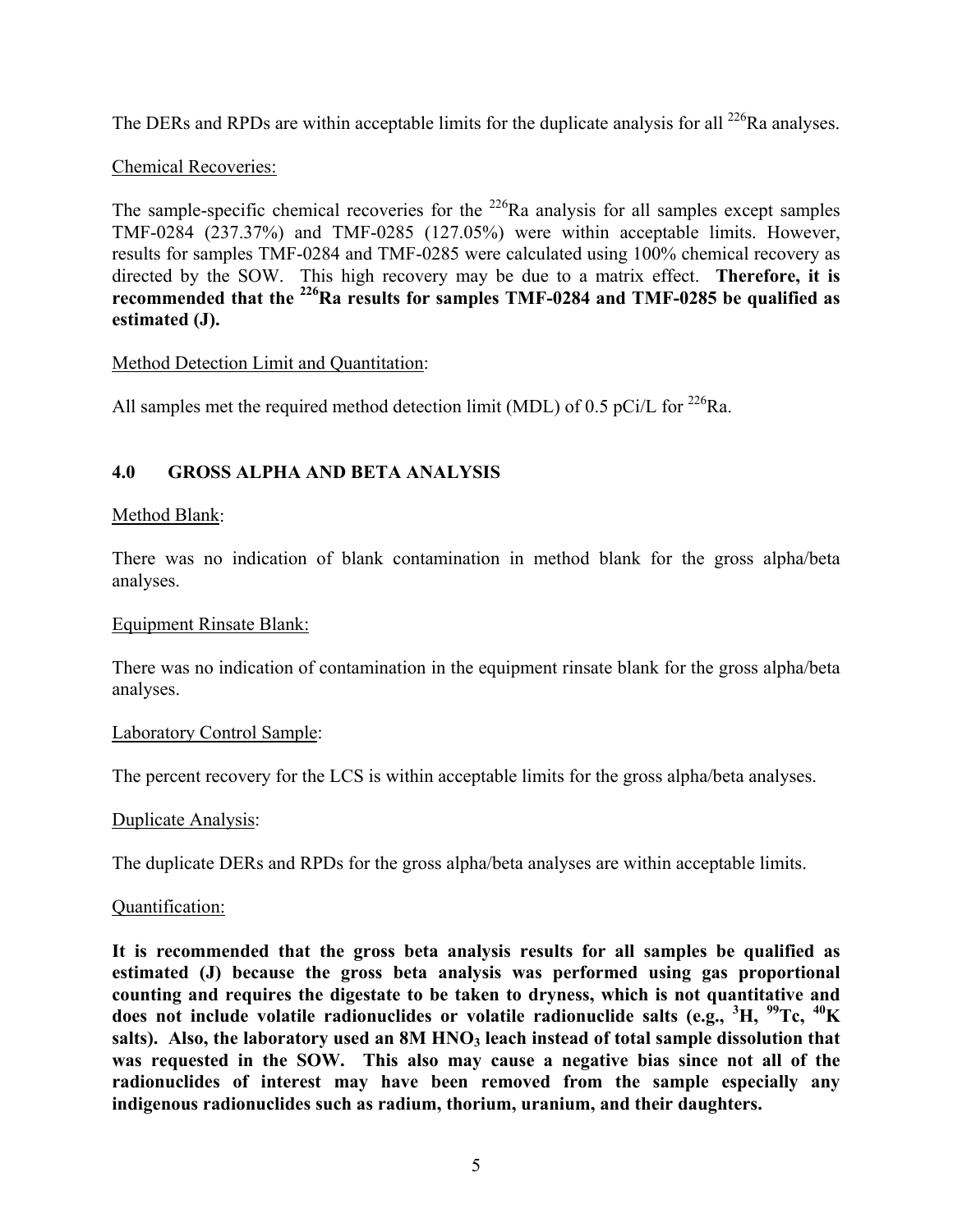## Quantitation and Method Detection Limit:

The required method detection limit (MDL) for the gross alpha/beta analysis is 1 pCi/g. The results for samples TMF-0190, TMF-9196, TMF-0270, TMF-0228, TMF-0103, TMF-0282, TMF-0282 (laboratory duplicate), TMF-0283, and TMF-0285 did not meet the required MDL limits of both gross alpha and gross beta analyses indicating that the laboratory may not have met the project DQOs for these samples.

## **5.0 TOTAL ACTIVITY BY LIQUID SCINTILLATION COUNTING**

## Method Blank:

There was no indication of blank contamination in method blank samples for the total activity analyses. Therefore, no qualification is necessary.

## Equipment Rinsate Blank:

There was no indication of contamination in the equipment rinsate blank for the total activity analyses.

## Laboratory Control Sample:

The percent recovery for the reported LCS is within acceptable limits for the total activity analysis by liquid scintillation counting.

## Duplicate Analysis:

The total activity by LCS duplicate DER is within acceptable limits.

## Matrix Spike Sample:

The percent recovery for the MSS for the total activity analysis is within acceptable limits.

## Quantitation and Method Detection Limit:

The required MDC for the Total Activity analysis is 10 pCi/g. All sample results met the required MDC.

**It is recommended that the total activity analysis results for all samples be qualified as estimated (J), since the total activity analysis appears to have a negative bias. This negative bias may be due to the digestate being taken to dryness, which allowed the loss of volatile radionuclides or volatile radionuclide salts (e.g., <sup>3</sup> H, 99Tc, 40K salts). Also, the laboratory**  used an 8M HNO<sub>3</sub> leach instead of total sample dissolution that was requested in the SOW. **This also may cause a negative bias since not all of the radionuclides of interest may have**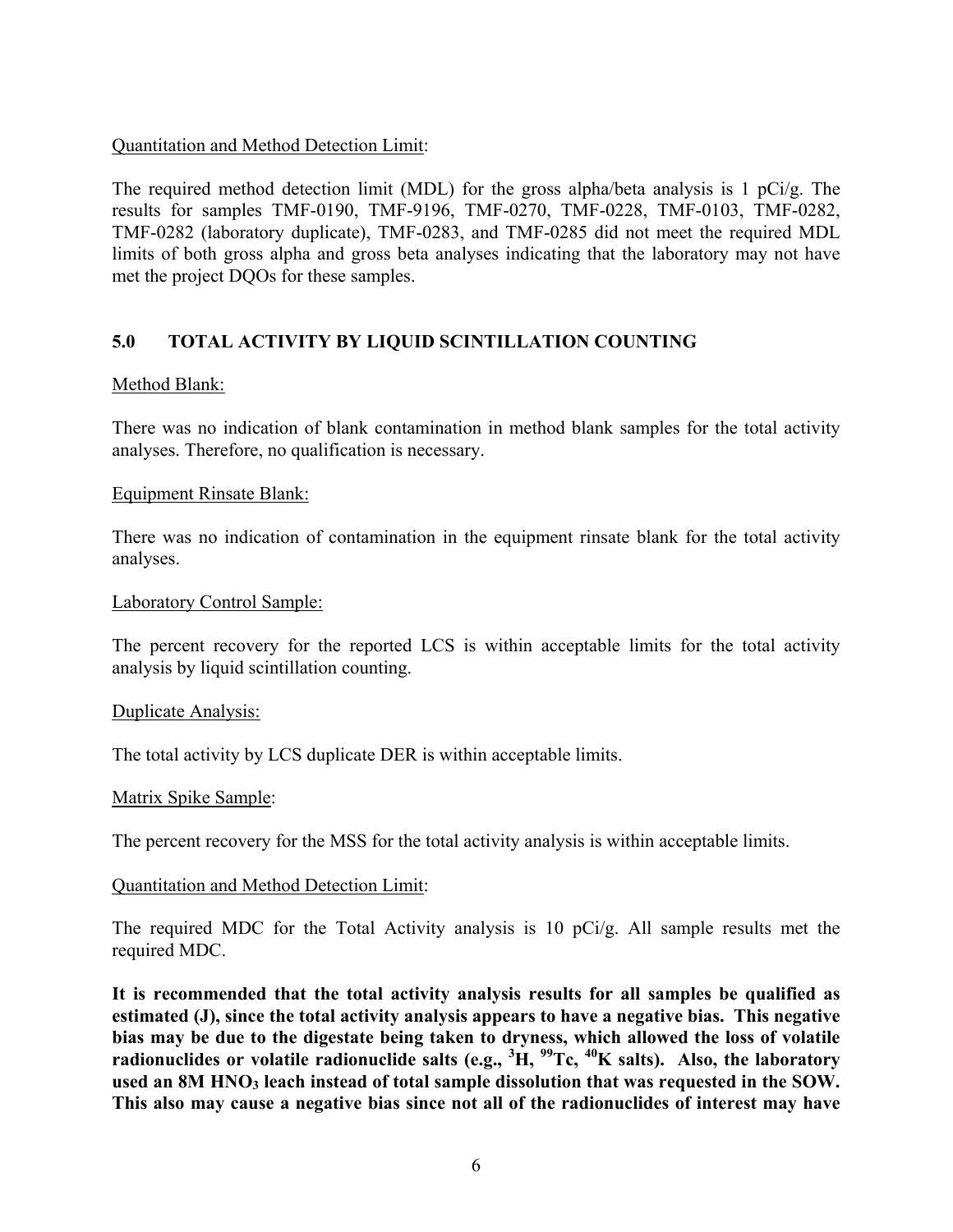**been removed from the sample especially any indigenous radionuclides such as radium, thorium, uranium, and their daughters.**

# **6.0 DATA INTERCOMPARISON**

## U Alpha to U Gamma:

For all samples, the uranium alpha and uranium gammas agree within the uncertainties. No further qualification of the gamma spectrometry results is necessary.

## Alpha/Beta Sums to Gross Alpha/Beta Analysis:

The comparison of alpha and beta emitter sums to the gross alpha and beta analyses was performed in the same way that the duplicates were evaluated. The DER equation was used to determine if the alpha and beta sums were statistically different from the gross alpha and beta analysis results at the 99% confidence level. If the DER was greater than 1.29, the sums and the gross analyses were assumed not to be in agreement. The results are shown on the attached sheets.

The DERs for gross alpha to sum of alpha activities are within acceptable limits for all samples indicating that the gross alpha analyses for all samples agree with the sum of the alpha emitters within a 99% confidence level. No qualification of the gross alpha result is necessary.

When comparing the sums of the beta emitters to the gross beta analyses, it was assumed that the  $^{234}$ Th and  $^{234}$ mPa are in equilibrium with  $^{238}$ U, thus having the same activity as the  $^{238}$ U. The DERs  $(1.91 - 4.62)$  for all samples, except sample TMF-0285  $(0.07)$ , the sums of the beta emitters activity and gross beta activity are outside the acceptable limits as well as the RPD values (84.1% - 130%). The gross beta results are smaller than the sum of the beta emitters by an approximate factor ranging from 2.4 to 4.7 for all samples. This negative bias is most likely due to the loss of volatile radionuclides and volatile radionuclide salts or the sample preparation method, as discussed above. Since all of the gross beta results have been qualified for this reason, no further qualification of the gross beta results is necessary.

## Total Activity to Sums of Alpha and Beta Emitters:

When comparing the total activity to the total activity sum i.e., the sums of the beta emitters and the sum of alpha, it was assumed that the <sup>234</sup>Th and <sup>234m</sup>Pa are in equilibrium with <sup>238</sup>U, thus having the same activity as the  $^{238}$ U. The DERs for samples TMF-0191 (3.19), TMF-9197 (2.39), TMF-0272 (2.63), TMF-0270 (1.72), TMF-0271 (2.08), TMF-0229 (2.34), TMF-0193 (1.96), TMF-0282 (1.68), TMF-0283 (2.25), TMF-0284 (2.93), TMF-0285 (1.88) and TMF-0194 (2.28) are out side the acceptable limits as well as the RPD values TMF-0191 (106%), TMF-9197 (81.3%), TMF-0272 (88.1%), TMF-0270 (54.5%), TMF-0271 (56.6%), TMF-0229 (84.4%), TMF-0193 (83.4%), TMF-0282 (65.1%), TMF-0283 (62.3%), TMF-0284 (98.7%), TMF-0285 (24.3%) and TMF-0194 (72.1%). The total activity results for these samples are smaller than the sums of the alpha and beta emitters by an approximate factor ranging from 1.7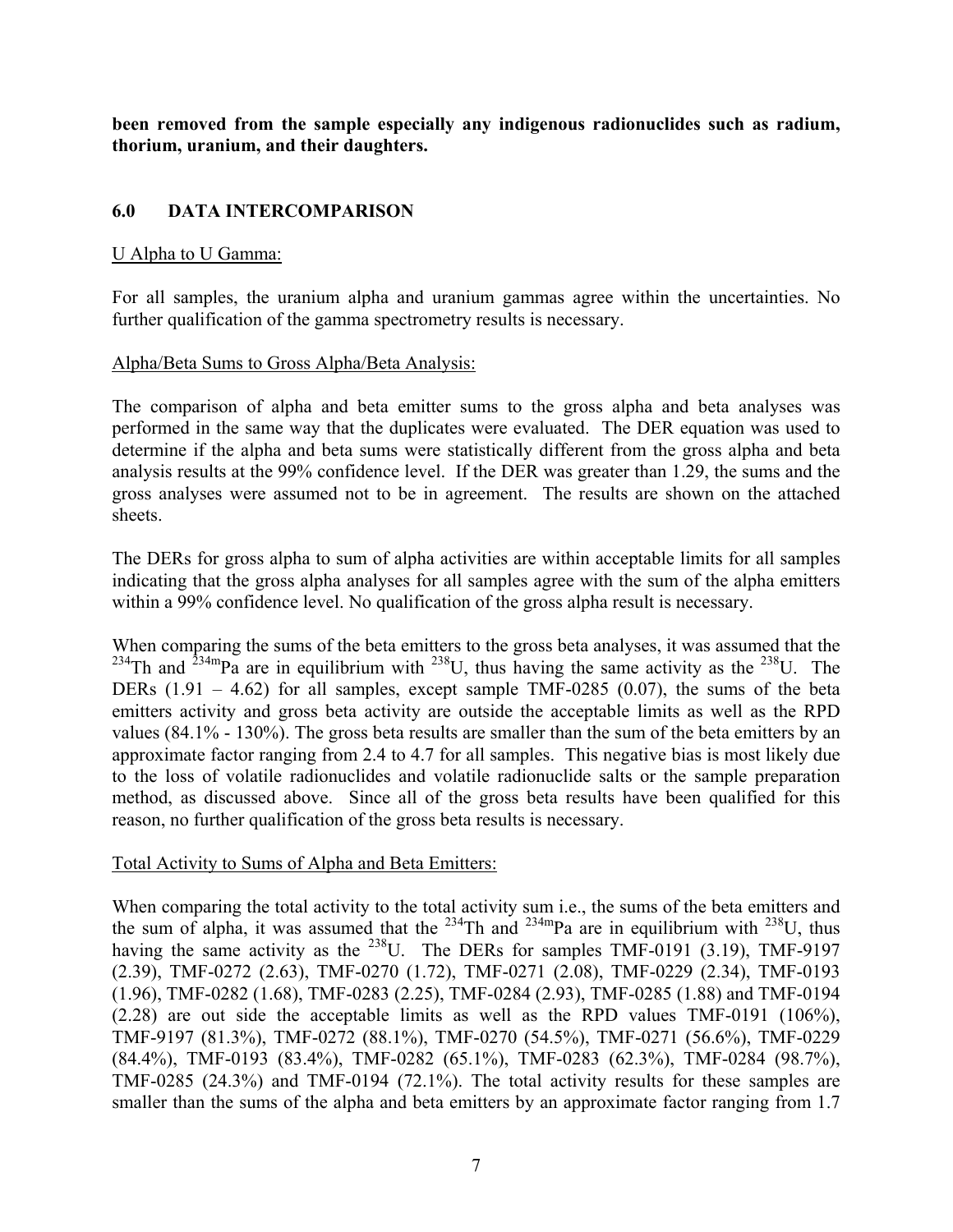to 3.2. This is most likely due to a negative bias in the total activity results due to the loss of volatile radionuclides, radionuclide salts, and/or the sample preparation method as discussed above. No further qualification of the total activity results is recommended since the total activity results for the listed samples were previously qualified for this reason.

# $228$ Ac Gamma and  $232$ Th:

When comparing the <sup>228</sup>Ac activity to <sup>228</sup>Ra activity, it was assumed that the actinium and radium are in equilibrium with  $232$ Th. The activities are all within the uncertainties of the measurements for all three radionuclides.

## Summary:

Based on the agreements between the gross alpha analyses and the sums of the individual alpha activities, all activity except gross beta activity is accounted for in all samples. Due to exclusion of volatile beta and daughter beta emitting radionuclides from the natural chain in the gross beta measurements the sums of beta activities in the sample was greater than the gross beta activity in all samples. Similarly, for the same reason the total activity for all samples was greater than the sum of the gross activities.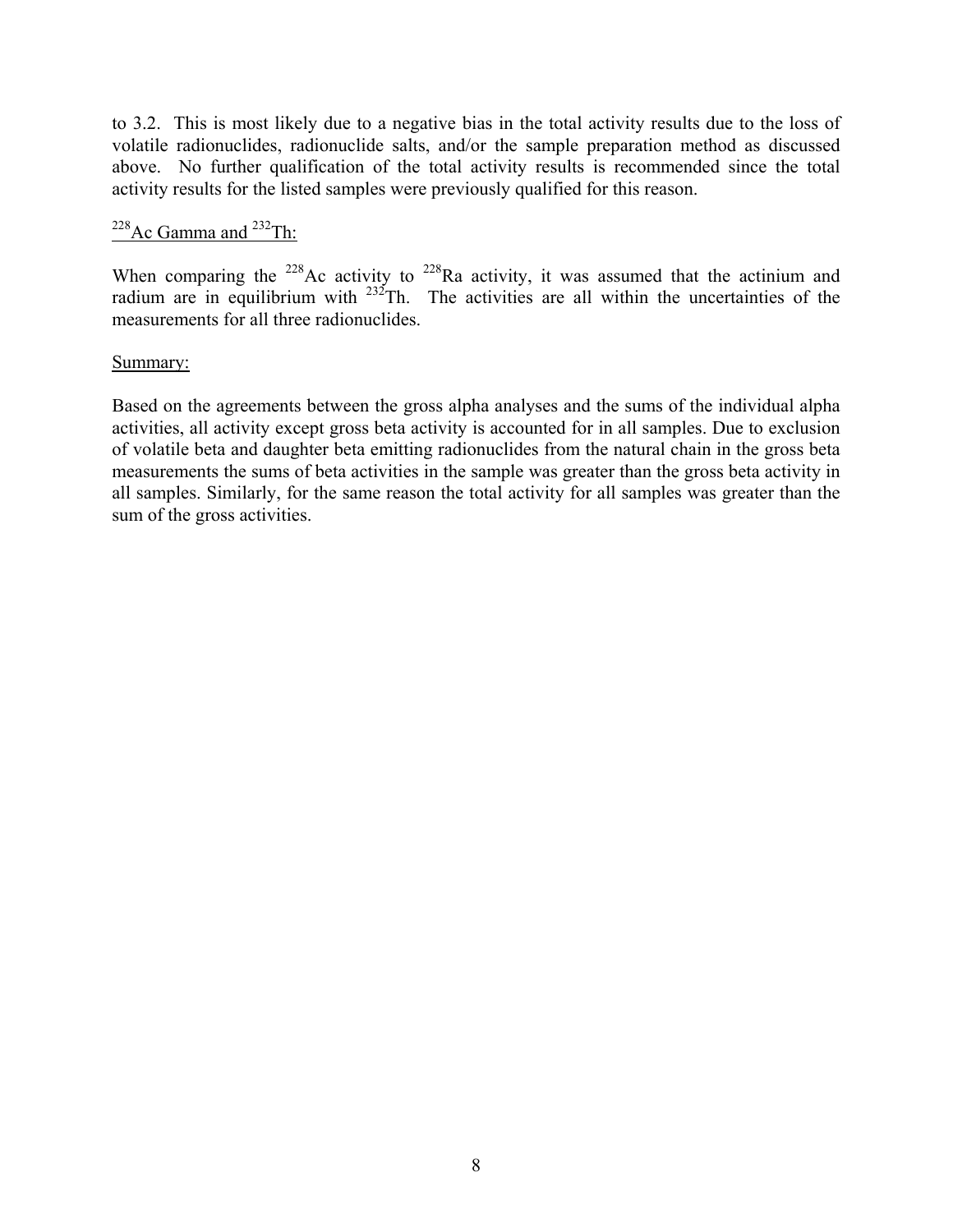| 0107106-1                    |               |              | TMF-0190         |                  |      |      |            |                     | <b>FROM GAMMA</b> |                  |                            |      |         |              |
|------------------------------|---------------|--------------|------------------|------------------|------|------|------------|---------------------|-------------------|------------------|----------------------------|------|---------|--------------|
|                              |               |              | <b>Duplicate</b> | <b>Duplicate</b> |      |      |            |                     |                   | <b>Duplicate</b> | <b>Duplicate</b>           |      |         |              |
|                              | <b>Result</b> | Uncertainty  | <b>Result</b>    | Uncertainty      |      |      |            | <b>Result</b>       | Uncertainty       | <b>Result</b>    | Uncertainty                |      |         | Val          |
| <b>Analyses</b>              | (pCi/g)       | (pCi/g)      | (pCi/g)          | (pCi/g)          | DER  |      | RPD Val Q  | (pCi/g)             | (pCi/g)           | (pCi/g)          | (pCi/g)                    |      | DER RPD | $\bf Q$      |
| Am-241                       |               |              |                  |                  |      |      |            | $-5.00E-02$         | 2.40E-01          | 1.00E-02         | 1.40E-01                   | 0.22 | 300     | $\mathbf{U}$ |
| Ra-226                       | 6.10E-01      | 2.30E-01     |                  |                  |      |      |            |                     |                   |                  |                            |      |         |              |
| Np-237                       |               |              |                  |                  |      |      |            |                     |                   |                  |                            |      |         |              |
| Pu-238                       |               |              |                  |                  |      |      |            |                     |                   |                  |                            |      |         |              |
| Pu-239                       |               |              |                  |                  |      |      |            |                     |                   |                  |                            |      |         |              |
| $Th-228$                     | 3.30E-01      | 1.20E-01     | 2.40E-01         | 1.00E-01         | 0.58 | 31.6 |            |                     |                   |                  |                            |      |         |              |
| $Th-230$                     | 6.10E-01      | 1.30E-01     | 6.20E-01         | 1.40E-01         | 0.05 | 1.63 |            |                     |                   |                  |                            |      |         |              |
| Th-232                       | 3.11E-01      | 8.90E-02     | 3.51E-01         | 9.40E-02         | 0.31 | 12.1 |            |                     |                   |                  |                            |      |         |              |
| $U-234$                      | 5.20E-01      | 1.80E-01     |                  |                  |      |      |            |                     |                   |                  |                            |      |         |              |
| $U-235$                      | 5.10E-02      | 5.20E-02     |                  |                  |      |      |            | 1.00E-02            | 2.50E-01          | $-8.00E - 02$    | 2.50E-01                   | 0.25 | 257     | U            |
| U-238                        | 5.60E-01      | 1.80E-01     |                  |                  |      |      |            |                     |                   |                  |                            |      |         |              |
| <b>Total U Alpha</b>         | $1.13E + 00$  | 2.60E-01     |                  |                  |      |      |            |                     |                   |                  |                            |      |         |              |
| <b>Alpha Sum</b>             | $3.89E + 00$  | $1.24E + 00$ |                  |                  |      |      |            |                     |                   |                  |                            |      |         |              |
| Total U by KPA               |               |              |                  |                  |      |      |            |                     |                   |                  |                            |      |         |              |
| Total U by KPA               |               |              |                  |                  |      |      |            |                     |                   |                  |                            |      |         |              |
| U-235 wt% (by alpha spect)   |               |              |                  |                  |      |      |            |                     |                   |                  |                            |      |         |              |
| U-233 wt%                    |               |              |                  |                  |      |      |            |                     |                   |                  |                            |      |         |              |
| <b>Total U Alpha (Calc)</b>  |               |              |                  |                  |      |      |            |                     |                   |                  |                            |      |         |              |
|                              |               |              |                  |                  |      |      |            |                     |                   |                  |                            |      |         |              |
| <b>Total Radiological Sr</b> |               |              |                  |                  |      |      |            |                     |                   |                  |                            |      |         |              |
| $K-40$                       | $6.60E + 00$  | $1.50E + 00$ | $6.20E + 00$     | $1.40E + 00$     | 0.19 | 6.25 |            |                     |                   |                  |                            |      |         |              |
| Th-234 (Assumed from U-238)  | 5.60E-01      | 1.80E-01     |                  |                  |      |      |            | 6.70E-01            | 7.50E-01          | 5.80E-01         | 7.30E-01                   | 0.09 | 14.4    |              |
| Pa-234m (Assumed from U-238) | 5.60E-01      | 1.80E-01     |                  |                  |      |      |            | $-1.00E + 00$       | $6.80E + 00$      | $1.70E + 00$     | $7.10E + 00$               | 0.27 | 771     | $\mathbf U$  |
| Ac-227                       |               |              |                  |                  |      |      |            |                     |                   |                  |                            |      |         |              |
| Ra-228                       | 2.30E-01      | 1.30E-01     | 2.50E-01         | 1.30E-01         | 0.11 | 8.33 |            |                     |                   |                  |                            |      |         |              |
| Pa-231                       | $1.00E + 00$  | $1.30E + 00$ | $-1.30E + 00$    | $1.20E + 00$     | 1.30 | 1533 | ${\rm UJ}$ |                     |                   |                  |                            |      |         |              |
| <b>Beta Sum</b>              | $8.07E + 00$  | $1.53E+00$   |                  |                  |      |      |            | $6.62E + 00$        | $7.01E + 00$      | $8.57E + 00$     | 7.28E+00                   |      |         |              |
| <b>Total Activity Sum</b>    | $1.20E + 01$  | $1.97E + 00$ |                  |                  |      |      |            | $1.05E + 01$        | $7.11E+00$        |                  |                            |      |         |              |
|                              |               |              |                  |                  |      |      |            | DER (sums to gross) |                   |                  | <b>RPD</b> (sums to gross) |      |         |              |
| Gross Alpha                  | 4.50E+00      | $1.10E + 00$ |                  |                  |      |      |            | 0.37                | (from gamma)      |                  | 14.5                       |      |         |              |
| Gross Beta                   | 3.17E+00      | 9.20E-01     |                  |                  |      |      | J          | 2.74                | 0.49              |                  | 87.2                       |      |         |              |
| <b>Total Activity</b>        | 8.40E+00      | $4.00E + 00$ |                  |                  |      |      | J          | $\boldsymbol{0.80}$ | 0.26              |                  | 35.0                       |      |         |              |
|                              |               |              |                  |                  |      |      |            |                     |                   |                  |                            |      |         |              |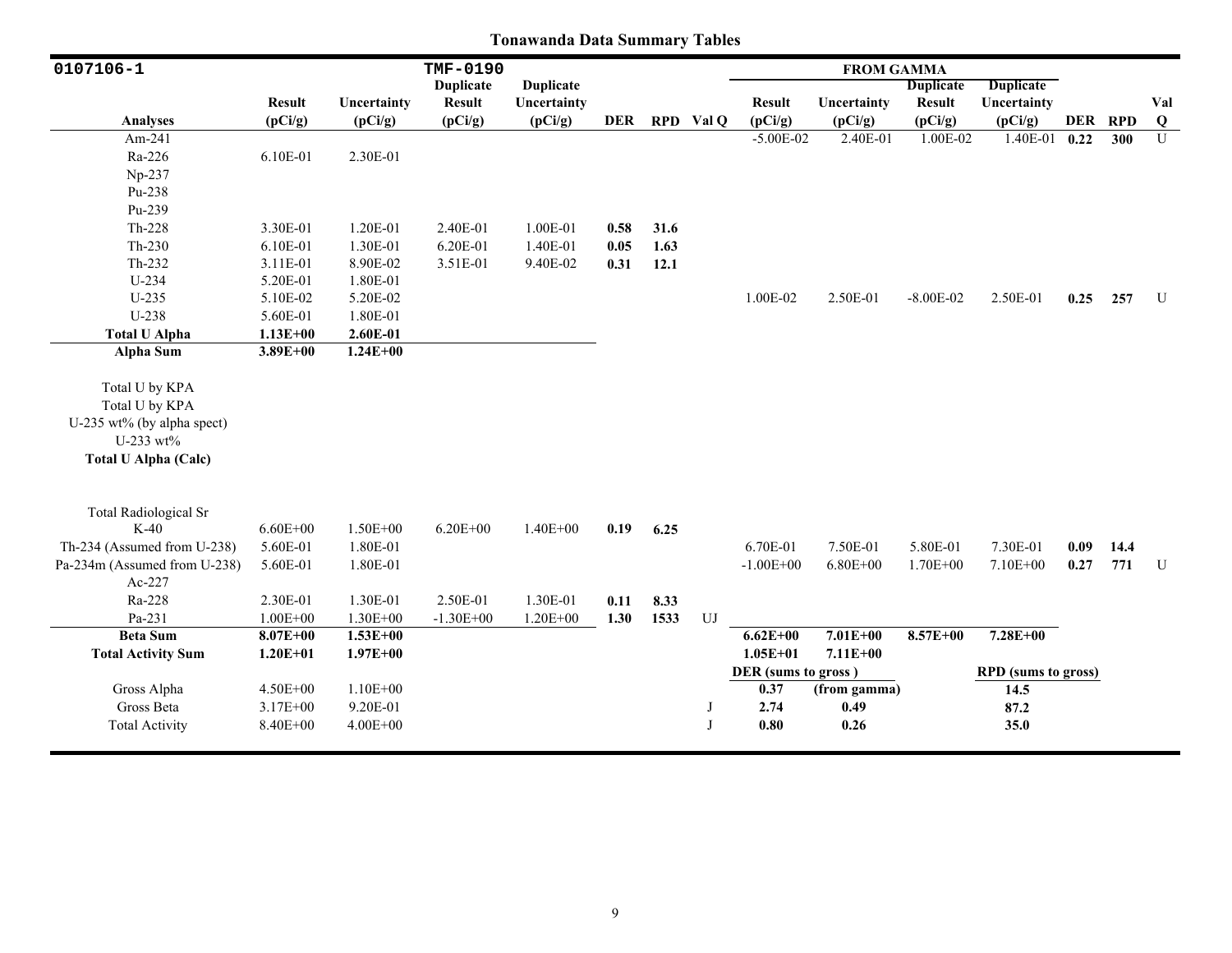| 0107106-2                    |                          |                        | TMF-0191                 |                        |            |      |            |                          | <b>FROM GAMMA</b>      |                          |                            |         |                |
|------------------------------|--------------------------|------------------------|--------------------------|------------------------|------------|------|------------|--------------------------|------------------------|--------------------------|----------------------------|---------|----------------|
|                              |                          |                        | <b>Duplicate</b>         | <b>Duplicate</b>       |            |      |            |                          |                        | <b>Duplicate</b>         | <b>Duplicate</b>           |         |                |
| <b>Analyses</b>              | <b>Result</b><br>(pCi/g) | Uncertainty<br>(pCi/g) | <b>Result</b><br>(pCi/g) | Uncertainty<br>(pCi/g) | <b>DER</b> |      | RPD Val Q  | <b>Result</b><br>(pCi/g) | Uncertainty<br>(pCi/g) | <b>Result</b><br>(pCi/g) | Uncertainty<br>(pCi/g)     | DER RPD | Val<br>$\bf Q$ |
| Am-241                       |                          |                        |                          |                        |            |      |            | $-2.30E-01$              | 4.70E-01               |                          |                            |         | $\overline{U}$ |
| Ra-226                       | 1.80E-01                 | 1.40E-01               |                          |                        |            |      |            |                          |                        |                          |                            |         |                |
|                              |                          |                        |                          |                        |            |      |            |                          |                        |                          |                            |         |                |
| Np-237<br>Pu-238             |                          |                        |                          |                        |            |      |            |                          |                        |                          |                            |         |                |
|                              |                          |                        |                          |                        |            |      |            |                          |                        |                          |                            |         |                |
| Pu-239                       |                          |                        |                          |                        |            |      |            |                          |                        |                          |                            |         |                |
| Th-228                       | 9.80E-01                 | 1.90E-01               |                          |                        |            |      |            |                          |                        |                          |                            |         |                |
| $Th-230$                     | 7.60E-01                 | 1.50E-01               |                          |                        |            |      |            |                          |                        |                          |                            |         |                |
| $Th-232$                     | 8.10E-01                 | 1.60E-01               |                          |                        |            |      |            |                          |                        |                          |                            |         |                |
| U-234                        | 7.70E-01                 | 2.10E-01               | 9.50E-01                 | 2.50E-01               | 0.55       | 20.9 |            |                          |                        |                          |                            |         |                |
| $U-235$                      | 1.24E-01                 | 7.50E-02               | 1.33E-01                 | 8.20E-02               | $0.08\,$   | 7.00 |            | $-1.40E-01$              | 3.50E-01               |                          |                            |         | ${\bf U}$      |
| U-238                        | 7.10E-01                 | 2.00E-01               | 9.30E-01                 | 2.50E-01               | 0.69       | 26.8 |            |                          |                        |                          |                            |         |                |
| <b>Total U Alpha</b>         | $1.60E + 00$             | 3.00E-01               | $2.01E + 00$             | 3.63E-01               |            |      |            |                          |                        |                          |                            |         |                |
| <b>Alpha Sum</b>             | $4.78E + 00$             | $1.59E + 00$           | $2.01E + 00$             | 3.63E-01               |            |      |            |                          |                        |                          |                            |         |                |
| Total U by KPA               |                          |                        |                          |                        |            |      |            |                          |                        |                          |                            |         |                |
| Total U by KPA               |                          |                        |                          |                        |            |      |            |                          |                        |                          |                            |         |                |
| U-235 wt% (by alpha spect)   |                          |                        |                          |                        |            |      |            |                          |                        |                          |                            |         |                |
| U-233 wt%                    |                          |                        |                          |                        |            |      |            |                          |                        |                          |                            |         |                |
| <b>Total U Alpha (Calc)</b>  |                          |                        |                          |                        |            |      |            |                          |                        |                          |                            |         |                |
|                              |                          |                        |                          |                        |            |      |            |                          |                        |                          |                            |         |                |
| <b>Total Radiological Sr</b> |                          |                        |                          |                        |            |      |            |                          |                        |                          |                            |         |                |
| $K-40$                       | $1.97E + 01$             | $4.00E + 00$           |                          |                        |            |      |            |                          |                        |                          |                            |         |                |
| Th-234 (Assumed from U-238)  | 7.10E-01                 | 2.00E-01               | 9.30E-01                 | 2.50E-01               | 0.69       | 26.8 |            | 6.00E-01                 | $1.00E + 00$           |                          |                            |         | $\mathbf U$    |
| Pa-234m (Assumed from U-238) | 7.10E-01                 | 2.00E-01               | 9.30E-01                 | 2.50E-01               | 0.69       | 26.8 |            | $-1.70E + 00$            | 9.30E+00               |                          |                            |         | ${\bf U}$      |
| Ac-227                       |                          |                        |                          |                        |            |      |            |                          |                        |                          |                            |         |                |
| Ra-228                       | 6.20E-01                 | 2.10E-01               |                          |                        |            |      |            |                          |                        |                          |                            |         |                |
| Pa-231                       | 5.00E-01                 | $1.70E + 00$           |                          |                        |            |      | ${\rm UJ}$ |                          |                        |                          |                            |         |                |
| <b>Beta Sum</b>              | $2.18E + 01$             | $4.02E + 00$           | $1.86E + 00$             | 3.54E-01               |            |      |            | $1.93E+01$               | $1.02E + 01$           |                          |                            |         |                |
| <b>Total Activity Sum</b>    | $2.66E + 01$             | $4.32E + 00$           | $3.87E + 00$             | 5.07E-01               |            |      |            | $2.41E + 01$             | $1.03E + 01$           |                          |                            |         |                |
|                              |                          |                        |                          |                        |            |      |            | DER (sums to gross)      |                        |                          | <b>RPD</b> (sums to gross) |         |                |
| Gross Alpha                  | $6.10E + 00$             | $1.10E + 00$           |                          |                        |            |      |            | 0.68                     | (from gamma)           |                          | 24.2                       |         |                |
| Gross Beta                   | 5.35E+00                 | 9.70E-01               |                          |                        |            |      | J          | 3.98                     | 1.36                   |                          | 121                        |         |                |
| <b>Total Activity</b>        | 8.20E+00                 | $3.80E + 00$           |                          |                        |            |      | J          | 3.19                     | 1.44                   |                          | 106                        |         |                |
|                              |                          |                        |                          |                        |            |      |            |                          |                        |                          |                            |         |                |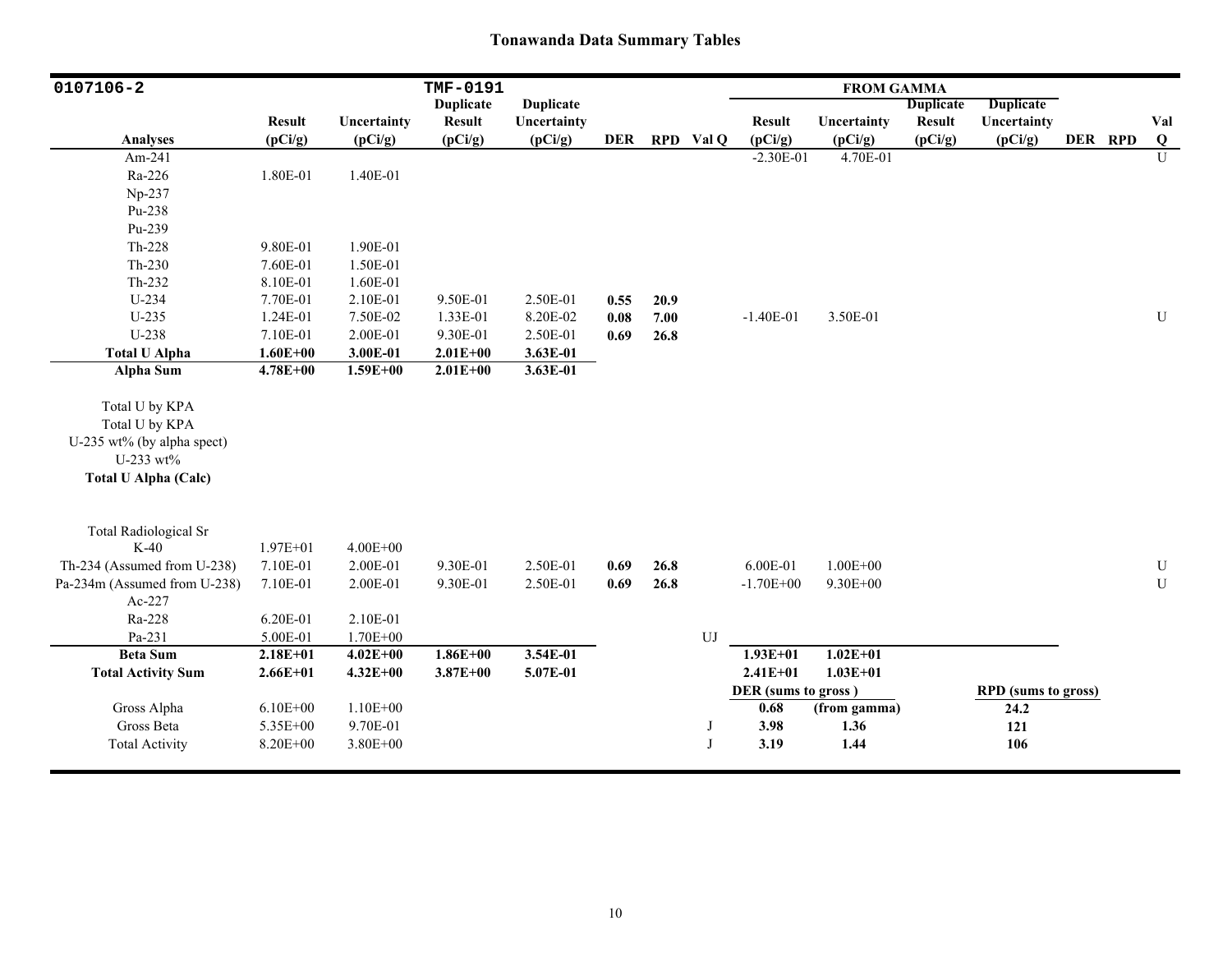| 0107106-3                    |                          |                        | TMF-9196                 |                        |            |           |                          | <b>FROM GAMMA</b>      |                          |                            |         |                 |
|------------------------------|--------------------------|------------------------|--------------------------|------------------------|------------|-----------|--------------------------|------------------------|--------------------------|----------------------------|---------|-----------------|
|                              |                          |                        | <b>Duplicate</b>         | <b>Duplicate</b>       |            |           |                          |                        | <b>Duplicate</b>         | <b>Duplicate</b>           |         |                 |
| <b>Analyses</b>              | <b>Result</b><br>(pCi/g) | Uncertainty<br>(pCi/g) | <b>Result</b><br>(pCi/g) | Uncertainty<br>(pCi/g) | <b>DER</b> | RPD Val Q | <b>Result</b><br>(pCi/g) | Uncertainty<br>(pCi/g) | <b>Result</b><br>(pCi/g) | Uncertainty<br>(pCi/g)     | DER RPD | Val<br>$\bf{Q}$ |
| Am-241                       |                          |                        |                          |                        |            |           | $-1.60E-01$              | 2.70E-01               |                          |                            |         | U               |
| Ra-226                       | 7.00E-01                 | 2.20E-01               |                          |                        |            |           |                          |                        |                          |                            |         |                 |
| Np-237                       |                          |                        |                          |                        |            |           |                          |                        |                          |                            |         |                 |
| Pu-238                       |                          |                        |                          |                        |            |           |                          |                        |                          |                            |         |                 |
| Pu-239                       |                          |                        |                          |                        |            |           |                          |                        |                          |                            |         |                 |
| Th-228                       |                          | 1.80E-01               |                          |                        |            |           |                          |                        |                          |                            |         |                 |
|                              | 2.90E-01                 |                        |                          |                        |            |           |                          |                        |                          |                            |         |                 |
| $Th-230$                     | 5.80E-01                 | 1.60E-01               |                          |                        |            |           |                          |                        |                          |                            |         |                 |
| Th-232                       | 3.20E-01                 | 1.10E-01               |                          |                        |            |           |                          |                        |                          |                            |         |                 |
| $U-234$                      | 5.90E-01                 | 1.90E-01               |                          |                        |            |           |                          |                        |                          |                            |         |                 |
| $U-235$                      | 1.20E-01                 | 8.00E-02               |                          |                        |            |           | $-1.10E-01$              | 2.70E-01               |                          |                            |         | ${\bf U}$       |
| U-238                        | 5.20E-01                 | 1.70E-01               |                          |                        |            |           |                          |                        |                          |                            |         |                 |
| <b>Total U Alpha</b>         | $1.23E + 00$             | 2.67E-01               |                          |                        |            |           |                          |                        |                          |                            |         |                 |
| <b>Alpha Sum</b>             | $3.66E + 00$             | $1.33E+00$             |                          |                        |            |           |                          |                        |                          |                            |         |                 |
| Total U by KPA               |                          |                        |                          |                        |            |           |                          |                        |                          |                            |         |                 |
| Total U by KPA               |                          |                        |                          |                        |            |           |                          |                        |                          |                            |         |                 |
| U-235 wt% (by alpha spect)   |                          |                        |                          |                        |            |           |                          |                        |                          |                            |         |                 |
| U-233 wt%                    |                          |                        |                          |                        |            |           |                          |                        |                          |                            |         |                 |
| <b>Total U Alpha (Calc)</b>  |                          |                        |                          |                        |            |           |                          |                        |                          |                            |         |                 |
|                              |                          |                        |                          |                        |            |           |                          |                        |                          |                            |         |                 |
| <b>Total Radiological Sr</b> |                          |                        |                          |                        |            |           |                          |                        |                          |                            |         |                 |
| $K-40$                       | $6.70E + 00$             | $1.90E + 00$           |                          |                        |            |           |                          |                        |                          |                            |         |                 |
| Th-234 (Assumed from U-238)  | 5.20E-01                 | 1.70E-01               |                          |                        |            |           | 5.40E-01                 | 8.80E-01               |                          |                            |         | ${\bf U}$       |
| Pa-234m (Assumed from U-238) | 5.20E-01                 | 1.70E-01               |                          |                        |            |           | 3.40E+00                 | $9.00E + 00$           |                          |                            |         | ${\bf U}$       |
| Ac-227                       |                          |                        |                          |                        |            |           |                          |                        |                          |                            |         |                 |
| Ra-228                       | 2.80E-01                 | 2.40E-01               |                          |                        |            |           |                          |                        |                          |                            |         |                 |
| Pa-231                       | 6.00E-01                 | $1.40E + 00$           |                          |                        |            | UJ        |                          |                        |                          |                            |         |                 |
| <b>Beta Sum</b>              | $8.09E + 00$             | $1.94E + 00$           |                          |                        |            |           | $1.10E + 01$             | $9.25E + 00$           |                          |                            |         |                 |
| <b>Total Activity Sum</b>    | $1.18E + 01$             | $2.35E+00$             |                          |                        |            |           | $1.47E + 01$             | $9.34E + 00$           |                          |                            |         |                 |
|                              |                          |                        |                          |                        |            |           | DER (sums to gross)      |                        |                          | <b>RPD</b> (sums to gross) |         |                 |
| Gross Alpha                  | $3.80E + 00$             | $1.30E + 00$           |                          |                        |            |           | 0.08                     | (from gamma)           |                          | 3.8                        |         |                 |
| Gross Beta                   | 3.30E+00                 | $1.60E + 00$           |                          |                        |            | J         | 1.91                     | 0.82                   |                          | 84.1                       |         |                 |
| <b>Total Activity</b>        | 8.20E+00                 | 3.90E+00               |                          |                        |            | J         | 0.78                     | 0.64                   |                          | 35.6                       |         |                 |
|                              |                          |                        |                          |                        |            |           |                          |                        |                          |                            |         |                 |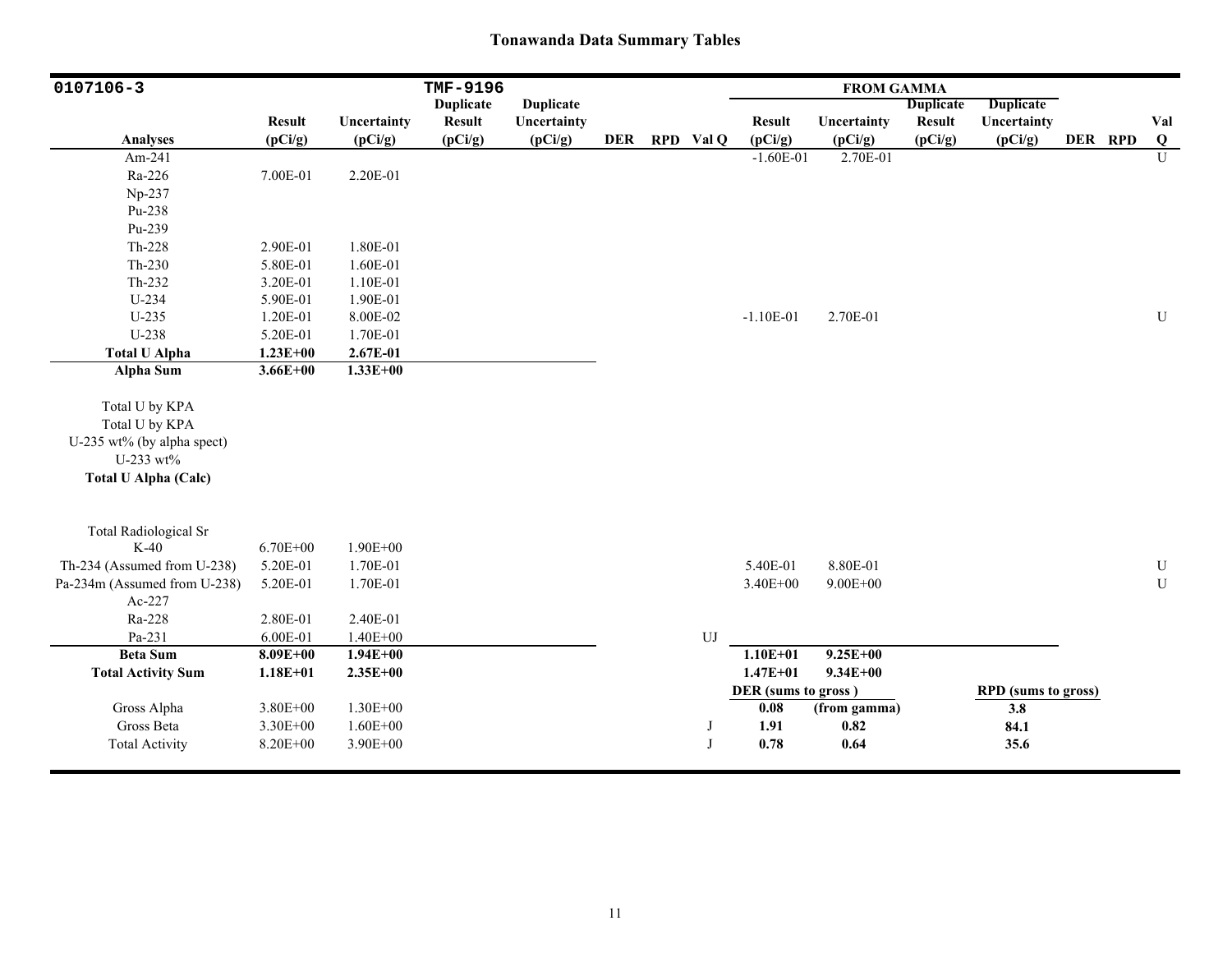| 0107106-4                    |                          |                        | TMF-9197                 |                        |                     |      |           |                          | <b>FROM GAMMA</b>      |                          |                            |         |                 |
|------------------------------|--------------------------|------------------------|--------------------------|------------------------|---------------------|------|-----------|--------------------------|------------------------|--------------------------|----------------------------|---------|-----------------|
|                              |                          |                        | <b>Duplicate</b>         | <b>Duplicate</b>       |                     |      |           |                          |                        | <b>Duplicate</b>         | <b>Duplicate</b>           |         |                 |
| <b>Analyses</b>              | <b>Result</b><br>(pCi/g) | Uncertainty<br>(pCi/g) | <b>Result</b><br>(pCi/g) | Uncertainty<br>(pCi/g) | <b>DER</b>          |      | RPD Val Q | <b>Result</b><br>(pCi/g) | Uncertainty<br>(pCi/g) | <b>Result</b><br>(pCi/g) | Uncertainty<br>(pCi/g)     | DER RPD | Val<br>$\bf{Q}$ |
| Am-241                       |                          |                        |                          |                        |                     |      |           | 7.20E-02                 | 9.60E-02               |                          |                            |         | $\mathbf{U}$    |
| Ra-226                       | 9.20E-01                 | 2.50E-01               |                          |                        |                     |      |           |                          |                        |                          |                            |         |                 |
| Np-237                       |                          |                        |                          |                        |                     |      |           |                          |                        |                          |                            |         |                 |
| Pu-238                       |                          |                        |                          |                        |                     |      |           |                          |                        |                          |                            |         |                 |
| Pu-239                       |                          |                        |                          |                        |                     |      |           |                          |                        |                          |                            |         |                 |
| Th-228                       | 8.60E-01                 | 1.70E-01               |                          |                        |                     |      |           |                          |                        |                          |                            |         |                 |
| $Th-230$                     | 9.20E-01                 | 1.70E-01               |                          |                        |                     |      |           |                          |                        |                          |                            |         |                 |
| Th-232                       | 6.90E-01                 | 1.30E-01               |                          |                        |                     |      |           |                          |                        |                          |                            |         |                 |
| U-234                        | 6.70E-01                 | 1.90E-01               |                          |                        |                     |      |           |                          |                        |                          |                            |         |                 |
| $U-235$                      | 6.10E-02                 | 5.30E-02               |                          |                        |                     |      |           | 1.90E-01                 | 2.80E-01               |                          |                            |         | ${\bf U}$       |
| U-238                        | 7.30E-01                 | 2.00E-01               |                          |                        |                     |      |           |                          |                        |                          |                            |         |                 |
| <b>Total U Alpha</b>         | $1.46E + 00$             | 2.81E-01               |                          |                        |                     |      |           |                          |                        |                          |                            |         |                 |
| <b>Alpha Sum</b>             | $3.86E + 00$             | $1.51E+00$             |                          |                        |                     |      |           |                          |                        |                          |                            |         |                 |
|                              |                          |                        |                          |                        |                     |      |           |                          |                        |                          |                            |         |                 |
| Total U by KPA               |                          |                        |                          |                        |                     |      |           |                          |                        |                          |                            |         |                 |
| Total U by KPA               |                          |                        |                          |                        |                     |      |           |                          |                        |                          |                            |         |                 |
| U-235 wt% (by alpha spect)   |                          |                        |                          |                        |                     |      |           |                          |                        |                          |                            |         |                 |
| U-233 wt%                    |                          |                        |                          |                        |                     |      |           |                          |                        |                          |                            |         |                 |
| <b>Total U Alpha (Calc)</b>  |                          |                        |                          |                        |                     |      |           |                          |                        |                          |                            |         |                 |
|                              |                          |                        |                          |                        |                     |      |           |                          |                        |                          |                            |         |                 |
| <b>Total Radiological Sr</b> |                          |                        |                          |                        |                     |      |           |                          |                        |                          |                            |         |                 |
| $K-40$                       | $1.75E + 01$             | $3.80E + 00$           |                          |                        |                     |      |           |                          |                        |                          |                            |         |                 |
| Th-234 (Assumed from U-238)  | 7.30E-01                 | 2.00E-01               |                          |                        |                     |      |           | $1.12E + 00$             | 6.10E-01               |                          |                            |         |                 |
| Pa-234m (Assumed from U-238) | 7.30E-01                 | 2.00E-01               |                          |                        |                     |      |           | $0.00E + 00$             | $1.10E + 01$           |                          |                            |         | $\mathbf U$     |
| Ac-227                       |                          |                        |                          |                        |                     |      |           |                          |                        |                          |                            |         |                 |
| Ra-228                       | 7.80E-01                 | 2.90E-01               |                          |                        |                     |      |           |                          |                        |                          |                            |         |                 |
| Pa-231                       | $-1.10E + 00$            | $1.60E + 00$           |                          |                        |                     |      | UJ        |                          |                        |                          |                            |         |                 |
| <b>Beta Sum</b>              | $1.96E + 01$             | $3.83E + 00$           |                          |                        |                     |      |           | $1.93E+01$               | $1.17E + 01$           |                          |                            |         |                 |
| <b>Total Activity Sum</b>    | $2.35E+01$               | $4.11E + 00$           |                          |                        |                     |      |           | $2.31E + 01$             | $1.18E + 01$           |                          |                            |         |                 |
|                              |                          |                        |                          |                        |                     |      |           | DER (sums to gross)      |                        |                          | <b>RPD</b> (sums to gross) |         |                 |
| Gross Alpha                  | $5.30E + 00$             | $1.00E + 00$           | 7.10E+00                 | 1.30E+00               | 1.10                | 29.0 |           | 0.79                     | (from gamma)           |                          | 31.4                       |         |                 |
| Gross Beta                   | 5.25E+00                 | 9.60E-01               | 5.36E+00                 | 9.70E-01               | $\boldsymbol{0.08}$ | 2.07 | J         | 3.64                     | 1.20                   |                          | 116                        |         |                 |
| <b>Total Activity</b>        | 9.90E+00                 | 3.90E+00               | 7.50E+00                 | 3.80E+00               | 0.44                | 27.6 | J         | 2.39                     | $1.07$                 |                          | 81.3                       |         |                 |
|                              |                          |                        |                          |                        |                     |      |           |                          |                        |                          |                            |         |                 |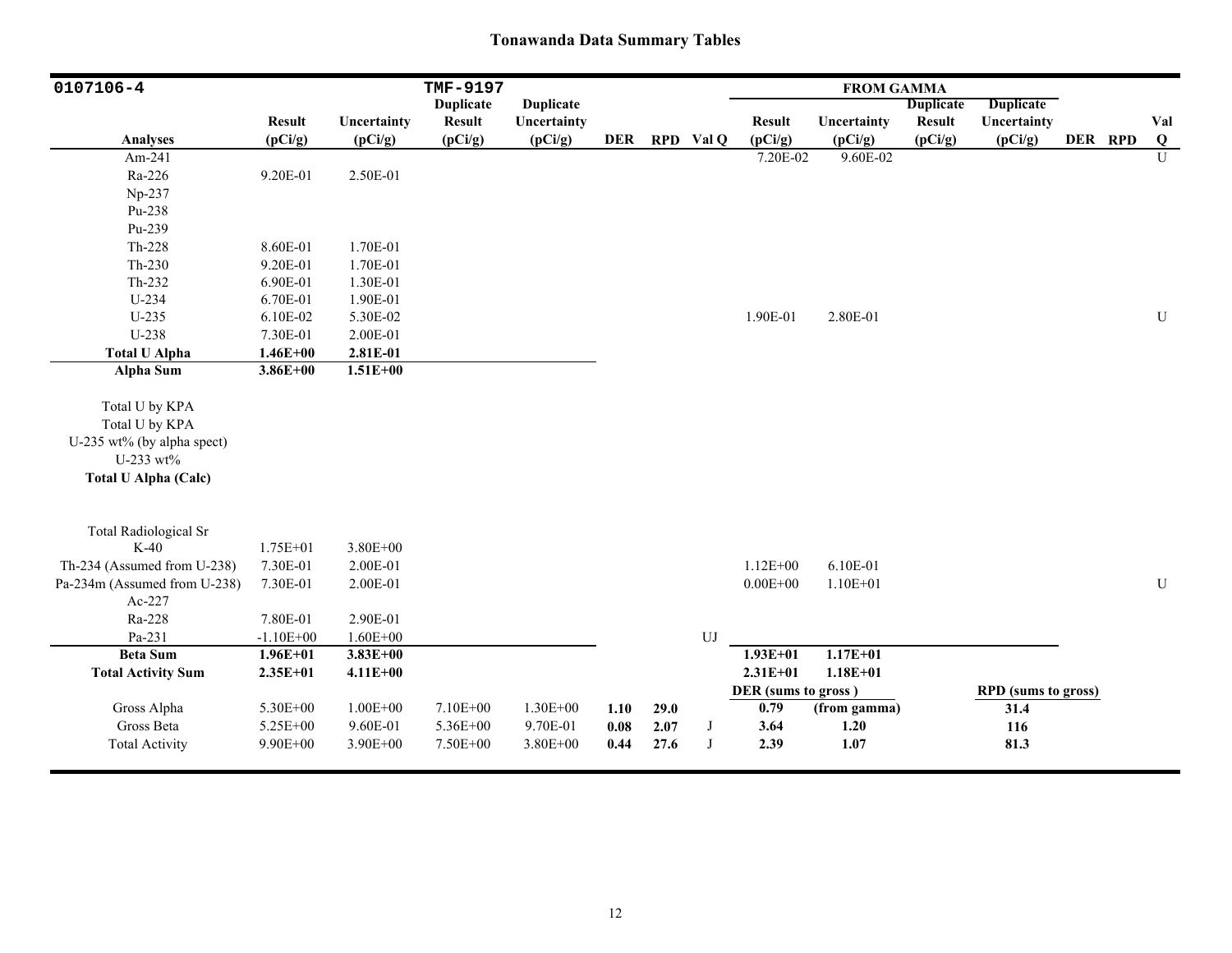| 0107106-5                                                                                                  |               |              | TMF-0272         |                  |            |      |            |                     | <b>FROM GAMMA</b> |                  |                            |      |         |                |
|------------------------------------------------------------------------------------------------------------|---------------|--------------|------------------|------------------|------------|------|------------|---------------------|-------------------|------------------|----------------------------|------|---------|----------------|
|                                                                                                            |               |              | <b>Duplicate</b> | <b>Duplicate</b> |            |      |            |                     |                   | <b>Duplicate</b> | <b>Duplicate</b>           |      |         |                |
|                                                                                                            | <b>Result</b> | Uncertainty  | <b>Result</b>    | Uncertainty      |            |      |            | <b>Result</b>       | Uncertainty       | <b>Result</b>    | Uncertainty                |      |         | Val            |
| <b>Analyses</b>                                                                                            | (pCi/g)       | (pCi/g)      | (pCi/g)          | (pCi/g)          | <b>DER</b> |      | RPD Val Q  | (pCi/g)             | (pCi/g)           | (pCi/g)          | (pCi/g)                    |      | DER RPD | Q              |
| Am-241                                                                                                     |               |              |                  |                  |            |      |            | 3.70E-02            | 9.60E-02          | 2.30E-01         | 4.90E-01 0.39              |      | 145     | $\overline{U}$ |
| Ra-226                                                                                                     | 6.60E-01      | 2.60E-01     | 9.50E-01         | 2.50E-01         | 0.80       | 36   |            |                     |                   |                  |                            |      |         |                |
| Np-237                                                                                                     |               |              |                  |                  |            |      |            |                     |                   |                  |                            |      |         |                |
| Pu-238                                                                                                     |               |              |                  |                  |            |      |            |                     |                   |                  |                            |      |         |                |
| Pu-239                                                                                                     |               |              |                  |                  |            |      |            |                     |                   |                  |                            |      |         |                |
| Th-228                                                                                                     | $1.02E + 00$  | 2.10E-01     | 8.40E-01         | 1.70E-01         | 0.67       | 19.4 |            |                     |                   |                  |                            |      |         |                |
| $Th-230$                                                                                                   | 9.20E-01      | 1.80E-01     | 7.70E-01         | 1.40E-01         | 0.66       | 17.8 |            |                     |                   |                  |                            |      |         |                |
| Th-232                                                                                                     | 9.60E-01      | 1.80E-01     | 7.90E-01         | 1.50E-01         | 0.73       | 19.4 |            |                     |                   |                  |                            |      |         |                |
| $U-234$                                                                                                    | 9.20E-01      | 2.30E-01     |                  |                  |            |      |            |                     |                   |                  |                            |      |         |                |
| $U-235$                                                                                                    | 1.36E-01      | 8.00E-02     |                  |                  |            |      |            | 7.00E-02            | 2.60E-01          | $-9.00E - 02$    | 3.20E-01                   | 0.39 | 1600    | U              |
| $U-238$                                                                                                    | 9.10E-01      | 2.30E-01     |                  |                  |            |      |            |                     |                   |                  |                            |      |         |                |
| <b>Total U Alpha</b>                                                                                       | $1.97E + 00$  | 3.35E-01     |                  |                  |            |      |            |                     |                   |                  |                            |      |         |                |
| <b>Alpha Sum</b>                                                                                           | $5.62E + 00$  | $1.79E + 00$ |                  |                  |            |      |            |                     |                   |                  |                            |      |         |                |
| Total U by KPA<br>Total U by KPA<br>U-235 wt% (by alpha spect)<br>U-233 wt%<br><b>Total U Alpha (Calc)</b> |               |              |                  |                  |            |      |            |                     |                   |                  |                            |      |         |                |
| <b>Total Radiological Sr</b>                                                                               |               |              |                  |                  |            |      |            |                     |                   |                  |                            |      |         |                |
| $K-40$                                                                                                     | $1.52E + 01$  | 3.30E+00     | $1.91E + 01$     | 3.80E+00         | 0.77       | 22.7 |            |                     |                   |                  |                            |      |         |                |
| Th-234 (Assumed from U-238)                                                                                | 9.10E-01      | 2.30E-01     |                  |                  |            |      |            | $1.20E + 00$        | 8.50E-01          | $1.20E + 00$     | $1.00E + 00$               | 0.00 | 0.00    |                |
| Pa-234m (Assumed from U-238)                                                                               | 9.10E-01      | 2.30E-01     |                  |                  |            |      |            | $9.80E + 00$        | 9.70E+00          | $0.00E + 00$     | $9.10E + 00$               | 0.74 | 200     |                |
| Ac-227                                                                                                     |               |              |                  |                  |            |      |            |                     |                   |                  |                            |      |         |                |
| Ra-228                                                                                                     | 7.70E-01      | 2.40E-01     | 6.00E-01         | 2.20E-01         | 0.52       | 24.8 |            |                     |                   |                  |                            |      |         |                |
| Pa-231                                                                                                     | 1.00E-01      | 1.90E+00     | $-5.00E-01$      | $1.80E + 00$     | 0.23       | 300  | ${\rm UJ}$ |                     |                   |                  |                            |      |         |                |
| <b>Beta Sum</b>                                                                                            | $1.78E + 01$  | $3.33E+00$   |                  |                  |            |      |            | $2.70E + 01$        | $1.03E + 01$      | $2.08E + 01$     | $9.92E + 00$               |      |         |                |
| <b>Total Activity Sum</b>                                                                                  | $2.34E + 01$  | $3.78E + 00$ |                  |                  |            |      |            | $3.26E + 01$        | $1.04E + 01$      |                  |                            |      |         |                |
|                                                                                                            |               |              |                  |                  |            |      |            | DER (sums to gross) |                   |                  | <b>RPD</b> (sums to gross) |      |         |                |
| Gross Alpha                                                                                                | 5.80E+00      | $1.10E + 00$ |                  |                  |            |      |            | 0.09                | (from gamma)      |                  | 3.2                        |      |         |                |
| Gross Beta                                                                                                 | 5.57E+00      | 9.90E-01     |                  |                  |            |      | J          | 3.52                | 2.07              |                  | 105                        |      |         |                |
| <b>Total Activity</b>                                                                                      | $9.10E + 00$  | $3.90E + 00$ |                  |                  |            |      | J          | 2.63                | 2.11              |                  | 88.1                       |      |         |                |
|                                                                                                            |               |              |                  |                  |            |      |            |                     |                   |                  |                            |      |         |                |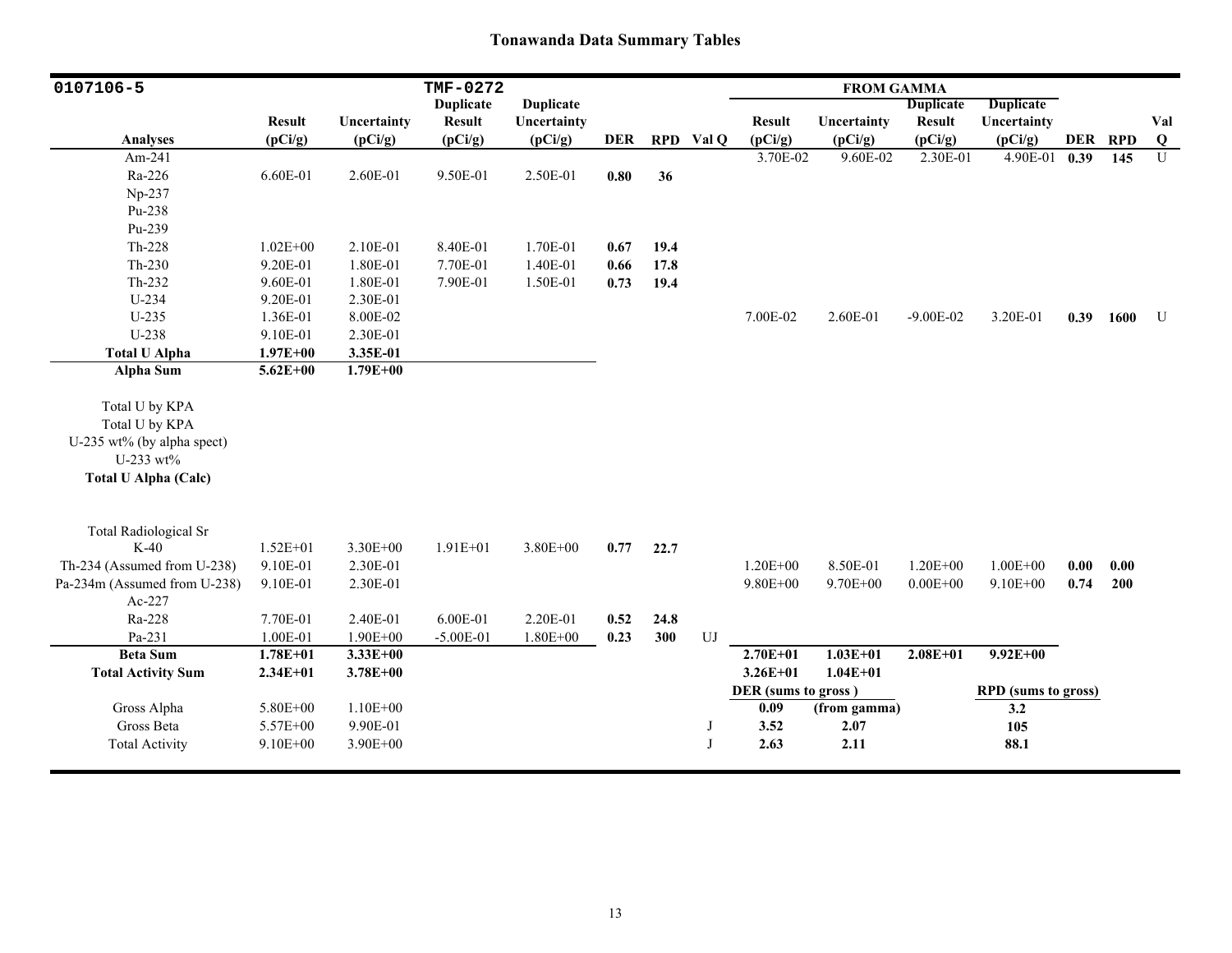| 0107106-6                    |                          |                        | TMF-0270                 |                        |            |      |           |                          | <b>FROM GAMMA</b>      |                          |                            |         |                |
|------------------------------|--------------------------|------------------------|--------------------------|------------------------|------------|------|-----------|--------------------------|------------------------|--------------------------|----------------------------|---------|----------------|
|                              |                          |                        | <b>Duplicate</b>         | <b>Duplicate</b>       |            |      |           |                          |                        | <b>Duplicate</b>         | <b>Duplicate</b>           |         |                |
| <b>Analyses</b>              | <b>Result</b><br>(pCi/g) | Uncertainty<br>(pCi/g) | <b>Result</b><br>(pCi/g) | Uncertainty<br>(pCi/g) | <b>DER</b> |      | RPD Val Q | <b>Result</b><br>(pCi/g) | Uncertainty<br>(pCi/g) | <b>Result</b><br>(pCi/g) | Uncertainty<br>(pCi/g)     | DER RPD | Val<br>$\bf Q$ |
| Am-241                       |                          |                        |                          |                        |            |      |           | 1.70E-01                 | 2.90E-01               |                          |                            |         | $\overline{U}$ |
| Ra-226                       | $1.06E + 00$             | 2.70E-01               |                          |                        |            |      |           |                          |                        |                          |                            |         |                |
| Np-237                       |                          |                        |                          |                        |            |      |           |                          |                        |                          |                            |         |                |
| Pu-238                       |                          |                        |                          |                        |            |      |           |                          |                        |                          |                            |         |                |
| Pu-239                       |                          |                        |                          |                        |            |      |           |                          |                        |                          |                            |         |                |
| Th-228                       |                          | 2.10E-01               |                          |                        |            |      |           |                          |                        |                          |                            |         |                |
|                              | 1.09E+00                 |                        |                          |                        |            |      |           |                          |                        |                          |                            |         |                |
| $Th-230$                     | $1.00E + 00$             | 1.90E-01               |                          |                        |            |      |           |                          |                        |                          |                            |         |                |
| Th-232                       | $1.00E + 00$             | 1.90E-01               |                          |                        |            |      |           |                          |                        |                          |                            |         |                |
| U-234                        | $1.08E + 00$             | 2.80E-01               | 9.90E-01                 | 2.50E-01               | 0.24       | 8.70 |           |                          |                        |                          |                            |         |                |
| U-235                        | 1.90E-01                 | 1.00E-01               | 7.60E-02                 | 6.20E-02               | 0.97       | 85.7 |           | $-4.00E-02$              | 3.10E-01               |                          |                            |         | $\mathbf U$    |
| U-238                        | $1.05E + 00$             | 2.70E-01               | 8.70E-01                 | 2.30E-01               | 0.51       | 18.8 |           |                          |                        |                          |                            |         |                |
| <b>Total U Alpha</b>         | $2.32E+00$               | 4.02E-01               | $1.94E + 00$             | 3.45E-01               |            |      |           |                          |                        |                          |                            |         |                |
| <b>Alpha Sum</b>             | 4.85E+00                 | $2.33E+00$             | $1.94E + 00$             | 3.45E-01               |            |      |           |                          |                        |                          |                            |         |                |
| Total U by KPA               |                          |                        |                          |                        |            |      |           |                          |                        |                          |                            |         |                |
| Total U by KPA               |                          |                        |                          |                        |            |      |           |                          |                        |                          |                            |         |                |
| U-235 wt% (by alpha spect)   |                          |                        |                          |                        |            |      |           |                          |                        |                          |                            |         |                |
| U-233 wt%                    |                          |                        |                          |                        |            |      |           |                          |                        |                          |                            |         |                |
| <b>Total U Alpha (Calc)</b>  |                          |                        |                          |                        |            |      |           |                          |                        |                          |                            |         |                |
|                              |                          |                        |                          |                        |            |      |           |                          |                        |                          |                            |         |                |
| <b>Total Radiological Sr</b> |                          |                        |                          |                        |            |      |           |                          |                        |                          |                            |         |                |
| $K-40$                       | 1.56E+01                 | $3.00E + 00$           |                          |                        |            |      |           |                          |                        |                          |                            |         |                |
| Th-234 (Assumed from U-238)  | $1.05E + 00$             | 2.70E-01               | 8.70E-01                 | 2.30E-01               | 0.51       | 18.8 |           | 5.00E-01                 | 5.80E-01               |                          |                            |         |                |
| Pa-234m (Assumed from U-238) | $1.05E + 00$             | 2.70E-01               | 8.70E-01                 | 2.30E-01               | 0.51       | 18.8 |           | $-1.00E + 00$            | 8.30E+00               |                          |                            |         | $\mathbf U$    |
| Ac-227                       |                          |                        |                          |                        |            |      |           |                          |                        |                          |                            |         |                |
| Ra-228                       | 5.70E-01                 | 1.70E-01               |                          |                        |            |      |           |                          |                        |                          |                            |         |                |
| Pa-231                       | $-1.80E + 00$            | 2.50E+00               |                          |                        |            |      | UJ        |                          |                        |                          |                            |         |                |
| <b>Beta Sum</b>              | $1.81E + 01$             | $3.04E + 00$           | $1.74E + 00$             | 3.25E-01               |            |      |           | $1.55E+01$               | $8.85E+00$             |                          |                            |         |                |
| <b>Total Activity Sum</b>    | $2.29E+01$               | $3.83E + 00$           | $3.68E + 00$             | 4.74E-01               |            |      |           | $2.03E + 01$             | $9.15E + 00$           |                          |                            |         |                |
|                              |                          |                        |                          |                        |            |      |           | DER (sums to gross)      |                        |                          | <b>RPD</b> (sums to gross) |         |                |
| Gross Alpha                  | $6.70E + 00$             | $1.40E + 00$           |                          |                        |            |      |           | 0.68                     | (from gamma)           |                          | 32.0                       |         |                |
| Gross Beta                   | 4.70E+00                 | $1.10E + 00$           |                          |                        |            |      | J         | 4.13                     | 1.21                   |                          | 117                        |         |                |
| <b>Total Activity</b>        | $1.31E + 01$             | $4.20E + 00$           |                          |                        |            |      | J         | 1.72                     | 0.72                   |                          | 54.5                       |         |                |
|                              |                          |                        |                          |                        |            |      |           |                          |                        |                          |                            |         |                |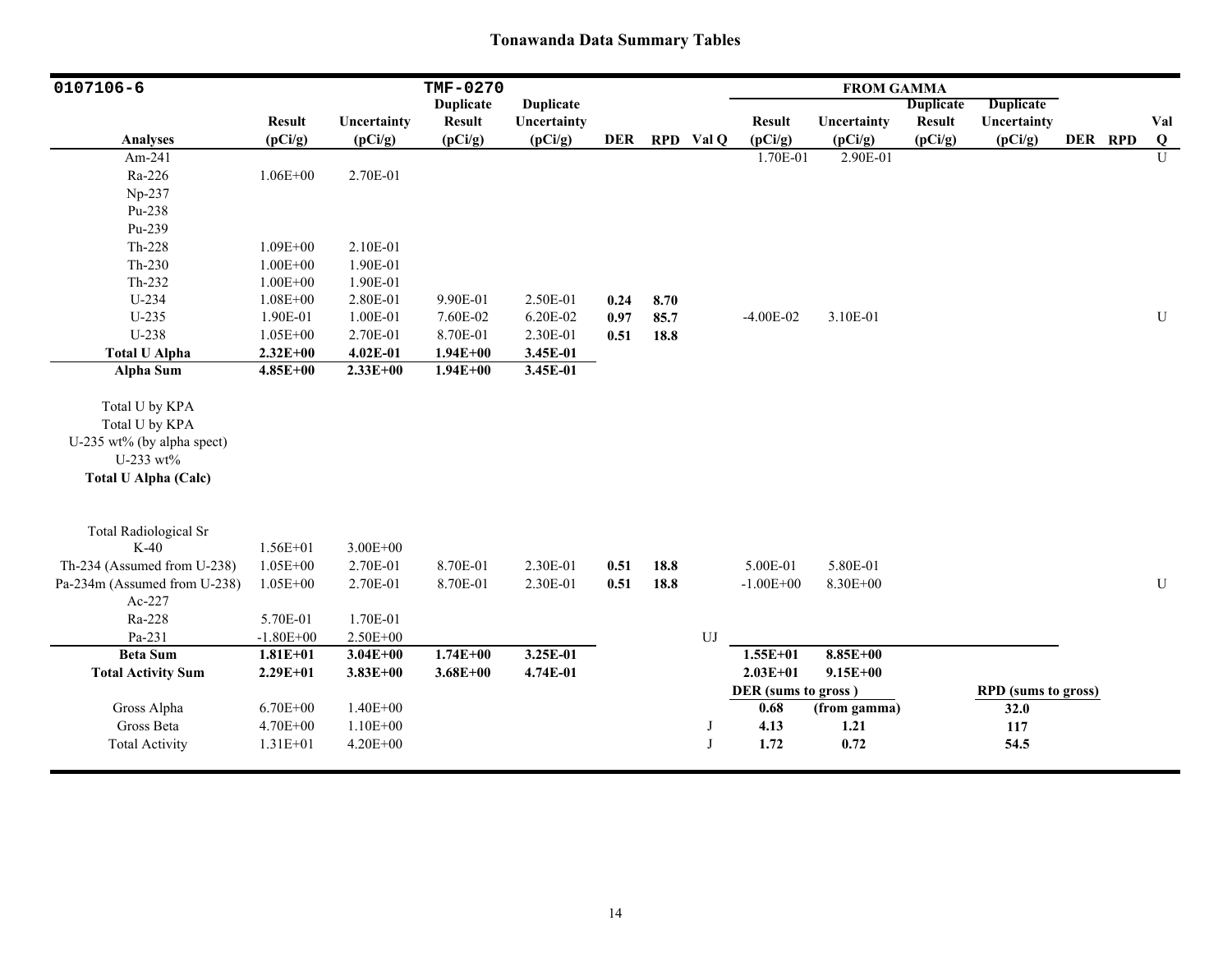| 0107106-7                    |               |              | TMF-0271         |                  |            |            |                     | <b>FROM GAMMA</b> |                  |                            |         |           |
|------------------------------|---------------|--------------|------------------|------------------|------------|------------|---------------------|-------------------|------------------|----------------------------|---------|-----------|
|                              |               |              | <b>Duplicate</b> | <b>Duplicate</b> |            |            |                     |                   | <b>Duplicate</b> | <b>Duplicate</b>           |         |           |
|                              | <b>Result</b> | Uncertainty  | <b>Result</b>    | Uncertainty      |            |            | <b>Result</b>       | Uncertainty       | <b>Result</b>    | Uncertainty                |         | Val       |
| <b>Analyses</b>              | (pCi/g)       | (pCi/g)      | (pCi/g)          | (pCi/g)          | <b>DER</b> | RPD Val Q  | (pCi/g)             | (pCi/g)           | (pCi/g)          | (pCi/g)                    | DER RPD | $\bf{Q}$  |
| Am-241                       |               |              |                  |                  |            |            | $-1.00E-02$         | 1.70E-01          |                  |                            |         | U         |
| Ra-226                       | 7.20E-01      | 2.20E-01     |                  |                  |            |            |                     |                   |                  |                            |         |           |
| Np-237                       |               |              |                  |                  |            |            |                     |                   |                  |                            |         |           |
| Pu-238                       |               |              |                  |                  |            |            |                     |                   |                  |                            |         |           |
| Pu-239                       |               |              |                  |                  |            |            |                     |                   |                  |                            |         |           |
| Th-228                       | 6.90E-01      | 1.60E-01     |                  |                  |            |            |                     |                   |                  |                            |         |           |
| $Th-230$                     | 6.60E-01      | 1.30E-01     |                  |                  |            |            |                     |                   |                  |                            |         |           |
| Th-232                       | 7.20E-01      | 1.40E-01     |                  |                  |            |            |                     |                   |                  |                            |         |           |
| U-234                        | $1.22E + 00$  | 3.00E-01     |                  |                  |            |            |                     |                   |                  |                            |         |           |
| $U-235$                      | 5.00E-02      | 5.10E-02     |                  |                  |            |            | $-2.10E-01$         | 2.80E-01          |                  |                            |         | ${\bf U}$ |
| U-238                        | $1.15E + 00$  | 2.90E-01     |                  |                  |            |            |                     |                   |                  |                            |         |           |
| <b>Total U Alpha</b>         | $2.42E + 00$  | 4.20E-01     |                  |                  |            |            |                     |                   |                  |                            |         |           |
| <b>Alpha Sum</b>             | $5.12E + 00$  | $1.37E + 00$ |                  |                  |            |            |                     |                   |                  |                            |         |           |
| Total U by KPA               |               |              |                  |                  |            |            |                     |                   |                  |                            |         |           |
| Total U by KPA               |               |              |                  |                  |            |            |                     |                   |                  |                            |         |           |
| U-235 wt% (by alpha spect)   |               |              |                  |                  |            |            |                     |                   |                  |                            |         |           |
| U-233 wt%                    |               |              |                  |                  |            |            |                     |                   |                  |                            |         |           |
| <b>Total U Alpha (Calc)</b>  |               |              |                  |                  |            |            |                     |                   |                  |                            |         |           |
|                              |               |              |                  |                  |            |            |                     |                   |                  |                            |         |           |
| $Cs-137$                     | 1.46E-01      | 7.10E-02     |                  |                  |            |            |                     |                   |                  |                            |         |           |
| $K-40$                       | $1.84E + 01$  | 3.50E+00     |                  |                  |            |            |                     |                   |                  |                            |         |           |
| Th-234 (Assumed from U-238)  | $1.15E + 00$  | 2.90E-01     |                  |                  |            |            | 8.10E-01            | 8.10E-01          |                  |                            |         |           |
| Pa-234m (Assumed from U-238) | $1.15E + 00$  | 2.90E-01     |                  |                  |            |            | $2.10E + 00$        | 7.50E+00          |                  |                            |         | U         |
| Ac-227                       |               |              |                  |                  |            |            |                     |                   |                  |                            |         |           |
| Ra-228                       | 7.10E-01      | 2.10E-01     |                  |                  |            |            |                     |                   |                  |                            |         |           |
| Pa-231                       | $-1.00E-01$   | $1.40E + 00$ |                  |                  |            | ${\rm UJ}$ |                     |                   |                  |                            |         |           |
| <b>Beta Sum</b>              | $2.15E + 01$  | $3.53E+00$   |                  |                  |            |            | $2.22E+01$          | $8.32E+00$        |                  |                            |         |           |
| <b>Total Activity Sum</b>    | $2.67E + 01$  | $3.79E + 00$ |                  |                  |            |            | $2.73E + 01$        | $8.43E + 00$      |                  |                            |         |           |
|                              |               |              |                  |                  |            |            | DER (sums to gross) |                   |                  | <b>RPD</b> (sums to gross) |         |           |
| Gross Alpha                  | $3.69E + 00$  | 8.90E-01     |                  |                  |            |            | 0.88                | (from gamma)      |                  | 32.5                       |         |           |
| Gross Beta                   | 5.30E+00      | 9.60E-01     |                  |                  |            | J          | 4.43                | 2.01              |                  | 121                        |         |           |
| <b>Total Activity</b>        | 1.49E+01      | $4.20E + 00$ |                  |                  |            | J          | 2.08                | 1.31              |                  | 56.6                       |         |           |
|                              |               |              |                  |                  |            |            |                     |                   |                  |                            |         |           |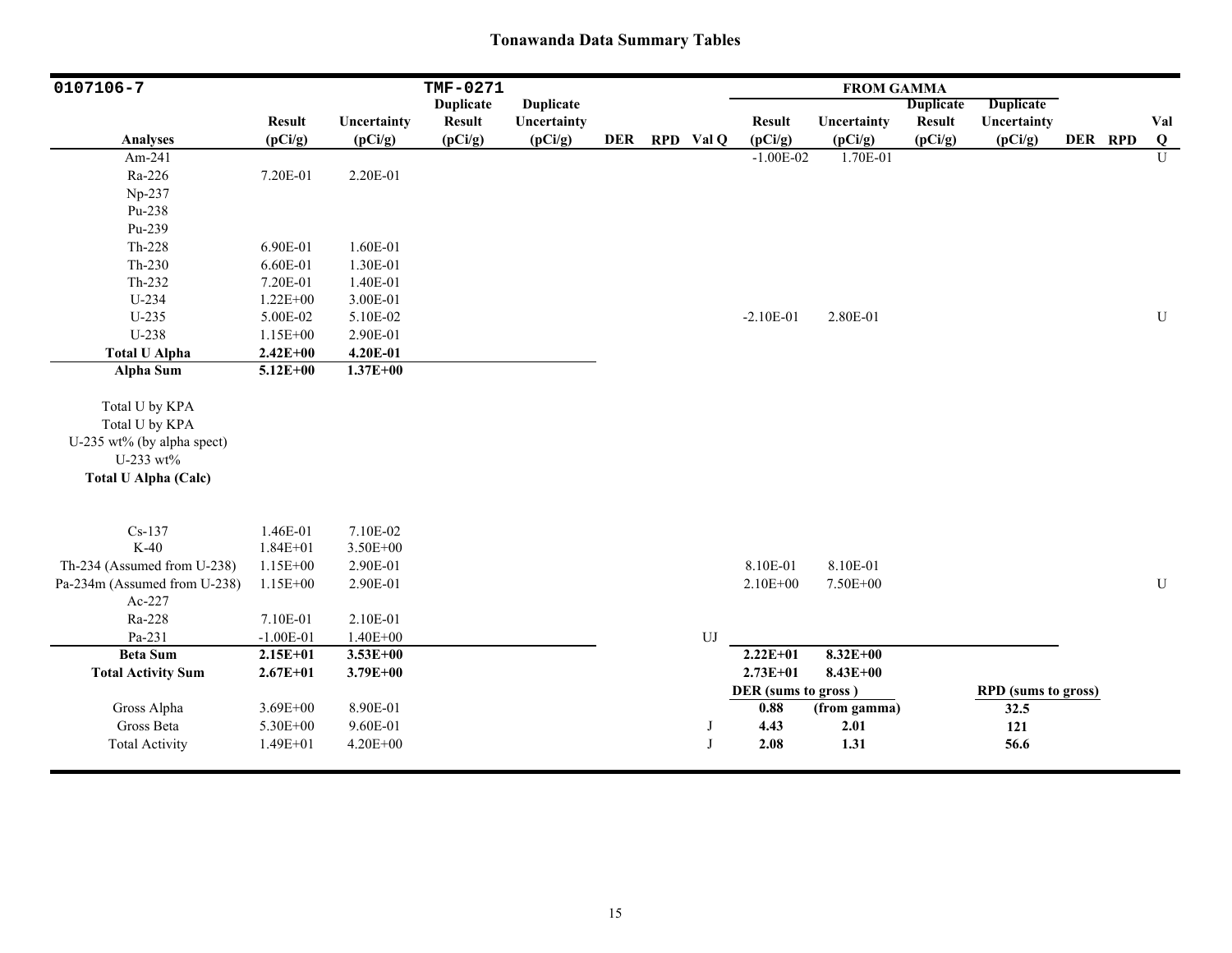| 0107106-8                    |                          |                        | TMF-0229                 |                        |            |      |            |                          | <b>FROM GAMMA</b>      |                          |                            |         |                 |
|------------------------------|--------------------------|------------------------|--------------------------|------------------------|------------|------|------------|--------------------------|------------------------|--------------------------|----------------------------|---------|-----------------|
|                              |                          |                        | <b>Duplicate</b>         | <b>Duplicate</b>       |            |      |            |                          |                        | <b>Duplicate</b>         | <b>Duplicate</b>           |         |                 |
| <b>Analyses</b>              | <b>Result</b><br>(pCi/g) | Uncertainty<br>(pCi/g) | <b>Result</b><br>(pCi/g) | Uncertainty<br>(pCi/g) | <b>DER</b> |      | RPD Val Q  | <b>Result</b><br>(pCi/g) | Uncertainty<br>(pCi/g) | <b>Result</b><br>(pCi/g) | Uncertainty<br>(pCi/g)     | DER RPD | Val<br>$\bf{Q}$ |
| Am-241                       |                          |                        |                          |                        |            |      |            | $-1.60E-01$              | 5.50E-01               |                          |                            |         | U               |
| Ra-226                       | 4.50E-01                 | 3.40E-01               |                          |                        |            |      | J          |                          |                        |                          |                            |         |                 |
| Np-237                       |                          |                        |                          |                        |            |      |            |                          |                        |                          |                            |         |                 |
| Pu-238                       |                          |                        |                          |                        |            |      |            |                          |                        |                          |                            |         |                 |
| Pu-239                       |                          |                        |                          |                        |            |      |            |                          |                        |                          |                            |         |                 |
| Th-228                       | 8.50E-01                 | 2.00E-01               |                          |                        |            |      |            |                          |                        |                          |                            |         |                 |
| $Th-230$                     | 8.10E-01                 | 1.70E-01               |                          |                        |            |      |            |                          |                        |                          |                            |         |                 |
| $Th-232$                     | 8.70E-01                 | 1.80E-01               |                          |                        |            |      |            |                          |                        |                          |                            |         |                 |
| U-234                        | 7.80E-01                 | 2.20E-01               |                          |                        |            |      |            |                          |                        |                          |                            |         |                 |
| $U-235$                      | 4.10E-02                 | 5.00E-02               |                          |                        |            |      | U          | $-3.00E-02$              | 3.10E-01               |                          |                            |         | ${\bf U}$       |
| U-238                        | 8.80E-01                 | 2.40E-01               |                          |                        |            |      |            |                          |                        |                          |                            |         |                 |
| <b>Total U Alpha</b>         | $1.70E + 00$             | 3.29E-01               |                          |                        |            |      |            |                          |                        |                          |                            |         |                 |
| Alpha Sum                    | $3.51E + 00$             | $2.15E+00$             |                          |                        |            |      |            |                          |                        |                          |                            |         |                 |
|                              |                          |                        |                          |                        |            |      |            |                          |                        |                          |                            |         |                 |
| Total U by KPA               |                          |                        |                          |                        |            |      |            |                          |                        |                          |                            |         |                 |
| Total U by KPA               |                          |                        |                          |                        |            |      |            |                          |                        |                          |                            |         |                 |
| U-235 wt% (by alpha spect)   |                          |                        |                          |                        |            |      |            |                          |                        |                          |                            |         |                 |
| U-233 wt%                    |                          |                        |                          |                        |            |      |            |                          |                        |                          |                            |         |                 |
| <b>Total U Alpha (Calc)</b>  |                          |                        |                          |                        |            |      |            |                          |                        |                          |                            |         |                 |
|                              |                          |                        |                          |                        |            |      |            |                          |                        |                          |                            |         |                 |
| <b>Total Radiological Sr</b> |                          |                        |                          |                        |            |      |            |                          |                        |                          |                            |         |                 |
| $K-40$                       | $1.75E + 01$             | 3.90E+00               |                          |                        |            |      |            |                          |                        |                          |                            |         |                 |
| Th-234 (Assumed from U-238)  | 8.80E-01                 | 2.40E-01               |                          |                        |            |      |            | $-4.00E-01$              | $1.10E + 00$           |                          |                            |         | ${\bf U}$       |
| Pa-234m (Assumed from U-238) | 8.80E-01                 | 2.40E-01               |                          |                        |            |      |            | 7.00E+00                 | $1.30E + 01$           |                          |                            |         | $\mathbf U$     |
| Ac-227                       |                          |                        |                          |                        |            |      |            |                          |                        |                          |                            |         |                 |
| Ra-228                       | 7.70E-01                 | 2.60E-01               |                          |                        |            |      |            |                          |                        |                          |                            |         |                 |
| Pa-231                       | $-1.30E + 00$            | 2.30E+00               |                          |                        |            |      | ${\rm UJ}$ |                          |                        |                          |                            |         |                 |
| <b>Beta Sum</b>              | $1.99E + 01$             | $3.93E + 00$           |                          |                        |            |      |            | $2.47E + 01$             | $1.36E + 01$           |                          |                            |         |                 |
| <b>Total Activity Sum</b>    | $2.34E + 01$             | $4.48E + 00$           |                          |                        |            |      |            | $2.82E + 01$             | $1.38E + 01$           |                          |                            |         |                 |
|                              |                          |                        |                          |                        |            |      |            | DER (sums to gross)      |                        |                          | <b>RPD</b> (sums to gross) |         |                 |
| Gross Alpha                  | 5.08E+00                 | 9.90E-01               | 5.40E+00                 | $1.10E + 00$           | 0.22       | 6.11 |            | 0.66                     | (from gamma)           |                          | 36.5                       |         |                 |
| Gross Beta                   | 4.49E+00                 | 8.70E-01               | $4.80E + 00$             | 9.10E-01               | 0.25       | 6.67 | $_{\rm J}$ | 3.82                     | 1.48                   |                          | 126                        |         |                 |
| <b>Total Activity</b>        | 9.50E+00                 | 3.90E+00               | 9.90E+00                 | 3.90E+00               | 0.07       | 4.12 | J          | 2.34                     | 1.31                   |                          | 84.4                       |         |                 |
|                              |                          |                        |                          |                        |            |      |            |                          |                        |                          |                            |         |                 |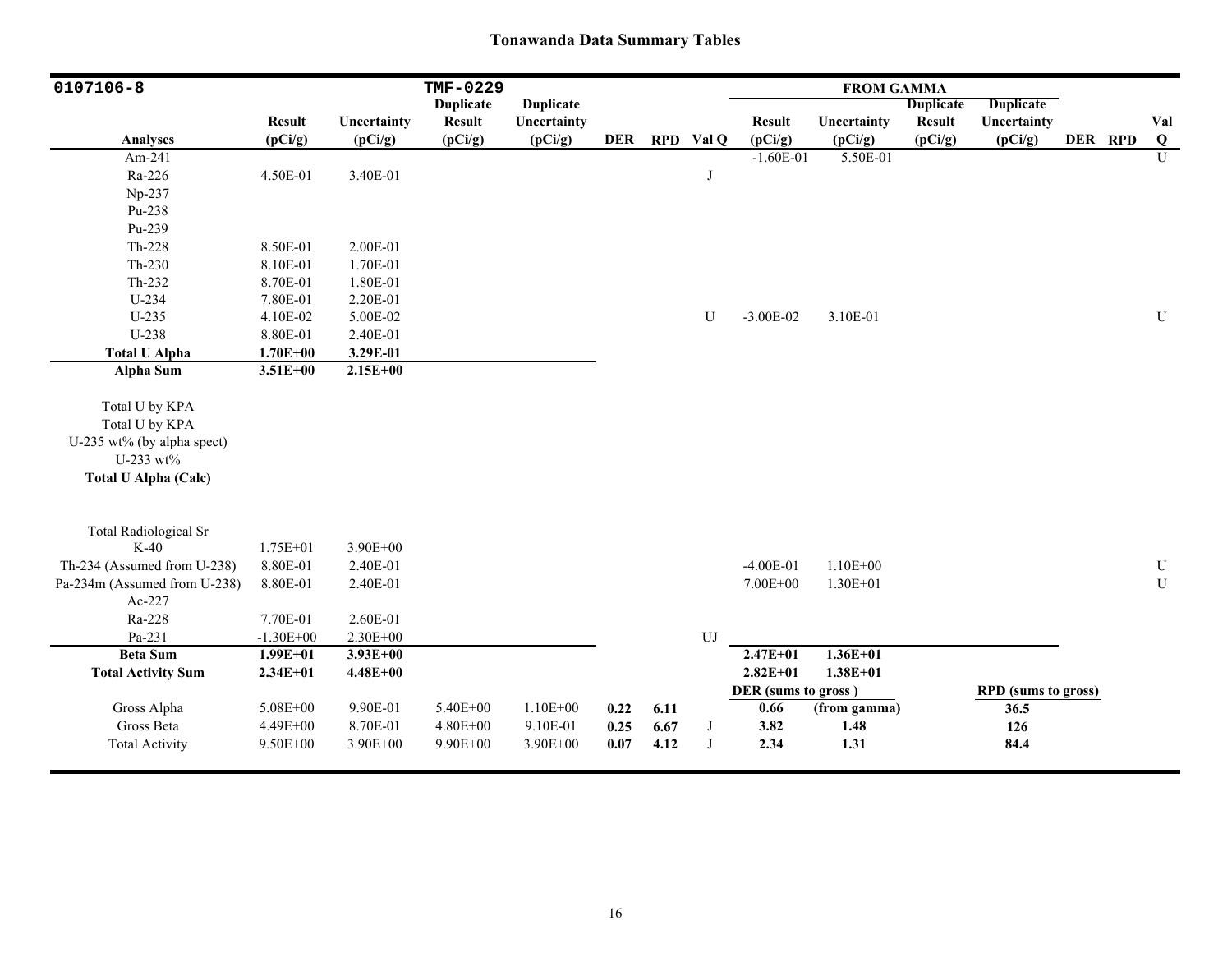| 0107106-9                                                                                                  |                          |                        | <b>TMF-0228</b>          |                        |            |              |                          | <b>FROM GAMMA</b>      |                          |                            |         |                 |
|------------------------------------------------------------------------------------------------------------|--------------------------|------------------------|--------------------------|------------------------|------------|--------------|--------------------------|------------------------|--------------------------|----------------------------|---------|-----------------|
|                                                                                                            |                          |                        | <b>Duplicate</b>         | <b>Duplicate</b>       |            |              |                          |                        | <b>Duplicate</b>         | <b>Duplicate</b>           |         |                 |
| <b>Analyses</b>                                                                                            | <b>Result</b><br>(pCi/g) | Uncertainty<br>(pCi/g) | <b>Result</b><br>(pCi/g) | Uncertainty<br>(pCi/g) | <b>DER</b> | RPD Val Q    | <b>Result</b><br>(pCi/g) | Uncertainty<br>(pCi/g) | <b>Result</b><br>(pCi/g) | Uncertainty<br>(pCi/g)     | DER RPD | Val<br>$\bf{Q}$ |
| Am-241                                                                                                     |                          |                        |                          |                        |            |              | $-1.40E-01$              | 2.90E-01               |                          |                            |         | $\mathbf{U}$    |
| Ra-226                                                                                                     | 7.40E-01                 | 2.10E-01               |                          |                        |            |              |                          |                        |                          |                            |         |                 |
| Np-237                                                                                                     |                          |                        |                          |                        |            |              |                          |                        |                          |                            |         |                 |
| Pu-238                                                                                                     |                          |                        |                          |                        |            |              |                          |                        |                          |                            |         |                 |
| Pu-239                                                                                                     |                          |                        |                          |                        |            |              |                          |                        |                          |                            |         |                 |
| Th-228                                                                                                     | 4.90E-01                 | 1.80E-01               |                          |                        |            |              |                          |                        |                          |                            |         |                 |
| $Th-230$                                                                                                   | 6.80E-01                 | 1.60E-01               |                          |                        |            |              |                          |                        |                          |                            |         |                 |
| Th-232                                                                                                     | 4.40E-01                 | 1.20E-01               |                          |                        |            |              |                          |                        |                          |                            |         |                 |
| U-234                                                                                                      | 8.40E-01                 | 2.50E-01               |                          |                        |            |              |                          |                        |                          |                            |         |                 |
| U-235                                                                                                      | 1.01E-01                 | 7.80E-02               |                          |                        |            |              | 2.80E-01                 | 2.80E-01               |                          |                            |         |                 |
| U-238                                                                                                      | 8.00E-01                 | 2.40E-01               |                          |                        |            |              |                          |                        |                          |                            |         |                 |
| <b>Total U Alpha</b>                                                                                       | $1.74E + 00$             | 3.55E-01               |                          |                        |            |              |                          |                        |                          |                            |         |                 |
| Alpha Sum                                                                                                  | $3.37E + 00$             | $1.52E+00$             |                          |                        |            |              |                          |                        |                          |                            |         |                 |
| Total U by KPA<br>Total U by KPA<br>U-235 wt% (by alpha spect)<br>U-233 wt%<br><b>Total U Alpha (Calc)</b> |                          |                        |                          |                        |            |              |                          |                        |                          |                            |         |                 |
| <b>Total Radiological Sr</b>                                                                               |                          |                        |                          |                        |            |              |                          |                        |                          |                            |         |                 |
| $K-40$                                                                                                     | 8.80E+00                 | $2.20E + 00$           |                          |                        |            |              |                          |                        |                          |                            |         |                 |
| Th-234 (Assumed from U-238)                                                                                | 8.00E-01                 | 2.40E-01               |                          |                        |            |              | 5.50E-01                 | 8.10E-01               |                          |                            |         | ${\bf U}$       |
| Pa-234m (Assumed from U-238)                                                                               | 8.00E-01                 | 2.40E-01               |                          |                        |            |              | 3.70E+00                 | 8.90E+00               |                          |                            |         | U               |
| Ac-227                                                                                                     |                          |                        |                          |                        |            |              |                          |                        |                          |                            |         |                 |
| Ra-228                                                                                                     | 4.30E-01                 | 2.10E-01               |                          |                        |            |              |                          |                        |                          |                            |         |                 |
| Pa-231                                                                                                     | $-8.00E - 01$            | $1.60E + 00$           |                          |                        |            | UJ           |                          |                        |                          |                            |         |                 |
| <b>Beta Sum</b>                                                                                            | $1.07E + 01$             | $2.24E + 00$           |                          |                        |            |              | $1.34E + 01$             | $9.21E + 00$           |                          |                            |         |                 |
| <b>Total Activity Sum</b>                                                                                  | $1.41E + 01$             | $2.71E+00$             |                          |                        |            |              | $1.68E + 01$             | $9.33E + 00$           |                          |                            |         |                 |
|                                                                                                            |                          |                        |                          |                        |            |              | DER (sums to gross)      |                        |                          | <b>RPD</b> (sums to gross) |         |                 |
| Gross Alpha                                                                                                | 3.40E+00                 | $1.00E + 00$           |                          |                        |            |              | 0.02                     | (from gamma)           |                          | 0.9                        |         |                 |
| Gross Beta                                                                                                 | 2.54E+00                 | 9.40E-01               |                          |                        |            | J            | 3.37                     | 1.17                   |                          | 123                        |         |                 |
| <b>Total Activity</b>                                                                                      | $9.20E + 00$             | 3.90E+00               |                          |                        |            | $\mathbf{J}$ | 1.03                     | 0.75                   |                          | 42.1                       |         |                 |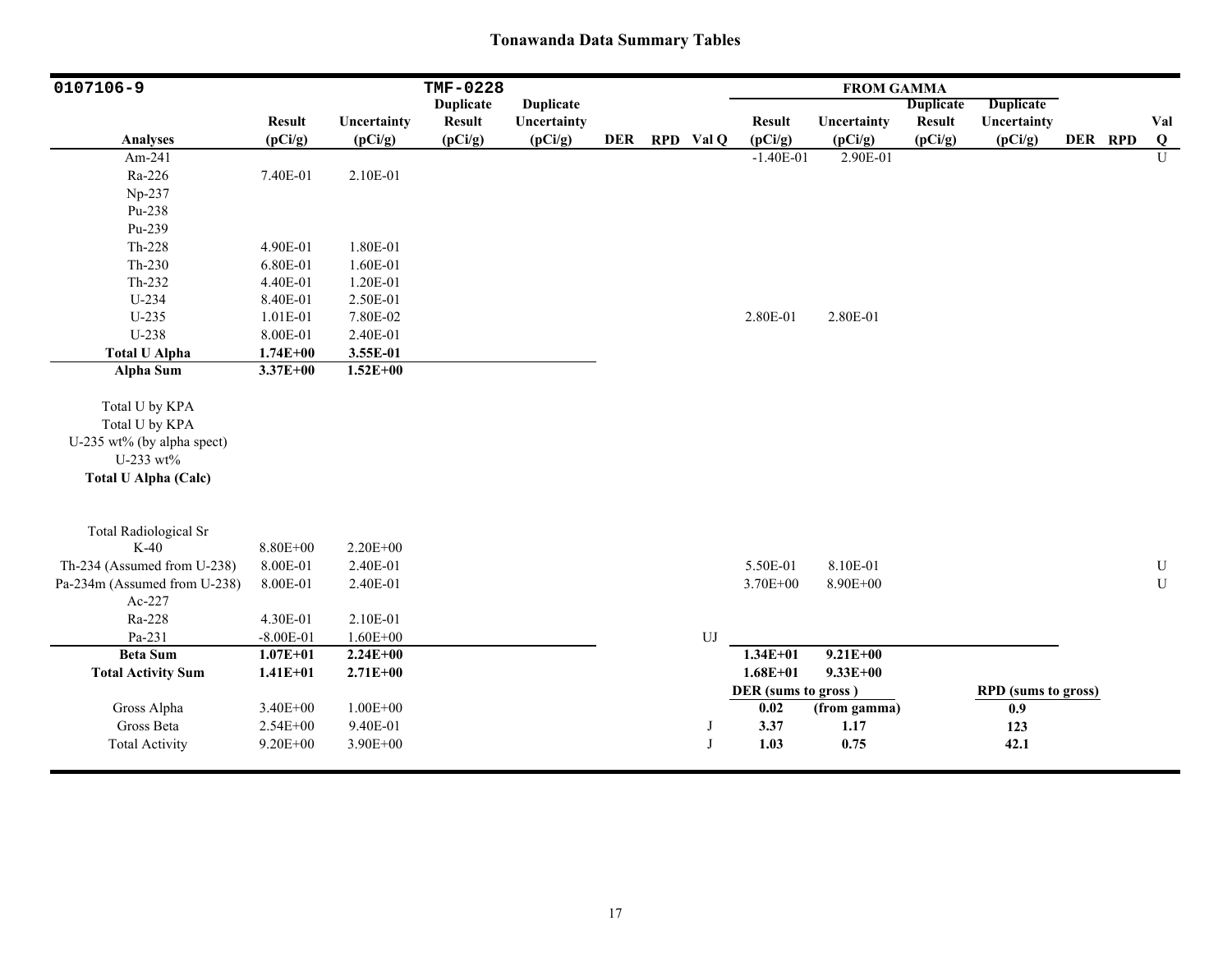| 0107106-10                   |                          |              | TMF-0193                 |                  |            |                  |             |                     | <b>FROM GAMMA</b>      |                          |                            |         |               |
|------------------------------|--------------------------|--------------|--------------------------|------------------|------------|------------------|-------------|---------------------|------------------------|--------------------------|----------------------------|---------|---------------|
|                              |                          |              | <b>Duplicate</b>         | <b>Duplicate</b> |            |                  |             |                     |                        | <b>Duplicate</b>         | <b>Duplicate</b>           |         |               |
| <b>Analyses</b>              | <b>Result</b><br>(pCi/g) | Uncertainty  | <b>Result</b><br>(pCi/g) | Uncertainty      | <b>DER</b> |                  | RPD Val Q   | <b>Result</b>       | Uncertainty<br>(pCi/g) | <b>Result</b><br>(pCi/g) | Uncertainty                | DER RPD | Val           |
| Am-241                       |                          | (pCi/g)      |                          | (pCi/g)          |            |                  |             | (pCi/g)<br>4.00E-03 | 8.40E-02               |                          | (pCi/g)                    |         | $\bf{Q}$<br>U |
| Ra-226                       | 6.70E-01                 |              |                          |                  |            |                  |             |                     |                        |                          |                            |         |               |
|                              |                          | 2.10E-01     | 7.20E-01                 | 2.00E-01         | 0.17       | $\boldsymbol{7}$ |             |                     |                        |                          |                            |         |               |
| Np-237                       |                          |              |                          |                  |            |                  |             |                     |                        |                          |                            |         |               |
| Pu-238                       |                          |              |                          |                  |            |                  |             |                     |                        |                          |                            |         |               |
| Pu-239                       |                          |              |                          |                  |            |                  |             |                     |                        |                          |                            |         |               |
| Th-228                       | 4.40E-01                 | 1.60E-01     |                          |                  |            |                  |             |                     |                        |                          |                            |         |               |
| $Th-230$                     | 7.40E-01                 | 1.60E-01     |                          |                  |            |                  |             |                     |                        |                          |                            |         |               |
| Th-232                       | 3.70E-01                 | 1.00E-01     |                          |                  |            |                  |             |                     |                        |                          |                            |         |               |
| $U-234$                      | 6.90E-01                 | 2.10E-01     |                          |                  |            |                  |             |                     |                        |                          |                            |         |               |
| $U-235$                      | 9.00E-03                 | 2.70E-02     |                          |                  |            |                  | $\mathbf U$ | 1.30E-01            | 2.30E-01               |                          |                            |         | ${\bf U}$     |
| U-238                        | 7.30E-01                 | 2.20E-01     |                          |                  |            |                  |             |                     |                        |                          |                            |         |               |
| <b>Total U Alpha</b>         | $1.43E + 00$             | 3.05E-01     |                          |                  |            |                  |             |                     |                        |                          |                            |         |               |
| <b>Alpha Sum</b>             | $4.37E + 00$             | $1.34E + 00$ |                          |                  |            |                  |             |                     |                        |                          |                            |         |               |
| Total U by KPA               |                          |              |                          |                  |            |                  |             |                     |                        |                          |                            |         |               |
|                              |                          |              |                          |                  |            |                  |             |                     |                        |                          |                            |         |               |
| Total U by KPA               |                          |              |                          |                  |            |                  |             |                     |                        |                          |                            |         |               |
| U-235 wt% (by alpha spect)   |                          |              |                          |                  |            |                  |             |                     |                        |                          |                            |         |               |
| U-233 wt%                    |                          |              |                          |                  |            |                  |             |                     |                        |                          |                            |         |               |
| <b>Total U Alpha (Calc)</b>  |                          |              |                          |                  |            |                  |             |                     |                        |                          |                            |         |               |
| <b>Total Radiological Sr</b> |                          |              |                          |                  |            |                  |             |                     |                        |                          |                            |         |               |
| $K-40$                       | $9.30E + 00$             | $2.30E + 00$ |                          |                  |            |                  |             |                     |                        |                          |                            |         |               |
| Th-234 (Assumed from U-238)  | 7.30E-01                 | 2.20E-01     |                          |                  |            |                  |             | 5.60E-01            | 5.20E-01               |                          |                            |         |               |
| Pa-234m (Assumed from U-238) | 7.30E-01                 | 2.20E-01     |                          |                  |            |                  |             | $-2.00E + 00$       | 7.90E+00               |                          |                            |         | U             |
| Ac-227                       |                          |              |                          |                  |            |                  |             |                     |                        |                          |                            |         |               |
| Ra-228                       | 5.80E-01                 | 2.40E-01     |                          |                  |            |                  |             |                     |                        |                          |                            |         |               |
| Pa-231                       | 8.00E-01                 | $1.40E + 00$ |                          |                  |            |                  | ${\rm UJ}$  |                     |                        |                          |                            |         |               |
| <b>Beta Sum</b>              | $1.14E + 01$             | $2.34E+00$   |                          |                  |            |                  |             | $8.54E+00$          | $8.25E+00$             |                          |                            |         |               |
| <b>Total Activity Sum</b>    | $1.58E + 01$             | $2.69E + 00$ |                          |                  |            |                  |             | $1.29E + 01$        | $8.36E + 00$           |                          |                            |         |               |
|                              |                          |              |                          |                  |            |                  |             | DER (sums to gross) |                        |                          | <b>RPD</b> (sums to gross) |         |               |
| Gross Alpha                  | 3.80E+00                 | $1.00E + 00$ |                          |                  |            |                  |             | 0.34                | (from gamma)           |                          | 13.93                      |         |               |
| Gross Beta                   | $2.94E + 00$             | 9.30E-01     |                          |                  |            |                  | J           | 3.37                | 0.67                   |                          | 118                        |         |               |
| <b>Total Activity</b>        | $6.50E + 00$             | 3.90E+00     |                          |                  |            |                  | J           | 1.96                | 0.69                   |                          | 83.4                       |         |               |
|                              |                          |              |                          |                  |            |                  |             |                     |                        |                          |                            |         |               |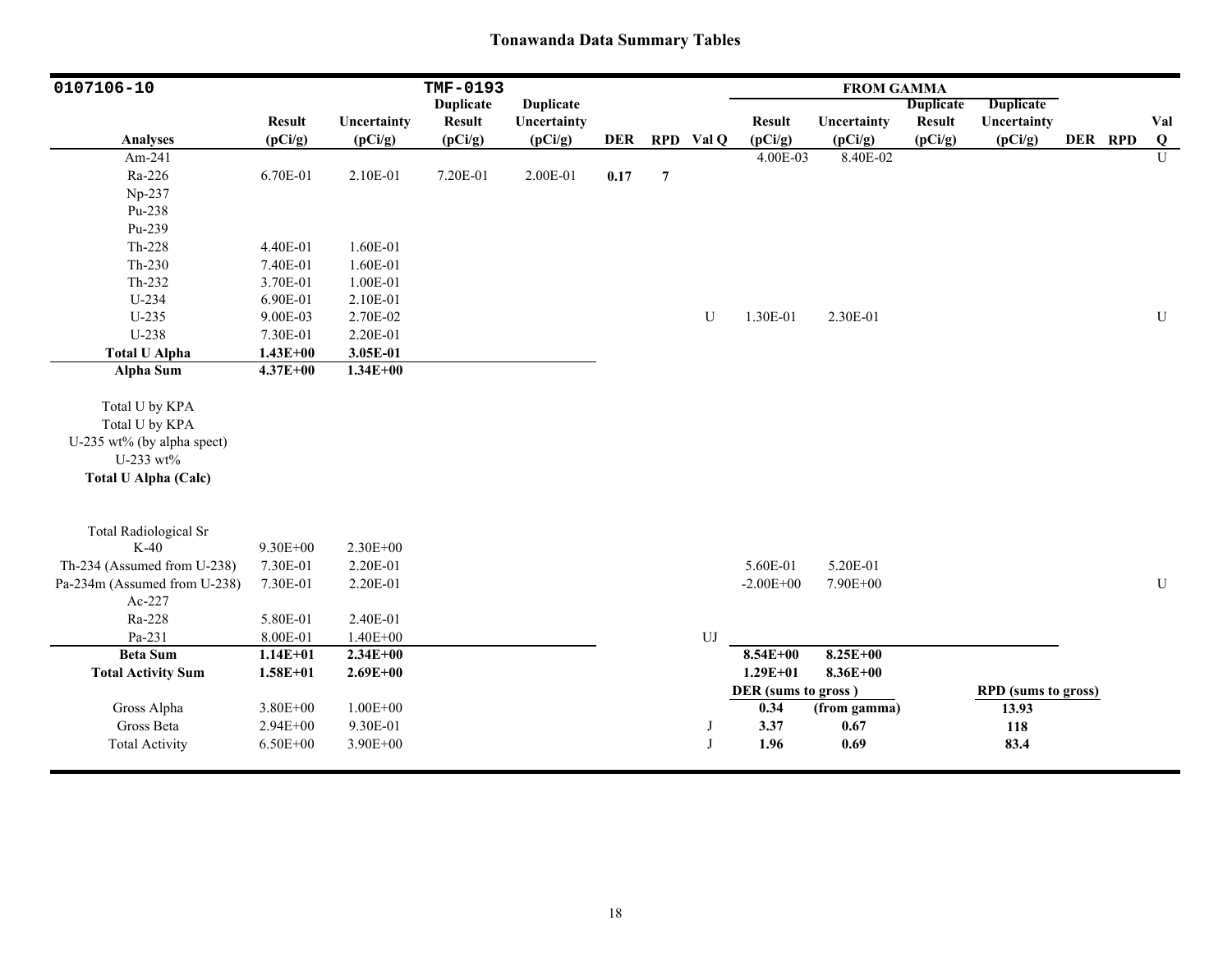| 0107106-11                   |               |              | TMF-0282         |                  |            |      |            |                     | <b>FROM GAMMA</b> |                  |                            |         |     |             |
|------------------------------|---------------|--------------|------------------|------------------|------------|------|------------|---------------------|-------------------|------------------|----------------------------|---------|-----|-------------|
|                              |               |              | <b>Duplicate</b> | <b>Duplicate</b> |            |      |            |                     |                   | <b>Duplicate</b> | Duplicate                  |         |     |             |
|                              | <b>Result</b> | Uncertainty  | <b>Result</b>    | Uncertainty      |            |      |            | <b>Result</b>       | Uncertainty       | <b>Result</b>    | Uncertainty                |         |     | Val         |
| <b>Analyses</b>              | (pCi/g)       | (pCi/g)      | (pCi/g)          | (pCi/g)          | <b>DER</b> |      | RPD Val Q  | (pCi/g)             | (pCi/g)           | (pCi/g)          | (pCi/g)                    | DER RPD |     | Q           |
| Am-241                       |               |              |                  |                  |            |      |            | $-1.60E-01$         | 2.60E-01          | 8.00E-03         | 9.50E-02 0.61              |         | 221 | $\mathbf U$ |
| Ra-226                       | 5.00E-01      | 1.90E-01     |                  |                  |            |      |            |                     |                   |                  |                            |         |     |             |
| Np-237                       |               |              |                  |                  |            |      |            |                     |                   |                  |                            |         |     |             |
| Pu-238                       |               |              |                  |                  |            |      |            |                     |                   |                  |                            |         |     |             |
| Pu-239                       |               |              |                  |                  |            |      |            |                     |                   |                  |                            |         |     |             |
| Th-228                       | 5.90E-01      | 1.40E-01     | 5.00E-01         | 1.50E-01         | 0.44       | 16.5 |            |                     |                   |                  |                            |         |     |             |
| $Th-230$                     | 6.20E-01      | 1.30E-01     | 6.90E-01         | 1.50E-01         | 0.35       | 10.7 |            |                     |                   |                  |                            |         |     |             |
| Th-232                       | 4.60E-01      | 1.10E-01     | 5.80E-01         | 1.40E-01         | 0.67       | 23.1 |            |                     |                   |                  |                            |         |     |             |
| $U-234$                      | 8.90E-01      | 2.60E-01     |                  |                  |            |      |            |                     |                   |                  |                            |         |     |             |
| $U-235$                      | 4.50E-02      | 5.40E-02     |                  |                  |            |      |            | $0.00E + 00$        | 2.80E-01          | $-8.00E - 02$    | 2.90E-01                   | 0.20    | 200 | U           |
| U-238                        | 9.80E-01      | 2.80E-01     |                  |                  |            |      |            |                     |                   |                  |                            |         |     |             |
| <b>Total U Alpha</b>         | $1.92E + 00$  | 3.86E-01     |                  |                  |            |      |            |                     |                   |                  |                            |         |     |             |
| Alpha Sum                    | $3.37E + 00$  | $1.35E+00$   |                  |                  |            |      |            |                     |                   |                  |                            |         |     |             |
|                              |               |              |                  |                  |            |      |            |                     |                   |                  |                            |         |     |             |
| Total U by KPA               |               |              |                  |                  |            |      |            |                     |                   |                  |                            |         |     |             |
| Total U by KPA               |               |              |                  |                  |            |      |            |                     |                   |                  |                            |         |     |             |
| U-235 wt% (by alpha spect)   |               |              |                  |                  |            |      |            |                     |                   |                  |                            |         |     |             |
| U-233 wt%                    |               |              |                  |                  |            |      |            |                     |                   |                  |                            |         |     |             |
| <b>Total U Alpha (Calc)</b>  |               |              |                  |                  |            |      |            |                     |                   |                  |                            |         |     |             |
|                              |               |              |                  |                  |            |      |            |                     |                   |                  |                            |         |     |             |
|                              |               |              |                  |                  |            |      |            |                     |                   |                  |                            |         |     |             |
| <b>Total Radiological Sr</b> |               |              |                  |                  |            |      |            |                     |                   |                  |                            |         |     |             |
| $K-40$                       | $1.07E + 01$  | $2.10E + 00$ | $1.07E + 01$     | $2.80E + 00$     | 0.00       | 0.00 |            |                     |                   |                  |                            |         |     |             |
| Th-234 (Assumed from U-238)  | 9.80E-01      | 2.80E-01     |                  |                  |            |      |            | 6.00E-02            | 8.00E-01          | 5.60E-01         | 7.10E-01                   | 0.47    | 161 | U           |
| Pa-234m (Assumed from U-238) | 9.80E-01      | 2.80E-01     |                  |                  |            |      |            | $-5.00E + 00$       | 7.90E+00          | $1.30E + 00$     | 7.70E+00                   | 0.57    | 341 | U           |
| Ac-227                       |               |              |                  |                  |            |      |            |                     |                   |                  |                            |         |     |             |
| Ra-228                       | 5.80E-01      | 1.90E-01     | 3.80E-01         | 2.50E-01         | 0.64       | 41.7 |            |                     |                   |                  |                            |         |     |             |
| Pa-231                       | $-8.00E - 01$ | $1.40E + 00$ | $-6.00E-01$      | $1.60E + 00$     | 0.09       | 28.6 | ${\rm UJ}$ |                     |                   |                  |                            |         |     |             |
| <b>Beta Sum</b>              | $1.31E + 01$  | $2.15E+00$   |                  |                  |            |      |            | $6.24E + 00$        | $8.22E + 00$      | $1.29E + 01$     | $8.23E+00$                 |         |     |             |
| <b>Total Activity Sum</b>    | $1.65E + 01$  | $2.54E + 00$ |                  |                  |            |      |            | $9.61E + 00$        | $8.33E + 00$      |                  |                            |         |     |             |
|                              |               |              |                  |                  |            |      |            | DER (sums to gross) |                   |                  | <b>RPD</b> (sums to gross) |         |     |             |
| Gross Alpha                  | 4.50E+00      | $1.10E + 00$ | $3.10E + 00$     | $1.10E + 00$     | 0.90       | 36.8 |            | 0.65                | (from gamma)      |                  | 28.9                       |         |     |             |
| Gross Beta                   | $2.81E + 00$  | 9.30E-01     | $2.90E + 00$     | $1.00E + 00$     | 0.07       | 3.15 | J          | 4.41                | 0.42              |                  | 130                        |         |     |             |
| <b>Total Activity</b>        | 8.40E+00      | $4.10E + 00$ |                  |                  |            |      |            | 1.68                | 0.13              |                  | 65.1                       |         |     |             |
|                              |               |              |                  |                  |            |      |            |                     |                   |                  |                            |         |     |             |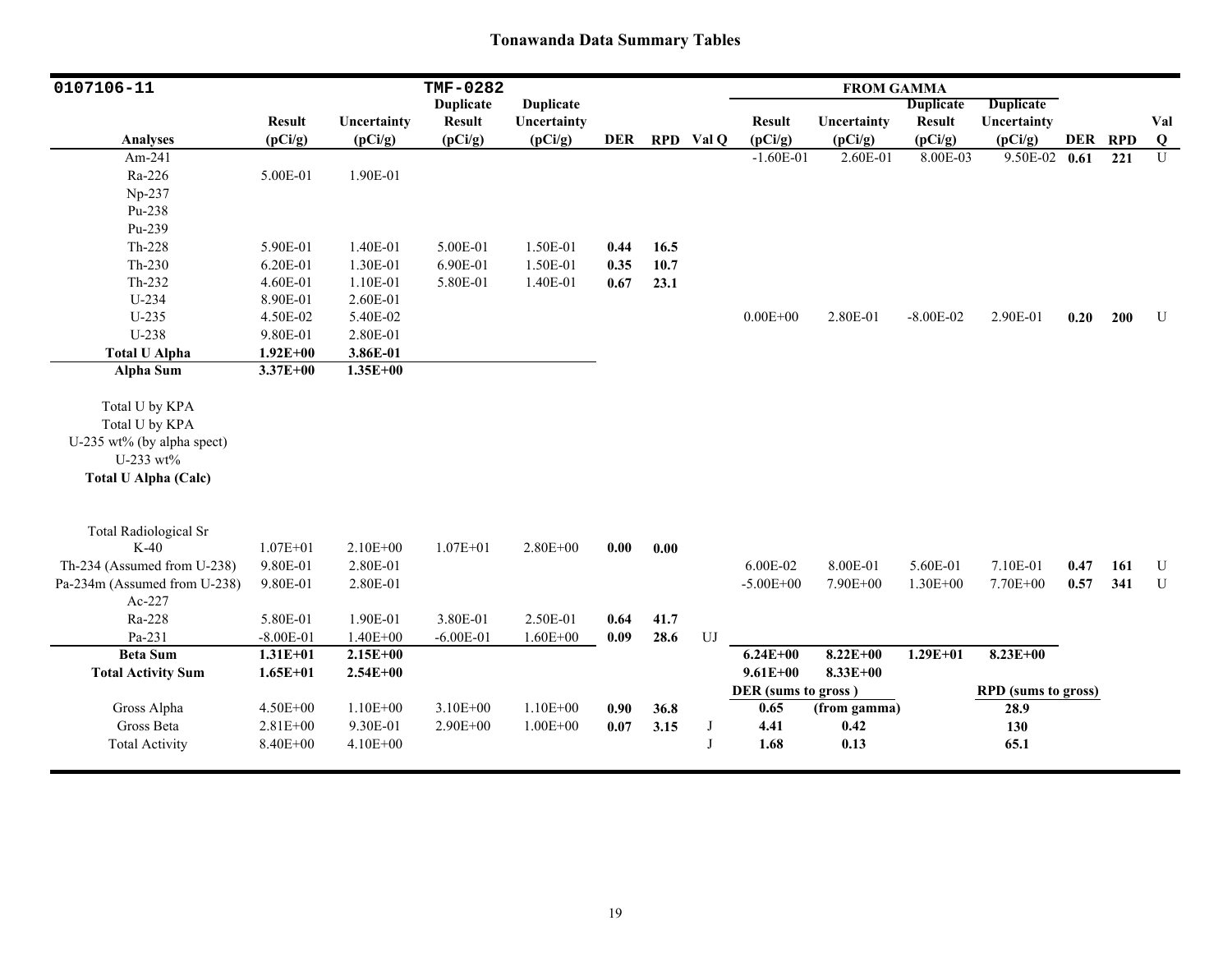| 0107106-12                   |                          |                        | TMF-0283                 |                        |            |            |                          | <b>FROM GAMMA</b>      |                          |                            |         |                 |
|------------------------------|--------------------------|------------------------|--------------------------|------------------------|------------|------------|--------------------------|------------------------|--------------------------|----------------------------|---------|-----------------|
|                              |                          |                        | <b>Duplicate</b>         | <b>Duplicate</b>       |            |            |                          |                        | <b>Duplicate</b>         | <b>Duplicate</b>           |         |                 |
| <b>Analyses</b>              | <b>Result</b><br>(pCi/g) | Uncertainty<br>(pCi/g) | <b>Result</b><br>(pCi/g) | Uncertainty<br>(pCi/g) | <b>DER</b> | RPD Val Q  | <b>Result</b><br>(pCi/g) | Uncertainty<br>(pCi/g) | <b>Result</b><br>(pCi/g) | Uncertainty<br>(pCi/g)     | DER RPD | Val<br>$\bf{Q}$ |
| Am-241                       |                          |                        |                          |                        |            |            | 7.00E-02                 | 1.60E-01               |                          |                            |         | $\overline{U}$  |
| Ra-226                       | 9.80E-01                 | 2.30E-01               |                          |                        |            | J          |                          |                        |                          |                            |         |                 |
| Np-237                       |                          |                        |                          |                        |            |            |                          |                        |                          |                            |         |                 |
| Pu-238                       |                          |                        |                          |                        |            |            |                          |                        |                          |                            |         |                 |
| Pu-239                       |                          |                        |                          |                        |            |            |                          |                        |                          |                            |         |                 |
| Th-228                       | 6.50E-01                 | 1.60E-01               |                          |                        |            |            |                          |                        |                          |                            |         |                 |
|                              |                          |                        |                          |                        |            |            |                          |                        |                          |                            |         |                 |
| $Th-230$                     | $1.06E + 00$             | 1.90E-01               |                          |                        |            |            |                          |                        |                          |                            |         |                 |
| Th-232                       | 6.50E-01                 | 1.30E-01               |                          |                        |            |            |                          |                        |                          |                            |         |                 |
| U-234                        | $1.46E + 00$             | 3.40E-01               |                          |                        |            |            |                          |                        |                          |                            |         |                 |
| $U-235$                      | 7.90E-02                 | 6.50E-02               |                          |                        |            |            | $0.00E + 00$             | 2.60E-01               |                          |                            |         | ${\bf U}$       |
| U-238                        | $1.37E + 00$             | 3.30E-01               |                          |                        |            |            |                          |                        |                          |                            |         |                 |
| <b>Total U Alpha</b>         | $2.91E+00$               | 4.78E-01               |                          |                        |            |            |                          |                        |                          |                            |         |                 |
| <b>Alpha Sum</b>             | $6.07E + 00$             | $1.31E + 00$           |                          |                        |            |            |                          |                        |                          |                            |         |                 |
| Total U by KPA               |                          |                        |                          |                        |            |            |                          |                        |                          |                            |         |                 |
| Total U by KPA               |                          |                        |                          |                        |            |            |                          |                        |                          |                            |         |                 |
|                              |                          |                        |                          |                        |            |            |                          |                        |                          |                            |         |                 |
| U-235 wt% (by alpha spect)   |                          |                        |                          |                        |            |            |                          |                        |                          |                            |         |                 |
| U-233 wt%                    |                          |                        |                          |                        |            |            |                          |                        |                          |                            |         |                 |
| <b>Total U Alpha (Calc)</b>  |                          |                        |                          |                        |            |            |                          |                        |                          |                            |         |                 |
|                              |                          |                        |                          |                        |            |            |                          |                        |                          |                            |         |                 |
| $Cs-137$                     | 9.10E-02                 | 5.10E-02               |                          |                        |            |            |                          |                        |                          |                            |         |                 |
| $K-40$                       | 1.59E+01                 | $3.00E + 00$           |                          |                        |            |            |                          |                        |                          |                            |         |                 |
| Th-234 (Assumed from U-238)  | $1.37E + 00$             | 3.30E-01               |                          |                        |            |            | $1.13E + 00$             | 8.20E-01               |                          |                            |         |                 |
| Pa-234m (Assumed from U-238) | $1.37E + 00$             | 3.30E-01               |                          |                        |            |            | $3.20E + 00$             | 7.70E+00               |                          |                            |         | U               |
| Ac-227                       |                          |                        |                          |                        |            |            |                          |                        |                          |                            |         |                 |
| Ra-228                       | 5.50E-01                 | 1.80E-01               |                          |                        |            |            |                          |                        |                          |                            |         |                 |
| Pa-231                       | $-2.00E-01$              | $1.30E + 00$           |                          |                        |            | ${\rm UJ}$ |                          |                        |                          |                            |         |                 |
| <b>Beta Sum</b>              | $1.93E+01$               | $3.05E + 00$           |                          |                        |            |            | $2.08E + 01$             | $8.31E+00$             |                          |                            |         |                 |
| <b>Total Activity Sum</b>    | $2.53E+01$               | $3.32E + 00$           |                          |                        |            |            | $2.69E + 01$             | $8.41E + 00$           |                          |                            |         |                 |
|                              |                          |                        |                          |                        |            |            | DER (sums to gross)      |                        |                          | <b>RPD</b> (sums to gross) |         |                 |
| Gross Alpha                  | $6.10E + 00$             | $1.20E + 00$           |                          |                        |            |            | 0.02                     | (from gamma)           |                          | 0.5                        |         |                 |
| Gross Beta                   | 4.30E+00                 | $1.10E + 00$           |                          |                        |            | J          | 4.62                     | 1.97                   |                          | 127                        |         |                 |
| <b>Total Activity</b>        | $1.33E + 01$             | $4.20E + 00$           |                          |                        |            | J          | 2.25                     | 1.45                   |                          | 62.3                       |         |                 |
|                              |                          |                        |                          |                        |            |            |                          |                        |                          |                            |         |                 |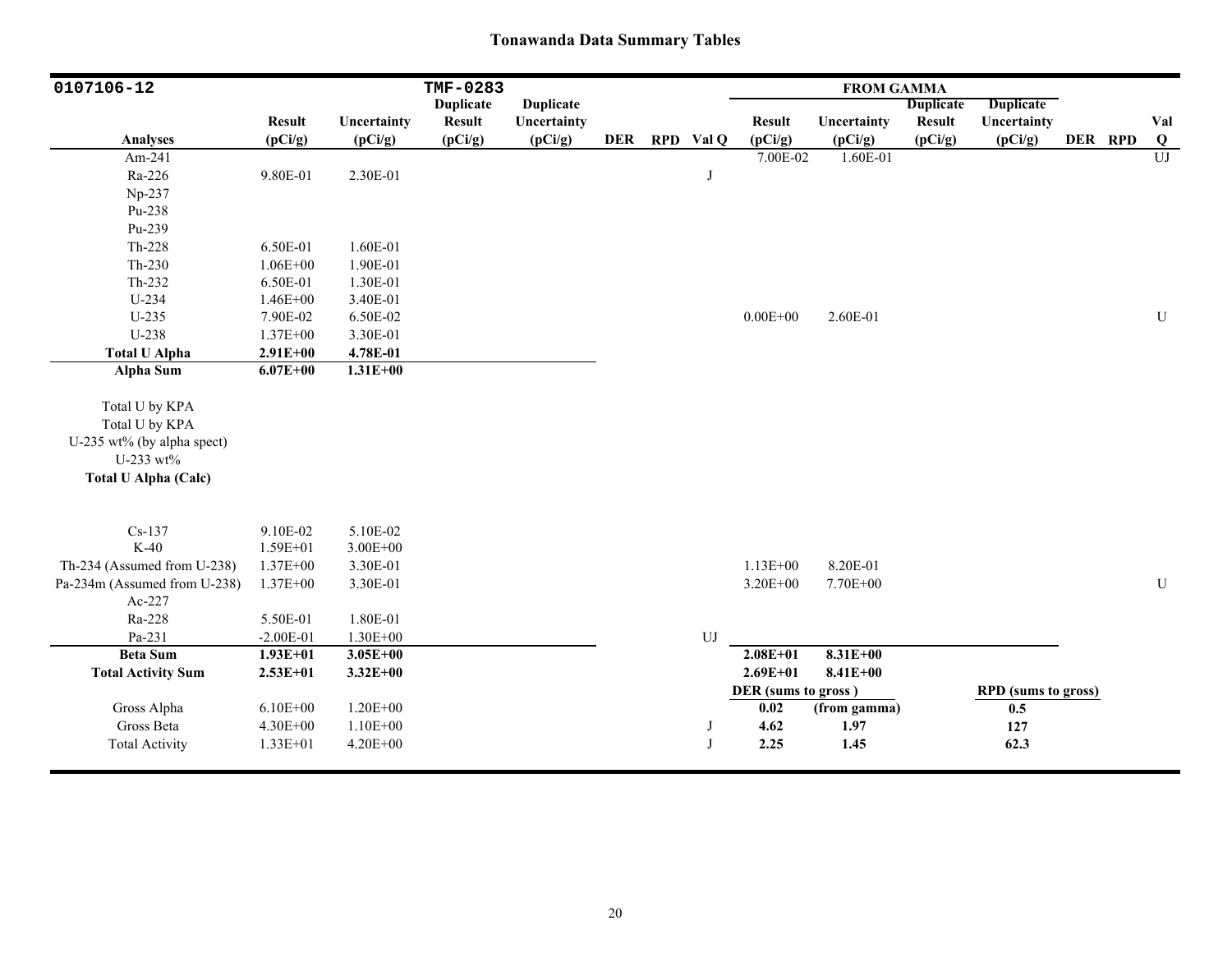| 0107106-13                   |               |                        | <b>TMF-0284</b>                   |                        |            |            |            |                          | <b>FROM GAMMA</b>      |                                   |                            |         |                 |
|------------------------------|---------------|------------------------|-----------------------------------|------------------------|------------|------------|------------|--------------------------|------------------------|-----------------------------------|----------------------------|---------|-----------------|
|                              | <b>Result</b> |                        | <b>Duplicate</b><br><b>Result</b> | <b>Duplicate</b>       |            |            |            |                          |                        | <b>Duplicate</b><br><b>Result</b> | <b>Duplicate</b>           |         |                 |
| <b>Analyses</b>              | (pCi/g)       | Uncertainty<br>(pCi/g) | (pCi/g)                           | Uncertainty<br>(pCi/g) | <b>DER</b> | <b>RPD</b> | Val Q      | <b>Result</b><br>(pCi/g) | Uncertainty<br>(pCi/g) | (pCi/g)                           | Uncertainty<br>(pCi/g)     | DER RPD | Val<br>$\bf{Q}$ |
| Am-241                       |               |                        |                                   |                        |            |            |            | 4.70E-01                 | 4.70E-01               |                                   |                            |         |                 |
| Ra-226                       | 9.90E-01      | 2.60E-01               |                                   |                        |            |            | J          |                          |                        |                                   |                            |         |                 |
| Np-237                       |               |                        |                                   |                        |            |            |            |                          |                        |                                   |                            |         |                 |
| Pu-238                       |               |                        |                                   |                        |            |            |            |                          |                        |                                   |                            |         |                 |
| Pu-239                       |               |                        |                                   |                        |            |            |            |                          |                        |                                   |                            |         |                 |
| Th-228                       | 9.10E-01      | 1.60E-01               |                                   |                        |            |            |            |                          |                        |                                   |                            |         |                 |
| $Th-230$                     | 7.80E-01      | 1.40E-01               |                                   |                        |            |            |            |                          |                        |                                   |                            |         |                 |
| $Th-232$                     | 8.20E-01      | 1.40E-01               |                                   |                        |            |            |            |                          |                        |                                   |                            |         |                 |
| U-234                        | 9.10E-01      | 2.40E-01               | 8.20E-01                          | 2.20E-01               | 0.28       | 10.4       |            |                          |                        |                                   |                            |         |                 |
| $U-235$                      | 4.10E-02      | 4.50E-02               | 4.00E-03                          | 2.30E-02               | 0.73       | 164        |            | $-4.00E-02$              | 3.10E-01               |                                   |                            |         | ${\bf U}$       |
| U-238                        | 8.30E-01      | 2.20E-01               | 8.70E-01                          | 2.30E-01               | 0.13       | 4.71       |            |                          |                        |                                   |                            |         |                 |
| <b>Total U Alpha</b>         | $1.78E + 00$  | 3.29E-01               | $1.69E + 00$                      | 3.19E-01               |            |            |            |                          |                        |                                   |                            |         |                 |
| <b>Alpha Sum</b>             | $4.11E + 00$  | $1.44E + 00$           | $1.69E + 00$                      | 3.19E-01               |            |            |            |                          |                        |                                   |                            |         |                 |
|                              |               |                        |                                   |                        |            |            |            |                          |                        |                                   |                            |         |                 |
| Total U by KPA               |               |                        |                                   |                        |            |            |            |                          |                        |                                   |                            |         |                 |
| Total U by KPA               |               |                        |                                   |                        |            |            |            |                          |                        |                                   |                            |         |                 |
| U-235 wt% (by alpha spect)   |               |                        |                                   |                        |            |            |            |                          |                        |                                   |                            |         |                 |
| U-233 wt%                    |               |                        |                                   |                        |            |            |            |                          |                        |                                   |                            |         |                 |
| <b>Total U Alpha (Calc)</b>  |               |                        |                                   |                        |            |            |            |                          |                        |                                   |                            |         |                 |
|                              |               |                        |                                   |                        |            |            |            |                          |                        |                                   |                            |         |                 |
| <b>Total Radiological Sr</b> |               |                        |                                   |                        |            |            |            |                          |                        |                                   |                            |         |                 |
| $K-40$                       | $1.79E + 01$  | $3.60E + 00$           |                                   |                        |            |            |            |                          |                        |                                   |                            |         |                 |
| Th-234 (Assumed from U-238)  | 8.30E-01      | 2.20E-01               | 8.70E-01                          | 2.30E-01               | 0.13       | 4.71       |            | $-9.00E-01$              | $1.10E + 00$           |                                   |                            |         | $\mathbf U$     |
| Pa-234m (Assumed from U-238) | 8.30E-01      | 2.20E-01               | 8.70E-01                          | 2.30E-01               | 0.13       | 4.71       |            | $-4.90E + 00$            | $9.00E + 00$           |                                   |                            |         | ${\bf U}$       |
| Ac-227                       |               |                        |                                   |                        |            |            |            |                          |                        |                                   |                            |         |                 |
| Ra-228                       | 6.60E-01      | 2.10E-01               |                                   |                        |            |            |            |                          |                        |                                   |                            |         |                 |
| Pa-231                       | $-1.30E + 00$ | $1.50E + 00$           |                                   |                        |            |            | ${\rm UJ}$ |                          |                        |                                   |                            |         |                 |
| <b>Beta Sum</b>              | $2.01E + 01$  | $3.62E + 00$           | $1.74E + 00$                      | 3.25E-01               |            |            |            | $1.26E+01$               | $9.76E + 00$           |                                   |                            |         |                 |
| <b>Total Activity Sum</b>    | $2.42E + 01$  | $3.90E + 00$           | $3.43E + 00$                      | 4.56E-01               |            |            |            | $1.67E + 01$             | $9.86E + 00$           |                                   |                            |         |                 |
|                              |               |                        |                                   |                        |            |            |            | DER (sums to gross)      |                        |                                   | <b>RPD</b> (sums to gross) |         |                 |
| Gross Alpha                  | $4.61E + 00$  | 9.00E-01               |                                   |                        |            |            |            | 0.29                     | (from gamma)           |                                   | 11.4                       |         |                 |
| Gross Beta                   | 4.24E+00      | 7.30E-01               |                                   |                        |            |            | J          | 4.28                     | 0.85                   |                                   | 130                        |         |                 |
| <b>Total Activity</b>        | 8.20E+00      | $3.80E + 00$           |                                   |                        |            |            | J          | 2.93                     | 0.81                   |                                   | 98.7                       |         |                 |
|                              |               |                        |                                   |                        |            |            |            |                          |                        |                                   |                            |         |                 |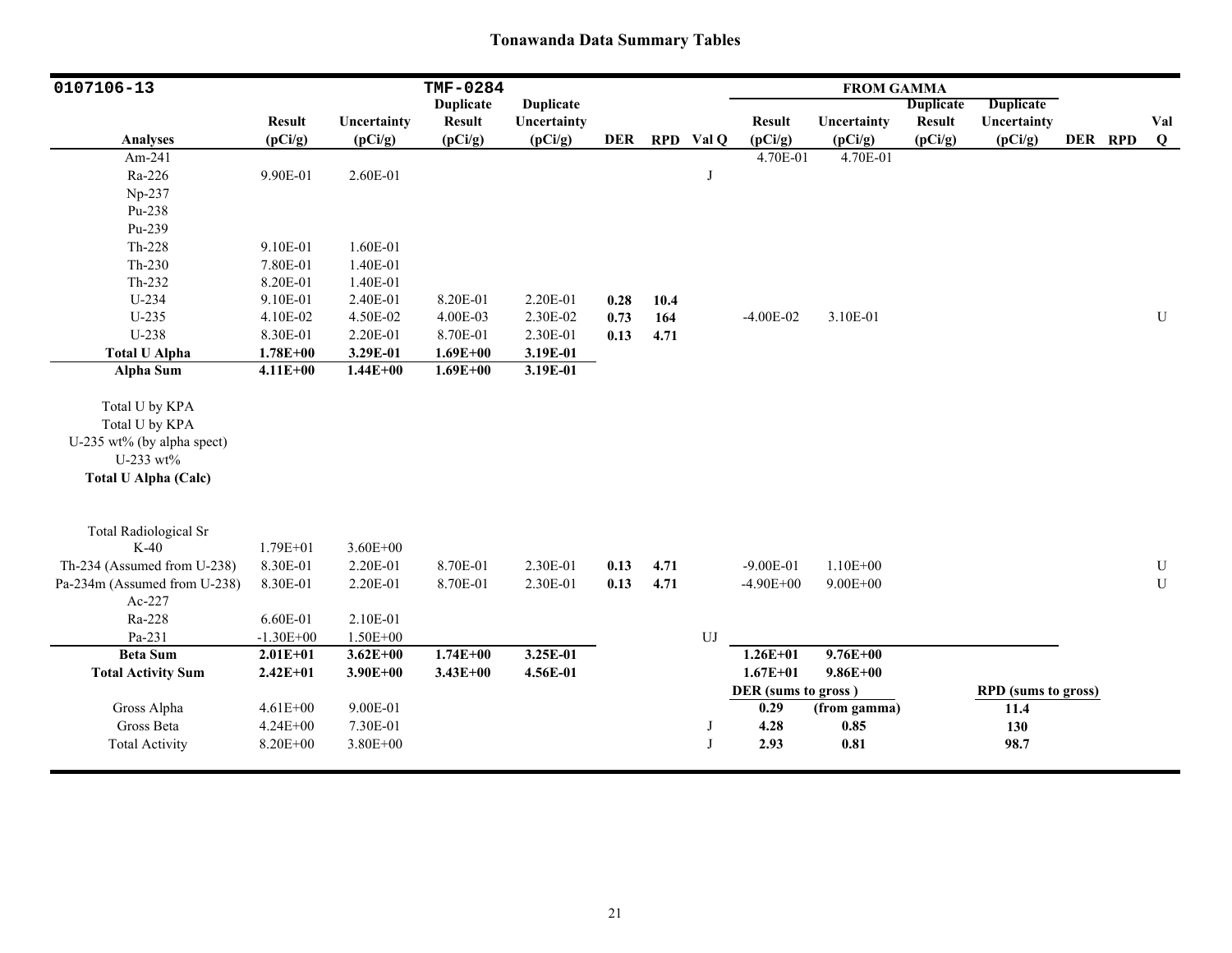| 0107106-14                   |                          |                        | TMF-0285                 |                        |            |            |                          | <b>FROM GAMMA</b>      |                          |                            |         |                 |
|------------------------------|--------------------------|------------------------|--------------------------|------------------------|------------|------------|--------------------------|------------------------|--------------------------|----------------------------|---------|-----------------|
|                              |                          |                        | <b>Duplicate</b>         | <b>Duplicate</b>       |            |            |                          |                        | <b>Duplicate</b>         | <b>Duplicate</b>           |         |                 |
| <b>Analyses</b>              | <b>Result</b><br>(pCi/g) | Uncertainty<br>(pCi/g) | <b>Result</b><br>(pCi/g) | Uncertainty<br>(pCi/g) | <b>DER</b> | RPD Val Q  | <b>Result</b><br>(pCi/g) | Uncertainty<br>(pCi/g) | <b>Result</b><br>(pCi/g) | Uncertainty<br>(pCi/g)     | DER RPD | Val<br>$\bf{Q}$ |
| Am-241                       |                          |                        |                          |                        |            |            | 5.00E-02                 | 6.60E-01               |                          |                            |         | U               |
|                              |                          |                        |                          |                        |            |            |                          |                        |                          |                            |         |                 |
| Ra-226                       | 2.26E+01                 | 2.40E+00               |                          |                        |            | J          |                          |                        |                          |                            |         |                 |
| Np-237                       |                          |                        |                          |                        |            |            |                          |                        |                          |                            |         |                 |
| Pu-238                       |                          |                        |                          |                        |            |            |                          |                        |                          |                            |         |                 |
| Pu-239                       |                          |                        |                          |                        |            |            |                          |                        |                          |                            |         |                 |
| $Th-228$                     | 9.00E-01                 | 1.60E-01               |                          |                        |            |            |                          |                        |                          |                            |         |                 |
| $Th-230$                     | 3.15E+01                 | 4.40E+00               |                          |                        |            |            |                          |                        |                          |                            |         |                 |
| $Th-232$                     | 9.10E-01                 | 1.60E-01               |                          |                        |            |            |                          |                        |                          |                            |         |                 |
| U-234                        | 2.90E+01                 | $4.60E + 00$           |                          |                        |            |            |                          |                        |                          |                            |         |                 |
| $U-235$                      | $1.72E + 00$             | 4.50E-01               |                          |                        |            |            | $1.65E + 00$             | 7.20E-01               |                          |                            |         |                 |
| U-238                        | 2.79E+01                 | 4.50E+00               |                          |                        |            |            |                          |                        |                          |                            |         |                 |
| <b>Total U Alpha</b>         | 5.86E+01                 | $6.45E + 00$           |                          |                        |            |            |                          |                        |                          |                            |         |                 |
| <b>Alpha Sum</b>             | $1.16E+02$               | 8.50E+00               |                          |                        |            |            |                          |                        |                          |                            |         |                 |
| Total U by KPA               |                          |                        |                          |                        |            |            |                          |                        |                          |                            |         |                 |
| Total U by KPA               |                          |                        |                          |                        |            |            |                          |                        |                          |                            |         |                 |
| U-235 wt% (by alpha spect)   |                          |                        |                          |                        |            |            |                          |                        |                          |                            |         |                 |
| U-233 wt%                    |                          |                        |                          |                        |            |            |                          |                        |                          |                            |         |                 |
| <b>Total U Alpha (Calc)</b>  |                          |                        |                          |                        |            |            |                          |                        |                          |                            |         |                 |
|                              |                          |                        |                          |                        |            |            |                          |                        |                          |                            |         |                 |
| <b>Total Radiological Sr</b> |                          |                        |                          |                        |            |            |                          |                        |                          |                            |         |                 |
| $K-40$                       | 1.29E+01                 | 2.90E+00               |                          |                        |            |            |                          |                        |                          |                            |         |                 |
| Th-234 (Assumed from U-238)  | 2.79E+01                 | 4.50E+00               |                          |                        |            |            | $1.82E + 01$             | 3.70E+00               |                          |                            |         |                 |
| Pa-234m (Assumed from U-238) | 2.79E+01                 | 4.50E+00               |                          |                        |            |            | $3.10E + 01$             | $2.00E + 01$           |                          |                            |         |                 |
| Ac-227                       |                          |                        |                          |                        |            |            |                          |                        |                          |                            |         |                 |
| Ra-228                       | 7.40E-01                 | 3.20E-01               |                          |                        |            |            |                          |                        |                          |                            |         |                 |
| Pa-231                       | 1.70E+00                 | $2.60E + 00$           |                          |                        |            | ${\rm UJ}$ |                          |                        |                          |                            |         |                 |
| <b>Beta Sum</b>              | $6.96E + 01$             | $7.01E + 00$           |                          |                        |            |            | $6.30E + 01$             | $2.05E+01$             |                          |                            |         |                 |
| <b>Total Activity Sum</b>    | $1.86E + 02$             | $1.10E + 01$           |                          |                        |            |            | $1.79E + 02$             | $2.22E+01$             |                          |                            |         |                 |
|                              |                          |                        |                          |                        |            |            | DER (sums to gross)      |                        |                          | <b>RPD</b> (sums to gross) |         |                 |
| Gross Alpha                  | $1.27E + 02$             | $1.80E + 01$           |                          |                        |            |            | 0.55                     | (from gamma)           |                          | 9.0                        |         |                 |
| Gross Beta                   | 7.05E+01                 | $9.80E + 00$           |                          |                        |            | J          | 0.07                     | 0.33                   |                          | 1.22                       |         |                 |
| <b>Total Activity</b>        | 2.37E+02                 | $2.50E + 01$           |                          |                        |            | J          | 1.88                     | 1.73                   |                          | 24.3                       |         |                 |
|                              |                          |                        |                          |                        |            |            |                          |                        |                          |                            |         |                 |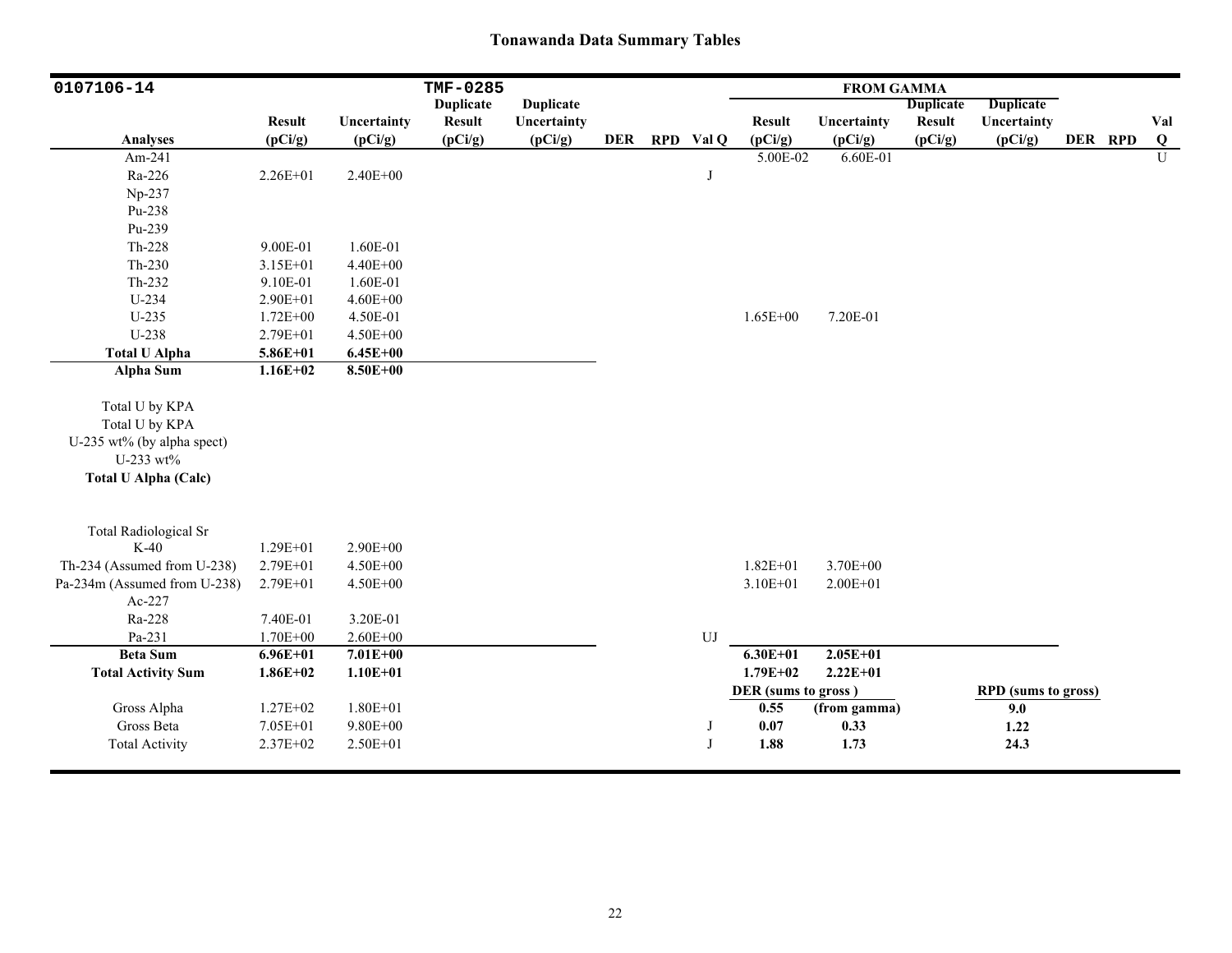| 0107106-15                   |               |              | TMF-0194         |                  |            |    |            |                     | <b>FROM GAMMA</b> |                  |                            |         |           |
|------------------------------|---------------|--------------|------------------|------------------|------------|----|------------|---------------------|-------------------|------------------|----------------------------|---------|-----------|
|                              |               |              | <b>Duplicate</b> | <b>Duplicate</b> |            |    |            |                     |                   | <b>Duplicate</b> | <b>Duplicate</b>           |         |           |
|                              | <b>Result</b> | Uncertainty  | <b>Result</b>    | Uncertainty      | <b>DER</b> |    |            | <b>Result</b>       | Uncertainty       | <b>Result</b>    | Uncertainty                |         | Val       |
| <b>Analyses</b>              | (pCi/g)       | (pCi/g)      | (pCi/g)          | (pCi/g)          |            |    | RPD Val Q  | (pCi/g)             | (pCi/g)           | (pCi/g)          | (pCi/g)                    | DER RPD | $\bf{Q}$  |
| Am-241                       |               |              |                  |                  |            |    |            | 2.30E-02            | 9.30E-02          |                  |                            |         | U         |
| Ra-226                       | $1.02E + 00$  | 2.60E-01     | 8.10E-01         | 2.30E-01         | 0.60       | 23 |            |                     |                   |                  |                            |         |           |
| Np-237                       |               |              |                  |                  |            |    |            |                     |                   |                  |                            |         |           |
| Pu-238                       |               |              |                  |                  |            |    |            |                     |                   |                  |                            |         |           |
| Pu-239                       |               |              |                  |                  |            |    |            |                     |                   |                  |                            |         |           |
| Th-228                       | 8.00E-01      | 1.60E-01     |                  |                  |            |    |            |                     |                   |                  |                            |         |           |
| $Th-230$                     | 7.70E-01      | 1.50E-01     |                  |                  |            |    |            |                     |                   |                  |                            |         |           |
| Th-232                       | 9.00E-01      | 1.70E-01     |                  |                  |            |    |            |                     |                   |                  |                            |         |           |
| $U-234$                      | 9.70E-01      | 2.60E-01     |                  |                  |            |    |            |                     |                   |                  |                            |         |           |
| $U-235$                      | 6.60E-02      | 6.00E-02     |                  |                  |            |    |            | 1.50E-01            | 2.40E-01          |                  |                            |         | ${\bf U}$ |
| U-238                        | 7.40E-01      | 2.20E-01     |                  |                  |            |    |            |                     |                   |                  |                            |         |           |
| <b>Total U Alpha</b>         | $1.78E + 00$  | 3.46E-01     |                  |                  |            |    |            |                     |                   |                  |                            |         |           |
| <b>Alpha Sum</b>             | 5.54E+00      | $1.44E + 00$ |                  |                  |            |    |            |                     |                   |                  |                            |         |           |
| Total U by KPA               |               |              |                  |                  |            |    |            |                     |                   |                  |                            |         |           |
| Total U by KPA               |               |              |                  |                  |            |    |            |                     |                   |                  |                            |         |           |
| U-235 wt% (by alpha spect)   |               |              |                  |                  |            |    |            |                     |                   |                  |                            |         |           |
| U-233 wt%                    |               |              |                  |                  |            |    |            |                     |                   |                  |                            |         |           |
| <b>Total U Alpha (Calc)</b>  |               |              |                  |                  |            |    |            |                     |                   |                  |                            |         |           |
|                              |               |              |                  |                  |            |    |            |                     |                   |                  |                            |         |           |
| <b>Total Radiological Sr</b> |               |              |                  |                  |            |    |            |                     |                   |                  |                            |         |           |
| $K-40$                       | $1.66E + 01$  | $3.70E + 00$ |                  |                  |            |    |            |                     |                   |                  |                            |         |           |
| Th-234 (Assumed from U-238)  | 7.40E-01      | 2.20E-01     |                  |                  |            |    |            | 5.20E-01            | 7.50E-01          |                  |                            |         | U         |
| Pa-234m (Assumed from U-238) | 7.40E-01      | 2.20E-01     |                  |                  |            |    |            | $1.00E + 01$        | $1.10E + 01$      |                  |                            |         |           |
| Ac-227                       |               |              |                  |                  |            |    |            |                     |                   |                  |                            |         |           |
| Ra-228                       | 6.10E-01      | 2.10E-01     |                  |                  |            |    |            |                     |                   |                  |                            |         |           |
| Pa-231                       | 3.00E-01      | $1.50E + 00$ |                  |                  |            |    | ${\rm UJ}$ |                     |                   |                  |                            |         |           |
| <b>Beta Sum</b>              | $1.87E + 01$  | $3.72E + 00$ |                  |                  |            |    |            | $2.78E + 01$        | $1.16E + 01$      |                  |                            |         |           |
| <b>Total Activity Sum</b>    | $2.43E + 01$  | $3.99E + 00$ |                  |                  |            |    |            | $3.33E+01$          | $1.17E + 01$      |                  |                            |         |           |
|                              |               |              |                  |                  |            |    |            | DER (sums to gross) |                   |                  | <b>RPD</b> (sums to gross) |         |           |
| Gross Alpha                  | 4.25E+00      | 8.90E-01     |                  |                  |            |    |            | 0.76                | (from gamma)      |                  | 26.28                      |         |           |
| Gross Beta                   | 4.52E+00      | 8.00E-01     |                  |                  |            |    | J          | 3.73                | 1.99              |                  | 122                        |         |           |
| <b>Total Activity</b>        | $1.14E + 01$  | $4.00E + 00$ |                  |                  |            |    | J          | 2.28                | 1.77              |                  | 72.1                       |         |           |
|                              |               |              |                  |                  |            |    |            |                     |                   |                  |                            |         |           |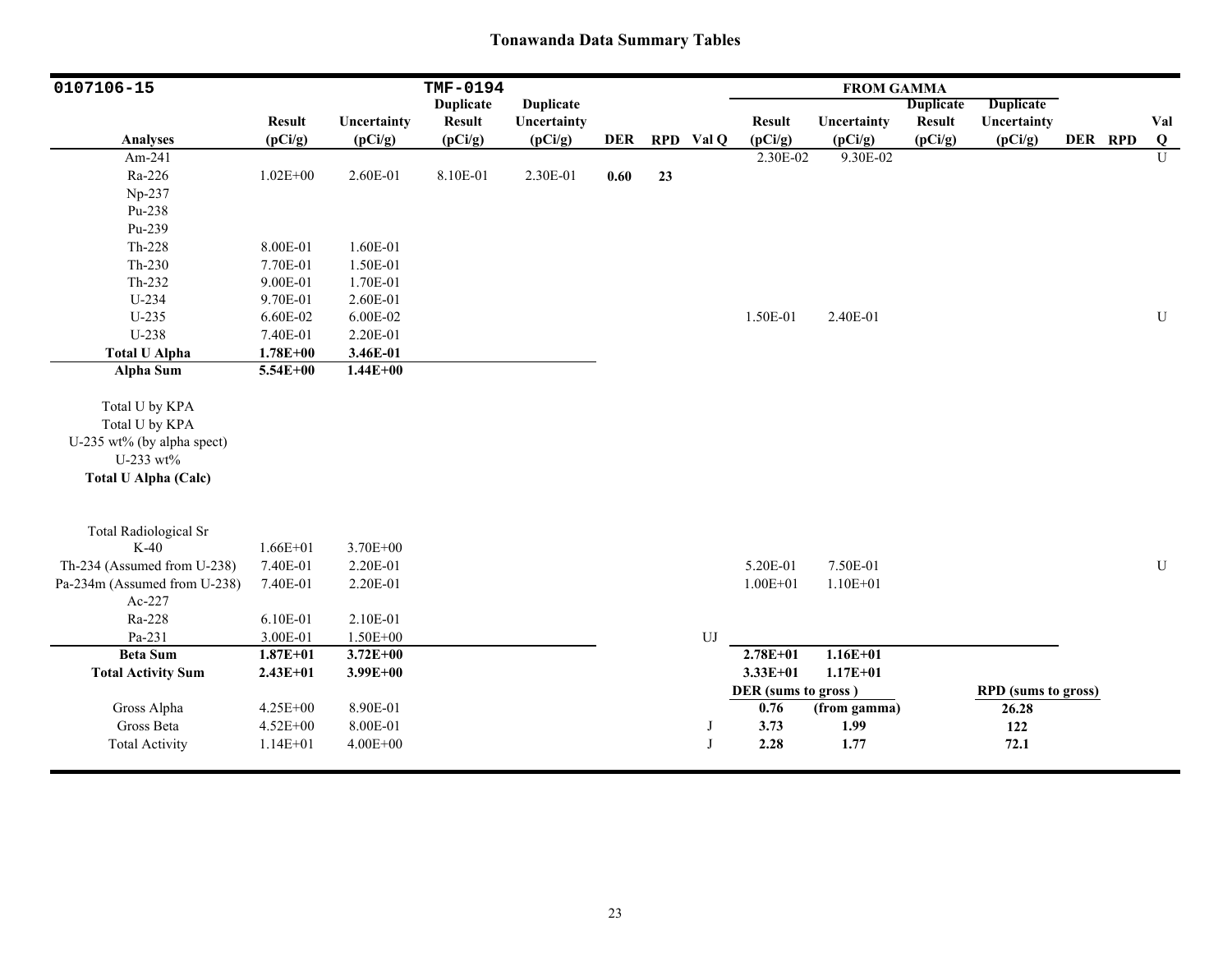# **Chemical Analytical Data Verification Comments on Data for Tonawanda Landfill, SDG 0107106**

 Data for three soil samples were reported in these data packages. The soil samples were analyzed by Paragon Analytics Inc. laboratory for polychlorinated biphenyls (PCBs), pesticides, volatile organics analysis (VOAs), base neutral/acid extractables (BNAs), total metals, total cyanide, and percent moisture as requested in the SAP. The analytical data were evaluated according to the guidance provided in the referenced methods from  $SW-846^1$ ,  $ASTM^2$ , and the sampling and analysis plan  $(SAP)^3$ . The groundwater samples have the following ID numbers:

| Client Sample ID | Laboratory Sample ID |
|------------------|----------------------|
| <b>TMF-0282</b>  | 0107106-11           |
| TMF-0283         | 0107106-12           |
| TMF-0284         | 0107106-13           |

## **Total PCBs**

Samples TMF-0282, TMF-0283, and TMF-0284 were analyzed for total PCBs.

## Holding Times

The holding time requirements were met. No qualification of data is necessary.

### Calibration

 The initial and continuing calibration criteria were met. No qualification of data is necessary.

## Blanks

No blank contamination was detected. No qualification of data is necessary.

## Surrogate Recovery

The surrogate recoveries were acceptable. No qualification of data is necessary.

 $\mathbf{1}$ <sup>1</sup> "EPA Test Methods for Evaluating Solid Waste, Physical/Chemical Methods," SW-846, Third Edition.

<sup>2</sup> <sup>2</sup><br>"American Society of Testing and Materials Standard Methods".<br>"Statement of Wesls for Badialacieal and Chamical Analytical La

" Statement of Work for Radiological and Chemical Analytical Laboratory Services, Town of Tonawanda Landfill, Vicinity FUSRAP Property, Tonawanda, NY," April 2001.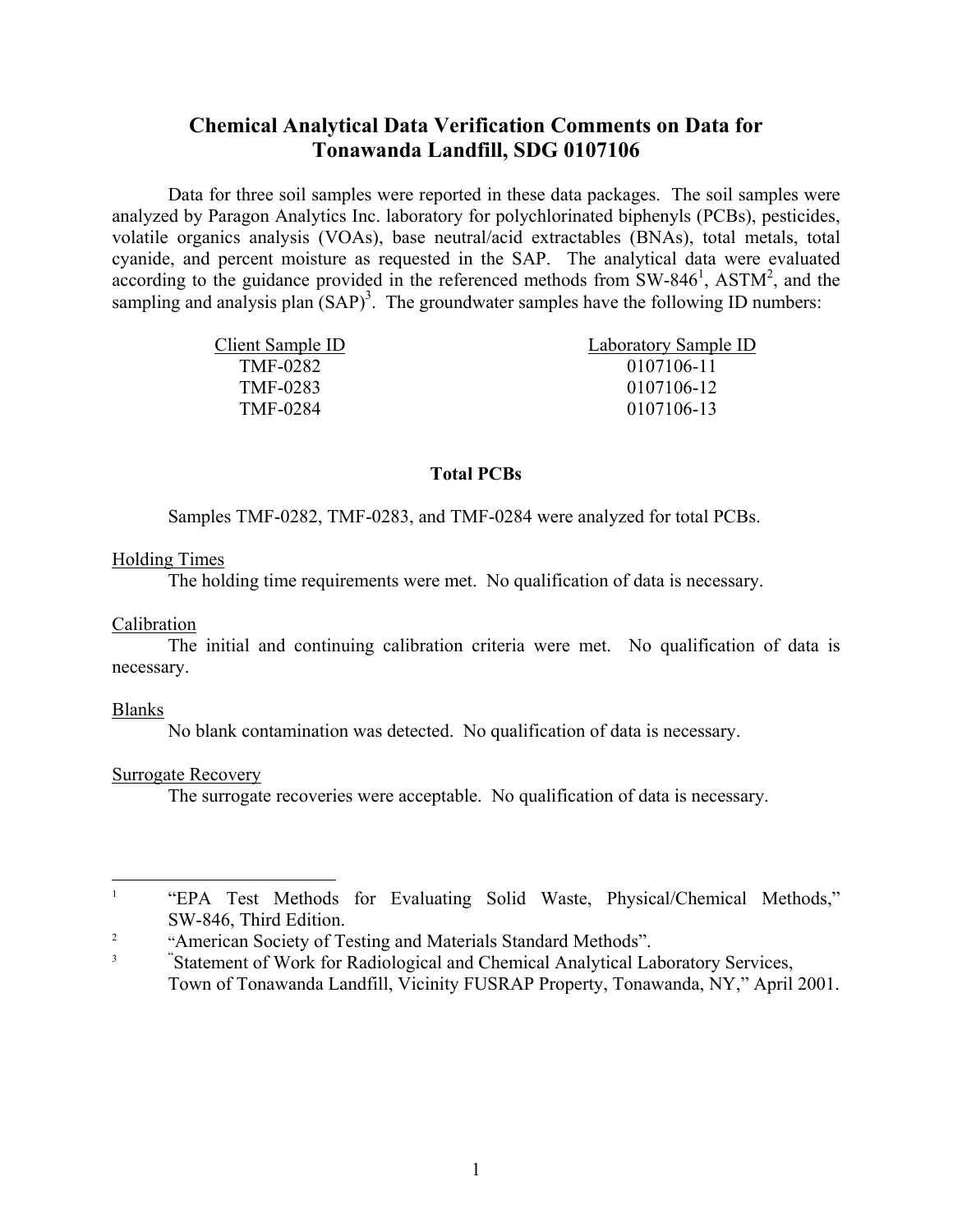#### Matrix Spike/Matrix Spike Duplicate (MS/MSD)

 The MS recoveries for Aroclor 1016 (61%, 69%, QC limits 72-116%), and Aroclor 1260 (54%, 65%, QC limits 66-116%) were outside the QC limits. **The Aroclor 1260 results for samples TMF-0282 and TMF-0283 should be qualified as estimated (J), and the remaining Aroclor results for samples TMF-0282, TMF-0283, and TMF-0284 should be qualified as undetected at an estimated detection limit (UJ) due to low MS recoveries.** 

#### Laboratory Control Sample (LCS)

The LCS recoveries were acceptable. No qualification of data is necessary.

#### GC column percent difference (%D)

 The GC column %D for Aroclor 1260 for samples TMF-0282 (34.2%) and TMF-0283 (27.5%) were greater than the QC limit of 25%. **The Aroclor 1260 results for samples TMF-0282 and TMF-0283 should be qualified as estimated (J) due to high GC column %D.** 

#### **Total Pesticides**

Samples TMF-0282, TMF-0283, and TMF-0284 were analyzed for total pesticides.

#### Holding Times

The holding time requirements were met. No qualification of data is necessary.

#### Calibration

 The initial and continuing calibration criteria were met except for the continuing calibration percent differences (%Ds) for  $4,4$ '-DDT (53%, 66%), methoxychlor (53%, 57%), and endrin ketone (21%, 23%) associated with samples TMF-0282, TMF-0283, and TMF-0284, which were greater than the QC limit of 15%. **The 4,4'-DDT result for sample TMF-0282 should be qualified as estimated (J), and the methoxychlor and endrin ketone results for sample TMF-0282, and the 4,4'-DDT, methoxychlor, and endrin ketone results for samples TMF-0283 and TMF-0284 should be qualified as undetected at an estimated detection limit (UJ) due to high continuing calibration %D.** 

#### Blanks

No blank contamination was detected. No qualification of data is necessary.

#### Surrogate Recovery

The surrogate recoveries were acceptable. No qualification of data is necessary.

### Matrix Spike/Matrix Spike Duplicate (MS/MSD)

 The MS/MSD recoveries and RPDs were acceptable except for the MS/MSD RPDs for aldrin (24%), dieldrin (22%), and 4,4'-DDT (25%), which were greater than the QC limit of 20%. **The aldrin result for sample TMF-0282, the aldrin and 4,4'-DDT results for sample TMF-0283, and the aldrin, dieldrin, and 4,4'-DDT results for sample TMF-0284 should be qualified as undetected at an estimated detection limit (UJ), and the dieldrin and 4,4'-DDT**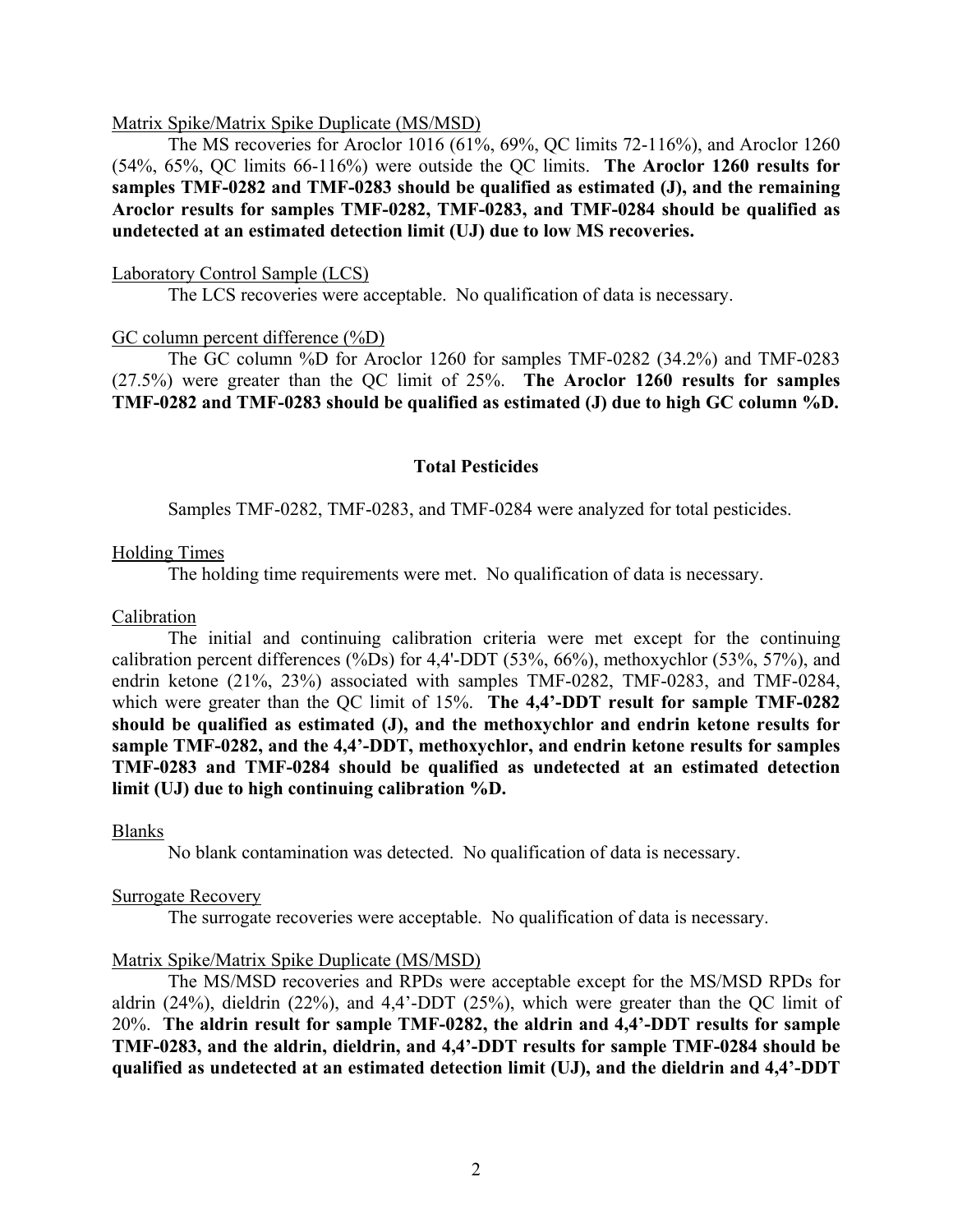### **results for sample TMF-0282, and the dieldrin result for sample TMF-0283 should be qualified as estimated (J) due to high MS/MSD RPD.**

#### Laboratory Control Sample (LCS)

The LCS recoveries were acceptable. No qualification of data is necessary.

#### GC column percent difference (%D)

 The GC column %Ds were acceptable except for the heptachlor epoxide (25.6%), gamma-chlordane (76.5%), alpha-chlordane (27.8%), and dieldrin (105.3%) %Ds for sample TMF-0282, and the gamma-chlordane (180.0%), alpha-chlordane (64.7%), 4,4'-DDE (109.9%), 4,4'-DDD (36.6%), and endosulfan sulfate (617.9%) %Ds for sample TMF-0283, which were greater than the QC limit of 25%. **The heptachlor epoxide, gamma-chlordane, alphachlordane, and dieldrin results for sample TMF-0282, and the gamma-chlordane, alpha-chlordane, 4,4'-DDE, 4,4'-DDD, and endosulfan sulfate results for sample TMF-0283 should be qualified as estimated (J) due to high GC column %D.** 

#### Endrin and 4,4'-DDT Breakdown

 The endrin and 4,4'-DDT percent breakdown results were acceptable. No qualification of data is necessary.

## **Total VOAs**

Samples TMF-0282, TMF-0283, and TMF-0284 were analyzed for total VOAs.

#### Holding Times

The holding time requirements were met. No qualification of data is necessary.

#### GC/MS Tune

The GC/MS tuning requirements were met. No qualification of data is necessary.

#### Calibration

 The initial and continuing calibration results were acceptable except for the initial calibration relative standard deviation (RSD) for methylene chloride (40.2%) associated with samples TMF-0282, TMF-0283, and TMF-0284, which was greater than the QC limit of 30%, and the continuing calibration percent difference (%D) for methylene chloride (55.8%) associated with sample TMF-0282, which was greater than the acceptability limit for non-detected results of 40%. **The methylene chloride results for samples TMF-0283 and TMF-0284 should be qualified as estimated (J) due to initial calibration RSD greater than the QC limit, and the methylene chloride result for sample TMF-0282 should be qualified as rejected (R) due to continuing calibration %D greater than the acceptability limit for non-detected results.**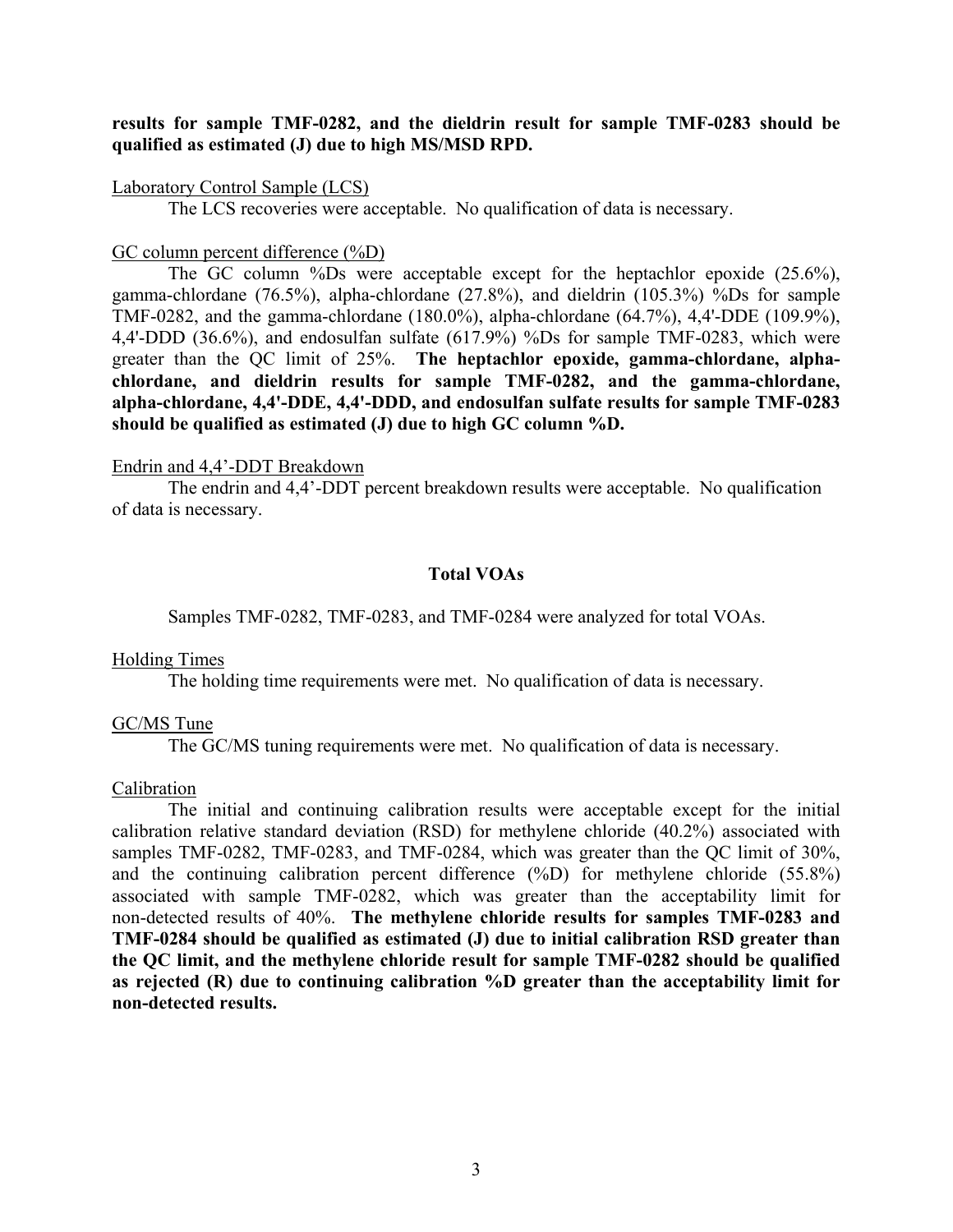#### Blanks

 The method blanks were contaminated with methylene chloride, at concentrations requiring qualification of data. Based on professional judgment for VOAs analysis, if the sample to blank concentration ratio is less than 2.5 (5 for common laboratory contaminants), the sample result should be qualified as undetected at an estimated detection limit (UJ), and if the sample to blank concentration ratio is between 2.5 and 5 (between 5 and 10 for common laboratory contaminants), the sample result should be qualified as estimated (J). The compound methylene chloride is considered to be a common laboratory contaminant for VOAs analysis. **The methylene chloride results for samples TMF-0283 and TMF-0284 should be qualified as undetected at an estimated detection limit (UJ) due to blank contamination.** 

#### Internal Standard (IS) Area

 The IS percent recoveries and retention times were acceptable. No qualification of data is necessary.

#### Surrogate Recovery

The surrogate recoveries were acceptable. No qualification of data is necessary.

#### Matrix Spike/Matrix Spike Duplicate (MS/MSD)

 MS samples were prepared from a sample from another project. Since the LCS recoveries were acceptable, no qualification of data is recommended.

#### Laboratory Control Sample (LCS)

The LCS recoveries were acceptable. No qualification of data is necessary.

#### **Total BNAs**

 Samples TMF-0282, TMF-0283, and TMF-0284 were analyzed for total BNAs. Samples TMF-0282 and TMF-0283 were reanalyzed at higher detection limits due to high surrogate recovery and low internal standard recovery in the original analyses. **It is recommended that the project use the original analysis results for samples TMF-0282 and TMF-0283 since these analyses were reported at lower detection limits with no rejection of data.**

#### Holding Times

The holding time requirements were met. No qualification of data is necessary.

#### GC/MS Tune

The GC/MS tuning requirements were met. No qualification of data is necessary.

#### Calibration

 The initial and continuing calibration results were acceptable. No qualification of data is necessary.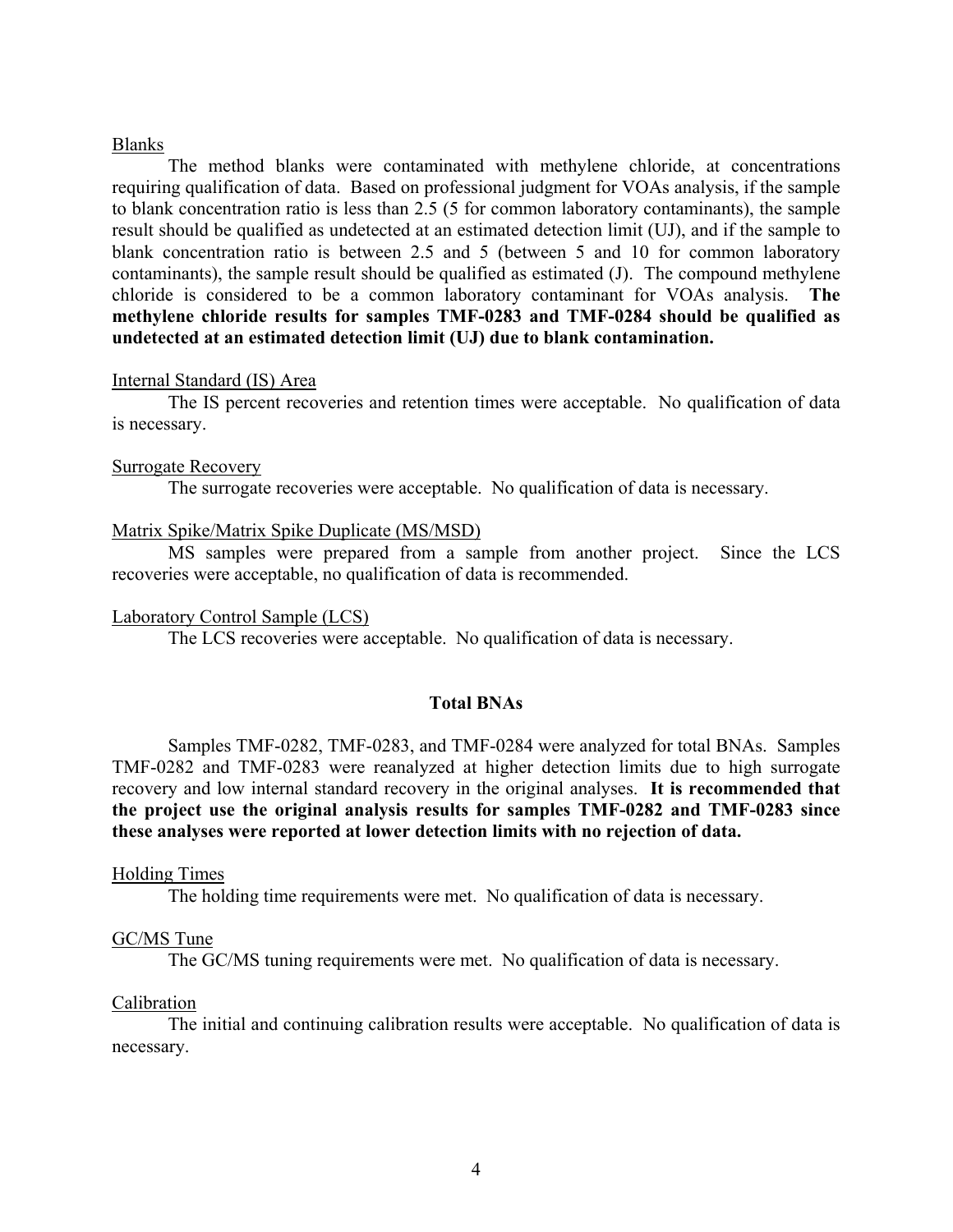#### Blanks

Method blank contamination was not detected. No qualification of data is necessary.

#### Internal Standard (IS) Areas

 The IS percent recoveries and retention times were acceptable except for the IS5 (18.8%) and IS6 (12.3%) recoveries for sample TMF-282, and the IS5 (38.5%) and IS6 (24.0%) recoveries for sample TMF-283, which were outside the QC limits of 50-200%. **The benzidine, pyrene, butylbenzylphthalate, benzo(a)anthracene, 3,3'-dichlorobenzidine, chrysene, bis(2-ethylhexyl)phthalate, di**-**n**-**octyl phthalate, benzo(b)fluoranthene, benzo(k)fluoranthene, benzo(a)pyrene, indeno(1,2,3**-**cd)pyrene, dibenz(a,h)anthracene, and benzo(g,h,i)perylene results for samples TMF-282 and TMF-283 should be qualified as undetected at an estimated detection limit (UJ) for non-detected results and as estimated (J) for detected results due to low IS recovery.** 

#### Surrogate Recovery

The surrogate recoveries were acceptable. No qualification of data is necessary.

#### Matrix Spike/Matrix Spike Duplicate (MS/MSD)

 MS samples were prepared from a sample from another project. Since the LCS recoveries were acceptable, no qualification of data is recommended.

#### Laboratory Control Sample (LCS)

The LCS recoveries were acceptable. No qualification of data is necessary.

### **Total Metals**

Samples TMF-0282, TMF-0283, and TMF-0284 were analyzed for total metals.

#### Holding Times

The holding time requirements were met. No qualification of data is necessary.

#### Calibration

 The initial and continuing calibration criteria were met. No qualification of data is necessary.

#### Blanks

 No blank contamination requiring qualification of data was detected. No qualification of data is necessary.

#### Matrix Spike/Matrix Spike Duplicate (MS/MSD)

 The matrix spike samples were prepared from a sample from another project. Therefore, an evaluation of the MS recoveries could not be performed. Since the LCS recoveries were acceptable, no qualification of data is recommended.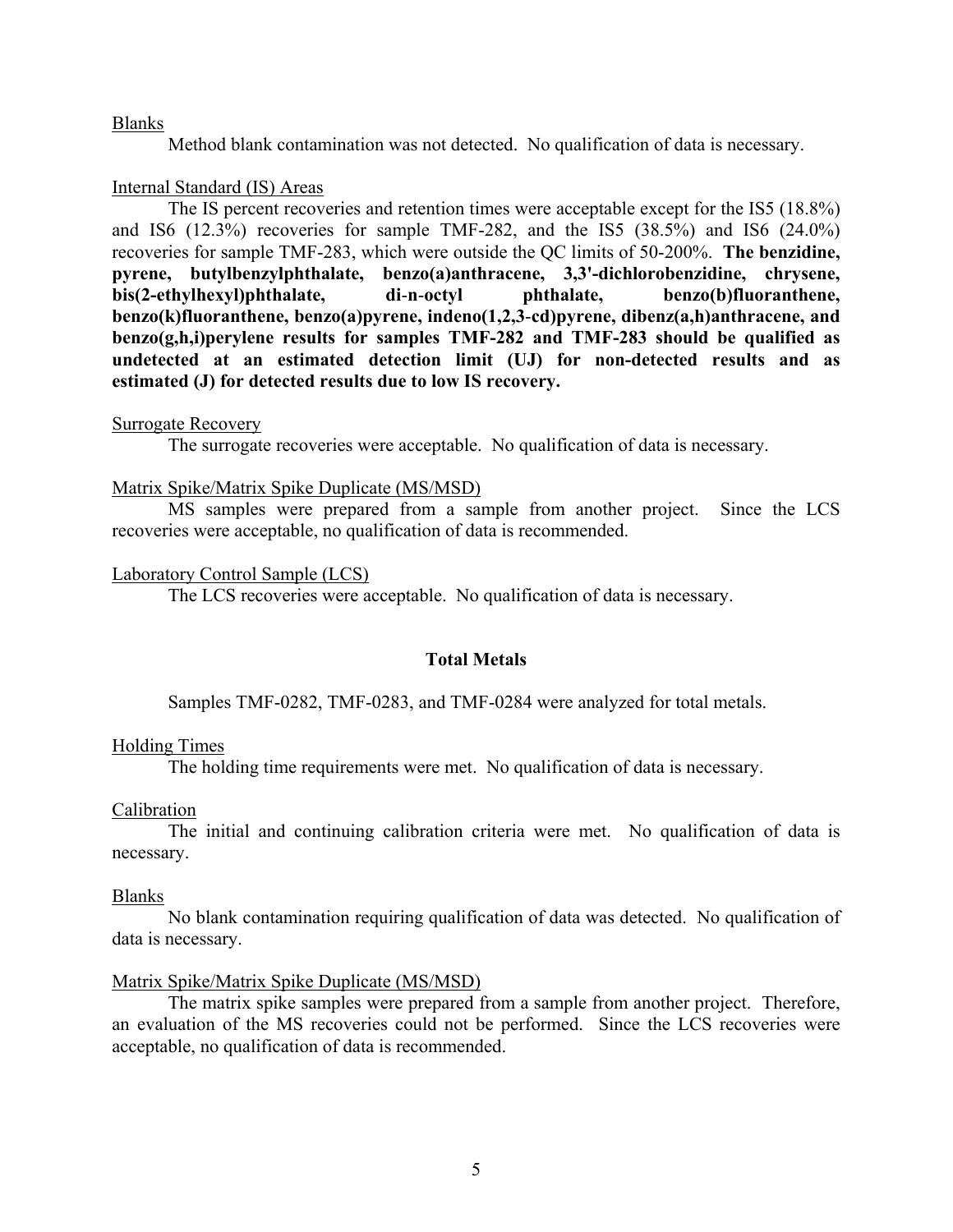#### Laboratory Control Sample (LCS)

The LCS recoveries were acceptable. No qualification of data is necessary.

#### Laboratory Duplicate Relative Percent Difference (RPD)

 The laboratory duplicate was performed on a sample from another project. Therefore, an evaluation of the laboratory duplicate RPD could not be performed. Based on professional judgment and the intended use of the data, no qualification of data is recommended.

#### Serial Dilution Percent Difference (%D)

 The serial dilution was performed on a sample from another project. Therefore, an evaluation of the serial dilution %D could not be performed. Based on professional judgment and the intended use of the data, no qualification of data is recommended.

#### Interference Check Standard

 The interference check standard results were acceptable. No qualification of data is necessary.

#### **Wet Chemistry**

 Samples TMF-0282, TMF-0283, and TMF-0284 were analyzed for total cyanide and percent moisture. The results were evaluated for holding times, calibration, blank contamination, matrix spike recovery, laboratory control sample recovery, and duplicate RPD where applicable. The matrix spike sample for total cyanide was prepared from a sample from another project and therefore the matrix spike recovery for total cyanide could not be evaluated. However, since the total cyanide LCS recovery was acceptable, no qualification of results is recommended. The other QC results were acceptable. No qualification of data is necessary.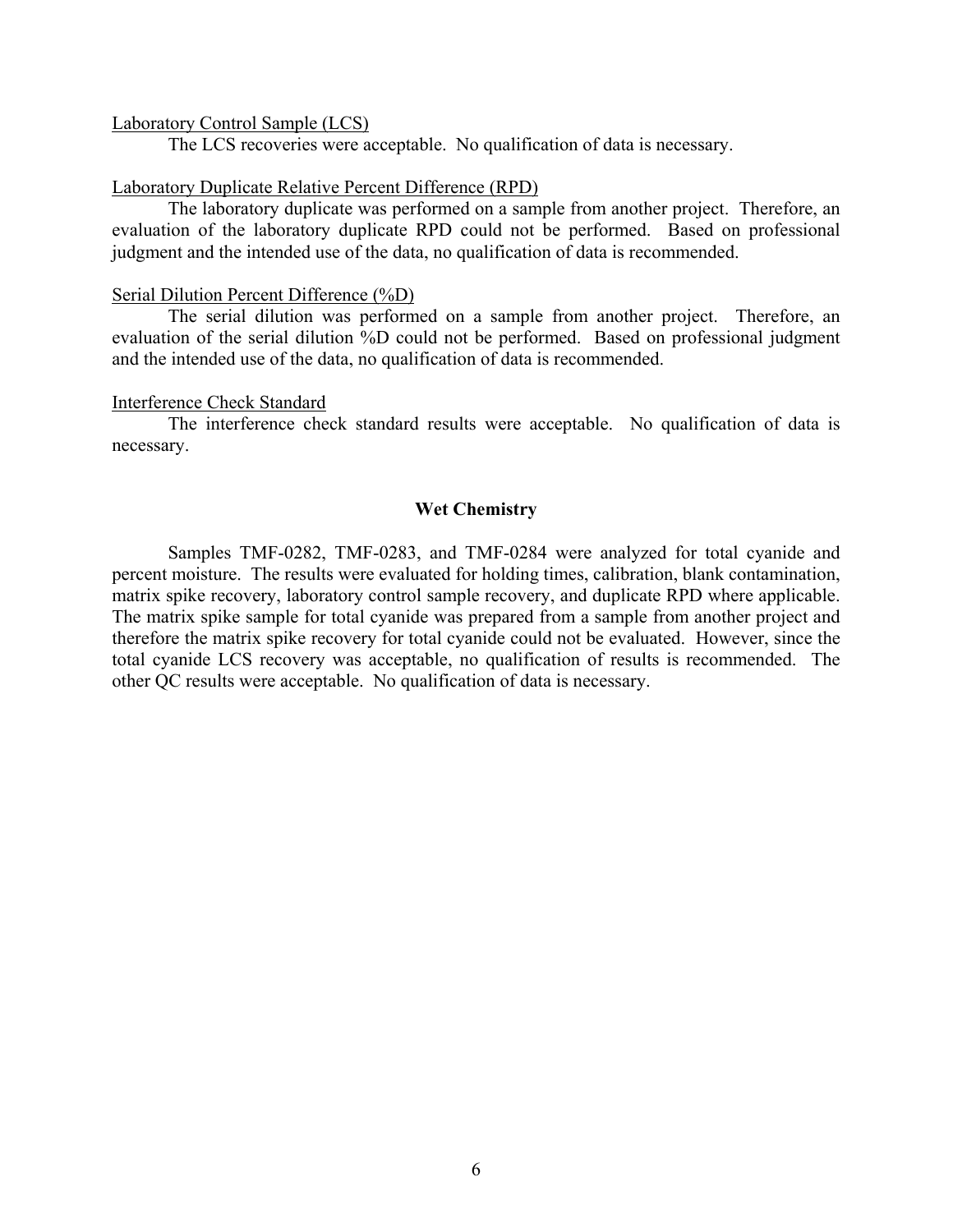# **Radiological Analytical Data Verification Comments on Data for SDG 0107107**

This sample delivery group (SDG) contained twenty (20) individual soil samples from the town of Tonawanda Landfill vicinity FUSRAP property Tonawanda, NY for radiological analysis. The requested analyses from [Statement of Work for Radiological and Chemical Analytical Laboratory Services Town of Tonawanda Landfill Vicinity FUSRAP Property Tonawanda, NY, April 2001] for all samples included  $^{234/235/238}$ U and  $^{228/230/232}$ Th by alpha spectrometry;  $^{226}$ Ra by radon emanation;  $^{228}Ra$ ,  $^{234}Th$ ,  $^{231/234m}Pa$ ,  $^{235}U$ ,  $^{241}Am$  and radioisotopes detected above the decision level (DL) by gamma spectrometry; gross alpha/beta by gas proportional counting; and total activity by liquid scintillation counting. All of the analyses requested by the statement of work (SOW) were performed and reported by Paragon Analytics. The samples were received by Paragon Analytics, Inc. on July 14, 2001. The uncertainties and results were provided in the Sample Result Summary, Certificate of Analysis, or in the raw data. The gross alpha/beta and total activity analyses can be compared to the sum of the individual results using the propagated uncertainties to determine if the differences are statistically significant.

| <b>Client Identification</b> | <b>Laboratory Identification</b> |
|------------------------------|----------------------------------|
| TMF-0169                     | 0107107-1                        |
| <b>TMF-0170</b>              | 0107107-2                        |
| TMF-0172                     | 0107107-3                        |
| TMF-0173                     | 0107107-4                        |
| <b>TMF-0210</b>              | 0107107-5                        |
| TMF-0211                     | 0107107-6                        |
| <b>TMF-9246</b>              | 0107107-7                        |
| <b>TMF-9247</b>              | 0107107-8                        |
| TMF-0212                     | 0107107-9                        |
| TMF-0213                     | 0107107-10                       |
| TMF-0214                     | 0107107-11                       |
| <b>TMF-021</b>               | 0107107-12                       |
| TMF-0216                     | 0107107-13                       |
| TMF-0217                     | 0107107-14                       |
| <b>TMF-0218</b>              | 0107107-15                       |
| TMF-0219                     | 0107107-16                       |
| <b>TMF-0220</b>              | 0107107-17                       |
| TMF-0221                     | 0107107-18                       |
| <b>TMF-0222</b>              | 0107107-19                       |
| TMF-0223                     | 0107107-20                       |

The duplicate results were evaluated by calculation of the duplicate error ratio (DER). The DER is defined in the following equation: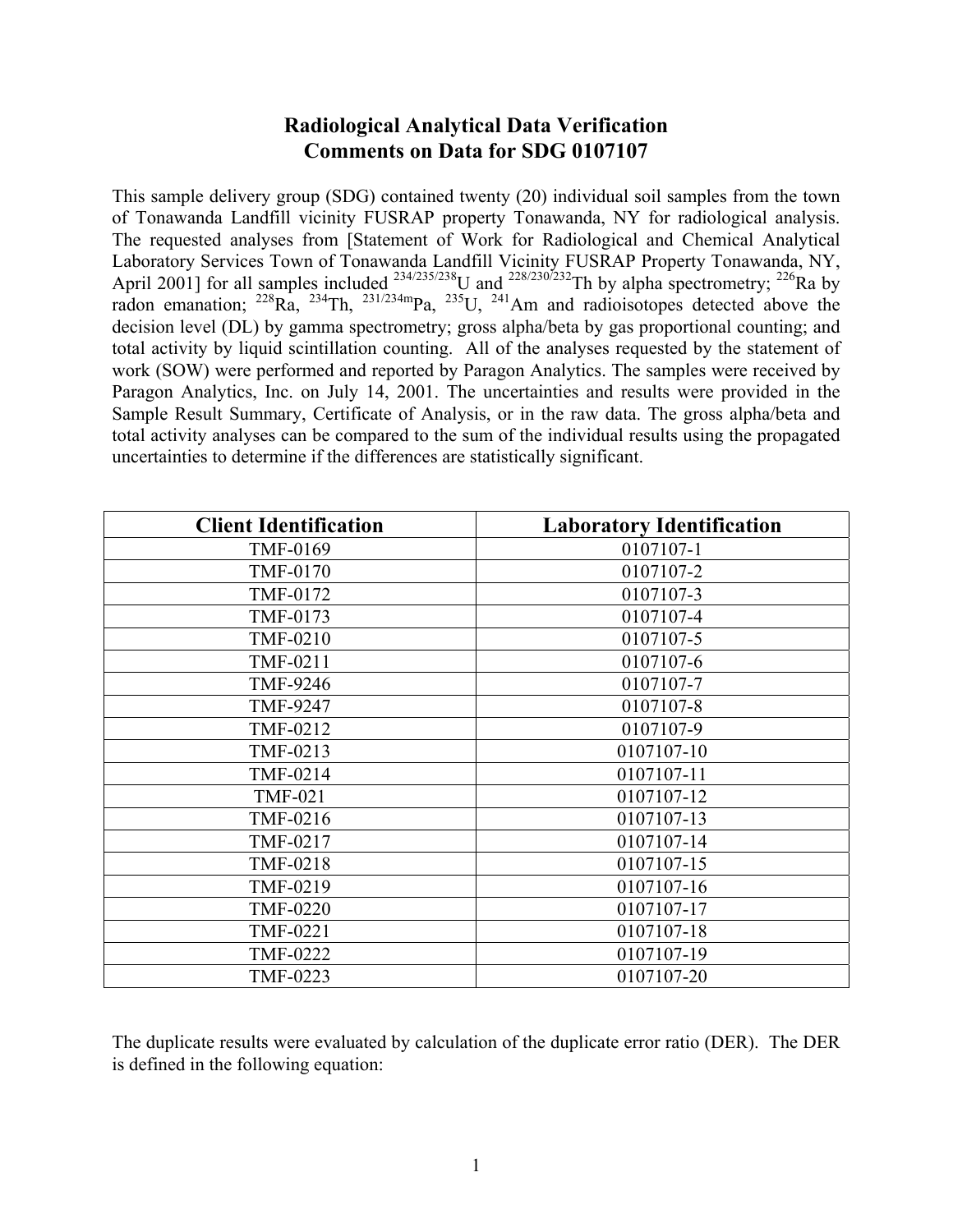$$
\text{DER} = \frac{|\text{S} - \text{D}|}{\sqrt{(2\sigma_{\text{S}})^{2} + (2\sigma_{\text{D}})^{2}}}
$$

Where,

 S = First Sample Value (original)  $D =$  Second Sample Value (duplicate)  $2\sigma_s$  = First Sample Uncertainty  $2\sigma_D$  = Second Sample Uncertainty.

A DER of less than 1.29 indicates that the duplicate analyses agree at the 99% confidence level. The uncertainties reported were assumed to be 2 sigma. The attached sheets show the DER results with the results for each sample.

# **1.0 GAMMA SPECTROMETRY ANALYSIS**

## Method Blank

There was no indication of blank contamination in the gamma spectrometry method blank for the samples.

## Equipment Rinsate Sample:

No target radionuclide equipment rinsate blank contamination was reported by the laboratory in the EQ-1 and EQ-02 equipment rinsate blanks. However,  $^{137}$ Cs peak was identified in gamma spectrometry report for equipment rinsate sample EQ-1. All associated sample results less than 5 times the blank value for  $137$ Cs analyses should be qualified as estimated (J). The  $137$ Cs activity was reported for samples TMF-0218 and TMF-0223. The reported  $^{137}Cs$  results were greater than 5 times the  $^{137}Cs$  concentration identified in the rinsate blank. No qualification of  $^{137}Cs$ results in the sample is necessary.

## Laboratory Control Sample:

The percent recoveries for the laboratory control sample (LCS) are within acceptable limits.

## Duplicate Analysis:

The DERs are within acceptable limits for the duplicate analysis for all gamma spectrometry analyses.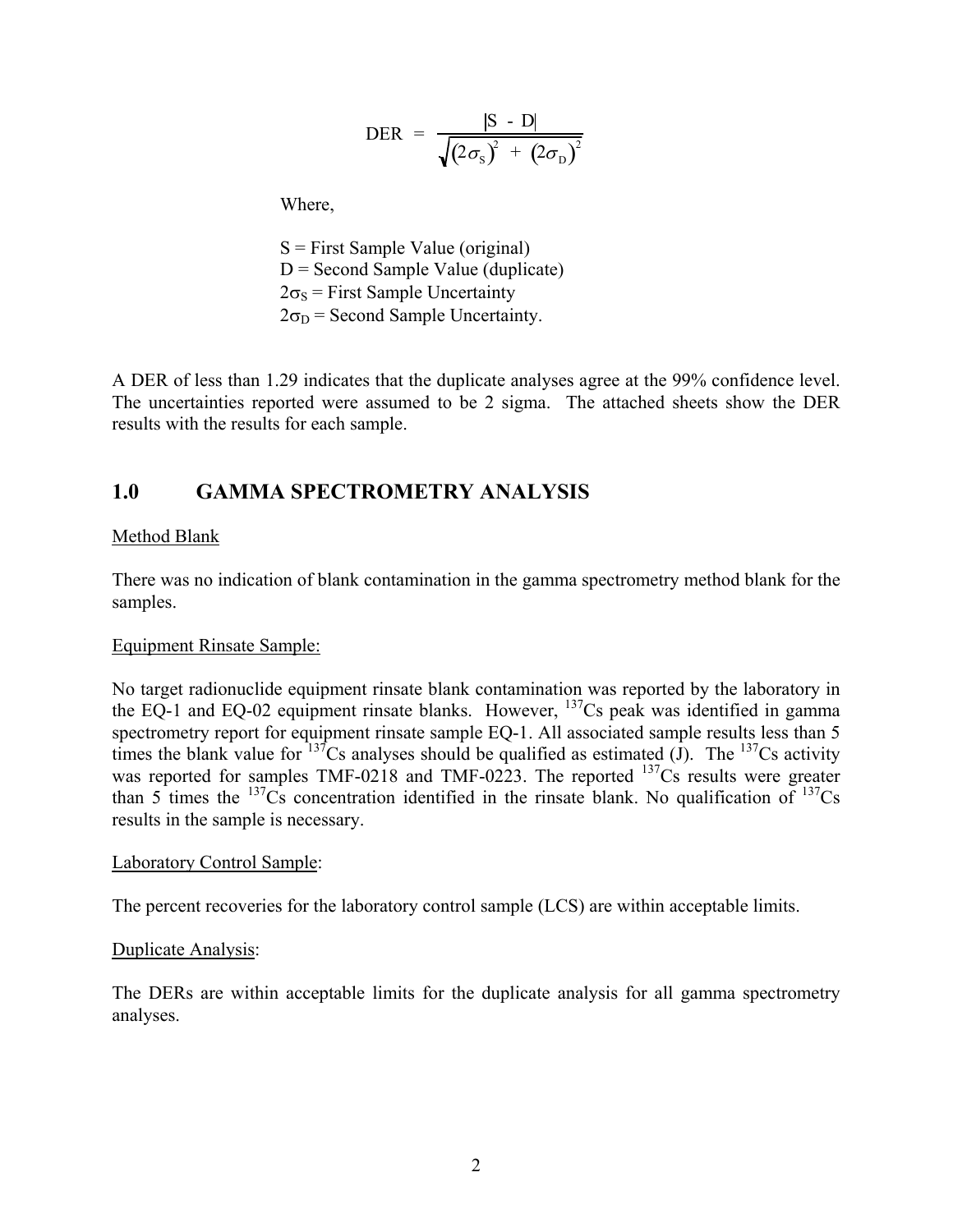## Identification and Quantification:

As the following tables show, all target radionuclides  $(^{241}Am, ^{228}Ra, ^{231/234m}Pa, ^{234}Th$  and  $^{235}U)$ were reported in all samples. Since <sup>228</sup>Ra decay emits no discernible gamma photons, this activity is calculated from the gamma energies of its immediate daughter  $228$ Ac, assuming secular equilibrium.

In addition,  $^{212/214}$ Bi,  $^{212/214}$ Pb, and  $^{208}$ Tl gamma emitting radionuclides were reported for most samples. The <sup>212</sup>Pb, <sup>214</sup>Pb, <sup>212</sup>Bi, <sup>214</sup>Bi, and <sup>208</sup>Tl reported results are progeny from the <sup>238</sup>U and  $^{232}$ Th series. These reported radionuclides may be due to near or total equilibrium with  $^{238}$ U and <sup>232</sup>Th. Therefore, it is recommended that they remain in the data base for information **purposes only.** Results for natural <sup>40</sup>K were reported for all samples. Results for the fission product <sup>137</sup>Cs activity was also reported for samples TMF-0218 and TMF-0223.

Improper background subtraction is indicated when a negative result is reported with a smaller  $2\sigma$  uncertainty. This would indicate a negative bias on the analysis data for a particular radionuclide. Improper background subtraction was indicated for 235U result for sample TMF-0211,  $^{241}$ Am result for samples TMF-0219 and  $^{231}$ Pa results for samples TMF-9246, TMF-0214, TMF-0215 and TMF-0223. **It is recommended that the 235U result for sample TMF-0211, 241Am result for TMF-0219 and 231Pa results for samples TMF-9246, TMF-0214, TMF0215 and TMF-0223 be qualified as estimated (J).** No other problems were observed for the gamma spectrometry analyses.

# **2.0 ALPHA SPECTROMETRY**

## Method Blank:

There was an indication of blank contamination for <sup>238</sup>U result in method blank. All associated samples results less than 5 times the blank value for  $238$ U analyses should be qualified as estimated (J). For all samples the  $^{238}$ U results are greater than 5 times the  $^{238}$ U concentrations identified in the method blank. No qualification of  $^{238}$ U results is necessary.

## Equipment Rinsate Blank:

There was no indication of equipment rinsate blank contamination for the isotopic uranium analysis. There were indications of equipment rinsate blank contamination for  $228/230/232$ Th. All associated samples result less than 5 times the blank value for  $^{228/230/232}$ Th analyses should be qualified as estimated (J). However,  $^{228/230/232}$ Th activity values for all samples are greater than 5 times the <sup>228/230/232</sup>Th concentration identified in the rinsate blank. No qualification of the  $228/230/232$ Th results is necessary.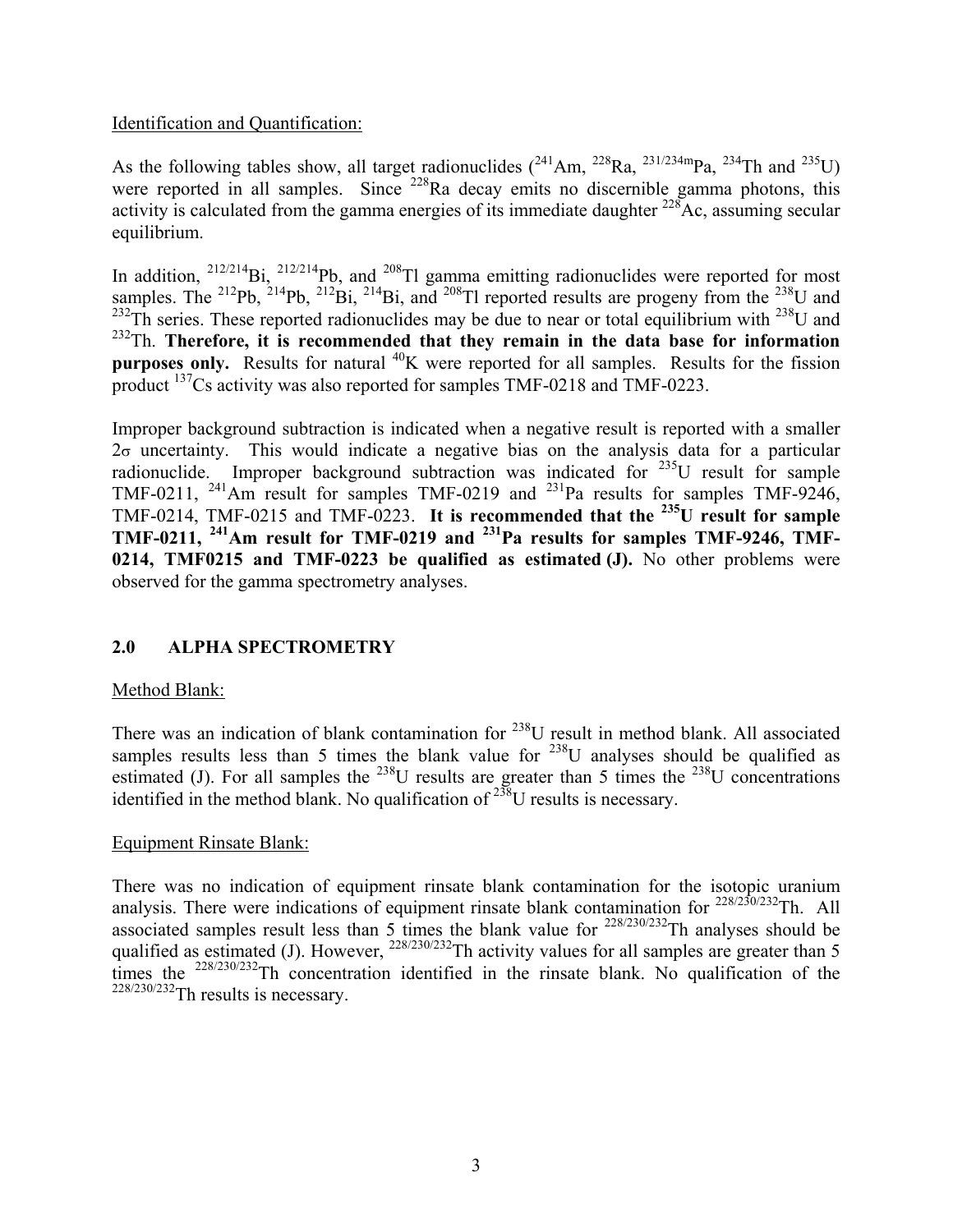## Laboratory Control Sample:

The percent recoveries for the LCSs are within acceptable limits for all the alpha spectrometry analyses.

## Duplicate Analysis:

The DERs and RPDs are within acceptable limits for the duplicate analysis for all alpha spectrometry analyses. No qualification is required.

## Sample-Specific Chemical Recovery:

The tracer recoveries were greater than 47.99% for all samples for the alpha analyses. The sample-specific percent recovery results for all samples have less than 10% uncertainty. No qualification of is required.

### Spectral Analysis:

No Spectral interferences were observed in the samples' alpha spectra for the isotopic uranium and thorium.

# **3.0 226Ra ANALYSES**

## Method Blank:

There is no indication of blank contamination either in the method blank sample for the  $^{226}Ra$ analysis.

#### Equipment Rinsate Blank:

There was no indication of contamination in the equipment rinsate blank for the  $^{226}$ Ra analysis.

## Laboratory Control Sample:

The percent recoveries for the LCSs for the  $^{226}$ Ra analysis were within acceptable limits.

#### Duplicate Analysis:

The DER (1.32) as well as RPD (52.1%) are outside the acceptable limits for the duplicate  $^{226}$ Ra analysis. Therefore, it is recommended that the <sup>226</sup>Ra results for all samples be qualified as **estimated (J).**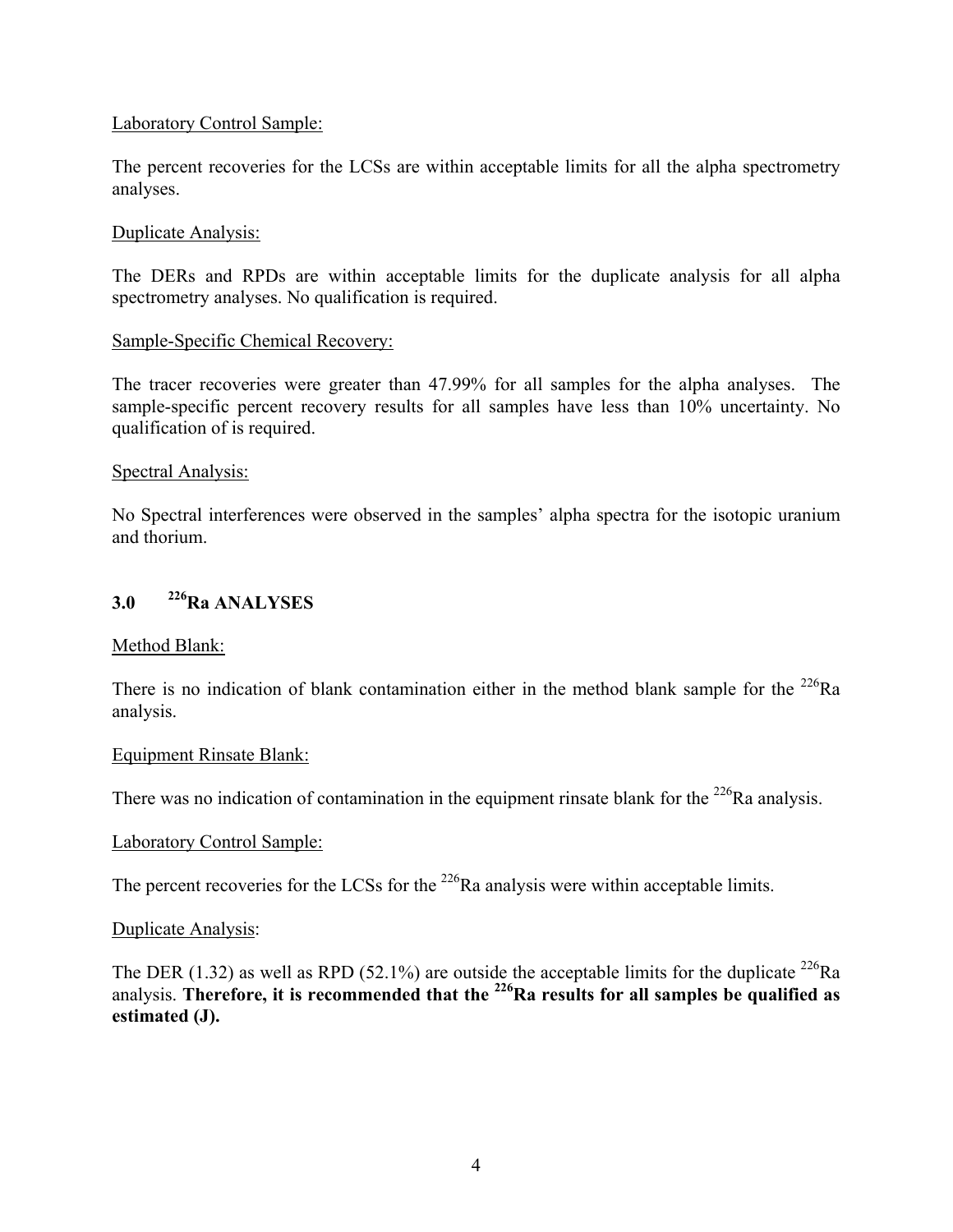Chemical Recoveries:

The sample-specific chemical recoveries for the  $^{226}$ Ra analysis were within acceptable limits.

Method Detection Limit:

All samples met the required method detection limit (MDL) of 0.5 pCi/L for <sup>226</sup>Ra.

## **4.0 GROSS ALPHA AND BETA ANALYSIS**

## Method Blank:

There was no indication of blank contamination in the method blank for the gross alpha/beta analyses.

## Equipment Rinsate Blank:

There was no indication of contamination in the equipment rinsate blank for the gross alpha/beta analyses.

## Laboratory Control Sample:

The percent recovery for the LCS is within acceptable limits for the gross alpha/beta analyses.

## Duplicate Analysis:

The duplicate DERs and RPDs for the gross alpha/beta analyses are within acceptable limits.

## Matrix Spike Sample:

The percent recovery for the MSS for the gross alpha/beta analyses is within acceptable limits.

## Quantification:

**It is recommended that the gross beta analysis results for all samples be qualified as estimated (J) because the gross beta analysis was performed using gas proportional counting and requires the digestate to be taken to dryness, which is not quantitative and does not include volatile radionuclides or volatile radionuclide salts (e.g., <sup>3</sup> H, 99Tc, 40K**  salts). Also, the laboratory used an 8M HNO<sub>3</sub> leach instead of total sample dissolution that **was requested in the SOW. This also may cause a negative bias since not all of the radionuclides of interest may have been removed from the sample especially any indigenous radionuclides such as radium, thorium, uranium, and their daughters.**

## **5.0 TOTAL ACTIVITY BY LIQUID SCINTILLATION COUNTING**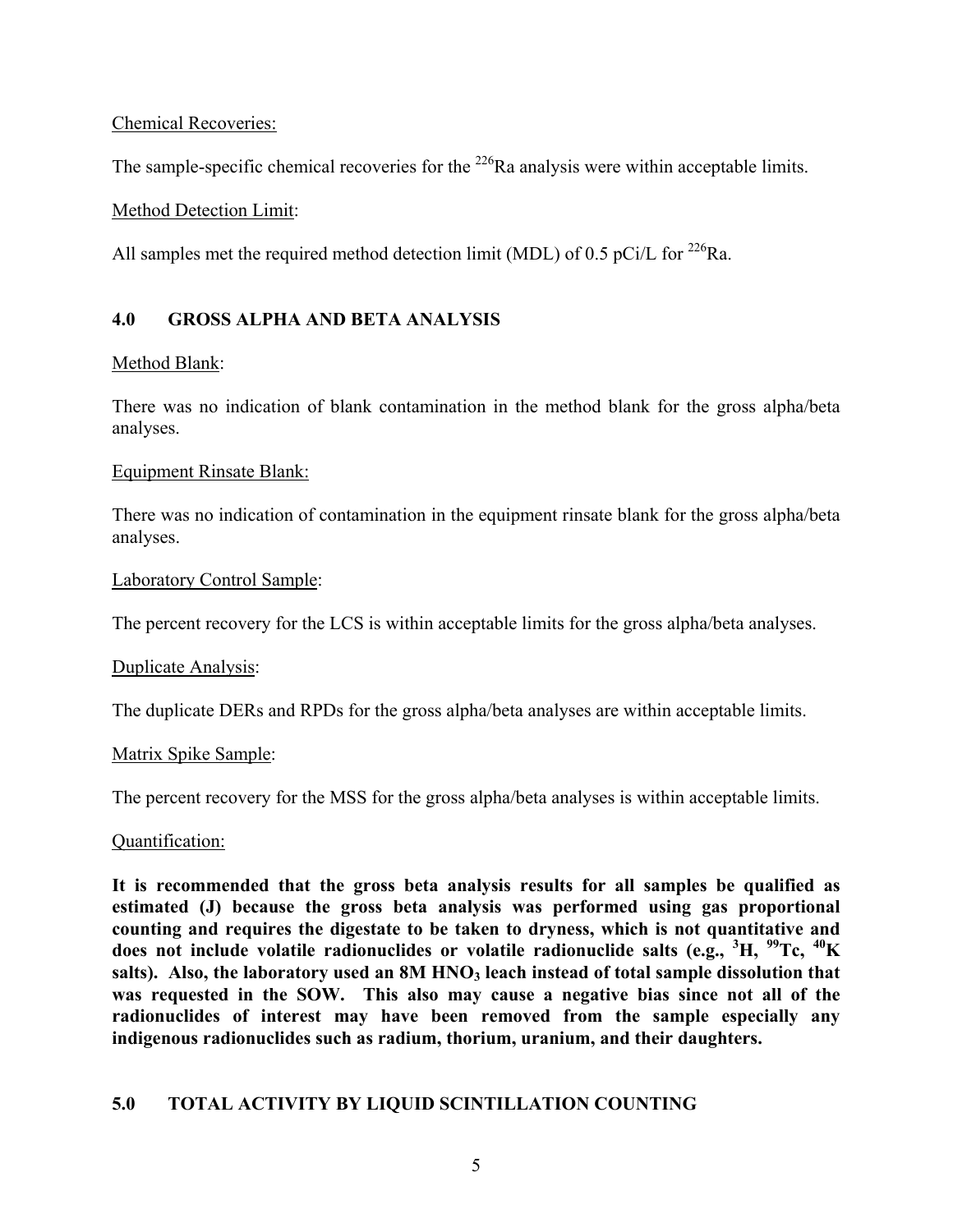## Method Blank:

There was no indication of blank contamination in method blank samples for the total activity analyses.

## Equipment Rinsate Blank:

There was no indication of contamination in the equipment rinsate blank for the total activity analyses.

## Laboratory Control Sample:

The percent recovery for the reported LCS is within acceptable limits for the total activity analysis.

## Duplicate Analysis:

The total activity analysis duplicate DER is within acceptable limits.

## Matrix Spike Sample:

The percent recovery for the MSS for the total activity analysis is within acceptable limits.

## Quantitation and Method Detection Limit:

The required MDC for the Total Activity analysis is 10 pCi/g. All sample results met the required MDC.

**It is recommended that the total activity analysis results for all samples be qualified as estimated (J), since the total activity analysis appears to have a negative bias. This negative bias may be due to the digestate being taken to dryness, which allowed the loss of volatile radionuclides or volatile radionuclide salts (e.g., <sup>3</sup> H, 99Tc, 40K salts). Also, the laboratory**  used an 8M HNO<sub>3</sub> leach instead of total sample dissolution that was requested in the SOW. **This also may cause a negative bias since not all of the radionuclides of interest may have been removed from the sample especially any indigenous radionuclides such as radium, thorium, uranium, and their daughters.**

## **6.0 DATA INTERCOMPARISON**

## U Alpha to U Gamma:

For all samples, the uranium alpha and uranium gammas agree within the uncertainties.

Alpha/Beta Sums to Gross Alpha/Beta Analysis: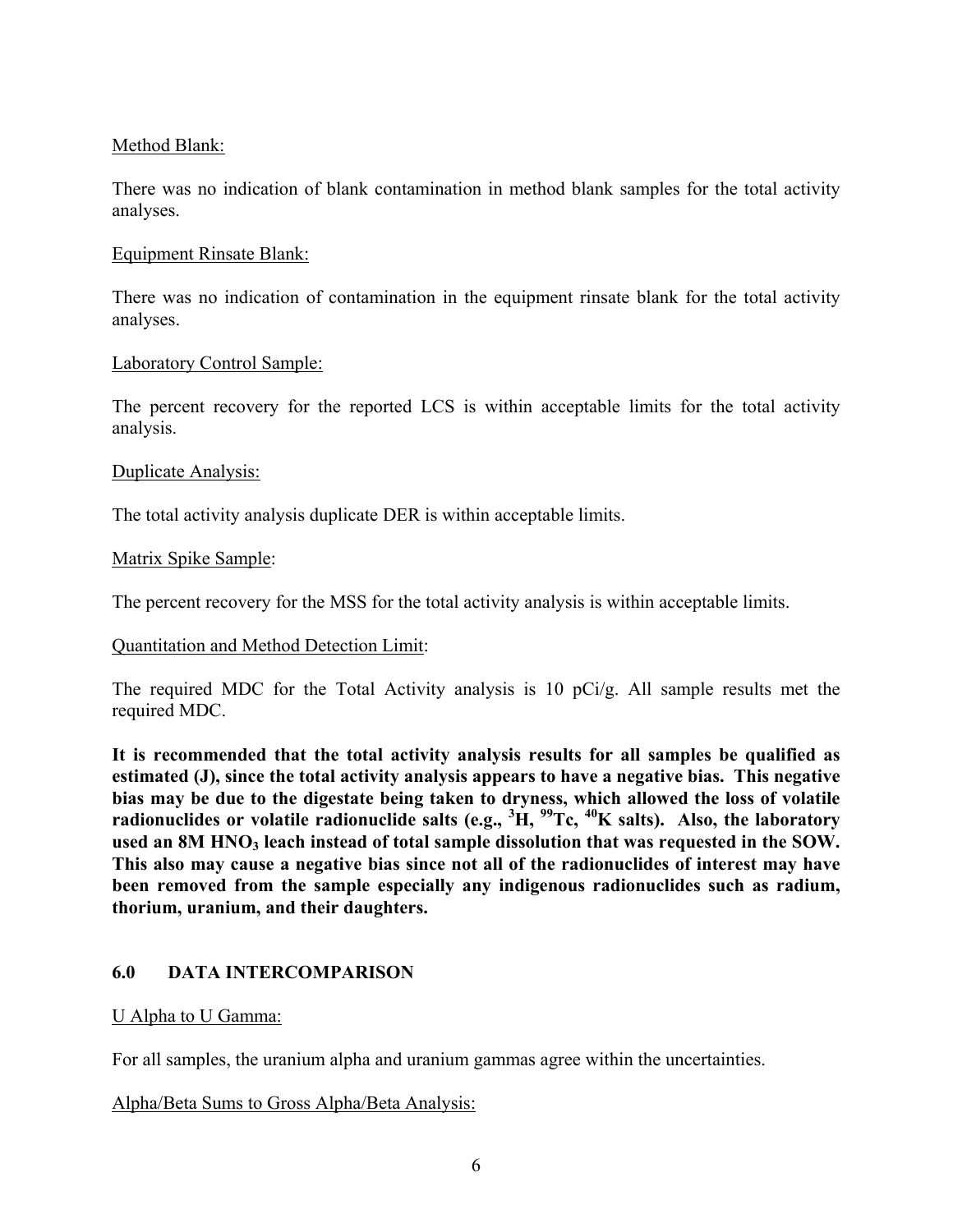The comparison of alpha and beta emitter sums to the gross alpha and beta analyses was performed in the same way that the duplicates were evaluated. The DER equation was used to determine if the alpha and beta sums were statistically different from the gross alpha and beta analysis results at the 99% confidence level. If the DER was greater than 1.29, the sums and the gross analyses were assumed not to be in agreement. The results are shown on the attached sheets.

The DERs for gross alpha to sum of alpha activities for samples TMF-0170 (1.32) and TMF-9246 (1.64) outside acceptable limits indicating that the gross alpha analysis for these samples did not agree with the sum of alpha activities within a 99% confidence level. The RPDs (51.7% and 166% respectively) are also outside acceptable limits. The gross alpha results are greater than the sum of the alpha emitters for both samples by approximate factors of 1.7 and 10.8 respectively. This maybe an indication of other activity in the sample that was not specifically analyzed for or a positive bias on the gross alpha analysis. **It is recommended that the possible missing activity be investigated in the future and the gross alpha results for samples TMF-0170 and TMF-9246 be qualified as estimated (J).** 

When comparing the sums of the beta emitters to the gross beta analyses, it was assumed that the  $^{234}$ Th and  $^{234}$ mPa are in equilibrium with  $^{238}$ U, thus having the same activity as the  $^{238}$ U. The DERs (2.34 to 4.63) for all samples are outside the acceptable limits indicating that the total activity analysis did not agree with the sum of the alpha and beta emitters with a 99% confidence level. The RPDs (84.8% to 144%) are also outside acceptable limits. The gross beta results are smaller than the sum of the beta emitters for all samples. This negative bias is most likely due to the loss of volatile radionuclides, volatile radionuclide salts, or the sample preparation method, as discussed above. Since all of the gross beta results have been qualified for this reason, no further qualification of the gross beta results is necessary.

## Total Activity to Sums of Alpha and Beta Emitters:

When comparing the total activity to the sum of the alpha and beta emitters, the DERs for samples TMF-0169 (3.25), TMF-0170 (3.11), TMF-0173 (3.01), TMF-0210 (2.56), TMF-0211 (3.25), TMF-9246 (3.11), TMF-0212 (4.21), TMF-0213 (3.51), TMF-0214 (2.03), TMF-0215 (3.27), TMF-0216 (1.83), TMF-0217 (2.43), TMF-0218 (2.09), TMF-0219 (3.25), TMF-0220 (3.37), TMF-0221 (3.46) and TMF-0223 (1.81) indicates that the total activity analysis did not agree with the sum of the alpha and beta emitters with a 99% confidence level. The RPDs (95.6%, 112%, 113%, 102%, 99.1%, 88.1%, 143%, 121%, 91.4%, 124%, 64.6%, 77.2%, 83.1% 112%, 101.7%, 1105% and 42.6% respectively) are also outside acceptable limits. These samples have total activity results that is less than the sum of the alpha and beta emitters by an approximate factor ranging from approximately 1.5 to 5.5. This is most likely due to a negative bias in the total activity results due to the loss of volatile radionuclides, radionuclide salts, or sample preparation method, as discussed above. No further qualification of the total activity results is recommended since the total activity results for the listed samples were previously qualified for this reason.

<sup>228</sup>Ac Gamma and <sup>232</sup>Th: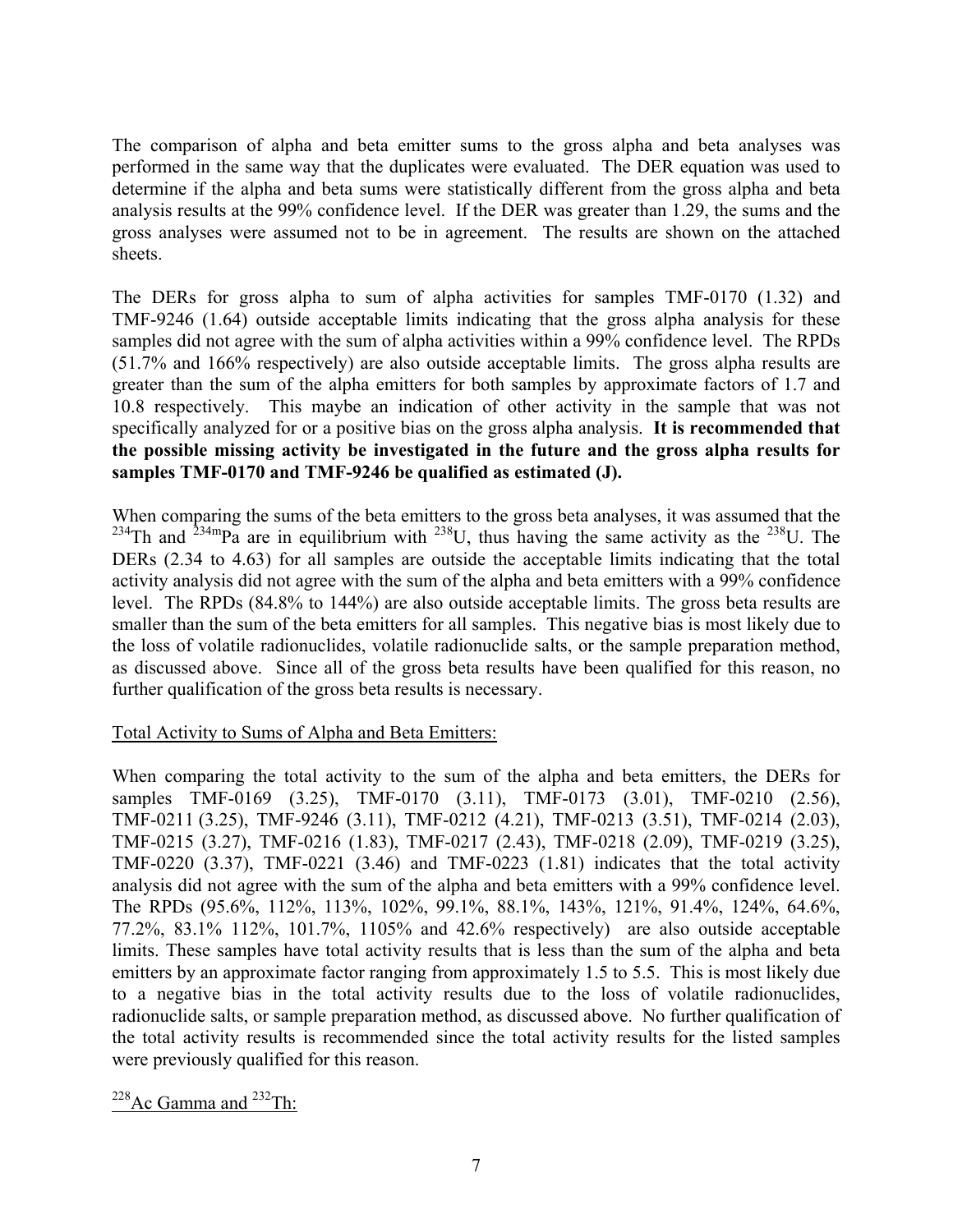When comparing the <sup>228</sup>Ac activity to <sup>228</sup>Ra activity, it was assumed that the actinium and radium are in equilibrium with  $232$ Th. The activities are all within the uncertainties of the measurements for all three radionuclides.

## Summary:

Based on the agreements between the gross alpha analyses and the sums of the individual alpha activities, all activity except gross beta activity is accounted for in all samples. Due to exclusion of volatile beta and daughter beta emitting radionuclides from the natural chain in the gross beta measurements the sums of beta activities in the sample was greater than the gross beta activity in all samples. Similarly, for the same reason the total activity for all samples was greater than the sum of the gross activities.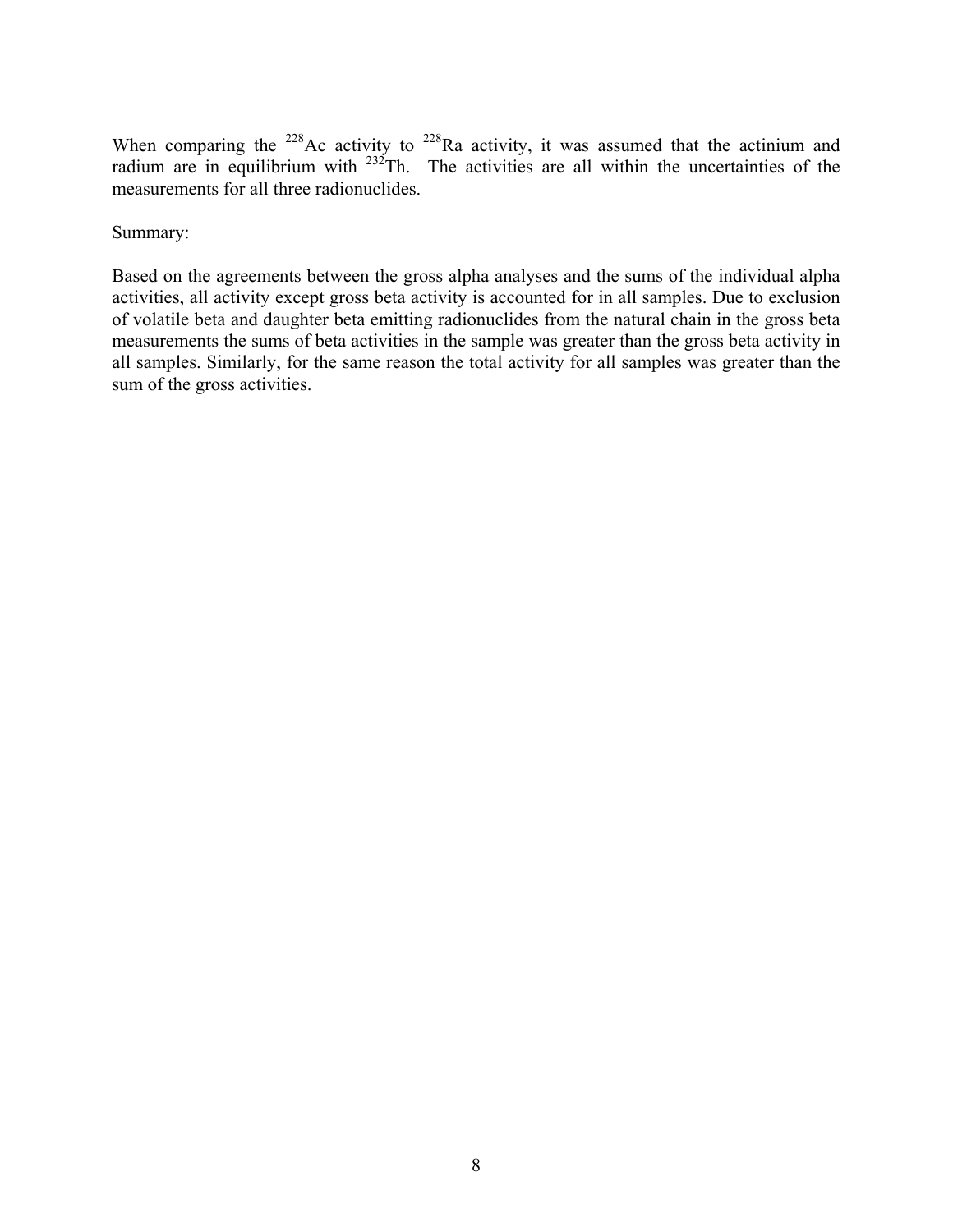| 0107107-1                    | TMF-0169<br><b>FROM GAMMA</b> |              |                  |                  |            |            |       |                     |              |                  |                            |      |            |                |
|------------------------------|-------------------------------|--------------|------------------|------------------|------------|------------|-------|---------------------|--------------|------------------|----------------------------|------|------------|----------------|
|                              |                               |              | <b>Duplicate</b> | <b>Duplicate</b> |            |            |       |                     |              | <b>Duplicate</b> | <b>Duplicate</b>           |      |            |                |
|                              | <b>Result</b>                 | Uncertainty  | <b>Result</b>    | Uncertainty      |            |            |       | <b>Result</b>       | Uncertainty  | <b>Result</b>    | Uncertainty                |      |            | Val            |
| <b>Analyses</b>              | (pCi/g)                       | (pCi/g)      | (pCi/g)          | (pCi/g)          | <b>DER</b> | <b>RPD</b> | Val Q | (pCi/g)             | (pCi/g)      | (pCi/g)          | (pCi/g)                    | DER  | <b>RPD</b> | Q              |
| Am-241                       |                               |              |                  |                  |            |            |       | 3.00E-02            | 2.60E-01     | 2.00E-01         | 3.20E-01                   | 0.41 | 148        | $\overline{U}$ |
| Ra-226                       | 8.00E-01                      | 1.90E-01     |                  |                  |            |            | J     |                     |              |                  |                            |      |            |                |
| Np-237                       |                               |              |                  |                  |            |            |       |                     |              |                  |                            |      |            |                |
| Pu-238                       |                               |              |                  |                  |            |            |       |                     |              |                  |                            |      |            |                |
| Pu-239                       |                               |              |                  |                  |            |            |       |                     |              |                  |                            |      |            |                |
| Th-228                       | 8.30E-01                      | 3.60E-01     |                  |                  |            |            |       |                     |              |                  |                            |      |            |                |
| Th-230                       | 9.90E-01                      | 3.00E-01     |                  |                  |            |            |       |                     |              |                  |                            |      |            |                |
| Th-232                       | 9.40E-01                      | 2.90E-01     |                  |                  |            |            |       |                     |              |                  |                            |      |            |                |
| U-234                        | 8.30E-01                      | 2.30E-01     |                  |                  |            |            |       |                     |              |                  |                            |      |            |                |
| $U-235$                      | 8.70E-02                      | 6.70E-02     |                  |                  |            |            |       | 1.20E-01            | 2.80E-01     | $-1.00E-01$      | 3.00E-01                   | 0.54 | 2200       | U              |
| U-238                        | 6.70E-01                      | 2.00E-01     |                  |                  |            |            |       |                     |              |                  |                            |      |            |                |
| <b>Total U Alpha</b>         | $1.59E + 00$                  | 3.12E-01     |                  |                  |            |            |       |                     |              |                  |                            |      |            |                |
| Alpha Sum                    | $6.32E+00$                    | $1.42E+00$   |                  |                  |            |            |       |                     |              |                  |                            |      |            |                |
|                              |                               |              |                  |                  |            |            |       |                     |              |                  |                            |      |            |                |
| Total U by KPA               |                               |              |                  |                  |            |            |       |                     |              |                  |                            |      |            |                |
| Total U by KPA               |                               |              |                  |                  |            |            |       |                     |              |                  |                            |      |            |                |
| U-235 wt% (by alpha spect)   |                               |              |                  |                  |            |            |       |                     |              |                  |                            |      |            |                |
| U-233 wt%                    |                               |              |                  |                  |            |            |       |                     |              |                  |                            |      |            |                |
| <b>Total U Alpha (Calc)</b>  |                               |              |                  |                  |            |            |       |                     |              |                  |                            |      |            |                |
|                              |                               |              |                  |                  |            |            |       |                     |              |                  |                            |      |            |                |
|                              |                               |              |                  |                  |            |            |       |                     |              |                  |                            |      |            |                |
| <b>Total Radiological Sr</b> |                               |              |                  |                  |            |            |       |                     |              |                  |                            |      |            |                |
| $K-40$                       | 1.95E+01                      | $3.60E + 00$ | $1.55E + 01$     | 3.30E+00         | 0.82       | 22.9       |       |                     |              |                  |                            |      |            |                |
| Th-234 (Assumed from U-238)  | 6.70E-01                      | 2.00E-01     |                  |                  |            |            |       | 5.00E-01            | 8.10E-01     | 6.00E-01         | $1.10E + 00$               | 0.07 | 18.2       | U              |
| Pa-234m (Assumed from U-238) | 6.70E-01                      | 2.00E-01     |                  |                  |            |            |       | $-6.00E - 01$       | 7.50E+00     | $4.00E + 00$     | $1.10E + 01$               | 0.35 | 271        | U              |
| Ac-227                       |                               |              |                  |                  |            |            |       |                     |              |                  |                            |      |            |                |
| Ra-228                       | 7.10E-01                      | 1.90E-01     | 6.00E-01         | 2.30E-01         | 0.37       | 16.8       |       |                     |              |                  |                            |      |            |                |
| Pa-231                       | $1.30E + 00$                  | $1.40E + 00$ | $-3.00E-01$      | 1.70E+00         | 0.73       | 320        |       |                     |              |                  |                            |      |            |                |
| <b>Beta Sum</b>              | $2.17E+01$                    | $3.62E + 00$ |                  |                  |            |            |       | $2.03E+01$          | $8.36E + 00$ | $2.07E + 01$     | $1.15E+01$                 |      |            |                |
| <b>Total Activity Sum</b>    | $2.80E + 01$                  | $3.89E + 00$ |                  |                  |            |            |       | $2.66E + 01$        | $8.48E + 00$ |                  |                            |      |            |                |
|                              |                               |              |                  |                  |            |            |       | DER (sums to gross) |              |                  | <b>RPD</b> (sums to gross) |      |            |                |
| Gross Alpha                  | $6.00E + 00$                  | $1.10E + 00$ |                  |                  |            |            |       | 0.18                | (from gamma) |                  | 5.15                       |      |            |                |
| Gross Beta                   | 5.27E+00                      | 9.40E-01     |                  |                  |            |            | J     | 4.39                | 1.78         |                  | 122                        |      |            |                |
| <b>Total Activity</b>        | $9.90E + 00$                  | $4.00E + 00$ |                  |                  |            |            | J     | 3.25                | 1.78         |                  | 95.6                       |      |            |                |
|                              |                               |              |                  |                  |            |            |       |                     |              |                  |                            |      |            |                |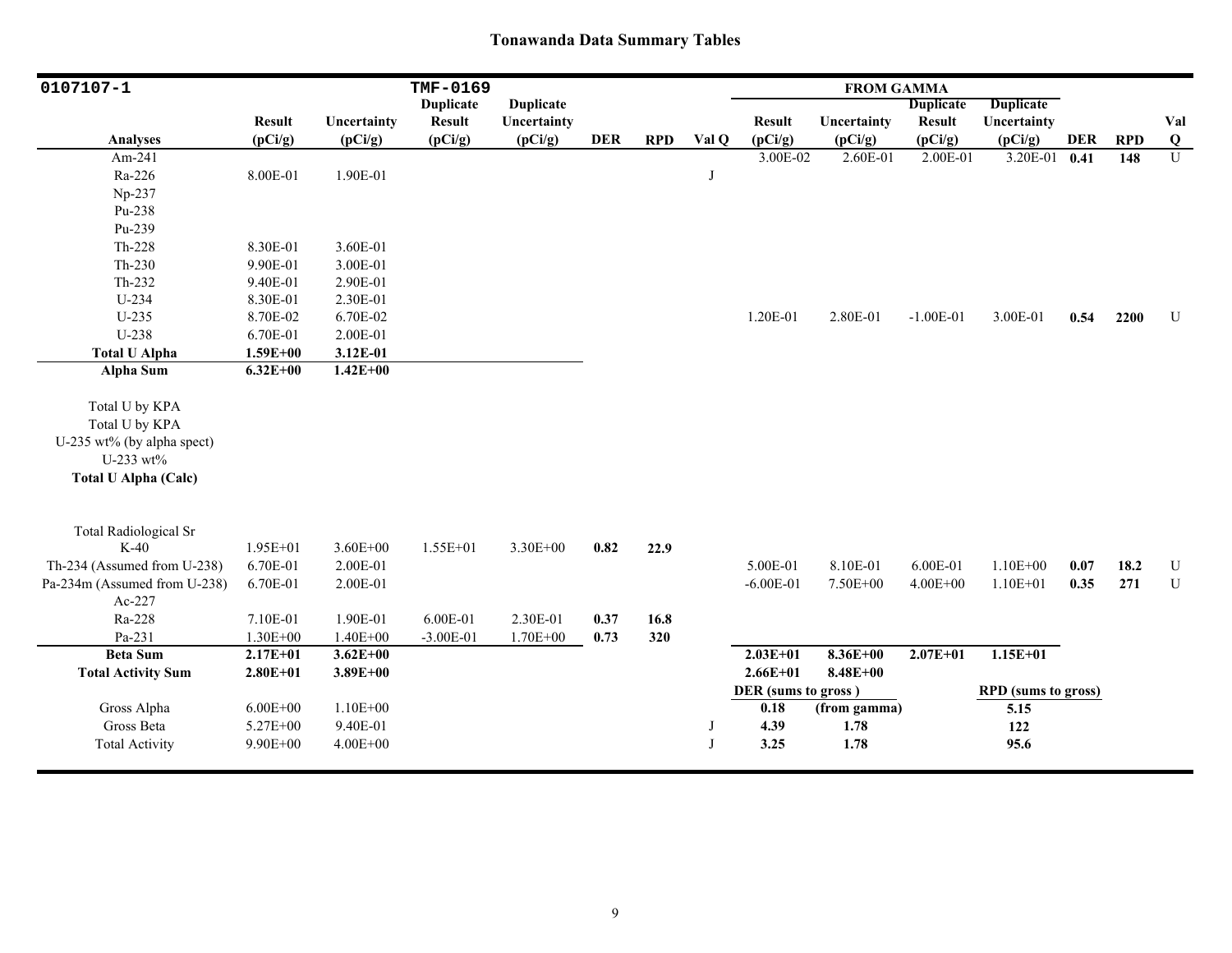| 0107107-2                    | TMF-0170      |              |                  |                  |            |            | <b>FROM GAMMA</b> |                     |              |                  |                            |            |            |                |
|------------------------------|---------------|--------------|------------------|------------------|------------|------------|-------------------|---------------------|--------------|------------------|----------------------------|------------|------------|----------------|
|                              |               |              | <b>Duplicate</b> | <b>Duplicate</b> |            |            |                   |                     |              | <b>Duplicate</b> | <b>Duplicate</b>           |            |            |                |
|                              | <b>Result</b> | Uncertainty  | <b>Result</b>    | Uncertainty      |            |            |                   | <b>Result</b>       | Uncertainty  | <b>Result</b>    | Uncertainty                |            |            | Val            |
| <b>Analyses</b>              | (pCi/g)       | (pCi/g)      | (pCi/g)          | (pCi/g)          | <b>DER</b> | <b>RPD</b> | Val Q             | (pCi/g)             | (pCi/g)      | (pCi/g)          | (pCi/g)                    | <b>DER</b> | <b>RPD</b> | Q              |
| Am-241                       |               |              |                  |                  |            |            |                   | 1.80E-01            | 3.00E-01     |                  |                            |            |            | $\overline{U}$ |
| Ra-226                       | 9.50E-01      | 2.30E-01     |                  |                  |            |            | J                 |                     |              |                  |                            |            |            |                |
| Np-237                       |               |              |                  |                  |            |            |                   |                     |              |                  |                            |            |            |                |
| Pu-238                       |               |              |                  |                  |            |            |                   |                     |              |                  |                            |            |            |                |
| Pu-239                       |               |              |                  |                  |            |            |                   |                     |              |                  |                            |            |            |                |
| $Th-228$                     | 7.90E-01      | 3.10E-01     |                  |                  |            |            |                   |                     |              |                  |                            |            |            |                |
| $Th-230$                     | 7.60E-01      | 2.50E-01     |                  |                  |            |            |                   |                     |              |                  |                            |            |            |                |
| $Th-232$                     | 8.00E-01      | 2.50E-01     |                  |                  |            |            |                   |                     |              |                  |                            |            |            |                |
| $U-234$                      | 7.10E-01      | 1.90E-01     | 7.10E-01         | 1.90E-01         | 0.00       | 0.00       |                   |                     |              |                  |                            |            |            |                |
| $U-235$                      | 3.80E-02      | 4.10E-02     | 1.45E-01         | 7.90E-02         | 1.20       | 117        |                   | 7.00E-02            | 2.90E-01     |                  |                            |            |            | U              |
| U-238                        | 5.90E-01      | 1.70E-01     | 7.30E-01         | 1.90E-01         | 0.55       | 21.2       |                   |                     |              |                  |                            |            |            |                |
| <b>Total U Alpha</b>         | $1.34E + 00$  | 2.58E-01     | $1.59E + 00$     | 2.80E-01         |            |            |                   |                     |              |                  |                            |            |            |                |
| Alpha Sum                    | $3.83E + 00$  | $1.64E + 00$ | $1.59E + 00$     | 2.80E-01         |            |            |                   |                     |              |                  |                            |            |            |                |
| Total U by KPA               |               |              |                  |                  |            |            |                   |                     |              |                  |                            |            |            |                |
| Total U by KPA               |               |              |                  |                  |            |            |                   |                     |              |                  |                            |            |            |                |
| U-235 wt% (by alpha spect)   |               |              |                  |                  |            |            |                   |                     |              |                  |                            |            |            |                |
| U-233 wt%                    |               |              |                  |                  |            |            |                   |                     |              |                  |                            |            |            |                |
| <b>Total U Alpha (Calc)</b>  |               |              |                  |                  |            |            |                   |                     |              |                  |                            |            |            |                |
|                              |               |              |                  |                  |            |            |                   |                     |              |                  |                            |            |            |                |
| <b>Total Radiological Sr</b> |               |              |                  |                  |            |            |                   |                     |              |                  |                            |            |            |                |
| $K-40$                       | $1.80E + 01$  | $3.60E + 00$ |                  |                  |            |            |                   |                     |              |                  |                            |            |            |                |
| Th-234 (Assumed from U-238)  | 5.90E-01      | 1.70E-01     | 7.30E-01         | 1.90E-01         | 0.55       | 21.2       |                   | $1.10E + 00$        | $1.10E + 00$ |                  |                            |            |            |                |
| Pa-234m (Assumed from U-238) | 5.90E-01      | 1.70E-01     | 7.30E-01         | 1.90E-01         | 0.55       | 21.2       |                   | $-5.00E-01$         | $9.80E + 00$ |                  |                            |            |            | ${\bf U}$      |
| Ac-227                       |               |              |                  |                  |            |            |                   |                     |              |                  |                            |            |            |                |
| Ra-228                       | 9.20E-01      | 2.60E-01     |                  |                  |            |            |                   |                     |              |                  |                            |            |            |                |
| Pa-231                       | $-9.00E - 01$ | 1.70E+00     |                  |                  |            |            | ${\bf U}$         |                     |              |                  |                            |            |            |                |
| <b>Beta Sum</b>              | $2.00E + 01$  | $3.62E + 00$ | $1.46E + 00$     | 2.69E-01         |            |            |                   | $1.94E + 01$        | $1.05E + 01$ |                  |                            |            |            |                |
| <b>Total Activity Sum</b>    | $2.38E + 01$  | $3.98E + 00$ | $3.05E + 00$     | 3.88E-01         |            |            |                   | $2.32E + 01$        | $1.06E + 01$ |                  |                            |            |            |                |
|                              |               |              |                  |                  |            |            |                   | DER (sums to gross) |              |                  | <b>RPD</b> (sums to gross) |            |            |                |
| Gross Alpha                  | $6.50E + 00$  | $1.20E + 00$ |                  |                  |            |            | J                 | 1.32                | (from gamma) |                  | $\overline{51.7}$          |            |            |                |
| Gross Beta                   | 4.70E+00      | 9.00E-01     |                  |                  |            |            | J                 | 4.10                | 1.40         |                  | 124                        |            |            |                |
| <b>Total Activity</b>        | $6.70E + 00$  | 3.80E+00     |                  |                  |            |            | $\bf{J}$          | 3.11                | 1.47         |                  | 112                        |            |            |                |
|                              |               |              |                  |                  |            |            |                   |                     |              |                  |                            |            |            |                |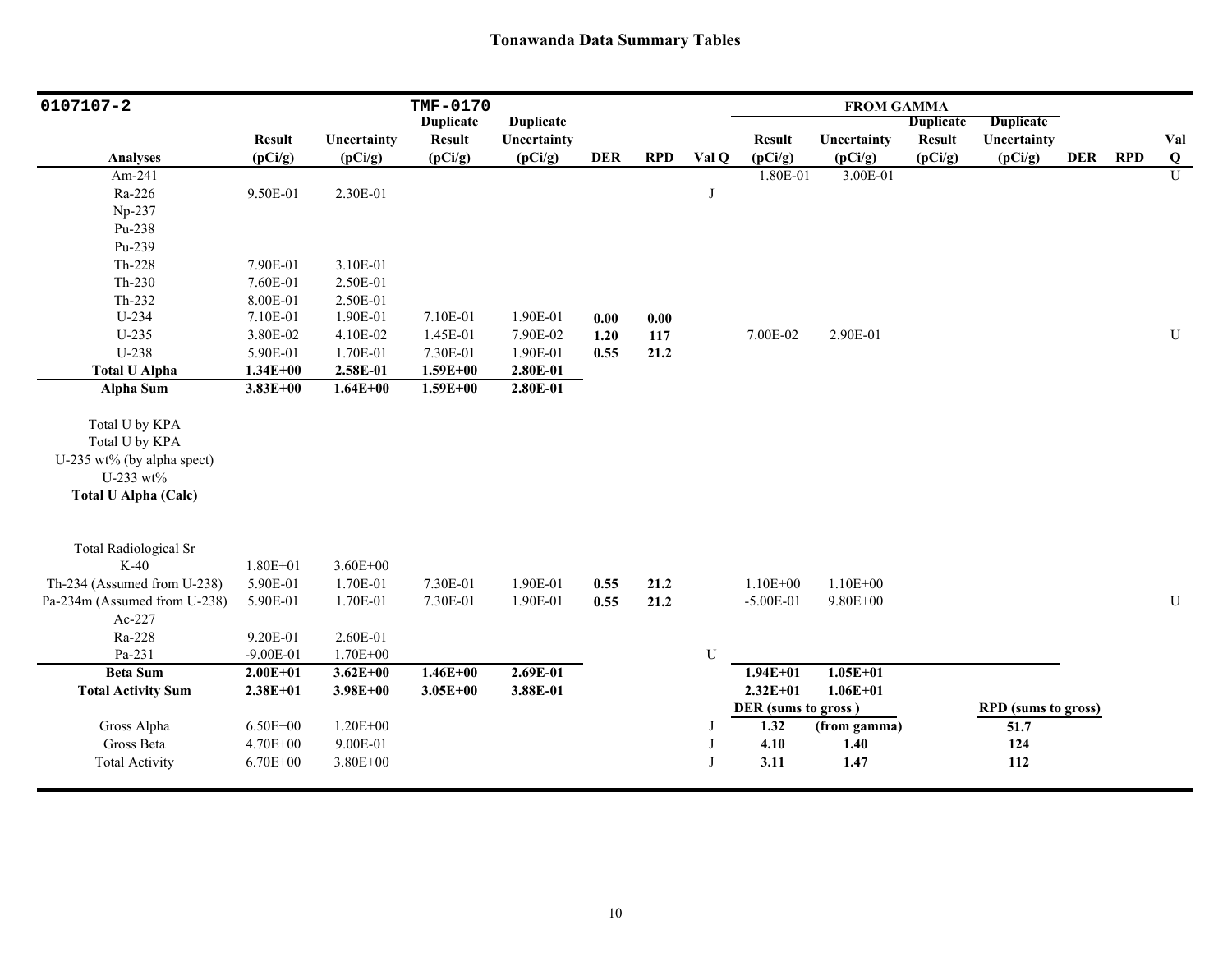| $0107107 - 3$                |               |              | TMF-0172         |                  |            |            |           |                          | <b>FROM GAMMA</b> |                          |                            |            |            |                            |
|------------------------------|---------------|--------------|------------------|------------------|------------|------------|-----------|--------------------------|-------------------|--------------------------|----------------------------|------------|------------|----------------------------|
|                              |               |              | <b>Duplicate</b> | <b>Duplicate</b> |            |            |           |                          |                   | <b>Duplicate</b>         | <b>Duplicate</b>           |            |            |                            |
|                              | <b>Result</b> | Uncertainty  | <b>Result</b>    | Uncertainty      | <b>DER</b> | <b>RPD</b> | Val Q     | <b>Result</b><br>(pCi/g) | Uncertainty       | <b>Result</b><br>(pCi/g) | Uncertainty                | <b>DER</b> | <b>RPD</b> | Val                        |
| <b>Analyses</b>              | (pCi/g)       | (pCi/g)      | (pCi/g)          | (pCi/g)          |            |            |           |                          | (pCi/g)           |                          | (pCi/g)                    |            |            | $\bf{Q}$<br>$\overline{U}$ |
| Am-241                       |               |              |                  |                  |            |            |           | 1.00E-01                 | 2.80E-01          | 4.00E-02                 | 1.10E-01                   | 0.20       | 85.7       |                            |
| Ra-226                       | $1.10E + 00$  | 3.30E-01     |                  |                  |            |            | J         |                          |                   |                          |                            |            |            |                            |
| Np-237                       |               |              |                  |                  |            |            |           |                          |                   |                          |                            |            |            |                            |
| Pu-238                       |               |              |                  |                  |            |            |           |                          |                   |                          |                            |            |            |                            |
| Pu-239                       |               |              |                  |                  |            |            |           |                          |                   |                          |                            |            |            |                            |
| Th-228                       | 2.50E-01      | 2.30E-01     | 4.60E-01         | 2.20E-01         | 0.66       | 59.2       |           |                          |                   |                          |                            |            |            |                            |
| $Th-230$                     | 7.70E-01      | 2.60E-01     | 5.50E-01         | 2.30E-01         | 0.63       | 33.3       |           |                          |                   |                          |                            |            |            |                            |
| Th-232                       | 3.20E-01      | 1.70E-01     | 3.00E-01         | 1.70E-01         | 0.08       | 6.45       |           |                          |                   |                          |                            |            |            |                            |
| $U-234$                      | 6.80E-01      | 1.90E-01     |                  |                  |            |            |           |                          |                   |                          |                            |            |            |                            |
| $U-235$                      | 9.50E-02      | 6.40E-02     |                  |                  |            |            |           | 1.00E-02                 | 3.90E-01          | 5.00E-02                 | 3.80E-01                   | 0.07       | 133        | ${\bf U}$                  |
| U-238                        | 9.00E-01      | 2.30E-01     |                  |                  |            |            |           |                          |                   |                          |                            |            |            |                            |
| <b>Total U Alpha</b>         | $1.68E + 00$  | 3.05E-01     |                  |                  |            |            |           |                          |                   |                          |                            |            |            |                            |
| <b>Alpha Sum</b>             | $5.11E+00$    | $1.98E + 00$ |                  |                  |            |            |           |                          |                   |                          |                            |            |            |                            |
| Total U by KPA               |               |              |                  |                  |            |            |           |                          |                   |                          |                            |            |            |                            |
| Total U by KPA               |               |              |                  |                  |            |            |           |                          |                   |                          |                            |            |            |                            |
| U-235 wt% (by alpha spect)   |               |              |                  |                  |            |            |           |                          |                   |                          |                            |            |            |                            |
| U-233 wt%                    |               |              |                  |                  |            |            |           |                          |                   |                          |                            |            |            |                            |
| <b>Total U Alpha (Calc)</b>  |               |              |                  |                  |            |            |           |                          |                   |                          |                            |            |            |                            |
|                              |               |              |                  |                  |            |            |           |                          |                   |                          |                            |            |            |                            |
| <b>Total Radiological Sr</b> |               |              |                  |                  |            |            |           |                          |                   |                          |                            |            |            |                            |
| $K-40$                       | $9.50E + 00$  | $2.40E + 00$ | $6.30E + 00$     | 2.70E+00         | 0.89       | 40.5       |           |                          |                   |                          |                            |            |            |                            |
| Th-234 (Assumed from U-238)  | 9.00E-01      | 2.30E-01     |                  |                  |            |            |           | $1.00E + 00$             | $1.10E + 00$      | 7.80E-01                 | 9.50E-01                   | 0.15       | 24.7       |                            |
| Pa-234m (Assumed from U-238) | 9.00E-01      | 2.30E-01     |                  |                  |            |            |           | $-2.00E + 00$            | $1.40E + 01$      | $5.00E + 00$             | $1.40E + 01$               | 0.35       | 467        | ${\bf U}$                  |
| Ac-227                       |               |              |                  |                  |            |            |           |                          |                   |                          |                            |            |            |                            |
| Ra-228                       | 3.70E-01      | 2.50E-01     | 3.80E-01         | 4.50E-01         | 0.02       | 2.7        |           |                          |                   |                          |                            |            |            |                            |
| Pa-231                       | $1.10E + 00$  | 2.10E+00     | $-1.30E + 00$    | $2.80E + 00$     | 0.69       | 2400       | ${\bf U}$ |                          |                   |                          |                            |            |            |                            |
| <b>Beta Sum</b>              | $1.18E + 01$  | $2.45E+00$   |                  |                  |            |            |           | $9.00E + 00$             | $1.43E+01$        | $1.23E+01$               | $1.43E+01$                 |            |            |                            |
| <b>Total Activity Sum</b>    | $1.69E + 01$  | $3.15E + 00$ |                  |                  |            |            |           | $1.41E + 01$             | $1.44E + 01$      |                          |                            |            |            |                            |
|                              |               |              |                  |                  |            |            |           | DER (sums to gross)      |                   |                          | <b>RPD</b> (sums to gross) |            |            |                            |
| Gross Alpha                  | 4.90E+00      | $1.40E + 00$ |                  |                  |            |            |           | 0.08                     | (from gamma)      |                          | 4.10                       |            |            |                            |
| Gross Beta                   | $2.40E + 00$  | $1.50E + 00$ |                  |                  |            |            | J         | 3.27                     | 0.46              |                          | 132                        |            |            |                            |
| <b>Total Activity</b>        | $1.14E + 01$  | $4.00E + 00$ |                  |                  |            |            | J         | 1.08                     | 0.18              |                          | 38.9                       |            |            |                            |
|                              |               |              |                  |                  |            |            |           |                          |                   |                          |                            |            |            |                            |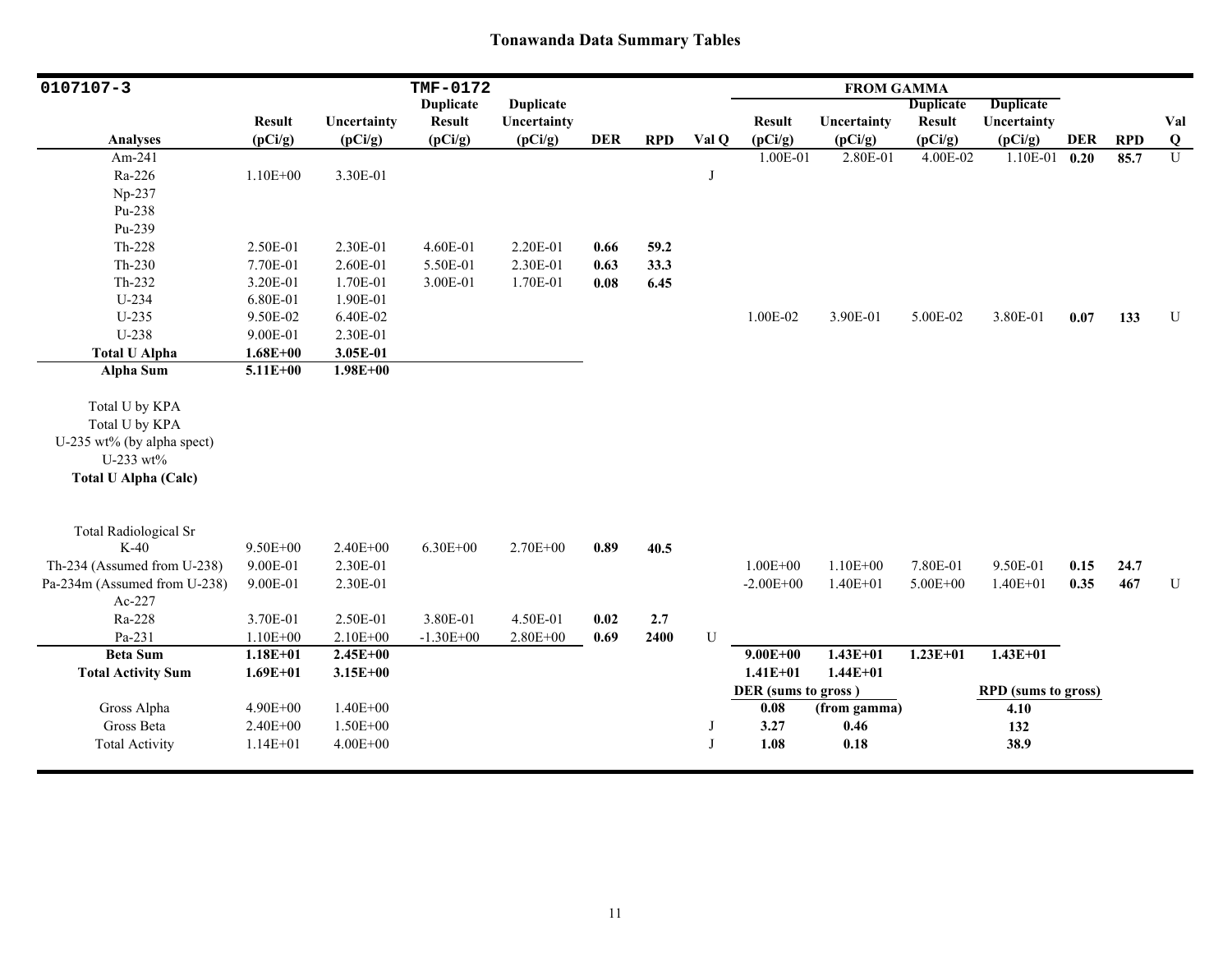| 0107107-4                                                                                                  |               |              | TMF-0173         |                  |            |            |           | <b>FROM GAMMA</b>   |              |                  |                            |            |            |              |
|------------------------------------------------------------------------------------------------------------|---------------|--------------|------------------|------------------|------------|------------|-----------|---------------------|--------------|------------------|----------------------------|------------|------------|--------------|
|                                                                                                            |               |              | <b>Duplicate</b> | <b>Duplicate</b> |            |            |           |                     |              | <b>Duplicate</b> | <b>Duplicate</b>           |            |            |              |
|                                                                                                            | <b>Result</b> | Uncertainty  | <b>Result</b>    | Uncertainty      |            |            |           | <b>Result</b>       | Uncertainty  | <b>Result</b>    | Uncertainty                |            |            | Val          |
| <b>Analyses</b>                                                                                            | (pCi/g)       | (pCi/g)      | (pCi/g)          | (pCi/g)          | <b>DER</b> | <b>RPD</b> | Val Q     | (pCi/g)             | (pCi/g)      | (pCi/g)          | (pCi/g)                    | <b>DER</b> | <b>RPD</b> | $\mathbf{Q}$ |
| Am-241                                                                                                     |               |              |                  |                  |            |            |           | 7.90E-02            | 9.30E-02     |                  |                            |            |            |              |
| Ra-226                                                                                                     | $1.11E + 00$  | 2.80E-01     |                  |                  |            |            | J         |                     |              |                  |                            |            |            |              |
| Np-237                                                                                                     |               |              |                  |                  |            |            |           |                     |              |                  |                            |            |            |              |
| Pu-238                                                                                                     |               |              |                  |                  |            |            |           |                     |              |                  |                            |            |            |              |
| Pu-239                                                                                                     |               |              |                  |                  |            |            |           |                     |              |                  |                            |            |            |              |
| Th-228                                                                                                     | 9.50E-01      | 2.80E-01     |                  |                  |            |            |           |                     |              |                  |                            |            |            |              |
| $Th-230$                                                                                                   | 1.17E+00      | 3.00E-01     |                  |                  |            |            |           |                     |              |                  |                            |            |            |              |
| Th-232                                                                                                     | $1.00E + 00$  | 2.70E-01     |                  |                  |            |            |           |                     |              |                  |                            |            |            |              |
| U-234                                                                                                      | 9.10E-01      | 2.30E-01     |                  |                  |            |            |           |                     |              |                  |                            |            |            |              |
| $U-235$                                                                                                    | 2.20E-01      | 1.00E-01     |                  |                  |            |            |           | $-1.10E-01$         | 3.20E-01     |                  |                            |            |            | U            |
| U-238                                                                                                      | 9.10E-01      | 2.30E-01     |                  |                  |            |            |           |                     |              |                  |                            |            |            |              |
| <b>Total U Alpha</b>                                                                                       | $2.04E + 00$  | 3.40E-01     |                  |                  |            |            |           |                     |              |                  |                            |            |            |              |
| Alpha Sum                                                                                                  | $5.10E + 00$  | $1.75E + 00$ |                  |                  |            |            |           |                     |              |                  |                            |            |            |              |
| Total U by KPA<br>Total U by KPA<br>U-235 wt% (by alpha spect)<br>U-233 wt%<br><b>Total U Alpha (Calc)</b> |               |              |                  |                  |            |            |           |                     |              |                  |                            |            |            |              |
| <b>Total Radiological Sr</b>                                                                               |               |              |                  |                  |            |            |           |                     |              |                  |                            |            |            |              |
| $K-40$                                                                                                     | 1.59E+01      | 3.70E+00     |                  |                  |            |            |           |                     |              |                  |                            |            |            |              |
| Th-234 (Assumed from U-238)                                                                                | 9.10E-01      | 2.30E-01     |                  |                  |            |            |           | $1.19E + 00$        | 9.10E-01     |                  |                            |            |            |              |
| Pa-234m (Assumed from U-238)                                                                               | 9.10E-01      | 2.30E-01     |                  |                  |            |            |           | $6.00E + 00$        | $1.10E + 01$ |                  |                            |            |            | ${\bf U}$    |
| Ac-227                                                                                                     |               |              |                  |                  |            |            |           |                     |              |                  |                            |            |            |              |
| Ra-228                                                                                                     | 7.00E-01      | 2.80E-01     |                  |                  |            |            |           |                     |              |                  |                            |            |            |              |
| Pa-231                                                                                                     | $-1.30E + 00$ | $1.80E + 00$ |                  |                  |            |            | ${\bf U}$ |                     |              |                  |                            |            |            |              |
| <b>Beta Sum</b>                                                                                            | $1.83E+01$    | $3.73E + 00$ |                  |                  |            |            |           | $2.36E+01$          | $1.16E + 01$ |                  |                            |            |            |              |
| <b>Total Activity Sum</b>                                                                                  | $2.34E + 01$  | $4.12E + 00$ |                  |                  |            |            |           | $2.87E + 01$        | $1.18E + 01$ |                  |                            |            |            |              |
|                                                                                                            |               |              |                  |                  |            |            |           | DER (sums to gross) |              |                  | <b>RPD</b> (sums to gross) |            |            |              |
| Gross Alpha                                                                                                | 3.75E+00      | 6.90E-01     |                  |                  |            |            |           | 0.72                | (from gamma) |                  | 30.5                       |            |            |              |
| Gross Beta                                                                                                 | 2.97E+00      | 5.60E-01     |                  |                  |            |            | J         | 4.05                | 1.77         |                  | 144                        |            |            |              |
| <b>Total Activity</b>                                                                                      | $6.50E + 00$  | 3.80E+00     |                  |                  |            |            | J         | 3.01                | 1.80         |                  | 113                        |            |            |              |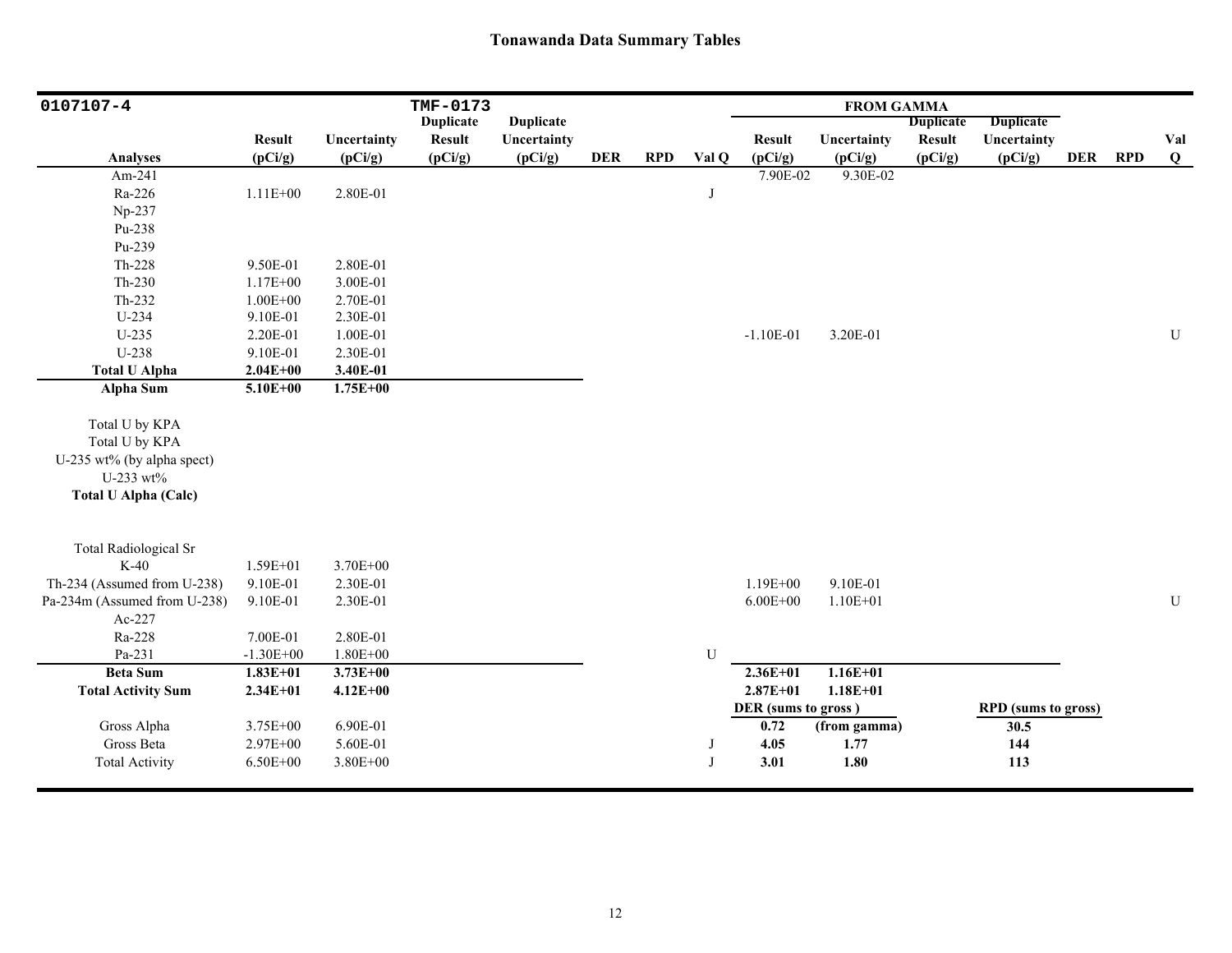| 0107107-5                    |                      |                      | TMF-0210         |                  |            |            |       |                     | <b>FROM GAMMA</b> |                  |                            |            |            |                           |
|------------------------------|----------------------|----------------------|------------------|------------------|------------|------------|-------|---------------------|-------------------|------------------|----------------------------|------------|------------|---------------------------|
|                              |                      |                      | <b>Duplicate</b> | <b>Duplicate</b> |            |            |       |                     |                   | <b>Duplicate</b> | <b>Duplicate</b>           |            |            |                           |
|                              | <b>Result</b>        | Uncertainty          | <b>Result</b>    | Uncertainty      |            |            |       | <b>Result</b>       | Uncertainty       | <b>Result</b>    | Uncertainty                |            |            | Val                       |
| <b>Analyses</b>              | (pCi/g)              | (pCi/g)              | (pCi/g)          | (pCi/g)          | <b>DER</b> | <b>RPD</b> | Val Q | (pCi/g)             | (pCi/g)           | (pCi/g)          | (pCi/g)                    | <b>DER</b> | <b>RPD</b> | $\bf Q$<br>$\overline{U}$ |
| Am-241                       |                      |                      |                  |                  |            |            |       | $5.00E - 02$        | 1.20E-01          |                  |                            |            |            |                           |
| Ra-226                       | 8.80E-01             | 2.30E-01             | 9.30E-01         | 2.20E-01         | 0.16       | 5.52       | J     |                     |                   |                  |                            |            |            |                           |
| Np-237                       |                      |                      |                  |                  |            |            |       |                     |                   |                  |                            |            |            |                           |
| Pu-238<br>Pu-239             |                      |                      |                  |                  |            |            |       |                     |                   |                  |                            |            |            |                           |
| Th-228                       | $1.09E + 00$         | 3.50E-01             |                  |                  |            |            |       |                     |                   |                  |                            |            |            |                           |
| $Th-230$                     | 9.00E-01             | 2.60E-01             |                  |                  |            |            |       |                     |                   |                  |                            |            |            |                           |
|                              |                      |                      |                  |                  |            |            |       |                     |                   |                  |                            |            |            |                           |
| $Th-232$<br>U-234            | 9.20E-01<br>7.10E-01 | 2.70E-01<br>2.00E-01 |                  |                  |            |            |       |                     |                   |                  |                            |            |            |                           |
| $U-235$                      | 1.89E-01             | 9.50E-02             |                  |                  |            |            |       | $-2.60E-01$         | 4.50E-01          |                  |                            |            |            | ${\bf U}$                 |
| U-238                        | 9.60E-01             |                      |                  |                  |            |            |       |                     |                   |                  |                            |            |            |                           |
| <b>Total U Alpha</b>         | $1.86E + 00$         | 2.40E-01<br>3.27E-01 |                  |                  |            |            |       |                     |                   |                  |                            |            |            |                           |
| Alpha Sum                    | 5.83E+00             | $2.52E+00$           |                  |                  |            |            |       |                     |                   |                  |                            |            |            |                           |
|                              |                      |                      |                  |                  |            |            |       |                     |                   |                  |                            |            |            |                           |
| Total U by KPA               |                      |                      |                  |                  |            |            |       |                     |                   |                  |                            |            |            |                           |
| Total U by KPA               |                      |                      |                  |                  |            |            |       |                     |                   |                  |                            |            |            |                           |
| U-235 wt% (by alpha spect)   |                      |                      |                  |                  |            |            |       |                     |                   |                  |                            |            |            |                           |
| U-233 wt%                    |                      |                      |                  |                  |            |            |       |                     |                   |                  |                            |            |            |                           |
| <b>Total U Alpha (Calc)</b>  |                      |                      |                  |                  |            |            |       |                     |                   |                  |                            |            |            |                           |
|                              |                      |                      |                  |                  |            |            |       |                     |                   |                  |                            |            |            |                           |
| <b>Total Radiological Sr</b> |                      |                      |                  |                  |            |            |       |                     |                   |                  |                            |            |            |                           |
| $K-40$                       | $1.74E + 01$         | 5.00E+00             |                  |                  |            |            |       |                     |                   |                  |                            |            |            |                           |
| Th-234 (Assumed from U-238)  | 9.60E-01             | 2.40E-01             |                  |                  |            |            |       | 3.00E-01            | $1.10E + 00$      |                  |                            |            |            | U                         |
| Pa-234m (Assumed from U-238) | 9.60E-01             | 2.40E-01             |                  |                  |            |            |       | $-5.00E + 00$       | $1.80E + 01$      |                  |                            |            |            | ${\bf U}$                 |
| Ac-227                       |                      |                      |                  |                  |            |            |       |                     |                   |                  |                            |            |            |                           |
| Ra-228                       | 6.40E-01             | 4.20E-01             |                  |                  |            |            |       |                     |                   |                  |                            |            |            |                           |
| Pa-231                       | 2.00E-01             | $2.70E + 00$         |                  |                  |            |            | U     |                     |                   |                  |                            |            |            |                           |
| <b>Beta Sum</b>              | $2.00E + 01$         | $5.04E + 00$         |                  |                  |            |            |       | $1.34E + 01$        | $1.87E + 01$      |                  |                            |            |            |                           |
| <b>Total Activity Sum</b>    | $2.58E + 01$         | $5.63E + 00$         |                  |                  |            |            |       | $1.92E + 01$        | $1.89E + 01$      |                  |                            |            |            |                           |
|                              |                      |                      |                  |                  |            |            |       | DER (sums to gross) |                   |                  | <b>RPD</b> (sums to gross) |            |            |                           |
| Gross Alpha                  | 8.50E+00             | $1.50E + 00$         | $6.70E + 00$     | $1.20E + 00$     | 0.94       | 23.7       |       | 0.91                | (from gamma)      |                  | 37.3                       |            |            |                           |
| Gross Beta                   | $6.60E + 00$         | $1.10E + 00$         | 5.47E+00         | 9.80E-01         | 0.77       | 18.7       | J     | 2.59                | 0.36              |                  | 101                        |            |            |                           |
| <b>Total Activity</b>        | 8.40E+00             | 3.80E+00             | 1.16E+01         | $4.00E + 00$     | 0.58       | 32.0       | J     | 2.56                | 0.56              |                  | 102                        |            |            |                           |
|                              |                      |                      |                  |                  |            |            |       |                     |                   |                  |                            |            |            |                           |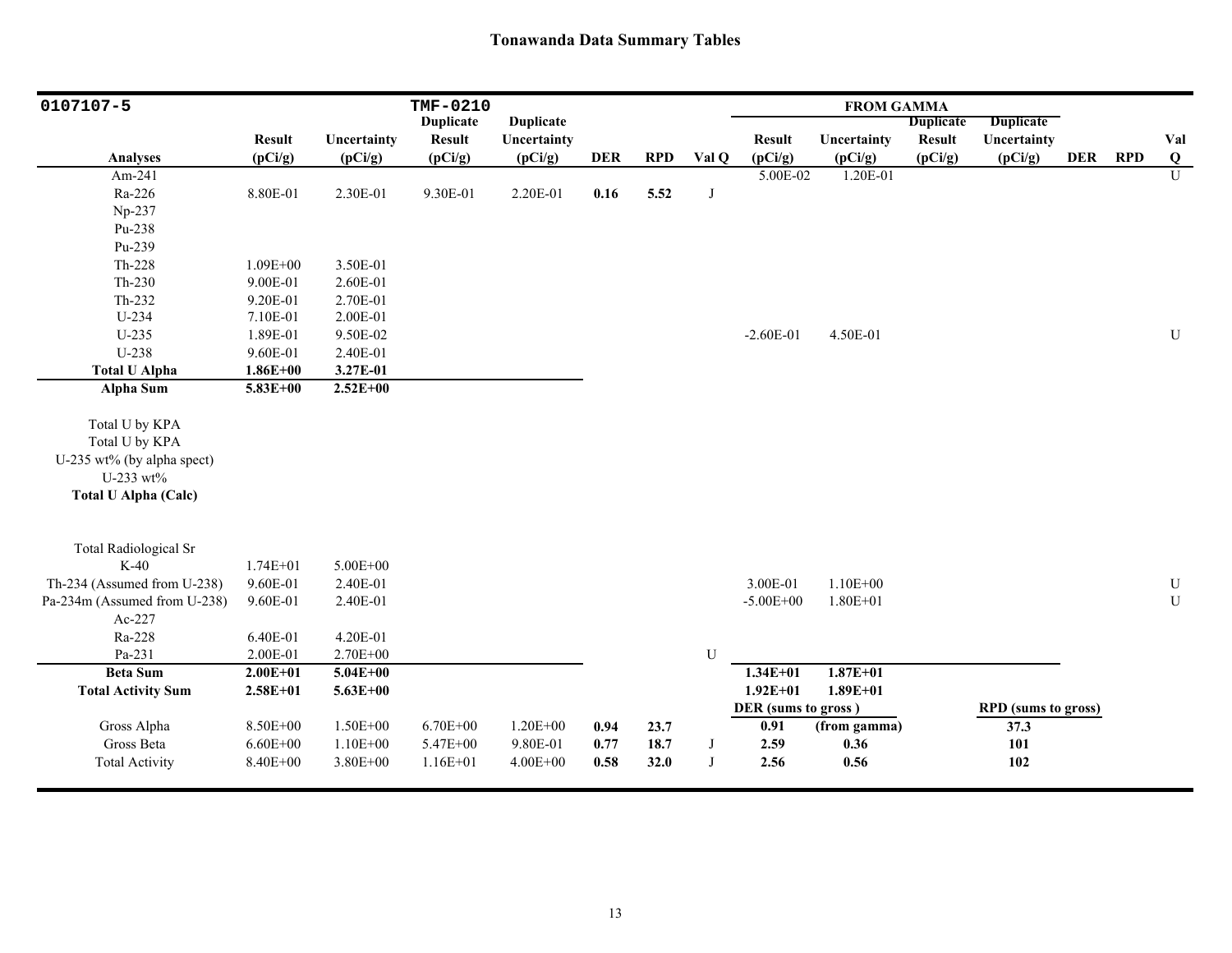| 0107107-6                              |               |              | TMF-0211         |                  |            |            |              |                     | <b>FROM GAMMA</b> |                  |                            |            |            |            |
|----------------------------------------|---------------|--------------|------------------|------------------|------------|------------|--------------|---------------------|-------------------|------------------|----------------------------|------------|------------|------------|
|                                        |               |              | <b>Duplicate</b> | <b>Duplicate</b> |            |            |              |                     |                   | <b>Duplicate</b> | <b>Duplicate</b>           |            |            |            |
|                                        | <b>Result</b> | Uncertainty  | <b>Result</b>    | Uncertainty      |            |            |              | <b>Result</b>       | Uncertainty       | <b>Result</b>    | Uncertainty                |            |            | Val        |
| <b>Analyses</b>                        | (pCi/g)       | (pCi/g)      | (pCi/g)          | (pCi/g)          | <b>DER</b> | <b>RPD</b> | Val Q        | (pCi/g)             | (pCi/g)           | (pCi/g)          | (pCi/g)                    | <b>DER</b> | <b>RPD</b> | Q          |
| Am-241                                 |               |              |                  |                  |            |            |              | 2.70E-01            | 3.90E-01          |                  |                            |            |            | U          |
| Ra-226                                 | 8.10E-01      | 1.80E-01     |                  |                  |            |            | J            |                     |                   |                  |                            |            |            |            |
| Np-237                                 |               |              |                  |                  |            |            |              |                     |                   |                  |                            |            |            |            |
| Pu-238                                 |               |              |                  |                  |            |            |              |                     |                   |                  |                            |            |            |            |
| Pu-239                                 |               |              |                  |                  |            |            |              |                     |                   |                  |                            |            |            |            |
| Th-228                                 | 9.30E-01      | 3.00E-01     |                  |                  |            |            |              |                     |                   |                  |                            |            |            |            |
| $Th-230$                               | 8.20E-01      | 2.40E-01     |                  |                  |            |            |              |                     |                   |                  |                            |            |            |            |
| $Th-232$                               | 7.90E-01      | 2.40E-01     |                  |                  |            |            |              |                     |                   |                  |                            |            |            |            |
| $U-234$                                | 8.60E-01      | 2.20E-01     | 7.50E-01         | 2.20E-01         | 0.35       | 13.7       |              |                     |                   |                  |                            |            |            |            |
| $U-235$                                | 1.10E-01      | 6.80E-02     | 1.65E-01         | 9.30E-02         | 0.48       | 40.0       |              | $-6.10E-01$         | 4.70E-01          |                  |                            |            |            | ${\rm UJ}$ |
| U-238                                  | 8.70E-01      | 2.20E-01     | 8.40E-01         | 2.30E-01         | 0.09       | 3.51       |              |                     |                   |                  |                            |            |            |            |
| <b>Total U Alpha</b>                   | $1.84E + 00$  | 3.18E-01     | $1.76E + 00$     | 3.32E-01         |            |            |              |                     |                   |                  |                            |            |            |            |
| Alpha Sum                              | $6.90E + 00$  | $2.41E + 00$ | $1.76E + 00$     | 3.32E-01         |            |            |              |                     |                   |                  |                            |            |            |            |
|                                        |               |              |                  |                  |            |            |              |                     |                   |                  |                            |            |            |            |
| Total U by KPA                         |               |              |                  |                  |            |            |              |                     |                   |                  |                            |            |            |            |
| Total U by KPA                         |               |              |                  |                  |            |            |              |                     |                   |                  |                            |            |            |            |
| U-235 wt% (by alpha spect)             |               |              |                  |                  |            |            |              |                     |                   |                  |                            |            |            |            |
| U-233 wt%                              |               |              |                  |                  |            |            |              |                     |                   |                  |                            |            |            |            |
| <b>Total U Alpha (Calc)</b>            |               |              |                  |                  |            |            |              |                     |                   |                  |                            |            |            |            |
|                                        |               |              |                  |                  |            |            |              |                     |                   |                  |                            |            |            |            |
| <b>Total Radiological Sr</b><br>$K-40$ | 2.29E+01      | 4.70E+00     |                  |                  |            |            |              |                     |                   |                  |                            |            |            |            |
| Th-234 (Assumed from U-238)            | 8.70E-01      | 2.20E-01     | 8.40E-01         | 2.30E-01         | 0.09       |            |              | $-5.00E-01$         | $1.00E + 00$      |                  |                            |            |            | ${\bf U}$  |
|                                        |               |              |                  |                  |            | 3.51       |              | $-8.00E + 00$       | $1.70E + 01$      |                  |                            |            |            | ${\bf U}$  |
| Pa-234m (Assumed from U-238)<br>Ac-227 | 8.70E-01      | 2.20E-01     | 8.40E-01         | 2.30E-01         | 0.09       | 3.51       |              |                     |                   |                  |                            |            |            |            |
| Ra-228                                 | 5.50E-01      | 3.20E-01     |                  |                  |            |            |              |                     |                   |                  |                            |            |            |            |
| Pa-231                                 | $1.90E + 00$  | $2.60E + 00$ |                  |                  |            |            | U            |                     |                   |                  |                            |            |            |            |
| <b>Beta Sum</b>                        | $2.54E + 01$  | $4.73E + 00$ | $1.68E + 00$     | 3.25E-01         |            |            |              | $1.52E + 01$        | $1.77E + 01$      |                  |                            |            |            |            |
| <b>Total Activity Sum</b>              | $3.23E + 01$  | $5.31E + 00$ | $3.44E + 00$     | 4.64E-01         |            |            |              | $2.21E+01$          | $1.78E + 01$      |                  |                            |            |            |            |
|                                        |               |              |                  |                  |            |            |              | DER (sums to gross) |                   |                  | <b>RPD</b> (sums to gross) |            |            |            |
| Gross Alpha                            | 5.20E+00      | $1.10E + 00$ |                  |                  |            |            |              | 0.64                | (from gamma)      |                  | 28.1                       |            |            |            |
| Gross Beta                             | 4.75E+00      | 9.20E-01     |                  |                  |            |            | J            | 4.29                | 0.59              |                  | 137                        |            |            |            |
| <b>Total Activity</b>                  | $1.09E + 01$  | $3.90E + 00$ |                  |                  |            |            | $\mathbf{J}$ | 3.25                | 0.61              |                  | 99.1                       |            |            |            |
|                                        |               |              |                  |                  |            |            |              |                     |                   |                  |                            |            |            |            |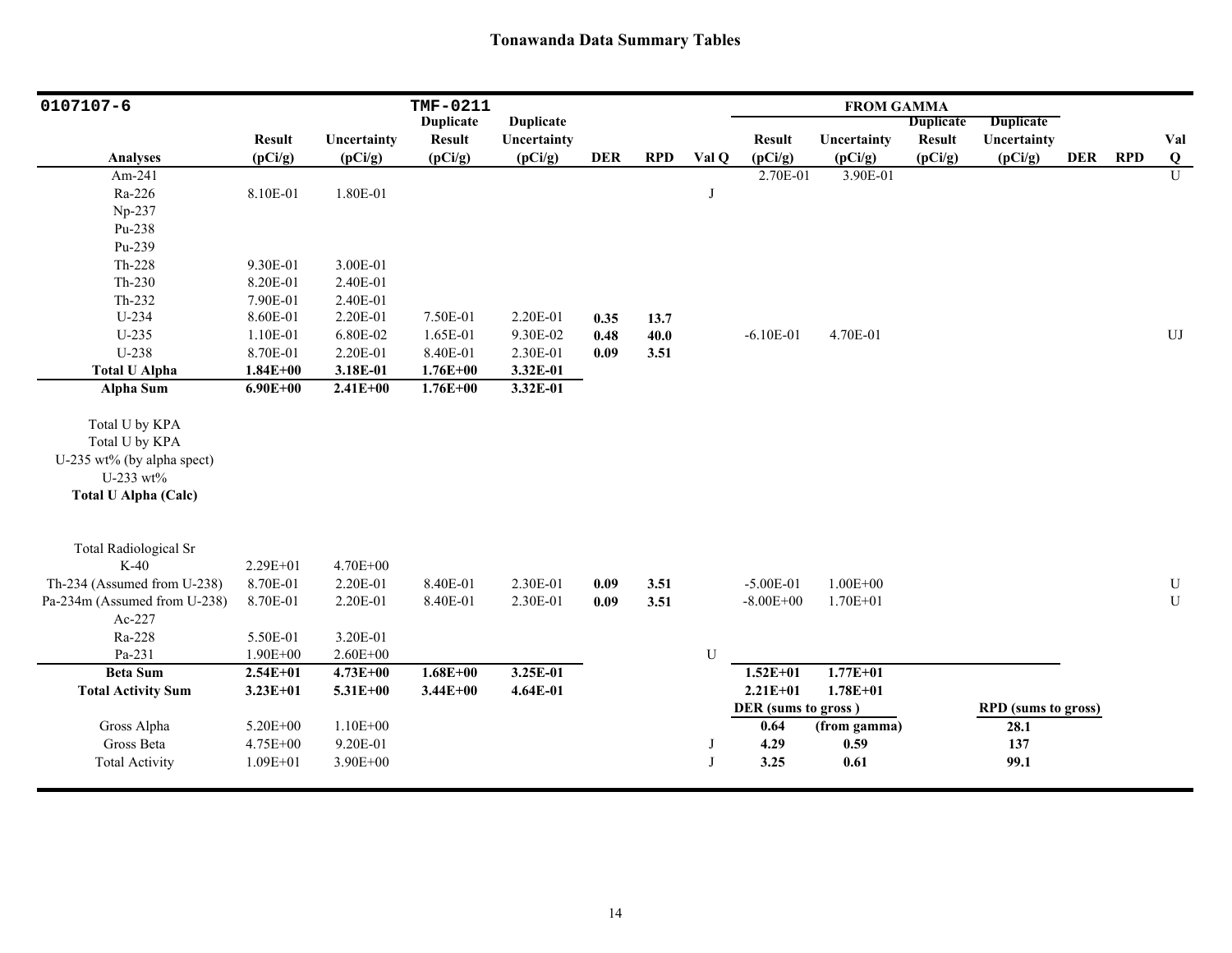| 0107107-7                    |               |              | TMF-9246         |                  |            |            |       |                     | <b>FROM GAMMA</b> |                  |                            |            |            |           |
|------------------------------|---------------|--------------|------------------|------------------|------------|------------|-------|---------------------|-------------------|------------------|----------------------------|------------|------------|-----------|
|                              |               |              | <b>Duplicate</b> | <b>Duplicate</b> |            |            |       |                     |                   | <b>Duplicate</b> | <b>Duplicate</b>           |            |            |           |
|                              | <b>Result</b> | Uncertainty  | <b>Result</b>    | Uncertainty      |            |            |       | <b>Result</b>       | Uncertainty       | <b>Result</b>    | Uncertainty                |            |            | Val       |
| <b>Analyses</b>              | (pCi/g)       | (pCi/g)      | (pCi/g)          | (pCi/g)          | <b>DER</b> | <b>RPD</b> | Val Q | (pCi/g)             | (pCi/g)           | (pCi/g)          | (pCi/g)                    | <b>DER</b> | <b>RPD</b> | Q         |
| Am-241                       |               |              |                  |                  |            |            |       | 4.00E-02            | 1.20E-01          |                  |                            |            |            | U         |
| Ra-226                       | 7.40E-01      | 1.80E-01     |                  |                  |            |            | J     |                     |                   |                  |                            |            |            |           |
| Np-237                       |               |              |                  |                  |            |            |       |                     |                   |                  |                            |            |            |           |
| Pu-238                       |               |              |                  |                  |            |            |       |                     |                   |                  |                            |            |            |           |
| Pu-239                       |               |              |                  |                  |            |            |       |                     |                   |                  |                            |            |            |           |
| Th-228                       | 7.60E-01      | 2.70E-01     | 8.60E-01         | 3.00E-01         | 0.25       | 12.3       |       |                     |                   |                  |                            |            |            |           |
| $Th-230$                     | 8.40E-01      | 2.60E-01     | $1.03E + 00$     | 2.90E-01         | 0.49       | 20.3       |       |                     |                   |                  |                            |            |            |           |
| Th-232                       | 7.50E-01      | 2.40E-01     | 8.40E-01         | 2.60E-01         | 0.25       | 11.3       |       |                     |                   |                  |                            |            |            |           |
| $U-234$                      | 6.20E-01      | 2.70E-01     |                  |                  |            |            |       |                     |                   |                  |                            |            |            |           |
| $U-235$                      | 2.30E-02      | 5.20E-02     |                  |                  |            |            | U     | $-3.00E-01$         | 4.70E-01          |                  |                            |            |            | ${\bf U}$ |
| U-238                        | 8.90E-01      | 3.20E-01     |                  |                  |            |            |       |                     |                   |                  |                            |            |            |           |
| <b>Total U Alpha</b>         | $1.53E + 00$  | 4.22E-01     |                  |                  |            |            |       |                     |                   |                  |                            |            |            |           |
| Alpha Sum                    | 5.73E-01      | $3.21E + 00$ |                  |                  |            |            |       |                     |                   |                  |                            |            |            |           |
| Total U by KPA               |               |              |                  |                  |            |            |       |                     |                   |                  |                            |            |            |           |
| Total U by KPA               |               |              |                  |                  |            |            |       |                     |                   |                  |                            |            |            |           |
| U-235 wt% (by alpha spect)   |               |              |                  |                  |            |            |       |                     |                   |                  |                            |            |            |           |
| U-233 wt%                    |               |              |                  |                  |            |            |       |                     |                   |                  |                            |            |            |           |
| <b>Total U Alpha (Calc)</b>  |               |              |                  |                  |            |            |       |                     |                   |                  |                            |            |            |           |
|                              |               |              |                  |                  |            |            |       |                     |                   |                  |                            |            |            |           |
| <b>Total Radiological Sr</b> |               |              |                  |                  |            |            |       |                     |                   |                  |                            |            |            |           |
| $K-40$                       | $1.58E + 01$  | $5.00E + 00$ |                  |                  |            |            |       |                     |                   |                  |                            |            |            |           |
| Th-234 (Assumed from U-238)  | 8.90E-01      | 3.20E-01     |                  |                  |            |            |       | 4.00E-01            | $1.10E + 00$      |                  |                            |            |            | ${\bf U}$ |
| Pa-234m (Assumed from U-238) | 8.90E-01      | 3.20E-01     |                  |                  |            |            |       | $9.00E + 00$        | 2.30E+01          |                  |                            |            |            | U         |
| Ac-227                       |               |              |                  |                  |            |            |       |                     |                   |                  |                            |            |            |           |
| Ra-228                       | $1.08E + 00$  | 6.90E-01     |                  |                  |            |            |       |                     |                   |                  |                            |            |            |           |
| Pa-231                       | $-4.50E + 00$ | 3.50E+00     |                  |                  |            |            | UJ    |                     |                   |                  |                            |            |            |           |
| <b>Beta Sum</b>              | $1.81E + 01$  | $5.09E + 00$ |                  |                  |            |            |       | $2.57E+01$          | $2.36E+01$        |                  |                            |            |            |           |
| <b>Total Activity Sum</b>    | $1.87E + 01$  | $6.02E + 00$ |                  |                  |            |            |       | $2.63E+01$          | $2.38E + 01$      |                  |                            |            |            |           |
|                              |               |              |                  |                  |            |            |       | DER (sums to gross) |                   |                  | <b>RPD</b> (sums to gross) |            |            |           |
| Gross Alpha                  | $6.20E + 00$  | $1.20E + 00$ |                  |                  |            |            | J     | 1.64                | (from gamma)      |                  | 166                        |            |            |           |
| Gross Beta                   | $6.00E + 00$  | $1.00E + 00$ |                  |                  |            |            | J     | 2.34                | 0.84              |                  | 100                        |            |            |           |
| <b>Total Activity</b>        | $1.00E + 01$  | $4.00E + 00$ |                  |                  |            |            | I     | 1.20                | 0.68              |                  | 60.6                       |            |            |           |
|                              |               |              |                  |                  |            |            |       |                     |                   |                  |                            |            |            |           |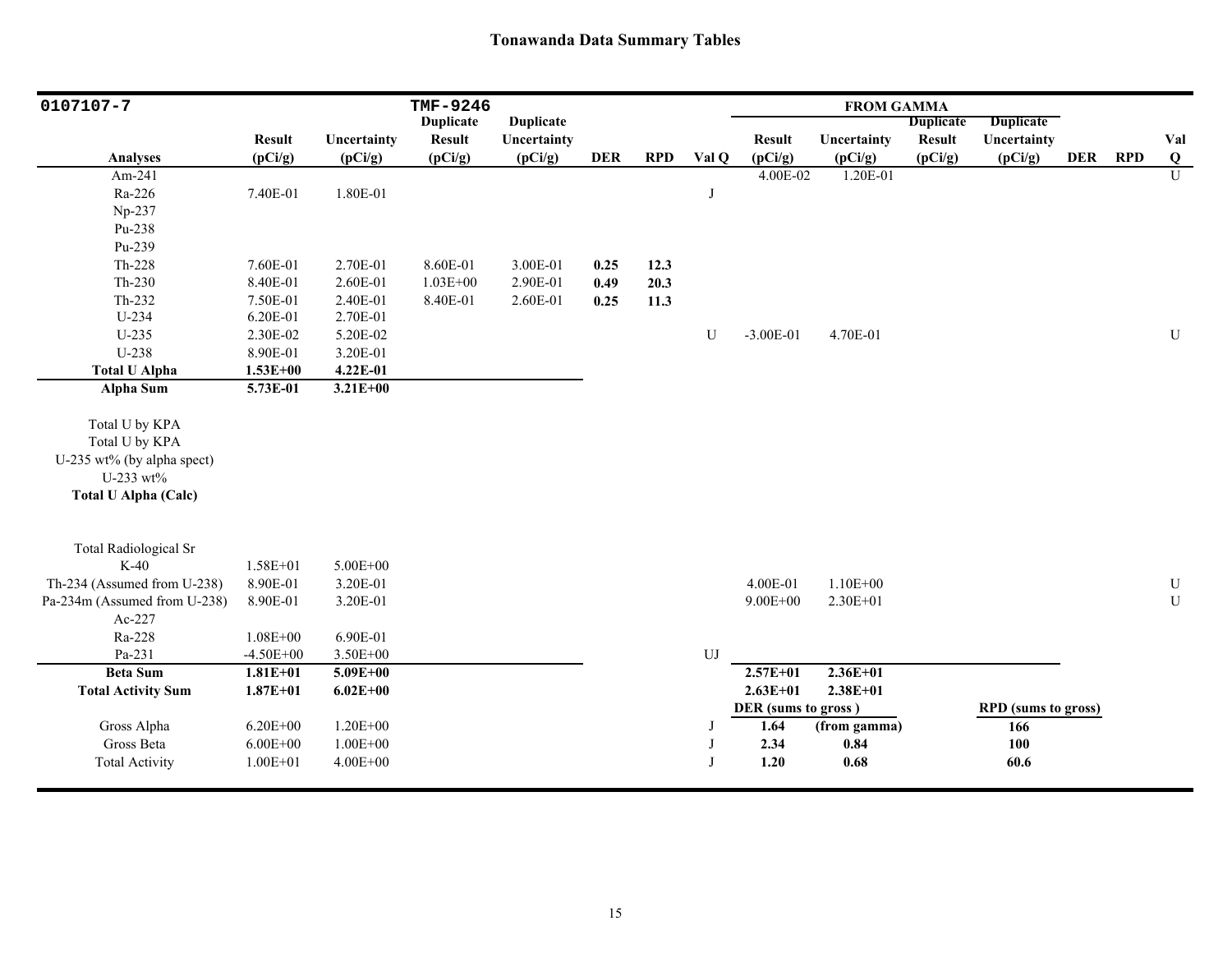| 0107107-8                    |               |              | TMF-9247         |                  |            |            |            |                     | <b>FROM GAMMA</b> |                  |                            |            |            |               |
|------------------------------|---------------|--------------|------------------|------------------|------------|------------|------------|---------------------|-------------------|------------------|----------------------------|------------|------------|---------------|
|                              |               |              | <b>Duplicate</b> | <b>Duplicate</b> |            |            |            |                     |                   | <b>Duplicate</b> | <b>Duplicate</b>           |            |            |               |
|                              | <b>Result</b> | Uncertainty  | <b>Result</b>    | Uncertainty      |            |            |            | <b>Result</b>       | Uncertainty       | <b>Result</b>    | Uncertainty                |            |            | Val           |
| <b>Analyses</b>              | (pCi/g)       | (pCi/g)      | (pCi/g)          | (pCi/g)          | <b>DER</b> | <b>RPD</b> | Val Q      | (pCi/g)             | (pCi/g)           | (pCi/g)          | (pCi/g)                    | <b>DER</b> | <b>RPD</b> | $\frac{Q}{U}$ |
| Am-241                       |               |              |                  |                  |            |            |            | 5.00E-02            | 1.50E-01          |                  |                            |            |            |               |
| Ra-226                       | 8.00E-01      | 2.00E-01     |                  |                  |            |            | J          |                     |                   |                  |                            |            |            |               |
| Np-237                       |               |              |                  |                  |            |            |            |                     |                   |                  |                            |            |            |               |
| Pu-238                       |               |              |                  |                  |            |            |            |                     |                   |                  |                            |            |            |               |
| Pu-239                       |               |              |                  |                  |            |            |            |                     |                   |                  |                            |            |            |               |
| Th-228                       | 7.80E-01      | 2.70E-01     |                  |                  |            |            |            |                     |                   |                  |                            |            |            |               |
| $Th-230$                     | 7.30E-01      | 2.20E-01     |                  |                  |            |            |            |                     |                   |                  |                            |            |            |               |
| Th-232                       | $1.00E + 00$  | 2.60E-01     |                  |                  |            |            |            |                     |                   |                  |                            |            |            |               |
| U-234                        | 9.00E-01      | 2.30E-01     |                  |                  |            |            |            |                     |                   |                  |                            |            |            |               |
| $U-235$                      | 8.30E-02      | 6.30E-02     |                  |                  |            |            |            | $-8.00E - 02$       | 2.50E-01          |                  |                            |            |            | ${\bf U}$     |
| U-238                        | 9.90E-01      | 2.40E-01     |                  |                  |            |            |            |                     |                   |                  |                            |            |            |               |
| <b>Total U Alpha</b>         | $1.97E + 00$  | 3.38E-01     |                  |                  |            |            |            |                     |                   |                  |                            |            |            |               |
| <b>Alpha Sum</b>             | 5.33E+00      | $1.07E + 00$ |                  |                  |            |            |            |                     |                   |                  |                            |            |            |               |
|                              |               |              |                  |                  |            |            |            |                     |                   |                  |                            |            |            |               |
| Total U by KPA               |               |              |                  |                  |            |            |            |                     |                   |                  |                            |            |            |               |
| Total U by KPA               |               |              |                  |                  |            |            |            |                     |                   |                  |                            |            |            |               |
| U-235 wt% (by alpha spect)   |               |              |                  |                  |            |            |            |                     |                   |                  |                            |            |            |               |
| U-233 wt%                    |               |              |                  |                  |            |            |            |                     |                   |                  |                            |            |            |               |
| <b>Total U Alpha (Calc)</b>  |               |              |                  |                  |            |            |            |                     |                   |                  |                            |            |            |               |
|                              |               |              |                  |                  |            |            |            |                     |                   |                  |                            |            |            |               |
| <b>Total Radiological Sr</b> |               |              |                  |                  |            |            |            |                     |                   |                  |                            |            |            |               |
| $K-40$                       | $1.94E + 01$  | 3.50E+00     |                  |                  |            |            |            |                     |                   |                  |                            |            |            |               |
| Th-234 (Assumed from U-238)  | 9.90E-01      | 2.40E-01     |                  |                  |            |            |            | 2.60E-01            | 4.70E-01          |                  |                            |            |            | ${\bf U}$     |
| Pa-234m (Assumed from U-238) | 9.90E-01      | 2.40E-01     |                  |                  |            |            |            | 2.30E+00            | $6.90E + 00$      |                  |                            |            |            | ${\bf U}$     |
| Ac-227                       |               |              |                  |                  |            |            |            |                     |                   |                  |                            |            |            |               |
| Ra-228                       | 5.80E-01      | 1.80E-01     |                  |                  |            |            |            |                     |                   |                  |                            |            |            |               |
| Pa-231                       | 5.00E-02      | $1.00E + 00$ |                  |                  |            |            | U          |                     |                   |                  |                            |            |            |               |
| <b>Beta Sum</b>              | $2.20E + 01$  | $3.52E + 00$ |                  |                  |            |            |            | $2.25E+01$          | $7.75E + 00$      |                  |                            |            |            |               |
| <b>Total Activity Sum</b>    | $2.73E + 01$  | $3.68E + 00$ |                  |                  |            |            |            | $2.79E + 01$        | 7.83E+00          |                  |                            |            |            |               |
|                              |               |              |                  |                  |            |            |            | DER (sums to gross) |                   |                  | <b>RPD</b> (sums to gross) |            |            |               |
| Gross Alpha                  | 5.00E+00      | $1.00E + 00$ |                  |                  |            |            |            | 0.22                | (from gamma)      |                  | 6.35                       |            |            |               |
| Gross Beta                   | 5.09E+00      | 9.30E-01     |                  |                  |            |            | J          | 4.63                | 2.24              |                  | 125                        |            |            |               |
| <b>Total Activity</b>        | $1.06E + 01$  | 3.90E+00     |                  |                  |            |            | $_{\rm J}$ | 3.11                | 1.98              |                  | 88.1                       |            |            |               |
|                              |               |              |                  |                  |            |            |            |                     |                   |                  |                            |            |            |               |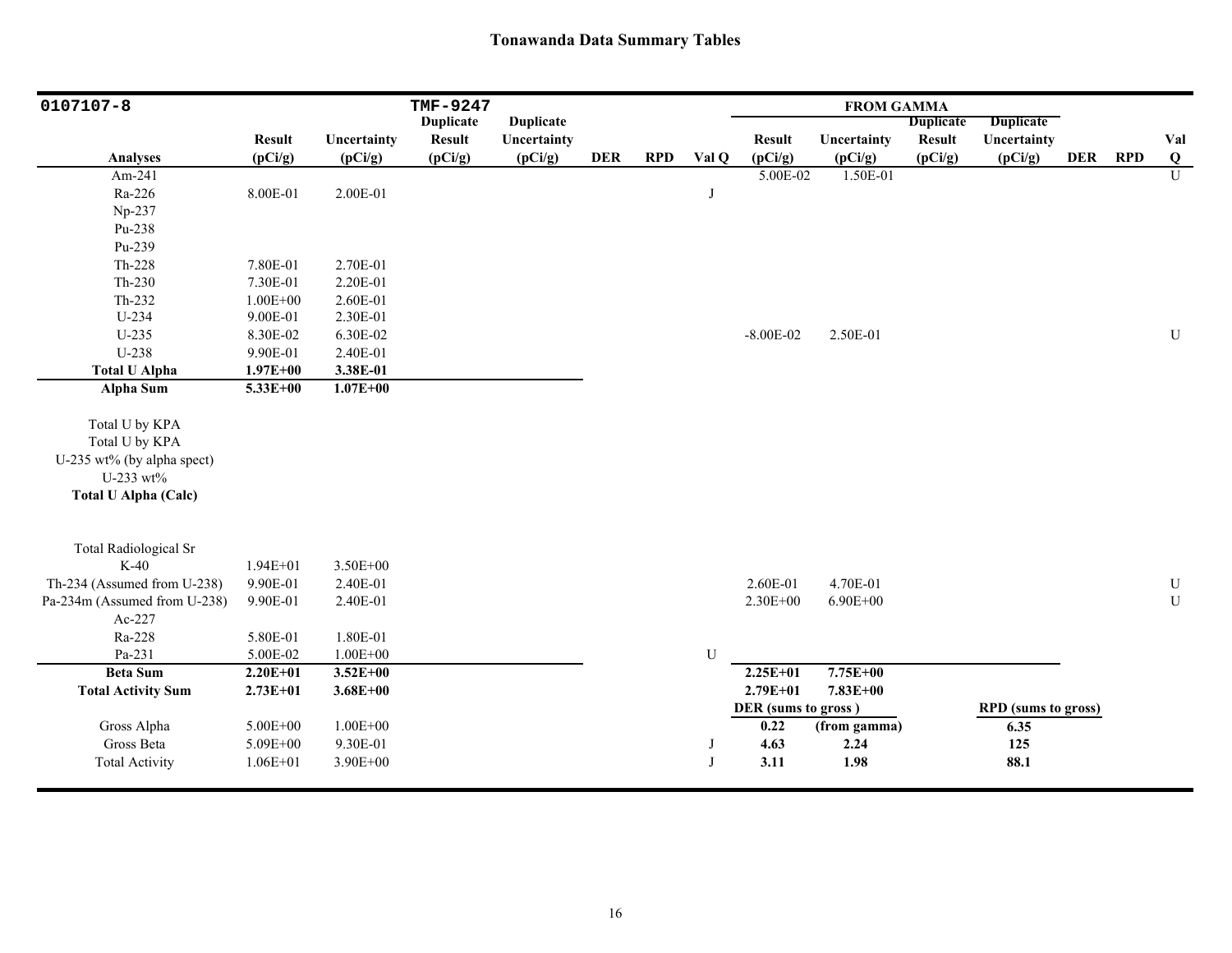| 0107107-9                    |               |              | TMF-0212         |                  |            |            |       |                     | <b>FROM GAMMA</b> |                  |                            |            |            |                |
|------------------------------|---------------|--------------|------------------|------------------|------------|------------|-------|---------------------|-------------------|------------------|----------------------------|------------|------------|----------------|
|                              |               |              | <b>Duplicate</b> | <b>Duplicate</b> |            |            |       |                     |                   | <b>Duplicate</b> | <b>Duplicate</b>           |            |            |                |
|                              | <b>Result</b> | Uncertainty  | <b>Result</b>    | Uncertainty      |            |            |       | <b>Result</b>       | Uncertainty       | <b>Result</b>    | Uncertainty                |            |            | Val            |
| <b>Analyses</b>              | (pCi/g)       | (pCi/g)      | (pCi/g)          | (pCi/g)          | <b>DER</b> | <b>RPD</b> | Val Q | (pCi/g)             | (pCi/g)           | (pCi/g)          | (pCi/g)                    | <b>DER</b> | <b>RPD</b> | $\bf{Q}$       |
| Am-241                       |               |              |                  |                  |            |            |       | $-1.00E-02$         | 2.50E-01          |                  |                            |            |            | $\overline{U}$ |
| Ra-226                       | $1.08E + 00$  | 2.10E-01     |                  |                  |            |            | J     |                     |                   |                  |                            |            |            |                |
| Np-237                       |               |              |                  |                  |            |            |       |                     |                   |                  |                            |            |            |                |
| Pu-238                       |               |              |                  |                  |            |            |       |                     |                   |                  |                            |            |            |                |
| Pu-239                       |               |              |                  |                  |            |            |       |                     |                   |                  |                            |            |            |                |
| Th-228                       | 9.50E-01      | 3.10E-01     |                  |                  |            |            |       |                     |                   |                  |                            |            |            |                |
| $Th-230$                     | 9.20E-01      | 2.60E-01     |                  |                  |            |            |       |                     |                   |                  |                            |            |            |                |
| Th-232                       | 8.80E-01      | 2.50E-01     |                  |                  |            |            |       |                     |                   |                  |                            |            |            |                |
| $U-234$                      | 6.90E-01      | 2.20E-01     |                  |                  |            |            |       |                     |                   |                  |                            |            |            |                |
| $U-235$                      | 5.50E-02      | 5.60E-02     |                  |                  |            |            |       | $-1.10E-01$         | 2.80E-01          |                  |                            |            |            | ${\bf U}$      |
| U-238                        | 7.10E-01      | 2.20E-01     |                  |                  |            |            |       |                     |                   |                  |                            |            |            |                |
| <b>Total U Alpha</b>         | $1.46E + 00$  | 3.16E-01     |                  |                  |            |            |       |                     |                   |                  |                            |            |            |                |
| <b>Alpha Sum</b>             | 5.56E+00      | $1.40E + 00$ |                  |                  |            |            |       |                     |                   |                  |                            |            |            |                |
| Total U by KPA               |               |              |                  |                  |            |            |       |                     |                   |                  |                            |            |            |                |
| Total U by KPA               |               |              |                  |                  |            |            |       |                     |                   |                  |                            |            |            |                |
| U-235 wt% (by alpha spect)   |               |              |                  |                  |            |            |       |                     |                   |                  |                            |            |            |                |
| U-233 wt%                    |               |              |                  |                  |            |            |       |                     |                   |                  |                            |            |            |                |
| <b>Total U Alpha (Calc)</b>  |               |              |                  |                  |            |            |       |                     |                   |                  |                            |            |            |                |
|                              |               |              |                  |                  |            |            |       |                     |                   |                  |                            |            |            |                |
| <b>Total Radiological Sr</b> |               |              |                  |                  |            |            |       |                     |                   |                  |                            |            |            |                |
| $K-40$                       | $1.88E + 01$  | $3.40E + 00$ |                  |                  |            |            |       |                     |                   |                  |                            |            |            |                |
| Th-234 (Assumed from U-238)  | 7.10E-01      | 2.20E-01     |                  |                  |            |            |       | $1.05E + 00$        | 7.40E-01          |                  |                            |            |            |                |
| Pa-234m (Assumed from U-238) | 7.10E-01      | 2.20E-01     |                  |                  |            |            |       | 7.40E+00            | 7.20E+00          |                  |                            |            |            |                |
| Ac-227                       |               |              |                  |                  |            |            |       |                     |                   |                  |                            |            |            |                |
| Ra-228                       | 5.90E-01      | 1.80E-01     |                  |                  |            |            |       |                     |                   |                  |                            |            |            |                |
| Pa-231                       | 3.00E-01      | $1.40E + 00$ |                  |                  |            |            | U     |                     |                   |                  |                            |            |            |                |
| <b>Beta Sum</b>              | $2.08E + 01$  | $3.42E + 00$ |                  |                  |            |            |       | $2.79E + 01$        | $8.00E + 00$      |                  |                            |            |            |                |
| <b>Total Activity Sum</b>    | $2.64E + 01$  | $3.70E + 00$ |                  |                  |            |            |       | $3.34E + 01$        | $8.12E + 00$      |                  |                            |            |            |                |
|                              |               |              |                  |                  |            |            |       | DER (sums to gross) |                   |                  | <b>RPD</b> (sums to gross) |            |            |                |
| Gross Alpha                  | $6.30E + 00$  | $1.20E + 00$ |                  |                  |            |            |       | 0.40                | (from gamma)      |                  | 12.6                       |            |            |                |
| Gross Beta                   | 5.80E+00      | $1.00E + 00$ |                  |                  |            |            | J     | 4.22                | 2.74              |                  | 113                        |            |            |                |
| <b>Total Activity</b>        | $4.40E + 00$  | 3.70E+00     |                  |                  |            |            | J     | 4.21                | 3.25              |                  | 143                        |            |            |                |
|                              |               |              |                  |                  |            |            |       |                     |                   |                  |                            |            |            |                |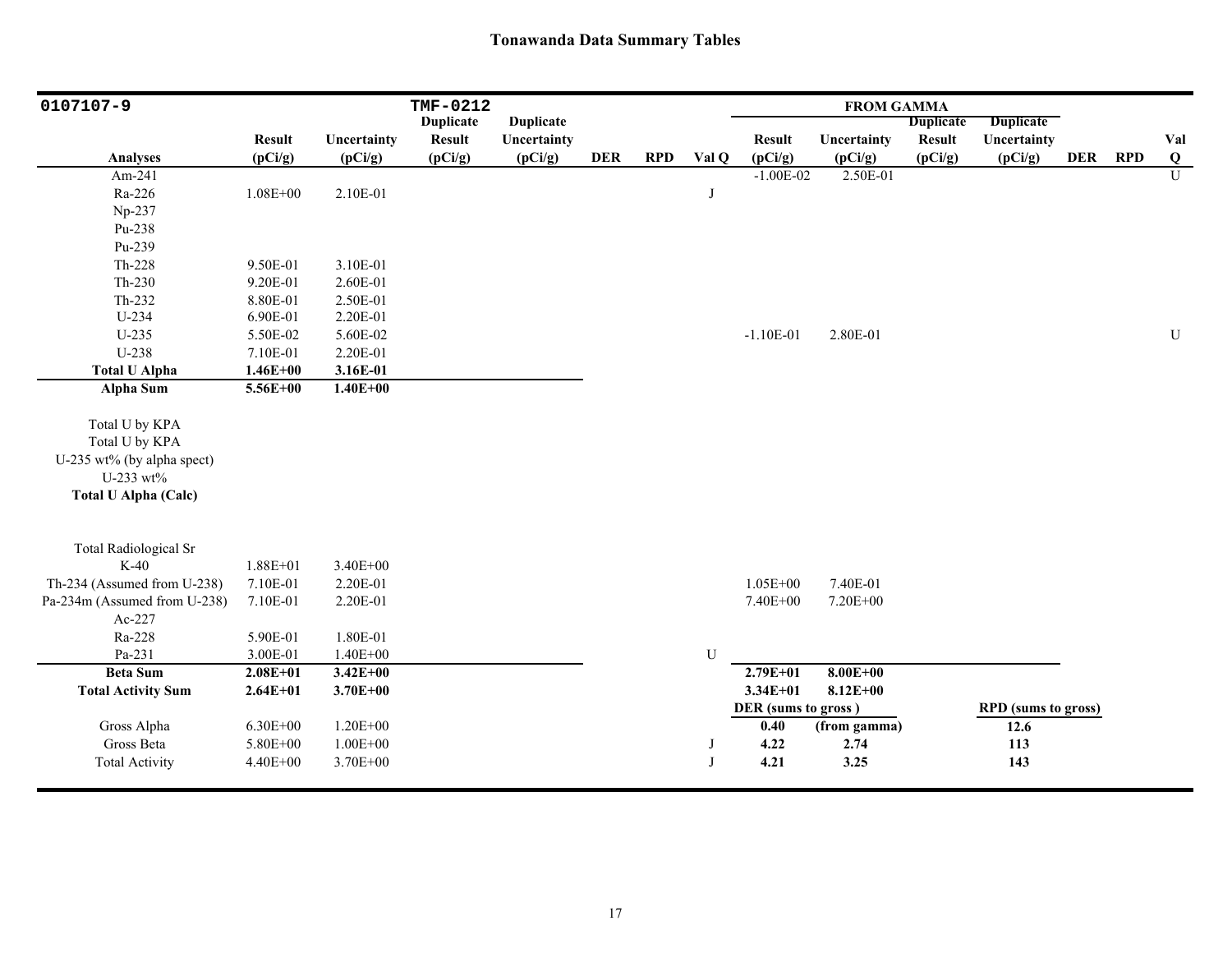| 0107107-10                   |               |              | TMF-0213         |                  |            |            |       |                     | <b>FROM GAMMA</b> |                  |                            |            |            |                |
|------------------------------|---------------|--------------|------------------|------------------|------------|------------|-------|---------------------|-------------------|------------------|----------------------------|------------|------------|----------------|
|                              |               |              | <b>Duplicate</b> | <b>Duplicate</b> |            |            |       |                     |                   | <b>Duplicate</b> | <b>Duplicate</b>           |            |            |                |
|                              | <b>Result</b> | Uncertainty  | <b>Result</b>    | Uncertainty      |            |            |       | <b>Result</b>       | Uncertainty       | <b>Result</b>    | Uncertainty                |            |            | Val            |
| <b>Analyses</b>              | (pCi/g)       | (pCi/g)      | (pCi/g)          | (pCi/g)          | <b>DER</b> | <b>RPD</b> | Val Q | (pCi/g)             | (pCi/g)           | (pCi/g)          | (pCi/g)                    | <b>DER</b> | <b>RPD</b> | Q              |
| Am-241                       |               |              |                  |                  |            |            |       | 7.00E-02            | 3.00E-01          | 1.10E-01         | 2.20E-01                   | 0.11       | 44.4       | $\overline{U}$ |
| Ra-226                       | $1.04E + 00$  | 2.80E-01     | 6.10E-01         | 1.70E-01         | 1.31       | 52.1       | J     |                     |                   |                  |                            |            |            |                |
| Np-237                       |               |              |                  |                  |            |            |       |                     |                   |                  |                            |            |            |                |
| Pu-238                       |               |              |                  |                  |            |            |       |                     |                   |                  |                            |            |            |                |
| Pu-239                       |               |              |                  |                  |            |            |       |                     |                   |                  |                            |            |            |                |
| Th-228                       | $1.18E + 00$  | 3.60E-01     |                  |                  |            |            |       |                     |                   |                  |                            |            |            |                |
| Th-230                       | $1.18E + 00$  | 3.10E-01     |                  |                  |            |            |       |                     |                   |                  |                            |            |            |                |
| Th-232                       | $1.29E + 00$  | 3.30E-01     |                  |                  |            |            |       |                     |                   |                  |                            |            |            |                |
| U-234                        | 7.50E-01      | 2.10E-01     |                  |                  |            |            |       |                     |                   |                  |                            |            |            |                |
| $U-235$                      | 4.30E-02      | 4.30E-02     |                  |                  |            |            |       | 2.30E-01            | 2.90E-01          | $-2.80E-01$      | 2.80E-01                   | 1.27       | 2040       | $\mathbf U$    |
| U-238                        | $1.00E + 00$  | 2.50E-01     |                  |                  |            |            |       |                     |                   |                  |                            |            |            |                |
| <b>Total U Alpha</b>         | $1.79E + 00$  | 3.29E-01     |                  |                  |            |            |       |                     |                   |                  |                            |            |            |                |
| Alpha Sum                    | $6.03E + 00$  | $2.28E + 00$ |                  |                  |            |            |       |                     |                   |                  |                            |            |            |                |
|                              |               |              |                  |                  |            |            |       |                     |                   |                  |                            |            |            |                |
| Total U by KPA               |               |              |                  |                  |            |            |       |                     |                   |                  |                            |            |            |                |
| Total U by KPA               |               |              |                  |                  |            |            |       |                     |                   |                  |                            |            |            |                |
| U-235 wt% (by alpha spect)   |               |              |                  |                  |            |            |       |                     |                   |                  |                            |            |            |                |
| U-233 wt%                    |               |              |                  |                  |            |            |       |                     |                   |                  |                            |            |            |                |
| <b>Total U Alpha (Calc)</b>  |               |              |                  |                  |            |            |       |                     |                   |                  |                            |            |            |                |
|                              |               |              |                  |                  |            |            |       |                     |                   |                  |                            |            |            |                |
| <b>Total Radiological Sr</b> |               |              |                  |                  |            |            |       |                     |                   |                  |                            |            |            |                |
| $K-40$                       | $1.83E + 01$  | 3.70E+00     | $1.95E + 01$     | 3.50E+00         | 0.24       | 6.35       |       |                     |                   |                  |                            |            |            |                |
| Th-234 (Assumed from U-238)  | $1.00E + 00$  | 2.50E-01     |                  |                  |            |            |       | 3.00E-02            | 8.40E-01          | 5.80E-01         | 9.10E-01                   | 0.44       | 180        | ${\bf U}$      |
| Pa-234m (Assumed from U-238) | $1.00E + 00$  | 2.50E-01     |                  |                  |            |            |       | 4.50E+00            | $9.90E + 00$      | $3.60E + 00$     | $6.60E + 00$               | 0.08       | 22.2       | ${\bf U}$      |
| Ac-227                       |               |              |                  |                  |            |            |       |                     |                   |                  |                            |            |            |                |
| Ra-228                       | 6.70E-01      | 2.30E-01     | 7.50E-01         | 1.90E-01         | 0.27       | 11.3       |       |                     |                   |                  |                            |            |            |                |
| Pa-231                       | $-5.00E-01$   | 2.40E+00     | $-4.00E-01$      | $1.80E + 00$     | 0.03       | 22.2       | U     |                     |                   |                  |                            |            |            |                |
| <b>Beta Sum</b>              | $2.09E + 01$  | $3.74E + 00$ |                  |                  |            |            |       | $2.34E + 01$        | $1.06E + 01$      | $2.44E + 01$     | 7.53E+00                   |            |            |                |
| <b>Total Activity Sum</b>    | $2.69E + 01$  | $4.37E + 00$ |                  |                  |            |            |       | $2.95E+01$          | $1.09E + 01$      |                  |                            |            |            |                |
|                              |               |              |                  |                  |            |            |       | DER (sums to gross) |                   |                  | <b>RPD</b> (sums to gross) |            |            |                |
| Gross Alpha                  | 5.00E+00      | $1.00E + 00$ | $4.68E + 00$     | 9.60E-01         | 0.23       | 6.61       |       | 0.42                | (from gamma)      |                  | 18.7                       |            |            |                |
| Gross Beta                   | 4.83E+00      | 9.30E-01     | 4.75E+00         | 9.00E-01         | 0.06       | 1.67       | J     | 4.18                | 1.75              |                  | 125                        |            |            |                |
| <b>Total Activity</b>        | $6.60E + 00$  | 3.80E+00     | $9.40E + 00$     | 3.90E+00         | 0.51       | 35.0       | J     | 3.51                | 1.99              |                  | 121                        |            |            |                |
|                              |               |              |                  |                  |            |            |       |                     |                   |                  |                            |            |            |                |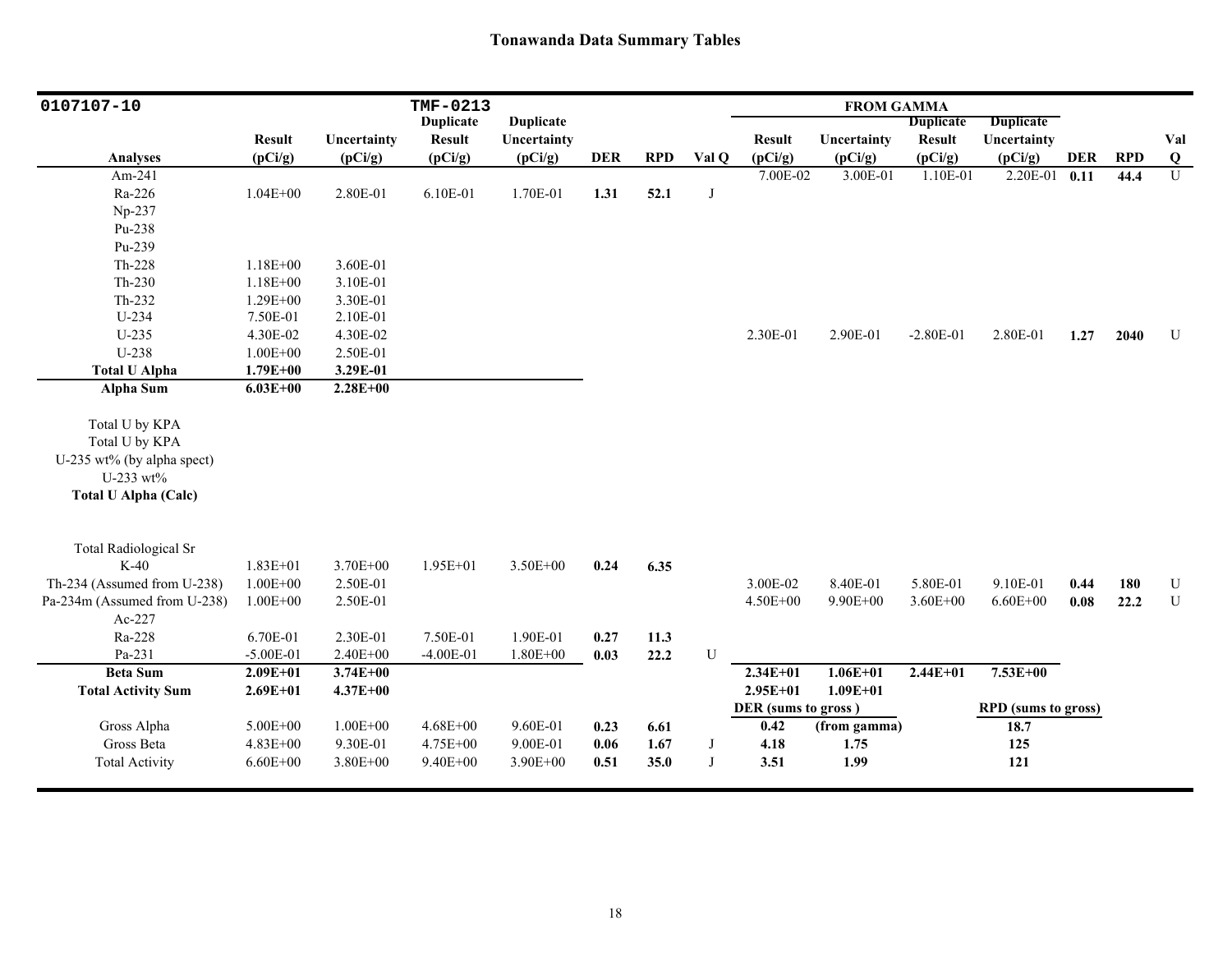| 0107107-11                   |               |              | TMF-0214         |                  |            |            |              |                     | <b>FROM GAMMA</b> |                  |                            |            |            |           |
|------------------------------|---------------|--------------|------------------|------------------|------------|------------|--------------|---------------------|-------------------|------------------|----------------------------|------------|------------|-----------|
|                              |               |              | <b>Duplicate</b> | <b>Duplicate</b> |            |            |              |                     |                   | <b>Duplicate</b> | Duplicate                  |            |            |           |
|                              | <b>Result</b> | Uncertainty  | <b>Result</b>    | Uncertainty      |            |            |              | <b>Result</b>       | Uncertainty       | <b>Result</b>    | Uncertainty                |            |            | Val       |
| <b>Analyses</b>              | (pCi/g)       | (pCi/g)      | (pCi/g)          | (pCi/g)          | <b>DER</b> | <b>RPD</b> | Val Q        | (pCi/g)             | (pCi/g)           | (pCi/g)          | (pCi/g)                    | <b>DER</b> | <b>RPD</b> | $\bf Q$   |
| Am-241                       |               |              |                  |                  |            |            |              | 1.02E-01            | 9.30E-02          |                  |                            |            |            |           |
| Ra-226                       | 9.10E-01      | 2.10E-01     |                  |                  |            |            | J            |                     |                   |                  |                            |            |            |           |
| Np-237                       |               |              |                  |                  |            |            |              |                     |                   |                  |                            |            |            |           |
| Pu-238                       |               |              |                  |                  |            |            |              |                     |                   |                  |                            |            |            |           |
| Pu-239                       |               |              |                  |                  |            |            |              |                     |                   |                  |                            |            |            |           |
| Th-228                       | 6.60E-01      | 2.80E-01     |                  |                  |            |            |              |                     |                   |                  |                            |            |            |           |
| $Th-230$                     | 9.70E-01      | 3.00E-01     |                  |                  |            |            |              |                     |                   |                  |                            |            |            |           |
| Th-232                       | 5.80E-01      | 2.20E-01     |                  |                  |            |            |              |                     |                   |                  |                            |            |            |           |
| U-234                        | 7.40E-01      | 2.10E-01     |                  |                  |            |            |              |                     |                   |                  |                            |            |            |           |
| $U-235$                      | 1.35E-01      | 8.20E-02     |                  |                  |            |            |              | $-1.60E-01$         | 2.60E-01          |                  |                            |            |            | ${\bf U}$ |
| U-238                        | 7.80E-01      | 2.20E-01     |                  |                  |            |            |              |                     |                   |                  |                            |            |            |           |
| <b>Total U Alpha</b>         | $1.66E + 00$  | 3.15E-01     |                  |                  |            |            |              |                     |                   |                  |                            |            |            |           |
| Alpha Sum                    | $3.34E + 00$  | $1.48E + 00$ |                  |                  |            |            |              |                     |                   |                  |                            |            |            |           |
|                              |               |              |                  |                  |            |            |              |                     |                   |                  |                            |            |            |           |
| Total U by KPA               |               |              |                  |                  |            |            |              |                     |                   |                  |                            |            |            |           |
| Total U by KPA               |               |              |                  |                  |            |            |              |                     |                   |                  |                            |            |            |           |
| U-235 wt% (by alpha spect)   |               |              |                  |                  |            |            |              |                     |                   |                  |                            |            |            |           |
| U-233 wt%                    |               |              |                  |                  |            |            |              |                     |                   |                  |                            |            |            |           |
| <b>Total U Alpha (Calc)</b>  |               |              |                  |                  |            |            |              |                     |                   |                  |                            |            |            |           |
|                              |               |              |                  |                  |            |            |              |                     |                   |                  |                            |            |            |           |
| <b>Total Radiological Sr</b> |               |              |                  |                  |            |            |              |                     |                   |                  |                            |            |            |           |
| $K-40$                       | $1.09E + 01$  | $2.80E + 00$ |                  |                  |            |            |              |                     |                   |                  |                            |            |            |           |
| Th-234 (Assumed from U-238)  | 7.80E-01      | 2.20E-01     |                  |                  |            |            |              | 9.50E-01            | 5.30E-01          |                  |                            |            |            |           |
| Pa-234m (Assumed from U-238) | 7.80E-01      | 2.20E-01     |                  |                  |            |            |              | $1.00E + 00$        | $1.10E + 01$      |                  |                            |            |            | ${\bf U}$ |
| Ac-227                       |               |              |                  |                  |            |            |              |                     |                   |                  |                            |            |            |           |
| Ra-228                       | 4.90E-01      | 3.30E-01     |                  |                  |            |            |              |                     |                   |                  |                            |            |            |           |
| Pa-231                       | $-1.60E + 00$ | $1.50E + 00$ |                  |                  |            |            | UJ           |                     |                   |                  |                            |            |            |           |
| <b>Beta Sum</b>              | $1.28E + 01$  | $2.84E + 00$ |                  |                  |            |            |              | $1.31E + 01$        | $1.14E + 01$      |                  |                            |            |            |           |
| <b>Total Activity Sum</b>    | $1.61E + 01$  | $3.20E + 00$ |                  |                  |            |            |              | $1.65E + 01$        | $1.15E + 01$      |                  |                            |            |            |           |
|                              |               |              |                  |                  |            |            |              | DER (sums to gross) |                   |                  | <b>RPD</b> (sums to gross) |            |            |           |
| Gross Alpha                  | 3.70E+00      | 9.30E-01     |                  |                  |            |            |              | 0.21                | (from gamma)      |                  | 10.4                       |            |            |           |
| Gross Beta                   | 3.56E+00      | 7.90E-01     |                  |                  |            |            | J            | 3.12                | 0.84              |                  | 113                        |            |            |           |
| <b>Total Activity</b>        | $6.00E + 00$  | 3.80E+00     |                  |                  |            |            | $\mathbf{J}$ | 2.03                | 0.87              |                  | 91.4                       |            |            |           |
|                              |               |              |                  |                  |            |            |              |                     |                   |                  |                            |            |            |           |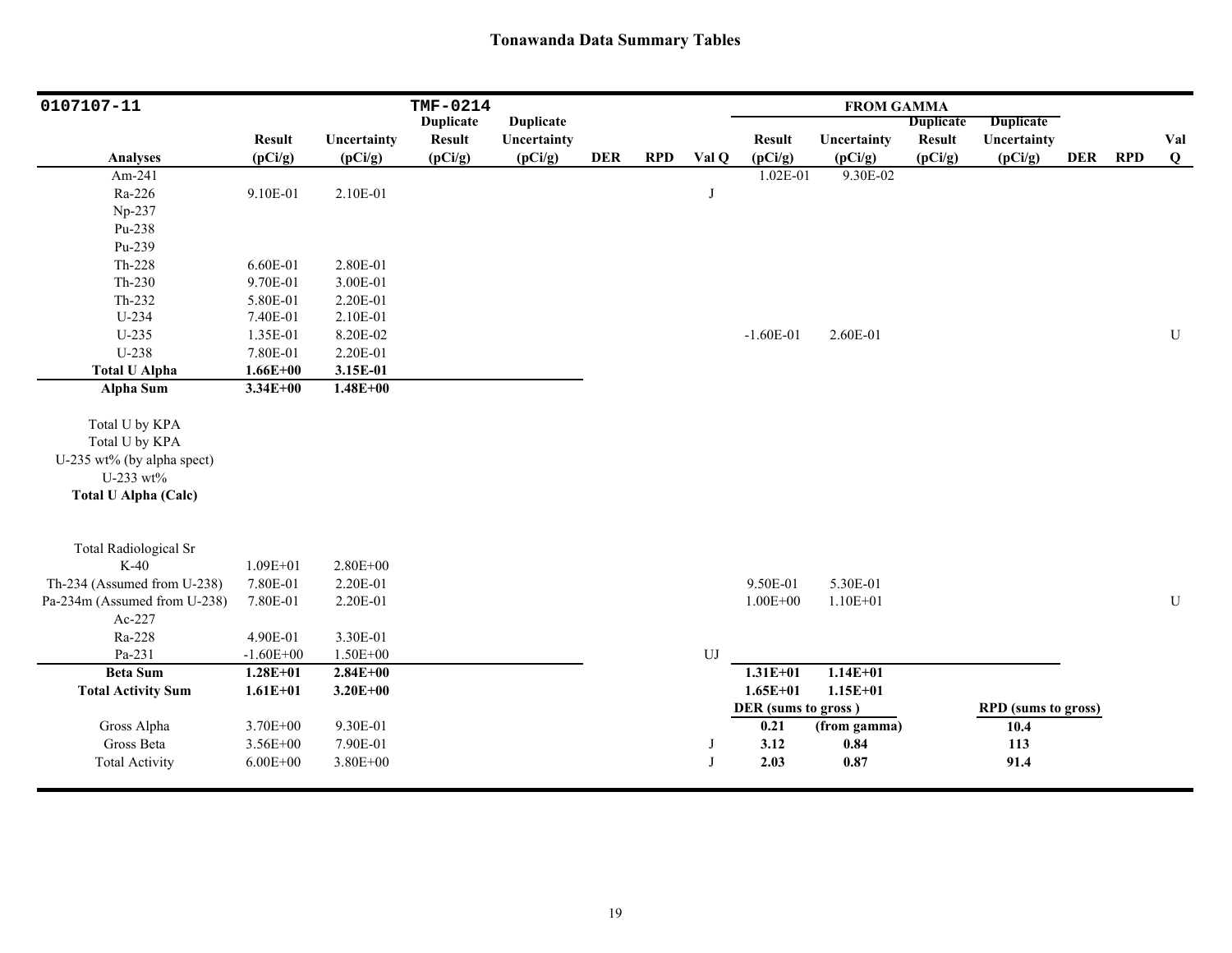| 0107107-12                   |               |              | TMF-0215         |                  |            |            |            |                     | <b>FROM GAMMA</b> |                  |                            |            |            |           |
|------------------------------|---------------|--------------|------------------|------------------|------------|------------|------------|---------------------|-------------------|------------------|----------------------------|------------|------------|-----------|
|                              |               |              | <b>Duplicate</b> | <b>Duplicate</b> |            |            |            |                     |                   | <b>Duplicate</b> | <b>Duplicate</b>           |            |            |           |
|                              | <b>Result</b> | Uncertainty  | <b>Result</b>    | Uncertainty      |            |            |            | <b>Result</b>       | Uncertainty       | <b>Result</b>    | Uncertainty                |            |            | Val       |
| <b>Analyses</b>              | (pCi/g)       | (pCi/g)      | (pCi/g)          | (pCi/g)          | <b>DER</b> | <b>RPD</b> | Val Q      | (pCi/g)             | (pCi/g)           | (pCi/g)          | (pCi/g)                    | <b>DER</b> | <b>RPD</b> | Q         |
| Am-241                       |               |              |                  |                  |            |            |            | 5.00E-02            | 1.10E-01          |                  |                            |            |            | U         |
| Ra-226                       | 9.30E-01      | 2.00E-01     |                  |                  |            |            | J          |                     |                   |                  |                            |            |            |           |
| Np-237                       |               |              |                  |                  |            |            |            |                     |                   |                  |                            |            |            |           |
| Pu-238                       |               |              |                  |                  |            |            |            |                     |                   |                  |                            |            |            |           |
| Pu-239                       |               |              |                  |                  |            |            |            |                     |                   |                  |                            |            |            |           |
| Th-228                       | 9.40E-01      | 2.90E-01     |                  |                  |            |            |            |                     |                   |                  |                            |            |            |           |
| $Th-230$                     | 9.30E-01      | 2.40E-01     |                  |                  |            |            |            |                     |                   |                  |                            |            |            |           |
| Th-232                       | 8.50E-01      | 2.30E-01     |                  |                  |            |            |            |                     |                   |                  |                            |            |            |           |
| $U-234$                      | 8.80E-01      | 2.30E-01     |                  |                  |            |            |            |                     |                   |                  |                            |            |            |           |
| $U-235$                      | 8.70E-02      | 6.30E-02     |                  |                  |            |            |            | 2.00E-01            | 2.40E-01          |                  |                            |            |            |           |
| U-238                        | 8.90E-01      | 2.30E-01     |                  |                  |            |            |            |                     |                   |                  |                            |            |            |           |
| <b>Total U Alpha</b>         | $1.86E + 00$  | 3.31E-01     |                  |                  |            |            |            |                     |                   |                  |                            |            |            |           |
| <b>Alpha Sum</b>             | $3.89E + 00$  | $1.39E + 00$ |                  |                  |            |            |            |                     |                   |                  |                            |            |            |           |
| Total U by KPA               |               |              |                  |                  |            |            |            |                     |                   |                  |                            |            |            |           |
| Total U by KPA               |               |              |                  |                  |            |            |            |                     |                   |                  |                            |            |            |           |
| U-235 wt% (by alpha spect)   |               |              |                  |                  |            |            |            |                     |                   |                  |                            |            |            |           |
| U-233 wt%                    |               |              |                  |                  |            |            |            |                     |                   |                  |                            |            |            |           |
| <b>Total U Alpha (Calc)</b>  |               |              |                  |                  |            |            |            |                     |                   |                  |                            |            |            |           |
|                              |               |              |                  |                  |            |            |            |                     |                   |                  |                            |            |            |           |
| <b>Total Radiological Sr</b> |               |              |                  |                  |            |            |            |                     |                   |                  |                            |            |            |           |
| $K-40$                       | 1.70E+01      | $3.60E + 00$ |                  |                  |            |            |            |                     |                   |                  |                            |            |            |           |
| Th-234 (Assumed from U-238)  | 8.90E-01      | 2.30E-01     |                  |                  |            |            |            | 9.30E-01            | 8.30E-01          |                  |                            |            |            |           |
| Pa-234m (Assumed from U-238) | 8.90E-01      | 2.30E-01     |                  |                  |            |            |            | $-2.80E + 00$       | $9.60E + 00$      |                  |                            |            |            | ${\bf U}$ |
| Ac-227                       |               |              |                  |                  |            |            |            |                     |                   |                  |                            |            |            |           |
| Ra-228                       | 8.40E-01      | 2.60E-01     |                  |                  |            |            |            |                     |                   |                  |                            |            |            |           |
| Pa-231                       | $-1.80E + 00$ | $1.40E + 00$ |                  |                  |            |            | ${\rm UJ}$ |                     |                   |                  |                            |            |            |           |
| <b>Beta Sum</b>              | $1.94E + 01$  | $3.63E + 00$ |                  |                  |            |            |            | $1.58E + 01$        | $1.03E+01$        |                  |                            |            |            |           |
| <b>Total Activity Sum</b>    | $2.33E + 01$  | $3.89E + 00$ |                  |                  |            |            |            | $1.96E + 01$        | $1.04E + 01$      |                  |                            |            |            |           |
|                              |               |              |                  |                  |            |            |            | DER (sums to gross) |                   |                  | <b>RPD</b> (sums to gross) |            |            |           |
| Gross Alpha                  | $5.00E + 00$  | $1.20E + 00$ |                  |                  |            |            |            | 0.61                | (from gamma)      |                  | 25.0                       |            |            |           |
| Gross Beta                   | $3.20E + 00$  | $1.10E + 00$ |                  |                  |            |            | J          | 4.27                | 1.21              |                  | 143                        |            |            |           |
| <b>Total Activity</b>        | 5.50E+00      | 3.80E+00     |                  |                  |            |            | J          | 3.27                | 1.28              |                  | 124                        |            |            |           |
|                              |               |              |                  |                  |            |            |            |                     |                   |                  |                            |            |            |           |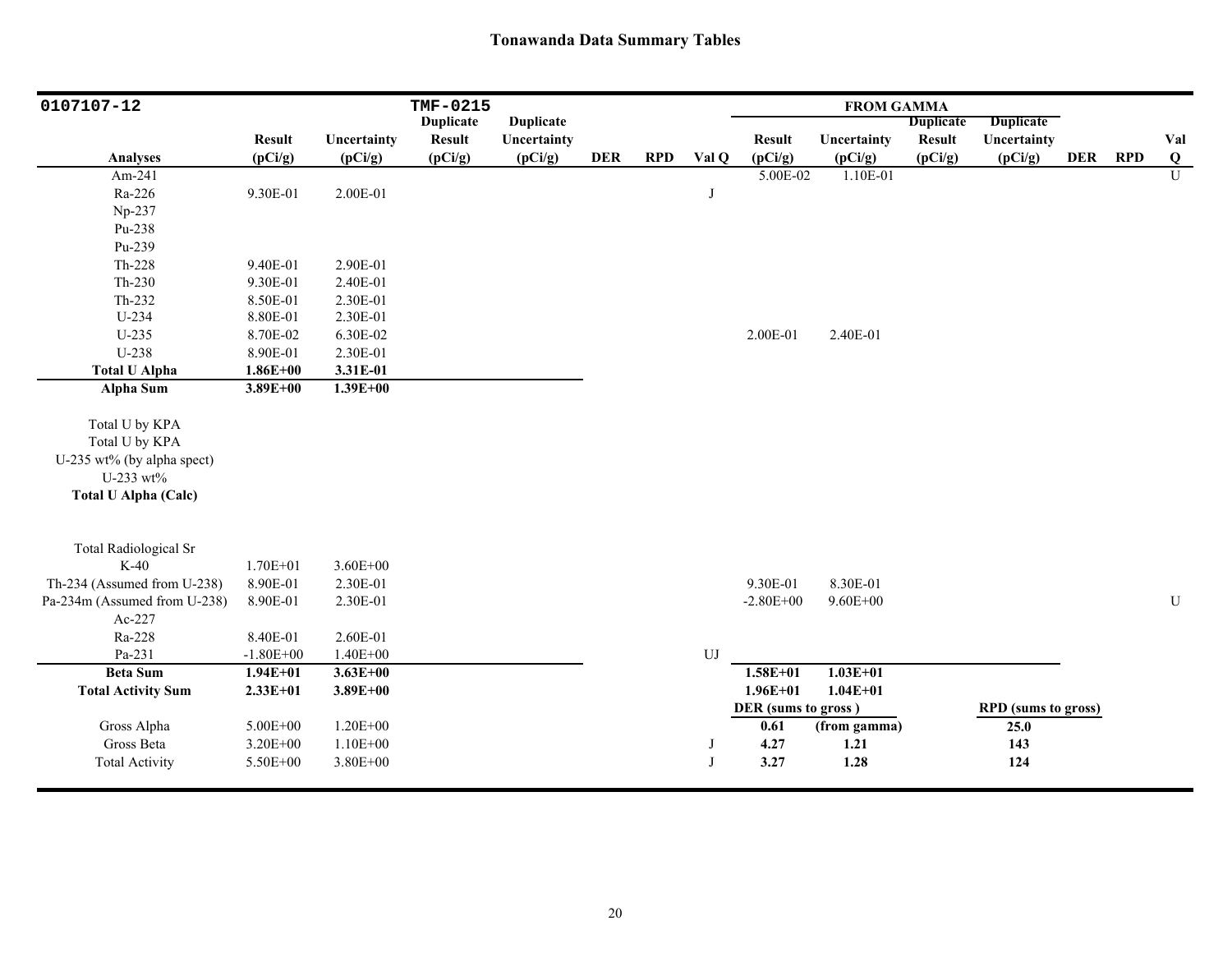| 0107107-13                   |               |              | TMF-0216         |                  |            |            |       |                     | <b>FROM GAMMA</b> |                  |                            |            |            |                |
|------------------------------|---------------|--------------|------------------|------------------|------------|------------|-------|---------------------|-------------------|------------------|----------------------------|------------|------------|----------------|
|                              |               |              | <b>Duplicate</b> | <b>Duplicate</b> |            |            |       |                     |                   | <b>Duplicate</b> | <b>Duplicate</b>           |            |            |                |
|                              | <b>Result</b> | Uncertainty  | <b>Result</b>    | Uncertainty      |            |            |       | <b>Result</b>       | Uncertainty       | <b>Result</b>    | Uncertainty                |            |            | Val            |
| <b>Analyses</b>              | (pCi/g)       | (pCi/g)      | (pCi/g)          | (pCi/g)          | <b>DER</b> | <b>RPD</b> | Val Q | (pCi/g)             | (pCi/g)           | (pCi/g)          | (pCi/g)                    | <b>DER</b> | <b>RPD</b> | $\bf Q$        |
| Am-241                       |               |              |                  |                  |            |            |       | $-2.00E-02$         | 2.80E-01          |                  |                            |            |            | $\overline{U}$ |
| Ra-226                       | 7.50E-01      | 2.00E-01     |                  |                  |            |            | J     |                     |                   |                  |                            |            |            |                |
| Np-237                       |               |              |                  |                  |            |            |       |                     |                   |                  |                            |            |            |                |
| Pu-238                       |               |              |                  |                  |            |            |       |                     |                   |                  |                            |            |            |                |
| Pu-239                       |               |              |                  |                  |            |            |       |                     |                   |                  |                            |            |            |                |
| Th-228                       | 6.90E-01      | 2.60E-01     |                  |                  |            |            |       |                     |                   |                  |                            |            |            |                |
| $Th-230$                     | 9.20E-01      | 2.80E-01     |                  |                  |            |            |       |                     |                   |                  |                            |            |            |                |
| Th-232                       | 5.80E-01      | 2.10E-01     |                  |                  |            |            |       |                     |                   |                  |                            |            |            |                |
| U-234                        | 9.30E-01      | 2.40E-01     |                  |                  |            |            |       |                     |                   |                  |                            |            |            |                |
| $U-235$                      | 1.20E-02      | 3.30E-02     |                  |                  |            |            | U     | 2.50E-01            | 2.80E-01          |                  |                            |            |            |                |
| U-238                        | 5.80E-01      | 1.80E-01     |                  |                  |            |            |       |                     |                   |                  |                            |            |            |                |
| <b>Total U Alpha</b>         | $1.52E + 00$  | 3.02E-01     |                  |                  |            |            |       |                     |                   |                  |                            |            |            |                |
| <b>Alpha Sum</b>             | $3.74E + 00$  | $1.46E + 00$ |                  |                  |            |            |       |                     |                   |                  |                            |            |            |                |
| Total U by KPA               |               |              |                  |                  |            |            |       |                     |                   |                  |                            |            |            |                |
| Total U by KPA               |               |              |                  |                  |            |            |       |                     |                   |                  |                            |            |            |                |
| U-235 wt% (by alpha spect)   |               |              |                  |                  |            |            |       |                     |                   |                  |                            |            |            |                |
| U-233 wt%                    |               |              |                  |                  |            |            |       |                     |                   |                  |                            |            |            |                |
| <b>Total U Alpha (Calc)</b>  |               |              |                  |                  |            |            |       |                     |                   |                  |                            |            |            |                |
|                              |               |              |                  |                  |            |            |       |                     |                   |                  |                            |            |            |                |
| <b>Total Radiological Sr</b> |               |              |                  |                  |            |            |       |                     |                   |                  |                            |            |            |                |
| $K-40$                       | $1.45E + 01$  | $2.90E + 00$ |                  |                  |            |            |       |                     |                   |                  |                            |            |            |                |
| Th-234 (Assumed from U-238)  | 5.80E-01      | 1.80E-01     |                  |                  |            |            |       | 9.10E-01            | 8.50E-01          |                  |                            |            |            |                |
| Pa-234m (Assumed from U-238) | 5.80E-01      | 1.80E-01     |                  |                  |            |            |       | $-5.00E + 00$       | 8.60E+00          |                  |                            |            |            | U              |
| Ac-227                       |               |              |                  |                  |            |            |       |                     |                   |                  |                            |            |            |                |
| Ra-228                       | 6.30E-01      | 2.10E-01     |                  |                  |            |            |       |                     |                   |                  |                            |            |            |                |
| Pa-231                       | $-8.00E - 01$ | $1.50E + 00$ |                  |                  |            |            | U     |                     |                   |                  |                            |            |            |                |
| <b>Beta Sum</b>              | $1.62E + 01$  | $2.92E+00$   |                  |                  |            |            |       | $1.09E + 01$        | $9.12E + 00$      |                  |                            |            |            |                |
| <b>Total Activity Sum</b>    | $1.99E + 01$  | $3.27E + 00$ |                  |                  |            |            |       | $1.47E + 01$        | $9.24E + 00$      |                  |                            |            |            |                |
|                              |               |              |                  |                  |            |            |       | DER (sums to gross) |                   |                  | <b>RPD</b> (sums to gross) |            |            |                |
| Gross Alpha                  | 5.30E+00      | $1.10E + 00$ |                  |                  |            |            |       | 0.85                | (from gamma)      |                  | 34.5                       |            |            |                |
| Gross Beta                   | 4.53E+00      | 8.80E-01     |                  |                  |            |            | J     | 3.82                | 0.70              |                  | 113                        |            |            |                |
| <b>Total Activity</b>        | $1.02E + 01$  | 4.20E+00     |                  |                  |            |            | J     | 1.83                | 0.44              |                  | 64.6                       |            |            |                |
|                              |               |              |                  |                  |            |            |       |                     |                   |                  |                            |            |            |                |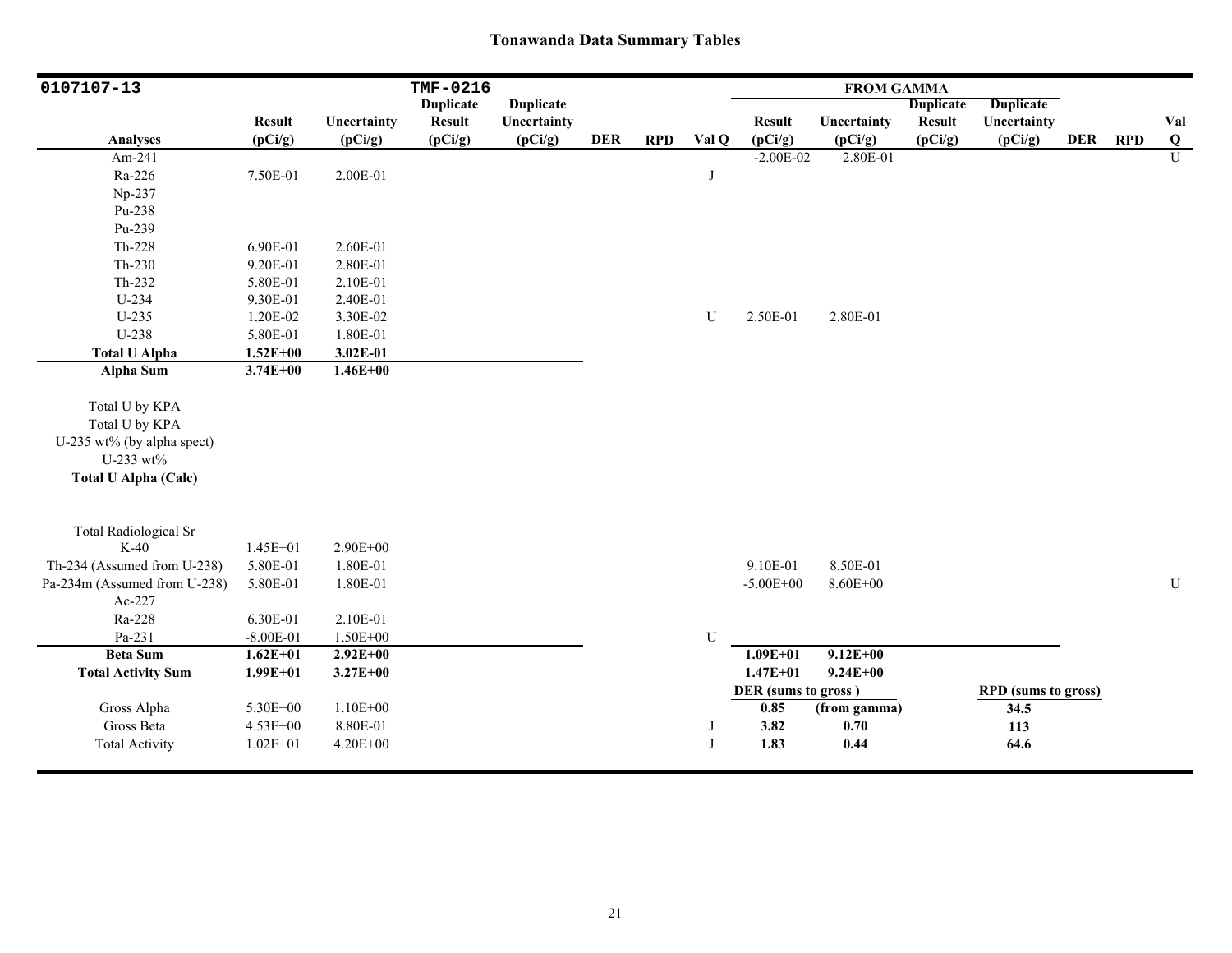| 0107107-14                   |               |              | TMF-0217         |                  |            |            |       |                     | <b>FROM GAMMA</b> |                  |                            |            |            |                         |
|------------------------------|---------------|--------------|------------------|------------------|------------|------------|-------|---------------------|-------------------|------------------|----------------------------|------------|------------|-------------------------|
|                              |               |              | <b>Duplicate</b> | <b>Duplicate</b> |            |            |       |                     |                   | <b>Duplicate</b> | <b>Duplicate</b>           |            |            |                         |
|                              | <b>Result</b> | Uncertainty  | <b>Result</b>    | Uncertainty      |            |            |       | <b>Result</b>       | Uncertainty       | <b>Result</b>    | Uncertainty                |            |            | Val                     |
| <b>Analyses</b>              | (pCi/g)       | (pCi/g)      | (pCi/g)          | (pCi/g)          | <b>DER</b> | <b>RPD</b> | Val Q | (pCi/g)             | (pCi/g)           | (pCi/g)          | (pCi/g)                    | <b>DER</b> | <b>RPD</b> | $\overline{\mathbf{Q}}$ |
| Am-241                       |               |              |                  |                  |            |            |       | $-1.90E-02$         | 8.30E-02          |                  |                            |            |            | U                       |
| Ra-226                       | $1.04E + 00$  | 2.20E-01     |                  |                  |            |            | J     |                     |                   |                  |                            |            |            |                         |
| Np-237                       |               |              |                  |                  |            |            |       |                     |                   |                  |                            |            |            |                         |
| Pu-238                       |               |              |                  |                  |            |            |       |                     |                   |                  |                            |            |            |                         |
| Pu-239                       |               |              |                  |                  |            |            |       |                     |                   |                  |                            |            |            |                         |
| Th-228                       | $1.04E + 00$  | 3.30E-01     |                  |                  |            |            |       |                     |                   |                  |                            |            |            |                         |
| Th-230                       | 1.17E+00      | 3.10E-01     |                  |                  |            |            |       |                     |                   |                  |                            |            |            |                         |
| Th-232                       | 8.50E-01      | 2.60E-01     |                  |                  |            |            |       |                     |                   |                  |                            |            |            |                         |
| U-234                        | 8.10E-01      | 2.10E-01     |                  |                  |            |            |       |                     |                   |                  |                            |            |            |                         |
| $U-235$                      | 1.40E-01      | 7.70E-02     |                  |                  |            |            |       | 4.00E-02            | 2.80E-01          |                  |                            |            |            | U                       |
| U-238                        | 8.70E-01      | 2.20E-01     |                  |                  |            |            |       |                     |                   |                  |                            |            |            |                         |
| <b>Total U Alpha</b>         | $1.82E + 00$  | 3.14E-01     |                  |                  |            |            |       |                     |                   |                  |                            |            |            |                         |
| <b>Alpha Sum</b>             | $5.20E + 00$  | $1.42E + 00$ |                  |                  |            |            |       |                     |                   |                  |                            |            |            |                         |
|                              |               |              |                  |                  |            |            |       |                     |                   |                  |                            |            |            |                         |
| Total U by KPA               |               |              |                  |                  |            |            |       |                     |                   |                  |                            |            |            |                         |
| Total U by KPA               |               |              |                  |                  |            |            |       |                     |                   |                  |                            |            |            |                         |
| U-235 wt% (by alpha spect)   |               |              |                  |                  |            |            |       |                     |                   |                  |                            |            |            |                         |
| U-233 wt%                    |               |              |                  |                  |            |            |       |                     |                   |                  |                            |            |            |                         |
| <b>Total U Alpha (Calc)</b>  |               |              |                  |                  |            |            |       |                     |                   |                  |                            |            |            |                         |
|                              |               |              |                  |                  |            |            |       |                     |                   |                  |                            |            |            |                         |
| <b>Total Radiological Sr</b> |               |              |                  |                  |            |            |       |                     |                   |                  |                            |            |            |                         |
| $K-40$                       | 1.71E+01      | 3.80E+00     |                  |                  |            |            |       |                     |                   |                  |                            |            |            |                         |
| Th-234 (Assumed from U-238)  | 8.70E-01      | 2.20E-01     |                  |                  |            |            |       | 9.70E-01            | 5.60E-01          |                  |                            |            |            |                         |
| Pa-234m (Assumed from U-238) | 8.70E-01      | 2.20E-01     |                  |                  |            |            |       | $-4.00E + 00$       | $1.10E + 01$      |                  |                            |            |            | U                       |
| Ac-227                       |               |              |                  |                  |            |            |       |                     |                   |                  |                            |            |            |                         |
| Ra-228                       | 6.60E-01      | 2.60E-01     |                  |                  |            |            |       |                     |                   |                  |                            |            |            |                         |
| Pa-231                       | $-8.00E-01$   | $1.40E + 00$ |                  |                  |            |            | U     |                     |                   |                  |                            |            |            |                         |
| <b>Beta Sum</b>              | $1.94E + 01$  | $3.83E + 00$ |                  |                  |            |            |       | $1.46E + 01$        | $1.17E + 01$      |                  |                            |            |            |                         |
| <b>Total Activity Sum</b>    | $2.46E + 01$  | $4.08E + 00$ |                  |                  |            |            |       | $1.98E + 01$        | $1.17E + 01$      |                  |                            |            |            |                         |
|                              |               |              |                  |                  |            |            |       | DER (sums to gross) |                   |                  | <b>RPD</b> (sums to gross) |            |            |                         |
| Gross Alpha                  | $6.40E + 00$  | 1.30E+00     |                  |                  |            |            |       | 0.62                | (from gamma)      |                  | 20.7                       |            |            |                         |
| Gross Beta                   | 5.10E+00      | $1.00E + 00$ |                  |                  |            |            | J     | 3.62                | 0.81              |                  | 117                        |            |            |                         |
| <b>Total Activity</b>        | $1.09E + 01$  | 3.90E+00     |                  |                  |            |            | J     | 2.43                | 0.72              |                  | 77.2                       |            |            |                         |
|                              |               |              |                  |                  |            |            |       |                     |                   |                  |                            |            |            |                         |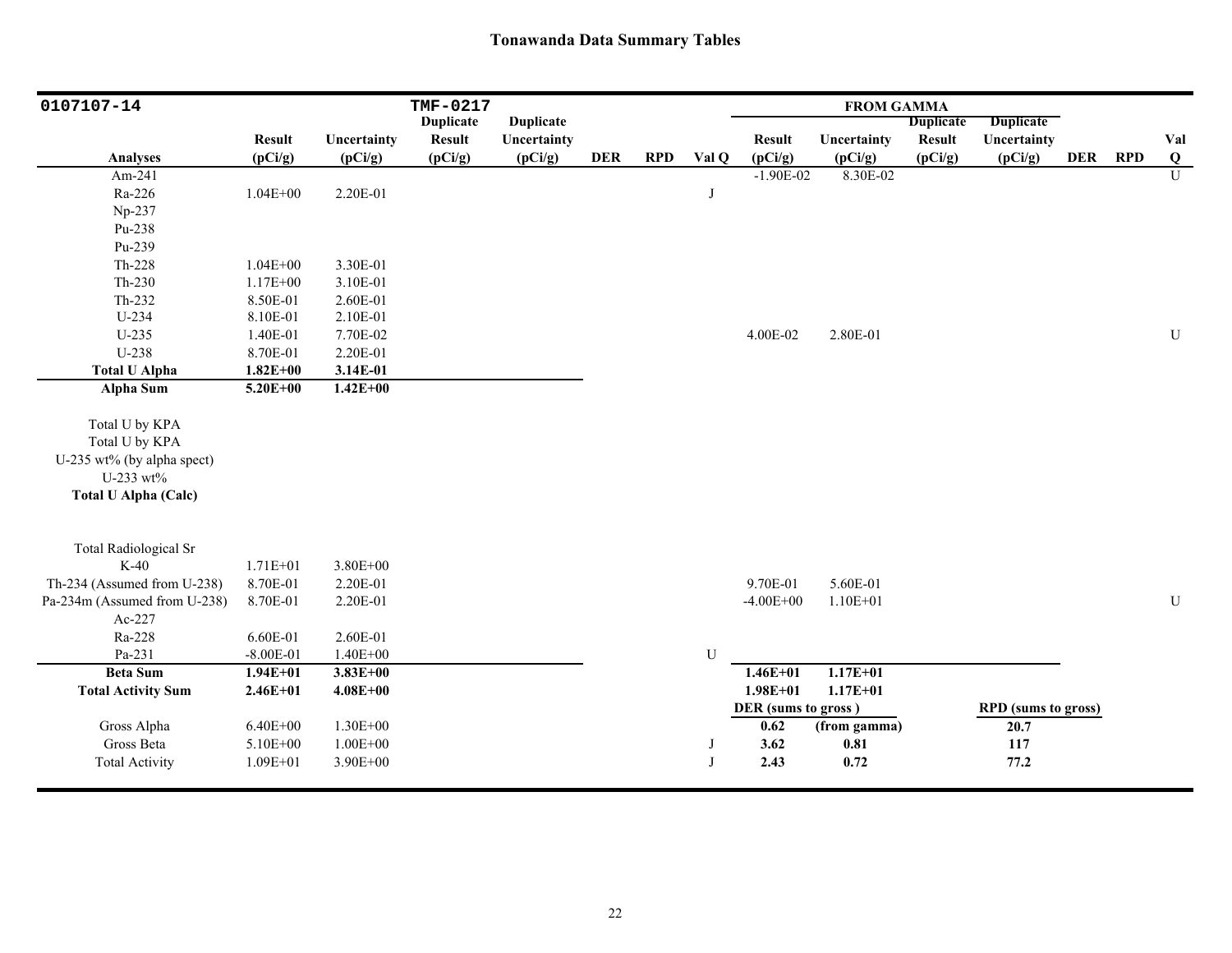| 0107107-15                   |               |              | TMF-0218         |                  |            |            |       |                     | <b>FROM GAMMA</b> |                  |                            |            |            |                |
|------------------------------|---------------|--------------|------------------|------------------|------------|------------|-------|---------------------|-------------------|------------------|----------------------------|------------|------------|----------------|
|                              |               |              | <b>Duplicate</b> | <b>Duplicate</b> |            |            |       |                     |                   | <b>Duplicate</b> | <b>Duplicate</b>           |            |            |                |
|                              | <b>Result</b> | Uncertainty  | <b>Result</b>    | Uncertainty      |            |            |       | <b>Result</b>       | Uncertainty       | <b>Result</b>    | Uncertainty                |            |            | Val            |
| <b>Analyses</b>              | (pCi/g)       | (pCi/g)      | (pCi/g)          | (pCi/g)          | <b>DER</b> | <b>RPD</b> | Val Q | (pCi/g)             | (pCi/g)           | (pCi/g)          | (pCi/g)                    | <b>DER</b> | <b>RPD</b> | $\bf{Q}$       |
| Am-241                       |               |              |                  |                  |            |            |       | $0.00E + 00$        | 1.60E-01          |                  |                            |            |            | $\overline{U}$ |
| Ra-226                       | 7.50E-01      | 2.00E-01     |                  |                  |            |            | J     |                     |                   |                  |                            |            |            |                |
| Np-237                       |               |              |                  |                  |            |            |       |                     |                   |                  |                            |            |            |                |
| Pu-238                       |               |              |                  |                  |            |            |       |                     |                   |                  |                            |            |            |                |
| Pu-239                       |               |              |                  |                  |            |            |       |                     |                   |                  |                            |            |            |                |
| Th-228                       | 6.60E-01      | 2.60E-01     |                  |                  |            |            |       |                     |                   |                  |                            |            |            |                |
| $Th-230$                     | $1.24E + 00$  | 3.30E-01     |                  |                  |            |            |       |                     |                   |                  |                            |            |            |                |
| Th-232                       | 9.40E-01      | 2.80E-01     |                  |                  |            |            |       |                     |                   |                  |                            |            |            |                |
| U-234                        | 8.40E-01      | 2.30E-01     |                  |                  |            |            |       |                     |                   |                  |                            |            |            |                |
| $U-235$                      | 1.72E-01      | 9.40E-02     |                  |                  |            |            |       | 3.00E-01            | 4.60E-01          |                  |                            |            |            | ${\bf U}$      |
| U-238                        | 8.60E-01      | 2.30E-01     |                  |                  |            |            |       |                     |                   |                  |                            |            |            |                |
| <b>Total U Alpha</b>         | $1.87E + 00$  | 3.39E-01     |                  |                  |            |            |       |                     |                   |                  |                            |            |            |                |
| <b>Alpha Sum</b>             | $5.64E + 00$  | $3.13E + 00$ |                  |                  |            |            |       |                     |                   |                  |                            |            |            |                |
| Total U by KPA               |               |              |                  |                  |            |            |       |                     |                   |                  |                            |            |            |                |
| Total U by KPA               |               |              |                  |                  |            |            |       |                     |                   |                  |                            |            |            |                |
| U-235 wt% (by alpha spect)   |               |              |                  |                  |            |            |       |                     |                   |                  |                            |            |            |                |
| U-233 wt%                    |               |              |                  |                  |            |            |       |                     |                   |                  |                            |            |            |                |
| <b>Total U Alpha (Calc)</b>  |               |              |                  |                  |            |            |       |                     |                   |                  |                            |            |            |                |
|                              |               |              |                  |                  |            |            |       |                     |                   |                  |                            |            |            |                |
| $Cs-137$                     | 3.20E-01      | 1.90E-01     |                  |                  |            |            |       |                     |                   |                  |                            |            |            |                |
| $K-40$                       | $1.76E + 01$  | 5.00E+00     |                  |                  |            |            |       |                     |                   |                  |                            |            |            |                |
| Th-234 (Assumed from U-238)  | 8.60E-01      | 2.30E-01     |                  |                  |            |            |       | 1.30E+00            | $1.40E + 00$      |                  |                            |            |            |                |
| Pa-234m (Assumed from U-238) | 8.60E-01      | 2.30E-01     |                  |                  |            |            |       | $-3.00E + 00$       | $2.60E + 01$      |                  |                            |            |            | ${\bf U}$      |
| Ac-227                       |               |              |                  |                  |            |            |       |                     |                   |                  |                            |            |            |                |
| Ra-228                       | 6.20E-01      | 6.40E-01     |                  |                  |            |            |       |                     |                   |                  |                            |            |            |                |
| Pa-231                       | 2.00E-01      | 3.40E+00     |                  |                  |            |            | U     |                     |                   |                  |                            |            |            |                |
| <b>Beta Sum</b>              | $2.03E + 01$  | $5.07E + 00$ |                  |                  |            |            |       | $1.69E + 01$        | $2.65E+01$        |                  |                            |            |            |                |
| <b>Total Activity Sum</b>    | $2.59E + 01$  | $5.96E + 00$ |                  |                  |            |            |       | $2.25E+01$          | $2.67E + 01$      |                  |                            |            |            |                |
|                              |               |              |                  |                  |            |            |       | DER (sums to gross) |                   |                  | <b>RPD</b> (sums to gross) |            |            |                |
| Gross Alpha                  | $4.60E + 00$  | $1.10E + 00$ |                  |                  |            |            |       | 0.31                | (from gamma)      |                  | 20.3                       |            |            |                |
| Gross Beta                   | 5.60E+00      | $1.10E + 00$ |                  |                  |            |            | J     | 2.83                | 0.42              |                  | 113                        |            |            |                |
| <b>Total Activity</b>        | $1.07E + 01$  | 4.20E+00     |                  |                  |            |            | J     | 2.09                | 0.44              |                  | 83.1                       |            |            |                |
|                              |               |              |                  |                  |            |            |       |                     |                   |                  |                            |            |            |                |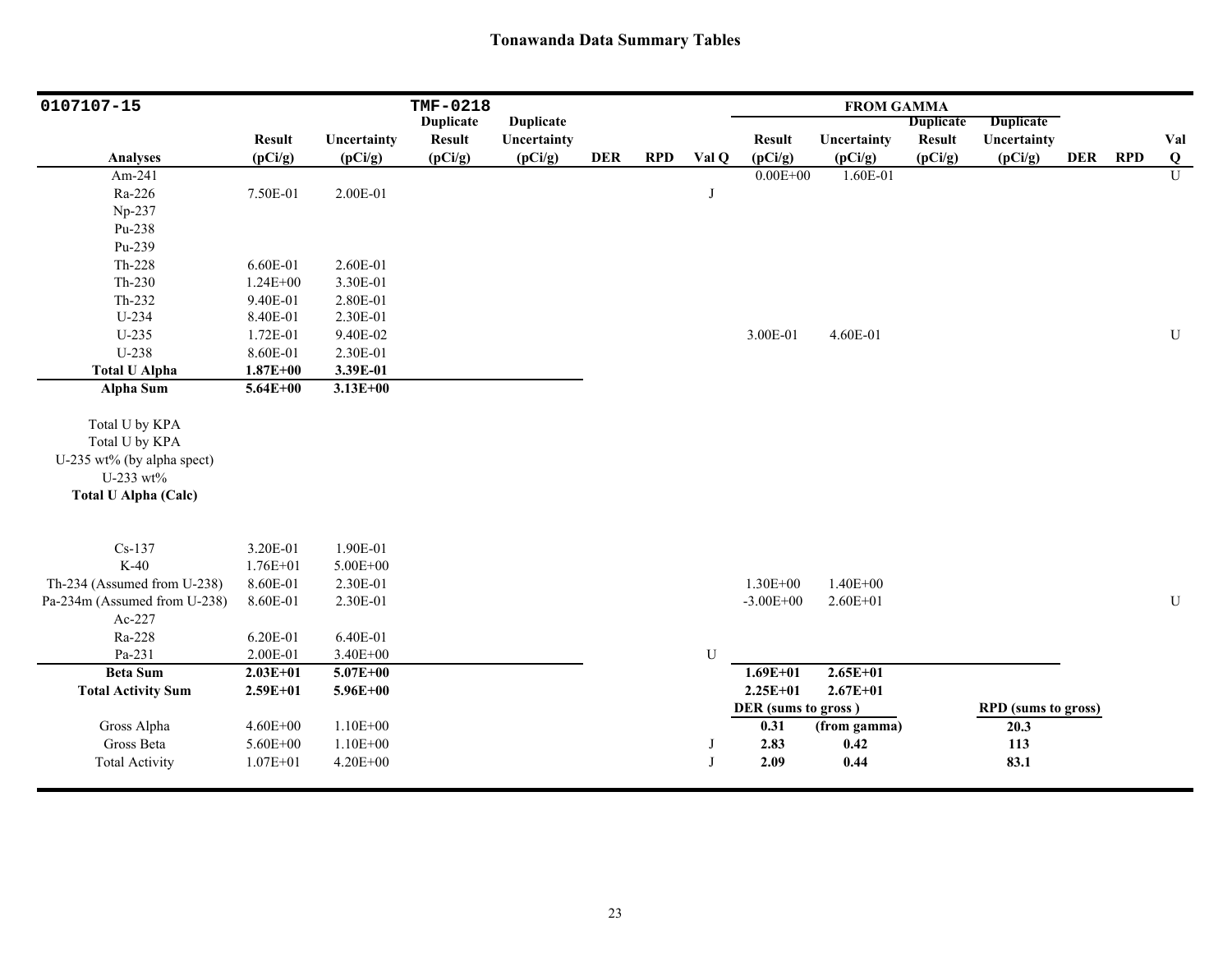| 0107107-16                   |               |              | TMF-0219         |                  |            |            |           |                     | <b>FROM GAMMA</b> |                  |                            |            |            |                         |
|------------------------------|---------------|--------------|------------------|------------------|------------|------------|-----------|---------------------|-------------------|------------------|----------------------------|------------|------------|-------------------------|
|                              |               |              | <b>Duplicate</b> | <b>Duplicate</b> |            |            |           |                     |                   | <b>Duplicate</b> | <b>Duplicate</b>           |            |            |                         |
|                              | <b>Result</b> | Uncertainty  | <b>Result</b>    | Uncertainty      |            |            |           | <b>Result</b>       | Uncertainty       | Result           | Uncertainty                |            |            | Val                     |
| <b>Analyses</b>              | (pCi/g)       | (pCi/g)      | (pCi/g)          | (pCi/g)          | <b>DER</b> | <b>RPD</b> | Val Q     | (pCi/g)             | (pCi/g)           | (pCi/g)          | (pCi/g)                    | <b>DER</b> | <b>RPD</b> | $\overline{\mathbf{Q}}$ |
| Am-241                       |               |              |                  |                  |            |            |           | $-1.34E-01$         | 9.90E-02          |                  |                            |            |            | $\overline{U}$          |
| Ra-226                       | 7.00E-01      | 1.70E-01     |                  |                  |            |            | J         |                     |                   |                  |                            |            |            |                         |
| Np-237                       |               |              |                  |                  |            |            |           |                     |                   |                  |                            |            |            |                         |
| Pu-238                       |               |              |                  |                  |            |            |           |                     |                   |                  |                            |            |            |                         |
| Pu-239                       |               |              |                  |                  |            |            |           |                     |                   |                  |                            |            |            |                         |
| Th-228                       | 8.50E-01      | 3.00E-01     |                  |                  |            |            |           |                     |                   |                  |                            |            |            |                         |
| $Th-230$                     | $1.06E + 00$  | 3.00E-01     |                  |                  |            |            |           |                     |                   |                  |                            |            |            |                         |
| Th-232                       | 7.20E-01      | 2.40E-01     |                  |                  |            |            |           |                     |                   |                  |                            |            |            |                         |
| U-234                        | 9.20E-01      | 2.50E-01     |                  |                  |            |            |           |                     |                   |                  |                            |            |            |                         |
| $U-235$                      | 1.55E-01      | 9.00E-02     |                  |                  |            |            |           | $-3.00E - 02$       | 2.60E-01          |                  |                            |            |            | ${\bf U}$               |
| U-238                        | 8.60E-01      | 2.30E-01     |                  |                  |            |            |           |                     |                   |                  |                            |            |            |                         |
| <b>Total U Alpha</b>         | $1.94E + 00$  | 3.51E-01     |                  |                  |            |            |           |                     |                   |                  |                            |            |            |                         |
| Alpha Sum                    | $4.37E + 00$  | $1.49E + 00$ |                  |                  |            |            |           |                     |                   |                  |                            |            |            |                         |
|                              |               |              |                  |                  |            |            |           |                     |                   |                  |                            |            |            |                         |
| Total U by KPA               |               |              |                  |                  |            |            |           |                     |                   |                  |                            |            |            |                         |
| Total U by KPA               |               |              |                  |                  |            |            |           |                     |                   |                  |                            |            |            |                         |
| U-235 wt% (by alpha spect)   |               |              |                  |                  |            |            |           |                     |                   |                  |                            |            |            |                         |
| U-233 wt%                    |               |              |                  |                  |            |            |           |                     |                   |                  |                            |            |            |                         |
| <b>Total U Alpha (Calc)</b>  |               |              |                  |                  |            |            |           |                     |                   |                  |                            |            |            |                         |
|                              |               |              |                  |                  |            |            |           |                     |                   |                  |                            |            |            |                         |
| <b>Total Radiological Sr</b> |               |              |                  |                  |            |            |           |                     |                   |                  |                            |            |            |                         |
| $K-40$                       | $1.88E + 01$  | $3.80E + 00$ |                  |                  |            |            |           |                     |                   |                  |                            |            |            |                         |
| Th-234 (Assumed from U-238)  | 8.60E-01      | 2.30E-01     |                  |                  |            |            |           | $1.32E + 00$        | 8.10E-01          |                  |                            |            |            |                         |
| Pa-234m (Assumed from U-238) | 8.60E-01      | 2.30E-01     |                  |                  |            |            |           | $-7.00E + 00$       | $1.10E + 01$      |                  |                            |            |            | ${\bf U}$               |
| Ac-227                       |               |              |                  |                  |            |            |           |                     |                   |                  |                            |            |            |                         |
| Ra-228                       | 6.30E-01      | 2.20E-01     |                  |                  |            |            |           |                     |                   |                  |                            |            |            |                         |
| Pa-231                       | $-1.00E + 00$ | $1.50E + 00$ |                  |                  |            |            | ${\bf U}$ |                     |                   |                  |                            |            |            |                         |
| <b>Beta Sum</b>              | $2.10E + 01$  | $3.82E + 00$ |                  |                  |            |            |           | $1.36E + 01$        | $1.17E + 01$      |                  |                            |            |            |                         |
| <b>Total Activity Sum</b>    | $2.54E+01$    | $4.10E + 00$ |                  |                  |            |            |           | $1.80E + 01$        | $1.18E + 01$      |                  |                            |            |            |                         |
|                              |               |              |                  |                  |            |            |           | DER (sums to gross) |                   |                  | <b>RPD</b> (sums to gross) |            |            |                         |
| Gross Alpha                  | $6.10E + 00$  | $1.20E + 00$ |                  |                  |            |            |           | 0.91                | (from gamma)      |                  | 33.2                       |            |            |                         |
| Gross Beta                   | 5.60E+00      | $1.00E + 00$ |                  |                  |            |            | J         | 3.90                | 0.69              |                  | 116                        |            |            |                         |
| <b>Total Activity</b>        | 7.20E+00      | 3.80E+00     |                  |                  |            |            | J         | 3.25                | 0.87              |                  | 112                        |            |            |                         |
|                              |               |              |                  |                  |            |            |           |                     |                   |                  |                            |            |            |                         |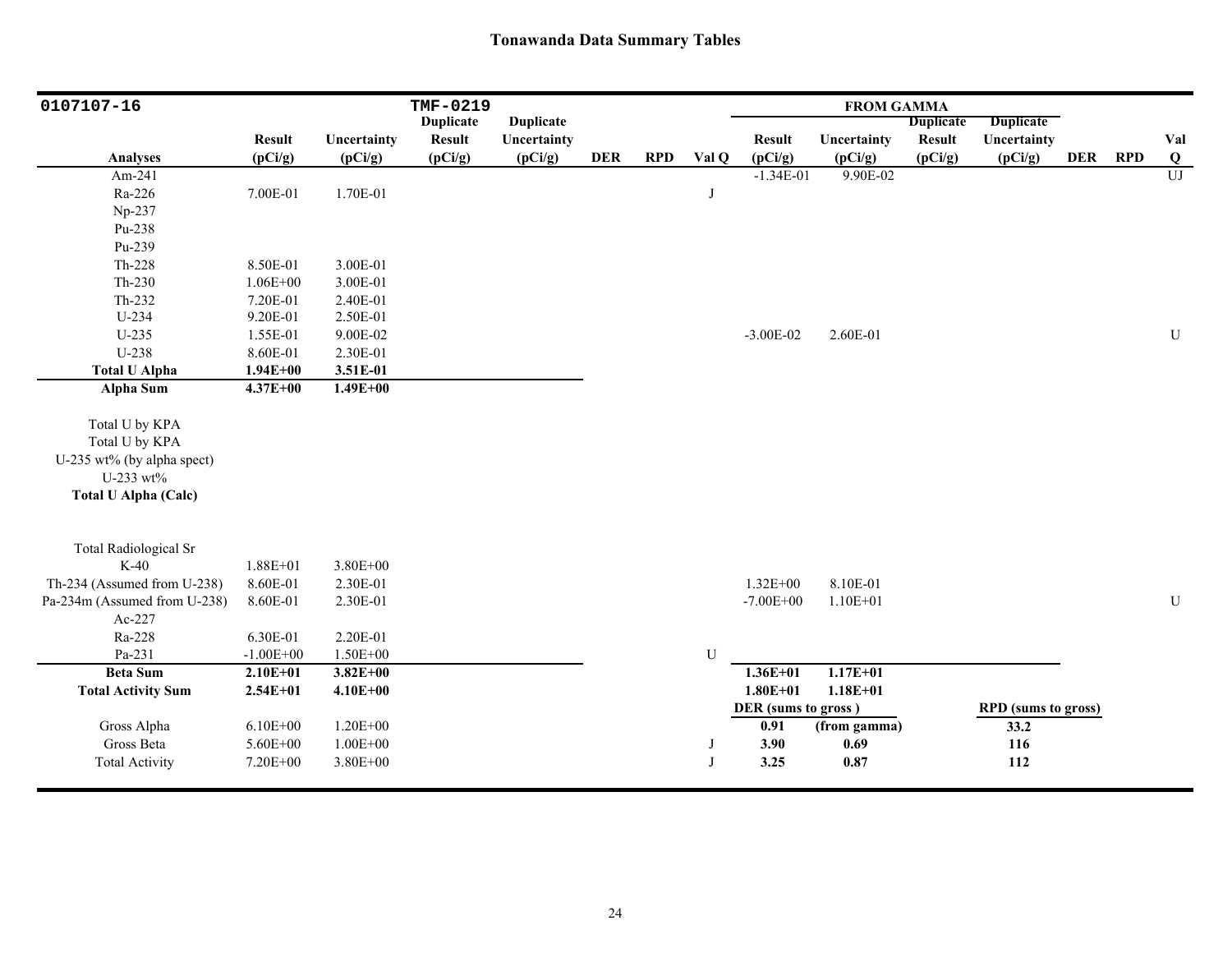| 0107107-17                   |               |              | <b>TMF-0220</b>  |                  |            |            |              |                     | <b>FROM GAMMA</b> |                  |                            |            |            |                         |
|------------------------------|---------------|--------------|------------------|------------------|------------|------------|--------------|---------------------|-------------------|------------------|----------------------------|------------|------------|-------------------------|
|                              |               |              | <b>Duplicate</b> | <b>Duplicate</b> |            |            |              |                     |                   | <b>Duplicate</b> | <b>Duplicate</b>           |            |            |                         |
|                              | <b>Result</b> | Uncertainty  | <b>Result</b>    | Uncertainty      |            |            |              | <b>Result</b>       | Uncertainty       | <b>Result</b>    | Uncertainty                |            |            | Val                     |
| <b>Analyses</b>              | (pCi/g)       | (pCi/g)      | (pCi/g)          | (pCi/g)          | <b>DER</b> | <b>RPD</b> | Val Q        | (pCi/g)             | (pCi/g)           | (pCi/g)          | (pCi/g)                    | <b>DER</b> | <b>RPD</b> | $\overline{\mathbf{Q}}$ |
| Am-241                       |               |              |                  |                  |            |            |              | $-1.30E-01$         | 1.50E-01          |                  |                            |            |            | $\overline{U}$          |
| Ra-226                       | 8.60E-01      | 1.90E-01     |                  |                  |            |            | J            |                     |                   |                  |                            |            |            |                         |
| Np-237                       |               |              |                  |                  |            |            |              |                     |                   |                  |                            |            |            |                         |
| Pu-238                       |               |              |                  |                  |            |            |              |                     |                   |                  |                            |            |            |                         |
| Pu-239                       |               |              |                  |                  |            |            |              |                     |                   |                  |                            |            |            |                         |
| Th-228                       | 9.90E-01      | 2.90E-01     |                  |                  |            |            |              |                     |                   |                  |                            |            |            |                         |
| Th-230                       | 8.50E-01      | 2.50E-01     |                  |                  |            |            |              |                     |                   |                  |                            |            |            |                         |
| Th-232                       | $1.02E + 00$  | 2.80E-01     |                  |                  |            |            |              |                     |                   |                  |                            |            |            |                         |
| U-234                        | 9.80E-01      | 2.60E-01     |                  |                  |            |            |              |                     |                   |                  |                            |            |            |                         |
| $U-235$                      | 1.45E-01      | 8.90E-02     |                  |                  |            |            |              | 2.00E-01            | 2.50E-01          |                  |                            |            |            | ${\bf U}$               |
| U-238                        | $1.06E + 00$  | 2.70E-01     |                  |                  |            |            |              |                     |                   |                  |                            |            |            |                         |
| <b>Total U Alpha</b>         | $2.19E + 00$  | 3.85E-01     |                  |                  |            |            |              |                     |                   |                  |                            |            |            |                         |
| <b>Alpha Sum</b>             | $5.10E + 00$  | $1.26E + 00$ |                  |                  |            |            |              |                     |                   |                  |                            |            |            |                         |
|                              |               |              |                  |                  |            |            |              |                     |                   |                  |                            |            |            |                         |
| Total U by KPA               |               |              |                  |                  |            |            |              |                     |                   |                  |                            |            |            |                         |
| Total U by KPA               |               |              |                  |                  |            |            |              |                     |                   |                  |                            |            |            |                         |
| U-235 wt% (by alpha spect)   |               |              |                  |                  |            |            |              |                     |                   |                  |                            |            |            |                         |
| U-233 wt%                    |               |              |                  |                  |            |            |              |                     |                   |                  |                            |            |            |                         |
| <b>Total U Alpha (Calc)</b>  |               |              |                  |                  |            |            |              |                     |                   |                  |                            |            |            |                         |
|                              |               |              |                  |                  |            |            |              |                     |                   |                  |                            |            |            |                         |
| <b>Total Radiological Sr</b> |               |              |                  |                  |            |            |              |                     |                   |                  |                            |            |            |                         |
| $K-40$                       | $1.90E + 01$  | 3.40E+00     |                  |                  |            |            |              |                     |                   |                  |                            |            |            |                         |
| Th-234 (Assumed from U-238)  | $1.06E + 00$  | 2.70E-01     |                  |                  |            |            |              | 7.10E-01            | 6.80E-01          |                  |                            |            |            |                         |
| Pa-234m (Assumed from U-238) | $1.06E + 00$  | 2.70E-01     |                  |                  |            |            |              | 2.80E+00            | $6.30E + 00$      |                  |                            |            |            | U                       |
| Ac-227                       |               |              |                  |                  |            |            |              |                     |                   |                  |                            |            |            |                         |
| Ra-228                       | 6.10E-01      | 1.70E-01     |                  |                  |            |            |              |                     |                   |                  |                            |            |            |                         |
| Pa-231                       | $-9.00E-01$   | $1.20E + 00$ |                  |                  |            |            | U            |                     |                   |                  |                            |            |            |                         |
| <b>Beta Sum</b>              | $2.16E + 01$  | $3.43E + 00$ |                  |                  |            |            |              | $2.30E + 01$        | $7.19E + 00$      |                  |                            |            |            |                         |
| <b>Total Activity Sum</b>    | $2.67E + 01$  | $3.65E + 00$ |                  |                  |            |            |              | $2.81E + 01$        | 7.30E+00          |                  |                            |            |            |                         |
|                              |               |              |                  |                  |            |            |              | DER (sums to gross) |                   |                  | <b>RPD</b> (sums to gross) |            |            |                         |
| Gross Alpha                  | 5.30E+00      | $1.10E + 00$ |                  |                  |            |            |              | 0.12                | (from gamma)      |                  | 3.94                       |            |            |                         |
| Gross Beta                   | 5.50E+00      | $1.00E + 00$ |                  |                  |            |            | J            | 4.51                | 2.41              |                  | 119                        |            |            |                         |
| <b>Total Activity</b>        | 8.70E+00      | $3.90E + 00$ |                  |                  |            |            | $\mathbf{J}$ | 3.37                | 2.34              |                  | 101.7                      |            |            |                         |
|                              |               |              |                  |                  |            |            |              |                     |                   |                  |                            |            |            |                         |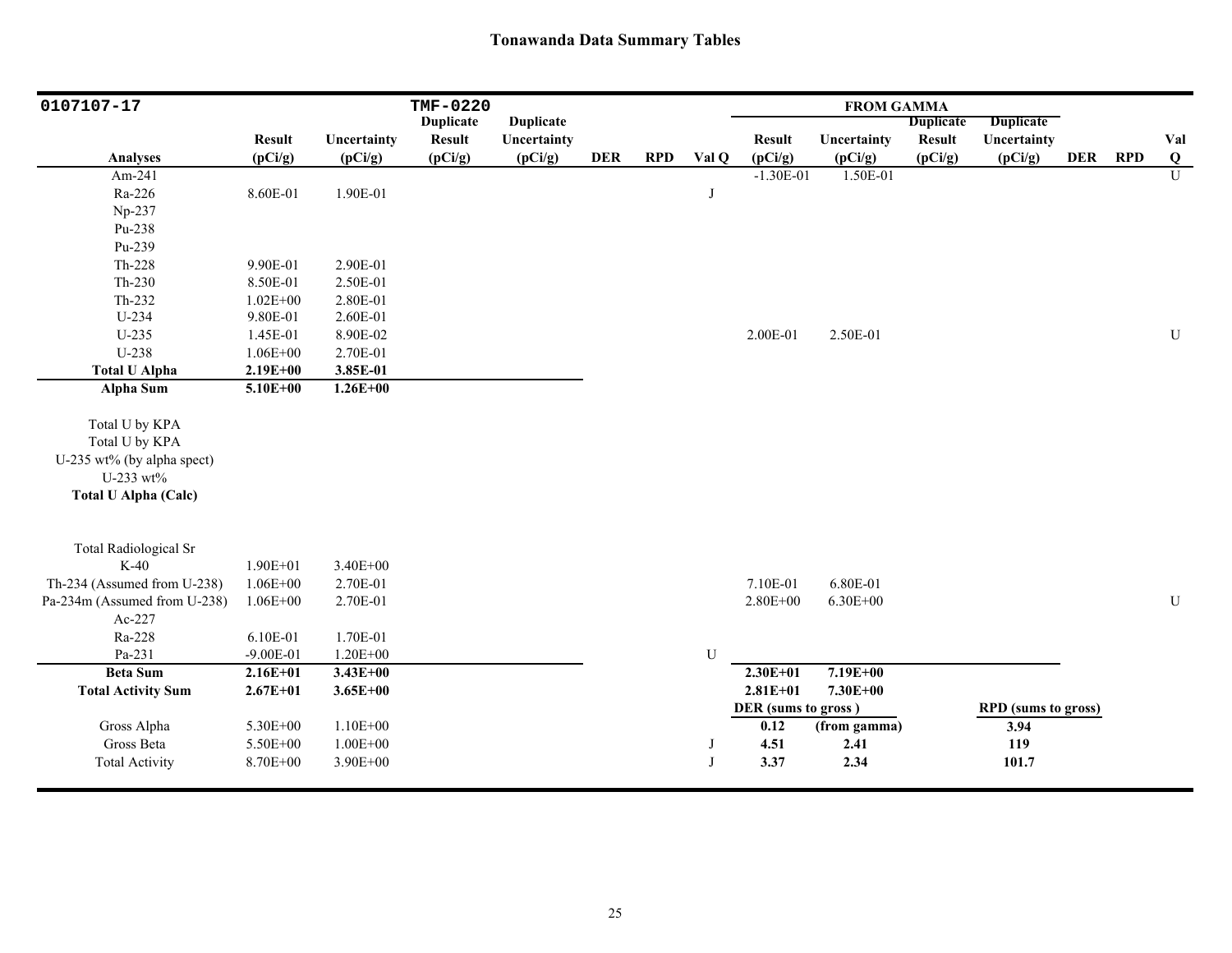| 0107107-18                   |               |              | TMF-0221         |                  |            |            |              |                     | <b>FROM GAMMA</b> |                  |                            |            |            |                |
|------------------------------|---------------|--------------|------------------|------------------|------------|------------|--------------|---------------------|-------------------|------------------|----------------------------|------------|------------|----------------|
|                              |               |              | <b>Duplicate</b> | <b>Duplicate</b> |            |            |              |                     |                   | <b>Duplicate</b> | <b>Duplicate</b>           |            |            |                |
|                              | <b>Result</b> | Uncertainty  | <b>Result</b>    | Uncertainty      |            |            |              | <b>Result</b>       | Uncertainty       | <b>Result</b>    | Uncertainty                |            |            | Val            |
| <b>Analyses</b>              | (pCi/g)       | (pCi/g)      | (pCi/g)          | (pCi/g)          | <b>DER</b> | <b>RPD</b> | Val Q        | (pCi/g)             | (pCi/g)           | (pCi/g)          | (pCi/g)                    | <b>DER</b> | <b>RPD</b> | $\bf{Q}$       |
| Am-241                       |               |              |                  |                  |            |            |              | $4.00E - 02$        | 2.40E-01          |                  |                            |            |            | $\overline{U}$ |
| Ra-226                       | 7.30E-01      | 1.80E-01     |                  |                  |            |            | J            |                     |                   |                  |                            |            |            |                |
| Np-237                       |               |              |                  |                  |            |            |              |                     |                   |                  |                            |            |            |                |
| Pu-238                       |               |              |                  |                  |            |            |              |                     |                   |                  |                            |            |            |                |
| Pu-239                       |               |              |                  |                  |            |            |              |                     |                   |                  |                            |            |            |                |
| Th-228                       | $1.02E + 00$  | 3.20E-01     |                  |                  |            |            |              |                     |                   |                  |                            |            |            |                |
| Th-230                       | 8.80E-01      | 2.50E-01     |                  |                  |            |            |              |                     |                   |                  |                            |            |            |                |
| Th-232                       | 9.90E-01      | 2.70E-01     |                  |                  |            |            |              |                     |                   |                  |                            |            |            |                |
| U-234                        | 6.20E-01      | 1.90E-01     |                  |                  |            |            |              |                     |                   |                  |                            |            |            |                |
| $U-235$                      | 1.22E-01      | 7.80E-02     |                  |                  |            |            |              | $-1.80E-01$         | 2.70E-01          |                  |                            |            |            | ${\bf U}$      |
| U-238                        | 6.50E-01      | 1.90E-01     |                  |                  |            |            |              |                     |                   |                  |                            |            |            |                |
| <b>Total U Alpha</b>         | $1.39E + 00$  | 2.80E-01     |                  |                  |            |            |              |                     |                   |                  |                            |            |            |                |
| Alpha Sum                    | 5.46E+00      | $1.31E + 00$ |                  |                  |            |            |              |                     |                   |                  |                            |            |            |                |
|                              |               |              |                  |                  |            |            |              |                     |                   |                  |                            |            |            |                |
| Total U by KPA               |               |              |                  |                  |            |            |              |                     |                   |                  |                            |            |            |                |
| Total U by KPA               |               |              |                  |                  |            |            |              |                     |                   |                  |                            |            |            |                |
| U-235 wt% (by alpha spect)   |               |              |                  |                  |            |            |              |                     |                   |                  |                            |            |            |                |
| U-233 wt%                    |               |              |                  |                  |            |            |              |                     |                   |                  |                            |            |            |                |
| <b>Total U Alpha (Calc)</b>  |               |              |                  |                  |            |            |              |                     |                   |                  |                            |            |            |                |
|                              |               |              |                  |                  |            |            |              |                     |                   |                  |                            |            |            |                |
| <b>Total Radiological Sr</b> |               |              |                  |                  |            |            |              |                     |                   |                  |                            |            |            |                |
| $K-40$                       | $1.92E + 01$  | 3.50E+00     |                  |                  |            |            |              |                     |                   |                  |                            |            |            |                |
| Th-234 (Assumed from U-238)  | 6.50E-01      | 1.90E-01     |                  |                  |            |            |              | 6.70E-01            | 6.50E-01          |                  |                            |            |            |                |
| Pa-234m (Assumed from U-238) | 6.50E-01      | 1.90E-01     |                  |                  |            |            |              | 7.00E+00            | $6.40E + 00$      |                  |                            |            |            |                |
| Ac-227                       |               |              |                  |                  |            |            |              |                     |                   |                  |                            |            |            |                |
| Ra-228                       | 7.50E-01      | 1.90E-01     |                  |                  |            |            |              |                     |                   |                  |                            |            |            |                |
| Pa-231                       | 5.00E-01      | $1.30E + 00$ |                  |                  |            |            | U            |                     |                   |                  |                            |            |            |                |
| <b>Beta Sum</b>              | $2.13E + 01$  | $3.52E + 00$ |                  |                  |            |            |              | $2.77E + 01$        | $7.33E+00$        |                  |                            |            |            |                |
| <b>Total Activity Sum</b>    | $2.68E + 01$  | $3.75E + 00$ |                  |                  |            |            |              | $3.31E + 01$        | 7.44E+00          |                  |                            |            |            |                |
|                              |               |              |                  |                  |            |            |              | DER (sums to gross) |                   |                  | <b>RPD</b> (sums to gross) |            |            |                |
| Gross Alpha                  | $6.00E + 00$  | $1.20E + 00$ |                  |                  |            |            |              | 0.30                | (from gamma)      |                  | 9.4                        |            |            |                |
| Gross Beta                   | 5.60E+00      | $1.00E + 00$ |                  |                  |            |            | J            | 4.29                | 2.99              |                  | 117                        |            |            |                |
| <b>Total Activity</b>        | 8.30E+00      | 3.80E+00     |                  |                  |            |            | $\mathbf{J}$ | 3.46                | 2.97              |                  | 105                        |            |            |                |
|                              |               |              |                  |                  |            |            |              |                     |                   |                  |                            |            |            |                |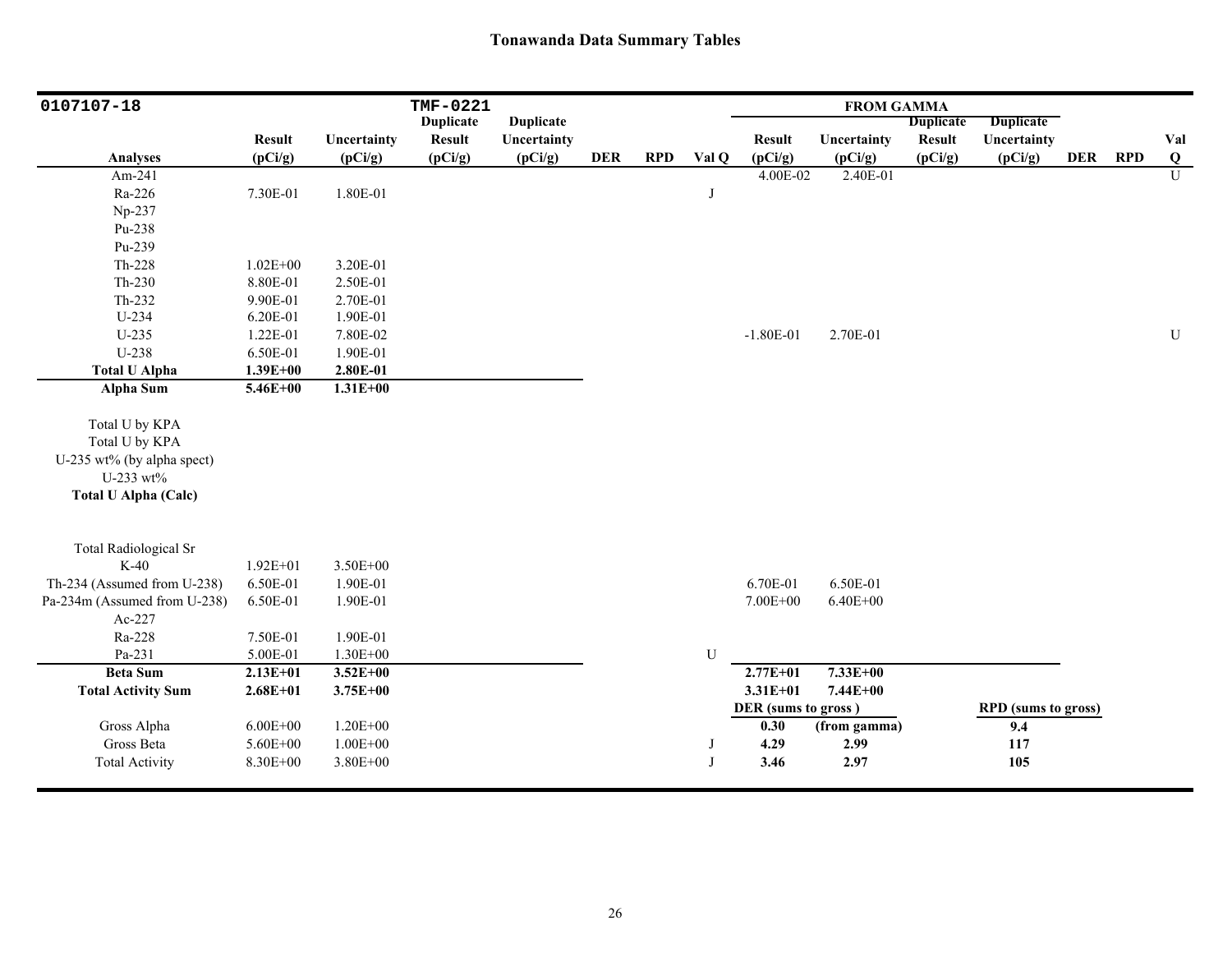| 0107107-19                   |               |              | TMF-0222         |                  |            |            |              |                     | <b>FROM GAMMA</b> |                  |                            |            |            |                         |
|------------------------------|---------------|--------------|------------------|------------------|------------|------------|--------------|---------------------|-------------------|------------------|----------------------------|------------|------------|-------------------------|
|                              |               |              | <b>Duplicate</b> | <b>Duplicate</b> |            |            |              |                     |                   | <b>Duplicate</b> | <b>Duplicate</b>           |            |            |                         |
|                              | <b>Result</b> | Uncertainty  | <b>Result</b>    | Uncertainty      |            |            |              | <b>Result</b>       | Uncertainty       | <b>Result</b>    | Uncertainty                |            |            | Val                     |
| <b>Analyses</b>              | (pCi/g)       | (pCi/g)      | (pCi/g)          | (pCi/g)          | <b>DER</b> | <b>RPD</b> | Val Q        | (pCi/g)             | (pCi/g)           | (pCi/g)          | (pCi/g)                    | <b>DER</b> | <b>RPD</b> | $\overline{\mathbf{Q}}$ |
| Am-241                       |               |              |                  |                  |            |            |              | $-2.00E-01$         | $3.20E-01$        |                  |                            |            |            | $\overline{U}$          |
| Ra-226                       | $1.32E + 00$  | 2.60E-01     |                  |                  |            |            | J            |                     |                   |                  |                            |            |            |                         |
| Np-237                       |               |              |                  |                  |            |            |              |                     |                   |                  |                            |            |            |                         |
| Pu-238                       |               |              |                  |                  |            |            |              |                     |                   |                  |                            |            |            |                         |
| Pu-239                       |               |              |                  |                  |            |            |              |                     |                   |                  |                            |            |            |                         |
| Th-228                       | 3.50E-01      | 2.30E-01     |                  |                  |            |            |              |                     |                   |                  |                            |            |            |                         |
| Th-230                       | 1.79E+00      | 4.30E-01     |                  |                  |            |            |              |                     |                   |                  |                            |            |            |                         |
| $Th-232$                     | 3.10E-01      | 1.50E-01     |                  |                  |            |            |              |                     |                   |                  |                            |            |            |                         |
| $U-234$                      | $2.67E + 00$  | 5.10E-01     |                  |                  |            |            |              |                     |                   |                  |                            |            |            |                         |
| $U-235$                      | 1.04E-01      | 7.60E-02     |                  |                  |            |            |              | 3.00E-01            | 4.20E-01          |                  |                            |            |            | ${\bf U}$               |
| U-238                        | 2.73E+00      | 5.20E-01     |                  |                  |            |            |              |                     |                   |                  |                            |            |            |                         |
| <b>Total U Alpha</b>         | 5.50E+00      | 7.32E-01     |                  |                  |            |            |              |                     |                   |                  |                            |            |            |                         |
| Alpha Sum                    | $9.81E + 00$  | $2.35E+00$   |                  |                  |            |            |              |                     |                   |                  |                            |            |            |                         |
| Total U by KPA               |               |              |                  |                  |            |            |              |                     |                   |                  |                            |            |            |                         |
| Total U by KPA               |               |              |                  |                  |            |            |              |                     |                   |                  |                            |            |            |                         |
| U-235 wt% (by alpha spect)   |               |              |                  |                  |            |            |              |                     |                   |                  |                            |            |            |                         |
| U-233 wt%                    |               |              |                  |                  |            |            |              |                     |                   |                  |                            |            |            |                         |
| <b>Total U Alpha (Calc)</b>  |               |              |                  |                  |            |            |              |                     |                   |                  |                            |            |            |                         |
|                              |               |              |                  |                  |            |            |              |                     |                   |                  |                            |            |            |                         |
| <b>Total Radiological Sr</b> |               |              |                  |                  |            |            |              |                     |                   |                  |                            |            |            |                         |
| $K-40$                       | 5.80E+00      | 1.90E+00     |                  |                  |            |            |              |                     |                   |                  |                            |            |            |                         |
| Th-234 (Assumed from U-238)  | $2.73E + 00$  | 5.20E-01     |                  |                  |            |            |              | $1.00E + 00$        | $1.10E + 00$      |                  |                            |            |            |                         |
| Pa-234m (Assumed from U-238) | 2.73E+00      | 5.20E-01     |                  |                  |            |            |              | $5.00E + 00$        | $1.30E + 01$      |                  |                            |            |            | ${\bf U}$               |
| Ac-227                       |               |              |                  |                  |            |            |              |                     |                   |                  |                            |            |            |                         |
| Ra-228                       | 2.90E-01      | 3.10E-01     |                  |                  |            |            |              |                     |                   |                  |                            |            |            |                         |
| Pa-231                       | 6.00E-01      | $2.40E + 00$ |                  |                  |            |            | U            |                     |                   |                  |                            |            |            |                         |
| <b>Beta Sum</b>              | $1.16E + 01$  | $2.08E + 00$ |                  |                  |            |            |              | $1.22E + 01$        | $1.32E + 01$      |                  |                            |            |            |                         |
| <b>Total Activity Sum</b>    | $2.14E+01$    | $3.14E + 00$ |                  |                  |            |            |              | $2.20E + 01$        | $1.34E + 01$      |                  |                            |            |            |                         |
|                              |               |              |                  |                  |            |            |              | DER (sums to gross) |                   |                  | <b>RPD</b> (sums to gross) |            |            |                         |
| Gross Alpha                  | 7.90E+00      | 1.70E+00     |                  |                  |            |            |              | 0.66                | (from gamma)      |                  | 21.6                       |            |            |                         |
| Gross Beta                   | 4.70E+00      | $1.20E + 00$ |                  |                  |            |            | J            | 2.88                | 0.56              |                  | 84.8                       |            |            |                         |
| <b>Total Activity</b>        | 1.83E+01      | 4.30E+00     |                  |                  |            |            | $\mathbf{J}$ | 0.59                | 0.26              |                  | 15.8                       |            |            |                         |
|                              |               |              |                  |                  |            |            |              |                     |                   |                  |                            |            |            |                         |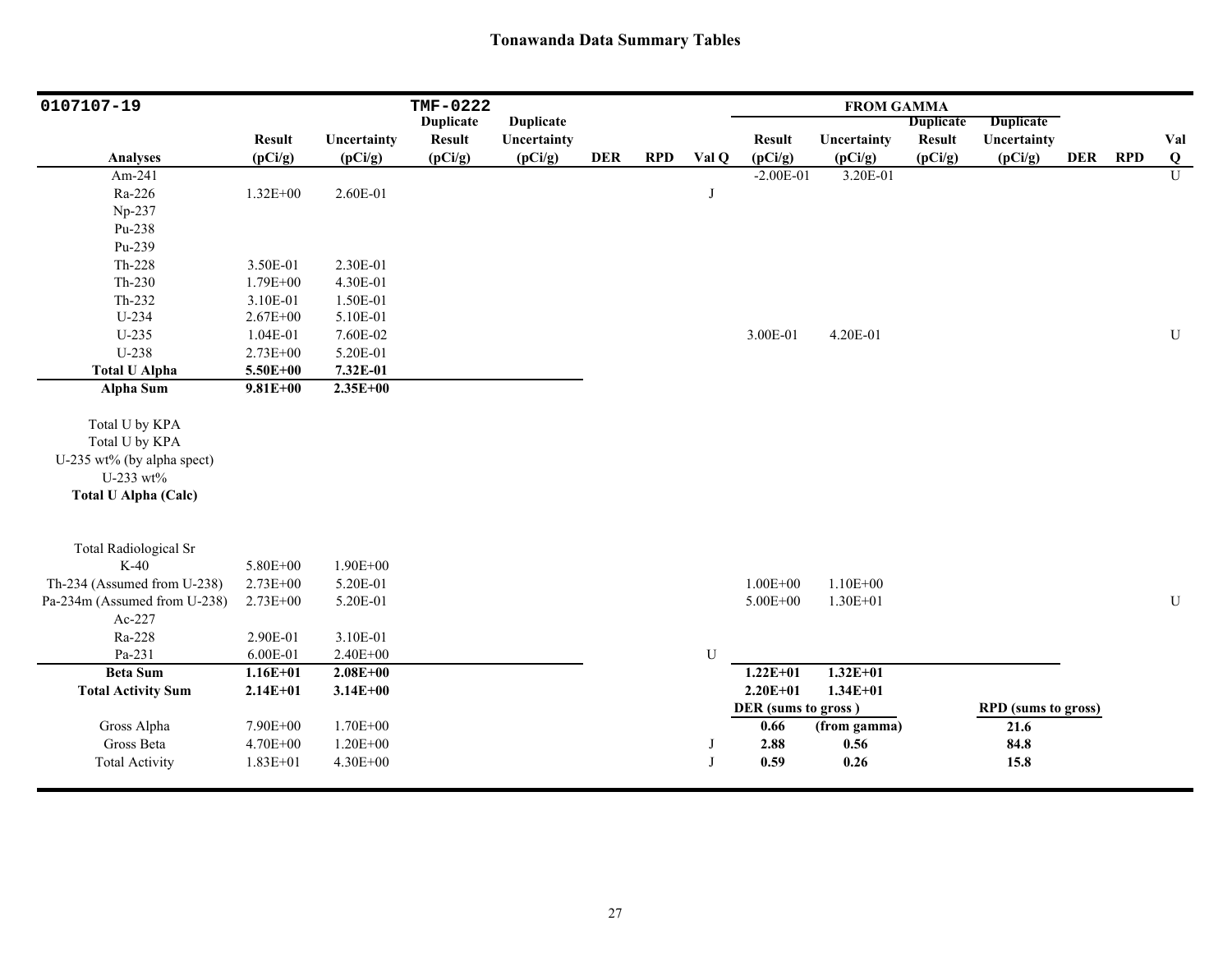| 0107107-20                   |               |              | TMF-0223         |                  |            |            |            |                     | <b>FROM GAMMA</b> |                  |                     |            |     |                |
|------------------------------|---------------|--------------|------------------|------------------|------------|------------|------------|---------------------|-------------------|------------------|---------------------|------------|-----|----------------|
|                              |               |              | <b>Duplicate</b> | <b>Duplicate</b> |            |            |            |                     |                   | <b>Duplicate</b> | <b>Duplicate</b>    |            |     |                |
|                              | <b>Result</b> | Uncertainty  | <b>Result</b>    | Uncertainty      |            |            |            | <b>Result</b>       | Uncertainty       | <b>Result</b>    | Uncertainty         |            |     | Val            |
| <b>Analyses</b>              | (pCi/g)       | (pCi/g)      | (pCi/g)          | (pCi/g)          | <b>DER</b> | <b>RPD</b> | Val Q      | (pCi/g)             | (pCi/g)           | (pCi/g)          | (pCi/g)             | <b>DER</b> | RPD | $\bf{Q}$       |
| Am-241                       |               |              |                  |                  |            |            |            | 1.30E-01            | 3.50E-01          |                  |                     |            |     | $\overline{U}$ |
| Ra-226                       | 4.20E-01      | 1.10E-01     |                  |                  |            |            | J          |                     |                   |                  |                     |            |     |                |
| Np-237                       |               |              |                  |                  |            |            |            |                     |                   |                  |                     |            |     |                |
| Pu-238                       |               |              |                  |                  |            |            |            |                     |                   |                  |                     |            |     |                |
| Pu-239                       |               |              |                  |                  |            |            |            |                     |                   |                  |                     |            |     |                |
| $Th-228$                     | $1.08E + 00$  | 3.00E-01     |                  |                  |            |            |            |                     |                   |                  |                     |            |     |                |
| $Th-230$                     | $1.06E + 00$  | 2.70E-01     |                  |                  |            |            |            |                     |                   |                  |                     |            |     |                |
| Th-232                       | 9.90E-01      | 2.60E-01     |                  |                  |            |            |            |                     |                   |                  |                     |            |     |                |
| $U-234$                      | 2.92E+00      | 5.90E-01     |                  |                  |            |            |            |                     |                   |                  |                     |            |     |                |
| $U-235$                      | 5.00E-01      | 1.90E-01     |                  |                  |            |            |            | 1.40E-01            | 3.10E-01          |                  |                     |            |     | ${\bf U}$      |
| U-238                        | $3.04E + 00$  | 6.10E-01     |                  |                  |            |            |            |                     |                   |                  |                     |            |     |                |
| <b>Total U Alpha</b>         | $6.46E + 00$  | 8.70E-01     |                  |                  |            |            |            |                     |                   |                  |                     |            |     |                |
| <b>Alpha Sum</b>             | $8.03E + 00$  | $1.98E + 00$ |                  |                  |            |            |            |                     |                   |                  |                     |            |     |                |
| Total U by KPA               |               |              |                  |                  |            |            |            |                     |                   |                  |                     |            |     |                |
| Total U by KPA               |               |              |                  |                  |            |            |            |                     |                   |                  |                     |            |     |                |
| U-235 wt% (by alpha spect)   |               |              |                  |                  |            |            |            |                     |                   |                  |                     |            |     |                |
| U-233 wt%                    |               |              |                  |                  |            |            |            |                     |                   |                  |                     |            |     |                |
| <b>Total U Alpha (Calc)</b>  |               |              |                  |                  |            |            |            |                     |                   |                  |                     |            |     |                |
|                              |               |              |                  |                  |            |            |            |                     |                   |                  |                     |            |     |                |
| $Cs-137$                     | 2.36E-01      | 9.20E-02     |                  |                  |            |            |            |                     |                   |                  |                     |            |     |                |
| $K-40$                       | $1.82E + 01$  | 3.80E+00     |                  |                  |            |            |            |                     |                   |                  |                     |            |     |                |
| Th-234 (Assumed from U-238)  | $3.04E + 00$  | 6.10E-01     |                  |                  |            |            |            | 2.80E+00            | 1.30E+00          |                  |                     |            |     |                |
| Pa-234m (Assumed from U-238) | $3.04E + 00$  | 6.10E-01     |                  |                  |            |            |            | 7.70E+00            | $9.80E + 00$      |                  |                     |            |     | U              |
| Ac-227                       |               |              |                  |                  |            |            |            |                     |                   |                  |                     |            |     |                |
| Ra-228                       | 8.60E-01      | 2.70E-01     |                  |                  |            |            |            |                     |                   |                  |                     |            |     |                |
| Pa-231                       | $-2.20E + 00$ | 1.90E+00     |                  |                  |            |            | ${\rm UJ}$ |                     |                   |                  |                     |            |     |                |
| <b>Beta Sum</b>              | $2.51E+01$    | $3.91E + 00$ |                  |                  |            |            |            | $2.95E + 01$        | $1.06E + 01$      |                  |                     |            |     |                |
| <b>Total Activity Sum</b>    | $3.31E + 01$  | $4.39E + 00$ |                  |                  |            |            |            | $3.76E + 01$        | $1.08E + 01$      |                  |                     |            |     |                |
|                              |               |              |                  |                  |            |            |            | DER (sums to gross) |                   |                  | RPD (sums to gross) |            |     |                |
| Gross Alpha                  | $1.01E + 01$  | $1.60E + 00$ |                  |                  |            |            |            | 0.81                | (from gamma)      |                  | 22.8                |            |     |                |
| Gross Beta                   | 8.50E+00      | $1.30E + 00$ |                  |                  |            |            | J          | 4.03                | 1.97              |                  | 98.8                |            |     |                |
| <b>Total Activity</b>        | 2.15E+01      | 4.70E+00     |                  |                  |            |            | J          | 1.81                | 1.37              |                  | 42.6                |            |     |                |
|                              |               |              |                  |                  |            |            |            |                     |                   |                  |                     |            |     |                |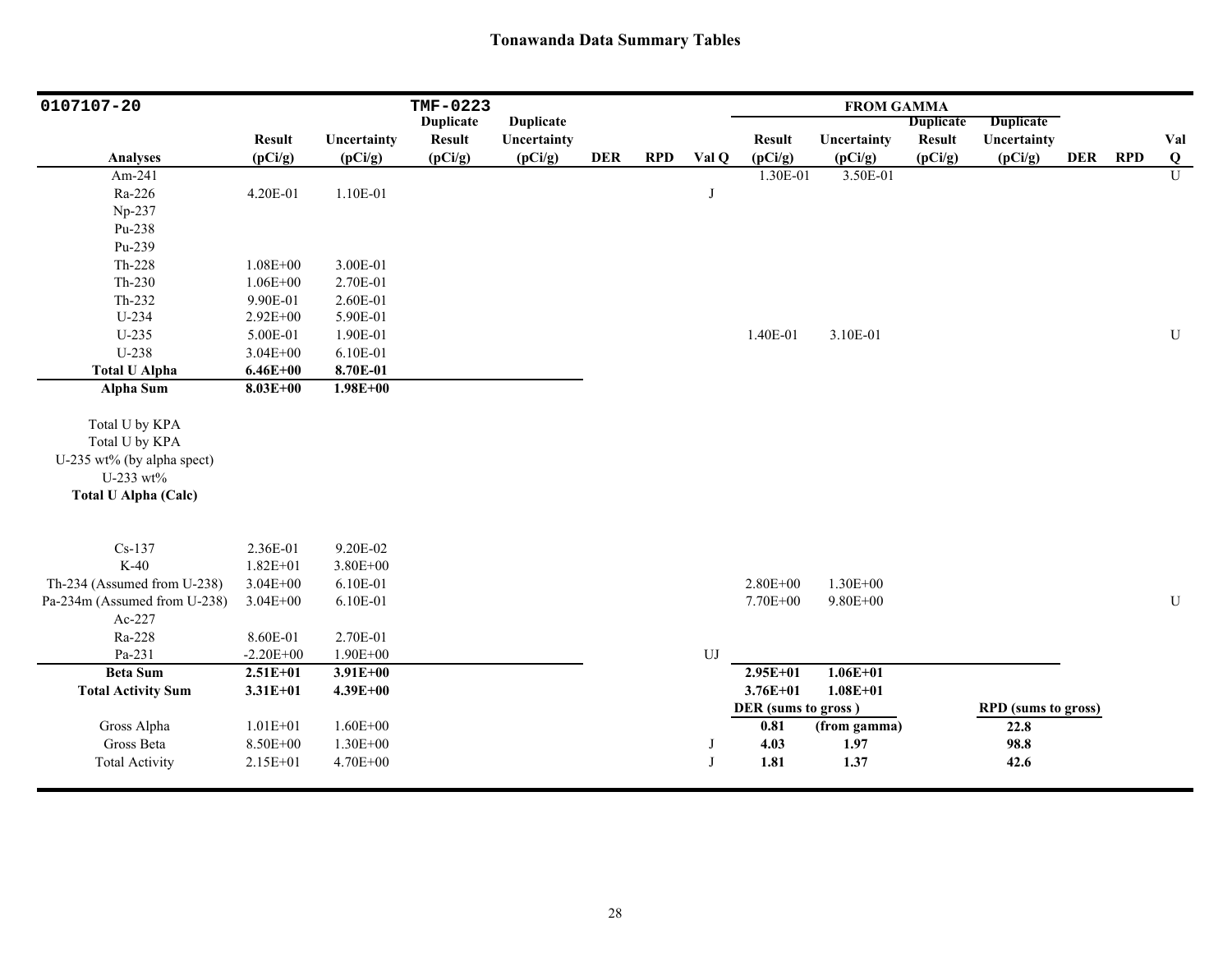# **Radiological Analytical Data Verification Comments on Data for SDG 0107108**

This sample delivery group (SDG) contained six individual soil samples from the Tonawanda Landfill FUSRAP Site for radiological analysis. The requested analyses from [Statement of Work for Radiological and Chemical Analytical Laboratory Services Town of Tonawanda Landfill Vicinity FUSRAP Property Tonawanda, NY, April 2001] were <sup>234/235/238</sup>U and  $228/230/232$ Th by alpha spectrometry,  $228$ Ac,  $234$ Th,  $231/234$ mpa,  $235$ U,  $241$ Am, and any radioisotopes detected above the decision level (DL) by gamma spectrometry;  $^{226}$ Ra by radon emanation; gross alpha/beta by gas proportional counting; and total activity by liquid scintillation were requested for all samples. All of the analyses requested by the statement of work (SOW) were performed and reported by Paragon Analytics, Inc. The uncertainties and results were provided in the Sample Result Summary, Certificate of Analysis, or in the raw data; therefore, the gross alpha/beta analyses can be compared to the sum of the individual results using the propagated uncertainties to determine if the differences are statistically significant.

| <b>Client Identification</b> | <b>Laboratory Identification</b> |
|------------------------------|----------------------------------|
| <b>TMF-0224</b>              | 0107108-1                        |
| TMF-0225                     | 0107108-2                        |
| <b>TMF-0226</b>              | 0107108-3                        |
| <b>TMF-0227</b>              | 0107108-4                        |
| <b>TMF-0230</b>              | 0107108-5                        |
| TMF-0231                     | 0107108-6                        |

The duplicate results were evaluated by calculation of the duplicate error ratio (DER). The DER is defined in the following equation:

$$
\text{DER} = \frac{|\text{S} - \text{D}|}{\sqrt{(2\sigma_{\text{S}})^{2} + (2\sigma_{\text{D}})^{2}}}
$$

Where,

 $S =$  First Sample Value (original)  $D =$  Second Sample Value (duplicate)  $2\sigma_s$  = First Sample Uncertainty  $2\sigma_D$  = Second Sample Uncertainty.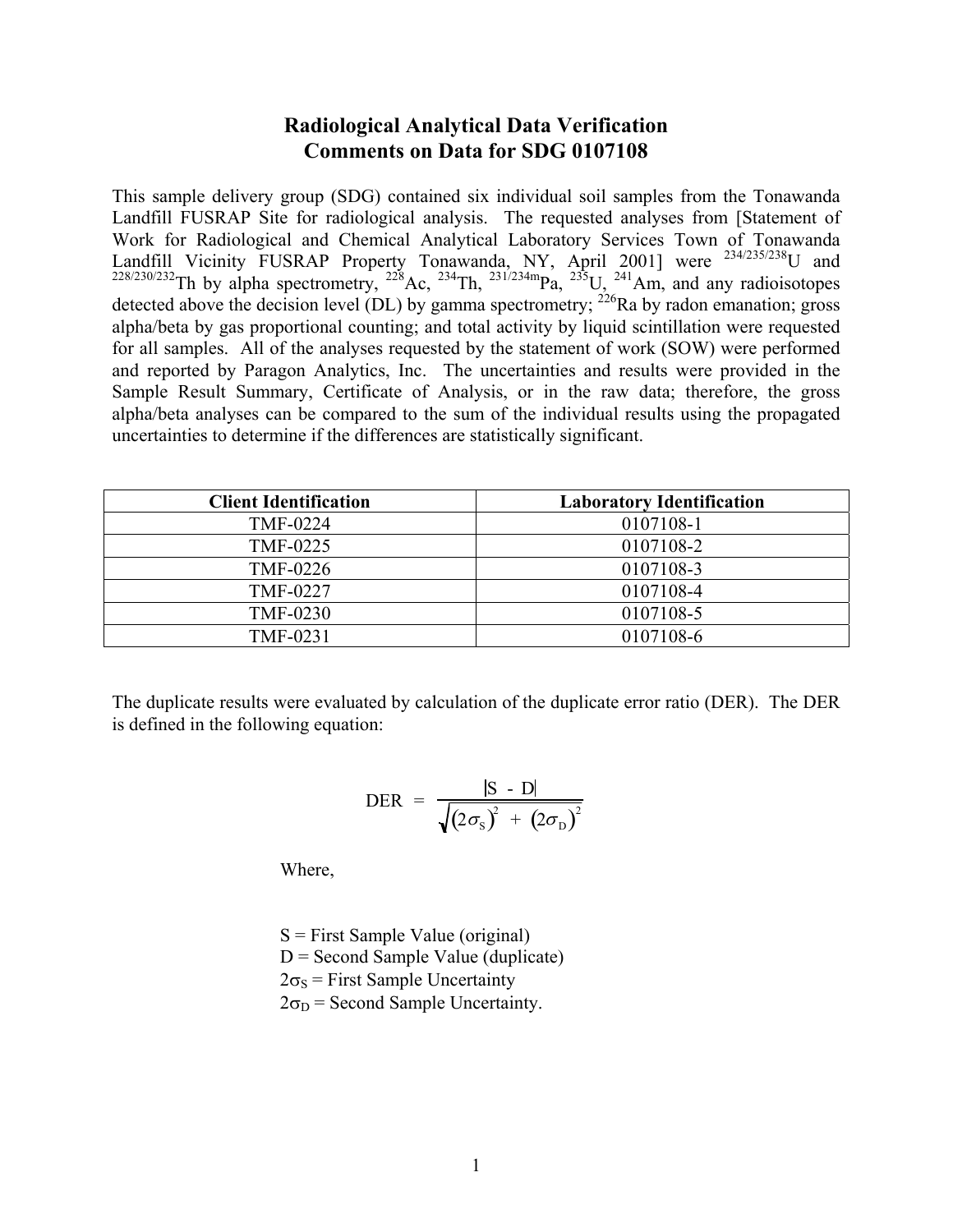A DER of less than 1.29 indicates that the duplicate analyses agree at the 99% confidence level. The uncertainties reported were assumed to be 2 sigma. The attached sheets show the DER results with the results for each sample.

# **1.0 GAMMA SPECTROMETRY ANALYSIS**

# Method Blank

There was an indication of blank contamination in one of the method blanks for  $^{235}$ U. All associated sample results less than 5 times the blank value for  $^{235}$ U analyses should be qualified as estimated (J). **Therefore, it is recommended that the 235U results for samples TMF-0224, TMF-0224 (laboratory duplicate), TMF-0225, TMF-0226, TMF-0227, TMF-0230, and TMF-0231 be qualified as estimated (J).** 

# Equipment Rinsate Sample:

There was no indication of contamination of the equipment rinsate blank for gamma spectrometry analyses.

## Laboratory Control Sample:

The percent recoveries for the laboratory control sample (LCS) are within acceptable limits.

# Duplicate Analysis:

The DERs are within acceptable limits for the duplicate analysis for all gamma spectrometry analyses.

# Identification and Quantification:

As the following tables show, all target radionuclides  $(^{241}Am$ ,  $^{228}Ra$ ,  $^{231/234m}Pa$ ,  $^{234}Th$  and  $^{235}U$ ) were reported for in all samples. Since <sup>228</sup>Ra decay emits no discernible gamma photons, this activity is calculated from the gamma energies of its immediate daughter  $^{228}$ Ac, assuming secular equilibrium. In addition,  ${}^{40}$ K,  ${}^{137}Cs$ ,  ${}^{212/214}Bi$ ,  ${}^{212/214}Pb$ ,  ${}^{228}Ra$ , and  ${}^{208}Tl$  gamma emitting radionuclides were reported for most samples.

The <sup>212</sup>Pb, <sup>214</sup>Pb, <sup>212</sup>Bi, <sup>214</sup>Bi, and <sup>208</sup>Tl reported results are progeny from the <sup>238</sup>U and <sup>232</sup>Th series. These reported radionuclides may be due to near total equilibrium with  $^{238}$ U and  $^{232}$ Th. Results for natural  ${}^{40}$ K were reported for all samples. A result for fission product  ${}^{137}Cs$  was reported for one sample. **Inclusion of 212Pb, 214Pb, 212Bi, 214Bi, and 208Tl in the database is not recommended since any modeling will assume equilibrium with parents 235/238U or 232Th.** 

Improper background subtraction is indicated when a negative result is reported with a smaller  $2\sigma$  uncertainty. This would indicate a negative bias on the analysis data for a particular radionuclide. Improper background subtractions were indicated for the <sup>231</sup>Pa result for samples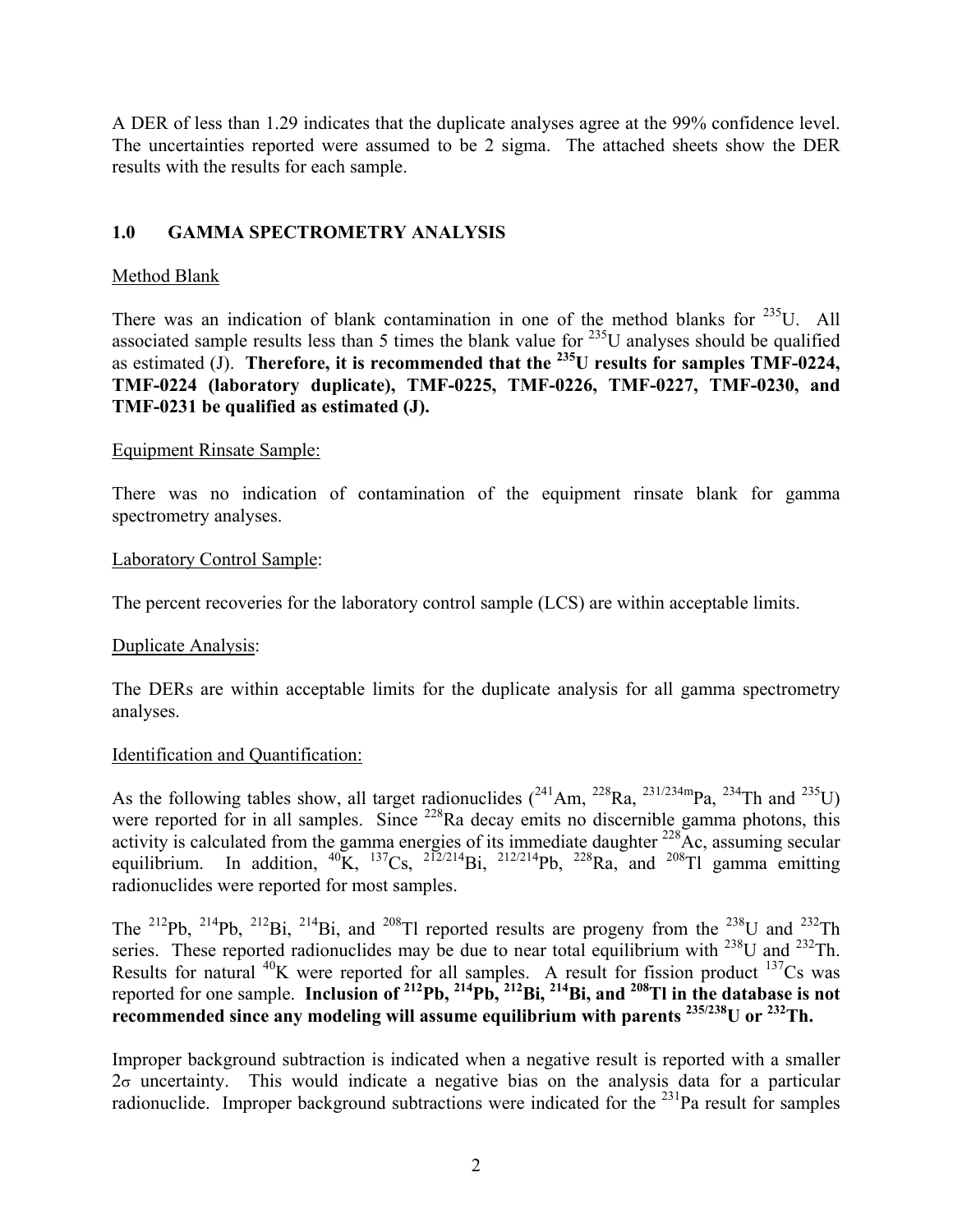TMF-0230 and the <sup>241</sup>Am result for sample TMF-0231. **Therefore, it is recommended that the** <sup>231</sup>Pa result for sample TMF-0230 and the <sup>241</sup>Am result for sample TMF-0231 be qualified **as estimated (J).**

# **2.0 ALPHA SPECTROMETRY**

## Method Blank:

There was no indication of blank contamination in the  $234/235/238$ U alpha spectrometry analyses. There was an indication of blank contamination in the method blank for  $230$ Th. All associated sample results less than 5 times the blank value for  $230$ Th analyses should be qualified as estimated (J). **Therefore, it is recommended that for the <sup>230</sup>Th results for all samples be qualified as estimated (J).** 

## Equipment Rinsate Sample:

There was an indication of  $2^{28}$ Th and  $2^{30}$ Th contamination of equipment rinsate blank contamination for alpha spectrometry analyses. All associated sample results less than 5 times the blank value for  $2^{28}$ Th and  $2^{30}$ Th analyses should be qualified as estimated (J). All samples had <sup>228</sup>Th and <sup>230</sup>Th results greater than 5 times the blank. No qualification is necessary.

### Laboratory Control Sample:

The percent recoveries for the LCSs are within acceptable limits for all the alpha spectrometry analyses.

### Duplicate Analysis:

The DERs are within acceptable limits for the duplicate analysis for all alpha spectrometry analyses.

### Sample-Specific Chemical Recovery:

The tracer recoveries were greater than 58.91% for all samples for the Th and U alpha spectrometry analyses. The sample-specific percent recovery results for all samples have less than 10% uncertainty for the Th and U alpha spectrometry analyses.

### Spectral Analysis:

Spectral interferences were observed in the alpha spectra all samples for the isotopic thorium analyses. The spectral interference observed is from the tailing of a higher energy peak into a lower energy peak. In each case and in the matrix blank sample, the isotopic thorium analyses, the tracer peaks for <sup>229</sup>Th tails into the <sup>230</sup>Th peak region. The measured <sup>230</sup>Th blank activity is below the MDC (1.0 pCi/g). Sample activities for  $^{230}$ Th ranged from 1.09 " 0.32 to 1.36 " 0.35 pCi/g. Spectral interference observed is also observed in the isotopic uranium analyses for all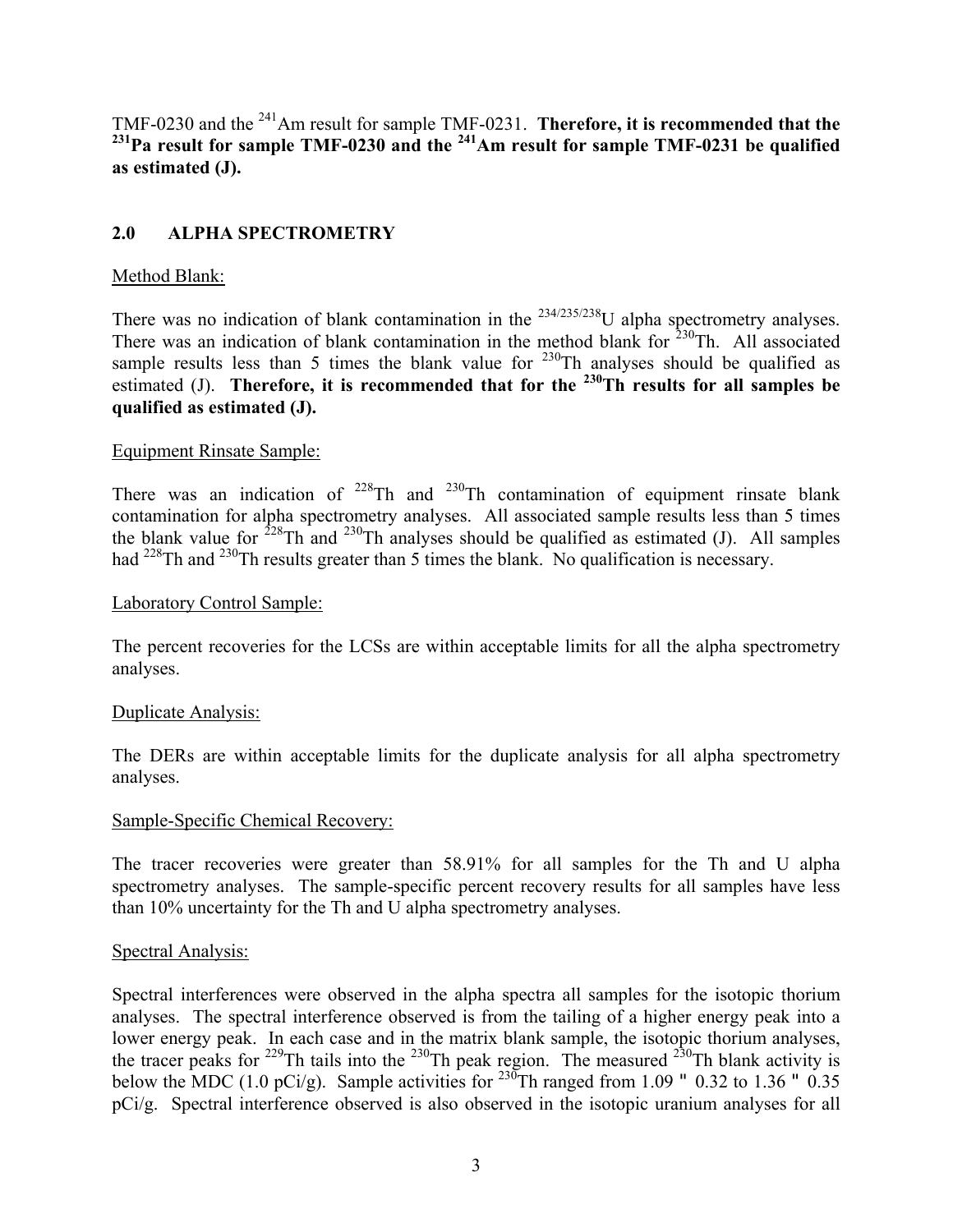samples. The <sup>234</sup>U peaks tail into the <sup>235</sup>U peak region. **Therefore, it is recommended that the** <sup>235</sup>U and <sup>230</sup>Th results for all samples be qualified as estimated  $(J)$ .

Several of the isotopic thorium alpha spectra show at least five extra peaks. These peaks are in the 5.8 MeV, 6.3 MeV, 6.7 MeV, 6.9 MeV, and 7.1 MeV regions. It is assumed that the peaks can be attributed to <sup>216</sup>Po, <sup>217</sup>At, <sup>225</sup>Ac and <sup>221</sup>Fr, which are progeny of <sup>228</sup>Th and the <sup>229</sup>Th tracer. There is no indication of interference with the quantitation of the isotopic thorium results. No further qualification of the isotopic thorium results is required.

# **3.0 226Ra ANALYSES**

# Method Blank:

There was no indication of blank contamination in the method blank for  $^{226}$ Ra analyses.

# Equipment Rinsate Sample:

There was no indication of  $2^{26}$ Ra contamination of equipment rinsate blank contamination for the radon emmination analyses.

# Laboratory Control Sample:

The percent recoveries for the LCSs for the  $226$ Ra analyses were within acceptable limits.

# Duplicate Analysis:

The duplicate DERs for the  $^{226}$ Ra analyses were within acceptable limits.

# Chemical Recoveries:

The sample-specific chemical recovery (197.40%) for the <sup>226</sup>Ra analysis of sample TMF-0225 was outside acceptable limits. The reported  $^{226}$ Ra result was calculated using 100% recovery. Therefore, it is recommended that the <sup>226</sup>Ra result for sample TMF-0225 be estimated (J).

# Method Detection Limit:

All samples met the required method detection limit (MDL) of 0.5 pCi/g for <sup>226</sup>Ra.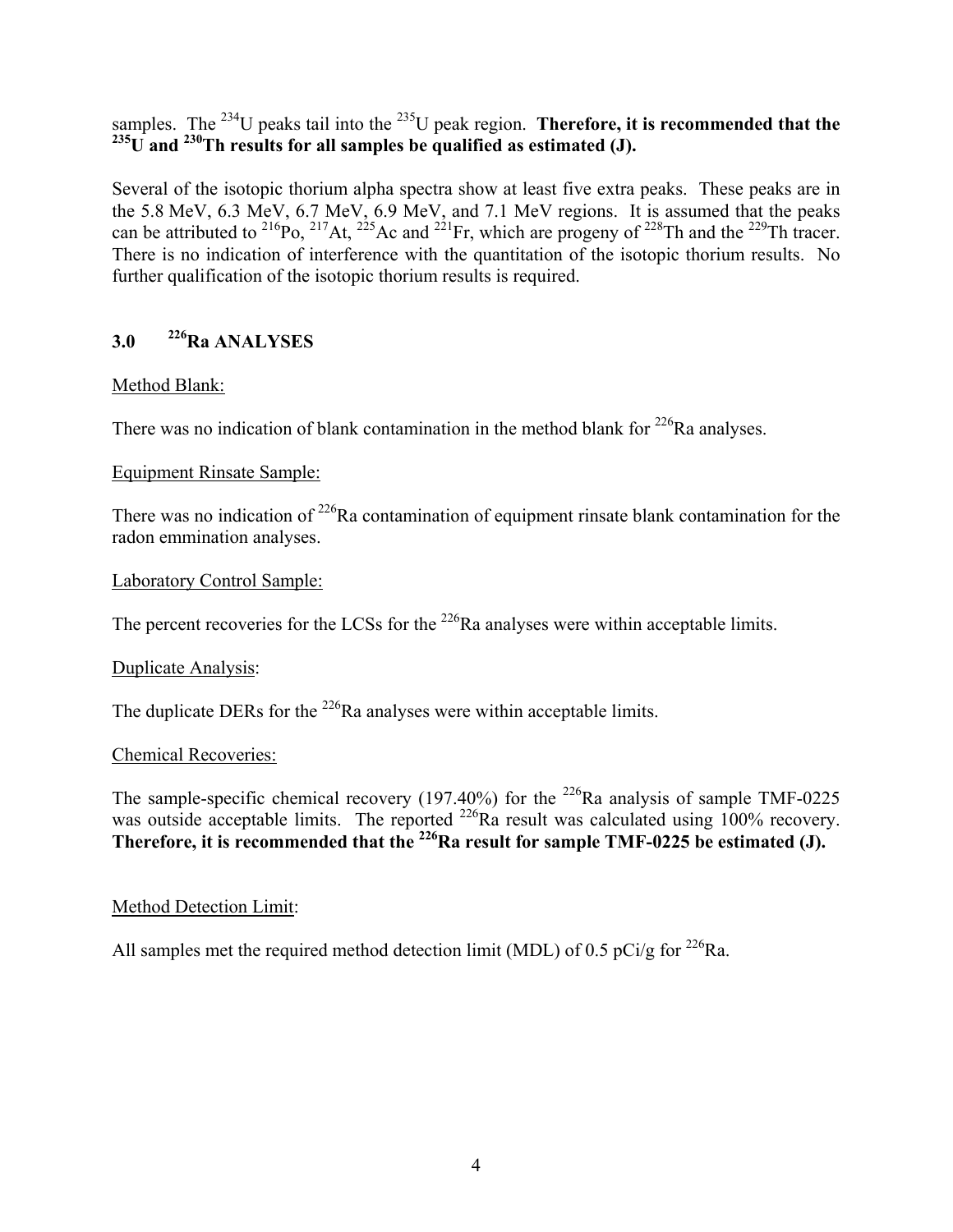# **4.0 GROSS ALPHA AND BETA ANALYSIS**

# Method Blank:

There was no indication of blank contamination in the gross alpha/beta analyses.

## Equipment Rinsate Sample:

There was no indication of gross alpha or gross beta contamination of equipment rinsate blank.

## Laboratory Control Sample:

The percent recovery for the LCS is within acceptable limits for the gross alpha/beta analyses.

### Duplicate Analysis:

The duplicate DERs for the gross alpha/beta analyses are within acceptable limits.

## Matrix Spike Sample Analysis:

There was no MSS analysis for the gross alpha and gross beta analyses as specified by the SOW.

### Quantification:

**It is recommended that the gross beta analysis results for all samples be qualified as estimated (J) because the gross beta analysis was performed using gas proportional counting, which is not quantitative and does not include volatile radionuclides (e.g., <sup>3</sup> H and 99Tc).** 

### Method Detection Limit:

The required method detection limit (MDL) for the gross alpha/beta analysis is 1 pCi/g. All gross alpha and beta analysis MDLs were below the required MDL

# **5.0 TOTAL ACTIVITY**

### Method Blank:

There was no indication of blank contamination for the total activity analyses.

### Equipment Rinsate Sample:

There was no indication of total activity contamination of equipment rinsate blank.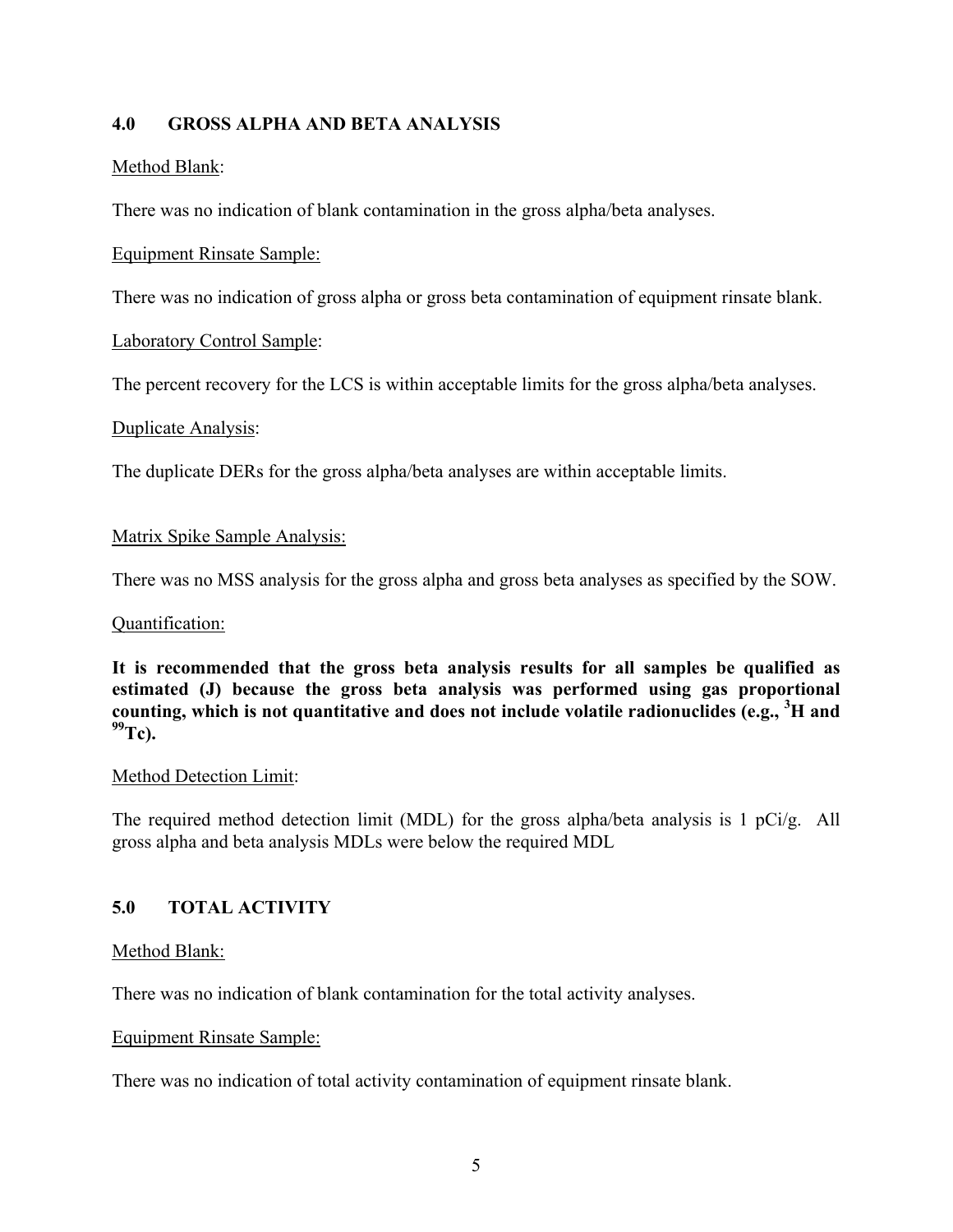## Laboratory Control Sample:

The percent recoveries for the reported LCSs are within acceptable limits for the total activity analysis.

### Duplicate Analysis:

The total activity laboratory duplicate DER is within acceptable limits.

## Matrix Spike Sample:

The MSS recovery was within acceptable limits for the total activity analysis.

## Spectral Analysis:

Spectral plots of the total activity analyses were not included in the laboratory data package.

## Method Detection Limit:

The required method detection limit (MDL) for the total activity analysis is 10 pCi/g. All samples met the required MDLs.

# **6.0 DATA INTERCOMPARISON**

### U Alpha to U Gamma:

For all samples, the uranium alpha and uranium gamma agree within the uncertainties. No further qualification of the gamma spectrometry results is required.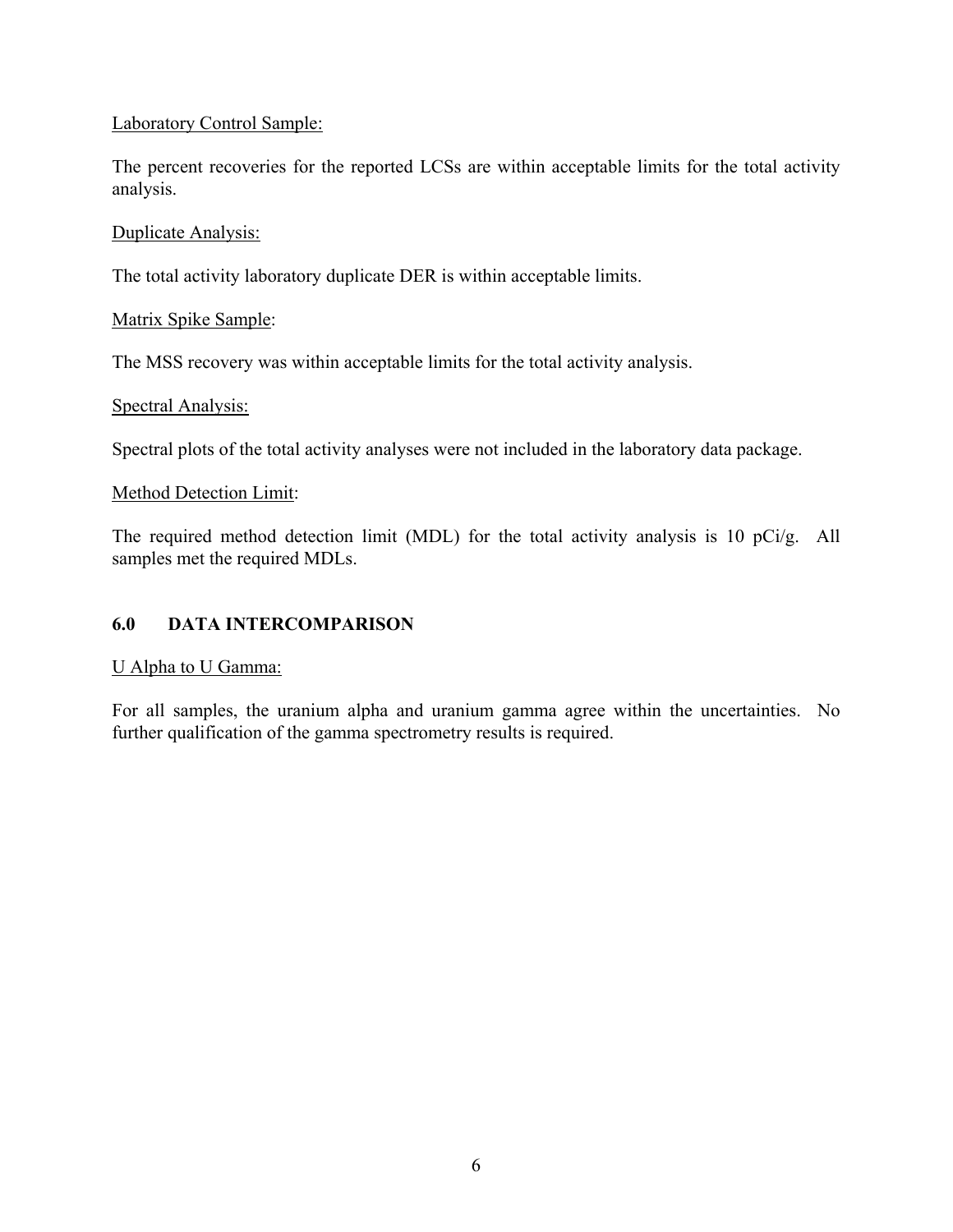## Alpha/Beta Sums to Gross Alpha/Beta Analysis:

The comparison of alpha and beta emitter sums to the gross alpha and beta analyses was performed in the same way that the duplicates were evaluated. The DER equation was used to determine if the alpha and beta sums were statistically different from the gross alpha and beta analysis results at the 99% confidence level. If the DER was greater than 1.29, the sums and the gross analyses were assumed not to be in agreement. The results are shown on the attached sheets.

The DER for all samples indicates that the gross alpha analyses agree with the sum of the alpha emitters within a 99% confidence level.

When comparing the sums of the beta emitters to the gross beta analyses, it was assumed that the <sup>234</sup>Th and <sup>234m</sup>Pa are in equilibrium with <sup>238</sup>U, thus having the same activity as the <sup>238</sup>U. The DERs (ranging from 3.57 to 4.36) for all samples are greater than or equal to 1.29 indicating that the gross beta analyses are in agreement with the sum of the beta emitters within a 99% confidence level. The corresponding RPDs (ranging from104% to 116%) are also outside acceptable limits. The gross beta activity for all samples was smaller than the beta sum values by approximately a factor of 3. This difference may be indicative of a negative bias in the gross beta sample results. **Therefore, it is recommended that the gross beta results from all samples be qualified as estimated (J).** 

Total Activity to Sum of Alpha and Beta Emitters:

The DERs (ranging from 1.90 to 3.10) for all samples indicate that the total activity analysis agrees with the sum of the alpha and beta emitters within a 99% confidence level. In addition, the corresponding RPDs (ranging from 58.3% to 91.7%) are also outside acceptable limits. The total activity results ranged from approximately a factor of 2 to 5 lower than the beta sums. Again, this may be indicative of a negative bias in the total activity. **Therefore, it is recommended that the total activity results from all samples be qualified as estimated (J).**

# $228$ Ra Gamma to  $232$ Th Alpha:

When comparing the <sup>228</sup>Ra (<sup>228</sup>Ac) gamma activity to <sup>232</sup>Th alpha activity, it was assumed that the radium and thorium were in equilibrium. The activities are all within the uncertainties of the measurements for all samples.

# $^{231}$ Pa Gamma to  $^{235}$ U Alpha:

When comparing the <sup>231</sup>Pa gamma activity and <sup>235</sup>U alpha activity, it was assumed that the protactinium was in equilibrium. The  $^{231}$ Pa and  $^{235}$ U activities are within the measurement uncertainties for all samples except TMF-0230. Since the  $^{231}$ Pa gamma activity result for samples TMF-0230 was previously qualified for improper background subtraction, no further qualification is necessary.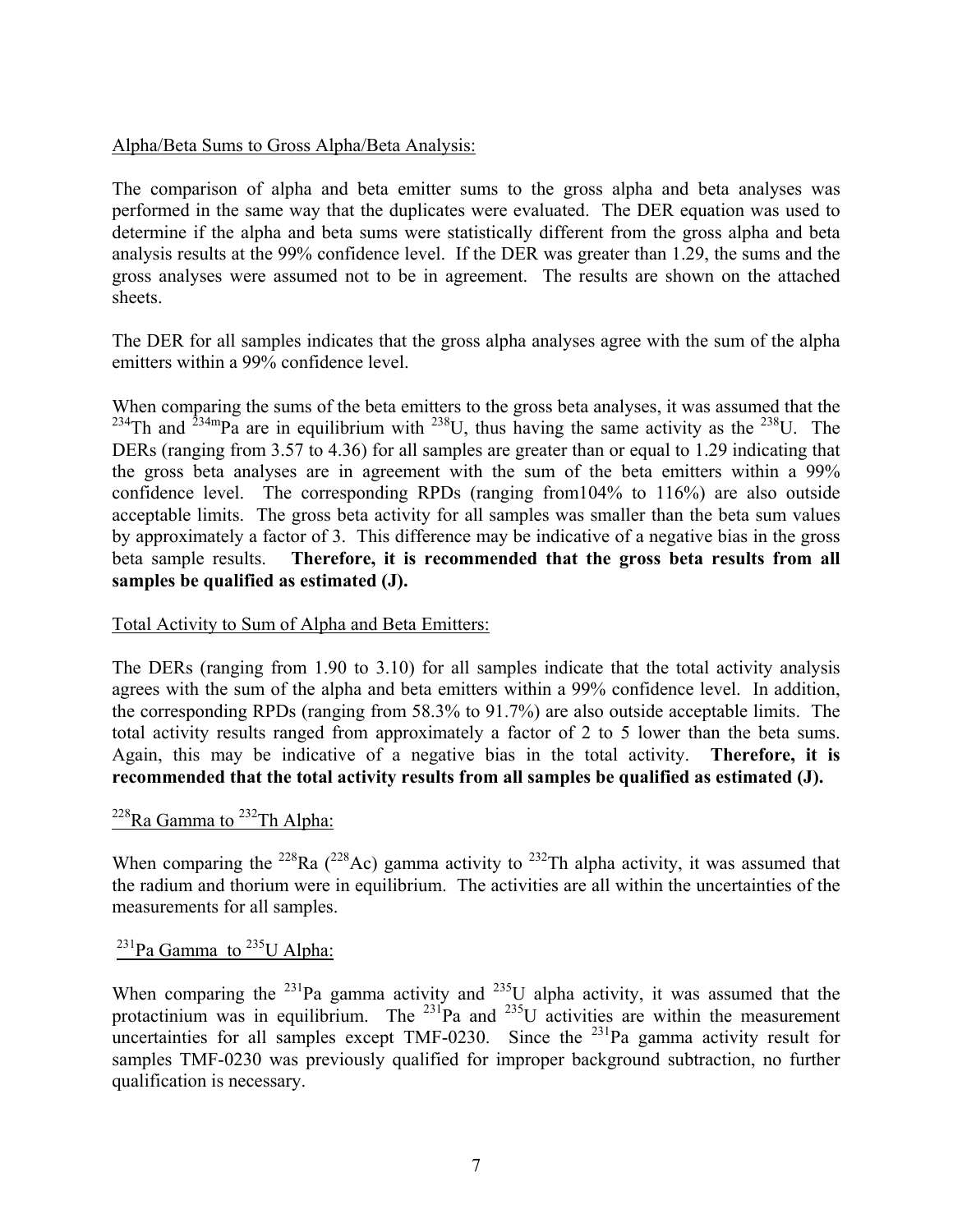## Summary:

For all samples, there was agreement within the measurement uncertainties between the total activity results and the sum of the gross alpha and gross beta results. However, there appears to be a negative bias on the gross alpha/beta and total activity results. **Therefore it is recommended that individual analysis results be used.**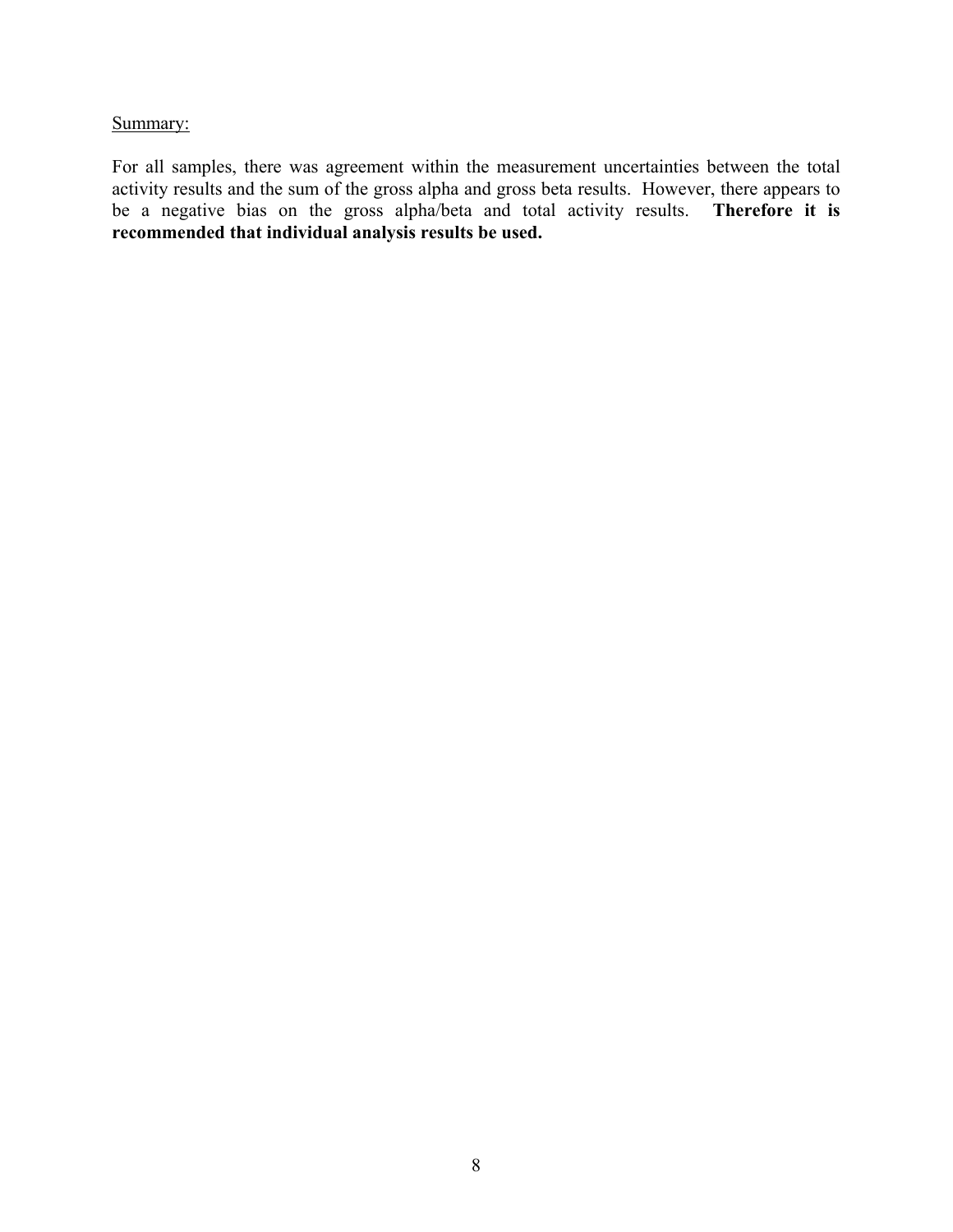| 0107108-1                    |               |              | <b>TMF-0224</b>  |                  |            |            |            |                     | <b>FROM GAMMA</b> |                  |                            |      |         |         |
|------------------------------|---------------|--------------|------------------|------------------|------------|------------|------------|---------------------|-------------------|------------------|----------------------------|------|---------|---------|
|                              |               |              | <b>Duplicate</b> | <b>Duplicate</b> |            |            |            |                     |                   | <b>Duplicate</b> | <b>Duplicate</b>           |      |         |         |
|                              | <b>Result</b> | Uncertainty  | <b>Result</b>    | Uncertainty      |            |            |            | <b>Result</b>       | Uncertainty       | <b>Result</b>    | Uncertainty                |      |         | Val     |
| <b>Analyses</b>              | (pCi/g)       | (pCi/g)      | (pCi/g)          | (pCi/g)          | <b>DER</b> | <b>RPD</b> | Val O      | (pCi/g)             | (pCi/g)           | (pCi/g)          | (pCi/g)                    |      | DER RPD | $\bf Q$ |
| Am-241                       |               |              |                  |                  |            |            |            | 2.80E-01            | 2.60E-01          | 1.00E-01         | 5.20E-01                   | 0.31 | 94.7    |         |
| Ra-226                       | $1.37E + 00$  | 2.60E-01     |                  |                  |            |            |            |                     |                   |                  |                            |      |         |         |
| Np-237                       |               |              |                  |                  |            |            |            |                     |                   |                  |                            |      |         |         |
| $Pu-238$                     |               |              |                  |                  |            |            |            |                     |                   |                  |                            |      |         |         |
| Pu-239                       |               |              |                  |                  |            |            |            |                     |                   |                  |                            |      |         |         |
| Th-228                       | $1.03E + 00$  | 3.40E-01     | $1.02E + 00$     | 3.30E-01         | 0.02       | 0.98       |            |                     |                   |                  |                            |      |         |         |
| $Th-230$                     | 1.28E+00      | 3.40E-01     | $1.36E + 00$     | 3.50E-01         | 0.16       | 6.06       | J          |                     |                   |                  |                            |      |         |         |
| $Th-232$                     | 9.20E-01      | 2.70E-01     | 9.10E-01         | 2.70E-01         | 0.03       | 1.09       |            |                     |                   |                  |                            |      |         |         |
| $U-234$                      | $1.96E + 00$  | 4.20E-01     |                  |                  |            |            |            |                     |                   |                  |                            |      |         |         |
| $U-235$                      | 4.80E-01      | 1.70E-01     |                  |                  |            |            | J          | 2.50E-01            | 2.80E-01          | 6.00E-02         | 3.20E-01                   | 0.45 | 123     | J       |
| U-238                        | 1.30E+00      | 3.10E-01     |                  |                  |            |            |            |                     |                   |                  |                            |      |         |         |
| <b>Total U Alpha</b>         | $3.74E + 00$  | 5.49E-01     |                  |                  |            |            |            |                     |                   |                  |                            |      |         |         |
| <b>Alpha Sum</b>             | $9.24E + 00$  | $1.50E + 00$ |                  |                  |            |            |            |                     |                   |                  |                            |      |         |         |
| Total U by KPA               |               |              |                  |                  |            |            |            |                     |                   |                  |                            |      |         |         |
| Total U by KPA               |               |              |                  |                  |            |            |            |                     |                   |                  |                            |      |         |         |
| U-235 wt% (by alpha spect)   |               |              |                  |                  |            |            |            |                     |                   |                  |                            |      |         |         |
| U-233 wt%                    |               |              |                  |                  |            |            |            |                     |                   |                  |                            |      |         |         |
| <b>Total U Alpha (Calc)</b>  |               |              |                  |                  |            |            |            |                     |                   |                  |                            |      |         |         |
|                              |               |              |                  |                  |            |            |            |                     |                   |                  |                            |      |         |         |
| <b>Total Radiological Sr</b> |               |              |                  |                  |            |            |            |                     |                   |                  |                            |      |         |         |
| Tc-99                        |               |              |                  |                  |            |            |            |                     |                   |                  |                            |      |         |         |
| Th-234 (Assumed from U-238)  | $1.30E + 00$  | 3.10E-01     |                  |                  |            |            |            | $1.48E + 00$        | 8.00E-01          | $2.10E + 00$     | $1.20E + 00$               | 0.43 | 34.6    |         |
| Pa-234m (Assumed from U-238) | $1.30E + 00$  | 3.10E-01     |                  |                  |            |            |            | $2.70E + 00$        | 7.00E+00          | $-8.00E - 01$    | 9.10E+00                   | 0.30 | 368     | U       |
| $K-40$                       | $1.89E + 01$  | 3.40E+00     | 1.78E+01         | $3.60E + 00$     | 0.22       | 5.99       |            |                     |                   |                  |                            |      |         |         |
| Ra-228                       | 8.20E-01      | 2.00E-01     | 9.10E-01         | 2.70E-01         | 0.27       | 10.4       |            |                     |                   |                  |                            |      |         |         |
| Pa-231                       | $1.00E + 00$  | $1.40E + 00$ | $-1.10E + 00$    | $1.90E + 00$     | 0.89       | 4200       | U          |                     |                   |                  |                            |      |         |         |
| <b>Beta Sum</b>              | $2.24E + 01$  | $3.44E + 00$ |                  |                  |            |            |            | $2.40E + 01$        | $7.83E + 00$      | $1.99E + 01$     | $9.87E + 00$               |      |         |         |
| <b>Total Activity Sum</b>    | $3.17E + 01$  | $3.75E + 00$ |                  |                  |            |            |            | $3.33E+01$          | 7.97E+00          |                  |                            |      |         |         |
|                              |               |              |                  |                  |            |            |            | DER (sums to gross) |                   |                  | <b>RPD</b> (sums to gross) |      |         |         |
| Gross Alpha                  | 8.20E+00      | $1.40E + 00$ | 8.00E+00         | $1.40E + 00$     | 0.10       | 2.47       |            | 0.51                | (from gamma)      |                  | 11.9                       |      |         |         |
| Gross Beta                   | $6.70E + 00$  | $1.10E + 00$ | 7.20E+00         | $1.20E + 00$     | 0.31       | 7.19       | $_{\rm J}$ | 4.36                | 2.19              |                  | 108                        |      |         |         |
| <b>Total Activity</b>        | $1.50E + 01$  | $4.20E + 00$ | $1.49E + 01$     | $4.20E + 00$     | 0.02       | 0.67       | $_{\rm J}$ | 2.96                | 2.03              |                  | 71.5                       |      |         |         |
|                              |               |              |                  |                  |            |            |            |                     |                   |                  |                            |      |         |         |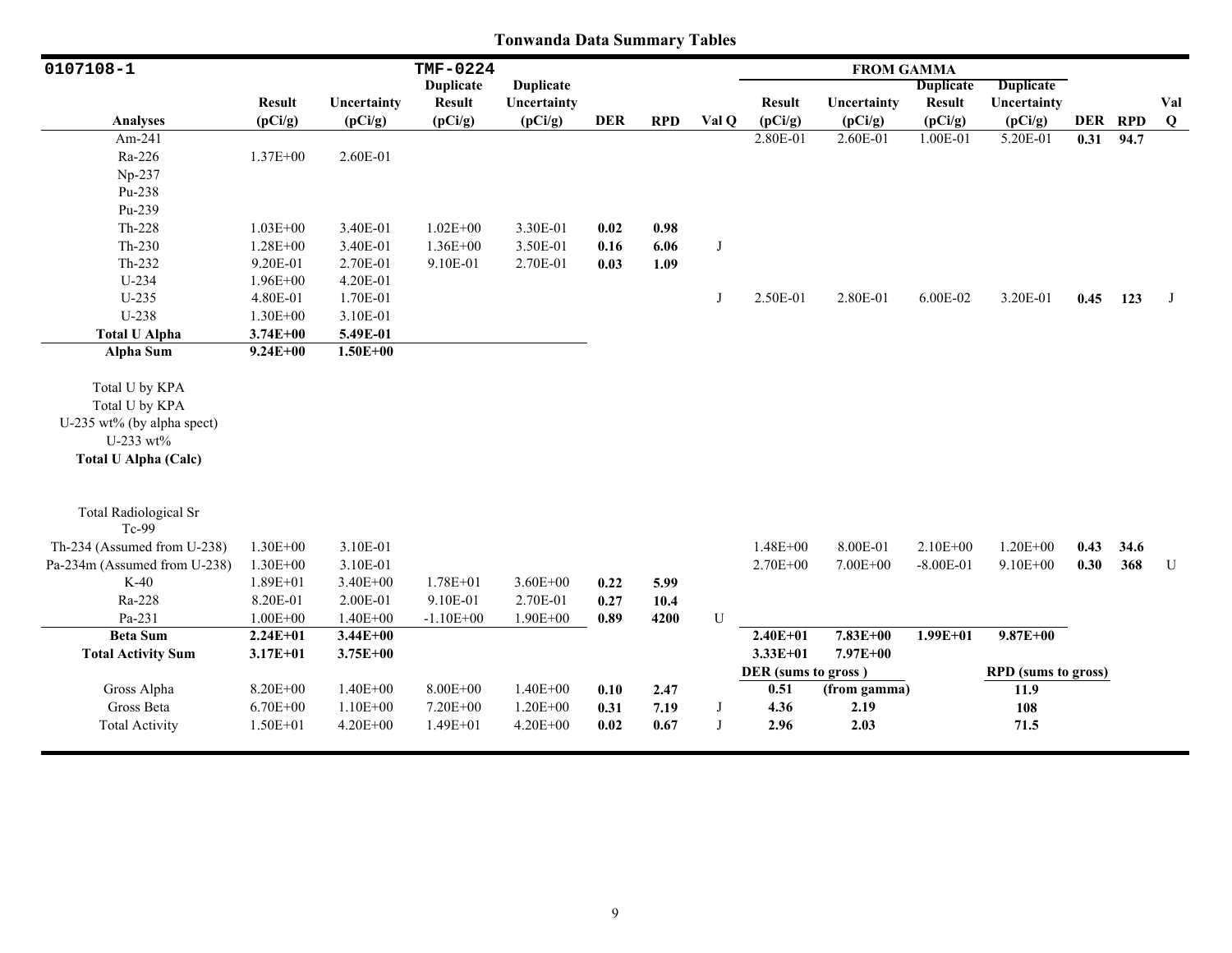| 0107108-2                                                                                                  |               |              | TMF-0225         |                  |            |            |           |                     | <b>FROM GAMMA</b> |                  |                            |         |                |
|------------------------------------------------------------------------------------------------------------|---------------|--------------|------------------|------------------|------------|------------|-----------|---------------------|-------------------|------------------|----------------------------|---------|----------------|
|                                                                                                            |               |              | <b>Duplicate</b> | <b>Duplicate</b> |            |            |           |                     |                   | <b>Duplicate</b> | <b>Duplicate</b>           |         |                |
|                                                                                                            | <b>Result</b> | Uncertainty  | <b>Result</b>    | Uncertainty      |            |            |           | <b>Result</b>       | Uncertainty       | <b>Result</b>    | Uncertainty                |         | Val            |
| <b>Analyses</b>                                                                                            | (pCi/g)       | (pCi/g)      | (pCi/g)          | (pCi/g)          | <b>DER</b> | <b>RPD</b> | Val Q     | (pCi/g)             | (pCi/g)           | (pCi/g)          | (pCi/g)                    | DER RPD | $\bf{Q}$       |
| Am-241                                                                                                     |               |              |                  |                  |            |            |           | 4.00E-02            | 5.20E-01          |                  |                            |         | $\overline{U}$ |
| Ra-226                                                                                                     | $1.34E + 00$  | 2.40E-01     |                  |                  |            |            | J         |                     |                   |                  |                            |         |                |
| Np-237                                                                                                     |               |              |                  |                  |            |            |           |                     |                   |                  |                            |         |                |
| Pu-238                                                                                                     |               |              |                  |                  |            |            |           |                     |                   |                  |                            |         |                |
| Pu-239                                                                                                     |               |              |                  |                  |            |            |           |                     |                   |                  |                            |         |                |
| Th-228                                                                                                     | $1.07E + 00$  | 3.50E-01     |                  |                  |            |            |           |                     |                   |                  |                            |         |                |
| Th-230                                                                                                     | 1.29E+00      | 3.40E-01     |                  |                  |            |            | J         |                     |                   |                  |                            |         |                |
| Th-232                                                                                                     | $1.24E + 00$  | 3.40E-01     |                  |                  |            |            |           |                     |                   |                  |                            |         |                |
| U-234                                                                                                      | 1.28E+00      | 3.00E-01     | $1.02E + 00$     | 2.60E-01         | 0.65       | 22.6       |           |                     |                   |                  |                            |         |                |
| $U-235$                                                                                                    | 2.70E-01      | 1.20E-01     | 4.10E-01         | 1.50E-01         | 0.73       | 41.2       | J         | 3.70E-01            | 3.40E-01          |                  |                            |         | J              |
| U-238                                                                                                      | 9.50E-01      | 2.50E-01     | 9.30E-01         | 2.40E-01         | 0.06       | 2.13       |           |                     |                   |                  |                            |         |                |
| <b>Total U Alpha</b>                                                                                       | $2.50E + 00$  | 4.09E-01     | $2.36E + 00$     | 3.84E-01         |            |            |           |                     |                   |                  |                            |         |                |
| Alpha Sum                                                                                                  | $6.99E + 00$  | $1.79E + 00$ | $2.36E + 00$     | 3.84E-01         |            |            |           |                     |                   |                  |                            |         |                |
| Total U by KPA<br>Total U by KPA<br>U-235 wt% (by alpha spect)<br>U-233 wt%<br><b>Total U Alpha (Calc)</b> |               |              |                  |                  |            |            |           |                     |                   |                  |                            |         |                |
| <b>Total Radiological Sr</b><br>Tc-99                                                                      |               |              |                  |                  |            |            |           |                     |                   |                  |                            |         |                |
| Th-234 (Assumed from U-238)                                                                                | 9.50E-01      | 2.50E-01     | 9.30E-01         | 2.40E-01         | 0.06       | 2.13       |           | $1.10E + 00$        | $1.10E + 00$      |                  |                            |         |                |
| Pa-234m (Assumed from U-238)                                                                               | 9.50E-01      | 2.50E-01     | 9.30E-01         | 2.40E-01         | 0.06       | 2.13       |           | $0.00E + 00$        | 9.30E+00          |                  |                            |         | ${\bf U}$      |
| $K-40$                                                                                                     | $1.60E + 01$  | 3.40E+00     |                  |                  |            |            |           |                     |                   |                  |                            |         |                |
| Ra-228                                                                                                     | 8.30E-01      | 2.40E-01     |                  |                  |            |            |           |                     |                   |                  |                            |         |                |
| Pa-231                                                                                                     | $-5.00E-01$   | $1.80E + 00$ |                  |                  |            |            | ${\bf U}$ |                     |                   |                  |                            |         |                |
| <b>Beta Sum</b>                                                                                            | $1.87E + 01$  | $3.43E + 00$ | $1.86E + 00$     | 3.39E-01         |            |            |           | $1.79E + 01$        | $9.97E + 00$      |                  |                            |         |                |
| <b>Total Activity Sum</b>                                                                                  | $2.57E + 01$  | $3.87E + 00$ | $4.22E + 00$     | 5.13E-01         |            |            |           | $2.49E + 01$        | $1.01E + 01$      |                  |                            |         |                |
|                                                                                                            |               |              |                  |                  |            |            |           | DER (sums to gross) |                   |                  | <b>RPD</b> (sums to gross) |         |                |
| Gross Alpha                                                                                                | 8.10E+00      | $1.40E + 00$ |                  |                  |            |            |           | 0.49                | (from gamma)      |                  | 14.7                       |         |                |
| Gross Beta                                                                                                 | 5.90E+00      | $1.00E + 00$ |                  |                  |            |            | J         | 3.57                | 1.19              |                  | 104                        |         |                |
| <b>Total Activity</b>                                                                                      | $1.06E + 01$  | $4.00E + 00$ |                  |                  |            |            | J         | 2.71                | 1.31              |                  | 83.1                       |         |                |
|                                                                                                            |               |              |                  |                  |            |            |           |                     |                   |                  |                            |         |                |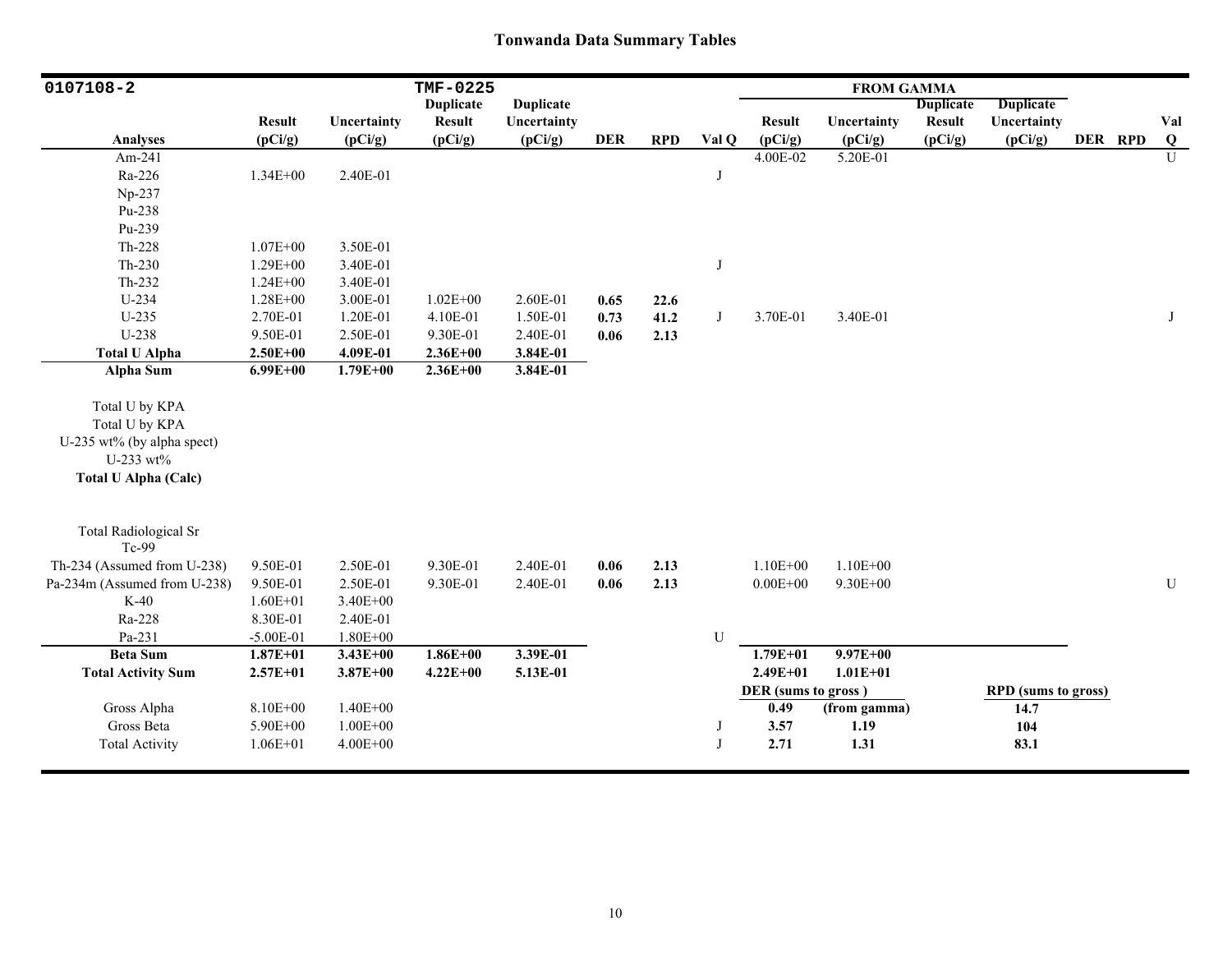| 0107108-3                                                                                                  |               |              | TMF-0226         |                  |            |            |           |                     | <b>FROM GAMMA</b> |                  |                            |         |                |
|------------------------------------------------------------------------------------------------------------|---------------|--------------|------------------|------------------|------------|------------|-----------|---------------------|-------------------|------------------|----------------------------|---------|----------------|
|                                                                                                            |               |              | <b>Duplicate</b> | <b>Duplicate</b> |            |            |           |                     |                   | <b>Duplicate</b> | <b>Duplicate</b>           |         |                |
|                                                                                                            | <b>Result</b> | Uncertainty  | <b>Result</b>    | Uncertainty      |            |            |           | <b>Result</b>       | Uncertainty       | <b>Result</b>    | Uncertainty                |         | Val            |
| <b>Analyses</b>                                                                                            | (pCi/g)       | (pCi/g)      | (pCi/g)          | (pCi/g)          | <b>DER</b> | <b>RPD</b> | Val Q     | (pCi/g)             | (pCi/g)           | (pCi/g)          | (pCi/g)                    | DER RPD | Q              |
| Am-241                                                                                                     |               |              |                  |                  |            |            |           | 1.00E-02            | 3.00E-01          |                  |                            |         | $\overline{U}$ |
| Ra-226                                                                                                     | $1.07E + 00$  | 2.20E-01     |                  |                  |            |            |           |                     |                   |                  |                            |         |                |
| Np-237                                                                                                     |               |              |                  |                  |            |            |           |                     |                   |                  |                            |         |                |
| Pu-238                                                                                                     |               |              |                  |                  |            |            |           |                     |                   |                  |                            |         |                |
| Pu-239                                                                                                     |               |              |                  |                  |            |            |           |                     |                   |                  |                            |         |                |
| Th-228                                                                                                     | $1.05E + 00$  | 3.40E-01     |                  |                  |            |            |           |                     |                   |                  |                            |         |                |
| Th-230                                                                                                     | $1.36E + 00$  | 3.50E-01     |                  |                  |            |            | J         |                     |                   |                  |                            |         |                |
| Th-232                                                                                                     | $1.22E + 00$  | 3.30E-01     |                  |                  |            |            |           |                     |                   |                  |                            |         |                |
| $U-234$                                                                                                    | $1.11E+00$    | 2.60E-01     |                  |                  |            |            |           |                     |                   |                  |                            |         |                |
| $U-235$                                                                                                    | 1.73E-01      | 8.90E-02     |                  |                  |            |            | J         | $-4.00E-02$         | 3.20E-01          |                  |                            |         | UJ             |
| U-238                                                                                                      | $1.08E + 00$  | 2.60E-01     |                  |                  |            |            |           |                     |                   |                  |                            |         |                |
| <b>Total U Alpha</b>                                                                                       | $2.36E + 00$  | 3.78E-01     |                  |                  |            |            |           |                     |                   |                  |                            |         |                |
| Alpha Sum                                                                                                  | $6.52E + 00$  | $1.70E + 00$ |                  |                  |            |            |           |                     |                   |                  |                            |         |                |
| Total U by KPA<br>Total U by KPA<br>U-235 wt% (by alpha spect)<br>U-233 wt%<br><b>Total U Alpha (Calc)</b> |               |              |                  |                  |            |            |           |                     |                   |                  |                            |         |                |
| <b>Total Radiological Sr</b>                                                                               |               |              |                  |                  |            |            |           |                     |                   |                  |                            |         |                |
| $Cs-137$                                                                                                   | 1.21E-01      | 7.10E-02     |                  |                  |            |            |           |                     |                   |                  |                            |         |                |
| Th-234 (Assumed from U-238)                                                                                | $1.08E + 00$  | 2.60E-01     |                  |                  |            |            |           | $-1.00E-02$         | 8.40E-01          |                  |                            |         | U              |
| Pa-234m (Assumed from U-238)                                                                               | $1.08E + 00$  | 2.60E-01     |                  |                  |            |            |           | 7.90E+00            | $9.60E + 00$      |                  |                            |         | ${\bf U}$      |
| $K-40$                                                                                                     | $1.44E + 01$  | $3.10E + 00$ |                  |                  |            |            |           |                     |                   |                  |                            |         |                |
| Ra-228                                                                                                     | 7.60E-01      | 2.50E-01     |                  |                  |            |            |           |                     |                   |                  |                            |         |                |
| Pa-231                                                                                                     | $-6.00E-01$   | $1.70E + 00$ |                  |                  |            |            | ${\bf U}$ |                     |                   |                  |                            |         |                |
| <b>Beta Sum</b>                                                                                            | $1.74E + 01$  | $3.14E + 00$ |                  |                  |            |            |           | $2.31E+01$          | $1.01E + 01$      |                  |                            |         |                |
| <b>Total Activity Sum</b>                                                                                  | $2.39E + 01$  | $3.57E + 00$ |                  |                  |            |            |           | $2.96E + 01$        | $1.03E + 01$      |                  |                            |         |                |
|                                                                                                            |               |              |                  |                  |            |            |           | DER (sums to gross) |                   |                  | <b>RPD</b> (sums to gross) |         |                |
| Gross Alpha                                                                                                | $6.20E + 00$  | $1.10E + 00$ |                  |                  |            |            |           | 0.16                | (from gamma)      |                  | 5.08                       |         |                |
| Gross Beta                                                                                                 | 5.60E+00      | $1.00E + 00$ |                  |                  |            |            | J         | 3.57                | 1.72              |                  | 102                        |         |                |
| <b>Total Activity</b>                                                                                      | $1.31E + 01$  | 4.40E+00     |                  |                  |            |            | J         | 1.90                | 1.48              |                  | 58.3                       |         |                |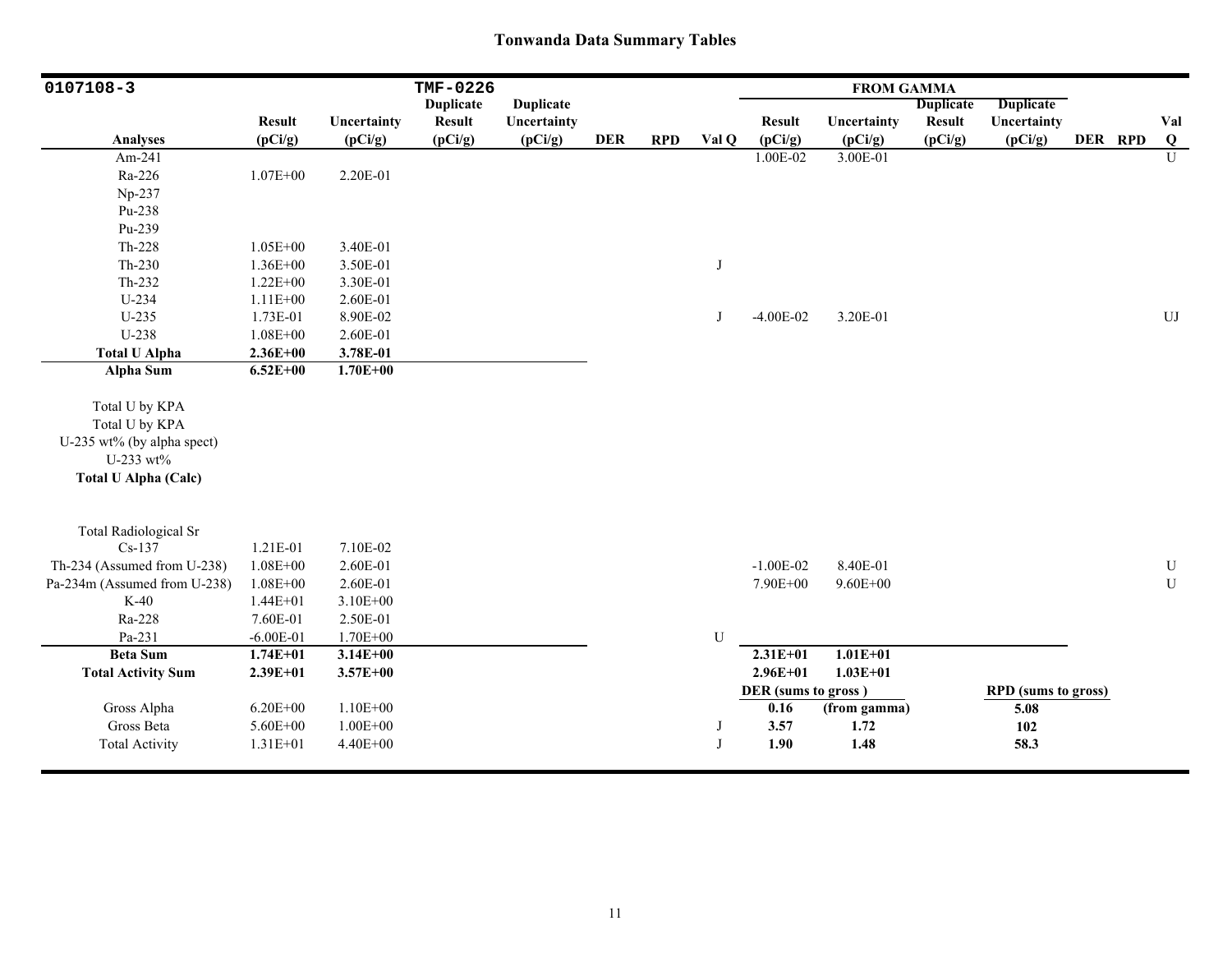| 0107108-4                                                                                                  |                                                                          |                                                              | TMF-0227         |                  |            |            |        |                                             | <b>FROM GAMMA</b>            |                  |                                                   |         |                |
|------------------------------------------------------------------------------------------------------------|--------------------------------------------------------------------------|--------------------------------------------------------------|------------------|------------------|------------|------------|--------|---------------------------------------------|------------------------------|------------------|---------------------------------------------------|---------|----------------|
|                                                                                                            |                                                                          |                                                              | <b>Duplicate</b> | <b>Duplicate</b> |            |            |        |                                             |                              | <b>Duplicate</b> | <b>Duplicate</b>                                  |         |                |
|                                                                                                            | <b>Result</b>                                                            | Uncertainty                                                  | <b>Result</b>    | Uncertainty      |            |            |        | <b>Result</b>                               | Uncertainty                  | <b>Result</b>    | Uncertainty                                       |         | Val            |
| <b>Analyses</b>                                                                                            | (pCi/g)                                                                  | (pCi/g)                                                      | (pCi/g)          | (pCi/g)          | <b>DER</b> | <b>RPD</b> | Val Q  | (pCi/g)                                     | (pCi/g)                      | (pCi/g)          | (pCi/g)                                           | DER RPD | Q              |
| Am-241                                                                                                     |                                                                          |                                                              |                  |                  |            |            |        | $-5.00E-03$                                 | $9.50E - 02$                 |                  |                                                   |         | $\overline{U}$ |
| Ra-226                                                                                                     | 9.40E-01                                                                 | 2.10E-01                                                     |                  |                  |            |            |        |                                             |                              |                  |                                                   |         |                |
| Np-237                                                                                                     |                                                                          |                                                              |                  |                  |            |            |        |                                             |                              |                  |                                                   |         |                |
| Pu-238                                                                                                     |                                                                          |                                                              |                  |                  |            |            |        |                                             |                              |                  |                                                   |         |                |
| Pu-239                                                                                                     |                                                                          |                                                              |                  |                  |            |            |        |                                             |                              |                  |                                                   |         |                |
| Th-228                                                                                                     | $1.42E + 00$                                                             | 3.90E-01                                                     |                  |                  |            |            |        |                                             |                              |                  |                                                   |         |                |
| Th-230                                                                                                     | $1.16E + 00$                                                             | 3.10E-01                                                     |                  |                  |            |            | J      |                                             |                              |                  |                                                   |         |                |
| Th-232                                                                                                     | $1.05E + 00$                                                             | 2.90E-01                                                     |                  |                  |            |            |        |                                             |                              |                  |                                                   |         |                |
| $U-234$                                                                                                    | $1.22E + 00$                                                             | 2.90E-01                                                     |                  |                  |            |            |        |                                             |                              |                  |                                                   |         |                |
| $U-235$                                                                                                    | 3.70E-01                                                                 | 1.40E-01                                                     |                  |                  |            |            | J      | 3.00E-02                                    | 3.00E-01                     |                  |                                                   |         | UJ             |
| U-238                                                                                                      | $1.06E + 00$                                                             | 2.70E-01                                                     |                  |                  |            |            |        |                                             |                              |                  |                                                   |         |                |
| <b>Total U Alpha</b>                                                                                       | $2.65E + 00$                                                             | 4.20E-01                                                     |                  |                  |            |            |        |                                             |                              |                  |                                                   |         |                |
| Alpha Sum                                                                                                  | 8.75E+00                                                                 | $2.28E+00$                                                   |                  |                  |            |            |        |                                             |                              |                  |                                                   |         |                |
| Total U by KPA<br>Total U by KPA<br>U-235 wt% (by alpha spect)<br>U-233 wt%<br><b>Total U Alpha (Calc)</b> |                                                                          |                                                              |                  |                  |            |            |        |                                             |                              |                  |                                                   |         |                |
| <b>Total Radiological Sr</b><br>Tc-99                                                                      |                                                                          |                                                              |                  |                  |            |            |        |                                             |                              |                  |                                                   |         |                |
| Th-234 (Assumed from U-238)<br>Pa-234m (Assumed from U-238)<br>$K-40$<br>Ra-228<br>Pa-231                  | $1.06E + 00$<br>$1.06E + 00$<br>$1.68E + 01$<br>8.60E-01<br>$1.70E + 00$ | 2.70E-01<br>2.70E-01<br>3.70E+00<br>2.70E-01<br>$2.40E + 00$ |                  |                  |            |            | U      | $1.20E + 00$<br>$-1.00E + 00$               | 8.50E-01<br>$1.00E + 01$     |                  |                                                   |         | ${\bf U}$      |
| <b>Beta Sum</b>                                                                                            | $2.00E + 01$                                                             | $3.74E + 00$                                                 |                  |                  |            |            |        | $1.81E + 01$                                | $1.07E + 01$                 |                  |                                                   |         |                |
| <b>Total Activity Sum</b>                                                                                  | $2.87E + 01$                                                             | $4.38E + 00$                                                 |                  |                  |            |            |        | $2.68E + 01$                                | $1.09E + 01$                 |                  |                                                   |         |                |
| Gross Alpha<br>Gross Beta<br><b>Total Activity</b>                                                         | $6.50E + 00$<br>5.70E+00<br>$1.53E + 01$                                 | $1.10E + 00$<br>$1.00E + 00$<br>4.50E+00                     |                  |                  |            |            | J<br>J | DER (sums to gross)<br>0.89<br>3.69<br>2.14 | (from gamma)<br>1.15<br>0.97 |                  | <b>RPD</b> (sums to gross)<br>29.5<br>111<br>61.0 |         |                |
|                                                                                                            |                                                                          |                                                              |                  |                  |            |            |        |                                             |                              |                  |                                                   |         |                |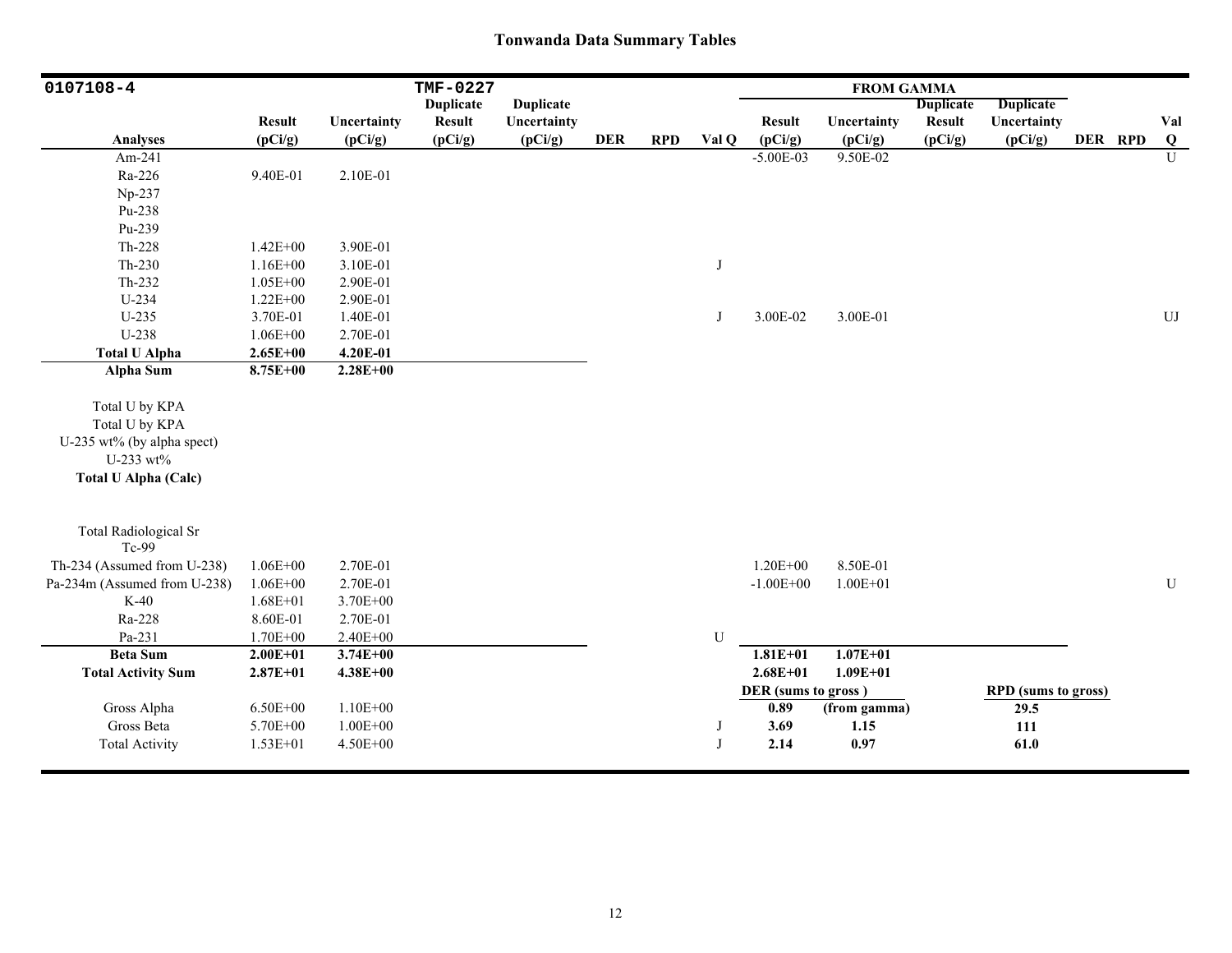| 0107108-5                                                                                                  |               |              | TMF-0230         |                  |            |            |            |                     | <b>FROM GAMMA</b> |                  |                            |         |             |
|------------------------------------------------------------------------------------------------------------|---------------|--------------|------------------|------------------|------------|------------|------------|---------------------|-------------------|------------------|----------------------------|---------|-------------|
|                                                                                                            |               |              | <b>Duplicate</b> | <b>Duplicate</b> |            |            |            |                     |                   | <b>Duplicate</b> | Duplicate                  |         |             |
|                                                                                                            | <b>Result</b> | Uncertainty  | <b>Result</b>    | Uncertainty      |            |            |            | <b>Result</b>       | Uncertainty       | <b>Result</b>    | Uncertainty                |         | Val         |
| <b>Analyses</b>                                                                                            | (pCi/g)       | (pCi/g)      | (pCi/g)          | (pCi/g)          | <b>DER</b> | <b>RPD</b> | Val Q      | (pCi/g)             | (pCi/g)           | (pCi/g)          | (pCi/g)                    | DER RPD | Q           |
| Am-241                                                                                                     |               |              |                  |                  |            |            |            | 6.00E-03            | 9.90E-02          |                  |                            |         | U           |
| Ra-226                                                                                                     | 8.80E-01      | 2.20E-01     | 8.30E-01         | 1.90E-01         | 0.17       | 5.85       |            |                     |                   |                  |                            |         |             |
| Np-237                                                                                                     |               |              |                  |                  |            |            |            |                     |                   |                  |                            |         |             |
| Pu-238                                                                                                     |               |              |                  |                  |            |            |            |                     |                   |                  |                            |         |             |
| Pu-239                                                                                                     |               |              |                  |                  |            |            |            |                     |                   |                  |                            |         |             |
| Th-228                                                                                                     | $1.11E + 00$  | 3.90E-01     |                  |                  |            |            |            |                     |                   |                  |                            |         |             |
| Th-230                                                                                                     | $1.16E + 00$  | 3.30E-01     |                  |                  |            |            | J          |                     |                   |                  |                            |         |             |
| Th-232                                                                                                     | 9.10E-01      | 2.90E-01     |                  |                  |            |            |            |                     |                   |                  |                            |         |             |
| U-234                                                                                                      | 7.60E-01      | 2.10E-01     |                  |                  |            |            |            |                     |                   |                  |                            |         |             |
| $U-235$                                                                                                    | 1.66E-01      | 8.90E-02     |                  |                  |            |            | J          | $-7.00E - 02$       | 2.40E-01          |                  |                            |         | ${\rm UJ}$  |
| U-238                                                                                                      | 9.90E-01      | 2.50E-01     |                  |                  |            |            |            |                     |                   |                  |                            |         |             |
| <b>Total U Alpha</b>                                                                                       | $1.92E + 00$  | 3.38E-01     |                  |                  |            |            |            |                     |                   |                  |                            |         |             |
| Alpha Sum                                                                                                  | $3.55E+00$    | $1.53E+00$   |                  |                  |            |            |            |                     |                   |                  |                            |         |             |
| Total U by KPA<br>Total U by KPA<br>U-235 wt% (by alpha spect)<br>U-233 wt%<br><b>Total U Alpha (Calc)</b> |               |              |                  |                  |            |            |            |                     |                   |                  |                            |         |             |
| <b>Total Radiological Sr</b><br>Tc-99                                                                      |               |              |                  |                  |            |            |            |                     |                   |                  |                            |         |             |
| Th-234 (Assumed from U-238)                                                                                | 9.90E-01      | 2.50E-01     |                  |                  |            |            |            | 3.30E-01            | 6.80E-01          |                  |                            |         | U           |
| Pa-234m (Assumed from U-238)                                                                               | 9.90E-01      | 2.50E-01     |                  |                  |            |            |            | $2.00E + 00$        | $1.10E + 01$      |                  |                            |         | $\mathbf U$ |
| $K-40$                                                                                                     | $1.60E + 01$  | 3.40E+00     |                  |                  |            |            |            |                     |                   |                  |                            |         |             |
| Ra-228                                                                                                     | 7.10E-01      | 2.50E-01     |                  |                  |            |            |            |                     |                   |                  |                            |         |             |
| Pa-231                                                                                                     | $-2.70E + 00$ | 1.50E+00     |                  |                  |            |            | UJ         |                     |                   |                  |                            |         |             |
| <b>Beta Sum</b>                                                                                            | $1.84E + 01$  | $3.43E+00$   |                  |                  |            |            |            | $1.87E + 01$        | $1.15E + 01$      |                  |                            |         |             |
| <b>Total Activity Sum</b>                                                                                  | $2.19E + 01$  | $3.76E + 00$ |                  |                  |            |            |            | $2.23E+01$          | $1.16E + 01$      |                  |                            |         |             |
|                                                                                                            |               |              |                  |                  |            |            |            | DER (sums to gross) |                   |                  | <b>RPD</b> (sums to gross) |         |             |
| Gross Alpha                                                                                                | 5.70E+00      | $1.10E + 00$ |                  |                  |            |            |            | 1.14                | (from gamma)      |                  | 46.6                       |         |             |
| Gross Beta                                                                                                 | $4.91E + 00$  | 9.20E-01     |                  |                  |            |            | J          | 3.79                | 1.19              |                  | 116                        |         |             |
| <b>Total Activity</b>                                                                                      | 9.40E+00      | 3.90E+00     |                  |                  |            |            | $_{\rm J}$ | 2.31                | 1.05              |                  | 79.9                       |         |             |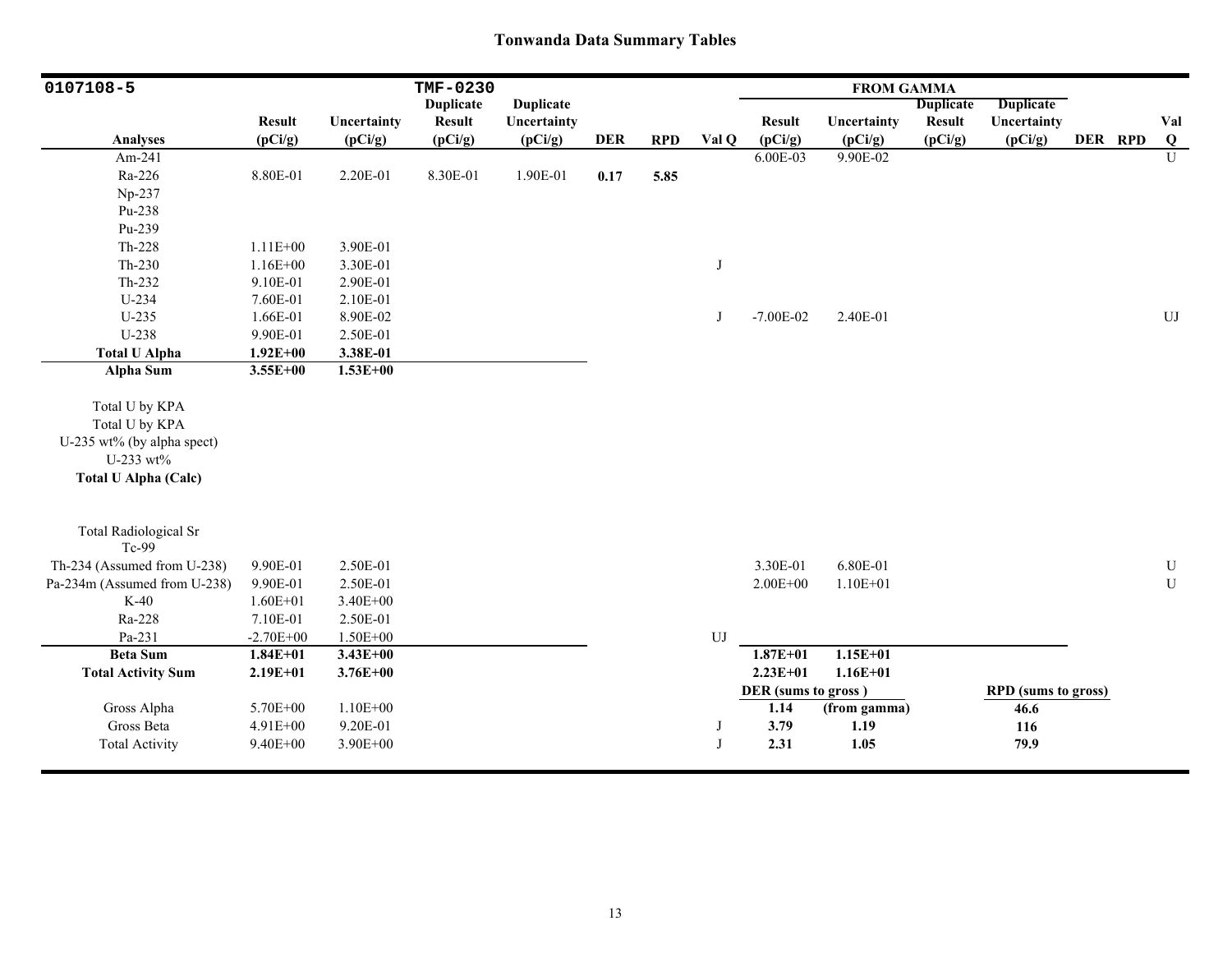| 0107108-6                                                                                                  |               |              | TMF-0231         |                  |            |            |            |                     | <b>FROM GAMMA</b> |                  |                            |         |                |
|------------------------------------------------------------------------------------------------------------|---------------|--------------|------------------|------------------|------------|------------|------------|---------------------|-------------------|------------------|----------------------------|---------|----------------|
|                                                                                                            |               |              | <b>Duplicate</b> | <b>Duplicate</b> |            |            |            |                     |                   | <b>Duplicate</b> | <b>Duplicate</b>           |         |                |
|                                                                                                            | <b>Result</b> | Uncertainty  | <b>Result</b>    | Uncertainty      |            |            |            | <b>Result</b>       | Uncertainty       | <b>Result</b>    | Uncertainty                |         | Val            |
| <b>Analyses</b>                                                                                            | (pCi/g)       | (pCi/g)      | (pCi/g)          | (pCi/g)          | <b>DER</b> | <b>RPD</b> | Val Q      | (pCi/g)             | (pCi/g)           | (pCi/g)          | (pCi/g)                    | DER RPD | $\overline{Q}$ |
| Am-241                                                                                                     |               |              |                  |                  |            |            |            | $-2.10E-01$         | 1.50E-01          |                  |                            |         | U              |
| Ra-226                                                                                                     | 3.30E-01      | 1.50E-01     |                  |                  |            |            |            |                     |                   |                  |                            |         |                |
| Np-237                                                                                                     |               |              |                  |                  |            |            |            |                     |                   |                  |                            |         |                |
| Pu-238                                                                                                     |               |              |                  |                  |            |            |            |                     |                   |                  |                            |         |                |
| Pu-239                                                                                                     |               |              |                  |                  |            |            |            |                     |                   |                  |                            |         |                |
| Th-228                                                                                                     | 5.70E-01      | 2.90E-01     |                  |                  |            |            |            |                     |                   |                  |                            |         |                |
| Th-230                                                                                                     | $1.09E + 00$  | 3.20E-01     |                  |                  |            |            | $_{\rm J}$ |                     |                   |                  |                            |         |                |
| Th-232                                                                                                     | 8.50E-01      | 2.80E-01     |                  |                  |            |            |            |                     |                   |                  |                            |         |                |
| U-234                                                                                                      | 1.15E+00      | 2.70E-01     |                  |                  |            |            |            |                     |                   |                  |                            |         |                |
| $U-235$                                                                                                    | 2.70E-01      | 1.10E-01     |                  |                  |            |            | J          | $-1.00E-01$         | 2.50E-01          |                  |                            |         | ${\rm UJ}$     |
| U-238                                                                                                      | 8.00E-01      | 2.10E-01     |                  |                  |            |            |            |                     |                   |                  |                            |         |                |
| <b>Total U Alpha</b>                                                                                       | $2.22E+00$    | 3.59E-01     |                  |                  |            |            |            |                     |                   |                  |                            |         |                |
| Alpha Sum                                                                                                  | 5.27E+00      | $1.09E + 00$ |                  |                  |            |            |            |                     |                   |                  |                            |         |                |
| Total U by KPA<br>Total U by KPA<br>U-235 wt% (by alpha spect)<br>U-233 wt%<br><b>Total U Alpha (Calc)</b> |               |              |                  |                  |            |            |            |                     |                   |                  |                            |         |                |
| <b>Total Radiological Sr</b><br>Tc-99                                                                      |               |              |                  |                  |            |            |            |                     |                   |                  |                            |         |                |
| Th-234 (Assumed from U-238)                                                                                | 8.00E-01      | 2.10E-01     |                  |                  |            |            |            | 1.80E-01            | 6.30E-01          |                  |                            |         | ${\bf U}$      |
| Pa-234m (Assumed from U-238)                                                                               | 8.00E-01      | 2.10E-01     |                  |                  |            |            |            | $3.60E + 00$        | $6.20E + 00$      |                  |                            |         | ${\bf U}$      |
| $K-40$                                                                                                     | $1.86E + 01$  | 3.40E+00     |                  |                  |            |            |            |                     |                   |                  |                            |         |                |
| Ra-228                                                                                                     | 6.40E-01      | 1.80E-01     |                  |                  |            |            |            |                     |                   |                  |                            |         |                |
| Pa-231                                                                                                     | 2.30E-01      | 9.70E-01     |                  |                  |            |            | U          |                     |                   |                  |                            |         |                |
| <b>Beta Sum</b>                                                                                            | $2.09E + 01$  | $3.42E + 00$ |                  |                  |            |            |            | $2.30E + 01$        | $7.10E + 00$      |                  |                            |         |                |
| <b>Total Activity Sum</b>                                                                                  | $2.61E + 01$  | $3.59E + 00$ |                  |                  |            |            |            | $2.83E+01$          | $7.18E + 00$      |                  |                            |         |                |
|                                                                                                            |               |              |                  |                  |            |            |            | DER (sums to gross) |                   |                  | <b>RPD</b> (sums to gross) |         |                |
| Gross Alpha                                                                                                | 5.80E+00      | $1.10E + 00$ |                  |                  |            |            |            | 0.34                | (from gamma)      |                  | 9.6                        |         |                |
| Gross Beta                                                                                                 | $6.40E + 00$  | $1.10E + 00$ |                  |                  |            |            | J          | 4.03                | 2.32              |                  | 106                        |         |                |
| <b>Total Activity</b>                                                                                      | 9.70E+00      | 3.90E+00     |                  |                  |            |            | $_{\rm J}$ | 3.10                | 2.28              |                  | 91.7                       |         |                |
|                                                                                                            |               |              |                  |                  |            |            |            |                     |                   |                  |                            |         |                |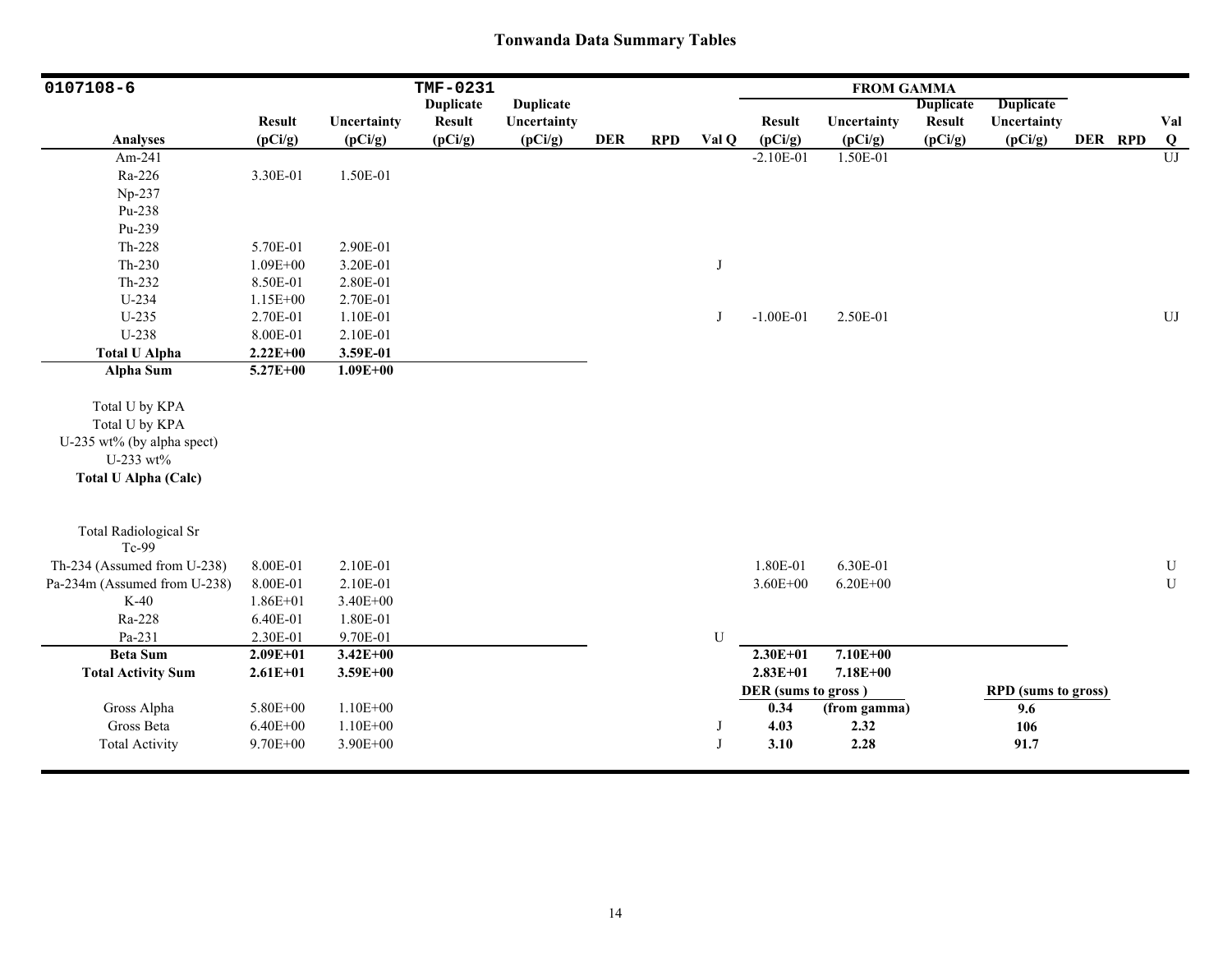# **Radiological Analytical Data Verification Comments on Data for SDG 0107115**

This sample delivery group (SDG) contained twelve individual soil samples from the Tonawanda Landfill FUSRAP Site for radiological analysis. The requested analyses from [Statement of Work for Radiological and Chemical Analytical Laboratory Services Town of Tonawanda Landfill Vicinity FUSRAP Property Tonawanda, NY, April 2001] were 234/235/238U and  $^{228/230/232}$ Th by alpha spectrometry,  $^{228}$ Ac,  $^{234}$ Th,  $^{231/234m}$ Pa,  $^{235}$ U,  $^{241}$ Am, and any radioisotopes detected above the decision level (DL) by gamma spectrometry;  $^{226}$ Ra by radon emanation; gross alpha/beta by gas proportional counting; and total activity by liquid scintillation were requested for all samples. All of the analyses requested by the statement of work (SOW) were performed and reported by Paragon Analytics, Inc. The uncertainties and results were provided in the Sample Result Summary, Certificate of Analysis, or in the raw data; therefore, the gross alpha/beta and total activity analyses can be compared to the sum of the individual results using the propagated uncertainties to determine if the differences are statistically significant.

| <b>Client Identification</b> | <b>Laboratory Identification</b> |
|------------------------------|----------------------------------|
| TMF-0232                     | 0107115-1                        |
| TMF-0233                     | 0107115-2                        |
| <b>TMF-0234</b>              | 0107115-3                        |
| TMF-0235                     | 0107115-4                        |
| <b>TMF-9248</b>              | 0107115-5                        |
| <b>TMF-9249</b>              | 0107115-6                        |
| TMF-0236                     | 0107115-7                        |
| TMF-0237                     | 0107115-8                        |
| <b>TMF-0238</b>              | 0107115-9                        |
| TMF-0239                     | 0107115-10                       |
| <b>TMF-0240</b>              | 0107115-11                       |
| TMF-0241                     | 0107115-12                       |

The duplicate results were evaluated by calculation of the duplicate error ratio (DER). The DER is defined in the following equation:

$$
\text{DER} = \frac{|\text{S} - \text{D}|}{\sqrt{(2\sigma_{\text{S}})^{2} + (2\sigma_{\text{D}})^{2}}}
$$

Where,

 $S =$  First Sample Value (original)  $D =$  Second Sample Value (duplicate)  $2\sigma_s$  = First Sample Uncertainty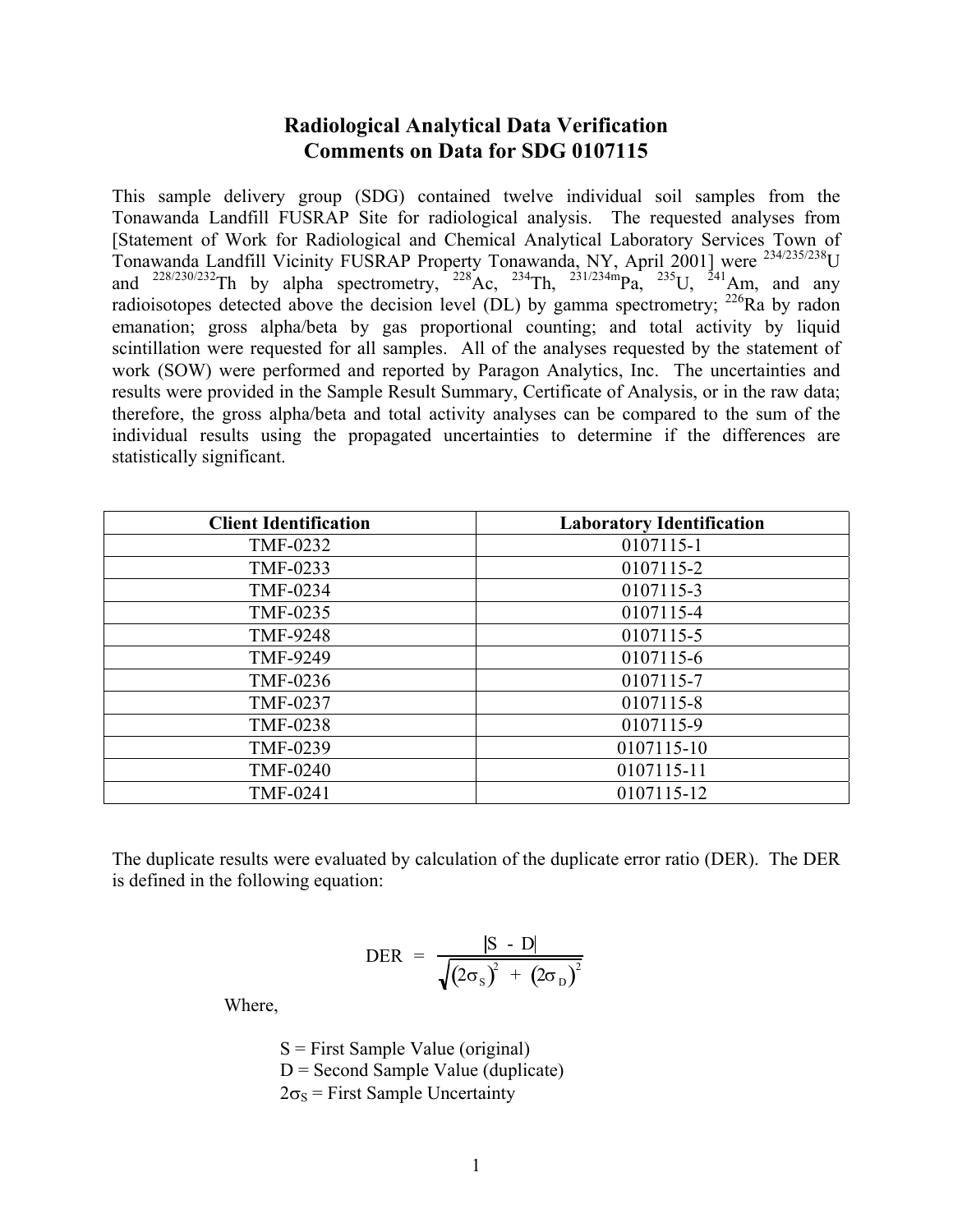#### $2\sigma_D$  = Second Sample Uncertainty.

A DER of less than 1.29 indicates that the duplicate analyses agree at the 99% confidence level. The uncertainties reported were assumed to be 2 sigma. The attached sheets show the DER results with the results for each sample.

# **1.0 GAMMA SPECTROMETRY ANALYSIS**

# Method Blank

There was an indication of blank contamination in one of the method blanks for  $^{231}$ Pa. All associated sample results less than 5 times the blank value for  $^{235}$ U analyses should be qualified as estimated (J). **Therefore, it is recommended that the 231Pa results for all samples be qualified as estimated (J).** 

### Equipment Rinsate Sample:

There was no indication of contamination of the equipment rinsate blank for gamma spectrometry analyses.

### Laboratory Control Sample:

The percent recoveries for the laboratory control sample (LCS) are within acceptable limits.

### Duplicate Analysis:

The DERs are within acceptable limits for the duplicate analysis for all gamma spectrometry analyses.

### Identification and Quantification:

As the following tables show, all target radionuclides  $(^{241}Am, ^{228}Ra, ^{231/234m}Pa, ^{234}Th$  and  $^{235}U)$ were reported for in all samples. Since  $^{228}$ Ra decay emits no discernible gamma photons, this activity is calculated from the gamma energies of its immediate daughter  $^{228}$ Ac, assuming secular equilibrium. In addition,  ${}^{40}$ K,  ${}^{137}Cs$ ,  ${}^{212/214}Bi$ ,  ${}^{212/214}Pb$ ,  ${}^{228}Ra$ , and  ${}^{208}Tl$  gamma emitting radionuclides were reported for most samples.

The <sup>212</sup>Pb, <sup>214</sup>Pb, <sup>212</sup>Bi, <sup>214</sup>Bi, and <sup>208</sup>Tl reported results are progeny from the <sup>238</sup>U and <sup>232</sup>Th series. These reported radionuclides may be due to near total equilibrium with  $^{238}$ U and  $^{232}$ Th. Results for natural  $^{40}$ K were reported for all samples. A result for fission product  $^{137}$ Cs was reported for one sample. **Inclusion of 212Pb, 214Pb, 212Bi, 214Bi, and 208Tl in the database is not recommended since any modeling will assume equilibrium with parents 235/238U or 232Th.**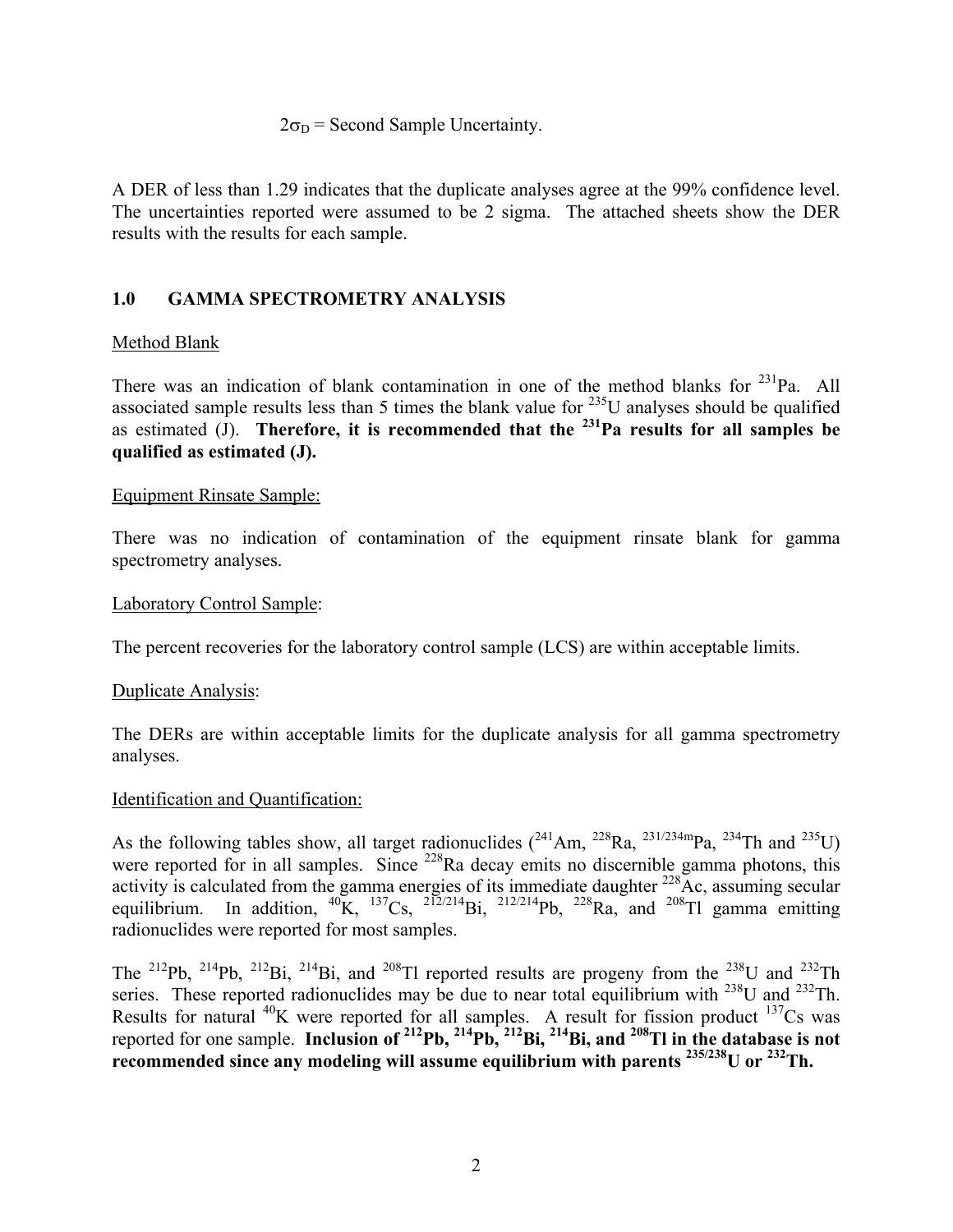Improper background subtraction is indicated when a negative result is reported with a smaller  $2\sigma$  uncertainty. This would indicate a negative bias on the analysis data for a particular radionuclide. Improper background subtractions were indicated for the  $241$ Am result for sample TMF-0236. **Therefore, it is recommended that the 241Am result for sample TMF-0236 be qualified as estimated (J).**

# **2.0 ALPHA SPECTROMETRY**

## Method Blank:

There was no indication of blank contamination in the  $234/235/238$ U and  $228/230/232$ Th alpha spectrometry analyses.

## Equipment Rinsate Sample:

There was an indication of  $2^{28}$ Th and  $2^{30}$ Th contamination of equipment rinsate blank contamination for alpha spectrometry analyses. All associated sample results less than 5 times the blank value for  $^{228}$ Th and  $^{230}$ Th analyses should be qualified as estimated (J). All samples had <sup>228</sup>Th and <sup>230</sup>Th results greater than 5 times the blank. No qualification is necessary.

### Laboratory Control Sample:

The percent recoveries for the LCSs are within acceptable limits for all the alpha spectrometry analyses.

### Duplicate Analysis:

The DERs are within acceptable limits for the duplicate analysis for all alpha spectrometry analyses.

### Sample-Specific Chemical Recovery:

The tracer recoveries were greater than 41.01% for all samples for the Th and U alpha spectrometry analyses. The sample-specific percent recovery results for all samples have less than 10% uncertainty for the Th and U alpha spectrometry analyses.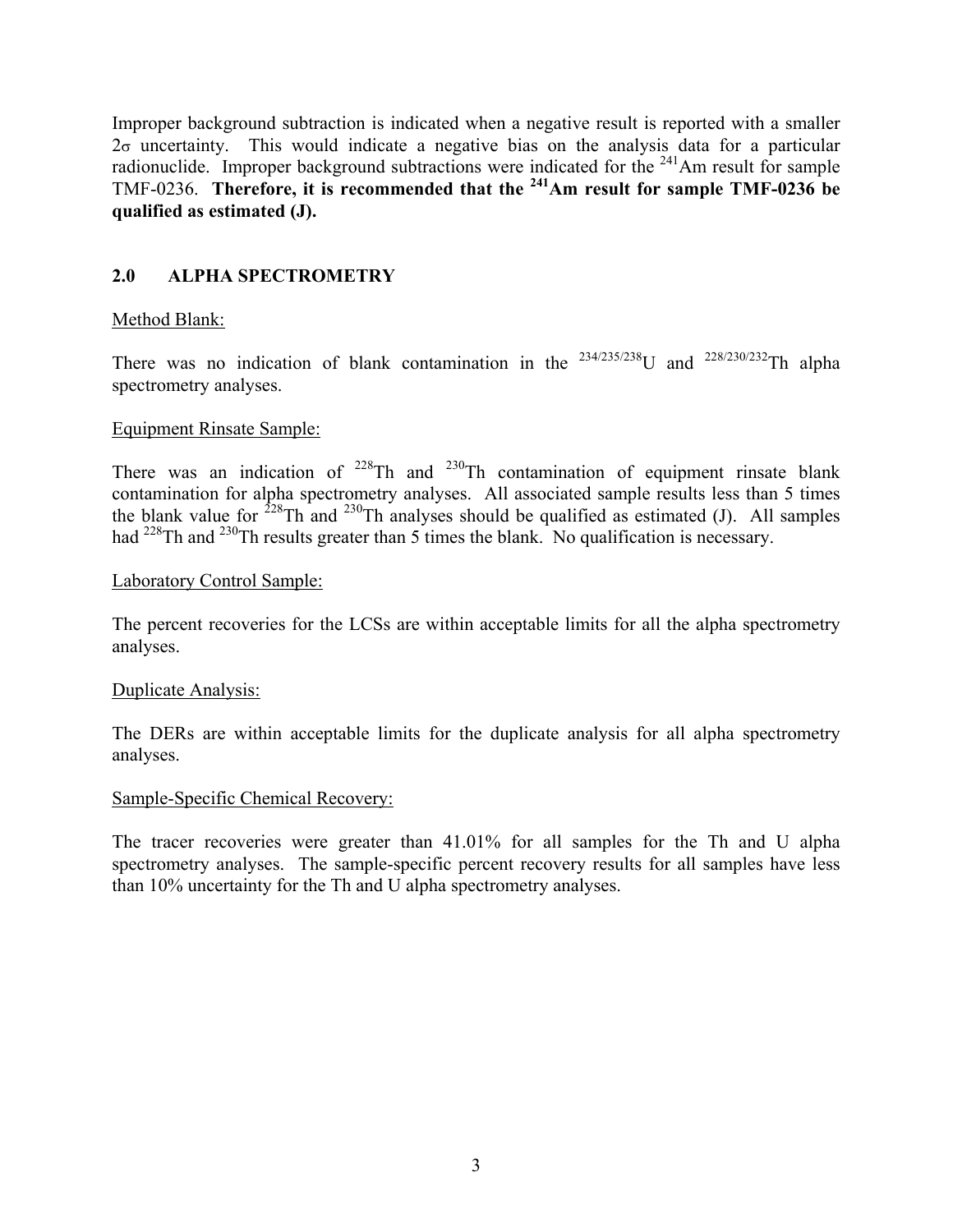## Spectral Analysis:

Spectral interferences were observed in the alpha spectra for samples TMF-232, TMF-9248, TMF-0237, TMF-0239, and TMF-0241 for the isotopic thorium analyses. The spectral interference observed is from the tailing of a higher energy peak into a lower energy peak. In each case and in the matrix blank sample, the isotopic thorium analyses, the tracer peaks for <sup>229</sup>Th tails into the <sup>230</sup>Th peak region. The measured <sup>230</sup>Th blank activity is below the MDC (1.0) pCi/g). Sample activities for  $^{230}$ Th ranged from 0.69 " 0.23 to 1.05 " 0.42 pCi/g. Spectral interference observed is also observed in the isotopic uranium analyses for samples TMF-0239 and TMF-0240. The 234U peaks tail into the 235U peak region. **Therefore, it is recommended that the 235U results for samples TMF-0239 and TMF-0240 and 230Th results for samples TMF-232, TMF-9248, TMF-0237, TMF-0239, and TMF-0241 be qualified as estimated (J).**

Several of the isotopic thorium alpha spectra show at least five extra peaks. These peaks are in the 5.8 MeV, 6.3 MeV, 6.7 MeV, 6.9 MeV, and 7.1 MeV regions. It is assumed that the peaks can be attributed to <sup>216</sup>Po, <sup>217</sup>At, <sup>225</sup>Ac and <sup>221</sup>Fr, which are progeny of <sup>228</sup>Th and the <sup>229</sup>Th tracer. There is no indication of interference with the quantitation of the isotopic thorium results. No further qualification of the isotopic thorium results is required.

# **3.0 226Ra ANALYSES**

### Method Blank:

There was no indication of blank contamination in the method blank for  $226$ Ra analyses.

### Equipment Rinsate Sample:

There was no indication of  $2^{26}$ Ra contamination of equipment rinsate blank contamination for the radon emmination analyses.

### Laboratory Control Sample:

The percent recoveries for the LCSs for the  $^{226}$ Ra analyses were within acceptable limits.

### Duplicate Analysis:

The duplicate DERs for the  $^{226}$ Ra analyses were within acceptable limits.

### Chemical Recoveries:

The sample-specific chemical recovery was within acceptable limits for the  $^{226}$ Ra analyses.

### Method Detection Limit: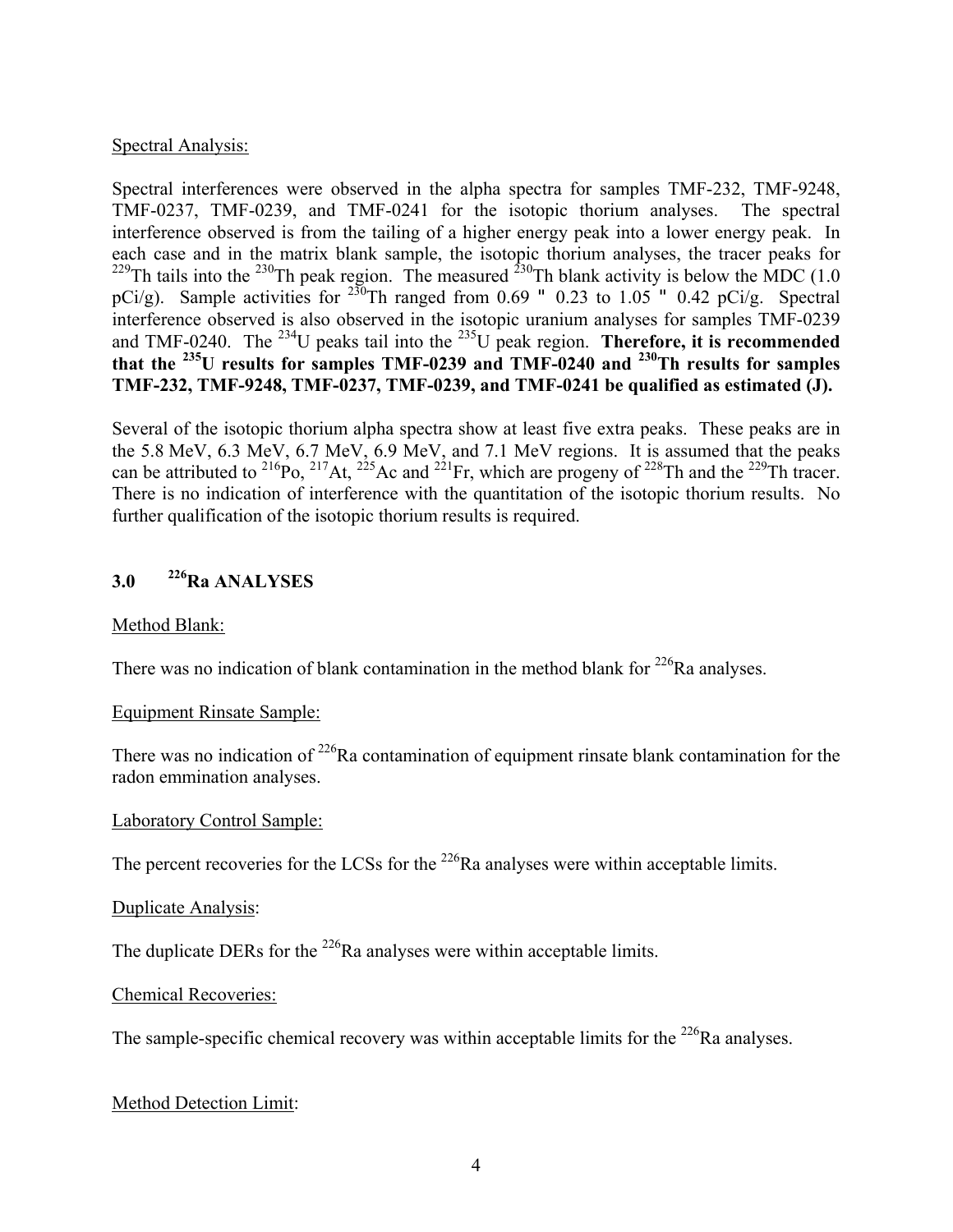All samples met the required method detection limit (MDL) of 0.5 pCi/g for  $^{226}$ Ra.

# **4.0 GROSS ALPHA AND BETA ANALYSIS**

# Method Blank:

There was no indication of blank contamination in the gross alpha/beta analyses.

# Equipment Rinsate Sample:

There was no indication of gross alpha or gross beta contamination of equipment rinsate blank.

# Laboratory Control Sample:

The percent recovery for the LCS is within acceptable limits for the gross alpha/beta analyses.

# Duplicate Analysis:

The duplicate DERs for the gross alpha/beta analyses are within acceptable limits.

# Matrix Spike Sample Analysis:

There was no MSS analysis for the gross alpha and gross beta analyses as specified by the SOW.

# Quantification:

**It is recommended that the gross beta analysis results for all samples be qualified as estimated (J) because the gross beta analysis was performed using gas proportional counting and requires the digestate to be taken to dryness, which is not quantitative and does not include volatile radionuclides or volatile radionuclide salts (e.g., <sup>3</sup> H, 99Tc, 40KCl,**  and <sup>40</sup>KF). Also, the laboratory used an 8M HNO<sub>3</sub> leach instead of total sample dissolution **that was requested in the SOW. This also may cause a negative bias since not all of the radionuclides of interest may have been removed from the sample especially any indigenous radionuclides such as radium, thorium, uranium, and their daughters.**

# Method Detection Limit:

The required method detection limit (MDL) for the gross alpha/beta analysis is 1 pCi/g. Samples TMF-0237, TMF-0238, TMF-0239, and TMF-0240 gross alpha analyses exceeded the required MDL. Samples TMF-9249, TMF-0236, TMF-0237, TMF-0238, TMF-0239, and TMF-0240 gross beta analyses exceeded the required MDL. The gross alpha and gross beta results for these samples may not have met the project data quality objectives (DQOs). Since the gross alpha/beta analyses are just estimates, no qualification is recommended.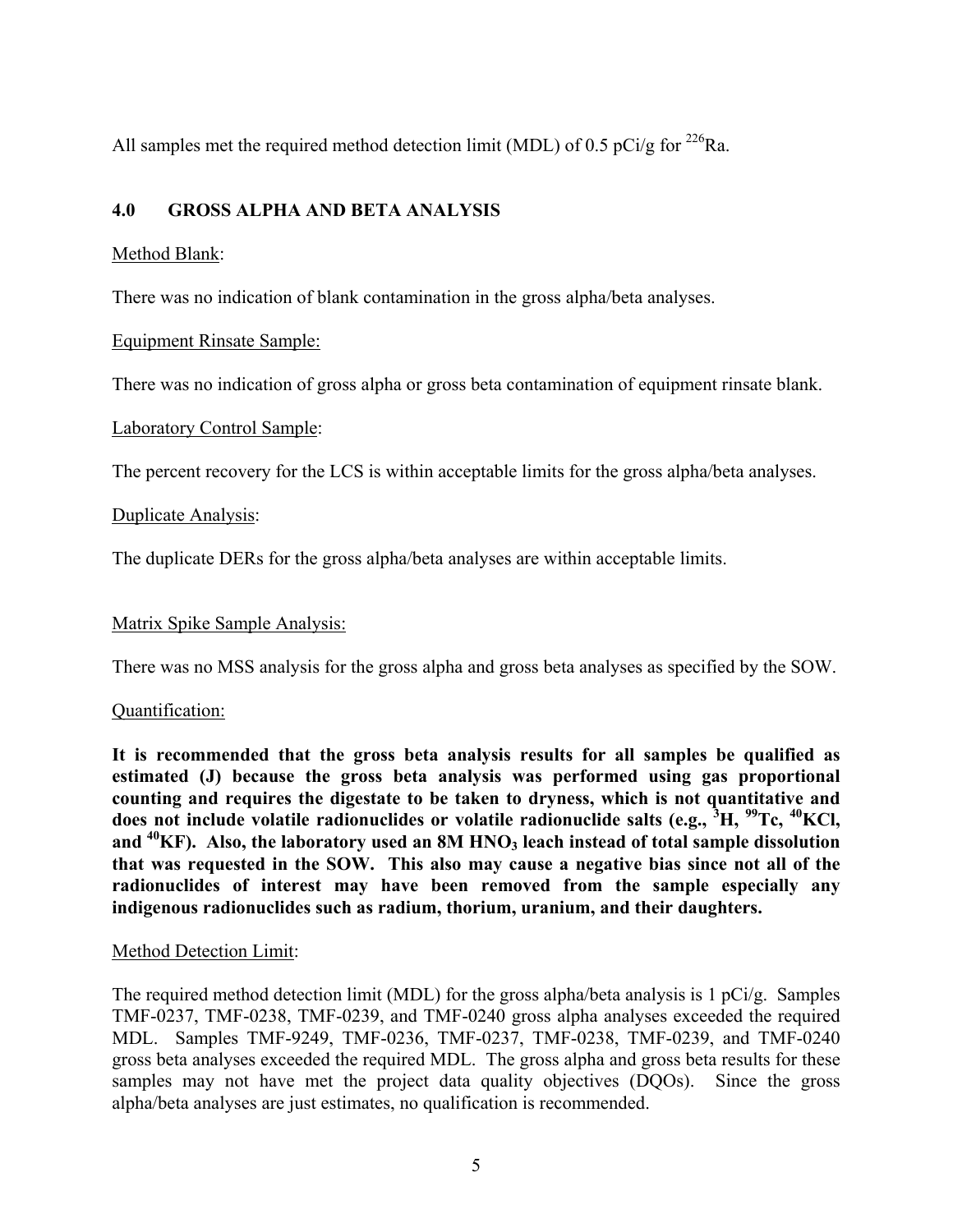# **5.0 TOTAL ACTIVITY**

### Method Blank:

There was no indication of blank contamination for the total activity analyses.

#### Equipment Rinsate Sample:

There was no indication of total activity contamination of equipment rinsate blank.

#### Laboratory Control Sample:

The percent recoveries for the reported LCSs are within acceptable limits for the total activity analysis.

#### Duplicate Analysis:

The total activity laboratory duplicate DER is within acceptable limits.

#### Matrix Spike Sample:

The MSS analysis result was within acceptable limits for the total activity analysis.

#### Spectral Analysis:

Spectral plots of the total activity analyses were not included in the laboratory data package.

#### Method Detection Limit:

The required method detection limit (MDL) for the total activity analysis is 10 pCi/g. All samples met the required MDLs.

#### Quantification:

**It is recommended that the total activity analysis results for samples TMF-0232, TMF-0233, TMF-0235, TMF-9248, TMF-9249, TMF-0236, TMF-0237, TMF-0238, TMF-0239, TMF-0240, and TMF-0241 be qualified as estimated (J), since the total activity analysis appears to have a negative bias. This negative bias may be due to the digestate being taken to dryness, which allowed the loss of volatile radionuclides or volatile radionuclide salts (e.g., <sup>3</sup> H, 99Tc, 40KCl, and 40KF). Also, the laboratory used an 8M HNO3 leach instead of total sample dissolution that was requested in the SOW. This also may cause a negative bias since not all of the radionuclides of interest may have been removed from the sample especially any indigenous radionuclides such as radium, thorium, uranium, and their daughters.**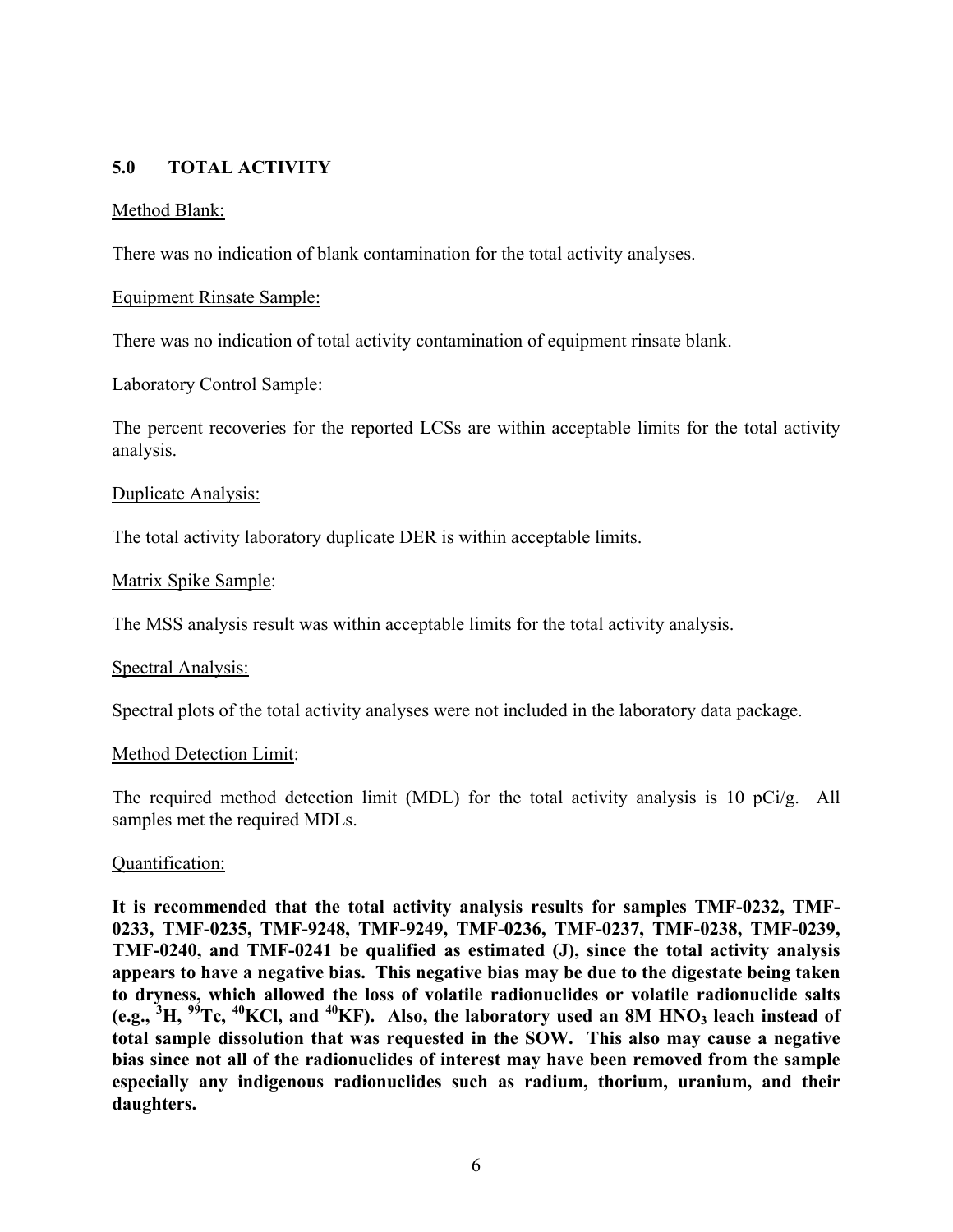# **6.0 DATA INTERCOMPARISON**

### U Alpha to U Gamma:

For all samples, the uranium alpha and uranium gamma agree within the uncertainties. No further qualification of the gamma spectrometry results is required.

### Alpha/Beta Sums to Gross Alpha/Beta Analysis:

The comparison of alpha and beta emitter sums to the gross alpha and beta analyses was performed in the same way that the duplicates were evaluated. The DER equation was used to determine if the alpha and beta sums were statistically different from the gross alpha and beta analysis results at the 99% confidence level. If the DER was greater than 1.29, the sums and the gross analyses were assumed not to be in agreement. The results are shown on the attached sheets.

The DER for all samples indicates that the gross alpha analyses agree with the sum of the alpha emitters within a 99% confidence level.

When comparing the sums of the beta emitters to the gross beta analyses, it was assumed that the  $234$ Th and  $234$ <sup>m</sup>Pa are in equilibrium with  $238$ U, thus having the same activity as the  $238$ U. The DERs (ranging from 1.89 to 4.94) for all samples are greater than 1.29 indicating that the gross beta analyses are not in agreement with the sum of the beta emitters within a 99% confidence level. The corresponding RPDs (ranging from 92% to 146%) are also outside acceptable limits. The gross beta activity for all samples was smaller than the beta sum values by approximately a factor ranging from 3 to 5. This negative bias is most likely due to the loss of volatile radionuclides and volatile radionuclide salts as discussed above. Since all of the gross beta results have been qualified for this reason, no further qualification of the gross beta results is necessary.

#### Total Activity to Sum of Alpha and Beta Emitters:

The DERs (ranging from 1.46 to 3.10) for all samples, except TMF-0234, indicate that the total activity analyses are not in agreement with the sum of the alpha and beta emitters within a 99% confidence level. In addition, the corresponding RPDs (ranging from 46.1% to 94.6%) are also outside acceptable limits. Samples TMF-0232, TMF-0233, TMF-0235, TMF-9248, TMF-9249, TMF-0236, TMF-0237, TMF-0238, TMF-0239, TMF-0240, and TMF-0241 have total activity results that is less than the sum of the alpha and beta emitters by an approximate factor of approximately 2. This is most likely due to a negative bias in the total activity results due to the loss of volatile radionuclides and/or radionuclide salts as discussed above. No further qualification of the total activity results is recommended since the total activity results for the listed samples were previously qualified for this reason.

# $228$ Ra Gamma to  $232$ Th Alpha: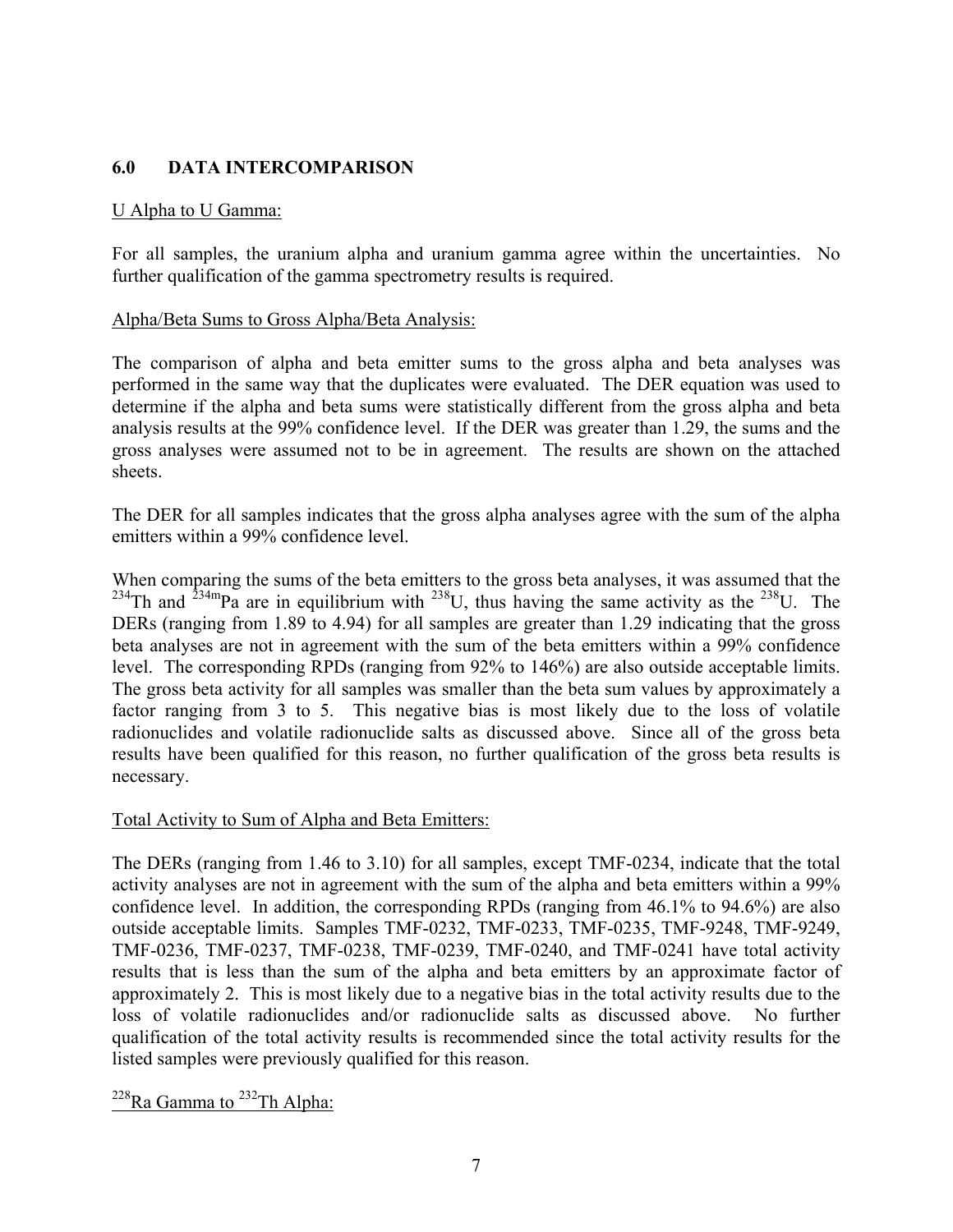When comparing the <sup>228</sup>Ra (<sup>228</sup>Ac) gamma activity to <sup>232</sup>Th alpha activity, it was assumed that the radium and thorium were in equilibrium. The activities are all within the uncertainties of the measurements for all samples.

# $^{231}$ Pa Gamma to  $^{235}$ U Alpha:

When comparing the  $^{231}$ Pa gamma activity and  $^{235}$ U alpha activity, it was assumed that the protactinium was in equilibrium. The  $^{231}$ Pa and  $^{235}$ U activities are within the measurement uncertainties for all samples.

#### Summary:

For all samples, there was agreement within the measurement uncertainties between the total activity results and the sum of the gross alpha and gross beta results. However, there appears to be a negative bias on the gross beta and total activity results. (According to laboratory procedure, the gross alpha/beta and total activity samples are heated to dryness prior to counting. The loss of volatile radionuclides is likely. **Therefore it is recommended that individual analysis results be used.)**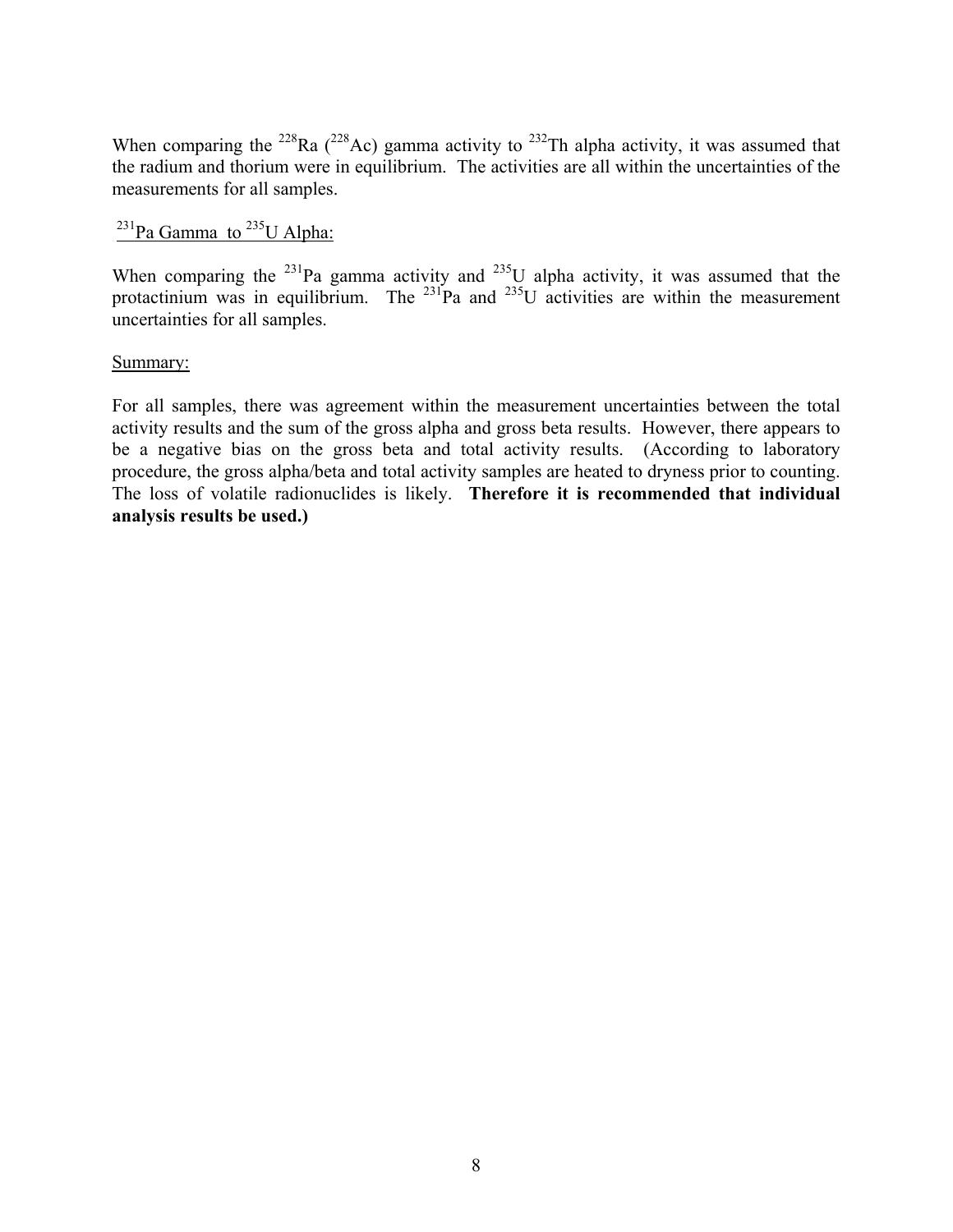| 0107115-1                    |               |              | TMF-0232         |                  |            |      |           |                     | <b>FROM GAMMA</b> |                  |                            |      |         |                |
|------------------------------|---------------|--------------|------------------|------------------|------------|------|-----------|---------------------|-------------------|------------------|----------------------------|------|---------|----------------|
|                              |               |              | <b>Duplicate</b> | <b>Duplicate</b> |            |      |           |                     |                   | <b>Duplicate</b> | <b>Duplicate</b>           |      |         |                |
|                              | <b>Result</b> | Uncertainty  | <b>Result</b>    | Uncertainty      |            |      |           | <b>Result</b>       | Uncertainty       | <b>Result</b>    | Uncertainty                |      |         | Val            |
| <b>Analyses</b>              | (pCi/g)       | (pCi/g)      | (pCi/g)          | (pCi/g)          | <b>DER</b> |      | RPD Val Q | (pCi/g)             | (pCi/g)           | (pCi/g)          | (pCi/g)                    |      | DER RPD | Q              |
| Am-241                       |               |              |                  |                  |            |      |           | 1.00E-01            | 2.40E-01          | 2.00E-02         | 4.70E-01                   | 0.15 | 133     | $\overline{U}$ |
| Ra-226                       | 9.50E-01      | 2.00E-01     |                  |                  |            |      |           |                     |                   |                  |                            |      |         |                |
| Np-237                       |               |              |                  |                  |            |      |           |                     |                   |                  |                            |      |         |                |
| Pu-238                       |               |              |                  |                  |            |      |           |                     |                   |                  |                            |      |         |                |
| Pu-239                       |               |              |                  |                  |            |      |           |                     |                   |                  |                            |      |         |                |
| Th-228                       | $1.06E + 00$  | 3.80E-01     | $1.15E + 00$     | 3.80E-01         | 0.17       | 8.14 |           |                     |                   |                  |                            |      |         |                |
| Th-230                       | $1.03E + 00$  | 3.20E-01     | $1.05E + 00$     | 3.10E-01         | 0.04       | 1.92 | J         |                     |                   |                  |                            |      |         |                |
| $Th-232$                     | $1.00E + 00$  | 3.10E-01     | $1.02E + 00$     | 3.00E-01         | 0.05       | 1.98 |           |                     |                   |                  |                            |      |         |                |
| U-234                        | 9.70E-01      | 2.50E-01     |                  |                  |            |      |           |                     |                   |                  |                            |      |         |                |
| $U-235$                      | 6.40E-02      | 5.90E-02     |                  |                  |            |      |           | 6.00E-02            | 2.70E-01          | 2.40E-01         | 2.50E-01                   | 0.49 | 120     | U              |
| U-238                        | 7.40E-01      | 2.10E-01     |                  |                  |            |      |           |                     |                   |                  |                            |      |         |                |
| <b>Total U Alpha</b>         | $1.77E + 00$  | 3.32E-01     |                  |                  |            |      |           |                     |                   |                  |                            |      |         |                |
| <b>Alpha Sum</b>             | $4.82E + 00$  | $1.44E + 00$ |                  |                  |            |      |           |                     |                   |                  |                            |      |         |                |
|                              |               |              |                  |                  |            |      |           |                     |                   |                  |                            |      |         |                |
| Total U by KPA               |               |              |                  |                  |            |      |           |                     |                   |                  |                            |      |         |                |
| Total U by KPA               |               |              |                  |                  |            |      |           |                     |                   |                  |                            |      |         |                |
| U-235 wt% (by alpha spect)   |               |              |                  |                  |            |      |           |                     |                   |                  |                            |      |         |                |
| U-233 wt%                    |               |              |                  |                  |            |      |           |                     |                   |                  |                            |      |         |                |
| <b>Total U Alpha (Calc)</b>  |               |              |                  |                  |            |      |           |                     |                   |                  |                            |      |         |                |
|                              |               |              |                  |                  |            |      |           |                     |                   |                  |                            |      |         |                |
| $Cs-137$                     |               |              | 8.50E-02         | 5.80E-02         |            |      |           |                     |                   |                  |                            |      |         |                |
| $K-40$                       | $1.76E + 01$  | $3.20E + 00$ | $1.83E + 01$     | 3.70E+00         | 0.14       | 3.90 |           |                     |                   |                  |                            |      |         |                |
| Th-234 (Assumed from U-238)  | 7.40E-01      | 2.10E-01     |                  |                  |            |      |           | 4.50E-01            | 8.40E-01          | $1.10E + 00$     | $1.20E + 00$               | 0.44 | 83.9    | U              |
| Pa-234m (Assumed from U-238) | 7.40E-01      | 2.10E-01     |                  |                  |            |      |           | $6.20E + 00$        | $6.50E + 00$      | $1.60E + 00$     | 7.70E+00                   | 0.46 | 118     |                |
| Ac-227                       |               |              |                  |                  |            |      |           |                     |                   |                  |                            |      |         |                |
| Ra-228                       | 6.40E-01      | 1.70E-01     | 6.40E-01         | 2.10E-01         | 0.00       | 0.00 | J         |                     |                   |                  |                            |      |         |                |
| Pa-231                       | $-1.10E + 00$ | $1.40E + 00$ | $-4.00E-01$      | $1.60E + 00$     | 0.33       | 93.3 | $U$ J     |                     |                   |                  |                            |      |         |                |
| <b>Beta Sum</b>              | $1.96E + 01$  | $3.22E + 00$ |                  |                  |            |      |           | $2.48E + 01$        | $7.30E + 00$      | $2.17E + 01$     | 8.63E+00                   |      |         |                |
| <b>Total Activity Sum</b>    | $2.44E + 01$  | $3.53E + 00$ |                  |                  |            |      |           | $2.96E + 01$        | 7.44E+00          |                  |                            |      |         |                |
|                              |               |              |                  |                  |            |      |           | DER (sums to gross) |                   |                  | <b>RPD</b> (sums to gross) |      |         |                |
| Gross Alpha                  | 7.30E+00      | $1.30E + 00$ | 7.20E+00         | $1.20E + 00$     | 0.06       | 1.38 |           | 1.28                | (from gamma)      |                  | 40.8                       |      |         |                |
| Gross Beta                   | $6.10E + 00$  | $1.10E + 00$ | 5.80E+00         | $1.00E + 00$     | 0.20       | 5.04 | J         | 3.96                | 2.53              |                  | 105                        |      |         |                |
| <b>Total Activity</b>        | $1.07E + 01$  | $4.10E + 00$ | $1.04E + 01$     | $4.00E + 00$     | 0.05       | 2.84 | J         | 2.53                | 2.22              |                  | 78.1                       |      |         |                |
|                              |               |              |                  |                  |            |      |           |                     |                   |                  |                            |      |         |                |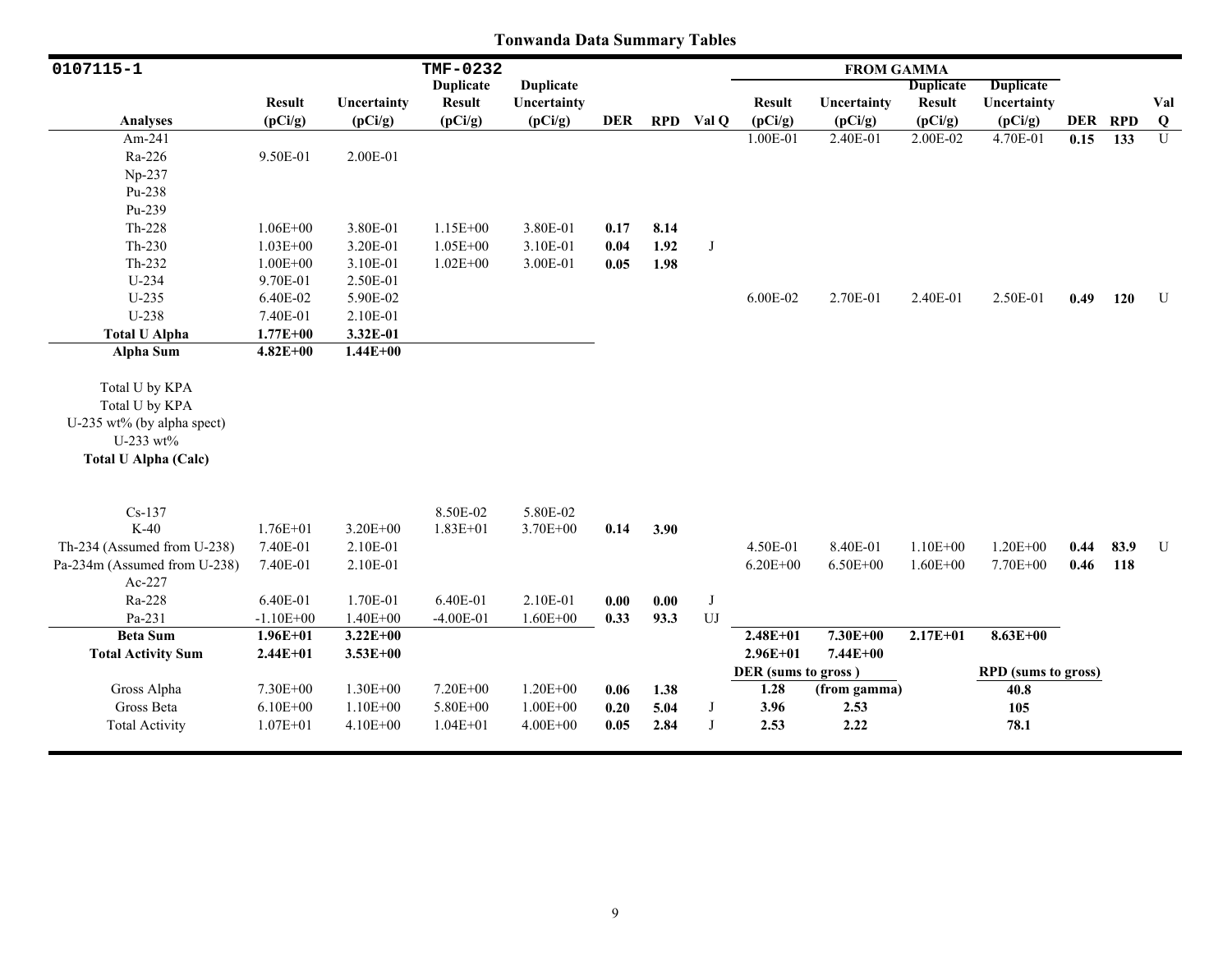| 0107115-2                    |               |              | TMF-0233         |                  |            |      |           |                     | <b>FROM GAMMA</b> |                  |                            |         |                         |
|------------------------------|---------------|--------------|------------------|------------------|------------|------|-----------|---------------------|-------------------|------------------|----------------------------|---------|-------------------------|
|                              |               |              | <b>Duplicate</b> | <b>Duplicate</b> |            |      |           |                     |                   | <b>Duplicate</b> | <b>Duplicate</b>           |         |                         |
|                              | <b>Result</b> | Uncertainty  | <b>Result</b>    | Uncertainty      |            |      |           | <b>Result</b>       | Uncertainty       | <b>Result</b>    | Uncertainty                |         | Val                     |
| <b>Analyses</b>              | (pCi/g)       | (pCi/g)      | (pCi/g)          | (pCi/g)          | <b>DER</b> |      | RPD Val Q | (pCi/g)             | (pCi/g)           | (pCi/g)          | (pCi/g)                    | DER RPD | $\overline{\mathbf{Q}}$ |
| Am-241                       |               |              |                  |                  |            |      |           | $-2.70E-01$         | 4.60E-01          |                  |                            |         | $\overline{U}$          |
| Ra-226                       | 7.00E-02      | 1.20E-01     |                  |                  |            |      | ${\bf U}$ |                     |                   |                  |                            |         |                         |
| Np-237                       |               |              |                  |                  |            |      |           |                     |                   |                  |                            |         |                         |
| Pu-238                       |               |              |                  |                  |            |      |           |                     |                   |                  |                            |         |                         |
| Pu-239                       |               |              |                  |                  |            |      |           |                     |                   |                  |                            |         |                         |
| Th-228                       | 9.80E-01      | 3.80E-01     |                  |                  |            |      |           |                     |                   |                  |                            |         |                         |
| $Th-230$                     | $1.02E + 00$  | 3.30E-01     |                  |                  |            |      |           |                     |                   |                  |                            |         |                         |
| $Th-232$                     | 9.40E-01      | 3.10E-01     |                  |                  |            |      |           |                     |                   |                  |                            |         |                         |
| U-234                        | 7.60E-01      | 2.20E-01     | 8.80E-01         | 2.40E-01         | 0.37       | 14.6 |           |                     |                   |                  |                            |         |                         |
| $U-235$                      | 7.40E-02      | 6.10E-02     | 1.12E-01         | 7.60E-02         | 0.39       | 40.9 |           | 1.00E-01            | 2.80E-01          |                  |                            |         | ${\bf U}$               |
| U-238                        | 7.50E-01      | 2.20E-01     | 9.10E-01         | 2.40E-01         | 0.49       | 19.3 |           |                     |                   |                  |                            |         |                         |
| <b>Total U Alpha</b>         | $1.58E + 00$  | 3.17E-01     | $1.90E + 00$     | 3.48E-01         |            |      |           |                     |                   |                  |                            |         |                         |
| <b>Alpha Sum</b>             | $3.60E + 00$  | $1.67E + 00$ | $1.90E + 00$     | 3.48E-01         |            |      |           |                     |                   |                  |                            |         |                         |
|                              |               |              |                  |                  |            |      |           |                     |                   |                  |                            |         |                         |
| Total U by KPA               |               |              |                  |                  |            |      |           |                     |                   |                  |                            |         |                         |
| Total U by KPA               |               |              |                  |                  |            |      |           |                     |                   |                  |                            |         |                         |
| U-235 wt% (by alpha spect)   |               |              |                  |                  |            |      |           |                     |                   |                  |                            |         |                         |
| U-233 wt%                    |               |              |                  |                  |            |      |           |                     |                   |                  |                            |         |                         |
| <b>Total U Alpha (Calc)</b>  |               |              |                  |                  |            |      |           |                     |                   |                  |                            |         |                         |
|                              |               |              |                  |                  |            |      |           |                     |                   |                  |                            |         |                         |
| <b>Total Radiological Sr</b> |               |              |                  |                  |            |      |           |                     |                   |                  |                            |         |                         |
| $K-40$                       | $1.72E + 01$  | $3.50E + 00$ |                  |                  |            |      |           |                     |                   |                  |                            |         |                         |
| Th-234 (Assumed from U-238)  | 7.50E-01      | 2.20E-01     | 9.10E-01         | 2.40E-01         | 0.49       | 19.3 |           | 6.00E-01            | $1.10E + 00$      |                  |                            |         | ${\bf U}$               |
| Pa-234m (Assumed from U-238) | 7.50E-01      | 2.20E-01     | 9.10E-01         | 2.40E-01         | 0.49       | 19.3 |           | $-2.30E + 00$       | 8.70E+00          |                  |                            |         | $\mathbf U$             |
| Ac-227                       |               |              |                  |                  |            |      |           |                     |                   |                  |                            |         |                         |
| Ra-228                       | 6.20E-01      | 2.10E-01     |                  |                  |            |      |           |                     |                   |                  |                            |         |                         |
| Pa-231                       | $-1.10E + 00$ | $1.70E + 00$ |                  |                  |            |      | UJ        |                     |                   |                  |                            |         |                         |
| <b>Beta Sum</b>              | $1.92E + 01$  | $3.53E + 00$ | $1.82E+00$       | 3.39E-01         |            |      |           | $1.60E + 01$        | $9.45E + 00$      |                  |                            |         |                         |
| <b>Total Activity Sum</b>    | $2.28E + 01$  | $3.90E + 00$ | $3.72E + 00$     | 4.86E-01         |            |      |           | $1.96E + 01$        | $9.59E + 00$      |                  |                            |         |                         |
|                              |               |              |                  |                  |            |      |           | DER (sums to gross) |                   |                  | <b>RPD</b> (sums to gross) |         |                         |
| Gross Alpha                  | 5.30E+00      | $1.00E + 00$ |                  |                  |            |      |           | 0.87                | (from gamma)      |                  | 38.1                       |         |                         |
| Gross Beta                   | 5.36E+00      | 9.70E-01     |                  |                  |            |      | J         | 3.78                | 1.12              |                  | 113                        |         |                         |
| <b>Total Activity</b>        | $1.24E + 01$  | $4.10E + 00$ |                  |                  |            |      |           | 1.84                | 0.69              |                  | 59.1                       |         |                         |
|                              |               |              |                  |                  |            |      |           |                     |                   |                  |                            |         |                         |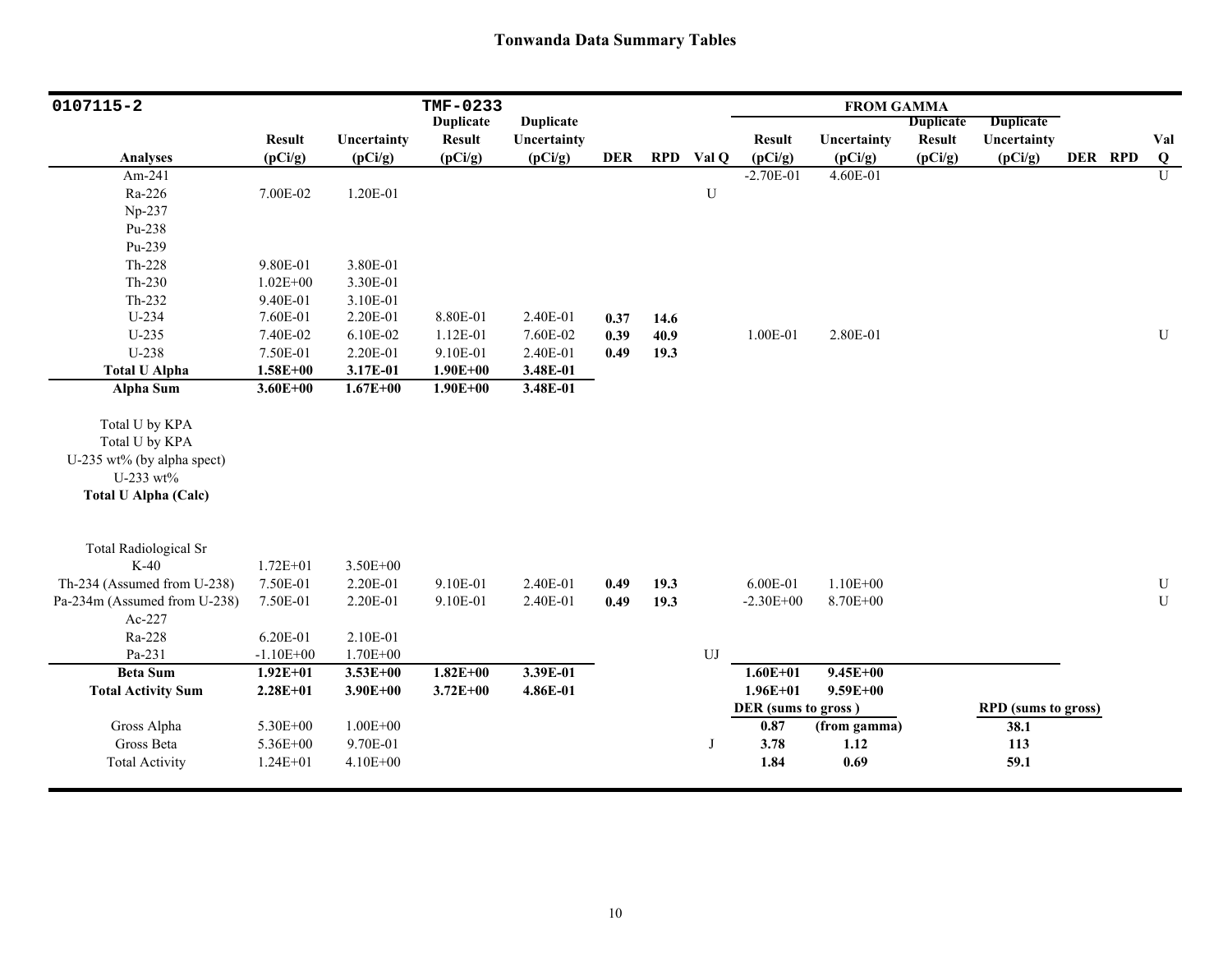| 0107115-3                    |               |              | TMF-0234         |                  |            |                  |                     | <b>FROM GAMMA</b> |                  |                            |         |                         |
|------------------------------|---------------|--------------|------------------|------------------|------------|------------------|---------------------|-------------------|------------------|----------------------------|---------|-------------------------|
|                              |               |              | <b>Duplicate</b> | <b>Duplicate</b> |            |                  |                     |                   | <b>Duplicate</b> | <b>Duplicate</b>           |         |                         |
|                              | <b>Result</b> | Uncertainty  | <b>Result</b>    | Uncertainty      |            |                  | <b>Result</b>       | Uncertainty       | <b>Result</b>    | Uncertainty                |         | Val                     |
| <b>Analyses</b>              | (pCi/g)       | (pCi/g)      | (pCi/g)          | (pCi/g)          | <b>DER</b> | RPD Val Q        | (pCi/g)             | (pCi/g)           | (pCi/g)          | (pCi/g)                    | DER RPD | $\overline{\mathbf{Q}}$ |
| Am-241                       |               |              |                  |                  |            |                  | $-9.00E - 02$       | 3.30E-01          |                  |                            |         | $\overline{U}$          |
| Ra-226                       | 4.70E-01      | 1.40E-01     |                  |                  |            |                  |                     |                   |                  |                            |         |                         |
| Np-237                       |               |              |                  |                  |            |                  |                     |                   |                  |                            |         |                         |
| Pu-238                       |               |              |                  |                  |            |                  |                     |                   |                  |                            |         |                         |
| Pu-239                       |               |              |                  |                  |            |                  |                     |                   |                  |                            |         |                         |
| $Th-228$                     | 4.20E-01      | 3.10E-01     |                  |                  |            |                  |                     |                   |                  |                            |         |                         |
| $Th-230$                     | 6.90E-01      | 2.70E-01     |                  |                  |            |                  |                     |                   |                  |                            |         |                         |
| Th-232                       | 4.20E-01      | 2.00E-01     |                  |                  |            |                  |                     |                   |                  |                            |         |                         |
| $U-234$                      | 5.10E-01      | 1.60E-01     |                  |                  |            |                  |                     |                   |                  |                            |         |                         |
| $U-235$                      | 7.20E-02      | 5.70E-02     |                  |                  |            |                  | $-1.30E-01$         | 2.80E-01          |                  |                            |         | ${\bf U}$               |
| U-238                        | 4.80E-01      | 1.60E-01     |                  |                  |            |                  |                     |                   |                  |                            |         |                         |
| <b>Total U Alpha</b>         | $1.06E + 00$  | 2.33E-01     |                  |                  |            |                  |                     |                   |                  |                            |         |                         |
| Alpha Sum                    | $2.07E + 00$  | $1.45E + 00$ |                  |                  |            |                  |                     |                   |                  |                            |         |                         |
|                              |               |              |                  |                  |            |                  |                     |                   |                  |                            |         |                         |
| Total U by KPA               |               |              |                  |                  |            |                  |                     |                   |                  |                            |         |                         |
| Total U by KPA               |               |              |                  |                  |            |                  |                     |                   |                  |                            |         |                         |
| U-235 wt% (by alpha spect)   |               |              |                  |                  |            |                  |                     |                   |                  |                            |         |                         |
| U-233 wt%                    |               |              |                  |                  |            |                  |                     |                   |                  |                            |         |                         |
| <b>Total U Alpha (Calc)</b>  |               |              |                  |                  |            |                  |                     |                   |                  |                            |         |                         |
|                              |               |              |                  |                  |            |                  |                     |                   |                  |                            |         |                         |
| <b>Total Radiological Sr</b> |               |              |                  |                  |            |                  |                     |                   |                  |                            |         |                         |
| $K-40$                       | $6.10E + 00$  | $1.90E + 00$ |                  |                  |            |                  |                     |                   |                  |                            |         |                         |
| Th-234 (Assumed from U-238)  | 4.80E-01      | 1.60E-01     |                  |                  |            |                  | $1.02E + 00$        | 8.30E-01          |                  |                            |         |                         |
| Pa-234m (Assumed from U-238) | 4.80E-01      | 1.60E-01     |                  |                  |            |                  | 7.30E+00            | 8.90E+00          |                  |                            |         | ${\bf U}$               |
| Ac-227                       |               |              |                  |                  |            |                  |                     |                   |                  |                            |         |                         |
| Ra-228                       | 4.00E-01      | 1.90E-01     |                  |                  |            |                  |                     |                   |                  |                            |         |                         |
| Pa-231                       | $-1.10E + 00$ | 1.50E+00     |                  |                  |            | ${\bf U}{\bf J}$ |                     |                   |                  |                            |         |                         |
| <b>Beta Sum</b>              | 7.33E+00      | $1.93E + 00$ |                  |                  |            |                  | $1.47E + 01$        | $9.14E + 00$      |                  |                            |         |                         |
| <b>Total Activity Sum</b>    | $9.40E + 00$  | $2.42E + 00$ |                  |                  |            |                  | $1.68E + 01$        | $9.26E + 00$      |                  |                            |         |                         |
|                              |               |              |                  |                  |            |                  | DER (sums to gross) |                   |                  | <b>RPD</b> (sums to gross) |         |                         |
| Gross Alpha                  | 3.20E+00      | $1.50E + 00$ |                  |                  |            |                  | 0.54                | (from gamma)      |                  | 42.8                       |         |                         |
| Gross Beta                   | 1.50E+00      | $1.60E + 00$ |                  |                  |            | J                | 2.32                | $1.42$            |                  | 132                        |         |                         |
| <b>Total Activity</b>        | 8.50E+00      | 4.30E+00     |                  |                  |            |                  | 0.18                | $0.81\,$          |                  | 10.1                       |         |                         |
|                              |               |              |                  |                  |            |                  |                     |                   |                  |                            |         |                         |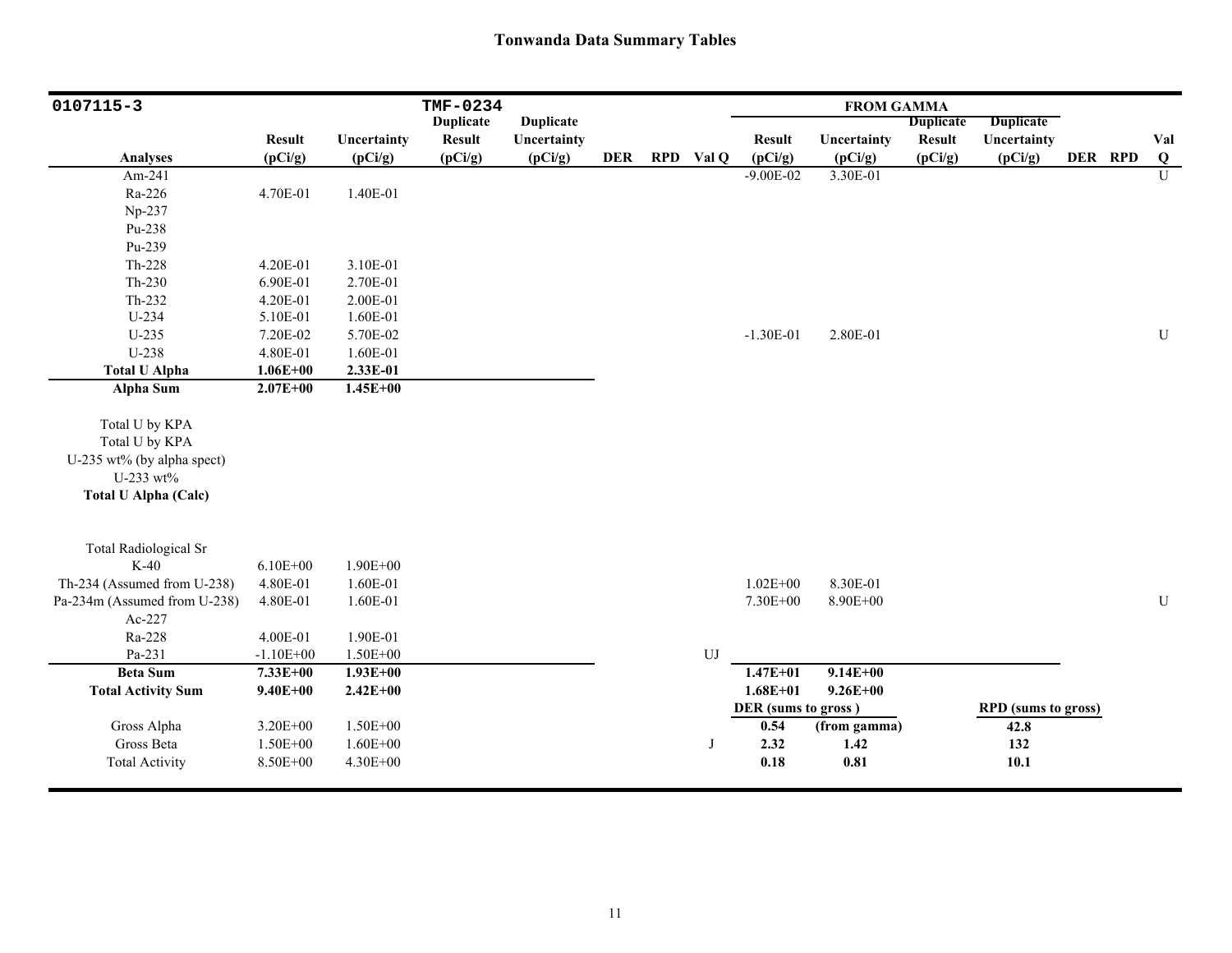| 0107115-4                                                                                                  |               |              | TMF-0235         |                  |            |            |                     | <b>FROM GAMMA</b> |                  |                            |         |                |
|------------------------------------------------------------------------------------------------------------|---------------|--------------|------------------|------------------|------------|------------|---------------------|-------------------|------------------|----------------------------|---------|----------------|
|                                                                                                            |               |              | <b>Duplicate</b> | <b>Duplicate</b> |            |            |                     |                   | <b>Duplicate</b> | <b>Duplicate</b>           |         |                |
|                                                                                                            | <b>Result</b> | Uncertainty  | <b>Result</b>    | Uncertainty      |            |            | <b>Result</b>       | Uncertainty       | <b>Result</b>    | Uncertainty                |         | Val            |
| <b>Analyses</b>                                                                                            | (pCi/g)       | (pCi/g)      | (pCi/g)          | (pCi/g)          | <b>DER</b> | RPD Val Q  | (pCi/g)             | (pCi/g)           | (pCi/g)          | (pCi/g)                    | DER RPD | Q              |
| Am-241                                                                                                     |               |              |                  |                  |            |            | 3.40E-02            | 8.80E-02          |                  |                            |         | $\overline{U}$ |
| Ra-226                                                                                                     | $1.05E + 00$  | 3.00E-01     |                  |                  |            |            |                     |                   |                  |                            |         |                |
| Np-237                                                                                                     |               |              |                  |                  |            |            |                     |                   |                  |                            |         |                |
| Pu-238                                                                                                     |               |              |                  |                  |            |            |                     |                   |                  |                            |         |                |
| Pu-239                                                                                                     |               |              |                  |                  |            |            |                     |                   |                  |                            |         |                |
| $Th-228$                                                                                                   | $1.10E + 00$  | 4.00E-01     |                  |                  |            |            |                     |                   |                  |                            |         |                |
| $Th-230$                                                                                                   | 6.90E-01      | 2.70E-01     |                  |                  |            |            |                     |                   |                  |                            |         |                |
| Th-232                                                                                                     | 8.90E-01      | 3.00E-01     |                  |                  |            |            |                     |                   |                  |                            |         |                |
| U-234                                                                                                      | 7.90E-01      | 2.10E-01     |                  |                  |            |            |                     |                   |                  |                            |         |                |
| $U-235$                                                                                                    | 8.30E-02      | 6.30E-02     |                  |                  |            |            | 1.60E-01            | 2.40E-01          |                  |                            |         | U              |
| U-238                                                                                                      | 7.80E-01      | 2.10E-01     |                  |                  |            |            |                     |                   |                  |                            |         |                |
| <b>Total U Alpha</b>                                                                                       | $1.65E + 00$  | 3.04E-01     |                  |                  |            |            |                     |                   |                  |                            |         |                |
| <b>Alpha Sum</b>                                                                                           | $4.03E + 00$  | $1.53E+00$   |                  |                  |            |            |                     |                   |                  |                            |         |                |
| Total U by KPA<br>Total U by KPA<br>U-235 wt% (by alpha spect)<br>U-233 wt%<br><b>Total U Alpha (Calc)</b> |               |              |                  |                  |            |            |                     |                   |                  |                            |         |                |
| <b>Total Radiological Sr</b>                                                                               |               |              |                  |                  |            |            |                     |                   |                  |                            |         |                |
| $K-40$                                                                                                     | $1.48E + 01$  | 3.30E+00     |                  |                  |            |            |                     |                   |                  |                            |         |                |
| Th-234 (Assumed from U-238)                                                                                | 7.80E-01      | 2.10E-01     |                  |                  |            |            | $1.43E + 00$        | 9.20E-01          |                  |                            |         |                |
| Pa-234m (Assumed from U-238)                                                                               | 7.80E-01      | 2.10E-01     |                  |                  |            |            | $2.00E + 00$        | $1.10E + 01$      |                  |                            |         | ${\bf U}$      |
| Ac-227                                                                                                     |               |              |                  |                  |            |            |                     |                   |                  |                            |         |                |
| Ra-228                                                                                                     | 5.50E-01      | 2.00E-01     |                  |                  |            |            |                     |                   |                  |                            |         |                |
| Pa-231                                                                                                     | $-1.50E + 00$ | 1.50E+00     |                  |                  |            | ${\rm UJ}$ |                     |                   |                  |                            |         |                |
| <b>Beta Sum</b>                                                                                            | $1.67E + 01$  | $3.32E + 00$ |                  |                  |            |            | $1.86E + 01$        | $1.15E + 01$      |                  |                            |         |                |
| <b>Total Activity Sum</b>                                                                                  | $2.08E + 01$  | $3.66E + 00$ |                  |                  |            |            | $2.26E + 01$        | $1.16E + 01$      |                  |                            |         |                |
|                                                                                                            |               |              |                  |                  |            |            | DER (sums to gross) |                   |                  | <b>RPD</b> (sums to gross) |         |                |
| Gross Alpha                                                                                                | 5.40E+00      | $1.00E + 00$ |                  |                  |            |            | 0.75                | (from gamma)      |                  | 29.0                       |         |                |
| Gross Beta                                                                                                 | $5.24E + 00$  | 9.60E-01     |                  |                  |            | J          | 3.32                | 1.16              |                  | 105                        |         |                |
| <b>Total Activity</b>                                                                                      | 8.20E+00      | 3.90E+00     |                  |                  |            | J          | 2.35                | 1.18              |                  | 86.8                       |         |                |
|                                                                                                            |               |              |                  |                  |            |            |                     |                   |                  |                            |         |                |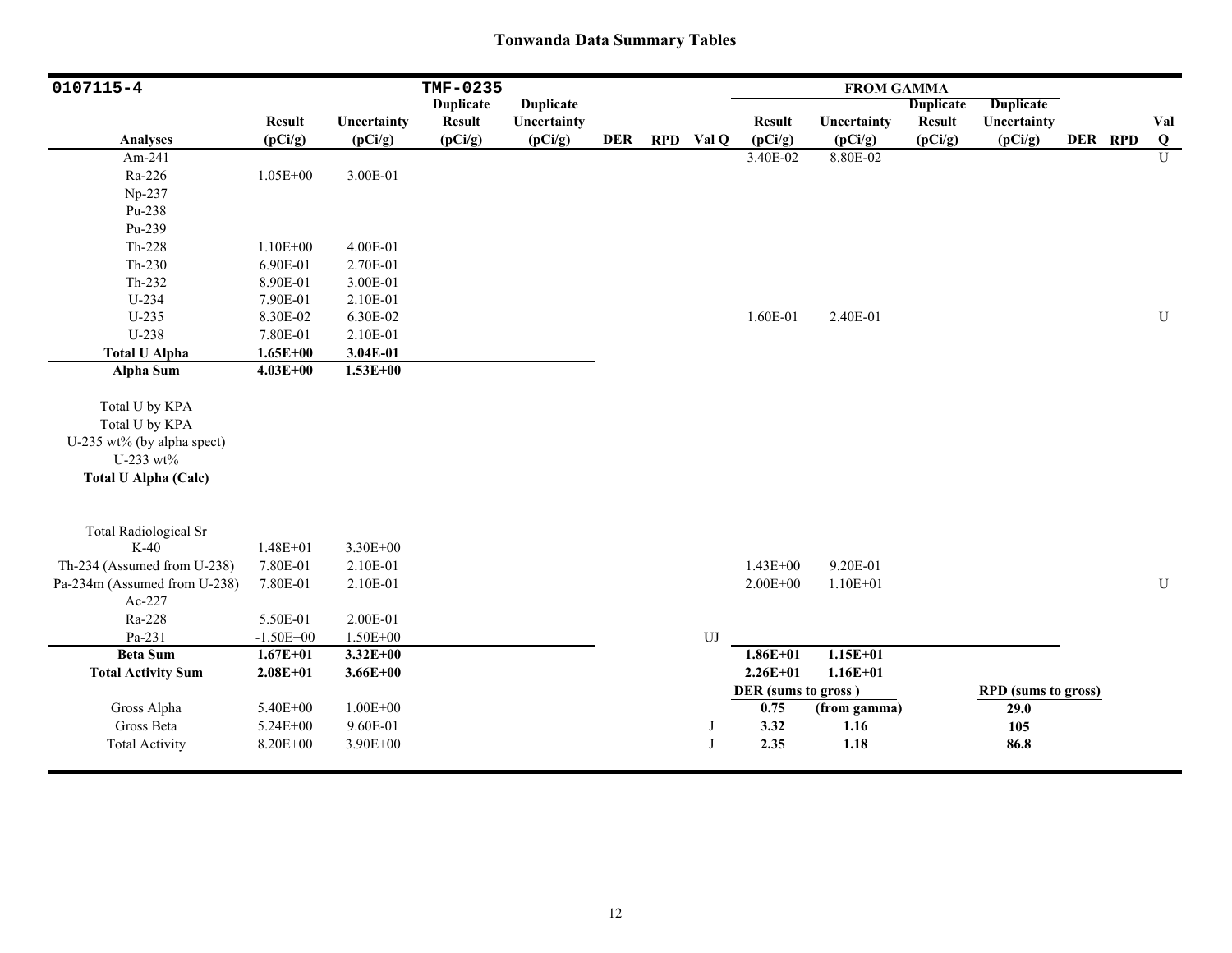| 0107115-5                    |               |              | <b>TMF-9248</b>  |                  |            |      |                  |                     | <b>FROM GAMMA</b> |                  |                            |         |                |
|------------------------------|---------------|--------------|------------------|------------------|------------|------|------------------|---------------------|-------------------|------------------|----------------------------|---------|----------------|
|                              |               |              | <b>Duplicate</b> | <b>Duplicate</b> |            |      |                  |                     |                   | <b>Duplicate</b> | <b>Duplicate</b>           |         |                |
|                              | <b>Result</b> | Uncertainty  | Result           | Uncertainty      |            |      |                  | <b>Result</b>       | Uncertainty       | <b>Result</b>    | Uncertainty                |         | Val            |
| <b>Analyses</b>              | (pCi/g)       | (pCi/g)      | (pCi/g)          | (pCi/g)          | <b>DER</b> |      | RPD Val Q        | (pCi/g)             | (pCi/g)           | (pCi/g)          | (pCi/g)                    | DER RPD | Q              |
| Am-241                       |               |              |                  |                  |            |      |                  | 4.50E-02            | 9.80E-02          |                  |                            |         | $\overline{U}$ |
| Ra-226                       | 9.80E-01      | 2.10E-01     |                  |                  |            |      |                  |                     |                   |                  |                            |         |                |
| Np-237                       |               |              |                  |                  |            |      |                  |                     |                   |                  |                            |         |                |
| Pu-238                       |               |              |                  |                  |            |      |                  |                     |                   |                  |                            |         |                |
| Pu-239                       |               |              |                  |                  |            |      |                  |                     |                   |                  |                            |         |                |
| $Th-228$                     | $1.05E + 00$  | 4.20E-01     | 8.40E-01         | 3.30E-01         | 0.39       | 22.2 |                  |                     |                   |                  |                            |         |                |
| $Th-230$                     | 8.10E-01      | 3.00E-01     | $1.08E + 00$     | 3.20E-01         | 0.62       | 28.6 | J                |                     |                   |                  |                            |         |                |
| Th-232                       | 7.40E-01      | 2.80E-01     | 9.70E-01         | 3.00E-01         | 0.56       | 26.9 |                  |                     |                   |                  |                            |         |                |
| $U-234$                      | 8.70E-01      | 2.30E-01     |                  |                  |            |      |                  |                     |                   |                  |                            |         |                |
| $U-235$                      | 9.10E-02      | 6.50E-02     |                  |                  |            |      |                  | $-3.00E-02$         | 2.60E-01          |                  |                            |         | ${\bf U}$      |
| U-238                        | 7.80E-01      | 2.20E-01     |                  |                  |            |      |                  |                     |                   |                  |                            |         |                |
| <b>Total U Alpha</b>         | $1.74E + 00$  | 3.25E-01     |                  |                  |            |      |                  |                     |                   |                  |                            |         |                |
| Alpha Sum                    | $5.77E + 00$  | $2.10E + 00$ |                  |                  |            |      |                  |                     |                   |                  |                            |         |                |
|                              |               |              |                  |                  |            |      |                  |                     |                   |                  |                            |         |                |
| Total U by KPA               |               |              |                  |                  |            |      |                  |                     |                   |                  |                            |         |                |
| Total U by KPA               |               |              |                  |                  |            |      |                  |                     |                   |                  |                            |         |                |
| U-235 wt% (by alpha spect)   |               |              |                  |                  |            |      |                  |                     |                   |                  |                            |         |                |
| U-233 wt%                    |               |              |                  |                  |            |      |                  |                     |                   |                  |                            |         |                |
| <b>Total U Alpha (Calc)</b>  |               |              |                  |                  |            |      |                  |                     |                   |                  |                            |         |                |
|                              |               |              |                  |                  |            |      |                  |                     |                   |                  |                            |         |                |
| <b>Total Radiological Sr</b> |               |              |                  |                  |            |      |                  |                     |                   |                  |                            |         |                |
| $K-40$                       | $1.68E + 01$  | 3.50E+00     |                  |                  |            |      |                  |                     |                   |                  |                            |         |                |
| Th-234 (Assumed from U-238)  | 7.80E-01      | 2.20E-01     |                  |                  |            |      |                  | $1.09E + 00$        | 8.90E-01          |                  |                            |         |                |
| Pa-234m (Assumed from U-238) | 7.80E-01      | 2.20E-01     |                  |                  |            |      |                  | $1.80E + 00$        | 9.50E+00          |                  |                            |         | ${\bf U}$      |
| Ac-227                       |               |              |                  |                  |            |      |                  |                     |                   |                  |                            |         |                |
| Ra-228                       | 6.80E-01      | 2.30E-01     |                  |                  |            |      |                  |                     |                   |                  |                            |         |                |
| Pa-231                       | 5.00E-01      | $2.20E + 00$ |                  |                  |            |      | ${\bf U}{\bf J}$ |                     |                   |                  |                            |         |                |
| <b>Beta Sum</b>              | $1.91E + 01$  | $3.53E + 00$ |                  |                  |            |      |                  | $2.04E + 01$        | $1.02E + 01$      |                  |                            |         |                |
| <b>Total Activity Sum</b>    | $2.49E+01$    | $4.11E+00$   |                  |                  |            |      |                  | $2.62E + 01$        | $1.04E + 01$      |                  |                            |         |                |
|                              |               |              |                  |                  |            |      |                  | DER (sums to gross) |                   |                  | <b>RPD</b> (sums to gross) |         |                |
| Gross Alpha                  | 4.83E+00      | 9.80E-01     |                  |                  |            |      |                  | 0.41                | (from gamma)      |                  | 17.8                       |         |                |
| Gross Beta                   | 5.48E+00      | 9.90E-01     |                  |                  |            |      | J                | 3.71                | 1.46              |                  | 111                        |         |                |
| <b>Total Activity</b>        | $1.04E + 01$  | $4.00E + 00$ |                  |                  |            |      | J                | 2.52                | 1.42              |                  | 82.1                       |         |                |
|                              |               |              |                  |                  |            |      |                  |                     |                   |                  |                            |         |                |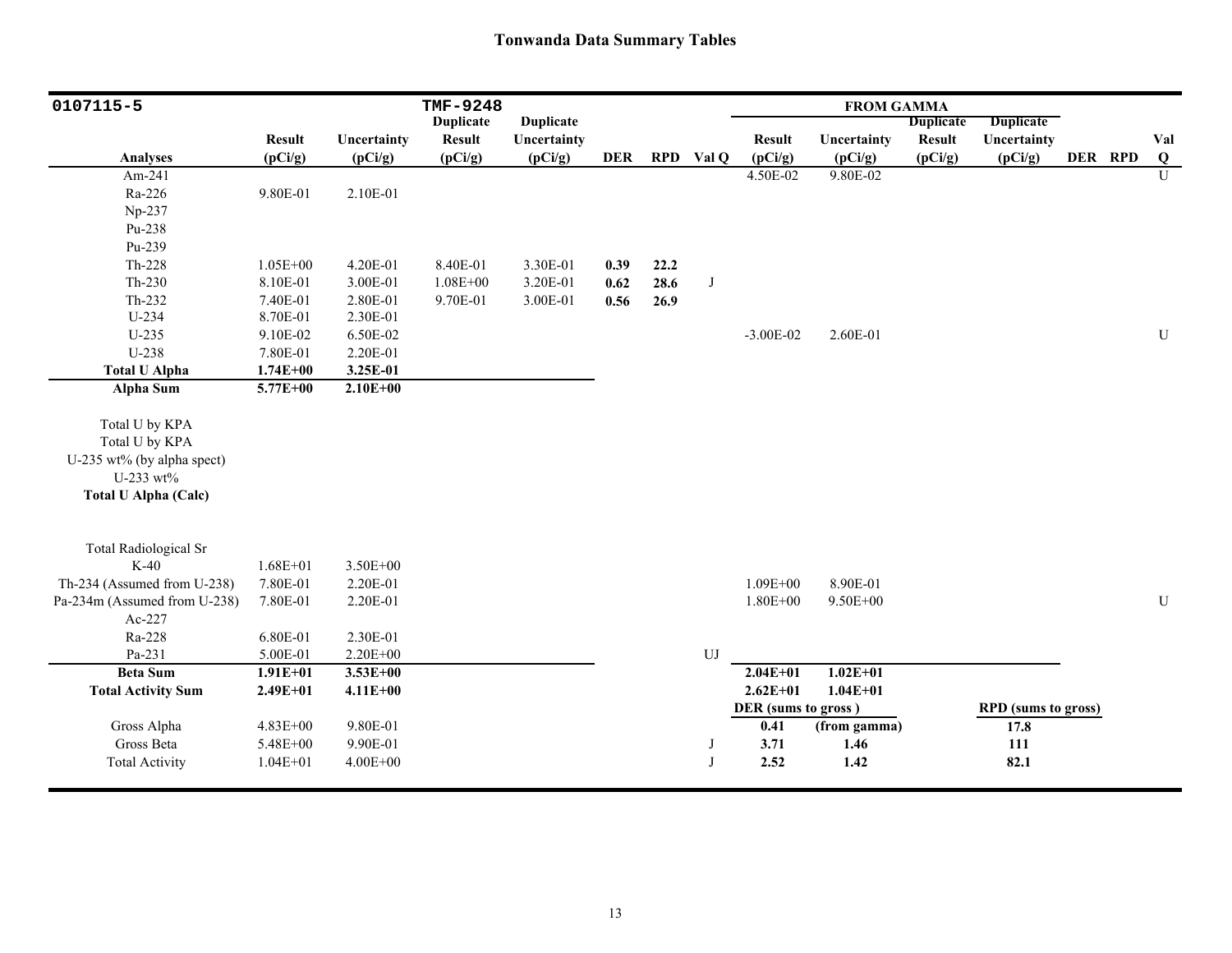| 0107115-6                              |               |              | TMF-9249         |                  |            |      |           |                     | <b>FROM GAMMA</b> |                  |                            |         |                |
|----------------------------------------|---------------|--------------|------------------|------------------|------------|------|-----------|---------------------|-------------------|------------------|----------------------------|---------|----------------|
|                                        |               |              | <b>Duplicate</b> | <b>Duplicate</b> |            |      |           |                     |                   | <b>Duplicate</b> | <b>Duplicate</b>           |         |                |
|                                        | <b>Result</b> | Uncertainty  | <b>Result</b>    | Uncertainty      |            |      |           | <b>Result</b>       | Uncertainty       | <b>Result</b>    | Uncertainty                |         | Val            |
| <b>Analyses</b>                        | (pCi/g)       | (pCi/g)      | (pCi/g)          | (pCi/g)          | <b>DER</b> |      | RPD Val Q | (pCi/g)             | (pCi/g)           | (pCi/g)          | (pCi/g)                    | DER RPD | Q              |
| Am-241                                 |               |              |                  |                  |            |      |           | 6.00E-02            | 1.40E-01          |                  |                            |         | $\overline{U}$ |
| Ra-226                                 | $1.05E + 00$  | 2.50E-01     |                  |                  |            |      |           |                     |                   |                  |                            |         |                |
| Np-237                                 |               |              |                  |                  |            |      |           |                     |                   |                  |                            |         |                |
| Pu-238                                 |               |              |                  |                  |            |      |           |                     |                   |                  |                            |         |                |
| Pu-239                                 |               |              |                  |                  |            |      |           |                     |                   |                  |                            |         |                |
| Th-228                                 | 6.30E-01      | 3.00E-01     |                  |                  |            |      |           |                     |                   |                  |                            |         |                |
| $Th-230$                               | 8.60E-01      | 2.70E-01     |                  |                  |            |      |           |                     |                   |                  |                            |         |                |
| Th-232                                 | 8.90E-01      | 2.80E-01     |                  |                  |            |      |           |                     |                   |                  |                            |         |                |
| U-234                                  | 9.60E-01      | 2.40E-01     | 7.70E-01         | 2.10E-01         | 0.60       | 22.0 |           |                     |                   |                  |                            |         |                |
| $U-235$                                | 1.52E-01      | 8.20E-02     | 4.60E-02         | 5.00E-02         | 1.10       | 107  |           | 6.00E-02            | 2.40E-01          |                  |                            |         | $\mathbf U$    |
| U-238                                  | 8.70E-01      | 2.20E-01     | 8.40E-01         | 2.20E-01         | 0.10       | 3.51 |           |                     |                   |                  |                            |         |                |
| <b>Total U Alpha</b>                   | $1.98E + 00$  | 3.36E-01     | $1.66E + 00$     | 3.08E-01         |            |      |           |                     |                   |                  |                            |         |                |
| <b>Alpha Sum</b>                       | $5.23E + 00$  | $1.18E + 00$ | $1.66E + 00$     | 3.08E-01         |            |      |           |                     |                   |                  |                            |         |                |
| Total U by KPA                         |               |              |                  |                  |            |      |           |                     |                   |                  |                            |         |                |
| Total U by KPA                         |               |              |                  |                  |            |      |           |                     |                   |                  |                            |         |                |
| U-235 wt% (by alpha spect)             |               |              |                  |                  |            |      |           |                     |                   |                  |                            |         |                |
| U-233 wt%                              |               |              |                  |                  |            |      |           |                     |                   |                  |                            |         |                |
| <b>Total U Alpha (Calc)</b>            |               |              |                  |                  |            |      |           |                     |                   |                  |                            |         |                |
|                                        |               |              |                  |                  |            |      |           |                     |                   |                  |                            |         |                |
|                                        |               |              |                  |                  |            |      |           |                     |                   |                  |                            |         |                |
| <b>Total Radiological Sr</b><br>$K-40$ | $1.77E + 01$  | $3.20E + 00$ |                  |                  |            |      |           |                     |                   |                  |                            |         |                |
| Th-234 (Assumed from U-238)            | 8.70E-01      | 2.20E-01     | 8.40E-01         | 2.20E-01         | 0.10       | 3.51 |           | 2.00E-01            | 5.70E-01          |                  |                            |         | ${\bf U}$      |
| Pa-234m (Assumed from U-238)           | 8.70E-01      | 2.20E-01     | 8.40E-01         | 2.20E-01         | 0.10       | 3.51 |           | $3.70E + 00$        | $6.30E + 00$      |                  |                            |         | $\mathbf U$    |
| Ac-227                                 |               |              |                  |                  |            |      |           |                     |                   |                  |                            |         |                |
| Ra-228                                 | 7.80E-01      | 1.90E-01     |                  |                  |            |      |           |                     |                   |                  |                            |         |                |
| Pa-231                                 | $-2.00E-01$   | $1.10E + 00$ |                  |                  |            |      | UJ        |                     |                   |                  |                            |         |                |
| <b>Beta Sum</b>                        | $2.02E + 01$  | $3.22E + 00$ | $1.68E + 00$     | 3.11E-01         |            |      |           | $2.24E + 01$        | $7.09E + 00$      |                  |                            |         |                |
| <b>Total Activity Sum</b>              | $2.54E + 01$  | $3.43E + 00$ | $3.34E + 00$     | 4.38E-01         |            |      |           | $2.76E + 01$        | 7.19E+00          |                  |                            |         |                |
|                                        |               |              |                  |                  |            |      |           | DER (sums to gross) |                   |                  | <b>RPD</b> (sums to gross) |         |                |
| Gross Alpha                            | $6.00E + 00$  | $1.20E + 00$ |                  |                  |            |      |           | 0.46                | (from gamma)      |                  | 13.7                       |         |                |
| Gross Beta                             | 5.10E+00      | $1.00E + 00$ |                  |                  |            |      | J         | 4.47                | 2.41              |                  | 119                        |         |                |
| <b>Total Activity</b>                  | $9.10E + 00$  | $4.00E + 00$ |                  |                  |            |      | J         | 3.10                | 2.25              |                  | 94.6                       |         |                |
|                                        |               |              |                  |                  |            |      |           |                     |                   |                  |                            |         |                |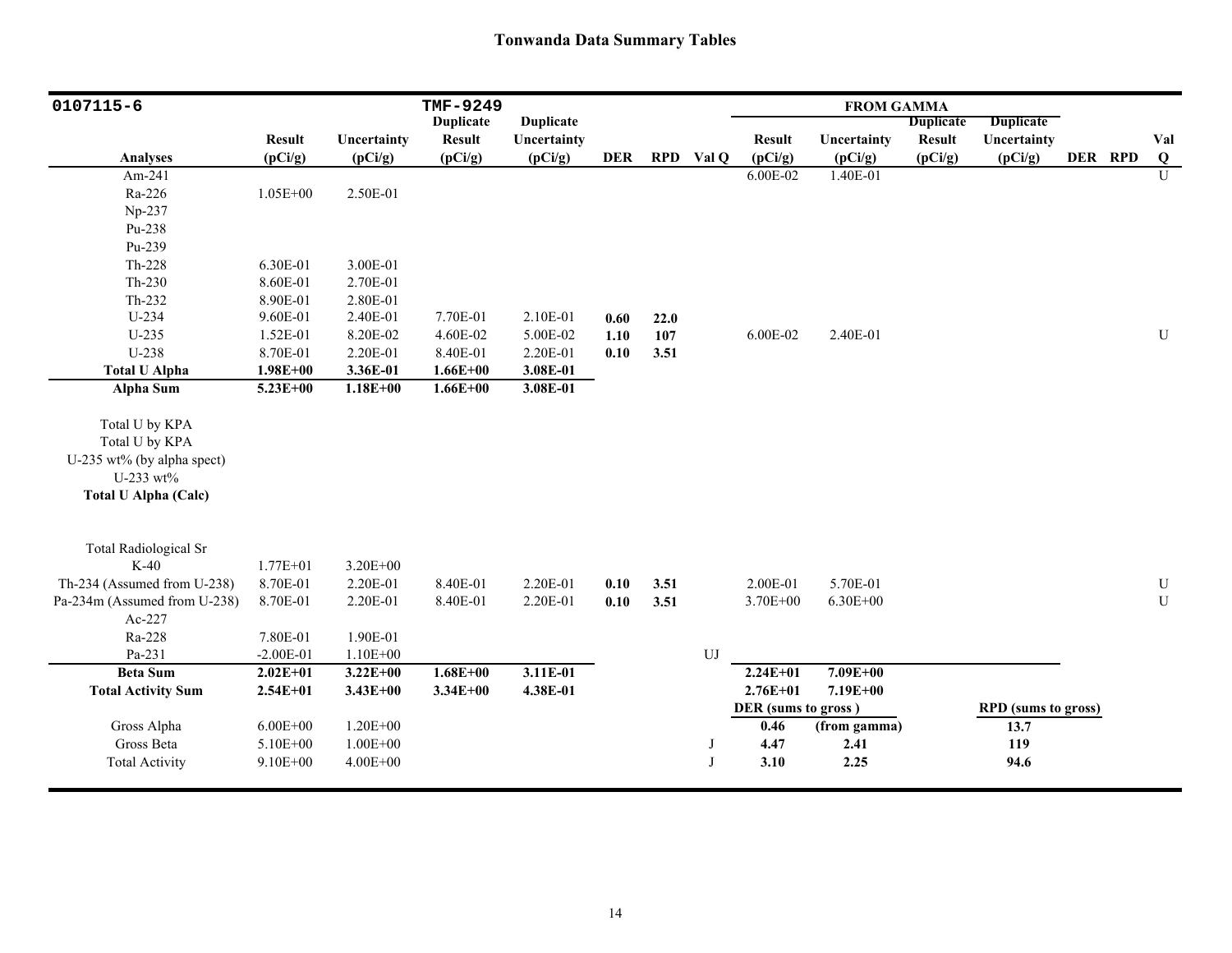| 0107115-7                    |               |              | TMF-0236         |                  |     |            |                     | <b>FROM GAMMA</b> |                  |                            |         |                |
|------------------------------|---------------|--------------|------------------|------------------|-----|------------|---------------------|-------------------|------------------|----------------------------|---------|----------------|
|                              |               |              | <b>Duplicate</b> | <b>Duplicate</b> |     |            |                     |                   | <b>Duplicate</b> | <b>Duplicate</b>           |         |                |
|                              | <b>Result</b> | Uncertainty  | <b>Result</b>    | Uncertainty      |     |            | <b>Result</b>       | Uncertainty       | <b>Result</b>    | Uncertainty                |         | Val            |
| <b>Analyses</b>              | (pCi/g)       | (pCi/g)      | (pCi/g)          | (pCi/g)          | DER | RPD Val Q  | (pCi/g)             | (pCi/g)           | (pCi/g)          | (pCi/g)                    | DER RPD | $\bf Q$        |
| Am-241                       |               |              |                  |                  |     |            | $-1.90E-01$         | 1.50E-01          |                  |                            |         | $\overline{U}$ |
| Ra-226                       | 9.60E-01      | 2.10E-01     |                  |                  |     |            |                     |                   |                  |                            |         |                |
| Np-237                       |               |              |                  |                  |     |            |                     |                   |                  |                            |         |                |
| Pu-238                       |               |              |                  |                  |     |            |                     |                   |                  |                            |         |                |
| Pu-239                       |               |              |                  |                  |     |            |                     |                   |                  |                            |         |                |
| Th-228                       | 5.70E-01      | 2.70E-01     |                  |                  |     |            |                     |                   |                  |                            |         |                |
| $Th-230$                     | 9.90E-01      | 3.10E-01     |                  |                  |     | J          |                     |                   |                  |                            |         |                |
| Th-232                       | 7.00E-01      | 2.60E-01     |                  |                  |     |            |                     |                   |                  |                            |         |                |
| U-234                        | $1.05E + 00$  | 2.50E-01     |                  |                  |     |            |                     |                   |                  |                            |         |                |
| $U-235$                      | 1.67E-01      | 8.60E-02     |                  |                  |     |            | $-1.00E-01$         | 2.50E-01          |                  |                            |         | ${\bf U}$      |
| U-238                        | $1.03E + 00$  | 2.50E-01     |                  |                  |     |            |                     |                   |                  |                            |         |                |
| <b>Total U Alpha</b>         | $2.25E + 00$  | 3.64E-01     |                  |                  |     |            |                     |                   |                  |                            |         |                |
| <b>Alpha Sum</b>             | $5.02E + 00$  | $1.26E + 00$ |                  |                  |     |            |                     |                   |                  |                            |         |                |
|                              |               |              |                  |                  |     |            |                     |                   |                  |                            |         |                |
| Total U by KPA               |               |              |                  |                  |     |            |                     |                   |                  |                            |         |                |
| Total U by KPA               |               |              |                  |                  |     |            |                     |                   |                  |                            |         |                |
| U-235 wt% (by alpha spect)   |               |              |                  |                  |     |            |                     |                   |                  |                            |         |                |
| U-233 wt%                    |               |              |                  |                  |     |            |                     |                   |                  |                            |         |                |
| <b>Total U Alpha (Calc)</b>  |               |              |                  |                  |     |            |                     |                   |                  |                            |         |                |
|                              |               |              |                  |                  |     |            |                     |                   |                  |                            |         |                |
|                              |               |              |                  |                  |     |            |                     |                   |                  |                            |         |                |
| $Cs-137$                     | 1.08E-01      | 5.30E-02     |                  |                  |     |            |                     |                   |                  |                            |         |                |
| $K-40$                       | $1.24E + 01$  | $2.40E + 00$ |                  |                  |     |            |                     |                   |                  |                            |         |                |
| Th-234 (Assumed from U-238)  | $1.03E + 00$  | 2.50E-01     |                  |                  |     |            | $1.20E + 00$        | $1.00E + 00$      |                  |                            |         |                |
| Pa-234m (Assumed from U-238) | $1.03E + 00$  | 2.50E-01     |                  |                  |     |            | $-1.70E + 00$       | 7.20E+00          |                  |                            |         | ${\bf U}$      |
| Ac-227                       |               |              |                  |                  |     |            |                     |                   |                  |                            |         |                |
| Ra-228                       | 6.20E-01      | 2.00E-01     |                  |                  |     |            |                     |                   |                  |                            |         |                |
| Pa-231                       | $-5.00E-01$   | $1.20E + 00$ |                  |                  |     | ${\rm UJ}$ |                     |                   |                  |                            |         |                |
| <b>Beta Sum</b>              | $1.51E + 01$  | $2.44E + 00$ |                  |                  |     |            | $1.26E + 01$        | $7.66E + 00$      |                  |                            |         |                |
| <b>Total Activity Sum</b>    | $2.01E + 01$  | $2.74E + 00$ |                  |                  |     |            | $1.76E + 01$        | 7.76E+00          |                  |                            |         |                |
|                              |               |              |                  |                  |     |            | DER (sums to gross) |                   |                  | <b>RPD</b> (sums to gross) |         |                |
| Gross Alpha                  | 3.46E+00      | 8.80E-01     |                  |                  |     |            | 1.01                | (from gamma)      |                  | 36.7                       |         |                |
| Gross Beta                   | 2.36E+00      | 8.60E-01     |                  |                  |     | J          | 4.94                | 1.32              |                  | 146                        |         |                |
| <b>Total Activity</b>        | $1.26E + 01$  | 4.40E+00     |                  |                  |     | J          | 1.46                | 0.56              |                  | 46.1                       |         |                |
|                              |               |              |                  |                  |     |            |                     |                   |                  |                            |         |                |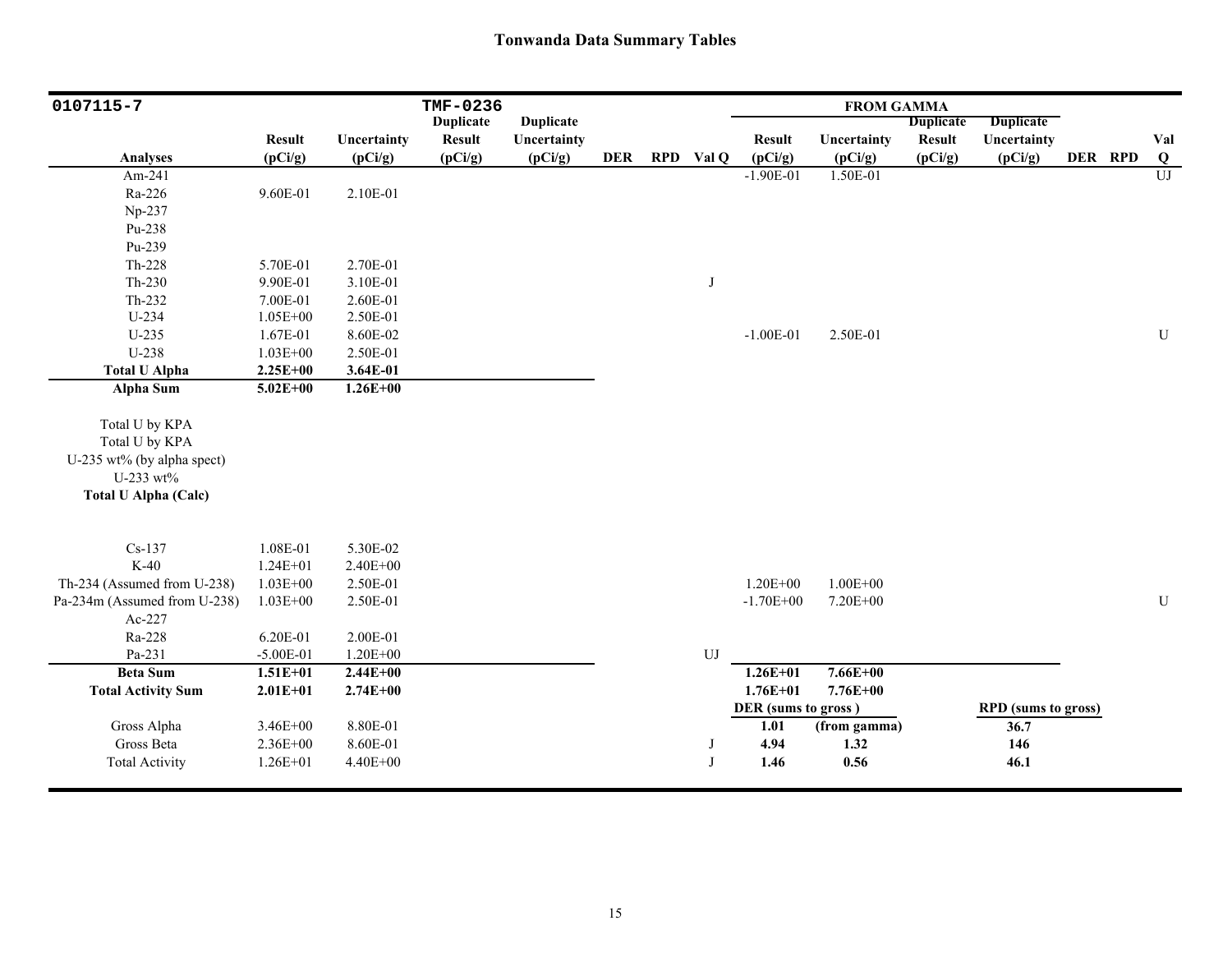| 0107115-8                    |               |              | TMF-0237         |                  |            |           |                     | <b>FROM GAMMA</b> |                  |                            |         |                |
|------------------------------|---------------|--------------|------------------|------------------|------------|-----------|---------------------|-------------------|------------------|----------------------------|---------|----------------|
|                              |               |              | <b>Duplicate</b> | <b>Duplicate</b> |            |           |                     |                   | <b>Duplicate</b> | <b>Duplicate</b>           |         |                |
|                              | <b>Result</b> | Uncertainty  | <b>Result</b>    | Uncertainty      |            |           | <b>Result</b>       | Uncertainty       | <b>Result</b>    | Uncertainty                |         | Val            |
| <b>Analyses</b>              | (pCi/g)       | (pCi/g)      | (pCi/g)          | (pCi/g)          | <b>DER</b> | RPD Val Q | (pCi/g)             | (pCi/g)           | (pCi/g)          | (pCi/g)                    | DER RPD | $\bf{Q}$       |
| Am-241                       |               |              |                  |                  |            |           | 1.00E-02            | 2.40E-01          |                  |                            |         | $\overline{U}$ |
| Ra-226                       | $1.02E + 00$  | 2.30E-01     |                  |                  |            |           |                     |                   |                  |                            |         |                |
| Np-237                       |               |              |                  |                  |            |           |                     |                   |                  |                            |         |                |
| Pu-238                       |               |              |                  |                  |            |           |                     |                   |                  |                            |         |                |
| Pu-239                       |               |              |                  |                  |            |           |                     |                   |                  |                            |         |                |
| Th-228                       | 7.00E-01      | 3.10E-01     |                  |                  |            |           |                     |                   |                  |                            |         |                |
| Th-230                       | $1.04E + 00$  | 3.20E-01     |                  |                  |            | J         |                     |                   |                  |                            |         |                |
| Th-232                       | 7.90E-01      | 2.70E-01     |                  |                  |            |           |                     |                   |                  |                            |         |                |
| U-234                        | 8.30E-01      | 2.40E-01     |                  |                  |            |           |                     |                   |                  |                            |         |                |
| $U-235$                      | 5.60E-02      | 5.60E-02     |                  |                  |            |           | $-4.00E-02$         | 2.60E-01          |                  |                            |         | ${\bf U}$      |
| U-238                        | 6.90E-01      | 2.20E-01     |                  |                  |            |           |                     |                   |                  |                            |         |                |
| <b>Total U Alpha</b>         | $1.58E + 00$  | 3.30E-01     |                  |                  |            |           |                     |                   |                  |                            |         |                |
| Alpha Sum                    | $5.22E + 00$  | $1.26E + 00$ |                  |                  |            |           |                     |                   |                  |                            |         |                |
|                              |               |              |                  |                  |            |           |                     |                   |                  |                            |         |                |
| Total U by KPA               |               |              |                  |                  |            |           |                     |                   |                  |                            |         |                |
| Total U by KPA               |               |              |                  |                  |            |           |                     |                   |                  |                            |         |                |
| U-235 wt% (by alpha spect)   |               |              |                  |                  |            |           |                     |                   |                  |                            |         |                |
| U-233 wt%                    |               |              |                  |                  |            |           |                     |                   |                  |                            |         |                |
| <b>Total U Alpha (Calc)</b>  |               |              |                  |                  |            |           |                     |                   |                  |                            |         |                |
|                              |               |              |                  |                  |            |           |                     |                   |                  |                            |         |                |
|                              |               |              |                  |                  |            |           |                     |                   |                  |                            |         |                |
| <b>Total Radiological Sr</b> |               |              |                  |                  |            |           |                     |                   |                  |                            |         |                |
| $K-40$                       | 1.76E+01      | $3.20E + 00$ |                  |                  |            |           |                     |                   |                  |                            |         |                |
| Th-234 (Assumed from U-238)  | 6.90E-01      | 2.20E-01     |                  |                  |            |           | 4.30E-01            | 6.20E-01          |                  |                            |         | ${\bf U}$      |
| Pa-234m (Assumed from U-238) | 6.90E-01      | 2.20E-01     |                  |                  |            |           | $3.60E + 00$        | $6.80E + 00$      |                  |                            |         | ${\bf U}$      |
| Ac-227                       |               |              |                  |                  |            |           |                     |                   |                  |                            |         |                |
| Ra-228                       | 7.60E-01      | 1.90E-01     |                  |                  |            |           |                     |                   |                  |                            |         |                |
| Pa-231                       | 1.00E-01      | $1.20E + 00$ |                  |                  |            | UJ        |                     |                   |                  |                            |         |                |
| <b>Beta Sum</b>              | $1.98E + 01$  | $3.22E + 00$ |                  |                  |            |           | $2.24E + 01$        | $7.54E + 00$      |                  |                            |         |                |
| <b>Total Activity Sum</b>    | $2.50E + 01$  | $3.46E + 00$ |                  |                  |            |           | $2.76E + 01$        | $7.65E + 00$      |                  |                            |         |                |
|                              |               |              |                  |                  |            |           | DER (sums to gross) |                   |                  | <b>RPD</b> (sums to gross) |         |                |
| Gross Alpha                  | 5.20E+00      | $1.10E + 00$ |                  |                  |            |           | $0.01\,$            | (from gamma)      |                  | 0.31                       |         |                |
| Gross Beta                   | 4.90E+00      | $1.00E + 00$ |                  |                  |            | J         | 4.40                | 2.30              |                  | $120$                      |         |                |
| <b>Total Activity</b>        | 9.50E+00      | $4.00E + 00$ |                  |                  |            | J         | 2.92                | 2.10              |                  | 89.8                       |         |                |
|                              |               |              |                  |                  |            |           |                     |                   |                  |                            |         |                |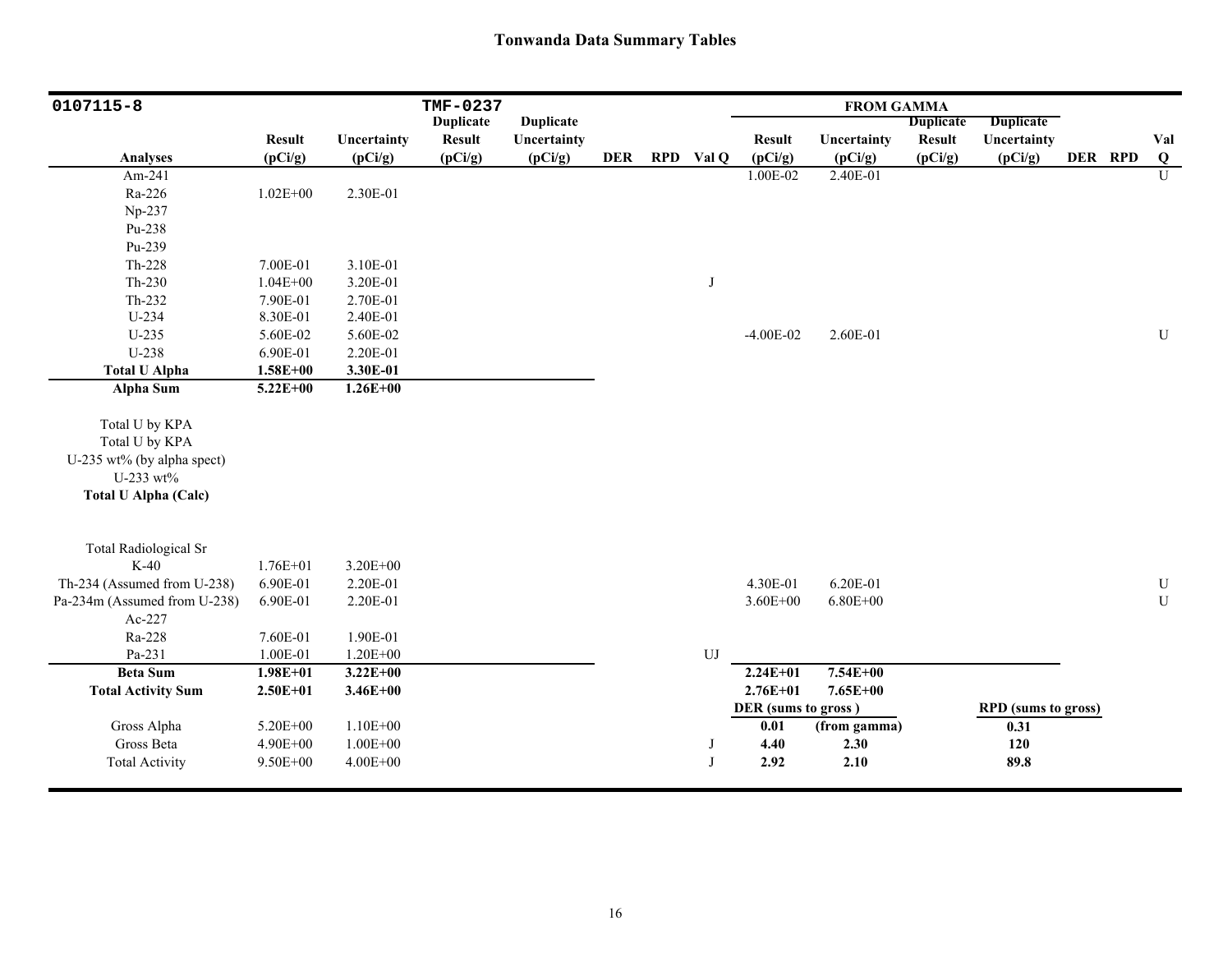| 0107115-9                    |               |              | TMF-0238         |                  |            |      |           |                     | <b>FROM GAMMA</b> |                  |                            |         |      |                |
|------------------------------|---------------|--------------|------------------|------------------|------------|------|-----------|---------------------|-------------------|------------------|----------------------------|---------|------|----------------|
|                              |               |              | <b>Duplicate</b> | <b>Duplicate</b> |            |      |           |                     |                   | <b>Duplicate</b> | <b>Duplicate</b>           |         |      |                |
|                              | <b>Result</b> | Uncertainty  | <b>Result</b>    | Uncertainty      |            |      |           | <b>Result</b>       | Uncertainty       | <b>Result</b>    | Uncertainty                |         |      | Val            |
| <b>Analyses</b>              | (pCi/g)       | (pCi/g)      | (pCi/g)          | (pCi/g)          | <b>DER</b> |      | RPD Val Q | (pCi/g)             | (pCi/g)           | (pCi/g)          | (pCi/g)                    | DER RPD |      | $\overline{Q}$ |
| Am-241                       |               |              |                  |                  |            |      |           | 1.20E-01            | 3.70E-01          | $-3.00E-02$      | 1.20E-01                   | 0.39    | 333  | $\overline{U}$ |
| Ra-226                       | 9.90E-01      | 2.20E-01     |                  |                  |            |      |           |                     |                   |                  |                            |         |      |                |
| Np-237                       |               |              |                  |                  |            |      |           |                     |                   |                  |                            |         |      |                |
| Pu-238                       |               |              |                  |                  |            |      |           |                     |                   |                  |                            |         |      |                |
| Pu-239                       |               |              |                  |                  |            |      |           |                     |                   |                  |                            |         |      |                |
| $Th-228$                     | 6.30E-01      | 2.80E-01     |                  |                  |            |      |           |                     |                   |                  |                            |         |      |                |
| $Th-230$                     | $1.08E + 00$  | 3.20E-01     |                  |                  |            |      |           |                     |                   |                  |                            |         |      |                |
| Th-232                       | 8.80E-01      | 2.80E-01     |                  |                  |            |      |           |                     |                   |                  |                            |         |      |                |
| U-234                        | 1.29E+00      | 3.20E-01     |                  |                  |            |      |           |                     |                   |                  |                            |         |      |                |
| $U-235$                      | 2.10E-01      | 1.10E-01     |                  |                  |            |      |           | $-1.00E-01$         | 4.70E-01          | 1.00E-02         | 4.40E-01                   | 0.17    | 244  | U              |
| U-238                        | $1.10E + 00$  | 2.90E-01     |                  |                  |            |      |           |                     |                   |                  |                            |         |      |                |
| <b>Total U Alpha</b>         | $2.60E + 00$  | 4.46E-01     |                  |                  |            |      |           |                     |                   |                  |                            |         |      |                |
| Alpha Sum                    | $4.92E + 00$  | $2.36E + 00$ |                  |                  |            |      |           |                     |                   |                  |                            |         |      |                |
|                              |               |              |                  |                  |            |      |           |                     |                   |                  |                            |         |      |                |
| Total U by KPA               |               |              |                  |                  |            |      |           |                     |                   |                  |                            |         |      |                |
| Total U by KPA               |               |              |                  |                  |            |      |           |                     |                   |                  |                            |         |      |                |
| U-235 wt% (by alpha spect)   |               |              |                  |                  |            |      |           |                     |                   |                  |                            |         |      |                |
| U-233 wt%                    |               |              |                  |                  |            |      |           |                     |                   |                  |                            |         |      |                |
| <b>Total U Alpha (Calc)</b>  |               |              |                  |                  |            |      |           |                     |                   |                  |                            |         |      |                |
|                              |               |              |                  |                  |            |      |           |                     |                   |                  |                            |         |      |                |
|                              |               |              |                  |                  |            |      |           |                     |                   |                  |                            |         |      |                |
| <b>Total Radiological Sr</b> |               |              |                  |                  |            |      |           |                     |                   |                  |                            |         |      |                |
| $K-40$                       | $1.79E + 01$  | 3.90E+00     | $1.72E + 01$     | 5.00E+00         | 0.11       | 3.99 |           |                     |                   |                  |                            |         |      |                |
| Th-234 (Assumed from U-238)  | $1.10E + 00$  | 2.90E-01     |                  |                  |            |      |           | $1.10E + 00$        | $1.20E + 00$      | $1.30E + 00$     | $1.00E + 00$               | 0.13    | 16.7 |                |
| Pa-234m (Assumed from U-238) | $1.10E + 00$  | 2.90E-01     |                  |                  |            |      |           | 7.00E+00            | $1.60E + 01$      | $8.00E + 00$     | 2.30E+01                   | 0.04    | 13.3 | $\mathbf U$    |
| Ac-227                       |               |              |                  |                  |            |      |           |                     |                   |                  |                            |         |      |                |
| Ra-228                       | 7.30E-01      | 3.10E-01     | 1.15E+00         | 6.30E-01         | 0.60       | 44.7 |           |                     |                   |                  |                            |         |      |                |
| Pa-231                       | $-1.40E + 00$ | $2.50E + 00$ | $-2.80E + 00$    | $2.70E + 00$     | 0.38       | 66.7 | UJ        |                     |                   |                  |                            |         |      |                |
| <b>Beta Sum</b>              | $2.07E + 01$  | $3.95E + 00$ |                  |                  |            |      |           | $2.66E + 01$        | $1.65E + 01$      | $2.73E + 01$     | $2.36E+01$                 |         |      |                |
| <b>Total Activity Sum</b>    | $2.56E + 01$  | $4.60E + 00$ |                  |                  |            |      |           | $3.15E + 01$        | $1.67E + 01$      |                  |                            |         |      |                |
|                              |               |              |                  |                  |            |      |           | DER (sums to gross) |                   |                  | <b>RPD</b> (sums to gross) |         |      |                |
| Gross Alpha                  | $6.30E + 00$  | $1.40E + 00$ |                  |                  |            |      |           | 0.50                | (from gamma)      |                  | 24.6                       |         |      |                |
| Gross Beta                   | 7.40E+00      | $1.30E + 00$ |                  |                  |            |      | J         | 3.19                | 1.16              |                  | 94.5                       |         |      |                |
| <b>Total Activity</b>        | $1.40E + 01$  | $4.20E + 00$ |                  |                  |            |      | J         | 1.86                | 1.02              |                  | 58.5                       |         |      |                |
|                              |               |              |                  |                  |            |      |           |                     |                   |                  |                            |         |      |                |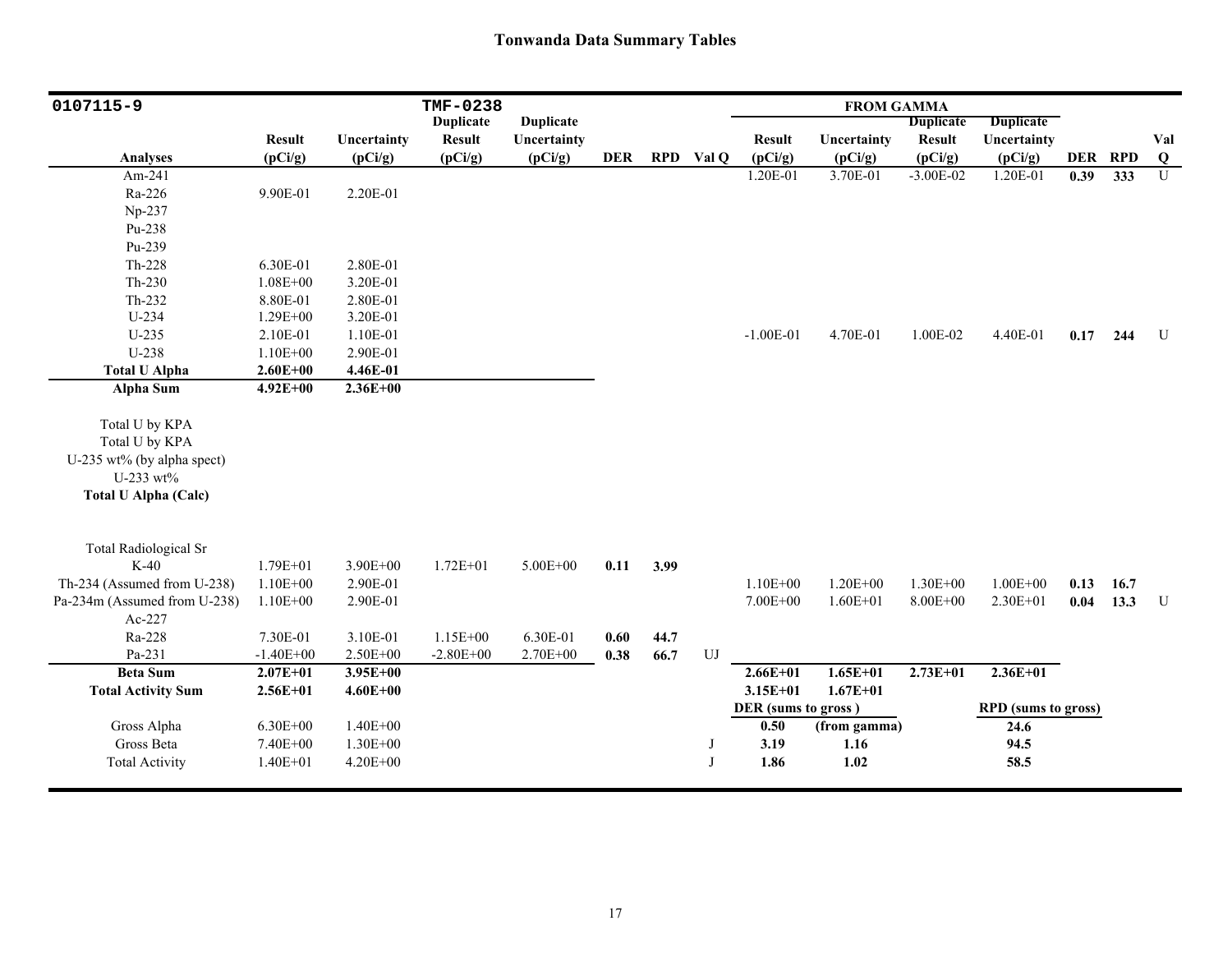| 0107115-10                             |                             |                              | TMF-0239         |                  |            |      |           |                             | <b>FROM GAMMA</b> |                  |                                    |         |                         |
|----------------------------------------|-----------------------------|------------------------------|------------------|------------------|------------|------|-----------|-----------------------------|-------------------|------------------|------------------------------------|---------|-------------------------|
|                                        |                             |                              | <b>Duplicate</b> | <b>Duplicate</b> |            |      |           |                             |                   | <b>Duplicate</b> | <b>Duplicate</b>                   |         |                         |
|                                        | <b>Result</b>               | Uncertainty                  | <b>Result</b>    | Uncertainty      |            |      |           | <b>Result</b>               | Uncertainty       | <b>Result</b>    | Uncertainty                        |         | Val                     |
| <b>Analyses</b>                        | (pCi/g)                     | (pCi/g)                      | (pCi/g)          | (pCi/g)          | <b>DER</b> |      | RPD Val Q | (pCi/g)                     | (pCi/g)           | (pCi/g)          | (pCi/g)                            | DER RPD | $\overline{\mathbf{Q}}$ |
| Am-241                                 |                             |                              |                  |                  |            |      |           | $-1.00E-02$                 | 3.20E-01          |                  |                                    |         | $\overline{U}$          |
| Ra-226                                 | 8.50E-01                    | 2.20E-01                     | 8.60E-01         | 2.00E-01         | 0.03       | 1.17 |           |                             |                   |                  |                                    |         |                         |
| Np-237                                 |                             |                              |                  |                  |            |      |           |                             |                   |                  |                                    |         |                         |
| Pu-238                                 |                             |                              |                  |                  |            |      |           |                             |                   |                  |                                    |         |                         |
| Pu-239                                 |                             |                              |                  |                  |            |      |           |                             |                   |                  |                                    |         |                         |
| $Th-228$                               | 7.30E-01                    | 3.60E-01                     |                  |                  |            |      |           |                             |                   |                  |                                    |         |                         |
| $Th-230$                               | $1.04E + 00$                | 3.30E-01                     |                  |                  |            |      | J         |                             |                   |                  |                                    |         |                         |
| $Th-232$                               | $1.05E + 00$                | 3.30E-01                     |                  |                  |            |      |           |                             |                   |                  |                                    |         |                         |
| U-234                                  | 7.80E-01                    | 2.00E-01                     |                  |                  |            |      |           |                             |                   |                  |                                    |         |                         |
| $U-235$                                | 8.30E-02                    | 5.90E-02                     |                  |                  |            |      | J         | $-1.70E-01$                 | 2.70E-01          |                  |                                    |         | ${\bf U}$               |
| U-238                                  | 6.50E-01                    | 1.80E-01                     |                  |                  |            |      |           |                             |                   |                  |                                    |         |                         |
| <b>Total U Alpha</b>                   | $1.51E + 00$                | 2.75E-01                     |                  |                  |            |      |           |                             |                   |                  |                                    |         |                         |
| Alpha Sum                              | $4.37E + 00$                | $1.60E + 00$                 |                  |                  |            |      |           |                             |                   |                  |                                    |         |                         |
|                                        |                             |                              |                  |                  |            |      |           |                             |                   |                  |                                    |         |                         |
| Total U by KPA                         |                             |                              |                  |                  |            |      |           |                             |                   |                  |                                    |         |                         |
| Total U by KPA                         |                             |                              |                  |                  |            |      |           |                             |                   |                  |                                    |         |                         |
| U-235 wt% (by alpha spect)             |                             |                              |                  |                  |            |      |           |                             |                   |                  |                                    |         |                         |
| U-233 wt%                              |                             |                              |                  |                  |            |      |           |                             |                   |                  |                                    |         |                         |
| <b>Total U Alpha (Calc)</b>            |                             |                              |                  |                  |            |      |           |                             |                   |                  |                                    |         |                         |
|                                        |                             |                              |                  |                  |            |      |           |                             |                   |                  |                                    |         |                         |
|                                        |                             |                              |                  |                  |            |      |           |                             |                   |                  |                                    |         |                         |
| <b>Total Radiological Sr</b><br>$K-40$ | 1.75E+01                    | $3.60E + 00$                 |                  |                  |            |      |           |                             |                   |                  |                                    |         |                         |
|                                        |                             |                              |                  |                  |            |      |           | $1.13E + 00$                |                   |                  |                                    |         |                         |
| Th-234 (Assumed from U-238)            | 6.50E-01                    | 1.80E-01                     |                  |                  |            |      |           |                             | 8.30E-01          |                  |                                    |         |                         |
| Pa-234m (Assumed from U-238)           | 6.50E-01                    | 1.80E-01                     |                  |                  |            |      |           | $-5.30E + 00$               | 9.40E+00          |                  |                                    |         | ${\bf U}$               |
| Ac-227                                 |                             | 2.40E-01                     |                  |                  |            |      |           |                             |                   |                  |                                    |         |                         |
| Ra-228<br>Pa-231                       | 8.80E-01                    |                              |                  |                  |            |      |           |                             |                   |                  |                                    |         |                         |
| <b>Beta Sum</b>                        | $-9.00E-01$<br>$1.96E + 01$ | $1.60E + 00$<br>$3.62E + 00$ |                  |                  |            |      | UJ        | $1.41E + 01$                | $1.01E + 01$      |                  |                                    |         |                         |
|                                        | $2.39E + 01$                | $3.96E + 00$                 |                  |                  |            |      |           | $1.85E + 01$                | $1.02E + 01$      |                  |                                    |         |                         |
| <b>Total Activity Sum</b>              |                             |                              |                  |                  |            |      |           |                             |                   |                  |                                    |         |                         |
|                                        |                             | $1.20E + 00$                 |                  |                  |            |      |           | DER (sums to gross)<br>0.51 |                   |                  | <b>RPD</b> (sums to gross)<br>21.0 |         |                         |
| Gross Alpha<br>Gross Beta              | 5.40E+00<br>5.90E+00        | $1.10E + 00$                 |                  |                  |            |      |           | 3.61                        | (from gamma)      |                  |                                    |         |                         |
|                                        |                             |                              |                  |                  |            |      | J<br>J    |                             | 0.81              |                  | $107\,$                            |         |                         |
| <b>Total Activity</b>                  | 9.50E+00                    | 3.90E+00                     |                  |                  |            |      |           | 2.60                        | 0.82              |                  | 86.4                               |         |                         |
|                                        |                             |                              |                  |                  |            |      |           |                             |                   |                  |                                    |         |                         |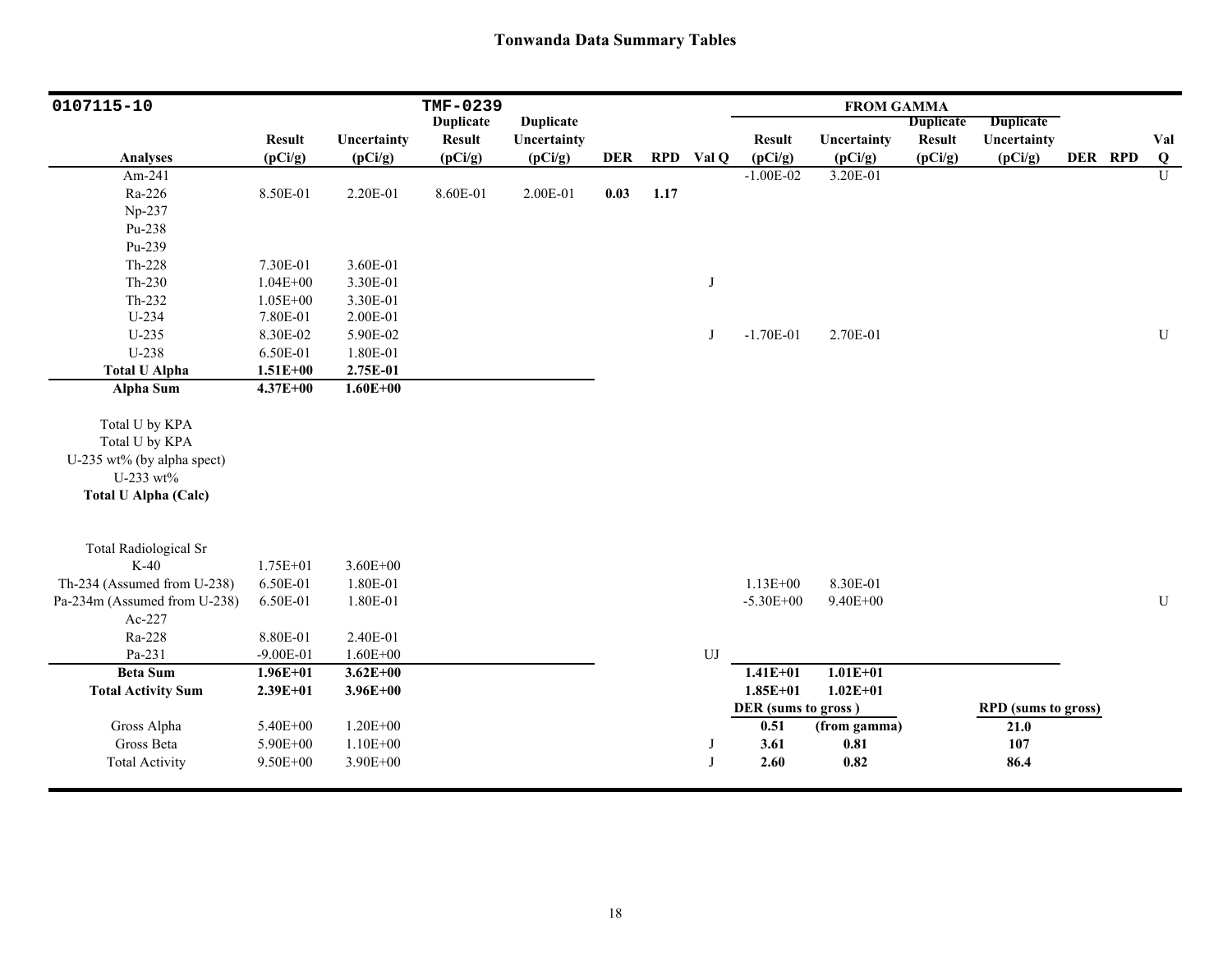| 0107115-11                             |               |              | TMF-0240         |                  |            |           |                     | <b>FROM GAMMA</b> |                  |                            |         |           |
|----------------------------------------|---------------|--------------|------------------|------------------|------------|-----------|---------------------|-------------------|------------------|----------------------------|---------|-----------|
|                                        |               |              | <b>Duplicate</b> | <b>Duplicate</b> |            |           |                     |                   | <b>Duplicate</b> | <b>Duplicate</b>           |         |           |
|                                        | <b>Result</b> | Uncertainty  | <b>Result</b>    | Uncertainty      |            |           | <b>Result</b>       | Uncertainty       | <b>Result</b>    | Uncertainty                |         | Val       |
| <b>Analyses</b>                        | (pCi/g)       | (pCi/g)      | (pCi/g)          | (pCi/g)          | <b>DER</b> | RPD Val Q | (pCi/g)             | (pCi/g)           | (pCi/g)          | (pCi/g)                    | DER RPD | Q         |
| Am-241                                 |               |              |                  |                  |            |           | $0.00E + 00$        | 1.20E-01          |                  |                            |         | U         |
| Ra-226                                 | 6.50E-01      | 1.90E-01     |                  |                  |            |           |                     |                   |                  |                            |         |           |
| Np-237                                 |               |              |                  |                  |            |           |                     |                   |                  |                            |         |           |
| Pu-238                                 |               |              |                  |                  |            |           |                     |                   |                  |                            |         |           |
| Pu-239                                 |               |              |                  |                  |            |           |                     |                   |                  |                            |         |           |
| Th-228                                 | 8.70E-01      | 3.70E-01     |                  |                  |            |           |                     |                   |                  |                            |         |           |
| $Th-230$                               | 6.60E-01      | 2.60E-01     |                  |                  |            |           |                     |                   |                  |                            |         |           |
| Th-232                                 | 6.80E-01      | 2.50E-01     |                  |                  |            |           |                     |                   |                  |                            |         |           |
| U-234                                  | 8.90E-01      | 2.40E-01     |                  |                  |            |           |                     |                   |                  |                            |         |           |
| $U-235$                                | 5.90E-02      | 5.40E-02     |                  |                  |            | J         | 1.20E-01            | 4.30E-01          |                  |                            |         | ${\bf U}$ |
| U-238                                  | 9.20E-01      | 2.40E-01     |                  |                  |            |           |                     |                   |                  |                            |         |           |
| <b>Total U Alpha</b>                   | $1.87E + 00$  | 3.44E-01     |                  |                  |            |           |                     |                   |                  |                            |         |           |
| <b>Alpha Sum</b>                       | $4.91E + 00$  | $2.52E + 00$ |                  |                  |            |           |                     |                   |                  |                            |         |           |
|                                        |               |              |                  |                  |            |           |                     |                   |                  |                            |         |           |
| Total U by KPA                         |               |              |                  |                  |            |           |                     |                   |                  |                            |         |           |
| Total U by KPA                         |               |              |                  |                  |            |           |                     |                   |                  |                            |         |           |
| U-235 wt% (by alpha spect)             |               |              |                  |                  |            |           |                     |                   |                  |                            |         |           |
| U-233 wt%                              |               |              |                  |                  |            |           |                     |                   |                  |                            |         |           |
| <b>Total U Alpha (Calc)</b>            |               |              |                  |                  |            |           |                     |                   |                  |                            |         |           |
|                                        |               |              |                  |                  |            |           |                     |                   |                  |                            |         |           |
|                                        |               |              |                  |                  |            |           |                     |                   |                  |                            |         |           |
| <b>Total Radiological Sr</b><br>$K-40$ | $9.40E + 00$  | $3.40E + 00$ |                  |                  |            |           |                     |                   |                  |                            |         |           |
| Th-234 (Assumed from U-238)            | 9.20E-01      | 2.40E-01     |                  |                  |            |           | 8.00E-01            | $1.10E + 00$      |                  |                            |         | ${\bf U}$ |
|                                        |               |              |                  |                  |            |           |                     |                   |                  |                            |         | ${\bf U}$ |
| Pa-234m (Assumed from U-238)           | 9.20E-01      | 2.40E-01     |                  |                  |            |           | $-7.00E + 00$       | $2.00E + 01$      |                  |                            |         |           |
| Ac-227                                 |               | 4.90E-01     |                  |                  |            |           |                     |                   |                  |                            |         |           |
| Ra-228                                 | 4.20E-01      |              |                  |                  |            |           |                     |                   |                  |                            |         |           |
| Pa-231                                 | 2.00E-01      | 2.70E+00     |                  |                  |            | UJ        |                     |                   |                  |                            |         |           |
| <b>Beta Sum</b>                        | $1.17E + 01$  | $3.47E + 00$ |                  |                  |            |           | $3.64E + 00$        | $2.03E+01$        |                  |                            |         |           |
| <b>Total Activity Sum</b>              | $1.66E + 01$  | $4.28E + 00$ |                  |                  |            |           | $8.55E+00$          | $2.05E + 01$      |                  |                            |         |           |
|                                        |               |              |                  |                  |            |           | DER (sums to gross) |                   |                  | <b>RPD</b> (sums to gross) |         |           |
| Gross Alpha                            | $6.40E + 00$  | $1.90E + 00$ |                  |                  |            |           | 0.47                | (from gamma)      |                  | 26.4                       |         |           |
| Gross Beta                             | 4.30E+00      | $1.80E + 00$ |                  |                  |            | J         | 1.89                | 0.03              |                  | 92.4                       |         |           |
| <b>Total Activity</b>                  | $4.80E + 00$  | 3.80E+00     |                  |                  |            | J         | 2.06                | 0.18              |                  | 110.3                      |         |           |
|                                        |               |              |                  |                  |            |           |                     |                   |                  |                            |         |           |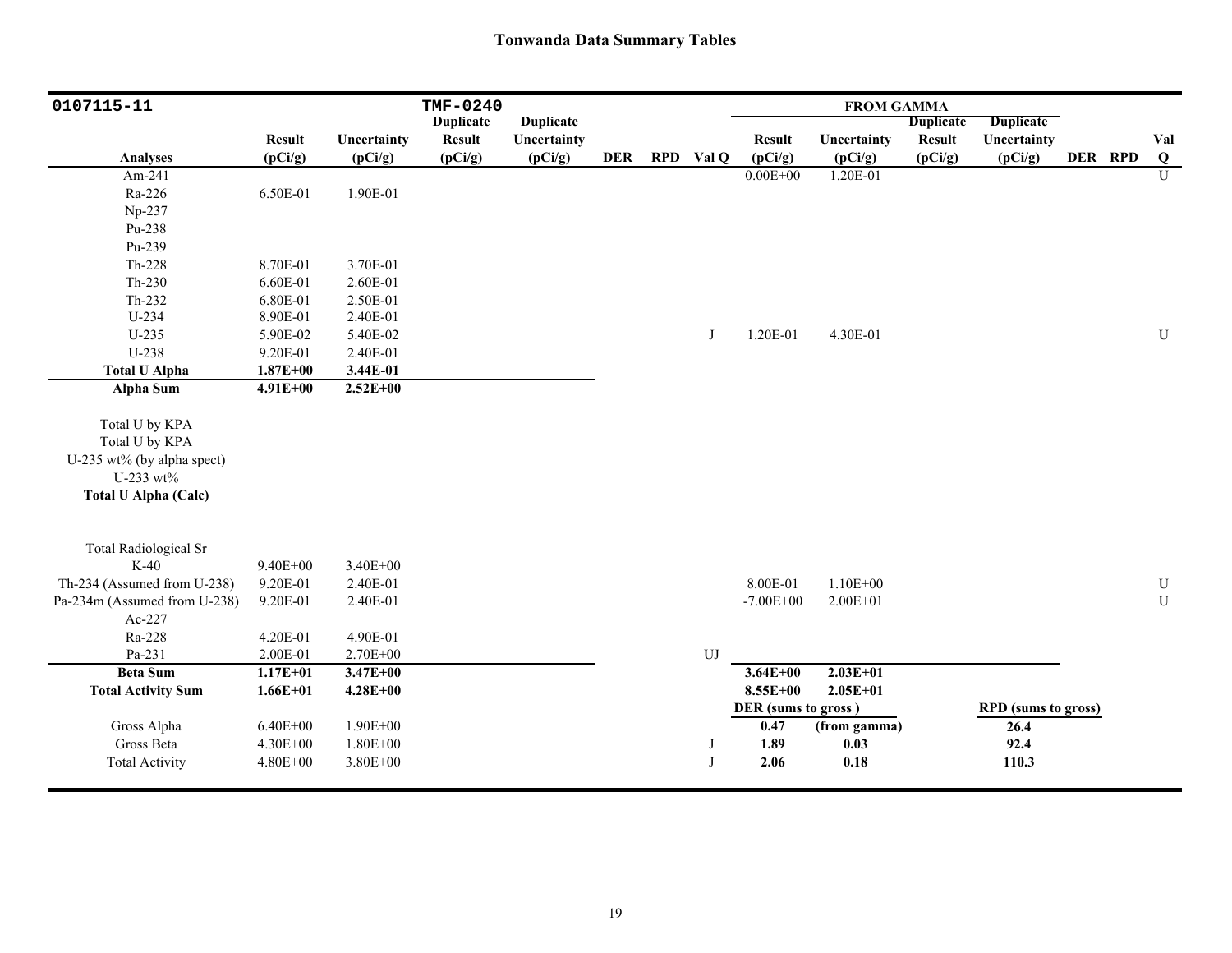| 0107115-12                   |               |              | TMF-0241         |                  |            |                  |                     | <b>FROM GAMMA</b> |                  |                            |         |                         |
|------------------------------|---------------|--------------|------------------|------------------|------------|------------------|---------------------|-------------------|------------------|----------------------------|---------|-------------------------|
|                              |               |              | <b>Duplicate</b> | <b>Duplicate</b> |            |                  |                     |                   | <b>Duplicate</b> | <b>Duplicate</b>           |         |                         |
|                              | <b>Result</b> | Uncertainty  | Result           | Uncertainty      |            |                  | <b>Result</b>       | Uncertainty       | <b>Result</b>    | Uncertainty                |         | Val                     |
| <b>Analyses</b>              | (pCi/g)       | (pCi/g)      | (pCi/g)          | (pCi/g)          | <b>DER</b> | RPD Val Q        | (pCi/g)             | (pCi/g)           | (pCi/g)          | (pCi/g)                    | DER RPD | $\overline{\mathbf{Q}}$ |
| Am-241                       |               |              |                  |                  |            |                  | $-3.80E - 02$       | 8.60E-02          |                  |                            |         | U                       |
| Ra-226                       | 9.40E-01      | 2.10E-01     |                  |                  |            |                  |                     |                   |                  |                            |         |                         |
| Np-237                       |               |              |                  |                  |            |                  |                     |                   |                  |                            |         |                         |
| Pu-238                       |               |              |                  |                  |            |                  |                     |                   |                  |                            |         |                         |
| Pu-239                       |               |              |                  |                  |            |                  |                     |                   |                  |                            |         |                         |
| Th-228                       | 7.20E-01      | 2.90E-01     |                  |                  |            |                  |                     |                   |                  |                            |         |                         |
| $Th-230$                     | 6.90E-01      | 2.30E-01     |                  |                  |            | J                |                     |                   |                  |                            |         |                         |
| Th-232                       | 9.70E-01      | 2.80E-01     |                  |                  |            |                  |                     |                   |                  |                            |         |                         |
| U-234                        | 8.10E-01      | 2.10E-01     |                  |                  |            |                  |                     |                   |                  |                            |         |                         |
| $U-235$                      | 1.08E-01      | 6.60E-02     |                  |                  |            |                  | $-1.00E-01$         | 2.70E-01          |                  |                            |         | ${\bf U}$               |
| U-238                        | 8.30E-01      | 2.10E-01     |                  |                  |            |                  |                     |                   |                  |                            |         |                         |
| <b>Total U Alpha</b>         | $1.75E + 00$  | 3.04E-01     |                  |                  |            |                  |                     |                   |                  |                            |         |                         |
| Alpha Sum                    | $4.62E + 00$  | $1.56E + 00$ |                  |                  |            |                  |                     |                   |                  |                            |         |                         |
|                              |               |              |                  |                  |            |                  |                     |                   |                  |                            |         |                         |
| Total U by KPA               |               |              |                  |                  |            |                  |                     |                   |                  |                            |         |                         |
| Total U by KPA               |               |              |                  |                  |            |                  |                     |                   |                  |                            |         |                         |
| U-235 wt% (by alpha spect)   |               |              |                  |                  |            |                  |                     |                   |                  |                            |         |                         |
| U-233 wt%                    |               |              |                  |                  |            |                  |                     |                   |                  |                            |         |                         |
| <b>Total U Alpha (Calc)</b>  |               |              |                  |                  |            |                  |                     |                   |                  |                            |         |                         |
|                              |               |              |                  |                  |            |                  |                     |                   |                  |                            |         |                         |
| <b>Total Radiological Sr</b> |               |              |                  |                  |            |                  |                     |                   |                  |                            |         |                         |
| $K-40$                       | $1.81E + 01$  | 3.90E+00     |                  |                  |            |                  |                     |                   |                  |                            |         |                         |
| Th-234 (Assumed from U-238)  | 8.30E-01      | 2.10E-01     |                  |                  |            |                  | 5.60E-01            | 6.10E-01          |                  |                            |         |                         |
| Pa-234m (Assumed from U-238) | 8.30E-01      | 2.10E-01     |                  |                  |            |                  | 7.30E+00            | 9.10E+00          |                  |                            |         | ${\bf U}$               |
| Ac-227                       |               |              |                  |                  |            |                  |                     |                   |                  |                            |         |                         |
| Ra-228                       | 8.50E-01      | 2.90E-01     |                  |                  |            |                  |                     |                   |                  |                            |         |                         |
| Pa-231                       | $-5.00E-01$   | $1.60E + 00$ |                  |                  |            | ${\bf U}{\bf J}$ |                     |                   |                  |                            |         |                         |
| <b>Beta Sum</b>              | $2.06E + 01$  | $3.93E + 00$ |                  |                  |            |                  | $2.68E + 01$        | $9.93E + 00$      |                  |                            |         |                         |
| <b>Total Activity Sum</b>    | $2.52E+01$    | $4.22E + 00$ |                  |                  |            |                  | $3.14E + 01$        | $1.00E + 01$      |                  |                            |         |                         |
|                              |               |              |                  |                  |            |                  | DER (sums to gross) |                   |                  | <b>RPD</b> (sums to gross) |         |                         |
| Gross Alpha                  | 5.30E+00      | $1.10E + 00$ |                  |                  |            |                  | 0.36                | (from gamma)      |                  | 13.8                       |         |                         |
| Gross Beta                   | 5.90E+00      | $1.10E + 00$ |                  |                  |            | J                | 3.59                | 2.09              |                  | 111                        |         |                         |
| <b>Total Activity</b>        | $1.02E + 01$  | $4.00E + 00$ |                  |                  |            | J                | 2.57                | 1.96              |                  | 84.6                       |         |                         |
|                              |               |              |                  |                  |            |                  |                     |                   |                  |                            |         |                         |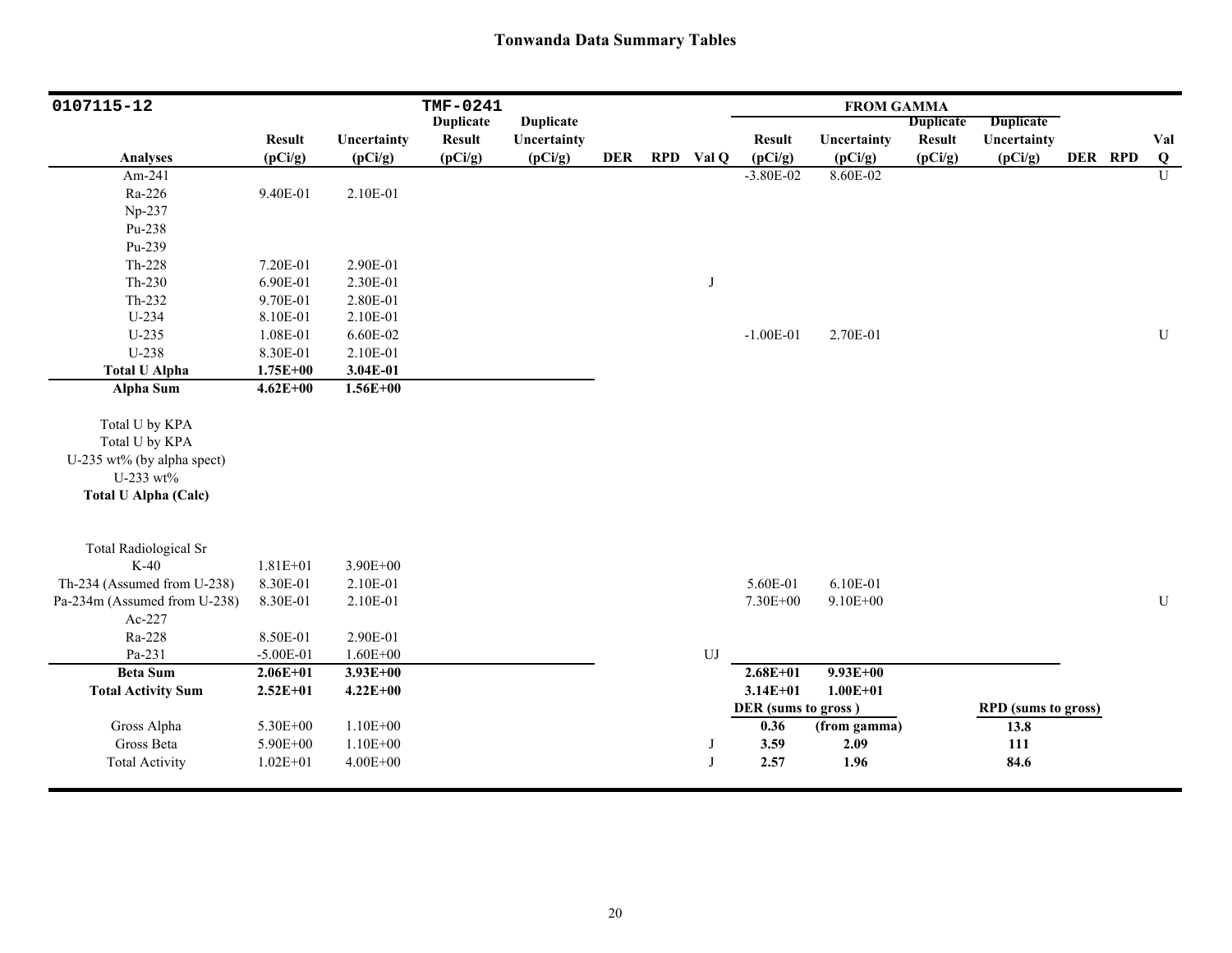# **Radiological Analytical Data Verification Comments on Data for SDG 0107116**

This sample delivery group (SDG) contained thirteen individual soil samples from the Tonawanda Landfill FUSRAP Site for radiological analysis. The requested analyses from [Statement of Work for Radiological and Chemical Analytical Laboratory Services Town of Tonawanda Landfill Vicinity FUSRAP Property Tonawanda, NY, April 2001] were 234/235/238U and  $^{228/230/232}$ Th by alpha spectrometry,  $^{228}$ Ac,  $^{234}$ Th,  $^{231/234m}$ Pa,  $^{235}$ U,  $^{241}$ Am, and any radioisotopes detected above the decision level (DL) by gamma spectrometry;  $^{226}$ Ra by radon emanation; gross alpha/beta by gas proportional counting; and total activity by liquid scintillation were requested for all samples. All of the analyses requested by the statement of work (SOW) were performed and reported by Paragon Analytics, Inc. The uncertainties and results were provided in the Sample Result Summary, Certificate of Analysis, or in the raw data; therefore, the gross alpha/beta and total activity analyses can be compared to the sum of the individual results using the propagated uncertainties to determine if the differences are statistically significant.

| <b>Client Identification</b> | <b>Laboratory Identification</b> |
|------------------------------|----------------------------------|
| <b>TMF-0294</b>              | 0107116-1                        |
| TMF-0295                     | 0107116-2                        |
| <b>TMF-0296</b>              | 0107116-3                        |
| TMF-9342                     | 0107116-4                        |
| TMF-9343                     | 0107116-5                        |
| <b>TMF-9344</b>              | 0107116-6                        |
| <b>TMF-0306</b>              | 0107116-7                        |
| <b>TMF-0307</b>              | 0107116-8                        |
| <b>TMF-0308</b>              | 0107116-9                        |
| TMF-0243                     | 0107116-10                       |
| <b>TMF-0242</b>              | 0107116-11                       |
| <b>TMF-0244</b>              | 0107116-12                       |
| TMF-0245                     | 0107116-13                       |

The duplicate results were evaluated by calculation of the duplicate error ratio (DER). The DER is defined in the following equation:

$$
\text{DER} = \frac{|\text{S} - \text{D}|}{\sqrt{(2\sigma_{\text{S}})^{2} + (2\sigma_{\text{D}})^{2}}}
$$

Where,

 $S =$  First Sample Value (original)  $D =$  Second Sample Value (duplicate)  $2\sigma_s$  = First Sample Uncertainty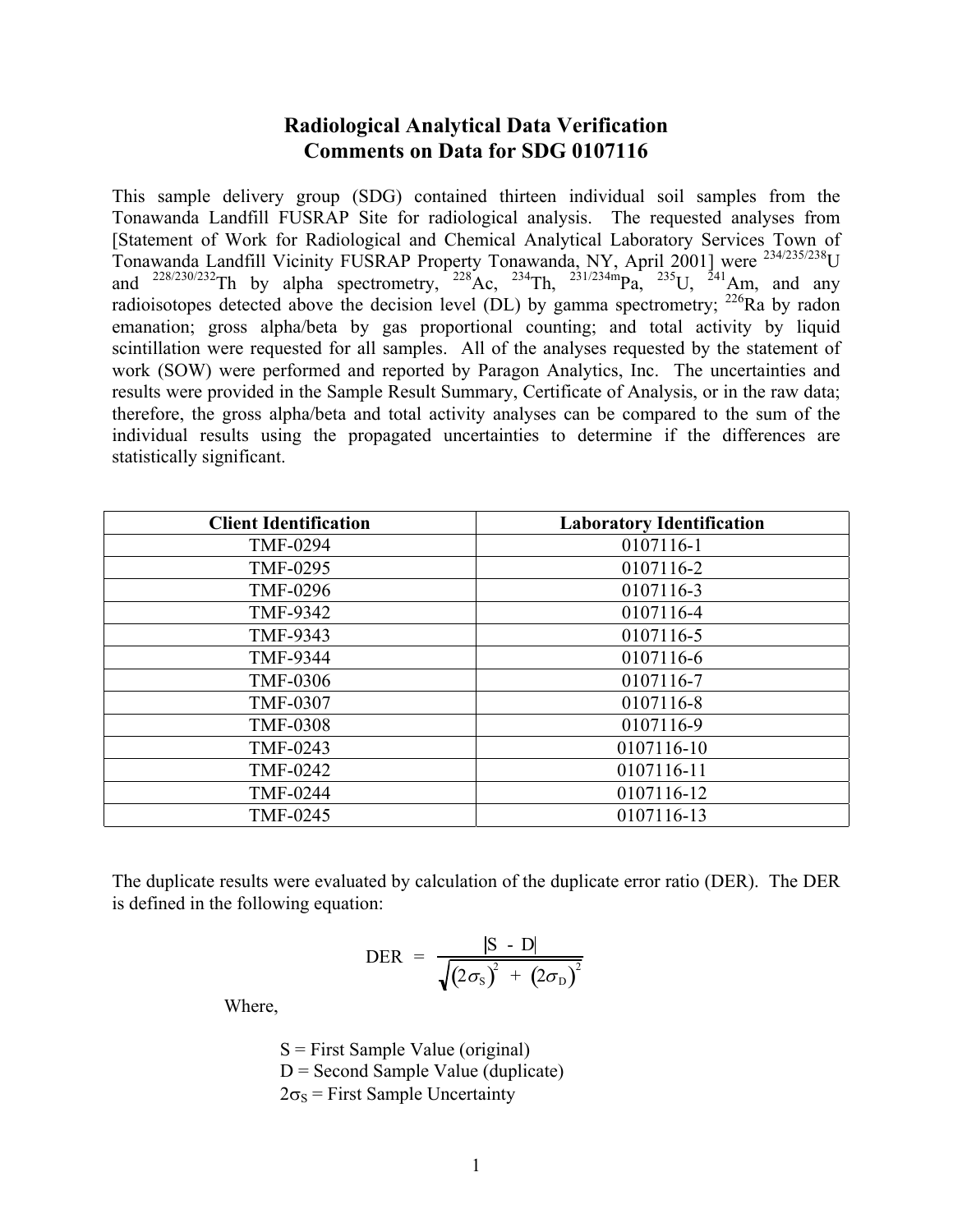#### $2\sigma_D$  = Second Sample Uncertainty.

A DER of less than 1.29 indicates that the duplicate analyses agree at the 99% confidence level. The uncertainties reported were assumed to be 2 sigma. The attached sheets show the DER results with the results for each sample.

# **1.0 GAMMA SPECTROMETRY ANALYSIS**

### Method Blank

There was no indication of blank contamination in the method blanks for gamma spectrometry.

#### Equipment Rinsate Sample:

There was no indication of contamination of the equipment rinsate blank for gamma spectrometry analyses.

#### Laboratory Control Sample:

The percent recoveries for the laboratory control sample (LCS) are within acceptable limits.

#### Duplicate Analysis:

The DERs are within acceptable limits for the duplicate analysis for all gamma spectrometry analyses.

#### Identification and Quantification:

As the following tables show, all target radionuclides  $(^{241}Am$ ,  $^{228}Ra$ ,  $^{231/234m}Pa$ ,  $^{234}Th$  and  $^{235}U$ ) were reported in all samples. Since <sup>228</sup>Ra decay emits no discernible gamma photons, this activity is calculated from the gamma energies of its immediate daughter  $^{228}$ Ac, assuming secular equilibrium. In addition,  ${}^{40}K$ ,  ${}^{137}Cs$ ,  ${}^{212/214}Bi$ ,  ${}^{212/214}Pb$ , and  ${}^{208}Ti$  gamma emitting radionuclides were reported for most samples.

The <sup>212</sup>Pb, <sup>214</sup>Pb, <sup>212</sup>Bi, <sup>214</sup>Bi, and <sup>208</sup>Tl reported results are progeny from the <sup>238</sup>U and <sup>232</sup>Th series. These reported radionuclides may be due to near total equilibrium with <sup>238</sup>U and <sup>232</sup>Th. Results for natural  $^{40}$ K were reported for all samples. A result for fission product  $^{137}$ Cs was reported for one sample. However, a 137Cs peak was identified in gamma spectrometry report for TMF-0294 but not reported by the laboratory. The  $^{137}$ Cs activity in this sample was higher than the required DL (1.65\*TPU). **Inclusion of 212Pb, 214Pb, 212Bi, 214Bi, and 208Tl in the database is not recommended since any modeling will assume equilibrium with parent 235/238U or**   $232$ Th.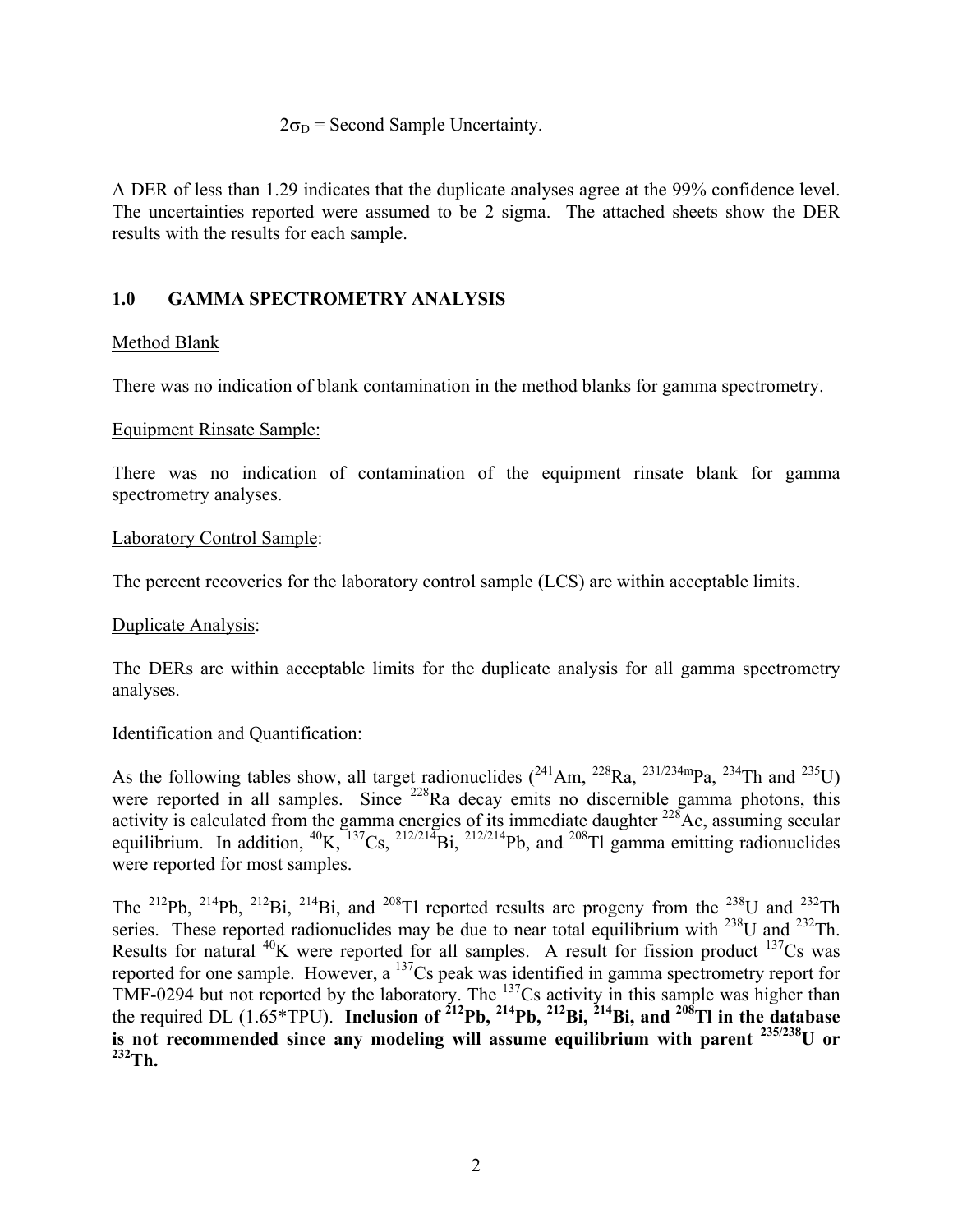Improper background subtraction is indicated when a negative result is reported with a smaller  $2\sigma$  uncertainty. This would indicate a negative bias on the analysis data for a particular radionuclide. Improper background subtractions were indicated for the  $^{231}$ Pa results for samples TMF-0295 (laboratory duplicate), TMF-0307 (laboratory duplicate), and TMF-0242 (laboratory duplicate). Therefore, it is recommended that the <sup>231</sup>Pa results for samples TMF-0295, **(laboratory duplicate), TMF-0307 (laboratory duplicate), and TMF-0242 be qualified as estimated (J).**

# **2.0 ALPHA SPECTROMETRY**

### Method Blank:

There was no indication of blank contamination in the  $234/235/238$ U and  $228/230/232$ Th alpha spectrometry analyses.

### Equipment Rinsate Sample:

There was an indication of  $2^{28}$ Th and  $2^{30}$ Th contamination of equipment rinsate blank contamination for alpha spectrometry analyses. All associated sample results less than 5 times the blank value for  $228 \text{ Th}$  and  $230 \text{ Th}$  analyses should be qualified as estimated (J). All samples had <sup>228</sup>Th and <sup>230</sup>Th results greater than 5 times the blank. No qualification is necessary.

#### Laboratory Control Sample:

The percent recoveries for the LCSs are within acceptable limits for all the alpha spectrometry analyses.

#### Duplicate Analysis:

The DERs are within acceptable limits for the duplicate analysis for all alpha spectrometry analyses.

#### Sample-Specific Chemical Recovery:

The tracer recoveries were greater than 46.32% for all samples for the Th and U alpha spectrometry analyses. The sample-specific percent recovery results for all samples have less than 10% uncertainty for the Th and U alpha spectrometry analyses.

#### Spectral Analysis:

Spectral interferences were observed in the alpha spectra for samples TMF-9342, TMF-9343, TMF-9343 (laboratory duplicate), TMF-9344, TMF-0307, TMF-0308, and TMF-0242 for the isotopic thorium analyses. The spectral interference observed is from the tailing of a higher energy peak into a lower energy peak. In each case and in the matrix blank sample, the isotopic thorium analyses, the tracer peaks for  $229$ Th tails into the  $230$ Th peak region. The measured  $230$ Th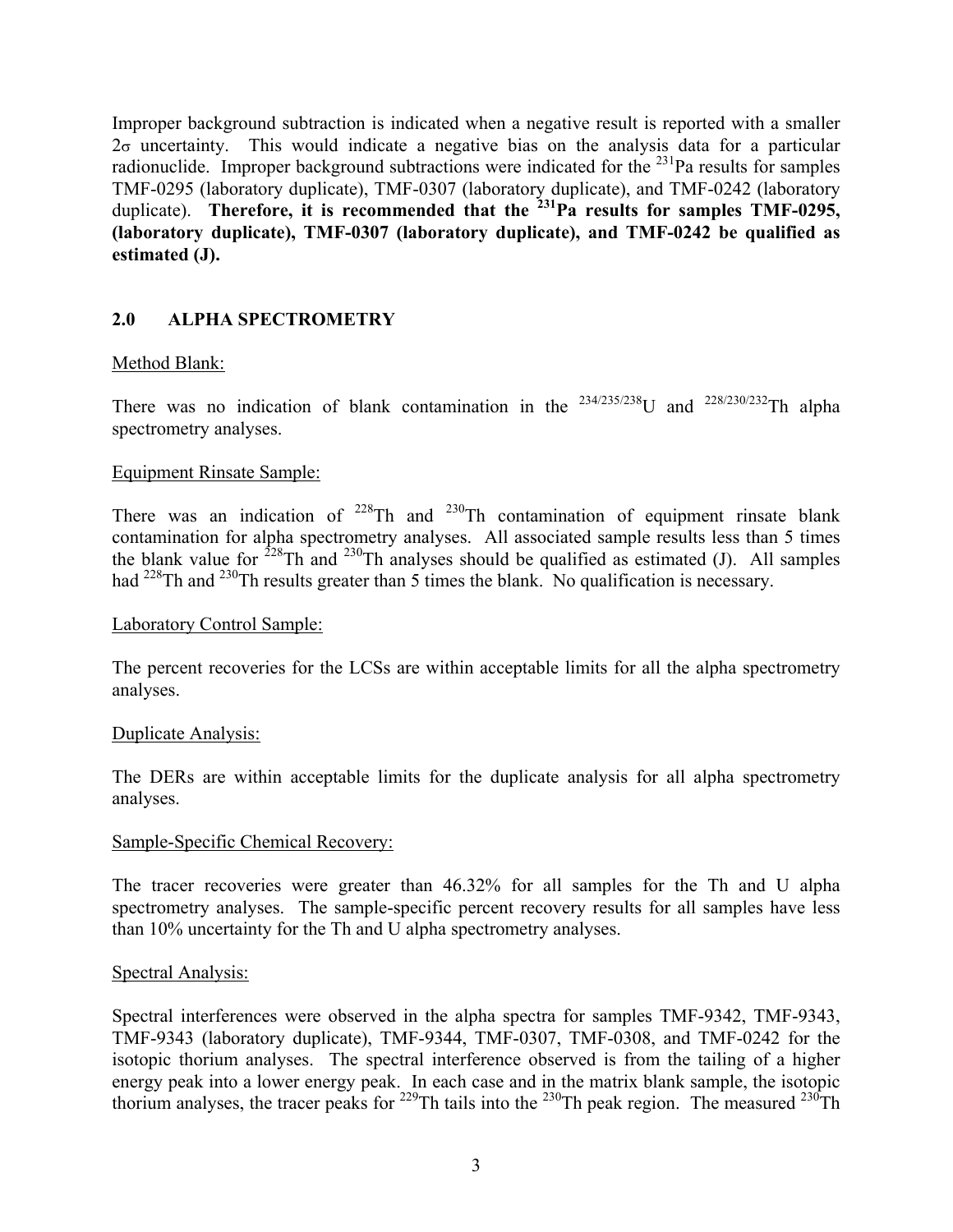blank activity is below the MDC (1.0 pCi/g). Sample activities for <sup>230</sup>Th ranged from 0.84 " 0.27 to 1.32 " 0.36 pCi/g. Spectral interference observed is also observed in the isotopic uranium analyses for sample TMF-0307. The  $^{234}$ U peak tails into the  $^{235}$ U peak region. **Therefore, it is recommended that the <sup>235</sup>U result for samples TMF-0307 and <sup>230</sup>Th results for samples TMF-9342, TMF-9343, TMF-9343 (laboratory duplicate), TMF-9344, TMF-0307, TMF-0308, and TMF-0242 be qualified as estimated (J).**

Several of the isotopic thorium alpha spectra show at least five extra peaks. These peaks are in the 5.8 MeV, 6.3 MeV, 6.7 MeV, 6.9 MeV, and 7.1 MeV regions. It is assumed that the peaks can be attributed to <sup>216</sup>Po, <sup>217</sup>At, <sup>225</sup>Ac and <sup>221</sup>Fr, which are progeny of <sup>228</sup>Th and the <sup>229</sup>Th tracer. There is no indication of interference with the quantitation of the isotopic thorium results. No further qualification of the isotopic thorium results is required.

# **3.0 226Ra ANALYSES**

# Method Blank:

There was no indication of blank contamination in the method blank for  $^{226}$ Ra analyses.

### Equipment Rinsate Sample:

There was no indication of  $2^{26}$ Ra contamination of equipment rinsate blank contamination for the radon emmination analyses.

#### Laboratory Control Sample:

The percent recoveries for the LCSs for the  $^{226}$ Ra analyses were within acceptable limits.

### Duplicate Analysis:

The duplicate DERs for the <sup>226</sup>Ra analyses were within acceptable limits.

### Chemical Recoveries:

The sample-specific chemical recovery was within acceptable limits for the  $^{226}$ Ra analyses.

### Method Detection Limit:

All samples met the required method detection limit (MDL) of 0.5 pCi/g for <sup>226</sup>Ra.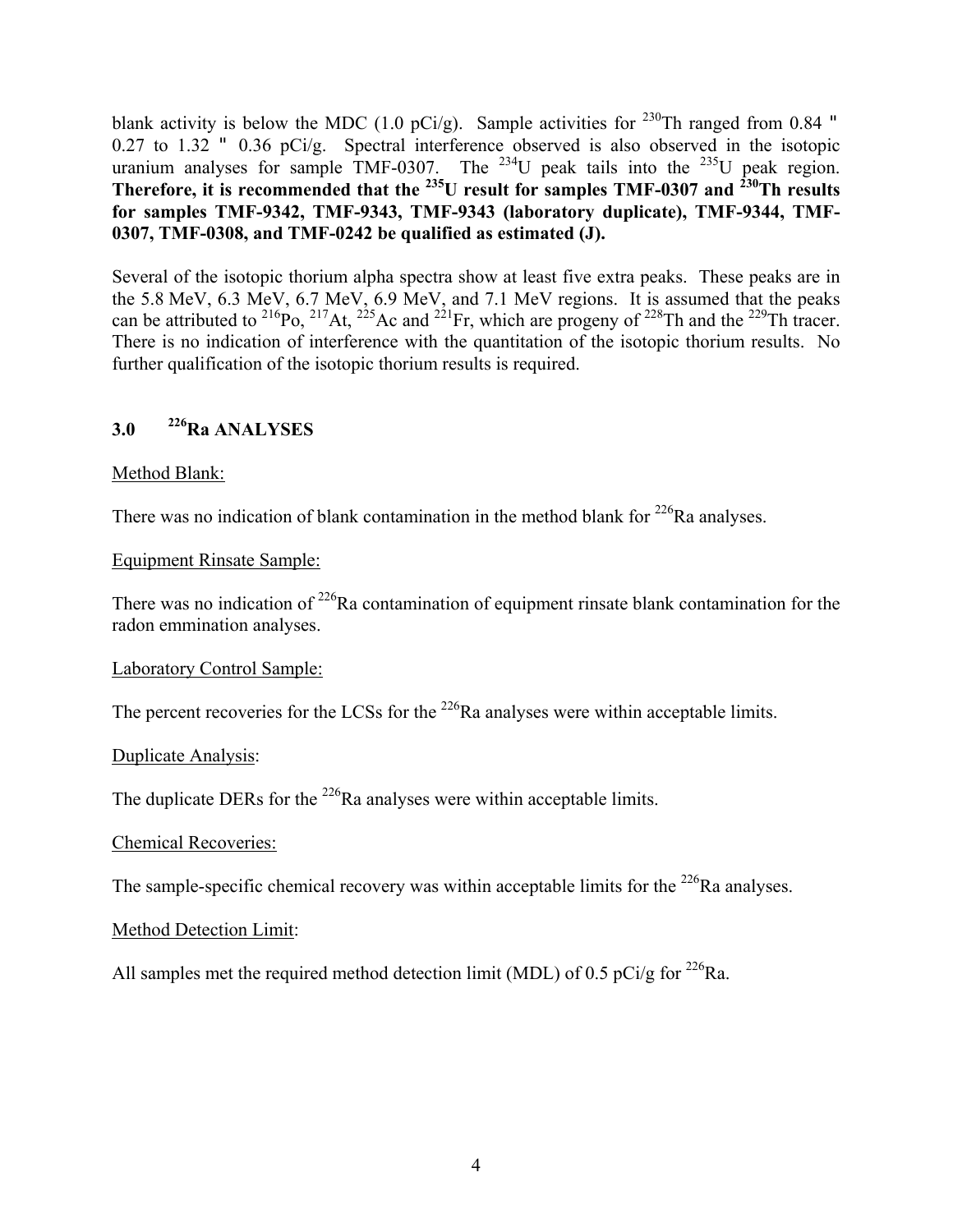### **4.0 GROSS ALPHA AND BETA ANALYSIS**

#### Method Blank:

There was no indication of blank contamination in the gross alpha/beta analyses.

#### Equipment Rinsate Sample:

There was no indication of gross alpha or gross beta contamination of equipment rinsate blank.

### Laboratory Control Sample:

The percent recovery for the LCS is within acceptable limits for the gross alpha/beta analyses.

#### Duplicate Analysis:

The duplicate DERs for the gross alpha/beta analyses are within acceptable limits.

### Matrix Spike Sample Analysis:

The MSS results for the gross alpha/beta analyses were within acceptable limits.

#### Quantification:

**It is recommended that the gross beta analysis results for all samples be qualified as estimated (J) because the gross beta analysis was performed using gas proportional counting and requires the digestate to be taken to dryness, which is not quantitative and does not include volatile radionuclides or volatile radionuclide salts (e.g., <sup>3</sup> H, 99Tc, and 40K**  salts). Also, the laboratory used an 8M HNO<sub>3</sub> leach instead of total sample dissolution that **was requested in the SOW. This also may cause a negative bias since not all of the radionuclides of interest may have been removed from the sample especially any indigenous radionuclides such as radium, thorium, uranium, and their daughters.**

#### Method Detection Limit:

The required method detection limit (MDL) for the gross alpha/beta analysis is 1 pCi/g. Sample TMF-0244 gross alpha analyses exceeded the required MDL. Samples TMF-9344, TMF-0308, TMF-0242, and TMF-0244 gross beta analyses exceeded the required MDL. The gross alpha and gross beta results for these samples may not have met the project data quality objectives (DQOs). Since the gross alpha/beta analyses are just estimates, no qualification is recommended.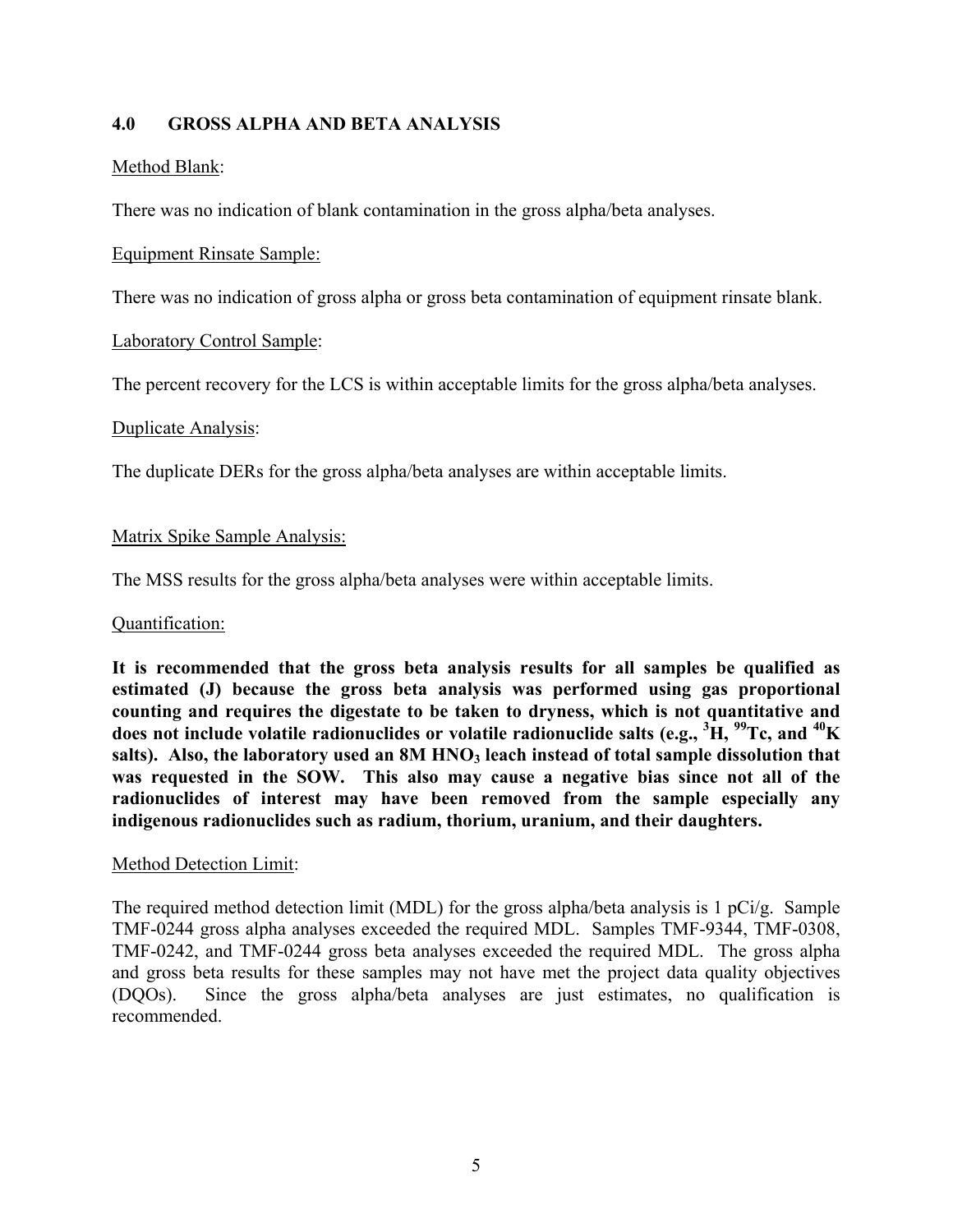# **5.0 TOTAL ACTIVITY**

### Method Blank:

There was no indication of blank contamination for the total activity analyses.

#### Equipment Rinsate Sample:

There was no indication of total activity contamination of equipment rinsate blank.

#### Laboratory Control Sample:

The percent recoveries for the reported LCSs are within acceptable limits for the total activity analysis.

#### Duplicate Analysis:

The total activity laboratory duplicate DER is within acceptable limits.

### Matrix Spike Sample:

The MSS analysis result was within acceptable limits for the total activity analysis.

#### Spectral Analysis:

Spectral plots of the total activity analyses were not included in the laboratory data package.

#### Method Detection Limit:

The required method detection limit (MDL) for the total activity analysis is 10 pCi/g. All samples met the required MDLs.

#### Quantification:

**It is recommended that the total activity analysis results for samples TMF-0294, TMF-0295, TMF-0296, TMF-9342, TMF-9343, TMF-9344, TMF-0306, TMF-0307, TMF-0308, TMF-0243, TMF-0242, and TMF-0245 be qualified as estimated (J), since the total activity analysis appears to have a negative bias. This negative bias may be due to the digestate being taken to dryness, which allowed the loss of volatile radionuclides or volatile radionuclide salts (e.g., <sup>3</sup> H, 99Tc, and 40K salts). Also, the laboratory used an 8M HNO3 leach instead of total sample dissolution that was requested in the SOW. This also may cause a negative bias since not all of the radionuclides of interest may have been removed from the sample especially any indigenous radionuclides such as radium, thorium, uranium, and their daughters.**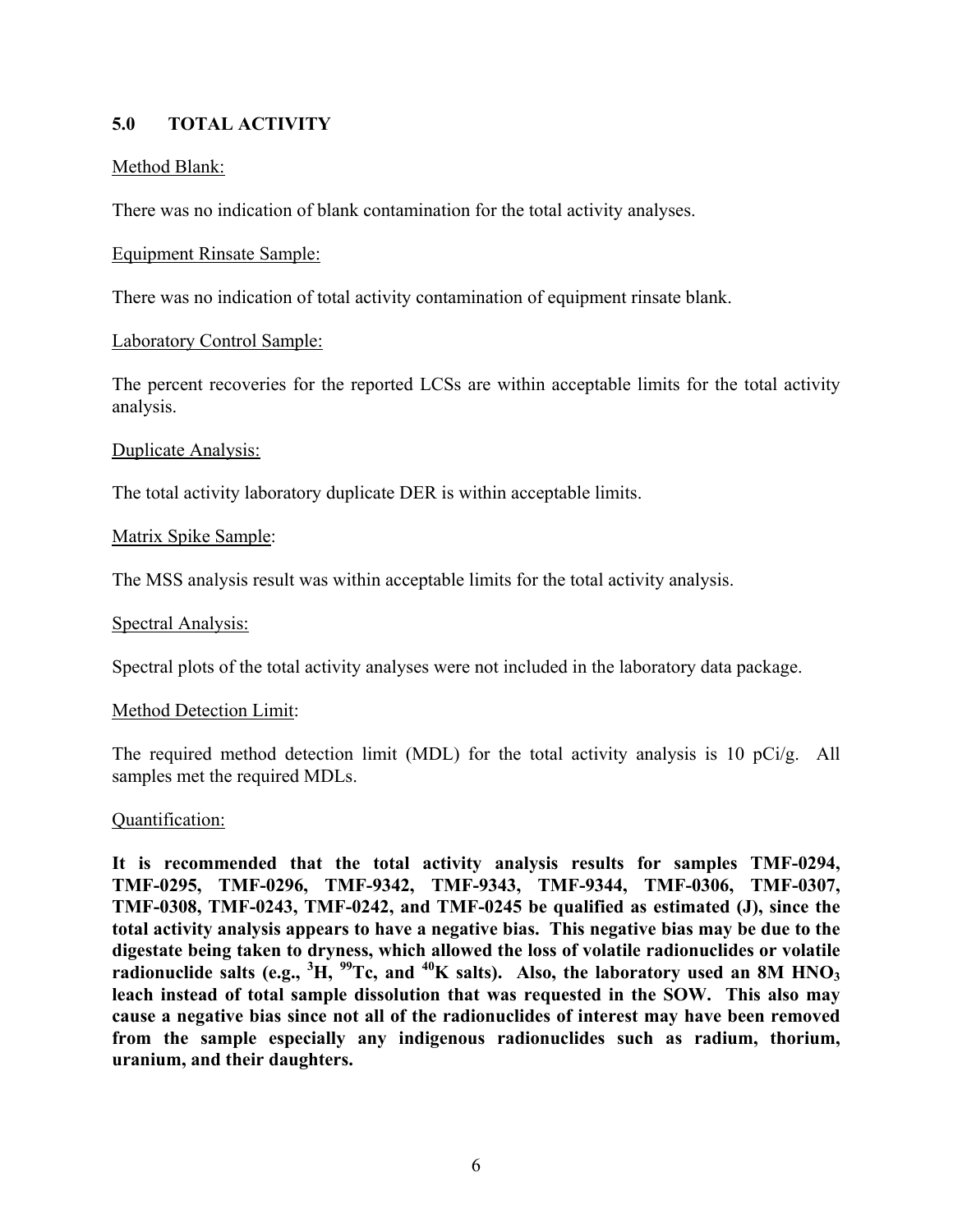### **6.0 DATA INTERCOMPARISON**

#### U Alpha to U Gamma:

For all samples, the uranium alpha and uranium gamma agree within the uncertainties except for sample TMF-0307. The  $^{234}$ Th gamma spectrometry result for this sample is smaller than the  $^{238}$ U alpha spectrometry result. However, the <sup>234</sup>Th result for TMF-0307 (laboratory duplicate) is in agreement with the uranium alpha result. No further qualification of the gamma spectrometry results is required.

#### Alpha/Beta Sums to Gross Alpha/Beta Analysis:

The comparison of alpha and beta emitter sums to the gross alpha and beta analyses was performed in the same way that the duplicates were evaluated. The DER equation was used to determine if the alpha and beta sums were statistically different from the gross alpha and beta analysis results at the 99% confidence level. If the DER was greater than 1.29, the sums and the gross analyses were assumed not to be in agreement. The results are shown on the attached sheets.

The DERs (1.33 and 1.67) for samples TMF-0296 and TMF-0243 indicate that the gross alpha analyses did not agree with the sum of the alpha emitters within a 99% confidence level. In addition, the RPDs (42.2% and 50.6%) were also outside acceptable limits. The gross alpha activity was smaller than the alpha sum value. The gross alpha analysis was performed by gas proportional counting, which has uncertainties in corrections for geometry and self-absorption of the alpha particles, which may cause the negative bias observed in the gross alpha analysis. **Therefore, it is recommended that the gross alpha results for samples TMF-0296 and TMF-0243 be qualified as estimated (J).** 

When comparing the sums of the beta emitters to the gross beta analyses, it was assumed that the  $^{234}$ Th and  $^{234}$ mPa are in equilibrium with  $^{238}$ U, thus having the same activity as the  $^{238}$ U. The DERs (ranging from 2.53 to 4.70) for all samples are greater than 1.29 indicating that the gross beta analyses are not in agreement with the sum of the beta emitters within a 99% confidence level. The corresponding RPDs (ranging from 93.5% to 130%) are also outside acceptable limits. The gross beta activity for all samples was smaller than the beta sum values by approximately a factor ranging from 3 to 5. This negative bias is most likely due to the loss of volatile radionuclides and volatile radionuclide salts as discussed above. Since all of the gross beta results have been qualified for this reason, no further qualification of the gross beta results is necessary.

#### Total Activity to Sum of Alpha and Beta Emitters:

The DERs (ranging from 2.28 to 3.76) for all samples, except TMF-0244, indicate that the total activity analyses are not in agreement with the sum of the alpha and beta emitters within a 99% confidence level. In addition, the corresponding RPDs (ranging from 95.9% to 128%) are also outside acceptable limits. These samples have total activity results that are less than the sum of the alpha and beta emitters by an approximate factor of ranging from 2 to 4. This is most likely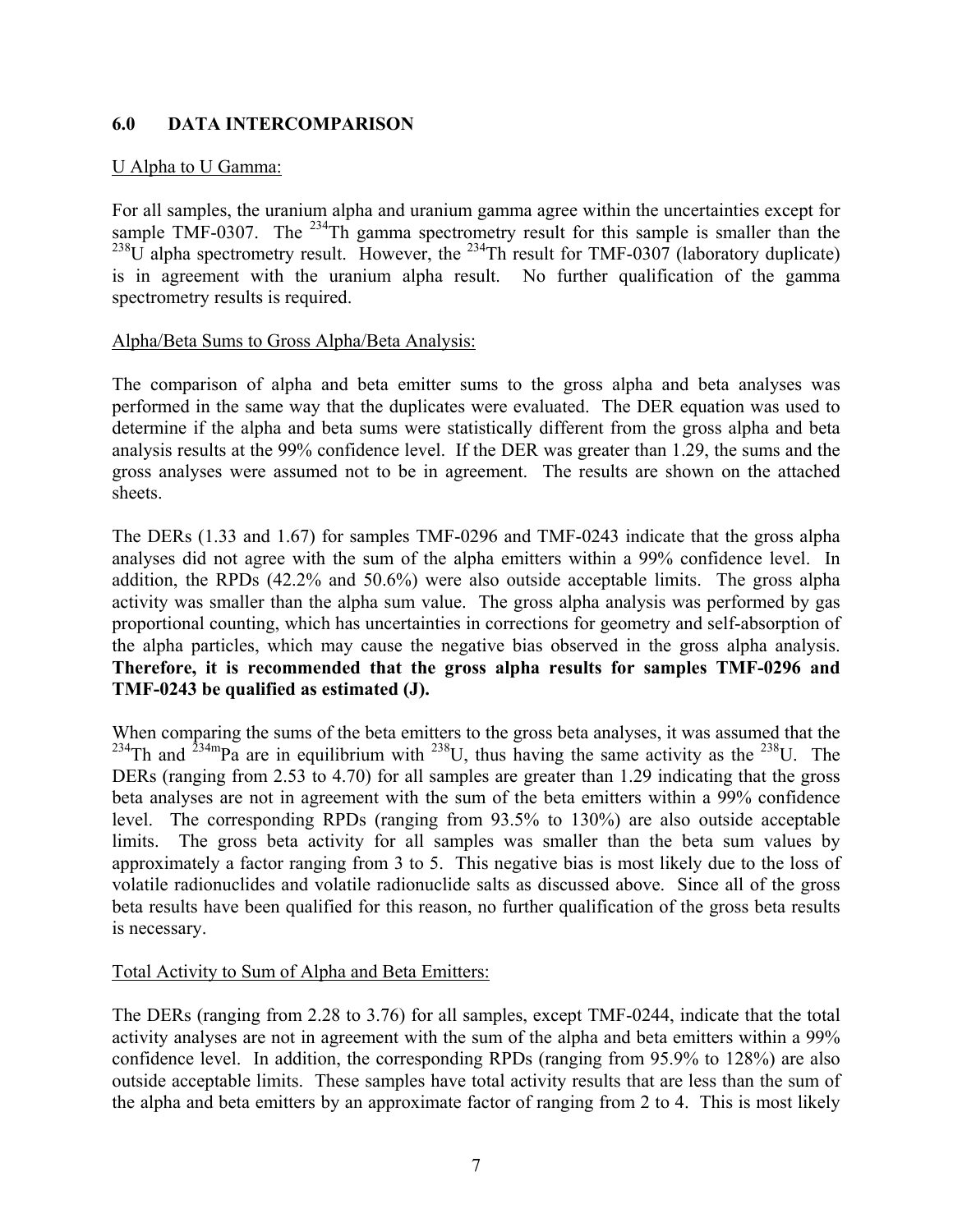due to a negative bias in the total activity results due to the loss of volatile radionuclides and/or radionuclide salts as discussed above. No further qualification of the total activity results is recommended since the total activity results for the listed samples were previously qualified for this reason.

# $^{228}$ Ra Gamma to  $^{232}$ Th Alpha:

When comparing the <sup>228</sup>Ra (<sup>228</sup>Ac) gamma activity to <sup>232</sup>Th alpha activity, it was assumed that the radium and thorium were in equilibrium. The activities are all within the uncertainties of the measurements for all samples except TMF-0306. The  $^{228}$ Ra result in sample TMF-0306 is smaller than the  $^{232}$ Th result by a factor of 1.24 and is indicative of either a non-equilibrium condition or sample heterogeneity. No qualification of the <sup>228</sup>Ra or <sup>232</sup>Th results is necessary.

# $^{231}$ Pa Gamma to  $^{235}$ U Alpha:

When comparing the  $^{231}$ Pa gamma activity and  $^{235}$ U alpha activity, it was assumed that the protactinium was in equilibrium with uranium. The  $^{231}$ Pa and  $^{235}$ U activities are outside the measurement uncertainties for samples TMF-0295 (laboratory duplicate), TMF-0307 (laboratory duplicate), TMF-0243 and TMF-0242. For sample TMF-0243, the <sup>231</sup>Pa activity is greater than the  $^{235}$ U alpha result by a factor of about 1.5 and is indicative of either a non-equilibrium condition or sample heterogeneity. Samples TMF-0295 (laboratory duplicate), TMF-0307 (laboratory duplicate), and TMF-0242 were previously qualified due to improper background subtraction. No qualification of the  $^{231}$ Pa or  $^{235}$ U results is necessary.

#### Summary:

For all samples, there was agreement within the measurement uncertainties between the total activity results and the sum of the gross alpha and gross beta results. However, there appears to be a negative bias on the gross beta and total activity results. (According to laboratory procedure, the gross alpha/beta and total activity samples are heated to dryness prior to counting. The loss of volatile radionuclides is likely. **Therefore it is recommended that individual analysis results be used.)**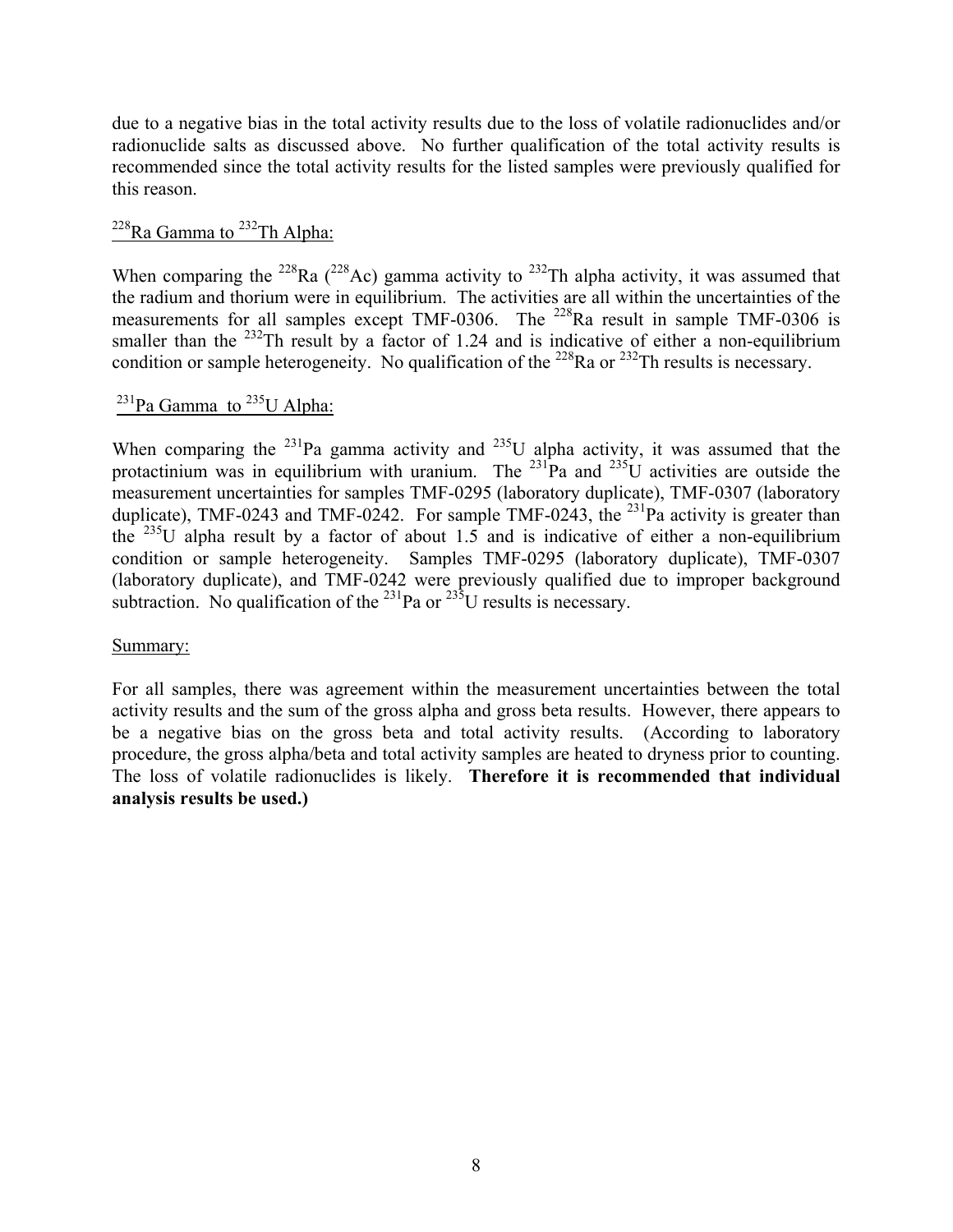| 0107116-1                              |               |              | TMF-0294         |                  |            |      |             |                     | <b>FROM GAMMA</b> |                  |                            |         |                |
|----------------------------------------|---------------|--------------|------------------|------------------|------------|------|-------------|---------------------|-------------------|------------------|----------------------------|---------|----------------|
|                                        |               |              | <b>Duplicate</b> | <b>Duplicate</b> |            |      |             |                     |                   | <b>Duplicate</b> | <b>Duplicate</b>           |         |                |
|                                        | <b>Result</b> | Uncertainty  | <b>Result</b>    | Uncertainty      |            |      |             | <b>Result</b>       | Uncertainty       | <b>Result</b>    | Uncertainty                |         | Val            |
| <b>Analyses</b>                        | (pCi/g)       | (pCi/g)      | (pCi/g)          | (pCi/g)          | <b>DER</b> |      | RPD Val Q   | (pCi/g)             | (pCi/g)           | (pCi/g)          | (pCi/g)                    | DER RPD | Q              |
| Am-241                                 |               |              |                  |                  |            |      |             | 2.10E-01            | 4.70E-01          |                  |                            |         | $\overline{U}$ |
| Ra-226                                 | 8.00E-01      | 2.00E-01     |                  |                  |            |      |             |                     |                   |                  |                            |         |                |
| Np-237                                 |               |              |                  |                  |            |      |             |                     |                   |                  |                            |         |                |
| Pu-238                                 |               |              |                  |                  |            |      |             |                     |                   |                  |                            |         |                |
| Pu-239                                 |               |              |                  |                  |            |      |             |                     |                   |                  |                            |         |                |
| $Th-228$                               | 7.50E-01      | 3.20E-01     | 9.80E-01         | 3.70E-01         | 0.47       | 26.6 |             |                     |                   |                  |                            |         |                |
| $Th-230$                               | 9.40E-01      | 2.90E-01     | 9.10E-01         | 2.90E-01         | 0.07       | 3.24 |             |                     |                   |                  |                            |         |                |
| $Th-232$                               | 6.60E-01      | 2.30E-01     | 8.90E-01         | 2.90E-01         | 0.62       | 29.7 |             |                     |                   |                  |                            |         |                |
| U-234                                  | 8.20E-01      | 2.20E-01     |                  |                  |            |      |             |                     |                   |                  |                            |         |                |
| $U-235$                                | 7.00E-02      | 5.80E-02     |                  |                  |            |      |             | 2.10E-01            | 3.30E-01          |                  |                            |         | $\mathbf U$    |
| U-238                                  | 7.10E-01      | 2.00E-01     |                  |                  |            |      |             |                     |                   |                  |                            |         |                |
| <b>Total U Alpha</b>                   | $1.60E + 00$  | 3.03E-01     |                  |                  |            |      |             |                     |                   |                  |                            |         |                |
| Alpha Sum                              | $4.30E + 00$  | $1.73E + 00$ |                  |                  |            |      |             |                     |                   |                  |                            |         |                |
| Total U by KPA                         |               |              |                  |                  |            |      |             |                     |                   |                  |                            |         |                |
| Total U by KPA                         |               |              |                  |                  |            |      |             |                     |                   |                  |                            |         |                |
| U-235 wt% (by alpha spect)             |               |              |                  |                  |            |      |             |                     |                   |                  |                            |         |                |
| U-233 wt%                              |               |              |                  |                  |            |      |             |                     |                   |                  |                            |         |                |
| <b>Total U Alpha (Calc)</b>            |               |              |                  |                  |            |      |             |                     |                   |                  |                            |         |                |
|                                        |               |              |                  |                  |            |      |             |                     |                   |                  |                            |         |                |
| <b>Total Radiological Sr</b><br>$K-40$ | $1.48E + 01$  | $3.10E + 00$ |                  |                  |            |      |             |                     |                   |                  |                            |         |                |
|                                        |               |              |                  |                  |            |      |             | 8.00E-01            | $1.10E + 00$      |                  |                            |         |                |
| Th-234 (Assumed from U-238)            | 7.10E-01      | 2.00E-01     |                  |                  |            |      |             |                     |                   |                  |                            |         | $\mathbf U$    |
| Pa-234m (Assumed from U-238)           | 7.10E-01      | 2.00E-01     |                  |                  |            |      |             | 9.00E-01            | $9.20E + 00$      |                  |                            |         | $\mathbf U$    |
| Ac-227                                 |               |              |                  |                  |            |      |             |                     |                   |                  |                            |         |                |
| Ra-228<br>Pa-231                       | 6.10E-01      | 2.20E-01     |                  |                  |            |      | $\mathbf U$ |                     |                   |                  |                            |         |                |
|                                        | $-5.00E-01$   | $1.80E + 00$ |                  |                  |            |      |             | $1.71E+01$          | $9.78E + 00$      |                  |                            |         |                |
| <b>Beta Sum</b>                        | $1.68E + 01$  | $3.13E + 00$ |                  |                  |            |      |             |                     |                   |                  |                            |         |                |
| <b>Total Activity Sum</b>              | $2.11E+01$    | $3.57E + 00$ |                  |                  |            |      |             | $2.14E + 01$        | $9.93E + 00$      |                  |                            |         |                |
|                                        |               |              |                  |                  |            |      |             | DER (sums to gross) |                   |                  | <b>RPD</b> (sums to gross) |         |                |
| Gross Alpha                            | 5.90E+00      | $1.10E + 00$ | 4.56E+00         | 9.80E-01         | 0.91       | 25.6 |             | 0.78                | (from gamma)      |                  | 31.4                       |         |                |
| Gross Beta                             | $4.07E + 00$  | 8.10E-01     | 3.50E+00         | 7.60E-01         | 0.51       | 15.1 | $_{\rm J}$  | 3.93                | 1.32              |                  | 122                        |         |                |
| <b>Total Activity</b>                  | $6.80E + 00$  | 3.90E+00     | 5.80E+00         | $4.00E + 00$     | 0.18       | 15.9 | $_{\rm J}$  | 2.70                | 1.36              |                  | 102                        |         |                |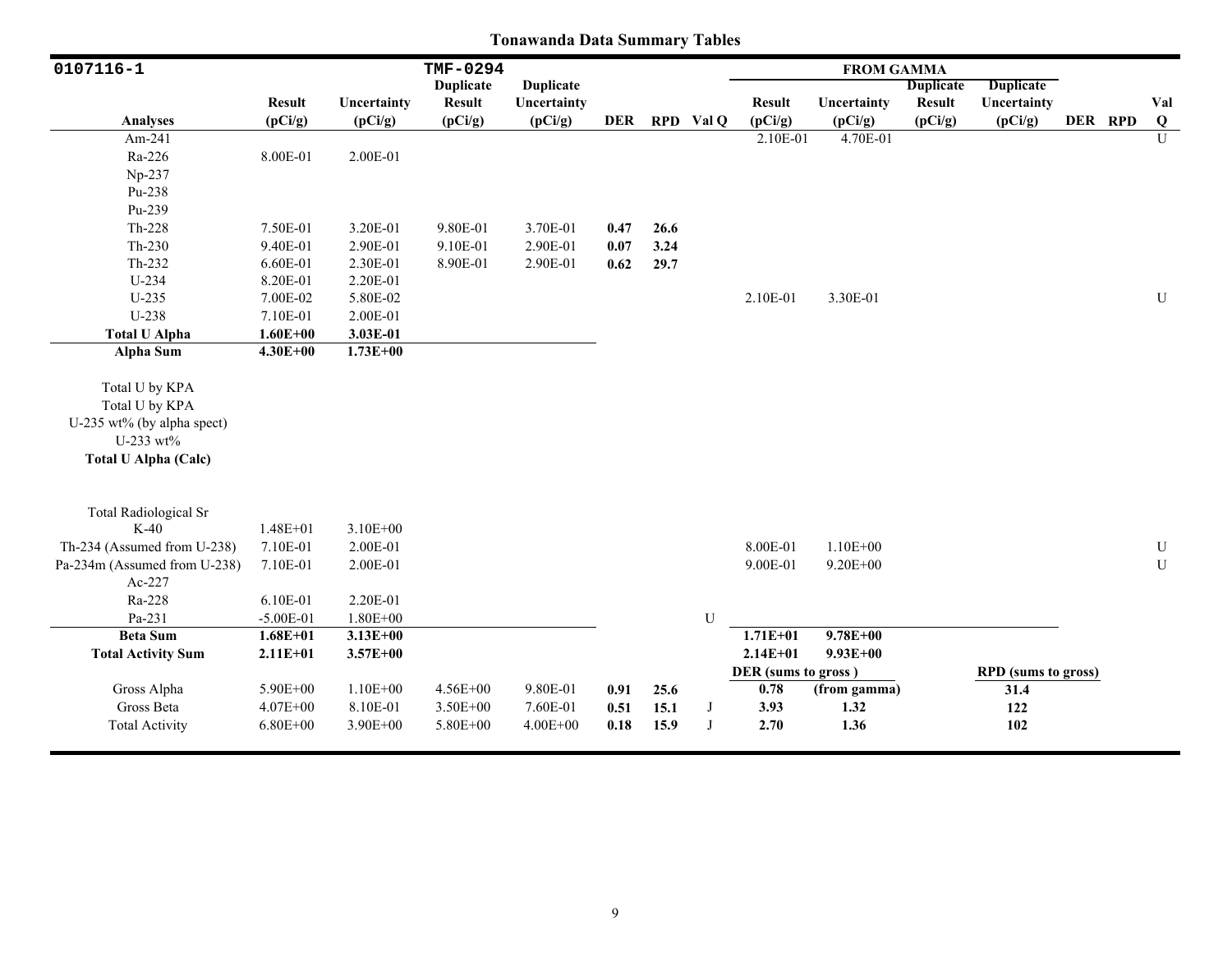| 0107116-2                    |               |              | TMF-0295         |                  |            |      |           |                     | <b>FROM GAMMA</b> |                  |                            |      |         |                         |
|------------------------------|---------------|--------------|------------------|------------------|------------|------|-----------|---------------------|-------------------|------------------|----------------------------|------|---------|-------------------------|
|                              |               |              | <b>Duplicate</b> | <b>Duplicate</b> |            |      |           |                     |                   | <b>Duplicate</b> | <b>Duplicate</b>           |      |         |                         |
|                              | <b>Result</b> | Uncertainty  | <b>Result</b>    | Uncertainty      |            |      |           | <b>Result</b>       | Uncertainty       | <b>Result</b>    | Uncertainty                |      |         | Val                     |
| <b>Analyses</b>              | (pCi/g)       | (pCi/g)      | (pCi/g)          | (pCi/g)          | <b>DER</b> |      | RPD Val Q | (pCi/g)             | (pCi/g)           | (pCi/g)          | (pCi/g)                    |      | DER RPD | $\overline{\mathbf{Q}}$ |
| Am-241                       |               |              |                  |                  |            |      |           | $-2.00E-01$         | 3.10E-01          | $-6.00E - 02$    | 4.00E-01                   | 0.28 | 108     | $\mathbf{U}$            |
| Ra-226                       | 4.90E-01      | 1.50E-01     |                  |                  |            |      |           |                     |                   |                  |                            |      |         |                         |
| Np-237                       |               |              |                  |                  |            |      |           |                     |                   |                  |                            |      |         |                         |
| Pu-238                       |               |              |                  |                  |            |      |           |                     |                   |                  |                            |      |         |                         |
| Pu-239                       |               |              |                  |                  |            |      |           |                     |                   |                  |                            |      |         |                         |
| $Th-228$                     | 7.70E-01      | 3.70E-01     |                  |                  |            |      |           |                     |                   |                  |                            |      |         |                         |
| Th-230                       | 9.30E-01      | 3.20E-01     |                  |                  |            |      |           |                     |                   |                  |                            |      |         |                         |
| Th-232                       | 7.60E-01      | 2.90E-01     |                  |                  |            |      |           |                     |                   |                  |                            |      |         |                         |
| U-234                        | $1.10E + 00$  | 2.80E-01     | $1.18E + 00$     | 2.70E-01         | 0.21       | 7.02 |           |                     |                   |                  |                            |      |         |                         |
| $U-235$                      | 1.07E-01      | 7.50E-02     | 1.63E-01         | 8.60E-02         | 0.49       | 41.5 |           | 1.90E-01            | 3.30E-01          | 2.90E-01         | 2.50E-01                   | 0.24 | 41.7    | U                       |
| U-238                        | $1.09E + 00$  | 2.70E-01     | $1.05E + 01$     | 2.50E-01         | 25.6       | 162  |           |                     |                   |                  |                            |      |         |                         |
| <b>Total U Alpha</b>         | $2.30E + 00$  | 3.96E-01     | $1.18E + 01$     | 3.78E-01         |            |      |           |                     |                   |                  |                            |      |         |                         |
| Alpha Sum                    | $4.62E + 00$  | $1.69E + 00$ | $8.33E + 00$     | $2.02E + 00$     |            |      |           |                     |                   |                  |                            |      |         |                         |
|                              |               |              |                  |                  |            |      |           |                     |                   |                  |                            |      |         |                         |
| Total U by KPA               |               |              |                  |                  |            |      |           |                     |                   |                  |                            |      |         |                         |
| Total U by KPA               |               |              |                  |                  |            |      |           |                     |                   |                  |                            |      |         |                         |
| U-235 wt% (by alpha spect)   |               |              |                  |                  |            |      |           |                     |                   |                  |                            |      |         |                         |
| U-233 $wt\%$                 |               |              |                  |                  |            |      |           |                     |                   |                  |                            |      |         |                         |
| <b>Total U Alpha (Calc)</b>  |               |              |                  |                  |            |      |           |                     |                   |                  |                            |      |         |                         |
|                              |               |              |                  |                  |            |      |           |                     |                   |                  |                            |      |         |                         |
|                              |               |              |                  |                  |            |      |           |                     |                   |                  |                            |      |         |                         |
| <b>Total Radiological Sr</b> |               |              |                  |                  |            |      |           |                     |                   |                  |                            |      |         |                         |
| $K-40$                       | $1.83E + 01$  | $3.50E + 00$ | $1.47E + 01$     | $3.40E + 00$     | 0.74       | 21.8 |           |                     |                   |                  |                            |      |         |                         |
| Th-234 (Assumed from U-238)  | $1.09E + 00$  | 2.70E-01     | $1.05E + 01$     | 2.50E-01         | 25.6       | 162  |           | $1.00E + 00$        | 9.60E-01          | $1.80E + 00$     | $1.40E + 00$               | 0.47 | 57.1    |                         |
| Pa-234m (Assumed from U-238) | $1.09E + 00$  | 2.70E-01     | $1.05E + 01$     | 2.50E-01         | 25.6       | 162  |           | 5.40E+00            | 8.80E+00          | $8.00E + 00$     | $1.20E + 01$               | 0.17 | 38.8    | U                       |
| $Ac-227$                     |               |              |                  |                  |            |      |           |                     |                   |                  |                            |      |         |                         |
| Ra-228                       | 7.30E-01      | 2.30E-01     | 6.70E-01         | 2.70E-01         | 0.17       | 8.57 |           |                     |                   |                  |                            |      |         |                         |
| Pa-231                       | $-7.00E - 01$ | 1.70E+00     | $-3.90E + 00$    | 2.20E+00         | 1.15       | 139  | U         |                     |                   |                  |                            |      |         |                         |
| <b>Beta Sum</b>              | $2.11E+01$    | $3.53E + 00$ | $3.59E + 01$     | $3.44E + 00$     |            |      |           | $2.53E+01$          | $9.52E + 00$      | $2.47E + 01$     | $1.26E + 01$               |      |         |                         |
| <b>Total Activity Sum</b>    | $2.57E + 01$  | $3.92E + 00$ | $4.42E + 01$     | $3.99E + 00$     |            |      |           | $3.00E + 01$        | $9.67E + 00$      | $3.30E + 01$     | $1.27E + 01$               |      |         |                         |
|                              |               |              |                  |                  |            |      |           | DER (sums to gross) |                   |                  | <b>RPD</b> (sums to gross) |      |         |                         |
| Gross Alpha                  | $4.80E + 00$  | $1.00E + 00$ |                  |                  |            |      |           | 0.09                | (from gamma)      |                  | 3.89                       |      |         |                         |
| Gross Beta                   | 5.51E+00      | 9.70E-01     |                  |                  |            |      | J         | 4.26                | 2.07              |                  | 117                        |      |         |                         |
| <b>Total Activity</b>        | $1.12E + 01$  | $4.30E + 00$ |                  |                  |            |      | J         | 2.50                | 1.77              |                  | 78.7                       |      |         |                         |
|                              |               |              |                  |                  |            |      |           |                     |                   |                  |                            |      |         |                         |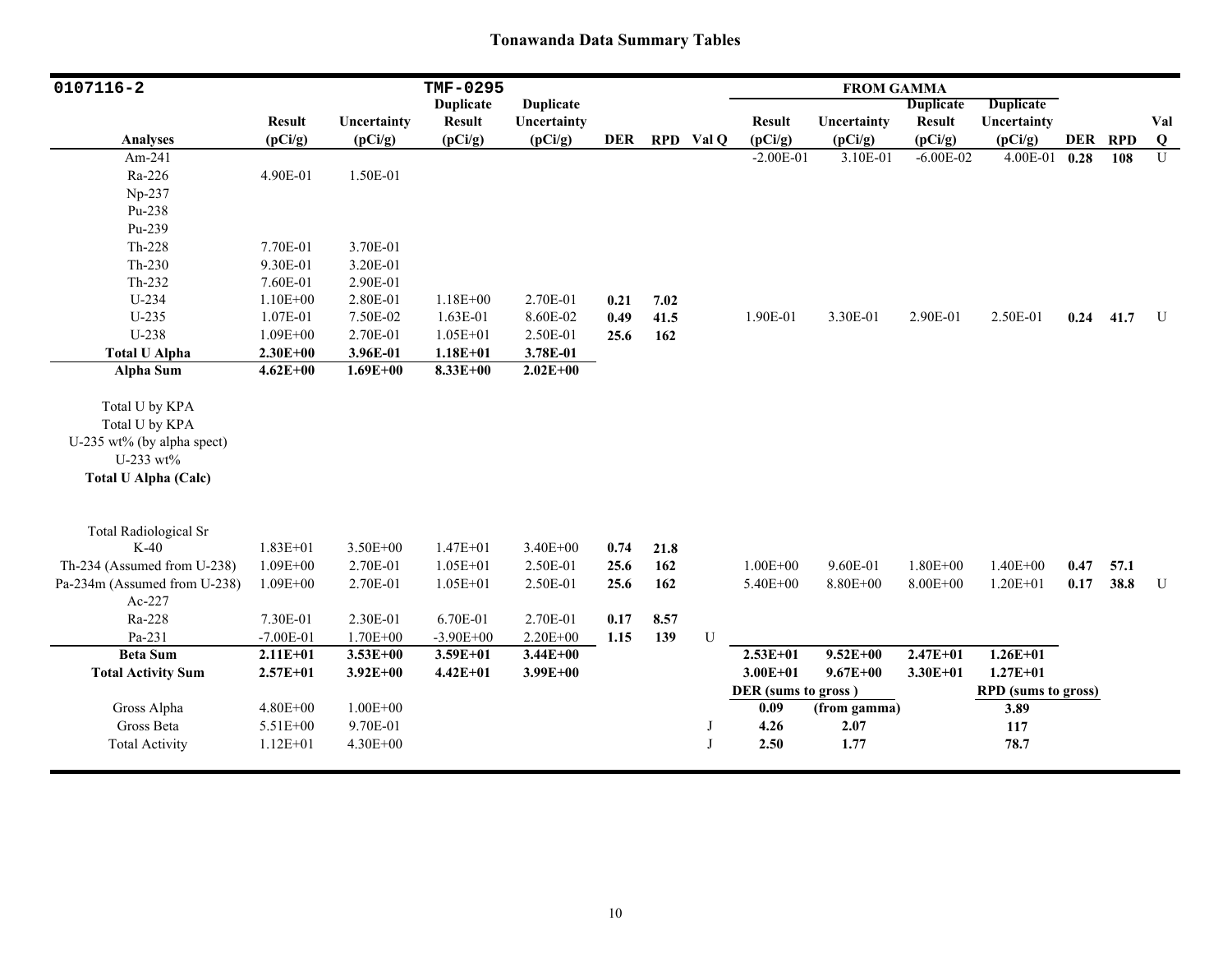| 0107116-3                    |                          |                        | TMF-0296                 |                        |            |              |                          | <b>FROM GAMMA</b>      |                          |                            |         |                |
|------------------------------|--------------------------|------------------------|--------------------------|------------------------|------------|--------------|--------------------------|------------------------|--------------------------|----------------------------|---------|----------------|
|                              |                          |                        | <b>Duplicate</b>         | <b>Duplicate</b>       |            |              |                          |                        | <b>Duplicate</b>         | <b>Duplicate</b>           |         |                |
| Analyses                     | <b>Result</b><br>(pCi/g) | Uncertainty<br>(pCi/g) | <b>Result</b><br>(pCi/g) | Uncertainty<br>(pCi/g) | <b>DER</b> | RPD Val Q    | <b>Result</b><br>(pCi/g) | Uncertainty<br>(pCi/g) | <b>Result</b><br>(pCi/g) | Uncertainty<br>(pCi/g)     | DER RPD | Val<br>Q       |
| Am-241                       |                          |                        |                          |                        |            |              | $-1.40E-01$              | 2.90E-01               |                          |                            |         | $\overline{U}$ |
| Ra-226                       | $1.04E + 00$             | 2.40E-01               |                          |                        |            |              |                          |                        |                          |                            |         |                |
| Np-237                       |                          |                        |                          |                        |            |              |                          |                        |                          |                            |         |                |
| Pu-238                       |                          |                        |                          |                        |            |              |                          |                        |                          |                            |         |                |
| Pu-239                       |                          |                        |                          |                        |            |              |                          |                        |                          |                            |         |                |
| $Th-228$                     | $1.09E + 00$             | 3.30E-01               |                          |                        |            |              |                          |                        |                          |                            |         |                |
| $Th-230$                     | 7.80E-01                 | 2.50E-01               |                          |                        |            |              |                          |                        |                          |                            |         |                |
| Th-232                       | 9.70E-01                 | 2.80E-01               |                          |                        |            |              |                          |                        |                          |                            |         |                |
| U-234                        | 7.50E-01                 | 2.00E-01               |                          |                        |            |              |                          |                        |                          |                            |         |                |
| $U-235$                      | 7.70E-02                 | 5.60E-02               |                          |                        |            |              | 6.00E-02                 | 2.80E-01               |                          |                            |         | ${\bf U}$      |
| U-238                        | 9.90E-01                 | 2.40E-01               |                          |                        |            |              |                          |                        |                          |                            |         |                |
| <b>Total U Alpha</b>         | $1.82E + 00$             | 3.17E-01               |                          |                        |            |              |                          |                        |                          |                            |         |                |
| <b>Alpha Sum</b>             | $5.88E + 00$             | $1.25E + 00$           |                          |                        |            |              |                          |                        |                          |                            |         |                |
| Total U by KPA               |                          |                        |                          |                        |            |              |                          |                        |                          |                            |         |                |
| Total U by KPA               |                          |                        |                          |                        |            |              |                          |                        |                          |                            |         |                |
| U-235 wt% (by alpha spect)   |                          |                        |                          |                        |            |              |                          |                        |                          |                            |         |                |
| U-233 wt%                    |                          |                        |                          |                        |            |              |                          |                        |                          |                            |         |                |
| <b>Total U Alpha (Calc)</b>  |                          |                        |                          |                        |            |              |                          |                        |                          |                            |         |                |
|                              |                          |                        |                          |                        |            |              |                          |                        |                          |                            |         |                |
| <b>Total Radiological Sr</b> |                          |                        |                          |                        |            |              |                          |                        |                          |                            |         |                |
| $K-40$                       | $1.56E + 01$             | $3.20E + 00$           |                          |                        |            |              |                          |                        |                          |                            |         |                |
| Th-234 (Assumed from U-238)  | 9.90E-01                 | 2.40E-01               |                          |                        |            |              | 3.40E-01                 | 6.60E-01               |                          |                            |         | ${\bf U}$      |
| Pa-234m (Assumed from U-238) | 9.90E-01                 | 2.40E-01               |                          |                        |            |              | 5.30E+00                 | 8.30E+00               |                          |                            |         | ${\bf U}$      |
| Ac-227                       |                          |                        |                          |                        |            |              |                          |                        |                          |                            |         |                |
| Ra-228                       | 7.30E-01                 | 2.40E-01               |                          |                        |            |              |                          |                        |                          |                            |         |                |
| Pa-231                       | 2.00E-01                 | $1.20E + 00$           |                          |                        |            | U            |                          |                        |                          |                            |         |                |
| <b>Beta Sum</b>              | $1.83E + 01$             | $3.23E+00$             |                          |                        |            |              | $2.20E+01$               | $8.92E+00$             |                          |                            |         |                |
| <b>Total Activity Sum</b>    | $2.42E + 01$             | $3.47E + 00$           |                          |                        |            |              | 2.79E+01                 | $9.01E + 00$           |                          |                            |         |                |
|                              |                          |                        |                          |                        |            |              | DER (sums to gross)      |                        |                          | <b>RPD</b> (sums to gross) |         |                |
| Gross Alpha                  | 3.83E+00                 | 9.00E-01               |                          |                        |            | J            | 1.33                     | (from gamma)           |                          | 42.2                       |         |                |
| Gross Beta                   | 3.50E+00                 | 7.50E-01               |                          |                        |            | J            | 4.47                     | 2.07                   |                          | 136                        |         |                |
| <b>Total Activity</b>        | 8.20E+00                 | 3.90E+00               |                          |                        |            | $\mathbf{J}$ | 3.07                     | 2.00                   |                          | 98.8                       |         |                |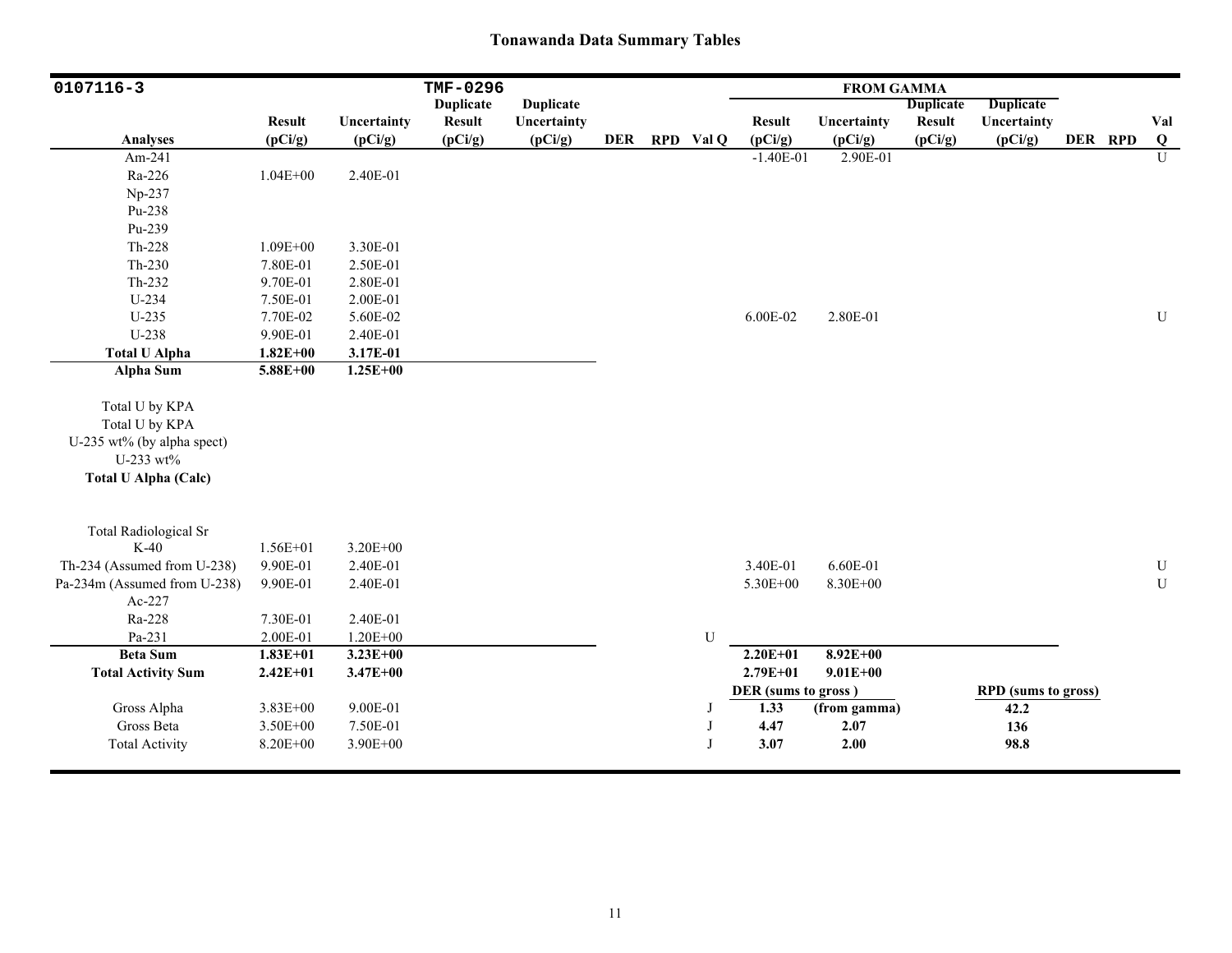| 0107116-4                    |                          |                        | TMF-9342                 |                        |            |              |                          | <b>FROM GAMMA</b>      |                          |                            |         |                 |
|------------------------------|--------------------------|------------------------|--------------------------|------------------------|------------|--------------|--------------------------|------------------------|--------------------------|----------------------------|---------|-----------------|
|                              |                          |                        | <b>Duplicate</b>         | <b>Duplicate</b>       |            |              |                          |                        | <b>Duplicate</b>         | <b>Duplicate</b>           |         |                 |
| Analyses                     | <b>Result</b><br>(pCi/g) | Uncertainty<br>(pCi/g) | <b>Result</b><br>(pCi/g) | Uncertainty<br>(pCi/g) | <b>DER</b> | RPD Val Q    | <b>Result</b><br>(pCi/g) | Uncertainty<br>(pCi/g) | <b>Result</b><br>(pCi/g) | Uncertainty<br>(pCi/g)     | DER RPD | Val<br>$\bf{Q}$ |
| Am-241                       |                          |                        |                          |                        |            |              | $-5.50E-02$              | 8.30E-02               |                          |                            |         | $\mathbf{U}$    |
| Ra-226                       | 3.90E-01                 | 1.60E-01               |                          |                        |            |              |                          |                        |                          |                            |         |                 |
| Np-237                       |                          |                        |                          |                        |            |              |                          |                        |                          |                            |         |                 |
| Pu-238                       |                          |                        |                          |                        |            |              |                          |                        |                          |                            |         |                 |
| Pu-239                       |                          |                        |                          |                        |            |              |                          |                        |                          |                            |         |                 |
| Th-228                       | 7.90E-01                 | 3.20E-01               |                          |                        |            |              |                          |                        |                          |                            |         |                 |
| $Th-230$                     | $1.32E + 00$             | 3.60E-01               |                          |                        |            | J            |                          |                        |                          |                            |         |                 |
| $Th-232$                     | 9.30E-01                 | 2.90E-01               |                          |                        |            |              |                          |                        |                          |                            |         |                 |
| U-234                        | 6.70E-01                 | 1.80E-01               |                          |                        |            |              |                          |                        |                          |                            |         |                 |
| $U-235$                      | 1.20E-01                 | 6.80E-02               |                          |                        |            |              | $0.00E + 00$             | 2.50E-01               |                          |                            |         | ${\bf U}$       |
| U-238                        | 8.40E-01                 | 2.10E-01               |                          |                        |            |              |                          |                        |                          |                            |         |                 |
| <b>Total U Alpha</b>         | $1.63E + 00$             | 2.85E-01               |                          |                        |            |              |                          |                        |                          |                            |         |                 |
| <b>Alpha Sum</b>             | $3.71E + 00$             | $1.58E + 00$           |                          |                        |            |              |                          |                        |                          |                            |         |                 |
|                              |                          |                        |                          |                        |            |              |                          |                        |                          |                            |         |                 |
| Total U by KPA               |                          |                        |                          |                        |            |              |                          |                        |                          |                            |         |                 |
| Total U by KPA               |                          |                        |                          |                        |            |              |                          |                        |                          |                            |         |                 |
| U-235 wt% (by alpha spect)   |                          |                        |                          |                        |            |              |                          |                        |                          |                            |         |                 |
| U-233 wt%                    |                          |                        |                          |                        |            |              |                          |                        |                          |                            |         |                 |
| <b>Total U Alpha (Calc)</b>  |                          |                        |                          |                        |            |              |                          |                        |                          |                            |         |                 |
|                              |                          |                        |                          |                        |            |              |                          |                        |                          |                            |         |                 |
| <b>Total Radiological Sr</b> |                          |                        |                          |                        |            |              |                          |                        |                          |                            |         |                 |
| $K-40$                       | $1.26E + 01$             | $3.00E + 00$           |                          |                        |            |              |                          |                        |                          |                            |         |                 |
| Th-234 (Assumed from U-238)  | 8.40E-01                 | 2.10E-01               |                          |                        |            |              | 2.20E-01                 | 6.90E-01               |                          |                            |         | ${\bf U}$       |
| Pa-234m (Assumed from U-238) | 8.40E-01                 | 2.10E-01               |                          |                        |            |              | $1.10E + 00$             | 8.30E+00               |                          |                            |         | U               |
| Ac-227                       |                          |                        |                          |                        |            |              |                          |                        |                          |                            |         |                 |
| Ra-228                       | 6.70E-01                 | 2.50E-01               |                          |                        |            |              |                          |                        |                          |                            |         |                 |
| Pa-231                       | $-1.50E + 00$            | $1.60E + 00$           |                          |                        |            | U            |                          |                        |                          |                            |         |                 |
| <b>Beta Sum</b>              | $1.48E + 01$             | $3.03E + 00$           |                          |                        |            |              | $1.44E + 01$             | $8.86E + 00$           |                          |                            |         |                 |
| <b>Total Activity Sum</b>    | $1.85E + 01$             | $3.42E + 00$           |                          |                        |            |              | $1.81E + 01$             | $9.00E + 00$           |                          |                            |         |                 |
|                              |                          |                        |                          |                        |            |              | DER (sums to gross)      |                        |                          | <b>RPD</b> (sums to gross) |         |                 |
| Gross Alpha                  | 5.10E+00                 | $1.00E + 00$           |                          |                        |            |              | 0.74                     | (from gamma)           |                          | 31.6                       |         |                 |
| Gross Beta                   | $4.37E + 00$             | 8.50E-01               |                          |                        |            | J            | 3.30                     | 1.13                   |                          | 109                        |         |                 |
| <b>Total Activity</b>        | $6.50E + 00$             | $4.00E + 00$           |                          |                        |            | $\mathbf{J}$ | 2.28                     | 1.18                   |                          | 95.9                       |         |                 |
|                              |                          |                        |                          |                        |            |              |                          |                        |                          |                            |         |                 |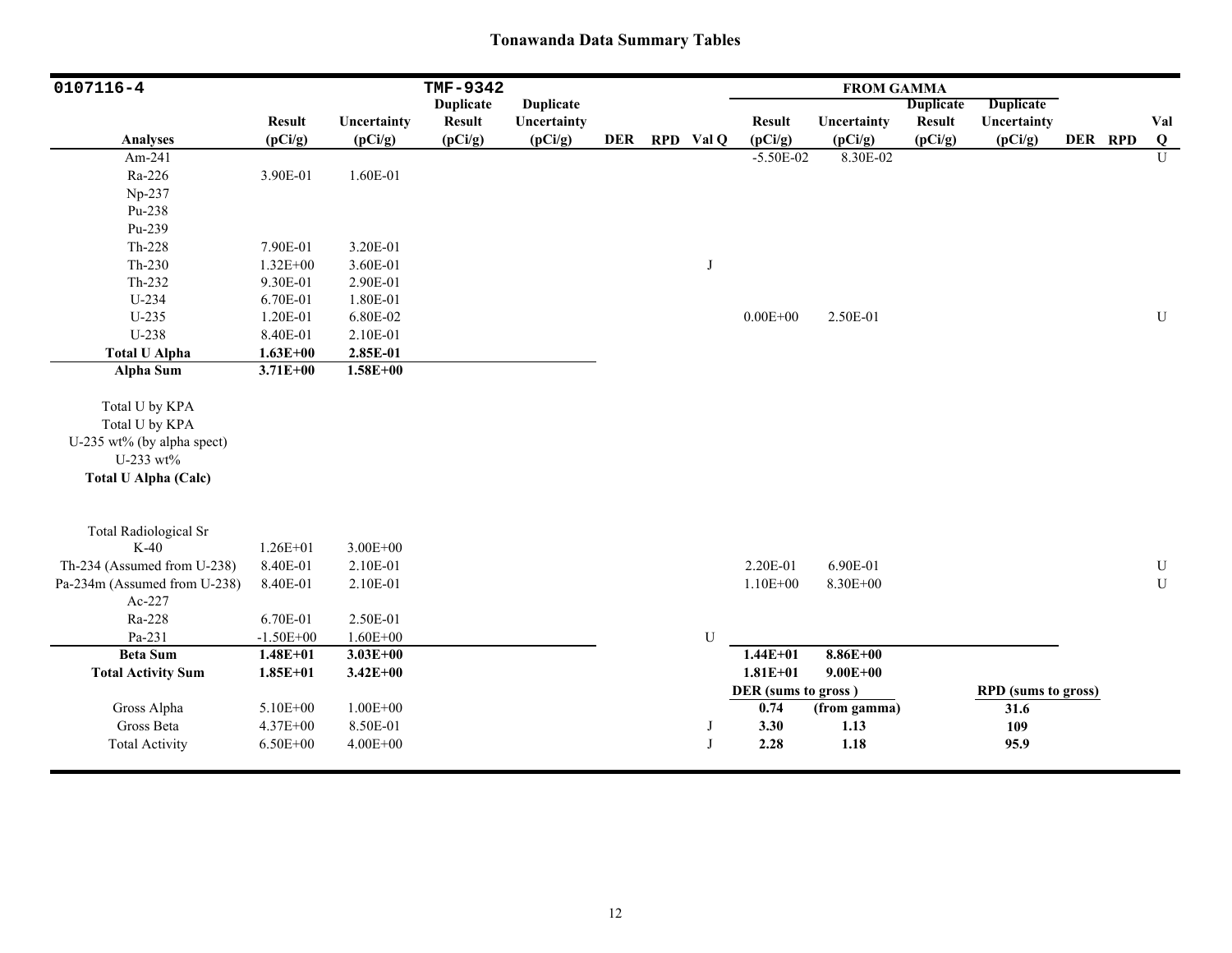| 0107116-5                                                                                                  |                          |                        | TMF-9343                 |                        |            |      |              |                          | <b>FROM GAMMA</b>      |                          |                            |         |                |
|------------------------------------------------------------------------------------------------------------|--------------------------|------------------------|--------------------------|------------------------|------------|------|--------------|--------------------------|------------------------|--------------------------|----------------------------|---------|----------------|
|                                                                                                            |                          |                        | <b>Duplicate</b>         | <b>Duplicate</b>       |            |      |              |                          |                        | <b>Duplicate</b>         | <b>Duplicate</b>           |         |                |
| <b>Analyses</b>                                                                                            | <b>Result</b><br>(pCi/g) | Uncertainty<br>(pCi/g) | <b>Result</b><br>(pCi/g) | Uncertainty<br>(pCi/g) | <b>DER</b> |      | RPD Val Q    | <b>Result</b><br>(pCi/g) | Uncertainty<br>(pCi/g) | <b>Result</b><br>(pCi/g) | Uncertainty<br>(pCi/g)     | DER RPD | Val<br>$\bf Q$ |
| Am-241                                                                                                     |                          |                        |                          |                        |            |      |              | 7.00E-02                 | 1.10E-01               |                          |                            |         | $\mathbf U$    |
| Ra-226                                                                                                     | 9.20E-01                 | 2.10E-01               | 9.90E-01                 | 2.10E-01               | 0.24       | 7.33 |              |                          |                        |                          |                            |         |                |
| Np-237                                                                                                     |                          |                        |                          |                        |            |      |              |                          |                        |                          |                            |         |                |
| Pu-238                                                                                                     |                          |                        |                          |                        |            |      |              |                          |                        |                          |                            |         |                |
| Pu-239                                                                                                     |                          |                        |                          |                        |            |      |              |                          |                        |                          |                            |         |                |
| Th-228                                                                                                     | 9.70E-01                 | 3.60E-01               | $1.01E + 00$             | 3.40E-01               | 0.08       | 4.04 |              |                          |                        |                          |                            |         |                |
| $Th-230$                                                                                                   | $1.03E + 00$             | 3.30E-01               | 8.40E-01                 | 2.70E-01               | 0.45       | 20.3 | $\mathbf{J}$ |                          |                        |                          |                            |         |                |
| Th-232                                                                                                     | 8.40E-01                 | 2.90E-01               | 6.90E-01                 | 2.50E-01               | 0.39       | 19.6 |              |                          |                        |                          |                            |         |                |
| U-234                                                                                                      | 8.20E-01                 | 2.20E-01               |                          |                        |            |      |              |                          |                        |                          |                            |         |                |
| U-235                                                                                                      | 5.80E-02                 | 5.20E-02               |                          |                        |            |      |              | $-1.90E-01$              | 2.70E-01               |                          |                            |         | ${\bf U}$      |
| U-238                                                                                                      | 7.40E-01                 | 2.10E-01               |                          |                        |            |      |              |                          |                        |                          |                            |         |                |
| <b>Total U Alpha</b>                                                                                       | $1.62E + 00$             | 3.09E-01               |                          |                        |            |      |              |                          |                        |                          |                            |         |                |
| Alpha Sum                                                                                                  | $5.65E + 00$             | $1.76E + 00$           |                          |                        |            |      |              |                          |                        |                          |                            |         |                |
| Total U by KPA<br>Total U by KPA<br>U-235 wt% (by alpha spect)<br>U-233 wt%<br><b>Total U Alpha (Calc)</b> |                          |                        |                          |                        |            |      |              |                          |                        |                          |                            |         |                |
| $Cs-137$                                                                                                   | 1.40E-01                 | 8.60E-02               |                          |                        |            |      |              |                          |                        |                          |                            |         |                |
| $K-40$                                                                                                     | $1.43E + 01$             | 3.40E+00               |                          |                        |            |      |              |                          |                        |                          |                            |         |                |
| Th-234 (Assumed from U-238)                                                                                | 7.40E-01                 | 2.10E-01               |                          |                        |            |      |              | 5.10E-01                 | 8.70E-01               |                          |                            |         | ${\bf U}$      |
| Pa-234m (Assumed from U-238)                                                                               | 7.40E-01                 | 2.10E-01               |                          |                        |            |      |              | $1.10E + 01$             | $1.20E + 01$           |                          |                            |         |                |
| Ac-227                                                                                                     |                          |                        |                          |                        |            |      |              |                          |                        |                          |                            |         |                |
| Ra-228                                                                                                     | 7.90E-01                 | 2.60E-01               |                          |                        |            |      |              |                          |                        |                          |                            |         |                |
| Pa-231                                                                                                     | 3.00E-01                 | 1.80E+00               |                          |                        |            |      | U            |                          |                        |                          |                            |         |                |
| <b>Beta Sum</b>                                                                                            | $1.67E + 01$             | $3.43E + 00$           |                          |                        |            |      |              | $2.68E + 01$             | $1.25E + 01$           |                          |                            |         |                |
| <b>Total Activity Sum</b>                                                                                  | $2.24E + 01$             | $3.85E + 00$           |                          |                        |            |      |              | $3.24E + 01$             | $1.26E + 01$           |                          |                            |         |                |
|                                                                                                            |                          |                        |                          |                        |            |      |              | DER (sums to gross)      |                        |                          | <b>RPD</b> (sums to gross) |         |                |
| Gross Alpha                                                                                                | $5.20E + 00$             | $1.00E + 00$           | 4.80E+00                 | $1.00E + 00$           | 0.28       | 8.00 |              | 0.22                     | (from gamma)           |                          | 8.26                       |         |                |
| Gross Beta                                                                                                 | $4.36E + 00$             | 8.40E-01               | $4.08E + 00$             | 8.30E-01               | 0.24       | 6.64 | J            | 3.51                     | 1.79                   |                          | 117                        |         |                |
| <b>Total Activity</b>                                                                                      | 7.00E+00                 | 3.90E+00               | 5.50E+00                 | 3.80E+00               | 0.28       | 24.0 | J            | 2.81                     | 1.92                   |                          | 105                        |         |                |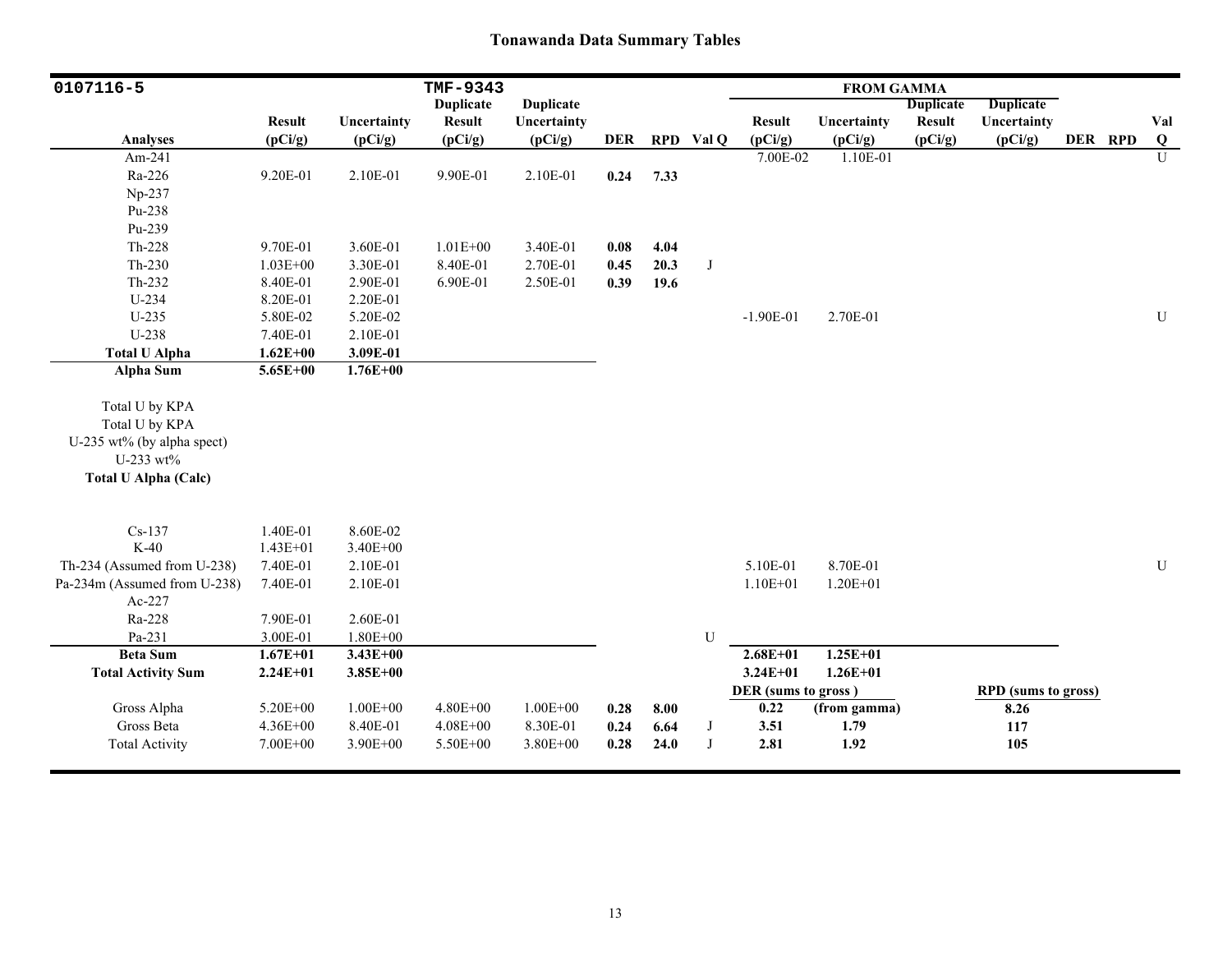| 0107116-6                    |                          |                          | TMF-9344                     |                        |            |      |           |                          | <b>FROM GAMMA</b>      |                   |                            |         |                       |
|------------------------------|--------------------------|--------------------------|------------------------------|------------------------|------------|------|-----------|--------------------------|------------------------|-------------------|----------------------------|---------|-----------------------|
|                              |                          |                          | <b>Duplicate</b>             | <b>Duplicate</b>       |            |      |           |                          |                        | <b>Duplicate</b>  | <b>Duplicate</b>           |         |                       |
| <b>Analyses</b>              | <b>Result</b><br>(pCi/g) | Uncertainty<br>(pCi/g)   | <b>Result</b><br>(pCi/g)     | Uncertainty<br>(pCi/g) | <b>DER</b> |      | RPD Val Q | <b>Result</b><br>(pCi/g) | Uncertainty<br>(pCi/g) | Result<br>(pCi/g) | Uncertainty<br>(pCi/g)     | DER RPD | Val<br>$\overline{Q}$ |
| Am-241                       |                          |                          |                              |                        |            |      |           | $-1.90E-01$              | 5.40E-01               |                   |                            |         | U                     |
| Ra-226                       | 6.80E-01                 | 1.90E-01                 |                              |                        |            |      |           |                          |                        |                   |                            |         |                       |
| Np-237                       |                          |                          |                              |                        |            |      |           |                          |                        |                   |                            |         |                       |
| Pu-238                       |                          |                          |                              |                        |            |      |           |                          |                        |                   |                            |         |                       |
| Pu-239                       |                          |                          |                              |                        |            |      |           |                          |                        |                   |                            |         |                       |
| Th-228                       | $1.12E + 00$             | 3.90E-01                 |                              |                        |            |      |           |                          |                        |                   |                            |         |                       |
| $Th-230$                     | 9.80E-01                 | 3.20E-01                 |                              |                        |            |      | J         |                          |                        |                   |                            |         |                       |
| Th-232                       | $1.02E + 00$             | 3.20E-01                 |                              |                        |            |      |           |                          |                        |                   |                            |         |                       |
| $U-234$                      | 7.70E-01                 | 2.30E-01                 | 9.70E-01                     | 2.40E-01               | 0.60       | 23.0 |           |                          |                        |                   |                            |         |                       |
| $U-235$                      | 9.20E-02                 | 7.00E-02                 | 1.19E-01                     | 7.10E-02               | 0.27       | 25.6 |           | 1.40E-01                 | 3.30E-01               |                   |                            |         | ${\bf U}$             |
| U-238                        | 8.00E-01                 | 2.30E-01                 | $1.01E + 00$                 | 2.40E-01               | 0.63       |      |           |                          |                        |                   |                            |         |                       |
|                              |                          |                          |                              |                        |            | 23.2 |           |                          |                        |                   |                            |         |                       |
| <b>Total U Alpha</b>         | $1.66E + 00$<br>5.55E+00 | 3.33E-01<br>$1.77E + 00$ | $2.10E + 00$<br>$2.10E + 00$ | 3.47E-01               |            |      |           |                          |                        |                   |                            |         |                       |
| <b>Alpha Sum</b>             |                          |                          |                              | 3.47E-01               |            |      |           |                          |                        |                   |                            |         |                       |
| Total U by KPA               |                          |                          |                              |                        |            |      |           |                          |                        |                   |                            |         |                       |
| Total U by KPA               |                          |                          |                              |                        |            |      |           |                          |                        |                   |                            |         |                       |
| U-235 wt% (by alpha spect)   |                          |                          |                              |                        |            |      |           |                          |                        |                   |                            |         |                       |
| U-233 wt%                    |                          |                          |                              |                        |            |      |           |                          |                        |                   |                            |         |                       |
| <b>Total U Alpha (Calc)</b>  |                          |                          |                              |                        |            |      |           |                          |                        |                   |                            |         |                       |
|                              |                          |                          |                              |                        |            |      |           |                          |                        |                   |                            |         |                       |
| <b>Total Radiological Sr</b> |                          |                          |                              |                        |            |      |           |                          |                        |                   |                            |         |                       |
| $K-40$                       | $1.73E + 01$             | 3.80E+00                 |                              |                        |            |      |           |                          |                        |                   |                            |         |                       |
| Th-234 (Assumed from U-238)  | 8.00E-01                 | 2.30E-01                 | $1.01E + 00$                 | 2.40E-01               | 0.63       | 23.2 |           | 5.00E-01                 | $1.30E + 00$           |                   |                            |         | U                     |
| Pa-234m (Assumed from U-238) | 8.00E-01                 | 2.30E-01                 | $1.01E + 00$                 | 2.40E-01               | 0.63       | 23.2 |           | $-1.20E + 01$            | $1.30E + 01$           |                   |                            |         | U                     |
| Ac-227                       |                          |                          |                              |                        |            |      |           |                          |                        |                   |                            |         |                       |
| Ra-228                       | 7.60E-01                 | 2.90E-01                 |                              |                        |            |      |           |                          |                        |                   |                            |         |                       |
| Pa-231                       | 1.00E-01                 | $1.80E + 00$             |                              |                        |            |      | ${\bf U}$ |                          |                        |                   |                            |         |                       |
| <b>Beta Sum</b>              | $1.97E + 01$             | $3.83E + 00$             | $2.02E + 00$                 | 3.39E-01               |            |      |           | $6.57E + 00$             | $1.36E + 01$           |                   |                            |         |                       |
| <b>Total Activity Sum</b>    | $2.52E+01$               | $4.22E + 00$             | $4.12E + 00$                 | 4.85E-01               |            |      |           | $1.21E + 01$             | $1.37E + 01$           |                   |                            |         |                       |
|                              |                          |                          |                              |                        |            |      |           | DER (sums to gross)      |                        |                   | <b>RPD</b> (sums to gross) |         |                       |
| Gross Alpha                  | $4.26E + 00$             | $1.00E + 00$             |                              |                        |            |      |           | 0.64                     | (from gamma)           |                   | 26.3                       |         |                       |
| Gross Beta                   | 4.80E+00                 | $1.10E + 00$             |                              |                        |            |      | J         | 3.73                     | 0.13                   |                   | 122                        |         |                       |
| <b>Total Activity</b>        | $6.90E + 00$             | 3.90E+00                 | 5.80E+00                     | $4.00E + 00$           | 0.20       | 17.3 | J         | 3.19                     | 0.37                   |                   | 114                        |         |                       |
|                              |                          |                          |                              |                        |            |      |           |                          |                        |                   |                            |         |                       |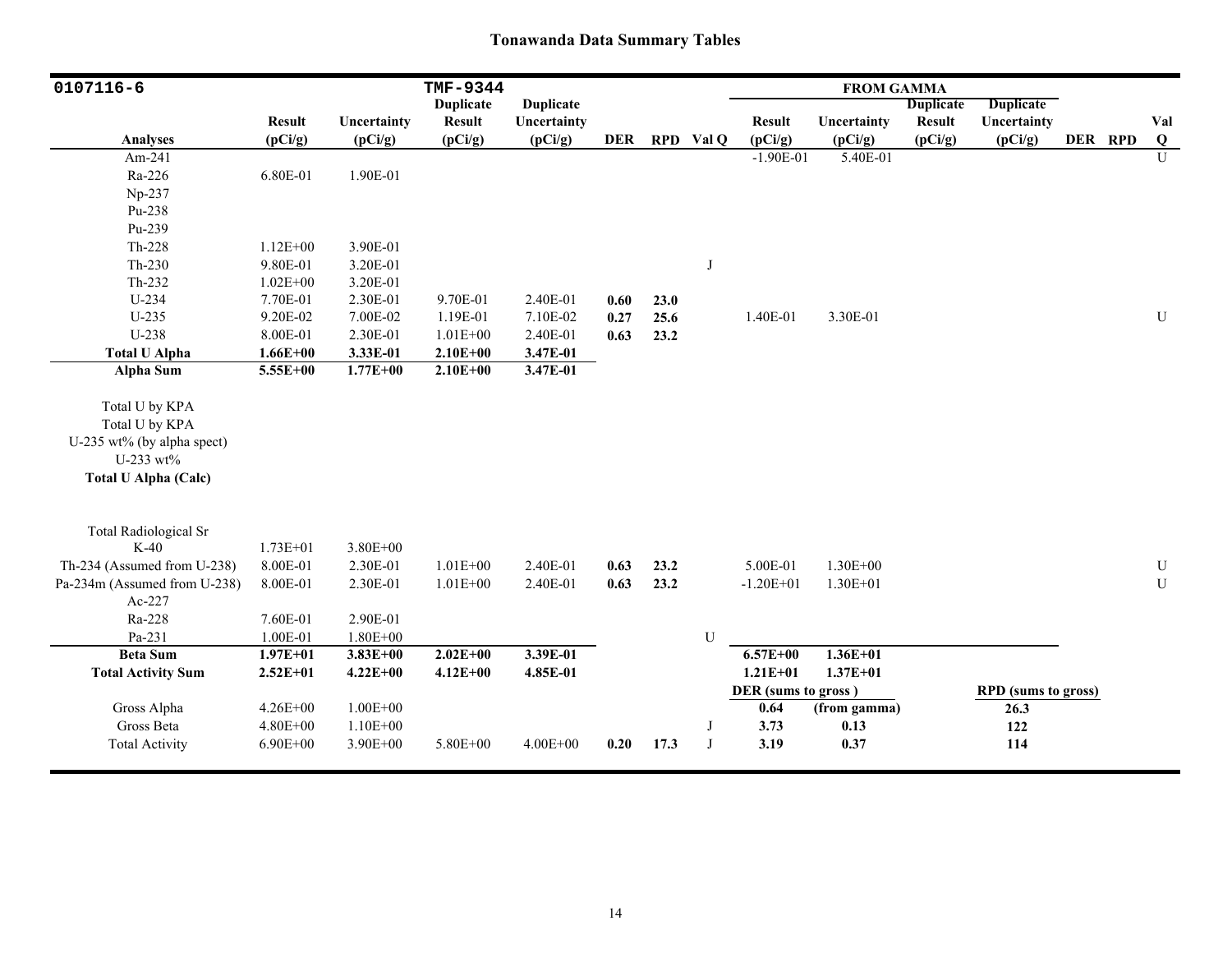| 0107116-7                               |                          |                          | TMF-0306                 |                        |            |              |                          | <b>FROM GAMMA</b>      |                          |                            |         |                 |
|-----------------------------------------|--------------------------|--------------------------|--------------------------|------------------------|------------|--------------|--------------------------|------------------------|--------------------------|----------------------------|---------|-----------------|
|                                         |                          |                          | <b>Duplicate</b>         | <b>Duplicate</b>       |            |              |                          |                        | <b>Duplicate</b>         | <b>Duplicate</b>           |         |                 |
| Analyses                                | <b>Result</b><br>(pCi/g) | Uncertainty<br>(pCi/g)   | <b>Result</b><br>(pCi/g) | Uncertainty<br>(pCi/g) | <b>DER</b> | RPD Val Q    | <b>Result</b><br>(pCi/g) | Uncertainty<br>(pCi/g) | <b>Result</b><br>(pCi/g) | Uncertainty<br>(pCi/g)     | DER RPD | Val<br>$\bf{Q}$ |
| Am-241                                  |                          |                          |                          |                        |            |              | 1.10E-01                 | 1.50E-01               |                          |                            |         | U               |
| Ra-226                                  | 6.70E-01                 | 1.70E-01                 |                          |                        |            |              |                          |                        |                          |                            |         |                 |
| Np-237                                  |                          |                          |                          |                        |            |              |                          |                        |                          |                            |         |                 |
| Pu-238                                  |                          |                          |                          |                        |            |              |                          |                        |                          |                            |         |                 |
| Pu-239                                  |                          |                          |                          |                        |            |              |                          |                        |                          |                            |         |                 |
| $Th-228$                                | 7.40E-01                 | 3.20E-01                 |                          |                        |            |              |                          |                        |                          |                            |         |                 |
| $Th-230$                                | $1.16E + 00$             | 3.50E-01                 |                          |                        |            |              |                          |                        |                          |                            |         |                 |
| Th-232                                  | $1.11E + 00$             | 3.40E-01                 |                          |                        |            |              |                          |                        |                          |                            |         |                 |
| U-234                                   | 6.80E-01                 | 2.00E-01                 |                          |                        |            |              |                          |                        |                          |                            |         |                 |
| $U-235$                                 | 3.70E-02                 | 4.20E-02                 |                          |                        |            |              | 9.00E-02                 | 2.50E-01               |                          |                            |         | ${\bf U}$       |
| U-238                                   | 7.00E-01                 | 2.10E-01                 |                          |                        |            |              |                          |                        |                          |                            |         |                 |
|                                         |                          |                          |                          |                        |            |              |                          |                        |                          |                            |         |                 |
| <b>Total U Alpha</b>                    | $1.42E + 00$             | 2.93E-01<br>$1.27E + 00$ |                          |                        |            |              |                          |                        |                          |                            |         |                 |
| <b>Alpha Sum</b>                        | $5.46E + 00$             |                          |                          |                        |            |              |                          |                        |                          |                            |         |                 |
| Total U by KPA                          |                          |                          |                          |                        |            |              |                          |                        |                          |                            |         |                 |
| Total U by KPA                          |                          |                          |                          |                        |            |              |                          |                        |                          |                            |         |                 |
|                                         |                          |                          |                          |                        |            |              |                          |                        |                          |                            |         |                 |
| U-235 wt% (by alpha spect)<br>U-233 wt% |                          |                          |                          |                        |            |              |                          |                        |                          |                            |         |                 |
| <b>Total U Alpha (Calc)</b>             |                          |                          |                          |                        |            |              |                          |                        |                          |                            |         |                 |
|                                         |                          |                          |                          |                        |            |              |                          |                        |                          |                            |         |                 |
| <b>Total Radiological Sr</b>            |                          |                          |                          |                        |            |              |                          |                        |                          |                            |         |                 |
| $K-40$                                  | $1.83E + 01$             | 3.30E+00                 |                          |                        |            |              |                          |                        |                          |                            |         |                 |
| Th-234 (Assumed from U-238)             | 7.00E-01                 | 2.10E-01                 |                          |                        |            |              | 4.90E-01                 | 7.00E-01               |                          |                            |         | U               |
| Pa-234m (Assumed from U-238)            | 7.00E-01                 | 2.10E-01                 |                          |                        |            |              | $-9.00E-01$              | $6.20E + 00$           |                          |                            |         | $\mathbf U$     |
| Ac-227                                  |                          |                          |                          |                        |            |              |                          |                        |                          |                            |         |                 |
| Ra-228                                  | 4.70E-01                 | 1.50E-01                 |                          |                        |            |              |                          |                        |                          |                            |         |                 |
| Pa-231                                  | 4.00E-01                 | $1.20E + 00$             |                          |                        |            | ${\bf U}$    |                          |                        |                          |                            |         |                 |
| <b>Beta Sum</b>                         | $2.02E + 01$             | $3.32E+00$               |                          |                        |            |              | $1.84E + 01$             | $7.06E + 00$           |                          |                            |         |                 |
| <b>Total Activity Sum</b>               | $2.57E + 01$             | $3.56E + 00$             |                          |                        |            |              | $2.39E + 01$             | $7.18E + 00$           |                          |                            |         |                 |
|                                         |                          |                          |                          |                        |            |              | DER (sums to gross)      |                        |                          | <b>RPD</b> (sums to gross) |         |                 |
| Gross Alpha                             | 5.90E+00                 | $1.00E + 00$             |                          |                        |            |              | 0.27                     | (from gamma)           |                          | 7.80                       |         |                 |
| Gross Beta                              | 4.55E+00                 | 8.60E-01                 |                          |                        |            | J            | 4.57                     | 1.95                   |                          | 127                        |         |                 |
| <b>Total Activity</b>                   | 8.30E+00                 | $4.00E + 00$             |                          |                        |            | $\mathbf{J}$ | 3.25                     | 1.89                   |                          | 102                        |         |                 |
|                                         |                          |                          |                          |                        |            |              |                          |                        |                          |                            |         |                 |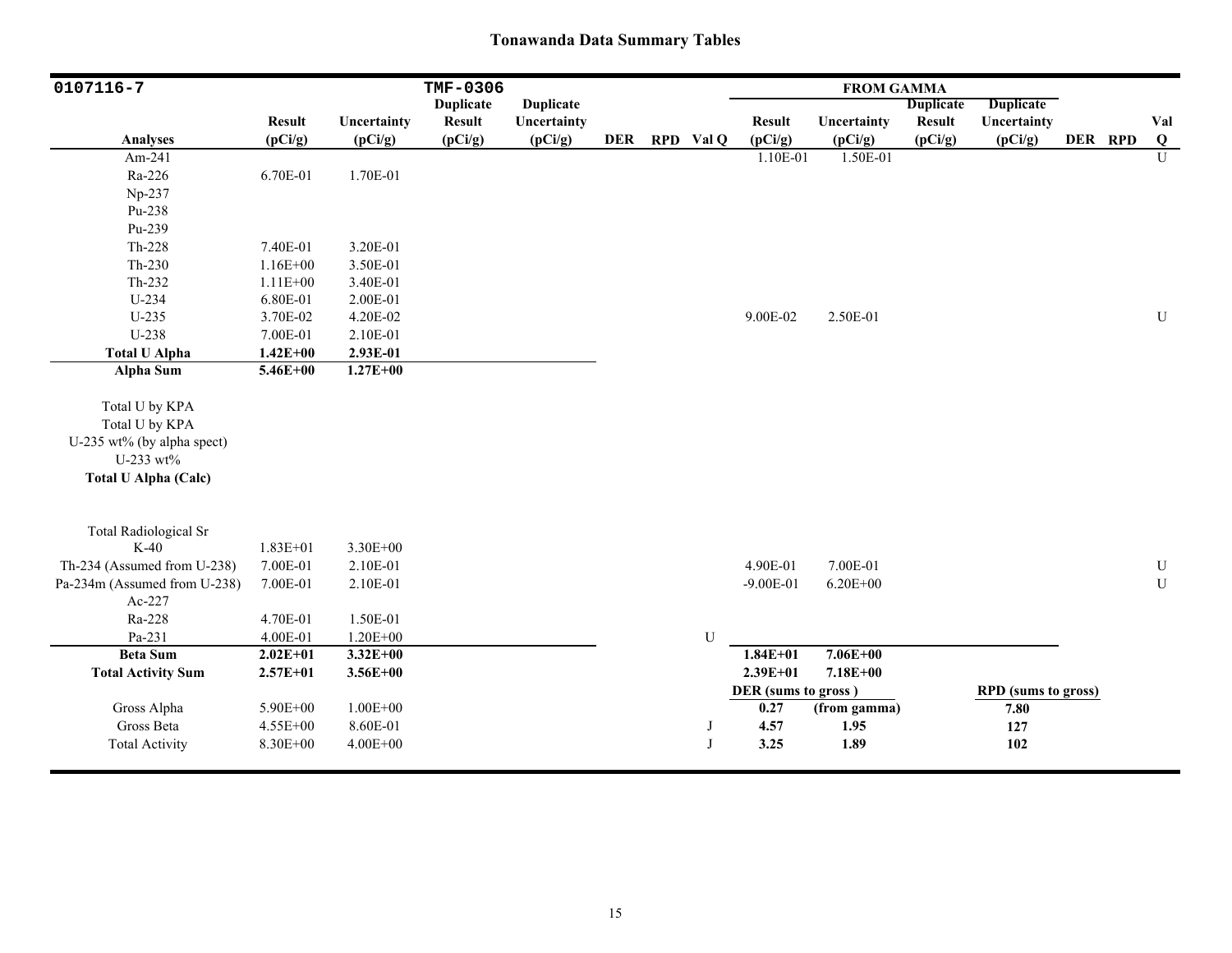| $0107116 - 8$                |               |              | TMF-0307         |                  |            |      |           |                     | <b>FROM GAMMA</b> |                  |                     |      |         |                         |
|------------------------------|---------------|--------------|------------------|------------------|------------|------|-----------|---------------------|-------------------|------------------|---------------------|------|---------|-------------------------|
|                              |               |              | <b>Duplicate</b> | <b>Duplicate</b> |            |      |           |                     |                   | <b>Duplicate</b> | <b>Duplicate</b>    |      |         |                         |
|                              | <b>Result</b> | Uncertainty  | <b>Result</b>    | Uncertainty      |            |      |           | <b>Result</b>       | Uncertainty       | <b>Result</b>    | Uncertainty         |      |         | Val                     |
| <b>Analyses</b>              | (pCi/g)       | (pCi/g)      | (pCi/g)          | (pCi/g)          | <b>DER</b> |      | RPD Val Q | (pCi/g)             | (pCi/g)           | (pCi/g)          | (pCi/g)             |      | DER RPD | $\overline{\mathbf{Q}}$ |
| Am-241                       |               |              |                  |                  |            |      |           | $-1.20E-01$         | 2.30E-01          | $-1.70E-01$      | 3.10E-01            | 0.13 | 34.5    | $\overline{U}$          |
| Ra-226                       | 8.30E-01      | 1.90E-01     |                  |                  |            |      |           |                     |                   |                  |                     |      |         |                         |
| Np-237                       |               |              |                  |                  |            |      |           |                     |                   |                  |                     |      |         |                         |
| Pu-238                       |               |              |                  |                  |            |      |           |                     |                   |                  |                     |      |         |                         |
| Pu-239                       |               |              |                  |                  |            |      |           |                     |                   |                  |                     |      |         |                         |
| $Th-228$                     | 9.40E-01      | 3.70E-01     |                  |                  |            |      |           |                     |                   |                  |                     |      |         |                         |
| $Th-230$                     | 9.70E-01      | 3.10E-01     |                  |                  |            |      | J         |                     |                   |                  |                     |      |         |                         |
| Th-232                       | 7.90E-01      | 2.80E-01     |                  |                  |            |      |           |                     |                   |                  |                     |      |         |                         |
| $U-234$                      | 9.20E-01      | 2.50E-01     |                  |                  |            |      |           |                     |                   |                  |                     |      |         |                         |
| $U-235$                      | 1.04E-01      | 7.50E-02     |                  |                  |            |      | J         | 2.00E-02            | 2.70E-01          | 1.50E-01         | 3.00E-01            | 0.32 | 153     | U                       |
| U-238                        | 8.80E-01      | 2.40E-01     |                  |                  |            |      |           |                     |                   |                  |                     |      |         |                         |
| <b>Total U Alpha</b>         | $1.90E + 00$  | 3.55E-01     |                  |                  |            |      |           |                     |                   |                  |                     |      |         |                         |
| Alpha Sum                    | $4.98E + 00$  | $1.93E + 00$ |                  |                  |            |      |           |                     |                   |                  |                     |      |         |                         |
|                              |               |              |                  |                  |            |      |           |                     |                   |                  |                     |      |         |                         |
| Total U by KPA               |               |              |                  |                  |            |      |           |                     |                   |                  |                     |      |         |                         |
| Total U by KPA               |               |              |                  |                  |            |      |           |                     |                   |                  |                     |      |         |                         |
| U-235 wt% (by alpha spect)   |               |              |                  |                  |            |      |           |                     |                   |                  |                     |      |         |                         |
| U-233 wt%                    |               |              |                  |                  |            |      |           |                     |                   |                  |                     |      |         |                         |
| <b>Total U Alpha (Calc)</b>  |               |              |                  |                  |            |      |           |                     |                   |                  |                     |      |         |                         |
|                              |               |              |                  |                  |            |      |           |                     |                   |                  |                     |      |         |                         |
|                              |               |              |                  |                  |            |      |           |                     |                   |                  |                     |      |         |                         |
| <b>Total Radiological Sr</b> |               |              |                  |                  |            |      |           |                     |                   |                  |                     |      |         |                         |
| $K-40$                       | $1.93E + 01$  | $3.50E + 00$ | $1.75E + 01$     | $3.60E + 00$     | 0.36       | 9.78 |           |                     |                   |                  |                     |      |         |                         |
| Th-234 (Assumed from U-238)  | 8.80E-01      | 2.40E-01     |                  |                  |            |      |           | $-2.00E-02$         | 6.30E-01          | 4.80E-01         | 8.00E-01            | 0.49 | 217     | U                       |
| Pa-234m (Assumed from U-238) | 8.80E-01      | 2.40E-01     |                  |                  |            |      |           | $1.70E + 00$        | 7.10E+00          | 2.30E+00         | $9.10E + 00$        | 0.05 | 30.0    | U                       |
| Ac-227                       |               |              |                  |                  |            |      |           |                     |                   |                  |                     |      |         |                         |
| Ra-228                       | 7.10E-01      | 1.80E-01     | 8.00E-01         | 2.50E-01         | 0.29       | 11.9 |           |                     |                   |                  |                     |      |         |                         |
| Pa-231                       | $-5.00E-01$   | $2.00E + 00$ | $-2.00E + 00$    | $1.80E + 00$     | 0.56       | 120  | U         |                     |                   |                  |                     |      |         |                         |
| <b>Beta Sum</b>              | $2.17E + 01$  | $3.53E+00$   |                  |                  |            |      |           | $2.16E + 01$        | 7.95E+00          | $2.08E + 01$     | $9.82E + 00$        |      |         |                         |
| <b>Total Activity Sum</b>    | $2.67E + 01$  | $4.02E + 00$ |                  |                  |            |      |           | $2.66E + 01$        | $8.18E + 00$      |                  |                     |      |         |                         |
|                              |               |              |                  |                  |            |      |           | DER (sums to gross) |                   |                  | RPD (sums to gross) |      |         |                         |
| Gross Alpha                  | $6.20E + 00$  | $1.20E + 00$ |                  |                  |            |      |           | 0.54                | (from gamma)      |                  | 21.7                |      |         |                         |
| Gross Beta                   | $4.60E + 00$  | 8.90E-01     |                  |                  |            |      | J         | 4.70                | 2.13              |                  | 130                 |      |         |                         |
| <b>Total Activity</b>        | 5.90E+00      | $3.80E + 00$ |                  |                  |            |      | J         | 3.76                | 2.30              |                  | 128                 |      |         |                         |
|                              |               |              |                  |                  |            |      |           |                     |                   |                  |                     |      |         |                         |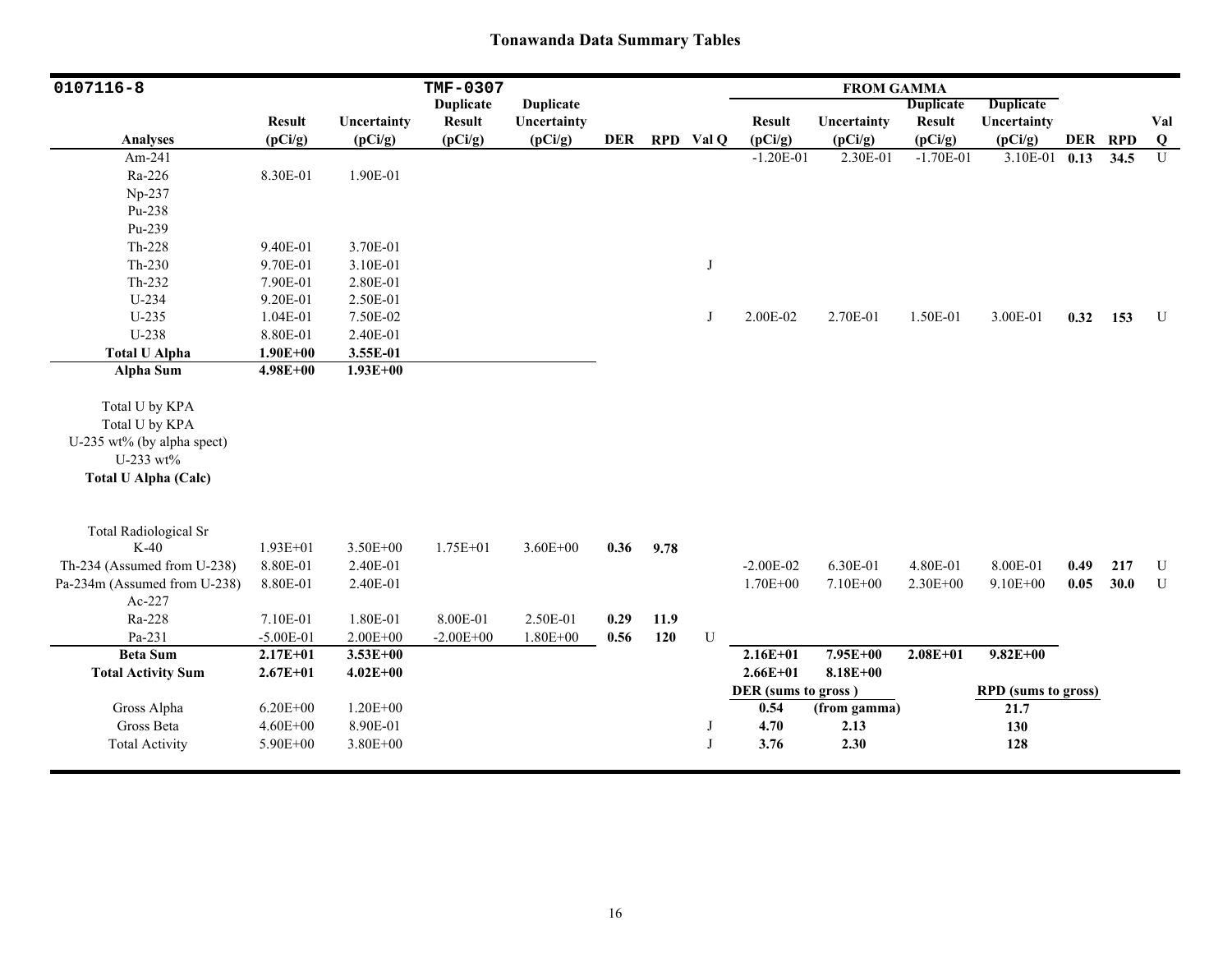| 0107116-9                    |                          |                        | <b>TMF-0308</b>          |                        |            |             |                          | <b>FROM GAMMA</b>      |                          |                            |         |           |
|------------------------------|--------------------------|------------------------|--------------------------|------------------------|------------|-------------|--------------------------|------------------------|--------------------------|----------------------------|---------|-----------|
|                              |                          |                        | <b>Duplicate</b>         | <b>Duplicate</b>       |            |             |                          |                        | <b>Duplicate</b>         | <b>Duplicate</b>           |         |           |
| <b>Analyses</b>              | <b>Result</b><br>(pCi/g) | Uncertainty<br>(pCi/g) | <b>Result</b><br>(pCi/g) | Uncertainty<br>(pCi/g) | <b>DER</b> | RPD Val Q   | <b>Result</b><br>(pCi/g) | Uncertainty<br>(pCi/g) | <b>Result</b><br>(pCi/g) | Uncertainty<br>(pCi/g)     | DER RPD | Val<br>Q  |
| Am-241                       |                          |                        |                          |                        |            |             | $-1.20E-01$              | 4.90E-01               |                          |                            |         | U         |
| Ra-226                       | 9.30E-01                 | 1.90E-01               |                          |                        |            |             |                          |                        |                          |                            |         |           |
| Np-237                       |                          |                        |                          |                        |            |             |                          |                        |                          |                            |         |           |
| Pu-238                       |                          |                        |                          |                        |            |             |                          |                        |                          |                            |         |           |
| Pu-239                       |                          |                        |                          |                        |            |             |                          |                        |                          |                            |         |           |
| Th-228                       | $1.23E + 00$             | 3.80E-01               |                          |                        |            |             |                          |                        |                          |                            |         |           |
| $Th-230$                     | $1.04E + 00$             | 3.00E-01               |                          |                        |            | $_{\rm J}$  |                          |                        |                          |                            |         |           |
| Th-232                       | 9.90E-01                 | 2.90E-01               |                          |                        |            |             |                          |                        |                          |                            |         |           |
| U-234                        | 7.60E-01                 | 2.10E-01               |                          |                        |            |             |                          |                        |                          |                            |         |           |
| $U-235$                      | 4.10E-02                 | 4.60E-02               |                          |                        |            |             | $-1.00E-02$              | 3.00E-01               |                          |                            |         | ${\bf U}$ |
| U-238                        | 8.40E-01                 | 2.30E-01               |                          |                        |            |             |                          |                        |                          |                            |         |           |
| <b>Total U Alpha</b>         | $1.64E + 00$             | 3.15E-01               |                          |                        |            |             |                          |                        |                          |                            |         |           |
| Alpha Sum                    | $5.47E + 00$             | $1.75E + 00$           |                          |                        |            |             |                          |                        |                          |                            |         |           |
| Total U by KPA               |                          |                        |                          |                        |            |             |                          |                        |                          |                            |         |           |
| Total U by KPA               |                          |                        |                          |                        |            |             |                          |                        |                          |                            |         |           |
| U-235 wt% (by alpha spect)   |                          |                        |                          |                        |            |             |                          |                        |                          |                            |         |           |
| U-233 wt%                    |                          |                        |                          |                        |            |             |                          |                        |                          |                            |         |           |
| <b>Total U Alpha (Calc)</b>  |                          |                        |                          |                        |            |             |                          |                        |                          |                            |         |           |
| <b>Total Radiological Sr</b> |                          |                        |                          |                        |            |             |                          |                        |                          |                            |         |           |
| $K-40$                       | $1.61E + 01$             | 3.30E+00               |                          |                        |            |             |                          |                        |                          |                            |         |           |
| Th-234 (Assumed from U-238)  | 8.40E-01                 | 2.30E-01               |                          |                        |            |             | $1.40E + 00$             | $1.00E + 00$           |                          |                            |         |           |
| Pa-234m (Assumed from U-238) | 8.40E-01                 | 2.30E-01               |                          |                        |            |             | $6.50E + 00$             | $9.00E + 00$           |                          |                            |         | ${\bf U}$ |
| Ac-227                       |                          |                        |                          |                        |            |             |                          |                        |                          |                            |         |           |
| Ra-228                       | 7.20E-01                 | 2.30E-01               |                          |                        |            |             |                          |                        |                          |                            |         |           |
| Pa-231                       | $-4.00E-01$              | $1.80E + 00$           |                          |                        |            | $\mathbf U$ |                          |                        |                          |                            |         |           |
| <b>Beta Sum</b>              | $1.85E+01$               | $3.33E+00$             |                          |                        |            |             | $2.47E+01$               | $9.64E + 00$           |                          |                            |         |           |
| <b>Total Activity Sum</b>    | $2.39E + 01$             | $3.76E + 00$           |                          |                        |            |             | $3.01E + 01$             | $9.80E + 00$           |                          |                            |         |           |
|                              |                          |                        |                          |                        |            |             | DER (sums to gross)      |                        |                          | <b>RPD</b> (sums to gross) |         |           |
| Gross Alpha                  | $4.20E + 00$             | $1.00E + 00$           |                          |                        |            |             | 0.63                     | (from gamma)           |                          | 26.3                       |         |           |
| Gross Beta                   | 4.40E+00                 | $1.10E + 00$           |                          |                        |            | J           | 4.01                     | 2.09                   |                          | 123                        |         |           |
| <b>Total Activity</b>        | 7.60E+00                 | 3.90E+00               |                          |                        |            | J           | 3.01                     | 2.14                   |                          | 104                        |         |           |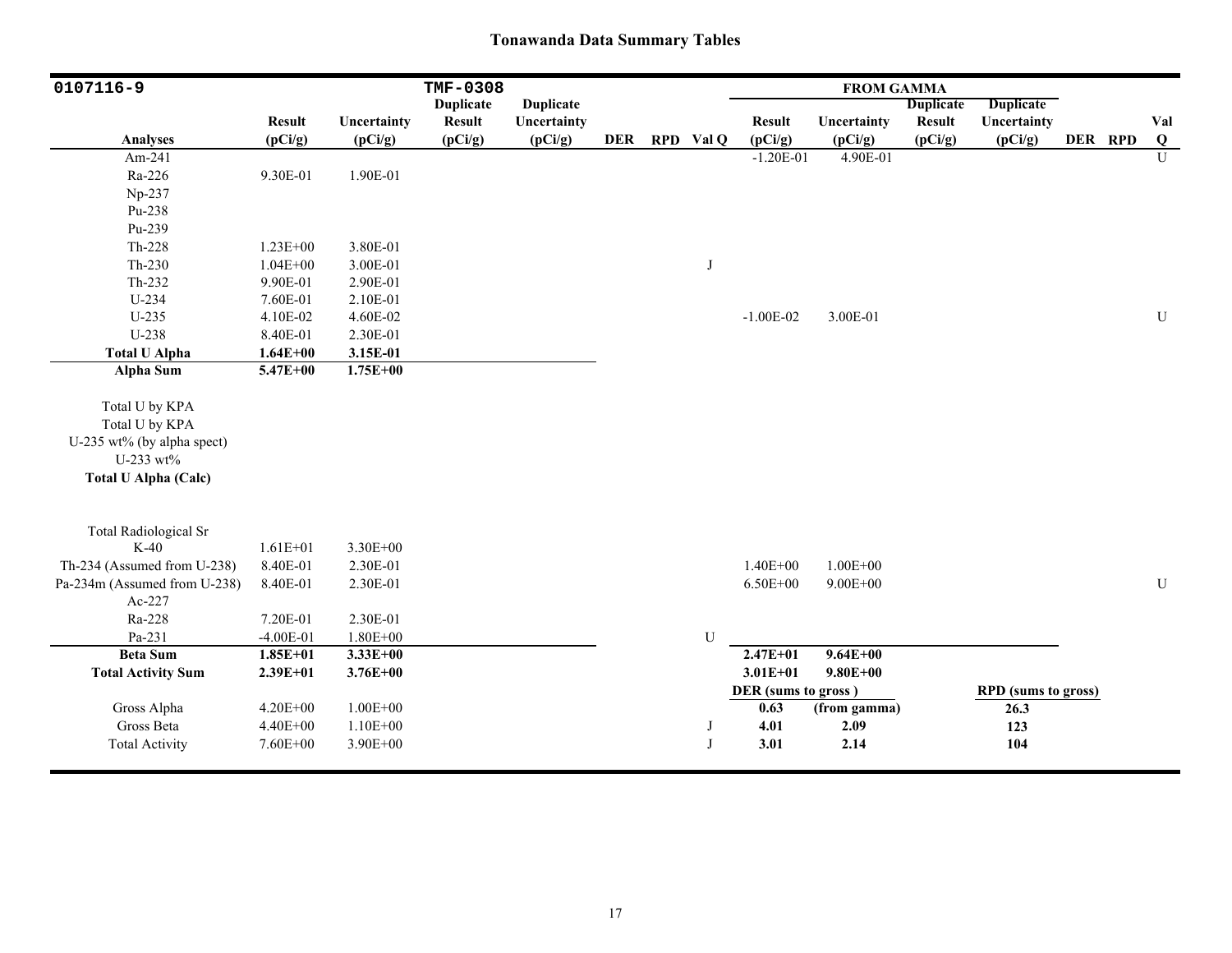| 0107116-10                   |               |              | TMF-0243         |                  |      |      |           |                     | <b>FROM GAMMA</b> |                  |                            |         |             |
|------------------------------|---------------|--------------|------------------|------------------|------|------|-----------|---------------------|-------------------|------------------|----------------------------|---------|-------------|
|                              |               |              | <b>Duplicate</b> | <b>Duplicate</b> |      |      |           |                     |                   | <b>Duplicate</b> | Duplicate                  |         |             |
|                              | <b>Result</b> | Uncertainty  | <b>Result</b>    | Uncertainty      |      |      |           | <b>Result</b>       | Uncertainty       | <b>Result</b>    | Uncertainty                |         | Val         |
| <b>Analyses</b>              | (pCi/g)       | (pCi/g)      | (pCi/g)          | (pCi/g)          | DER  |      | RPD Val Q | (pCi/g)             | (pCi/g)           | (pCi/g)          | (pCi/g)                    | DER RPD | Q           |
| Am-241                       |               |              |                  |                  |      |      |           | 5.20E-02            | 8.60E-02          |                  |                            |         | U           |
| Ra-226                       | 9.00E-01      | 2.60E-01     | 6.40E-01         | 1.70E-01         | 0.84 | 33.8 |           |                     |                   |                  |                            |         |             |
| Np-237                       |               |              |                  |                  |      |      |           |                     |                   |                  |                            |         |             |
| Pu-238                       |               |              |                  |                  |      |      |           |                     |                   |                  |                            |         |             |
| Pu-239                       |               |              |                  |                  |      |      |           |                     |                   |                  |                            |         |             |
| Th-228                       | 9.90E-01      | 3.70E-01     |                  |                  |      |      |           |                     |                   |                  |                            |         |             |
| $Th-230$                     | $1.23E + 00$  | 3.60E-01     |                  |                  |      |      |           |                     |                   |                  |                            |         |             |
| Th-232                       | 7.70E-01      | 2.70E-01     |                  |                  |      |      |           |                     |                   |                  |                            |         |             |
| U-234                        | 7.50E-01      | 1.90E-01     |                  |                  |      |      |           |                     |                   |                  |                            |         |             |
| $U-235$                      | 8.10E-02      | 5.40E-02     |                  |                  |      |      |           | $0.00E + 00$        | 2.80E-01          |                  |                            |         | $\mathbf U$ |
| U-238                        | 6.40E-01      | 1.70E-01     |                  |                  |      |      |           |                     |                   |                  |                            |         |             |
| <b>Total U Alpha</b>         | $1.47E + 00$  | 2.61E-01     |                  |                  |      |      |           |                     |                   |                  |                            |         |             |
| <b>Alpha Sum</b>             | $6.71E + 00$  | $1.36E + 00$ |                  |                  |      |      |           |                     |                   |                  |                            |         |             |
|                              |               |              |                  |                  |      |      |           |                     |                   |                  |                            |         |             |
| Total U by KPA               |               |              |                  |                  |      |      |           |                     |                   |                  |                            |         |             |
| Total U by KPA               |               |              |                  |                  |      |      |           |                     |                   |                  |                            |         |             |
| U-235 wt% (by alpha spect)   |               |              |                  |                  |      |      |           |                     |                   |                  |                            |         |             |
| U-233 wt%                    |               |              |                  |                  |      |      |           |                     |                   |                  |                            |         |             |
| <b>Total U Alpha (Calc)</b>  |               |              |                  |                  |      |      |           |                     |                   |                  |                            |         |             |
|                              |               |              |                  |                  |      |      |           |                     |                   |                  |                            |         |             |
|                              |               |              |                  |                  |      |      |           |                     |                   |                  |                            |         |             |
| <b>Total Radiological Sr</b> |               |              |                  |                  |      |      |           |                     |                   |                  |                            |         |             |
| $K-40$                       | $1.45E + 01$  | $3.30E + 00$ |                  |                  |      |      |           |                     |                   |                  |                            |         |             |
| Th-234 (Assumed from U-238)  | 6.40E-01      | 1.70E-01     |                  |                  |      |      |           | 6.70E-01            | 5.60E-01          |                  |                            |         |             |
| Pa-234m (Assumed from U-238) | 6.40E-01      | 1.70E-01     |                  |                  |      |      |           | $-1.00E + 00$       | $1.10E + 01$      |                  |                            |         | ${\bf U}$   |
| Ac-227                       |               |              |                  |                  |      |      |           |                     |                   |                  |                            |         |             |
| Ra-228                       | 8.80E-01      | 2.70E-01     |                  |                  |      |      |           |                     |                   |                  |                            |         |             |
| Pa-231                       | $1.50E + 00$  | $1.30E + 00$ |                  |                  |      |      |           |                     |                   |                  |                            |         |             |
| <b>Beta Sum</b>              | $1.68E + 01$  | $3.32E+00$   |                  |                  |      |      |           | $1.52E + 01$        | $1.15E+01$        |                  |                            |         |             |
| <b>Total Activity Sum</b>    | $2.36E + 01$  | $3.59E + 00$ |                  |                  |      |      |           | $2.19E + 01$        | $1.16E + 01$      |                  |                            |         |             |
|                              |               |              |                  |                  |      |      |           | DER (sums to gross) |                   |                  | <b>RPD</b> (sums to gross) |         |             |
| Gross Alpha                  | $4.00E + 00$  | 8.90E-01     |                  |                  |      |      | J         | 1.67                | (from gamma)      |                  | 50.6                       |         |             |
| Gross Beta                   | $4.60E + 00$  | 8.70E-01     |                  |                  |      |      | J         | 3.56                | 0.92              |                  | 114                        |         |             |
| <b>Total Activity</b>        | $9.10E + 00$  | 3.90E+00     |                  |                  |      |      | J         | 2.73                | 1.05              |                  | 88.5                       |         |             |
|                              |               |              |                  |                  |      |      |           |                     |                   |                  |                            |         |             |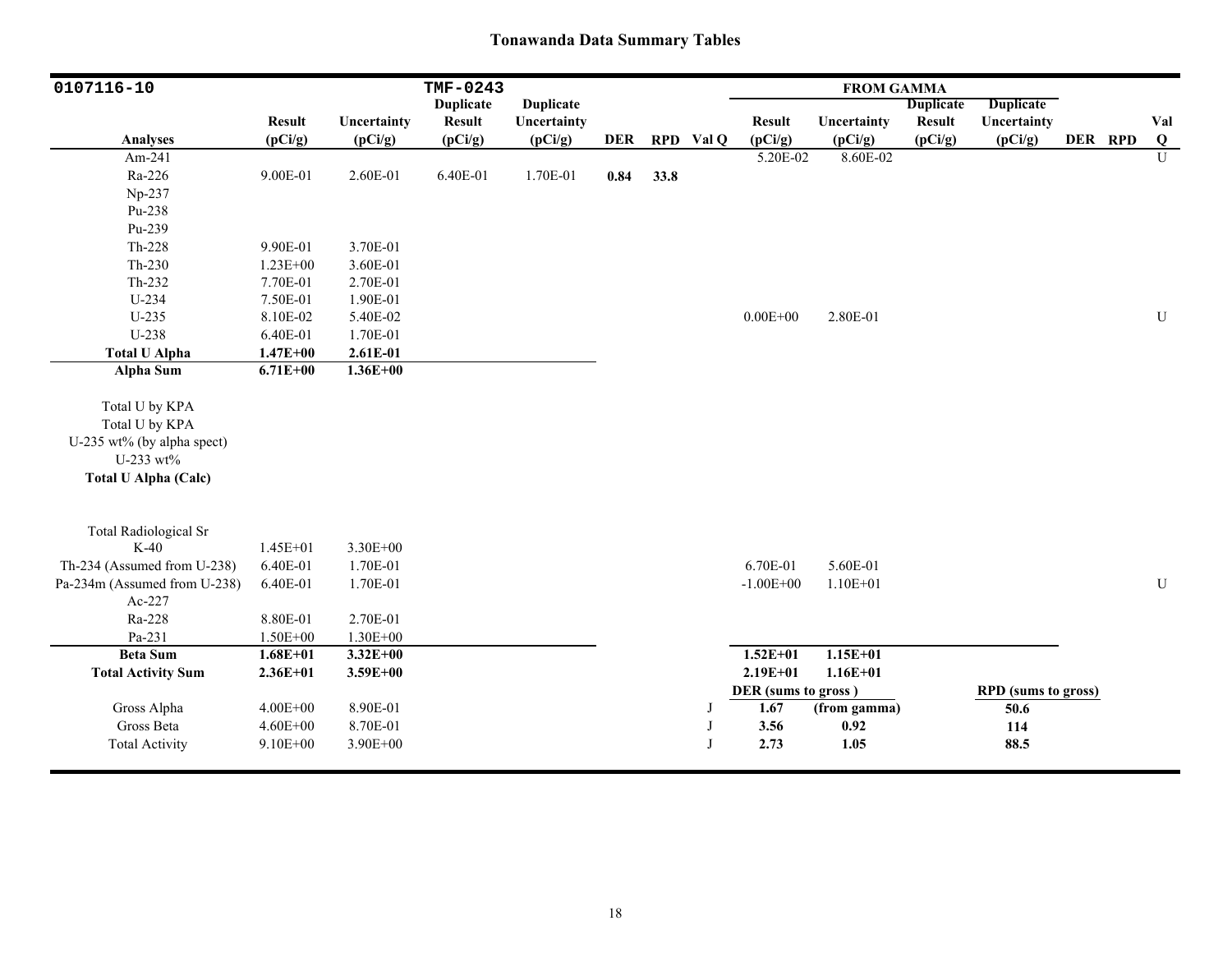| 0107116-11                                                  |                          |                        | <b>TMF0242</b>                    |                        |            |           |                          | <b>FROM GAMMA</b>      |                          |                            |         |                |
|-------------------------------------------------------------|--------------------------|------------------------|-----------------------------------|------------------------|------------|-----------|--------------------------|------------------------|--------------------------|----------------------------|---------|----------------|
|                                                             |                          |                        | <b>Duplicate</b><br><b>Result</b> | <b>Duplicate</b>       |            |           |                          |                        | <b>Duplicate</b>         | <b>Duplicate</b>           |         |                |
| <b>Analyses</b>                                             | <b>Result</b><br>(pCi/g) | Uncertainty<br>(pCi/g) | (pCi/g)                           | Uncertainty<br>(pCi/g) | <b>DER</b> | RPD Val Q | <b>Result</b><br>(pCi/g) | Uncertainty<br>(pCi/g) | <b>Result</b><br>(pCi/g) | Uncertainty<br>(pCi/g)     | DER RPD | Val<br>Q       |
| Am-241                                                      |                          |                        |                                   |                        |            |           | 2.50E-02                 | 9.50E-02               |                          |                            |         | $\overline{U}$ |
| Ra-226                                                      | $1.03E + 00$             | 2.20E-01               |                                   |                        |            |           |                          |                        |                          |                            |         |                |
| Np-237                                                      |                          |                        |                                   |                        |            |           |                          |                        |                          |                            |         |                |
| Pu-238                                                      |                          |                        |                                   |                        |            |           |                          |                        |                          |                            |         |                |
| Pu-239                                                      |                          |                        |                                   |                        |            |           |                          |                        |                          |                            |         |                |
| $Th-228$                                                    | $1.17E + 00$             | 3.90E-01               |                                   |                        |            |           |                          |                        |                          |                            |         |                |
| $Th-230$                                                    | 8.80E-01                 | 2.80E-01               |                                   |                        |            | J         |                          |                        |                          |                            |         |                |
| Th-232                                                      | 8.50E-01                 | 2.80E-01               |                                   |                        |            |           |                          |                        |                          |                            |         |                |
| U-234                                                       | $1.10E + 00$             | 2.60E-01               |                                   |                        |            |           |                          |                        |                          |                            |         |                |
| $U-235$                                                     | 6.00E-02                 | 5.10E-02               |                                   |                        |            |           | $0.00E + 00$             | 2.50E-01               |                          |                            |         | ${\bf U}$      |
| U-238                                                       | 9.60E-01                 | 2.30E-01               |                                   |                        |            |           |                          |                        |                          |                            |         |                |
| <b>Total U Alpha</b>                                        | $2.12E + 00$             | 3.51E-01               |                                   |                        |            |           |                          |                        |                          |                            |         |                |
| <b>Alpha Sum</b>                                            | $3.98E + 00$             | $1.52E + 00$           |                                   |                        |            |           |                          |                        |                          |                            |         |                |
| Total U by KPA                                              |                          |                        |                                   |                        |            |           |                          |                        |                          |                            |         |                |
| Total U by KPA                                              |                          |                        |                                   |                        |            |           |                          |                        |                          |                            |         |                |
| U-235 wt% (by alpha spect)                                  |                          |                        |                                   |                        |            |           |                          |                        |                          |                            |         |                |
| U-233 wt%                                                   |                          |                        |                                   |                        |            |           |                          |                        |                          |                            |         |                |
| <b>Total U Alpha (Calc)</b>                                 |                          |                        |                                   |                        |            |           |                          |                        |                          |                            |         |                |
|                                                             |                          |                        |                                   |                        |            |           |                          |                        |                          |                            |         |                |
| <b>Total Radiological Sr</b><br>$K-40$                      |                          | $3.80E + 00$           |                                   |                        |            |           |                          |                        |                          |                            |         |                |
|                                                             | $1.87E + 01$<br>9.60E-01 |                        |                                   |                        |            |           | 1.38E+00                 | 8.80E-01               |                          |                            |         |                |
| Th-234 (Assumed from U-238)<br>Pa-234m (Assumed from U-238) | 9.60E-01                 | 2.30E-01<br>2.30E-01   |                                   |                        |            |           | 4.40E+00                 | $9.20E + 00$           |                          |                            |         | $\mathbf U$    |
| Ac-227                                                      |                          |                        |                                   |                        |            |           |                          |                        |                          |                            |         |                |
| Ra-228                                                      | 7.50E-01                 | 2.40E-01               |                                   |                        |            |           |                          |                        |                          |                            |         |                |
| Pa-231                                                      | $-2.30E + 00$            | 1.50E+00               |                                   |                        |            | UJ        |                          |                        |                          |                            |         |                |
| <b>Beta Sum</b>                                             | $2.11E+01$               | $3.83E+00$             |                                   |                        |            |           | $2.50E+01$               | $1.00E + 01$           |                          |                            |         |                |
| <b>Total Activity Sum</b>                                   | $2.51E+01$               | $4.12E + 00$           |                                   |                        |            |           | $2.89E + 01$             | $1.01E + 01$           |                          |                            |         |                |
|                                                             |                          |                        |                                   |                        |            |           | DER (sums to gross)      |                        |                          | <b>RPD</b> (sums to gross) |         |                |
| Gross Alpha                                                 | 5.30E+00                 | $1.10E + 00$           |                                   |                        |            |           | 0.70                     | (from gamma)           |                          | 28.4                       |         |                |
| Gross Beta                                                  | 4.72E+00                 | 9.60E-01               |                                   |                        |            | J         | 4.15                     | 2.01                   |                          | 127                        |         |                |
| <b>Total Activity</b>                                       | 8.60E+00                 | 3.90E+00               |                                   |                        |            | J         | 2.91                     | 1.88                   |                          | 97.8                       |         |                |
|                                                             |                          |                        |                                   |                        |            |           |                          |                        |                          |                            |         |                |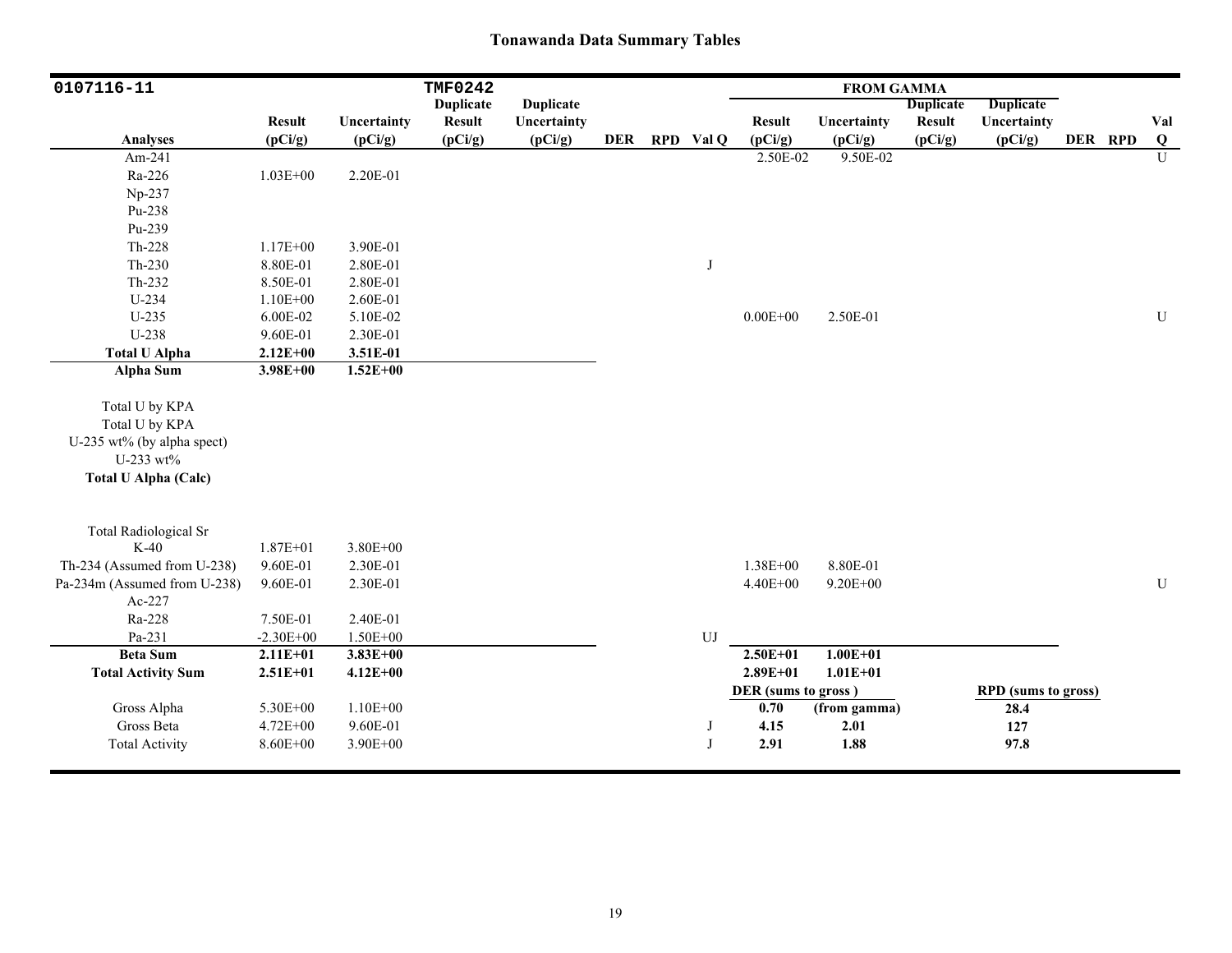| 0107116-12                   |                          |                        | <b>TMF-0244</b>          |                        |            |           |                          | <b>FROM GAMMA</b>      |                          |                            |         |                 |
|------------------------------|--------------------------|------------------------|--------------------------|------------------------|------------|-----------|--------------------------|------------------------|--------------------------|----------------------------|---------|-----------------|
|                              |                          |                        | <b>Duplicate</b>         | <b>Duplicate</b>       |            |           |                          |                        | <b>Duplicate</b>         | <b>Duplicate</b>           |         |                 |
| <b>Analyses</b>              | <b>Result</b><br>(pCi/g) | Uncertainty<br>(pCi/g) | <b>Result</b><br>(pCi/g) | Uncertainty<br>(pCi/g) | <b>DER</b> | RPD Val Q | <b>Result</b><br>(pCi/g) | Uncertainty<br>(pCi/g) | <b>Result</b><br>(pCi/g) | Uncertainty<br>(pCi/g)     | DER RPD | Val<br>$\bf{Q}$ |
| Am-241                       |                          |                        |                          |                        |            |           | $-1.30E-01$              | 1.50E-01               |                          |                            |         | $\mathbf U$     |
| Ra-226                       | 5.60E-01                 | 1.60E-01               |                          |                        |            |           |                          |                        |                          |                            |         |                 |
| Np-237                       |                          |                        |                          |                        |            |           |                          |                        |                          |                            |         |                 |
| Pu-238                       |                          |                        |                          |                        |            |           |                          |                        |                          |                            |         |                 |
| Pu-239                       |                          |                        |                          |                        |            |           |                          |                        |                          |                            |         |                 |
|                              |                          |                        |                          |                        |            |           |                          |                        |                          |                            |         |                 |
| Th-228                       | 1.50E-01                 | 3.10E-01               |                          |                        |            | ${\bf U}$ |                          |                        |                          |                            |         |                 |
| $Th-230$                     | 5.00E-01                 | 2.30E-01               |                          |                        |            |           |                          |                        |                          |                            |         |                 |
| $Th-232$                     | 5.00E-01                 | 2.30E-01               |                          |                        |            |           |                          |                        |                          |                            |         |                 |
| U-234                        | 6.50E-01                 | 1.80E-01               |                          |                        |            |           |                          |                        |                          |                            |         |                 |
| $U-235$                      | 2.00E-02                 | 2.90E-02               |                          |                        |            | U         | $-1.40E-01$              | 2.50E-01               |                          |                            |         | ${\bf U}$       |
| U-238                        | 5.20E-01                 | 1.60E-01               |                          |                        |            |           |                          |                        |                          |                            |         |                 |
| <b>Total U Alpha</b>         | $1.19E + 00$             | 2.43E-01               |                          |                        |            |           |                          |                        |                          |                            |         |                 |
| <b>Alpha Sum</b>             | $2.90E + 00$             | $1.21E+00$             |                          |                        |            |           |                          |                        |                          |                            |         |                 |
| Total U by KPA               |                          |                        |                          |                        |            |           |                          |                        |                          |                            |         |                 |
| Total U by KPA               |                          |                        |                          |                        |            |           |                          |                        |                          |                            |         |                 |
| U-235 wt% (by alpha spect)   |                          |                        |                          |                        |            |           |                          |                        |                          |                            |         |                 |
| U-233 wt%                    |                          |                        |                          |                        |            |           |                          |                        |                          |                            |         |                 |
| <b>Total U Alpha (Calc)</b>  |                          |                        |                          |                        |            |           |                          |                        |                          |                            |         |                 |
|                              |                          |                        |                          |                        |            |           |                          |                        |                          |                            |         |                 |
| <b>Total Radiological Sr</b> |                          |                        |                          |                        |            |           |                          |                        |                          |                            |         |                 |
| $K-40$                       | 8.20E+00                 | $1.80E + 00$           |                          |                        |            |           |                          |                        |                          |                            |         |                 |
| Th-234 (Assumed from U-238)  | 5.20E-01                 | 1.60E-01               |                          |                        |            |           | 7.80E-01                 | 7.10E-01               |                          |                            |         |                 |
| Pa-234m (Assumed from U-238) | 5.20E-01                 | 1.60E-01               |                          |                        |            |           | 8.10E+00                 | $6.80E + 00$           |                          |                            |         |                 |
| Ac-227                       |                          |                        |                          |                        |            |           |                          |                        |                          |                            |         |                 |
| Ra-228                       | 4.00E-01                 | 1.50E-01               |                          |                        |            |           |                          |                        |                          |                            |         |                 |
| Pa-231                       | $0.00E + 00$             | $1.20E + 00$           |                          |                        |            | ${\bf U}$ |                          |                        |                          |                            |         |                 |
| <b>Beta Sum</b>              | $9.64E + 00$             | $1.83E + 00$           |                          |                        |            |           | $1.75E+01$               | $7.07E + 00$           |                          |                            |         |                 |
| <b>Total Activity Sum</b>    | $1.25E + 01$             | $2.19E + 00$           |                          |                        |            |           | $2.04E + 01$             | $7.17E + 00$           |                          |                            |         |                 |
|                              |                          |                        |                          |                        |            |           | DER (sums to gross)      |                        |                          | <b>RPD</b> (sums to gross) |         |                 |
| Gross Alpha                  | 3.70E+00                 | $1.20E + 00$           |                          |                        |            |           | 0.47                     | (from gamma)           |                          | 24.2                       |         |                 |
| Gross Beta                   | 3.50E+00                 | $1.60E + 00$           |                          |                        |            | J         | 2.53                     | 1.93                   |                          | 93.5                       |         |                 |
| <b>Total Activity</b>        | 8.50E+00                 | 4.50E+00               |                          |                        |            |           | 0.81                     | 1.40                   |                          | 38.4                       |         |                 |
|                              |                          |                        |                          |                        |            |           |                          |                        |                          |                            |         |                 |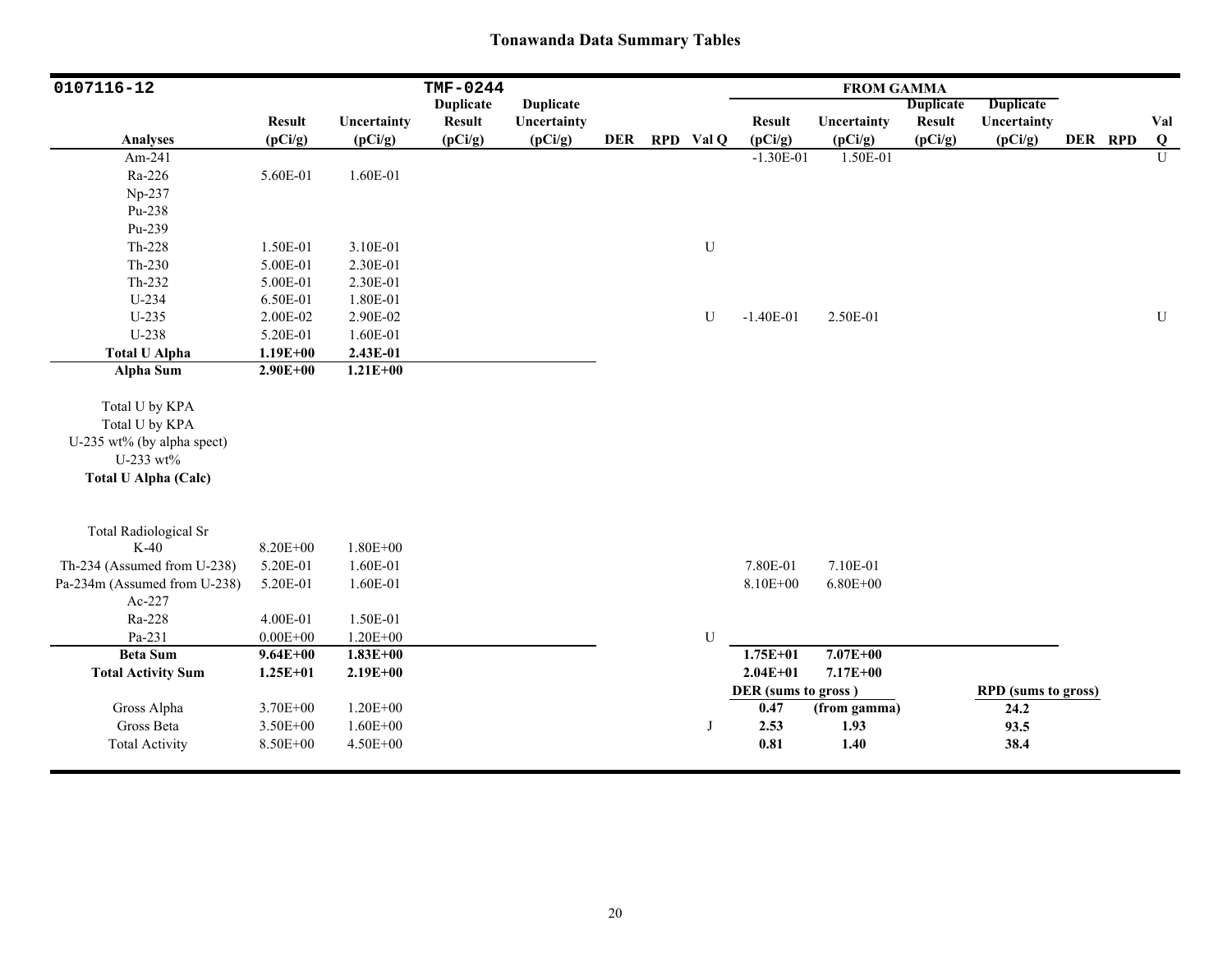| 0107116-13                             |               |              | TMF-0245         |                  |            |           |                     | <b>FROM GAMMA</b> |                  |                            |         |                          |
|----------------------------------------|---------------|--------------|------------------|------------------|------------|-----------|---------------------|-------------------|------------------|----------------------------|---------|--------------------------|
|                                        |               |              | <b>Duplicate</b> | <b>Duplicate</b> |            |           |                     |                   | <b>Duplicate</b> | <b>Duplicate</b>           |         |                          |
|                                        | <b>Result</b> | Uncertainty  | <b>Result</b>    | Uncertainty      |            |           | <b>Result</b>       | Uncertainty       | <b>Result</b>    | Uncertainty                |         | Val                      |
| <b>Analyses</b>                        | (pCi/g)       | (pCi/g)      | (pCi/g)          | (pCi/g)          | <b>DER</b> | RPD Val Q | (pCi/g)             | (pCi/g)           | (pCi/g)          | (pCi/g)                    | DER RPD | $\overline{\mathbf{Q}}$  |
| Am-241                                 |               |              |                  |                  |            |           | 1.80E-01            | 5.00E-01          |                  |                            |         | U                        |
| Ra-226                                 | 9.40E-01      | 2.10E-01     |                  |                  |            |           |                     |                   |                  |                            |         |                          |
| Np-237                                 |               |              |                  |                  |            |           |                     |                   |                  |                            |         |                          |
| Pu-238                                 |               |              |                  |                  |            |           |                     |                   |                  |                            |         |                          |
| Pu-239                                 |               |              |                  |                  |            |           |                     |                   |                  |                            |         |                          |
| Th-228                                 | 6.90E-01      | 3.40E-01     |                  |                  |            |           |                     |                   |                  |                            |         |                          |
| $Th-230$                               | 9.60E-01      | 3.10E-01     |                  |                  |            |           |                     |                   |                  |                            |         |                          |
| $Th-232$                               | 8.60E-01      | 2.90E-01     |                  |                  |            |           |                     |                   |                  |                            |         |                          |
| $U-234$                                | 7.00E-01      | 2.10E-01     |                  |                  |            |           |                     |                   |                  |                            |         |                          |
| $U-235$                                | 8.70E-02      | 6.70E-02     |                  |                  |            |           | 4.00E-02            | 3.30E-01          |                  |                            |         | ${\bf U}$                |
| U-238                                  | 6.90E-01      | 2.10E-01     |                  |                  |            |           |                     |                   |                  |                            |         |                          |
| <b>Total U Alpha</b>                   | $1.48E + 00$  | 3.04E-01     |                  |                  |            |           |                     |                   |                  |                            |         |                          |
| Alpha Sum                              | 5.56E+00      | $1.83E + 00$ |                  |                  |            |           |                     |                   |                  |                            |         |                          |
|                                        |               |              |                  |                  |            |           |                     |                   |                  |                            |         |                          |
| Total U by KPA                         |               |              |                  |                  |            |           |                     |                   |                  |                            |         |                          |
| Total U by KPA                         |               |              |                  |                  |            |           |                     |                   |                  |                            |         |                          |
| U-235 wt% (by alpha spect)             |               |              |                  |                  |            |           |                     |                   |                  |                            |         |                          |
| U-233 wt%                              |               |              |                  |                  |            |           |                     |                   |                  |                            |         |                          |
| <b>Total U Alpha (Calc)</b>            |               |              |                  |                  |            |           |                     |                   |                  |                            |         |                          |
|                                        |               |              |                  |                  |            |           |                     |                   |                  |                            |         |                          |
|                                        |               |              |                  |                  |            |           |                     |                   |                  |                            |         |                          |
| <b>Total Radiological Sr</b><br>$K-40$ |               |              |                  |                  |            |           |                     |                   |                  |                            |         |                          |
|                                        | $1.82E + 01$  | 3.90E+00     |                  |                  |            |           |                     |                   |                  |                            |         |                          |
| Th-234 (Assumed from U-238)            | 6.90E-01      | 2.10E-01     |                  |                  |            |           | 7.00E-01            | $1.20E + 00$      |                  |                            |         | ${\bf U}$<br>$\mathbf U$ |
| Pa-234m (Assumed from U-238)           | 6.90E-01      | 2.10E-01     |                  |                  |            |           | $-4.00E + 00$       | $1.10E + 01$      |                  |                            |         |                          |
| Ac-227                                 |               |              |                  |                  |            |           |                     |                   |                  |                            |         |                          |
| Ra-228                                 | 5.60E-01      | 2.50E-01     |                  |                  |            |           |                     |                   |                  |                            |         |                          |
| Pa-231                                 | 7.00E-01      | 1.90E+00     |                  |                  |            | U         |                     | $1.17E + 01$      |                  |                            |         |                          |
| <b>Beta Sum</b>                        | $2.02E + 01$  | $3.93E + 00$ |                  |                  |            |           | $1.55E + 01$        |                   |                  |                            |         |                          |
| <b>Total Activity Sum</b>              | $2.58E + 01$  | $4.33E + 00$ |                  |                  |            |           | $2.11E + 01$        | $1.19E + 01$      |                  |                            |         |                          |
|                                        |               |              |                  |                  |            |           | DER (sums to gross) |                   |                  | <b>RPD</b> (sums to gross) |         |                          |
| Gross Alpha                            | 4.70E+00      | $1.00E + 00$ |                  |                  |            |           | 0.41                | (from gamma)      |                  | 16.7                       |         |                          |
| Gross Beta                             | 4.70E+00      | 9.10E-01     |                  |                  |            | J         | 3.85                | 0.92              |                  | 125                        |         |                          |
| <b>Total Activity</b>                  | 9.10E+00      | 3.90E+00     |                  |                  |            | J         | 2.86                | 0.96              |                  | 95.6                       |         |                          |
|                                        |               |              |                  |                  |            |           |                     |                   |                  |                            |         |                          |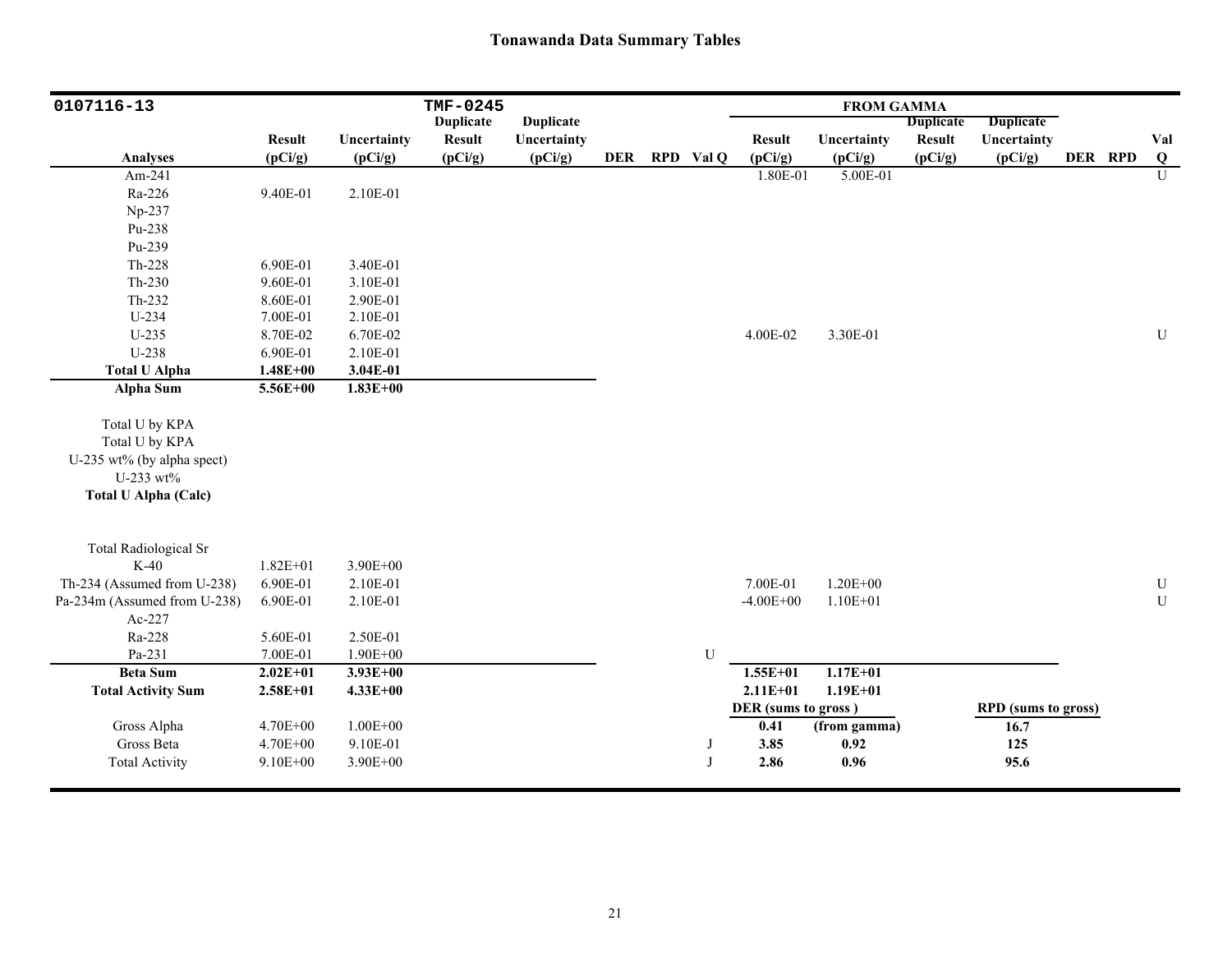# **Radiological Analytical Data Verification Comments on Data for SDG 0108014**

This sample delivery group (SDG) contained ten (10) individual soil samples from the town of Tonawanda Landfill vicinity FUSRAP property Tonawanda, NY for radiological analysis. The requested analyses from [Statement of Work for Radiological and Chemical Analytical Laboratory Services Town of Tonawanda Landfill Vicinity FUSRAP Property Tonawanda, NY, April 2001] for all samples included  $^{234/235/238}$ U and  $^{228/230/232}$ Th by alpha spectrometry;  $^{226}$ Ra by radon emanation;  $^{228}Ra$ ,  $^{234}Th$ ,  $^{231/234m}Pa$ ,  $^{235}U$ ,  $^{241}Am$  and radioisotopes detected above the decision level (DL) by gamma spectrometry; gross alpha/beta by gas proportional counting; and total activity by liquid scintillation counting. All of the analyses requested by the statement of work (SOW) were performed and reported by Paragon Analytics. The samples were received by Paragon Analytics, Inc. on August 2, 2001. The uncertainties and results were provided in the Sample Result Summary, Certificate of Analysis, or in the raw data. The gross alpha/beta and total activity analyses can be compared to the sum of the individual results using the propagated uncertainties to determine if the differences are statistically significant.

| <b>Client Identification</b> | <b>Laboratory Identification</b> |
|------------------------------|----------------------------------|
| TMF-0312                     | 0108014-1                        |
| TMF-0313                     | 0108014-2                        |
| TMF-0314                     | 0108014-3                        |
| TMF-0315                     | 0108014-4                        |
| TMF-0316                     | 0108014-5                        |
| TMF-0317                     | 0108014-6                        |
| <b>TMF-0309</b>              | 0108014-7                        |
| <b>TMF-0310</b>              | 0108014-8                        |
| TMF-0311                     | 0108014-9                        |
| <b>TMF-9250</b>              | 0108014-10                       |

The duplicate results were evaluated by calculation of the duplicate error ratio (DER). The DER is defined in the following equation:

$$
\text{DER} = \frac{|\text{S} - \text{D}|}{\sqrt{(2\sigma_{\text{S}})^{2} + (2\sigma_{\text{D}})^{2}}}
$$

Where,

 $S =$  First Sample Value (original)  $D =$  Second Sample Value (duplicate)  $2\sigma_s$  = First Sample Uncertainty  $2\sigma_D$  = Second Sample Uncertainty.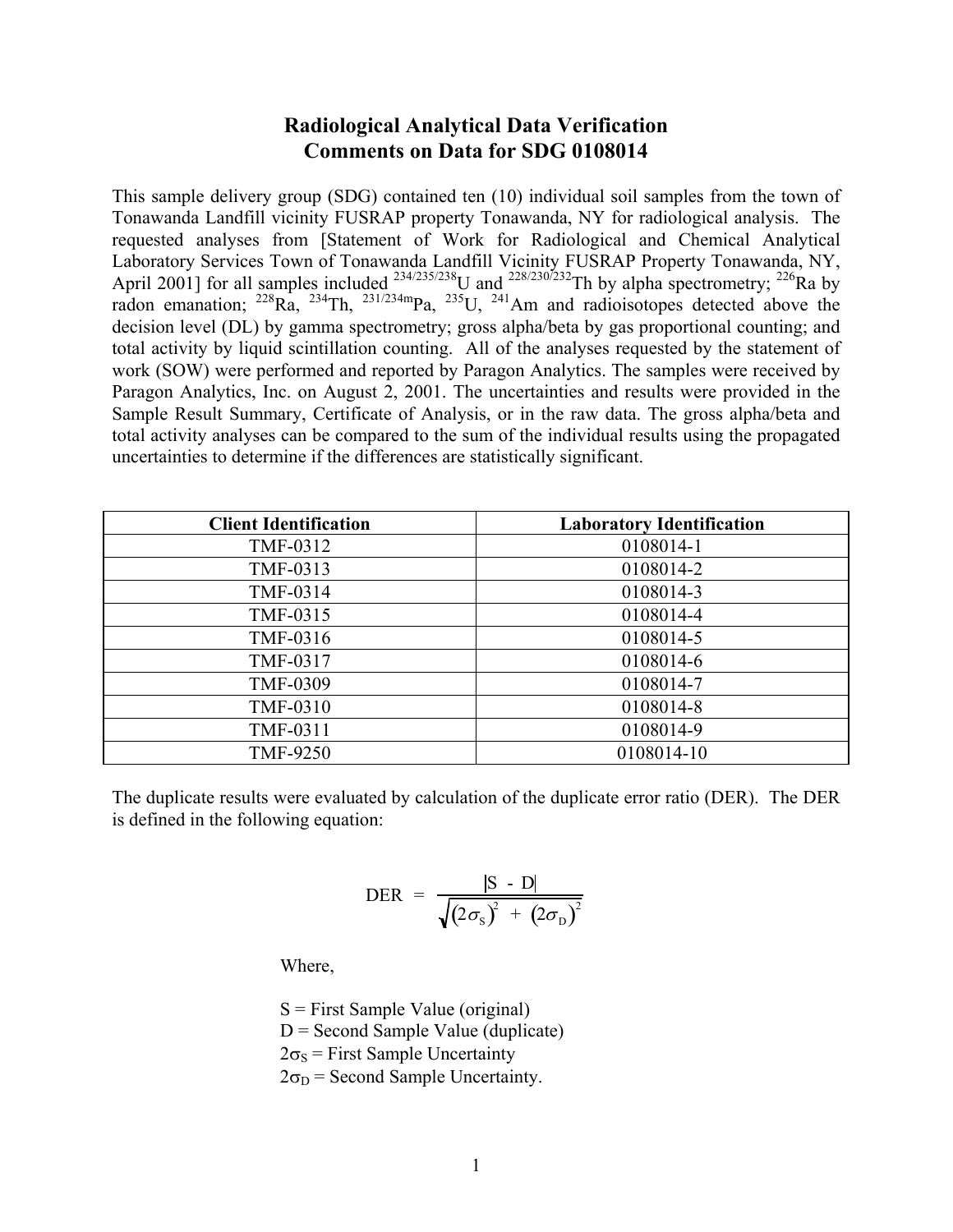A DER of less than 1.29 indicates that the duplicate analyses agree at the 99% confidence level. The uncertainties reported were assumed to be 2 sigma. The attached sheets show the DER results with the results for each sample.

## **1.0 GAMMA SPECTROMETRY ANALYSIS**

## Method Blank

There was no indication of blank contamination in the gamma spectrometry method blank for the samples.

### Equipment Rinsate Sample:

No target radionuclide equipment rinsate blank contamination was observed in the EQ-1 and EQ-2 equipment rinsate blanks.  $^{137}Cs$  activity was observed in the equipment rinsate blank EQ-1, but it was not observed in all samples. However, <sup>137</sup>Cs activity was reported by the laboratory in sample TMF–0315 as the  $137Cs$  activity in the sample was higher than the required DL  $(1.65*TPU)$ . All associated samples results less than 5 times the blank value for  $^{137}Cs$  analyses should be qualified as estimated (J).  $^{137}Cs$  activity value observed in the sample TMF-0315 was greater than 5 times the <sup>137</sup>Cs concentration identified in the rinsate blank. No qualification on Cs-137 results in the sample is necessary.

## Laboratory Control Sample:

The percent recoveries for the laboratory control sample (LCS) are within acceptable limits for the gamma spectrometry analysis.

### Duplicate Analysis:

The DERs are within acceptable limits for the duplicate analysis for all gamma spectrometry analyses except  $^{235}$ U. The DER (1.47) was outside the acceptable limits for  $^{235}$ U as well as the RPD (404**%). Therefore it is recommended that 235U gamma spectrometry results for all samples be qualified as estimated (J).**

### Identification and Quantification:

As the following tables show, all target radionuclides  $(^{241}Am, ^{228}Ra, ^{231/234m}Pa, ^{234}Th$  and  $^{235}U)$ were reported in all samples. Since <sup>228</sup>Ra decay emits no discernible gamma photons, this activity is calculated from the gamma energies of its immediate daughter  $^{228}$ Ac, assuming secular equilibrium. Results for natural <sup>40</sup>K were also reported for all samples. The result for fission product  $^{137}$ Cs activity was reported by the laboratory for sample TMF–0315 as the  $^{137}$ Cs activity in the sample was higher than the required DL (1.65\*TPU). There were no incidents of identified radionuclides being excluded from the laboratory reports.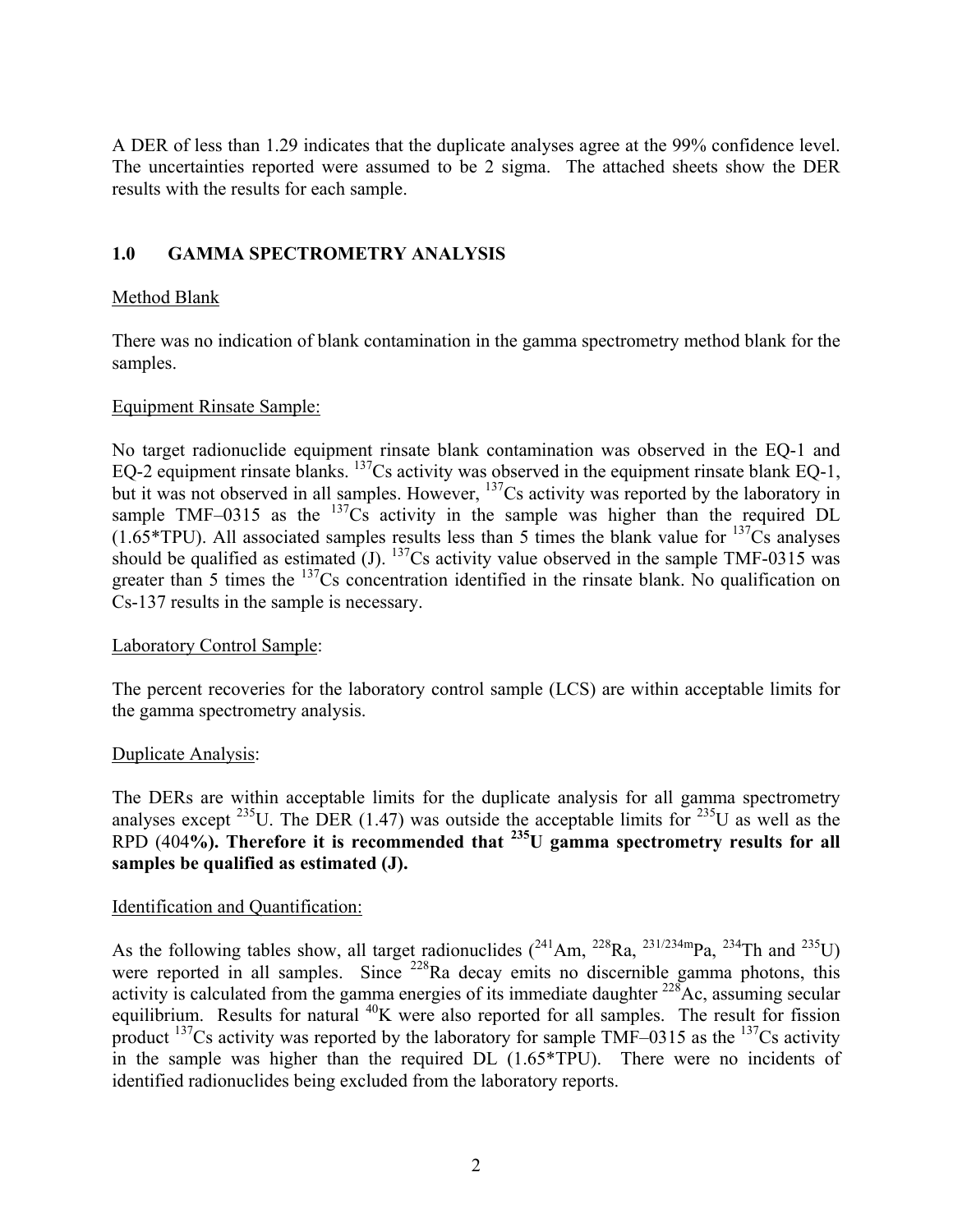In addition,  $^{212/214}$ Bi,  $^{212/214}$ Pb, and  $^{208}$ Tl gamma emitting radionuclides were reported for most samples. The <sup>212/214</sup>Pb, <sup>212/214</sup>Bi, and <sup>208</sup>Tl reported results are progeny from the <sup>238</sup>U and <sup>232</sup>Th series. These reported radionuclides may be due to near or total equilibrium with  $^{238}$ U and  $^{232}$ Th. The presence of  $212/214$ Pb,  $212/214$ Bi, and  $208$ Tl in the stated concentration is not out of the question for these samples considering the amount of <sup>228/232</sup>Th and <sup>234/238</sup>U present. **Therefore, it is recommended that they remain in the data base for information purposes only.**

Improper background subtraction is indicated when a negative result is reported with a smaller  $2\sigma$  uncertainty. This would indicate a negative bias on the analysis data for a particular radionuclide. Improper background subtractions were indicated for the  $241$ Am  $(-5.30E-01\pm3.80E-01)$  and <sup>235</sup>U (-7.10E-01 $\pm$ 5.00E-01) results for sample TMF-0312 and <sup>231</sup>Pa result (-2.30±1.70) for sample TMF-0313 (laboratory duplicate). **It is recommended that the gamma spectrometry 241Am and 235U results for sample TMF-0312 and 231Pa result for the laboratory duplicate sample TMF-0313 be qualified as estimated (J).** No other problems were observed for the gamma spectrometry analyses.

## **2.0 ALPHA SPECTROMETRY**

## Method Blank:

There was an indication of blank contamination for  $234/235$ U and  $230$ Th analyses in the method blank. All associated sample results less than 5 times the blank value for  $234/235$ U and  $230$ Th analyses should be qualified as estimated (J). The  $^{234}$ U and  $^{230}$ Th analyses results for all samples were greater than 5 times the blank. However, <sup>235</sup>U results for all samples were less than 5 times the method blank result. **Therefore, it is recommended that the** <sup>235</sup>U results for all samples **be qualified as estimated (J).**

### Equipment Rinsate Blank:

There was no indication of equipment rinsate blank contamination for the isotopic uranium analysis.

There were indications of equipment rinsate blank contamination for  $228/230/232$ Th. All associated samples result less than 5 times the blank value for  $^{228/230/232}$ Th analyses should be qualified as estimated (J). However,  $^{228/230/232}$ Th activity values for all samples are greater than 5 times the <sup>228/230/232</sup>Th concentration identified in the rinsate blank. No qualification of the isotopic thorium results is necessary.

### Laboratory Control Sample:

The percent recoveries for the LCSs are within acceptable limits for all the alpha spectrometry analyses.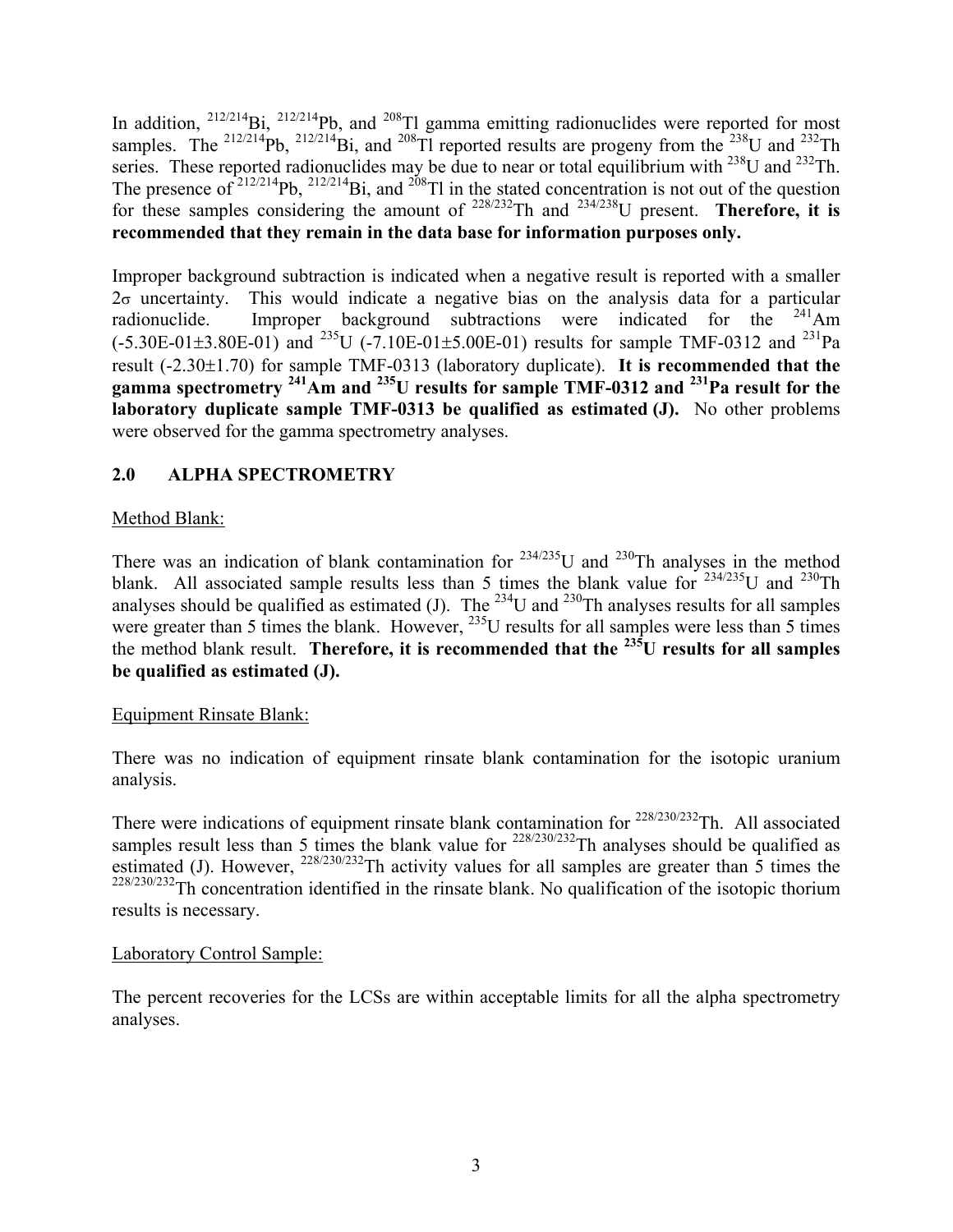### Duplicate Analysis:

The DERs and RPDs are within acceptable limits for the duplicate analysis for all alpha spectrometry analyses.

## Sample-Specific Chemical Recovery:

The tracer recoveries are within acceptable limit. The tracer recoveries were greater than 11.71% for all samples for the alpha spectrometry analyses. The sample-specific percent recovery results of  $^{234/235/238}$ U and  $^{228/230/232}$ Th for all samples have less than 10% uncertainty, except for 228/230/232Th result for sample TMF-0309 (10.23%). **Therefore, it is recommended that the 228/230/232Th results for sample TMF-0309 be qualified as estimated (J).** 

### Spectral Analysis:

No Spectral interferences were observed in the samples' alpha spectra for  $224/235/238$ U and  $228/230/232$ Th analysis.

#### Method Detection Limit and Quantitation:

All samples met the required method detection limit (MDL) of 1.0 pCi/g for  $^{224/235/238}$ U and  $228/230/232$ Th.

## **3.0 226Ra ANALYSES**

Method Blank:

There is no indication of blank contamination in the method blank sample for the  $^{226}$ Ra analysis.

#### Equipment Rinsate Blank:

There was no indication of contamination in the equipment rinsate blank for the  $^{226}$ Ra analysis.

#### Laboratory Control Sample:

The percent recoveries for the LCSs for the  $^{226}$ Ra analyses were within acceptable limits.

#### Duplicate Analysis:

The DER (1.34) and RPD (40%) are outside the acceptable limits for the duplicate analysis for all 226Ra analyses. **Therefore, it is recommended that the 226Ra results for all samples be qualified as estimated (J).**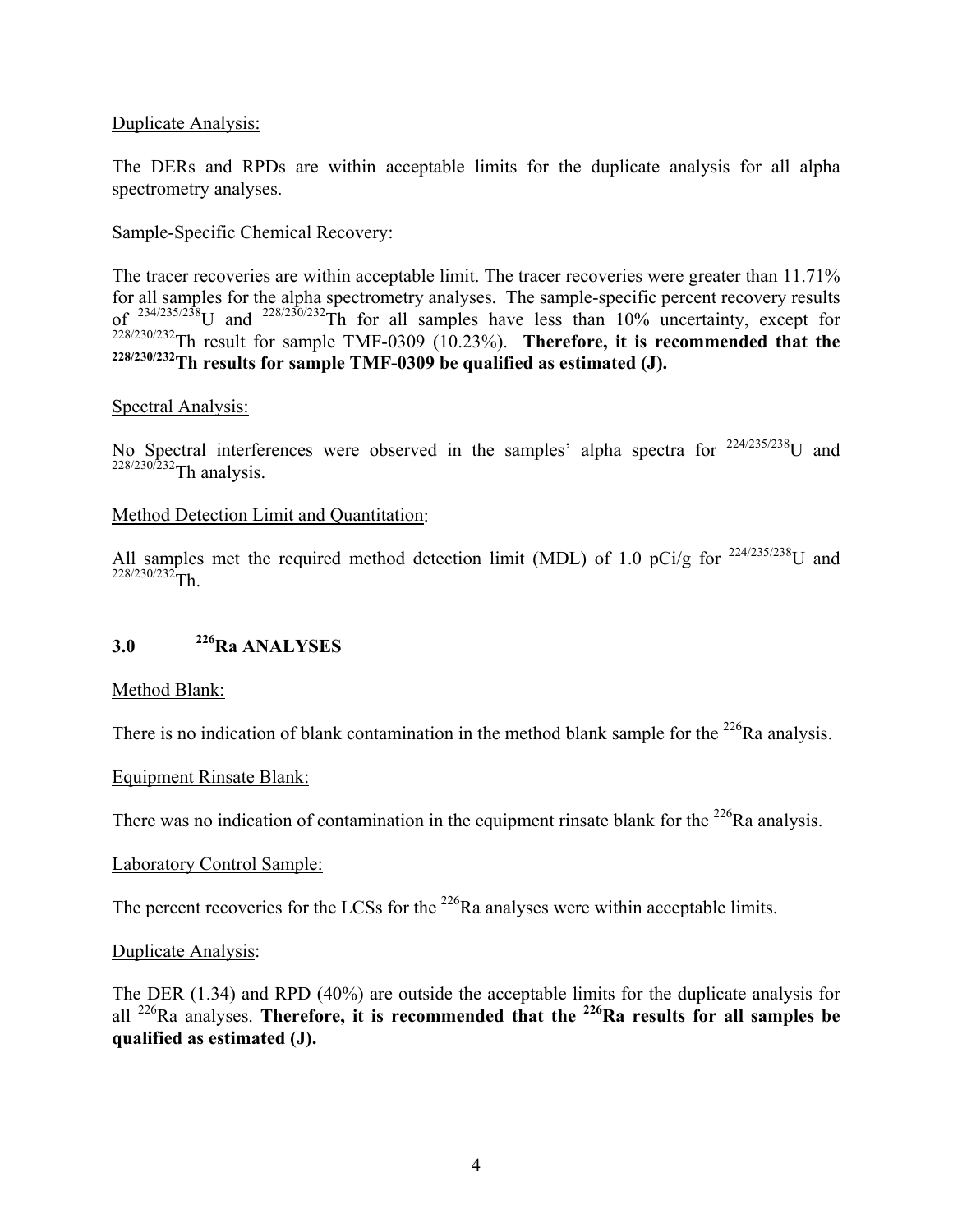Chemical Recoveries:

The sample-specific chemical recoveries for the  $^{226}$ Ra analysis were within acceptable limits.

## Method Detection Limit and Quantitation:

All samples met the required method detection limit (MDL) of 0.5 pCi/L for <sup>226</sup>Ra.

## **4.0 GROSS ALPHA AND BETA ANALYSIS**

## Method Blank:

There was no indication of blank contamination in method blank for the gross alpha/beta analyses.

### Equipment Rinsate Blank:

There was no indication of contamination in the equipment rinsate blank for the gross alpha/beta analyses.

## Laboratory Control Sample:

The percent recovery for the LCS is within acceptable limits for the gross alpha/beta analyses.

### Duplicate Analysis:

The duplicate DERs and RPDs for the gross alpha/beta analyses are within acceptable limits.

### Quantification:

**It is recommended that the gross beta analysis results for all samples be qualified as estimated (J) because the gross beta analysis was performed using gas proportional counting and requires the digestate to be taken to dryness, which is not quantitative and does not include volatile radionuclides or volatile radionuclide salts (e.g., <sup>3</sup> H, 99Tc, 40K**  salts). Also, the laboratory used an 8M HNO<sub>3</sub> leach instead of total sample dissolution that **was requested in the SOW. This also may cause a negative bias since not all of the radionuclides of interest may have been removed from the sample especially any indigenous radionuclides such as radium, thorium, uranium, and their daughters.**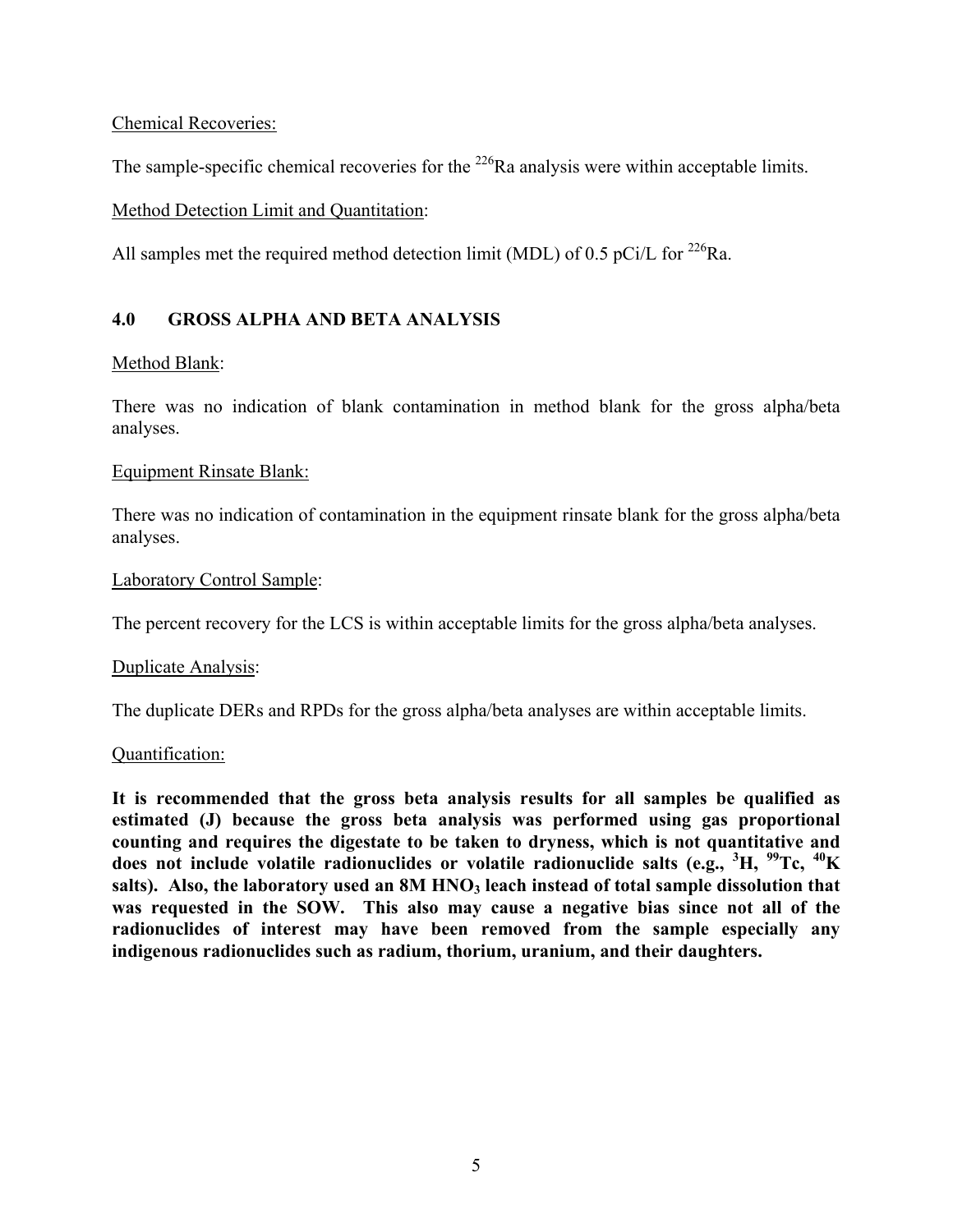## **5.0 TOTAL ACTIVITY BY LIQUID SCINTILLATION COUNTING**

## Method Blank:

There was no indication of blank contamination in method blank samples for the total activity analyses.

### Equipment Rinsate Blank:

There was no indication of contamination in the equipment rinsate blank for the total activity analyses.

## Laboratory Control Sample:

The percent recovery for the reported LCS is within acceptable limits for the total activity analysis.

### Duplicate Analysis:

The total activity analysis duplicate DER is within acceptable limits.

### Matrix Spike Sample:

The percent recovery for the MSS for the total activity analysis is within acceptable limits.

### Quantitation and Method Detection Limit:

The required MDC for the Total Activity analysis is 10 pCi/g. All sample results met the required MDC. **It is recommended that the total activity analysis results for all samples be qualified as estimated (J), since the total activity analysis appears to have a negative bias. This negative bias may be due to the digestate being taken to dryness, which allowed the loss of volatile radionuclides or volatile radionuclide salts (e.g., <sup>3</sup> H, 99Tc, 40K salts). Also,**  the laboratory used an 8M HNO<sub>3</sub> leach instead of total sample dissolution that was **requested in the SOW. This also may cause a negative bias since not all of the radionuclides of interest may have been removed from the sample especially any indigenous radionuclides such as radium, thorium, uranium, and their daughters.**

## **6.0 DATA INTERCOMPARISON**

### U Alpha to U Gamma:

For all samples, the uranium alpha and uranium gammas agree within the uncertainties. No further qualification of the gamma spectrometry results is necessary.

### Alpha/Beta Sums to Gross Alpha/Beta Analysis: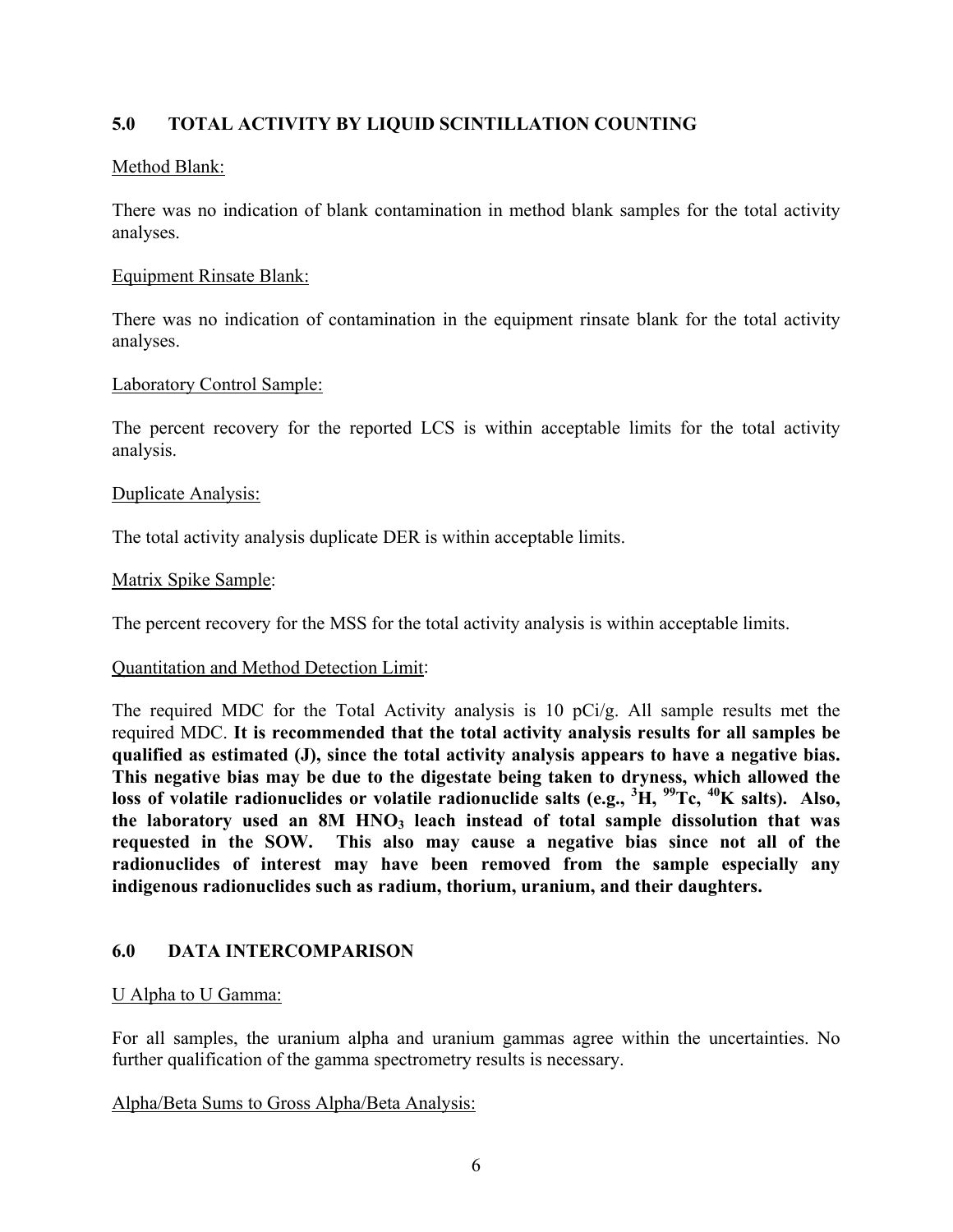The comparison of alpha and beta emitter sums to the gross alpha and beta analyses was performed in the same way that the duplicates were evaluated. The DER equation was used to determine if the alpha and beta sums were statistically different from the gross alpha and beta analysis results at the 99% confidence level. If the DER was greater than 1.29, the sums and the gross analyses were assumed not to be in agreement. The results are shown on the attached sheets.

The DERs for gross alpha to sum of alpha activities are within acceptable limits for all samples indicating that the gross alpha analyses for all samples agree with the sum of the alpha emitters within a 99% confidence level. No qualification of the gross alpha result is necessary.

When comparing the sums of the beta emitters to the gross beta analyses, it was assumed that the <sup>234</sup>Th and <sup>234m</sup>Pa are in equilibrium with <sup>238</sup>U, thus having the same activity as the <sup>238</sup>U. The DERs (1.41 – 4.52) for all samples, the sums of the beta emitters activity and gross beta activity are outside the acceptable limits as well as the RPD values (70.3% - 125%). The gross beta results are 3-5 times smaller than the sum of the beta emitters for all samples. This negative bias is most likely due to the sample preparation as discussed above. Since all of the gross beta results have been qualified for this reason, no further qualification of the gross beta results is necessary.

## Total Activity to Sums of Alpha and Beta Emitters:

When comparing the total activity to the total activity sum i.e., the sums of the beta emitters and the sum of alpha, it was assumed that the <sup>234</sup>Th and <sup>234m</sup>Pa are in equilibrium with <sup>238</sup>U, thus having the same activity as the <sup>238</sup>U. The DERs  $(2.61 - 3.81)$  for all samples are out side the acceptable limits as well as the RPD values (138%-149%). %). The total activity results are 2-3 times smaller than the sum of the alpha and beta emitters for all samples. This negative bias is most likely due to the sample preparation as discussed above. No further qualification of the total activity results is recommended since the total activity results for the listed samples were previously qualified for this reason.

## <sup>228</sup>Ac Gamma and <sup>232</sup>Th:

When comparing the  $228$ Ac activity to  $228$ Ra activity, it was assumed that the actinium and radium are in equilibrium with  $232$ Th. The activities are all within the uncertainties of the measurements for all three radionuclides.

### Summary:

Based on the agreements between the gross alpha analyses and the sums of the individual alpha activities, all activity except gross beta activity is accounted for in all samples. Due to exclusion of volatile beta and daughter beta emitting radionuclides from the natural chain in the gross beta measurements the sums of beta activities in the sample was greater than the gross beta activity in all samples. Similarly, for the same reason the total activity for all samples was greater than the sum of the gross activities.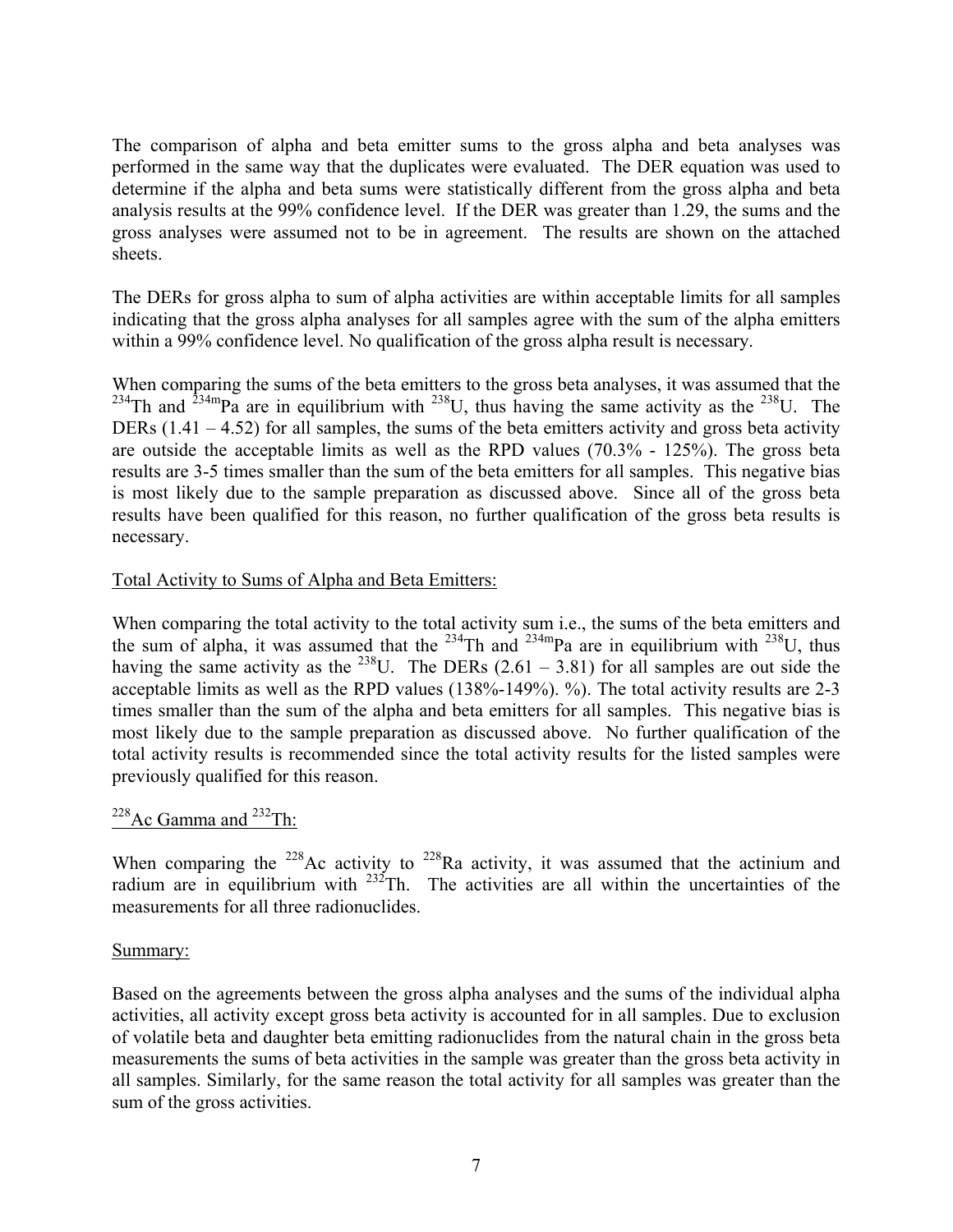| 0108014-1                              |               |              | <b>TMF-0312</b>  |                  |            |            |             |                     | <b>FROM GAMMA</b> |                  |                            |            |            |                        |
|----------------------------------------|---------------|--------------|------------------|------------------|------------|------------|-------------|---------------------|-------------------|------------------|----------------------------|------------|------------|------------------------|
|                                        |               |              | <b>Duplicate</b> | <b>Duplicate</b> |            |            |             |                     |                   | <b>Duplicate</b> | <b>Duplicate</b>           |            |            |                        |
|                                        | <b>Result</b> | Uncertainty  | <b>Result</b>    | Uncertainty      |            |            | <b>Val</b>  | <b>Result</b>       | Uncertainty       | <b>Result</b>    | <b>Uncertainty</b>         |            |            | Val                    |
| <b>Analyses</b>                        | (pCi/g)       | (pCi/g)      | (pCi/g)          | (pCi/g)          | <b>DER</b> | <b>RPD</b> | $\mathbf Q$ | (pCi/g)             | (pCi/g)           | (pCi/g)          | (pCi/g)                    | <b>DER</b> | <b>RPD</b> | $\bf{Q}$               |
| Am-241                                 |               |              |                  |                  |            |            |             | $-5.30E-01$         | 3.80E-01          | $-2.00E-02$      | 1.10E-01 1.29              |            | 185        | $\mathbf{U}\mathbf{J}$ |
| Ra-226                                 | 8.10E-01      | 1.90E-01     |                  |                  |            |            | J           |                     |                   |                  |                            |            |            |                        |
| Np-237                                 |               |              |                  |                  |            |            |             |                     |                   |                  |                            |            |            |                        |
| Pu-238                                 |               |              |                  |                  |            |            |             |                     |                   |                  |                            |            |            |                        |
| Pu-239                                 |               |              |                  |                  |            |            |             |                     |                   |                  |                            |            |            |                        |
| Th-228                                 | 8.70E-01      | 4.10E-01     | $1.11E + 00$     | 3.60E-01         | 0.44       | 24.2       |             |                     |                   |                  |                            |            |            |                        |
| $Th-230$                               | 9.00E-01      | 2.90E-01     | 8.80E-01         | 2.50E-01         | 0.05       | 2.25       |             |                     |                   |                  |                            |            |            |                        |
| Th-232                                 | 9.20E-01      | 2.90E-01     | 9.20E-01         | 2.60E-01         | $0.00\,$   | $0.00\,$   |             |                     |                   |                  |                            |            |            |                        |
| U-234                                  | 7.60E-01      | 2.20E-01     |                  |                  |            |            |             |                     |                   |                  |                            |            |            |                        |
| $U-235$                                | 1.31E-01      | 8.20E-02     |                  |                  |            |            | J           | $-7.10E-01$         | 5.00E-01          | 2.40E-01         | 4.10E-01                   | 1.47       | 404        | U                      |
| U-238                                  | 7.80E-01      | 2.20E-01     |                  |                  |            |            |             |                     |                   |                  |                            |            |            |                        |
| <b>Total U Alpha</b>                   | $1.67E + 00$  | 3.22E-01     |                  |                  |            |            |             |                     |                   |                  |                            |            |            |                        |
| <b>Alpha Sum</b>                       | $4.09E + 00$  | $2.44E + 00$ |                  |                  |            |            |             |                     |                   |                  |                            |            |            |                        |
|                                        |               |              |                  |                  |            |            |             |                     |                   |                  |                            |            |            |                        |
| Total U by KPA                         |               |              |                  |                  |            |            |             |                     |                   |                  |                            |            |            |                        |
| Total U by KPA                         |               |              |                  |                  |            |            |             |                     |                   |                  |                            |            |            |                        |
| U-235 wt% (by alpha spect)             |               |              |                  |                  |            |            |             |                     |                   |                  |                            |            |            |                        |
| U-233 wt%                              |               |              |                  |                  |            |            |             |                     |                   |                  |                            |            |            |                        |
| <b>Total U Alpha (Calc)</b>            |               |              |                  |                  |            |            |             |                     |                   |                  |                            |            |            |                        |
|                                        |               |              |                  |                  |            |            |             |                     |                   |                  |                            |            |            |                        |
| <b>Total Radiological Sr</b><br>$K-40$ |               |              |                  |                  |            |            |             |                     |                   |                  |                            |            |            |                        |
|                                        | $1.72E + 01$  | $3.90E + 00$ | $1.31E + 01$     | $4.70E + 00$     | 0.67       | 27.1       |             |                     |                   |                  |                            |            |            |                        |
| Th-234 (Assumed from U-238)            | 7.80E-01      | 2.20E-01     |                  |                  |            |            |             | $1.40E + 00$        | $1.50E + 00$      | 6.00E-01         | $1.10E + 00$               | 0.43       | 80.0       |                        |
| Pa-234m (Assumed from U-238)           | 7.80E-01      | 2.20E-01     |                  |                  |            |            |             | $8.00E + 00$        | $1.60E + 01$      | $-3.00E + 00$    | $1.90E + 01$               | 0.44       | 440        | U                      |
| Ac-227                                 |               |              |                  |                  |            |            |             |                     |                   |                  |                            |            |            |                        |
| Ra-228                                 | 5.50E-01      | 3.20E-01     | 6.90E-01         | 6.00E-01         | 0.21       | 22.6       |             |                     |                   |                  |                            |            |            |                        |
| Pa-231                                 | $-1.20E + 00$ | $2.60E + 00$ | $1.30E + 00$     | $3.20E + 00$     | 0.61       | 5000       | ${\bf U}$   |                     |                   |                  |                            |            |            |                        |
| <b>Beta Sum</b>                        | $1.92E + 01$  | $3.94E + 00$ |                  |                  |            |            |             | $2.70E + 01$        | $1.65E+01$        | $1.15E + 01$     | $1.96E + 01$               |            |            |                        |
| <b>Total Activity Sum</b>              | $2.33E+01$    | $4.63E + 00$ |                  |                  |            |            |             | $3.11E + 01$        | $1.67E + 01$      |                  |                            |            |            |                        |
|                                        |               |              |                  |                  |            |            |             | DER (sums to gross) |                   |                  | <b>RPD</b> (sums to gross) |            |            |                        |
| Gross Alpha                            | $4.20E + 00$  | $1.10E + 00$ |                  |                  |            |            |             | 0.04                | (from gamma)      |                  | 2.6                        |            |            |                        |
| Gross Beta                             | $4.04E + 00$  | 9.30E-01     |                  |                  |            |            | J           | 3.74                | 1.39              |                  | 130                        |            |            |                        |
| <b>Total Activity</b>                  | 7.00E+00      | $4.00E + 00$ |                  |                  |            |            | J           | 2.66                | 1.40              |                  | $107\,$                    |            |            |                        |
|                                        |               |              |                  |                  |            |            |             |                     |                   |                  |                            |            |            |                        |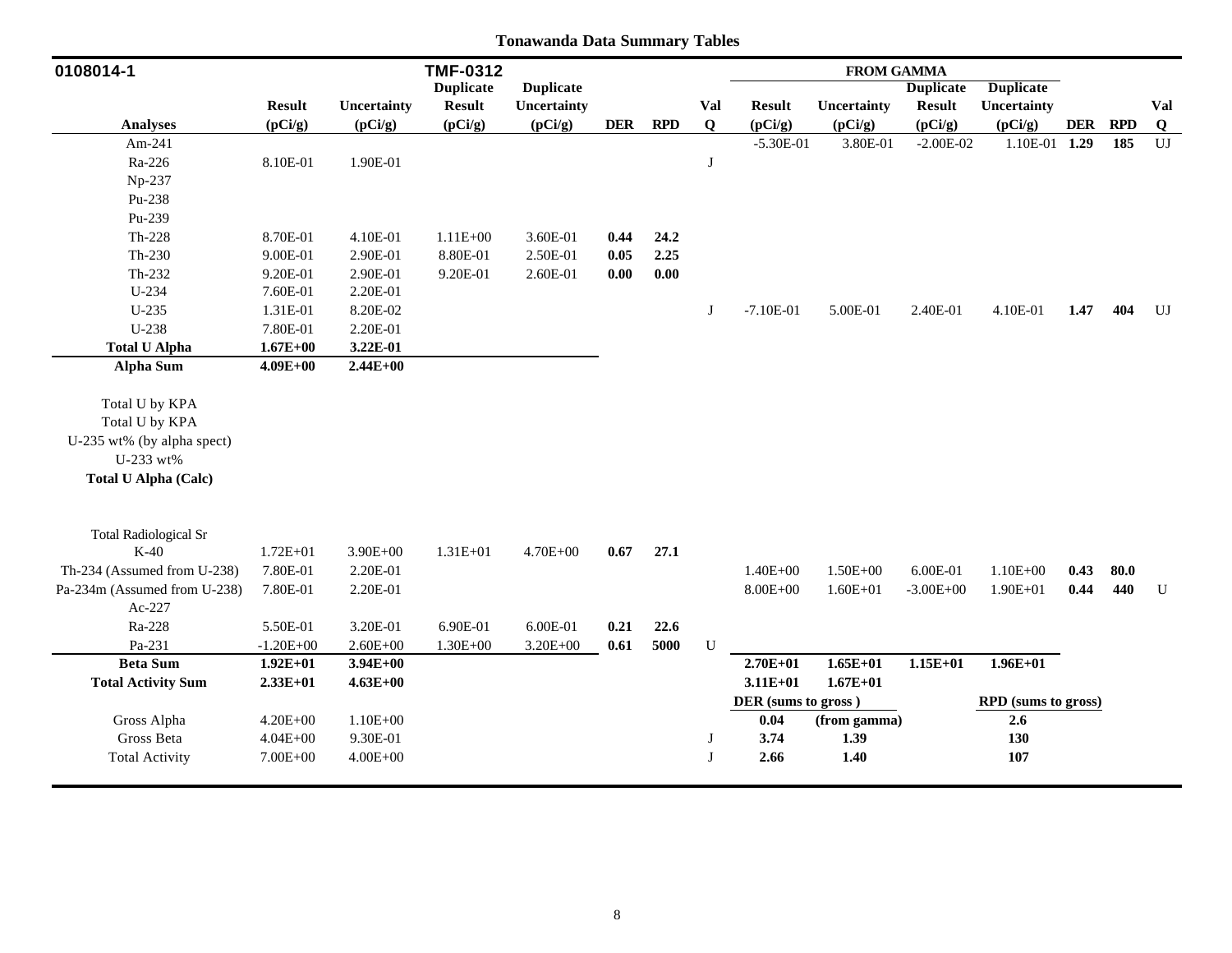| 0108014-2                    |               |              | <b>TMF-0313</b>  |                  |            |            |                        |                     | <b>FROM GAMMA</b> |                  |                            |            |            |             |
|------------------------------|---------------|--------------|------------------|------------------|------------|------------|------------------------|---------------------|-------------------|------------------|----------------------------|------------|------------|-------------|
|                              |               |              | <b>Duplicate</b> | <b>Duplicate</b> |            |            |                        |                     |                   | <b>Duplicate</b> | <b>Duplicate</b>           |            |            |             |
|                              | <b>Result</b> | Uncertainty  | <b>Result</b>    | Uncertainty      |            |            | Val                    | <b>Result</b>       | Uncertainty       | <b>Result</b>    | Uncertainty                |            |            | Val         |
| <b>Analyses</b>              | (pCi/g)       | (pCi/g)      | (pCi/g)          | (pCi/g)          | <b>DER</b> | <b>RPD</b> | $\bf{Q}$               | (pCi/g)             | (pCi/g)           | (pCi/g)          | (pCi/g)                    | <b>DER</b> | <b>RPD</b> | $\bf{Q}$    |
| Am-241                       |               |              |                  |                  |            |            |                        | $-7.00E-02$         | 2.30E-01          | 1.40E-01         | 3.10E-01 0.54              |            | 600        | $\mathbf U$ |
| Ra-226                       | 8.60E-01      | 1.80E-01     |                  |                  |            |            | $\bf J$                |                     |                   |                  |                            |            |            |             |
| Np-237                       |               |              |                  |                  |            |            |                        |                     |                   |                  |                            |            |            |             |
| Pu-238                       |               |              |                  |                  |            |            |                        |                     |                   |                  |                            |            |            |             |
| Pu-239                       |               |              |                  |                  |            |            |                        |                     |                   |                  |                            |            |            |             |
| $Th-228$                     | 1.25E+00      | 4.50E-01     |                  |                  |            |            |                        |                     |                   |                  |                            |            |            |             |
| Th-230                       | $1.03E + 00$  | 3.20E-01     |                  |                  |            |            |                        |                     |                   |                  |                            |            |            |             |
| Th-232                       | $1.05E + 00$  | 3.20E-01     |                  |                  |            |            |                        |                     |                   |                  |                            |            |            |             |
| U-234                        | 7.50E-01      | 2.00E-01     | 5.20E-01         | 1.60E-01         | 0.90       | 36.2       |                        |                     |                   |                  |                            |            |            |             |
| U-235                        | 9.40E-02      | 6.30E-02     | 2.80E-02         | 3.50E-02         | 0.92       | 108        | J                      | 2.60E-01            | 2.60E-01          | 1.00E-01         | 3.10E-01                   |            | 0.40 88.9  | J           |
| U-238                        | 6.50E-01      | 1.80E-01     | 5.40E-01         | 1.60E-01         | 0.46       | 18.5       |                        |                     |                   |                  |                            |            |            |             |
| <b>Total U Alpha</b>         | $1.49E + 00$  | 2.76E-01     | $1.09E + 00$     | 2.29E-01         |            |            |                        |                     |                   |                  |                            |            |            |             |
| Alpha Sum                    | $4.69E + 00$  | $1.94E+00$   | $-9.82E-01$      | $1.55E + 00$     |            |            |                        |                     |                   |                  |                            |            |            |             |
|                              |               |              |                  |                  |            |            |                        |                     |                   |                  |                            |            |            |             |
| Total U by KPA               |               |              |                  |                  |            |            |                        |                     |                   |                  |                            |            |            |             |
| Total U by KPA               |               |              |                  |                  |            |            |                        |                     |                   |                  |                            |            |            |             |
| U-235 wt% (by alpha spect)   |               |              |                  |                  |            |            |                        |                     |                   |                  |                            |            |            |             |
| U-233 wt%                    |               |              |                  |                  |            |            |                        |                     |                   |                  |                            |            |            |             |
| <b>Total U Alpha (Calc)</b>  |               |              |                  |                  |            |            |                        |                     |                   |                  |                            |            |            |             |
|                              |               |              |                  |                  |            |            |                        |                     |                   |                  |                            |            |            |             |
|                              |               |              |                  |                  |            |            |                        |                     |                   |                  |                            |            |            |             |
| <b>Total Radiological Sr</b> |               |              |                  |                  |            |            |                        |                     |                   |                  |                            |            |            |             |
| $K-40$                       | $1.90E + 01$  | $3.40E + 00$ | $1.77E + 01$     | $3.60E + 00$     | 0.26       | 7.08       |                        |                     |                   |                  |                            |            |            |             |
| Th-234 (Assumed from U-238)  | 6.50E-01      | 1.80E-01     | 5.40E-01         | 1.60E-01         | 0.46       | 18.5       |                        | 3.20E-01            | 6.70E-01          | 4.80E-01         | 8.60E-01                   | 0.15       | 40.0       | U           |
| Pa-234m (Assumed from U-238) | 6.50E-01      | 1.80E-01     | 5.40E-01         | 1.60E-01         | 0.46       | 18.5       |                        | $2.00E + 00$        | $6.40E + 00$      | 2.00E-01         | $9.90E + 00$               | 0.15       | 164        | $\mathbf U$ |
| Ac-227                       |               |              |                  |                  |            |            |                        |                     |                   |                  |                            |            |            |             |
| Ra-228                       | 7.40E-01      | 1.90E-01     | 5.60E-01         | 1.90E-01         | 0.67       | 27.7       |                        |                     |                   |                  |                            |            |            |             |
| Pa-231                       | $-1.10E + 00$ | $2.00E + 00$ | $-2.30E + 00$    | $1.70E + 00$     | 0.46       | 70.6       | $\mathbf{U}\mathbf{J}$ |                     |                   |                  |                            |            |            |             |
| <b>Beta Sum</b>              | $2.09E + 01$  | $3.42E + 00$ | $1.91E+01$       | $3.62E + 00$     |            |            |                        | $2.19E + 01$        | 7.28E+00          | $1.87E + 01$     | $1.06E + 01$               |            |            |             |
| <b>Total Activity Sum</b>    | $2.56E+01$    | $3.93E+00$   | $1.81E + 01$     | $3.93E+00$       |            |            |                        | $2.66E + 01$        | 7.54E+00          | $1.77E + 01$     | $1.07E + 01$               |            |            |             |
|                              |               |              |                  |                  |            |            |                        | DER (sums to gross) |                   |                  | <b>RPD</b> (sums to gross) |            |            |             |
| Gross Alpha                  | 5.20E+00      | $1.20E + 00$ |                  |                  |            |            |                        | 0.22                | (from gamma)      |                  | 10.2                       |            |            |             |
| Gross Beta                   | $4.82E + 00$  | 9.80E-01     |                  |                  |            |            | J                      | 4.52                | 2.33              |                  | 125                        |            |            |             |
| <b>Total Activity</b>        | $6.20E + 00$  | 3.70E+00     |                  |                  |            |            | J                      | 3.59                | 2.43              |                  | 122                        |            |            |             |
|                              |               |              |                  |                  |            |            |                        |                     |                   |                  |                            |            |            |             |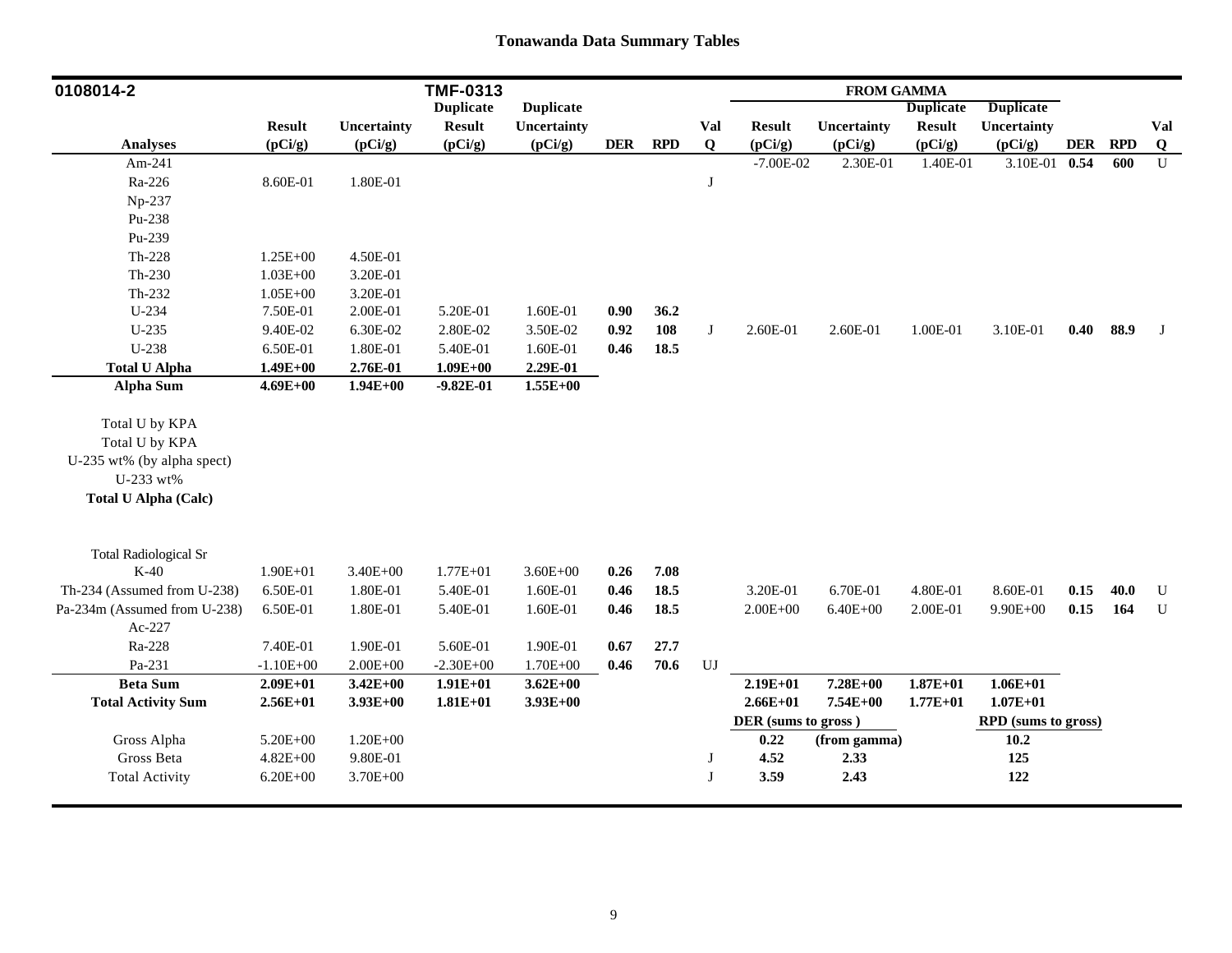| 0108014-3                    |               |              | <b>TMF-0314</b>  |                  |            |            |             |                     | <b>FROM GAMMA</b> |                  |                            |         |                        |
|------------------------------|---------------|--------------|------------------|------------------|------------|------------|-------------|---------------------|-------------------|------------------|----------------------------|---------|------------------------|
|                              |               |              | <b>Duplicate</b> | <b>Duplicate</b> |            |            |             |                     |                   | <b>Duplicate</b> | <b>Duplicate</b>           |         |                        |
|                              | <b>Result</b> | Uncertainty  | <b>Result</b>    | Uncertainty      |            |            | Val         | <b>Result</b>       | Uncertainty       | <b>Result</b>    | <b>Uncertainty</b>         |         | Val                    |
| <b>Analyses</b>              | (pCi/g)       | (pCi/g)      | (pCi/g)          | (pCi/g)          | <b>DER</b> | <b>RPD</b> | Q           | (pCi/g)             | (pCi/g)           | (pCi/g)          | (pCi/g)                    | DER RPD | Q                      |
| Am-241                       |               |              |                  |                  |            |            |             | $-2.30E-01$         | 3.20E-01          |                  |                            |         | $\mathbf U$            |
| Ra-226                       | 8.30E-01      | 1.60E-01     |                  |                  |            |            | J           |                     |                   |                  |                            |         |                        |
| Np-237                       |               |              |                  |                  |            |            |             |                     |                   |                  |                            |         |                        |
| Pu-238                       |               |              |                  |                  |            |            |             |                     |                   |                  |                            |         |                        |
| Pu-239                       |               |              |                  |                  |            |            |             |                     |                   |                  |                            |         |                        |
| $Th-228$                     | $1.12E + 00$  | 4.00E-01     |                  |                  |            |            |             |                     |                   |                  |                            |         |                        |
| $Th-230$                     | 9.20E-01      | 2.90E-01     |                  |                  |            |            |             |                     |                   |                  |                            |         |                        |
| Th-232                       | 7.60E-01      | 2.40E-01     |                  |                  |            |            |             |                     |                   |                  |                            |         |                        |
| U-234                        | $1.12E + 00$  | 2.70E-01     |                  |                  |            |            |             |                     |                   |                  |                            |         |                        |
| $U-235$                      | 9.00E-03      | 2.20E-02     |                  |                  |            |            | UJ          | $-1.70E-01$         | 2.90E-01          |                  |                            |         | $\mathbf{U}\mathbf{J}$ |
| $U-238$                      | 8.80E-01      | 2.30E-01     |                  |                  |            |            |             |                     |                   |                  |                            |         |                        |
| <b>Total U Alpha</b>         | $2.01E+00$    | 3.55E-01     |                  |                  |            |            |             |                     |                   |                  |                            |         |                        |
| <b>Alpha Sum</b>             | $4.47E + 00$  | $1.75E + 00$ |                  |                  |            |            |             |                     |                   |                  |                            |         |                        |
|                              |               |              |                  |                  |            |            |             |                     |                   |                  |                            |         |                        |
| Total U by KPA               |               |              |                  |                  |            |            |             |                     |                   |                  |                            |         |                        |
| Total U by KPA               |               |              |                  |                  |            |            |             |                     |                   |                  |                            |         |                        |
| U-235 wt% (by alpha spect)   |               |              |                  |                  |            |            |             |                     |                   |                  |                            |         |                        |
| U-233 wt%                    |               |              |                  |                  |            |            |             |                     |                   |                  |                            |         |                        |
| <b>Total U Alpha (Calc)</b>  |               |              |                  |                  |            |            |             |                     |                   |                  |                            |         |                        |
| <b>Total Radiological Sr</b> |               |              |                  |                  |            |            |             |                     |                   |                  |                            |         |                        |
| $K-40$                       | $1.71E + 01$  | $3.50E + 00$ |                  |                  |            |            |             |                     |                   |                  |                            |         |                        |
| Th-234 (Assumed from U-238)  | 8.80E-01      | 2.30E-01     |                  |                  |            |            |             | 9.80E-01            | 9.70E-01          |                  |                            |         |                        |
| Pa-234m (Assumed from U-238) | 8.80E-01      | 2.30E-01     |                  |                  |            |            |             | $-3.00E + 00$       | $1.00E + 01$      |                  |                            |         | ${\bf U}$              |
| Ac-227                       |               |              |                  |                  |            |            |             |                     |                   |                  |                            |         |                        |
| Ra-228                       | 6.80E-01      | 2.20E-01     |                  |                  |            |            |             |                     |                   |                  |                            |         |                        |
| Pa-231                       | $-1.30E + 00$ | $1.80E + 00$ |                  |                  |            |            | $\mathbf U$ |                     |                   |                  |                            |         |                        |
| <b>Beta Sum</b>              | $1.94E + 01$  | $3.53E+00$   |                  |                  |            |            |             | $1.56E + 01$        | $1.06E + 01$      |                  |                            |         |                        |
| <b>Total Activity Sum</b>    | $2.39E+01$    | $3.94E + 00$ |                  |                  |            |            |             | $2.01E + 01$        | $1.08E + 01$      |                  |                            |         |                        |
|                              |               |              |                  |                  |            |            |             | DER (sums to gross) |                   |                  | <b>RPD</b> (sums to gross) |         |                        |
| Gross Alpha                  | $4.50E + 00$  | $1.00E + 00$ | $4.41E + 00$     | 9.80E-01         | 0.06       | 2.02       |             | 0.02                | (from gamma)      |                  | 0.7                        |         |                        |
| Gross Beta                   | $4.07E + 00$  | 9.10E-01     | 5.11E+00         | 9.70E-01         | 0.78       | 22.7       | J           | 4.20                | 1.08              |                  | 131                        |         |                        |
| <b>Total Activity</b>        | $3.50E + 00$  | $3.60E + 00$ | $5.00E + 00$     | 3.70E+00         | 0.29       | 35.3       | $_{\rm J}$  | 3.81                | 1.46              |                  | 149                        |         |                        |
|                              |               |              |                  |                  |            |            |             |                     |                   |                  |                            |         |                        |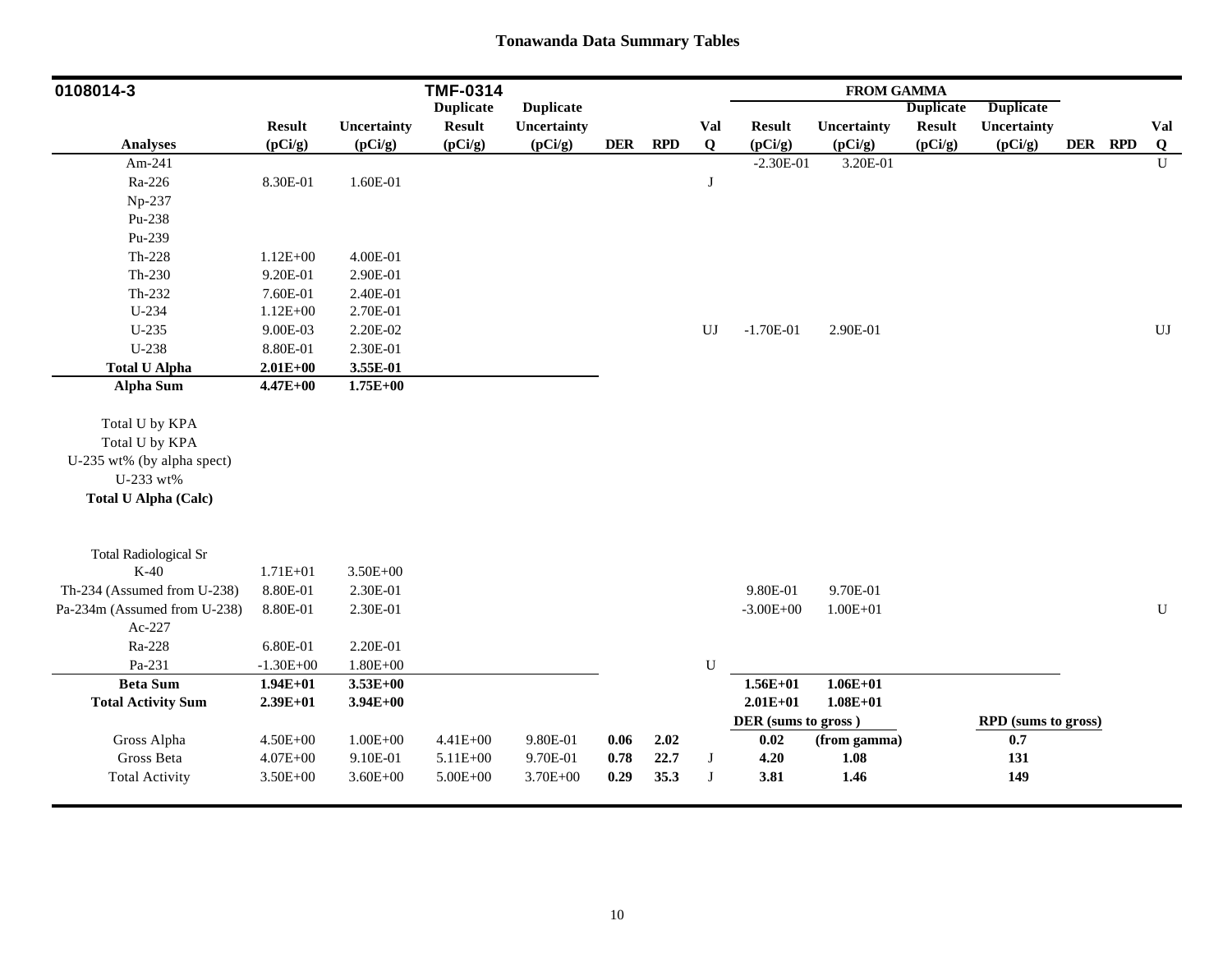| <b>Duplicate</b><br><b>Duplicate</b><br><b>Duplicate</b><br><b>Duplicate</b><br><b>Result</b><br>Uncertainty<br><b>Result</b><br>Uncertainty<br><b>Result</b><br><b>Result</b><br>Uncertainty<br>Val<br>Uncertainty<br>Val<br>(pCi/g)<br><b>RPD</b><br>$\bf{Q}$<br>DER RPD<br>Q<br><b>Analyses</b><br>(pCi/g)<br>(pCi/g)<br><b>DER</b><br>(pCi/g)<br>(pCi/g)<br>(pCi/g)<br>(pCi/g)<br>(pCi/g)<br>$\mathbf{U}$<br>$-2.80E-01$<br>4.20E-01<br>Am-241<br>Ra-226<br>9.10E-01<br>2.30E-01<br>J<br>Np-237<br>Pu-238<br>Pu-239<br>$Th-228$<br>4.30E-01<br>3.90E-01<br>$Th-230$<br>$1.14E + 00$<br>3.60E-01<br>$Th-232$<br>2.60E-01<br>6.30E-01<br>U-234<br>2.80E-01<br>$1.21E + 00$<br>$U-235$<br>1.23E-01<br>7.60E-02<br>5.00E-02<br>5.30E-01<br>UJ<br>J<br>U-238<br>9.80E-01<br>2.50E-01<br><b>Total U Alpha</b><br>$2.31E + 00$<br>3.83E-01<br><b>Alpha Sum</b><br>$2.46E + 00$<br>$6.01E + 00$<br>Total U by KPA<br>Total U by KPA<br>U-235 wt% (by alpha spect)<br>U-233 wt%<br><b>Total U Alpha (Calc)</b><br>$Cs-137$<br>2.10E-01<br>1.10E-01<br>$K-40$<br>$1.11E + 01$<br>$3.00E + 00$<br>Th-234 (Assumed from U-238)<br>9.80E-01<br>2.50E-01<br>$1.00E + 00$<br>$1.40E + 00$<br>${\bf U}$<br>${\bf U}$<br>Pa-234m (Assumed from U-238)<br>9.80E-01<br>2.50E-01<br>$1.20E + 01$<br>$1.80E + 01$<br>Ac-227<br>Ra-228<br>6.00E-01<br>3.50E-01<br>Pa-231<br>U<br>7.00E-01<br>$2.60E + 00$<br>$1.83E+01$<br><b>Beta Sum</b><br>$1.40E + 01$<br>$3.06E + 00$<br>$2.50E + 01$<br>$3.10E + 01$<br>$1.85E + 01$<br><b>Total Activity Sum</b><br>$2.00E + 01$<br>$3.93E+00$<br>DER (sums to gross)<br>RPD (sums to gross)<br>Gross Alpha<br>$1.20E + 00$<br>31.0<br>$4.40E + 00$<br>0.59<br>(from gamma)<br>Gross Beta<br>2.86<br>98.1<br>$4.77E + 00$<br>9.60E-01<br>1.10<br>J<br>$\bf J$<br>2.78<br>1.40<br>125<br><b>Total Activity</b><br>$4.60E + 00$<br>$3.90E + 00$ | 0108014-4 |  | <b>TMF-0315</b> |  |  | <b>FROM GAMMA</b> |  |  |  |
|--------------------------------------------------------------------------------------------------------------------------------------------------------------------------------------------------------------------------------------------------------------------------------------------------------------------------------------------------------------------------------------------------------------------------------------------------------------------------------------------------------------------------------------------------------------------------------------------------------------------------------------------------------------------------------------------------------------------------------------------------------------------------------------------------------------------------------------------------------------------------------------------------------------------------------------------------------------------------------------------------------------------------------------------------------------------------------------------------------------------------------------------------------------------------------------------------------------------------------------------------------------------------------------------------------------------------------------------------------------------------------------------------------------------------------------------------------------------------------------------------------------------------------------------------------------------------------------------------------------------------------------------------------------------------------------------------------------------------------------------------------------------------------------------------------------------------------------------------------------------|-----------|--|-----------------|--|--|-------------------|--|--|--|
|                                                                                                                                                                                                                                                                                                                                                                                                                                                                                                                                                                                                                                                                                                                                                                                                                                                                                                                                                                                                                                                                                                                                                                                                                                                                                                                                                                                                                                                                                                                                                                                                                                                                                                                                                                                                                                                                    |           |  |                 |  |  |                   |  |  |  |
|                                                                                                                                                                                                                                                                                                                                                                                                                                                                                                                                                                                                                                                                                                                                                                                                                                                                                                                                                                                                                                                                                                                                                                                                                                                                                                                                                                                                                                                                                                                                                                                                                                                                                                                                                                                                                                                                    |           |  |                 |  |  |                   |  |  |  |
|                                                                                                                                                                                                                                                                                                                                                                                                                                                                                                                                                                                                                                                                                                                                                                                                                                                                                                                                                                                                                                                                                                                                                                                                                                                                                                                                                                                                                                                                                                                                                                                                                                                                                                                                                                                                                                                                    |           |  |                 |  |  |                   |  |  |  |
|                                                                                                                                                                                                                                                                                                                                                                                                                                                                                                                                                                                                                                                                                                                                                                                                                                                                                                                                                                                                                                                                                                                                                                                                                                                                                                                                                                                                                                                                                                                                                                                                                                                                                                                                                                                                                                                                    |           |  |                 |  |  |                   |  |  |  |
|                                                                                                                                                                                                                                                                                                                                                                                                                                                                                                                                                                                                                                                                                                                                                                                                                                                                                                                                                                                                                                                                                                                                                                                                                                                                                                                                                                                                                                                                                                                                                                                                                                                                                                                                                                                                                                                                    |           |  |                 |  |  |                   |  |  |  |
|                                                                                                                                                                                                                                                                                                                                                                                                                                                                                                                                                                                                                                                                                                                                                                                                                                                                                                                                                                                                                                                                                                                                                                                                                                                                                                                                                                                                                                                                                                                                                                                                                                                                                                                                                                                                                                                                    |           |  |                 |  |  |                   |  |  |  |
|                                                                                                                                                                                                                                                                                                                                                                                                                                                                                                                                                                                                                                                                                                                                                                                                                                                                                                                                                                                                                                                                                                                                                                                                                                                                                                                                                                                                                                                                                                                                                                                                                                                                                                                                                                                                                                                                    |           |  |                 |  |  |                   |  |  |  |
|                                                                                                                                                                                                                                                                                                                                                                                                                                                                                                                                                                                                                                                                                                                                                                                                                                                                                                                                                                                                                                                                                                                                                                                                                                                                                                                                                                                                                                                                                                                                                                                                                                                                                                                                                                                                                                                                    |           |  |                 |  |  |                   |  |  |  |
|                                                                                                                                                                                                                                                                                                                                                                                                                                                                                                                                                                                                                                                                                                                                                                                                                                                                                                                                                                                                                                                                                                                                                                                                                                                                                                                                                                                                                                                                                                                                                                                                                                                                                                                                                                                                                                                                    |           |  |                 |  |  |                   |  |  |  |
|                                                                                                                                                                                                                                                                                                                                                                                                                                                                                                                                                                                                                                                                                                                                                                                                                                                                                                                                                                                                                                                                                                                                                                                                                                                                                                                                                                                                                                                                                                                                                                                                                                                                                                                                                                                                                                                                    |           |  |                 |  |  |                   |  |  |  |
|                                                                                                                                                                                                                                                                                                                                                                                                                                                                                                                                                                                                                                                                                                                                                                                                                                                                                                                                                                                                                                                                                                                                                                                                                                                                                                                                                                                                                                                                                                                                                                                                                                                                                                                                                                                                                                                                    |           |  |                 |  |  |                   |  |  |  |
|                                                                                                                                                                                                                                                                                                                                                                                                                                                                                                                                                                                                                                                                                                                                                                                                                                                                                                                                                                                                                                                                                                                                                                                                                                                                                                                                                                                                                                                                                                                                                                                                                                                                                                                                                                                                                                                                    |           |  |                 |  |  |                   |  |  |  |
|                                                                                                                                                                                                                                                                                                                                                                                                                                                                                                                                                                                                                                                                                                                                                                                                                                                                                                                                                                                                                                                                                                                                                                                                                                                                                                                                                                                                                                                                                                                                                                                                                                                                                                                                                                                                                                                                    |           |  |                 |  |  |                   |  |  |  |
|                                                                                                                                                                                                                                                                                                                                                                                                                                                                                                                                                                                                                                                                                                                                                                                                                                                                                                                                                                                                                                                                                                                                                                                                                                                                                                                                                                                                                                                                                                                                                                                                                                                                                                                                                                                                                                                                    |           |  |                 |  |  |                   |  |  |  |
|                                                                                                                                                                                                                                                                                                                                                                                                                                                                                                                                                                                                                                                                                                                                                                                                                                                                                                                                                                                                                                                                                                                                                                                                                                                                                                                                                                                                                                                                                                                                                                                                                                                                                                                                                                                                                                                                    |           |  |                 |  |  |                   |  |  |  |
|                                                                                                                                                                                                                                                                                                                                                                                                                                                                                                                                                                                                                                                                                                                                                                                                                                                                                                                                                                                                                                                                                                                                                                                                                                                                                                                                                                                                                                                                                                                                                                                                                                                                                                                                                                                                                                                                    |           |  |                 |  |  |                   |  |  |  |
|                                                                                                                                                                                                                                                                                                                                                                                                                                                                                                                                                                                                                                                                                                                                                                                                                                                                                                                                                                                                                                                                                                                                                                                                                                                                                                                                                                                                                                                                                                                                                                                                                                                                                                                                                                                                                                                                    |           |  |                 |  |  |                   |  |  |  |
|                                                                                                                                                                                                                                                                                                                                                                                                                                                                                                                                                                                                                                                                                                                                                                                                                                                                                                                                                                                                                                                                                                                                                                                                                                                                                                                                                                                                                                                                                                                                                                                                                                                                                                                                                                                                                                                                    |           |  |                 |  |  |                   |  |  |  |
|                                                                                                                                                                                                                                                                                                                                                                                                                                                                                                                                                                                                                                                                                                                                                                                                                                                                                                                                                                                                                                                                                                                                                                                                                                                                                                                                                                                                                                                                                                                                                                                                                                                                                                                                                                                                                                                                    |           |  |                 |  |  |                   |  |  |  |
|                                                                                                                                                                                                                                                                                                                                                                                                                                                                                                                                                                                                                                                                                                                                                                                                                                                                                                                                                                                                                                                                                                                                                                                                                                                                                                                                                                                                                                                                                                                                                                                                                                                                                                                                                                                                                                                                    |           |  |                 |  |  |                   |  |  |  |
|                                                                                                                                                                                                                                                                                                                                                                                                                                                                                                                                                                                                                                                                                                                                                                                                                                                                                                                                                                                                                                                                                                                                                                                                                                                                                                                                                                                                                                                                                                                                                                                                                                                                                                                                                                                                                                                                    |           |  |                 |  |  |                   |  |  |  |
|                                                                                                                                                                                                                                                                                                                                                                                                                                                                                                                                                                                                                                                                                                                                                                                                                                                                                                                                                                                                                                                                                                                                                                                                                                                                                                                                                                                                                                                                                                                                                                                                                                                                                                                                                                                                                                                                    |           |  |                 |  |  |                   |  |  |  |
|                                                                                                                                                                                                                                                                                                                                                                                                                                                                                                                                                                                                                                                                                                                                                                                                                                                                                                                                                                                                                                                                                                                                                                                                                                                                                                                                                                                                                                                                                                                                                                                                                                                                                                                                                                                                                                                                    |           |  |                 |  |  |                   |  |  |  |
|                                                                                                                                                                                                                                                                                                                                                                                                                                                                                                                                                                                                                                                                                                                                                                                                                                                                                                                                                                                                                                                                                                                                                                                                                                                                                                                                                                                                                                                                                                                                                                                                                                                                                                                                                                                                                                                                    |           |  |                 |  |  |                   |  |  |  |
|                                                                                                                                                                                                                                                                                                                                                                                                                                                                                                                                                                                                                                                                                                                                                                                                                                                                                                                                                                                                                                                                                                                                                                                                                                                                                                                                                                                                                                                                                                                                                                                                                                                                                                                                                                                                                                                                    |           |  |                 |  |  |                   |  |  |  |
|                                                                                                                                                                                                                                                                                                                                                                                                                                                                                                                                                                                                                                                                                                                                                                                                                                                                                                                                                                                                                                                                                                                                                                                                                                                                                                                                                                                                                                                                                                                                                                                                                                                                                                                                                                                                                                                                    |           |  |                 |  |  |                   |  |  |  |
|                                                                                                                                                                                                                                                                                                                                                                                                                                                                                                                                                                                                                                                                                                                                                                                                                                                                                                                                                                                                                                                                                                                                                                                                                                                                                                                                                                                                                                                                                                                                                                                                                                                                                                                                                                                                                                                                    |           |  |                 |  |  |                   |  |  |  |
|                                                                                                                                                                                                                                                                                                                                                                                                                                                                                                                                                                                                                                                                                                                                                                                                                                                                                                                                                                                                                                                                                                                                                                                                                                                                                                                                                                                                                                                                                                                                                                                                                                                                                                                                                                                                                                                                    |           |  |                 |  |  |                   |  |  |  |
|                                                                                                                                                                                                                                                                                                                                                                                                                                                                                                                                                                                                                                                                                                                                                                                                                                                                                                                                                                                                                                                                                                                                                                                                                                                                                                                                                                                                                                                                                                                                                                                                                                                                                                                                                                                                                                                                    |           |  |                 |  |  |                   |  |  |  |
|                                                                                                                                                                                                                                                                                                                                                                                                                                                                                                                                                                                                                                                                                                                                                                                                                                                                                                                                                                                                                                                                                                                                                                                                                                                                                                                                                                                                                                                                                                                                                                                                                                                                                                                                                                                                                                                                    |           |  |                 |  |  |                   |  |  |  |
|                                                                                                                                                                                                                                                                                                                                                                                                                                                                                                                                                                                                                                                                                                                                                                                                                                                                                                                                                                                                                                                                                                                                                                                                                                                                                                                                                                                                                                                                                                                                                                                                                                                                                                                                                                                                                                                                    |           |  |                 |  |  |                   |  |  |  |
|                                                                                                                                                                                                                                                                                                                                                                                                                                                                                                                                                                                                                                                                                                                                                                                                                                                                                                                                                                                                                                                                                                                                                                                                                                                                                                                                                                                                                                                                                                                                                                                                                                                                                                                                                                                                                                                                    |           |  |                 |  |  |                   |  |  |  |
|                                                                                                                                                                                                                                                                                                                                                                                                                                                                                                                                                                                                                                                                                                                                                                                                                                                                                                                                                                                                                                                                                                                                                                                                                                                                                                                                                                                                                                                                                                                                                                                                                                                                                                                                                                                                                                                                    |           |  |                 |  |  |                   |  |  |  |
|                                                                                                                                                                                                                                                                                                                                                                                                                                                                                                                                                                                                                                                                                                                                                                                                                                                                                                                                                                                                                                                                                                                                                                                                                                                                                                                                                                                                                                                                                                                                                                                                                                                                                                                                                                                                                                                                    |           |  |                 |  |  |                   |  |  |  |
|                                                                                                                                                                                                                                                                                                                                                                                                                                                                                                                                                                                                                                                                                                                                                                                                                                                                                                                                                                                                                                                                                                                                                                                                                                                                                                                                                                                                                                                                                                                                                                                                                                                                                                                                                                                                                                                                    |           |  |                 |  |  |                   |  |  |  |
|                                                                                                                                                                                                                                                                                                                                                                                                                                                                                                                                                                                                                                                                                                                                                                                                                                                                                                                                                                                                                                                                                                                                                                                                                                                                                                                                                                                                                                                                                                                                                                                                                                                                                                                                                                                                                                                                    |           |  |                 |  |  |                   |  |  |  |
|                                                                                                                                                                                                                                                                                                                                                                                                                                                                                                                                                                                                                                                                                                                                                                                                                                                                                                                                                                                                                                                                                                                                                                                                                                                                                                                                                                                                                                                                                                                                                                                                                                                                                                                                                                                                                                                                    |           |  |                 |  |  |                   |  |  |  |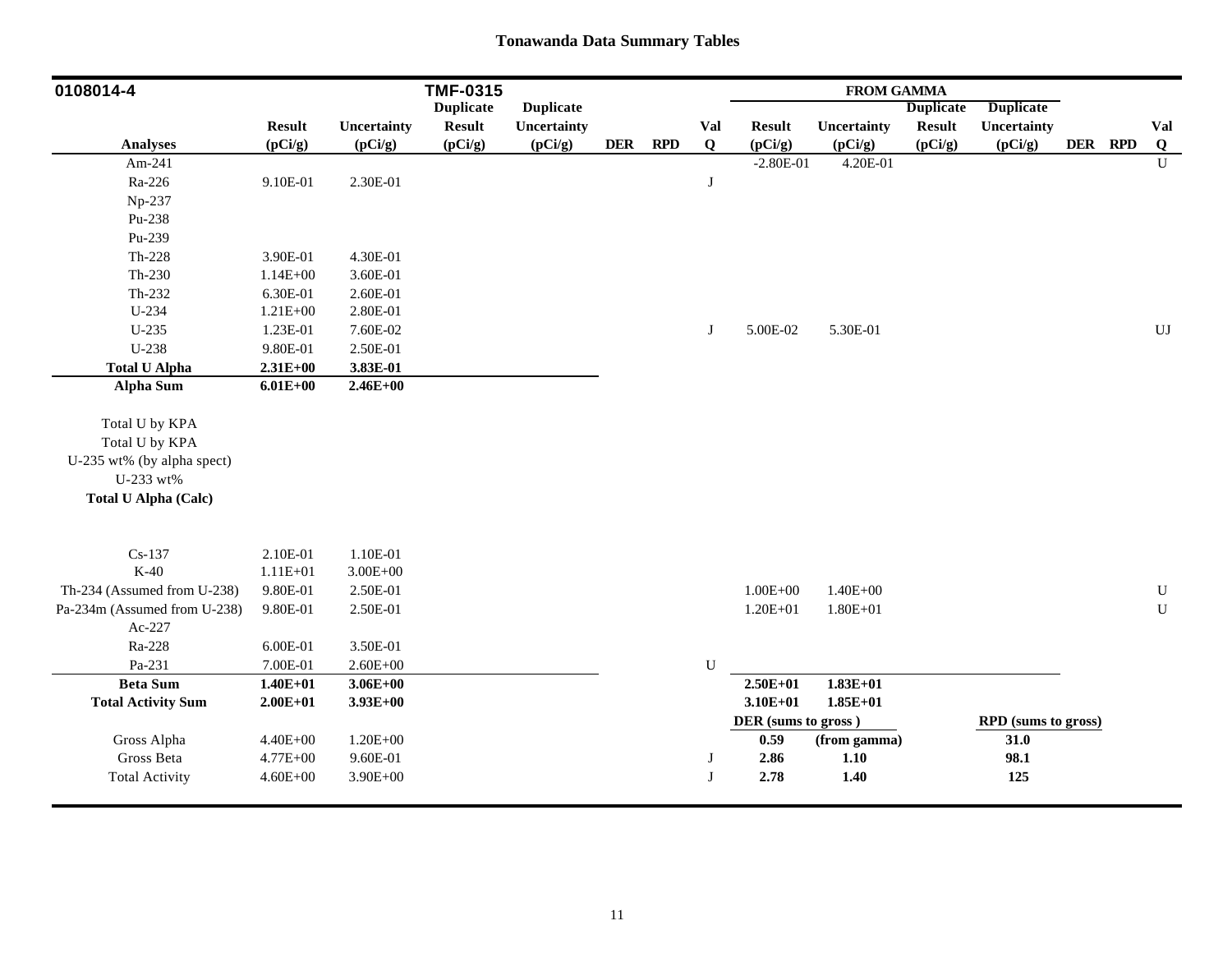| 0108014-5                    |               |              | <b>TMF-0316</b>  |                  |            |            |              |                     | <b>FROM GAMMA</b> |                  |                            |         |                        |
|------------------------------|---------------|--------------|------------------|------------------|------------|------------|--------------|---------------------|-------------------|------------------|----------------------------|---------|------------------------|
|                              |               |              | <b>Duplicate</b> | <b>Duplicate</b> |            |            |              |                     |                   | <b>Duplicate</b> | <b>Duplicate</b>           |         |                        |
|                              | <b>Result</b> | Uncertainty  | <b>Result</b>    | Uncertainty      |            |            | Val          | <b>Result</b>       | Uncertainty       | <b>Result</b>    | Uncertainty                |         | Val                    |
| <b>Analyses</b>              | (pCi/g)       | (pCi/g)      | (pCi/g)          | (pCi/g)          | <b>DER</b> | <b>RPD</b> | Q            | (pCi/g)             | (pCi/g)           | (pCi/g)          | (pCi/g)                    | DER RPD | Q                      |
| Am-241                       |               |              |                  |                  |            |            |              | 2.00E-02            | 1.30E-01          |                  |                            |         | U                      |
| Ra-226                       | 7.20E-01      | 1.50E-01     |                  |                  |            |            | J            |                     |                   |                  |                            |         |                        |
| Np-237                       |               |              |                  |                  |            |            |              |                     |                   |                  |                            |         |                        |
| Pu-238                       |               |              |                  |                  |            |            |              |                     |                   |                  |                            |         |                        |
| Pu-239                       |               |              |                  |                  |            |            |              |                     |                   |                  |                            |         |                        |
| $Th-228$                     | 7.50E-01      | 4.30E-01     |                  |                  |            |            |              |                     |                   |                  |                            |         |                        |
| $Th-230$                     | 7.70E-01      | 2.80E-01     |                  |                  |            |            |              |                     |                   |                  |                            |         |                        |
| Th-232                       | 4.10E-01      | 2.10E-01     |                  |                  |            |            |              |                     |                   |                  |                            |         |                        |
| U-234                        | $1.13E + 00$  | 2.60E-01     |                  |                  |            |            |              |                     |                   |                  |                            |         |                        |
| $U-235$                      | 1.09E-01      | 6.90E-02     |                  |                  |            |            | J            | $-3.20E-01$         | 4.20E-01          |                  |                            |         | $\mathbf{U}\mathbf{J}$ |
| $U-238$                      | 9.50E-01      | 2.30E-01     |                  |                  |            |            |              |                     |                   |                  |                            |         |                        |
| <b>Total U Alpha</b>         | $2.19E + 00$  | 3.54E-01     |                  |                  |            |            |              |                     |                   |                  |                            |         |                        |
| <b>Alpha Sum</b>             | $5.11E + 00$  | $2.61E+00$   |                  |                  |            |            |              |                     |                   |                  |                            |         |                        |
|                              |               |              |                  |                  |            |            |              |                     |                   |                  |                            |         |                        |
| Total U by KPA               |               |              |                  |                  |            |            |              |                     |                   |                  |                            |         |                        |
| Total U by KPA               |               |              |                  |                  |            |            |              |                     |                   |                  |                            |         |                        |
| U-235 wt% (by alpha spect)   |               |              |                  |                  |            |            |              |                     |                   |                  |                            |         |                        |
| U-233 wt%                    |               |              |                  |                  |            |            |              |                     |                   |                  |                            |         |                        |
| <b>Total U Alpha (Calc)</b>  |               |              |                  |                  |            |            |              |                     |                   |                  |                            |         |                        |
|                              |               |              |                  |                  |            |            |              |                     |                   |                  |                            |         |                        |
| <b>Total Radiological Sr</b> |               |              |                  |                  |            |            |              |                     |                   |                  |                            |         |                        |
| $K-40$                       | $6.80E + 00$  | $3.20E + 00$ |                  |                  |            |            |              |                     |                   |                  |                            |         |                        |
| Th-234 (Assumed from U-238)  | 9.50E-01      | 2.30E-01     |                  |                  |            |            |              | $-2.00E-01$         | $1.00E + 00$      |                  |                            |         | ${\bf U}$              |
| Pa-234m (Assumed from U-238) | 9.50E-01      | 2.30E-01     |                  |                  |            |            |              | $-1.60E + 01$       | $2.00E + 01$      |                  |                            |         | ${\bf U}$              |
| Ac-227                       |               |              |                  |                  |            |            |              |                     |                   |                  |                            |         |                        |
| Ra-228                       | 5.40E-01      | 6.20E-01     |                  |                  |            |            |              |                     |                   |                  |                            |         |                        |
| Pa-231                       | 3.00E-01      | $2.80E + 00$ |                  |                  |            |            | U            |                     |                   |                  |                            |         |                        |
| <b>Beta Sum</b>              | $9.28E + 00$  | $3.29E + 00$ |                  |                  |            |            |              | $-8.82E+00$         | $2.03E + 01$      |                  |                            |         |                        |
| <b>Total Activity Sum</b>    | $1.44E + 01$  | $4.20E + 00$ |                  |                  |            |            |              | $-3.72E+00$         | $2.05E + 01$      |                  |                            |         |                        |
|                              |               |              |                  |                  |            |            |              | DER (sums to gross) |                   |                  | <b>RPD</b> (sums to gross) |         |                        |
| Gross Alpha                  | $3.50E + 00$  | $1.00E + 00$ |                  |                  |            |            |              | $0.58\,$            | (from gamma)      |                  | 37.4                       |         |                        |
| Gross Beta                   | 4.45E+00      | 9.30E-01     |                  |                  |            |            | J            | 1.41                | 0.65              |                  | 70.3                       |         |                        |
| <b>Total Activity</b>        | $8.00E + 00$  | $3.90E + 00$ |                  |                  |            |            | $\mathbf{J}$ | $1.11$              | 0.56              |                  | 57.0                       |         |                        |
|                              |               |              |                  |                  |            |            |              |                     |                   |                  |                            |         |                        |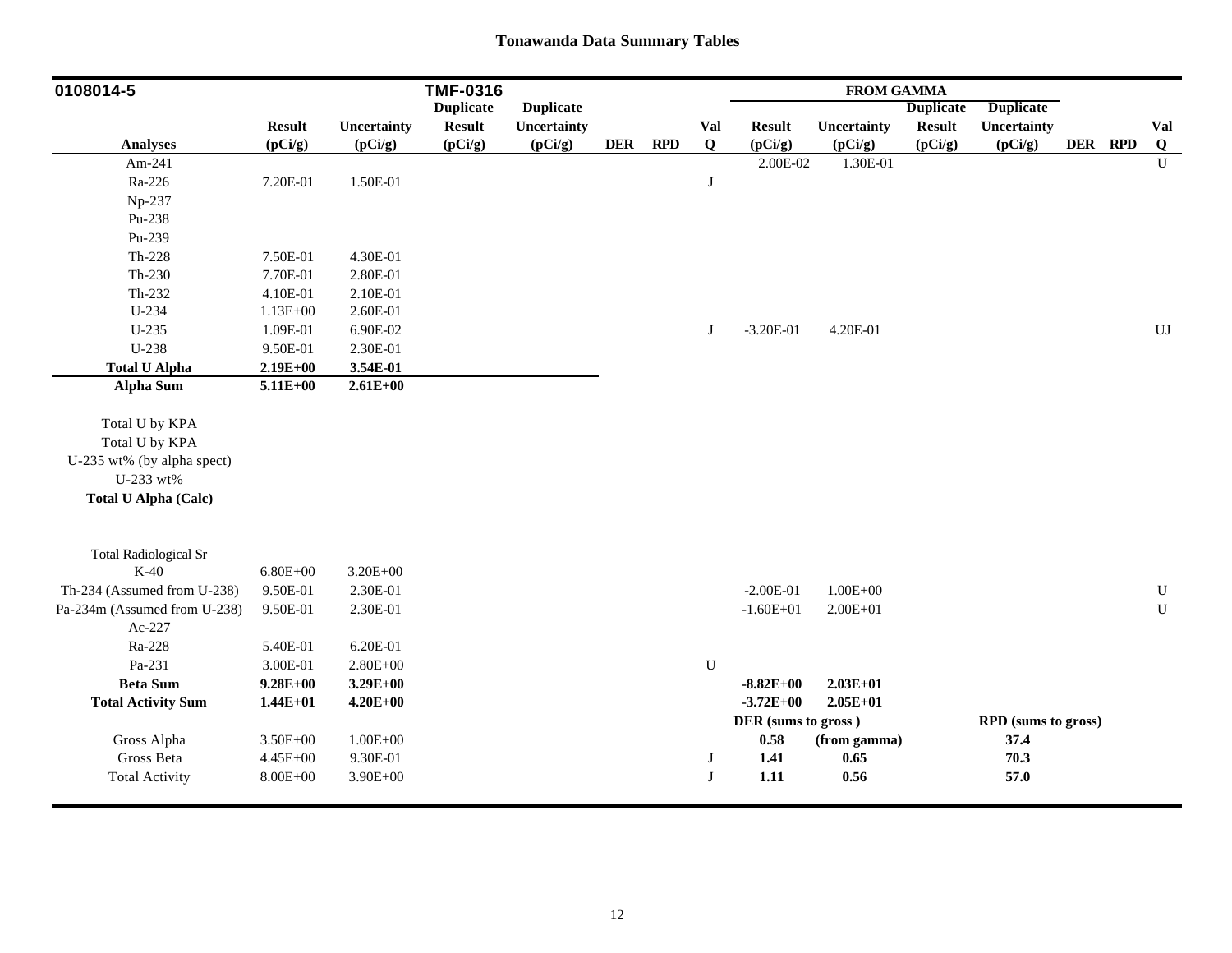| 0108014-6                    |               |              | <b>TMF-0317</b>  |                  |            |            |          |                     | <b>FROM GAMMA</b> |                  |                     |         |              |
|------------------------------|---------------|--------------|------------------|------------------|------------|------------|----------|---------------------|-------------------|------------------|---------------------|---------|--------------|
|                              |               |              | <b>Duplicate</b> | <b>Duplicate</b> |            |            |          |                     |                   | <b>Duplicate</b> | <b>Duplicate</b>    |         |              |
|                              | <b>Result</b> | Uncertainty  | <b>Result</b>    | Uncertainty      |            |            | Val      | <b>Result</b>       | Uncertainty       | <b>Result</b>    | Uncertainty         |         | Val          |
| <b>Analyses</b>              | (pCi/g)       | (pCi/g)      | (pCi/g)          | (pCi/g)          | <b>DER</b> | <b>RPD</b> | $\bf{Q}$ | (pCi/g)             | (pCi/g)           | (pCi/g)          | (pCi/g)             | DER RPD | Q            |
| Am-241                       |               |              |                  |                  |            |            |          | $-1.50E-02$         | 8.80E-02          |                  |                     |         | $\mathbf{U}$ |
| Ra-226                       | $1.05E + 00$  | 2.40E-01     |                  |                  |            |            | J        |                     |                   |                  |                     |         |              |
| Np-237                       |               |              |                  |                  |            |            |          |                     |                   |                  |                     |         |              |
| Pu-238                       |               |              |                  |                  |            |            |          |                     |                   |                  |                     |         |              |
| Pu-239                       |               |              |                  |                  |            |            |          |                     |                   |                  |                     |         |              |
| $Th-228$                     | 9.00E-01      | 4.00E-01     |                  |                  |            |            |          |                     |                   |                  |                     |         |              |
| $Th-230$                     | $1.08E + 00$  | 3.10E-01     |                  |                  |            |            |          |                     |                   |                  |                     |         |              |
| $Th-232$                     | 9.90E-01      | 3.00E-01     |                  |                  |            |            |          |                     |                   |                  |                     |         |              |
| U-234                        | 8.80E-01      | 2.40E-01     |                  |                  |            |            |          |                     |                   |                  |                     |         |              |
| $U-235$                      | 7.80E-02      | 6.30E-02     |                  |                  |            |            | J        | 7.00E-02            | 2.70E-01          |                  |                     |         | UJ           |
| U-238                        | 7.30E-01      | 2.20E-01     |                  |                  |            |            |          |                     |                   |                  |                     |         |              |
| <b>Total U Alpha</b>         | $1.69E + 00$  | 3.32E-01     |                  |                  |            |            |          |                     |                   |                  |                     |         |              |
| <b>Alpha Sum</b>             | $5.62E + 00$  | $1.53E+00$   |                  |                  |            |            |          |                     |                   |                  |                     |         |              |
|                              |               |              |                  |                  |            |            |          |                     |                   |                  |                     |         |              |
| Total U by KPA               |               |              |                  |                  |            |            |          |                     |                   |                  |                     |         |              |
| Total U by KPA               |               |              |                  |                  |            |            |          |                     |                   |                  |                     |         |              |
| U-235 wt% (by alpha spect)   |               |              |                  |                  |            |            |          |                     |                   |                  |                     |         |              |
| U-233 wt%                    |               |              |                  |                  |            |            |          |                     |                   |                  |                     |         |              |
| <b>Total U Alpha (Calc)</b>  |               |              |                  |                  |            |            |          |                     |                   |                  |                     |         |              |
|                              |               |              |                  |                  |            |            |          |                     |                   |                  |                     |         |              |
| <b>Total Radiological Sr</b> |               |              |                  |                  |            |            |          |                     |                   |                  |                     |         |              |
| $K-40$                       | $1.73E + 01$  | $3.80E + 00$ |                  |                  |            |            |          |                     |                   |                  |                     |         |              |
| Th-234 (Assumed from U-238)  | 7.30E-01      | 2.20E-01     |                  |                  |            |            |          | $1.33E + 00$        | 7.00E-01          |                  |                     |         |              |
| Pa-234m (Assumed from U-238) | 7.30E-01      | 2.20E-01     |                  |                  |            |            |          | $-2.00E + 00$       | $1.20E + 01$      |                  |                     |         | ${\bf U}$    |
| Ac-227                       |               |              |                  |                  |            |            |          |                     |                   |                  |                     |         |              |
| Ra-228                       | 7.20E-01      | 2.80E-01     |                  |                  |            |            |          |                     |                   |                  |                     |         |              |
| Pa-231                       | $-1.00E-01$   | $1.50E + 00$ |                  |                  |            |            | U        |                     |                   |                  |                     |         |              |
| <b>Beta Sum</b>              | $1.95E+01$    | $3.83E + 00$ |                  |                  |            |            |          | $1.73E + 01$        | $1.26E + 01$      |                  |                     |         |              |
| <b>Total Activity Sum</b>    | $2.51E+01$    | $4.12E + 00$ |                  |                  |            |            |          | $2.30E + 01$        | $1.27E + 01$      |                  |                     |         |              |
|                              |               |              |                  |                  |            |            |          | DER (sums to gross) |                   |                  | RPD (sums to gross) |         |              |
| Gross Alpha                  | $3.94E + 00$  | 9.00E-01     |                  |                  |            |            |          | 0.95                | (from gamma)      |                  | 35.1                |         |              |
| Gross Beta                   | $4.34E + 00$  | 8.90E-01     |                  |                  |            |            | J        | 3.85                | 1.03              |                  | 127                 |         |              |
| <b>Total Activity</b>        | 4.70E+00      | $3.60E + 00$ |                  |                  |            |            | J        | 3.73                | 1.38              |                  | 137                 |         |              |
|                              |               |              |                  |                  |            |            |          |                     |                   |                  |                     |         |              |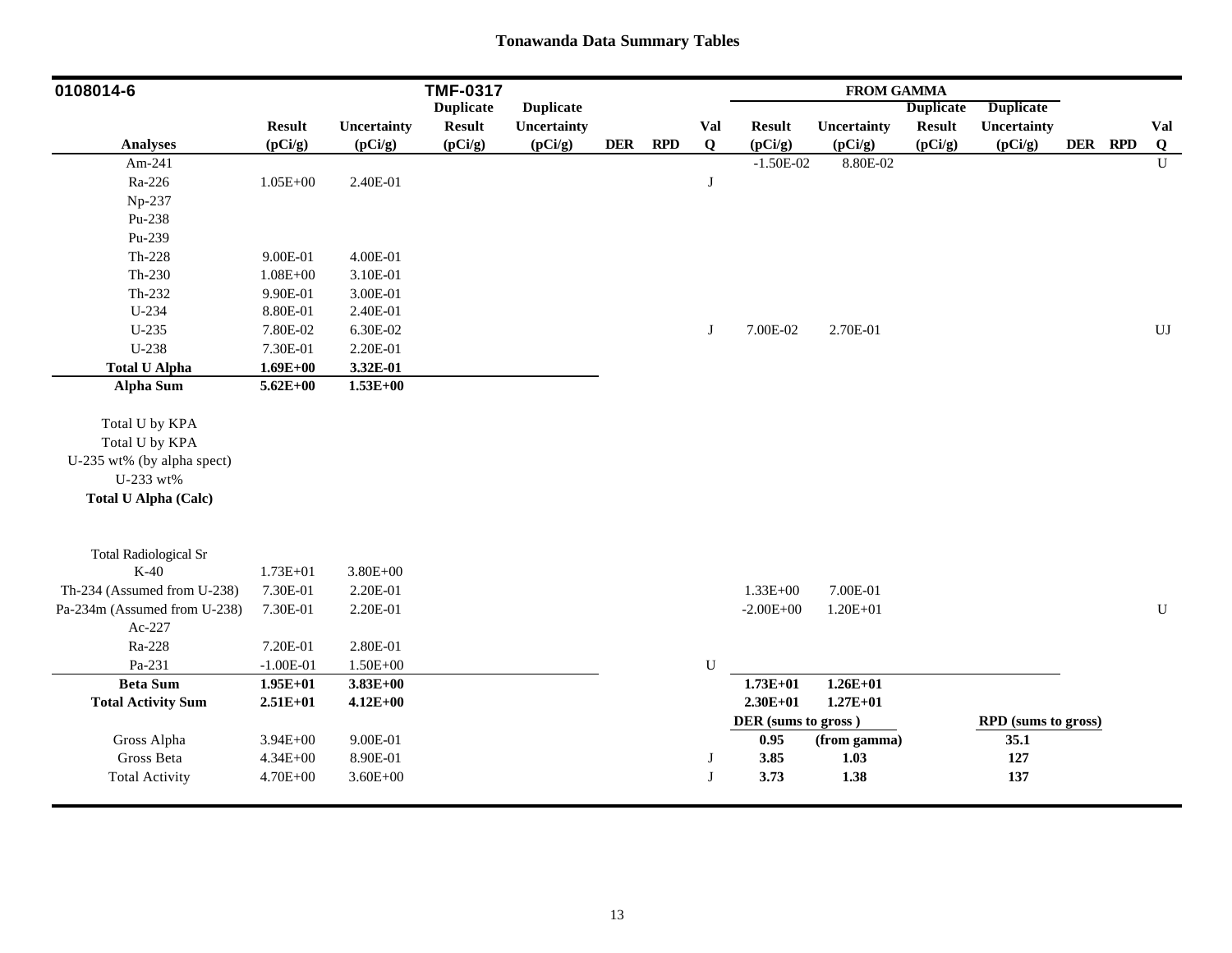| 0108014-7                    |               |              | <b>TMF-0309</b>  |                  |            |            |            |                     | <b>FROM GAMMA</b>  |                  |                            |         |                        |
|------------------------------|---------------|--------------|------------------|------------------|------------|------------|------------|---------------------|--------------------|------------------|----------------------------|---------|------------------------|
|                              |               |              | <b>Duplicate</b> | <b>Duplicate</b> |            |            |            |                     |                    | <b>Duplicate</b> | <b>Duplicate</b>           |         |                        |
|                              | <b>Result</b> | Uncertainty  | <b>Result</b>    | Uncertainty      |            |            | <b>Val</b> | <b>Result</b>       | <b>Uncertainty</b> | <b>Result</b>    | <b>Uncertainty</b>         |         | Val                    |
| <b>Analyses</b>              | (pCi/g)       | (pCi/g)      | (pCi/g)          | (pCi/g)          | <b>DER</b> | <b>RPD</b> | $\bf{Q}$   | (pCi/g)             | (pCi/g)            | (pCi/g)          | (pCi/g)                    | DER RPD | Q                      |
| Am-241                       |               |              |                  |                  |            |            |            | $-1.80E-01$         | 3.40E-01           |                  |                            |         | $\mathbf U$            |
| Ra-226                       | $1.03E + 00$  | 2.20E-01     |                  |                  |            |            | J          |                     |                    |                  |                            |         |                        |
| Np-237                       |               |              |                  |                  |            |            |            |                     |                    |                  |                            |         |                        |
| Pu-238                       |               |              |                  |                  |            |            |            |                     |                    |                  |                            |         |                        |
| Pu-239                       |               |              |                  |                  |            |            |            |                     |                    |                  |                            |         |                        |
| $Th-228$                     | 6.30E-01      | 4.40E-01     |                  |                  |            |            | J          |                     |                    |                  |                            |         |                        |
| $Th-230$                     | $1.35E + 00$  | 4.10E-01     |                  |                  |            |            | J          |                     |                    |                  |                            |         |                        |
| Th-232                       | $1.14E + 00$  | 3.90E-01     |                  |                  |            |            | J          |                     |                    |                  |                            |         |                        |
| U-234                        | 9.60E-01      | 2.40E-01     |                  |                  |            |            |            |                     |                    |                  |                            |         |                        |
| $U-235$                      | 7.50E-02      | 5.90E-02     |                  |                  |            |            | J          | 1.00E-02            | 4.50E-01           |                  |                            |         | $\mathbf{U}\mathbf{J}$ |
| $U-238$                      | $1.24E + 00$  | 2.90E-01     |                  |                  |            |            |            |                     |                    |                  |                            |         |                        |
| <b>Total U Alpha</b>         | $2.28E + 00$  | 3.81E-01     |                  |                  |            |            |            |                     |                    |                  |                            |         |                        |
| <b>Alpha Sum</b>             | 7.78E+00      | $2.57E + 00$ |                  |                  |            |            |            |                     |                    |                  |                            |         |                        |
|                              |               |              |                  |                  |            |            |            |                     |                    |                  |                            |         |                        |
| Total U by KPA               |               |              |                  |                  |            |            |            |                     |                    |                  |                            |         |                        |
| Total U by KPA               |               |              |                  |                  |            |            |            |                     |                    |                  |                            |         |                        |
| U-235 wt% (by alpha spect)   |               |              |                  |                  |            |            |            |                     |                    |                  |                            |         |                        |
| U-233 wt%                    |               |              |                  |                  |            |            |            |                     |                    |                  |                            |         |                        |
| <b>Total U Alpha (Calc)</b>  |               |              |                  |                  |            |            |            |                     |                    |                  |                            |         |                        |
| <b>Total Radiological Sr</b> |               |              |                  |                  |            |            |            |                     |                    |                  |                            |         |                        |
| $K-40$                       | $1.57E + 01$  | $3.50E + 00$ |                  |                  |            |            |            |                     |                    |                  |                            |         |                        |
| Th-234 (Assumed from U-238)  | $1.24E + 00$  | 2.90E-01     |                  |                  |            |            |            | $1.00E + 00$        | $1.30E + 00$       |                  |                            |         | ${\bf U}$              |
| Pa-234m (Assumed from U-238) | $1.24E + 00$  | 2.90E-01     |                  |                  |            |            |            | $3.00E + 00$        | $1.50E + 01$       |                  |                            |         | ${\bf U}$              |
| Ac-227                       |               |              |                  |                  |            |            |            |                     |                    |                  |                            |         |                        |
| Ra-228                       | 6.70E-01      | 3.30E-01     |                  |                  |            |            |            |                     |                    |                  |                            |         |                        |
| Pa-231                       | $1.50E + 00$  | 2.70E+00     |                  |                  |            |            | U          |                     |                    |                  |                            |         |                        |
| <b>Beta Sum</b>              | $1.90E + 01$  | $3.55E+00$   |                  |                  |            |            |            | $2.06E + 01$        | $1.55E + 01$       |                  |                            |         |                        |
| <b>Total Activity Sum</b>    | $2.68E + 01$  | $4.39E + 00$ |                  |                  |            |            |            | $2.83E+01$          | $1.57E + 01$       |                  |                            |         |                        |
|                              |               |              |                  |                  |            |            |            | DER (sums to gross) |                    |                  | <b>RPD</b> (sums to gross) |         |                        |
| Gross Alpha                  | $8.00E + 00$  | $1.70E + 00$ |                  |                  |            |            |            | 0.07                | (from gamma)       |                  | 2.9                        |         |                        |
| Gross Beta                   | 5.40E+00      | $1.10E + 00$ |                  |                  |            |            | J          | 3.66                | 0.98               |                  | 112                        |         |                        |
| <b>Total Activity</b>        | $5.60E + 00$  | $3.80E + 00$ |                  |                  |            |            | J          | 3.65                | 1.41               |                  | 131                        |         |                        |
|                              |               |              |                  |                  |            |            |            |                     |                    |                  |                            |         |                        |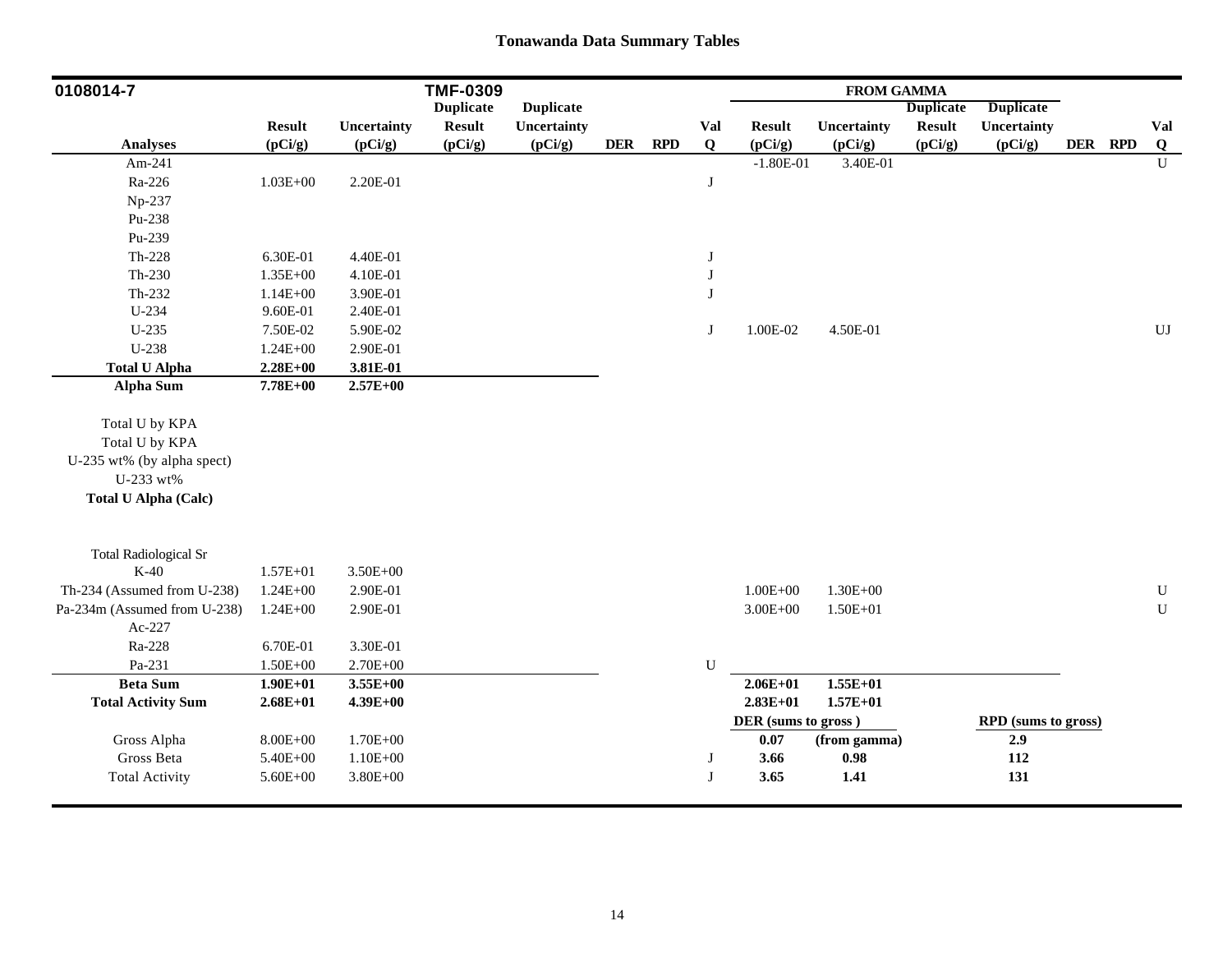| 0108014-8                    |               |                    | <b>TMF-0310</b>  |                  |            |            |             |                     | <b>FROM GAMMA</b> |                  |                     |         |              |
|------------------------------|---------------|--------------------|------------------|------------------|------------|------------|-------------|---------------------|-------------------|------------------|---------------------|---------|--------------|
|                              |               |                    | <b>Duplicate</b> | <b>Duplicate</b> |            |            |             |                     |                   | <b>Duplicate</b> | <b>Duplicate</b>    |         |              |
|                              | <b>Result</b> | <b>Uncertainty</b> | <b>Result</b>    | Uncertainty      |            |            | Val         | <b>Result</b>       | Uncertainty       | <b>Result</b>    | Uncertainty         |         | Val          |
| <b>Analyses</b>              | (pCi/g)       | (pCi/g)            | (pCi/g)          | (pCi/g)          | <b>DER</b> | <b>RPD</b> | $\bf{Q}$    | (pCi/g)             | (pCi/g)           | (pCi/g)          | (pCi/g)             | DER RPD | Q            |
| Am-241                       |               |                    |                  |                  |            |            |             | $-3.00E-02$         | 1.10E-01          |                  |                     |         | $\mathbf{U}$ |
| Ra-226                       | 6.60E-01      | 1.90E-01           |                  |                  |            |            | J           |                     |                   |                  |                     |         |              |
| Np-237                       |               |                    |                  |                  |            |            |             |                     |                   |                  |                     |         |              |
| Pu-238                       |               |                    |                  |                  |            |            |             |                     |                   |                  |                     |         |              |
| Pu-239                       |               |                    |                  |                  |            |            |             |                     |                   |                  |                     |         |              |
| $Th-228$                     | 7.10E-01      | 2.00E-01           |                  |                  |            |            |             |                     |                   |                  |                     |         |              |
| Th-230                       | 8.60E-01      | 1.90E-01           |                  |                  |            |            |             |                     |                   |                  |                     |         |              |
| Th-232                       | 8.30E-01      | 1.90E-01           |                  |                  |            |            |             |                     |                   |                  |                     |         |              |
| U-234                        | 7.50E-01      | 2.10E-01           |                  |                  |            |            |             |                     |                   |                  |                     |         |              |
| $U-235$                      | 5.40E-02      | 4.90E-02           |                  |                  |            |            | J           | $0.00E + 00$        | 3.40E-01          |                  |                     |         | UJ           |
| $U-238$                      | 7.30E-01      | 2.00E-01           |                  |                  |            |            |             |                     |                   |                  |                     |         |              |
| <b>Total U Alpha</b>         | $1.53E + 00$  | 2.94E-01           |                  |                  |            |            |             |                     |                   |                  |                     |         |              |
| <b>Alpha Sum</b>             | $5.40E + 00$  | $2.65E + 00$       |                  |                  |            |            |             |                     |                   |                  |                     |         |              |
|                              |               |                    |                  |                  |            |            |             |                     |                   |                  |                     |         |              |
| Total U by KPA               |               |                    |                  |                  |            |            |             |                     |                   |                  |                     |         |              |
| Total U by KPA               |               |                    |                  |                  |            |            |             |                     |                   |                  |                     |         |              |
| U-235 wt% (by alpha spect)   |               |                    |                  |                  |            |            |             |                     |                   |                  |                     |         |              |
| U-233 wt%                    |               |                    |                  |                  |            |            |             |                     |                   |                  |                     |         |              |
| <b>Total U Alpha (Calc)</b>  |               |                    |                  |                  |            |            |             |                     |                   |                  |                     |         |              |
| <b>Total Radiological Sr</b> |               |                    |                  |                  |            |            |             |                     |                   |                  |                     |         |              |
| $K-40$                       | $1.15E + 01$  | $3.80E + 00$       |                  |                  |            |            |             |                     |                   |                  |                     |         |              |
| Th-234 (Assumed from U-238)  | 7.30E-01      | 2.00E-01           |                  |                  |            |            |             | 6.20E-01            | 7.00E-01          |                  |                     |         |              |
| Pa-234m (Assumed from U-238) | 7.30E-01      | 2.00E-01           |                  |                  |            |            |             | $1.30E + 01$        | $2.10E + 01$      |                  |                     |         | ${\bf U}$    |
| Ac-227                       |               |                    |                  |                  |            |            |             |                     |                   |                  |                     |         |              |
| Ra-228                       | 7.70E-01      | 4.20E-01           |                  |                  |            |            |             |                     |                   |                  |                     |         |              |
| Pa-231                       | 9.00E-01      | $2.90E + 00$       |                  |                  |            |            | $\mathbf U$ |                     |                   |                  |                     |         |              |
| <b>Beta Sum</b>              | $1.38E + 01$  | $3.85E+00$         |                  |                  |            |            |             | $2.60E + 01$        | $2.14E + 01$      |                  |                     |         |              |
| <b>Total Activity Sum</b>    | $1.92E+01$    | $4.68E + 00$       |                  |                  |            |            |             | $3.14E + 01$        | $2.15E+01$        |                  |                     |         |              |
|                              |               |                    |                  |                  |            |            |             | DER (sums to gross) |                   |                  | RPD (sums to gross) |         |              |
| Gross Alpha                  | $4.20E + 00$  | $1.00E + 00$       |                  |                  |            |            |             | 0.42                | (from gamma)      |                  | 25.1                |         |              |
| Gross Beta                   | $4.47E + 00$  | 9.50E-01           |                  |                  |            |            | J           | 2.36                | 1.01              |                  | 102                 |         |              |
| <b>Total Activity</b>        | $3.50E + 00$  | $3.80E + 00$       |                  |                  |            |            | J           | 2.61                | 1.28              |                  | 138                 |         |              |
|                              |               |                    |                  |                  |            |            |             |                     |                   |                  |                     |         |              |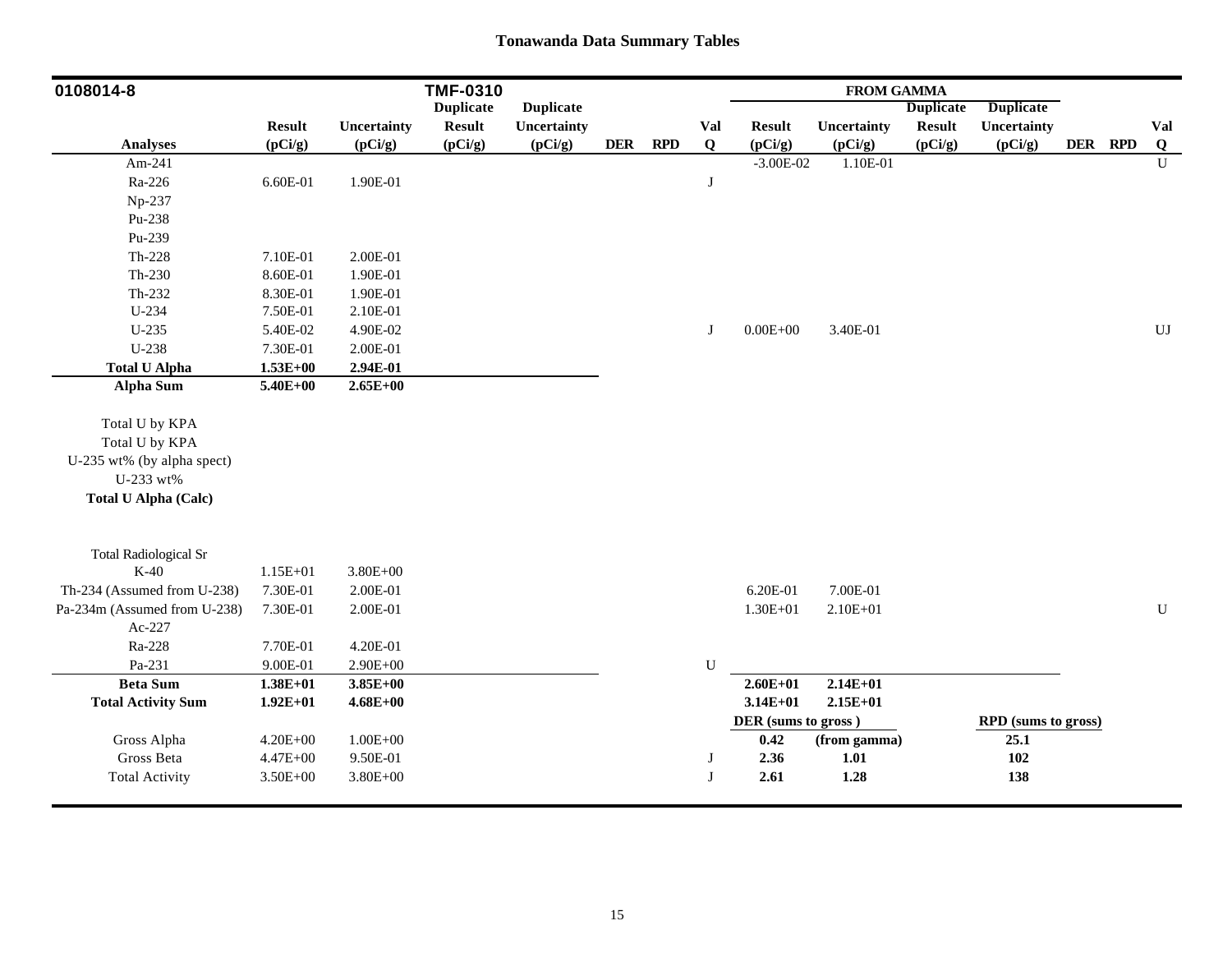| 0108014-9                    |               |                    | <b>TMF-0311</b>  |                  |            |            |              |                     | <b>FROM GAMMA</b> |                  |                     |         |                        |
|------------------------------|---------------|--------------------|------------------|------------------|------------|------------|--------------|---------------------|-------------------|------------------|---------------------|---------|------------------------|
|                              |               |                    | <b>Duplicate</b> | <b>Duplicate</b> |            |            |              |                     |                   | <b>Duplicate</b> | <b>Duplicate</b>    |         |                        |
|                              | <b>Result</b> | <b>Uncertainty</b> | <b>Result</b>    | Uncertainty      |            |            | Val          | <b>Result</b>       | Uncertainty       | <b>Result</b>    | Uncertainty         |         | Val                    |
| <b>Analyses</b>              | (pCi/g)       | (pCi/g)            | (pCi/g)          | (pCi/g)          | <b>DER</b> | <b>RPD</b> | $\bf{Q}$     | (pCi/g)             | (pCi/g)           | (pCi/g)          | (pCi/g)             | DER RPD | Q                      |
| Am-241                       |               |                    |                  |                  |            |            |              | $-2.00E-02$         | 4.80E-01          |                  |                     |         | $\overline{U}$         |
| Ra-226                       | 8.20E-01      | 1.60E-01           |                  |                  |            |            | J            |                     |                   |                  |                     |         |                        |
| Np-237                       |               |                    |                  |                  |            |            |              |                     |                   |                  |                     |         |                        |
| Pu-238                       |               |                    |                  |                  |            |            |              |                     |                   |                  |                     |         |                        |
| Pu-239                       |               |                    |                  |                  |            |            |              |                     |                   |                  |                     |         |                        |
| $Th-228$                     | 8.10E-01      | 4.80E-01           |                  |                  |            |            |              |                     |                   |                  |                     |         |                        |
| Th-230                       | 9.10E-01      | 3.40E-01           |                  |                  |            |            |              |                     |                   |                  |                     |         |                        |
| Th-232                       | $1.09E + 00$  | 3.50E-01           |                  |                  |            |            |              |                     |                   |                  |                     |         |                        |
| U-234                        | 6.10E-01      | 1.80E-01           |                  |                  |            |            |              |                     |                   |                  |                     |         |                        |
| $U-235$                      | 6.30E-02      | 5.60E-02           |                  |                  |            |            | J            | 4.00E-02            | 3.20E-01          |                  |                     |         | $\mathbf{U}\mathbf{J}$ |
| U-238                        | 8.30E-01      | 2.20E-01           |                  |                  |            |            |              |                     |                   |                  |                     |         |                        |
| <b>Total U Alpha</b>         | $1.50E + 00$  | 2.90E-01           |                  |                  |            |            |              |                     |                   |                  |                     |         |                        |
| <b>Alpha Sum</b>             | $4.41E + 00$  | $1.71E + 00$       |                  |                  |            |            |              |                     |                   |                  |                     |         |                        |
|                              |               |                    |                  |                  |            |            |              |                     |                   |                  |                     |         |                        |
| Total U by KPA               |               |                    |                  |                  |            |            |              |                     |                   |                  |                     |         |                        |
| Total U by KPA               |               |                    |                  |                  |            |            |              |                     |                   |                  |                     |         |                        |
| U-235 wt% (by alpha spect)   |               |                    |                  |                  |            |            |              |                     |                   |                  |                     |         |                        |
| U-233 wt%                    |               |                    |                  |                  |            |            |              |                     |                   |                  |                     |         |                        |
| <b>Total U Alpha (Calc)</b>  |               |                    |                  |                  |            |            |              |                     |                   |                  |                     |         |                        |
|                              |               |                    |                  |                  |            |            |              |                     |                   |                  |                     |         |                        |
| <b>Total Radiological Sr</b> |               |                    |                  |                  |            |            |              |                     |                   |                  |                     |         |                        |
| $K-40$                       | $1.70E + 01$  | $3.80E + 00$       |                  |                  |            |            |              |                     |                   |                  |                     |         |                        |
| Th-234 (Assumed from U-238)  | 8.30E-01      | 2.20E-01           |                  |                  |            |            |              | $1.50E + 00$        | $1.40E + 00$      |                  |                     |         |                        |
| Pa-234m (Assumed from U-238) | 8.30E-01      | 2.20E-01           |                  |                  |            |            |              | $1.50E + 01$        | $1.30E + 01$      |                  |                     |         |                        |
| Ac-227                       |               |                    |                  |                  |            |            |              |                     |                   |                  |                     |         |                        |
| Ra-228                       | 6.60E-01      | 2.70E-01           |                  |                  |            |            |              |                     |                   |                  |                     |         |                        |
| Pa-231                       | $-8.00E-01$   | $1.70E + 00$       |                  |                  |            |            | ${\bf U}$    |                     |                   |                  |                     |         |                        |
| <b>Beta Sum</b>              | $1.92E+01$    | $3.83E + 00$       |                  |                  |            |            |              | $3.41E + 01$        | $1.36E + 01$      |                  |                     |         |                        |
| <b>Total Activity Sum</b>    | $2.36E+01$    | $4.19E + 00$       |                  |                  |            |            |              | $3.85E+01$          | $1.37E + 01$      |                  |                     |         |                        |
|                              |               |                    |                  |                  |            |            |              | DER (sums to gross) |                   |                  | RPD (sums to gross) |         |                        |
| Gross Alpha                  | $5.00E + 00$  | $1.00E + 00$       |                  |                  |            |            |              | 0.30                | (from gamma)      |                  | 12.5                |         |                        |
| Gross Beta                   | $4.58E + 00$  | 9.10E-01           |                  |                  |            |            | J            | 3.72                | 2.16              |                  | 123                 |         |                        |
| <b>Total Activity</b>        | $7.00E + 00$  | 3.70E+00           |                  |                  |            |            | $\mathbf{J}$ | 2.98                | 2.21              |                  | 109                 |         |                        |
|                              |               |                    |                  |                  |            |            |              |                     |                   |                  |                     |         |                        |